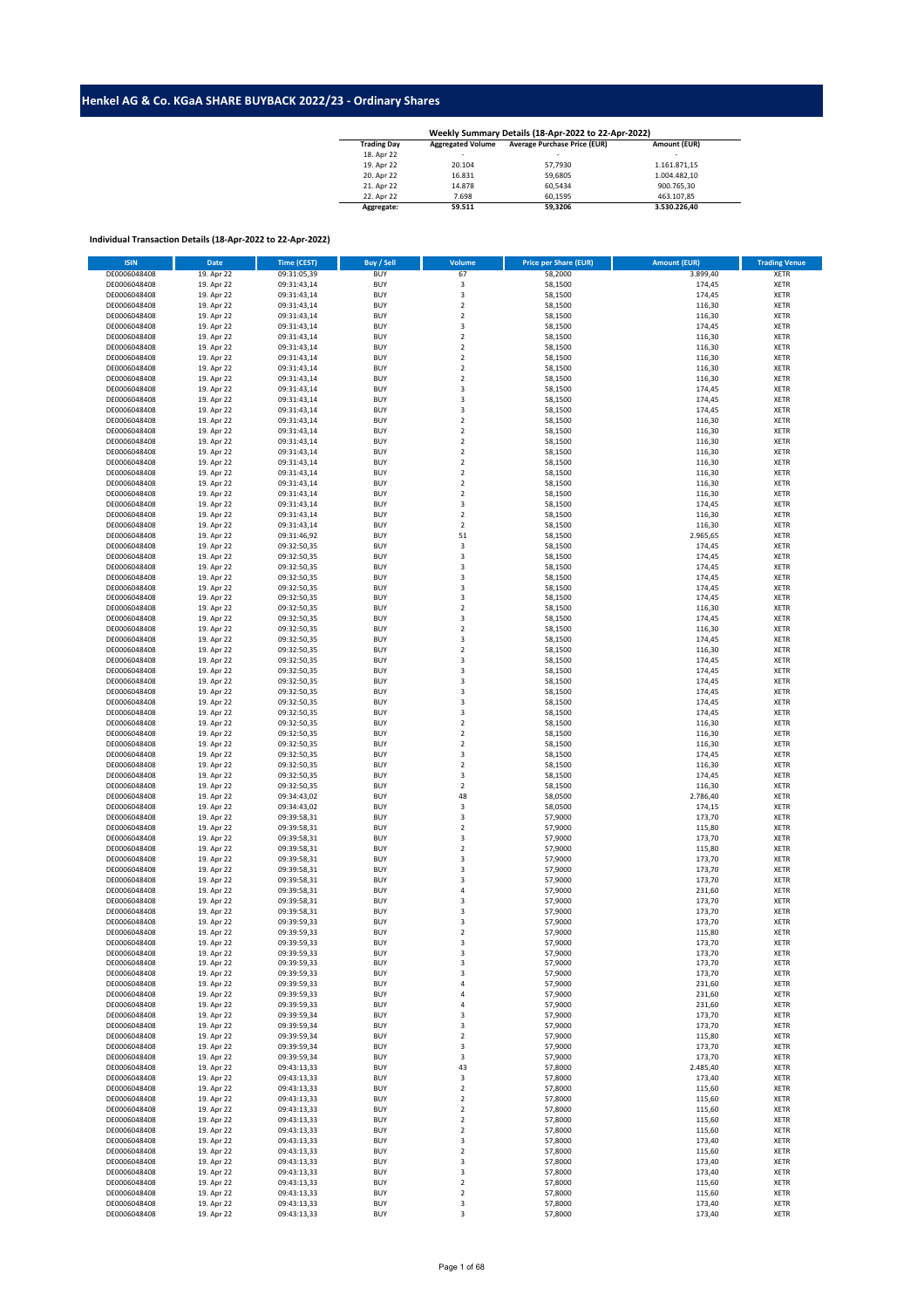| <b>ISIN</b>                  | Date                     | <b>Time (CEST)</b>         | <b>Buy / Sell</b>        | Volume                       | <b>Price per Share (EUR)</b> | <b>Amount (EUR)</b> | <b>Trading Venue</b>       |
|------------------------------|--------------------------|----------------------------|--------------------------|------------------------------|------------------------------|---------------------|----------------------------|
| DE0006048408                 | 19. Apr 22               | 09:43:13,33                | <b>BUY</b>               | $\overline{2}$               | 57,8000                      | 115,60              | <b>XETR</b>                |
| DE0006048408                 | 19. Apr 22               | 09:43:13,33                | <b>BUY</b>               | $\mathsf 3$                  | 57,8000                      | 173,40              | <b>XETR</b>                |
| DE0006048408<br>DE0006048408 | 19. Apr 22<br>19. Apr 22 | 09:43:13,33<br>09:43:13,33 | <b>BUY</b><br><b>BUY</b> | $\mathbf 2$<br>3             | 57,8000<br>57,8000           | 115,60<br>173,40    | <b>XETR</b><br><b>XETR</b> |
| DE0006048408                 | 19. Apr 22               | 09:43:25,27                | <b>BUY</b>               | 9                            | 57,8000                      | 520,20              | <b>XETR</b>                |
| DE0006048408                 | 19. Apr 22               | 09:43:25,27                | <b>BUY</b>               | $\overline{2}$               | 57,8000                      | 115,60              | <b>XETR</b>                |
| DE0006048408                 | 19. Apr 22               | 09:43:25,29                | <b>BUY</b>               | 6                            | 57,8000                      | 346,80              | <b>XETR</b>                |
| DE0006048408                 | 19. Apr 22               | 09:43:25,42                | <b>BUY</b>               | $\overline{4}$               | 57,8000                      | 231,20              | <b>XETR</b>                |
| DE0006048408                 | 19. Apr 22               | 09:43:25,65                | <b>BUY</b><br><b>BUY</b> | $\sqrt{4}$<br>$\overline{a}$ | 57,8000                      | 231,20              | XETR<br><b>XETR</b>        |
| DE0006048408<br>DE0006048408 | 19. Apr 22<br>19. Apr 22 | 09:44:14,16<br>09:44:14,20 | <b>BUY</b>               | 3                            | 57,8000<br>57,8000           | 231,20<br>173,40    | XETR                       |
| DE0006048408                 | 19. Apr 22               | 09:44:14,35                | <b>BUY</b>               | 3                            | 57,8000                      | 173,40              | <b>XETR</b>                |
| DE0006048408                 | 19. Apr 22               | 09:44:44,93                | <b>BUY</b>               | $\mathbf 2$                  | 57,8000                      | 115,60              | XETR                       |
| DE0006048408                 | 19. Apr 22               | 09:44:59,47                | <b>BUY</b>               | 8                            | 57,8000                      | 462,40              | <b>XETR</b>                |
| DE0006048408                 | 19. Apr 22               | 09:44:59,52                | <b>BUY</b>               | $\sqrt{4}$                   | 57,8000                      | 231,20              | <b>XETR</b>                |
| DE0006048408<br>DE0006048408 | 19. Apr 22<br>19. Apr 22 | 09:45:01,12<br>09:45:01,12 | <b>BUY</b><br><b>BUY</b> | $\overline{2}$<br>3          | 57,8000<br>57,8000           | 115,60<br>173,40    | <b>XETR</b><br>XETR        |
| DE0006048408                 | 19. Apr 22               | 09:45:01,12                | <b>BUY</b>               | $\overline{2}$               | 57,8000                      | 115,60              | <b>XETR</b>                |
| DE0006048408                 | 19. Apr 22               | 09:45:01,12                | <b>BUY</b>               | 3                            | 57,8000                      | 173,40              | XETR                       |
| DE0006048408                 | 19. Apr 22               | 09:45:01,12                | <b>BUY</b>               | 3                            | 57,8000                      | 173,40              | <b>XETR</b>                |
| DE0006048408<br>DE0006048408 | 19. Apr 22<br>19. Apr 22 | 09:45:01,12<br>09:45:01,12 | <b>BUY</b><br><b>BUY</b> | 3<br>3                       | 57,8000<br>57,8000           | 173,40<br>173,40    | <b>XETR</b><br><b>XETR</b> |
| DE0006048408                 | 19. Apr 22               | 09:45:01,12                | <b>BUY</b>               | 30                           | 57,8000                      | 1.734,00            | <b>XETR</b>                |
| DE0006048408                 | 19. Apr 22               | 09:45:35,69                | <b>BUY</b>               | $\mathbf 2$                  | 57,8000                      | 115,60              | <b>XETR</b>                |
| DE0006048408                 | 19. Apr 22               | 09:45:35,69                | <b>BUY</b>               | 3                            | 57,8000                      | 173,40              | <b>XETR</b>                |
| DE0006048408                 | 19. Apr 22               | 09:45:35,76                | <b>BUY</b>               | 3                            | 57,8000                      | 173,40              | <b>XETR</b>                |
| DE0006048408                 | 19. Apr 22               | 09:45:35,76                | <b>BUY</b>               | 3                            | 57,8000                      | 173,40              | <b>XETR</b>                |
| DE0006048408<br>DE0006048408 | 19. Apr 22<br>19. Apr 22 | 09:45:35,76<br>09:45:35,76 | <b>BUY</b><br><b>BUY</b> | $\overline{2}$<br>3          | 57,8000<br>57,8000           | 115,60<br>173,40    | <b>XETR</b><br><b>XETR</b> |
| DE0006048408                 | 19. Apr 22               | 09:49:56,02                | <b>BUY</b>               | 3                            | 58,0000                      | 174,00              | <b>XETR</b>                |
| DE0006048408                 | 19. Apr 22               | 09:49:56,02                | <b>BUY</b>               | $\boldsymbol{2}$             | 58,0000                      | 116,00              | <b>XETR</b>                |
| DE0006048408                 | 19. Apr 22               | 09:49:56,02                | <b>BUY</b>               | $\mathbf 2$                  | 58,0000                      | 116,00              | <b>XETR</b>                |
| DE0006048408                 | 19. Apr 22               | 09:49:56,02                | <b>BUY</b><br><b>BUY</b> | 3<br>3                       | 58,0000                      | 174,00              | <b>XETR</b><br>XETR        |
| DE0006048408<br>DE0006048408 | 19. Apr 22<br>19. Apr 22 | 09:49:56,02<br>09:49:56,02 | <b>BUY</b>               | $\overline{2}$               | 58,0000<br>58,0000           | 174,00<br>116,00    | <b>XETR</b>                |
| DE0006048408                 | 19. Apr 22               | 09:49:56,02                | <b>BUY</b>               | $\mathbf 2$                  | 58,0000                      | 116,00              | XETR                       |
| DE0006048408                 | 19. Apr 22               | 09:49:56,02                | <b>BUY</b>               | $\overline{2}$               | 58,0000                      | 116,00              | <b>XETR</b>                |
| DE0006048408                 | 19. Apr 22               | 09:49:56,02                | <b>BUY</b>               | 3                            | 58,0000                      | 174,00              | XETR                       |
| DE0006048408                 | 19. Apr 22               | 09:49:56,02                | <b>BUY</b>               | 3                            | 58,0000                      | 174,00              | <b>XETR</b>                |
| DE0006048408<br>DE0006048408 | 19. Apr 22<br>19. Apr 22 | 09:50:00,27<br>09:50:40,79 | <b>BUY</b><br><b>BUY</b> | $\overline{2}$<br>3          | 58,0000<br>58,0000           | 116,00<br>174,00    | <b>XETR</b><br><b>XETR</b> |
| DE0006048408                 | 19. Apr 22               | 09:53:17,26                | <b>BUY</b>               | $\overline{2}$               | 57,9500                      | 115,90              | XETR                       |
| DE0006048408                 | 19. Apr 22               | 09:53:17,26                | <b>BUY</b>               | $\overline{2}$               | 57,9500                      | 115,90              | <b>XETR</b>                |
| DE0006048408                 | 19. Apr 22               | 09:53:17,31                | <b>BUY</b>               | $\mathbf 2$                  | 57,9500                      | 115,90              | XETR                       |
| DE0006048408                 | 19. Apr 22               | 09:53:17,31                | <b>BUY</b>               | $\overline{2}$               | 57,9500                      | 115,90              | <b>XETR</b>                |
| DE0006048408                 | 19. Apr 22               | 09:53:17,31                | <b>BUY</b>               | 3                            | 57,9500                      | 173,85              | XETR                       |
| DE0006048408<br>DE0006048408 | 19. Apr 22<br>19. Apr 22 | 09:53:17,31<br>09:53:17,31 | <b>BUY</b><br><b>BUY</b> | $\,$ 1<br>$\overline{2}$     | 57,9500<br>57,9500           | 57,95<br>115,90     | <b>XETR</b><br><b>XETR</b> |
| DE0006048408                 | 19. Apr 22               | 09:53:17,31                | <b>BUY</b>               | 3                            | 57,9500                      | 173,85              | <b>XETR</b>                |
| DE0006048408                 | 19. Apr 22               | 09:53:17,31                | <b>BUY</b>               | $\,$ 1                       | 57,9500                      | 57,95               | <b>XETR</b>                |
| DE0006048408                 | 19. Apr 22               | 09:53:17,41                | <b>BUY</b>               | 5                            | 57,9500                      | 289,75              | <b>XETR</b>                |
| DE0006048408                 | 19. Apr 22               | 09:53:17,41                | <b>BUY</b><br><b>BUY</b> | $\,$ 1<br>6                  | 57,9500                      | 57,95<br>347,70     | <b>XETR</b><br><b>XETR</b> |
| DE0006048408<br>DE0006048408 | 19. Apr 22<br>19. Apr 22 | 09:53:17,57<br>09:53:17,71 | <b>BUY</b>               | $\overline{2}$               | 57,9500<br>57,9500           | 115,90              | <b>XETR</b>                |
| DE0006048408                 | 19. Apr 22               | 09:54:58,68                | <b>BUY</b>               | 3                            | 58,0000                      | 174,00              | <b>XETR</b>                |
| DE0006048408                 | 19. Apr 22               | 09:54:58,68                | <b>BUY</b>               | $\overline{2}$               | 58,0000                      | 116,00              | <b>XETR</b>                |
| DE0006048408                 | 19. Apr 22               | 09:54:58,68                | <b>BUY</b>               | 3                            | 58,0000                      | 174,00              | <b>XETR</b>                |
| DE0006048408                 | 19. Apr 22               | 09:54:58,68                | <b>BUY</b><br><b>BUY</b> | 3<br>3                       | 58,0000<br>58,0000           | 174,00              | <b>XETR</b><br><b>XETR</b> |
| DE0006048408<br>DE0006048408 | 19. Apr 22<br>19. Apr 22 | 09:54:58,68<br>09:54:58,68 | <b>BUY</b>               | $\overline{2}$               | 58,0000                      | 174,00<br>116,00    | <b>XETR</b>                |
| DE0006048408                 | 19. Apr 22               | 09:54:58,68                | <b>BUY</b>               | 3                            | 58,0000                      | 174,00              | XETR                       |
| DE0006048408                 | 19. Apr 22               | 09:54:58,68                | <b>BUY</b>               | 3                            | 58,0000                      | 174,00              | <b>XETR</b>                |
| DE0006048408                 | 19. Apr 22               | 09:54:58,68                | <b>BUY</b>               | $\sqrt{2}$                   | 58,0000                      | 116,00              | XETR                       |
| DE0006048408<br>DE0006048408 | 19. Apr 22               | 09:54:58,68                | <b>BUY</b><br><b>BUY</b> | $\overline{2}$<br>3          | 58,0000                      | 116,00              | <b>XETR</b>                |
| DE0006048408                 | 19. Apr 22<br>19. Apr 22 | 09:54:58,68<br>09:54:58,68 | <b>BUY</b>               | $\overline{\mathbf{c}}$      | 58,0000<br>58,0000           | 174,00<br>116,00    | <b>XETR</b><br>XETR        |
| DE0006048408                 | 19. Apr 22               | 09:54:58,68                | <b>BUY</b>               | 3                            | 58,0000                      | 174,00              | <b>XETR</b>                |
| DE0006048408                 | 19. Apr 22               | 09:54:58,68                | <b>BUY</b>               | 3                            | 58,0000                      | 174,00              | XETR                       |
| DE0006048408                 | 19. Apr 22               | 09:54:58,68                | <b>BUY</b>               | 3                            | 58,0000                      | 174,00              | <b>XETR</b>                |
| DE0006048408                 | 19. Apr 22               | 09:54:58,68                | <b>BUY</b><br><b>BUY</b> | 3                            | 58,0000<br>58,0000           | 174,00              | <b>XETR</b><br>XETR        |
| DE0006048408<br>DE0006048408 | 19. Apr 22<br>19. Apr 22 | 09:54:58,68<br>09:54:58,68 | <b>BUY</b>               | 3<br>3                       | 58,0000                      | 174,00<br>174,00    | <b>XETR</b>                |
| DE0006048408                 | 19. Apr 22               | 09:55:04,30                | <b>BUY</b>               | 22                           | 57,9500                      | 1.274,90            | <b>XETR</b>                |
| DE0006048408                 | 19. Apr 22               | 09:55:04,48                | <b>BUY</b>               | 9                            | 57,9500                      | 521,55              | <b>XETR</b>                |
| DE0006048408                 | 19. Apr 22               | 09:55:04,65                | <b>BUY</b>               | 5                            | 57,9500                      | 289,75              | XETR                       |
| DE0006048408<br>DE0006048408 | 19. Apr 22<br>19. Apr 22 | 09:55:04,83<br>09:55:05,09 | <b>BUY</b><br><b>BUY</b> | 4<br>3                       | 57,9500<br>57,9500           | 231,80<br>173,85    | <b>XETR</b><br><b>XETR</b> |
| DE0006048408                 | 19. Apr 22               | 09:55:05,36                | <b>BUY</b>               | 3                            | 57,9500                      | 173,85              | <b>XETR</b>                |
| DE0006048408                 | 19. Apr 22               | 09:55:05,75                | <b>BUY</b>               | 3                            | 57,9500                      | 173,85              | XETR                       |
| DE0006048408                 | 19. Apr 22               | 09:55:05,95                | <b>BUY</b>               | $\mathbf 2$                  | 57,9500                      | 115,90              | <b>XETR</b>                |
| DE0006048408                 | 19. Apr 22               | 09:55:06,15                | <b>BUY</b>               | $\sqrt{2}$                   | 57,9500                      | 115,90              | <b>XETR</b>                |
| DE0006048408<br>DE0006048408 | 19. Apr 22<br>19. Apr 22 | 09:55:06,32<br>09:55:06,49 | <b>BUY</b><br><b>BUY</b> | $\mathbf 2$<br>$\mathbf 2$   | 57,9500<br>57,9500           | 115,90<br>115,90    | <b>XETR</b><br><b>XETR</b> |
| DE0006048408                 | 19. Apr 22               | 09:55:06,67                | <b>BUY</b>               | $\overline{2}$               | 57,9500                      | 115,90              | <b>XETR</b>                |
| DE0006048408                 | 19. Apr 22               | 09:55:06,85                | <b>BUY</b>               | $\mathbf 2$                  | 57,9500                      | 115,90              | <b>XETR</b>                |
| DE0006048408                 | 19. Apr 22               | 09:55:07,01                | <b>BUY</b>               | $\overline{2}$               | 57,9500                      | 115,90              | <b>XETR</b>                |
| DE0006048408                 | 19. Apr 22               | 09:55:09,00                | <b>BUY</b>               | 9                            | 57,9500                      | 521,55              | <b>XETR</b>                |
| DE0006048408<br>DE0006048408 | 19. Apr 22<br>19. Apr 22 | 09:55:09,16<br>09:55:36,51 | <b>BUY</b><br><b>BUY</b> | 3<br>3                       | 57,9500<br>58,0000           | 173,85<br>174,00    | XETR<br>XETR               |
| DE0006048408                 | 19. Apr 22               | 09:55:36,51                | <b>BUY</b>               | 15                           | 58,0000                      | 870,00              | <b>XETR</b>                |
| DE0006048408                 | 19. Apr 22               | 09:55:36,51                | <b>BUY</b>               | $\overline{2}$               | 58,0000                      | 116,00              | <b>XETR</b>                |
| DE0006048408                 | 19. Apr 22               | 09:56:08,97                | <b>BUY</b>               | $\overline{\mathbf{c}}$      | 58,0500                      | 116,10              | XETR                       |
| DE0006048408                 | 19. Apr 22               | 09:56:08,97                | <b>BUY</b>               | $\overline{2}$               | 58,0500                      | 116,10              | XETR                       |
| DE0006048408<br>DE0006048408 | 19. Apr 22<br>19. Apr 22 | 09:56:08,97<br>09:56:08,97 | <b>BUY</b><br><b>BUY</b> | $\mathbf 2$<br>3             | 58,0500<br>58,0500           | 116,10<br>174,15    | <b>XETR</b><br><b>XETR</b> |
| DE0006048408                 | 19. Apr 22               | 09:56:08,97                | <b>BUY</b>               | $\overline{\mathbf{c}}$      | 58,0500                      | 116,10              | XETR                       |
| DE0006048408                 | 19. Apr 22               | 09:56:14,28                | <b>BUY</b>               | 3                            | 58,0000                      | 174,00              | XETR                       |
| DE0006048408                 | 19. Apr 22               | 09:56:14,28                | <b>BUY</b>               | 14                           | 58,0000                      | 812,00              | <b>XETR</b>                |
| DE0006048408                 | 19. Apr 22               | 09:56:14,28                | <b>BUY</b>               | 71                           | 58,0000                      | 4.118,00            | <b>XETR</b>                |
| DE0006048408<br>DE0006048408 | 19. Apr 22<br>19. Apr 22 | 09:58:40,96<br>09:58:40,96 | <b>BUY</b><br><b>BUY</b> | $\overline{\mathbf{c}}$<br>3 | 58,0500<br>58,0500           | 116,10<br>174,15    | <b>XETR</b><br><b>XETR</b> |
| DE0006048408                 | 19. Apr 22               | 09:58:40,96                | <b>BUY</b>               | 3                            | 58,0500                      | 174,15              | <b>XETR</b>                |
| DE0006048408                 | 19. Apr 22               | 09:58:40,96                | <b>BUY</b>               | 3                            | 58,0500                      | 174,15              | <b>XETR</b>                |
| DE0006048408                 | 19. Apr 22               | 09:58:40,96                | <b>BUY</b>               | $\mathbf 2$                  | 58,0500                      | 116,10              | <b>XETR</b>                |
| DE0006048408                 | 19. Apr 22               | 09:58:40,96                | <b>BUY</b>               | $\overline{2}$               | 58,0500                      | 116,10              | <b>XETR</b>                |
| DE0006048408<br>DE0006048408 | 19. Apr 22<br>19. Apr 22 | 09:58:40,96<br>09:58:40,96 | <b>BUY</b><br><b>BUY</b> | 3<br>$\mathbf 2$             | 58,0500<br>58,0500           | 174,15<br>116,10    | <b>XETR</b><br><b>XETR</b> |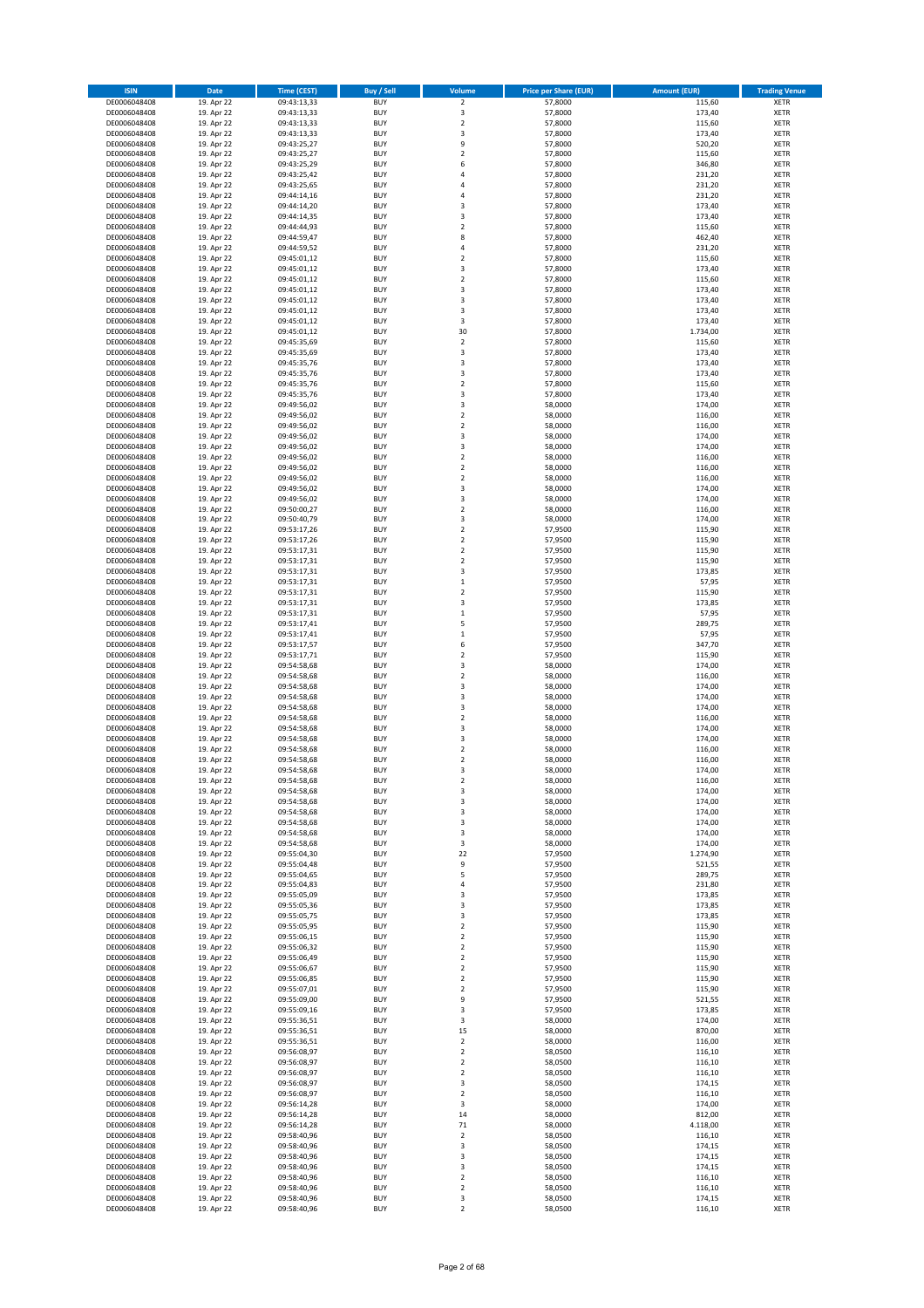| <b>ISIN</b>                  | <b>Date</b>              | <b>Time (CEST)</b>         | <b>Buy / Sell</b>        | Volume                       | <b>Price per Share (EUR)</b> | <b>Amount (EUR)</b> | <b>Trading Venue</b>       |
|------------------------------|--------------------------|----------------------------|--------------------------|------------------------------|------------------------------|---------------------|----------------------------|
| DE0006048408                 | 19. Apr 22               | 09:58:40,96                | <b>BUY</b>               | $\overline{\mathbf{c}}$      | 58,0500                      | 116,10              | XETR                       |
| DE0006048408                 | 19. Apr 22               | 09:58:40,96                | <b>BUY</b>               | $\mathbf 2$                  | 58,0500                      | 116,10              | XETR                       |
| DE0006048408<br>DE0006048408 | 19. Apr 22<br>19. Apr 22 | 09:58:40,96<br>09:59:23,94 | <b>BUY</b><br><b>BUY</b> | 3<br>$\mathbf 2$             | 58,0500<br>58,0500           | 174,15<br>116,10    | XETR<br>XETR               |
| DE0006048408                 | 19. Apr 22               | 09:59:23,94                | <b>BUY</b>               | $\mathbf 2$                  | 58,0500                      | 116,10              | XETR                       |
| DE0006048408                 | 19. Apr 22               | 09:59:23,94                | <b>BUY</b>               | 3                            | 58,0500                      | 174,15              | <b>XETR</b>                |
| DE0006048408                 | 19. Apr 22               | 09:59:51,76                | <b>BUY</b>               | 3                            | 58,0500                      | 174,15              | <b>XETR</b>                |
| DE0006048408                 | 19. Apr 22               | 09:59:51,76                | <b>BUY</b>               | $\mathbf 2$                  | 58,0500                      | 116,10              | <b>XETR</b>                |
| DE0006048408<br>DE0006048408 | 19. Apr 22<br>19. Apr 22 | 09:59:51,76                | <b>BUY</b><br><b>BUY</b> | 3<br>3                       | 58,0500<br>58,0500           | 174,15<br>174,15    | <b>XETR</b><br><b>XETR</b> |
| DE0006048408                 | 19. Apr 22               | 09:59:51,76<br>09:59:51,76 | <b>BUY</b>               | 3                            | 58,0500                      | 174,15              | XETR                       |
| DE0006048408                 | 19. Apr 22               | 09:59:51,76                | <b>BUY</b>               | $\mathbf 2$                  | 58,0500                      | 116,10              | <b>XETR</b>                |
| DE0006048408                 | 19. Apr 22               | 10:00:17,22                | <b>BUY</b>               | $\mathbf 2$                  | 58,0000                      | 116,00              | XETR                       |
| DE0006048408                 | 19. Apr 22               | 10:00:17,22                | <b>BUY</b>               | 3                            | 58,0000                      | 174,00              | <b>XETR</b>                |
| DE0006048408                 | 19. Apr 22               | 10:00:17,22                | <b>BUY</b>               | 15                           | 58,0000                      | 870,00              | XETR                       |
| DE0006048408<br>DE0006048408 | 19. Apr 22<br>19. Apr 22 | 10:00:17,22<br>10:01:39,70 | <b>BUY</b><br><b>BUY</b> | 3<br>23                      | 58,0000<br>58,0000           | 174,00<br>1.334,00  | <b>XETR</b><br>XETR        |
| DE0006048408                 | 19. Apr 22               | 10:02:52,97                | <b>BUY</b>               | 9                            | 58,0000                      | 522,00              | <b>XETR</b>                |
| DE0006048408                 | 19. Apr 22               | 10:03:07,02                | <b>BUY</b>               | 3                            | 58,0000                      | 174,00              | XETR                       |
| DE0006048408                 | 19. Apr 22               | 10:03:07,02                | <b>BUY</b>               | $\mathbf 2$                  | 58,0000                      | 116,00              | <b>XETR</b>                |
| DE0006048408                 | 19. Apr 22<br>19. Apr 22 | 10:03:07,02                | <b>BUY</b><br><b>BUY</b> | $\mathbf 2$<br>$\mathbf 2$   | 58,0000<br>58,0000           | 116,00<br>116,00    | XETR<br>XETR               |
| DE0006048408<br>DE0006048408 | 19. Apr 22               | 10:03:07,02<br>10:03:07,03 | <b>BUY</b>               | $\mathbf 2$                  | 58,0000                      | 116,00              | <b>XETR</b>                |
| DE0006048408                 | 19. Apr 22               | 10:03:07,03                | <b>BUY</b>               | 108                          | 58,0000                      | 6.264,00            | <b>XETR</b>                |
| DE0006048408                 | 19. Apr 22               | 10:03:07,04                | <b>BUY</b>               | 3                            | 58,0000                      | 174,00              | <b>XETR</b>                |
| DE0006048408                 | 19. Apr 22               | 10:03:07,52                | <b>BUY</b>               | $\mathbf 2$                  | 57,9500                      | 115,90              | <b>XETR</b>                |
| DE0006048408                 | 19. Apr 22               | 10:03:07,52                | <b>BUY</b>               | $\mathbf 2$                  | 57,9500                      | 115,90              | <b>XETR</b>                |
| DE0006048408<br>DE0006048408 | 19. Apr 22<br>19. Apr 22 | 10:03:13,07<br>10:03:13,07 | <b>BUY</b><br><b>BUY</b> | $\mathbf 2$<br>3             | 57,9000<br>57,9000           | 115,80<br>173,70    | <b>XETR</b><br><b>XETR</b> |
| DE0006048408                 | 19. Apr 22               | 10:03:13,07                | <b>BUY</b>               | $\mathbf 2$                  | 57,9000                      | 115,80              | <b>XETR</b>                |
| DE0006048408                 | 19. Apr 22               | 10:03:13,07                | <b>BUY</b>               | 3                            | 57,9000                      | 173,70              | <b>XETR</b>                |
| DE0006048408                 | 19. Apr 22               | 10:03:13,07                | <b>BUY</b>               | 3                            | 57,9000                      | 173,70              | <b>XETR</b>                |
| DE0006048408<br>DE0006048408 | 19. Apr 22               | 10:03:13,26                | <b>BUY</b><br><b>BUY</b> | 3                            | 57,9000                      | 173,70<br>173,70    | <b>XETR</b><br>XETR        |
| DE0006048408                 | 19. Apr 22<br>19. Apr 22 | 10:03:13,26<br>10:03:13,26 | <b>BUY</b>               | 3<br>3                       | 57,9000<br>57,9000           | 173,70              | <b>XETR</b>                |
| DE0006048408                 | 19. Apr 22               | 10:03:13,26                | <b>BUY</b>               | $\mathbf 2$                  | 57,9000                      | 115,80              | XETR                       |
| DE0006048408                 | 19. Apr 22               | 10:03:13,26                | <b>BUY</b>               | $\overline{\mathbf{c}}$      | 57,9000                      | 115,80              | <b>XETR</b>                |
| DE0006048408                 | 19. Apr 22               | 10:03:21,22                | <b>BUY</b>               | 3                            | 57,9000                      | 173,70              | XETR                       |
| DE0006048408                 | 19. Apr 22               | 10:03:21,22                | <b>BUY</b>               | 3                            | 57,9000                      | 173,70              | <b>XETR</b>                |
| DE0006048408<br>DE0006048408 | 19. Apr 22<br>19. Apr 22 | 10:03:21,22<br>10:03:21,22 | <b>BUY</b><br><b>BUY</b> | 3<br>3                       | 57,9000<br>57,9000           | 173,70<br>173,70    | <b>XETR</b><br><b>XETR</b> |
| DE0006048408                 | 19. Apr 22               | 10:03:21,22                | <b>BUY</b>               | 3                            | 57,9000                      | 173,70              | <b>XETR</b>                |
| DE0006048408                 | 19. Apr 22               | 10:03:21,22                | <b>BUY</b>               | 3                            | 57,9000                      | 173,70              | <b>XETR</b>                |
| DE0006048408                 | 19. Apr 22               | 10:03:21,22                | <b>BUY</b>               | 3                            | 57,9000                      | 173,70              | <b>XETR</b>                |
| DE0006048408                 | 19. Apr 22               | 10:03:21,22                | <b>BUY</b>               | 3                            | 57,9000                      | 173,70              | <b>XETR</b>                |
| DE0006048408                 | 19. Apr 22               | 10:03:21,22                | <b>BUY</b>               | $\mathbf 2$                  | 57,9000                      | 115,80              | XETR                       |
| DE0006048408<br>DE0006048408 | 19. Apr 22<br>19. Apr 22 | 10:03:21,22<br>10:03:21,22 | <b>BUY</b><br><b>BUY</b> | 3<br>$\mathbf 2$             | 57,9000<br>57,9000           | 173,70<br>115,80    | XETR<br><b>XETR</b>        |
| DE0006048408                 | 19. Apr 22               | 10:03:21,22                | <b>BUY</b>               | $\mathbf 2$                  | 57,9000                      | 115,80              | <b>XETR</b>                |
| DE0006048408                 | 19. Apr 22               | 10:03:21,22                | <b>BUY</b>               | 3                            | 57,9000                      | 173,70              | XETR                       |
| DE0006048408                 | 19. Apr 22               | 10:03:21,22                | <b>BUY</b>               | 3                            | 57,9000                      | 173,70              | <b>XETR</b>                |
| DE0006048408                 | 19. Apr 22               | 10:03:21,22                | <b>BUY</b><br><b>BUY</b> | 3<br>$\mathbf 2$             | 57,9000<br>57,9000           | 173,70<br>115,80    | <b>XETR</b><br><b>XETR</b> |
| DE0006048408<br>DE0006048408 | 19. Apr 22<br>19. Apr 22 | 10:03:21,22<br>10:06:56,74 | <b>BUY</b>               | 3                            | 57,9500                      | 173,85              | XETR                       |
| DE0006048408                 | 19. Apr 22               | 10:06:56,74                | <b>BUY</b>               | 119                          | 57,9500                      | 6.896,05            | XETR                       |
| DE0006048408                 | 19. Apr 22               | 10:06:56,74                | <b>BUY</b>               | 3                            | 57,9500                      | 173,85              | <b>XETR</b>                |
| DE0006048408                 | 19. Apr 22               | 10:06:56,74                | <b>BUY</b>               | 3                            | 57,9500                      | 173,85              | <b>XETR</b>                |
| DE0006048408                 | 19. Apr 22<br>19. Apr 22 | 10:06:56,74                | <b>BUY</b><br><b>BUY</b> | $\mathbf 2$<br>71            | 57,9500<br>58,1000           | 115,90<br>4.125,10  | <b>XETR</b><br>XETR        |
| DE0006048408<br>DE0006048408 | 19. Apr 22               | 10:08:25,74<br>10:08:25,74 | <b>BUY</b>               | $\mathbf 2$                  | 58,1000                      | 116,20              | <b>XETR</b>                |
| DE0006048408                 | 19. Apr 22               | 10:08:25,74                | <b>BUY</b>               | $\mathbf 2$                  | 58,1000                      | 116,20              | XETR                       |
| DE0006048408                 | 19. Apr 22               | 10:08:25,74                | <b>BUY</b>               | $\mathbf 2$                  | 58,1000                      | 116,20              | <b>XETR</b>                |
| DE0006048408                 | 19. Apr 22               | 10:08:25,74                | <b>BUY</b>               | 2                            | 58,1000                      | 116,20              | XETR                       |
| DE0006048408<br>DE0006048408 | 19. Apr 22<br>19. Apr 22 | 10:08:25,74<br>10:08:25,74 | <b>BUY</b><br><b>BUY</b> | $\mathbf 2$<br>3             | 58,1000<br>58,1000           | 116,20<br>174,30    | <b>XETR</b><br>XETR        |
| DE0006048408                 | 19. Apr 22               | 10:08:25,74                | <b>BUY</b>               | 2                            | 58,1000                      | 116,20              | <b>XETR</b>                |
| DE0006048408                 | 19. Apr 22               | 10:08:25,74                | <b>BUY</b>               | 3                            | 58,1000                      | 174,30              | XETR                       |
| DE0006048408                 | 19. Apr 22               | 10:08:29,39                | <b>BUY</b>               | 3                            | 58,0500                      | 174,15              | XETR                       |
| DE0006048408                 | 19. Apr 22               | 10:08:29,39                | <b>BUY</b>               | 3                            | 58,0500                      | 174,15              | XETR                       |
| DE0006048408<br>DE0006048408 | 19. Apr 22<br>19. Apr 22 | 10:08:29,39<br>10:08:29,39 | <b>BUY</b><br><b>BUY</b> | $\mathbf 2$<br>3             | 58,0500<br>58,0500           | 116,10<br>174,15    | <b>XETR</b><br>XETR        |
| DE0006048408                 | 19. Apr 22               | 10:08:29,39                | <b>BUY</b>               | 3                            | 58,0500                      | 174,15              | <b>XETR</b>                |
| DE0006048408                 | 19. Apr 22               | 10:08:29,39                | <b>BUY</b>               | 3                            | 58,0500                      | 174,15              | XETR                       |
| DE0006048408                 | 19. Apr 22               | 10:08:29,39                | <b>BUY</b>               | 3                            | 58,0500                      | 174,15              | <b>XETR</b>                |
| DE0006048408                 | 19. Apr 22               | 10:08:29,39                | <b>BUY</b>               | 4                            | 58,0500                      | 232,20              | XETR                       |
| DE0006048408<br>DE0006048408 | 19. Apr 22<br>19. Apr 22 | 10:08:29,39<br>10:08:29,39 | <b>BUY</b><br><b>BUY</b> | 3<br>3                       | 58,0500<br>58,0500           | 174,15<br>174,15    | <b>XETR</b><br>XETR        |
| DE0006048408                 | 19. Apr 22               | 10:08:29,39                | <b>BUY</b>               | 3                            | 58,0500                      | 174,15              | <b>XETR</b>                |
| DE0006048408                 | 19. Apr 22               | 10:10:33,07                | <b>BUY</b>               | 42                           | 58,0500                      | 2.438,10            | XETR                       |
| DE0006048408                 | 19. Apr 22               | 10:11:43,39                | <b>BUY</b>               | 14                           | 58,0500                      | 812,70              | <b>XETR</b>                |
| DE0006048408<br>DE0006048408 | 19. Apr 22<br>19. Apr 22 | 10:11:43,39<br>10:11:49,14 | <b>BUY</b><br><b>BUY</b> | $\boldsymbol{2}$<br>36       | 58,0500<br>58,0500           | 116,10<br>2.089,80  | XETR<br><b>XETR</b>        |
| DE0006048408                 | 19. Apr 22               | 10:11:49,34                | <b>BUY</b>               | 13                           | 58,0500                      | 754,65              | <b>XETR</b>                |
| DE0006048408                 | 19. Apr 22               | 10:11:58,68                | <b>BUY</b>               | 3                            | 58,0500                      | 174,15              | <b>XETR</b>                |
| DE0006048408                 | 19. Apr 22               | 10:11:58,68                | <b>BUY</b>               | 44                           | 58,0500                      | 2.554,20            | XETR                       |
| DE0006048408                 | 19. Apr 22               | 10:13:12,92                | <b>BUY</b>               | 3                            | 58,0000                      | 174,00              | <b>XETR</b>                |
| DE0006048408<br>DE0006048408 | 19. Apr 22<br>19. Apr 22 | 10:13:12,92<br>10:13:27,68 | <b>BUY</b><br><b>BUY</b> | 2<br>3                       | 58,0000<br>57,9500           | 116,00<br>173,85    | <b>XETR</b><br>XETR        |
| DE0006048408                 | 19. Apr 22               | 10:13:27,68                | <b>BUY</b>               | $\mathbf 2$                  | 57,9500                      | 115,90              | <b>XETR</b>                |
| DE0006048408                 | 19. Apr 22               | 10:13:27,68                | <b>BUY</b>               | $\mathbf 2$                  | 57,9500                      | 115,90              | XETR                       |
| DE0006048408                 | 19. Apr 22               | 10:13:27,68                | <b>BUY</b>               | 3                            | 57,9500                      | 173,85              | <b>XETR</b>                |
| DE0006048408                 | 19. Apr 22               | 10:13:27,68                | <b>BUY</b>               | 42                           | 57,9500                      | 2.433,90            | XETR                       |
| DE0006048408<br>DE0006048408 | 19. Apr 22<br>19. Apr 22 | 10:13:27,68<br>10:13:27,68 | <b>BUY</b><br><b>BUY</b> | $\overline{\mathbf{2}}$<br>3 | 57,9500<br>57,9500           | 115,90<br>173,85    | <b>XETR</b><br>XETR        |
| DE0006048408                 | 19. Apr 22               | 10:13:27,68                | <b>BUY</b>               | $\mathbf 2$                  | 57,9500                      | 115,90              | <b>XETR</b>                |
| DE0006048408                 | 19. Apr 22               | 10:13:27,68                | <b>BUY</b>               | 3                            | 57,9500                      | 173,85              | XETR                       |
| DE0006048408                 | 19. Apr 22               | 10:13:27,68                | <b>BUY</b>               | 3                            | 57,9500                      | 173,85              | <b>XETR</b>                |
| DE0006048408                 | 19. Apr 22               | 10:13:27,68                | <b>BUY</b>               | 3                            | 57,9500                      | 173,85              | XETR                       |
| DE0006048408                 | 19. Apr 22               | 10:13:27,68                | <b>BUY</b><br><b>BUY</b> | 3<br>3                       | 57,9500                      | 173,85<br>173,85    | <b>XETR</b><br><b>XETR</b> |
| DE0006048408<br>DE0006048408 | 19. Apr 22<br>19. Apr 22 | 10:13:27,68<br>10:13:27,68 | <b>BUY</b>               | 2                            | 57,9500<br>57,9500           | 115,90              | <b>XETR</b>                |
| DE0006048408                 | 19. Apr 22               | 10:13:27,68                | <b>BUY</b>               | 3                            | 57,9500                      | 173,85              | XETR                       |
| DE0006048408                 | 19. Apr 22               | 10:13:27,68                | <b>BUY</b>               | 3                            | 57,9500                      | 173,85              | <b>XETR</b>                |
| DE0006048408                 | 19. Apr 22               | 10:14:47,05                | <b>BUY</b>               | $\boldsymbol{2}$             | 57,9000                      | 115,80              | XETR                       |
| DE0006048408<br>DE0006048408 | 19. Apr 22<br>19. Apr 22 | 10:14:47,05<br>10:14:47,05 | <b>BUY</b><br><b>BUY</b> | 3<br>$\mathbf 2$             | 57,9000<br>57,9000           | 173,70<br>115,80    | XETR<br>XETR               |
| DE0006048408                 | 19. Apr 22               | 10:14:47,05                | <b>BUY</b>               | 3                            | 57,9000                      | 173,70              | <b>XETR</b>                |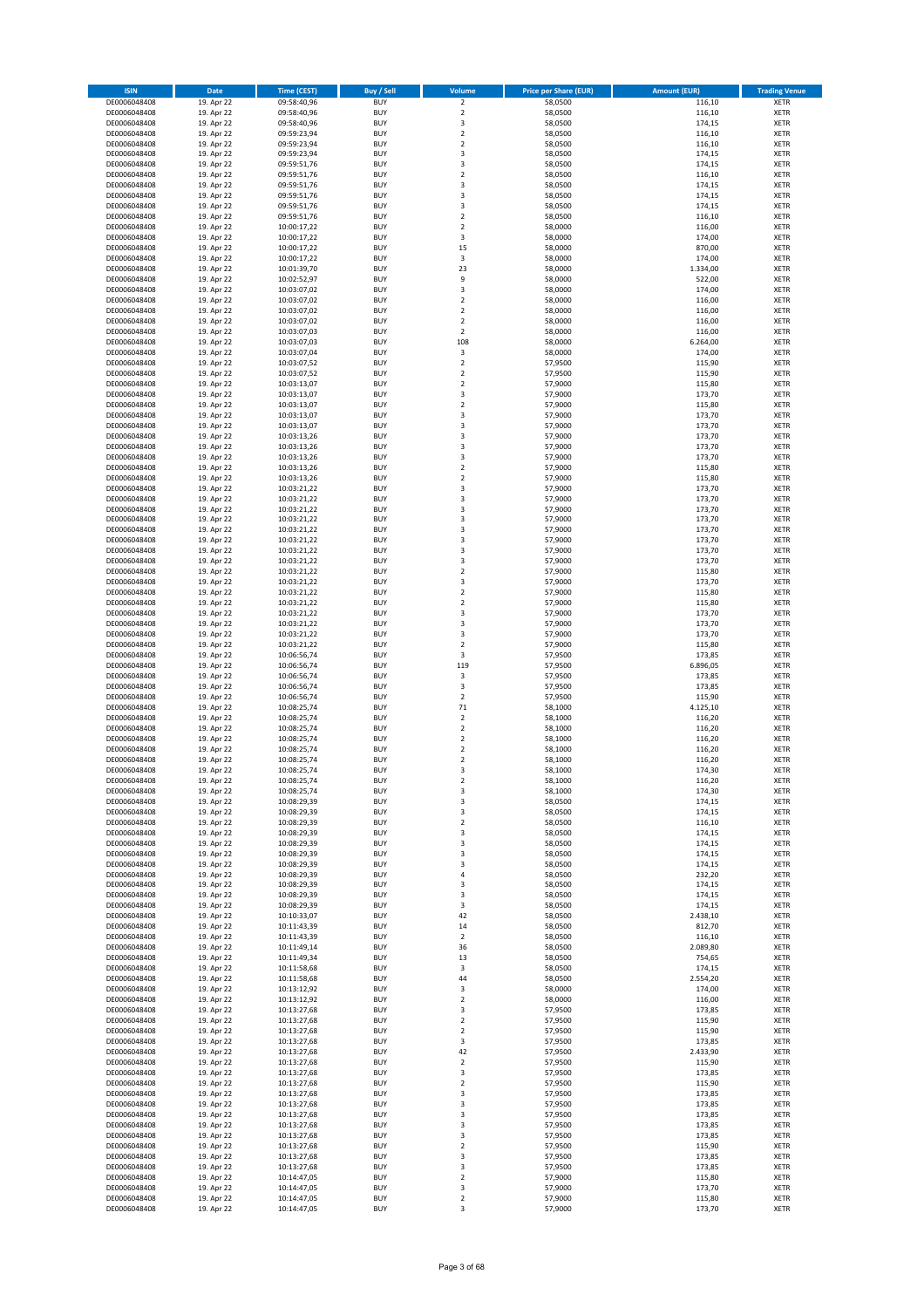| <b>ISIN</b>                  | <b>Date</b>              | <b>Time (CEST)</b>         | <b>Buy / Sell</b>        | Volume                  | <b>Price per Share (EUR)</b> | <b>Amount (EUR)</b> | <b>Trading Venue</b>       |
|------------------------------|--------------------------|----------------------------|--------------------------|-------------------------|------------------------------|---------------------|----------------------------|
| DE0006048408                 | 19. Apr 22               | 10:14:47,05                | <b>BUY</b>               | $\overline{2}$          | 57,9000                      | 115,80              | XETR                       |
| DE0006048408                 | 19. Apr 22               | 10:14:47,05                | <b>BUY</b>               | $\mathbf 2$             | 57,9000                      | 115,80              | XETR                       |
| DE0006048408<br>DE0006048408 | 19. Apr 22<br>19. Apr 22 | 10:14:47,05<br>10:14:47,05 | <b>BUY</b><br><b>BUY</b> | 3<br>3                  | 57,9000<br>57,9000           | 173,70<br>173,70    | XETR<br>XETR               |
| DE0006048408                 | 19. Apr 22               | 10:16:48,02                | <b>BUY</b>               | $\mathbf 2$             | 57,8500                      | 115,70              | XETR                       |
| DE0006048408                 | 19. Apr 22               | 10:16:48,02                | <b>BUY</b>               | 3                       | 57,8500                      | 173,55              | <b>XETR</b>                |
| DE0006048408                 | 19. Apr 22               | 10:16:48,02                | <b>BUY</b>               | 3                       | 57,8500                      | 173,55              | XETR                       |
| DE0006048408                 | 19. Apr 22               | 10:16:48,02                | <b>BUY</b>               | 3                       | 57,8500                      | 173,55              | <b>XETR</b>                |
| DE0006048408<br>DE0006048408 | 19. Apr 22<br>19. Apr 22 | 10:16:48,02<br>10:16:48,02 | <b>BUY</b><br><b>BUY</b> | 3<br>3                  | 57,8500<br>57,8500           | 173,55<br>173,55    | <b>XETR</b><br><b>XETR</b> |
| DE0006048408                 | 19. Apr 22               | 10:17:15,33                | <b>BUY</b>               | 53                      | 57,8000                      | 3.063,40            | XETR                       |
| DE0006048408                 | 19. Apr 22               | 10:17:15,33                | <b>BUY</b>               | $\mathbf 2$             | 57,8000                      | 115,60              | <b>XETR</b>                |
| DE0006048408                 | 19. Apr 22               | 10:17:15,33                | <b>BUY</b>               | 4                       | 57,8000                      | 231,20              | XETR                       |
| DE0006048408                 | 19. Apr 22               | 10:17:15,33                | <b>BUY</b>               | $\mathbf 2$             | 57,8000                      | 115,60              | <b>XETR</b>                |
| DE0006048408                 | 19. Apr 22               | 10:21:12,85                | <b>BUY</b>               | $\mathbf 2$             | 57,7500                      | 115,50              | XETR                       |
| DE0006048408<br>DE0006048408 | 19. Apr 22<br>19. Apr 22 | 10:21:13,01<br>10:21:13,14 | <b>BUY</b><br><b>BUY</b> | 17<br>21                | 57,7500<br>57,7500           | 981,75<br>1.212,75  | <b>XETR</b><br>XETR        |
| DE0006048408                 | 19. Apr 22               | 10:21:13,16                | <b>BUY</b>               | 17                      | 57,7500                      | 981,75              | <b>XETR</b>                |
| DE0006048408                 | 19. Apr 22               | 10:21:13,69                | <b>BUY</b>               | $\mathbf 2$             | 57,7500                      | 115,50              | XETR                       |
| DE0006048408                 | 19. Apr 22               | 10:21:13,69                | <b>BUY</b>               | 3                       | 57,7500                      | 173,25              | <b>XETR</b>                |
| DE0006048408                 | 19. Apr 22               | 10:21:13,69                | <b>BUY</b>               | $\mathbf 2$             | 57,7500                      | 115,50              | XETR                       |
| DE0006048408<br>DE0006048408 | 19. Apr 22<br>19. Apr 22 | 10:21:13,69<br>10:21:13,69 | <b>BUY</b><br><b>BUY</b> | $\mathbf 2$<br>3        | 57,7500<br>57,7500           | 115,50<br>173,25    | XETR<br><b>XETR</b>        |
| DE0006048408                 | 19. Apr 22               | 10:21:13,69                | <b>BUY</b>               | 3                       | 57,7500                      | 173,25              | <b>XETR</b>                |
| DE0006048408                 | 19. Apr 22               | 10:21:13,69                | <b>BUY</b>               | 3                       | 57,7500                      | 173,25              | <b>XETR</b>                |
| DE0006048408                 | 19. Apr 22               | 10:21:13,69                | <b>BUY</b>               | 3                       | 57,7500                      | 173,25              | XETR                       |
| DE0006048408                 | 19. Apr 22               | 10:21:13,69                | <b>BUY</b>               | 3                       | 57,7500                      | 173,25              | <b>XETR</b>                |
| DE0006048408<br>DE0006048408 | 19. Apr 22<br>19. Apr 22 | 10:21:13,69<br>10:21:13,69 | <b>BUY</b><br><b>BUY</b> | 3<br>$\mathbf 2$        | 57,7500<br>57,7500           | 173,25<br>115,50    | <b>XETR</b><br><b>XETR</b> |
| DE0006048408                 | 19. Apr 22               | 10:21:13,69                | <b>BUY</b>               | $\mathbf 2$             | 57,7500                      | 115,50              | <b>XETR</b>                |
| DE0006048408                 | 19. Apr 22               | 10:21:13,69                | <b>BUY</b>               | $\mathbf 1$             | 57,7500                      | 57,75               | <b>XETR</b>                |
| DE0006048408                 | 19. Apr 22               | 10:21:13,69                | <b>BUY</b>               | 3                       | 57,7500                      | 173,25              | <b>XETR</b>                |
| DE0006048408                 | 19. Apr 22               | 10:21:13,69                | <b>BUY</b>               | $\overline{\mathbf{2}}$ | 57,7500                      | 115,50              | <b>XETR</b>                |
| DE0006048408<br>DE0006048408 | 19. Apr 22<br>19. Apr 22 | 10:21:13,69                | <b>BUY</b><br><b>BUY</b> | $\mathbf 1$<br>16       | 57,7500<br>57,7500           | 57,75<br>924,00     | XETR<br><b>XETR</b>        |
| DE0006048408                 | 19. Apr 22               | 10:21:13,69<br>10:21:19,25 | <b>BUY</b>               | $\mathbf 2$             | 57,7000                      | 115,40              | XETR                       |
| DE0006048408                 | 19. Apr 22               | 10:21:19,25                | <b>BUY</b>               | 5                       | 57,7000                      | 288,50              | <b>XETR</b>                |
| DE0006048408                 | 19. Apr 22               | 10:21:19,25                | <b>BUY</b>               | 3                       | 57,7000                      | 173,10              | XETR                       |
| DE0006048408                 | 19. Apr 22               | 10:21:19,25                | <b>BUY</b>               | 3                       | 57,7000                      | 173,10              | <b>XETR</b>                |
| DE0006048408                 | 19. Apr 22               | 10:21:19,25                | <b>BUY</b>               | $\mathbf 2$             | 57,7000                      | 115,40              | <b>XETR</b>                |
| DE0006048408<br>DE0006048408 | 19. Apr 22<br>19. Apr 22 | 10:23:00,27<br>10:23:00,45 | <b>BUY</b><br><b>BUY</b> | 26<br>3                 | 57,7000<br>57,7000           | 1.500,20<br>173,10  | <b>XETR</b><br><b>XETR</b> |
| DE0006048408                 | 19. Apr 22               | 10:27:02,60                | <b>BUY</b>               | $\mathbf 2$             | 57,7000                      | 115,40              | <b>XETR</b>                |
| DE0006048408                 | 19. Apr 22               | 10:27:02,60                | <b>BUY</b>               | 3                       | 57,7000                      | 173,10              | <b>XETR</b>                |
| DE0006048408                 | 19. Apr 22               | 10:27:02,60                | <b>BUY</b>               | 3                       | 57,7000                      | 173,10              | <b>XETR</b>                |
| DE0006048408                 | 19. Apr 22               | 10:27:02,60                | <b>BUY</b>               | 48                      | 57,7000                      | 2.769,60            | XETR                       |
| DE0006048408<br>DE0006048408 | 19. Apr 22<br>19. Apr 22 | 10:27:02,60                | <b>BUY</b><br><b>BUY</b> | 2<br>3                  | 57,7000<br>57,7000           | 115,40<br>173,10    | XETR<br><b>XETR</b>        |
| DE0006048408                 | 19. Apr 22               | 10:27:02,60<br>10:27:02,60 | <b>BUY</b>               | $\mathbf 2$             | 57,7000                      | 115,40              | <b>XETR</b>                |
| DE0006048408                 | 19. Apr 22               | 10:27:02,60                | <b>BUY</b>               | 3                       | 57,7000                      | 173,10              | XETR                       |
| DE0006048408                 | 19. Apr 22               | 10:27:02,60                | <b>BUY</b>               | $\mathbf 2$             | 57,7000                      | 115,40              | <b>XETR</b>                |
| DE0006048408                 | 19. Apr 22               | 10:27:02,60                | <b>BUY</b>               | 3                       | 57,7000                      | 173,10              | <b>XETR</b>                |
| DE0006048408                 | 19. Apr 22               | 10:27:02,60                | <b>BUY</b>               | $\mathbf 2$             | 57,7000                      | 115,40              | <b>XETR</b>                |
| DE0006048408<br>DE0006048408 | 19. Apr 22<br>19. Apr 22 | 10:27:02,60<br>10:27:02,60 | <b>BUY</b><br><b>BUY</b> | 3<br>$\mathbf 2$        | 57,7000<br>57,7000           | 173,10<br>115,40    | <b>XETR</b><br><b>XETR</b> |
| DE0006048408                 | 19. Apr 22               | 10:27:02,60                | <b>BUY</b>               | 3                       | 57,7000                      | 173,10              | <b>XETR</b>                |
| DE0006048408                 | 19. Apr 22               | 10:27:02,60                | <b>BUY</b>               | $\mathbf 2$             | 57,7000                      | 115,40              | <b>XETR</b>                |
| DE0006048408                 | 19. Apr 22               | 10:27:02,60                | <b>BUY</b>               | 3                       | 57,7000                      | 173,10              | <b>XETR</b>                |
| DE0006048408                 | 19. Apr 22               | 10:27:02,60                | <b>BUY</b>               | $\mathbf 2$             | 57,7000                      | 115,40              | <b>XETR</b>                |
| DE0006048408<br>DE0006048408 | 19. Apr 22<br>19. Apr 22 | 10:27:02,60<br>10:27:02,60 | <b>BUY</b><br><b>BUY</b> | 3<br>$\mathbf 2$        | 57,7000<br>57,7000           | 173,10<br>115,40    | <b>XETR</b><br>XETR        |
| DE0006048408                 | 19. Apr 22               | 10:31:49,14                | <b>BUY</b>               | $\mathbf 2$             | 57,7000                      | 115,40              | <b>XETR</b>                |
| DE0006048408                 | 19. Apr 22               | 10:31:49,14                | <b>BUY</b>               | 2                       | 57,7000                      | 115,40              | XETR                       |
| DE0006048408                 | 19. Apr 22               | 10:31:49,14                | <b>BUY</b>               | $\mathbf 1$             | 57,7000                      | 57,70               | <b>XETR</b>                |
| DE0006048408                 | 19. Apr 22               | 10:31:49,35                | <b>BUY</b>               | $\mathbf 1$             | 57,7000                      | 57,70               | XETR                       |
| DE0006048408<br>DE0006048408 | 19. Apr 22<br>19. Apr 22 | 10:31:49,35<br>10:31:49,35 | <b>BUY</b><br><b>BUY</b> | 2<br>3                  | 57,7000<br>57,7000           | 115,40<br>173,10    | XETR<br>XETR               |
| DE0006048408                 | 19. Apr 22               | 10:31:49,52                | <b>BUY</b>               | $\mathbf 2$             | 57,7000                      | 115,40              | XETR                       |
| DE0006048408                 | 19. Apr 22               | 10:31:49,52                | <b>BUY</b>               | $\mathbf 2$             | 57,7000                      | 115,40              | XETR                       |
| DE0006048408                 | 19. Apr 22               | 10:31:49,52                | <b>BUY</b>               | $\mathbf 2$             | 57,7000                      | 115,40              | <b>XETR</b>                |
| DE0006048408                 | 19. Apr 22               | 10:31:49,68                | <b>BUY</b>               | 3                       | 57,7000                      | 173,10              | XETR                       |
| DE0006048408<br>DE0006048408 | 19. Apr 22<br>19. Apr 22 | 10:33:06,03<br>10:33:06,03 | <b>BUY</b><br><b>BUY</b> | $\mathbf 2$<br>3        | 57,7000<br>57,7000           | 115,40<br>173,10    | <b>XETR</b><br>XETR        |
| DE0006048408                 | 19. Apr 22               | 10:33:20,86                | <b>BUY</b>               | $\mathbf 2$             | 57,6500                      | 115,30              | <b>XETR</b>                |
| DE0006048408                 | 19. Apr 22               | 10:33:20,86                | <b>BUY</b>               | 41                      | 57,6500                      | 2.363,65            | XETR                       |
| DE0006048408                 | 19. Apr 22               | 10:33:20,86                | <b>BUY</b>               | 2                       | 57,6500                      | 115,30              | <b>XETR</b>                |
| DE0006048408                 | 19. Apr 22               | 10:33:20,86                | <b>BUY</b>               | 3                       | 57,6500                      | 172,95              | XETR                       |
| DE0006048408<br>DE0006048408 | 19. Apr 22<br>19. Apr 22 | 10:33:20,86<br>10:33:20,86 | <b>BUY</b><br><b>BUY</b> | 3<br>3                  | 57,6500<br>57,6500           | 172,95<br>172,95    | <b>XETR</b><br>XETR        |
| DE0006048408                 | 19. Apr 22               | 10:33:20,86                | <b>BUY</b>               | 4                       | 57,6500                      | 230,60              | <b>XETR</b>                |
| DE0006048408                 | 19. Apr 22               | 10:33:20,86                | <b>BUY</b>               | 3                       | 57,6500                      | 172,95              | XETR                       |
| DE0006048408                 | 19. Apr 22               | 10:33:20,86                | <b>BUY</b>               | $\mathbf 2$             | 57,6500                      | 115,30              | <b>XETR</b>                |
| DE0006048408                 | 19. Apr 22               | 10:33:20,86                | <b>BUY</b>               | 2                       | 57,6500                      | 115,30              | XETR                       |
| DE0006048408<br>DE0006048408 | 19. Apr 22<br>19. Apr 22 | 10:33:20,86<br>10:33:20,86 | <b>BUY</b><br><b>BUY</b> | 2<br>3                  | 57,6500<br>57,6500           | 115,30<br>172,95    | <b>XETR</b><br>XETR        |
| DE0006048408                 | 19. Apr 22               | 10:33:20,86                | <b>BUY</b>               | 3                       | 57,6500                      | 172,95              | <b>XETR</b>                |
| DE0006048408                 | 19. Apr 22               | 10:33:20,86                | <b>BUY</b>               | $\mathbf 2$             | 57,6500                      | 115,30              | <b>XETR</b>                |
| DE0006048408                 | 19. Apr 22               | 10:33:20,86                | <b>BUY</b>               | 2                       | 57,6500                      | 115,30              | XETR                       |
| DE0006048408                 | 19. Apr 22               | 10:33:20,90                | <b>BUY</b>               | 3                       | 57,6500                      | 172,95              | <b>XETR</b>                |
| DE0006048408<br>DE0006048408 | 19. Apr 22<br>19. Apr 22 | 10:34:25,05<br>10:34:25,05 | <b>BUY</b><br><b>BUY</b> | 4<br>3                  | 57,6500<br>57,6500           | 230,60<br>172,95    | XETR<br><b>XETR</b>        |
| DE0006048408                 | 19. Apr 22               | 10:35:15,56                | <b>BUY</b>               | 2                       | 57,6500                      | 115,30              | XETR                       |
| DE0006048408                 | 19. Apr 22               | 10:36:05,22                | <b>BUY</b>               | 86                      | 57,6000                      | 4.953,60            | <b>XETR</b>                |
| DE0006048408                 | 19. Apr 22               | 10:36:05,22                | <b>BUY</b>               | $\mathbf 2$             | 57,6000                      | 115,20              | XETR                       |
| DE0006048408                 | 19. Apr 22               | 10:36:05,22                | <b>BUY</b>               | $\mathbf 2$             | 57,6000                      | 115,20              | <b>XETR</b>                |
| DE0006048408<br>DE0006048408 | 19. Apr 22<br>19. Apr 22 | 10:36:05,22                | <b>BUY</b><br><b>BUY</b> | 2<br>3                  | 57,6000<br>57,6000           | 115,20<br>172,80    | XETR<br><b>XETR</b>        |
| DE0006048408                 | 19. Apr 22               | 10:36:05,22<br>10:36:05,22 | <b>BUY</b>               | 3                       | 57,6000                      | 172,80              | XETR                       |
| DE0006048408                 | 19. Apr 22               | 10:36:05,22                | <b>BUY</b>               | 3                       | 57,6000                      | 172,80              | <b>XETR</b>                |
| DE0006048408                 | 19. Apr 22               | 10:36:05,22                | <b>BUY</b>               | 3                       | 57,6000                      | 172,80              | <b>XETR</b>                |
| DE0006048408                 | 19. Apr 22               | 10:36:05,22                | <b>BUY</b>               | 8                       | 57,6000                      | 460,80              | <b>XETR</b>                |
| DE0006048408<br>DE0006048408 | 19. Apr 22<br>19. Apr 22 | 10:36:05,22<br>10:36:05,22 | <b>BUY</b><br><b>BUY</b> | 3<br>$\mathbf 2$        | 57,6000<br>57,6000           | 172,80<br>115,20    | XETR<br><b>XETR</b>        |
| DE0006048408                 | 19. Apr 22               | 10:36:05,22                | <b>BUY</b>               | $\boldsymbol{2}$        | 57,6000                      | 115,20              | XETR                       |
| DE0006048408                 | 19. Apr 22               | 10:36:05,22                | <b>BUY</b>               | 3                       | 57,6000                      | 172,80              | XETR                       |
| DE0006048408                 | 19. Apr 22               | 10:36:14,28                | <b>BUY</b>               | $\mathbf 2$             | 57,6000                      | 115,20              | XETR                       |
| DE0006048408                 | 19. Apr 22               | 10:36:14,28                | <b>BUY</b>               | 43                      | 57,6000                      | 2.476,80            | XETR                       |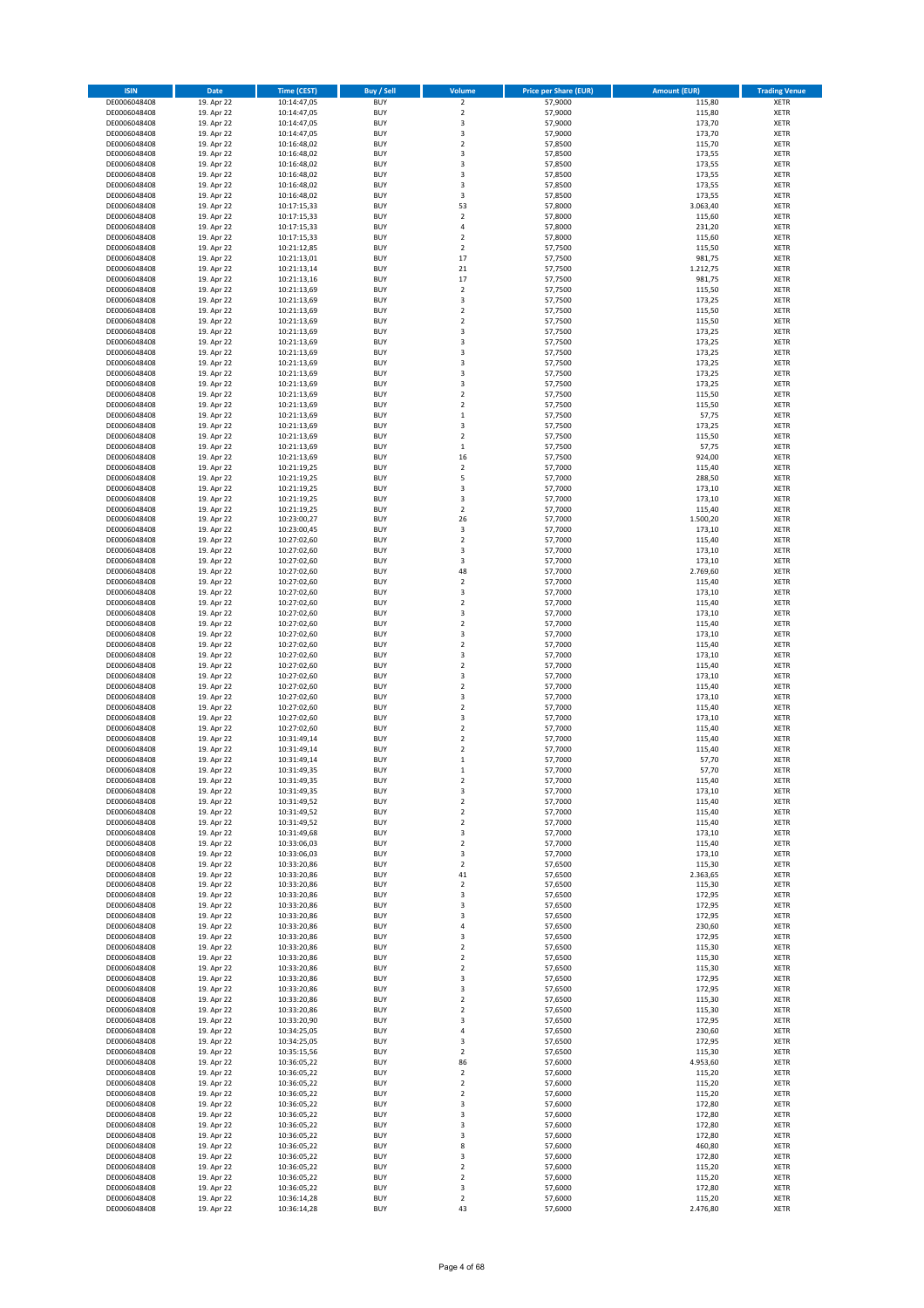| <b>ISIN</b>                  | <b>Date</b>              | <b>Time (CEST)</b>         | <b>Buy / Sell</b>        | Volume                                 | <b>Price per Share (EUR)</b> | <b>Amount (EUR)</b> | <b>Trading Venue</b>       |
|------------------------------|--------------------------|----------------------------|--------------------------|----------------------------------------|------------------------------|---------------------|----------------------------|
| DE0006048408                 | 19. Apr 22               | 10:36:14,28                | <b>BUY</b>               | $\overline{\mathbf{c}}$                | 57,6000                      | 115,20              | XETR                       |
| DE0006048408                 | 19. Apr 22               | 10:36:14,28                | <b>BUY</b>               | $\mathbf 2$                            | 57,6000                      | 115,20              | XETR                       |
| DE0006048408<br>DE0006048408 | 19. Apr 22<br>19. Apr 22 | 10:36:14,28<br>10:36:14,28 | <b>BUY</b><br><b>BUY</b> | $\mathbf 2$<br>$\mathbf 2$             | 57,6000<br>57,6000           | 115,20<br>115,20    | <b>XETR</b><br><b>XETR</b> |
| DE0006048408                 | 19. Apr 22               | 10:36:14,28                | <b>BUY</b>               | 5                                      | 57,6000                      | 288,00              | <b>XETR</b>                |
| DE0006048408                 | 19. Apr 22               | 10:36:14,28                | <b>BUY</b>               | 10                                     | 57,6000                      | 576,00              | <b>XETR</b>                |
| DE0006048408                 | 19. Apr 22               | 10:36:14,28                | <b>BUY</b>               | 6                                      | 57,6000                      | 345,60              | <b>XETR</b>                |
| DE0006048408                 | 19. Apr 22               | 10:38:53,46                | <b>BUY</b>               | 6                                      | 57,6500                      | 345,90              | <b>XETR</b>                |
| DE0006048408<br>DE0006048408 | 19. Apr 22<br>19. Apr 22 | 10:38:53,46                | <b>BUY</b><br><b>BUY</b> | $\mathbf 2$<br>$\overline{\mathbf{c}}$ | 57,6500<br>57,6500           | 115,30<br>115,30    | <b>XETR</b><br><b>XETR</b> |
| DE0006048408                 | 19. Apr 22               | 10:38:53,46<br>10:38:53,46 | <b>BUY</b>               | 3                                      | 57,6500                      | 172,95              | XETR                       |
| DE0006048408                 | 19. Apr 22               | 10:38:53,46                | <b>BUY</b>               | 3                                      | 57,6500                      | 172,95              | <b>XETR</b>                |
| DE0006048408                 | 19. Apr 22               | 10:38:53,46                | <b>BUY</b>               | 41                                     | 57,6500                      | 2.363,65            | XETR                       |
| DE0006048408                 | 19. Apr 22               | 10:40:19,87                | <b>BUY</b>               | $\overline{\mathbf{c}}$                | 57,6000                      | 115,20              | <b>XETR</b>                |
| DE0006048408                 | 19. Apr 22               | 10:40:19,87                | <b>BUY</b>               | 3                                      | 57,6000                      | 172,80              | XETR                       |
| DE0006048408<br>DE0006048408 | 19. Apr 22<br>19. Apr 22 | 10:40:19,87<br>10:40:19,87 | <b>BUY</b><br><b>BUY</b> | $\overline{\mathbf{c}}$<br>2           | 57,6000<br>57,6000           | 115,20<br>115,20    | <b>XETR</b><br>XETR        |
| DE0006048408                 | 19. Apr 22               | 10:40:19,87                | <b>BUY</b>               | 3                                      | 57,6000                      | 172,80              | <b>XETR</b>                |
| DE0006048408                 | 19. Apr 22               | 10:40:19,87                | <b>BUY</b>               | 3                                      | 57,6000                      | 172,80              | XETR                       |
| DE0006048408                 | 19. Apr 22               | 10:40:19,87                | <b>BUY</b>               | 3                                      | 57,6000                      | 172,80              | <b>XETR</b>                |
| DE0006048408                 | 19. Apr 22               | 10:40:19,87                | <b>BUY</b><br><b>BUY</b> | $\mathbf 2$<br>$\mathbf 2$             | 57,6000                      | 115,20<br>115,20    | <b>XETR</b><br><b>XETR</b> |
| DE0006048408<br>DE0006048408 | 19. Apr 22<br>19. Apr 22 | 10:40:19,87<br>10:40:19,87 | <b>BUY</b>               | $\overline{\mathbf{c}}$                | 57,6000<br>57,6000           | 115,20              | <b>XETR</b>                |
| DE0006048408                 | 19. Apr 22               | 10:40:19,87                | <b>BUY</b>               | $\mathbf 2$                            | 57,6000                      | 115,20              | <b>XETR</b>                |
| DE0006048408                 | 19. Apr 22               | 10:40:19,87                | <b>BUY</b>               | $\overline{\mathbf{c}}$                | 57,6000                      | 115,20              | <b>XETR</b>                |
| DE0006048408                 | 19. Apr 22               | 10:40:19,87                | <b>BUY</b>               | $\overline{\mathbf{c}}$                | 57,6000                      | 115,20              | <b>XETR</b>                |
| DE0006048408                 | 19. Apr 22               | 10:40:19,87                | <b>BUY</b>               | $\overline{\mathbf{c}}$                | 57,6000                      | 115,20              | <b>XETR</b>                |
| DE0006048408<br>DE0006048408 | 19. Apr 22<br>19. Apr 22 | 10:43:32,29<br>10:43:32,29 | <b>BUY</b><br><b>BUY</b> | 3<br>$\mathbf 2$                       | 57,6000<br>57,6000           | 172,80<br>115,20    | <b>XETR</b><br><b>XETR</b> |
| DE0006048408                 | 19. Apr 22               | 10:47:09,90                | <b>BUY</b>               | $\mathbf 2$                            | 57,5500                      | 115,10              | <b>XETR</b>                |
| DE0006048408                 | 19. Apr 22               | 10:47:09,90                | <b>BUY</b>               | 3                                      | 57,5500                      | 172,65              | <b>XETR</b>                |
| DE0006048408                 | 19. Apr 22               | 10:47:09,90                | <b>BUY</b>               | 3                                      | 57,5500                      | 172,65              | <b>XETR</b>                |
| DE0006048408                 | 19. Apr 22               | 10:47:09,90                | <b>BUY</b>               | 3                                      | 57,5500                      | 172,65              | <b>XETR</b>                |
| DE0006048408<br>DE0006048408 | 19. Apr 22<br>19. Apr 22 | 10:47:09,90<br>10:47:09,90 | <b>BUY</b><br><b>BUY</b> | 3<br>$\overline{\mathbf{c}}$           | 57,5500<br>57,5500           | 172,65<br>115,10    | XETR<br><b>XETR</b>        |
| DE0006048408                 | 19. Apr 22               | 10:47:09,90                | <b>BUY</b>               | 8                                      | 57,5500                      | 460,40              | XETR                       |
| DE0006048408                 | 19. Apr 22               | 10:47:09,90                | <b>BUY</b>               | 3                                      | 57,5500                      | 172,65              | <b>XETR</b>                |
| DE0006048408                 | 19. Apr 22               | 10:47:09,90                | <b>BUY</b>               | 3                                      | 57,5500                      | 172,65              | XETR                       |
| DE0006048408                 | 19. Apr 22               | 10:47:09,90                | <b>BUY</b>               | 3                                      | 57,5500                      | 172,65              | <b>XETR</b>                |
| DE0006048408                 | 19. Apr 22               | 10:47:09,90                | <b>BUY</b>               | 3                                      | 57,5500                      | 172,65              | <b>XETR</b>                |
| DE0006048408<br>DE0006048408 | 19. Apr 22<br>19. Apr 22 | 10:47:09,90<br>10:47:09,90 | <b>BUY</b><br><b>BUY</b> | 3<br>$\mathbf 2$                       | 57,5500<br>57,5500           | 172,65<br>115,10    | <b>XETR</b><br><b>XETR</b> |
| DE0006048408                 | 19. Apr 22               | 10:47:09,90                | <b>BUY</b>               | $\overline{\mathbf{c}}$                | 57,5500                      | 115,10              | <b>XETR</b>                |
| DE0006048408                 | 19. Apr 22               | 10:47:09,90                | <b>BUY</b>               | 3                                      | 57,5500                      | 172,65              | <b>XETR</b>                |
| DE0006048408                 | 19. Apr 22               | 10:47:09,90                | <b>BUY</b>               | $\overline{\mathbf{c}}$                | 57,5500                      | 115,10              | <b>XETR</b>                |
| DE0006048408                 | 19. Apr 22               | 10:47:09,90                | <b>BUY</b>               | 3                                      | 57,5500                      | 172,65              | XETR                       |
| DE0006048408<br>DE0006048408 | 19. Apr 22<br>19. Apr 22 | 10:47:09,90<br>10:47:09,90 | <b>BUY</b><br><b>BUY</b> | 3<br>3                                 | 57,5500<br>57,5500           | 172,65<br>172,65    | XETR<br><b>XETR</b>        |
| DE0006048408                 | 19. Apr 22               | 10:47:09,90                | <b>BUY</b>               | 3                                      | 57,5500                      | 172,65              | <b>XETR</b>                |
| DE0006048408                 | 19. Apr 22               | 10:47:09,90                | <b>BUY</b>               | $\mathbf 2$                            | 57,5500                      | 115,10              | XETR                       |
| DE0006048408                 | 19. Apr 22               | 10:47:09,90                | <b>BUY</b>               | $\mathbf 1$                            | 57,5500                      | 57,55               | <b>XETR</b>                |
| DE0006048408                 | 19. Apr 22               | 10:47:09,90                | <b>BUY</b>               | $\mathbf 2$                            | 57,5500                      | 115,10              | <b>XETR</b>                |
| DE0006048408                 | 19. Apr 22               | 10:47:09,90                | <b>BUY</b>               | 3                                      | 57,5500                      | 172,65              | <b>XETR</b>                |
| DE0006048408<br>DE0006048408 | 19. Apr 22<br>19. Apr 22 | 10:47:09,90<br>10:47:09,90 | <b>BUY</b><br><b>BUY</b> | $\mathbf 2$<br>3                       | 57,5500<br>57,5500           | 115,10<br>172,65    | <b>XETR</b><br><b>XETR</b> |
| DE0006048408                 | 19. Apr 22               | 10:47:09,90                | <b>BUY</b>               | 58                                     | 57,5500                      | 3.337,90            | <b>XETR</b>                |
| DE0006048408                 | 19. Apr 22               | 10:47:09,90                | <b>BUY</b>               | $\mathbf 1$                            | 57,5500                      | 57,55               | <b>XETR</b>                |
| DE0006048408                 | 19. Apr 22               | 10:47:09,90                | <b>BUY</b>               | 19                                     | 57,5500                      | 1.093,45            | XETR                       |
| DE0006048408                 | 19. Apr 22               | 10:47:09,92                | <b>BUY</b>               | 3                                      | 57,5500                      | 172,65              | XETR                       |
| DE0006048408<br>DE0006048408 | 19. Apr 22<br>19. Apr 22 | 10:47:09,94<br>10:47:51,13 | <b>BUY</b><br><b>BUY</b> | $\mathbf 2$<br>$\mathbf 2$             | 57,5500<br>57,5000           | 115,10<br>115,00    | <b>XETR</b><br>XETR        |
| DE0006048408                 | 19. Apr 22               | 10:47:51,13                | <b>BUY</b>               | 66                                     | 57,5000                      | 3.795,00            | <b>XETR</b>                |
| DE0006048408                 | 19. Apr 22               | 10:47:51,13                | <b>BUY</b>               | 3                                      | 57,5000                      | 172,50              | XETR                       |
| DE0006048408                 | 19. Apr 22               | 10:47:51,13                | <b>BUY</b>               | 3                                      | 57,5000                      | 172,50              | <b>XETR</b>                |
| DE0006048408                 | 19. Apr 22               | 10:47:51,13                | <b>BUY</b>               | $\mathbf 2$                            | 57,5000                      | 115,00              | XETR                       |
| DE0006048408<br>DE0006048408 | 19. Apr 22<br>19. Apr 22 | 10:47:51,13<br>10:47:51,13 | <b>BUY</b><br><b>BUY</b> | 3<br>3                                 | 57,5000<br>57,5000           | 172,50<br>172,50    | XETR<br>XETR               |
| DE0006048408                 | 19. Apr 22               | 10:47:51,13                | <b>BUY</b>               | $\mathbf 2$                            | 57,5000                      | 115,00              | XETR                       |
| DE0006048408                 | 19. Apr 22               | 10:48:28,19                | <b>BUY</b>               | 2                                      | 57,5000                      | 115,00              | XETR                       |
| DE0006048408                 | 19. Apr 22               | 10:48:28,19                | <b>BUY</b>               | $\mathbf 2$                            | 57,5000                      | 115,00              | <b>XETR</b>                |
| DE0006048408                 | 19. Apr 22               | 10:48:28,19                | <b>BUY</b>               | 3                                      | 57,5000                      | 172,50              | XETR                       |
| DE0006048408<br>DE0006048408 | 19. Apr 22<br>19. Apr 22 | 10:48:28,19<br>10:48:28,19 | <b>BUY</b><br><b>BUY</b> | 3<br>$\mathbf 2$                       | 57,5000<br>57,5000           | 172,50<br>115,00    | <b>XETR</b><br>XETR        |
| DE0006048408                 | 19. Apr 22               | 10:48:28,19                | <b>BUY</b>               | $\mathbf 2$                            | 57,5000                      | 115,00              | <b>XETR</b>                |
| DE0006048408                 | 19. Apr 22               | 10:54:35,02                | <b>BUY</b>               | 10                                     | 57,4500                      | 574,50              | XETR                       |
| DE0006048408                 | 19. Apr 22               | 10:54:35,02                | <b>BUY</b>               | 3                                      | 57,4500                      | 172,35              | <b>XETR</b>                |
| DE0006048408                 | 19. Apr 22               | 10:54:35,02                | <b>BUY</b>               | 3                                      | 57,4500                      | 172,35              | XETR                       |
| DE0006048408<br>DE0006048408 | 19. Apr 22<br>19. Apr 22 | 10:59:36,09<br>10:59:36,09 | <b>BUY</b><br><b>BUY</b> | 4<br>67                                | 57,5500<br>57,5500           | 230,20<br>3.855,85  | <b>XETR</b><br>XETR        |
| DE0006048408                 | 19. Apr 22               | 10:59:46,29                | <b>BUY</b>               | 4                                      | 57,5500                      | 230,20              | <b>XETR</b>                |
| DE0006048408                 | 19. Apr 22               | 10:59:46,29                | <b>BUY</b>               | 3                                      | 57,5500                      | 172,65              | XETR                       |
| DE0006048408                 | 19. Apr 22               | 10:59:46,29                | <b>BUY</b>               | 3                                      | 57,5500                      | 172,65              | <b>XETR</b>                |
| DE0006048408                 | 19. Apr 22               | 10:59:46,29                | <b>BUY</b>               | 3                                      | 57,5500                      | 172,65              | <b>XETR</b>                |
| DE0006048408<br>DE0006048408 | 19. Apr 22<br>19. Apr 22 | 10:59:46,29<br>10:59:46,29 | <b>BUY</b><br><b>BUY</b> | 4<br>4                                 | 57,5500<br>57,5500           | 230,20<br>230,20    | <b>XETR</b><br>XETR        |
| DE0006048408                 | 19. Apr 22               | 10:59:46,29                | <b>BUY</b>               | 2                                      | 57,5500                      | 115,10              | <b>XETR</b>                |
| DE0006048408                 | 19. Apr 22               | 10:59:46,29                | <b>BUY</b>               | 60                                     | 57,5500                      | 3.453,00            | <b>XETR</b>                |
| DE0006048408                 | 19. Apr 22               | 10:59:46,29                | <b>BUY</b>               | 3                                      | 57,5500                      | 172,65              | XETR                       |
| DE0006048408                 | 19. Apr 22               | 10:59:46,29                | <b>BUY</b>               | $\overline{\mathbf{c}}$                | 57,5500                      | 115,10              | <b>XETR</b>                |
| DE0006048408<br>DE0006048408 | 19. Apr 22<br>19. Apr 22 | 10:59:46,29<br>10:59:46,29 | <b>BUY</b><br><b>BUY</b> | 3<br>4                                 | 57,5500<br>57,5500           | 172,65<br>230,20    | XETR<br><b>XETR</b>        |
| DE0006048408                 | 19. Apr 22               | 10:59:46,29                | <b>BUY</b>               | 3                                      | 57,5500                      | 172,65              | XETR                       |
| DE0006048408                 | 19. Apr 22               | 10:59:46,29                | <b>BUY</b>               | 3                                      | 57,5500                      | 172,65              | <b>XETR</b>                |
| DE0006048408                 | 19. Apr 22               | 10:59:46,29                | <b>BUY</b>               | 3                                      | 57,5500                      | 172,65              | XETR                       |
| DE0006048408                 | 19. Apr 22               | 10:59:46,29                | <b>BUY</b>               | 3                                      | 57,5500                      | 172,65              | <b>XETR</b>                |
| DE0006048408<br>DE0006048408 | 19. Apr 22<br>19. Apr 22 | 10:59:46,29<br>10:59:46,29 | <b>BUY</b><br><b>BUY</b> | 3<br>4                                 | 57,5500<br>57,5500           | 172,65<br>230,20    | XETR<br><b>XETR</b>        |
| DE0006048408                 | 19. Apr 22               | 10:59:46,29                | <b>BUY</b>               | 3                                      | 57,5500                      | 172,65              | XETR                       |
| DE0006048408                 | 19. Apr 22               | 10:59:46,29                | <b>BUY</b>               | 3                                      | 57,5500                      | 172,65              | <b>XETR</b>                |
| DE0006048408                 | 19. Apr 22               | 10:59:46,29                | <b>BUY</b>               | 3                                      | 57,5500                      | 172,65              | <b>XETR</b>                |
| DE0006048408                 | 19. Apr 22               | 10:59:46,29                | <b>BUY</b>               | 4                                      | 57,5500                      | 230,20              | <b>XETR</b>                |
| DE0006048408<br>DE0006048408 | 19. Apr 22<br>19. Apr 22 | 10:59:46,29<br>10:59:46,29 | <b>BUY</b><br><b>BUY</b> | 4<br>4                                 | 57,5500<br>57,5500           | 230,20<br>230,20    | XETR<br><b>XETR</b>        |
| DE0006048408                 | 19. Apr 22               | 10:59:46,29                | <b>BUY</b>               | 3                                      | 57,5500                      | 172,65              | XETR                       |
| DE0006048408                 | 19. Apr 22               | 10:59:46,29                | <b>BUY</b>               | 3                                      | 57,5500                      | 172,65              | XETR                       |
| DE0006048408                 | 19. Apr 22               | 10:59:46,29                | <b>BUY</b>               | 3                                      | 57,5500                      | 172,65              | XETR                       |
| DE0006048408                 | 19. Apr 22               | 10:59:46,29                | <b>BUY</b>               | 3                                      | 57,5500                      | 172,65              | XETR                       |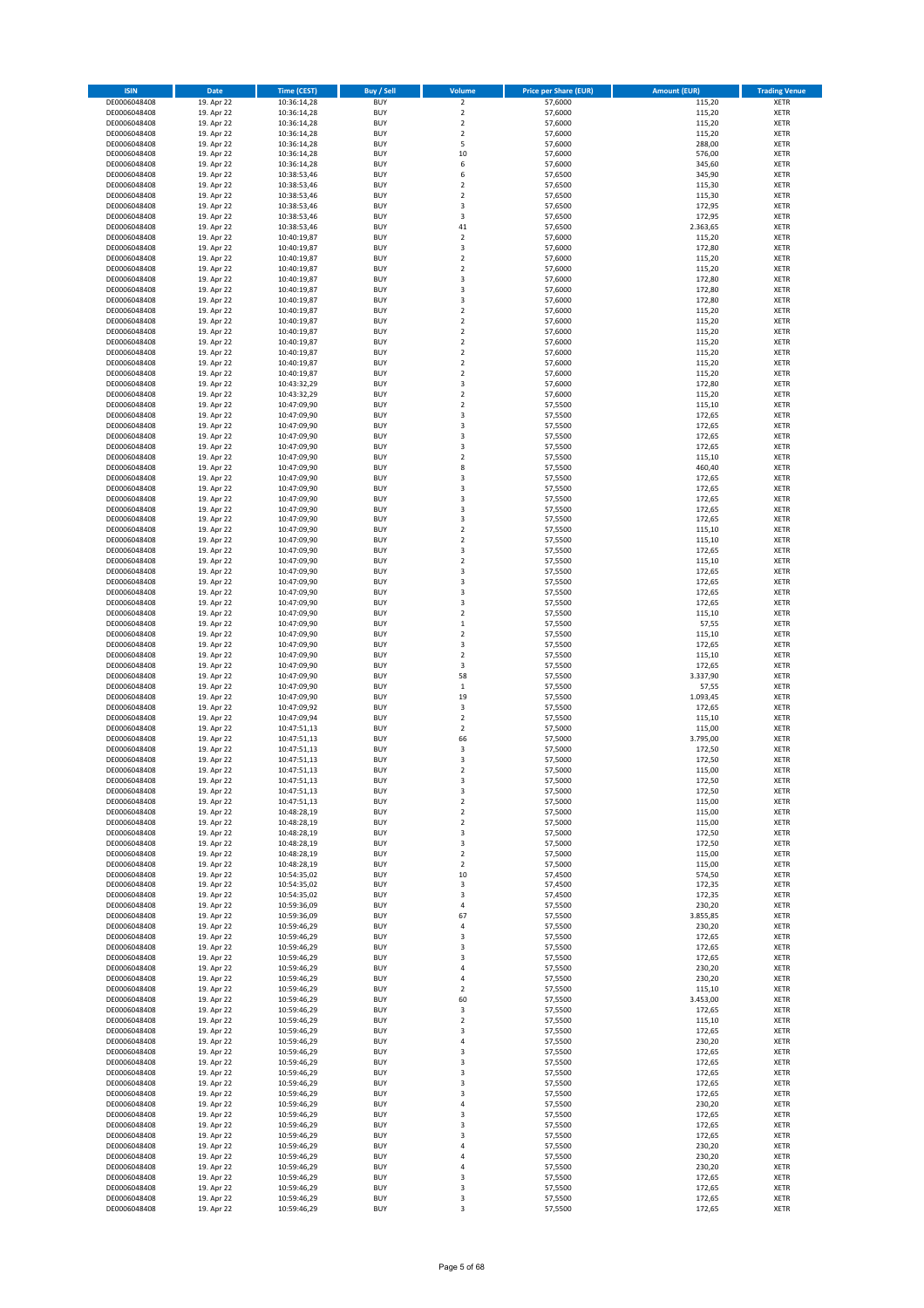| <b>ISIN</b>                  | Date                     | <b>Time (CEST)</b>         | <b>Buy / Sell</b>        | Volume                               | <b>Price per Share (EUR)</b> | <b>Amount (EUR)</b> | <b>Trading Venue</b>       |
|------------------------------|--------------------------|----------------------------|--------------------------|--------------------------------------|------------------------------|---------------------|----------------------------|
| DE0006048408                 | 19. Apr 22               | 10:59:46,31                | <b>BUY</b>               | $\overline{\mathbf{3}}$              | 57,5500                      | 172,65              | <b>XETR</b>                |
| DE0006048408                 | 19. Apr 22               | 10:59:46,32                | <b>BUY</b>               | $\mathsf 3$                          | 57,5500                      | 172,65              | <b>XETR</b>                |
| DE0006048408<br>DE0006048408 | 19. Apr 22<br>19. Apr 22 | 10:59:46,32<br>10:59:46,32 | <b>BUY</b><br><b>BUY</b> | $\mathbf 2$<br>$\mathbf 2$           | 57,5500<br>57,5500           | 115,10<br>115,10    | XETR<br><b>XETR</b>        |
| DE0006048408                 | 19. Apr 22               | 10:59:46,32                | <b>BUY</b>               | 3                                    | 57,5500                      | 172,65              | <b>XETR</b>                |
| DE0006048408                 | 19. Apr 22               | 10:59:46,46                | <b>BUY</b>               | $\overline{2}$                       | 57,5500                      | 115,10              | <b>XETR</b>                |
| DE0006048408                 | 19. Apr 22               | 10:59:46,46                | <b>BUY</b>               | $\overline{2}$                       | 57,5500                      | 115,10              | <b>XETR</b>                |
| DE0006048408                 | 19. Apr 22               | 10:59:46,46                | <b>BUY</b>               | 42                                   | 57,5500                      | 2.417,10            | <b>XETR</b>                |
| DE0006048408                 | 19. Apr 22               | 10:59:46,46                | <b>BUY</b><br><b>BUY</b> | 3<br>3                               | 57,5500                      | 172,65              | XETR<br><b>XETR</b>        |
| DE0006048408<br>DE0006048408 | 19. Apr 22<br>19. Apr 22 | 10:59:46,46<br>10:59:46,46 | <b>BUY</b>               | 3                                    | 57,5500<br>57,5500           | 172,65<br>172,65    | XETR                       |
| DE0006048408                 | 19. Apr 22               | 11:02:14,86                | <b>BUY</b>               | 17                                   | 57,5500                      | 978,35              | <b>XETR</b>                |
| DE0006048408                 | 19. Apr 22               | 11:02:14,86                | <b>BUY</b>               | 26                                   | 57,5500                      | 1.496,30            | XETR                       |
| DE0006048408                 | 19. Apr 22               | 11:02:14,86                | <b>BUY</b>               | 22                                   | 57,5500                      | 1.266,10            | <b>XETR</b>                |
| DE0006048408                 | 19. Apr 22               | 11:02:14,87                | <b>BUY</b>               | $\mathsf 3$                          | 57,5500                      | 172,65              | XETR                       |
| DE0006048408<br>DE0006048408 | 19. Apr 22<br>19. Apr 22 | 11:02:14,87<br>11:02:14,87 | <b>BUY</b><br><b>BUY</b> | 3<br>$\mathbf 2$                     | 57,5500<br>57,5500           | 172,65<br>115,10    | <b>XETR</b><br>XETR        |
| DE0006048408                 | 19. Apr 22               | 11:02:14,87                | <b>BUY</b>               | 3                                    | 57,5500                      | 172,65              | <b>XETR</b>                |
| DE0006048408                 | 19. Apr 22               | 11:02:14,87                | <b>BUY</b>               | $\overline{2}$                       | 57,5500                      | 115,10              | XETR                       |
| DE0006048408                 | 19. Apr 22               | 11:02:14,87                | <b>BUY</b>               | 3                                    | 57,5500                      | 172,65              | <b>XETR</b>                |
| DE0006048408                 | 19. Apr 22               | 11:03:34,92                | <b>BUY</b>               | 3                                    | 57,5000                      | 172,50              | <b>XETR</b>                |
| DE0006048408<br>DE0006048408 | 19. Apr 22<br>19. Apr 22 | 11:03:34,92<br>11:03:34,92 | <b>BUY</b><br><b>BUY</b> | $\mathbf 2$<br>3                     | 57,5000<br>57,5000           | 115,00<br>172,50    | <b>XETR</b><br><b>XETR</b> |
| DE0006048408                 | 19. Apr 22               | 11:03:34,92                | <b>BUY</b>               | $\overline{\mathbf{3}}$              | 57,5000                      | 172,50              | <b>XETR</b>                |
| DE0006048408                 | 19. Apr 22               | 11:03:34,92                | <b>BUY</b>               | 3                                    | 57,5000                      | 172,50              | <b>XETR</b>                |
| DE0006048408                 | 19. Apr 22               | 11:03:34,92                | <b>BUY</b>               | 3                                    | 57,5000                      | 172,50              | <b>XETR</b>                |
| DE0006048408                 | 19. Apr 22               | 11:03:34,92                | <b>BUY</b>               | 64                                   | 57,5000                      | 3.680,00            | <b>XETR</b>                |
| DE0006048408<br>DE0006048408 | 19. Apr 22<br>19. Apr 22 | 11:03:34,92                | <b>BUY</b><br><b>BUY</b> | $\mathbf 2$<br>3                     | 57,5000<br>57,5000           | 115,00<br>172,50    | <b>XETR</b><br><b>XETR</b> |
| DE0006048408                 | 19. Apr 22               | 11:03:34,92<br>11:03:34,92 | <b>BUY</b>               | $\mathbf 2$                          | 57,5000                      | 115,00              | <b>XETR</b>                |
| DE0006048408                 | 19. Apr 22               | 11:03:34,92                | <b>BUY</b>               | 3                                    | 57,5000                      | 172,50              | <b>XETR</b>                |
| DE0006048408                 | 19. Apr 22               | 11:03:34,92                | <b>BUY</b>               | $\mathbf 2$                          | 57,5000                      | 115,00              | <b>XETR</b>                |
| DE0006048408                 | 19. Apr 22               | 11:03:34,92                | <b>BUY</b>               | $\overline{2}$                       | 57,5000                      | 115,00              | <b>XETR</b>                |
| DE0006048408<br>DE0006048408 | 19. Apr 22<br>19. Apr 22 | 11:03:34,92<br>11:03:34,92 | <b>BUY</b><br><b>BUY</b> | $\mathbf 2$<br>$\overline{2}$        | 57,5000<br>57,5000           | 115,00<br>115,00    | XETR<br><b>XETR</b>        |
| DE0006048408                 | 19. Apr 22               | 11:03:34,92                | <b>BUY</b>               | $\overline{\mathbf{3}}$              | 57,5000                      | 172,50              | XETR                       |
| DE0006048408                 | 19. Apr 22               | 11:03:34,92                | <b>BUY</b>               | 3                                    | 57,5000                      | 172,50              | <b>XETR</b>                |
| DE0006048408                 | 19. Apr 22               | 11:03:34,92                | <b>BUY</b>               | $\sqrt{2}$                           | 57,5000                      | 115,00              | XETR                       |
| DE0006048408                 | 19. Apr 22               | 11:03:34,92                | <b>BUY</b>               | 3                                    | 57,5000                      | 172,50              | <b>XETR</b>                |
| DE0006048408                 | 19. Apr 22               | 11:03:34,92                | <b>BUY</b>               | $\overline{2}$                       | 57,5000                      | 115,00              | <b>XETR</b>                |
| DE0006048408<br>DE0006048408 | 19. Apr 22<br>19. Apr 22 | 11:03:34,92<br>11:04:09,15 | <b>BUY</b><br><b>BUY</b> | 3<br>3                               | 57,5000<br>57,4500           | 172,50<br>172,35    | <b>XETR</b><br>XETR        |
| DE0006048408                 | 19. Apr 22               | 11:04:09,15                | <b>BUY</b>               | $\overline{2}$                       | 57,4500                      | 114,90              | <b>XETR</b>                |
| DE0006048408                 | 19. Apr 22               | 11:04:09,15                | <b>BUY</b>               | 3                                    | 57,4500                      | 172,35              | <b>XETR</b>                |
| DE0006048408                 | 19. Apr 22               | 11:04:09,15                | <b>BUY</b>               | 40                                   | 57,4500                      | 2.298,00            | <b>XETR</b>                |
| DE0006048408                 | 19. Apr 22               | 11:04:09,15                | <b>BUY</b>               | 3                                    | 57,4500                      | 172,35              | <b>XETR</b>                |
| DE0006048408<br>DE0006048408 | 19. Apr 22<br>19. Apr 22 | 11:04:09,15<br>11:04:09,15 | <b>BUY</b><br><b>BUY</b> | 4<br>$\sqrt{2}$                      | 57,4500<br>57,4500           | 229,80<br>114,90    | XETR<br><b>XETR</b>        |
| DE0006048408                 | 19. Apr 22               | 11:04:09,15                | <b>BUY</b>               | $\mathbf 2$                          | 57,4500                      | 114,90              | <b>XETR</b>                |
| DE0006048408                 | 19. Apr 22               | 11:04:09,15                | <b>BUY</b>               | $\mathbf 2$                          | 57,4500                      | 114,90              | <b>XETR</b>                |
| DE0006048408                 | 19. Apr 22               | 11:04:09,15                | <b>BUY</b>               | $\mathbf 2$                          | 57,4500                      | 114,90              | <b>XETR</b>                |
| DE0006048408                 | 19. Apr 22               | 11:04:09,15                | <b>BUY</b>               | 3                                    | 57,4500                      | 172,35              | <b>XETR</b>                |
| DE0006048408<br>DE0006048408 | 19. Apr 22               | 11:04:09,15                | <b>BUY</b><br><b>BUY</b> | 3<br>$\overline{2}$                  | 57,4500                      | 172,35              | <b>XETR</b><br><b>XETR</b> |
| DE0006048408                 | 19. Apr 22<br>19. Apr 22 | 11:04:09,15<br>11:04:09,15 | <b>BUY</b>               | $\mathbf 2$                          | 57,4500<br>57,4500           | 114,90<br>114,90    | <b>XETR</b>                |
| DE0006048408                 | 19. Apr 22               | 11:04:09,15                | <b>BUY</b>               | 3                                    | 57,4500                      | 172,35              | <b>XETR</b>                |
| DE0006048408                 | 19. Apr 22               | 11:04:09,15                | <b>BUY</b>               | $\overline{\mathbf{3}}$              | 57,4500                      | 172,35              | <b>XETR</b>                |
| DE0006048408                 | 19. Apr 22               | 11:05:08,81                | <b>BUY</b>               | 3                                    | 57,4000                      | 172,20              | <b>XETR</b>                |
| DE0006048408                 | 19. Apr 22               | 11:05:08,81                | <b>BUY</b>               | $\mathbf 2$                          | 57,4000                      | 114,80              | <b>XETR</b>                |
| DE0006048408<br>DE0006048408 | 19. Apr 22<br>19. Apr 22 | 11:05:08,81<br>11:05:08,81 | <b>BUY</b><br><b>BUY</b> | $\overline{2}$<br>$\mathbf 2$        | 57,4000<br>57,4000           | 114,80<br>114,80    | <b>XETR</b><br>XETR        |
| DE0006048408                 | 19. Apr 22               | 11:05:08,81                | <b>BUY</b>               | 3                                    | 57,4000                      | 172,20              | <b>XETR</b>                |
| DE0006048408                 | 19. Apr 22               | 11:05:08,81                | <b>BUY</b>               | 3                                    | 57,4000                      | 172,20              | XETR                       |
| DE0006048408                 | 19. Apr 22               | 11:07:34,23                | <b>BUY</b>               | 45                                   | 57,3500                      | 2.580,75            | <b>XETR</b>                |
| DE0006048408                 | 19. Apr 22               | 11:07:34,23                | <b>BUY</b>               | 3                                    | 57,3500                      | 172,05              | <b>XETR</b>                |
| DE0006048408<br>DE0006048408 | 19. Apr 22<br>19. Apr 22 | 11:07:34,23<br>11:07:34,23 | <b>BUY</b><br><b>BUY</b> | 4<br>$\mathbf 2$                     | 57,3500<br>57,3500           | 229,40<br>114,70    | XETR<br>XETR               |
| DE0006048408                 | 19. Apr 22               | 11:07:34,23                | <b>BUY</b>               | $\boldsymbol{2}$                     | 57,3500                      | 114,70              | XETR                       |
| DE0006048408                 | 19. Apr 22               | 11:07:34,23                | <b>BUY</b>               | 3                                    | 57,3500                      | 172,05              | XETR                       |
| DE0006048408                 | 19. Apr 22               | 11:07:34,23                | <b>BUY</b>               | $\mathbf 2$                          | 57,3500                      | 114,70              | XETR                       |
| DE0006048408                 | 19. Apr 22               | 11:08:33,99                | <b>BUY</b>               | $\overline{\mathbf{c}}$              | 57,3500                      | 114,70              | XETR                       |
| DE0006048408<br>DE0006048408 | 19. Apr 22<br>19. Apr 22 | 11:08:33,99<br>11:08:33,99 | <b>BUY</b><br><b>BUY</b> | $\boldsymbol{2}$<br>$\boldsymbol{2}$ | 57,3500<br>57,3500           | 114,70<br>114,70    | <b>XETR</b><br>XETR        |
| DE0006048408                 | 19. Apr 22               | 11:08:33,99                | <b>BUY</b>               | 3                                    | 57,3500                      | 172,05              | <b>XETR</b>                |
| DE0006048408                 | 19. Apr 22               | 11:08:33,99                | <b>BUY</b>               | 3                                    | 57,3500                      | 172,05              | XETR                       |
| DE0006048408                 | 19. Apr 22               | 11:08:34,19                | <b>BUY</b>               | 3                                    | 57,3500                      | 172,05              | <b>XETR</b>                |
| DE0006048408                 | 19. Apr 22               | 11:08:34,19                | <b>BUY</b>               | 3                                    | 57,3500                      | 172,05              | <b>XETR</b>                |
| DE0006048408<br>DE0006048408 | 19. Apr 22<br>19. Apr 22 | 11:08:34,19<br>11:08:34,19 | <b>BUY</b><br><b>BUY</b> | 3<br>29                              | 57,3500<br>57,3500           | 172,05<br>1.663,15  | <b>XETR</b><br>XETR        |
| DE0006048408                 | 19. Apr 22               | 11:08:34,19                | <b>BUY</b>               | $\boldsymbol{2}$                     | 57,3500                      | 114,70              | <b>XETR</b>                |
| DE0006048408                 | 19. Apr 22               | 11:08:34,19                | <b>BUY</b>               | $\mathbf 2$                          | 57,3500                      | 114,70              | <b>XETR</b>                |
| DE0006048408                 | 19. Apr 22               | 11:08:34,19                | <b>BUY</b>               | 3                                    | 57,3500                      | 172,05              | <b>XETR</b>                |
| DE0006048408                 | 19. Apr 22               | 11:08:34,19                | <b>BUY</b>               | 3                                    | 57,3500                      | 172,05              | <b>XETR</b>                |
| DE0006048408<br>DE0006048408 | 19. Apr 22<br>19. Apr 22 | 11:08:34,22<br>11:08:34,22 | <b>BUY</b><br><b>BUY</b> | 3<br>4                               | 57,3500<br>57,3500           | 172,05<br>229,40    | <b>XETR</b><br><b>XETR</b> |
| DE0006048408                 | 19. Apr 22               | 11:08:34,22                | <b>BUY</b>               | 3                                    | 57,3500                      | 172,05              | <b>XETR</b>                |
| DE0006048408                 | 19. Apr 22               | 11:08:34,22                | <b>BUY</b>               | $\overline{2}$                       | 57,3500                      | 114,70              | XETR                       |
| DE0006048408                 | 19. Apr 22               | 11:08:34,22                | <b>BUY</b>               | $\overline{\mathbf{c}}$              | 57,3500                      | 114,70              | XETR                       |
| DE0006048408<br>DE0006048408 | 19. Apr 22<br>19. Apr 22 | 11:08:34,22                | <b>BUY</b><br><b>BUY</b> | 4                                    | 57,3500                      | 229,40<br>172,05    | XETR                       |
| DE0006048408                 | 19. Apr 22               | 11:08:34,22<br>11:08:34,22 | <b>BUY</b>               | 3<br>$\overline{4}$                  | 57,3500<br>57,3500           | 229,40              | XETR<br><b>XETR</b>        |
| DE0006048408                 | 19. Apr 22               | 11:08:34,22                | <b>BUY</b>               | 3                                    | 57,3500                      | 172,05              | XETR                       |
| DE0006048408                 | 19. Apr 22               | 11:08:34,22                | <b>BUY</b>               | 4                                    | 57,3500                      | 229,40              | XETR                       |
| DE0006048408                 | 19. Apr 22               | 11:08:34,22                | <b>BUY</b>               | 3                                    | 57,3500                      | 172,05              | XETR                       |
| DE0006048408                 | 19. Apr 22               | 11:08:34,22                | <b>BUY</b>               | 3                                    | 57,3500                      | 172,05              | XETR                       |
| DE0006048408<br>DE0006048408 | 19. Apr 22<br>19. Apr 22 | 11:08:34,22<br>11:08:34,22 | <b>BUY</b><br><b>BUY</b> | 3<br>4                               | 57,3500<br>57,3500           | 172,05<br>229,40    | XETR<br>XETR               |
| DE0006048408                 | 19. Apr 22               | 11:08:34,22                | <b>BUY</b>               | 3                                    | 57,3500                      | 172,05              | XETR                       |
| DE0006048408                 | 19. Apr 22               | 11:08:34,22                | <b>BUY</b>               | 29                                   | 57,3500                      | 1.663,15            | <b>XETR</b>                |
| DE0006048408                 | 19. Apr 22               | 11:08:34,22                | <b>BUY</b>               | $\mathbf{1}$                         | 57,3500                      | 57,35               | <b>XETR</b>                |
| DE0006048408                 | 19. Apr 22               | 11:09:24,27                | <b>BUY</b>               | 46                                   | 57,3000                      | 2.635,80            | <b>XETR</b>                |
| DE0006048408<br>DE0006048408 | 19. Apr 22<br>19. Apr 22 | 11:09:24,27<br>11:09:24,27 | <b>BUY</b><br><b>BUY</b> | 3<br>3                               | 57,3000<br>57,3000           | 171,90<br>171,90    | <b>XETR</b><br><b>XETR</b> |
| DE0006048408                 | 19. Apr 22               | 11:09:24,27                | <b>BUY</b>               | 3                                    | 57,3000                      | 171,90              | <b>XETR</b>                |
| DE0006048408                 | 19. Apr 22               | 11:09:24,27                | <b>BUY</b>               | 17                                   | 57,3000                      | 974,10              | <b>XETR</b>                |
| DE0006048408                 | 19. Apr 22               | 11:09:24,48                | <b>BUY</b>               | $\mathbf 2$                          | 57,3000                      | 114,60              | XETR                       |
| DE0006048408                 | 19. Apr 22               | 11:09:24,48                | <b>BUY</b>               | 3                                    | 57,3000                      | 171,90              | <b>XETR</b>                |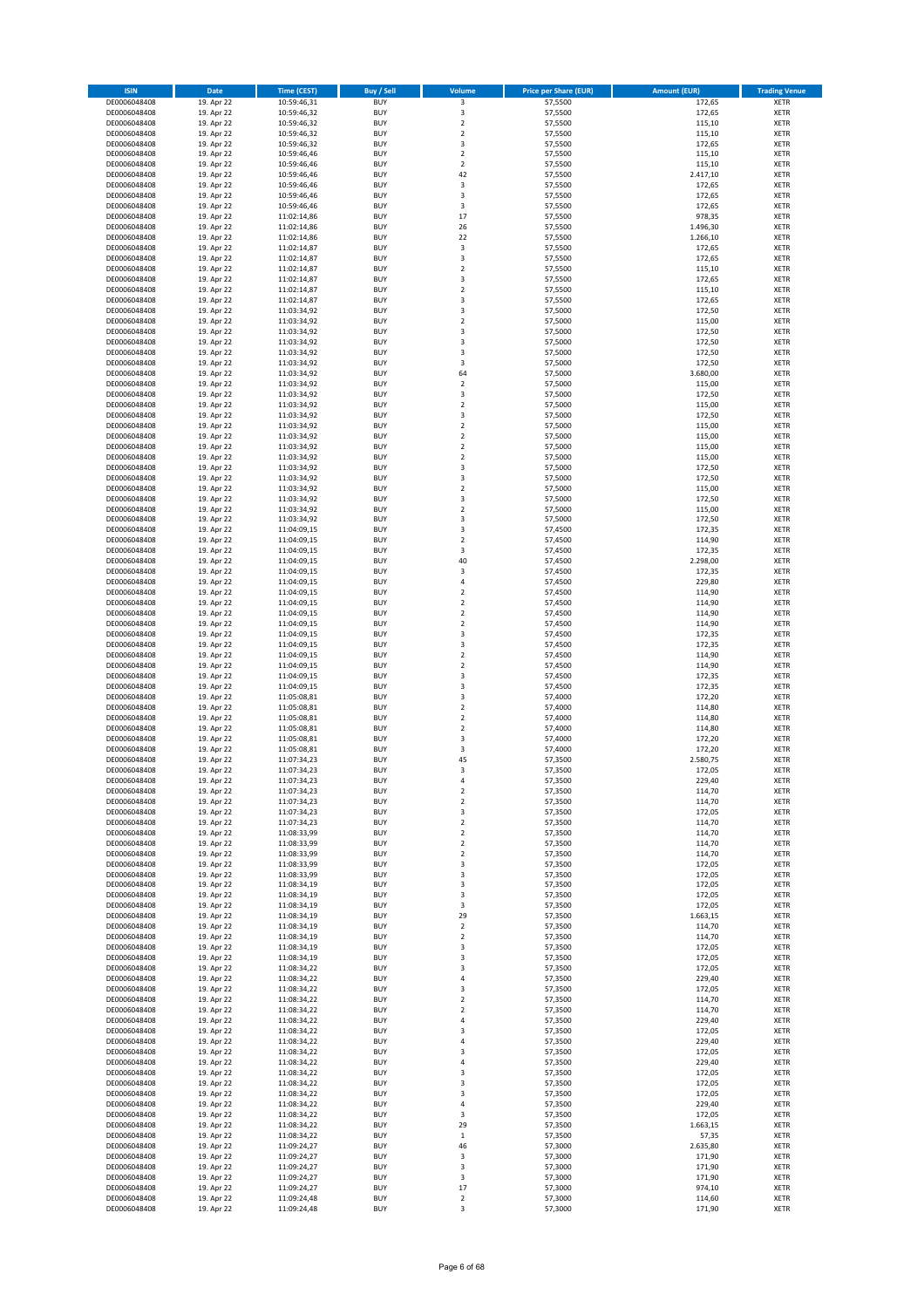| <b>BUY</b><br>$\overline{\mathbf{3}}$<br><b>XETR</b><br>DE0006048408<br>19. Apr 22<br>11:09:24,48<br>57,3000<br>171,90<br>$\mathbf 2$<br>57,3000<br>114,60<br>DE0006048408<br>19. Apr 22<br>11:09:24,48<br><b>BUY</b><br>XETR<br><b>BUY</b><br>$\mathbf 2$<br>57,3000<br>114,60<br>DE0006048408<br>19. Apr 22<br>11:09:24,48<br>XETR<br>57,3000<br>171,90<br>DE0006048408<br>19. Apr 22<br>11:09:24,66<br><b>BUY</b><br>3<br>XETR<br>171,90<br>DE0006048408<br>19. Apr 22<br>11:09:24,66<br><b>BUY</b><br>3<br>57,3000<br>XETR<br>19. Apr 22<br>171,90<br>DE0006048408<br>11:09:24,66<br><b>BUY</b><br>3<br>57,3000<br><b>XETR</b><br>19. Apr 22<br>171,90<br>DE0006048408<br>11:09:24,66<br><b>BUY</b><br>3<br>57,3000<br>XETR<br>DE0006048408<br>19. Apr 22<br>11:09:24,66<br><b>BUY</b><br>$\overline{4}$<br>57,3000<br>229,20<br><b>XETR</b><br><b>BUY</b><br>114,70<br>DE0006048408<br>19. Apr 22<br>11:11:41,12<br>$\overline{\mathbf{c}}$<br>57,3500<br><b>XETR</b><br>DE0006048408<br>19. Apr 22<br>11:11:41,25<br><b>BUY</b><br>$\overline{\mathbf{c}}$<br>57,3000<br>114,60<br><b>XETR</b><br><b>BUY</b><br>$\mathbf 2$<br>DE0006048408<br>19. Apr 22<br>11:11:41,25<br>57,3000<br>114,60<br>XETR<br>DE0006048408<br>19. Apr 22<br>11:11:41,25<br><b>BUY</b><br>3<br>57,3000<br>171,90<br><b>XETR</b><br>DE0006048408<br>19. Apr 22<br>11:11:41,25<br><b>BUY</b><br>$\mathbf 2$<br>57,3000<br>114,60<br>XETR<br>DE0006048408<br>19. Apr 22<br>11:11:41,25<br><b>BUY</b><br>3<br>57,3000<br>171,90<br><b>XETR</b><br>3<br>DE0006048408<br>19. Apr 22<br>11:11:41,25<br><b>BUY</b><br>57,3000<br>171,90<br>XETR<br>DE0006048408<br>19. Apr 22<br><b>BUY</b><br>$\mathbf 2$<br>57,3000<br>114,60<br><b>XETR</b><br>11:11:41,25<br>DE0006048408<br>19. Apr 22<br><b>BUY</b><br>3<br>57,3000<br>171,90<br>XETR<br>11:11:41,25<br>DE0006048408<br>19. Apr 22<br>11:11:41,25<br><b>BUY</b><br>$\mathbf 2$<br>57,3000<br>114,60<br><b>XETR</b><br>19. Apr 22<br><b>BUY</b><br>$\mathbf 2$<br>114,60<br>DE0006048408<br>11:11:41,25<br>57,3000<br>XETR<br><b>BUY</b><br>57,30<br>DE0006048408<br>19. Apr 22<br>11:11:41,25<br>$\mathbf 1$<br>57,3000<br><b>XETR</b><br>DE0006048408<br>19. Apr 22<br>11:11:41,43<br><b>BUY</b><br>3<br>57,3000<br>171,90<br>XETR<br>21<br>DE0006048408<br>19. Apr 22<br><b>BUY</b><br>57,3000<br>1.203,30<br>XETR<br>11:11:41,43<br>DE0006048408<br>19. Apr 22<br>11:11:41,43<br><b>BUY</b><br>3<br>57,3000<br>171,90<br><b>XETR</b><br>3<br>DE0006048408<br>19. Apr 22<br>11:11:41,43<br><b>BUY</b><br>57,3000<br>171,90<br>XETR<br>DE0006048408<br>19. Apr 22<br>11:11:41,43<br><b>BUY</b><br>3<br>57,3000<br>171,90<br><b>XETR</b><br>DE0006048408<br>19. Apr 22<br><b>BUY</b><br>3<br>57,3000<br>171,90<br>XETR<br>11:11:41,43<br>DE0006048408<br>19. Apr 22<br>11:11:41,43<br><b>BUY</b><br>$\mathbf 1$<br>57,3000<br>57,30<br><b>XETR</b><br>19. Apr 22<br>11:12:56,49<br><b>BUY</b><br>3<br>57,3000<br>171,90<br>XETR<br>DE0006048408<br>DE0006048408<br>19. Apr 22<br>11:12:56,49<br><b>BUY</b><br>$\mathbf 2$<br>57,3000<br>114,60<br>XETR<br>DE0006048408<br>19. Apr 22<br><b>BUY</b><br>3<br>57,3000<br>171,90<br>XETR<br>11:12:56,49<br>DE0006048408<br>19. Apr 22<br>11:12:56,49<br><b>BUY</b><br>3<br>57,3000<br>171,90<br><b>XETR</b><br>$\mathbf 2$<br>DE0006048408<br>19. Apr 22<br>11:12:56,49<br><b>BUY</b><br>57,3000<br>114,60<br><b>XETR</b><br>DE0006048408<br>19. Apr 22<br>11:12:56,49<br><b>BUY</b><br>3<br>57,3000<br>171,90<br><b>XETR</b><br>19. Apr 22<br>11:12:56,49<br><b>BUY</b><br>$\mathbf 2$<br>57,3000<br>114,60<br>XETR<br>DE0006048408<br>DE0006048408<br>19. Apr 22<br>11:12:56,49<br><b>BUY</b><br>$\mathbf 2$<br>57,3000<br>114,60<br><b>XETR</b><br><b>BUY</b><br>$\mathbf 2$<br>19. Apr 22<br>11:12:56,49<br>57,3000<br>114,60<br>XETR<br>DE0006048408<br>DE0006048408<br>19. Apr 22<br>11:12:56,49<br><b>BUY</b><br>$\mathbf 2$<br>57,3000<br>114,60<br><b>XETR</b><br><b>BUY</b><br>171,90<br>DE0006048408<br>19. Apr 22<br>11:12:56,49<br>3<br>57,3000<br>XETR<br>DE0006048408<br>19. Apr 22<br>11:12:56,49<br><b>BUY</b><br>3<br>57,3000<br>171,90<br><b>XETR</b><br>19. Apr 22<br>3<br>171,90<br><b>XETR</b><br>DE0006048408<br>11:12:56,49<br><b>BUY</b><br>57,3000<br>DE0006048408<br>19. Apr 22<br>11:12:56,49<br><b>BUY</b><br>3<br>57,3000<br>171,90<br><b>XETR</b><br><b>BUY</b><br>171,90<br>DE0006048408<br>19. Apr 22<br>11:12:56,49<br>3<br>57,3000<br><b>XETR</b><br>DE0006048408<br>19. Apr 22<br>11:12:56,49<br><b>BUY</b><br>3<br>57,3000<br>171,90<br><b>XETR</b><br><b>BUY</b><br>$\mathbf 2$<br>XETR<br>DE0006048408<br>19. Apr 22<br>11:12:56,49<br>57,3000<br>114,60<br>DE0006048408<br>19. Apr 22<br>11:12:56,49<br><b>BUY</b><br>3<br>57,3000<br>171,90<br><b>XETR</b><br><b>BUY</b><br>171,90<br>DE0006048408<br>19. Apr 22<br>11:12:56,49<br>3<br>57,3000<br>XETR<br><b>BUY</b><br>DE0006048408<br>19. Apr 22<br>11:12:56,49<br>36<br>57,3000<br>2.062,80<br>XETR<br>DE0006048408<br>19. Apr 22<br>11:16:22,96<br><b>BUY</b><br>30<br>57,3000<br>1.719,00<br><b>XETR</b><br>DE0006048408<br>19. Apr 22<br><b>BUY</b><br>$\mathbf 2$<br>57,3000<br>114,60<br>11:16:22,96<br><b>XETR</b><br>DE0006048408<br>19. Apr 22<br><b>BUY</b><br>3<br>57,3000<br>171,90<br><b>XETR</b><br>11:16:22,96<br>DE0006048408<br>19. Apr 22<br><b>BUY</b><br>$\mathbf 2$<br>57,3000<br>114,60<br>11:16:22,96<br><b>XETR</b><br>DE0006048408<br>19. Apr 22<br>11:16:23,00<br><b>BUY</b><br>32<br>57,3000<br>1.833,60<br><b>XETR</b><br>3<br>19. Apr 22<br><b>BUY</b><br>57,3000<br>171,90<br>DE0006048408<br>11:16:26,25<br><b>XETR</b><br>DE0006048408<br>19. Apr 22<br>11:16:26,25<br><b>BUY</b><br>3<br>57,3000<br>171,90<br>XETR<br>DE0006048408<br>19. Apr 22<br><b>BUY</b><br>3<br>57,3000<br>171,90<br>XETR<br>11:16:26,25<br>171,90<br>DE0006048408<br>19. Apr 22<br>11:16:26,25<br><b>BUY</b><br>3<br>57,3000<br><b>XETR</b><br>$\mathbf 2$<br>DE0006048408<br>19. Apr 22<br>11:16:26,25<br><b>BUY</b><br>57,3000<br>114,60<br>XETR<br>DE0006048408<br>19. Apr 22<br>11:16:26,25<br><b>BUY</b><br>$\overline{\mathbf{c}}$<br>57,3000<br>114,60<br><b>XETR</b><br>DE0006048408<br>19. Apr 22<br>11:16:26,25<br><b>BUY</b><br>3<br>57,3000<br>171,90<br>XETR<br>DE0006048408<br>19. Apr 22<br><b>BUY</b><br>$\overline{\mathbf{c}}$<br>57,3000<br>114,60<br><b>XETR</b><br>11:16:26,25<br>171,90<br>19. Apr 22<br><b>BUY</b><br>3<br>57,3000<br>XETR<br>DE0006048408<br>11:16:26,25<br>DE0006048408<br>19. Apr 22<br>11:16:26,25<br><b>BUY</b><br>3<br>57,3000<br>171,90<br><b>XETR</b><br>DE0006048408<br><b>BUY</b><br>$\mathbf 2$<br>57,3000<br>114,60<br>XETR<br>19. Apr 22<br>11:16:26,25<br>DE0006048408<br>19. Apr 22<br>11:16:26,25<br><b>BUY</b><br>$\overline{\mathbf{c}}$<br>57,3000<br>114,60<br><b>XETR</b><br>DE0006048408<br>19. Apr 22<br>11:16:26,25<br><b>BUY</b><br>3<br>57,3000<br>171,90<br><b>XETR</b><br>DE0006048408<br>19. Apr 22<br>11:16:26,25<br><b>BUY</b><br>3<br>57,3000<br>171,90<br>XETR<br>$\boldsymbol{2}$<br>57,3000<br>DE0006048408<br>19. Apr 22<br>11:16:26,25<br><b>BUY</b><br>114,60<br>XETR<br>DE0006048408<br>19. Apr 22<br>11:20:06,44<br><b>BUY</b><br>$\mathbf 2$<br>57,3000<br>114,60<br>XETR<br>57,3000<br>DE0006048408<br>19. Apr 22<br>11:20:06,44<br><b>BUY</b><br>114,60<br>XETR<br>2<br>DE0006048408<br>19. Apr 22<br>11:20:06,44<br><b>BUY</b><br>3<br>57,3000<br>171,90<br><b>XETR</b><br>11:20:06,44<br><b>BUY</b><br>57,3000<br>171,90<br>XETR<br>DE0006048408<br>19. Apr 22<br>3<br>DE0006048408<br>19. Apr 22<br>11:20:54,19<br><b>BUY</b><br>$\mathbf 2$<br>57,3000<br>114,60<br><b>XETR</b><br>DE0006048408<br>19. Apr 22<br>11:20:54,19<br><b>BUY</b><br>$\mathbf 2$<br>57,3000<br>114,60<br>XETR<br>19. Apr 22<br>$\mathbf 2$<br>57,3000<br>DE0006048408<br>11:33:53,73<br><b>BUY</b><br>114,60<br><b>XETR</b><br>DE0006048408<br>19. Apr 22<br>11:35:58,02<br><b>BUY</b><br>$\mathbf 2$<br>57,3000<br>114,60<br>XETR<br><b>BUY</b><br>57,3000<br>57,30<br>DE0006048408<br>19. Apr 22<br>11:35:58,02<br>$\mathbf 1$<br><b>XETR</b><br>19. Apr 22<br>11:35:58,02<br><b>BUY</b><br>4<br>57,3000<br>229,20<br>XETR<br>DE0006048408<br><b>BUY</b><br>57,3000<br>DE0006048408<br>19. Apr 22<br>11:35:58,20<br>$\mathbf 1$<br>57,30<br><b>XETR</b><br>19. Apr 22<br><b>BUY</b><br>57,3000<br>114,60<br>XETR<br>DE0006048408<br>11:35:58,89<br>2<br>DE0006048408<br>19. Apr 22<br>11:36:07,30<br><b>BUY</b><br>3<br>57,3000<br>171,90<br><b>XETR</b><br>DE0006048408<br>19. Apr 22<br><b>BUY</b><br>$\mathbf 2$<br>57,3000<br>114,60<br>XETR<br>11:36:07,30<br>DE0006048408<br>19. Apr 22<br>11:36:07,30<br><b>BUY</b><br>4<br>57,3000<br>229,20<br><b>XETR</b><br>19. Apr 22<br><b>BUY</b><br>57,3000<br>229,20<br>DE0006048408<br>11:37:00,67<br>4<br><b>XETR</b><br>DE0006048408<br>19. Apr 22<br>11:37:00,67<br><b>BUY</b><br>2<br>57,3000<br>114,60<br><b>XETR</b><br>19. Apr 22<br><b>BUY</b><br>90<br>57,3000<br>5.157,00<br>XETR<br>DE0006048408<br>11:37:52,35<br><b>BUY</b><br>57,2500<br>229,00<br>DE0006048408<br>19. Apr 22<br>11:41:50,82<br>4<br><b>XETR</b><br><b>BUY</b><br>57,3500<br>229,40<br>DE0006048408<br>19. Apr 22<br>11:48:57,02<br>4<br><b>XETR</b><br><b>BUY</b><br>57,3500<br>229,40<br>XETR<br>DE0006048408<br>19. Apr 22<br>11:48:57,02<br>4<br>DE0006048408<br>19. Apr 22<br>11:48:57,02<br><b>BUY</b><br>57,3500<br>114,70<br><b>XETR</b><br>$\overline{\mathbf{2}}$<br>DE0006048408<br>19. Apr 22<br><b>BUY</b><br>5<br>286,75<br>XETR<br>11:48:57,02<br>57,3500<br>DE0006048408<br>19. Apr 22<br><b>BUY</b><br>5<br>57,3500<br>286,75<br>11:48:57,02<br><b>XETR</b><br>19. Apr 22<br><b>BUY</b><br>57,3500<br>114,70<br>XETR<br>DE0006048408<br>11:48:57,20<br>2<br>19. Apr 22<br><b>BUY</b><br>5<br>57,3500<br>286,75<br><b>XETR</b><br>DE0006048408<br>11:48:57,20<br>19. Apr 22<br><b>BUY</b><br>$\mathbf 2$<br>57,3500<br>114,70<br>XETR<br>DE0006048408<br>11:48:57,20<br><b>BUY</b><br>3<br>57,3500<br>172,05<br><b>XETR</b><br>DE0006048408<br>19. Apr 22<br>11:48:57,36<br><b>BUY</b><br>57,3500<br>114,70<br>XETR<br>DE0006048408<br>19. Apr 22<br>11:48:57,36<br>2<br>DE0006048408<br>19. Apr 22<br><b>BUY</b><br>57,3500<br>114,70<br><b>XETR</b><br>11:48:57,54<br>2<br>DE0006048408<br>19. Apr 22<br><b>BUY</b><br>114,70<br>XETR<br>11:48:57,54<br>2<br>57,3500<br>DE0006048408<br>19. Apr 22<br><b>BUY</b><br>57,3500<br>11:48:57,71<br>$\mathbf 1$<br>57,35<br><b>XETR</b><br><b>BUY</b><br>114,70<br>DE0006048408<br>19. Apr 22<br>11:48:57,71<br>2<br>57,3500<br><b>XETR</b><br>DE0006048408<br>19. Apr 22<br>11:48:57,90<br><b>BUY</b><br>$\mathbf 1$<br>57,3500<br>57,35<br><b>XETR</b><br>19. Apr 22<br><b>BUY</b><br>$\mathbf 2$<br>57,3500<br>114,70<br>XETR<br>DE0006048408<br>11:48:57,90<br>$\mathbf 2$<br>114,70<br>DE0006048408<br>19. Apr 22<br>11:48:58,07<br><b>BUY</b><br>57,3500<br><b>XETR</b><br>DE0006048408<br>19. Apr 22<br><b>BUY</b><br>57,3500<br>57,35<br>XETR<br>11:48:58,07<br>$\mathbf 1$<br>57,3500<br>57,35<br>DE0006048408<br>19. Apr 22<br>11:48:58,26<br><b>BUY</b><br>$\mathbf 1$<br>XETR<br>DE0006048408<br>19. Apr 22<br><b>BUY</b><br>$\boldsymbol{2}$<br>57,3500<br>114,70<br>XETR<br>11:48:58,26 | <b>ISIN</b>  | <b>Date</b> | Time (CEST) | <b>Buy / Sell</b> | Volume | <b>Price per Share (EUR)</b> | <b>Amount (EUR)</b> | <b>Trading Venue</b> |
|--------------------------------------------------------------------------------------------------------------------------------------------------------------------------------------------------------------------------------------------------------------------------------------------------------------------------------------------------------------------------------------------------------------------------------------------------------------------------------------------------------------------------------------------------------------------------------------------------------------------------------------------------------------------------------------------------------------------------------------------------------------------------------------------------------------------------------------------------------------------------------------------------------------------------------------------------------------------------------------------------------------------------------------------------------------------------------------------------------------------------------------------------------------------------------------------------------------------------------------------------------------------------------------------------------------------------------------------------------------------------------------------------------------------------------------------------------------------------------------------------------------------------------------------------------------------------------------------------------------------------------------------------------------------------------------------------------------------------------------------------------------------------------------------------------------------------------------------------------------------------------------------------------------------------------------------------------------------------------------------------------------------------------------------------------------------------------------------------------------------------------------------------------------------------------------------------------------------------------------------------------------------------------------------------------------------------------------------------------------------------------------------------------------------------------------------------------------------------------------------------------------------------------------------------------------------------------------------------------------------------------------------------------------------------------------------------------------------------------------------------------------------------------------------------------------------------------------------------------------------------------------------------------------------------------------------------------------------------------------------------------------------------------------------------------------------------------------------------------------------------------------------------------------------------------------------------------------------------------------------------------------------------------------------------------------------------------------------------------------------------------------------------------------------------------------------------------------------------------------------------------------------------------------------------------------------------------------------------------------------------------------------------------------------------------------------------------------------------------------------------------------------------------------------------------------------------------------------------------------------------------------------------------------------------------------------------------------------------------------------------------------------------------------------------------------------------------------------------------------------------------------------------------------------------------------------------------------------------------------------------------------------------------------------------------------------------------------------------------------------------------------------------------------------------------------------------------------------------------------------------------------------------------------------------------------------------------------------------------------------------------------------------------------------------------------------------------------------------------------------------------------------------------------------------------------------------------------------------------------------------------------------------------------------------------------------------------------------------------------------------------------------------------------------------------------------------------------------------------------------------------------------------------------------------------------------------------------------------------------------------------------------------------------------------------------------------------------------------------------------------------------------------------------------------------------------------------------------------------------------------------------------------------------------------------------------------------------------------------------------------------------------------------------------------------------------------------------------------------------------------------------------------------------------------------------------------------------------------------------------------------------------------------------------------------------------------------------------------------------------------------------------------------------------------------------------------------------------------------------------------------------------------------------------------------------------------------------------------------------------------------------------------------------------------------------------------------------------------------------------------------------------------------------------------------------------------------------------------------------------------------------------------------------------------------------------------------------------------------------------------------------------------------------------------------------------------------------------------------------------------------------------------------------------------------------------------------------------------------------------------------------------------------------------------------------------------------------------------------------------------------------------------------------------------------------------------------------------------------------------------------------------------------------------------------------------------------------------------------------------------------------------------------------------------------------------------------------------------------------------------------------------------------------------------------------------------------------------------------------------------------------------------------------------------------------------------------------------------------------------------------------------------------------------------------------------------------------------------------------------------------------------------------------------------------------------------------------------------------------------------------------------------------------------------------------------------------------------------------------------------------------------------------------------------------------------------------------------------------------------------------------------------------------------------------------------------------------------------------------------------------------------------------------------------------------------------------------------------------------------------------------------------------------------------------------------------------------------------------------------------------------------------------------------------------------------------------------------------------------------------------------------------------------------------------------------------------------------------------------------------------------------------------------------------------------------------------------------------------------------------------------------------------------------------------------------------------------------------------------------------------------------------------------------------------------------------------------------------------------------------------------------------------------------------------------------------------------------------------------------------------------------------------------------------------------------------------------------------------------------------------------------------------------------------------------------------------------------------------------------------------------------------------------------------------------------------------------------------------------------------------------------------------------------------------------------------------------------------------------------------------------------------------------------------------------------------------------------------------------------------------------------------------------------------------------------------------------------------------------------------------------------------------------------------------------------------------------------------------------------------------------------------------------------------------------------------------------------------------------------------------------------------------------------------------------------------------------------------------------------------------------------------------------------------------------------------------------------------------------------------------------------------------------------------------------------------------------------------------------------------------------------------------------------------------------------------------------------------------------------------------------------------------------------------------------------------------------------------------------------------------------------------------------------------------------------------------------------------------------------------------------------------------------------------------------------------------------------------------------------------------------------------------------------------------------------------------------------------------------------------|--------------|-------------|-------------|-------------------|--------|------------------------------|---------------------|----------------------|
|                                                                                                                                                                                                                                                                                                                                                                                                                                                                                                                                                                                                                                                                                                                                                                                                                                                                                                                                                                                                                                                                                                                                                                                                                                                                                                                                                                                                                                                                                                                                                                                                                                                                                                                                                                                                                                                                                                                                                                                                                                                                                                                                                                                                                                                                                                                                                                                                                                                                                                                                                                                                                                                                                                                                                                                                                                                                                                                                                                                                                                                                                                                                                                                                                                                                                                                                                                                                                                                                                                                                                                                                                                                                                                                                                                                                                                                                                                                                                                                                                                                                                                                                                                                                                                                                                                                                                                                                                                                                                                                                                                                                                                                                                                                                                                                                                                                                                                                                                                                                                                                                                                                                                                                                                                                                                                                                                                                                                                                                                                                                                                                                                                                                                                                                                                                                                                                                                                                                                                                                                                                                                                                                                                                                                                                                                                                                                                                                                                                                                                                                                                                                                                                                                                                                                                                                                                                                                                                                                                                                                                                                                                                                                                                                                                                                                                                                                                                                                                                                                                                                                                                                                                                                                                                                                                                                                                                                                                                                                                                                                                                                                                                                                                                                                                                                                                                                                                                                                                                                                                                                                                                                                                                                                                                                                                                                                                                                                                                                                                                                                                                                                                                                                                                                                                                                                                                                                                                                                                                                                                                                                                                                                                                                                                                                                                                                                                                                                                                                                                                                                                                                                                                                                                                                                                                                                                                                                                                                                                                                                                                                                                                                                                                                                                                                                                                                                                                                                                                                                                                                                                                                                                                                                                                                                                                  |              |             |             |                   |        |                              |                     |                      |
|                                                                                                                                                                                                                                                                                                                                                                                                                                                                                                                                                                                                                                                                                                                                                                                                                                                                                                                                                                                                                                                                                                                                                                                                                                                                                                                                                                                                                                                                                                                                                                                                                                                                                                                                                                                                                                                                                                                                                                                                                                                                                                                                                                                                                                                                                                                                                                                                                                                                                                                                                                                                                                                                                                                                                                                                                                                                                                                                                                                                                                                                                                                                                                                                                                                                                                                                                                                                                                                                                                                                                                                                                                                                                                                                                                                                                                                                                                                                                                                                                                                                                                                                                                                                                                                                                                                                                                                                                                                                                                                                                                                                                                                                                                                                                                                                                                                                                                                                                                                                                                                                                                                                                                                                                                                                                                                                                                                                                                                                                                                                                                                                                                                                                                                                                                                                                                                                                                                                                                                                                                                                                                                                                                                                                                                                                                                                                                                                                                                                                                                                                                                                                                                                                                                                                                                                                                                                                                                                                                                                                                                                                                                                                                                                                                                                                                                                                                                                                                                                                                                                                                                                                                                                                                                                                                                                                                                                                                                                                                                                                                                                                                                                                                                                                                                                                                                                                                                                                                                                                                                                                                                                                                                                                                                                                                                                                                                                                                                                                                                                                                                                                                                                                                                                                                                                                                                                                                                                                                                                                                                                                                                                                                                                                                                                                                                                                                                                                                                                                                                                                                                                                                                                                                                                                                                                                                                                                                                                                                                                                                                                                                                                                                                                                                                                                                                                                                                                                                                                                                                                                                                                                                                                                                                                                                                  |              |             |             |                   |        |                              |                     |                      |
|                                                                                                                                                                                                                                                                                                                                                                                                                                                                                                                                                                                                                                                                                                                                                                                                                                                                                                                                                                                                                                                                                                                                                                                                                                                                                                                                                                                                                                                                                                                                                                                                                                                                                                                                                                                                                                                                                                                                                                                                                                                                                                                                                                                                                                                                                                                                                                                                                                                                                                                                                                                                                                                                                                                                                                                                                                                                                                                                                                                                                                                                                                                                                                                                                                                                                                                                                                                                                                                                                                                                                                                                                                                                                                                                                                                                                                                                                                                                                                                                                                                                                                                                                                                                                                                                                                                                                                                                                                                                                                                                                                                                                                                                                                                                                                                                                                                                                                                                                                                                                                                                                                                                                                                                                                                                                                                                                                                                                                                                                                                                                                                                                                                                                                                                                                                                                                                                                                                                                                                                                                                                                                                                                                                                                                                                                                                                                                                                                                                                                                                                                                                                                                                                                                                                                                                                                                                                                                                                                                                                                                                                                                                                                                                                                                                                                                                                                                                                                                                                                                                                                                                                                                                                                                                                                                                                                                                                                                                                                                                                                                                                                                                                                                                                                                                                                                                                                                                                                                                                                                                                                                                                                                                                                                                                                                                                                                                                                                                                                                                                                                                                                                                                                                                                                                                                                                                                                                                                                                                                                                                                                                                                                                                                                                                                                                                                                                                                                                                                                                                                                                                                                                                                                                                                                                                                                                                                                                                                                                                                                                                                                                                                                                                                                                                                                                                                                                                                                                                                                                                                                                                                                                                                                                                                                                                  |              |             |             |                   |        |                              |                     |                      |
|                                                                                                                                                                                                                                                                                                                                                                                                                                                                                                                                                                                                                                                                                                                                                                                                                                                                                                                                                                                                                                                                                                                                                                                                                                                                                                                                                                                                                                                                                                                                                                                                                                                                                                                                                                                                                                                                                                                                                                                                                                                                                                                                                                                                                                                                                                                                                                                                                                                                                                                                                                                                                                                                                                                                                                                                                                                                                                                                                                                                                                                                                                                                                                                                                                                                                                                                                                                                                                                                                                                                                                                                                                                                                                                                                                                                                                                                                                                                                                                                                                                                                                                                                                                                                                                                                                                                                                                                                                                                                                                                                                                                                                                                                                                                                                                                                                                                                                                                                                                                                                                                                                                                                                                                                                                                                                                                                                                                                                                                                                                                                                                                                                                                                                                                                                                                                                                                                                                                                                                                                                                                                                                                                                                                                                                                                                                                                                                                                                                                                                                                                                                                                                                                                                                                                                                                                                                                                                                                                                                                                                                                                                                                                                                                                                                                                                                                                                                                                                                                                                                                                                                                                                                                                                                                                                                                                                                                                                                                                                                                                                                                                                                                                                                                                                                                                                                                                                                                                                                                                                                                                                                                                                                                                                                                                                                                                                                                                                                                                                                                                                                                                                                                                                                                                                                                                                                                                                                                                                                                                                                                                                                                                                                                                                                                                                                                                                                                                                                                                                                                                                                                                                                                                                                                                                                                                                                                                                                                                                                                                                                                                                                                                                                                                                                                                                                                                                                                                                                                                                                                                                                                                                                                                                                                                                                  |              |             |             |                   |        |                              |                     |                      |
|                                                                                                                                                                                                                                                                                                                                                                                                                                                                                                                                                                                                                                                                                                                                                                                                                                                                                                                                                                                                                                                                                                                                                                                                                                                                                                                                                                                                                                                                                                                                                                                                                                                                                                                                                                                                                                                                                                                                                                                                                                                                                                                                                                                                                                                                                                                                                                                                                                                                                                                                                                                                                                                                                                                                                                                                                                                                                                                                                                                                                                                                                                                                                                                                                                                                                                                                                                                                                                                                                                                                                                                                                                                                                                                                                                                                                                                                                                                                                                                                                                                                                                                                                                                                                                                                                                                                                                                                                                                                                                                                                                                                                                                                                                                                                                                                                                                                                                                                                                                                                                                                                                                                                                                                                                                                                                                                                                                                                                                                                                                                                                                                                                                                                                                                                                                                                                                                                                                                                                                                                                                                                                                                                                                                                                                                                                                                                                                                                                                                                                                                                                                                                                                                                                                                                                                                                                                                                                                                                                                                                                                                                                                                                                                                                                                                                                                                                                                                                                                                                                                                                                                                                                                                                                                                                                                                                                                                                                                                                                                                                                                                                                                                                                                                                                                                                                                                                                                                                                                                                                                                                                                                                                                                                                                                                                                                                                                                                                                                                                                                                                                                                                                                                                                                                                                                                                                                                                                                                                                                                                                                                                                                                                                                                                                                                                                                                                                                                                                                                                                                                                                                                                                                                                                                                                                                                                                                                                                                                                                                                                                                                                                                                                                                                                                                                                                                                                                                                                                                                                                                                                                                                                                                                                                                                                                  |              |             |             |                   |        |                              |                     |                      |
|                                                                                                                                                                                                                                                                                                                                                                                                                                                                                                                                                                                                                                                                                                                                                                                                                                                                                                                                                                                                                                                                                                                                                                                                                                                                                                                                                                                                                                                                                                                                                                                                                                                                                                                                                                                                                                                                                                                                                                                                                                                                                                                                                                                                                                                                                                                                                                                                                                                                                                                                                                                                                                                                                                                                                                                                                                                                                                                                                                                                                                                                                                                                                                                                                                                                                                                                                                                                                                                                                                                                                                                                                                                                                                                                                                                                                                                                                                                                                                                                                                                                                                                                                                                                                                                                                                                                                                                                                                                                                                                                                                                                                                                                                                                                                                                                                                                                                                                                                                                                                                                                                                                                                                                                                                                                                                                                                                                                                                                                                                                                                                                                                                                                                                                                                                                                                                                                                                                                                                                                                                                                                                                                                                                                                                                                                                                                                                                                                                                                                                                                                                                                                                                                                                                                                                                                                                                                                                                                                                                                                                                                                                                                                                                                                                                                                                                                                                                                                                                                                                                                                                                                                                                                                                                                                                                                                                                                                                                                                                                                                                                                                                                                                                                                                                                                                                                                                                                                                                                                                                                                                                                                                                                                                                                                                                                                                                                                                                                                                                                                                                                                                                                                                                                                                                                                                                                                                                                                                                                                                                                                                                                                                                                                                                                                                                                                                                                                                                                                                                                                                                                                                                                                                                                                                                                                                                                                                                                                                                                                                                                                                                                                                                                                                                                                                                                                                                                                                                                                                                                                                                                                                                                                                                                                                                                  |              |             |             |                   |        |                              |                     |                      |
|                                                                                                                                                                                                                                                                                                                                                                                                                                                                                                                                                                                                                                                                                                                                                                                                                                                                                                                                                                                                                                                                                                                                                                                                                                                                                                                                                                                                                                                                                                                                                                                                                                                                                                                                                                                                                                                                                                                                                                                                                                                                                                                                                                                                                                                                                                                                                                                                                                                                                                                                                                                                                                                                                                                                                                                                                                                                                                                                                                                                                                                                                                                                                                                                                                                                                                                                                                                                                                                                                                                                                                                                                                                                                                                                                                                                                                                                                                                                                                                                                                                                                                                                                                                                                                                                                                                                                                                                                                                                                                                                                                                                                                                                                                                                                                                                                                                                                                                                                                                                                                                                                                                                                                                                                                                                                                                                                                                                                                                                                                                                                                                                                                                                                                                                                                                                                                                                                                                                                                                                                                                                                                                                                                                                                                                                                                                                                                                                                                                                                                                                                                                                                                                                                                                                                                                                                                                                                                                                                                                                                                                                                                                                                                                                                                                                                                                                                                                                                                                                                                                                                                                                                                                                                                                                                                                                                                                                                                                                                                                                                                                                                                                                                                                                                                                                                                                                                                                                                                                                                                                                                                                                                                                                                                                                                                                                                                                                                                                                                                                                                                                                                                                                                                                                                                                                                                                                                                                                                                                                                                                                                                                                                                                                                                                                                                                                                                                                                                                                                                                                                                                                                                                                                                                                                                                                                                                                                                                                                                                                                                                                                                                                                                                                                                                                                                                                                                                                                                                                                                                                                                                                                                                                                                                                                                                  |              |             |             |                   |        |                              |                     |                      |
|                                                                                                                                                                                                                                                                                                                                                                                                                                                                                                                                                                                                                                                                                                                                                                                                                                                                                                                                                                                                                                                                                                                                                                                                                                                                                                                                                                                                                                                                                                                                                                                                                                                                                                                                                                                                                                                                                                                                                                                                                                                                                                                                                                                                                                                                                                                                                                                                                                                                                                                                                                                                                                                                                                                                                                                                                                                                                                                                                                                                                                                                                                                                                                                                                                                                                                                                                                                                                                                                                                                                                                                                                                                                                                                                                                                                                                                                                                                                                                                                                                                                                                                                                                                                                                                                                                                                                                                                                                                                                                                                                                                                                                                                                                                                                                                                                                                                                                                                                                                                                                                                                                                                                                                                                                                                                                                                                                                                                                                                                                                                                                                                                                                                                                                                                                                                                                                                                                                                                                                                                                                                                                                                                                                                                                                                                                                                                                                                                                                                                                                                                                                                                                                                                                                                                                                                                                                                                                                                                                                                                                                                                                                                                                                                                                                                                                                                                                                                                                                                                                                                                                                                                                                                                                                                                                                                                                                                                                                                                                                                                                                                                                                                                                                                                                                                                                                                                                                                                                                                                                                                                                                                                                                                                                                                                                                                                                                                                                                                                                                                                                                                                                                                                                                                                                                                                                                                                                                                                                                                                                                                                                                                                                                                                                                                                                                                                                                                                                                                                                                                                                                                                                                                                                                                                                                                                                                                                                                                                                                                                                                                                                                                                                                                                                                                                                                                                                                                                                                                                                                                                                                                                                                                                                                                                                                  |              |             |             |                   |        |                              |                     |                      |
|                                                                                                                                                                                                                                                                                                                                                                                                                                                                                                                                                                                                                                                                                                                                                                                                                                                                                                                                                                                                                                                                                                                                                                                                                                                                                                                                                                                                                                                                                                                                                                                                                                                                                                                                                                                                                                                                                                                                                                                                                                                                                                                                                                                                                                                                                                                                                                                                                                                                                                                                                                                                                                                                                                                                                                                                                                                                                                                                                                                                                                                                                                                                                                                                                                                                                                                                                                                                                                                                                                                                                                                                                                                                                                                                                                                                                                                                                                                                                                                                                                                                                                                                                                                                                                                                                                                                                                                                                                                                                                                                                                                                                                                                                                                                                                                                                                                                                                                                                                                                                                                                                                                                                                                                                                                                                                                                                                                                                                                                                                                                                                                                                                                                                                                                                                                                                                                                                                                                                                                                                                                                                                                                                                                                                                                                                                                                                                                                                                                                                                                                                                                                                                                                                                                                                                                                                                                                                                                                                                                                                                                                                                                                                                                                                                                                                                                                                                                                                                                                                                                                                                                                                                                                                                                                                                                                                                                                                                                                                                                                                                                                                                                                                                                                                                                                                                                                                                                                                                                                                                                                                                                                                                                                                                                                                                                                                                                                                                                                                                                                                                                                                                                                                                                                                                                                                                                                                                                                                                                                                                                                                                                                                                                                                                                                                                                                                                                                                                                                                                                                                                                                                                                                                                                                                                                                                                                                                                                                                                                                                                                                                                                                                                                                                                                                                                                                                                                                                                                                                                                                                                                                                                                                                                                                                                                  |              |             |             |                   |        |                              |                     |                      |
|                                                                                                                                                                                                                                                                                                                                                                                                                                                                                                                                                                                                                                                                                                                                                                                                                                                                                                                                                                                                                                                                                                                                                                                                                                                                                                                                                                                                                                                                                                                                                                                                                                                                                                                                                                                                                                                                                                                                                                                                                                                                                                                                                                                                                                                                                                                                                                                                                                                                                                                                                                                                                                                                                                                                                                                                                                                                                                                                                                                                                                                                                                                                                                                                                                                                                                                                                                                                                                                                                                                                                                                                                                                                                                                                                                                                                                                                                                                                                                                                                                                                                                                                                                                                                                                                                                                                                                                                                                                                                                                                                                                                                                                                                                                                                                                                                                                                                                                                                                                                                                                                                                                                                                                                                                                                                                                                                                                                                                                                                                                                                                                                                                                                                                                                                                                                                                                                                                                                                                                                                                                                                                                                                                                                                                                                                                                                                                                                                                                                                                                                                                                                                                                                                                                                                                                                                                                                                                                                                                                                                                                                                                                                                                                                                                                                                                                                                                                                                                                                                                                                                                                                                                                                                                                                                                                                                                                                                                                                                                                                                                                                                                                                                                                                                                                                                                                                                                                                                                                                                                                                                                                                                                                                                                                                                                                                                                                                                                                                                                                                                                                                                                                                                                                                                                                                                                                                                                                                                                                                                                                                                                                                                                                                                                                                                                                                                                                                                                                                                                                                                                                                                                                                                                                                                                                                                                                                                                                                                                                                                                                                                                                                                                                                                                                                                                                                                                                                                                                                                                                                                                                                                                                                                                                                                                                  |              |             |             |                   |        |                              |                     |                      |
|                                                                                                                                                                                                                                                                                                                                                                                                                                                                                                                                                                                                                                                                                                                                                                                                                                                                                                                                                                                                                                                                                                                                                                                                                                                                                                                                                                                                                                                                                                                                                                                                                                                                                                                                                                                                                                                                                                                                                                                                                                                                                                                                                                                                                                                                                                                                                                                                                                                                                                                                                                                                                                                                                                                                                                                                                                                                                                                                                                                                                                                                                                                                                                                                                                                                                                                                                                                                                                                                                                                                                                                                                                                                                                                                                                                                                                                                                                                                                                                                                                                                                                                                                                                                                                                                                                                                                                                                                                                                                                                                                                                                                                                                                                                                                                                                                                                                                                                                                                                                                                                                                                                                                                                                                                                                                                                                                                                                                                                                                                                                                                                                                                                                                                                                                                                                                                                                                                                                                                                                                                                                                                                                                                                                                                                                                                                                                                                                                                                                                                                                                                                                                                                                                                                                                                                                                                                                                                                                                                                                                                                                                                                                                                                                                                                                                                                                                                                                                                                                                                                                                                                                                                                                                                                                                                                                                                                                                                                                                                                                                                                                                                                                                                                                                                                                                                                                                                                                                                                                                                                                                                                                                                                                                                                                                                                                                                                                                                                                                                                                                                                                                                                                                                                                                                                                                                                                                                                                                                                                                                                                                                                                                                                                                                                                                                                                                                                                                                                                                                                                                                                                                                                                                                                                                                                                                                                                                                                                                                                                                                                                                                                                                                                                                                                                                                                                                                                                                                                                                                                                                                                                                                                                                                                                                                                  |              |             |             |                   |        |                              |                     |                      |
|                                                                                                                                                                                                                                                                                                                                                                                                                                                                                                                                                                                                                                                                                                                                                                                                                                                                                                                                                                                                                                                                                                                                                                                                                                                                                                                                                                                                                                                                                                                                                                                                                                                                                                                                                                                                                                                                                                                                                                                                                                                                                                                                                                                                                                                                                                                                                                                                                                                                                                                                                                                                                                                                                                                                                                                                                                                                                                                                                                                                                                                                                                                                                                                                                                                                                                                                                                                                                                                                                                                                                                                                                                                                                                                                                                                                                                                                                                                                                                                                                                                                                                                                                                                                                                                                                                                                                                                                                                                                                                                                                                                                                                                                                                                                                                                                                                                                                                                                                                                                                                                                                                                                                                                                                                                                                                                                                                                                                                                                                                                                                                                                                                                                                                                                                                                                                                                                                                                                                                                                                                                                                                                                                                                                                                                                                                                                                                                                                                                                                                                                                                                                                                                                                                                                                                                                                                                                                                                                                                                                                                                                                                                                                                                                                                                                                                                                                                                                                                                                                                                                                                                                                                                                                                                                                                                                                                                                                                                                                                                                                                                                                                                                                                                                                                                                                                                                                                                                                                                                                                                                                                                                                                                                                                                                                                                                                                                                                                                                                                                                                                                                                                                                                                                                                                                                                                                                                                                                                                                                                                                                                                                                                                                                                                                                                                                                                                                                                                                                                                                                                                                                                                                                                                                                                                                                                                                                                                                                                                                                                                                                                                                                                                                                                                                                                                                                                                                                                                                                                                                                                                                                                                                                                                                                                                                  |              |             |             |                   |        |                              |                     |                      |
|                                                                                                                                                                                                                                                                                                                                                                                                                                                                                                                                                                                                                                                                                                                                                                                                                                                                                                                                                                                                                                                                                                                                                                                                                                                                                                                                                                                                                                                                                                                                                                                                                                                                                                                                                                                                                                                                                                                                                                                                                                                                                                                                                                                                                                                                                                                                                                                                                                                                                                                                                                                                                                                                                                                                                                                                                                                                                                                                                                                                                                                                                                                                                                                                                                                                                                                                                                                                                                                                                                                                                                                                                                                                                                                                                                                                                                                                                                                                                                                                                                                                                                                                                                                                                                                                                                                                                                                                                                                                                                                                                                                                                                                                                                                                                                                                                                                                                                                                                                                                                                                                                                                                                                                                                                                                                                                                                                                                                                                                                                                                                                                                                                                                                                                                                                                                                                                                                                                                                                                                                                                                                                                                                                                                                                                                                                                                                                                                                                                                                                                                                                                                                                                                                                                                                                                                                                                                                                                                                                                                                                                                                                                                                                                                                                                                                                                                                                                                                                                                                                                                                                                                                                                                                                                                                                                                                                                                                                                                                                                                                                                                                                                                                                                                                                                                                                                                                                                                                                                                                                                                                                                                                                                                                                                                                                                                                                                                                                                                                                                                                                                                                                                                                                                                                                                                                                                                                                                                                                                                                                                                                                                                                                                                                                                                                                                                                                                                                                                                                                                                                                                                                                                                                                                                                                                                                                                                                                                                                                                                                                                                                                                                                                                                                                                                                                                                                                                                                                                                                                                                                                                                                                                                                                                                                                                  |              |             |             |                   |        |                              |                     |                      |
|                                                                                                                                                                                                                                                                                                                                                                                                                                                                                                                                                                                                                                                                                                                                                                                                                                                                                                                                                                                                                                                                                                                                                                                                                                                                                                                                                                                                                                                                                                                                                                                                                                                                                                                                                                                                                                                                                                                                                                                                                                                                                                                                                                                                                                                                                                                                                                                                                                                                                                                                                                                                                                                                                                                                                                                                                                                                                                                                                                                                                                                                                                                                                                                                                                                                                                                                                                                                                                                                                                                                                                                                                                                                                                                                                                                                                                                                                                                                                                                                                                                                                                                                                                                                                                                                                                                                                                                                                                                                                                                                                                                                                                                                                                                                                                                                                                                                                                                                                                                                                                                                                                                                                                                                                                                                                                                                                                                                                                                                                                                                                                                                                                                                                                                                                                                                                                                                                                                                                                                                                                                                                                                                                                                                                                                                                                                                                                                                                                                                                                                                                                                                                                                                                                                                                                                                                                                                                                                                                                                                                                                                                                                                                                                                                                                                                                                                                                                                                                                                                                                                                                                                                                                                                                                                                                                                                                                                                                                                                                                                                                                                                                                                                                                                                                                                                                                                                                                                                                                                                                                                                                                                                                                                                                                                                                                                                                                                                                                                                                                                                                                                                                                                                                                                                                                                                                                                                                                                                                                                                                                                                                                                                                                                                                                                                                                                                                                                                                                                                                                                                                                                                                                                                                                                                                                                                                                                                                                                                                                                                                                                                                                                                                                                                                                                                                                                                                                                                                                                                                                                                                                                                                                                                                                                                                                  |              |             |             |                   |        |                              |                     |                      |
|                                                                                                                                                                                                                                                                                                                                                                                                                                                                                                                                                                                                                                                                                                                                                                                                                                                                                                                                                                                                                                                                                                                                                                                                                                                                                                                                                                                                                                                                                                                                                                                                                                                                                                                                                                                                                                                                                                                                                                                                                                                                                                                                                                                                                                                                                                                                                                                                                                                                                                                                                                                                                                                                                                                                                                                                                                                                                                                                                                                                                                                                                                                                                                                                                                                                                                                                                                                                                                                                                                                                                                                                                                                                                                                                                                                                                                                                                                                                                                                                                                                                                                                                                                                                                                                                                                                                                                                                                                                                                                                                                                                                                                                                                                                                                                                                                                                                                                                                                                                                                                                                                                                                                                                                                                                                                                                                                                                                                                                                                                                                                                                                                                                                                                                                                                                                                                                                                                                                                                                                                                                                                                                                                                                                                                                                                                                                                                                                                                                                                                                                                                                                                                                                                                                                                                                                                                                                                                                                                                                                                                                                                                                                                                                                                                                                                                                                                                                                                                                                                                                                                                                                                                                                                                                                                                                                                                                                                                                                                                                                                                                                                                                                                                                                                                                                                                                                                                                                                                                                                                                                                                                                                                                                                                                                                                                                                                                                                                                                                                                                                                                                                                                                                                                                                                                                                                                                                                                                                                                                                                                                                                                                                                                                                                                                                                                                                                                                                                                                                                                                                                                                                                                                                                                                                                                                                                                                                                                                                                                                                                                                                                                                                                                                                                                                                                                                                                                                                                                                                                                                                                                                                                                                                                                                                                                  |              |             |             |                   |        |                              |                     |                      |
|                                                                                                                                                                                                                                                                                                                                                                                                                                                                                                                                                                                                                                                                                                                                                                                                                                                                                                                                                                                                                                                                                                                                                                                                                                                                                                                                                                                                                                                                                                                                                                                                                                                                                                                                                                                                                                                                                                                                                                                                                                                                                                                                                                                                                                                                                                                                                                                                                                                                                                                                                                                                                                                                                                                                                                                                                                                                                                                                                                                                                                                                                                                                                                                                                                                                                                                                                                                                                                                                                                                                                                                                                                                                                                                                                                                                                                                                                                                                                                                                                                                                                                                                                                                                                                                                                                                                                                                                                                                                                                                                                                                                                                                                                                                                                                                                                                                                                                                                                                                                                                                                                                                                                                                                                                                                                                                                                                                                                                                                                                                                                                                                                                                                                                                                                                                                                                                                                                                                                                                                                                                                                                                                                                                                                                                                                                                                                                                                                                                                                                                                                                                                                                                                                                                                                                                                                                                                                                                                                                                                                                                                                                                                                                                                                                                                                                                                                                                                                                                                                                                                                                                                                                                                                                                                                                                                                                                                                                                                                                                                                                                                                                                                                                                                                                                                                                                                                                                                                                                                                                                                                                                                                                                                                                                                                                                                                                                                                                                                                                                                                                                                                                                                                                                                                                                                                                                                                                                                                                                                                                                                                                                                                                                                                                                                                                                                                                                                                                                                                                                                                                                                                                                                                                                                                                                                                                                                                                                                                                                                                                                                                                                                                                                                                                                                                                                                                                                                                                                                                                                                                                                                                                                                                                                                                                                  |              |             |             |                   |        |                              |                     |                      |
|                                                                                                                                                                                                                                                                                                                                                                                                                                                                                                                                                                                                                                                                                                                                                                                                                                                                                                                                                                                                                                                                                                                                                                                                                                                                                                                                                                                                                                                                                                                                                                                                                                                                                                                                                                                                                                                                                                                                                                                                                                                                                                                                                                                                                                                                                                                                                                                                                                                                                                                                                                                                                                                                                                                                                                                                                                                                                                                                                                                                                                                                                                                                                                                                                                                                                                                                                                                                                                                                                                                                                                                                                                                                                                                                                                                                                                                                                                                                                                                                                                                                                                                                                                                                                                                                                                                                                                                                                                                                                                                                                                                                                                                                                                                                                                                                                                                                                                                                                                                                                                                                                                                                                                                                                                                                                                                                                                                                                                                                                                                                                                                                                                                                                                                                                                                                                                                                                                                                                                                                                                                                                                                                                                                                                                                                                                                                                                                                                                                                                                                                                                                                                                                                                                                                                                                                                                                                                                                                                                                                                                                                                                                                                                                                                                                                                                                                                                                                                                                                                                                                                                                                                                                                                                                                                                                                                                                                                                                                                                                                                                                                                                                                                                                                                                                                                                                                                                                                                                                                                                                                                                                                                                                                                                                                                                                                                                                                                                                                                                                                                                                                                                                                                                                                                                                                                                                                                                                                                                                                                                                                                                                                                                                                                                                                                                                                                                                                                                                                                                                                                                                                                                                                                                                                                                                                                                                                                                                                                                                                                                                                                                                                                                                                                                                                                                                                                                                                                                                                                                                                                                                                                                                                                                                                                                                  |              |             |             |                   |        |                              |                     |                      |
|                                                                                                                                                                                                                                                                                                                                                                                                                                                                                                                                                                                                                                                                                                                                                                                                                                                                                                                                                                                                                                                                                                                                                                                                                                                                                                                                                                                                                                                                                                                                                                                                                                                                                                                                                                                                                                                                                                                                                                                                                                                                                                                                                                                                                                                                                                                                                                                                                                                                                                                                                                                                                                                                                                                                                                                                                                                                                                                                                                                                                                                                                                                                                                                                                                                                                                                                                                                                                                                                                                                                                                                                                                                                                                                                                                                                                                                                                                                                                                                                                                                                                                                                                                                                                                                                                                                                                                                                                                                                                                                                                                                                                                                                                                                                                                                                                                                                                                                                                                                                                                                                                                                                                                                                                                                                                                                                                                                                                                                                                                                                                                                                                                                                                                                                                                                                                                                                                                                                                                                                                                                                                                                                                                                                                                                                                                                                                                                                                                                                                                                                                                                                                                                                                                                                                                                                                                                                                                                                                                                                                                                                                                                                                                                                                                                                                                                                                                                                                                                                                                                                                                                                                                                                                                                                                                                                                                                                                                                                                                                                                                                                                                                                                                                                                                                                                                                                                                                                                                                                                                                                                                                                                                                                                                                                                                                                                                                                                                                                                                                                                                                                                                                                                                                                                                                                                                                                                                                                                                                                                                                                                                                                                                                                                                                                                                                                                                                                                                                                                                                                                                                                                                                                                                                                                                                                                                                                                                                                                                                                                                                                                                                                                                                                                                                                                                                                                                                                                                                                                                                                                                                                                                                                                                                                                                                  |              |             |             |                   |        |                              |                     |                      |
|                                                                                                                                                                                                                                                                                                                                                                                                                                                                                                                                                                                                                                                                                                                                                                                                                                                                                                                                                                                                                                                                                                                                                                                                                                                                                                                                                                                                                                                                                                                                                                                                                                                                                                                                                                                                                                                                                                                                                                                                                                                                                                                                                                                                                                                                                                                                                                                                                                                                                                                                                                                                                                                                                                                                                                                                                                                                                                                                                                                                                                                                                                                                                                                                                                                                                                                                                                                                                                                                                                                                                                                                                                                                                                                                                                                                                                                                                                                                                                                                                                                                                                                                                                                                                                                                                                                                                                                                                                                                                                                                                                                                                                                                                                                                                                                                                                                                                                                                                                                                                                                                                                                                                                                                                                                                                                                                                                                                                                                                                                                                                                                                                                                                                                                                                                                                                                                                                                                                                                                                                                                                                                                                                                                                                                                                                                                                                                                                                                                                                                                                                                                                                                                                                                                                                                                                                                                                                                                                                                                                                                                                                                                                                                                                                                                                                                                                                                                                                                                                                                                                                                                                                                                                                                                                                                                                                                                                                                                                                                                                                                                                                                                                                                                                                                                                                                                                                                                                                                                                                                                                                                                                                                                                                                                                                                                                                                                                                                                                                                                                                                                                                                                                                                                                                                                                                                                                                                                                                                                                                                                                                                                                                                                                                                                                                                                                                                                                                                                                                                                                                                                                                                                                                                                                                                                                                                                                                                                                                                                                                                                                                                                                                                                                                                                                                                                                                                                                                                                                                                                                                                                                                                                                                                                                                                                  |              |             |             |                   |        |                              |                     |                      |
|                                                                                                                                                                                                                                                                                                                                                                                                                                                                                                                                                                                                                                                                                                                                                                                                                                                                                                                                                                                                                                                                                                                                                                                                                                                                                                                                                                                                                                                                                                                                                                                                                                                                                                                                                                                                                                                                                                                                                                                                                                                                                                                                                                                                                                                                                                                                                                                                                                                                                                                                                                                                                                                                                                                                                                                                                                                                                                                                                                                                                                                                                                                                                                                                                                                                                                                                                                                                                                                                                                                                                                                                                                                                                                                                                                                                                                                                                                                                                                                                                                                                                                                                                                                                                                                                                                                                                                                                                                                                                                                                                                                                                                                                                                                                                                                                                                                                                                                                                                                                                                                                                                                                                                                                                                                                                                                                                                                                                                                                                                                                                                                                                                                                                                                                                                                                                                                                                                                                                                                                                                                                                                                                                                                                                                                                                                                                                                                                                                                                                                                                                                                                                                                                                                                                                                                                                                                                                                                                                                                                                                                                                                                                                                                                                                                                                                                                                                                                                                                                                                                                                                                                                                                                                                                                                                                                                                                                                                                                                                                                                                                                                                                                                                                                                                                                                                                                                                                                                                                                                                                                                                                                                                                                                                                                                                                                                                                                                                                                                                                                                                                                                                                                                                                                                                                                                                                                                                                                                                                                                                                                                                                                                                                                                                                                                                                                                                                                                                                                                                                                                                                                                                                                                                                                                                                                                                                                                                                                                                                                                                                                                                                                                                                                                                                                                                                                                                                                                                                                                                                                                                                                                                                                                                                                                                                  |              |             |             |                   |        |                              |                     |                      |
|                                                                                                                                                                                                                                                                                                                                                                                                                                                                                                                                                                                                                                                                                                                                                                                                                                                                                                                                                                                                                                                                                                                                                                                                                                                                                                                                                                                                                                                                                                                                                                                                                                                                                                                                                                                                                                                                                                                                                                                                                                                                                                                                                                                                                                                                                                                                                                                                                                                                                                                                                                                                                                                                                                                                                                                                                                                                                                                                                                                                                                                                                                                                                                                                                                                                                                                                                                                                                                                                                                                                                                                                                                                                                                                                                                                                                                                                                                                                                                                                                                                                                                                                                                                                                                                                                                                                                                                                                                                                                                                                                                                                                                                                                                                                                                                                                                                                                                                                                                                                                                                                                                                                                                                                                                                                                                                                                                                                                                                                                                                                                                                                                                                                                                                                                                                                                                                                                                                                                                                                                                                                                                                                                                                                                                                                                                                                                                                                                                                                                                                                                                                                                                                                                                                                                                                                                                                                                                                                                                                                                                                                                                                                                                                                                                                                                                                                                                                                                                                                                                                                                                                                                                                                                                                                                                                                                                                                                                                                                                                                                                                                                                                                                                                                                                                                                                                                                                                                                                                                                                                                                                                                                                                                                                                                                                                                                                                                                                                                                                                                                                                                                                                                                                                                                                                                                                                                                                                                                                                                                                                                                                                                                                                                                                                                                                                                                                                                                                                                                                                                                                                                                                                                                                                                                                                                                                                                                                                                                                                                                                                                                                                                                                                                                                                                                                                                                                                                                                                                                                                                                                                                                                                                                                                                                                                  |              |             |             |                   |        |                              |                     |                      |
|                                                                                                                                                                                                                                                                                                                                                                                                                                                                                                                                                                                                                                                                                                                                                                                                                                                                                                                                                                                                                                                                                                                                                                                                                                                                                                                                                                                                                                                                                                                                                                                                                                                                                                                                                                                                                                                                                                                                                                                                                                                                                                                                                                                                                                                                                                                                                                                                                                                                                                                                                                                                                                                                                                                                                                                                                                                                                                                                                                                                                                                                                                                                                                                                                                                                                                                                                                                                                                                                                                                                                                                                                                                                                                                                                                                                                                                                                                                                                                                                                                                                                                                                                                                                                                                                                                                                                                                                                                                                                                                                                                                                                                                                                                                                                                                                                                                                                                                                                                                                                                                                                                                                                                                                                                                                                                                                                                                                                                                                                                                                                                                                                                                                                                                                                                                                                                                                                                                                                                                                                                                                                                                                                                                                                                                                                                                                                                                                                                                                                                                                                                                                                                                                                                                                                                                                                                                                                                                                                                                                                                                                                                                                                                                                                                                                                                                                                                                                                                                                                                                                                                                                                                                                                                                                                                                                                                                                                                                                                                                                                                                                                                                                                                                                                                                                                                                                                                                                                                                                                                                                                                                                                                                                                                                                                                                                                                                                                                                                                                                                                                                                                                                                                                                                                                                                                                                                                                                                                                                                                                                                                                                                                                                                                                                                                                                                                                                                                                                                                                                                                                                                                                                                                                                                                                                                                                                                                                                                                                                                                                                                                                                                                                                                                                                                                                                                                                                                                                                                                                                                                                                                                                                                                                                                                                                  |              |             |             |                   |        |                              |                     |                      |
|                                                                                                                                                                                                                                                                                                                                                                                                                                                                                                                                                                                                                                                                                                                                                                                                                                                                                                                                                                                                                                                                                                                                                                                                                                                                                                                                                                                                                                                                                                                                                                                                                                                                                                                                                                                                                                                                                                                                                                                                                                                                                                                                                                                                                                                                                                                                                                                                                                                                                                                                                                                                                                                                                                                                                                                                                                                                                                                                                                                                                                                                                                                                                                                                                                                                                                                                                                                                                                                                                                                                                                                                                                                                                                                                                                                                                                                                                                                                                                                                                                                                                                                                                                                                                                                                                                                                                                                                                                                                                                                                                                                                                                                                                                                                                                                                                                                                                                                                                                                                                                                                                                                                                                                                                                                                                                                                                                                                                                                                                                                                                                                                                                                                                                                                                                                                                                                                                                                                                                                                                                                                                                                                                                                                                                                                                                                                                                                                                                                                                                                                                                                                                                                                                                                                                                                                                                                                                                                                                                                                                                                                                                                                                                                                                                                                                                                                                                                                                                                                                                                                                                                                                                                                                                                                                                                                                                                                                                                                                                                                                                                                                                                                                                                                                                                                                                                                                                                                                                                                                                                                                                                                                                                                                                                                                                                                                                                                                                                                                                                                                                                                                                                                                                                                                                                                                                                                                                                                                                                                                                                                                                                                                                                                                                                                                                                                                                                                                                                                                                                                                                                                                                                                                                                                                                                                                                                                                                                                                                                                                                                                                                                                                                                                                                                                                                                                                                                                                                                                                                                                                                                                                                                                                                                                                                                  |              |             |             |                   |        |                              |                     |                      |
|                                                                                                                                                                                                                                                                                                                                                                                                                                                                                                                                                                                                                                                                                                                                                                                                                                                                                                                                                                                                                                                                                                                                                                                                                                                                                                                                                                                                                                                                                                                                                                                                                                                                                                                                                                                                                                                                                                                                                                                                                                                                                                                                                                                                                                                                                                                                                                                                                                                                                                                                                                                                                                                                                                                                                                                                                                                                                                                                                                                                                                                                                                                                                                                                                                                                                                                                                                                                                                                                                                                                                                                                                                                                                                                                                                                                                                                                                                                                                                                                                                                                                                                                                                                                                                                                                                                                                                                                                                                                                                                                                                                                                                                                                                                                                                                                                                                                                                                                                                                                                                                                                                                                                                                                                                                                                                                                                                                                                                                                                                                                                                                                                                                                                                                                                                                                                                                                                                                                                                                                                                                                                                                                                                                                                                                                                                                                                                                                                                                                                                                                                                                                                                                                                                                                                                                                                                                                                                                                                                                                                                                                                                                                                                                                                                                                                                                                                                                                                                                                                                                                                                                                                                                                                                                                                                                                                                                                                                                                                                                                                                                                                                                                                                                                                                                                                                                                                                                                                                                                                                                                                                                                                                                                                                                                                                                                                                                                                                                                                                                                                                                                                                                                                                                                                                                                                                                                                                                                                                                                                                                                                                                                                                                                                                                                                                                                                                                                                                                                                                                                                                                                                                                                                                                                                                                                                                                                                                                                                                                                                                                                                                                                                                                                                                                                                                                                                                                                                                                                                                                                                                                                                                                                                                                                                                                  |              |             |             |                   |        |                              |                     |                      |
|                                                                                                                                                                                                                                                                                                                                                                                                                                                                                                                                                                                                                                                                                                                                                                                                                                                                                                                                                                                                                                                                                                                                                                                                                                                                                                                                                                                                                                                                                                                                                                                                                                                                                                                                                                                                                                                                                                                                                                                                                                                                                                                                                                                                                                                                                                                                                                                                                                                                                                                                                                                                                                                                                                                                                                                                                                                                                                                                                                                                                                                                                                                                                                                                                                                                                                                                                                                                                                                                                                                                                                                                                                                                                                                                                                                                                                                                                                                                                                                                                                                                                                                                                                                                                                                                                                                                                                                                                                                                                                                                                                                                                                                                                                                                                                                                                                                                                                                                                                                                                                                                                                                                                                                                                                                                                                                                                                                                                                                                                                                                                                                                                                                                                                                                                                                                                                                                                                                                                                                                                                                                                                                                                                                                                                                                                                                                                                                                                                                                                                                                                                                                                                                                                                                                                                                                                                                                                                                                                                                                                                                                                                                                                                                                                                                                                                                                                                                                                                                                                                                                                                                                                                                                                                                                                                                                                                                                                                                                                                                                                                                                                                                                                                                                                                                                                                                                                                                                                                                                                                                                                                                                                                                                                                                                                                                                                                                                                                                                                                                                                                                                                                                                                                                                                                                                                                                                                                                                                                                                                                                                                                                                                                                                                                                                                                                                                                                                                                                                                                                                                                                                                                                                                                                                                                                                                                                                                                                                                                                                                                                                                                                                                                                                                                                                                                                                                                                                                                                                                                                                                                                                                                                                                                                                                                                  |              |             |             |                   |        |                              |                     |                      |
|                                                                                                                                                                                                                                                                                                                                                                                                                                                                                                                                                                                                                                                                                                                                                                                                                                                                                                                                                                                                                                                                                                                                                                                                                                                                                                                                                                                                                                                                                                                                                                                                                                                                                                                                                                                                                                                                                                                                                                                                                                                                                                                                                                                                                                                                                                                                                                                                                                                                                                                                                                                                                                                                                                                                                                                                                                                                                                                                                                                                                                                                                                                                                                                                                                                                                                                                                                                                                                                                                                                                                                                                                                                                                                                                                                                                                                                                                                                                                                                                                                                                                                                                                                                                                                                                                                                                                                                                                                                                                                                                                                                                                                                                                                                                                                                                                                                                                                                                                                                                                                                                                                                                                                                                                                                                                                                                                                                                                                                                                                                                                                                                                                                                                                                                                                                                                                                                                                                                                                                                                                                                                                                                                                                                                                                                                                                                                                                                                                                                                                                                                                                                                                                                                                                                                                                                                                                                                                                                                                                                                                                                                                                                                                                                                                                                                                                                                                                                                                                                                                                                                                                                                                                                                                                                                                                                                                                                                                                                                                                                                                                                                                                                                                                                                                                                                                                                                                                                                                                                                                                                                                                                                                                                                                                                                                                                                                                                                                                                                                                                                                                                                                                                                                                                                                                                                                                                                                                                                                                                                                                                                                                                                                                                                                                                                                                                                                                                                                                                                                                                                                                                                                                                                                                                                                                                                                                                                                                                                                                                                                                                                                                                                                                                                                                                                                                                                                                                                                                                                                                                                                                                                                                                                                                                                                                  |              |             |             |                   |        |                              |                     |                      |
|                                                                                                                                                                                                                                                                                                                                                                                                                                                                                                                                                                                                                                                                                                                                                                                                                                                                                                                                                                                                                                                                                                                                                                                                                                                                                                                                                                                                                                                                                                                                                                                                                                                                                                                                                                                                                                                                                                                                                                                                                                                                                                                                                                                                                                                                                                                                                                                                                                                                                                                                                                                                                                                                                                                                                                                                                                                                                                                                                                                                                                                                                                                                                                                                                                                                                                                                                                                                                                                                                                                                                                                                                                                                                                                                                                                                                                                                                                                                                                                                                                                                                                                                                                                                                                                                                                                                                                                                                                                                                                                                                                                                                                                                                                                                                                                                                                                                                                                                                                                                                                                                                                                                                                                                                                                                                                                                                                                                                                                                                                                                                                                                                                                                                                                                                                                                                                                                                                                                                                                                                                                                                                                                                                                                                                                                                                                                                                                                                                                                                                                                                                                                                                                                                                                                                                                                                                                                                                                                                                                                                                                                                                                                                                                                                                                                                                                                                                                                                                                                                                                                                                                                                                                                                                                                                                                                                                                                                                                                                                                                                                                                                                                                                                                                                                                                                                                                                                                                                                                                                                                                                                                                                                                                                                                                                                                                                                                                                                                                                                                                                                                                                                                                                                                                                                                                                                                                                                                                                                                                                                                                                                                                                                                                                                                                                                                                                                                                                                                                                                                                                                                                                                                                                                                                                                                                                                                                                                                                                                                                                                                                                                                                                                                                                                                                                                                                                                                                                                                                                                                                                                                                                                                                                                                                                                                  |              |             |             |                   |        |                              |                     |                      |
|                                                                                                                                                                                                                                                                                                                                                                                                                                                                                                                                                                                                                                                                                                                                                                                                                                                                                                                                                                                                                                                                                                                                                                                                                                                                                                                                                                                                                                                                                                                                                                                                                                                                                                                                                                                                                                                                                                                                                                                                                                                                                                                                                                                                                                                                                                                                                                                                                                                                                                                                                                                                                                                                                                                                                                                                                                                                                                                                                                                                                                                                                                                                                                                                                                                                                                                                                                                                                                                                                                                                                                                                                                                                                                                                                                                                                                                                                                                                                                                                                                                                                                                                                                                                                                                                                                                                                                                                                                                                                                                                                                                                                                                                                                                                                                                                                                                                                                                                                                                                                                                                                                                                                                                                                                                                                                                                                                                                                                                                                                                                                                                                                                                                                                                                                                                                                                                                                                                                                                                                                                                                                                                                                                                                                                                                                                                                                                                                                                                                                                                                                                                                                                                                                                                                                                                                                                                                                                                                                                                                                                                                                                                                                                                                                                                                                                                                                                                                                                                                                                                                                                                                                                                                                                                                                                                                                                                                                                                                                                                                                                                                                                                                                                                                                                                                                                                                                                                                                                                                                                                                                                                                                                                                                                                                                                                                                                                                                                                                                                                                                                                                                                                                                                                                                                                                                                                                                                                                                                                                                                                                                                                                                                                                                                                                                                                                                                                                                                                                                                                                                                                                                                                                                                                                                                                                                                                                                                                                                                                                                                                                                                                                                                                                                                                                                                                                                                                                                                                                                                                                                                                                                                                                                                                                                                                  |              |             |             |                   |        |                              |                     |                      |
|                                                                                                                                                                                                                                                                                                                                                                                                                                                                                                                                                                                                                                                                                                                                                                                                                                                                                                                                                                                                                                                                                                                                                                                                                                                                                                                                                                                                                                                                                                                                                                                                                                                                                                                                                                                                                                                                                                                                                                                                                                                                                                                                                                                                                                                                                                                                                                                                                                                                                                                                                                                                                                                                                                                                                                                                                                                                                                                                                                                                                                                                                                                                                                                                                                                                                                                                                                                                                                                                                                                                                                                                                                                                                                                                                                                                                                                                                                                                                                                                                                                                                                                                                                                                                                                                                                                                                                                                                                                                                                                                                                                                                                                                                                                                                                                                                                                                                                                                                                                                                                                                                                                                                                                                                                                                                                                                                                                                                                                                                                                                                                                                                                                                                                                                                                                                                                                                                                                                                                                                                                                                                                                                                                                                                                                                                                                                                                                                                                                                                                                                                                                                                                                                                                                                                                                                                                                                                                                                                                                                                                                                                                                                                                                                                                                                                                                                                                                                                                                                                                                                                                                                                                                                                                                                                                                                                                                                                                                                                                                                                                                                                                                                                                                                                                                                                                                                                                                                                                                                                                                                                                                                                                                                                                                                                                                                                                                                                                                                                                                                                                                                                                                                                                                                                                                                                                                                                                                                                                                                                                                                                                                                                                                                                                                                                                                                                                                                                                                                                                                                                                                                                                                                                                                                                                                                                                                                                                                                                                                                                                                                                                                                                                                                                                                                                                                                                                                                                                                                                                                                                                                                                                                                                                                                                                                  |              |             |             |                   |        |                              |                     |                      |
|                                                                                                                                                                                                                                                                                                                                                                                                                                                                                                                                                                                                                                                                                                                                                                                                                                                                                                                                                                                                                                                                                                                                                                                                                                                                                                                                                                                                                                                                                                                                                                                                                                                                                                                                                                                                                                                                                                                                                                                                                                                                                                                                                                                                                                                                                                                                                                                                                                                                                                                                                                                                                                                                                                                                                                                                                                                                                                                                                                                                                                                                                                                                                                                                                                                                                                                                                                                                                                                                                                                                                                                                                                                                                                                                                                                                                                                                                                                                                                                                                                                                                                                                                                                                                                                                                                                                                                                                                                                                                                                                                                                                                                                                                                                                                                                                                                                                                                                                                                                                                                                                                                                                                                                                                                                                                                                                                                                                                                                                                                                                                                                                                                                                                                                                                                                                                                                                                                                                                                                                                                                                                                                                                                                                                                                                                                                                                                                                                                                                                                                                                                                                                                                                                                                                                                                                                                                                                                                                                                                                                                                                                                                                                                                                                                                                                                                                                                                                                                                                                                                                                                                                                                                                                                                                                                                                                                                                                                                                                                                                                                                                                                                                                                                                                                                                                                                                                                                                                                                                                                                                                                                                                                                                                                                                                                                                                                                                                                                                                                                                                                                                                                                                                                                                                                                                                                                                                                                                                                                                                                                                                                                                                                                                                                                                                                                                                                                                                                                                                                                                                                                                                                                                                                                                                                                                                                                                                                                                                                                                                                                                                                                                                                                                                                                                                                                                                                                                                                                                                                                                                                                                                                                                                                                                                                                  |              |             |             |                   |        |                              |                     |                      |
|                                                                                                                                                                                                                                                                                                                                                                                                                                                                                                                                                                                                                                                                                                                                                                                                                                                                                                                                                                                                                                                                                                                                                                                                                                                                                                                                                                                                                                                                                                                                                                                                                                                                                                                                                                                                                                                                                                                                                                                                                                                                                                                                                                                                                                                                                                                                                                                                                                                                                                                                                                                                                                                                                                                                                                                                                                                                                                                                                                                                                                                                                                                                                                                                                                                                                                                                                                                                                                                                                                                                                                                                                                                                                                                                                                                                                                                                                                                                                                                                                                                                                                                                                                                                                                                                                                                                                                                                                                                                                                                                                                                                                                                                                                                                                                                                                                                                                                                                                                                                                                                                                                                                                                                                                                                                                                                                                                                                                                                                                                                                                                                                                                                                                                                                                                                                                                                                                                                                                                                                                                                                                                                                                                                                                                                                                                                                                                                                                                                                                                                                                                                                                                                                                                                                                                                                                                                                                                                                                                                                                                                                                                                                                                                                                                                                                                                                                                                                                                                                                                                                                                                                                                                                                                                                                                                                                                                                                                                                                                                                                                                                                                                                                                                                                                                                                                                                                                                                                                                                                                                                                                                                                                                                                                                                                                                                                                                                                                                                                                                                                                                                                                                                                                                                                                                                                                                                                                                                                                                                                                                                                                                                                                                                                                                                                                                                                                                                                                                                                                                                                                                                                                                                                                                                                                                                                                                                                                                                                                                                                                                                                                                                                                                                                                                                                                                                                                                                                                                                                                                                                                                                                                                                                                                                                                                  |              |             |             |                   |        |                              |                     |                      |
|                                                                                                                                                                                                                                                                                                                                                                                                                                                                                                                                                                                                                                                                                                                                                                                                                                                                                                                                                                                                                                                                                                                                                                                                                                                                                                                                                                                                                                                                                                                                                                                                                                                                                                                                                                                                                                                                                                                                                                                                                                                                                                                                                                                                                                                                                                                                                                                                                                                                                                                                                                                                                                                                                                                                                                                                                                                                                                                                                                                                                                                                                                                                                                                                                                                                                                                                                                                                                                                                                                                                                                                                                                                                                                                                                                                                                                                                                                                                                                                                                                                                                                                                                                                                                                                                                                                                                                                                                                                                                                                                                                                                                                                                                                                                                                                                                                                                                                                                                                                                                                                                                                                                                                                                                                                                                                                                                                                                                                                                                                                                                                                                                                                                                                                                                                                                                                                                                                                                                                                                                                                                                                                                                                                                                                                                                                                                                                                                                                                                                                                                                                                                                                                                                                                                                                                                                                                                                                                                                                                                                                                                                                                                                                                                                                                                                                                                                                                                                                                                                                                                                                                                                                                                                                                                                                                                                                                                                                                                                                                                                                                                                                                                                                                                                                                                                                                                                                                                                                                                                                                                                                                                                                                                                                                                                                                                                                                                                                                                                                                                                                                                                                                                                                                                                                                                                                                                                                                                                                                                                                                                                                                                                                                                                                                                                                                                                                                                                                                                                                                                                                                                                                                                                                                                                                                                                                                                                                                                                                                                                                                                                                                                                                                                                                                                                                                                                                                                                                                                                                                                                                                                                                                                                                                                                                                  |              |             |             |                   |        |                              |                     |                      |
|                                                                                                                                                                                                                                                                                                                                                                                                                                                                                                                                                                                                                                                                                                                                                                                                                                                                                                                                                                                                                                                                                                                                                                                                                                                                                                                                                                                                                                                                                                                                                                                                                                                                                                                                                                                                                                                                                                                                                                                                                                                                                                                                                                                                                                                                                                                                                                                                                                                                                                                                                                                                                                                                                                                                                                                                                                                                                                                                                                                                                                                                                                                                                                                                                                                                                                                                                                                                                                                                                                                                                                                                                                                                                                                                                                                                                                                                                                                                                                                                                                                                                                                                                                                                                                                                                                                                                                                                                                                                                                                                                                                                                                                                                                                                                                                                                                                                                                                                                                                                                                                                                                                                                                                                                                                                                                                                                                                                                                                                                                                                                                                                                                                                                                                                                                                                                                                                                                                                                                                                                                                                                                                                                                                                                                                                                                                                                                                                                                                                                                                                                                                                                                                                                                                                                                                                                                                                                                                                                                                                                                                                                                                                                                                                                                                                                                                                                                                                                                                                                                                                                                                                                                                                                                                                                                                                                                                                                                                                                                                                                                                                                                                                                                                                                                                                                                                                                                                                                                                                                                                                                                                                                                                                                                                                                                                                                                                                                                                                                                                                                                                                                                                                                                                                                                                                                                                                                                                                                                                                                                                                                                                                                                                                                                                                                                                                                                                                                                                                                                                                                                                                                                                                                                                                                                                                                                                                                                                                                                                                                                                                                                                                                                                                                                                                                                                                                                                                                                                                                                                                                                                                                                                                                                                                                                                  |              |             |             |                   |        |                              |                     |                      |
|                                                                                                                                                                                                                                                                                                                                                                                                                                                                                                                                                                                                                                                                                                                                                                                                                                                                                                                                                                                                                                                                                                                                                                                                                                                                                                                                                                                                                                                                                                                                                                                                                                                                                                                                                                                                                                                                                                                                                                                                                                                                                                                                                                                                                                                                                                                                                                                                                                                                                                                                                                                                                                                                                                                                                                                                                                                                                                                                                                                                                                                                                                                                                                                                                                                                                                                                                                                                                                                                                                                                                                                                                                                                                                                                                                                                                                                                                                                                                                                                                                                                                                                                                                                                                                                                                                                                                                                                                                                                                                                                                                                                                                                                                                                                                                                                                                                                                                                                                                                                                                                                                                                                                                                                                                                                                                                                                                                                                                                                                                                                                                                                                                                                                                                                                                                                                                                                                                                                                                                                                                                                                                                                                                                                                                                                                                                                                                                                                                                                                                                                                                                                                                                                                                                                                                                                                                                                                                                                                                                                                                                                                                                                                                                                                                                                                                                                                                                                                                                                                                                                                                                                                                                                                                                                                                                                                                                                                                                                                                                                                                                                                                                                                                                                                                                                                                                                                                                                                                                                                                                                                                                                                                                                                                                                                                                                                                                                                                                                                                                                                                                                                                                                                                                                                                                                                                                                                                                                                                                                                                                                                                                                                                                                                                                                                                                                                                                                                                                                                                                                                                                                                                                                                                                                                                                                                                                                                                                                                                                                                                                                                                                                                                                                                                                                                                                                                                                                                                                                                                                                                                                                                                                                                                                                                                                  |              |             |             |                   |        |                              |                     |                      |
|                                                                                                                                                                                                                                                                                                                                                                                                                                                                                                                                                                                                                                                                                                                                                                                                                                                                                                                                                                                                                                                                                                                                                                                                                                                                                                                                                                                                                                                                                                                                                                                                                                                                                                                                                                                                                                                                                                                                                                                                                                                                                                                                                                                                                                                                                                                                                                                                                                                                                                                                                                                                                                                                                                                                                                                                                                                                                                                                                                                                                                                                                                                                                                                                                                                                                                                                                                                                                                                                                                                                                                                                                                                                                                                                                                                                                                                                                                                                                                                                                                                                                                                                                                                                                                                                                                                                                                                                                                                                                                                                                                                                                                                                                                                                                                                                                                                                                                                                                                                                                                                                                                                                                                                                                                                                                                                                                                                                                                                                                                                                                                                                                                                                                                                                                                                                                                                                                                                                                                                                                                                                                                                                                                                                                                                                                                                                                                                                                                                                                                                                                                                                                                                                                                                                                                                                                                                                                                                                                                                                                                                                                                                                                                                                                                                                                                                                                                                                                                                                                                                                                                                                                                                                                                                                                                                                                                                                                                                                                                                                                                                                                                                                                                                                                                                                                                                                                                                                                                                                                                                                                                                                                                                                                                                                                                                                                                                                                                                                                                                                                                                                                                                                                                                                                                                                                                                                                                                                                                                                                                                                                                                                                                                                                                                                                                                                                                                                                                                                                                                                                                                                                                                                                                                                                                                                                                                                                                                                                                                                                                                                                                                                                                                                                                                                                                                                                                                                                                                                                                                                                                                                                                                                                                                                                                                  |              |             |             |                   |        |                              |                     |                      |
|                                                                                                                                                                                                                                                                                                                                                                                                                                                                                                                                                                                                                                                                                                                                                                                                                                                                                                                                                                                                                                                                                                                                                                                                                                                                                                                                                                                                                                                                                                                                                                                                                                                                                                                                                                                                                                                                                                                                                                                                                                                                                                                                                                                                                                                                                                                                                                                                                                                                                                                                                                                                                                                                                                                                                                                                                                                                                                                                                                                                                                                                                                                                                                                                                                                                                                                                                                                                                                                                                                                                                                                                                                                                                                                                                                                                                                                                                                                                                                                                                                                                                                                                                                                                                                                                                                                                                                                                                                                                                                                                                                                                                                                                                                                                                                                                                                                                                                                                                                                                                                                                                                                                                                                                                                                                                                                                                                                                                                                                                                                                                                                                                                                                                                                                                                                                                                                                                                                                                                                                                                                                                                                                                                                                                                                                                                                                                                                                                                                                                                                                                                                                                                                                                                                                                                                                                                                                                                                                                                                                                                                                                                                                                                                                                                                                                                                                                                                                                                                                                                                                                                                                                                                                                                                                                                                                                                                                                                                                                                                                                                                                                                                                                                                                                                                                                                                                                                                                                                                                                                                                                                                                                                                                                                                                                                                                                                                                                                                                                                                                                                                                                                                                                                                                                                                                                                                                                                                                                                                                                                                                                                                                                                                                                                                                                                                                                                                                                                                                                                                                                                                                                                                                                                                                                                                                                                                                                                                                                                                                                                                                                                                                                                                                                                                                                                                                                                                                                                                                                                                                                                                                                                                                                                                                                                                  |              |             |             |                   |        |                              |                     |                      |
|                                                                                                                                                                                                                                                                                                                                                                                                                                                                                                                                                                                                                                                                                                                                                                                                                                                                                                                                                                                                                                                                                                                                                                                                                                                                                                                                                                                                                                                                                                                                                                                                                                                                                                                                                                                                                                                                                                                                                                                                                                                                                                                                                                                                                                                                                                                                                                                                                                                                                                                                                                                                                                                                                                                                                                                                                                                                                                                                                                                                                                                                                                                                                                                                                                                                                                                                                                                                                                                                                                                                                                                                                                                                                                                                                                                                                                                                                                                                                                                                                                                                                                                                                                                                                                                                                                                                                                                                                                                                                                                                                                                                                                                                                                                                                                                                                                                                                                                                                                                                                                                                                                                                                                                                                                                                                                                                                                                                                                                                                                                                                                                                                                                                                                                                                                                                                                                                                                                                                                                                                                                                                                                                                                                                                                                                                                                                                                                                                                                                                                                                                                                                                                                                                                                                                                                                                                                                                                                                                                                                                                                                                                                                                                                                                                                                                                                                                                                                                                                                                                                                                                                                                                                                                                                                                                                                                                                                                                                                                                                                                                                                                                                                                                                                                                                                                                                                                                                                                                                                                                                                                                                                                                                                                                                                                                                                                                                                                                                                                                                                                                                                                                                                                                                                                                                                                                                                                                                                                                                                                                                                                                                                                                                                                                                                                                                                                                                                                                                                                                                                                                                                                                                                                                                                                                                                                                                                                                                                                                                                                                                                                                                                                                                                                                                                                                                                                                                                                                                                                                                                                                                                                                                                                                                                                                                  |              |             |             |                   |        |                              |                     |                      |
|                                                                                                                                                                                                                                                                                                                                                                                                                                                                                                                                                                                                                                                                                                                                                                                                                                                                                                                                                                                                                                                                                                                                                                                                                                                                                                                                                                                                                                                                                                                                                                                                                                                                                                                                                                                                                                                                                                                                                                                                                                                                                                                                                                                                                                                                                                                                                                                                                                                                                                                                                                                                                                                                                                                                                                                                                                                                                                                                                                                                                                                                                                                                                                                                                                                                                                                                                                                                                                                                                                                                                                                                                                                                                                                                                                                                                                                                                                                                                                                                                                                                                                                                                                                                                                                                                                                                                                                                                                                                                                                                                                                                                                                                                                                                                                                                                                                                                                                                                                                                                                                                                                                                                                                                                                                                                                                                                                                                                                                                                                                                                                                                                                                                                                                                                                                                                                                                                                                                                                                                                                                                                                                                                                                                                                                                                                                                                                                                                                                                                                                                                                                                                                                                                                                                                                                                                                                                                                                                                                                                                                                                                                                                                                                                                                                                                                                                                                                                                                                                                                                                                                                                                                                                                                                                                                                                                                                                                                                                                                                                                                                                                                                                                                                                                                                                                                                                                                                                                                                                                                                                                                                                                                                                                                                                                                                                                                                                                                                                                                                                                                                                                                                                                                                                                                                                                                                                                                                                                                                                                                                                                                                                                                                                                                                                                                                                                                                                                                                                                                                                                                                                                                                                                                                                                                                                                                                                                                                                                                                                                                                                                                                                                                                                                                                                                                                                                                                                                                                                                                                                                                                                                                                                                                                                                                                  |              |             |             |                   |        |                              |                     |                      |
|                                                                                                                                                                                                                                                                                                                                                                                                                                                                                                                                                                                                                                                                                                                                                                                                                                                                                                                                                                                                                                                                                                                                                                                                                                                                                                                                                                                                                                                                                                                                                                                                                                                                                                                                                                                                                                                                                                                                                                                                                                                                                                                                                                                                                                                                                                                                                                                                                                                                                                                                                                                                                                                                                                                                                                                                                                                                                                                                                                                                                                                                                                                                                                                                                                                                                                                                                                                                                                                                                                                                                                                                                                                                                                                                                                                                                                                                                                                                                                                                                                                                                                                                                                                                                                                                                                                                                                                                                                                                                                                                                                                                                                                                                                                                                                                                                                                                                                                                                                                                                                                                                                                                                                                                                                                                                                                                                                                                                                                                                                                                                                                                                                                                                                                                                                                                                                                                                                                                                                                                                                                                                                                                                                                                                                                                                                                                                                                                                                                                                                                                                                                                                                                                                                                                                                                                                                                                                                                                                                                                                                                                                                                                                                                                                                                                                                                                                                                                                                                                                                                                                                                                                                                                                                                                                                                                                                                                                                                                                                                                                                                                                                                                                                                                                                                                                                                                                                                                                                                                                                                                                                                                                                                                                                                                                                                                                                                                                                                                                                                                                                                                                                                                                                                                                                                                                                                                                                                                                                                                                                                                                                                                                                                                                                                                                                                                                                                                                                                                                                                                                                                                                                                                                                                                                                                                                                                                                                                                                                                                                                                                                                                                                                                                                                                                                                                                                                                                                                                                                                                                                                                                                                                                                                                                                                                  |              |             |             |                   |        |                              |                     |                      |
|                                                                                                                                                                                                                                                                                                                                                                                                                                                                                                                                                                                                                                                                                                                                                                                                                                                                                                                                                                                                                                                                                                                                                                                                                                                                                                                                                                                                                                                                                                                                                                                                                                                                                                                                                                                                                                                                                                                                                                                                                                                                                                                                                                                                                                                                                                                                                                                                                                                                                                                                                                                                                                                                                                                                                                                                                                                                                                                                                                                                                                                                                                                                                                                                                                                                                                                                                                                                                                                                                                                                                                                                                                                                                                                                                                                                                                                                                                                                                                                                                                                                                                                                                                                                                                                                                                                                                                                                                                                                                                                                                                                                                                                                                                                                                                                                                                                                                                                                                                                                                                                                                                                                                                                                                                                                                                                                                                                                                                                                                                                                                                                                                                                                                                                                                                                                                                                                                                                                                                                                                                                                                                                                                                                                                                                                                                                                                                                                                                                                                                                                                                                                                                                                                                                                                                                                                                                                                                                                                                                                                                                                                                                                                                                                                                                                                                                                                                                                                                                                                                                                                                                                                                                                                                                                                                                                                                                                                                                                                                                                                                                                                                                                                                                                                                                                                                                                                                                                                                                                                                                                                                                                                                                                                                                                                                                                                                                                                                                                                                                                                                                                                                                                                                                                                                                                                                                                                                                                                                                                                                                                                                                                                                                                                                                                                                                                                                                                                                                                                                                                                                                                                                                                                                                                                                                                                                                                                                                                                                                                                                                                                                                                                                                                                                                                                                                                                                                                                                                                                                                                                                                                                                                                                                                                                                                  |              |             |             |                   |        |                              |                     |                      |
|                                                                                                                                                                                                                                                                                                                                                                                                                                                                                                                                                                                                                                                                                                                                                                                                                                                                                                                                                                                                                                                                                                                                                                                                                                                                                                                                                                                                                                                                                                                                                                                                                                                                                                                                                                                                                                                                                                                                                                                                                                                                                                                                                                                                                                                                                                                                                                                                                                                                                                                                                                                                                                                                                                                                                                                                                                                                                                                                                                                                                                                                                                                                                                                                                                                                                                                                                                                                                                                                                                                                                                                                                                                                                                                                                                                                                                                                                                                                                                                                                                                                                                                                                                                                                                                                                                                                                                                                                                                                                                                                                                                                                                                                                                                                                                                                                                                                                                                                                                                                                                                                                                                                                                                                                                                                                                                                                                                                                                                                                                                                                                                                                                                                                                                                                                                                                                                                                                                                                                                                                                                                                                                                                                                                                                                                                                                                                                                                                                                                                                                                                                                                                                                                                                                                                                                                                                                                                                                                                                                                                                                                                                                                                                                                                                                                                                                                                                                                                                                                                                                                                                                                                                                                                                                                                                                                                                                                                                                                                                                                                                                                                                                                                                                                                                                                                                                                                                                                                                                                                                                                                                                                                                                                                                                                                                                                                                                                                                                                                                                                                                                                                                                                                                                                                                                                                                                                                                                                                                                                                                                                                                                                                                                                                                                                                                                                                                                                                                                                                                                                                                                                                                                                                                                                                                                                                                                                                                                                                                                                                                                                                                                                                                                                                                                                                                                                                                                                                                                                                                                                                                                                                                                                                                                                                                                  |              |             |             |                   |        |                              |                     |                      |
|                                                                                                                                                                                                                                                                                                                                                                                                                                                                                                                                                                                                                                                                                                                                                                                                                                                                                                                                                                                                                                                                                                                                                                                                                                                                                                                                                                                                                                                                                                                                                                                                                                                                                                                                                                                                                                                                                                                                                                                                                                                                                                                                                                                                                                                                                                                                                                                                                                                                                                                                                                                                                                                                                                                                                                                                                                                                                                                                                                                                                                                                                                                                                                                                                                                                                                                                                                                                                                                                                                                                                                                                                                                                                                                                                                                                                                                                                                                                                                                                                                                                                                                                                                                                                                                                                                                                                                                                                                                                                                                                                                                                                                                                                                                                                                                                                                                                                                                                                                                                                                                                                                                                                                                                                                                                                                                                                                                                                                                                                                                                                                                                                                                                                                                                                                                                                                                                                                                                                                                                                                                                                                                                                                                                                                                                                                                                                                                                                                                                                                                                                                                                                                                                                                                                                                                                                                                                                                                                                                                                                                                                                                                                                                                                                                                                                                                                                                                                                                                                                                                                                                                                                                                                                                                                                                                                                                                                                                                                                                                                                                                                                                                                                                                                                                                                                                                                                                                                                                                                                                                                                                                                                                                                                                                                                                                                                                                                                                                                                                                                                                                                                                                                                                                                                                                                                                                                                                                                                                                                                                                                                                                                                                                                                                                                                                                                                                                                                                                                                                                                                                                                                                                                                                                                                                                                                                                                                                                                                                                                                                                                                                                                                                                                                                                                                                                                                                                                                                                                                                                                                                                                                                                                                                                                                                                  |              |             |             |                   |        |                              |                     |                      |
|                                                                                                                                                                                                                                                                                                                                                                                                                                                                                                                                                                                                                                                                                                                                                                                                                                                                                                                                                                                                                                                                                                                                                                                                                                                                                                                                                                                                                                                                                                                                                                                                                                                                                                                                                                                                                                                                                                                                                                                                                                                                                                                                                                                                                                                                                                                                                                                                                                                                                                                                                                                                                                                                                                                                                                                                                                                                                                                                                                                                                                                                                                                                                                                                                                                                                                                                                                                                                                                                                                                                                                                                                                                                                                                                                                                                                                                                                                                                                                                                                                                                                                                                                                                                                                                                                                                                                                                                                                                                                                                                                                                                                                                                                                                                                                                                                                                                                                                                                                                                                                                                                                                                                                                                                                                                                                                                                                                                                                                                                                                                                                                                                                                                                                                                                                                                                                                                                                                                                                                                                                                                                                                                                                                                                                                                                                                                                                                                                                                                                                                                                                                                                                                                                                                                                                                                                                                                                                                                                                                                                                                                                                                                                                                                                                                                                                                                                                                                                                                                                                                                                                                                                                                                                                                                                                                                                                                                                                                                                                                                                                                                                                                                                                                                                                                                                                                                                                                                                                                                                                                                                                                                                                                                                                                                                                                                                                                                                                                                                                                                                                                                                                                                                                                                                                                                                                                                                                                                                                                                                                                                                                                                                                                                                                                                                                                                                                                                                                                                                                                                                                                                                                                                                                                                                                                                                                                                                                                                                                                                                                                                                                                                                                                                                                                                                                                                                                                                                                                                                                                                                                                                                                                                                                                                                                                  |              |             |             |                   |        |                              |                     |                      |
|                                                                                                                                                                                                                                                                                                                                                                                                                                                                                                                                                                                                                                                                                                                                                                                                                                                                                                                                                                                                                                                                                                                                                                                                                                                                                                                                                                                                                                                                                                                                                                                                                                                                                                                                                                                                                                                                                                                                                                                                                                                                                                                                                                                                                                                                                                                                                                                                                                                                                                                                                                                                                                                                                                                                                                                                                                                                                                                                                                                                                                                                                                                                                                                                                                                                                                                                                                                                                                                                                                                                                                                                                                                                                                                                                                                                                                                                                                                                                                                                                                                                                                                                                                                                                                                                                                                                                                                                                                                                                                                                                                                                                                                                                                                                                                                                                                                                                                                                                                                                                                                                                                                                                                                                                                                                                                                                                                                                                                                                                                                                                                                                                                                                                                                                                                                                                                                                                                                                                                                                                                                                                                                                                                                                                                                                                                                                                                                                                                                                                                                                                                                                                                                                                                                                                                                                                                                                                                                                                                                                                                                                                                                                                                                                                                                                                                                                                                                                                                                                                                                                                                                                                                                                                                                                                                                                                                                                                                                                                                                                                                                                                                                                                                                                                                                                                                                                                                                                                                                                                                                                                                                                                                                                                                                                                                                                                                                                                                                                                                                                                                                                                                                                                                                                                                                                                                                                                                                                                                                                                                                                                                                                                                                                                                                                                                                                                                                                                                                                                                                                                                                                                                                                                                                                                                                                                                                                                                                                                                                                                                                                                                                                                                                                                                                                                                                                                                                                                                                                                                                                                                                                                                                                                                                                                                                  |              |             |             |                   |        |                              |                     |                      |
|                                                                                                                                                                                                                                                                                                                                                                                                                                                                                                                                                                                                                                                                                                                                                                                                                                                                                                                                                                                                                                                                                                                                                                                                                                                                                                                                                                                                                                                                                                                                                                                                                                                                                                                                                                                                                                                                                                                                                                                                                                                                                                                                                                                                                                                                                                                                                                                                                                                                                                                                                                                                                                                                                                                                                                                                                                                                                                                                                                                                                                                                                                                                                                                                                                                                                                                                                                                                                                                                                                                                                                                                                                                                                                                                                                                                                                                                                                                                                                                                                                                                                                                                                                                                                                                                                                                                                                                                                                                                                                                                                                                                                                                                                                                                                                                                                                                                                                                                                                                                                                                                                                                                                                                                                                                                                                                                                                                                                                                                                                                                                                                                                                                                                                                                                                                                                                                                                                                                                                                                                                                                                                                                                                                                                                                                                                                                                                                                                                                                                                                                                                                                                                                                                                                                                                                                                                                                                                                                                                                                                                                                                                                                                                                                                                                                                                                                                                                                                                                                                                                                                                                                                                                                                                                                                                                                                                                                                                                                                                                                                                                                                                                                                                                                                                                                                                                                                                                                                                                                                                                                                                                                                                                                                                                                                                                                                                                                                                                                                                                                                                                                                                                                                                                                                                                                                                                                                                                                                                                                                                                                                                                                                                                                                                                                                                                                                                                                                                                                                                                                                                                                                                                                                                                                                                                                                                                                                                                                                                                                                                                                                                                                                                                                                                                                                                                                                                                                                                                                                                                                                                                                                                                                                                                                                                                  |              |             |             |                   |        |                              |                     |                      |
|                                                                                                                                                                                                                                                                                                                                                                                                                                                                                                                                                                                                                                                                                                                                                                                                                                                                                                                                                                                                                                                                                                                                                                                                                                                                                                                                                                                                                                                                                                                                                                                                                                                                                                                                                                                                                                                                                                                                                                                                                                                                                                                                                                                                                                                                                                                                                                                                                                                                                                                                                                                                                                                                                                                                                                                                                                                                                                                                                                                                                                                                                                                                                                                                                                                                                                                                                                                                                                                                                                                                                                                                                                                                                                                                                                                                                                                                                                                                                                                                                                                                                                                                                                                                                                                                                                                                                                                                                                                                                                                                                                                                                                                                                                                                                                                                                                                                                                                                                                                                                                                                                                                                                                                                                                                                                                                                                                                                                                                                                                                                                                                                                                                                                                                                                                                                                                                                                                                                                                                                                                                                                                                                                                                                                                                                                                                                                                                                                                                                                                                                                                                                                                                                                                                                                                                                                                                                                                                                                                                                                                                                                                                                                                                                                                                                                                                                                                                                                                                                                                                                                                                                                                                                                                                                                                                                                                                                                                                                                                                                                                                                                                                                                                                                                                                                                                                                                                                                                                                                                                                                                                                                                                                                                                                                                                                                                                                                                                                                                                                                                                                                                                                                                                                                                                                                                                                                                                                                                                                                                                                                                                                                                                                                                                                                                                                                                                                                                                                                                                                                                                                                                                                                                                                                                                                                                                                                                                                                                                                                                                                                                                                                                                                                                                                                                                                                                                                                                                                                                                                                                                                                                                                                                                                                                                                  |              |             |             |                   |        |                              |                     |                      |
|                                                                                                                                                                                                                                                                                                                                                                                                                                                                                                                                                                                                                                                                                                                                                                                                                                                                                                                                                                                                                                                                                                                                                                                                                                                                                                                                                                                                                                                                                                                                                                                                                                                                                                                                                                                                                                                                                                                                                                                                                                                                                                                                                                                                                                                                                                                                                                                                                                                                                                                                                                                                                                                                                                                                                                                                                                                                                                                                                                                                                                                                                                                                                                                                                                                                                                                                                                                                                                                                                                                                                                                                                                                                                                                                                                                                                                                                                                                                                                                                                                                                                                                                                                                                                                                                                                                                                                                                                                                                                                                                                                                                                                                                                                                                                                                                                                                                                                                                                                                                                                                                                                                                                                                                                                                                                                                                                                                                                                                                                                                                                                                                                                                                                                                                                                                                                                                                                                                                                                                                                                                                                                                                                                                                                                                                                                                                                                                                                                                                                                                                                                                                                                                                                                                                                                                                                                                                                                                                                                                                                                                                                                                                                                                                                                                                                                                                                                                                                                                                                                                                                                                                                                                                                                                                                                                                                                                                                                                                                                                                                                                                                                                                                                                                                                                                                                                                                                                                                                                                                                                                                                                                                                                                                                                                                                                                                                                                                                                                                                                                                                                                                                                                                                                                                                                                                                                                                                                                                                                                                                                                                                                                                                                                                                                                                                                                                                                                                                                                                                                                                                                                                                                                                                                                                                                                                                                                                                                                                                                                                                                                                                                                                                                                                                                                                                                                                                                                                                                                                                                                                                                                                                                                                                                                                                                  |              |             |             |                   |        |                              |                     |                      |
|                                                                                                                                                                                                                                                                                                                                                                                                                                                                                                                                                                                                                                                                                                                                                                                                                                                                                                                                                                                                                                                                                                                                                                                                                                                                                                                                                                                                                                                                                                                                                                                                                                                                                                                                                                                                                                                                                                                                                                                                                                                                                                                                                                                                                                                                                                                                                                                                                                                                                                                                                                                                                                                                                                                                                                                                                                                                                                                                                                                                                                                                                                                                                                                                                                                                                                                                                                                                                                                                                                                                                                                                                                                                                                                                                                                                                                                                                                                                                                                                                                                                                                                                                                                                                                                                                                                                                                                                                                                                                                                                                                                                                                                                                                                                                                                                                                                                                                                                                                                                                                                                                                                                                                                                                                                                                                                                                                                                                                                                                                                                                                                                                                                                                                                                                                                                                                                                                                                                                                                                                                                                                                                                                                                                                                                                                                                                                                                                                                                                                                                                                                                                                                                                                                                                                                                                                                                                                                                                                                                                                                                                                                                                                                                                                                                                                                                                                                                                                                                                                                                                                                                                                                                                                                                                                                                                                                                                                                                                                                                                                                                                                                                                                                                                                                                                                                                                                                                                                                                                                                                                                                                                                                                                                                                                                                                                                                                                                                                                                                                                                                                                                                                                                                                                                                                                                                                                                                                                                                                                                                                                                                                                                                                                                                                                                                                                                                                                                                                                                                                                                                                                                                                                                                                                                                                                                                                                                                                                                                                                                                                                                                                                                                                                                                                                                                                                                                                                                                                                                                                                                                                                                                                                                                                                                                                  |              |             |             |                   |        |                              |                     |                      |
|                                                                                                                                                                                                                                                                                                                                                                                                                                                                                                                                                                                                                                                                                                                                                                                                                                                                                                                                                                                                                                                                                                                                                                                                                                                                                                                                                                                                                                                                                                                                                                                                                                                                                                                                                                                                                                                                                                                                                                                                                                                                                                                                                                                                                                                                                                                                                                                                                                                                                                                                                                                                                                                                                                                                                                                                                                                                                                                                                                                                                                                                                                                                                                                                                                                                                                                                                                                                                                                                                                                                                                                                                                                                                                                                                                                                                                                                                                                                                                                                                                                                                                                                                                                                                                                                                                                                                                                                                                                                                                                                                                                                                                                                                                                                                                                                                                                                                                                                                                                                                                                                                                                                                                                                                                                                                                                                                                                                                                                                                                                                                                                                                                                                                                                                                                                                                                                                                                                                                                                                                                                                                                                                                                                                                                                                                                                                                                                                                                                                                                                                                                                                                                                                                                                                                                                                                                                                                                                                                                                                                                                                                                                                                                                                                                                                                                                                                                                                                                                                                                                                                                                                                                                                                                                                                                                                                                                                                                                                                                                                                                                                                                                                                                                                                                                                                                                                                                                                                                                                                                                                                                                                                                                                                                                                                                                                                                                                                                                                                                                                                                                                                                                                                                                                                                                                                                                                                                                                                                                                                                                                                                                                                                                                                                                                                                                                                                                                                                                                                                                                                                                                                                                                                                                                                                                                                                                                                                                                                                                                                                                                                                                                                                                                                                                                                                                                                                                                                                                                                                                                                                                                                                                                                                                                                                                  |              |             |             |                   |        |                              |                     |                      |
|                                                                                                                                                                                                                                                                                                                                                                                                                                                                                                                                                                                                                                                                                                                                                                                                                                                                                                                                                                                                                                                                                                                                                                                                                                                                                                                                                                                                                                                                                                                                                                                                                                                                                                                                                                                                                                                                                                                                                                                                                                                                                                                                                                                                                                                                                                                                                                                                                                                                                                                                                                                                                                                                                                                                                                                                                                                                                                                                                                                                                                                                                                                                                                                                                                                                                                                                                                                                                                                                                                                                                                                                                                                                                                                                                                                                                                                                                                                                                                                                                                                                                                                                                                                                                                                                                                                                                                                                                                                                                                                                                                                                                                                                                                                                                                                                                                                                                                                                                                                                                                                                                                                                                                                                                                                                                                                                                                                                                                                                                                                                                                                                                                                                                                                                                                                                                                                                                                                                                                                                                                                                                                                                                                                                                                                                                                                                                                                                                                                                                                                                                                                                                                                                                                                                                                                                                                                                                                                                                                                                                                                                                                                                                                                                                                                                                                                                                                                                                                                                                                                                                                                                                                                                                                                                                                                                                                                                                                                                                                                                                                                                                                                                                                                                                                                                                                                                                                                                                                                                                                                                                                                                                                                                                                                                                                                                                                                                                                                                                                                                                                                                                                                                                                                                                                                                                                                                                                                                                                                                                                                                                                                                                                                                                                                                                                                                                                                                                                                                                                                                                                                                                                                                                                                                                                                                                                                                                                                                                                                                                                                                                                                                                                                                                                                                                                                                                                                                                                                                                                                                                                                                                                                                                                                                                                                  |              |             |             |                   |        |                              |                     |                      |
|                                                                                                                                                                                                                                                                                                                                                                                                                                                                                                                                                                                                                                                                                                                                                                                                                                                                                                                                                                                                                                                                                                                                                                                                                                                                                                                                                                                                                                                                                                                                                                                                                                                                                                                                                                                                                                                                                                                                                                                                                                                                                                                                                                                                                                                                                                                                                                                                                                                                                                                                                                                                                                                                                                                                                                                                                                                                                                                                                                                                                                                                                                                                                                                                                                                                                                                                                                                                                                                                                                                                                                                                                                                                                                                                                                                                                                                                                                                                                                                                                                                                                                                                                                                                                                                                                                                                                                                                                                                                                                                                                                                                                                                                                                                                                                                                                                                                                                                                                                                                                                                                                                                                                                                                                                                                                                                                                                                                                                                                                                                                                                                                                                                                                                                                                                                                                                                                                                                                                                                                                                                                                                                                                                                                                                                                                                                                                                                                                                                                                                                                                                                                                                                                                                                                                                                                                                                                                                                                                                                                                                                                                                                                                                                                                                                                                                                                                                                                                                                                                                                                                                                                                                                                                                                                                                                                                                                                                                                                                                                                                                                                                                                                                                                                                                                                                                                                                                                                                                                                                                                                                                                                                                                                                                                                                                                                                                                                                                                                                                                                                                                                                                                                                                                                                                                                                                                                                                                                                                                                                                                                                                                                                                                                                                                                                                                                                                                                                                                                                                                                                                                                                                                                                                                                                                                                                                                                                                                                                                                                                                                                                                                                                                                                                                                                                                                                                                                                                                                                                                                                                                                                                                                                                                                                                                                  |              |             |             |                   |        |                              |                     |                      |
|                                                                                                                                                                                                                                                                                                                                                                                                                                                                                                                                                                                                                                                                                                                                                                                                                                                                                                                                                                                                                                                                                                                                                                                                                                                                                                                                                                                                                                                                                                                                                                                                                                                                                                                                                                                                                                                                                                                                                                                                                                                                                                                                                                                                                                                                                                                                                                                                                                                                                                                                                                                                                                                                                                                                                                                                                                                                                                                                                                                                                                                                                                                                                                                                                                                                                                                                                                                                                                                                                                                                                                                                                                                                                                                                                                                                                                                                                                                                                                                                                                                                                                                                                                                                                                                                                                                                                                                                                                                                                                                                                                                                                                                                                                                                                                                                                                                                                                                                                                                                                                                                                                                                                                                                                                                                                                                                                                                                                                                                                                                                                                                                                                                                                                                                                                                                                                                                                                                                                                                                                                                                                                                                                                                                                                                                                                                                                                                                                                                                                                                                                                                                                                                                                                                                                                                                                                                                                                                                                                                                                                                                                                                                                                                                                                                                                                                                                                                                                                                                                                                                                                                                                                                                                                                                                                                                                                                                                                                                                                                                                                                                                                                                                                                                                                                                                                                                                                                                                                                                                                                                                                                                                                                                                                                                                                                                                                                                                                                                                                                                                                                                                                                                                                                                                                                                                                                                                                                                                                                                                                                                                                                                                                                                                                                                                                                                                                                                                                                                                                                                                                                                                                                                                                                                                                                                                                                                                                                                                                                                                                                                                                                                                                                                                                                                                                                                                                                                                                                                                                                                                                                                                                                                                                                                                                                  |              |             |             |                   |        |                              |                     |                      |
|                                                                                                                                                                                                                                                                                                                                                                                                                                                                                                                                                                                                                                                                                                                                                                                                                                                                                                                                                                                                                                                                                                                                                                                                                                                                                                                                                                                                                                                                                                                                                                                                                                                                                                                                                                                                                                                                                                                                                                                                                                                                                                                                                                                                                                                                                                                                                                                                                                                                                                                                                                                                                                                                                                                                                                                                                                                                                                                                                                                                                                                                                                                                                                                                                                                                                                                                                                                                                                                                                                                                                                                                                                                                                                                                                                                                                                                                                                                                                                                                                                                                                                                                                                                                                                                                                                                                                                                                                                                                                                                                                                                                                                                                                                                                                                                                                                                                                                                                                                                                                                                                                                                                                                                                                                                                                                                                                                                                                                                                                                                                                                                                                                                                                                                                                                                                                                                                                                                                                                                                                                                                                                                                                                                                                                                                                                                                                                                                                                                                                                                                                                                                                                                                                                                                                                                                                                                                                                                                                                                                                                                                                                                                                                                                                                                                                                                                                                                                                                                                                                                                                                                                                                                                                                                                                                                                                                                                                                                                                                                                                                                                                                                                                                                                                                                                                                                                                                                                                                                                                                                                                                                                                                                                                                                                                                                                                                                                                                                                                                                                                                                                                                                                                                                                                                                                                                                                                                                                                                                                                                                                                                                                                                                                                                                                                                                                                                                                                                                                                                                                                                                                                                                                                                                                                                                                                                                                                                                                                                                                                                                                                                                                                                                                                                                                                                                                                                                                                                                                                                                                                                                                                                                                                                                                                                                  |              |             |             |                   |        |                              |                     |                      |
|                                                                                                                                                                                                                                                                                                                                                                                                                                                                                                                                                                                                                                                                                                                                                                                                                                                                                                                                                                                                                                                                                                                                                                                                                                                                                                                                                                                                                                                                                                                                                                                                                                                                                                                                                                                                                                                                                                                                                                                                                                                                                                                                                                                                                                                                                                                                                                                                                                                                                                                                                                                                                                                                                                                                                                                                                                                                                                                                                                                                                                                                                                                                                                                                                                                                                                                                                                                                                                                                                                                                                                                                                                                                                                                                                                                                                                                                                                                                                                                                                                                                                                                                                                                                                                                                                                                                                                                                                                                                                                                                                                                                                                                                                                                                                                                                                                                                                                                                                                                                                                                                                                                                                                                                                                                                                                                                                                                                                                                                                                                                                                                                                                                                                                                                                                                                                                                                                                                                                                                                                                                                                                                                                                                                                                                                                                                                                                                                                                                                                                                                                                                                                                                                                                                                                                                                                                                                                                                                                                                                                                                                                                                                                                                                                                                                                                                                                                                                                                                                                                                                                                                                                                                                                                                                                                                                                                                                                                                                                                                                                                                                                                                                                                                                                                                                                                                                                                                                                                                                                                                                                                                                                                                                                                                                                                                                                                                                                                                                                                                                                                                                                                                                                                                                                                                                                                                                                                                                                                                                                                                                                                                                                                                                                                                                                                                                                                                                                                                                                                                                                                                                                                                                                                                                                                                                                                                                                                                                                                                                                                                                                                                                                                                                                                                                                                                                                                                                                                                                                                                                                                                                                                                                                                                                                                                  |              |             |             |                   |        |                              |                     |                      |
|                                                                                                                                                                                                                                                                                                                                                                                                                                                                                                                                                                                                                                                                                                                                                                                                                                                                                                                                                                                                                                                                                                                                                                                                                                                                                                                                                                                                                                                                                                                                                                                                                                                                                                                                                                                                                                                                                                                                                                                                                                                                                                                                                                                                                                                                                                                                                                                                                                                                                                                                                                                                                                                                                                                                                                                                                                                                                                                                                                                                                                                                                                                                                                                                                                                                                                                                                                                                                                                                                                                                                                                                                                                                                                                                                                                                                                                                                                                                                                                                                                                                                                                                                                                                                                                                                                                                                                                                                                                                                                                                                                                                                                                                                                                                                                                                                                                                                                                                                                                                                                                                                                                                                                                                                                                                                                                                                                                                                                                                                                                                                                                                                                                                                                                                                                                                                                                                                                                                                                                                                                                                                                                                                                                                                                                                                                                                                                                                                                                                                                                                                                                                                                                                                                                                                                                                                                                                                                                                                                                                                                                                                                                                                                                                                                                                                                                                                                                                                                                                                                                                                                                                                                                                                                                                                                                                                                                                                                                                                                                                                                                                                                                                                                                                                                                                                                                                                                                                                                                                                                                                                                                                                                                                                                                                                                                                                                                                                                                                                                                                                                                                                                                                                                                                                                                                                                                                                                                                                                                                                                                                                                                                                                                                                                                                                                                                                                                                                                                                                                                                                                                                                                                                                                                                                                                                                                                                                                                                                                                                                                                                                                                                                                                                                                                                                                                                                                                                                                                                                                                                                                                                                                                                                                                                                                                  |              |             |             |                   |        |                              |                     |                      |
|                                                                                                                                                                                                                                                                                                                                                                                                                                                                                                                                                                                                                                                                                                                                                                                                                                                                                                                                                                                                                                                                                                                                                                                                                                                                                                                                                                                                                                                                                                                                                                                                                                                                                                                                                                                                                                                                                                                                                                                                                                                                                                                                                                                                                                                                                                                                                                                                                                                                                                                                                                                                                                                                                                                                                                                                                                                                                                                                                                                                                                                                                                                                                                                                                                                                                                                                                                                                                                                                                                                                                                                                                                                                                                                                                                                                                                                                                                                                                                                                                                                                                                                                                                                                                                                                                                                                                                                                                                                                                                                                                                                                                                                                                                                                                                                                                                                                                                                                                                                                                                                                                                                                                                                                                                                                                                                                                                                                                                                                                                                                                                                                                                                                                                                                                                                                                                                                                                                                                                                                                                                                                                                                                                                                                                                                                                                                                                                                                                                                                                                                                                                                                                                                                                                                                                                                                                                                                                                                                                                                                                                                                                                                                                                                                                                                                                                                                                                                                                                                                                                                                                                                                                                                                                                                                                                                                                                                                                                                                                                                                                                                                                                                                                                                                                                                                                                                                                                                                                                                                                                                                                                                                                                                                                                                                                                                                                                                                                                                                                                                                                                                                                                                                                                                                                                                                                                                                                                                                                                                                                                                                                                                                                                                                                                                                                                                                                                                                                                                                                                                                                                                                                                                                                                                                                                                                                                                                                                                                                                                                                                                                                                                                                                                                                                                                                                                                                                                                                                                                                                                                                                                                                                                                                                                                                                  |              |             |             |                   |        |                              |                     |                      |
|                                                                                                                                                                                                                                                                                                                                                                                                                                                                                                                                                                                                                                                                                                                                                                                                                                                                                                                                                                                                                                                                                                                                                                                                                                                                                                                                                                                                                                                                                                                                                                                                                                                                                                                                                                                                                                                                                                                                                                                                                                                                                                                                                                                                                                                                                                                                                                                                                                                                                                                                                                                                                                                                                                                                                                                                                                                                                                                                                                                                                                                                                                                                                                                                                                                                                                                                                                                                                                                                                                                                                                                                                                                                                                                                                                                                                                                                                                                                                                                                                                                                                                                                                                                                                                                                                                                                                                                                                                                                                                                                                                                                                                                                                                                                                                                                                                                                                                                                                                                                                                                                                                                                                                                                                                                                                                                                                                                                                                                                                                                                                                                                                                                                                                                                                                                                                                                                                                                                                                                                                                                                                                                                                                                                                                                                                                                                                                                                                                                                                                                                                                                                                                                                                                                                                                                                                                                                                                                                                                                                                                                                                                                                                                                                                                                                                                                                                                                                                                                                                                                                                                                                                                                                                                                                                                                                                                                                                                                                                                                                                                                                                                                                                                                                                                                                                                                                                                                                                                                                                                                                                                                                                                                                                                                                                                                                                                                                                                                                                                                                                                                                                                                                                                                                                                                                                                                                                                                                                                                                                                                                                                                                                                                                                                                                                                                                                                                                                                                                                                                                                                                                                                                                                                                                                                                                                                                                                                                                                                                                                                                                                                                                                                                                                                                                                                                                                                                                                                                                                                                                                                                                                                                                                                                                                                                  |              |             |             |                   |        |                              |                     |                      |
|                                                                                                                                                                                                                                                                                                                                                                                                                                                                                                                                                                                                                                                                                                                                                                                                                                                                                                                                                                                                                                                                                                                                                                                                                                                                                                                                                                                                                                                                                                                                                                                                                                                                                                                                                                                                                                                                                                                                                                                                                                                                                                                                                                                                                                                                                                                                                                                                                                                                                                                                                                                                                                                                                                                                                                                                                                                                                                                                                                                                                                                                                                                                                                                                                                                                                                                                                                                                                                                                                                                                                                                                                                                                                                                                                                                                                                                                                                                                                                                                                                                                                                                                                                                                                                                                                                                                                                                                                                                                                                                                                                                                                                                                                                                                                                                                                                                                                                                                                                                                                                                                                                                                                                                                                                                                                                                                                                                                                                                                                                                                                                                                                                                                                                                                                                                                                                                                                                                                                                                                                                                                                                                                                                                                                                                                                                                                                                                                                                                                                                                                                                                                                                                                                                                                                                                                                                                                                                                                                                                                                                                                                                                                                                                                                                                                                                                                                                                                                                                                                                                                                                                                                                                                                                                                                                                                                                                                                                                                                                                                                                                                                                                                                                                                                                                                                                                                                                                                                                                                                                                                                                                                                                                                                                                                                                                                                                                                                                                                                                                                                                                                                                                                                                                                                                                                                                                                                                                                                                                                                                                                                                                                                                                                                                                                                                                                                                                                                                                                                                                                                                                                                                                                                                                                                                                                                                                                                                                                                                                                                                                                                                                                                                                                                                                                                                                                                                                                                                                                                                                                                                                                                                                                                                                                                                                  |              |             |             |                   |        |                              |                     |                      |
|                                                                                                                                                                                                                                                                                                                                                                                                                                                                                                                                                                                                                                                                                                                                                                                                                                                                                                                                                                                                                                                                                                                                                                                                                                                                                                                                                                                                                                                                                                                                                                                                                                                                                                                                                                                                                                                                                                                                                                                                                                                                                                                                                                                                                                                                                                                                                                                                                                                                                                                                                                                                                                                                                                                                                                                                                                                                                                                                                                                                                                                                                                                                                                                                                                                                                                                                                                                                                                                                                                                                                                                                                                                                                                                                                                                                                                                                                                                                                                                                                                                                                                                                                                                                                                                                                                                                                                                                                                                                                                                                                                                                                                                                                                                                                                                                                                                                                                                                                                                                                                                                                                                                                                                                                                                                                                                                                                                                                                                                                                                                                                                                                                                                                                                                                                                                                                                                                                                                                                                                                                                                                                                                                                                                                                                                                                                                                                                                                                                                                                                                                                                                                                                                                                                                                                                                                                                                                                                                                                                                                                                                                                                                                                                                                                                                                                                                                                                                                                                                                                                                                                                                                                                                                                                                                                                                                                                                                                                                                                                                                                                                                                                                                                                                                                                                                                                                                                                                                                                                                                                                                                                                                                                                                                                                                                                                                                                                                                                                                                                                                                                                                                                                                                                                                                                                                                                                                                                                                                                                                                                                                                                                                                                                                                                                                                                                                                                                                                                                                                                                                                                                                                                                                                                                                                                                                                                                                                                                                                                                                                                                                                                                                                                                                                                                                                                                                                                                                                                                                                                                                                                                                                                                                                                                                                                  |              |             |             |                   |        |                              |                     |                      |
|                                                                                                                                                                                                                                                                                                                                                                                                                                                                                                                                                                                                                                                                                                                                                                                                                                                                                                                                                                                                                                                                                                                                                                                                                                                                                                                                                                                                                                                                                                                                                                                                                                                                                                                                                                                                                                                                                                                                                                                                                                                                                                                                                                                                                                                                                                                                                                                                                                                                                                                                                                                                                                                                                                                                                                                                                                                                                                                                                                                                                                                                                                                                                                                                                                                                                                                                                                                                                                                                                                                                                                                                                                                                                                                                                                                                                                                                                                                                                                                                                                                                                                                                                                                                                                                                                                                                                                                                                                                                                                                                                                                                                                                                                                                                                                                                                                                                                                                                                                                                                                                                                                                                                                                                                                                                                                                                                                                                                                                                                                                                                                                                                                                                                                                                                                                                                                                                                                                                                                                                                                                                                                                                                                                                                                                                                                                                                                                                                                                                                                                                                                                                                                                                                                                                                                                                                                                                                                                                                                                                                                                                                                                                                                                                                                                                                                                                                                                                                                                                                                                                                                                                                                                                                                                                                                                                                                                                                                                                                                                                                                                                                                                                                                                                                                                                                                                                                                                                                                                                                                                                                                                                                                                                                                                                                                                                                                                                                                                                                                                                                                                                                                                                                                                                                                                                                                                                                                                                                                                                                                                                                                                                                                                                                                                                                                                                                                                                                                                                                                                                                                                                                                                                                                                                                                                                                                                                                                                                                                                                                                                                                                                                                                                                                                                                                                                                                                                                                                                                                                                                                                                                                                                                                                                                                                                  |              |             |             |                   |        |                              |                     |                      |
|                                                                                                                                                                                                                                                                                                                                                                                                                                                                                                                                                                                                                                                                                                                                                                                                                                                                                                                                                                                                                                                                                                                                                                                                                                                                                                                                                                                                                                                                                                                                                                                                                                                                                                                                                                                                                                                                                                                                                                                                                                                                                                                                                                                                                                                                                                                                                                                                                                                                                                                                                                                                                                                                                                                                                                                                                                                                                                                                                                                                                                                                                                                                                                                                                                                                                                                                                                                                                                                                                                                                                                                                                                                                                                                                                                                                                                                                                                                                                                                                                                                                                                                                                                                                                                                                                                                                                                                                                                                                                                                                                                                                                                                                                                                                                                                                                                                                                                                                                                                                                                                                                                                                                                                                                                                                                                                                                                                                                                                                                                                                                                                                                                                                                                                                                                                                                                                                                                                                                                                                                                                                                                                                                                                                                                                                                                                                                                                                                                                                                                                                                                                                                                                                                                                                                                                                                                                                                                                                                                                                                                                                                                                                                                                                                                                                                                                                                                                                                                                                                                                                                                                                                                                                                                                                                                                                                                                                                                                                                                                                                                                                                                                                                                                                                                                                                                                                                                                                                                                                                                                                                                                                                                                                                                                                                                                                                                                                                                                                                                                                                                                                                                                                                                                                                                                                                                                                                                                                                                                                                                                                                                                                                                                                                                                                                                                                                                                                                                                                                                                                                                                                                                                                                                                                                                                                                                                                                                                                                                                                                                                                                                                                                                                                                                                                                                                                                                                                                                                                                                                                                                                                                                                                                                                                                                                  |              |             |             |                   |        |                              |                     |                      |
|                                                                                                                                                                                                                                                                                                                                                                                                                                                                                                                                                                                                                                                                                                                                                                                                                                                                                                                                                                                                                                                                                                                                                                                                                                                                                                                                                                                                                                                                                                                                                                                                                                                                                                                                                                                                                                                                                                                                                                                                                                                                                                                                                                                                                                                                                                                                                                                                                                                                                                                                                                                                                                                                                                                                                                                                                                                                                                                                                                                                                                                                                                                                                                                                                                                                                                                                                                                                                                                                                                                                                                                                                                                                                                                                                                                                                                                                                                                                                                                                                                                                                                                                                                                                                                                                                                                                                                                                                                                                                                                                                                                                                                                                                                                                                                                                                                                                                                                                                                                                                                                                                                                                                                                                                                                                                                                                                                                                                                                                                                                                                                                                                                                                                                                                                                                                                                                                                                                                                                                                                                                                                                                                                                                                                                                                                                                                                                                                                                                                                                                                                                                                                                                                                                                                                                                                                                                                                                                                                                                                                                                                                                                                                                                                                                                                                                                                                                                                                                                                                                                                                                                                                                                                                                                                                                                                                                                                                                                                                                                                                                                                                                                                                                                                                                                                                                                                                                                                                                                                                                                                                                                                                                                                                                                                                                                                                                                                                                                                                                                                                                                                                                                                                                                                                                                                                                                                                                                                                                                                                                                                                                                                                                                                                                                                                                                                                                                                                                                                                                                                                                                                                                                                                                                                                                                                                                                                                                                                                                                                                                                                                                                                                                                                                                                                                                                                                                                                                                                                                                                                                                                                                                                                                                                                                                                  |              |             |             |                   |        |                              |                     |                      |
|                                                                                                                                                                                                                                                                                                                                                                                                                                                                                                                                                                                                                                                                                                                                                                                                                                                                                                                                                                                                                                                                                                                                                                                                                                                                                                                                                                                                                                                                                                                                                                                                                                                                                                                                                                                                                                                                                                                                                                                                                                                                                                                                                                                                                                                                                                                                                                                                                                                                                                                                                                                                                                                                                                                                                                                                                                                                                                                                                                                                                                                                                                                                                                                                                                                                                                                                                                                                                                                                                                                                                                                                                                                                                                                                                                                                                                                                                                                                                                                                                                                                                                                                                                                                                                                                                                                                                                                                                                                                                                                                                                                                                                                                                                                                                                                                                                                                                                                                                                                                                                                                                                                                                                                                                                                                                                                                                                                                                                                                                                                                                                                                                                                                                                                                                                                                                                                                                                                                                                                                                                                                                                                                                                                                                                                                                                                                                                                                                                                                                                                                                                                                                                                                                                                                                                                                                                                                                                                                                                                                                                                                                                                                                                                                                                                                                                                                                                                                                                                                                                                                                                                                                                                                                                                                                                                                                                                                                                                                                                                                                                                                                                                                                                                                                                                                                                                                                                                                                                                                                                                                                                                                                                                                                                                                                                                                                                                                                                                                                                                                                                                                                                                                                                                                                                                                                                                                                                                                                                                                                                                                                                                                                                                                                                                                                                                                                                                                                                                                                                                                                                                                                                                                                                                                                                                                                                                                                                                                                                                                                                                                                                                                                                                                                                                                                                                                                                                                                                                                                                                                                                                                                                                                                                                                                                                  |              |             |             |                   |        |                              |                     |                      |
|                                                                                                                                                                                                                                                                                                                                                                                                                                                                                                                                                                                                                                                                                                                                                                                                                                                                                                                                                                                                                                                                                                                                                                                                                                                                                                                                                                                                                                                                                                                                                                                                                                                                                                                                                                                                                                                                                                                                                                                                                                                                                                                                                                                                                                                                                                                                                                                                                                                                                                                                                                                                                                                                                                                                                                                                                                                                                                                                                                                                                                                                                                                                                                                                                                                                                                                                                                                                                                                                                                                                                                                                                                                                                                                                                                                                                                                                                                                                                                                                                                                                                                                                                                                                                                                                                                                                                                                                                                                                                                                                                                                                                                                                                                                                                                                                                                                                                                                                                                                                                                                                                                                                                                                                                                                                                                                                                                                                                                                                                                                                                                                                                                                                                                                                                                                                                                                                                                                                                                                                                                                                                                                                                                                                                                                                                                                                                                                                                                                                                                                                                                                                                                                                                                                                                                                                                                                                                                                                                                                                                                                                                                                                                                                                                                                                                                                                                                                                                                                                                                                                                                                                                                                                                                                                                                                                                                                                                                                                                                                                                                                                                                                                                                                                                                                                                                                                                                                                                                                                                                                                                                                                                                                                                                                                                                                                                                                                                                                                                                                                                                                                                                                                                                                                                                                                                                                                                                                                                                                                                                                                                                                                                                                                                                                                                                                                                                                                                                                                                                                                                                                                                                                                                                                                                                                                                                                                                                                                                                                                                                                                                                                                                                                                                                                                                                                                                                                                                                                                                                                                                                                                                                                                                                                                                                                  |              |             |             |                   |        |                              |                     |                      |
|                                                                                                                                                                                                                                                                                                                                                                                                                                                                                                                                                                                                                                                                                                                                                                                                                                                                                                                                                                                                                                                                                                                                                                                                                                                                                                                                                                                                                                                                                                                                                                                                                                                                                                                                                                                                                                                                                                                                                                                                                                                                                                                                                                                                                                                                                                                                                                                                                                                                                                                                                                                                                                                                                                                                                                                                                                                                                                                                                                                                                                                                                                                                                                                                                                                                                                                                                                                                                                                                                                                                                                                                                                                                                                                                                                                                                                                                                                                                                                                                                                                                                                                                                                                                                                                                                                                                                                                                                                                                                                                                                                                                                                                                                                                                                                                                                                                                                                                                                                                                                                                                                                                                                                                                                                                                                                                                                                                                                                                                                                                                                                                                                                                                                                                                                                                                                                                                                                                                                                                                                                                                                                                                                                                                                                                                                                                                                                                                                                                                                                                                                                                                                                                                                                                                                                                                                                                                                                                                                                                                                                                                                                                                                                                                                                                                                                                                                                                                                                                                                                                                                                                                                                                                                                                                                                                                                                                                                                                                                                                                                                                                                                                                                                                                                                                                                                                                                                                                                                                                                                                                                                                                                                                                                                                                                                                                                                                                                                                                                                                                                                                                                                                                                                                                                                                                                                                                                                                                                                                                                                                                                                                                                                                                                                                                                                                                                                                                                                                                                                                                                                                                                                                                                                                                                                                                                                                                                                                                                                                                                                                                                                                                                                                                                                                                                                                                                                                                                                                                                                                                                                                                                                                                                                                                                                                  |              |             |             |                   |        |                              |                     |                      |
|                                                                                                                                                                                                                                                                                                                                                                                                                                                                                                                                                                                                                                                                                                                                                                                                                                                                                                                                                                                                                                                                                                                                                                                                                                                                                                                                                                                                                                                                                                                                                                                                                                                                                                                                                                                                                                                                                                                                                                                                                                                                                                                                                                                                                                                                                                                                                                                                                                                                                                                                                                                                                                                                                                                                                                                                                                                                                                                                                                                                                                                                                                                                                                                                                                                                                                                                                                                                                                                                                                                                                                                                                                                                                                                                                                                                                                                                                                                                                                                                                                                                                                                                                                                                                                                                                                                                                                                                                                                                                                                                                                                                                                                                                                                                                                                                                                                                                                                                                                                                                                                                                                                                                                                                                                                                                                                                                                                                                                                                                                                                                                                                                                                                                                                                                                                                                                                                                                                                                                                                                                                                                                                                                                                                                                                                                                                                                                                                                                                                                                                                                                                                                                                                                                                                                                                                                                                                                                                                                                                                                                                                                                                                                                                                                                                                                                                                                                                                                                                                                                                                                                                                                                                                                                                                                                                                                                                                                                                                                                                                                                                                                                                                                                                                                                                                                                                                                                                                                                                                                                                                                                                                                                                                                                                                                                                                                                                                                                                                                                                                                                                                                                                                                                                                                                                                                                                                                                                                                                                                                                                                                                                                                                                                                                                                                                                                                                                                                                                                                                                                                                                                                                                                                                                                                                                                                                                                                                                                                                                                                                                                                                                                                                                                                                                                                                                                                                                                                                                                                                                                                                                                                                                                                                                                                                                  |              |             |             |                   |        |                              |                     |                      |
|                                                                                                                                                                                                                                                                                                                                                                                                                                                                                                                                                                                                                                                                                                                                                                                                                                                                                                                                                                                                                                                                                                                                                                                                                                                                                                                                                                                                                                                                                                                                                                                                                                                                                                                                                                                                                                                                                                                                                                                                                                                                                                                                                                                                                                                                                                                                                                                                                                                                                                                                                                                                                                                                                                                                                                                                                                                                                                                                                                                                                                                                                                                                                                                                                                                                                                                                                                                                                                                                                                                                                                                                                                                                                                                                                                                                                                                                                                                                                                                                                                                                                                                                                                                                                                                                                                                                                                                                                                                                                                                                                                                                                                                                                                                                                                                                                                                                                                                                                                                                                                                                                                                                                                                                                                                                                                                                                                                                                                                                                                                                                                                                                                                                                                                                                                                                                                                                                                                                                                                                                                                                                                                                                                                                                                                                                                                                                                                                                                                                                                                                                                                                                                                                                                                                                                                                                                                                                                                                                                                                                                                                                                                                                                                                                                                                                                                                                                                                                                                                                                                                                                                                                                                                                                                                                                                                                                                                                                                                                                                                                                                                                                                                                                                                                                                                                                                                                                                                                                                                                                                                                                                                                                                                                                                                                                                                                                                                                                                                                                                                                                                                                                                                                                                                                                                                                                                                                                                                                                                                                                                                                                                                                                                                                                                                                                                                                                                                                                                                                                                                                                                                                                                                                                                                                                                                                                                                                                                                                                                                                                                                                                                                                                                                                                                                                                                                                                                                                                                                                                                                                                                                                                                                                                                                                                                  |              |             |             |                   |        |                              |                     |                      |
|                                                                                                                                                                                                                                                                                                                                                                                                                                                                                                                                                                                                                                                                                                                                                                                                                                                                                                                                                                                                                                                                                                                                                                                                                                                                                                                                                                                                                                                                                                                                                                                                                                                                                                                                                                                                                                                                                                                                                                                                                                                                                                                                                                                                                                                                                                                                                                                                                                                                                                                                                                                                                                                                                                                                                                                                                                                                                                                                                                                                                                                                                                                                                                                                                                                                                                                                                                                                                                                                                                                                                                                                                                                                                                                                                                                                                                                                                                                                                                                                                                                                                                                                                                                                                                                                                                                                                                                                                                                                                                                                                                                                                                                                                                                                                                                                                                                                                                                                                                                                                                                                                                                                                                                                                                                                                                                                                                                                                                                                                                                                                                                                                                                                                                                                                                                                                                                                                                                                                                                                                                                                                                                                                                                                                                                                                                                                                                                                                                                                                                                                                                                                                                                                                                                                                                                                                                                                                                                                                                                                                                                                                                                                                                                                                                                                                                                                                                                                                                                                                                                                                                                                                                                                                                                                                                                                                                                                                                                                                                                                                                                                                                                                                                                                                                                                                                                                                                                                                                                                                                                                                                                                                                                                                                                                                                                                                                                                                                                                                                                                                                                                                                                                                                                                                                                                                                                                                                                                                                                                                                                                                                                                                                                                                                                                                                                                                                                                                                                                                                                                                                                                                                                                                                                                                                                                                                                                                                                                                                                                                                                                                                                                                                                                                                                                                                                                                                                                                                                                                                                                                                                                                                                                                                                                                                                  |              |             |             |                   |        |                              |                     |                      |
|                                                                                                                                                                                                                                                                                                                                                                                                                                                                                                                                                                                                                                                                                                                                                                                                                                                                                                                                                                                                                                                                                                                                                                                                                                                                                                                                                                                                                                                                                                                                                                                                                                                                                                                                                                                                                                                                                                                                                                                                                                                                                                                                                                                                                                                                                                                                                                                                                                                                                                                                                                                                                                                                                                                                                                                                                                                                                                                                                                                                                                                                                                                                                                                                                                                                                                                                                                                                                                                                                                                                                                                                                                                                                                                                                                                                                                                                                                                                                                                                                                                                                                                                                                                                                                                                                                                                                                                                                                                                                                                                                                                                                                                                                                                                                                                                                                                                                                                                                                                                                                                                                                                                                                                                                                                                                                                                                                                                                                                                                                                                                                                                                                                                                                                                                                                                                                                                                                                                                                                                                                                                                                                                                                                                                                                                                                                                                                                                                                                                                                                                                                                                                                                                                                                                                                                                                                                                                                                                                                                                                                                                                                                                                                                                                                                                                                                                                                                                                                                                                                                                                                                                                                                                                                                                                                                                                                                                                                                                                                                                                                                                                                                                                                                                                                                                                                                                                                                                                                                                                                                                                                                                                                                                                                                                                                                                                                                                                                                                                                                                                                                                                                                                                                                                                                                                                                                                                                                                                                                                                                                                                                                                                                                                                                                                                                                                                                                                                                                                                                                                                                                                                                                                                                                                                                                                                                                                                                                                                                                                                                                                                                                                                                                                                                                                                                                                                                                                                                                                                                                                                                                                                                                                                                                                                                                  |              |             |             |                   |        |                              |                     |                      |
|                                                                                                                                                                                                                                                                                                                                                                                                                                                                                                                                                                                                                                                                                                                                                                                                                                                                                                                                                                                                                                                                                                                                                                                                                                                                                                                                                                                                                                                                                                                                                                                                                                                                                                                                                                                                                                                                                                                                                                                                                                                                                                                                                                                                                                                                                                                                                                                                                                                                                                                                                                                                                                                                                                                                                                                                                                                                                                                                                                                                                                                                                                                                                                                                                                                                                                                                                                                                                                                                                                                                                                                                                                                                                                                                                                                                                                                                                                                                                                                                                                                                                                                                                                                                                                                                                                                                                                                                                                                                                                                                                                                                                                                                                                                                                                                                                                                                                                                                                                                                                                                                                                                                                                                                                                                                                                                                                                                                                                                                                                                                                                                                                                                                                                                                                                                                                                                                                                                                                                                                                                                                                                                                                                                                                                                                                                                                                                                                                                                                                                                                                                                                                                                                                                                                                                                                                                                                                                                                                                                                                                                                                                                                                                                                                                                                                                                                                                                                                                                                                                                                                                                                                                                                                                                                                                                                                                                                                                                                                                                                                                                                                                                                                                                                                                                                                                                                                                                                                                                                                                                                                                                                                                                                                                                                                                                                                                                                                                                                                                                                                                                                                                                                                                                                                                                                                                                                                                                                                                                                                                                                                                                                                                                                                                                                                                                                                                                                                                                                                                                                                                                                                                                                                                                                                                                                                                                                                                                                                                                                                                                                                                                                                                                                                                                                                                                                                                                                                                                                                                                                                                                                                                                                                                                                                                                  |              |             |             |                   |        |                              |                     |                      |
|                                                                                                                                                                                                                                                                                                                                                                                                                                                                                                                                                                                                                                                                                                                                                                                                                                                                                                                                                                                                                                                                                                                                                                                                                                                                                                                                                                                                                                                                                                                                                                                                                                                                                                                                                                                                                                                                                                                                                                                                                                                                                                                                                                                                                                                                                                                                                                                                                                                                                                                                                                                                                                                                                                                                                                                                                                                                                                                                                                                                                                                                                                                                                                                                                                                                                                                                                                                                                                                                                                                                                                                                                                                                                                                                                                                                                                                                                                                                                                                                                                                                                                                                                                                                                                                                                                                                                                                                                                                                                                                                                                                                                                                                                                                                                                                                                                                                                                                                                                                                                                                                                                                                                                                                                                                                                                                                                                                                                                                                                                                                                                                                                                                                                                                                                                                                                                                                                                                                                                                                                                                                                                                                                                                                                                                                                                                                                                                                                                                                                                                                                                                                                                                                                                                                                                                                                                                                                                                                                                                                                                                                                                                                                                                                                                                                                                                                                                                                                                                                                                                                                                                                                                                                                                                                                                                                                                                                                                                                                                                                                                                                                                                                                                                                                                                                                                                                                                                                                                                                                                                                                                                                                                                                                                                                                                                                                                                                                                                                                                                                                                                                                                                                                                                                                                                                                                                                                                                                                                                                                                                                                                                                                                                                                                                                                                                                                                                                                                                                                                                                                                                                                                                                                                                                                                                                                                                                                                                                                                                                                                                                                                                                                                                                                                                                                                                                                                                                                                                                                                                                                                                                                                                                                                                                                                                  |              |             |             |                   |        |                              |                     |                      |
|                                                                                                                                                                                                                                                                                                                                                                                                                                                                                                                                                                                                                                                                                                                                                                                                                                                                                                                                                                                                                                                                                                                                                                                                                                                                                                                                                                                                                                                                                                                                                                                                                                                                                                                                                                                                                                                                                                                                                                                                                                                                                                                                                                                                                                                                                                                                                                                                                                                                                                                                                                                                                                                                                                                                                                                                                                                                                                                                                                                                                                                                                                                                                                                                                                                                                                                                                                                                                                                                                                                                                                                                                                                                                                                                                                                                                                                                                                                                                                                                                                                                                                                                                                                                                                                                                                                                                                                                                                                                                                                                                                                                                                                                                                                                                                                                                                                                                                                                                                                                                                                                                                                                                                                                                                                                                                                                                                                                                                                                                                                                                                                                                                                                                                                                                                                                                                                                                                                                                                                                                                                                                                                                                                                                                                                                                                                                                                                                                                                                                                                                                                                                                                                                                                                                                                                                                                                                                                                                                                                                                                                                                                                                                                                                                                                                                                                                                                                                                                                                                                                                                                                                                                                                                                                                                                                                                                                                                                                                                                                                                                                                                                                                                                                                                                                                                                                                                                                                                                                                                                                                                                                                                                                                                                                                                                                                                                                                                                                                                                                                                                                                                                                                                                                                                                                                                                                                                                                                                                                                                                                                                                                                                                                                                                                                                                                                                                                                                                                                                                                                                                                                                                                                                                                                                                                                                                                                                                                                                                                                                                                                                                                                                                                                                                                                                                                                                                                                                                                                                                                                                                                                                                                                                                                                                                                  |              |             |             |                   |        |                              |                     |                      |
|                                                                                                                                                                                                                                                                                                                                                                                                                                                                                                                                                                                                                                                                                                                                                                                                                                                                                                                                                                                                                                                                                                                                                                                                                                                                                                                                                                                                                                                                                                                                                                                                                                                                                                                                                                                                                                                                                                                                                                                                                                                                                                                                                                                                                                                                                                                                                                                                                                                                                                                                                                                                                                                                                                                                                                                                                                                                                                                                                                                                                                                                                                                                                                                                                                                                                                                                                                                                                                                                                                                                                                                                                                                                                                                                                                                                                                                                                                                                                                                                                                                                                                                                                                                                                                                                                                                                                                                                                                                                                                                                                                                                                                                                                                                                                                                                                                                                                                                                                                                                                                                                                                                                                                                                                                                                                                                                                                                                                                                                                                                                                                                                                                                                                                                                                                                                                                                                                                                                                                                                                                                                                                                                                                                                                                                                                                                                                                                                                                                                                                                                                                                                                                                                                                                                                                                                                                                                                                                                                                                                                                                                                                                                                                                                                                                                                                                                                                                                                                                                                                                                                                                                                                                                                                                                                                                                                                                                                                                                                                                                                                                                                                                                                                                                                                                                                                                                                                                                                                                                                                                                                                                                                                                                                                                                                                                                                                                                                                                                                                                                                                                                                                                                                                                                                                                                                                                                                                                                                                                                                                                                                                                                                                                                                                                                                                                                                                                                                                                                                                                                                                                                                                                                                                                                                                                                                                                                                                                                                                                                                                                                                                                                                                                                                                                                                                                                                                                                                                                                                                                                                                                                                                                                                                                                                                                  |              |             |             |                   |        |                              |                     |                      |
|                                                                                                                                                                                                                                                                                                                                                                                                                                                                                                                                                                                                                                                                                                                                                                                                                                                                                                                                                                                                                                                                                                                                                                                                                                                                                                                                                                                                                                                                                                                                                                                                                                                                                                                                                                                                                                                                                                                                                                                                                                                                                                                                                                                                                                                                                                                                                                                                                                                                                                                                                                                                                                                                                                                                                                                                                                                                                                                                                                                                                                                                                                                                                                                                                                                                                                                                                                                                                                                                                                                                                                                                                                                                                                                                                                                                                                                                                                                                                                                                                                                                                                                                                                                                                                                                                                                                                                                                                                                                                                                                                                                                                                                                                                                                                                                                                                                                                                                                                                                                                                                                                                                                                                                                                                                                                                                                                                                                                                                                                                                                                                                                                                                                                                                                                                                                                                                                                                                                                                                                                                                                                                                                                                                                                                                                                                                                                                                                                                                                                                                                                                                                                                                                                                                                                                                                                                                                                                                                                                                                                                                                                                                                                                                                                                                                                                                                                                                                                                                                                                                                                                                                                                                                                                                                                                                                                                                                                                                                                                                                                                                                                                                                                                                                                                                                                                                                                                                                                                                                                                                                                                                                                                                                                                                                                                                                                                                                                                                                                                                                                                                                                                                                                                                                                                                                                                                                                                                                                                                                                                                                                                                                                                                                                                                                                                                                                                                                                                                                                                                                                                                                                                                                                                                                                                                                                                                                                                                                                                                                                                                                                                                                                                                                                                                                                                                                                                                                                                                                                                                                                                                                                                                                                                                                                                                  |              |             |             |                   |        |                              |                     |                      |
|                                                                                                                                                                                                                                                                                                                                                                                                                                                                                                                                                                                                                                                                                                                                                                                                                                                                                                                                                                                                                                                                                                                                                                                                                                                                                                                                                                                                                                                                                                                                                                                                                                                                                                                                                                                                                                                                                                                                                                                                                                                                                                                                                                                                                                                                                                                                                                                                                                                                                                                                                                                                                                                                                                                                                                                                                                                                                                                                                                                                                                                                                                                                                                                                                                                                                                                                                                                                                                                                                                                                                                                                                                                                                                                                                                                                                                                                                                                                                                                                                                                                                                                                                                                                                                                                                                                                                                                                                                                                                                                                                                                                                                                                                                                                                                                                                                                                                                                                                                                                                                                                                                                                                                                                                                                                                                                                                                                                                                                                                                                                                                                                                                                                                                                                                                                                                                                                                                                                                                                                                                                                                                                                                                                                                                                                                                                                                                                                                                                                                                                                                                                                                                                                                                                                                                                                                                                                                                                                                                                                                                                                                                                                                                                                                                                                                                                                                                                                                                                                                                                                                                                                                                                                                                                                                                                                                                                                                                                                                                                                                                                                                                                                                                                                                                                                                                                                                                                                                                                                                                                                                                                                                                                                                                                                                                                                                                                                                                                                                                                                                                                                                                                                                                                                                                                                                                                                                                                                                                                                                                                                                                                                                                                                                                                                                                                                                                                                                                                                                                                                                                                                                                                                                                                                                                                                                                                                                                                                                                                                                                                                                                                                                                                                                                                                                                                                                                                                                                                                                                                                                                                                                                                                                                                                                                                  |              |             |             |                   |        |                              |                     |                      |
|                                                                                                                                                                                                                                                                                                                                                                                                                                                                                                                                                                                                                                                                                                                                                                                                                                                                                                                                                                                                                                                                                                                                                                                                                                                                                                                                                                                                                                                                                                                                                                                                                                                                                                                                                                                                                                                                                                                                                                                                                                                                                                                                                                                                                                                                                                                                                                                                                                                                                                                                                                                                                                                                                                                                                                                                                                                                                                                                                                                                                                                                                                                                                                                                                                                                                                                                                                                                                                                                                                                                                                                                                                                                                                                                                                                                                                                                                                                                                                                                                                                                                                                                                                                                                                                                                                                                                                                                                                                                                                                                                                                                                                                                                                                                                                                                                                                                                                                                                                                                                                                                                                                                                                                                                                                                                                                                                                                                                                                                                                                                                                                                                                                                                                                                                                                                                                                                                                                                                                                                                                                                                                                                                                                                                                                                                                                                                                                                                                                                                                                                                                                                                                                                                                                                                                                                                                                                                                                                                                                                                                                                                                                                                                                                                                                                                                                                                                                                                                                                                                                                                                                                                                                                                                                                                                                                                                                                                                                                                                                                                                                                                                                                                                                                                                                                                                                                                                                                                                                                                                                                                                                                                                                                                                                                                                                                                                                                                                                                                                                                                                                                                                                                                                                                                                                                                                                                                                                                                                                                                                                                                                                                                                                                                                                                                                                                                                                                                                                                                                                                                                                                                                                                                                                                                                                                                                                                                                                                                                                                                                                                                                                                                                                                                                                                                                                                                                                                                                                                                                                                                                                                                                                                                                                                                                                  |              |             |             |                   |        |                              |                     |                      |
|                                                                                                                                                                                                                                                                                                                                                                                                                                                                                                                                                                                                                                                                                                                                                                                                                                                                                                                                                                                                                                                                                                                                                                                                                                                                                                                                                                                                                                                                                                                                                                                                                                                                                                                                                                                                                                                                                                                                                                                                                                                                                                                                                                                                                                                                                                                                                                                                                                                                                                                                                                                                                                                                                                                                                                                                                                                                                                                                                                                                                                                                                                                                                                                                                                                                                                                                                                                                                                                                                                                                                                                                                                                                                                                                                                                                                                                                                                                                                                                                                                                                                                                                                                                                                                                                                                                                                                                                                                                                                                                                                                                                                                                                                                                                                                                                                                                                                                                                                                                                                                                                                                                                                                                                                                                                                                                                                                                                                                                                                                                                                                                                                                                                                                                                                                                                                                                                                                                                                                                                                                                                                                                                                                                                                                                                                                                                                                                                                                                                                                                                                                                                                                                                                                                                                                                                                                                                                                                                                                                                                                                                                                                                                                                                                                                                                                                                                                                                                                                                                                                                                                                                                                                                                                                                                                                                                                                                                                                                                                                                                                                                                                                                                                                                                                                                                                                                                                                                                                                                                                                                                                                                                                                                                                                                                                                                                                                                                                                                                                                                                                                                                                                                                                                                                                                                                                                                                                                                                                                                                                                                                                                                                                                                                                                                                                                                                                                                                                                                                                                                                                                                                                                                                                                                                                                                                                                                                                                                                                                                                                                                                                                                                                                                                                                                                                                                                                                                                                                                                                                                                                                                                                                                                                                                                                                  |              |             |             |                   |        |                              |                     |                      |
|                                                                                                                                                                                                                                                                                                                                                                                                                                                                                                                                                                                                                                                                                                                                                                                                                                                                                                                                                                                                                                                                                                                                                                                                                                                                                                                                                                                                                                                                                                                                                                                                                                                                                                                                                                                                                                                                                                                                                                                                                                                                                                                                                                                                                                                                                                                                                                                                                                                                                                                                                                                                                                                                                                                                                                                                                                                                                                                                                                                                                                                                                                                                                                                                                                                                                                                                                                                                                                                                                                                                                                                                                                                                                                                                                                                                                                                                                                                                                                                                                                                                                                                                                                                                                                                                                                                                                                                                                                                                                                                                                                                                                                                                                                                                                                                                                                                                                                                                                                                                                                                                                                                                                                                                                                                                                                                                                                                                                                                                                                                                                                                                                                                                                                                                                                                                                                                                                                                                                                                                                                                                                                                                                                                                                                                                                                                                                                                                                                                                                                                                                                                                                                                                                                                                                                                                                                                                                                                                                                                                                                                                                                                                                                                                                                                                                                                                                                                                                                                                                                                                                                                                                                                                                                                                                                                                                                                                                                                                                                                                                                                                                                                                                                                                                                                                                                                                                                                                                                                                                                                                                                                                                                                                                                                                                                                                                                                                                                                                                                                                                                                                                                                                                                                                                                                                                                                                                                                                                                                                                                                                                                                                                                                                                                                                                                                                                                                                                                                                                                                                                                                                                                                                                                                                                                                                                                                                                                                                                                                                                                                                                                                                                                                                                                                                                                                                                                                                                                                                                                                                                                                                                                                                                                                                                                                  |              |             |             |                   |        |                              |                     |                      |
|                                                                                                                                                                                                                                                                                                                                                                                                                                                                                                                                                                                                                                                                                                                                                                                                                                                                                                                                                                                                                                                                                                                                                                                                                                                                                                                                                                                                                                                                                                                                                                                                                                                                                                                                                                                                                                                                                                                                                                                                                                                                                                                                                                                                                                                                                                                                                                                                                                                                                                                                                                                                                                                                                                                                                                                                                                                                                                                                                                                                                                                                                                                                                                                                                                                                                                                                                                                                                                                                                                                                                                                                                                                                                                                                                                                                                                                                                                                                                                                                                                                                                                                                                                                                                                                                                                                                                                                                                                                                                                                                                                                                                                                                                                                                                                                                                                                                                                                                                                                                                                                                                                                                                                                                                                                                                                                                                                                                                                                                                                                                                                                                                                                                                                                                                                                                                                                                                                                                                                                                                                                                                                                                                                                                                                                                                                                                                                                                                                                                                                                                                                                                                                                                                                                                                                                                                                                                                                                                                                                                                                                                                                                                                                                                                                                                                                                                                                                                                                                                                                                                                                                                                                                                                                                                                                                                                                                                                                                                                                                                                                                                                                                                                                                                                                                                                                                                                                                                                                                                                                                                                                                                                                                                                                                                                                                                                                                                                                                                                                                                                                                                                                                                                                                                                                                                                                                                                                                                                                                                                                                                                                                                                                                                                                                                                                                                                                                                                                                                                                                                                                                                                                                                                                                                                                                                                                                                                                                                                                                                                                                                                                                                                                                                                                                                                                                                                                                                                                                                                                                                                                                                                                                                                                                                                                                  |              |             |             |                   |        |                              |                     |                      |
|                                                                                                                                                                                                                                                                                                                                                                                                                                                                                                                                                                                                                                                                                                                                                                                                                                                                                                                                                                                                                                                                                                                                                                                                                                                                                                                                                                                                                                                                                                                                                                                                                                                                                                                                                                                                                                                                                                                                                                                                                                                                                                                                                                                                                                                                                                                                                                                                                                                                                                                                                                                                                                                                                                                                                                                                                                                                                                                                                                                                                                                                                                                                                                                                                                                                                                                                                                                                                                                                                                                                                                                                                                                                                                                                                                                                                                                                                                                                                                                                                                                                                                                                                                                                                                                                                                                                                                                                                                                                                                                                                                                                                                                                                                                                                                                                                                                                                                                                                                                                                                                                                                                                                                                                                                                                                                                                                                                                                                                                                                                                                                                                                                                                                                                                                                                                                                                                                                                                                                                                                                                                                                                                                                                                                                                                                                                                                                                                                                                                                                                                                                                                                                                                                                                                                                                                                                                                                                                                                                                                                                                                                                                                                                                                                                                                                                                                                                                                                                                                                                                                                                                                                                                                                                                                                                                                                                                                                                                                                                                                                                                                                                                                                                                                                                                                                                                                                                                                                                                                                                                                                                                                                                                                                                                                                                                                                                                                                                                                                                                                                                                                                                                                                                                                                                                                                                                                                                                                                                                                                                                                                                                                                                                                                                                                                                                                                                                                                                                                                                                                                                                                                                                                                                                                                                                                                                                                                                                                                                                                                                                                                                                                                                                                                                                                                                                                                                                                                                                                                                                                                                                                                                                                                                                                                                                  |              |             |             |                   |        |                              |                     |                      |
|                                                                                                                                                                                                                                                                                                                                                                                                                                                                                                                                                                                                                                                                                                                                                                                                                                                                                                                                                                                                                                                                                                                                                                                                                                                                                                                                                                                                                                                                                                                                                                                                                                                                                                                                                                                                                                                                                                                                                                                                                                                                                                                                                                                                                                                                                                                                                                                                                                                                                                                                                                                                                                                                                                                                                                                                                                                                                                                                                                                                                                                                                                                                                                                                                                                                                                                                                                                                                                                                                                                                                                                                                                                                                                                                                                                                                                                                                                                                                                                                                                                                                                                                                                                                                                                                                                                                                                                                                                                                                                                                                                                                                                                                                                                                                                                                                                                                                                                                                                                                                                                                                                                                                                                                                                                                                                                                                                                                                                                                                                                                                                                                                                                                                                                                                                                                                                                                                                                                                                                                                                                                                                                                                                                                                                                                                                                                                                                                                                                                                                                                                                                                                                                                                                                                                                                                                                                                                                                                                                                                                                                                                                                                                                                                                                                                                                                                                                                                                                                                                                                                                                                                                                                                                                                                                                                                                                                                                                                                                                                                                                                                                                                                                                                                                                                                                                                                                                                                                                                                                                                                                                                                                                                                                                                                                                                                                                                                                                                                                                                                                                                                                                                                                                                                                                                                                                                                                                                                                                                                                                                                                                                                                                                                                                                                                                                                                                                                                                                                                                                                                                                                                                                                                                                                                                                                                                                                                                                                                                                                                                                                                                                                                                                                                                                                                                                                                                                                                                                                                                                                                                                                                                                                                                                                                                                  |              |             |             |                   |        |                              |                     |                      |
|                                                                                                                                                                                                                                                                                                                                                                                                                                                                                                                                                                                                                                                                                                                                                                                                                                                                                                                                                                                                                                                                                                                                                                                                                                                                                                                                                                                                                                                                                                                                                                                                                                                                                                                                                                                                                                                                                                                                                                                                                                                                                                                                                                                                                                                                                                                                                                                                                                                                                                                                                                                                                                                                                                                                                                                                                                                                                                                                                                                                                                                                                                                                                                                                                                                                                                                                                                                                                                                                                                                                                                                                                                                                                                                                                                                                                                                                                                                                                                                                                                                                                                                                                                                                                                                                                                                                                                                                                                                                                                                                                                                                                                                                                                                                                                                                                                                                                                                                                                                                                                                                                                                                                                                                                                                                                                                                                                                                                                                                                                                                                                                                                                                                                                                                                                                                                                                                                                                                                                                                                                                                                                                                                                                                                                                                                                                                                                                                                                                                                                                                                                                                                                                                                                                                                                                                                                                                                                                                                                                                                                                                                                                                                                                                                                                                                                                                                                                                                                                                                                                                                                                                                                                                                                                                                                                                                                                                                                                                                                                                                                                                                                                                                                                                                                                                                                                                                                                                                                                                                                                                                                                                                                                                                                                                                                                                                                                                                                                                                                                                                                                                                                                                                                                                                                                                                                                                                                                                                                                                                                                                                                                                                                                                                                                                                                                                                                                                                                                                                                                                                                                                                                                                                                                                                                                                                                                                                                                                                                                                                                                                                                                                                                                                                                                                                                                                                                                                                                                                                                                                                                                                                                                                                                                                                                                  |              |             |             |                   |        |                              |                     |                      |
|                                                                                                                                                                                                                                                                                                                                                                                                                                                                                                                                                                                                                                                                                                                                                                                                                                                                                                                                                                                                                                                                                                                                                                                                                                                                                                                                                                                                                                                                                                                                                                                                                                                                                                                                                                                                                                                                                                                                                                                                                                                                                                                                                                                                                                                                                                                                                                                                                                                                                                                                                                                                                                                                                                                                                                                                                                                                                                                                                                                                                                                                                                                                                                                                                                                                                                                                                                                                                                                                                                                                                                                                                                                                                                                                                                                                                                                                                                                                                                                                                                                                                                                                                                                                                                                                                                                                                                                                                                                                                                                                                                                                                                                                                                                                                                                                                                                                                                                                                                                                                                                                                                                                                                                                                                                                                                                                                                                                                                                                                                                                                                                                                                                                                                                                                                                                                                                                                                                                                                                                                                                                                                                                                                                                                                                                                                                                                                                                                                                                                                                                                                                                                                                                                                                                                                                                                                                                                                                                                                                                                                                                                                                                                                                                                                                                                                                                                                                                                                                                                                                                                                                                                                                                                                                                                                                                                                                                                                                                                                                                                                                                                                                                                                                                                                                                                                                                                                                                                                                                                                                                                                                                                                                                                                                                                                                                                                                                                                                                                                                                                                                                                                                                                                                                                                                                                                                                                                                                                                                                                                                                                                                                                                                                                                                                                                                                                                                                                                                                                                                                                                                                                                                                                                                                                                                                                                                                                                                                                                                                                                                                                                                                                                                                                                                                                                                                                                                                                                                                                                                                                                                                                                                                                                                                                                                  |              |             |             |                   |        |                              |                     |                      |
|                                                                                                                                                                                                                                                                                                                                                                                                                                                                                                                                                                                                                                                                                                                                                                                                                                                                                                                                                                                                                                                                                                                                                                                                                                                                                                                                                                                                                                                                                                                                                                                                                                                                                                                                                                                                                                                                                                                                                                                                                                                                                                                                                                                                                                                                                                                                                                                                                                                                                                                                                                                                                                                                                                                                                                                                                                                                                                                                                                                                                                                                                                                                                                                                                                                                                                                                                                                                                                                                                                                                                                                                                                                                                                                                                                                                                                                                                                                                                                                                                                                                                                                                                                                                                                                                                                                                                                                                                                                                                                                                                                                                                                                                                                                                                                                                                                                                                                                                                                                                                                                                                                                                                                                                                                                                                                                                                                                                                                                                                                                                                                                                                                                                                                                                                                                                                                                                                                                                                                                                                                                                                                                                                                                                                                                                                                                                                                                                                                                                                                                                                                                                                                                                                                                                                                                                                                                                                                                                                                                                                                                                                                                                                                                                                                                                                                                                                                                                                                                                                                                                                                                                                                                                                                                                                                                                                                                                                                                                                                                                                                                                                                                                                                                                                                                                                                                                                                                                                                                                                                                                                                                                                                                                                                                                                                                                                                                                                                                                                                                                                                                                                                                                                                                                                                                                                                                                                                                                                                                                                                                                                                                                                                                                                                                                                                                                                                                                                                                                                                                                                                                                                                                                                                                                                                                                                                                                                                                                                                                                                                                                                                                                                                                                                                                                                                                                                                                                                                                                                                                                                                                                                                                                                                                                                                                  |              |             |             |                   |        |                              |                     |                      |
|                                                                                                                                                                                                                                                                                                                                                                                                                                                                                                                                                                                                                                                                                                                                                                                                                                                                                                                                                                                                                                                                                                                                                                                                                                                                                                                                                                                                                                                                                                                                                                                                                                                                                                                                                                                                                                                                                                                                                                                                                                                                                                                                                                                                                                                                                                                                                                                                                                                                                                                                                                                                                                                                                                                                                                                                                                                                                                                                                                                                                                                                                                                                                                                                                                                                                                                                                                                                                                                                                                                                                                                                                                                                                                                                                                                                                                                                                                                                                                                                                                                                                                                                                                                                                                                                                                                                                                                                                                                                                                                                                                                                                                                                                                                                                                                                                                                                                                                                                                                                                                                                                                                                                                                                                                                                                                                                                                                                                                                                                                                                                                                                                                                                                                                                                                                                                                                                                                                                                                                                                                                                                                                                                                                                                                                                                                                                                                                                                                                                                                                                                                                                                                                                                                                                                                                                                                                                                                                                                                                                                                                                                                                                                                                                                                                                                                                                                                                                                                                                                                                                                                                                                                                                                                                                                                                                                                                                                                                                                                                                                                                                                                                                                                                                                                                                                                                                                                                                                                                                                                                                                                                                                                                                                                                                                                                                                                                                                                                                                                                                                                                                                                                                                                                                                                                                                                                                                                                                                                                                                                                                                                                                                                                                                                                                                                                                                                                                                                                                                                                                                                                                                                                                                                                                                                                                                                                                                                                                                                                                                                                                                                                                                                                                                                                                                                                                                                                                                                                                                                                                                                                                                                                                                                                                                                                  |              |             |             |                   |        |                              |                     |                      |
|                                                                                                                                                                                                                                                                                                                                                                                                                                                                                                                                                                                                                                                                                                                                                                                                                                                                                                                                                                                                                                                                                                                                                                                                                                                                                                                                                                                                                                                                                                                                                                                                                                                                                                                                                                                                                                                                                                                                                                                                                                                                                                                                                                                                                                                                                                                                                                                                                                                                                                                                                                                                                                                                                                                                                                                                                                                                                                                                                                                                                                                                                                                                                                                                                                                                                                                                                                                                                                                                                                                                                                                                                                                                                                                                                                                                                                                                                                                                                                                                                                                                                                                                                                                                                                                                                                                                                                                                                                                                                                                                                                                                                                                                                                                                                                                                                                                                                                                                                                                                                                                                                                                                                                                                                                                                                                                                                                                                                                                                                                                                                                                                                                                                                                                                                                                                                                                                                                                                                                                                                                                                                                                                                                                                                                                                                                                                                                                                                                                                                                                                                                                                                                                                                                                                                                                                                                                                                                                                                                                                                                                                                                                                                                                                                                                                                                                                                                                                                                                                                                                                                                                                                                                                                                                                                                                                                                                                                                                                                                                                                                                                                                                                                                                                                                                                                                                                                                                                                                                                                                                                                                                                                                                                                                                                                                                                                                                                                                                                                                                                                                                                                                                                                                                                                                                                                                                                                                                                                                                                                                                                                                                                                                                                                                                                                                                                                                                                                                                                                                                                                                                                                                                                                                                                                                                                                                                                                                                                                                                                                                                                                                                                                                                                                                                                                                                                                                                                                                                                                                                                                                                                                                                                                                                                                                                  |              |             |             |                   |        |                              |                     |                      |
|                                                                                                                                                                                                                                                                                                                                                                                                                                                                                                                                                                                                                                                                                                                                                                                                                                                                                                                                                                                                                                                                                                                                                                                                                                                                                                                                                                                                                                                                                                                                                                                                                                                                                                                                                                                                                                                                                                                                                                                                                                                                                                                                                                                                                                                                                                                                                                                                                                                                                                                                                                                                                                                                                                                                                                                                                                                                                                                                                                                                                                                                                                                                                                                                                                                                                                                                                                                                                                                                                                                                                                                                                                                                                                                                                                                                                                                                                                                                                                                                                                                                                                                                                                                                                                                                                                                                                                                                                                                                                                                                                                                                                                                                                                                                                                                                                                                                                                                                                                                                                                                                                                                                                                                                                                                                                                                                                                                                                                                                                                                                                                                                                                                                                                                                                                                                                                                                                                                                                                                                                                                                                                                                                                                                                                                                                                                                                                                                                                                                                                                                                                                                                                                                                                                                                                                                                                                                                                                                                                                                                                                                                                                                                                                                                                                                                                                                                                                                                                                                                                                                                                                                                                                                                                                                                                                                                                                                                                                                                                                                                                                                                                                                                                                                                                                                                                                                                                                                                                                                                                                                                                                                                                                                                                                                                                                                                                                                                                                                                                                                                                                                                                                                                                                                                                                                                                                                                                                                                                                                                                                                                                                                                                                                                                                                                                                                                                                                                                                                                                                                                                                                                                                                                                                                                                                                                                                                                                                                                                                                                                                                                                                                                                                                                                                                                                                                                                                                                                                                                                                                                                                                                                                                                                                                                                                  |              |             |             |                   |        |                              |                     |                      |
|                                                                                                                                                                                                                                                                                                                                                                                                                                                                                                                                                                                                                                                                                                                                                                                                                                                                                                                                                                                                                                                                                                                                                                                                                                                                                                                                                                                                                                                                                                                                                                                                                                                                                                                                                                                                                                                                                                                                                                                                                                                                                                                                                                                                                                                                                                                                                                                                                                                                                                                                                                                                                                                                                                                                                                                                                                                                                                                                                                                                                                                                                                                                                                                                                                                                                                                                                                                                                                                                                                                                                                                                                                                                                                                                                                                                                                                                                                                                                                                                                                                                                                                                                                                                                                                                                                                                                                                                                                                                                                                                                                                                                                                                                                                                                                                                                                                                                                                                                                                                                                                                                                                                                                                                                                                                                                                                                                                                                                                                                                                                                                                                                                                                                                                                                                                                                                                                                                                                                                                                                                                                                                                                                                                                                                                                                                                                                                                                                                                                                                                                                                                                                                                                                                                                                                                                                                                                                                                                                                                                                                                                                                                                                                                                                                                                                                                                                                                                                                                                                                                                                                                                                                                                                                                                                                                                                                                                                                                                                                                                                                                                                                                                                                                                                                                                                                                                                                                                                                                                                                                                                                                                                                                                                                                                                                                                                                                                                                                                                                                                                                                                                                                                                                                                                                                                                                                                                                                                                                                                                                                                                                                                                                                                                                                                                                                                                                                                                                                                                                                                                                                                                                                                                                                                                                                                                                                                                                                                                                                                                                                                                                                                                                                                                                                                                                                                                                                                                                                                                                                                                                                                                                                                                                                                                                                  |              |             |             |                   |        |                              |                     |                      |
|                                                                                                                                                                                                                                                                                                                                                                                                                                                                                                                                                                                                                                                                                                                                                                                                                                                                                                                                                                                                                                                                                                                                                                                                                                                                                                                                                                                                                                                                                                                                                                                                                                                                                                                                                                                                                                                                                                                                                                                                                                                                                                                                                                                                                                                                                                                                                                                                                                                                                                                                                                                                                                                                                                                                                                                                                                                                                                                                                                                                                                                                                                                                                                                                                                                                                                                                                                                                                                                                                                                                                                                                                                                                                                                                                                                                                                                                                                                                                                                                                                                                                                                                                                                                                                                                                                                                                                                                                                                                                                                                                                                                                                                                                                                                                                                                                                                                                                                                                                                                                                                                                                                                                                                                                                                                                                                                                                                                                                                                                                                                                                                                                                                                                                                                                                                                                                                                                                                                                                                                                                                                                                                                                                                                                                                                                                                                                                                                                                                                                                                                                                                                                                                                                                                                                                                                                                                                                                                                                                                                                                                                                                                                                                                                                                                                                                                                                                                                                                                                                                                                                                                                                                                                                                                                                                                                                                                                                                                                                                                                                                                                                                                                                                                                                                                                                                                                                                                                                                                                                                                                                                                                                                                                                                                                                                                                                                                                                                                                                                                                                                                                                                                                                                                                                                                                                                                                                                                                                                                                                                                                                                                                                                                                                                                                                                                                                                                                                                                                                                                                                                                                                                                                                                                                                                                                                                                                                                                                                                                                                                                                                                                                                                                                                                                                                                                                                                                                                                                                                                                                                                                                                                                                                                                                                                                  |              |             |             |                   |        |                              |                     |                      |
|                                                                                                                                                                                                                                                                                                                                                                                                                                                                                                                                                                                                                                                                                                                                                                                                                                                                                                                                                                                                                                                                                                                                                                                                                                                                                                                                                                                                                                                                                                                                                                                                                                                                                                                                                                                                                                                                                                                                                                                                                                                                                                                                                                                                                                                                                                                                                                                                                                                                                                                                                                                                                                                                                                                                                                                                                                                                                                                                                                                                                                                                                                                                                                                                                                                                                                                                                                                                                                                                                                                                                                                                                                                                                                                                                                                                                                                                                                                                                                                                                                                                                                                                                                                                                                                                                                                                                                                                                                                                                                                                                                                                                                                                                                                                                                                                                                                                                                                                                                                                                                                                                                                                                                                                                                                                                                                                                                                                                                                                                                                                                                                                                                                                                                                                                                                                                                                                                                                                                                                                                                                                                                                                                                                                                                                                                                                                                                                                                                                                                                                                                                                                                                                                                                                                                                                                                                                                                                                                                                                                                                                                                                                                                                                                                                                                                                                                                                                                                                                                                                                                                                                                                                                                                                                                                                                                                                                                                                                                                                                                                                                                                                                                                                                                                                                                                                                                                                                                                                                                                                                                                                                                                                                                                                                                                                                                                                                                                                                                                                                                                                                                                                                                                                                                                                                                                                                                                                                                                                                                                                                                                                                                                                                                                                                                                                                                                                                                                                                                                                                                                                                                                                                                                                                                                                                                                                                                                                                                                                                                                                                                                                                                                                                                                                                                                                                                                                                                                                                                                                                                                                                                                                                                                                                                                                                  |              |             |             |                   |        |                              |                     |                      |
|                                                                                                                                                                                                                                                                                                                                                                                                                                                                                                                                                                                                                                                                                                                                                                                                                                                                                                                                                                                                                                                                                                                                                                                                                                                                                                                                                                                                                                                                                                                                                                                                                                                                                                                                                                                                                                                                                                                                                                                                                                                                                                                                                                                                                                                                                                                                                                                                                                                                                                                                                                                                                                                                                                                                                                                                                                                                                                                                                                                                                                                                                                                                                                                                                                                                                                                                                                                                                                                                                                                                                                                                                                                                                                                                                                                                                                                                                                                                                                                                                                                                                                                                                                                                                                                                                                                                                                                                                                                                                                                                                                                                                                                                                                                                                                                                                                                                                                                                                                                                                                                                                                                                                                                                                                                                                                                                                                                                                                                                                                                                                                                                                                                                                                                                                                                                                                                                                                                                                                                                                                                                                                                                                                                                                                                                                                                                                                                                                                                                                                                                                                                                                                                                                                                                                                                                                                                                                                                                                                                                                                                                                                                                                                                                                                                                                                                                                                                                                                                                                                                                                                                                                                                                                                                                                                                                                                                                                                                                                                                                                                                                                                                                                                                                                                                                                                                                                                                                                                                                                                                                                                                                                                                                                                                                                                                                                                                                                                                                                                                                                                                                                                                                                                                                                                                                                                                                                                                                                                                                                                                                                                                                                                                                                                                                                                                                                                                                                                                                                                                                                                                                                                                                                                                                                                                                                                                                                                                                                                                                                                                                                                                                                                                                                                                                                                                                                                                                                                                                                                                                                                                                                                                                                                                                                                                  | DE0006048408 | 19. Apr 22  | 11:48:58,46 | <b>BUY</b>        | 3      | 57,3500                      | 172,05              | <b>XETR</b>          |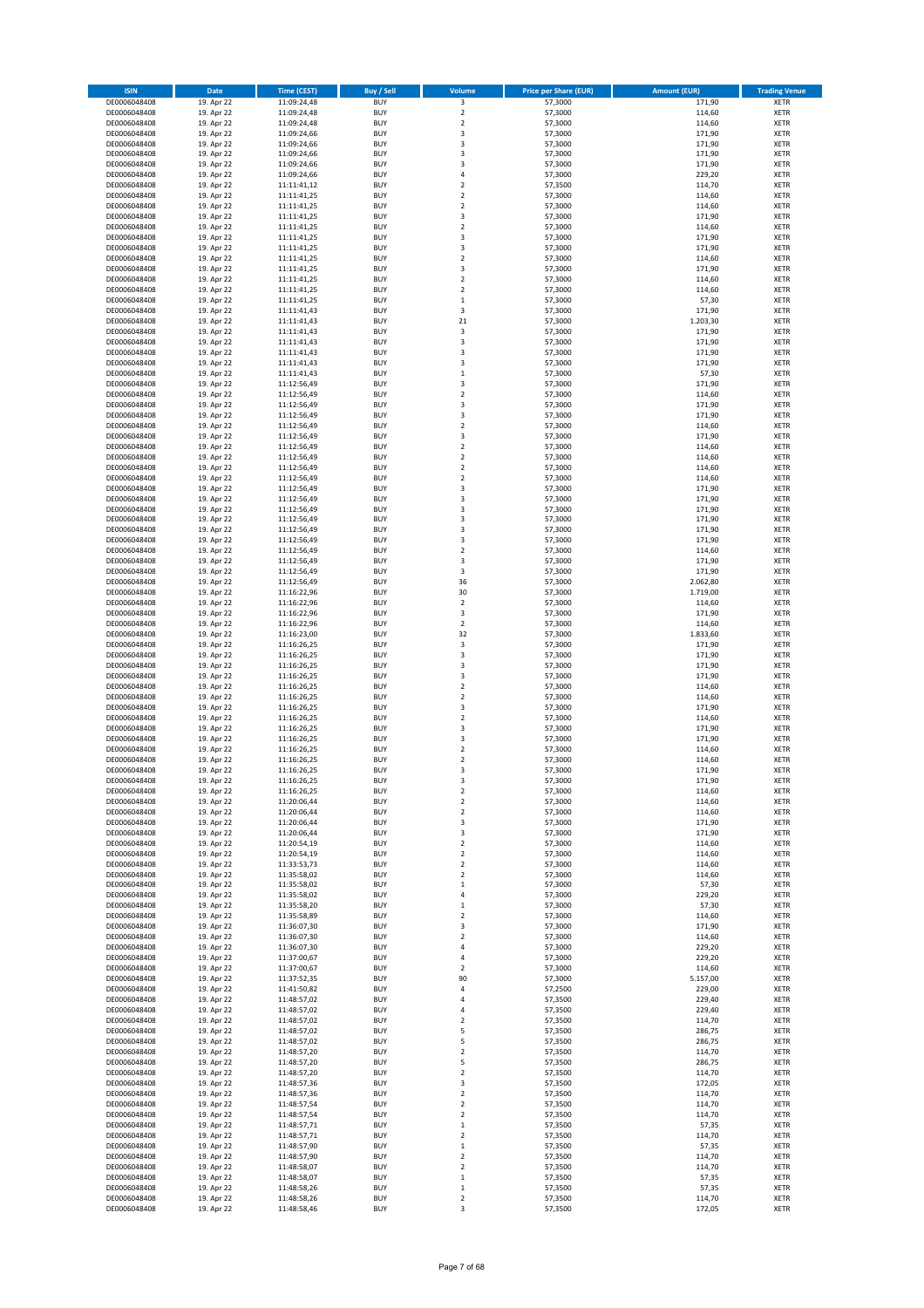| <b>ISIN</b>                  | Date                     | <b>Time (CEST)</b>         | <b>Buy / Sell</b>        | Volume                             | <b>Price per Share (EUR)</b> | <b>Amount (EUR)</b>  | <b>Trading Venue</b>       |
|------------------------------|--------------------------|----------------------------|--------------------------|------------------------------------|------------------------------|----------------------|----------------------------|
| DE0006048408                 | 19. Apr 22               | 11:48:58,63                | <b>BUY</b>               | 3                                  | 57,3500                      | 172,05               | <b>XETR</b>                |
| DE0006048408                 | 19. Apr 22               | 11:48:58,80                | <b>BUY</b>               | $\mathbf 2$                        | 57,3500                      | 114,70               | <b>XETR</b>                |
| DE0006048408<br>DE0006048408 | 19. Apr 22<br>19. Apr 22 | 11:48:58,80<br>11:48:58,98 | <b>BUY</b><br><b>BUY</b> | $\,$ 1<br>3                        | 57,3500<br>57,3500           | 57,35<br>172,05      | XETR<br><b>XETR</b>        |
| DE0006048408                 | 19. Apr 22               | 11:48:59,19                | <b>BUY</b>               | 3                                  | 57,3500                      | 172,05               | <b>XETR</b>                |
| DE0006048408                 | 19. Apr 22               | 11:48:59,37                | <b>BUY</b>               | $\overline{2}$                     | 57,3500                      | 114,70               | <b>XETR</b>                |
| DE0006048408                 | 19. Apr 22               | 11:48:59,56                | <b>BUY</b>               | $\overline{2}$                     | 57,3500                      | 114,70               | <b>XETR</b>                |
| DE0006048408                 | 19. Apr 22               | 11:48:59,75                | <b>BUY</b>               | $\,1\,$                            | 57,3500                      | 57,35                | <b>XETR</b>                |
| DE0006048408<br>DE0006048408 | 19. Apr 22<br>19. Apr 22 | 11:48:59,75                | <b>BUY</b><br><b>BUY</b> | $\,$ 1<br>$\overline{2}$           | 57,3500<br>57,3500           | 57,35<br>114,70      | XETR<br><b>XETR</b>        |
| DE0006048408                 | 19. Apr 22               | 11:48:59,95<br>11:49:00,12 | <b>BUY</b>               | $\mathbf 2$                        | 57,3500                      | 114,70               | XETR                       |
| DE0006048408                 | 19. Apr 22               | 11:49:00,32                | <b>BUY</b>               | $\overline{2}$                     | 57,3500                      | 114,70               | <b>XETR</b>                |
| DE0006048408                 | 19. Apr 22               | 11:49:00,50                | <b>BUY</b>               | $\boldsymbol{2}$                   | 57,3500                      | 114,70               | XETR                       |
| DE0006048408                 | 19. Apr 22               | 11:49:00,71                | <b>BUY</b>               | $\overline{2}$                     | 57,3500                      | 114,70               | <b>XETR</b>                |
| DE0006048408                 | 19. Apr 22               | 11:49:00,92                | <b>BUY</b>               | $\boldsymbol{2}$                   | 57,3500                      | 114,70               | XETR                       |
| DE0006048408<br>DE0006048408 | 19. Apr 22<br>19. Apr 22 | 11:49:01,12<br>11:49:01,32 | <b>BUY</b><br><b>BUY</b> | $\overline{2}$<br>$\boldsymbol{2}$ | 57,3500<br>57,3500           | 114,70<br>114,70     | <b>XETR</b><br>XETR        |
| DE0006048408                 | 19. Apr 22               | 11:49:01,53                | <b>BUY</b>               | $\overline{2}$                     | 57,3500                      | 114,70               | <b>XETR</b>                |
| DE0006048408                 | 19. Apr 22               | 11:49:01,70                | <b>BUY</b>               | $\mathbf 2$                        | 57,3500                      | 114,70               | XETR                       |
| DE0006048408                 | 19. Apr 22               | 11:49:01,90                | <b>BUY</b>               | $\mathbf 2$                        | 57,3500                      | 114,70               | XETR                       |
| DE0006048408<br>DE0006048408 | 19. Apr 22<br>19. Apr 22 | 11:49:02,09<br>11:49:02,28 | <b>BUY</b><br><b>BUY</b> | $\overline{2}$<br>$\mathbf 2$      | 57,3500<br>57,3500           | 114,70<br>114,70     | <b>XETR</b><br><b>XETR</b> |
| DE0006048408                 | 19. Apr 22               | 11:49:02,48                | <b>BUY</b>               | $\overline{2}$                     | 57,3500                      | 114,70               | <b>XETR</b>                |
| DE0006048408                 | 19. Apr 22               | 11:49:02,78                | <b>BUY</b>               | $\,1\,$                            | 57,3500                      | 57,35                | <b>XETR</b>                |
| DE0006048408                 | 19. Apr 22               | 11:49:02,78                | <b>BUY</b>               | $\,1\,$                            | 57,3500                      | 57,35                | <b>XETR</b>                |
| DE0006048408                 | 19. Apr 22               | 11:49:02,97                | <b>BUY</b>               | $\overline{2}$                     | 57,3500                      | 114,70               | <b>XETR</b>                |
| DE0006048408                 | 19. Apr 22               | 11:49:03,17                | <b>BUY</b>               | $\mathbf 1$                        | 57,3500                      | 57,35                | <b>XETR</b>                |
| DE0006048408<br>DE0006048408 | 19. Apr 22<br>19. Apr 22 | 11:51:17,23<br>11:51:17,23 | <b>BUY</b><br><b>BUY</b> | $\overline{7}$<br>267              | 57,4000<br>57,4000           | 401,80<br>15.325,80  | <b>XETR</b><br><b>XETR</b> |
| DE0006048408                 | 19. Apr 22               | 11:51:17,23                | <b>BUY</b>               | $\overline{7}$                     | 57,4000                      | 401,80               | <b>XETR</b>                |
| DE0006048408                 | 19. Apr 22               | 11:51:17,23                | <b>BUY</b>               | 8                                  | 57,4000                      | 459,20               | <b>XETR</b>                |
| DE0006048408                 | 19. Apr 22               | 11:51:17,23                | <b>BUY</b>               | 6                                  | 57,4000                      | 344,40               | <b>XETR</b>                |
| DE0006048408<br>DE0006048408 | 19. Apr 22               | 11:51:17,23<br>11:51:17,23 | <b>BUY</b><br><b>BUY</b> | 52<br>116                          | 57,4000<br>57,4000           | 2.984,80<br>6.658,40 | <b>XETR</b><br>XETR        |
| DE0006048408                 | 19. Apr 22<br>19. Apr 22 | 11:51:17,23                | <b>BUY</b>               | 293                                | 57,4000                      | 16.818,20            | <b>XETR</b>                |
| DE0006048408                 | 19. Apr 22               | 11:51:17,43                | <b>BUY</b>               | $\sqrt{4}$                         | 57,4000                      | 229,60               | XETR                       |
| DE0006048408                 | 19. Apr 22               | 11:51:17,43                | <b>BUY</b>               | 6                                  | 57,4000                      | 344,40               | <b>XETR</b>                |
| DE0006048408                 | 19. Apr 22               | 11:53:45,78                | <b>BUY</b>               | 5                                  | 57,4000                      | 287,00               | XETR                       |
| DE0006048408                 | 19. Apr 22               | 11:53:45,78                | <b>BUY</b>               | 3                                  | 57,4000                      | 172,20               | <b>XETR</b>                |
| DE0006048408<br>DE0006048408 | 19. Apr 22<br>19. Apr 22 | 11:53:45,78<br>11:53:45,78 | <b>BUY</b><br><b>BUY</b> | $\overline{2}$<br>$\sqrt{4}$       | 57,4000<br>57,4000           | 114,80<br>229,60     | <b>XETR</b><br><b>XETR</b> |
| DE0006048408                 | 19. Apr 22               | 11:53:45,78                | <b>BUY</b>               | $\overline{2}$                     | 57,4000                      | 114,80               | XETR                       |
| DE0006048408                 | 19. Apr 22               | 11:53:45,78                | <b>BUY</b>               | 5                                  | 57,4000                      | 287,00               | <b>XETR</b>                |
| DE0006048408                 | 19. Apr 22               | 11:53:51,84                | <b>BUY</b>               | $\sqrt{4}$                         | 57,3500                      | 229,40               | <b>XETR</b>                |
| DE0006048408                 | 19. Apr 22               | 11:53:51,84                | <b>BUY</b>               | $\sqrt{4}$                         | 57,3500                      | 229,40               | <b>XETR</b>                |
| DE0006048408                 | 19. Apr 22               | 11:53:51,84                | <b>BUY</b><br><b>BUY</b> | 3<br>4                             | 57,3500                      | 172,05<br>229,40     | XETR                       |
| DE0006048408<br>DE0006048408 | 19. Apr 22<br>19. Apr 22 | 11:53:51,84<br>11:53:51,84 | <b>BUY</b>               | 3                                  | 57,3500<br>57,3500           | 172,05               | XETR<br><b>XETR</b>        |
| DE0006048408                 | 19. Apr 22               | 11:53:51,84                | <b>BUY</b>               | 3                                  | 57,3500                      | 172,05               | <b>XETR</b>                |
| DE0006048408                 | 19. Apr 22               | 11:53:51,84                | <b>BUY</b>               | $\overline{4}$                     | 57,3500                      | 229,40               | <b>XETR</b>                |
| DE0006048408                 | 19. Apr 22               | 11:53:52,00                | <b>BUY</b>               | 3                                  | 57,3500                      | 172,05               | <b>XETR</b>                |
| DE0006048408                 | 19. Apr 22               | 11:53:52,00                | <b>BUY</b>               | $\overline{4}$                     | 57,3500                      | 229,40               | <b>XETR</b>                |
| DE0006048408<br>DE0006048408 | 19. Apr 22<br>19. Apr 22 | 11:53:52,00<br>11:53:52,18 | <b>BUY</b><br><b>BUY</b> | $\mathbf 2$<br>$\,$ 1              | 57,3500<br>57,3500           | 114,70<br>57,35      | <b>XETR</b><br><b>XETR</b> |
| DE0006048408                 | 19. Apr 22               | 11:53:52,18                | <b>BUY</b>               | $\mathsf 3$                        | 57,3500                      | 172,05               | <b>XETR</b>                |
| DE0006048408                 | 19. Apr 22               | 11:53:52,34                | <b>BUY</b>               | $\overline{2}$                     | 57,3500                      | 114,70               | <b>XETR</b>                |
| DE0006048408                 | 19. Apr 22               | 11:55:56,39                | <b>BUY</b>               | 3                                  | 57,3500                      | 172,05               | <b>XETR</b>                |
| DE0006048408                 | 19. Apr 22               | 11:55:56,39                | <b>BUY</b>               | $\sqrt{4}$                         | 57,3500                      | 229,40               | <b>XETR</b>                |
| DE0006048408<br>DE0006048408 | 19. Apr 22<br>19. Apr 22 | 11:55:56,39<br>11:55:56,39 | <b>BUY</b><br><b>BUY</b> | 50<br>$\sqrt{4}$                   | 57,3500<br>57,3500           | 2.867,50<br>229,40   | <b>XETR</b><br><b>XETR</b> |
| DE0006048408                 | 19. Apr 22               | 11:55:56,39                | <b>BUY</b>               | 3                                  | 57,3500                      | 172,05               | XETR                       |
| DE0006048408                 | 19. Apr 22               | 11:55:56,39                | <b>BUY</b>               | 3                                  | 57,3500                      | 172,05               | <b>XETR</b>                |
| DE0006048408                 | 19. Apr 22               | 11:55:56,39                | <b>BUY</b>               | 5                                  | 57,3500                      | 286,75               | XETR                       |
| DE0006048408                 | 19. Apr 22               | 11:55:56,39                | <b>BUY</b>               | 3                                  | 57,3500                      | 172,05               | <b>XETR</b>                |
| DE0006048408<br>DE0006048408 | 19. Apr 22<br>19. Apr 22 | 11:55:56,39<br>11:55:56,39 | <b>BUY</b><br><b>BUY</b> | 3<br>4                             | 57,3500<br>57,3500           | 172,05<br>229,40     | <b>XETR</b><br>XETR        |
| DE0006048408                 | 19. Apr 22               | 11:55:56,39                | <b>BUY</b>               | 4                                  | 57,3500                      | 229,40               | XETR                       |
| DE0006048408                 | 19. Apr 22               | 11:55:56,39                | <b>BUY</b>               | 3                                  | 57,3500                      | 172,05               | XETR                       |
| DE0006048408                 | 19. Apr 22               | 11:55:56,39                | <b>BUY</b>               | 5                                  | 57,3500                      | 286,75               | XETR                       |
| DE0006048408                 | 19. Apr 22               | 11:55:56,39                | <b>BUY</b>               | 3                                  | 57,3500                      | 172,05               | XETR                       |
| DE0006048408<br>DE0006048408 | 19. Apr 22<br>19. Apr 22 | 11:55:56,39<br>11:55:56,39 | <b>BUY</b><br><b>BUY</b> | 4<br>5                             | 57,3500<br>57,3500           | 229,40<br>286,75     | XETR<br><b>XETR</b>        |
| DE0006048408                 | 19. Apr 22               | 11:55:56,39                | <b>BUY</b>               | $\,$ 1                             | 57,3500                      | 57,35                | XETR                       |
| DE0006048408                 | 19. Apr 22               | 11:55:56,53                | <b>BUY</b>               | 3                                  | 57,3500                      | 172,05               | <b>XETR</b>                |
| DE0006048408                 | 19. Apr 22               | 11:55:56,53                | <b>BUY</b>               | 3                                  | 57,3500                      | 172,05               | XETR                       |
| DE0006048408<br>DE0006048408 | 19. Apr 22               | 11:59:11,57<br>11:59:25,62 | <b>BUY</b><br><b>BUY</b> | 5                                  | 57,4000<br>57,4000           | 287,00<br>57,40      | <b>XETR</b><br><b>XETR</b> |
| DE0006048408                 | 19. Apr 22<br>19. Apr 22 | 12:00:01,64                | <b>BUY</b>               | $\,$ 1<br>97                       | 57,4000                      | 5.567,80             | XETR                       |
| DE0006048408                 | 19. Apr 22               | 12:00:01,64                | <b>BUY</b>               | 5                                  | 57,4000                      | 287,00               | XETR                       |
| DE0006048408                 | 19. Apr 22               | 12:00:01,64                | <b>BUY</b>               | 5                                  | 57,4000                      | 287,00               | <b>XETR</b>                |
| DE0006048408                 | 19. Apr 22               | 12:00:01,64                | <b>BUY</b>               | 6                                  | 57,4000                      | 344,40               | <b>XETR</b>                |
| DE0006048408                 | 19. Apr 22               | 12:00:01,64                | <b>BUY</b>               | 5                                  | 57,4000                      | 287,00               | <b>XETR</b>                |
| DE0006048408<br>DE0006048408 | 19. Apr 22<br>19. Apr 22 | 12:00:01,64<br>12:00:01,64 | <b>BUY</b><br><b>BUY</b> | 3<br>5                             | 57,4000<br>57,4000           | 172,20<br>287,00     | <b>XETR</b><br><b>XETR</b> |
| DE0006048408                 | 19. Apr 22               | 12:00:01,64                | <b>BUY</b>               | 3                                  | 57,4000                      | 172,20               | <b>XETR</b>                |
| DE0006048408                 | 19. Apr 22               | 12:00:01,64                | <b>BUY</b>               | 5                                  | 57,4000                      | 287,00               | <b>XETR</b>                |
| DE0006048408                 | 19. Apr 22               | 12:00:01,64                | <b>BUY</b>               | 4                                  | 57,4000                      | 229,60               | XETR                       |
| DE0006048408<br>DE0006048408 | 19. Apr 22<br>19. Apr 22 | 12:00:01,64<br>12:00:01,64 | <b>BUY</b><br><b>BUY</b> | 6<br>5                             | 57,4000<br>57,4000           | 344,40<br>287,00     | XETR<br>XETR               |
| DE0006048408                 | 19. Apr 22               | 12:00:01,64                | <b>BUY</b>               | $\boldsymbol{2}$                   | 57,4000                      | 114,80               | XETR                       |
| DE0006048408                 | 19. Apr 22               | 12:00:01,65                | <b>BUY</b>               | 3                                  | 57,4000                      | 172,20               | <b>XETR</b>                |
| DE0006048408                 | 19. Apr 22               | 12:00:01,65                | <b>BUY</b>               | 3                                  | 57,4000                      | 172,20               | XETR                       |
| DE0006048408                 | 19. Apr 22               | 12:00:06,94                | <b>BUY</b>               | 5                                  | 57,3500                      | 286,75               | XETR                       |
| DE0006048408                 | 19. Apr 22               | 12:00:06,94                | <b>BUY</b>               | $\boldsymbol{2}$                   | 57,3500                      | 114,70               | XETR                       |
| DE0006048408<br>DE0006048408 | 19. Apr 22<br>19. Apr 22 | 12:00:06,94<br>12:00:07,12 | <b>BUY</b><br><b>BUY</b> | 5<br>3                             | 57,3500<br>57,3500           | 286,75<br>172,05     | XETR<br>XETR               |
| DE0006048408                 | 19. Apr 22               | 12:00:07,12                | <b>BUY</b>               | 5                                  | 57,3500                      | 286,75               | XETR                       |
| DE0006048408                 | 19. Apr 22               | 12:00:07,12                | <b>BUY</b>               | 4                                  | 57,3500                      | 229,40               | XETR                       |
| DE0006048408                 | 19. Apr 22               | 12:00:07,12                | <b>BUY</b>               | $\sqrt{4}$                         | 57,3500                      | 229,40               | <b>XETR</b>                |
| DE0006048408<br>DE0006048408 | 19. Apr 22<br>19. Apr 22 | 12:00:07,12<br>12:03:21,14 | <b>BUY</b><br><b>BUY</b> | $\,$ 1<br>5                        | 57,3500<br>57,5000           | 57,35<br>287,50      | <b>XETR</b><br><b>XETR</b> |
| DE0006048408                 | 19. Apr 22               | 12:03:21,14                | <b>BUY</b>               | 4                                  | 57,5000                      | 230,00               | <b>XETR</b>                |
| DE0006048408                 | 19. Apr 22               | 12:03:21,14                | <b>BUY</b>               | 6                                  | 57,5000                      | 345,00               | <b>XETR</b>                |
| DE0006048408                 | 19. Apr 22               | 12:03:21,14                | <b>BUY</b>               | $\pmb{4}$                          | 57,5000                      | 230,00               | <b>XETR</b>                |
| DE0006048408                 | 19. Apr 22               | 12:03:21,14                | <b>BUY</b>               | 3                                  | 57,5000                      | 172,50               | <b>XETR</b>                |
| DE0006048408<br>DE0006048408 | 19. Apr 22<br>19. Apr 22 | 12:03:21,14<br>12:03:21,14 | <b>BUY</b><br><b>BUY</b> | $\boldsymbol{2}$<br>6              | 57,5000<br>57,5000           | 115,00<br>345,00     | <b>XETR</b><br>XETR        |
|                              |                          |                            |                          |                                    |                              |                      |                            |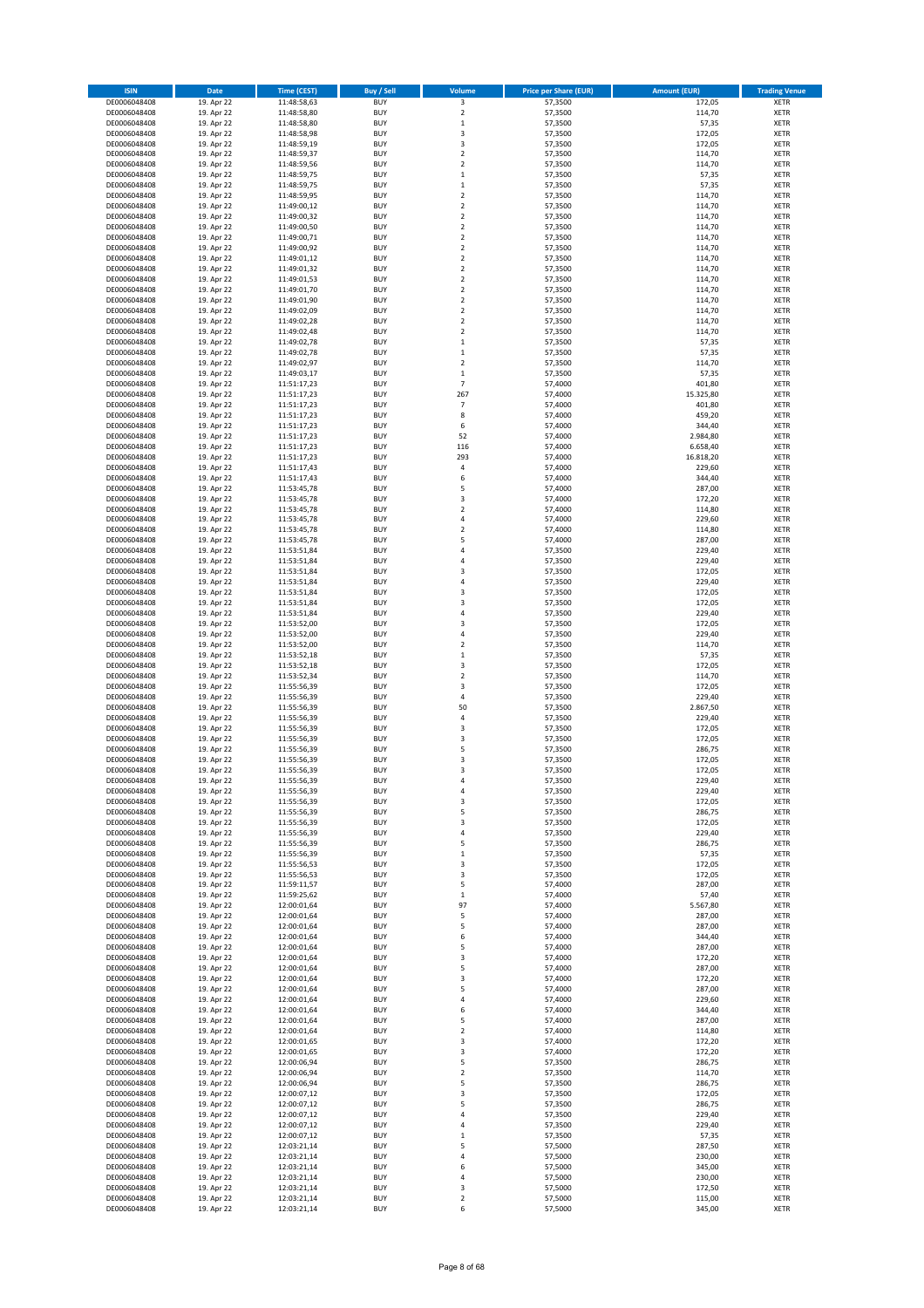| <b>ISIN</b>                  | Date                     | <b>Time (CEST)</b>         | <b>Buy / Sell</b>        | Volume                                    | <b>Price per Share (EUR)</b> | <b>Amount (EUR)</b> | <b>Trading Venue</b>       |
|------------------------------|--------------------------|----------------------------|--------------------------|-------------------------------------------|------------------------------|---------------------|----------------------------|
| DE0006048408                 | 19. Apr 22               | 12:03:21,14                | <b>BUY</b>               | 5                                         | 57,5000                      | 287,50              | <b>XETR</b>                |
| DE0006048408                 | 19. Apr 22               | 12:03:21,14                | <b>BUY</b>               | $\mathbf 2$                               | 57,5000                      | 115,00              | <b>XETR</b>                |
| DE0006048408<br>DE0006048408 | 19. Apr 22<br>19. Apr 22 | 12:03:21,14<br>12:03:21,14 | <b>BUY</b><br><b>BUY</b> | 3<br>6                                    | 57,5000<br>57,5000           | 172,50<br>345,00    | <b>XETR</b><br><b>XETR</b> |
| DE0006048408                 | 19. Apr 22               | 12:03:21,14                | <b>BUY</b>               | 6                                         | 57,5000                      | 345,00              | <b>XETR</b>                |
| DE0006048408                 | 19. Apr 22               | 12:03:21,14                | <b>BUY</b>               | 5                                         | 57,5000                      | 287,50              | <b>XETR</b>                |
| DE0006048408                 | 19. Apr 22               | 12:03:21,14                | <b>BUY</b>               | 6                                         | 57,5000                      | 345,00              | <b>XETR</b>                |
| DE0006048408                 | 19. Apr 22               | 12:03:21,14                | <b>BUY</b>               | 5                                         | 57,5000                      | 287,50              | <b>XETR</b>                |
| DE0006048408<br>DE0006048408 | 19. Apr 22<br>19. Apr 22 | 12:03:21,14<br>12:03:21,14 | <b>BUY</b><br><b>BUY</b> | 5<br>$\,1\,$                              | 57,5000<br>57,5000           | 287,50<br>57,50     | XETR<br><b>XETR</b>        |
| DE0006048408                 | 19. Apr 22               | 12:08:06,62                | <b>BUY</b>               | $\overline{\mathbf{3}}$                   | 57,5500                      | 172,65              | XETR                       |
| DE0006048408                 | 19. Apr 22               | 12:08:06,62                | <b>BUY</b>               | 3                                         | 57,5500                      | 172,65              | <b>XETR</b>                |
| DE0006048408                 | 19. Apr 22               | 12:08:06,62                | <b>BUY</b>               | 5                                         | 57,5500                      | 287,75              | XETR                       |
| DE0006048408                 | 19. Apr 22               | 12:08:06,62                | <b>BUY</b>               | 5                                         | 57,5500                      | 287,75              | <b>XETR</b>                |
| DE0006048408                 | 19. Apr 22               | 12:08:06,62                | <b>BUY</b>               | $\sqrt{4}$                                | 57,5500                      | 230,20              | XETR                       |
| DE0006048408<br>DE0006048408 | 19. Apr 22<br>19. Apr 22 | 12:08:06,62<br>12:08:06,62 | <b>BUY</b><br><b>BUY</b> | 98<br>3                                   | 57,5500<br>57,5500           | 5.639,90<br>172,65  | <b>XETR</b><br>XETR        |
| DE0006048408                 | 19. Apr 22               | 12:08:06,62                | <b>BUY</b>               | 3                                         | 57,5500                      | 172,65              | <b>XETR</b>                |
| DE0006048408                 | 19. Apr 22               | 12:08:06,62                | <b>BUY</b>               | $\overline{2}$                            | 57,5500                      | 115,10              | XETR                       |
| DE0006048408                 | 19. Apr 22               | 12:08:06,62                | <b>BUY</b>               | 4                                         | 57,5500                      | 230,20              | <b>XETR</b>                |
| DE0006048408                 | 19. Apr 22<br>19. Apr 22 | 12:08:06,62                | <b>BUY</b><br><b>BUY</b> | 3<br>3                                    | 57,5500<br>57,5500           | 172,65<br>172,65    | <b>XETR</b><br><b>XETR</b> |
| DE0006048408<br>DE0006048408 | 19. Apr 22               | 12:08:06,62<br>12:08:06,62 | <b>BUY</b>               | $\overline{4}$                            | 57,5500                      | 230,20              | <b>XETR</b>                |
| DE0006048408                 | 19. Apr 22               | 12:08:06,62                | <b>BUY</b>               | 8                                         | 57,5500                      | 460,40              | <b>XETR</b>                |
| DE0006048408                 | 19. Apr 22               | 12:08:06,62                | <b>BUY</b>               | 3                                         | 57,5500                      | 172,65              | <b>XETR</b>                |
| DE0006048408                 | 19. Apr 22               | 12:08:06,62                | <b>BUY</b>               | $\overline{7}$                            | 57,5500                      | 402,85              | <b>XETR</b>                |
| DE0006048408                 | 19. Apr 22               | 12:08:06,62                | <b>BUY</b>               | $\overline{7}$                            | 57,5500                      | 402,85              | <b>XETR</b>                |
| DE0006048408<br>DE0006048408 | 19. Apr 22<br>19. Apr 22 | 12:08:06,62<br>12:08:06,62 | <b>BUY</b><br><b>BUY</b> | 3<br>6                                    | 57,5500<br>57,5500           | 172,65<br>345,30    | <b>XETR</b><br><b>XETR</b> |
| DE0006048408                 | 19. Apr 22               | 12:08:06,62                | <b>BUY</b>               | 5                                         | 57,5500                      | 287,75              | <b>XETR</b>                |
| DE0006048408                 | 19. Apr 22               | 12:08:06,62                | <b>BUY</b>               | $\sqrt{4}$                                | 57,5500                      | 230,20              | <b>XETR</b>                |
| DE0006048408                 | 19. Apr 22               | 12:08:06,62                | <b>BUY</b>               | 6                                         | 57,5500                      | 345,30              | <b>XETR</b>                |
| DE0006048408                 | 19. Apr 22               | 12:08:06,62<br>12:08:06,62 | <b>BUY</b><br><b>BUY</b> | 3<br>16                                   | 57,5500<br>57,5500           | 172,65<br>920,80    | <b>XETR</b><br>XETR        |
| DE0006048408<br>DE0006048408 | 19. Apr 22<br>19. Apr 22 | 12:08:06,62                | <b>BUY</b>               | 5                                         | 57,5500                      | 287,75              | <b>XETR</b>                |
| DE0006048408                 | 19. Apr 22               | 12:08:06,85                | <b>BUY</b>               | $\overline{\mathbf{3}}$                   | 57,5500                      | 172,65              | XETR                       |
| DE0006048408                 | 19. Apr 22               | 12:08:06,95                | <b>BUY</b>               | 3                                         | 57,5500                      | 172,65              | <b>XETR</b>                |
| DE0006048408                 | 19. Apr 22               | 12:12:06,51                | <b>BUY</b>               | $\sqrt{4}$                                | 57,5500                      | 230,20              | <b>XETR</b>                |
| DE0006048408                 | 19. Apr 22               | 12:12:06,51                | <b>BUY</b>               | 3                                         | 57,5500                      | 172,65              | <b>XETR</b>                |
| DE0006048408<br>DE0006048408 | 19. Apr 22<br>19. Apr 22 | 12:12:06,51<br>12:12:06,51 | <b>BUY</b><br><b>BUY</b> | $\overline{\mathbf{3}}$<br>$\overline{2}$ | 57,5500<br>57,5500           | 172,65<br>115,10    | <b>XETR</b><br><b>XETR</b> |
| DE0006048408                 | 19. Apr 22               | 12:12:06,51                | <b>BUY</b>               | $\sqrt{4}$                                | 57,5500                      | 230,20              | <b>XETR</b>                |
| DE0006048408                 | 19. Apr 22               | 12:12:06,51                | <b>BUY</b>               | $\overline{2}$                            | 57,5500                      | 115,10              | <b>XETR</b>                |
| DE0006048408                 | 19. Apr 22               | 12:12:06,51                | <b>BUY</b>               | 6                                         | 57,5500                      | 345,30              | <b>XETR</b>                |
| DE0006048408                 | 19. Apr 22               | 12:12:06,51                | <b>BUY</b>               | 6                                         | 57,5500                      | 345,30              | <b>XETR</b>                |
| DE0006048408<br>DE0006048408 | 19. Apr 22<br>19. Apr 22 | 12:12:06,51<br>12:12:06,51 | <b>BUY</b><br><b>BUY</b> | 5<br>4                                    | 57,5500<br>57,5500           | 287,75<br>230,20    | <b>XETR</b><br><b>XETR</b> |
| DE0006048408                 | 19. Apr 22               | 12:12:06,51                | <b>BUY</b>               | $\sqrt{2}$                                | 57,5500                      | 115,10              | <b>XETR</b>                |
| DE0006048408                 | 19. Apr 22               | 12:12:06,51                | <b>BUY</b>               | 3                                         | 57,5500                      | 172,65              | <b>XETR</b>                |
| DE0006048408                 | 19. Apr 22               | 12:13:09,56                | <b>BUY</b>               | 82                                        | 57,5500                      | 4.719,10            | <b>XETR</b>                |
| DE0006048408                 | 19. Apr 22               | 12:13:09,56                | <b>BUY</b>               | 4                                         | 57,5500                      | 230,20              | <b>XETR</b>                |
| DE0006048408<br>DE0006048408 | 19. Apr 22<br>19. Apr 22 | 12:13:09,56<br>12:13:09,56 | <b>BUY</b><br><b>BUY</b> | $\overline{2}$<br>$\overline{2}$          | 57,5500<br>57,5500           | 115,10<br>115,10    | <b>XETR</b><br><b>XETR</b> |
| DE0006048408                 | 19. Apr 22               | 12:13:09,56                | <b>BUY</b>               | $\overline{2}$                            | 57,5500                      | 115,10              | <b>XETR</b>                |
| DE0006048408                 | 19. Apr 22               | 12:13:09,56                | <b>BUY</b>               | $\sqrt{4}$                                | 57,5500                      | 230,20              | <b>XETR</b>                |
| DE0006048408                 | 19. Apr 22               | 12:13:09,56                | <b>BUY</b>               | $\overline{2}$                            | 57,5500                      | 115,10              | <b>XETR</b>                |
| DE0006048408                 | 19. Apr 22               | 12:17:19,64                | <b>BUY</b>               | 140                                       | 57,6000                      | 8.064,00            | <b>XETR</b>                |
| DE0006048408<br>DE0006048408 | 19. Apr 22<br>19. Apr 22 | 12:17:19,64<br>12:17:19,64 | <b>BUY</b><br><b>BUY</b> | $\overline{7}$<br>4                       | 57,6000<br>57,6000           | 403,20<br>230,40    | <b>XETR</b><br><b>XETR</b> |
| DE0006048408                 | 19. Apr 22               | 12:17:19,64                | <b>BUY</b>               | 3                                         | 57,6000                      | 172,80              | <b>XETR</b>                |
| DE0006048408                 | 19. Apr 22               | 12:17:19,64                | <b>BUY</b>               | $\overline{2}$                            | 57,6000                      | 115,20              | XETR                       |
| DE0006048408                 | 19. Apr 22               | 12:17:19,64                | <b>BUY</b>               | 3                                         | 57,6000                      | 172,80              | <b>XETR</b>                |
| DE0006048408<br>DE0006048408 | 19. Apr 22<br>19. Apr 22 | 12:17:19,64<br>12:17:19,64 | <b>BUY</b><br><b>BUY</b> | 3<br>6                                    | 57,6000<br>57,6000           | 172,80<br>345,60    | <b>XETR</b><br><b>XETR</b> |
| DE0006048408                 | 19. Apr 22               | 12:17:19,64                | <b>BUY</b>               | $\overline{7}$                            | 57,6000                      | 403,20              | <b>XETR</b>                |
| DE0006048408                 | 19. Apr 22               | 12:17:19,64                | <b>BUY</b>               | $\overline{7}$                            | 57,6000                      | 403,20              | XETR                       |
| DE0006048408                 | 19. Apr 22               | 12:17:19,64                | <b>BUY</b>               | $\overline{\phantom{a}}$                  | 57,6000                      | 403,20              | XETR                       |
| DE0006048408                 | 19. Apr 22               | 12:17:19,66                | <b>BUY</b>               | $\mathbf 2$                               | 57,5500                      | 115,10              | XETR                       |
| DE0006048408<br>DE0006048408 | 19. Apr 22<br>19. Apr 22 | 12:17:19,66<br>12:17:19,66 | <b>BUY</b><br><b>BUY</b> | 5<br>$\overline{2}$                       | 57,5500<br>57,5500           | 287,75<br>115,10    | <b>XETR</b><br><b>XETR</b> |
| DE0006048408                 | 19. Apr 22               | 12:17:19,66                | <b>BUY</b>               | $\overline{2}$                            | 57,5500                      | 115,10              | XETR                       |
| DE0006048408                 | 19. Apr 22               | 12:17:19,66                | <b>BUY</b>               | $\mathbf 2$                               | 57,5500                      | 115,10              | <b>XETR</b>                |
| DE0006048408                 | 19. Apr 22               | 12:17:19,66                | <b>BUY</b>               | $\,$ 1                                    | 57,5500                      | 57,55               | XETR                       |
| DE0006048408<br>DE0006048408 | 19. Apr 22<br>19. Apr 22 | 12:17:24,96                | <b>BUY</b><br><b>BUY</b> | 3<br>$\mathbf 2$                          | 57,5500<br>57,5500           | 172,65<br>115,10    | <b>XETR</b><br>XETR        |
| DE0006048408                 | 19. Apr 22               | 12:17:24,96<br>12:17:24,96 | <b>BUY</b>               | 4                                         | 57,5500                      | 230,20              | <b>XETR</b>                |
| DE0006048408                 | 19. Apr 22               | 12:17:24,96                | <b>BUY</b>               | 60                                        | 57,5500                      | 3.453,00            | <b>XETR</b>                |
| DE0006048408                 | 19. Apr 22               | 12:17:24,96                | <b>BUY</b>               | $\mathbf 2$                               | 57,5500                      | 115,10              | <b>XETR</b>                |
| DE0006048408                 | 19. Apr 22               | 12:17:24,96                | <b>BUY</b>               | 3                                         | 57,5500                      | 172,65              | XETR                       |
| DE0006048408<br>DE0006048408 | 19. Apr 22<br>19. Apr 22 | 12:17:24,96<br>12:17:24,96 | <b>BUY</b><br><b>BUY</b> | 3<br>5                                    | 57,5500<br>57,5500           | 172,65<br>287,75    | <b>XETR</b><br><b>XETR</b> |
| DE0006048408                 | 19. Apr 22               | 12:17:24,96                | <b>BUY</b>               | 4                                         | 57,5500                      | 230,20              | <b>XETR</b>                |
| DE0006048408                 | 19. Apr 22               | 12:17:24,96                | <b>BUY</b>               | 3                                         | 57,5500                      | 172,65              | <b>XETR</b>                |
| DE0006048408                 | 19. Apr 22               | 12:17:24,96                | <b>BUY</b>               | $\overline{\mathbf{c}}$                   | 57,5500                      | 115,10              | <b>XETR</b>                |
| DE0006048408                 | 19. Apr 22               | 12:17:24,96                | <b>BUY</b>               | $\sqrt{4}$                                | 57,5500                      | 230,20              | <b>XETR</b>                |
| DE0006048408<br>DE0006048408 | 19. Apr 22<br>19. Apr 22 | 12:17:24,96<br>12:17:24,96 | <b>BUY</b><br><b>BUY</b> | 4<br>3                                    | 57,5500<br>57,5500           | 230,20<br>172,65    | <b>XETR</b><br>XETR        |
| DE0006048408                 | 19. Apr 22               | 12:17:24,96                | <b>BUY</b>               | 3                                         | 57,5500                      | 172,65              | XETR                       |
| DE0006048408                 | 19. Apr 22               | 12:17:24,96                | <b>BUY</b>               | $\mathbf 1$                               | 57,5500                      | 57,55               | XETR                       |
| DE0006048408                 | 19. Apr 22               | 12:17:25,17                | <b>BUY</b>               | $\boldsymbol{2}$                          | 57,5500                      | 115,10              | XETR                       |
| DE0006048408                 | 19. Apr 22               | 12:17:25,17                | <b>BUY</b>               | 3                                         | 57,5500                      | 172,65              | <b>XETR</b>                |
| DE0006048408<br>DE0006048408 | 19. Apr 22<br>19. Apr 22 | 12:17:25,17<br>12:18:18,36 | <b>BUY</b><br><b>BUY</b> | $\,$ 1<br>5                               | 57,5500<br>57,5500           | 57,55<br>287,75     | XETR<br>XETR               |
| DE0006048408                 | 19. Apr 22               | 12:18:18,36                | <b>BUY</b>               | 3                                         | 57,5500                      | 172,65              | XETR                       |
| DE0006048408                 | 19. Apr 22               | 12:18:18,36                | <b>BUY</b>               | $\overline{2}$                            | 57,5500                      | 115,10              | XETR                       |
| DE0006048408                 | 19. Apr 22               | 12:18:18,36                | <b>BUY</b>               | $\overline{\mathbf{c}}$                   | 57,5500                      | 115,10              | XETR                       |
| DE0006048408                 | 19. Apr 22               | 12:18:18,36                | <b>BUY</b>               | $\,$ 1                                    | 57,5500                      | 57,55               | XETR                       |
| DE0006048408<br>DE0006048408 | 19. Apr 22<br>19. Apr 22 | 12:18:18,36                | <b>BUY</b><br><b>BUY</b> | $\mathbf 2$<br>$\mathbf 2$                | 57,5500<br>57,5500           | 115,10<br>115,10    | XETR                       |
| DE0006048408                 | 19. Apr 22               | 12:18:18,36<br>12:18:18,36 | <b>BUY</b>               | 3                                         | 57,5500                      | 172,65              | <b>XETR</b><br><b>XETR</b> |
| DE0006048408                 | 19. Apr 22               | 12:18:18,36                | <b>BUY</b>               | $\mathbf 2$                               | 57,5500                      | 115,10              | <b>XETR</b>                |
| DE0006048408                 | 19. Apr 22               | 12:18:18,36                | <b>BUY</b>               | 3                                         | 57,5500                      | 172,65              | <b>XETR</b>                |
| DE0006048408                 | 19. Apr 22               | 12:18:18,36                | <b>BUY</b>               | $\overline{2}$                            | 57,5500                      | 115,10              | <b>XETR</b>                |
| DE0006048408                 | 19. Apr 22               | 12:18:18,36                | <b>BUY</b>               | 3<br>$\overline{2}$                       | 57,5500<br>57,5500           | 172,65<br>115,10    | <b>XETR</b>                |
| DE0006048408<br>DE0006048408 | 19. Apr 22<br>19. Apr 22 | 12:18:18,36<br>12:18:18,36 | <b>BUY</b><br><b>BUY</b> | 3                                         | 57,5500                      | 172,65              | <b>XETR</b><br><b>XETR</b> |
| DE0006048408                 | 19. Apr 22               | 12:18:18,36                | <b>BUY</b>               | $\mathbf 2$                               | 57,5500                      | 115,10              | <b>XETR</b>                |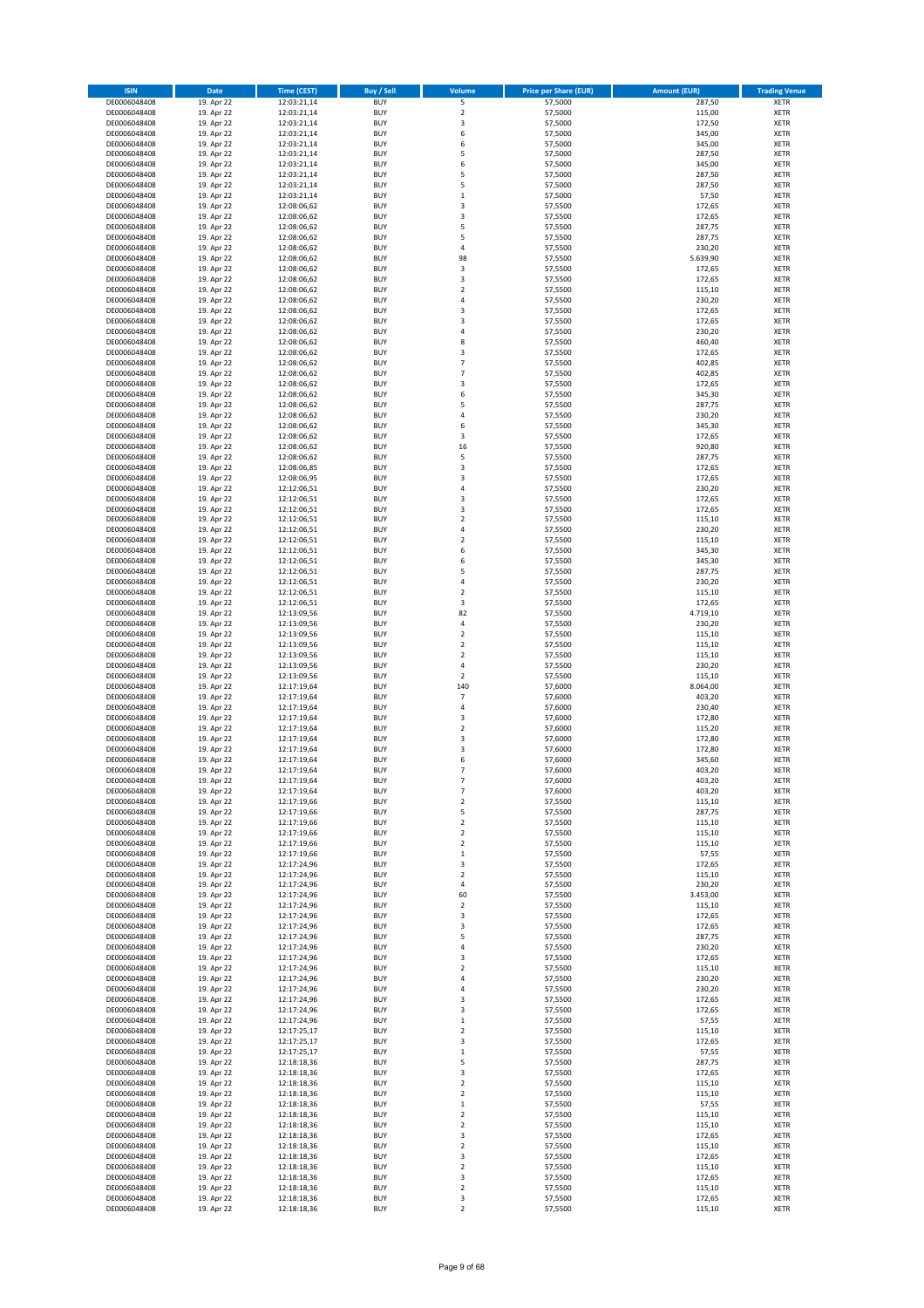| <b>ISIN</b>                  | <b>Date</b>              | <b>Time (CEST)</b>         | <b>Buy / Sell</b>        | Volume                                 | <b>Price per Share (EUR)</b> | <b>Amount (EUR)</b> | <b>Trading Venue</b>       |
|------------------------------|--------------------------|----------------------------|--------------------------|----------------------------------------|------------------------------|---------------------|----------------------------|
| DE0006048408                 | 19. Apr 22               | 12:18:18,36                | <b>BUY</b>               | $\overline{\mathbf{c}}$                | 57,5500                      | 115,10              | XETR                       |
| DE0006048408                 | 19. Apr 22               | 12:18:18,36                | <b>BUY</b>               | $\mathbf 2$                            | 57,5500                      | 115,10              | XETR                       |
| DE0006048408<br>DE0006048408 | 19. Apr 22<br>19. Apr 22 | 12:18:18,36<br>12:18:18,36 | <b>BUY</b><br><b>BUY</b> | $\mathbf 2$<br>$\mathbf 2$             | 57,5500<br>57,5500           | 115,10<br>115,10    | XETR<br>XETR               |
| DE0006048408                 | 19. Apr 22               | 12:18:18,54                | <b>BUY</b>               | $\mathbf 2$                            | 57,5500                      | 115,10              | XETR                       |
| DE0006048408                 | 19. Apr 22               | 12:18:18,54                | <b>BUY</b>               | 3                                      | 57,5500                      | 172,65              | <b>XETR</b>                |
| DE0006048408                 | 19. Apr 22               | 12:18:18,54                | <b>BUY</b>               | 3                                      | 57,5500                      | 172,65              | <b>XETR</b>                |
| DE0006048408                 | 19. Apr 22               | 12:18:18,54                | <b>BUY</b>               | $\mathbf 1$                            | 57,5500                      | 57,55               | <b>XETR</b>                |
| DE0006048408<br>DE0006048408 | 19. Apr 22<br>19. Apr 22 | 12:20:46,59<br>12:20:46,59 | <b>BUY</b><br><b>BUY</b> | $\mathbf 2$<br>3                       | 57,6000<br>57,6000           | 115,20<br>172,80    | <b>XETR</b><br><b>XETR</b> |
| DE0006048408                 | 19. Apr 22               | 12:20:46,59                | <b>BUY</b>               | 74                                     | 57,6000                      | 4.262,40            | XETR                       |
| DE0006048408                 | 19. Apr 22               | 12:20:46,59                | <b>BUY</b>               | 5                                      | 57,6000                      | 288,00              | <b>XETR</b>                |
| DE0006048408                 | 19. Apr 22               | 12:20:46,59                | <b>BUY</b>               | $\mathbf 2$                            | 57,6000                      | 115,20              | XETR                       |
| DE0006048408                 | 19. Apr 22               | 12:20:46,59                | <b>BUY</b>               | $\mathbf 2$                            | 57,6000                      | 115,20              | <b>XETR</b>                |
| DE0006048408                 | 19. Apr 22               | 12:20:46,59                | <b>BUY</b>               | $\mathbf 2$                            | 57,6000                      | 115,20              | XETR                       |
| DE0006048408                 | 19. Apr 22               | 12:20:46,59                | <b>BUY</b><br><b>BUY</b> | $\mathbf 2$<br>$\mathbf 2$             | 57,6000                      | 115,20<br>115,20    | <b>XETR</b><br>XETR        |
| DE0006048408<br>DE0006048408 | 19. Apr 22<br>19. Apr 22 | 12:20:46,59<br>12:20:46,59 | <b>BUY</b>               | $\mathbf 2$                            | 57,6000<br>57,6000           | 115,20              | <b>XETR</b>                |
| DE0006048408                 | 19. Apr 22               | 12:20:46,59                | <b>BUY</b>               | $\mathbf 2$                            | 57,6000                      | 115,20              | XETR                       |
| DE0006048408                 | 19. Apr 22               | 12:20:46,59                | <b>BUY</b>               | $\mathbf 2$                            | 57,6000                      | 115,20              | <b>XETR</b>                |
| DE0006048408                 | 19. Apr 22               | 12:20:46,59                | <b>BUY</b>               | 4                                      | 57,6000                      | 230,40              | XETR                       |
| DE0006048408                 | 19. Apr 22               | 12:20:46,59                | <b>BUY</b>               | $\mathbf 2$                            | 57,6000                      | 115,20              | XETR                       |
| DE0006048408                 | 19. Apr 22<br>19. Apr 22 | 12:20:46,59                | <b>BUY</b><br><b>BUY</b> | $\mathbf 2$<br>3                       | 57,6000<br>57,6000           | 115,20<br>172,80    | <b>XETR</b><br><b>XETR</b> |
| DE0006048408<br>DE0006048408 | 19. Apr 22               | 12:20:46,59<br>12:20:46,59 | <b>BUY</b>               | 5                                      | 57,6000                      | 288,00              | <b>XETR</b>                |
| DE0006048408                 | 19. Apr 22               | 12:20:46,59                | <b>BUY</b>               | 4                                      | 57,6000                      | 230,40              | <b>XETR</b>                |
| DE0006048408                 | 19. Apr 22               | 12:20:46,59                | <b>BUY</b>               | $\mathbf 2$                            | 57,6000                      | 115,20              | <b>XETR</b>                |
| DE0006048408                 | 19. Apr 22               | 12:20:46,59                | <b>BUY</b>               | $\mathbf 2$                            | 57,6000                      | 115,20              | <b>XETR</b>                |
| DE0006048408                 | 19. Apr 22               | 12:20:46,59                | <b>BUY</b>               | 3                                      | 57,6000                      | 172,80              | <b>XETR</b>                |
| DE0006048408                 | 19. Apr 22               | 12:20:46,59                | <b>BUY</b>               | $\mathbf 2$                            | 57,6000                      | 115,20              | XETR                       |
| DE0006048408<br>DE0006048408 | 19. Apr 22<br>19. Apr 22 | 12:20:46,59<br>12:20:46,59 | <b>BUY</b><br><b>BUY</b> | $\mathbf 2$<br>5                       | 57,6000<br>57,6000           | 115,20<br>288,00    | <b>XETR</b><br><b>XETR</b> |
| DE0006048408                 | 19. Apr 22               | 12:20:46,59                | <b>BUY</b>               | 3                                      | 57,6000                      | 172,80              | <b>XETR</b>                |
| DE0006048408                 | 19. Apr 22               | 12:20:46,59                | <b>BUY</b>               | 4                                      | 57,6000                      | 230,40              | XETR                       |
| DE0006048408                 | 19. Apr 22               | 12:20:46,59                | <b>BUY</b>               | $\overline{\mathbf{c}}$                | 57,6000                      | 115,20              | <b>XETR</b>                |
| DE0006048408                 | 19. Apr 22               | 12:20:46,59                | <b>BUY</b>               | $\mathbf 2$                            | 57,6000                      | 115,20              | XETR                       |
| DE0006048408                 | 19. Apr 22               | 12:20:46,59                | <b>BUY</b>               | 3                                      | 57,6000                      | 172,80              | <b>XETR</b>                |
| DE0006048408<br>DE0006048408 | 19. Apr 22<br>19. Apr 22 | 12:20:46,60<br>12:20:46,60 | <b>BUY</b><br><b>BUY</b> | $\mathbf 2$<br>4                       | 57,6000<br>57,6000           | 115,20<br>230,40    | XETR<br><b>XETR</b>        |
| DE0006048408                 | 19. Apr 22               | 12:20:46,60                | <b>BUY</b>               | 3                                      | 57,6000                      | 172,80              | <b>XETR</b>                |
| DE0006048408                 | 19. Apr 22               | 12:22:40,90                | <b>BUY</b>               | $\overline{\mathbf{c}}$                | 57,5500                      | 115,10              | <b>XETR</b>                |
| DE0006048408                 | 19. Apr 22               | 12:22:40,90                | <b>BUY</b>               | 3                                      | 57,5500                      | 172,65              | <b>XETR</b>                |
| DE0006048408                 | 19. Apr 22               | 12:22:40,90                | <b>BUY</b>               | $\overline{\mathbf{c}}$                | 57,5500                      | 115,10              | <b>XETR</b>                |
| DE0006048408                 | 19. Apr 22               | 12:22:40,90                | <b>BUY</b><br><b>BUY</b> | $\mathbf 2$<br>$\overline{\mathbf{c}}$ | 57,5500                      | 115,10              | <b>XETR</b><br><b>XETR</b> |
| DE0006048408<br>DE0006048408 | 19. Apr 22<br>19. Apr 22 | 12:27:54,35<br>12:27:54,35 | <b>BUY</b>               | $\mathbf 2$                            | 57,5500<br>57,5500           | 115,10<br>115,10    | XETR                       |
| DE0006048408                 | 19. Apr 22               | 12:27:54,35                | <b>BUY</b>               | 2                                      | 57,5500                      | 115,10              | XETR                       |
| DE0006048408                 | 19. Apr 22               | 12:27:54,35                | <b>BUY</b>               | $\mathbf 2$                            | 57,5500                      | 115,10              | <b>XETR</b>                |
| DE0006048408                 | 19. Apr 22               | 12:27:54,35                | <b>BUY</b>               | $\mathbf 2$                            | 57,5500                      | 115,10              | <b>XETR</b>                |
| DE0006048408                 | 19. Apr 22               | 12:27:54,35                | <b>BUY</b>               | $\mathbf 2$                            | 57,5500                      | 115,10              | XETR                       |
| DE0006048408                 | 19. Apr 22               | 12:27:54,35                | <b>BUY</b><br><b>BUY</b> | $\mathbf 2$<br>$\mathbf 2$             | 57,5500                      | 115,10              | <b>XETR</b><br><b>XETR</b> |
| DE0006048408<br>DE0006048408 | 19. Apr 22<br>19. Apr 22 | 12:27:54,35<br>12:27:54,35 | <b>BUY</b>               | $\mathbf 2$                            | 57,5500<br>57,5500           | 115,10<br>115,10    | <b>XETR</b>                |
| DE0006048408                 | 19. Apr 22               | 12:27:54,35                | <b>BUY</b>               | $\mathbf 2$                            | 57,5500                      | 115,10              | XETR                       |
| DE0006048408                 | 19. Apr 22               | 12:27:54,35                | <b>BUY</b>               | $\mathbf 2$                            | 57,5500                      | 115,10              | XETR                       |
| DE0006048408                 | 19. Apr 22               | 12:27:54,35                | <b>BUY</b>               | $\mathbf 2$                            | 57,5500                      | 115,10              | <b>XETR</b>                |
| DE0006048408                 | 19. Apr 22               | 12:27:54,35                | <b>BUY</b>               | 4                                      | 57,5500                      | 230,20              | <b>XETR</b>                |
| DE0006048408                 | 19. Apr 22               | 12:27:54,35                | <b>BUY</b><br><b>BUY</b> | $\mathbf 2$<br>$\mathbf 2$             | 57,5500                      | 115,10              | <b>XETR</b><br>XETR        |
| DE0006048408<br>DE0006048408 | 19. Apr 22<br>19. Apr 22 | 12:33:47,46<br>12:33:47,46 | <b>BUY</b>               | $\mathbf 2$                            | 57,5500<br>57,5500           | 115,10<br>115,10    | <b>XETR</b>                |
| DE0006048408                 | 19. Apr 22               | 12:33:47,46                | <b>BUY</b>               | 4                                      | 57,5500                      | 230,20              | XETR                       |
| DE0006048408                 | 19. Apr 22               | 12:34:31,73                | <b>BUY</b>               | 3                                      | 57,5500                      | 172,65              | <b>XETR</b>                |
| DE0006048408                 | 19. Apr 22               | 12:34:31,73                | <b>BUY</b>               | 2                                      | 57,5500                      | 115,10              | XETR                       |
| DE0006048408                 | 19. Apr 22               | 12:34:31,73                | <b>BUY</b>               | 4                                      | 57,5500                      | 230,20              | <b>XETR</b>                |
| DE0006048408<br>DE0006048408 | 19. Apr 22               | 12:34:31,73                | <b>BUY</b>               | 4<br>4                                 | 57,5500                      | 230,20              | XETR                       |
| DE0006048408                 | 19. Apr 22<br>19. Apr 22 | 12:40:31,82<br>12:40:31,82 | <b>BUY</b><br><b>BUY</b> | 3                                      | 57,5500<br>57,5500           | 230,20<br>172,65    | XETR<br>XETR               |
| DE0006048408                 | 19. Apr 22               | 12:40:31,82                | <b>BUY</b>               | $\mathbf 2$                            | 57,5500                      | 115,10              | XETR                       |
| DE0006048408                 | 19. Apr 22               | 12:40:31,82                | <b>BUY</b>               | 4                                      | 57,5500                      | 230,20              | XETR                       |
| DE0006048408                 | 19. Apr 22               | 12:40:31,82                | <b>BUY</b>               | 3                                      | 57,5500                      | 172,65              | <b>XETR</b>                |
| DE0006048408                 | 19. Apr 22               | 12:40:31,82                | <b>BUY</b>               | 3                                      | 57,5500                      | 172,65              | XETR                       |
| DE0006048408<br>DE0006048408 | 19. Apr 22               | 12:40:31,82                | <b>BUY</b>               | $\mathbf 2$                            | 57,5500                      | 115,10              | <b>XETR</b>                |
| DE0006048408                 | 19. Apr 22<br>19. Apr 22 | 12:40:31,82<br>12:40:31,82 | <b>BUY</b><br><b>BUY</b> | 3<br>3                                 | 57,5500<br>57,5500           | 172,65<br>172,65    | XETR<br><b>XETR</b>        |
| DE0006048408                 | 19. Apr 22               | 12:40:31,82                | <b>BUY</b>               | 4                                      | 57,5500                      | 230,20              | XETR                       |
| DE0006048408                 | 19. Apr 22               | 12:40:31,82                | <b>BUY</b>               | 4                                      | 57,5500                      | 230,20              | <b>XETR</b>                |
| DE0006048408                 | 19. Apr 22               | 12:40:31,82                | <b>BUY</b>               | 3                                      | 57,5500                      | 172,65              | XETR                       |
| DE0006048408                 | 19. Apr 22               | 12:40:31,82                | <b>BUY</b>               | 4                                      | 57,5500                      | 230,20              | <b>XETR</b>                |
| DE0006048408<br>DE0006048408 | 19. Apr 22<br>19. Apr 22 | 12:40:31,82<br>12:40:31,82 | <b>BUY</b><br><b>BUY</b> | 3<br>$\mathbf 2$                       | 57,5500<br>57,5500           | 172,65<br>115,10    | XETR<br><b>XETR</b>        |
| DE0006048408                 | 19. Apr 22               | 12:40:31,82                | <b>BUY</b>               | $\mathbf 2$                            | 57,5500                      | 115,10              | XETR                       |
| DE0006048408                 | 19. Apr 22               | 12:40:31,82                | <b>BUY</b>               | 3                                      | 57,5500                      | 172,65              | <b>XETR</b>                |
| DE0006048408                 | 19. Apr 22               | 12:40:31,82                | <b>BUY</b>               | 4                                      | 57,5500                      | 230,20              | XETR                       |
| DE0006048408                 | 19. Apr 22               | 12:40:31,82                | <b>BUY</b>               | 6                                      | 57,5500                      | 345,30              | <b>XETR</b>                |
| DE0006048408                 | 19. Apr 22               | 12:40:31,82                | <b>BUY</b>               | 5                                      | 57,5500                      | 287,75              | XETR                       |
| DE0006048408<br>DE0006048408 | 19. Apr 22<br>19. Apr 22 | 12:40:31,82<br>12:40:31,82 | <b>BUY</b><br><b>BUY</b> | 3<br>2                                 | 57,5500<br>57,5500           | 172,65<br>115,10    | <b>XETR</b><br><b>XETR</b> |
| DE0006048408                 | 19. Apr 22               | 12:40:31,82                | <b>BUY</b>               | 3                                      | 57,5500                      | 172,65              | XETR                       |
| DE0006048408                 | 19. Apr 22               | 12:40:31,82                | <b>BUY</b>               | 3                                      | 57,5500                      | 172,65              | XETR                       |
| DE0006048408                 | 19. Apr 22               | 12:40:31,82                | <b>BUY</b>               | $\mathbf 2$                            | 57,5500                      | 115,10              | XETR                       |
| DE0006048408                 | 19. Apr 22               | 12:44:44,01                | <b>BUY</b>               | $\overline{\mathbf{c}}$                | 57,5500                      | 115,10              | <b>XETR</b>                |
| DE0006048408                 | 19. Apr 22               | 12:44:44,01                | <b>BUY</b>               | 3                                      | 57,5500                      | 172,65              | XETR                       |
| DE0006048408<br>DE0006048408 | 19. Apr 22<br>19. Apr 22 | 12:44:44,01<br>12:44:44,01 | <b>BUY</b><br><b>BUY</b> | 4<br>6                                 | 57,5500<br>57,5500           | 230,20<br>345,30    | <b>XETR</b><br>XETR        |
| DE0006048408                 | 19. Apr 22               | 12:44:44,01                | <b>BUY</b>               | 3                                      | 57,5500                      | 172,65              | <b>XETR</b>                |
| DE0006048408                 | 19. Apr 22               | 12:44:44,01                | <b>BUY</b>               | 3                                      | 57,5500                      | 172,65              | XETR                       |
| DE0006048408                 | 19. Apr 22               | 12:44:44,01                | <b>BUY</b>               | 3                                      | 57,5500                      | 172,65              | <b>XETR</b>                |
| DE0006048408                 | 19. Apr 22               | 12:44:44,01                | <b>BUY</b>               | 4                                      | 57,5500                      | 230,20              | XETR                       |
| DE0006048408                 | 19. Apr 22               | 12:44:44,01                | <b>BUY</b>               | 3                                      | 57,5500                      | 172,65              | <b>XETR</b>                |
| DE0006048408<br>DE0006048408 | 19. Apr 22<br>19. Apr 22 | 12:44:44,01<br>12:44:44,01 | <b>BUY</b><br><b>BUY</b> | 4<br>3                                 | 57,5500<br>57,5500           | 230,20<br>172,65    | <b>XETR</b><br><b>XETR</b> |
| DE0006048408                 | 19. Apr 22               | 12:44:44,01                | <b>BUY</b>               | $\mathbf 2$                            | 57,5500                      | 115,10              | XETR                       |
| DE0006048408                 | 19. Apr 22               | 12:44:44,01                | <b>BUY</b>               | $\mathbf 2$                            | 57,5500                      | 115,10              | <b>XETR</b>                |
| DE0006048408                 | 19. Apr 22               | 12:44:44,01                | <b>BUY</b>               | $\boldsymbol{2}$                       | 57,5500                      | 115,10              | XETR                       |
| DE0006048408                 | 19. Apr 22               | 12:44:44,01                | <b>BUY</b>               | 4                                      | 57,5500                      | 230,20              | XETR                       |
| DE0006048408                 | 19. Apr 22               | 12:44:44,01                | <b>BUY</b>               | 3                                      | 57,5500                      | 172,65              | XETR                       |
| DE0006048408                 | 19. Apr 22               | 12:44:44,01                | <b>BUY</b>               | $\overline{\mathbf{c}}$                | 57,5500                      | 115,10              | XETR                       |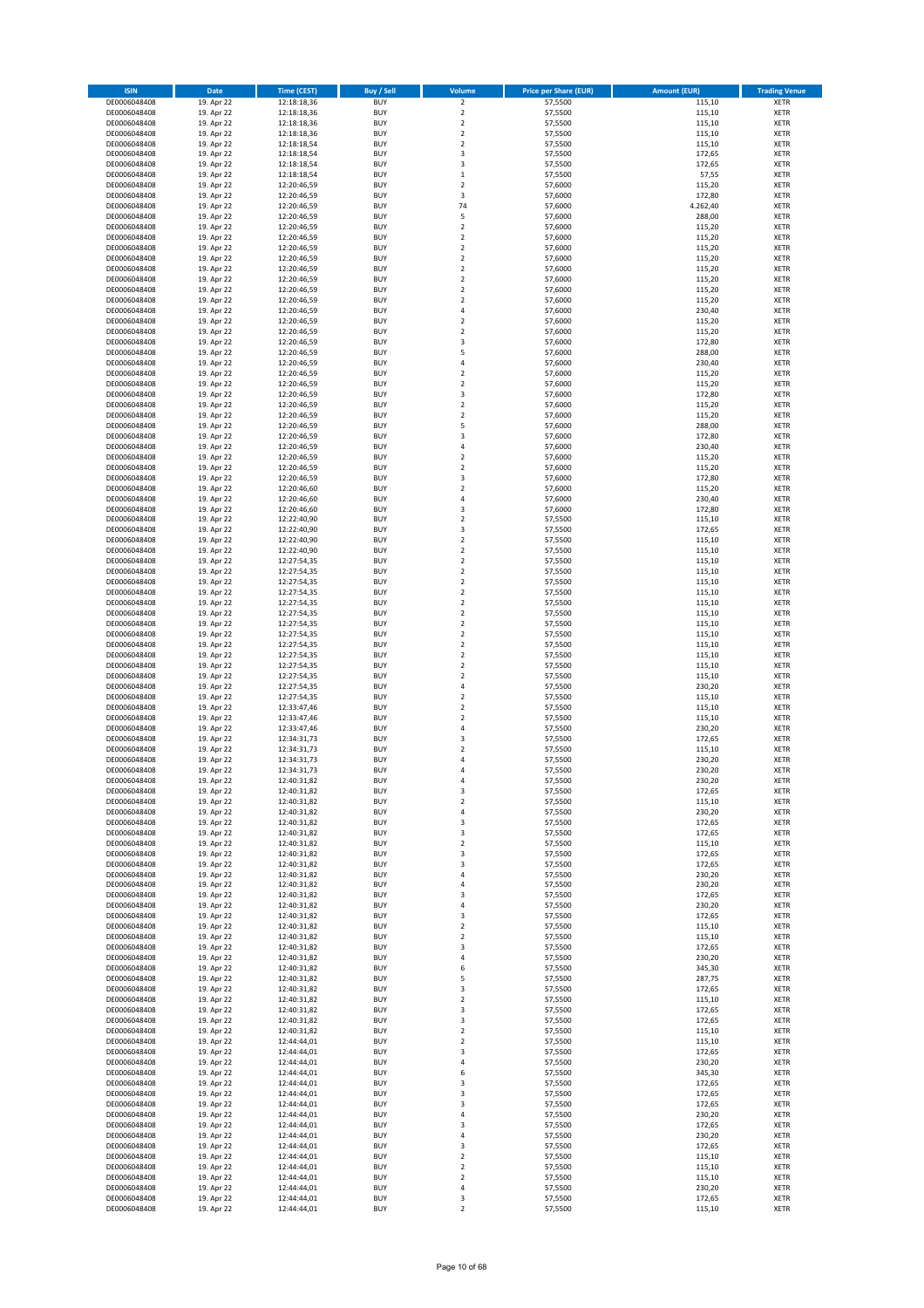| <b>ISIN</b>                  | Date                     | Time (CEST)                | <b>Buy / Sell</b>        | Volume                                 | <b>Price per Share (EUR)</b> | <b>Amount (EUR)</b> | <b>Trading Venue</b>       |
|------------------------------|--------------------------|----------------------------|--------------------------|----------------------------------------|------------------------------|---------------------|----------------------------|
| DE0006048408                 | 19. Apr 22               | 12:44:44,24                | <b>BUY</b>               | $\overline{\mathbf{c}}$                | 57,5500                      | 115,10              | XETR                       |
| DE0006048408                 | 19. Apr 22               | 12:44:44,24                | <b>BUY</b>               | $\mathbf 2$                            | 57,5500                      | 115,10              | XETR                       |
| DE0006048408<br>DE0006048408 | 19. Apr 22<br>19. Apr 22 | 12:44:44,24<br>12:44:44,24 | <b>BUY</b><br><b>BUY</b> | 3<br>4                                 | 57,5500<br>57,5500           | 172,65<br>230,20    | XETR<br>XETR               |
| DE0006048408                 | 19. Apr 22               | 12:44:44,24                | <b>BUY</b>               | $\mathbf 2$                            | 57,5500                      | 115,10              | XETR                       |
| DE0006048408                 | 19. Apr 22               | 12:44:44,24                | <b>BUY</b>               | $\overline{\mathbf{c}}$                | 57,5500                      | 115,10              | <b>XETR</b>                |
| DE0006048408                 | 19. Apr 22               | 12:44:44,24                | <b>BUY</b>               | 3                                      | 57,5500                      | 172,65              | XETR                       |
| DE0006048408                 | 19. Apr 22               | 12:44:44,24                | <b>BUY</b>               | $\overline{\mathbf{c}}$                | 57,5500                      | 115,10              | <b>XETR</b>                |
| DE0006048408<br>DE0006048408 | 19. Apr 22<br>19. Apr 22 | 12:44:44,24<br>12:44:44,24 | <b>BUY</b><br><b>BUY</b> | 3<br>$\overline{\mathbf{c}}$           | 57,5500<br>57,5500           | 172,65<br>115,10    | <b>XETR</b><br><b>XETR</b> |
| DE0006048408                 | 19. Apr 22               | 12:47:06,47                | <b>BUY</b>               | $\overline{\mathbf{c}}$                | 57,5500                      | 115,10              | XETR                       |
| DE0006048408                 | 19. Apr 22               | 12:47:06,47                | <b>BUY</b>               | $\overline{\mathbf{c}}$                | 57,5500                      | 115,10              | <b>XETR</b>                |
| DE0006048408                 | 19. Apr 22               | 12:47:06,47                | <b>BUY</b>               | 4                                      | 57,5500                      | 230,20              | XETR                       |
| DE0006048408                 | 19. Apr 22               | 12:47:06,47                | <b>BUY</b>               | $\overline{\mathbf{c}}$                | 57,5500                      | 115,10              | <b>XETR</b>                |
| DE0006048408                 | 19. Apr 22               | 12:47:06,47                | <b>BUY</b>               | $\mathbf 2$                            | 57,5500                      | 115,10              | XETR                       |
| DE0006048408<br>DE0006048408 | 19. Apr 22<br>19. Apr 22 | 12:47:06,47<br>12:47:06,47 | <b>BUY</b><br><b>BUY</b> | 3<br>5                                 | 57,5500<br>57,5500           | 172,65<br>287,75    | <b>XETR</b><br>XETR        |
| DE0006048408                 | 19. Apr 22               | 12:48:36,31                | <b>BUY</b>               | $\overline{\mathbf{c}}$                | 57,5500                      | 115,10              | <b>XETR</b>                |
| DE0006048408                 | 19. Apr 22               | 12:48:36,31                | <b>BUY</b>               | $\mathbf 2$                            | 57,5500                      | 115,10              | XETR                       |
| DE0006048408                 | 19. Apr 22               | 12:48:36,31                | <b>BUY</b>               | $\mathbf 2$                            | 57,5500                      | 115,10              | <b>XETR</b>                |
| DE0006048408                 | 19. Apr 22<br>19. Apr 22 | 12:48:36,31                | <b>BUY</b><br><b>BUY</b> | $\overline{\mathbf{c}}$<br>4           | 57,5500<br>57,5500           | 115,10<br>230,20    | XETR<br>XETR               |
| DE0006048408<br>DE0006048408 | 19. Apr 22               | 12:48:36,31<br>12:48:36,31 | <b>BUY</b>               | $\overline{4}$                         | 57,5500                      | 230,20              | <b>XETR</b>                |
| DE0006048408                 | 19. Apr 22               | 12:48:36,31                | <b>BUY</b>               | $\mathbf 2$                            | 57,5500                      | 115,10              | <b>XETR</b>                |
| DE0006048408                 | 19. Apr 22               | 12:48:36,31                | <b>BUY</b>               | $\overline{4}$                         | 57,5500                      | 230,20              | <b>XETR</b>                |
| DE0006048408                 | 19. Apr 22               | 12:48:36,31                | <b>BUY</b>               | $\overline{\mathbf{c}}$                | 57,5500                      | 115,10              | XETR                       |
| DE0006048408                 | 19. Apr 22               | 12:50:37,32                | <b>BUY</b>               | 3                                      | 57,5500                      | 172,65              | <b>XETR</b>                |
| DE0006048408<br>DE0006048408 | 19. Apr 22<br>19. Apr 22 | 12:50:37,32<br>12:50:37,32 | <b>BUY</b><br><b>BUY</b> | $\overline{\mathbf{c}}$<br>$\mathbf 2$ | 57,5500<br>57,5500           | 115,10<br>115,10    | <b>XETR</b><br>XETR        |
| DE0006048408                 | 19. Apr 22               | 12:50:37,32                | <b>BUY</b>               | $\mathbf 2$                            | 57,5500                      | 115,10              | XETR                       |
| DE0006048408                 | 19. Apr 22               | 12:50:37,32                | <b>BUY</b>               | $\mathbf 2$                            | 57,5500                      | 115,10              | <b>XETR</b>                |
| DE0006048408                 | 19. Apr 22               | 12:50:37,32                | <b>BUY</b>               | $\mathbf 2$                            | 57,5500                      | 115,10              | <b>XETR</b>                |
| DE0006048408                 | 19. Apr 22               | 12:50:37,32                | <b>BUY</b>               | $\overline{\mathbf{c}}$                | 57,5500                      | 115,10              | <b>XETR</b>                |
| DE0006048408<br>DE0006048408 | 19. Apr 22<br>19. Apr 22 | 12:50:37,32<br>12:50:43,42 | <b>BUY</b><br><b>BUY</b> | $\mathbf 2$<br>8                       | 57,5500<br>57,6000           | 115,10<br>460,80    | XETR<br><b>XETR</b>        |
| DE0006048408                 | 19. Apr 22               | 12:54:27,08                | <b>BUY</b>               | 426                                    | 57,6500                      | 24.558,90           | XETR                       |
| DE0006048408                 | 19. Apr 22               | 12:54:27,37                | <b>BUY</b>               | 4                                      | 57,6500                      | 230,60              | <b>XETR</b>                |
| DE0006048408                 | 19. Apr 22               | 12:54:27,37                | <b>BUY</b>               | 4                                      | 57,6500                      | 230,60              | XETR                       |
| DE0006048408                 | 19. Apr 22               | 12:54:27,37                | <b>BUY</b>               | $\overline{7}$                         | 57,6500                      | 403,55              | <b>XETR</b>                |
| DE0006048408<br>DE0006048408 | 19. Apr 22<br>19. Apr 22 | 12:54:27,37<br>12:55:12,83 | <b>BUY</b><br><b>BUY</b> | 6<br>3                                 | 57,6500                      | 345,90<br>172,95    | <b>XETR</b><br><b>XETR</b> |
| DE0006048408                 | 19. Apr 22               | 12:55:12,83                | <b>BUY</b>               | 3                                      | 57,6500<br>57,6500           | 172,95              | <b>XETR</b>                |
| DE0006048408                 | 19. Apr 22               | 12:55:12,83                | <b>BUY</b>               | $\mathbf 2$                            | 57,6500                      | 115,30              | <b>XETR</b>                |
| DE0006048408                 | 19. Apr 22               | 12:55:12,83                | <b>BUY</b>               | 3                                      | 57,6500                      | 172,95              | XETR                       |
| DE0006048408                 | 19. Apr 22               | 12:55:12,83                | <b>BUY</b>               | 6                                      | 57,6500                      | 345,90              | <b>XETR</b>                |
| DE0006048408                 | 19. Apr 22               | 12:55:12,83                | <b>BUY</b>               | 4                                      | 57,6500                      | 230,60              | XETR                       |
| DE0006048408<br>DE0006048408 | 19. Apr 22<br>19. Apr 22 | 12:55:12,83<br>12:55:12,83 | <b>BUY</b><br><b>BUY</b> | 4<br>3                                 | 57,6500<br>57,6500           | 230,60<br>172,95    | XETR<br><b>XETR</b>        |
| DE0006048408                 | 19. Apr 22               | 12:55:12,83                | <b>BUY</b>               | $\mathbf 2$                            | 57,6500                      | 115,30              | <b>XETR</b>                |
| DE0006048408                 | 19. Apr 22               | 12:55:12,83                | <b>BUY</b>               | 4                                      | 57,6500                      | 230,60              | XETR                       |
| DE0006048408                 | 19. Apr 22               | 12:55:12,83                | <b>BUY</b>               | $\overline{7}$                         | 57,6500                      | 403,55              | <b>XETR</b>                |
| DE0006048408                 | 19. Apr 22               | 12:55:12,83                | <b>BUY</b><br><b>BUY</b> | $\mathbf 2$<br>6                       | 57,6500                      | 115,30              | <b>XETR</b>                |
| DE0006048408<br>DE0006048408 | 19. Apr 22<br>19. Apr 22 | 12:55:12,83<br>12:55:12,83 | <b>BUY</b>               | 5                                      | 57,6500<br>57,6500           | 345,90<br>288,25    | <b>XETR</b><br>XETR        |
| DE0006048408                 | 19. Apr 22               | 12:55:12,83                | <b>BUY</b>               | 3                                      | 57,6500                      | 172,95              | XETR                       |
| DE0006048408                 | 19. Apr 22               | 12:55:12,83                | <b>BUY</b>               | $\mathbf 2$                            | 57,6500                      | 115,30              | <b>XETR</b>                |
| DE0006048408                 | 19. Apr 22               | 12:55:12,88                | <b>BUY</b>               | 3                                      | 57,6500                      | 172,95              | <b>XETR</b>                |
| DE0006048408                 | 19. Apr 22               | 12:55:12,88                | <b>BUY</b>               | $\overline{7}$<br>$\overline{7}$       | 57,6500                      | 403,55              | XETR                       |
| DE0006048408<br>DE0006048408 | 19. Apr 22<br>19. Apr 22 | 12:55:55,23<br>12:55:55,23 | <b>BUY</b><br><b>BUY</b> | 4                                      | 57,6500<br>57,6500           | 403,55<br>230,60    | XETR<br><b>XETR</b>        |
| DE0006048408                 | 19. Apr 22               | 12:55:55,23                | <b>BUY</b>               | $\mathbf 2$                            | 57,6500                      | 115,30              | XETR                       |
| DE0006048408                 | 19. Apr 22               | 12:55:55,23                | <b>BUY</b>               | 8                                      | 57,6500                      | 461,20              | <b>XETR</b>                |
| DE0006048408                 | 19. Apr 22               | 12:55:55,23                | <b>BUY</b>               | $\mathbf 2$                            | 57,6500                      | 115,30              | XETR                       |
| DE0006048408                 | 19. Apr 22               | 12:55:55,23                | <b>BUY</b>               | 3                                      | 57,6500                      | 172,95              | <b>XETR</b>                |
| DE0006048408<br>DE0006048408 | 19. Apr 22<br>19. Apr 22 | 12:55:55,23<br>12:55:55,23 | <b>BUY</b><br><b>BUY</b> | $\overline{\mathbf{c}}$<br>2           | 57,6500<br>57,6500           | 115,30<br>115,30    | XETR<br>XETR               |
| DE0006048408                 | 19. Apr 22               | 12:55:55,23                | <b>BUY</b>               | $\boldsymbol{2}$                       | 57,6500                      | 115,30              | XETR                       |
| DE0006048408                 | 19. Apr 22               | 12:55:55,23                | <b>BUY</b>               | 5                                      | 57,6500                      | 288,25              | XETR                       |
| DE0006048408                 | 19. Apr 22               | 12:55:55,23                | <b>BUY</b>               | $\mathbf 2$                            | 57,6500                      | 115,30              | XETR                       |
| DE0006048408                 | 19. Apr 22               | 12:55:55,23                | <b>BUY</b>               | $\mathbf 2$                            | 57,6500                      | 115,30              | <b>XETR</b>                |
| DE0006048408<br>DE0006048408 | 19. Apr 22<br>19. Apr 22 | 12:55:55,23<br>12:55:55,23 | <b>BUY</b><br><b>BUY</b> | 3<br>4                                 | 57,6500<br>57,6500           | 172,95<br>230,60    | XETR<br><b>XETR</b>        |
| DE0006048408                 | 19. Apr 22               | 12:55:55,23                | <b>BUY</b>               | $\mathbf 2$                            | 57,6500                      | 115,30              | XETR                       |
| DE0006048408                 | 19. Apr 22               | 12:55:55,23                | <b>BUY</b>               | $\mathbf 2$                            | 57,6500                      | 115,30              | <b>XETR</b>                |
| DE0006048408                 | 19. Apr 22               | 12:55:55,23                | <b>BUY</b>               | 5                                      | 57,6500                      | 288,25              | XETR                       |
| DE0006048408<br>DE0006048408 | 19. Apr 22<br>19. Apr 22 | 12:55:55,23<br>12:55:55,23 | <b>BUY</b><br><b>BUY</b> | 2<br>4                                 | 57,6500<br>57,6500           | 115,30<br>230,60    | <b>XETR</b><br>XETR        |
| DE0006048408                 | 19. Apr 22               | 12:55:55,23                | <b>BUY</b>               | $\mathbf 2$                            | 57,6500                      | 115,30              | <b>XETR</b>                |
| DE0006048408                 | 19. Apr 22               | 12:55:55,23                | <b>BUY</b>               | 2                                      | 57,6500                      | 115,30              | XETR                       |
| DE0006048408                 | 19. Apr 22               | 12:55:55,23                | <b>BUY</b>               | 3                                      | 57,6500                      | 172,95              | <b>XETR</b>                |
| DE0006048408                 | 19. Apr 22               | 12:55:55,23                | <b>BUY</b>               | 4                                      | 57,6500                      | 230,60              | XETR                       |
| DE0006048408<br>DE0006048408 | 19. Apr 22<br>19. Apr 22 | 12:55:55,23<br>12:55:55,23 | <b>BUY</b><br><b>BUY</b> | $\mathbf 2$<br>3                       | 57,6500<br>57,6500           | 115,30<br>172,95    | <b>XETR</b><br><b>XETR</b> |
| DE0006048408                 | 19. Apr 22               | 12:55:55,23                | <b>BUY</b>               | 3                                      | 57,6500                      | 172,95              | <b>XETR</b>                |
| DE0006048408                 | 19. Apr 22               | 12:55:55,23                | <b>BUY</b>               | 6                                      | 57,6500                      | 345,90              | XETR                       |
| DE0006048408                 | 19. Apr 22               | 12:55:55,23                | <b>BUY</b>               | 5                                      | 57,6500                      | 288,25              | <b>XETR</b>                |
| DE0006048408                 | 19. Apr 22               | 12:55:55,23                | <b>BUY</b>               | 139                                    | 57,6500                      | 8.013,35            | <b>XETR</b>                |
| DE0006048408<br>DE0006048408 | 19. Apr 22<br>19. Apr 22 | 12:55:55,25<br>12:55:55,25 | <b>BUY</b><br><b>BUY</b> | 4<br>$\overline{\mathbf{c}}$           | 57,6500<br>57,6500           | 230,60<br>115,30    | XETR<br><b>XETR</b>        |
| DE0006048408                 | 19. Apr 22               | 12:55:55,25                | <b>BUY</b>               | $\mathbf 2$                            | 57,6500                      | 115,30              | XETR                       |
| DE0006048408                 | 19. Apr 22               | 12:56:00,52                | <b>BUY</b>               | $\overline{\mathbf{c}}$                | 57,6000                      | 115,20              | <b>XETR</b>                |
| DE0006048408                 | 19. Apr 22               | 12:56:00,52                | <b>BUY</b>               | 2                                      | 57,6000                      | 115,20              | XETR                       |
| DE0006048408                 | 19. Apr 22               | 12:56:00,52                | <b>BUY</b>               | $\overline{\mathbf{c}}$                | 57,6000                      | 115,20              | <b>XETR</b>                |
| DE0006048408                 | 19. Apr 22               | 12:56:00,52                | <b>BUY</b><br><b>BUY</b> | $\mathbf 2$                            | 57,6000                      | 115,20              | XETR<br><b>XETR</b>        |
| DE0006048408<br>DE0006048408 | 19. Apr 22<br>19. Apr 22 | 12:56:00,52<br>12:56:00,52 | <b>BUY</b>               | 3<br>2                                 | 57,6000<br>57,6000           | 172,80<br>115,20    | XETR                       |
| DE0006048408                 | 19. Apr 22               | 12:56:00,52                | <b>BUY</b>               | 2                                      | 57,6000                      | 115,20              | <b>XETR</b>                |
| DE0006048408                 | 19. Apr 22               | 12:56:00,52                | <b>BUY</b>               | 2                                      | 57,6000                      | 115,20              | XETR                       |
| DE0006048408                 | 19. Apr 22               | 12:56:00,52                | <b>BUY</b>               | 4                                      | 57,6000                      | 230,40              | <b>XETR</b>                |
| DE0006048408<br>DE0006048408 | 19. Apr 22<br>19. Apr 22 | 12:56:00,52<br>12:56:00,52 | <b>BUY</b><br><b>BUY</b> | 2<br>2                                 | 57,6000<br>57,6000           | 115,20<br>115,20    | <b>XETR</b><br><b>XETR</b> |
| DE0006048408                 | 19. Apr 22               | 12:56:00,52                | <b>BUY</b>               | $\mathbf 2$                            | 57,6000                      | 115,20              | XETR                       |
| DE0006048408                 | 19. Apr 22               | 12:56:00,52                | <b>BUY</b>               | 3                                      | 57,6000                      | 172,80              | <b>XETR</b>                |
| DE0006048408                 | 19. Apr 22               | 12:56:00,52                | <b>BUY</b>               | $\boldsymbol{2}$                       | 57,6000                      | 115,20              | XETR                       |
| DE0006048408                 | 19. Apr 22               | 12:56:00,52                | <b>BUY</b>               | 8                                      | 57,6000                      | 460,80              | XETR                       |
| DE0006048408<br>DE0006048408 | 19. Apr 22<br>19. Apr 22 | 12:56:00,52<br>12:56:00,52 | <b>BUY</b><br><b>BUY</b> | $\mathbf 2$<br>3                       | 57,6000<br>57,6000           | 115,20<br>172,80    | XETR<br><b>XETR</b>        |
|                              |                          |                            |                          |                                        |                              |                     |                            |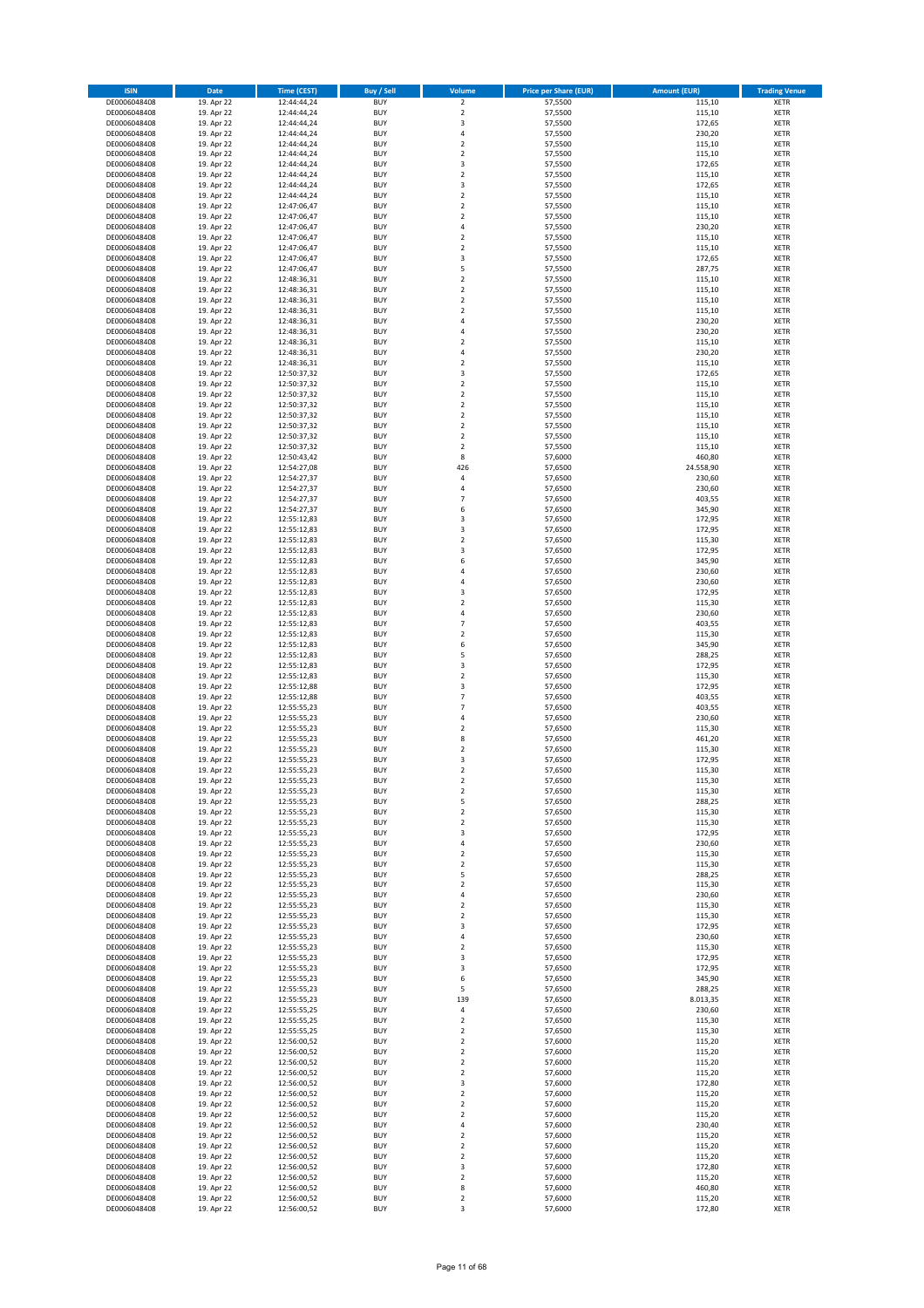| <b>ISIN</b>                  | Date                     | <b>Time (CEST)</b>         | <b>Buy / Sell</b>        | Volume                                      | <b>Price per Share (EUR)</b> | <b>Amount (EUR)</b> | <b>Trading Venue</b>       |
|------------------------------|--------------------------|----------------------------|--------------------------|---------------------------------------------|------------------------------|---------------------|----------------------------|
| DE0006048408                 | 19. Apr 22               | 12:56:00,52                | <b>BUY</b>               | $\overline{2}$                              | 57,6000                      | 115,20              | <b>XETR</b>                |
| DE0006048408                 | 19. Apr 22               | 12:56:00,52                | <b>BUY</b>               | $\mathsf 3$                                 | 57,6000                      | 172,80              | <b>XETR</b>                |
| DE0006048408<br>DE0006048408 | 19. Apr 22<br>19. Apr 22 | 12:56:00,52<br>12:56:00,52 | <b>BUY</b><br><b>BUY</b> | $\mathbf 2$<br>3                            | 57,6000<br>57,6000           | 115,20<br>172,80    | <b>XETR</b><br><b>XETR</b> |
| DE0006048408                 | 19. Apr 22               | 12:56:00,68                | <b>BUY</b>               | 4                                           | 57,6000                      | 230,40              | <b>XETR</b>                |
| DE0006048408                 | 19. Apr 22               | 12:56:00,68                | <b>BUY</b>               | $\overline{2}$                              | 57,6000                      | 115,20              | <b>XETR</b>                |
| DE0006048408                 | 19. Apr 22               | 12:56:00,68                | <b>BUY</b>               | $\overline{2}$                              | 57,6000                      | 115,20              | <b>XETR</b>                |
| DE0006048408                 | 19. Apr 22               | 12:56:00,68                | <b>BUY</b>               | $\overline{2}$                              | 57,6000                      | 115,20              | <b>XETR</b>                |
| DE0006048408<br>DE0006048408 | 19. Apr 22<br>19. Apr 22 | 12:56:00,68                | <b>BUY</b><br><b>BUY</b> | $\overline{2}$<br>3                         | 57,6000<br>57,6000           | 115,20<br>172,80    | XETR<br><b>XETR</b>        |
| DE0006048408                 | 19. Apr 22               | 12:56:00,82<br>12:56:00,82 | <b>BUY</b>               | $\sqrt{4}$                                  | 57,6000                      | 230,40              | XETR                       |
| DE0006048408                 | 19. Apr 22               | 12:56:00,82                | <b>BUY</b>               | 3                                           | 57,6000                      | 172,80              | <b>XETR</b>                |
| DE0006048408                 | 19. Apr 22               | 12:56:00,82                | <b>BUY</b>               | $\boldsymbol{2}$                            | 57,6000                      | 115,20              | XETR                       |
| DE0006048408                 | 19. Apr 22               | 12:56:06,50                | <b>BUY</b>               | 8                                           | 57,5500                      | 460,40              | <b>XETR</b>                |
| DE0006048408                 | 19. Apr 22               | 12:57:29,80                | <b>BUY</b>               | $\boldsymbol{2}$                            | 57,6000                      | 115,20              | <b>XETR</b>                |
| DE0006048408<br>DE0006048408 | 19. Apr 22<br>19. Apr 22 | 12:57:29,80<br>12:57:29,80 | <b>BUY</b><br><b>BUY</b> | 3<br>$\boldsymbol{2}$                       | 57,6000<br>57,6000           | 172,80<br>115,20    | <b>XETR</b><br>XETR        |
| DE0006048408                 | 19. Apr 22               | 12:57:29,80                | <b>BUY</b>               | $\overline{2}$                              | 57,6000                      | 115,20              | <b>XETR</b>                |
| DE0006048408                 | 19. Apr 22               | 12:57:29,80                | <b>BUY</b>               | $\boldsymbol{2}$                            | 57,6000                      | 115,20              | XETR                       |
| DE0006048408                 | 19. Apr 22               | 12:57:29,80                | <b>BUY</b>               | $\overline{2}$                              | 57,6000                      | 115,20              | XETR                       |
| DE0006048408                 | 19. Apr 22               | 12:57:29,80                | <b>BUY</b>               | $\overline{2}$                              | 57,6000                      | 115,20              | <b>XETR</b>                |
| DE0006048408<br>DE0006048408 | 19. Apr 22<br>19. Apr 22 | 12:57:29,80<br>12:57:29,80 | <b>BUY</b><br><b>BUY</b> | $\sqrt{4}$<br>5                             | 57,6000<br>57,6000           | 230,40<br>288,00    | <b>XETR</b><br><b>XETR</b> |
| DE0006048408                 | 19. Apr 22               | 12:57:29,80                | <b>BUY</b>               | $\sqrt{4}$                                  | 57,6000                      | 230,40              | <b>XETR</b>                |
| DE0006048408                 | 19. Apr 22               | 12:57:29,80                | <b>BUY</b>               | $\overline{2}$                              | 57,6000                      | 115,20              | <b>XETR</b>                |
| DE0006048408                 | 19. Apr 22               | 12:57:29,80                | <b>BUY</b>               | $\overline{2}$                              | 57,6000                      | 115,20              | <b>XETR</b>                |
| DE0006048408                 | 19. Apr 22               | 12:57:29,80                | <b>BUY</b>               | $\overline{4}$                              | 57,6000                      | 230,40              | <b>XETR</b>                |
| DE0006048408                 | 19. Apr 22               | 12:57:29,80                | <b>BUY</b><br><b>BUY</b> | $\overline{2}$                              | 57,6000                      | 115,20              | <b>XETR</b><br><b>XETR</b> |
| DE0006048408<br>DE0006048408 | 19. Apr 22<br>19. Apr 22 | 12:57:29,80<br>12:59:52,24 | <b>BUY</b>               | $\boldsymbol{2}$<br>$\boldsymbol{2}$        | 57,6000<br>57,6000           | 115,20<br>115,20    | <b>XETR</b>                |
| DE0006048408                 | 19. Apr 22               | 12:59:52,24                | <b>BUY</b>               | $\sqrt{2}$                                  | 57,6000                      | 115,20              | <b>XETR</b>                |
| DE0006048408                 | 19. Apr 22               | 12:59:52,24                | <b>BUY</b>               | 3                                           | 57,6000                      | 172,80              | <b>XETR</b>                |
| DE0006048408                 | 19. Apr 22               | 12:59:52,24                | <b>BUY</b>               | $\mathbf 1$                                 | 57,6000                      | 57,60               | <b>XETR</b>                |
| DE0006048408                 | 19. Apr 22               | 12:59:52,24                | <b>BUY</b>               | $\sqrt{4}$                                  | 57,6000                      | 230,40              | XETR                       |
| DE0006048408<br>DE0006048408 | 19. Apr 22<br>19. Apr 22 | 12:59:52,24<br>12:59:52,24 | <b>BUY</b><br><b>BUY</b> | $\overline{2}$<br>$\overline{2}$            | 57,6000<br>57,6000           | 115,20<br>115,20    | <b>XETR</b><br>XETR        |
| DE0006048408                 | 19. Apr 22               | 12:59:52,28                | <b>BUY</b>               | $\overline{2}$                              | 57,6000                      | 115,20              | <b>XETR</b>                |
| DE0006048408                 | 19. Apr 22               | 12:59:52,28                | <b>BUY</b>               | $\sqrt{2}$                                  | 57,6000                      | 115,20              | XETR                       |
| DE0006048408                 | 19. Apr 22               | 12:59:52,28                | <b>BUY</b>               | $\overline{2}$                              | 57,6000                      | 115,20              | <b>XETR</b>                |
| DE0006048408                 | 19. Apr 22               | 12:59:52,28                | <b>BUY</b>               | $\overline{\mathbf{3}}$                     | 57,6000                      | 172,80              | <b>XETR</b>                |
| DE0006048408                 | 19. Apr 22               | 12:59:52,28                | <b>BUY</b>               | $\overline{2}$                              | 57,6000                      | 115,20<br>172,80    | <b>XETR</b>                |
| DE0006048408<br>DE0006048408 | 19. Apr 22<br>19. Apr 22 | 12:59:52,28<br>12:59:52,28 | <b>BUY</b><br><b>BUY</b> | 3<br>$\,1\,$                                | 57,6000<br>57,6000           | 57,60               | XETR<br><b>XETR</b>        |
| DE0006048408                 | 19. Apr 22               | 13:02:28,54                | <b>BUY</b>               | $\sqrt{4}$                                  | 57,6500                      | 230,60              | XETR                       |
| DE0006048408                 | 19. Apr 22               | 13:02:28,54                | <b>BUY</b>               | 34                                          | 57,6500                      | 1.960,10            | <b>XETR</b>                |
| DE0006048408                 | 19. Apr 22               | 13:02:28,54                | <b>BUY</b>               | 3                                           | 57,6500                      | 172,95              | XETR                       |
| DE0006048408                 | 19. Apr 22               | 13:02:28,54                | <b>BUY</b>               | 4                                           | 57,6500                      | 230,60              | <b>XETR</b>                |
| DE0006048408<br>DE0006048408 | 19. Apr 22<br>19. Apr 22 | 13:02:28,77<br>13:02:28,98 | <b>BUY</b><br><b>BUY</b> | 16<br>6                                     | 57,6500<br>57,6500           | 922,40<br>345,90    | <b>XETR</b><br><b>XETR</b> |
| DE0006048408                 | 19. Apr 22               | 13:02:29,15                | <b>BUY</b>               | 3                                           | 57,6500                      | 172,95              | <b>XETR</b>                |
| DE0006048408                 | 19. Apr 22               | 13:02:29,35                | <b>BUY</b>               | $\boldsymbol{2}$                            | 57,6500                      | 115,30              | <b>XETR</b>                |
| DE0006048408                 | 19. Apr 22               | 13:02:38,59                | <b>BUY</b>               | 46                                          | 57,6500                      | 2.651,90            | <b>XETR</b>                |
| DE0006048408                 | 19. Apr 22               | 13:02:38,75                | <b>BUY</b>               | $\boldsymbol{2}$                            | 57,6500                      | 115,30              | <b>XETR</b>                |
| DE0006048408<br>DE0006048408 | 19. Apr 22<br>19. Apr 22 | 13:02:38,75<br>13:02:38,75 | <b>BUY</b><br><b>BUY</b> | 3<br>$\mathbf 2$                            | 57,6500<br>57,6500           | 172,95<br>115,30    | <b>XETR</b><br><b>XETR</b> |
| DE0006048408                 | 19. Apr 22               | 13:02:38,75                | <b>BUY</b>               | $\overline{4}$                              | 57,6500                      | 230,60              | <b>XETR</b>                |
| DE0006048408                 | 19. Apr 22               | 13:02:38,75                | <b>BUY</b>               | $\mathbf 2$                                 | 57,6500                      | 115,30              | <b>XETR</b>                |
| DE0006048408                 | 19. Apr 22               | 13:02:38,75                | <b>BUY</b>               | $\overline{4}$                              | 57,6500                      | 230,60              | <b>XETR</b>                |
| DE0006048408                 | 19. Apr 22               | 13:02:38,75                | <b>BUY</b>               | $\overline{2}$                              | 57,6500                      | 115,30              | <b>XETR</b>                |
| DE0006048408                 | 19. Apr 22               | 13:02:38,75                | <b>BUY</b>               | 4                                           | 57,6500                      | 230,60              | <b>XETR</b>                |
| DE0006048408<br>DE0006048408 | 19. Apr 22<br>19. Apr 22 | 13:02:38,75<br>13:02:38,75 | <b>BUY</b><br><b>BUY</b> | $\sqrt{4}$<br>3                             | 57,6500<br>57,6500           | 230,60<br>172,95    | XETR<br><b>XETR</b>        |
| DE0006048408                 | 19. Apr 22               | 13:02:38,75                | <b>BUY</b>               | 3                                           | 57,6500                      | 172,95              | <b>XETR</b>                |
| DE0006048408                 | 19. Apr 22               | 13:02:38,75                | <b>BUY</b>               | 3                                           | 57,6500                      | 172,95              | <b>XETR</b>                |
| DE0006048408                 | 19. Apr 22               | 13:02:38,75                | <b>BUY</b>               | 5                                           | 57,6500                      | 288,25              | <b>XETR</b>                |
| DE0006048408                 | 19. Apr 22               | 13:02:38,75                | <b>BUY</b>               | $\overline{\mathbf{c}}$                     | 57,6500                      | 115,30              | XETR                       |
| DE0006048408<br>DE0006048408 | 19. Apr 22<br>19. Apr 22 | 13:02:38,75<br>13:02:38,75 | <b>BUY</b><br><b>BUY</b> | $\mathbf 2$<br>$\mathbf 2$                  | 57,6500<br>57,6500           | 115,30<br>115,30    | XETR<br>XETR               |
| DE0006048408                 | 19. Apr 22               | 13:02:38,75                | <b>BUY</b>               | $\boldsymbol{2}$                            | 57,6500                      | 115,30              | XETR                       |
| DE0006048408                 | 19. Apr 22               | 13:02:38,75                | <b>BUY</b>               | $\mathbf 2$                                 | 57,6500                      | 115,30              | XETR                       |
| DE0006048408                 | 19. Apr 22               | 13:02:38,75                | <b>BUY</b>               | $\overline{\mathbf{c}}$                     | 57,6500                      | 115,30              | XETR                       |
| DE0006048408                 | 19. Apr 22               | 13:02:38,75                | <b>BUY</b>               | $\overline{2}$                              | 57,6500                      | 115,30              | <b>XETR</b>                |
| DE0006048408<br>DE0006048408 | 19. Apr 22<br>19. Apr 22 | 13:02:38,75<br>13:02:38,75 | <b>BUY</b><br><b>BUY</b> | $\sqrt{4}$<br>3                             | 57,6500<br>57,6500           | 230,60<br>172,95    | XETR<br><b>XETR</b>        |
| DE0006048408                 | 19. Apr 22               | 13:02:38,75                | <b>BUY</b>               | 47                                          | 57,6500                      | 2.709,55            | XETR                       |
| DE0006048408                 | 19. Apr 22               | 13:02:38,75                | <b>BUY</b>               | 16                                          | 57,6500                      | 922,40              | <b>XETR</b>                |
| DE0006048408                 | 19. Apr 22               | 13:02:43,89                | <b>BUY</b>               | $\sqrt{2}$                                  | 57,6500                      | 115,30              | <b>XETR</b>                |
| DE0006048408                 | 19. Apr 22               | 13:02:43,89                | <b>BUY</b>               | 3                                           | 57,6500                      | 172,95              | XETR                       |
| DE0006048408                 | 19. Apr 22<br>19. Apr 22 | 13:02:43,89<br>13:02:43,89 | <b>BUY</b><br><b>BUY</b> | 3                                           | 57,6500<br>57,6500           | 172,95<br>230,60    | XETR                       |
| DE0006048408<br>DE0006048408 | 19. Apr 22               | 13:02:43,89                | <b>BUY</b>               | 4<br>$\mathbf 2$                            | 57,6500                      | 115,30              | <b>XETR</b><br><b>XETR</b> |
| DE0006048408                 | 19. Apr 22               | 13:02:43,89                | <b>BUY</b>               | 3                                           | 57,6500                      | 172,95              | <b>XETR</b>                |
| DE0006048408                 | 19. Apr 22               | 13:02:43,89                | <b>BUY</b>               | $\mathbf 2$                                 | 57,6500                      | 115,30              | <b>XETR</b>                |
| DE0006048408                 | 19. Apr 22               | 13:02:43,89                | <b>BUY</b>               | $\overline{2}$                              | 57,6500                      | 115,30              | <b>XETR</b>                |
| DE0006048408                 | 19. Apr 22               | 13:02:43,89                | <b>BUY</b>               | 3                                           | 57,6500                      | 172,95              | <b>XETR</b>                |
| DE0006048408<br>DE0006048408 | 19. Apr 22<br>19. Apr 22 | 13:02:43,89<br>13:02:43,89 | <b>BUY</b><br><b>BUY</b> | $\overline{2}$<br>$\boldsymbol{2}$          | 57,6500<br>57,6500           | 115,30<br>115,30    | <b>XETR</b><br>XETR        |
| DE0006048408                 | 19. Apr 22               | 13:02:43,89                | <b>BUY</b>               | 4                                           | 57,6500                      | 230,60              | XETR                       |
| DE0006048408                 | 19. Apr 22               | 13:02:43,89                | <b>BUY</b>               | 4                                           | 57,6500                      | 230,60              | XETR                       |
| DE0006048408                 | 19. Apr 22               | 13:02:43,89                | <b>BUY</b>               | $\sqrt{2}$                                  | 57,6500                      | 115,30              | XETR                       |
| DE0006048408                 | 19. Apr 22               | 13:03:24,40                | <b>BUY</b>               | $\overline{2}$                              | 57,6500                      | 115,30              | <b>XETR</b>                |
| DE0006048408<br>DE0006048408 | 19. Apr 22<br>19. Apr 22 | 13:03:24,40<br>13:03:24,40 | <b>BUY</b><br><b>BUY</b> | $\overline{\mathbf{c}}$<br>$\overline{2}$   | 57,6500<br>57,6500           | 115,30<br>115,30    | XETR<br>XETR               |
| DE0006048408                 | 19. Apr 22               | 13:03:24,40                | <b>BUY</b>               | 3                                           | 57,6500                      | 172,95              | XETR                       |
| DE0006048408                 | 19. Apr 22               | 13:03:24,40                | <b>BUY</b>               | $\boldsymbol{2}$                            | 57,6500                      | 115,30              | XETR                       |
| DE0006048408                 | 19. Apr 22               | 13:03:24,40                | <b>BUY</b>               | 3                                           | 57,6500                      | 172,95              | XETR                       |
| DE0006048408                 | 19. Apr 22               | 13:04:01,71                | <b>BUY</b>               | 4                                           | 57,6500                      | 230,60              | XETR                       |
| DE0006048408                 | 19. Apr 22               | 13:04:01,71                | <b>BUY</b>               | 3                                           | 57,6500                      | 172,95              | XETR                       |
| DE0006048408<br>DE0006048408 | 19. Apr 22<br>19. Apr 22 | 13:08:00,23<br>13:08:00,23 | <b>BUY</b><br><b>BUY</b> | $\boldsymbol{2}$<br>$\overline{\mathbf{c}}$ | 57,6500<br>57,6500           | 115,30<br>115,30    | <b>XETR</b><br><b>XETR</b> |
| DE0006048408                 | 19. Apr 22               | 13:08:00,23                | <b>BUY</b>               | 3                                           | 57,6500                      | 172,95              | <b>XETR</b>                |
| DE0006048408                 | 19. Apr 22               | 13:08:00,23                | <b>BUY</b>               | 3                                           | 57,6500                      | 172,95              | <b>XETR</b>                |
| DE0006048408                 | 19. Apr 22               | 13:09:06,84                | <b>BUY</b>               | $\overline{2}$                              | 57,6500                      | 115,30              | <b>XETR</b>                |
| DE0006048408                 | 19. Apr 22               | 13:10:34,03                | <b>BUY</b>               | $\mathbf 2$                                 | 57,7000                      | 115,40              | <b>XETR</b>                |
| DE0006048408<br>DE0006048408 | 19. Apr 22<br>19. Apr 22 | 13:10:34,03<br>13:10:34,03 | <b>BUY</b><br><b>BUY</b> | $\overline{2}$<br>8                         | 57,7000<br>57,7000           | 115,40<br>461,60    | <b>XETR</b><br><b>XETR</b> |
| DE0006048408                 | 19. Apr 22               | 13:10:34,03                | <b>BUY</b>               | $\boldsymbol{2}$                            | 57,7000                      | 115,40              | XETR                       |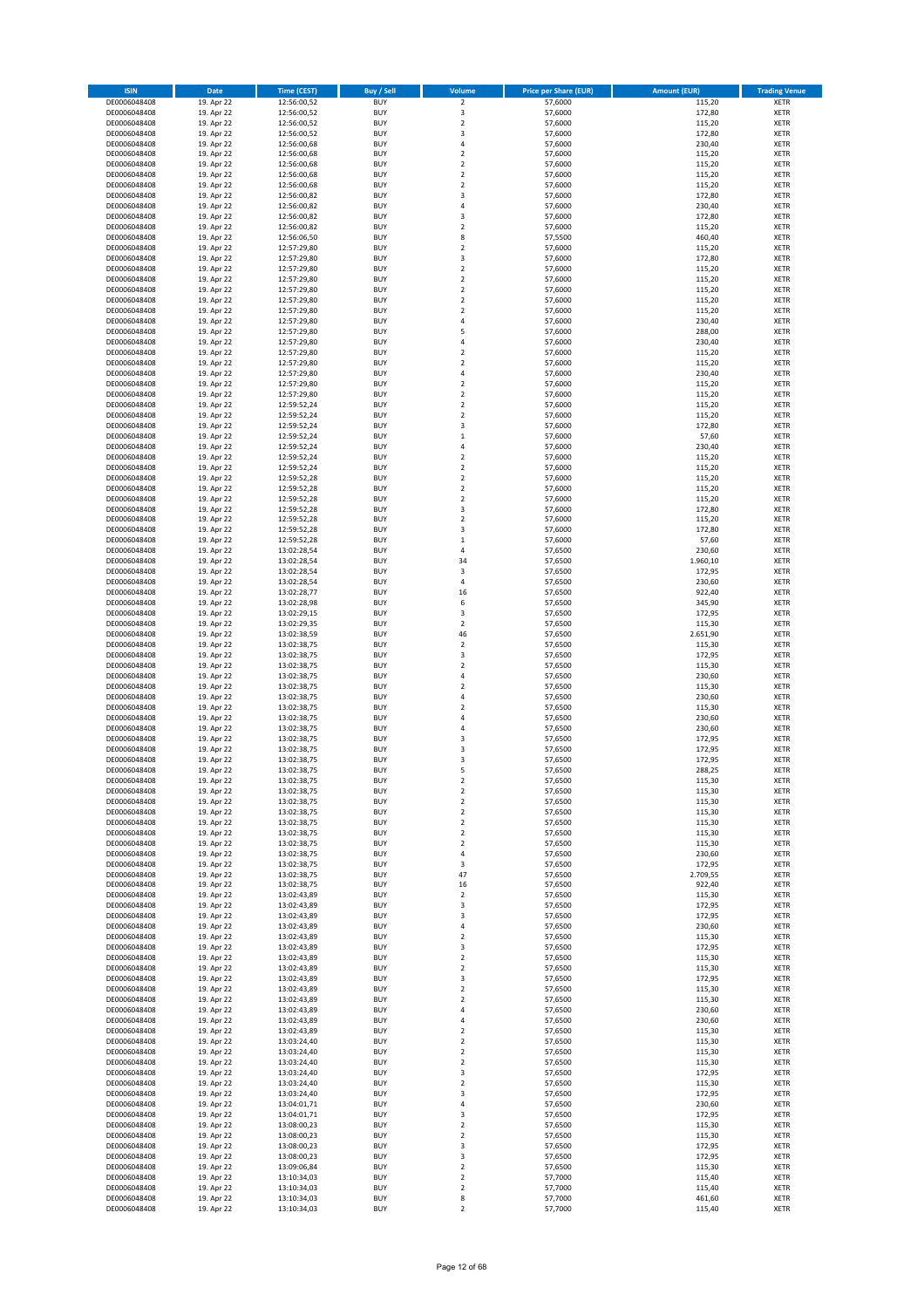| <b>ISIN</b>                  | Date                     | <b>Time (CEST)</b>         | <b>Buy / Sell</b>        | Volume                                    | <b>Price per Share (EUR)</b> | <b>Amount (EUR)</b> | <b>Trading Venue</b>       |
|------------------------------|--------------------------|----------------------------|--------------------------|-------------------------------------------|------------------------------|---------------------|----------------------------|
| DE0006048408                 | 19. Apr 22               | 13:10:34,03                | <b>BUY</b>               | $\overline{2}$                            | 57,7000                      | 115,40              | <b>XETR</b>                |
| DE0006048408                 | 19. Apr 22               | 13:10:34,03                | <b>BUY</b>               | $\mathbf 2$                               | 57,7000                      | 115,40              | XETR                       |
| DE0006048408<br>DE0006048408 | 19. Apr 22<br>19. Apr 22 | 13:10:34,09<br>13:10:34,47 | <b>BUY</b><br><b>BUY</b> | 18<br>$\overline{2}$                      | 57,7000<br>57,7000           | 1.038,60<br>115,40  | XETR<br><b>XETR</b>        |
| DE0006048408                 | 19. Apr 22               | 13:10:34,47                | <b>BUY</b>               | $\mathbf 2$                               | 57,7000                      | 115,40              | <b>XETR</b>                |
| DE0006048408                 | 19. Apr 22               | 13:10:34,47                | <b>BUY</b>               | $\overline{2}$                            | 57,7000                      | 115,40              | <b>XETR</b>                |
| DE0006048408                 | 19. Apr 22               | 13:10:34,47                | <b>BUY</b>               | $\mathbf 2$                               | 57,7000                      | 115,40              | <b>XETR</b>                |
| DE0006048408                 | 19. Apr 22               | 13:10:34,47                | <b>BUY</b>               | 3                                         | 57,7000                      | 173,10              | <b>XETR</b>                |
| DE0006048408<br>DE0006048408 | 19. Apr 22<br>19. Apr 22 | 13:10:34,47                | <b>BUY</b><br><b>BUY</b> | $\mathbf 2$<br>$\overline{2}$             | 57,7000<br>57,7000           | 115,40<br>115,40    | XETR<br><b>XETR</b>        |
| DE0006048408                 | 19. Apr 22               | 13:10:34,47<br>13:10:34,47 | <b>BUY</b>               | $\mathbf 2$                               | 57,7000                      | 115,40              | XETR                       |
| DE0006048408                 | 19. Apr 22               | 13:10:34,47                | <b>BUY</b>               | $\overline{2}$                            | 57,7000                      | 115,40              | <b>XETR</b>                |
| DE0006048408                 | 19. Apr 22               | 13:10:34,47                | <b>BUY</b>               | $\mathbf 2$                               | 57,7000                      | 115,40              | XETR                       |
| DE0006048408                 | 19. Apr 22               | 13:10:34,47                | <b>BUY</b>               | $\overline{2}$                            | 57,7000                      | 115,40              | <b>XETR</b>                |
| DE0006048408                 | 19. Apr 22               | 13:10:34,47                | <b>BUY</b>               | $\sqrt{4}$                                | 57,7000                      | 230,80              | XETR                       |
| DE0006048408<br>DE0006048408 | 19. Apr 22<br>19. Apr 22 | 13:10:34,47<br>13:10:34,47 | <b>BUY</b><br><b>BUY</b> | 3<br>$\mathbf 2$                          | 57,7000<br>57,7000           | 173,10<br>115,40    | <b>XETR</b><br>XETR        |
| DE0006048408                 | 19. Apr 22               | 13:10:34,47                | <b>BUY</b>               | $\overline{2}$                            | 57,7000                      | 115,40              | <b>XETR</b>                |
| DE0006048408                 | 19. Apr 22               | 13:10:34,47                | <b>BUY</b>               | 44                                        | 57,7000                      | 2.538,80            | XETR                       |
| DE0006048408                 | 19. Apr 22               | 13:10:34,47                | <b>BUY</b>               | 44                                        | 57,7000                      | 2.538,80            | XETR                       |
| DE0006048408                 | 19. Apr 22<br>19. Apr 22 | 13:10:34,47                | <b>BUY</b><br><b>BUY</b> | 54<br>10                                  | 57,7000<br>57,7000           | 3.115,80<br>577,00  | <b>XETR</b><br><b>XETR</b> |
| DE0006048408<br>DE0006048408 | 19. Apr 22               | 13:10:34,47<br>13:10:34,47 | <b>BUY</b>               | 10                                        | 57,7000                      | 577,00              | <b>XETR</b>                |
| DE0006048408                 | 19. Apr 22               | 13:13:04,98                | <b>BUY</b>               | $\overline{2}$                            | 57,6500                      | 115,30              | <b>XETR</b>                |
| DE0006048408                 | 19. Apr 22               | 13:13:04,98                | <b>BUY</b>               | $\overline{2}$                            | 57,6500                      | 115,30              | <b>XETR</b>                |
| DE0006048408                 | 19. Apr 22               | 13:13:04,98                | <b>BUY</b>               | $\overline{2}$                            | 57,6500                      | 115,30              | <b>XETR</b>                |
| DE0006048408                 | 19. Apr 22               | 13:13:04,98                | <b>BUY</b>               | 3                                         | 57,6500                      | 172,95              | <b>XETR</b>                |
| DE0006048408<br>DE0006048408 | 19. Apr 22<br>19. Apr 22 | 13:13:04,98<br>13:13:05,01 | <b>BUY</b><br><b>BUY</b> | $\,1\,$<br>$\overline{2}$                 | 57,6500<br>57,6500           | 57,65<br>115,30     | <b>XETR</b><br><b>XETR</b> |
| DE0006048408                 | 19. Apr 22               | 13:13:05,01                | <b>BUY</b>               | $\,$ 1                                    | 57,6500                      | 57,65               | <b>XETR</b>                |
| DE0006048408                 | 19. Apr 22               | 13:13:05,01                | <b>BUY</b>               | $\mathbf 2$                               | 57,6500                      | 115,30              | <b>XETR</b>                |
| DE0006048408                 | 19. Apr 22               | 13:13:05,01                | <b>BUY</b>               | 3                                         | 57,6500                      | 172,95              | <b>XETR</b>                |
| DE0006048408                 | 19. Apr 22               | 13:13:09,79                | <b>BUY</b><br><b>BUY</b> | $\overline{2}$<br>3                       | 57,6500<br>57,6500           | 115,30<br>172,95    | <b>XETR</b><br>XETR        |
| DE0006048408<br>DE0006048408 | 19. Apr 22<br>19. Apr 22 | 13:13:09,79<br>13:13:09,79 | <b>BUY</b>               | $\overline{2}$                            | 57,6500                      | 115,30              | <b>XETR</b>                |
| DE0006048408                 | 19. Apr 22               | 13:13:09,79                | <b>BUY</b>               | $\mathbf 2$                               | 57,6500                      | 115,30              | XETR                       |
| DE0006048408                 | 19. Apr 22               | 13:13:09,79                | <b>BUY</b>               | $\overline{2}$                            | 57,6500                      | 115,30              | <b>XETR</b>                |
| DE0006048408                 | 19. Apr 22               | 13:13:09,79                | <b>BUY</b>               | $\sqrt{2}$                                | 57,6500                      | 115,30              | XETR                       |
| DE0006048408                 | 19. Apr 22               | 13:13:09,79                | <b>BUY</b>               | 3                                         | 57,6500                      | 172,95              | <b>XETR</b>                |
| DE0006048408<br>DE0006048408 | 19. Apr 22<br>19. Apr 22 | 13:13:09,79<br>13:13:09,79 | <b>BUY</b><br><b>BUY</b> | $\overline{2}$<br>$\mathbf 2$             | 57,6500<br>57,6500           | 115,30<br>115,30    | <b>XETR</b><br><b>XETR</b> |
| DE0006048408                 | 19. Apr 22               | 13:13:09,79                | <b>BUY</b>               | 3                                         | 57,6500                      | 172,95              | XETR                       |
| DE0006048408                 | 19. Apr 22               | 13:13:09,79                | <b>BUY</b>               | $\,1\,$                                   | 57,6500                      | 57,65               | <b>XETR</b>                |
| DE0006048408                 | 19. Apr 22               | 13:14:26,60                | <b>BUY</b>               | $\mathbf 2$                               | 57,7000                      | 115,40              | <b>XETR</b>                |
| DE0006048408                 | 19. Apr 22               | 13:14:26,60                | <b>BUY</b>               | $\overline{2}$                            | 57,7000                      | 115,40              | <b>XETR</b>                |
| DE0006048408                 | 19. Apr 22               | 13:14:27,54                | <b>BUY</b>               | $\boldsymbol{2}$                          | 57,7000                      | 115,40              | XETR                       |
| DE0006048408<br>DE0006048408 | 19. Apr 22<br>19. Apr 22 | 13:14:27,54<br>13:14:27,54 | <b>BUY</b><br><b>BUY</b> | $\boldsymbol{2}$<br>$\boldsymbol{2}$      | 57,7000<br>57,7000           | 115,40<br>115,40    | <b>XETR</b><br><b>XETR</b> |
| DE0006048408                 | 19. Apr 22               | 13:14:27,54                | <b>BUY</b>               | $\boldsymbol{2}$                          | 57,7000                      | 115,40              | <b>XETR</b>                |
| DE0006048408                 | 19. Apr 22               | 13:14:27,54                | <b>BUY</b>               | $\boldsymbol{2}$                          | 57,7000                      | 115,40              | <b>XETR</b>                |
| DE0006048408                 | 19. Apr 22               | 13:14:43,26                | <b>BUY</b>               | $\,$ 1                                    | 57,6500                      | 57,65               | <b>XETR</b>                |
| DE0006048408                 | 19. Apr 22               | 13:15:41,18                | <b>BUY</b>               | $\overline{2}$                            | 57,8000                      | 115,60              | <b>XETR</b>                |
| DE0006048408                 | 19. Apr 22               | 13:15:41,74                | <b>BUY</b>               | 3                                         | 57,7500                      | 173,25              | <b>XETR</b>                |
| DE0006048408<br>DE0006048408 | 19. Apr 22<br>19. Apr 22 | 13:15:41,74<br>13:15:41,74 | <b>BUY</b><br><b>BUY</b> | $\overline{2}$<br>$\mathbf 2$             | 57,7500<br>57,7500           | 115,50<br>115,50    | <b>XETR</b><br><b>XETR</b> |
| DE0006048408                 | 19. Apr 22               | 13:15:41,74                | <b>BUY</b>               | 3                                         | 57,7500                      | 173,25              | <b>XETR</b>                |
| DE0006048408                 | 19. Apr 22               | 13:15:41,74                | <b>BUY</b>               | $\overline{\mathbf{3}}$                   | 57,7500                      | 173,25              | <b>XETR</b>                |
| DE0006048408                 | 19. Apr 22               | 13:15:41,74                | <b>BUY</b>               | 3                                         | 57,7500                      | 173,25              | <b>XETR</b>                |
| DE0006048408                 | 19. Apr 22               | 13:15:48,20                | <b>BUY</b>               | 4                                         | 57,7500                      | 231,00              | <b>XETR</b>                |
| DE0006048408<br>DE0006048408 | 19. Apr 22<br>19. Apr 22 | 13:15:48,20<br>13:16:19,29 | <b>BUY</b><br><b>BUY</b> | 3<br>$\overline{2}$                       | 57,7500<br>57,7500           | 173,25<br>115,50    | <b>XETR</b><br>XETR        |
| DE0006048408                 | 19. Apr 22               | 13:16:19,29                | <b>BUY</b>               | 3                                         | 57,7500                      | 173,25              | <b>XETR</b>                |
| DE0006048408                 | 19. Apr 22               | 13:16:19,29                | <b>BUY</b>               | $\boldsymbol{2}$                          | 57,7500                      | 115,50              | XETR                       |
| DE0006048408                 | 19. Apr 22               | 13:18:40,82                | <b>BUY</b>               | 170                                       | 57,8000                      | 9.826,00            | <b>XETR</b>                |
| DE0006048408                 | 19. Apr 22               | 13:18:41,05                | <b>BUY</b>               | $\overline{2}$                            | 57,7000                      | 115,40              | <b>XETR</b>                |
| DE0006048408<br>DE0006048408 | 19. Apr 22               | 13:18:41,05                | <b>BUY</b>               | 3                                         | 57,7000                      | 173,10              | XETR                       |
| DE0006048408                 | 19. Apr 22<br>19. Apr 22 | 13:18:41,05<br>13:18:41,05 | <b>BUY</b><br><b>BUY</b> | 3<br>$\mathbf 2$                          | 57,7000<br>57,7000           | 173,10<br>115,40    | XETR<br>XETR               |
| DE0006048408                 | 19. Apr 22               | 13:18:41,05                | <b>BUY</b>               | 3                                         | 57,7000                      | 173,10              | <b>XETR</b>                |
| DE0006048408                 | 19. Apr 22               | 13:18:41,05                | <b>BUY</b>               | $\overline{2}$                            | 57,7000                      | 115,40              | <b>XETR</b>                |
| DE0006048408                 | 19. Apr 22               | 13:18:41,05                | <b>BUY</b>               | $\overline{\mathbf{c}}$                   | 57,7000                      | 115,40              | XETR                       |
| DE0006048408<br>DE0006048408 | 19. Apr 22<br>19. Apr 22 | 13:18:41,05<br>13:18:41,05 | <b>BUY</b><br><b>BUY</b> | $\mathbf 2$<br>$\boldsymbol{2}$           | 57,7000<br>57,7000           | 115,40<br>115,40    | <b>XETR</b><br>XETR        |
| DE0006048408                 | 19. Apr 22               | 13:18:41,05                | <b>BUY</b>               | $\overline{2}$                            | 57,7000                      | 115,40              | <b>XETR</b>                |
| DE0006048408                 | 19. Apr 22               | 13:19:13,20                | <b>BUY</b>               | $\mathbf 2$                               | 57,7500                      | 115,50              | XETR                       |
| DE0006048408                 | 19. Apr 22               | 13:20:29,05                | <b>BUY</b>               | $\mathbf 2$                               | 57,7500                      | 115,50              | <b>XETR</b>                |
| DE0006048408                 | 19. Apr 22               | 13:20:29,05                | <b>BUY</b>               | $\mathbf 2$                               | 57,7500                      | 115,50              | <b>XETR</b>                |
| DE0006048408<br>DE0006048408 | 19. Apr 22<br>19. Apr 22 | 13:20:29,05<br>13:20:29,05 | <b>BUY</b><br><b>BUY</b> | 3<br>3                                    | 57,7500<br>57,7500           | 173,25<br>173,25    | <b>XETR</b><br>XETR        |
| DE0006048408                 | 19. Apr 22               | 13:20:29,05                | <b>BUY</b>               | $\mathbf 2$                               | 57,7500                      | 115,50              | <b>XETR</b>                |
| DE0006048408                 | 19. Apr 22               | 13:20:29,05                | <b>BUY</b>               | 3                                         | 57,7500                      | 173,25              | <b>XETR</b>                |
| DE0006048408                 | 19. Apr 22               | 13:20:29,05                | <b>BUY</b>               | $\mathbf 2$                               | 57,7500                      | 115,50              | <b>XETR</b>                |
| DE0006048408                 | 19. Apr 22               | 13:20:29,05                | <b>BUY</b>               | $\mathbf 2$                               | 57,7500                      | 115,50              | <b>XETR</b>                |
| DE0006048408<br>DE0006048408 | 19. Apr 22               | 13:20:29,05                | <b>BUY</b><br><b>BUY</b> | $\overline{2}$<br>3                       | 57,7500<br>57,7500           | 115,50              | <b>XETR</b><br><b>XETR</b> |
| DE0006048408                 | 19. Apr 22<br>19. Apr 22 | 13:20:29,06<br>13:20:29,06 | <b>BUY</b>               | 3                                         | 57,7500                      | 173,25<br>173,25    | <b>XETR</b>                |
| DE0006048408                 | 19. Apr 22               | 13:20:29,07                | <b>BUY</b>               | 3                                         | 57,7500                      | 173,25              | <b>XETR</b>                |
| DE0006048408                 | 19. Apr 22               | 13:20:34,55                | <b>BUY</b>               | 27                                        | 57,7000                      | 1.557,90            | XETR                       |
| DE0006048408                 | 19. Apr 22               | 13:20:34,55                | <b>BUY</b>               | 4                                         | 57,7000                      | 230,80              | XETR                       |
| DE0006048408                 | 19. Apr 22               | 13:20:34,55                | <b>BUY</b>               | $\boldsymbol{2}$                          | 57,7000                      | 115,40              | <b>XETR</b>                |
| DE0006048408<br>DE0006048408 | 19. Apr 22<br>19. Apr 22 | 13:20:34,55<br>13:20:34,55 | <b>BUY</b><br><b>BUY</b> | $\overline{2}$<br>$\overline{\mathbf{c}}$ | 57,7000<br>57,7000           | 115,40<br>115,40    | <b>XETR</b><br>XETR        |
| DE0006048408                 | 19. Apr 22               | 13:20:34,55                | <b>BUY</b>               | $\overline{2}$                            | 57,7000                      | 115,40              | XETR                       |
| DE0006048408                 | 19. Apr 22               | 13:20:34,88                | <b>BUY</b>               | 14                                        | 57,7000                      | 807,80              | XETR                       |
| DE0006048408                 | 19. Apr 22               | 13:21:18,22                | <b>BUY</b>               | 48                                        | 57,7000                      | 2.769,60            | <b>XETR</b>                |
| DE0006048408                 | 19. Apr 22               | 13:23:25,42                | <b>BUY</b>               | $\sqrt{2}$                                | 57,7500                      | 115,50              | XETR                       |
| DE0006048408<br>DE0006048408 | 19. Apr 22<br>19. Apr 22 | 13:23:25,42<br>13:23:25,42 | <b>BUY</b><br><b>BUY</b> | 3<br>$\mathbf 2$                          | 57,7500<br>57,7500           | 173,25<br>115,50    | XETR<br><b>XETR</b>        |
| DE0006048408                 | 19. Apr 22               | 13:23:25,42                | <b>BUY</b>               | 3                                         | 57,7500                      | 173,25              | <b>XETR</b>                |
| DE0006048408                 | 19. Apr 22               | 13:23:30,78                | <b>BUY</b>               | $\overline{2}$                            | 57,7000                      | 115,40              | <b>XETR</b>                |
| DE0006048408                 | 19. Apr 22               | 13:23:30,78                | <b>BUY</b>               | 43                                        | 57,7000                      | 2.481,10            | <b>XETR</b>                |
| DE0006048408                 | 19. Apr 22               | 13:24:13,18                | <b>BUY</b>               | 80                                        | 57,7500                      | 4.620,00            | <b>XETR</b>                |
| DE0006048408<br>DE0006048408 | 19. Apr 22<br>19. Apr 22 | 13:24:13,18<br>13:24:13,18 | <b>BUY</b><br><b>BUY</b> | $\overline{2}$<br>$\mathbf 2$             | 57,7500<br>57,7500           | 115,50<br>115,50    | <b>XETR</b><br><b>XETR</b> |
| DE0006048408                 | 19. Apr 22               | 13:25:18,69                | <b>BUY</b>               | $\overline{2}$                            | 57,7000                      | 115,40              | <b>XETR</b>                |
| DE0006048408                 | 19. Apr 22               | 13:25:18,69                | <b>BUY</b>               | 3                                         | 57,7000                      | 173,10              | <b>XETR</b>                |
| DE0006048408                 | 19. Apr 22               | 13:25:18,69                | <b>BUY</b>               | 3                                         | 57,7000                      | 173,10              | <b>XETR</b>                |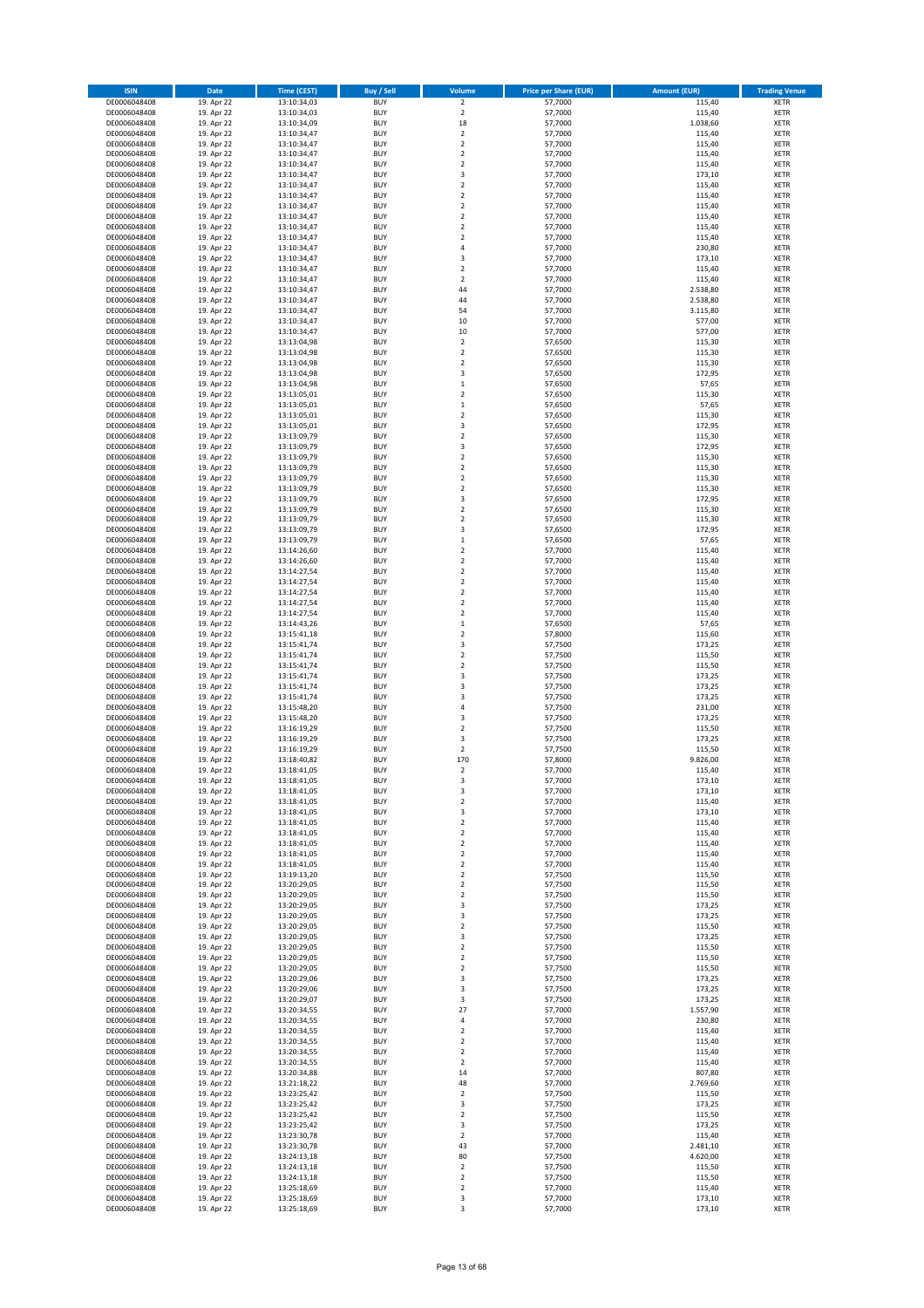| <b>ISIN</b>                  | Date                     | <b>Time (CEST)</b>         | <b>Buy / Sell</b>        | Volume                                    | <b>Price per Share (EUR)</b> | <b>Amount (EUR)</b> | <b>Trading Venue</b>       |
|------------------------------|--------------------------|----------------------------|--------------------------|-------------------------------------------|------------------------------|---------------------|----------------------------|
| DE0006048408                 | 19. Apr 22               | 13:25:18,69                | <b>BUY</b>               | $\overline{2}$                            | 57,7000                      | 115,40              | <b>XETR</b>                |
| DE0006048408                 | 19. Apr 22               | 13:25:18,69                | <b>BUY</b>               | $\sqrt{4}$                                | 57,7000                      | 230,80              | XETR                       |
| DE0006048408<br>DE0006048408 | 19. Apr 22<br>19. Apr 22 | 13:25:18,69<br>13:25:18,69 | <b>BUY</b><br><b>BUY</b> | $\mathbf 2$<br>3                          | 57,7000<br>57,7000           | 115,40<br>173,10    | <b>XETR</b><br><b>XETR</b> |
| DE0006048408                 | 19. Apr 22               | 13:25:18,69                | <b>BUY</b>               | $\mathbf 2$                               | 57,7000                      | 115,40              | <b>XETR</b>                |
| DE0006048408                 | 19. Apr 22               | 13:25:18,69                | <b>BUY</b>               | 3                                         | 57,7000                      | 173,10              | <b>XETR</b>                |
| DE0006048408                 | 19. Apr 22               | 13:25:18,85                | <b>BUY</b>               | $\overline{4}$                            | 57,7000                      | 230,80              | <b>XETR</b>                |
| DE0006048408                 | 19. Apr 22               | 13:25:18,85                | <b>BUY</b>               | 3                                         | 57,7000                      | 173,10              | <b>XETR</b>                |
| DE0006048408<br>DE0006048408 | 19. Apr 22<br>19. Apr 22 | 13:25:18,85                | <b>BUY</b><br><b>BUY</b> | 3<br>$\overline{2}$                       | 57,7000<br>57,7000           | 173,10<br>115,40    | XETR<br><b>XETR</b>        |
| DE0006048408                 | 19. Apr 22               | 13:25:18,85<br>13:25:18,85 | <b>BUY</b>               | $\sqrt{4}$                                | 57,7000                      | 230,80              | XETR                       |
| DE0006048408                 | 19. Apr 22               | 13:25:18,85                | <b>BUY</b>               | 3                                         | 57,7000                      | 173,10              | <b>XETR</b>                |
| DE0006048408                 | 19. Apr 22               | 13:30:23,75                | <b>BUY</b>               | 3                                         | 57,8000                      | 173,40              | XETR                       |
| DE0006048408                 | 19. Apr 22               | 13:30:23,75                | <b>BUY</b>               | $\sqrt{4}$                                | 57,8000                      | 231,20              | <b>XETR</b>                |
| DE0006048408                 | 19. Apr 22               | 13:30:23,75                | <b>BUY</b>               | $\sqrt{4}$                                | 57,8000                      | 231,20              | XETR                       |
| DE0006048408<br>DE0006048408 | 19. Apr 22<br>19. Apr 22 | 13:30:23,75<br>13:30:29,31 | <b>BUY</b><br><b>BUY</b> | 3<br>3                                    | 57,8000<br>57,7500           | 173,40<br>173,25    | <b>XETR</b><br>XETR        |
| DE0006048408                 | 19. Apr 22               | 13:30:29,31                | <b>BUY</b>               | $\overline{2}$                            | 57,7500                      | 115,50              | <b>XETR</b>                |
| DE0006048408                 | 19. Apr 22               | 13:30:29,31                | <b>BUY</b>               | $\mathbf 2$                               | 57,7500                      | 115,50              | XETR                       |
| DE0006048408                 | 19. Apr 22               | 13:30:29,31                | <b>BUY</b>               | $\overline{2}$                            | 57,7500                      | 115,50              | XETR                       |
| DE0006048408<br>DE0006048408 | 19. Apr 22<br>19. Apr 22 | 13:30:29,31<br>13:36:42,21 | <b>BUY</b><br><b>BUY</b> | $\overline{2}$<br>39                      | 57,7500<br>57,7500           | 115,50<br>2.252,25  | <b>XETR</b><br><b>XETR</b> |
| DE0006048408                 | 19. Apr 22               | 13:36:42,21                | <b>BUY</b>               | $\overline{2}$                            | 57,7500                      | 115,50              | <b>XETR</b>                |
| DE0006048408                 | 19. Apr 22               | 13:36:42,25                | <b>BUY</b>               | $\mathbf 2$                               | 57,7500                      | 115,50              | <b>XETR</b>                |
| DE0006048408                 | 19. Apr 22               | 13:36:42,25                | <b>BUY</b>               | 3                                         | 57,7500                      | 173,25              | <b>XETR</b>                |
| DE0006048408                 | 19. Apr 22               | 13:36:42,25                | <b>BUY</b>               | 3                                         | 57,7500                      | 173,25              | <b>XETR</b>                |
| DE0006048408                 | 19. Apr 22               | 13:36:42,25                | <b>BUY</b>               | $\overline{4}$                            | 57,7500                      | 231,00              | <b>XETR</b>                |
| DE0006048408<br>DE0006048408 | 19. Apr 22<br>19. Apr 22 | 13:36:42,25<br>13:36:42,25 | <b>BUY</b><br><b>BUY</b> | $\overline{2}$<br>$\mathbf 2$             | 57,7500<br>57,7500           | 115,50<br>115,50    | <b>XETR</b><br><b>XETR</b> |
| DE0006048408                 | 19. Apr 22               | 13:38:45,80                | <b>BUY</b>               | $\mathbf 2$                               | 57,7500                      | 115,50              | <b>XETR</b>                |
| DE0006048408                 | 19. Apr 22               | 13:38:45,80                | <b>BUY</b>               | 3                                         | 57,7500                      | 173,25              | <b>XETR</b>                |
| DE0006048408                 | 19. Apr 22               | 13:38:45,80                | <b>BUY</b>               | $\mathbf 2$                               | 57,7500                      | 115,50              | <b>XETR</b>                |
| DE0006048408<br>DE0006048408 | 19. Apr 22               | 13:38:45,80<br>13:38:45,80 | <b>BUY</b><br><b>BUY</b> | $\overline{4}$<br>$\sqrt{4}$              | 57,7500<br>57,7500           | 231,00<br>231,00    | <b>XETR</b><br>XETR        |
| DE0006048408                 | 19. Apr 22<br>19. Apr 22 | 13:38:45,80                | <b>BUY</b>               | 3                                         | 57,7500                      | 173,25              | <b>XETR</b>                |
| DE0006048408                 | 19. Apr 22               | 13:38:45,80                | <b>BUY</b>               | $\overline{\mathbf{3}}$                   | 57,7500                      | 173,25              | XETR                       |
| DE0006048408                 | 19. Apr 22               | 13:38:45,80                | <b>BUY</b>               | 3                                         | 57,7500                      | 173,25              | <b>XETR</b>                |
| DE0006048408                 | 19. Apr 22               | 13:38:45,80                | <b>BUY</b>               | $\sqrt{2}$                                | 57,7500                      | 115,50              | XETR                       |
| DE0006048408                 | 19. Apr 22               | 13:38:45,80                | <b>BUY</b>               | 3                                         | 57,7500                      | 173,25              | <b>XETR</b>                |
| DE0006048408<br>DE0006048408 | 19. Apr 22<br>19. Apr 22 | 13:38:45,80<br>13:38:45,80 | <b>BUY</b><br><b>BUY</b> | $\overline{\mathbf{3}}$<br>$\overline{2}$ | 57,7500<br>57,7500           | 173,25<br>115,50    | <b>XETR</b><br><b>XETR</b> |
| DE0006048408                 | 19. Apr 22               | 13:38:45,80                | <b>BUY</b>               | $\sqrt{4}$                                | 57,7500                      | 231,00              | XETR                       |
| DE0006048408                 | 19. Apr 22               | 13:38:45,80                | <b>BUY</b>               | 4                                         | 57,7500                      | 231,00              | <b>XETR</b>                |
| DE0006048408                 | 19. Apr 22               | 13:38:45,80                | <b>BUY</b>               | $\overline{2}$                            | 57,7500                      | 115,50              | <b>XETR</b>                |
| DE0006048408                 | 19. Apr 22               | 13:38:45,80                | <b>BUY</b>               | 3                                         | 57,7500                      | 173,25              | <b>XETR</b>                |
| DE0006048408                 | 19. Apr 22               | 13:38:45,80                | <b>BUY</b><br><b>BUY</b> | 3<br>4                                    | 57,7500                      | 173,25<br>231,00    | XETR                       |
| DE0006048408<br>DE0006048408 | 19. Apr 22<br>19. Apr 22 | 13:38:45,80<br>13:38:45,80 | <b>BUY</b>               | 3                                         | 57,7500<br>57,7500           | 173,25              | <b>XETR</b><br><b>XETR</b> |
| DE0006048408                 | 19. Apr 22               | 13:38:45,80                | <b>BUY</b>               | 3                                         | 57,7500                      | 173,25              | <b>XETR</b>                |
| DE0006048408                 | 19. Apr 22               | 13:38:45,80                | <b>BUY</b>               | $\mathbf 2$                               | 57,7500                      | 115,50              | <b>XETR</b>                |
| DE0006048408                 | 19. Apr 22               | 13:38:45,80                | <b>BUY</b>               | 3                                         | 57,7500                      | 173,25              | <b>XETR</b>                |
| DE0006048408<br>DE0006048408 | 19. Apr 22<br>19. Apr 22 | 13:38:45,80<br>13:38:45,80 | <b>BUY</b><br><b>BUY</b> | 3<br>87                                   | 57,7500<br>57,7500           | 173,25<br>5.024,25  | <b>XETR</b><br><b>XETR</b> |
| DE0006048408                 | 19. Apr 22               | 13:38:45,81                | <b>BUY</b>               | $\mathbf 2$                               | 57,7500                      | 115,50              | <b>XETR</b>                |
| DE0006048408                 | 19. Apr 22               | 13:38:47,20                | <b>BUY</b>               | $\mathbf 2$                               | 57,7500                      | 115,50              | <b>XETR</b>                |
| DE0006048408                 | 19. Apr 22               | 13:38:47,20                | <b>BUY</b>               | $\overline{2}$                            | 57,7500                      | 115,50              | <b>XETR</b>                |
| DE0006048408                 | 19. Apr 22               | 13:38:47,92                | <b>BUY</b>               | 3                                         | 57,7500                      | 173,25              | <b>XETR</b>                |
| DE0006048408<br>DE0006048408 | 19. Apr 22<br>19. Apr 22 | 13:38:47,92<br>13:38:47,92 | <b>BUY</b><br><b>BUY</b> | $\overline{2}$<br>$\overline{2}$          | 57,7500<br>57,7500           | 115,50<br>115,50    | <b>XETR</b><br><b>XETR</b> |
| DE0006048408                 | 19. Apr 22               | 13:38:48,09                | <b>BUY</b>               | 4                                         | 57,7500                      | 231,00              | <b>XETR</b>                |
| DE0006048408                 | 19. Apr 22               | 13:39:36,15                | <b>BUY</b>               | $\overline{2}$                            | 57,7000                      | 115,40              | XETR                       |
| DE0006048408                 | 19. Apr 22               | 13:39:36,15                | <b>BUY</b>               | $\overline{2}$                            | 57,7000                      | 115,40              | <b>XETR</b>                |
| DE0006048408                 | 19. Apr 22               | 13:44:57,10                | <b>BUY</b>               | $\sqrt{2}$                                | 57,7000                      | 115,40              | <b>XETR</b>                |
| DE0006048408<br>DE0006048408 | 19. Apr 22<br>19. Apr 22 | 13:44:57,10<br>13:44:57,10 | <b>BUY</b><br><b>BUY</b> | 3<br>$\overline{2}$                       | 57,7000<br>57,7000           | 173,10<br>115,40    | <b>XETR</b><br><b>XETR</b> |
| DE0006048408                 | 19. Apr 22               | 13:44:57,12                | <b>BUY</b>               | 59                                        | 57,7000                      | 3.404,30            | XETR                       |
| DE0006048408                 | 19. Apr 22               | 13:44:57,54                | <b>BUY</b>               | 21                                        | 57,7000                      | 1.211,70            | XETR                       |
| DE0006048408                 | 19. Apr 22               | 13:44:57,59                | <b>BUY</b>               | 3                                         | 57,7000                      | 173,10              | XETR                       |
| DE0006048408                 | 19. Apr 22               | 13:44:57,59                | <b>BUY</b>               | $\mathbf 2$                               | 57,7000                      | 115,40              | <b>XETR</b>                |
| DE0006048408<br>DE0006048408 | 19. Apr 22<br>19. Apr 22 | 13:44:57,59<br>13:44:57,59 | <b>BUY</b><br><b>BUY</b> | $\overline{2}$<br>5                       | 57,7000<br>57,7000           | 115,40<br>288,50    | <b>XETR</b><br>XETR        |
| DE0006048408                 | 19. Apr 22               | 13:47:19,23                | <b>BUY</b>               | $\mathbf 2$                               | 57,7000                      | 115,40              | <b>XETR</b>                |
| DE0006048408                 | 19. Apr 22               | 13:47:19,23                | <b>BUY</b>               | $\sqrt{2}$                                | 57,7000                      | 115,40              | XETR                       |
| DE0006048408                 | 19. Apr 22               | 13:47:19,23                | <b>BUY</b>               | $\overline{2}$                            | 57,7000                      | 115,40              | <b>XETR</b>                |
| DE0006048408                 | 19. Apr 22               | 13:47:19,23                | <b>BUY</b>               | $\mathbf 2$                               | 57,7000                      | 115,40              | XETR                       |
| DE0006048408<br>DE0006048408 | 19. Apr 22<br>19. Apr 22 | 13:47:19,23<br>13:47:19,23 | <b>BUY</b><br><b>BUY</b> | $\mathbf 2$<br>$\mathbf 2$                | 57,7000<br>57,7000           | 115,40<br>115,40    | <b>XETR</b><br><b>XETR</b> |
| DE0006048408                 | 19. Apr 22               | 13:47:19,23                | <b>BUY</b>               | $\overline{2}$                            | 57,7000                      | 115,40              | <b>XETR</b>                |
| DE0006048408                 | 19. Apr 22               | 13:47:19,23                | <b>BUY</b>               | 3                                         | 57,7000                      | 173,10              | XETR                       |
| DE0006048408                 | 19. Apr 22               | 13:47:19,23                | <b>BUY</b>               | $\mathbf 2$                               | 57,7000                      | 115,40              | <b>XETR</b>                |
| DE0006048408                 | 19. Apr 22               | 13:47:19,23                | <b>BUY</b>               | $\mathbf 2$                               | 57,7000                      | 115,40              | <b>XETR</b>                |
| DE0006048408<br>DE0006048408 | 19. Apr 22<br>19. Apr 22 | 13:47:19,23<br>13:47:19,23 | <b>BUY</b><br><b>BUY</b> | 3<br>3                                    | 57,7000<br>57,7000           | 173,10<br>173,10    | <b>XETR</b><br><b>XETR</b> |
| DE0006048408                 | 19. Apr 22               | 13:47:19,23                | <b>BUY</b>               | $\overline{2}$                            | 57,7000                      | 115,40              | <b>XETR</b>                |
| DE0006048408                 | 19. Apr 22               | 13:47:19,23                | <b>BUY</b>               | $\mathbf 2$                               | 57,7000                      | 115,40              | <b>XETR</b>                |
| DE0006048408                 | 19. Apr 22               | 13:47:19,23                | <b>BUY</b>               | $\overline{2}$                            | 57,7000                      | 115,40              | <b>XETR</b>                |
| DE0006048408<br>DE0006048408 | 19. Apr 22               | 13:47:19,23<br>13:47:19,23 | <b>BUY</b><br><b>BUY</b> | 3                                         | 57,7000<br>57,7000           | 173,10<br>173,10    | <b>XETR</b><br>XETR        |
| DE0006048408                 | 19. Apr 22<br>19. Apr 22 | 13:47:19,23                | <b>BUY</b>               | 3<br>3                                    | 57,7000                      | 173,10              | XETR                       |
| DE0006048408                 | 19. Apr 22               | 13:47:19,23                | <b>BUY</b>               | $\sqrt{2}$                                | 57,7000                      | 115,40              | <b>XETR</b>                |
| DE0006048408                 | 19. Apr 22               | 13:47:19,23                | <b>BUY</b>               | $\overline{2}$                            | 57,7000                      | 115,40              | <b>XETR</b>                |
| DE0006048408                 | 19. Apr 22               | 13:47:19,23                | <b>BUY</b>               | $\overline{\mathbf{c}}$                   | 57,7000                      | 115,40              | XETR                       |
| DE0006048408                 | 19. Apr 22               | 13:47:19,23                | <b>BUY</b><br><b>BUY</b> | $\overline{2}$                            | 57,7000<br>57,7000           | 115,40              | XETR                       |
| DE0006048408<br>DE0006048408 | 19. Apr 22<br>19. Apr 22 | 13:47:19,23<br>13:47:19,23 | <b>BUY</b>               | $\overline{\mathbf{c}}$<br>$\pmb{4}$      | 57,7000                      | 115,40<br>230,80    | <b>XETR</b><br><b>XETR</b> |
| DE0006048408                 | 19. Apr 22               | 13:47:19,24                | <b>BUY</b>               | 84                                        | 57,7000                      | 4.846,80            | XETR                       |
| DE0006048408                 | 19. Apr 22               | 13:47:19,24                | <b>BUY</b>               | 3                                         | 57,7000                      | 173,10              | XETR                       |
| DE0006048408                 | 19. Apr 22               | 13:47:19,24                | <b>BUY</b>               | 3                                         | 57,7000                      | 173,10              | <b>XETR</b>                |
| DE0006048408<br>DE0006048408 | 19. Apr 22<br>19. Apr 22 | 13:47:21,84<br>13:47:22,47 | <b>BUY</b><br><b>BUY</b> | 16<br>$\overline{\mathbf{c}}$             | 57,6500<br>57,6500           | 922,40<br>115,30    | <b>XETR</b><br><b>XETR</b> |
| DE0006048408                 | 19. Apr 22               | 13:47:22,47                | <b>BUY</b>               | 3                                         | 57,6500                      | 172,95              | <b>XETR</b>                |
| DE0006048408                 | 19. Apr 22               | 13:47:22,47                | <b>BUY</b>               | $\mathbf 2$                               | 57,6500                      | 115,30              | <b>XETR</b>                |
| DE0006048408                 | 19. Apr 22               | 13:47:22,47                | <b>BUY</b>               | 35                                        | 57,6500                      | 2.017,75            | <b>XETR</b>                |
| DE0006048408                 | 19. Apr 22               | 13:47:24,97                | <b>BUY</b>               | $\mathbf 2$                               | 57,6500                      | 115,30              | <b>XETR</b>                |
| DE0006048408<br>DE0006048408 | 19. Apr 22<br>19. Apr 22 | 13:47:24,97<br>13:47:24,97 | <b>BUY</b><br><b>BUY</b> | 3<br>3                                    | 57,6500<br>57,6500           | 172,95<br>172,95    | <b>XETR</b><br>XETR        |
| DE0006048408                 | 19. Apr 22               | 13:47:24,97                | <b>BUY</b>               | $\overline{2}$                            | 57,6500                      | 115,30              | <b>XETR</b>                |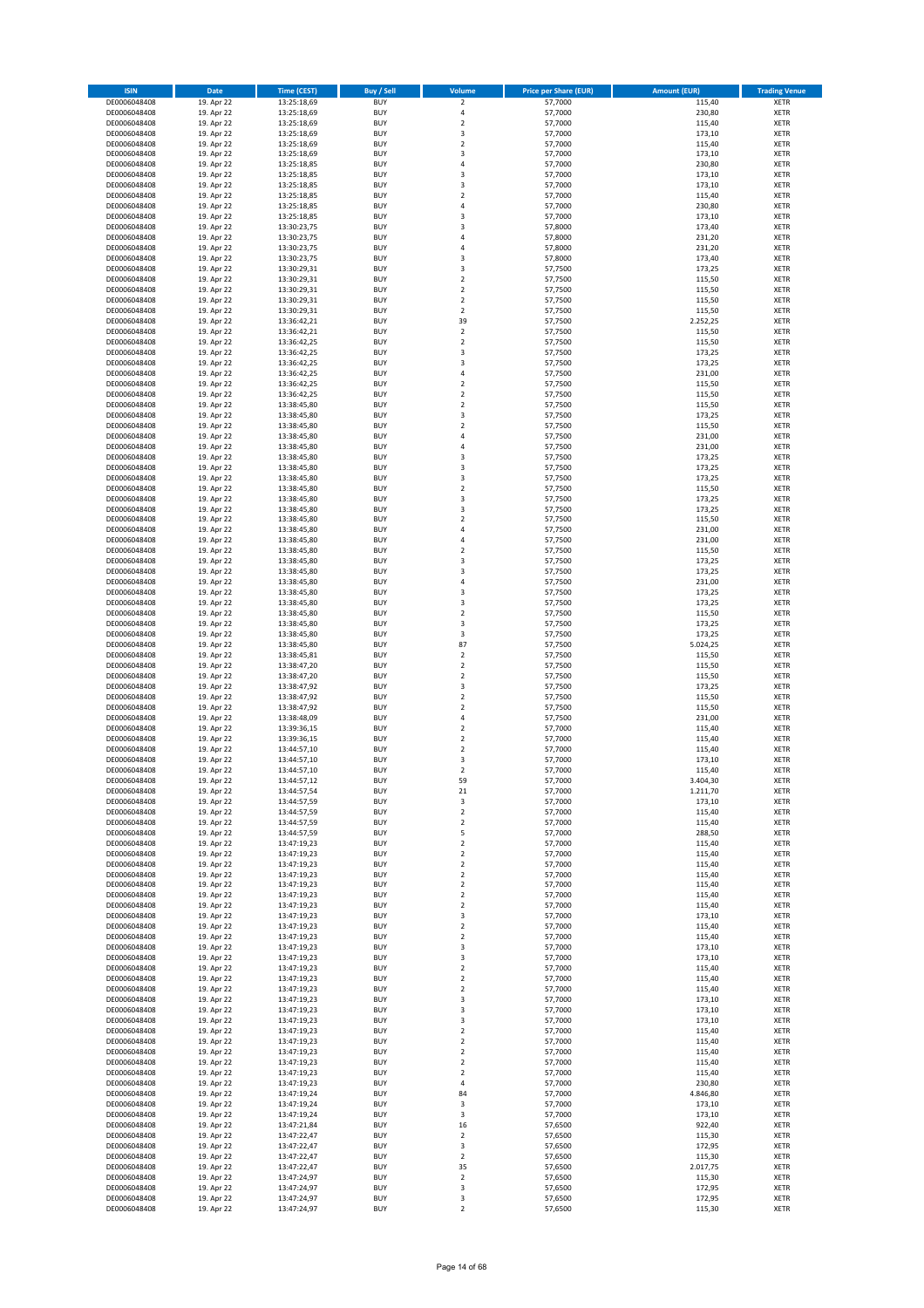| <b>ISIN</b>                  | Date                     | <b>Time (CEST)</b>         | <b>Buy / Sell</b>        | Volume                                 | <b>Price per Share (EUR)</b> | <b>Amount (EUR)</b>  | <b>Trading Venue</b>       |
|------------------------------|--------------------------|----------------------------|--------------------------|----------------------------------------|------------------------------|----------------------|----------------------------|
| DE0006048408                 | 19. Apr 22               | 13:47:24,97                | <b>BUY</b>               | $\overline{\mathbf{c}}$                | 57,6500                      | 115,30               | XETR                       |
| DE0006048408                 | 19. Apr 22               | 13:47:24,97                | <b>BUY</b>               | $\mathbf 2$                            | 57,6500                      | 115,30               | XETR                       |
| DE0006048408<br>DE0006048408 | 19. Apr 22<br>19. Apr 22 | 13:47:24,97<br>13:47:24,97 | <b>BUY</b><br><b>BUY</b> | $\mathbf 2$<br>3                       | 57,6500<br>57,6500           | 115,30<br>172,95     | XETR<br>XETR               |
| DE0006048408                 | 19. Apr 22               | 13:47:24,97                | <b>BUY</b>               | $\mathbf 2$                            | 57,6500                      | 115,30               | XETR                       |
| DE0006048408                 | 19. Apr 22               | 13:47:25,59                | <b>BUY</b>               | $\overline{2}$                         | 57,6500                      | 115,30               | <b>XETR</b>                |
| DE0006048408                 | 19. Apr 22               | 13:47:25,59                | <b>BUY</b>               | 4                                      | 57,6500                      | 230,60               | <b>XETR</b>                |
| DE0006048408                 | 19. Apr 22               | 13:47:25,80                | <b>BUY</b>               | $\mathbf 2$                            | 57,6500                      | 115,30               | <b>XETR</b>                |
| DE0006048408<br>DE0006048408 | 19. Apr 22<br>19. Apr 22 | 13:50:27,60                | <b>BUY</b><br><b>BUY</b> | 4<br>4                                 | 57,6500<br>57,6500           | 230,60<br>230,60     | <b>XETR</b><br><b>XETR</b> |
| DE0006048408                 | 19. Apr 22               | 13:50:27,60<br>13:50:27,60 | <b>BUY</b>               | $\overline{\mathbf{c}}$                | 57,6500                      | 115,30               | XETR                       |
| DE0006048408                 | 19. Apr 22               | 13:50:27,60                | <b>BUY</b>               | 3                                      | 57,6500                      | 172,95               | <b>XETR</b>                |
| DE0006048408                 | 19. Apr 22               | 13:50:27,80                | <b>BUY</b>               | $\mathbf 2$                            | 57,6500                      | 115,30               | XETR                       |
| DE0006048408                 | 19. Apr 22               | 13:50:27,80                | <b>BUY</b>               | 3                                      | 57,6500                      | 172,95               | <b>XETR</b>                |
| DE0006048408                 | 19. Apr 22               | 13:50:27,80                | <b>BUY</b>               | 3                                      | 57,6500                      | 172,95               | XETR                       |
| DE0006048408<br>DE0006048408 | 19. Apr 22<br>19. Apr 22 | 13:50:27,80<br>13:50:27,80 | <b>BUY</b><br><b>BUY</b> | 3<br>$\mathbf 2$                       | 57,6500<br>57,6500           | 172,95<br>115,30     | <b>XETR</b><br>XETR        |
| DE0006048408                 | 19. Apr 22               | 13:50:28,90                | <b>BUY</b>               | 3                                      | 57,6500                      | 172,95               | <b>XETR</b>                |
| DE0006048408                 | 19. Apr 22               | 14:03:27,53                | <b>BUY</b>               | 3                                      | 57,6500                      | 172,95               | XETR                       |
| DE0006048408                 | 19. Apr 22               | 14:03:27,53                | <b>BUY</b>               | 3                                      | 57,6500                      | 172,95               | <b>XETR</b>                |
| DE0006048408                 | 19. Apr 22<br>19. Apr 22 | 14:03:27,53                | <b>BUY</b><br><b>BUY</b> | 86<br>$\mathbf 2$                      | 57,6500<br>57,6500           | 4.957,90<br>115,30   | XETR<br>XETR               |
| DE0006048408<br>DE0006048408 | 19. Apr 22               | 14:03:27,53<br>14:03:27,53 | <b>BUY</b>               | $\mathbf 2$                            | 57,6500                      | 115,30               | <b>XETR</b>                |
| DE0006048408                 | 19. Apr 22               | 14:03:27,53                | <b>BUY</b>               | $\mathbf 2$                            | 57,6500                      | 115,30               | <b>XETR</b>                |
| DE0006048408                 | 19. Apr 22               | 14:03:27,53                | <b>BUY</b>               | 3                                      | 57,6500                      | 172,95               | <b>XETR</b>                |
| DE0006048408                 | 19. Apr 22               | 14:03:27,53                | <b>BUY</b>               | 3                                      | 57,6500                      | 172,95               | <b>XETR</b>                |
| DE0006048408                 | 19. Apr 22               | 14:03:27,53                | <b>BUY</b>               | 3                                      | 57,6500                      | 172,95               | <b>XETR</b>                |
| DE0006048408<br>DE0006048408 | 19. Apr 22<br>19. Apr 22 | 14:03:27,53<br>14:03:27,53 | <b>BUY</b><br><b>BUY</b> | 3<br>$\mathbf 2$                       | 57,6500<br>57,6500           | 172,95<br>115,30     | <b>XETR</b><br><b>XETR</b> |
| DE0006048408                 | 19. Apr 22               | 14:03:27,53                | <b>BUY</b>               | $\mathbf 2$                            | 57,6500                      | 115,30               | <b>XETR</b>                |
| DE0006048408                 | 19. Apr 22               | 14:03:27,53                | <b>BUY</b>               | $\overline{\mathbf{c}}$                | 57,6500                      | 115,30               | <b>XETR</b>                |
| DE0006048408                 | 19. Apr 22               | 14:03:27,53                | <b>BUY</b>               | 3                                      | 57,6500                      | 172,95               | <b>XETR</b>                |
| DE0006048408                 | 19. Apr 22               | 14:03:27,53                | <b>BUY</b>               | 4                                      | 57,6500                      | 230,60               | <b>XETR</b>                |
| DE0006048408<br>DE0006048408 | 19. Apr 22<br>19. Apr 22 | 14:03:27,53<br>14:03:27,53 | <b>BUY</b><br><b>BUY</b> | $\mathbf 2$<br>$\overline{\mathbf{c}}$ | 57,6500<br>57,6500           | 115,30<br>115,30     | XETR<br><b>XETR</b>        |
| DE0006048408                 | 19. Apr 22               | 14:03:27,53                | <b>BUY</b>               | $\mathbf 2$                            | 57,6500                      | 115,30               | XETR                       |
| DE0006048408                 | 19. Apr 22               | 14:03:27,53                | <b>BUY</b>               | 3                                      | 57,6500                      | 172,95               | <b>XETR</b>                |
| DE0006048408                 | 19. Apr 22               | 14:03:27,53                | <b>BUY</b>               | 3                                      | 57,6500                      | 172,95               | XETR                       |
| DE0006048408                 | 19. Apr 22               | 14:03:27,53                | <b>BUY</b>               | 3                                      | 57,6500                      | 172,95               | <b>XETR</b>                |
| DE0006048408<br>DE0006048408 | 19. Apr 22<br>19. Apr 22 | 14:03:27,53<br>14:03:27,53 | <b>BUY</b><br><b>BUY</b> | $\mathbf 2$<br>3                       | 57,6500                      | 115,30<br>172,95     | <b>XETR</b><br><b>XETR</b> |
| DE0006048408                 | 19. Apr 22               | 14:03:27,53                | <b>BUY</b>               | 3                                      | 57,6500<br>57,6500           | 172,95               | <b>XETR</b>                |
| DE0006048408                 | 19. Apr 22               | 14:03:27,53                | <b>BUY</b>               | $\overline{\mathbf{c}}$                | 57,6500                      | 115,30               | <b>XETR</b>                |
| DE0006048408                 | 19. Apr 22               | 14:03:27,53                | <b>BUY</b>               | 3                                      | 57,6500                      | 172,95               | <b>XETR</b>                |
| DE0006048408                 | 19. Apr 22               | 14:03:27,53                | <b>BUY</b>               | $\overline{\mathbf{c}}$                | 57,6500                      | 115,30               | <b>XETR</b>                |
| DE0006048408                 | 19. Apr 22               | 14:03:27,53                | <b>BUY</b>               | $\mathbf 2$                            | 57,6500                      | 115,30               | XETR                       |
| DE0006048408<br>DE0006048408 | 19. Apr 22<br>19. Apr 22 | 14:03:27,55<br>14:03:27,56 | <b>BUY</b><br><b>BUY</b> | 2<br>$\mathbf 2$                       | 57,6500<br>57,6500           | 115,30<br>115,30     | XETR<br><b>XETR</b>        |
| DE0006048408                 | 19. Apr 22               | 14:03:27,56                | <b>BUY</b>               | $\mathbf 2$                            | 57,6500                      | 115,30               | <b>XETR</b>                |
| DE0006048408                 | 19. Apr 22               | 14:03:27,57                | <b>BUY</b>               | $\mathbf 2$                            | 57,6500                      | 115,30               | XETR                       |
| DE0006048408                 | 19. Apr 22               | 14:03:27,57                | <b>BUY</b>               | $\mathbf 2$                            | 57,6500                      | 115,30               | <b>XETR</b>                |
| DE0006048408                 | 19. Apr 22               | 14:12:17,23                | <b>BUY</b><br><b>BUY</b> | $\overline{4}$<br>3                    | 57,6500                      | 230,60               | <b>XETR</b>                |
| DE0006048408<br>DE0006048408 | 19. Apr 22<br>19. Apr 22 | 14:12:17,23<br>14:12:17,23 | <b>BUY</b>               | $\mathbf 2$                            | 57,6500<br>57,6500           | 172,95<br>115,30     | <b>XETR</b><br>XETR        |
| DE0006048408                 | 19. Apr 22               | 14:12:17,23                | <b>BUY</b>               | $\mathbf 2$                            | 57,6500                      | 115,30               | XETR                       |
| DE0006048408                 | 19. Apr 22               | 14:12:17,23                | <b>BUY</b>               | $\mathbf 2$                            | 57,6500                      | 115,30               | <b>XETR</b>                |
| DE0006048408                 | 19. Apr 22               | 14:12:17,23                | <b>BUY</b>               | $\mathbf 2$                            | 57,6500                      | 115,30               | <b>XETR</b>                |
| DE0006048408                 | 19. Apr 22               | 14:12:17,23                | <b>BUY</b><br><b>BUY</b> | $\mathbf 2$<br>$\mathbf 2$             | 57,6500                      | 115,30               | <b>XETR</b><br>XETR        |
| DE0006048408<br>DE0006048408 | 19. Apr 22<br>19. Apr 22 | 14:12:17,23<br>14:12:17,23 | <b>BUY</b>               | $\mathbf 2$                            | 57,6500<br>57,6500           | 115,30<br>115,30     | <b>XETR</b>                |
| DE0006048408                 | 19. Apr 22               | 14:12:17,23                | <b>BUY</b>               | $\mathbf 2$                            | 57,6500                      | 115,30               | XETR                       |
| DE0006048408                 | 19. Apr 22               | 14:12:17,23                | <b>BUY</b>               | $\overline{2}$                         | 57,6500                      | 115,30               | <b>XETR</b>                |
| DE0006048408                 | 19. Apr 22               | 14:12:17,23                | <b>BUY</b>               | $\mathbf 2$                            | 57,6500                      | 115,30               | XETR                       |
| DE0006048408<br>DE0006048408 | 19. Apr 22               | 14:12:17,23<br>14:12:17,23 | <b>BUY</b><br><b>BUY</b> | $\mathbf 2$<br>$\mathbf 2$             | 57,6500<br>57,6500           | 115,30<br>115,30     | <b>XETR</b><br>XETR        |
| DE0006048408                 | 19. Apr 22<br>19. Apr 22 | 14:12:17,23                | <b>BUY</b>               | 2                                      | 57,6500                      | 115,30               | XETR                       |
| DE0006048408                 | 19. Apr 22               | 14:14:40,97                | <b>BUY</b>               | $\boldsymbol{2}$                       | 57,6500                      | 115,30               | XETR                       |
| DE0006048408                 | 19. Apr 22               | 14:14:40,97                | <b>BUY</b>               | $\mathbf 2$                            | 57,6500                      | 115,30               | XETR                       |
| DE0006048408                 | 19. Apr 22               | 14:14:40,97                | <b>BUY</b>               | 5                                      | 57,6500                      | 288,25               | XETR                       |
| DE0006048408                 | 19. Apr 22               | 14:14:40,97                | <b>BUY</b>               | $\mathbf 2$                            | 57,6500<br>57,7000           | 115,30               | <b>XETR</b>                |
| DE0006048408<br>DE0006048408 | 19. Apr 22<br>19. Apr 22 | 14:15:36,15<br>14:20:59,15 | <b>BUY</b><br><b>BUY</b> | 31<br>90                               | 57,7000                      | 1.788,70<br>5.193,00 | XETR<br><b>XETR</b>        |
| DE0006048408                 | 19. Apr 22               | 14:20:59,38                | <b>BUY</b>               | 3                                      | 57,6500                      | 172,95               | XETR                       |
| DE0006048408                 | 19. Apr 22               | 14:20:59,38                | <b>BUY</b>               | 3                                      | 57,6500                      | 172,95               | <b>XETR</b>                |
| DE0006048408                 | 19. Apr 22               | 14:20:59,38                | <b>BUY</b>               | $\mathbf 2$                            | 57,6500                      | 115,30               | XETR                       |
| DE0006048408<br>DE0006048408 | 19. Apr 22<br>19. Apr 22 | 14:20:59,38<br>14:20:59,38 | <b>BUY</b><br><b>BUY</b> | 2<br>$\mathbf 2$                       | 57,6500<br>57,6500           | 115,30<br>115,30     | <b>XETR</b><br>XETR        |
| DE0006048408                 | 19. Apr 22               | 14:20:59,38                | <b>BUY</b>               | $\mathbf 2$                            | 57,6500                      | 115,30               | <b>XETR</b>                |
| DE0006048408                 | 19. Apr 22               | 14:20:59,38                | <b>BUY</b>               | $\mathbf 2$                            | 57,6500                      | 115,30               | XETR                       |
| DE0006048408                 | 19. Apr 22               | 14:20:59,38                | <b>BUY</b>               | $\mathbf 2$                            | 57,6500                      | 115,30               | <b>XETR</b>                |
| DE0006048408                 | 19. Apr 22               | 14:21:48,91                | <b>BUY</b>               | 253                                    | 57,6500                      | 14.585,45            | XETR                       |
| DE0006048408<br>DE0006048408 | 19. Apr 22<br>19. Apr 22 | 14:21:48,91<br>14:21:48,91 | <b>BUY</b><br><b>BUY</b> | 4<br>3                                 | 57,6500<br>57,6500           | 230,60<br>172,95     | <b>XETR</b><br><b>XETR</b> |
| DE0006048408                 | 19. Apr 22               | 14:21:48,91                | <b>BUY</b>               | 3                                      | 57,6500                      | 172,95               | <b>XETR</b>                |
| DE0006048408                 | 19. Apr 22               | 14:21:48,91                | <b>BUY</b>               | $\mathbf 2$                            | 57,6500                      | 115,30               | XETR                       |
| DE0006048408                 | 19. Apr 22               | 14:21:48,91                | <b>BUY</b>               | 3                                      | 57,6500                      | 172,95               | <b>XETR</b>                |
| DE0006048408                 | 19. Apr 22               | 14:21:48,91                | <b>BUY</b>               | 2                                      | 57,6500                      | 115,30               | <b>XETR</b>                |
| DE0006048408<br>DE0006048408 | 19. Apr 22<br>19. Apr 22 | 14:21:48,91<br>14:21:48,91 | <b>BUY</b><br><b>BUY</b> | 2<br>$\mathbf 2$                       | 57,6500<br>57,6500           | 115,30<br>115,30     | XETR<br>XETR               |
| DE0006048408                 | 19. Apr 22               | 14:21:48,91                | <b>BUY</b>               | $\mathbf 2$                            | 57,6500                      | 115,30               | XETR                       |
| DE0006048408                 | 19. Apr 22               | 14:21:48,91                | <b>BUY</b>               | 5                                      | 57,6500                      | 288,25               | <b>XETR</b>                |
| DE0006048408                 | 19. Apr 22               | 14:21:48,91                | <b>BUY</b>               | 2                                      | 57,6500                      | 115,30               | XETR                       |
| DE0006048408                 | 19. Apr 22               | 14:21:48,91                | <b>BUY</b>               | $\mathbf 2$                            | 57,6500                      | 115,30               | <b>XETR</b>                |
| DE0006048408<br>DE0006048408 | 19. Apr 22<br>19. Apr 22 | 14:21:48,91<br>14:21:48,91 | <b>BUY</b><br><b>BUY</b> | $\mathbf 2$<br>$\mathbf 2$             | 57,6500<br>57,6500           | 115,30<br>115,30     | XETR<br><b>XETR</b>        |
| DE0006048408                 | 19. Apr 22               | 14:21:48,91                | <b>BUY</b>               | 2                                      | 57,6500                      | 115,30               | XETR                       |
| DE0006048408                 | 19. Apr 22               | 14:21:48,91                | <b>BUY</b>               | $\mathbf 2$                            | 57,6500                      | 115,30               | <b>XETR</b>                |
| DE0006048408                 | 19. Apr 22               | 14:21:48,91                | <b>BUY</b>               | 23                                     | 57,6500                      | 1.325,95             | XETR                       |
| DE0006048408                 | 19. Apr 22               | 14:21:48,93                | <b>BUY</b>               | 2                                      | 57,6500                      | 115,30               | <b>XETR</b>                |
| DE0006048408<br>DE0006048408 | 19. Apr 22<br>19. Apr 22 | 14:24:31,03<br>14:24:31,03 | <b>BUY</b><br><b>BUY</b> | 3<br>2                                 | 57,6500<br>57,6500           | 172,95<br>115,30     | <b>XETR</b><br><b>XETR</b> |
| DE0006048408                 | 19. Apr 22               | 14:34:17,90                | <b>BUY</b>               | 5                                      | 57,7000                      | 288,50               | XETR                       |
| DE0006048408                 | 19. Apr 22               | 14:34:17,90                | <b>BUY</b>               | $\mathbf 1$                            | 57,7000                      | 57,70                | <b>XETR</b>                |
| DE0006048408                 | 19. Apr 22               | 14:34:17,90                | <b>BUY</b>               | 5                                      | 57,7000                      | 288,50               | XETR                       |
| DE0006048408                 | 19. Apr 22               | 14:34:17,90                | <b>BUY</b>               | 6                                      | 57,7000                      | 346,20               | XETR                       |
| DE0006048408<br>DE0006048408 | 19. Apr 22<br>19. Apr 22 | 14:34:17,90<br>14:34:18,06 | <b>BUY</b><br><b>BUY</b> | 5<br>8                                 | 57,7000<br>57,7000           | 288,50<br>461,60     | XETR<br>XETR               |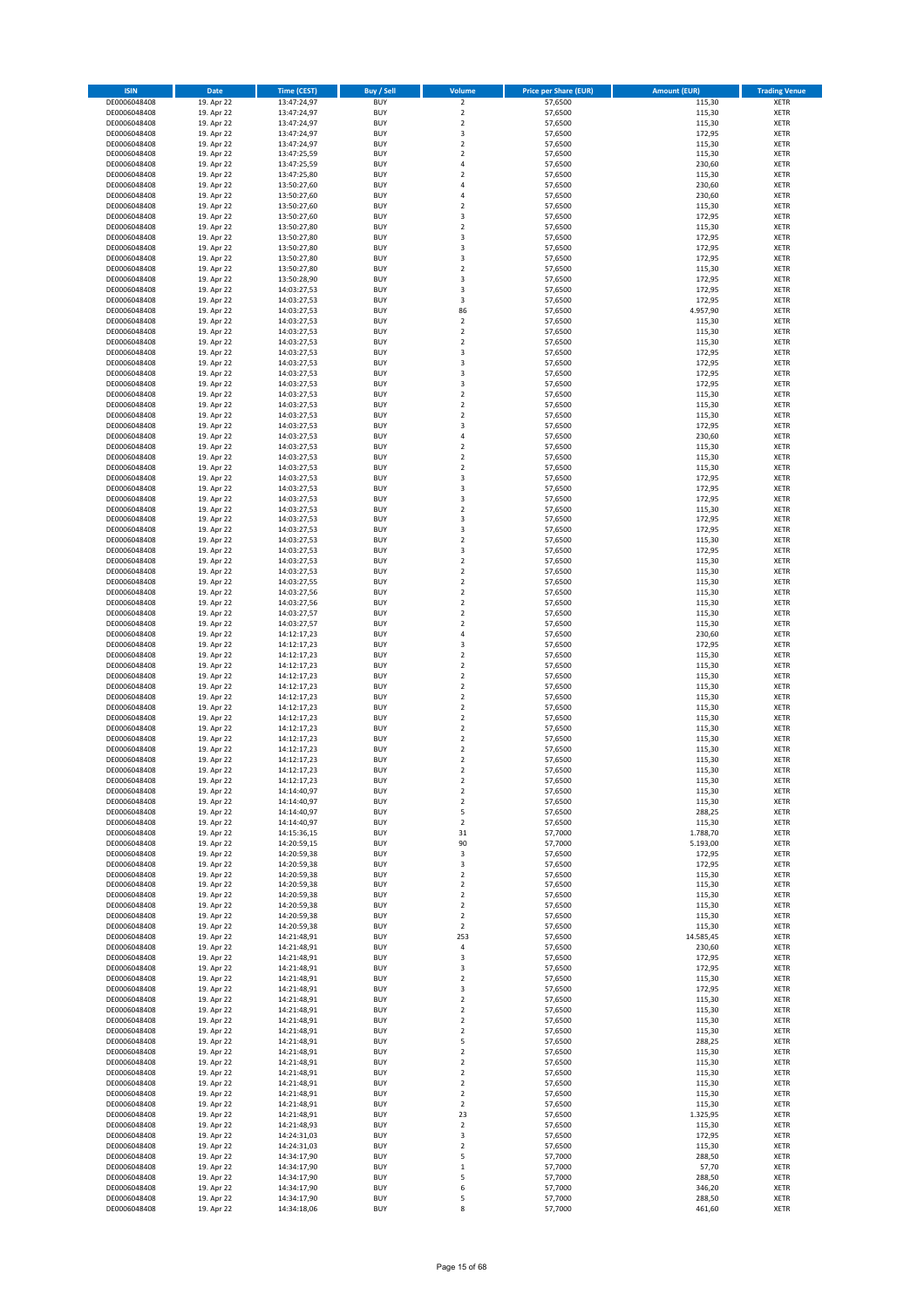| <b>ISIN</b>                  | Date                     | <b>Time (CEST)</b>         | <b>Buy / Sell</b>        | Volume                                    | <b>Price per Share (EUR)</b> | <b>Amount (EUR)</b> | <b>Trading Venue</b>       |
|------------------------------|--------------------------|----------------------------|--------------------------|-------------------------------------------|------------------------------|---------------------|----------------------------|
| DE0006048408                 | 19. Apr 22               | 14:34:18,06                | <b>BUY</b>               | 5                                         | 57,7000                      | 288,50              | <b>XETR</b>                |
| DE0006048408                 | 19. Apr 22               | 14:34:18,06                | <b>BUY</b>               | $\,$ 1                                    | 57,7000                      | 57,70               | <b>XETR</b>                |
| DE0006048408<br>DE0006048408 | 19. Apr 22<br>19. Apr 22 | 14:34:18,22<br>14:34:18,22 | <b>BUY</b><br><b>BUY</b> | 5<br>3                                    | 57,7000<br>57,7000           | 288,50<br>173,10    | <b>XETR</b><br><b>XETR</b> |
| DE0006048408                 | 19. Apr 22               | 14:34:18,22                | <b>BUY</b>               | $\mathbf 2$                               | 57,7000                      | 115,40              | <b>XETR</b>                |
| DE0006048408                 | 19. Apr 22               | 14:34:18,40                | <b>BUY</b>               | 6                                         | 57,7000                      | 346,20              | <b>XETR</b>                |
| DE0006048408                 | 19. Apr 22               | 14:34:18,40                | <b>BUY</b>               | $\overline{2}$                            | 57,7000                      | 115,40              | <b>XETR</b>                |
| DE0006048408                 | 19. Apr 22               | 14:34:18,58                | <b>BUY</b>               | 6                                         | 57,7000                      | 346,20              | <b>XETR</b>                |
| DE0006048408<br>DE0006048408 | 19. Apr 22<br>19. Apr 22 | 14:34:18,58                | <b>BUY</b><br><b>BUY</b> | $\,$ 1<br>$\sqrt{4}$                      | 57,7000<br>57,7000           | 57,70<br>230,80     | XETR<br><b>XETR</b>        |
| DE0006048408                 | 19. Apr 22               | 14:34:18,77<br>14:34:18,77 | <b>BUY</b>               | $\overline{2}$                            | 57,7000                      | 115,40              | XETR                       |
| DE0006048408                 | 19. Apr 22               | 14:34:18,97                | <b>BUY</b>               | $\,1\,$                                   | 57,7000                      | 57,70               | <b>XETR</b>                |
| DE0006048408                 | 19. Apr 22               | 14:34:18,97                | <b>BUY</b>               | 4                                         | 57,7000                      | 230,80              | XETR                       |
| DE0006048408                 | 19. Apr 22               | 14:34:19,17                | <b>BUY</b>               | $\mathbf 1$                               | 57,7000                      | 57,70               | <b>XETR</b>                |
| DE0006048408                 | 19. Apr 22               | 14:34:19,17                | <b>BUY</b>               | 3                                         | 57,7000                      | 173,10              | XETR                       |
| DE0006048408<br>DE0006048408 | 19. Apr 22<br>19. Apr 22 | 14:34:19,37<br>14:34:19,55 | <b>BUY</b><br><b>BUY</b> | $\sqrt{4}$<br>$\,$ 1                      | 57,7000<br>57,7000           | 230,80<br>57,70     | <b>XETR</b><br>XETR        |
| DE0006048408                 | 19. Apr 22               | 14:34:19,55                | <b>BUY</b>               | $\overline{2}$                            | 57,7000                      | 115,40              | <b>XETR</b>                |
| DE0006048408                 | 19. Apr 22               | 14:34:19,73                | <b>BUY</b>               | 3                                         | 57,7000                      | 173,10              | XETR                       |
| DE0006048408                 | 19. Apr 22               | 14:34:19,89                | <b>BUY</b>               | 3                                         | 57,7000                      | 173,10              | XETR                       |
| DE0006048408                 | 19. Apr 22               | 14:34:20,07                | <b>BUY</b>               | 3                                         | 57,7000                      | 173,10              | <b>XETR</b>                |
| DE0006048408<br>DE0006048408 | 19. Apr 22<br>19. Apr 22 | 14:34:20,24<br>14:34:20,42 | <b>BUY</b><br><b>BUY</b> | $\mathbf 2$<br>$\overline{2}$             | 57,7000<br>57,7000           | 115,40<br>115,40    | <b>XETR</b><br><b>XETR</b> |
| DE0006048408                 | 19. Apr 22               | 14:34:20,61                | <b>BUY</b>               | $\mathbf 2$                               | 57,7000                      | 115,40              | <b>XETR</b>                |
| DE0006048408                 | 19. Apr 22               | 14:34:20,77                | <b>BUY</b>               | $\overline{2}$                            | 57,7000                      | 115,40              | <b>XETR</b>                |
| DE0006048408                 | 19. Apr 22               | 14:34:20,94                | <b>BUY</b>               | $\overline{2}$                            | 57,7000                      | 115,40              | <b>XETR</b>                |
| DE0006048408                 | 19. Apr 22               | 14:34:21,11                | <b>BUY</b>               | $\overline{2}$                            | 57,7000                      | 115,40              | <b>XETR</b>                |
| DE0006048408<br>DE0006048408 | 19. Apr 22<br>19. Apr 22 | 14:34:21,30                | <b>BUY</b><br><b>BUY</b> | $\mathbf 2$<br>$\mathbf 2$                | 57,7000<br>57,7000           | 115,40<br>115,40    | <b>XETR</b><br><b>XETR</b> |
| DE0006048408                 | 19. Apr 22               | 14:34:21,49<br>14:37:00,21 | <b>BUY</b>               | $\mathbf 2$                               | 57,8000                      | 115,60              | <b>XETR</b>                |
| DE0006048408                 | 19. Apr 22               | 14:37:00,21                | <b>BUY</b>               | $\sqrt{4}$                                | 57,8000                      | 231,20              | <b>XETR</b>                |
| DE0006048408                 | 19. Apr 22               | 14:37:00,21                | <b>BUY</b>               | $\sqrt{4}$                                | 57,8000                      | 231,20              | <b>XETR</b>                |
| DE0006048408                 | 19. Apr 22               | 14:37:00,21                | <b>BUY</b>               | 5                                         | 57,8000                      | 289,00              | <b>XETR</b>                |
| DE0006048408<br>DE0006048408 | 19. Apr 22<br>19. Apr 22 | 14:37:00,21<br>14:37:00,21 | <b>BUY</b><br><b>BUY</b> | 6<br>4                                    | 57,8000<br>57,8000           | 346,80<br>231,20    | XETR<br><b>XETR</b>        |
| DE0006048408                 | 19. Apr 22               | 14:37:00,21                | <b>BUY</b>               | 6                                         | 57,8000                      | 346,80              | XETR                       |
| DE0006048408                 | 19. Apr 22               | 14:37:00,21                | <b>BUY</b>               | 3                                         | 57,8000                      | 173,40              | <b>XETR</b>                |
| DE0006048408                 | 19. Apr 22               | 14:37:00,21                | <b>BUY</b>               | $\sqrt{2}$                                | 57,8000                      | 115,60              | XETR                       |
| DE0006048408                 | 19. Apr 22               | 14:37:00,21                | <b>BUY</b>               | $\sqrt{4}$                                | 57,8000                      | 231,20              | <b>XETR</b>                |
| DE0006048408                 | 19. Apr 22               | 14:37:03,06                | <b>BUY</b>               | 6                                         | 57,8000                      | 346,80              | <b>XETR</b>                |
| DE0006048408<br>DE0006048408 | 19. Apr 22<br>19. Apr 22 | 14:37:03,06<br>14:37:03,06 | <b>BUY</b><br><b>BUY</b> | $\overline{2}$<br>42                      | 57,8000<br>57,8000           | 115,60<br>2.427,60  | <b>XETR</b><br>XETR        |
| DE0006048408                 | 19. Apr 22               | 14:37:03,06                | <b>BUY</b>               | $\sqrt{4}$                                | 57,8000                      | 231,20              | <b>XETR</b>                |
| DE0006048408                 | 19. Apr 22               | 14:37:03,06                | <b>BUY</b>               | $\overline{2}$                            | 57,8000                      | 115,60              | XETR                       |
| DE0006048408                 | 19. Apr 22               | 14:37:03,06                | <b>BUY</b>               | 3                                         | 57,8000                      | 173,40              | <b>XETR</b>                |
| DE0006048408                 | 19. Apr 22               | 14:37:03,06                | <b>BUY</b>               | $\pmb{4}$                                 | 57,8000                      | 231,20              | XETR                       |
| DE0006048408<br>DE0006048408 | 19. Apr 22<br>19. Apr 22 | 14:37:03,06                | <b>BUY</b><br><b>BUY</b> | $\overline{\mathbf{c}}$<br>$\overline{7}$ | 57,8000<br>57,8000           | 115,60<br>404,60    | <b>XETR</b><br><b>XETR</b> |
| DE0006048408                 | 19. Apr 22               | 14:37:03,06<br>14:37:03,06 | <b>BUY</b>               | $\sqrt{4}$                                | 57,8000                      | 231,20              | <b>XETR</b>                |
| DE0006048408                 | 19. Apr 22               | 14:37:05,47                | <b>BUY</b>               | 76                                        | 57,8000                      | 4.392,80            | <b>XETR</b>                |
| DE0006048408                 | 19. Apr 22               | 14:37:06,09                | <b>BUY</b>               | 76                                        | 57,8000                      | 4.392,80            | <b>XETR</b>                |
| DE0006048408                 | 19. Apr 22               | 14:37:06,74                | <b>BUY</b>               | 76                                        | 57,8000                      | 4.392,80            | <b>XETR</b>                |
| DE0006048408                 | 19. Apr 22               | 14:37:30,11                | <b>BUY</b>               | 5                                         | 57,8000                      | 289,00              | <b>XETR</b>                |
| DE0006048408<br>DE0006048408 | 19. Apr 22<br>19. Apr 22 | 14:37:30,11<br>14:37:30,11 | <b>BUY</b><br><b>BUY</b> | $\sqrt{4}$<br>4                           | 57,8000<br>57,8000           | 231,20<br>231,20    | <b>XETR</b><br><b>XETR</b> |
| DE0006048408                 | 19. Apr 22               | 14:37:30,11                | <b>BUY</b>               | $\overline{2}$                            | 57,8000                      | 115,60              | <b>XETR</b>                |
| DE0006048408                 | 19. Apr 22               | 14:37:30,11                | <b>BUY</b>               | $\mathbf 2$                               | 57,8000                      | 115,60              | <b>XETR</b>                |
| DE0006048408                 | 19. Apr 22               | 14:37:30,11                | <b>BUY</b>               | 3                                         | 57,8000                      | 173,40              | <b>XETR</b>                |
| DE0006048408                 | 19. Apr 22               | 14:37:30,11                | <b>BUY</b>               | $\mathbf 2$                               | 57,8000                      | 115,60              | <b>XETR</b>                |
| DE0006048408<br>DE0006048408 | 19. Apr 22<br>19. Apr 22 | 14:37:30,11<br>14:37:30,11 | <b>BUY</b><br><b>BUY</b> | 3<br>$\overline{2}$                       | 57,8000<br>57,8000           | 173,40<br>115,60    | <b>XETR</b><br>XETR        |
| DE0006048408                 | 19. Apr 22               | 14:37:30,11                | <b>BUY</b>               | $\overline{2}$                            | 57,8000                      | 115,60              | <b>XETR</b>                |
| DE0006048408                 | 19. Apr 22               | 14:37:30,11                | <b>BUY</b>               | 4                                         | 57,8000                      | 231,20              | XETR                       |
| DE0006048408                 | 19. Apr 22               | 14:37:30,11                | <b>BUY</b>               | 4                                         | 57,8000                      | 231,20              | <b>XETR</b>                |
| DE0006048408                 | 19. Apr 22               | 14:37:30,11                | <b>BUY</b>               | 3                                         | 57,8000                      | 173,40              | <b>XETR</b>                |
| DE0006048408<br>DE0006048408 | 19. Apr 22<br>19. Apr 22 | 14:37:30,11<br>14:37:30,11 | <b>BUY</b><br><b>BUY</b> | 4<br>5                                    | 57,8000<br>57,8000           | 231,20<br>289,00    | XETR<br>XETR               |
| DE0006048408                 | 19. Apr 22               | 14:37:30,11                | <b>BUY</b>               | 3                                         | 57,8000                      | 173,40              | XETR                       |
| DE0006048408                 | 19. Apr 22               | 14:37:30,11                | <b>BUY</b>               | 4                                         | 57,8000                      | 231,20              | <b>XETR</b>                |
| DE0006048408                 | 19. Apr 22               | 14:37:30,11                | <b>BUY</b>               | 3                                         | 57,8000                      | 173,40              | <b>XETR</b>                |
| DE0006048408                 | 19. Apr 22               | 14:37:30,11                | <b>BUY</b>               | $\mathbf 2$                               | 57,8000                      | 115,60              | XETR                       |
| DE0006048408<br>DE0006048408 | 19. Apr 22<br>19. Apr 22 | 14:37:30,11<br>14:37:30,11 | <b>BUY</b><br><b>BUY</b> | $\mathbf 2$<br>$\overline{2}$             | 57,8000<br>57,8000           | 115,60<br>115,60    | <b>XETR</b><br>XETR        |
| DE0006048408                 | 19. Apr 22               | 14:37:30,11                | <b>BUY</b>               | 4                                         | 57,8000                      | 231,20              | <b>XETR</b>                |
| DE0006048408                 | 19. Apr 22               | 14:37:30,11                | <b>BUY</b>               | 54                                        | 57,8000                      | 3.121,20            | XETR                       |
| DE0006048408                 | 19. Apr 22               | 14:37:30,11                | <b>BUY</b>               | 267                                       | 57,8000                      | 15.432,60           | <b>XETR</b>                |
| DE0006048408                 | 19. Apr 22               | 14:37:30,92                | <b>BUY</b>               | 3                                         | 57,8000                      | 173,40              | <b>XETR</b>                |
| DE0006048408<br>DE0006048408 | 19. Apr 22<br>19. Apr 22 | 14:37:30,92<br>14:37:30,92 | <b>BUY</b><br><b>BUY</b> | 4<br>3                                    | 57,8000<br>57,8000           | 231,20<br>173,40    | <b>XETR</b><br>XETR        |
| DE0006048408                 | 19. Apr 22               | 14:37:30,92                | <b>BUY</b>               | 3                                         | 57,8000                      | 173,40              | <b>XETR</b>                |
| DE0006048408                 | 19. Apr 22               | 14:41:19,06                | <b>BUY</b>               | 6                                         | 57,8500                      | 347,10              | <b>XETR</b>                |
| DE0006048408                 | 19. Apr 22               | 14:41:19,06                | <b>BUY</b>               | $\overline{\phantom{a}}$                  | 57,8500                      | 404,95              | <b>XETR</b>                |
| DE0006048408                 | 19. Apr 22               | 14:41:19,06                | <b>BUY</b>               | 3                                         | 57,8500                      | 173,55              | <b>XETR</b>                |
| DE0006048408<br>DE0006048408 | 19. Apr 22<br>19. Apr 22 | 14:48:20,68<br>14:48:20,68 | <b>BUY</b><br><b>BUY</b> | 5<br>$\mathbf 2$                          | 57,8500<br>57,8500           | 289,25<br>115,70    | <b>XETR</b><br><b>XETR</b> |
| DE0006048408                 | 19. Apr 22               | 14:48:20,68                | <b>BUY</b>               | 5                                         | 57,8500                      | 289,25              | <b>XETR</b>                |
| DE0006048408                 | 19. Apr 22               | 14:48:20,68                | <b>BUY</b>               | $\overline{7}$                            | 57,8500                      | 404,95              | <b>XETR</b>                |
| DE0006048408                 | 19. Apr 22               | 14:48:20,68                | <b>BUY</b>               | 3                                         | 57,8500                      | 173,55              | XETR                       |
| DE0006048408                 | 19. Apr 22               | 14:48:20,68                | <b>BUY</b>               | 4                                         | 57,8500                      | 231,40              | XETR                       |
| DE0006048408<br>DE0006048408 | 19. Apr 22<br>19. Apr 22 | 14:48:20,68<br>14:55:02,28 | <b>BUY</b><br><b>BUY</b> | 4<br>174                                  | 57,8500<br>57,9000           | 231,40<br>10.074,60 | <b>XETR</b><br><b>XETR</b> |
| DE0006048408                 | 19. Apr 22               | 14:57:58,04                | <b>BUY</b>               | 4                                         | 57,8500                      | 231,40              | XETR                       |
| DE0006048408                 | 19. Apr 22               | 14:57:58,04                | <b>BUY</b>               | 50                                        | 57,8500                      | 2.892,50            | XETR                       |
| DE0006048408                 | 19. Apr 22               | 14:57:58,04                | <b>BUY</b>               | 6                                         | 57,8500                      | 347,10              | XETR                       |
| DE0006048408                 | 19. Apr 22               | 14:57:58,04                | <b>BUY</b>               | 6                                         | 57,8500                      | 347,10              | <b>XETR</b>                |
| DE0006048408<br>DE0006048408 | 19. Apr 22<br>19. Apr 22 | 14:57:58,04<br>14:57:58,04 | <b>BUY</b><br><b>BUY</b> | 9<br>3                                    | 57,8500<br>57,8500           | 520,65<br>173,55    | XETR<br>XETR               |
| DE0006048408                 | 19. Apr 22               | 14:57:58,04                | <b>BUY</b>               | 3                                         | 57,8500                      | 173,55              | <b>XETR</b>                |
| DE0006048408                 | 19. Apr 22               | 14:57:58,04                | <b>BUY</b>               | 5                                         | 57,8500                      | 289,25              | <b>XETR</b>                |
| DE0006048408                 | 19. Apr 22               | 14:57:58,04                | <b>BUY</b>               | 5                                         | 57,8500                      | 289,25              | <b>XETR</b>                |
| DE0006048408                 | 19. Apr 22               | 14:57:58,04                | <b>BUY</b>               | 6                                         | 57,8500                      | 347,10              | <b>XETR</b>                |
| DE0006048408<br>DE0006048408 | 19. Apr 22<br>19. Apr 22 | 14:57:58,04<br>14:57:58,04 | <b>BUY</b><br><b>BUY</b> | $\overline{\phantom{a}}$<br>3             | 57,8500<br>57,8500           | 404,95<br>173,55    | <b>XETR</b><br><b>XETR</b> |
| DE0006048408                 | 19. Apr 22               | 14:57:58,04                | <b>BUY</b>               | 6                                         | 57,8500                      | 347,10              | <b>XETR</b>                |
| DE0006048408                 | 19. Apr 22               | 14:57:58,04                | <b>BUY</b>               | 6                                         | 57,8500                      | 347,10              | <b>XETR</b>                |
| DE0006048408                 | 19. Apr 22               | 14:57:58,04                | <b>BUY</b>               | 8                                         | 57,8500                      | 462,80              | <b>XETR</b>                |
| DE0006048408                 | 19. Apr 22               | 14:57:58,04                | <b>BUY</b>               | 6                                         | 57,8500                      | 347,10              | <b>XETR</b>                |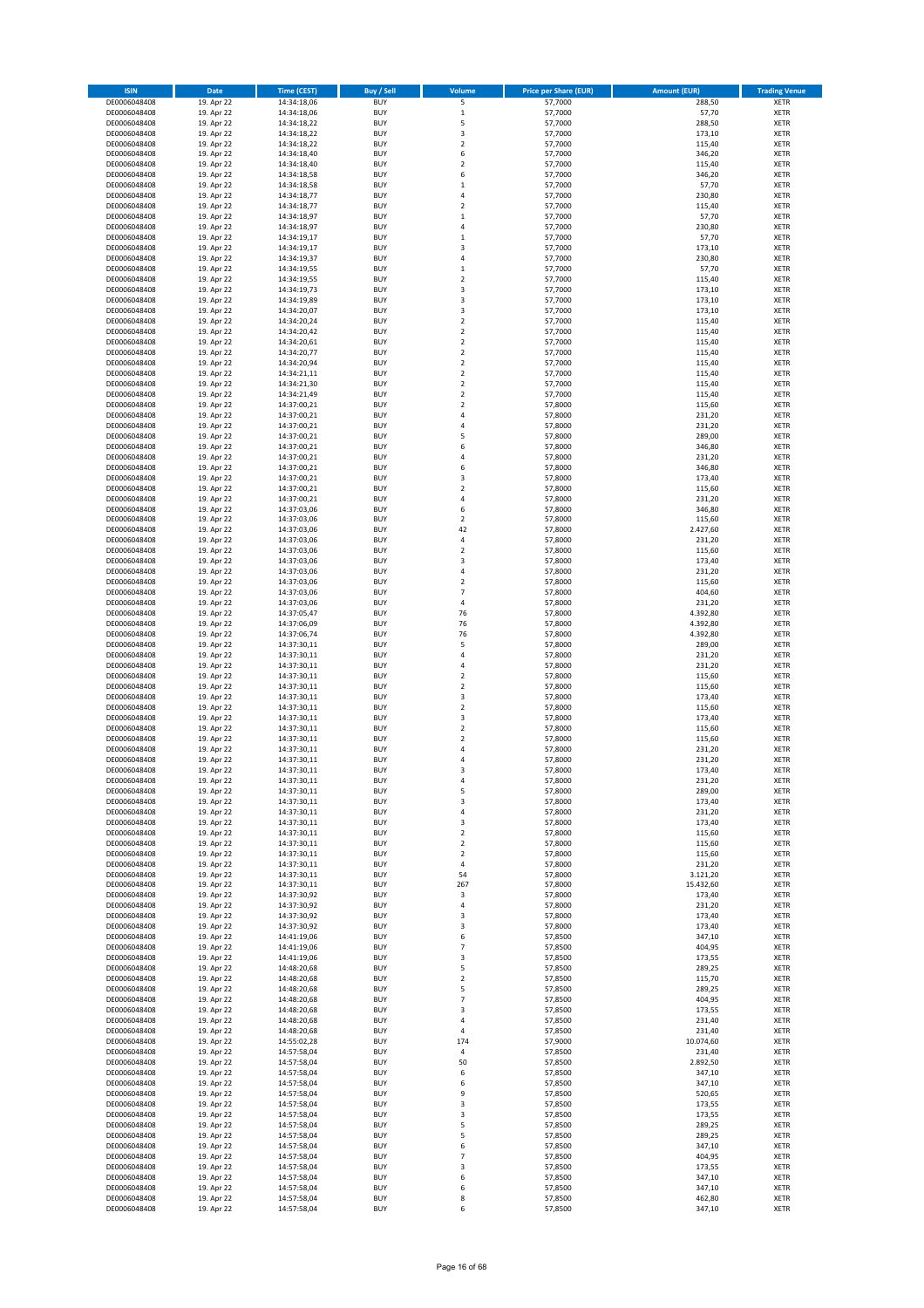| <b>ISIN</b>                  | Date                     | <b>Time (CEST)</b>         | <b>Buy / Sell</b>        | Volume                       | <b>Price per Share (EUR)</b> | <b>Amount (EUR)</b> | <b>Trading Venue</b>       |
|------------------------------|--------------------------|----------------------------|--------------------------|------------------------------|------------------------------|---------------------|----------------------------|
| DE0006048408                 | 19. Apr 22               | 14:57:58,04                | <b>BUY</b>               | 5                            | 57,8500                      | 289,25              | <b>XETR</b>                |
| DE0006048408                 | 19. Apr 22               | 14:57:58,04                | <b>BUY</b>               | 6                            | 57,8500                      | 347,10              | <b>XETR</b>                |
| DE0006048408<br>DE0006048408 | 19. Apr 22<br>19. Apr 22 | 14:57:58,04<br>14:57:58,04 | <b>BUY</b><br><b>BUY</b> | 8<br>5                       | 57,8500<br>57,8500           | 462,80<br>289,25    | <b>XETR</b><br><b>XETR</b> |
| DE0006048408                 | 19. Apr 22               | 14:57:58,04                | <b>BUY</b>               | 5                            | 57,8500                      | 289,25              | <b>XETR</b>                |
| DE0006048408                 | 19. Apr 22               | 14:57:58,04                | <b>BUY</b>               | 8                            | 57,8500                      | 462,80              | <b>XETR</b>                |
| DE0006048408                 | 19. Apr 22               | 14:57:58,04                | <b>BUY</b>               | 66                           | 57,8500                      | 3.818,10            | <b>XETR</b>                |
| DE0006048408                 | 19. Apr 22               | 14:57:58,05                | <b>BUY</b>               | $\sqrt{4}$                   | 57,8500                      | 231,40              | <b>XETR</b>                |
| DE0006048408                 | 19. Apr 22               | 14:57:58,06                | <b>BUY</b><br><b>BUY</b> | $\sqrt{4}$<br>3              | 57,8500                      | 231,40              | XETR<br><b>XETR</b>        |
| DE0006048408<br>DE0006048408 | 19. Apr 22<br>19. Apr 22 | 15:00:08,76<br>15:00:08,76 | <b>BUY</b>               | $\overline{2}$               | 57,8000<br>57,8000           | 173,40<br>115,60    | XETR                       |
| DE0006048408                 | 19. Apr 22               | 15:00:08,76                | <b>BUY</b>               | 3                            | 57,8000                      | 173,40              | <b>XETR</b>                |
| DE0006048408                 | 19. Apr 22               | 15:00:08,76                | <b>BUY</b>               | 3                            | 57,8000                      | 173,40              | XETR                       |
| DE0006048408                 | 19. Apr 22               | 15:00:08,76                | <b>BUY</b>               | $\sqrt{4}$                   | 57,8000                      | 231,20              | <b>XETR</b>                |
| DE0006048408                 | 19. Apr 22               | 15:00:08,76                | <b>BUY</b>               | $\sqrt{2}$                   | 57,8000                      | 115,60              | XETR                       |
| DE0006048408<br>DE0006048408 | 19. Apr 22<br>19. Apr 22 | 15:00:08,76<br>15:00:27,84 | <b>BUY</b><br><b>BUY</b> | $\overline{2}$<br>5          | 57,8000<br>57,8000           | 115,60<br>289,00    | <b>XETR</b><br>XETR        |
| DE0006048408                 | 19. Apr 22               | 15:00:27,84                | <b>BUY</b>               | 3                            | 57,8000                      | 173,40              | <b>XETR</b>                |
| DE0006048408                 | 19. Apr 22               | 15:00:27,84                | <b>BUY</b>               | 154                          | 57,8000                      | 8.901,20            | XETR                       |
| DE0006048408                 | 19. Apr 22               | 15:00:27,84                | <b>BUY</b>               | 6                            | 57,8000                      | 346,80              | <b>XETR</b>                |
| DE0006048408                 | 19. Apr 22               | 15:00:27,84                | <b>BUY</b>               | $\mathbf 2$                  | 57,8000                      | 115,60              | <b>XETR</b>                |
| DE0006048408<br>DE0006048408 | 19. Apr 22<br>19. Apr 22 | 15:00:27,84<br>15:00:27,84 | <b>BUY</b><br><b>BUY</b> | $\mathbf 2$<br>3             | 57,8000<br>57,8000           | 115,60<br>173,40    | <b>XETR</b><br><b>XETR</b> |
| DE0006048408                 | 19. Apr 22               | 15:00:27,84                | <b>BUY</b>               | 3                            | 57,8000                      | 173,40              | <b>XETR</b>                |
| DE0006048408                 | 19. Apr 22               | 15:00:27,84                | <b>BUY</b>               | $\overline{7}$               | 57,8000                      | 404,60              | <b>XETR</b>                |
| DE0006048408                 | 19. Apr 22               | 15:00:27,84                | <b>BUY</b>               | 4                            | 57,8000                      | 231,20              | <b>XETR</b>                |
| DE0006048408                 | 19. Apr 22               | 15:00:27,84                | <b>BUY</b>               | $\overline{2}$               | 57,8000                      | 115,60              | <b>XETR</b>                |
| DE0006048408<br>DE0006048408 | 19. Apr 22<br>19. Apr 22 | 15:00:27,84<br>15:00:27,84 | <b>BUY</b><br><b>BUY</b> | $\mathbf 2$<br>5             | 57,8000<br>57,8000           | 115,60<br>289,00    | <b>XETR</b><br><b>XETR</b> |
| DE0006048408                 | 19. Apr 22               | 15:00:27,84                | <b>BUY</b>               | $\mathbf 2$                  | 57,8000                      | 115,60              | <b>XETR</b>                |
| DE0006048408                 | 19. Apr 22               | 15:00:27,84                | <b>BUY</b>               | 3                            | 57,8000                      | 173,40              | <b>XETR</b>                |
| DE0006048408                 | 19. Apr 22               | 15:00:27,84                | <b>BUY</b>               | $\mathbf 2$                  | 57,8000                      | 115,60              | <b>XETR</b>                |
| DE0006048408                 | 19. Apr 22               | 15:00:27,84                | <b>BUY</b>               | $\overline{2}$               | 57,8000                      | 115,60              | <b>XETR</b>                |
| DE0006048408<br>DE0006048408 | 19. Apr 22<br>19. Apr 22 | 15:01:30,21<br>15:01:30,21 | <b>BUY</b><br><b>BUY</b> | 4<br>6                       | 57,7500<br>57,7500           | 231,00<br>346,50    | XETR<br><b>XETR</b>        |
| DE0006048408                 | 19. Apr 22               | 15:01:30,21                | <b>BUY</b>               | 3                            | 57,7500                      | 173,25              | XETR                       |
| DE0006048408                 | 19. Apr 22               | 15:03:54,24                | <b>BUY</b>               | 3                            | 57,7500                      | 173,25              | <b>XETR</b>                |
| DE0006048408                 | 19. Apr 22               | 15:03:54,24                | <b>BUY</b>               | $\sqrt{4}$                   | 57,7500                      | 231,00              | XETR                       |
| DE0006048408                 | 19. Apr 22               | 15:03:54,24                | <b>BUY</b>               | $\sqrt{4}$                   | 57,7500                      | 231,00              | <b>XETR</b>                |
| DE0006048408                 | 19. Apr 22               | 15:03:54,24                | <b>BUY</b>               | $\overline{2}$               | 57,7500                      | 115,50              | <b>XETR</b>                |
| DE0006048408<br>DE0006048408 | 19. Apr 22<br>19. Apr 22 | 15:03:54,24<br>15:03:54,24 | <b>BUY</b><br><b>BUY</b> | $\overline{2}$<br>3          | 57,7500<br>57,7500           | 115,50<br>173,25    | <b>XETR</b><br>XETR        |
| DE0006048408                 | 19. Apr 22               | 15:03:54,24                | <b>BUY</b>               | $\overline{2}$               | 57,7500                      | 115,50              | <b>XETR</b>                |
| DE0006048408                 | 19. Apr 22               | 15:03:54,24                | <b>BUY</b>               | 3                            | 57,7500                      | 173,25              | <b>XETR</b>                |
| DE0006048408                 | 19. Apr 22               | 15:03:54,24                | <b>BUY</b>               | $\sqrt{4}$                   | 57,7500                      | 231,00              | <b>XETR</b>                |
| DE0006048408                 | 19. Apr 22               | 15:03:54,24                | <b>BUY</b>               | $\sqrt{2}$                   | 57,7500                      | 115,50              | XETR                       |
| DE0006048408<br>DE0006048408 | 19. Apr 22<br>19. Apr 22 | 15:03:54,24<br>15:03:54,24 | <b>BUY</b><br><b>BUY</b> | 5<br>5                       | 57,7500<br>57,7500           | 288,75<br>288,75    | <b>XETR</b><br><b>XETR</b> |
| DE0006048408                 | 19. Apr 22               | 15:03:54,24                | <b>BUY</b>               | 3                            | 57,7500                      | 173,25              | <b>XETR</b>                |
| DE0006048408                 | 19. Apr 22               | 15:04:02,52                | <b>BUY</b>               | 172                          | 57,7500                      | 9.933,00            | <b>XETR</b>                |
| DE0006048408                 | 19. Apr 22               | 15:04:02,52                | <b>BUY</b>               | 8                            | 57,7500                      | 462,00              | <b>XETR</b>                |
| DE0006048408                 | 19. Apr 22               | 15:04:02,52                | <b>BUY</b>               | $\boldsymbol{2}$             | 57,7500                      | 115,50              | <b>XETR</b>                |
| DE0006048408<br>DE0006048408 | 19. Apr 22<br>19. Apr 22 | 15:04:02,52<br>15:04:02,52 | <b>BUY</b><br><b>BUY</b> | 5<br>$\sqrt{4}$              | 57,7500<br>57,7500           | 288,75<br>231,00    | <b>XETR</b><br><b>XETR</b> |
| DE0006048408                 | 19. Apr 22               | 15:04:02,52                | <b>BUY</b>               | 4                            | 57,7500                      | 231,00              | <b>XETR</b>                |
| DE0006048408                 | 19. Apr 22               | 15:04:02,52                | <b>BUY</b>               | $\overline{7}$               | 57,7500                      | 404,25              | <b>XETR</b>                |
| DE0006048408                 | 19. Apr 22               | 15:04:02,52                | <b>BUY</b>               | $\overline{\mathbf{3}}$      | 57,7500                      | 173,25              | <b>XETR</b>                |
| DE0006048408                 | 19. Apr 22               | 15:04:02,52                | <b>BUY</b>               | 3                            | 57,7500                      | 173,25              | <b>XETR</b>                |
| DE0006048408<br>DE0006048408 | 19. Apr 22<br>19. Apr 22 | 15:04:02,52<br>15:04:02,52 | <b>BUY</b><br><b>BUY</b> | 5<br>11                      | 57,7500<br>57,7500           | 288,75<br>635,25    | <b>XETR</b><br><b>XETR</b> |
| DE0006048408                 | 19. Apr 22               | 15:04:02,52                | <b>BUY</b>               | 5                            | 57,7500                      | 288,75              | XETR                       |
| DE0006048408                 | 19. Apr 22               | 15:04:02,52                | <b>BUY</b>               | 5                            | 57,7500                      | 288,75              | <b>XETR</b>                |
| DE0006048408                 | 19. Apr 22               | 15:04:02,52                | <b>BUY</b>               | 3                            | 57,7500                      | 173,25              | XETR                       |
| DE0006048408                 | 19. Apr 22               | 15:04:02,52                | <b>BUY</b>               | 4                            | 57,7500                      | 231,00              | <b>XETR</b>                |
| DE0006048408<br>DE0006048408 | 19. Apr 22<br>19. Apr 22 | 15:04:02,52<br>15:04:02,52 | <b>BUY</b><br><b>BUY</b> | 5<br>3                       | 57,7500                      | 288,75<br>173,25    | <b>XETR</b><br>XETR        |
| DE0006048408                 | 19. Apr 22               | 15:04:02,52                | <b>BUY</b>               | $\,$ 1                       | 57,7500<br>57,7500           | 57,75               | XETR                       |
| DE0006048408                 | 19. Apr 22               | 15:04:02,52                | <b>BUY</b>               | 4                            | 57,7500                      | 231,00              | XETR                       |
| DE0006048408                 | 19. Apr 22               | 15:04:08,29                | <b>BUY</b>               | 3                            | 57,7000                      | 173,10              | <b>XETR</b>                |
| DE0006048408                 | 19. Apr 22               | 15:04:08,29                | <b>BUY</b>               | 6                            | 57,7000                      | 346,20              | <b>XETR</b>                |
| DE0006048408<br>DE0006048408 | 19. Apr 22<br>19. Apr 22 | 15:04:08,29<br>15:04:08,29 | <b>BUY</b><br><b>BUY</b> | 4<br>5                       | 57,7000<br>57,7000           | 230,80<br>288,50    | XETR<br><b>XETR</b>        |
| DE0006048408                 | 19. Apr 22               | 15:04:08,29                | <b>BUY</b>               | 3                            | 57,7000                      | 173,10              | XETR                       |
| DE0006048408                 | 19. Apr 22               | 15:04:08,29                | <b>BUY</b>               | 6                            | 57,7000                      | 346,20              | <b>XETR</b>                |
| DE0006048408                 | 19. Apr 22               | 15:04:08,29                | <b>BUY</b>               | 4                            | 57,7000                      | 230,80              | XETR                       |
| DE0006048408                 | 19. Apr 22               | 15:04:08,29                | <b>BUY</b>               | $\overline{4}$               | 57,7000                      | 230,80              | <b>XETR</b>                |
| DE0006048408<br>DE0006048408 | 19. Apr 22<br>19. Apr 22 | 15:04:08,29<br>15:04:08,29 | <b>BUY</b><br><b>BUY</b> | 6<br>3                       | 57,7000<br>57,7000           | 346,20<br>173,10    | <b>XETR</b><br>XETR        |
| DE0006048408                 | 19. Apr 22               | 15:04:08,29                | <b>BUY</b>               | $\pmb{4}$                    | 57,7000                      | 230,80              | XETR                       |
| DE0006048408                 | 19. Apr 22               | 15:04:08,29                | <b>BUY</b>               | 5                            | 57,7000                      | 288,50              | <b>XETR</b>                |
| DE0006048408                 | 19. Apr 22               | 15:04:08,29                | <b>BUY</b>               | 4                            | 57,7000                      | 230,80              | <b>XETR</b>                |
| DE0006048408                 | 19. Apr 22               | 15:04:08,29                | <b>BUY</b>               | 3                            | 57,7000                      | 173,10              | <b>XETR</b>                |
| DE0006048408<br>DE0006048408 | 19. Apr 22<br>19. Apr 22 | 15:04:08,29<br>15:04:08,29 | <b>BUY</b><br><b>BUY</b> | 5<br>3                       | 57,7000<br>57,7000           | 288,50<br>173,10    | <b>XETR</b><br><b>XETR</b> |
| DE0006048408                 | 19. Apr 22               | 15:04:08,29                | <b>BUY</b>               | 3                            | 57,7000                      | 173,10              | <b>XETR</b>                |
| DE0006048408                 | 19. Apr 22               | 15:04:08,29                | <b>BUY</b>               | 3                            | 57,7000                      | 173,10              | <b>XETR</b>                |
| DE0006048408                 | 19. Apr 22               | 15:04:08,29                | <b>BUY</b>               | 3                            | 57,7000                      | 173,10              | XETR                       |
| DE0006048408                 | 19. Apr 22               | 15:04:08,29                | <b>BUY</b>               | 4                            | 57,7000                      | 230,80              | XETR                       |
| DE0006048408<br>DE0006048408 | 19. Apr 22<br>19. Apr 22 | 15:04:49,32<br>15:04:49,32 | <b>BUY</b><br><b>BUY</b> | 4<br>$\overline{\mathbf{c}}$ | 57,7000<br>57,7000           | 230,80<br>115,40    | XETR<br>XETR               |
| DE0006048408                 | 19. Apr 22               | 15:04:49,50                | <b>BUY</b>               | 27                           | 57,7000                      | 1.557,90            | <b>XETR</b>                |
| DE0006048408                 | 19. Apr 22               | 15:04:49,50                | <b>BUY</b>               | 5                            | 57,7000                      | 288,50              | XETR                       |
| DE0006048408                 | 19. Apr 22               | 15:04:55,50                | <b>BUY</b>               | 3                            | 57,7000                      | 173,10              | XETR                       |
| DE0006048408                 | 19. Apr 22               | 15:04:55,50                | <b>BUY</b>               | 4                            | 57,7000                      | 230,80              | XETR                       |
| DE0006048408<br>DE0006048408 | 19. Apr 22<br>19. Apr 22 | 15:04:55,50<br>15:04:55,50 | <b>BUY</b><br><b>BUY</b> | 4<br>19                      | 57,7000<br>57,7000           | 230,80<br>1.096,30  | XETR<br>XETR               |
| DE0006048408                 | 19. Apr 22               | 15:04:55,57                | <b>BUY</b>               | 3                            | 57,7000                      | 173,10              | XETR                       |
| DE0006048408                 | 19. Apr 22               | 15:04:55,57                | <b>BUY</b>               | $\sqrt{2}$                   | 57,7000                      | 115,40              | XETR                       |
| DE0006048408                 | 19. Apr 22               | 15:04:55,57                | <b>BUY</b>               | $\overline{4}$               | 57,7000                      | 230,80              | <b>XETR</b>                |
| DE0006048408                 | 19. Apr 22               | 15:04:55,57                | <b>BUY</b>               | 4                            | 57,7000                      | 230,80              | <b>XETR</b>                |
| DE0006048408<br>DE0006048408 | 19. Apr 22<br>19. Apr 22 | 15:04:55,57<br>15:04:55,57 | <b>BUY</b><br><b>BUY</b> | $\overline{2}$<br>3          | 57,7000<br>57,7000           | 115,40<br>173,10    | <b>XETR</b><br><b>XETR</b> |
| DE0006048408                 | 19. Apr 22               | 15:05:13,24                | <b>BUY</b>               | 4                            | 57,7000                      | 230,80              | <b>XETR</b>                |
| DE0006048408                 | 19. Apr 22               | 15:05:13,24                | <b>BUY</b>               | $\mathbf 2$                  | 57,7000                      | 115,40              | <b>XETR</b>                |
| DE0006048408                 | 19. Apr 22               | 15:05:13,24                | <b>BUY</b>               | 3                            | 57,7000                      | 173,10              | <b>XETR</b>                |
| DE0006048408                 | 19. Apr 22               | 15:05:13,24                | <b>BUY</b>               | $\mathbf 2$                  | 57,7000                      | 115,40              | <b>XETR</b>                |
| DE0006048408                 | 19. Apr 22               | 15:05:13,24                | <b>BUY</b>               | $\overline{2}$               | 57,7000                      | 115,40              | <b>XETR</b>                |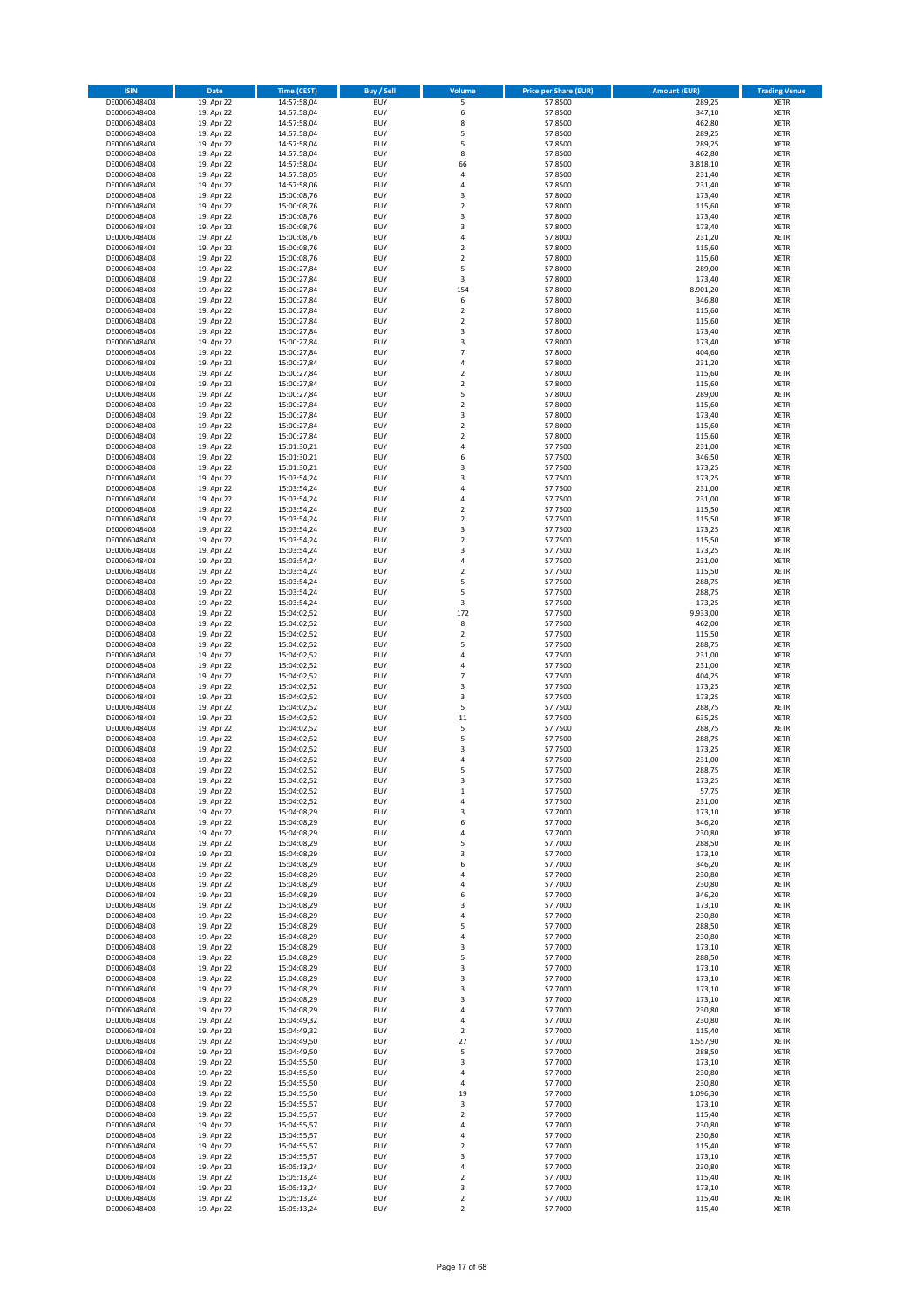| <b>ISIN</b>                  | Date                     | <b>Time (CEST)</b>         | <b>Buy / Sell</b>        | Volume                             | <b>Price per Share (EUR)</b> | <b>Amount (EUR)</b> | <b>Trading Venue</b>       |
|------------------------------|--------------------------|----------------------------|--------------------------|------------------------------------|------------------------------|---------------------|----------------------------|
| DE0006048408                 | 19. Apr 22               | 15:05:13,24                | <b>BUY</b>               | $\overline{2}$                     | 57,7000                      | 115,40              | <b>XETR</b>                |
| DE0006048408                 | 19. Apr 22               | 15:05:13,24                | <b>BUY</b>               | $\mathbf 2$                        | 57,7000                      | 115,40              | <b>XETR</b>                |
| DE0006048408<br>DE0006048408 | 19. Apr 22<br>19. Apr 22 | 15:05:13,24<br>15:06:08,79 | <b>BUY</b><br><b>BUY</b> | $\mathbf 2$<br>3                   | 57,7000<br>57,6500           | 115,40<br>172,95    | <b>XETR</b><br><b>XETR</b> |
| DE0006048408                 | 19. Apr 22               | 15:06:08,79                | <b>BUY</b>               | 3                                  | 57,6500                      | 172,95              | <b>XETR</b>                |
| DE0006048408                 | 19. Apr 22               | 15:06:08,79                | <b>BUY</b>               | 5                                  | 57,6500                      | 288,25              | <b>XETR</b>                |
| DE0006048408                 | 19. Apr 22               | 15:06:08,79                | <b>BUY</b>               | 3                                  | 57,6500                      | 172,95              | <b>XETR</b>                |
| DE0006048408                 | 19. Apr 22               | 15:06:08,79                | <b>BUY</b>               | $\overline{2}$                     | 57,6500                      | 115,30              | <b>XETR</b>                |
| DE0006048408<br>DE0006048408 | 19. Apr 22<br>19. Apr 22 | 15:06:08,79                | <b>BUY</b><br><b>BUY</b> | $\boldsymbol{2}$<br>$\overline{2}$ | 57,6500<br>57,6500           | 115,30<br>115,30    | XETR<br><b>XETR</b>        |
| DE0006048408                 | 19. Apr 22               | 15:06:08,79<br>15:06:08,79 | <b>BUY</b>               | $\overline{7}$                     | 57,6500                      | 403,55              | XETR                       |
| DE0006048408                 | 19. Apr 22               | 15:06:08,79                | <b>BUY</b>               | $\sqrt{4}$                         | 57,6500                      | 230,60              | <b>XETR</b>                |
| DE0006048408                 | 19. Apr 22               | 15:06:08,79                | <b>BUY</b>               | $\sqrt{2}$                         | 57,6500                      | 115,30              | XETR                       |
| DE0006048408                 | 19. Apr 22               | 15:06:08,79                | <b>BUY</b>               | 3                                  | 57,6500                      | 172,95              | <b>XETR</b>                |
| DE0006048408                 | 19. Apr 22               | 15:06:08,79                | <b>BUY</b>               | $\sqrt{4}$                         | 57,6500                      | 230,60              | <b>XETR</b>                |
| DE0006048408<br>DE0006048408 | 19. Apr 22<br>19. Apr 22 | 15:06:08,79<br>15:06:08,79 | <b>BUY</b><br><b>BUY</b> | $\overline{2}$<br>3                | 57,6500<br>57,6500           | 115,30<br>172,95    | <b>XETR</b><br>XETR        |
| DE0006048408                 | 19. Apr 22               | 15:06:08,79                | <b>BUY</b>               | 6                                  | 57,6500                      | 345,90              | <b>XETR</b>                |
| DE0006048408                 | 19. Apr 22               | 15:06:08,79                | <b>BUY</b>               | $\overline{2}$                     | 57,6500                      | 115,30              | XETR                       |
| DE0006048408                 | 19. Apr 22               | 15:06:08,79                | <b>BUY</b>               | 3                                  | 57,6500                      | 172,95              | XETR                       |
| DE0006048408                 | 19. Apr 22               | 15:06:08,79                | <b>BUY</b>               | $\overline{2}$                     | 57,6500                      | 115,30              | <b>XETR</b>                |
| DE0006048408<br>DE0006048408 | 19. Apr 22<br>19. Apr 22 | 15:06:08,79<br>15:06:08,79 | <b>BUY</b><br><b>BUY</b> | 3<br>3                             | 57,6500<br>57,6500           | 172,95<br>172,95    | <b>XETR</b><br><b>XETR</b> |
| DE0006048408                 | 19. Apr 22               | 15:06:08,79                | <b>BUY</b>               | 46                                 | 57,6500                      | 2.651,90            | <b>XETR</b>                |
| DE0006048408                 | 19. Apr 22               | 15:06:08,79                | <b>BUY</b>               | $\overline{2}$                     | 57,6500                      | 115,30              | <b>XETR</b>                |
| DE0006048408                 | 19. Apr 22               | 15:06:08,79                | <b>BUY</b>               | 10                                 | 57,6500                      | 576,50              | <b>XETR</b>                |
| DE0006048408                 | 19. Apr 22               | 15:16:12,28                | <b>BUY</b>               | $\overline{2}$                     | 57,6500                      | 115,30              | <b>XETR</b>                |
| DE0006048408                 | 19. Apr 22               | 15:16:12,28                | <b>BUY</b><br><b>BUY</b> | 3                                  | 57,6500                      | 172,95              | <b>XETR</b><br><b>XETR</b> |
| DE0006048408<br>DE0006048408 | 19. Apr 22<br>19. Apr 22 | 15:16:12,28<br>15:16:12,28 | <b>BUY</b>               | $\boldsymbol{2}$<br>3              | 57,6500<br>57,6500           | 115,30<br>172,95    | <b>XETR</b>                |
| DE0006048408                 | 19. Apr 22               | 15:16:12,28                | <b>BUY</b>               | 3                                  | 57,6500                      | 172,95              | <b>XETR</b>                |
| DE0006048408                 | 19. Apr 22               | 15:16:12,28                | <b>BUY</b>               | $\boldsymbol{2}$                   | 57,6500                      | 115,30              | <b>XETR</b>                |
| DE0006048408                 | 19. Apr 22               | 15:16:12,28                | <b>BUY</b>               | $\overline{4}$                     | 57,6500                      | 230,60              | <b>XETR</b>                |
| DE0006048408                 | 19. Apr 22               | 15:16:12,28                | <b>BUY</b>               | 3<br>$\overline{a}$                | 57,6500                      | 172,95              | XETR                       |
| DE0006048408<br>DE0006048408 | 19. Apr 22<br>19. Apr 22 | 15:16:12,28<br>15:16:12,28 | <b>BUY</b><br><b>BUY</b> | $\overline{4}$                     | 57,6500<br>57,6500           | 230,60<br>230,60    | <b>XETR</b><br>XETR        |
| DE0006048408                 | 19. Apr 22               | 15:16:12,28                | <b>BUY</b>               | $\sqrt{4}$                         | 57,6500                      | 230,60              | <b>XETR</b>                |
| DE0006048408                 | 19. Apr 22               | 15:16:12,28                | <b>BUY</b>               | $\sqrt{2}$                         | 57,6500                      | 115,30              | XETR                       |
| DE0006048408                 | 19. Apr 22               | 15:16:12,28                | <b>BUY</b>               | $\overline{2}$                     | 57,6500                      | 115,30              | <b>XETR</b>                |
| DE0006048408                 | 19. Apr 22               | 15:16:12,28                | <b>BUY</b>               | $\overline{\mathbf{3}}$            | 57,6500                      | 172,95              | <b>XETR</b>                |
| DE0006048408                 | 19. Apr 22               | 15:16:12,50                | <b>BUY</b>               | $\sqrt{4}$                         | 57,6500                      | 230,60<br>2.017,75  | <b>XETR</b>                |
| DE0006048408<br>DE0006048408 | 19. Apr 22<br>19. Apr 22 | 15:16:12,50<br>15:16:12,50 | <b>BUY</b><br><b>BUY</b> | 35<br>3                            | 57,6500<br>57,6500           | 172,95              | XETR<br><b>XETR</b>        |
| DE0006048408                 | 19. Apr 22               | 15:16:12,50                | <b>BUY</b>               | 3                                  | 57,6500                      | 172,95              | XETR                       |
| DE0006048408                 | 19. Apr 22               | 15:16:12,50                | <b>BUY</b>               | $\sqrt{4}$                         | 57,6500                      | 230,60              | <b>XETR</b>                |
| DE0006048408                 | 19. Apr 22               | 15:16:12,50                | <b>BUY</b>               | $\sqrt{4}$                         | 57,6500                      | 230,60              | XETR                       |
| DE0006048408                 | 19. Apr 22               | 15:16:12,66                | <b>BUY</b>               | 34                                 | 57,6500                      | 1.960,10            | <b>XETR</b>                |
| DE0006048408<br>DE0006048408 | 19. Apr 22<br>19. Apr 22 | 15:16:37,01<br>15:16:37,01 | <b>BUY</b><br><b>BUY</b> | $\sqrt{4}$<br>4                    | 57,6500<br>57,6500           | 230,60<br>230,60    | <b>XETR</b><br><b>XETR</b> |
| DE0006048408                 | 19. Apr 22               | 15:16:37,01                | <b>BUY</b>               | $\sqrt{4}$                         | 57,6500                      | 230,60              | <b>XETR</b>                |
| DE0006048408                 | 19. Apr 22               | 15:16:37,01                | <b>BUY</b>               | $\sqrt{2}$                         | 57,6500                      | 115,30              | <b>XETR</b>                |
| DE0006048408                 | 19. Apr 22               | 15:16:37,01                | <b>BUY</b>               | 3                                  | 57,6500                      | 172,95              | <b>XETR</b>                |
| DE0006048408                 | 19. Apr 22               | 15:16:37,01                | <b>BUY</b>               | 6                                  | 57,6500                      | 345,90              | <b>XETR</b>                |
| DE0006048408<br>DE0006048408 | 19. Apr 22<br>19. Apr 22 | 15:16:37,01<br>15:16:37,01 | <b>BUY</b><br><b>BUY</b> | $\sqrt{4}$<br>3                    | 57,6500<br>57,6500           | 230,60<br>172,95    | <b>XETR</b><br><b>XETR</b> |
| DE0006048408                 | 19. Apr 22               | 15:16:37,01                | <b>BUY</b>               | $\overline{4}$                     | 57,6500                      | 230,60              | <b>XETR</b>                |
| DE0006048408                 | 19. Apr 22               | 15:16:37,01                | <b>BUY</b>               | $\sqrt{4}$                         | 57,6500                      | 230,60              | <b>XETR</b>                |
| DE0006048408                 | 19. Apr 22               | 15:16:37,01                | <b>BUY</b>               | 5                                  | 57,6500                      | 288,25              | <b>XETR</b>                |
| DE0006048408                 | 19. Apr 22               | 15:16:37,01                | <b>BUY</b>               | $\overline{2}$                     | 57,6500                      | 115,30              | <b>XETR</b>                |
| DE0006048408                 | 19. Apr 22               | 15:16:37,01                | <b>BUY</b>               | $\overline{2}$                     | 57,6500                      | 115,30              | <b>XETR</b>                |
| DE0006048408<br>DE0006048408 | 19. Apr 22<br>19. Apr 22 | 15:16:37,01<br>15:16:37,01 | <b>BUY</b><br><b>BUY</b> | $\sqrt{4}$<br>$\overline{2}$       | 57,6500<br>57,6500           | 230,60<br>115,30    | XETR<br><b>XETR</b>        |
| DE0006048408                 | 19. Apr 22               | 15:16:37,01                | <b>BUY</b>               | $\,$ 1                             | 57,6500                      | 57,65               | <b>XETR</b>                |
| DE0006048408                 | 19. Apr 22               | 15:16:37,01                | <b>BUY</b>               | 28                                 | 57,6500                      | 1.614,20            | <b>XETR</b>                |
| DE0006048408                 | 19. Apr 22               | 15:16:37,24                | <b>BUY</b>               | $\overline{4}$                     | 57,6500                      | 230,60              | <b>XETR</b>                |
| DE0006048408                 | 19. Apr 22               | 15:16:37,24                | <b>BUY</b>               | $\overline{\mathbf{c}}$            | 57,6500                      | 115,30              | XETR                       |
| DE0006048408<br>DE0006048408 | 19. Apr 22<br>19. Apr 22 | 15:16:37,24<br>15:16:37,24 | <b>BUY</b><br><b>BUY</b> | $\mathbf 2$<br>$\boldsymbol{2}$    | 57,6500<br>57,6500           | 115,30<br>115,30    | XETR<br>XETR               |
| DE0006048408                 | 19. Apr 22               | 15:16:37,24                | <b>BUY</b>               | 4                                  | 57,6500                      | 230,60              | XETR                       |
| DE0006048408                 | 19. Apr 22               | 15:19:01,53                | <b>BUY</b>               | $\sqrt{4}$                         | 57,7000                      | 230,80              | XETR                       |
| DE0006048408                 | 19. Apr 22               | 15:19:01,60                | <b>BUY</b>               | 3                                  | 57,6500                      | 172,95              | XETR                       |
| DE0006048408                 | 19. Apr 22               | 15:19:01,60                | <b>BUY</b>               | $\mathbf 1$                        | 57,6500                      | 57,65               | <b>XETR</b>                |
| DE0006048408<br>DE0006048408 | 19. Apr 22<br>19. Apr 22 | 15:19:01,60<br>15:19:01,60 | <b>BUY</b><br><b>BUY</b> | 3<br>$\boldsymbol{2}$              | 57,7000<br>57,6500           | 173,10<br>115,30    | XETR<br><b>XETR</b>        |
| DE0006048408                 | 19. Apr 22               | 15:19:01,60                | <b>BUY</b>               | 4                                  | 57,6500                      | 230,60              | XETR                       |
| DE0006048408                 | 19. Apr 22               | 15:19:01,71                | <b>BUY</b>               | $\boldsymbol{2}$                   | 57,6500                      | 115,30              | <b>XETR</b>                |
| DE0006048408                 | 19. Apr 22               | 15:19:01,71                | <b>BUY</b>               | 3                                  | 57,6500                      | 172,95              | <b>XETR</b>                |
| DE0006048408                 | 19. Apr 22               | 15:19:01,71                | <b>BUY</b>               | $\overline{2}$                     | 57,6500                      | 115,30              | XETR                       |
| DE0006048408<br>DE0006048408 | 19. Apr 22<br>19. Apr 22 | 15:19:01,71<br>15:19:01,71 | <b>BUY</b><br><b>BUY</b> | $\boldsymbol{2}$<br>4              | 57,6500<br>57,7000           | 115,30<br>230,80    | XETR<br><b>XETR</b>        |
| DE0006048408                 | 19. Apr 22               | 15:19:01,71                | <b>BUY</b>               | $\mathbf 2$                        | 57,6500                      | 115,30              | <b>XETR</b>                |
| DE0006048408                 | 19. Apr 22               | 15:19:01,71                | <b>BUY</b>               | $\boldsymbol{2}$                   | 57,6500                      | 115,30              | <b>XETR</b>                |
| DE0006048408                 | 19. Apr 22               | 15:19:01,71                | <b>BUY</b>               | $\mathbf 2$                        | 57,6500                      | 115,30              | <b>XETR</b>                |
| DE0006048408                 | 19. Apr 22               | 15:19:01,71                | <b>BUY</b>               | 3                                  | 57,7000                      | 173,10              | <b>XETR</b>                |
| DE0006048408                 | 19. Apr 22               | 15:19:01,71                | <b>BUY</b><br><b>BUY</b> | $\boldsymbol{2}$<br>$\overline{2}$ | 57,6500<br>57,6500           | 115,30<br>115,30    | <b>XETR</b>                |
| DE0006048408<br>DE0006048408 | 19. Apr 22<br>19. Apr 22 | 15:19:01,71<br>15:19:01,71 | <b>BUY</b>               | $\sqrt{4}$                         | 57,7000                      | 230,80              | <b>XETR</b><br>XETR        |
| DE0006048408                 | 19. Apr 22               | 15:19:01,71                | <b>BUY</b>               | $\boldsymbol{2}$                   | 57,6500                      | 115,30              | XETR                       |
| DE0006048408                 | 19. Apr 22               | 15:19:01,71                | <b>BUY</b>               | $\overline{2}$                     | 57,6500                      | 115,30              | XETR                       |
| DE0006048408                 | 19. Apr 22               | 15:19:01,71                | <b>BUY</b>               | 3                                  | 57,6500                      | 172,95              | XETR                       |
| DE0006048408                 | 19. Apr 22               | 15:19:01,71                | <b>BUY</b>               | $\overline{2}$                     | 57,6500                      | 115,30              | XETR                       |
| DE0006048408<br>DE0006048408 | 19. Apr 22<br>19. Apr 22 | 15:19:01,71<br>15:19:01,71 | <b>BUY</b><br><b>BUY</b> | 3<br>$\mathbf 1$                   | 57,7000<br>57,6500           | 173,10<br>57,65     | XETR<br>XETR               |
| DE0006048408                 | 19. Apr 22               | 15:19:01,83                | <b>BUY</b>               | $\sqrt{2}$                         | 57,7000                      | 115,40              | XETR                       |
| DE0006048408                 | 19. Apr 22               | 15:19:01,83                | <b>BUY</b>               | $\sqrt{4}$                         | 57,6500                      | 230,60              | XETR                       |
| DE0006048408                 | 19. Apr 22               | 15:19:01,83                | <b>BUY</b>               | $\overline{\mathbf{c}}$            | 57,6500                      | 115,30              | XETR                       |
| DE0006048408                 | 19. Apr 22               | 15:19:01,83                | <b>BUY</b>               | $\boldsymbol{2}$                   | 57,7000                      | 115,40              | XETR                       |
| DE0006048408                 | 19. Apr 22               | 15:19:01,83                | <b>BUY</b>               | $\boldsymbol{2}$                   | 57,7000                      | 115,40              | XETR                       |
| DE0006048408<br>DE0006048408 | 19. Apr 22<br>19. Apr 22 | 15:19:01,83<br>15:19:57,91 | <b>BUY</b><br><b>BUY</b> | $\,$ 1<br>3                        | 57,6500<br>57,7000           | 57,65<br>173,10     | <b>XETR</b><br><b>XETR</b> |
| DE0006048408                 | 19. Apr 22               | 15:19:57,91                | <b>BUY</b>               | 5                                  | 57,7000                      | 288,50              | <b>XETR</b>                |
| DE0006048408                 | 19. Apr 22               | 15:19:57,91                | <b>BUY</b>               | 6                                  | 57,7000                      | 346,20              | <b>XETR</b>                |
| DE0006048408                 | 19. Apr 22               | 15:25:07,08                | <b>BUY</b>               | 97                                 | 57,6500                      | 5.592,05            | <b>XETR</b>                |
| DE0006048408                 | 19. Apr 22               | 15:25:28,32                | <b>BUY</b>               | $\overline{\phantom{a}}$           | 57,6500                      | 403,55              | <b>XETR</b>                |
| DE0006048408<br>DE0006048408 | 19. Apr 22<br>19. Apr 22 | 15:25:28,32<br>15:25:28,32 | <b>BUY</b><br><b>BUY</b> | $\boldsymbol{2}$<br>$\pmb{4}$      | 57,6500<br>57,6500           | 115,30<br>230,60    | <b>XETR</b><br><b>XETR</b> |
| DE0006048408                 | 19. Apr 22               | 15:25:28,32                | <b>BUY</b>               | 3                                  | 57,6500                      | 172,95              | XETR                       |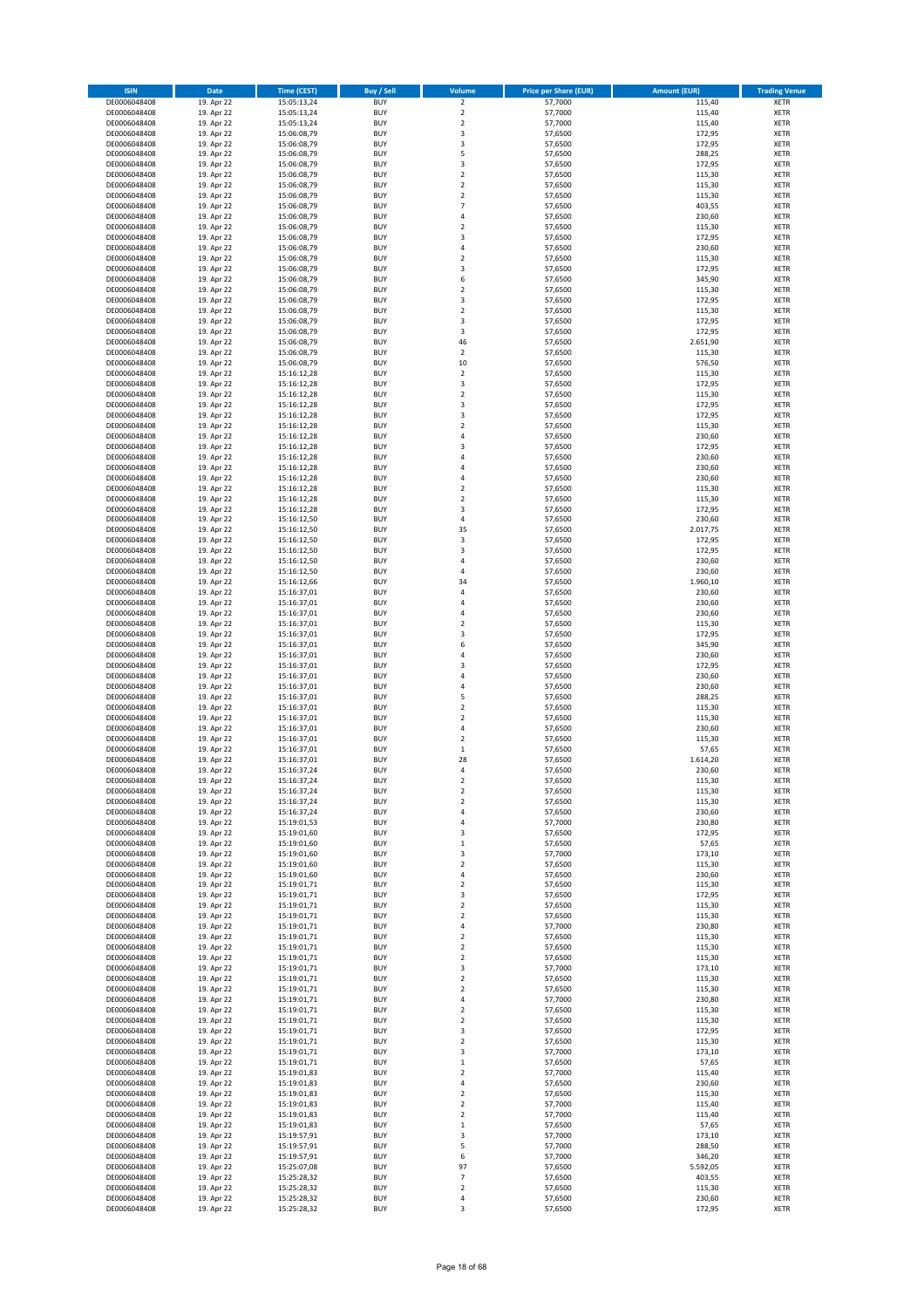| <b>ISIN</b>                  | Date                     | <b>Time (CEST)</b>         | <b>Buy / Sell</b>        | Volume                                 | <b>Price per Share (EUR)</b> | <b>Amount (EUR)</b>  | <b>Trading Venue</b>       |
|------------------------------|--------------------------|----------------------------|--------------------------|----------------------------------------|------------------------------|----------------------|----------------------------|
| DE0006048408                 | 19. Apr 22               | 15:25:28,32                | <b>BUY</b>               | $\overline{2}$                         | 57,6500                      | 115,30               | <b>XETR</b>                |
| DE0006048408                 | 19. Apr 22               | 15:25:28,32                | <b>BUY</b>               | 6                                      | 57,6500                      | 345,90               | <b>XETR</b>                |
| DE0006048408<br>DE0006048408 | 19. Apr 22<br>19. Apr 22 | 15:25:28,32<br>15:26:22,48 | <b>BUY</b><br><b>BUY</b> | $\mathbf 2$<br>$\mathbf 2$             | 57,6500<br>57,6500           | 115,30<br>115,30     | <b>XETR</b><br><b>XETR</b> |
| DE0006048408                 | 19. Apr 22               | 15:26:22,48                | <b>BUY</b>               | $\mathbf 2$                            | 57,6500                      | 115,30               | <b>XETR</b>                |
| DE0006048408                 | 19. Apr 22               | 15:26:22,48                | <b>BUY</b>               | $\overline{7}$                         | 57,6500                      | 403,55               | <b>XETR</b>                |
| DE0006048408                 | 19. Apr 22               | 15:26:22,48                | <b>BUY</b>               | $\overline{4}$                         | 57,6500                      | 230,60               | <b>XETR</b>                |
| DE0006048408                 | 19. Apr 22               | 15:26:22,48                | <b>BUY</b>               | 3                                      | 57,6500                      | 172,95               | <b>XETR</b>                |
| DE0006048408<br>DE0006048408 | 19. Apr 22<br>19. Apr 22 | 15:26:22,48                | <b>BUY</b><br><b>BUY</b> | 3<br>$\sqrt{4}$                        | 57,6500<br>57,6500           | 172,95<br>230,60     | XETR<br><b>XETR</b>        |
| DE0006048408                 | 19. Apr 22               | 15:26:22,48<br>15:26:22,48 | <b>BUY</b>               | $\sqrt{4}$                             | 57,6500                      | 230,60               | XETR                       |
| DE0006048408                 | 19. Apr 22               | 15:26:22,48                | <b>BUY</b>               | 3                                      | 57,6500                      | 172,95               | <b>XETR</b>                |
| DE0006048408                 | 19. Apr 22               | 15:27:43,64                | <b>BUY</b>               | 3                                      | 57,6500                      | 172,95               | XETR                       |
| DE0006048408                 | 19. Apr 22               | 15:27:43,64                | <b>BUY</b>               | 27                                     | 57,6500                      | 1.556,55             | <b>XETR</b>                |
| DE0006048408                 | 19. Apr 22               | 15:27:43,64                | <b>BUY</b>               | 3                                      | 57,6500                      | 172,95               | XETR                       |
| DE0006048408<br>DE0006048408 | 19. Apr 22<br>19. Apr 22 | 15:27:43,64<br>15:27:43,64 | <b>BUY</b><br><b>BUY</b> | 5<br>3                                 | 57,6500<br>57,6500           | 288,25<br>172,95     | <b>XETR</b><br>XETR        |
| DE0006048408                 | 19. Apr 22               | 15:27:43,64                | <b>BUY</b>               | 3                                      | 57,6500                      | 172,95               | <b>XETR</b>                |
| DE0006048408                 | 19. Apr 22               | 15:27:43,84                | <b>BUY</b>               | 46                                     | 57,6500                      | 2.651,90             | XETR                       |
| DE0006048408                 | 19. Apr 22               | 15:30:11,25                | <b>BUY</b>               | 205                                    | 57,7500                      | 11.838,75            | XETR                       |
| DE0006048408                 | 19. Apr 22               | 15:31:56,33                | <b>BUY</b><br><b>BUY</b> | 8<br>6                                 | 57,7000<br>57,7000           | 461,60<br>346,20     | <b>XETR</b><br><b>XETR</b> |
| DE0006048408<br>DE0006048408 | 19. Apr 22<br>19. Apr 22 | 15:31:56,33<br>15:31:56,33 | <b>BUY</b>               | 6                                      | 57,7000                      | 346,20               | <b>XETR</b>                |
| DE0006048408                 | 19. Apr 22               | 15:31:56,33                | <b>BUY</b>               | 3                                      | 57,7000                      | 173,10               | <b>XETR</b>                |
| DE0006048408                 | 19. Apr 22               | 15:31:56,33                | <b>BUY</b>               | 5                                      | 57,7000                      | 288,50               | <b>XETR</b>                |
| DE0006048408                 | 19. Apr 22               | 15:31:56,33                | <b>BUY</b>               | 6                                      | 57,7000                      | 346,20               | <b>XETR</b>                |
| DE0006048408                 | 19. Apr 22               | 15:31:56,33                | <b>BUY</b>               | $\overline{7}$                         | 57,7000                      | 403,90               | <b>XETR</b>                |
| DE0006048408<br>DE0006048408 | 19. Apr 22<br>19. Apr 22 | 15:31:56,33<br>15:31:56,33 | <b>BUY</b><br><b>BUY</b> | $\sqrt{4}$<br>6                        | 57,7000<br>57,7000           | 230,80<br>346,20     | <b>XETR</b><br><b>XETR</b> |
| DE0006048408                 | 19. Apr 22               | 15:31:56,33                | <b>BUY</b>               | 3                                      | 57,7000                      | 173,10               | <b>XETR</b>                |
| DE0006048408                 | 19. Apr 22               | 15:31:56,33                | <b>BUY</b>               | $\sqrt{4}$                             | 57,7000                      | 230,80               | <b>XETR</b>                |
| DE0006048408                 | 19. Apr 22               | 15:31:56,33                | <b>BUY</b>               | 3                                      | 57,7000                      | 173,10               | <b>XETR</b>                |
| DE0006048408                 | 19. Apr 22               | 15:35:24,20                | <b>BUY</b>               | 6                                      | 57,7500                      | 346,50               | <b>XETR</b>                |
| DE0006048408<br>DE0006048408 | 19. Apr 22<br>19. Apr 22 | 15:35:24,20<br>15:35:24,20 | <b>BUY</b><br><b>BUY</b> | 4<br>5                                 | 57,7500<br>57,7500           | 231,00<br>288,75     | XETR<br><b>XETR</b>        |
| DE0006048408                 | 19. Apr 22               | 15:35:24,20                | <b>BUY</b>               | 95                                     | 57,7500                      | 5.486,25             | XETR                       |
| DE0006048408                 | 19. Apr 22               | 15:35:24,20                | <b>BUY</b>               | $\sqrt{4}$                             | 57,7500                      | 231,00               | <b>XETR</b>                |
| DE0006048408                 | 19. Apr 22               | 15:35:24,20                | <b>BUY</b>               | 8                                      | 57,7500                      | 462,00               | XETR                       |
| DE0006048408                 | 19. Apr 22               | 15:35:24,20                | <b>BUY</b>               | 5                                      | 57,7500                      | 288,75               | <b>XETR</b>                |
| DE0006048408<br>DE0006048408 | 19. Apr 22<br>19. Apr 22 | 15:35:24,20<br>15:35:24,20 | <b>BUY</b><br><b>BUY</b> | 5<br>6                                 | 57,7500<br>57,7500           | 288,75<br>346,50     | <b>XETR</b><br><b>XETR</b> |
| DE0006048408                 | 19. Apr 22               | 15:35:24,20                | <b>BUY</b>               | 6                                      | 57,7500                      | 346,50               | XETR                       |
| DE0006048408                 | 19. Apr 22               | 15:35:24,20                | <b>BUY</b>               | 5                                      | 57,7500                      | 288,75               | <b>XETR</b>                |
| DE0006048408                 | 19. Apr 22               | 15:35:24,20                | <b>BUY</b>               | $\overline{4}$                         | 57,7500                      | 231,00               | <b>XETR</b>                |
| DE0006048408                 | 19. Apr 22               | 15:35:24,20                | <b>BUY</b>               | $\overline{7}$                         | 57,7500                      | 404,25               | <b>XETR</b>                |
| DE0006048408                 | 19. Apr 22               | 15:35:24,20                | <b>BUY</b>               | $\sqrt{4}$                             | 57,7500                      | 231,00               | XETR                       |
| DE0006048408<br>DE0006048408 | 19. Apr 22<br>19. Apr 22 | 15:35:24,20<br>15:35:24,20 | <b>BUY</b><br><b>BUY</b> | 3<br>6                                 | 57,7500<br>57,7500           | 173,25<br>346,50     | <b>XETR</b><br><b>XETR</b> |
| DE0006048408                 | 19. Apr 22               | 15:35:24,20                | <b>BUY</b>               | 4                                      | 57,7500                      | 231,00               | <b>XETR</b>                |
| DE0006048408                 | 19. Apr 22               | 15:35:24,20                | <b>BUY</b>               | 3                                      | 57,7500                      | 173,25               | <b>XETR</b>                |
| DE0006048408                 | 19. Apr 22               | 15:35:24,20                | <b>BUY</b>               | 68                                     | 57,7500                      | 3.927,00             | <b>XETR</b>                |
| DE0006048408                 | 19. Apr 22               | 15:35:24,21                | <b>BUY</b>               | $\overline{4}$                         | 57,7500                      | 231,00               | <b>XETR</b>                |
| DE0006048408<br>DE0006048408 | 19. Apr 22<br>19. Apr 22 | 15:39:30,68<br>15:39:30,68 | <b>BUY</b><br><b>BUY</b> | 4<br>$\sqrt{4}$                        | 57,7000<br>57,7000           | 230,80<br>230,80     | XETR<br><b>XETR</b>        |
| DE0006048408                 | 19. Apr 22               | 15:39:30,68                | <b>BUY</b>               | 4                                      | 57,7000                      | 230,80               | <b>XETR</b>                |
| DE0006048408                 | 19. Apr 22               | 15:39:30,68                | <b>BUY</b>               | 17                                     | 57,7000                      | 980,90               | <b>XETR</b>                |
| DE0006048408                 | 19. Apr 22               | 15:39:30,68                | <b>BUY</b>               | $\sqrt{4}$                             | 57,7000                      | 230,80               | <b>XETR</b>                |
| DE0006048408                 | 19. Apr 22               | 15:39:30,68                | <b>BUY</b>               | $\sqrt{4}$                             | 57,7000                      | 230,80               | <b>XETR</b>                |
| DE0006048408<br>DE0006048408 | 19. Apr 22<br>19. Apr 22 | 15:39:30,68<br>15:39:30,68 | <b>BUY</b><br><b>BUY</b> | 3<br>5                                 | 57,7000<br>57,7000           | 173,10<br>288,50     | <b>XETR</b><br><b>XETR</b> |
| DE0006048408                 | 19. Apr 22               | 15:39:30,68                | <b>BUY</b>               | 5                                      | 57,7000                      | 288,50               | XETR                       |
| DE0006048408                 | 19. Apr 22               | 15:39:30,68                | <b>BUY</b>               | $\sqrt{4}$                             | 57,7000                      | 230,80               | <b>XETR</b>                |
| DE0006048408                 | 19. Apr 22               | 15:39:30,68                | <b>BUY</b>               | $\boldsymbol{2}$                       | 57,7000                      | 115,40               | <b>XETR</b>                |
| DE0006048408<br>DE0006048408 | 19. Apr 22               | 15:39:30,68                | <b>BUY</b>               | 3                                      | 57,7000                      | 173,10               | <b>XETR</b>                |
| DE0006048408                 | 19. Apr 22<br>19. Apr 22 | 15:39:30,68<br>15:39:32,14 | <b>BUY</b><br><b>BUY</b> | 53<br>24                               | 57,7000<br>57,6500           | 3.058,10<br>1.383,60 | <b>XETR</b><br>XETR        |
| DE0006048408                 | 19. Apr 22               | 15:41:05,23                | <b>BUY</b>               | $\mathbf 2$                            | 57,6500                      | 115,30               | XETR                       |
| DE0006048408                 | 19. Apr 22               | 15:41:05,23                | <b>BUY</b>               | $\mathbf 2$                            | 57,6500                      | 115,30               | XETR                       |
| DE0006048408                 | 19. Apr 22               | 15:41:05,23                | <b>BUY</b>               | 3                                      | 57,6500                      | 172,95               | XETR                       |
| DE0006048408                 | 19. Apr 22               | 15:41:05,23                | <b>BUY</b>               | $\sqrt{4}$                             | 57,6500                      | 230,60               | XETR                       |
| DE0006048408<br>DE0006048408 | 19. Apr 22<br>19. Apr 22 | 15:41:05,23<br>15:41:05,23 | <b>BUY</b><br><b>BUY</b> | $\mathbf 2$<br>3                       | 57,6500<br>57,6500           | 115,30<br>172,95     | XETR<br><b>XETR</b>        |
| DE0006048408                 | 19. Apr 22               | 15:41:05,23                | <b>BUY</b>               | 3                                      | 57,6500                      | 172,95               | XETR                       |
| DE0006048408                 | 19. Apr 22               | 15:41:05,23                | <b>BUY</b>               | $\mathbf 2$                            | 57,6500                      | 115,30               | <b>XETR</b>                |
| DE0006048408                 | 19. Apr 22               | 15:41:05,23                | <b>BUY</b>               | 3                                      | 57,6500                      | 172,95               | XETR                       |
| DE0006048408<br>DE0006048408 | 19. Apr 22<br>19. Apr 22 | 15:41:05,23<br>15:41:05,23 | <b>BUY</b><br><b>BUY</b> | $\overline{\phantom{a}}$<br>$\sqrt{2}$ | 57,6500<br>57,6500           | 403,55<br>115,30     | <b>XETR</b><br><b>XETR</b> |
| DE0006048408                 | 19. Apr 22               | 15:41:05,23                | <b>BUY</b>               | 3                                      | 57,6500                      | 172,95               | XETR                       |
| DE0006048408                 | 19. Apr 22               | 15:41:05,23                | <b>BUY</b>               | $\pmb{4}$                              | 57,6500                      | 230,60               | XETR                       |
| DE0006048408                 | 19. Apr 22               | 15:41:05,23                | <b>BUY</b>               | 5                                      | 57,6500                      | 288,25               | <b>XETR</b>                |
| DE0006048408                 | 19. Apr 22               | 15:41:05,23                | <b>BUY</b>               | 3                                      | 57,6500                      | 172,95               | <b>XETR</b>                |
| DE0006048408<br>DE0006048408 | 19. Apr 22               | 15:41:05,23                | <b>BUY</b><br><b>BUY</b> | $\mathbf 2$                            | 57,6500<br>57,6500           | 115,30               | <b>XETR</b><br><b>XETR</b> |
| DE0006048408                 | 19. Apr 22<br>19. Apr 22 | 15:41:05,23<br>15:41:05,23 | <b>BUY</b>               | $\mathbf 2$<br>3                       | 57,6500                      | 115,30<br>172,95     | <b>XETR</b>                |
| DE0006048408                 | 19. Apr 22               | 15:41:05,23                | <b>BUY</b>               | $\mathbf 2$                            | 57,6500                      | 115,30               | <b>XETR</b>                |
| DE0006048408                 | 19. Apr 22               | 15:41:05,23                | <b>BUY</b>               | $\overline{2}$                         | 57,6500                      | 115,30               | <b>XETR</b>                |
| DE0006048408                 | 19. Apr 22               | 15:41:05,23                | <b>BUY</b>               | 120                                    | 57,6500                      | 6.918,00             | XETR                       |
| DE0006048408                 | 19. Apr 22               | 15:41:05,23                | <b>BUY</b><br><b>BUY</b> | 132                                    | 57,6500                      | 7.609,80             | XETR                       |
| DE0006048408<br>DE0006048408 | 19. Apr 22<br>19. Apr 22 | 15:41:05,24<br>15:42:17,46 | <b>BUY</b>               | $\mathbf 2$<br>5                       | 57,6500<br>57,6000           | 115,30<br>288,00     | XETR<br>XETR               |
| DE0006048408                 | 19. Apr 22               | 15:42:17,46                | <b>BUY</b>               | 3                                      | 57,6000                      | 172,80               | <b>XETR</b>                |
| DE0006048408                 | 19. Apr 22               | 15:42:17,46                | <b>BUY</b>               | 3                                      | 57,6000                      | 172,80               | XETR                       |
| DE0006048408                 | 19. Apr 22               | 15:42:17,46                | <b>BUY</b>               | 3                                      | 57,6000                      | 172,80               | XETR                       |
| DE0006048408                 | 19. Apr 22               | 15:42:17,46                | <b>BUY</b>               | 15                                     | 57,6000                      | 864,00               | XETR                       |
| DE0006048408<br>DE0006048408 | 19. Apr 22<br>19. Apr 22 | 15:42:17,46<br>15:42:17,46 | <b>BUY</b><br><b>BUY</b> | 3<br>$\mathbf 2$                       | 57,6000<br>57,6000           | 172,80<br>115,20     | XETR<br>XETR               |
| DE0006048408                 | 19. Apr 22               | 15:44:21,03                | <b>BUY</b>               | 5                                      | 57,6500                      | 288,25               | XETR                       |
| DE0006048408                 | 19. Apr 22               | 15:44:21,03                | <b>BUY</b>               | 5                                      | 57,6500                      | 288,25               | <b>XETR</b>                |
| DE0006048408                 | 19. Apr 22               | 15:44:21,03                | <b>BUY</b>               | 4                                      | 57,6500                      | 230,60               | <b>XETR</b>                |
| DE0006048408                 | 19. Apr 22               | 15:44:21,24                | <b>BUY</b>               | 12                                     | 57,6500                      | 691,80               | <b>XETR</b>                |
| DE0006048408<br>DE0006048408 | 19. Apr 22<br>19. Apr 22 | 15:44:21,24<br>15:44:21,44 | <b>BUY</b><br><b>BUY</b> | $\overline{2}$<br>13                   | 57,6500<br>57,6500           | 115,30<br>749,45     | <b>XETR</b><br><b>XETR</b> |
| DE0006048408                 | 19. Apr 22               | 15:44:21,63                | <b>BUY</b>               | 12                                     | 57,6500                      | 691,80               | <b>XETR</b>                |
| DE0006048408                 | 19. Apr 22               | 15:44:21,82                | <b>BUY</b>               | $10\,$                                 | 57,6500                      | 576,50               | <b>XETR</b>                |
| DE0006048408                 | 19. Apr 22               | 15:44:21,98                | <b>BUY</b>               | 9                                      | 57,6500                      | 518,85               | <b>XETR</b>                |
| DE0006048408                 | 19. Apr 22               | 15:44:22,18                | <b>BUY</b>               | 8<br>$\overline{7}$                    | 57,6500                      | 461,20<br>403,55     | <b>XETR</b>                |
| DE0006048408                 | 19. Apr 22               | 15:44:22,38                | <b>BUY</b>               |                                        | 57,6500                      |                      | <b>XETR</b>                |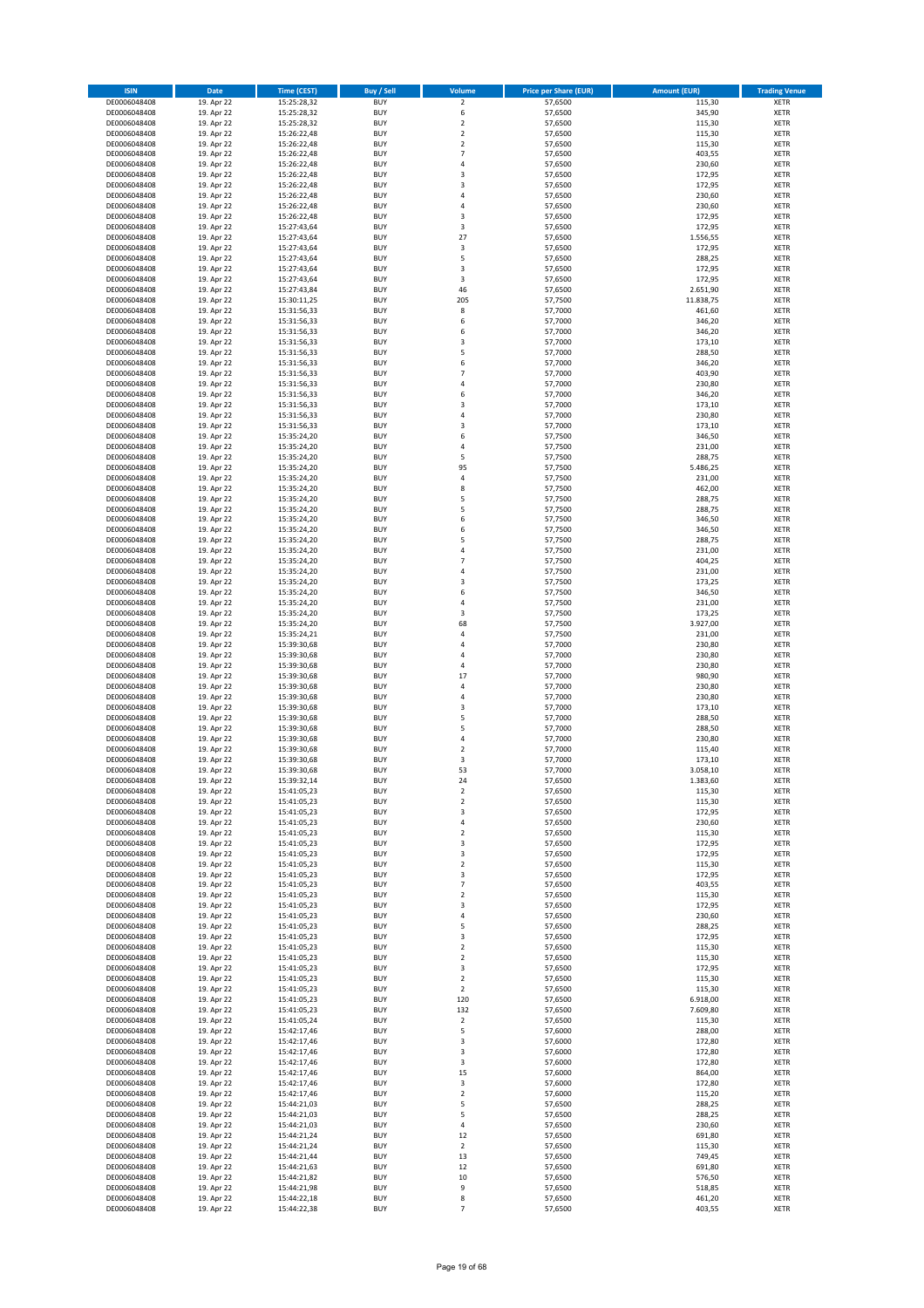| <b>ISIN</b>                  | <b>Date</b>              | <b>Time (CEST)</b>         | <b>Buy / Sell</b>        | Volume                                             | <b>Price per Share (EUR)</b> | <b>Amount (EUR)</b> | <b>Trading Venue</b>       |
|------------------------------|--------------------------|----------------------------|--------------------------|----------------------------------------------------|------------------------------|---------------------|----------------------------|
| DE0006048408                 | 19. Apr 22               | 15:44:22,56                | <b>BUY</b>               | $\overline{7}$                                     | 57,6500                      | 403,55              | XETR                       |
| DE0006048408                 | 19. Apr 22               | 15:44:22,78                | <b>BUY</b>               | 6                                                  | 57,6500                      | 345,90              | XETR                       |
| DE0006048408<br>DE0006048408 | 19. Apr 22<br>19. Apr 22 | 15:44:22,95<br>15:44:23,15 | <b>BUY</b><br><b>BUY</b> | 6<br>5                                             | 57,6500<br>57,6500           | 345,90<br>288,25    | XETR<br>XETR               |
| DE0006048408                 | 19. Apr 22               | 15:44:23,34                | <b>BUY</b>               | 5                                                  | 57,6500                      | 288,25              | XETR                       |
| DE0006048408                 | 19. Apr 22               | 15:44:23,54                | <b>BUY</b>               | 5                                                  | 57,6500                      | 288,25              | <b>XETR</b>                |
| DE0006048408                 | 19. Apr 22               | 15:44:23,72                | <b>BUY</b>               | 4                                                  | 57,6500                      | 230,60              | <b>XETR</b>                |
| DE0006048408                 | 19. Apr 22               | 15:44:23,91                | <b>BUY</b>               | $\overline{4}$                                     | 57,6500                      | 230,60              | <b>XETR</b>                |
| DE0006048408<br>DE0006048408 | 19. Apr 22<br>19. Apr 22 | 15:44:24,07                | <b>BUY</b><br><b>BUY</b> | 4<br>$\overline{a}$                                | 57,6500<br>57,6500           | 230,60<br>230,60    | <b>XETR</b><br><b>XETR</b> |
| DE0006048408                 | 19. Apr 22               | 15:44:24,24<br>15:44:24,43 | <b>BUY</b>               | 3                                                  | 57,6500                      | 172,95              | XETR                       |
| DE0006048408                 | 19. Apr 22               | 15:44:24,61                | <b>BUY</b>               | 3                                                  | 57,6500                      | 172,95              | <b>XETR</b>                |
| DE0006048408                 | 19. Apr 22               | 15:44:24,79                | <b>BUY</b>               | 3                                                  | 57,6500                      | 172,95              | XETR                       |
| DE0006048408                 | 19. Apr 22               | 15:44:24,96                | <b>BUY</b>               | $\mathbf 1$                                        | 57,6500                      | 57,65               | <b>XETR</b>                |
| DE0006048408                 | 19. Apr 22               | 15:44:24,96                | <b>BUY</b>               | $\mathbf 2$                                        | 57,6500                      | 115,30              | XETR                       |
| DE0006048408<br>DE0006048408 | 19. Apr 22<br>19. Apr 22 | 15:44:25,15<br>15:44:25,34 | <b>BUY</b><br><b>BUY</b> | 3<br>$\mathbf 1$                                   | 57,6500<br>57,6500           | 172,95<br>57,65     | <b>XETR</b><br>XETR        |
| DE0006048408                 | 19. Apr 22               | 15:44:25,34                | <b>BUY</b>               | $\overline{\mathbf{c}}$                            | 57,6500                      | 115,30              | <b>XETR</b>                |
| DE0006048408                 | 19. Apr 22               | 15:44:25,53                | <b>BUY</b>               | $\mathbf 2$                                        | 57,6500                      | 115,30              | XETR                       |
| DE0006048408                 | 19. Apr 22               | 15:44:25,71                | <b>BUY</b>               | $\mathbf 2$                                        | 57,6500                      | 115,30              | <b>XETR</b>                |
| DE0006048408                 | 19. Apr 22               | 15:44:25,90                | <b>BUY</b><br><b>BUY</b> | $\overline{\mathbf{c}}$<br>$\overline{\mathbf{c}}$ | 57,6500<br>57,6500           | 115,30<br>115,30    | XETR<br>XETR               |
| DE0006048408<br>DE0006048408 | 19. Apr 22<br>19. Apr 22 | 15:44:26,10<br>15:44:26,31 | <b>BUY</b>               | $\mathbf{1}$                                       | 57,6500                      | 57,65               | <b>XETR</b>                |
| DE0006048408                 | 19. Apr 22               | 15:44:26,31                | <b>BUY</b>               | $\mathbf 1$                                        | 57,6500                      | 57,65               | <b>XETR</b>                |
| DE0006048408                 | 19. Apr 22               | 15:44:26,50                | <b>BUY</b>               | $\overline{\mathbf{c}}$                            | 57,6500                      | 115,30              | <b>XETR</b>                |
| DE0006048408                 | 19. Apr 22               | 15:44:26,69                | <b>BUY</b>               | $\mathbf 1$                                        | 57,6500                      | 57,65               | XETR                       |
| DE0006048408                 | 19. Apr 22               | 15:44:26,69                | <b>BUY</b>               | $\mathbf 1$                                        | 57,6500                      | 57,65               | <b>XETR</b>                |
| DE0006048408<br>DE0006048408 | 19. Apr 22<br>19. Apr 22 | 15:44:26,88<br>15:44:27,23 | <b>BUY</b><br><b>BUY</b> | $\mathbf 2$<br>$\mathbf 2$                         | 57,6500<br>57,6500           | 115,30<br>115,30    | <b>XETR</b><br>XETR        |
| DE0006048408                 | 19. Apr 22               | 15:44:27,42                | <b>BUY</b>               | $\mathbf 1$                                        | 57,6500                      | 57,65               | XETR                       |
| DE0006048408                 | 19. Apr 22               | 15:44:27,42                | <b>BUY</b>               | $\mathbf 1$                                        | 57,6500                      | 57,65               | <b>XETR</b>                |
| DE0006048408                 | 19. Apr 22               | 15:44:27,60                | <b>BUY</b>               | $\mathbf 2$                                        | 57,6500                      | 115,30              | <b>XETR</b>                |
| DE0006048408                 | 19. Apr 22               | 15:44:27,78                | <b>BUY</b>               | $\mathbf 1$                                        | 57,6500                      | 57,65               | <b>XETR</b>                |
| DE0006048408<br>DE0006048408 | 19. Apr 22<br>19. Apr 22 | 15:44:27,78<br>15:44:27,96 | <b>BUY</b><br><b>BUY</b> | $\mathbf 1$<br>$\overline{\mathbf{c}}$             | 57,6500<br>57,6500           | 57,65<br>115,30     | XETR<br><b>XETR</b>        |
| DE0006048408                 | 19. Apr 22               | 15:44:28,16                | <b>BUY</b>               | $\mathbf 2$                                        | 57,6500                      | 115,30              | XETR                       |
| DE0006048408                 | 19. Apr 22               | 15:44:28,36                | <b>BUY</b>               | $\overline{\mathbf{c}}$                            | 57,6500                      | 115,30              | <b>XETR</b>                |
| DE0006048408                 | 19. Apr 22               | 15:44:42,81                | <b>BUY</b>               | 6                                                  | 57,6500                      | 345,90              | XETR                       |
| DE0006048408                 | 19. Apr 22               | 15:44:42,81                | <b>BUY</b>               | 6                                                  | 57,6500                      | 345,90              | <b>XETR</b>                |
| DE0006048408<br>DE0006048408 | 19. Apr 22<br>19. Apr 22 | 15:44:42,81<br>15:44:42,81 | <b>BUY</b><br><b>BUY</b> | 4<br>6                                             | 57,6500                      | 230,60<br>345,90    | <b>XETR</b><br><b>XETR</b> |
| DE0006048408                 | 19. Apr 22               | 15:44:42,81                | <b>BUY</b>               | $\overline{7}$                                     | 57,6500<br>57,6500           | 403,55              | <b>XETR</b>                |
| DE0006048408                 | 19. Apr 22               | 15:44:42,81                | <b>BUY</b>               | $\mathbf 1$                                        | 57,6500                      | 57,65               | <b>XETR</b>                |
| DE0006048408                 | 19. Apr 22               | 15:44:42,81                | <b>BUY</b>               | 5                                                  | 57,6500                      | 288,25              | XETR                       |
| DE0006048408                 | 19. Apr 22               | 15:44:42,87                | <b>BUY</b>               | 6                                                  | 57,6500                      | 345,90              | <b>XETR</b>                |
| DE0006048408                 | 19. Apr 22               | 15:44:42,87                | <b>BUY</b>               | $\mathbf 2$                                        | 57,6500                      | 115,30              | XETR                       |
| DE0006048408<br>DE0006048408 | 19. Apr 22<br>19. Apr 22 | 15:44:42,87<br>15:44:42,87 | <b>BUY</b><br><b>BUY</b> | 6<br>$\overline{4}$                                | 57,6500<br>57,6500           | 345,90<br>230,60    | XETR<br><b>XETR</b>        |
| DE0006048408                 | 19. Apr 22               | 15:44:42,87                | <b>BUY</b>               | 4                                                  | 57,6500                      | 230,60              | <b>XETR</b>                |
| DE0006048408                 | 19. Apr 22               | 15:44:42,87                | <b>BUY</b>               | 5                                                  | 57,6500                      | 288,25              | XETR                       |
| DE0006048408                 | 19. Apr 22               | 15:44:42,97                | <b>BUY</b>               | 12                                                 | 57,6500                      | 691,80              | <b>XETR</b>                |
| DE0006048408                 | 19. Apr 22               | 15:44:43,13                | <b>BUY</b><br><b>BUY</b> | 14<br>5                                            | 57,6500                      | 807,10              | <b>XETR</b>                |
| DE0006048408<br>DE0006048408 | 19. Apr 22<br>19. Apr 22 | 15:49:26,84<br>15:49:27,59 | <b>BUY</b>               | 6                                                  | 57,7500<br>57,7500           | 288,75<br>346,50    | <b>XETR</b><br>XETR        |
| DE0006048408                 | 19. Apr 22               | 15:49:27,59                | <b>BUY</b>               | 5                                                  | 57,7500                      | 288,75              | XETR                       |
| DE0006048408                 | 19. Apr 22               | 15:49:27,59                | <b>BUY</b>               | 10                                                 | 57,7500                      | 577,50              | <b>XETR</b>                |
| DE0006048408                 | 19. Apr 22               | 15:49:27,59                | <b>BUY</b>               | 3                                                  | 57,7500                      | 173,25              | <b>XETR</b>                |
| DE0006048408                 | 19. Apr 22               | 15:49:27,59                | <b>BUY</b><br><b>BUY</b> | 5<br>3                                             | 57,7500                      | 288,75              | <b>XETR</b><br>XETR        |
| DE0006048408<br>DE0006048408 | 19. Apr 22<br>19. Apr 22 | 15:49:27,59<br>15:49:28,86 | <b>BUY</b>               | 10                                                 | 57,7500<br>57,7000           | 173,25<br>577,00    | <b>XETR</b>                |
| DE0006048408                 | 19. Apr 22               | 15:49:28,86                | <b>BUY</b>               | 5                                                  | 57,7000                      | 288,50              | XETR                       |
| DE0006048408                 | 19. Apr 22               | 15:51:48,89                | <b>BUY</b>               | 5                                                  | 57,7000                      | 288,50              | <b>XETR</b>                |
| DE0006048408                 | 19. Apr 22               | 15:51:48,89                | <b>BUY</b>               | 8                                                  | 57,7000                      | 461,60              | XETR                       |
| DE0006048408<br>DE0006048408 | 19. Apr 22               | 15:51:48,89<br>15:51:49,12 | <b>BUY</b><br><b>BUY</b> | $\overline{\mathbf{2}}$<br>6                       | 57,7000<br>57,7000           | 115,40<br>346,20    | <b>XETR</b><br>XETR        |
| DE0006048408                 | 19. Apr 22<br>19. Apr 22 | 15:53:07,86                | <b>BUY</b>               | 5                                                  | 57,7000                      | 288,50              | XETR                       |
| DE0006048408                 | 19. Apr 22               | 15:53:07,86                | <b>BUY</b>               | 17                                                 | 57,7000                      | 980,90              | XETR                       |
| DE0006048408                 | 19. Apr 22               | 15:53:07,86                | <b>BUY</b>               | 3                                                  | 57,7000                      | 173,10              | XETR                       |
| DE0006048408                 | 19. Apr 22               | 15:53:07,87                | <b>BUY</b>               | 25                                                 | 57,7000                      | 1.442,50            | XETR                       |
| DE0006048408                 | 19. Apr 22               | 15:53:07,90<br>15:53:08,05 | <b>BUY</b><br><b>BUY</b> | 25<br>10                                           | 57,7000<br>57,7000           | 1.442,50<br>577,00  | XETR<br>XETR               |
| DE0006048408<br>DE0006048408 | 19. Apr 22<br>19. Apr 22 | 15:53:08.08                | <b>BUY</b>               | 10                                                 | 57,7000                      | 577,00              | <b>XETR</b>                |
| DE0006048408                 | 19. Apr 22               | 15:53:08,19                | <b>BUY</b>               | 5                                                  | 57,7000                      | 288,50              | XETR                       |
| DE0006048408                 | 19. Apr 22               | 15:53:08,30                | <b>BUY</b>               | 4                                                  | 57,7000                      | 230,80              | <b>XETR</b>                |
| DE0006048408                 | 19. Apr 22               | 15:53:08,44                | <b>BUY</b>               | 3                                                  | 57,7000                      | 173,10              | XETR                       |
| DE0006048408<br>DE0006048408 | 19. Apr 22<br>19. Apr 22 | 15:53:08,56<br>15:53:08,69 | <b>BUY</b><br><b>BUY</b> | 2<br>$\mathbf 2$                                   | 57,7000<br>57,7000           | 115,40<br>115,40    | <b>XETR</b><br>XETR        |
| DE0006048408                 | 19. Apr 22               | 15:53:08,84                | <b>BUY</b>               | $\mathbf 2$                                        | 57,7000                      | 115,40              | <b>XETR</b>                |
| DE0006048408                 | 19. Apr 22               | 15:53:09,00                | <b>BUY</b>               | $\mathbf 2$                                        | 57,7000                      | 115,40              | XETR                       |
| DE0006048408                 | 19. Apr 22               | 15:53:09,09                | <b>BUY</b>               | $\mathbf 2$                                        | 57,7000                      | 115,40              | <b>XETR</b>                |
| DE0006048408                 | 19. Apr 22               | 15:53:09,26                | <b>BUY</b>               | $\mathbf 2$                                        | 57,7000                      | 115,40              | XETR                       |
| DE0006048408<br>DE0006048408 | 19. Apr 22<br>19. Apr 22 | 15:53:09,35<br>15:53:09,52 | <b>BUY</b><br><b>BUY</b> | $\mathbf 2$<br>$\boldsymbol{2}$                    | 57,7000<br>57,7000           | 115,40<br>115,40    | <b>XETR</b><br>XETR        |
| DE0006048408                 | 19. Apr 22               | 15:53:09,70                | <b>BUY</b>               | 2                                                  | 57,7000                      | 115,40              | <b>XETR</b>                |
| DE0006048408                 | 19. Apr 22               | 15:53:09,88                | <b>BUY</b>               | $\mathbf 2$                                        | 57,7000                      | 115,40              | XETR                       |
| DE0006048408                 | 19. Apr 22               | 15:54:09,81                | <b>BUY</b>               | $\mathbf 2$                                        | 57,7000                      | 115,40              | <b>XETR</b>                |
| DE0006048408<br>DE0006048408 | 19. Apr 22               | 15:54:09,81<br>15:54:09,81 | <b>BUY</b><br><b>BUY</b> | $\mathbf 2$<br>29                                  | 57,7000<br>57,7000           | 115,40<br>1.673,30  | <b>XETR</b><br>XETR        |
| DE0006048408                 | 19. Apr 22<br>19. Apr 22 | 15:54:09,81                | <b>BUY</b>               | 37                                                 | 57,7000                      | 2.134,90            | <b>XETR</b>                |
| DE0006048408                 | 19. Apr 22               | 15:54:10,02                | <b>BUY</b>               | $\mathbf 2$                                        | 57,7000                      | 115,40              | XETR                       |
| DE0006048408                 | 19. Apr 22               | 15:54:15,65                | <b>BUY</b>               | 3                                                  | 57,6500                      | 172,95              | <b>XETR</b>                |
| DE0006048408                 | 19. Apr 22               | 15:54:15,65                | <b>BUY</b>               | 3                                                  | 57,6500                      | 172,95              | XETR                       |
| DE0006048408                 | 19. Apr 22               | 15:54:15,65                | <b>BUY</b>               | $\mathbf 1$                                        | 57,6500                      | 57,65               | <b>XETR</b>                |
| DE0006048408<br>DE0006048408 | 19. Apr 22<br>19. Apr 22 | 15:54:15,65<br>15:54:15,82 | <b>BUY</b><br><b>BUY</b> | 3<br>$\mathbf 2$                                   | 57,6500<br>57,6500           | 172,95<br>115,30    | XETR<br><b>XETR</b>        |
| DE0006048408                 | 19. Apr 22               | 15:54:15,82                | <b>BUY</b>               | 3                                                  | 57,6500                      | 172,95              | XETR                       |
| DE0006048408                 | 19. Apr 22               | 15:54:15,93                | <b>BUY</b>               | 3                                                  | 57,6500                      | 172,95              | <b>XETR</b>                |
| DE0006048408                 | 19. Apr 22               | 15:54:15,93                | <b>BUY</b>               | 3                                                  | 57,6500                      | 172,95              | XETR                       |
| DE0006048408                 | 19. Apr 22               | 15:54:15,93                | <b>BUY</b>               | 4                                                  | 57,6500                      | 230,60              | <b>XETR</b>                |
| DE0006048408<br>DE0006048408 | 19. Apr 22<br>19. Apr 22 | 15:54:15,93<br>15:54:15,93 | <b>BUY</b><br><b>BUY</b> | 3<br>3                                             | 57,6500<br>57,6500           | 172,95<br>172,95    | <b>XETR</b><br><b>XETR</b> |
| DE0006048408                 | 19. Apr 22               | 15:54:15,93                | <b>BUY</b>               | 4                                                  | 57,6500                      | 230,60              | XETR                       |
| DE0006048408                 | 19. Apr 22               | 15:54:15,93                | <b>BUY</b>               | 4                                                  | 57,6500                      | 230,60              | <b>XETR</b>                |
| DE0006048408                 | 19. Apr 22               | 15:54:15,93                | <b>BUY</b>               | 3                                                  | 57,6500                      | 172,95              | XETR                       |
| DE0006048408<br>DE0006048408 | 19. Apr 22<br>19. Apr 22 | 15:54:15,93<br>15:54:15,93 | <b>BUY</b><br><b>BUY</b> | 3<br>$\mathbf 2$                                   | 57,6500<br>57,6500           | 172,95<br>115,30    | XETR<br>XETR               |
| DE0006048408                 | 19. Apr 22               | 15:54:16,09                | <b>BUY</b>               | $\mathbf 2$                                        | 57,6500                      | 115,30              | XETR                       |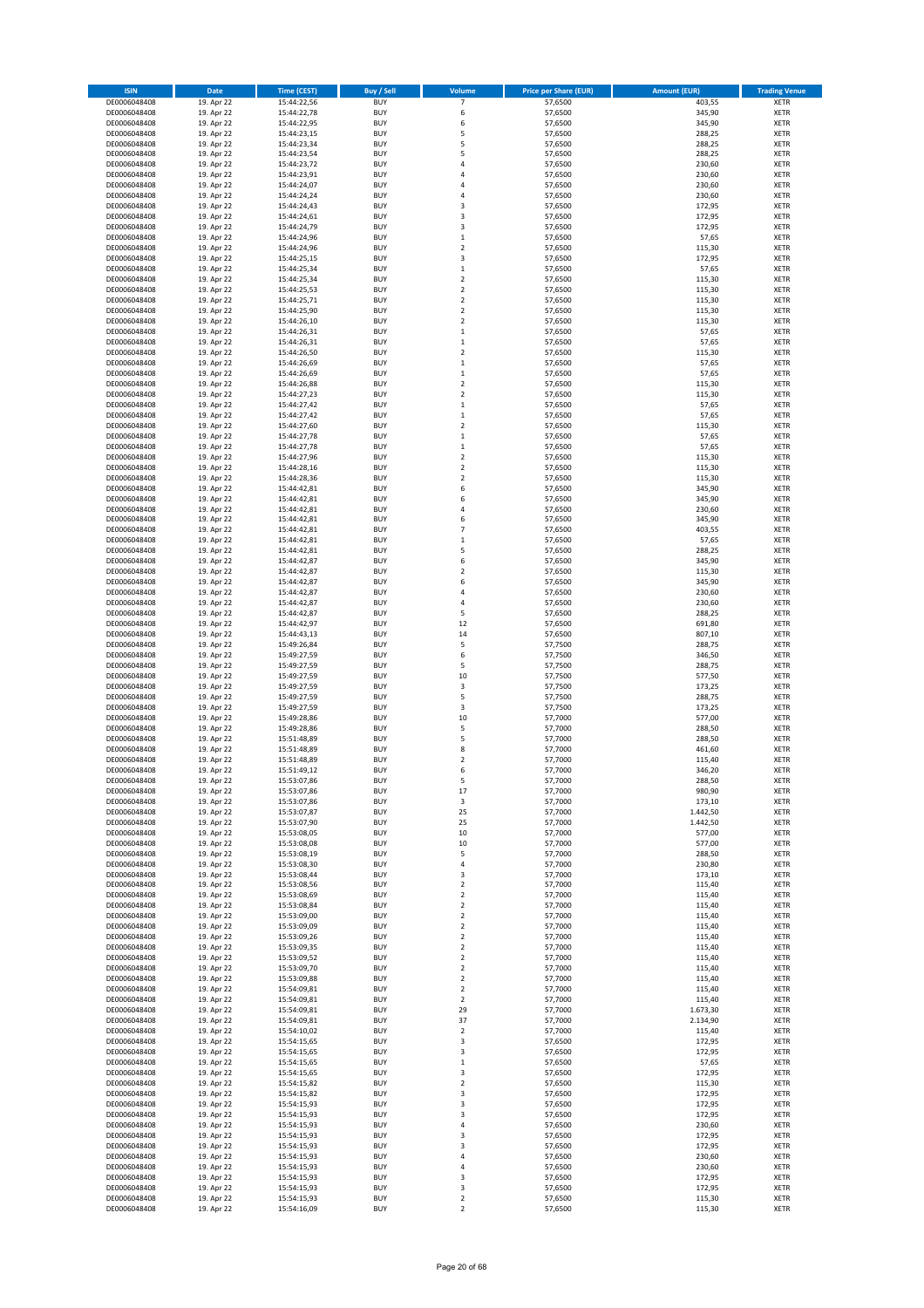| <b>ISIN</b>                  | Date                     | <b>Time (CEST)</b>         | <b>Buy / Sell</b>        | Volume                        | <b>Price per Share (EUR)</b> | <b>Amount (EUR)</b> | <b>Trading Venue</b>       |
|------------------------------|--------------------------|----------------------------|--------------------------|-------------------------------|------------------------------|---------------------|----------------------------|
| DE0006048408                 | 19. Apr 22               | 15:54:16,09                | <b>BUY</b>               | $\mathbf 1$                   | 57,6500                      | 57,65               | <b>XETR</b>                |
| DE0006048408                 | 19. Apr 22               | 15:54:16,22                | <b>BUY</b>               | 3                             | 57,6500                      | 172,95              | <b>XETR</b>                |
| DE0006048408<br>DE0006048408 | 19. Apr 22<br>19. Apr 22 | 15:54:16,22<br>15:54:16,22 | <b>BUY</b><br><b>BUY</b> | $\sqrt{4}$<br>3               | 57,6500<br>57,6500           | 230,60<br>172,95    | <b>XETR</b><br><b>XETR</b> |
| DE0006048408                 | 19. Apr 22               | 15:54:16,22                | <b>BUY</b>               | $\mathbf 2$                   | 57,6500                      | 115,30              | <b>XETR</b>                |
| DE0006048408                 | 19. Apr 22               | 15:54:16,35                | <b>BUY</b>               | $\,1\,$                       | 57,6500                      | 57,65               | <b>XETR</b>                |
| DE0006048408                 | 19. Apr 22               | 15:54:16,35                | <b>BUY</b>               | $\,1\,$                       | 57,6500                      | 57,65               | <b>XETR</b>                |
| DE0006048408                 | 19. Apr 22               | 15:54:16,47                | <b>BUY</b>               | $\overline{2}$                | 57,6500                      | 115,30              | <b>XETR</b>                |
| DE0006048408<br>DE0006048408 | 19. Apr 22<br>19. Apr 22 | 15:54:16,47                | <b>BUY</b><br><b>BUY</b> | 3<br>$\overline{2}$           | 57,6500<br>57,6500           | 172,95<br>115,30    | XETR<br><b>XETR</b>        |
| DE0006048408                 | 19. Apr 22               | 15:54:16,61<br>15:54:16,75 | <b>BUY</b>               | $\overline{2}$                | 57,6500                      | 115,30              | XETR                       |
| DE0006048408                 | 19. Apr 22               | 15:54:16,75                | <b>BUY</b>               | $\,1\,$                       | 57,6500                      | 57,65               | <b>XETR</b>                |
| DE0006048408                 | 19. Apr 22               | 15:54:16,91                | <b>BUY</b>               | $\,$ 1                        | 57,6500                      | 57,65               | XETR                       |
| DE0006048408                 | 19. Apr 22               | 15:54:16,91                | <b>BUY</b>               | $\,1\,$                       | 57,6500                      | 57,65               | <b>XETR</b>                |
| DE0006048408                 | 19. Apr 22               | 15:54:17,03                | <b>BUY</b>               | $\sqrt{2}$                    | 57,6500                      | 115,30              | <b>XETR</b>                |
| DE0006048408<br>DE0006048408 | 19. Apr 22<br>19. Apr 22 | 15:54:17,19<br>15:54:17,19 | <b>BUY</b><br><b>BUY</b> | $\mathbf 1$<br>$\,$ 1         | 57,6500<br>57,6500           | 57,65<br>57,65      | <b>XETR</b><br>XETR        |
| DE0006048408                 | 19. Apr 22               | 15:54:17,32                | <b>BUY</b>               | $\overline{2}$                | 57,6500                      | 115,30              | <b>XETR</b>                |
| DE0006048408                 | 19. Apr 22               | 15:54:17,50                | <b>BUY</b>               | $\,$ 1                        | 57,6500                      | 57,65               | XETR                       |
| DE0006048408                 | 19. Apr 22               | 15:54:17,50                | <b>BUY</b>               | $\,$ 1                        | 57,6500                      | 57,65               | XETR                       |
| DE0006048408                 | 19. Apr 22               | 15:54:17,67                | <b>BUY</b><br><b>BUY</b> | $\overline{2}$<br>$\mathbf 2$ | 57,6500                      | 115,30<br>115,30    | <b>XETR</b><br><b>XETR</b> |
| DE0006048408<br>DE0006048408 | 19. Apr 22<br>19. Apr 22 | 15:54:17,85<br>15:54:18,04 | <b>BUY</b>               | $\overline{2}$                | 57,6500<br>57,6500           | 115,30              | <b>XETR</b>                |
| DE0006048408                 | 19. Apr 22               | 15:54:18,21                | <b>BUY</b>               | $\mathbf 2$                   | 57,6500                      | 115,30              | <b>XETR</b>                |
| DE0006048408                 | 19. Apr 22               | 15:54:18,40                | <b>BUY</b>               | $\,1\,$                       | 57,6500                      | 57,65               | <b>XETR</b>                |
| DE0006048408                 | 19. Apr 22               | 15:57:39,61                | <b>BUY</b>               | 3                             | 57,7000                      | 173,10              | <b>XETR</b>                |
| DE0006048408                 | 19. Apr 22               | 15:57:39,61                | <b>BUY</b>               | 5                             | 57,7000                      | 288,50              | <b>XETR</b>                |
| DE0006048408<br>DE0006048408 | 19. Apr 22<br>19. Apr 22 | 15:57:39,61<br>15:57:39,61 | <b>BUY</b><br><b>BUY</b> | $\overline{2}$<br>$\sqrt{4}$  | 57,7000<br>57,7000           | 115,40<br>230,80    | <b>XETR</b><br><b>XETR</b> |
| DE0006048408                 | 19. Apr 22               | 16:03:54,55                | <b>BUY</b>               | $\overline{7}$                | 57,7500                      | 404,25              | <b>XETR</b>                |
| DE0006048408                 | 19. Apr 22               | 16:03:54,55                | <b>BUY</b>               | 111                           | 57,7500                      | 6.410,25            | <b>XETR</b>                |
| DE0006048408                 | 19. Apr 22               | 16:03:54,55                | <b>BUY</b>               | 7                             | 57,7500                      | 404,25              | <b>XETR</b>                |
| DE0006048408<br>DE0006048408 | 19. Apr 22               | 16:03:54,55                | <b>BUY</b><br><b>BUY</b> | 5<br>6                        | 57,7500                      | 288,75              | <b>XETR</b><br>XETR        |
| DE0006048408                 | 19. Apr 22<br>19. Apr 22 | 16:03:54,55<br>16:03:54,78 | <b>BUY</b>               | 5                             | 57,7500<br>57,7500           | 346,50<br>288,75    | <b>XETR</b>                |
| DE0006048408                 | 19. Apr 22               | 16:03:54,78                | <b>BUY</b>               | 6                             | 57,7500                      | 346,50              | XETR                       |
| DE0006048408                 | 19. Apr 22               | 16:03:54,78                | <b>BUY</b>               | 6                             | 57,7500                      | 346,50              | <b>XETR</b>                |
| DE0006048408                 | 19. Apr 22               | 16:03:54,78                | <b>BUY</b>               | 6                             | 57,7500                      | 346,50              | XETR                       |
| DE0006048408                 | 19. Apr 22               | 16:03:54,78                | <b>BUY</b>               | 3                             | 57,7500                      | 173,25              | <b>XETR</b>                |
| DE0006048408<br>DE0006048408 | 19. Apr 22<br>19. Apr 22 | 16:03:54,78                | <b>BUY</b><br><b>BUY</b> | 5<br>6                        | 57,7500<br>57,7500           | 288,75<br>346,50    | <b>XETR</b><br><b>XETR</b> |
| DE0006048408                 | 19. Apr 22               | 16:03:54,78<br>16:03:54,94 | <b>BUY</b>               | 6                             | 57,7500                      | 346,50              | XETR                       |
| DE0006048408                 | 19. Apr 22               | 16:03:54,94                | <b>BUY</b>               | 4                             | 57,7500                      | 231,00              | <b>XETR</b>                |
| DE0006048408                 | 19. Apr 22               | 16:03:54,94                | <b>BUY</b>               | 3                             | 57,7500                      | 173,25              | XETR                       |
| DE0006048408                 | 19. Apr 22               | 16:03:54,94                | <b>BUY</b>               | 3                             | 57,7500                      | 173,25              | <b>XETR</b>                |
| DE0006048408                 | 19. Apr 22               | 16:03:55,02                | <b>BUY</b>               | $\sqrt{4}$                    | 57,7500                      | 231,00              | XETR                       |
| DE0006048408<br>DE0006048408 | 19. Apr 22<br>19. Apr 22 | 16:03:55,02<br>16:03:55,02 | <b>BUY</b><br><b>BUY</b> | 4<br>5                        | 57,7500<br>57,7500           | 231,00<br>288,75    | <b>XETR</b><br><b>XETR</b> |
| DE0006048408                 | 19. Apr 22               | 16:03:55,02                | <b>BUY</b>               | 5                             | 57,7500                      | 288,75              | <b>XETR</b>                |
| DE0006048408                 | 19. Apr 22               | 16:03:55,02                | <b>BUY</b>               | 6                             | 57,7500                      | 346,50              | <b>XETR</b>                |
| DE0006048408                 | 19. Apr 22               | 16:03:55,02                | <b>BUY</b>               | $\overline{\mathbf{c}}$       | 57,7500                      | 115,50              | <b>XETR</b>                |
| DE0006048408                 | 19. Apr 22               | 16:03:55,20                | <b>BUY</b>               | 5                             | 57,7500                      | 288,75              | <b>XETR</b>                |
| DE0006048408<br>DE0006048408 | 19. Apr 22<br>19. Apr 22 | 16:03:55,20<br>16:03:55,20 | <b>BUY</b><br><b>BUY</b> | 6<br>$\,$ 1                   | 57,7500<br>57,7500           | 346,50<br>57,75     | XETR<br><b>XETR</b>        |
| DE0006048408                 | 19. Apr 22               | 16:03:55,20                | <b>BUY</b>               | 3                             | 57,7500                      | 173,25              | <b>XETR</b>                |
| DE0006048408                 | 19. Apr 22               | 16:03:55,37                | <b>BUY</b>               | $\,1\,$                       | 57,7500                      | 57,75               | <b>XETR</b>                |
| DE0006048408                 | 19. Apr 22               | 16:03:55,37                | <b>BUY</b>               | 5                             | 57,7500                      | 288,75              | <b>XETR</b>                |
| DE0006048408                 | 19. Apr 22               | 16:03:55,54                | <b>BUY</b>               | 3                             | 57,7500                      | 173,25              | <b>XETR</b>                |
| DE0006048408<br>DE0006048408 | 19. Apr 22<br>19. Apr 22 | 16:03:55,73<br>16:03:55,73 | <b>BUY</b><br><b>BUY</b> | $\mathbf 1$<br>$\mathbf 1$    | 57,7500<br>57,7500           | 57,75<br>57,75      | <b>XETR</b><br><b>XETR</b> |
| DE0006048408                 | 19. Apr 22               | 16:05:00,41                | <b>BUY</b>               | 6                             | 57,7500                      | 346,50              | XETR                       |
| DE0006048408                 | 19. Apr 22               | 16:05:00,41                | <b>BUY</b>               | $\overline{2}$                | 57,7500                      | 115,50              | <b>XETR</b>                |
| DE0006048408                 | 19. Apr 22               | 16:05:00,41                | <b>BUY</b>               | 5                             | 57,7500                      | 288,75              | XETR                       |
| DE0006048408                 | 19. Apr 22               | 16:05:00,41                | <b>BUY</b>               | 6                             | 57,7500                      | 346,50              | <b>XETR</b>                |
| DE0006048408<br>DE0006048408 | 19. Apr 22<br>19. Apr 22 | 16:05:00,41<br>16:06:31,95 | <b>BUY</b><br><b>BUY</b> | $\,$ 1                        | 57,7500<br>57,8000           | 57,75<br>404,60     | <b>XETR</b><br>XETR        |
| DE0006048408                 | 19. Apr 22               | 16:06:31,95                | <b>BUY</b>               | 6                             | 57,8000                      | 346,80              | XETR                       |
| DE0006048408                 | 19. Apr 22               | 16:06:31,95                | <b>BUY</b>               | 6                             | 57,8000                      | 346,80              | XETR                       |
| DE0006048408                 | 19. Apr 22               | 16:06:31,95                | <b>BUY</b>               | 8                             | 57,8000                      | 462,40              | XETR                       |
| DE0006048408                 | 19. Apr 22               | 16:06:31,95                | <b>BUY</b>               | 6                             | 57,8000                      | 346,80              | XETR                       |
| DE0006048408<br>DE0006048408 | 19. Apr 22<br>19. Apr 22 | 16:06:31,95<br>16:06:31,95 | <b>BUY</b><br><b>BUY</b> | 5<br>6                        | 57,8000<br>57,8000           | 289,00<br>346,80    | XETR<br><b>XETR</b>        |
| DE0006048408                 | 19. Apr 22               | 16:06:31,95                | <b>BUY</b>               | 6                             | 57,8000                      | 346,80              | XETR                       |
| DE0006048408                 | 19. Apr 22               | 16:06:31,95                | <b>BUY</b>               | $\overline{7}$                | 57,8000                      | 404,60              | <b>XETR</b>                |
| DE0006048408                 | 19. Apr 22               | 16:06:31,95                | <b>BUY</b>               | 5                             | 57,8000                      | 289,00              | XETR                       |
| DE0006048408<br>DE0006048408 | 19. Apr 22<br>19. Apr 22 | 16:06:31,95<br>16:06:31,95 | <b>BUY</b><br><b>BUY</b> | 4<br>3                        | 57,8000<br>57,8000           | 231,20<br>173,40    | <b>XETR</b><br><b>XETR</b> |
| DE0006048408                 | 19. Apr 22               | 16:06:31,95                | <b>BUY</b>               | 4                             | 57,8000                      | 231,20              | <b>XETR</b>                |
| DE0006048408                 | 19. Apr 22               | 16:06:31,95                | <b>BUY</b>               | $\overline{7}$                | 57,8000                      | 404,60              | XETR                       |
| DE0006048408                 | 19. Apr 22               | 16:06:31,95                | <b>BUY</b>               | 8                             | 57,8000                      | 462,40              | <b>XETR</b>                |
| DE0006048408                 | 19. Apr 22               | 16:06:31,95                | <b>BUY</b>               | 5                             | 57,8000                      | 289,00              | <b>XETR</b>                |
| DE0006048408<br>DE0006048408 | 19. Apr 22<br>19. Apr 22 | 16:06:31,95<br>16:06:31,95 | <b>BUY</b><br><b>BUY</b> | 6<br>5                        | 57,8000<br>57,8000           | 346,80<br>289,00    | <b>XETR</b><br><b>XETR</b> |
| DE0006048408                 | 19. Apr 22               | 16:06:31,95                | <b>BUY</b>               | $\overline{\phantom{a}}$      | 57,8000                      | 404,60              | <b>XETR</b>                |
| DE0006048408                 | 19. Apr 22               | 16:06:37,83                | <b>BUY</b>               | $\overline{\phantom{a}}$      | 57,7500                      | 404,25              | <b>XETR</b>                |
| DE0006048408                 | 19. Apr 22               | 16:06:37,83                | <b>BUY</b>               | 4                             | 57,7500                      | 231,00              | <b>XETR</b>                |
| DE0006048408                 | 19. Apr 22               | 16:11:45,37                | <b>BUY</b>               | 4                             | 58,0000                      | 232,00              | XETR                       |
| DE0006048408<br>DE0006048408 | 19. Apr 22<br>19. Apr 22 | 16:11:45,37<br>16:11:45,37 | <b>BUY</b><br><b>BUY</b> | 6<br>5                        | 58,0000<br>58,0000           | 348,00<br>290,00    | XETR<br>XETR               |
| DE0006048408                 | 19. Apr 22               | 16:11:45,37                | <b>BUY</b>               | $\overline{\phantom{a}}$      | 58,0000                      | 406,00              | XETR                       |
| DE0006048408                 | 19. Apr 22               | 16:11:45,37                | <b>BUY</b>               | 6                             | 58,0000                      | 348,00              | <b>XETR</b>                |
| DE0006048408                 | 19. Apr 22               | 16:11:45,37                | <b>BUY</b>               | 6                             | 58,0000                      | 348,00              | XETR                       |
| DE0006048408                 | 19. Apr 22               | 16:11:45,37                | <b>BUY</b>               | 654                           | 58,0000                      | 37.932,00           | XETR                       |
| DE0006048408                 | 19. Apr 22               | 16:11:45,37                | <b>BUY</b><br><b>BUY</b> | 4                             | 58,0000                      | 232,00              | XETR                       |
| DE0006048408<br>DE0006048408 | 19. Apr 22<br>19. Apr 22 | 16:11:45,37<br>16:11:45,37 | <b>BUY</b>               | 6<br>5                        | 58,0000<br>58,0000           | 348,00<br>290,00    | XETR<br>XETR               |
| DE0006048408                 | 19. Apr 22               | 16:11:45,37                | <b>BUY</b>               | 6                             | 58,0000                      | 348,00              | XETR                       |
| DE0006048408                 | 19. Apr 22               | 16:11:45,37                | <b>BUY</b>               | 3                             | 58,0000                      | 174,00              | XETR                       |
| DE0006048408                 | 19. Apr 22               | 16:11:45,37                | <b>BUY</b>               | 5                             | 58,0000                      | 290,00              | <b>XETR</b>                |
| DE0006048408<br>DE0006048408 | 19. Apr 22<br>19. Apr 22 | 16:11:45,37<br>16:11:45,37 | <b>BUY</b><br><b>BUY</b> | 5<br>10                       | 58,0000<br>58,0000           | 290,00<br>580,00    | <b>XETR</b><br><b>XETR</b> |
| DE0006048408                 | 19. Apr 22               | 16:11:45,37                | <b>BUY</b>               | 4                             | 58,0000                      | 232,00              | <b>XETR</b>                |
| DE0006048408                 | 19. Apr 22               | 16:11:45,37                | <b>BUY</b>               | 8                             | 58,0000                      | 464,00              | <b>XETR</b>                |
| DE0006048408                 | 19. Apr 22               | 16:11:45,37                | <b>BUY</b>               | 5                             | 58,0000                      | 290,00              | <b>XETR</b>                |
| DE0006048408                 | 19. Apr 22               | 16:11:45,37                | <b>BUY</b>               | 6                             | 58,0000                      | 348,00              | <b>XETR</b>                |
| DE0006048408<br>DE0006048408 | 19. Apr 22<br>19. Apr 22 | 16:11:45,37<br>16:11:45,37 | <b>BUY</b><br><b>BUY</b> | 6<br>6                        | 58,0000<br>58,0000           | 348,00<br>348,00    | <b>XETR</b><br>XETR        |
|                              |                          |                            |                          |                               |                              |                     |                            |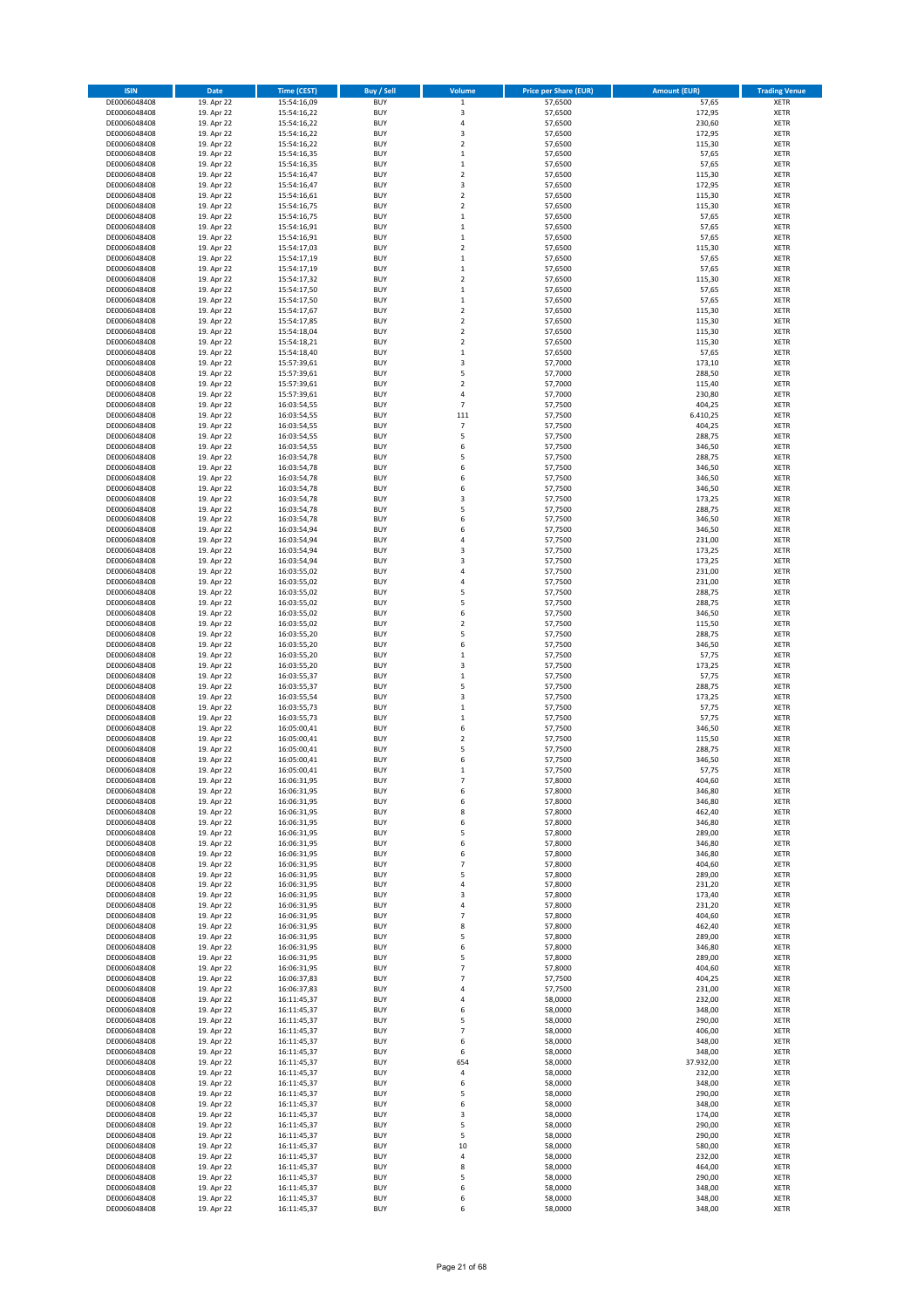| <b>ISIN</b>                  | Date                     | <b>Time (CEST)</b>         | <b>Buy / Sell</b>        | Volume                                    | <b>Price per Share (EUR)</b> | <b>Amount (EUR)</b> | <b>Trading Venue</b>       |
|------------------------------|--------------------------|----------------------------|--------------------------|-------------------------------------------|------------------------------|---------------------|----------------------------|
| DE0006048408                 | 19. Apr 22               | 16:11:45,39                | <b>BUY</b>               | 3                                         | 58,0000                      | 174,00              | <b>XETR</b>                |
| DE0006048408                 | 19. Apr 22               | 16:11:45,39                | <b>BUY</b>               | $\mathsf 3$                               | 58,0000                      | 174,00              | <b>XETR</b>                |
| DE0006048408<br>DE0006048408 | 19. Apr 22<br>19. Apr 22 | 16:11:45,39<br>16:11:45,39 | <b>BUY</b><br><b>BUY</b> | $\mathbf 2$<br>$\mathbf 2$                | 58,0000<br>58,0000           | 116,00<br>116,00    | <b>XETR</b><br><b>XETR</b> |
| DE0006048408                 | 19. Apr 22               | 16:11:45,72                | <b>BUY</b>               | 28                                        | 58,0000                      | 1.624,00            | <b>XETR</b>                |
| DE0006048408                 | 19. Apr 22               | 16:11:45,72                | <b>BUY</b>               | $\overline{2}$                            | 58,0000                      | 116,00              | <b>XETR</b>                |
| DE0006048408                 | 19. Apr 22               | 16:11:45,72                | <b>BUY</b>               | $\sqrt{4}$                                | 58,0000                      | 232,00              | <b>XETR</b>                |
| DE0006048408                 | 19. Apr 22               | 16:11:45,73                | <b>BUY</b>               | 10                                        | 58,0000                      | 580,00              | <b>XETR</b>                |
| DE0006048408<br>DE0006048408 | 19. Apr 22<br>19. Apr 22 | 16:11:46,00                | <b>BUY</b><br><b>BUY</b> | $\,$ 1<br>8                               | 58,0000<br>57,9500           | 58,00<br>463,60     | XETR<br><b>XETR</b>        |
| DE0006048408                 | 19. Apr 22               | 16:12:12,01<br>16:12:12,01 | <b>BUY</b>               | 31                                        | 57,9500                      | 1.796,45            | XETR                       |
| DE0006048408                 | 19. Apr 22               | 16:12:12,01                | <b>BUY</b>               | $\sqrt{4}$                                | 57,9500                      | 231,80              | <b>XETR</b>                |
| DE0006048408                 | 19. Apr 22               | 16:12:12,01                | <b>BUY</b>               | 8                                         | 57,9500                      | 463,60              | XETR                       |
| DE0006048408                 | 19. Apr 22               | 16:12:12,01                | <b>BUY</b>               | 6                                         | 57,9500                      | 347,70              | <b>XETR</b>                |
| DE0006048408                 | 19. Apr 22               | 16:12:12,01                | <b>BUY</b>               | 9                                         | 57,9500                      | 521,55              | <b>XETR</b>                |
| DE0006048408<br>DE0006048408 | 19. Apr 22               | 16:12:12,01<br>16:12:12,01 | <b>BUY</b><br><b>BUY</b> | 3<br>25                                   | 57,9500<br>57,9500           | 173,85<br>1.448,75  | <b>XETR</b><br>XETR        |
| DE0006048408                 | 19. Apr 22<br>19. Apr 22 | 16:15:46,19                | <b>BUY</b>               | 75                                        | 58,0000                      | 4.350,00            | <b>XETR</b>                |
| DE0006048408                 | 19. Apr 22               | 16:15:46,19                | <b>BUY</b>               | $\sqrt{4}$                                | 58,0000                      | 232,00              | XETR                       |
| DE0006048408                 | 19. Apr 22               | 16:15:46,19                | <b>BUY</b>               | 5                                         | 58,0000                      | 290,00              | XETR                       |
| DE0006048408                 | 19. Apr 22               | 16:15:46,19                | <b>BUY</b>               | 5                                         | 58,0000                      | 290,00              | <b>XETR</b>                |
| DE0006048408                 | 19. Apr 22               | 16:15:46,19                | <b>BUY</b>               | 3                                         | 58,0000                      | 174,00              | <b>XETR</b>                |
| DE0006048408                 | 19. Apr 22<br>19. Apr 22 | 16:15:46,19                | <b>BUY</b><br><b>BUY</b> | $\overline{4}$<br>$\overline{\mathbf{3}}$ | 58,0000<br>58,0000           | 232,00<br>174,00    | <b>XETR</b><br><b>XETR</b> |
| DE0006048408<br>DE0006048408 | 19. Apr 22               | 16:15:46,19<br>16:15:46,19 | <b>BUY</b>               | 5                                         | 58,0000                      | 290,00              | <b>XETR</b>                |
| DE0006048408                 | 19. Apr 22               | 16:15:46,19                | <b>BUY</b>               | 4                                         | 58,0000                      | 232,00              | <b>XETR</b>                |
| DE0006048408                 | 19. Apr 22               | 16:15:46,19                | <b>BUY</b>               | 3                                         | 58,0000                      | 174,00              | <b>XETR</b>                |
| DE0006048408                 | 19. Apr 22               | 16:15:46,19                | <b>BUY</b>               | 5                                         | 58,0000                      | 290,00              | <b>XETR</b>                |
| DE0006048408                 | 19. Apr 22               | 16:15:46,19                | <b>BUY</b>               | 3                                         | 58,0000                      | 174,00              | <b>XETR</b>                |
| DE0006048408                 | 19. Apr 22               | 16:15:46,19                | <b>BUY</b>               | 3                                         | 58,0000                      | 174,00              | <b>XETR</b>                |
| DE0006048408<br>DE0006048408 | 19. Apr 22<br>19. Apr 22 | 16:15:46,19<br>16:15:46,19 | <b>BUY</b><br><b>BUY</b> | $\overline{2}$<br>5                       | 58,0000<br>58,0000           | 116,00<br>290,00    | <b>XETR</b><br><b>XETR</b> |
| DE0006048408                 | 19. Apr 22               | 16:15:46,19                | <b>BUY</b>               | $\overline{4}$                            | 58,0000                      | 232,00              | <b>XETR</b>                |
| DE0006048408                 | 19. Apr 22               | 16:15:46,19                | <b>BUY</b>               | 3                                         | 58,0000                      | 174,00              | XETR                       |
| DE0006048408                 | 19. Apr 22               | 16:15:46,19                | <b>BUY</b>               | 6                                         | 58,0000                      | 348,00              | <b>XETR</b>                |
| DE0006048408                 | 19. Apr 22               | 16:15:46,19                | <b>BUY</b>               | $\overline{2}$                            | 58,0000                      | 116,00              | XETR                       |
| DE0006048408                 | 19. Apr 22               | 16:15:46,19                | <b>BUY</b><br><b>BUY</b> | 3<br>$\sqrt{4}$                           | 58,0000                      | 174,00<br>232,00    | <b>XETR</b>                |
| DE0006048408<br>DE0006048408 | 19. Apr 22<br>19. Apr 22 | 16:15:46,19<br>16:15:46,19 | <b>BUY</b>               | 3                                         | 58,0000<br>58,0000           | 174,00              | XETR<br><b>XETR</b>        |
| DE0006048408                 | 19. Apr 22               | 16:15:46,19                | <b>BUY</b>               | $\overline{\mathbf{3}}$                   | 58,0000                      | 174,00              | <b>XETR</b>                |
| DE0006048408                 | 19. Apr 22               | 16:15:46,19                | <b>BUY</b>               | $\overline{2}$                            | 58,0000                      | 116,00              | <b>XETR</b>                |
| DE0006048408                 | 19. Apr 22               | 16:15:46,19                | <b>BUY</b>               | 6                                         | 58,0000                      | 348,00              | XETR                       |
| DE0006048408                 | 19. Apr 22               | 16:15:46,19                | <b>BUY</b>               | $\overline{2}$                            | 58,0000                      | 116,00              | <b>XETR</b>                |
| DE0006048408                 | 19. Apr 22               | 16:15:46,30                | <b>BUY</b><br><b>BUY</b> | $\sqrt{4}$<br>$\overline{2}$              | 58,0000                      | 232,00              | <b>XETR</b><br><b>XETR</b> |
| DE0006048408<br>DE0006048408 | 19. Apr 22<br>19. Apr 22 | 16:15:46,30<br>16:15:46,30 | <b>BUY</b>               | $\sqrt{4}$                                | 58,0000<br>58,0000           | 116,00<br>232,00    | XETR                       |
| DE0006048408                 | 19. Apr 22               | 16:15:46,30                | <b>BUY</b>               | 4                                         | 58,0000                      | 232,00              | <b>XETR</b>                |
| DE0006048408                 | 19. Apr 22               | 16:15:46,31                | <b>BUY</b>               | $\overline{4}$                            | 58,0000                      | 232,00              | <b>XETR</b>                |
| DE0006048408                 | 19. Apr 22               | 16:15:47,48                | <b>BUY</b>               | 91                                        | 57,9500                      | 5.273,45            | <b>XETR</b>                |
| DE0006048408                 | 19. Apr 22               | 16:15:47,48                | <b>BUY</b>               | 6                                         | 57,9500                      | 347,70              | <b>XETR</b>                |
| DE0006048408<br>DE0006048408 | 19. Apr 22               | 16:16:43,22                | <b>BUY</b><br><b>BUY</b> | 27<br>$\mathbf 2$                         | 57,9500<br>57,9500           | 1.564,65<br>115,90  | <b>XETR</b><br><b>XETR</b> |
| DE0006048408                 | 19. Apr 22<br>19. Apr 22 | 16:19:53,59<br>16:19:53,59 | <b>BUY</b>               | 76                                        | 57,9500                      | 4.404,20            | <b>XETR</b>                |
| DE0006048408                 | 19. Apr 22               | 16:19:53,59                | <b>BUY</b>               | $\sqrt{4}$                                | 57,9500                      | 231,80              | <b>XETR</b>                |
| DE0006048408                 | 19. Apr 22               | 16:19:53,59                | <b>BUY</b>               | 4                                         | 57,9500                      | 231,80              | <b>XETR</b>                |
| DE0006048408                 | 19. Apr 22               | 16:19:53,59                | <b>BUY</b>               | 3                                         | 57,9500                      | 173,85              | <b>XETR</b>                |
| DE0006048408                 | 19. Apr 22               | 16:19:53,59                | <b>BUY</b>               | 4                                         | 57,9500                      | 231,80              | <b>XETR</b>                |
| DE0006048408<br>DE0006048408 | 19. Apr 22<br>19. Apr 22 | 16:19:53,59<br>16:19:53,59 | <b>BUY</b><br><b>BUY</b> | $\overline{4}$<br>3                       | 57,9500<br>57,9500           | 231,80<br>173,85    | <b>XETR</b><br><b>XETR</b> |
| DE0006048408                 | 19. Apr 22               | 16:19:53,60                | <b>BUY</b>               | 3                                         | 57,9500                      | 173,85              | <b>XETR</b>                |
| DE0006048408                 | 19. Apr 22               | 16:19:53,60                | <b>BUY</b>               | $\overline{\mathbf{3}}$                   | 57,9500                      | 173,85              | XETR                       |
| DE0006048408                 | 19. Apr 22               | 16:19:53,60                | <b>BUY</b>               | $\overline{2}$                            | 57,9500                      | 115,90              | <b>XETR</b>                |
| DE0006048408                 | 19. Apr 22               | 16:20:16,84                | <b>BUY</b>               | 6                                         | 57,9000                      | 347,40              | <b>XETR</b>                |
| DE0006048408<br>DE0006048408 | 19. Apr 22               | 16:20:16,84                | <b>BUY</b>               | 6                                         | 57,9000                      | 347,40              | <b>XETR</b>                |
| DE0006048408                 | 19. Apr 22<br>19. Apr 22 | 16:20:16,84<br>16:20:16,84 | <b>BUY</b><br><b>BUY</b> | 5<br>6                                    | 57,9000<br>57,9000           | 289,50<br>347,40    | <b>XETR</b><br>XETR        |
| DE0006048408                 | 19. Apr 22               | 16:20:16,84                | <b>BUY</b>               | 5                                         | 57,9000                      | 289,50              | XETR                       |
| DE0006048408                 | 19. Apr 22               | 16:20:16,84                | <b>BUY</b>               | 6                                         | 57,9000                      | 347,40              | XETR                       |
| DE0006048408                 | 19. Apr 22               | 16:20:16,84                | <b>BUY</b>               | 58                                        | 57,9000                      | 3.358,20            | <b>XETR</b>                |
| DE0006048408                 | 19. Apr 22               | 16:20:16,84                | <b>BUY</b>               | 9                                         | 57,9000                      | 521,10              | <b>XETR</b>                |
| DE0006048408                 | 19. Apr 22               | 16:20:16,84                | <b>BUY</b>               | $\sqrt{4}$                                | 57,9000                      | 231,60              | XETR                       |
| DE0006048408<br>DE0006048408 | 19. Apr 22<br>19. Apr 22 | 16:20:16,84<br>16:20:16,84 | <b>BUY</b><br><b>BUY</b> | 3<br>5                                    | 57,9000<br>57,9000           | 173,70<br>289,50    | <b>XETR</b><br>XETR        |
| DE0006048408                 | 19. Apr 22               | 16:20:16,84                | <b>BUY</b>               | 5                                         | 57,9000                      | 289,50              | <b>XETR</b>                |
| DE0006048408                 | 19. Apr 22               | 16:20:16,84                | <b>BUY</b>               | 5                                         | 57,9000                      | 289,50              | XETR                       |
| DE0006048408                 | 19. Apr 22               | 16:20:16,84                | <b>BUY</b>               | 4                                         | 57,9000                      | 231,60              | <b>XETR</b>                |
| DE0006048408                 | 19. Apr 22               | 16:20:16,84                | <b>BUY</b>               | 3                                         | 57,9000                      | 173,70              | <b>XETR</b>                |
| DE0006048408<br>DE0006048408 | 19. Apr 22<br>19. Apr 22 | 16:20:16,84<br>16:20:16,84 | <b>BUY</b><br><b>BUY</b> | 5<br>10                                   | 57,9000<br>57,9000           | 289,50<br>579,00    | <b>XETR</b><br>XETR        |
| DE0006048408                 | 19. Apr 22               | 16:20:16,84                | <b>BUY</b>               | 5                                         | 57,9000                      | 289,50              | <b>XETR</b>                |
| DE0006048408                 | 19. Apr 22               | 16:20:16,84                | <b>BUY</b>               | 5                                         | 57,9000                      | 289,50              | <b>XETR</b>                |
| DE0006048408                 | 19. Apr 22               | 16:20:16,84                | <b>BUY</b>               | 5                                         | 57,9000                      | 289,50              | <b>XETR</b>                |
| DE0006048408                 | 19. Apr 22               | 16:20:16,84                | <b>BUY</b>               | 6                                         | 57,9000                      | 347,40              | <b>XETR</b>                |
| DE0006048408                 | 19. Apr 22               | 16:22:33,64                | <b>BUY</b>               | 3                                         | 57,9000                      | 173,70              | <b>XETR</b>                |
| DE0006048408<br>DE0006048408 | 19. Apr 22<br>19. Apr 22 | 16:22:33,64<br>16:22:33,64 | <b>BUY</b><br><b>BUY</b> | $\,$ 1<br>$\overline{2}$                  | 57,9000<br>57,9000           | 57,90<br>115,80     | <b>XETR</b><br><b>XETR</b> |
| DE0006048408                 | 19. Apr 22               | 16:22:33,64                | <b>BUY</b>               | $\mathbf 2$                               | 57,9000                      | 115,80              | <b>XETR</b>                |
| DE0006048408                 | 19. Apr 22               | 16:22:33,64                | <b>BUY</b>               | 4                                         | 57,9000                      | 231,60              | XETR                       |
| DE0006048408                 | 19. Apr 22               | 16:22:33,64                | <b>BUY</b>               | $\sqrt{2}$                                | 57,9000                      | 115,80              | XETR                       |
| DE0006048408                 | 19. Apr 22               | 16:22:33,64                | <b>BUY</b>               | $\sqrt{2}$                                | 57,9000                      | 115,80              | <b>XETR</b>                |
| DE0006048408                 | 19. Apr 22               | 16:22:33,69                | <b>BUY</b>               | $\overline{2}$                            | 57,9000                      | 115,80              | <b>XETR</b>                |
| DE0006048408<br>DE0006048408 | 19. Apr 22<br>19. Apr 22 | 16:22:33,69<br>16:22:33,69 | <b>BUY</b><br><b>BUY</b> | 3<br>3                                    | 57,9000<br>57,9000           | 173,70<br>173,70    | XETR<br>XETR               |
| DE0006048408                 | 19. Apr 22               | 16:22:33,69                | <b>BUY</b>               | $\sqrt{2}$                                | 57,9000                      | 115,80              | XETR                       |
| DE0006048408                 | 19. Apr 22               | 16:23:50,53                | <b>BUY</b>               | $\mathbf 2$                               | 57,9500                      | 115,90              | <b>XETR</b>                |
| DE0006048408                 | 19. Apr 22               | 16:23:50,53                | <b>BUY</b>               | 4                                         | 57,9500                      | 231,80              | XETR                       |
| DE0006048408                 | 19. Apr 22               | 16:23:50,53                | <b>BUY</b>               | 3                                         | 57,9500                      | 173,85              | XETR                       |
| DE0006048408                 | 19. Apr 22               | 16:23:50,53                | <b>BUY</b>               | 3                                         | 57,9500                      | 173,85              | XETR                       |
| DE0006048408<br>DE0006048408 | 19. Apr 22<br>19. Apr 22 | 16:23:50,53<br>16:23:50,53 | <b>BUY</b><br><b>BUY</b> | 3<br>4                                    | 57,9500<br>57,9500           | 173,85<br>231,80    | <b>XETR</b><br><b>XETR</b> |
| DE0006048408                 | 19. Apr 22               | 16:23:50,53                | <b>BUY</b>               | 6                                         | 57,9500                      | 347,70              | <b>XETR</b>                |
| DE0006048408                 | 19. Apr 22               | 16:23:50,53                | <b>BUY</b>               | 3                                         | 57,9500                      | 173,85              | <b>XETR</b>                |
| DE0006048408                 | 19. Apr 22               | 16:23:50,55                | <b>BUY</b>               | $\overline{2}$                            | 57,9500                      | 115,90              | <b>XETR</b>                |
| DE0006048408                 | 19. Apr 22               | 16:23:50,55                | <b>BUY</b>               | $\mathbf 2$                               | 57,9500                      | 115,90              | <b>XETR</b>                |
| DE0006048408                 | 19. Apr 22               | 16:30:02,21                | <b>BUY</b>               | 3                                         | 57,9000                      | 173,70              | <b>XETR</b>                |
| DE0006048408<br>DE0006048408 | 19. Apr 22<br>19. Apr 22 | 16:30:02,21<br>16:30:02,21 | <b>BUY</b><br><b>BUY</b> | 3<br>3                                    | 57,9000<br>57,9000           | 173,70<br>173,70    | <b>XETR</b><br><b>XETR</b> |
|                              |                          |                            |                          |                                           |                              |                     |                            |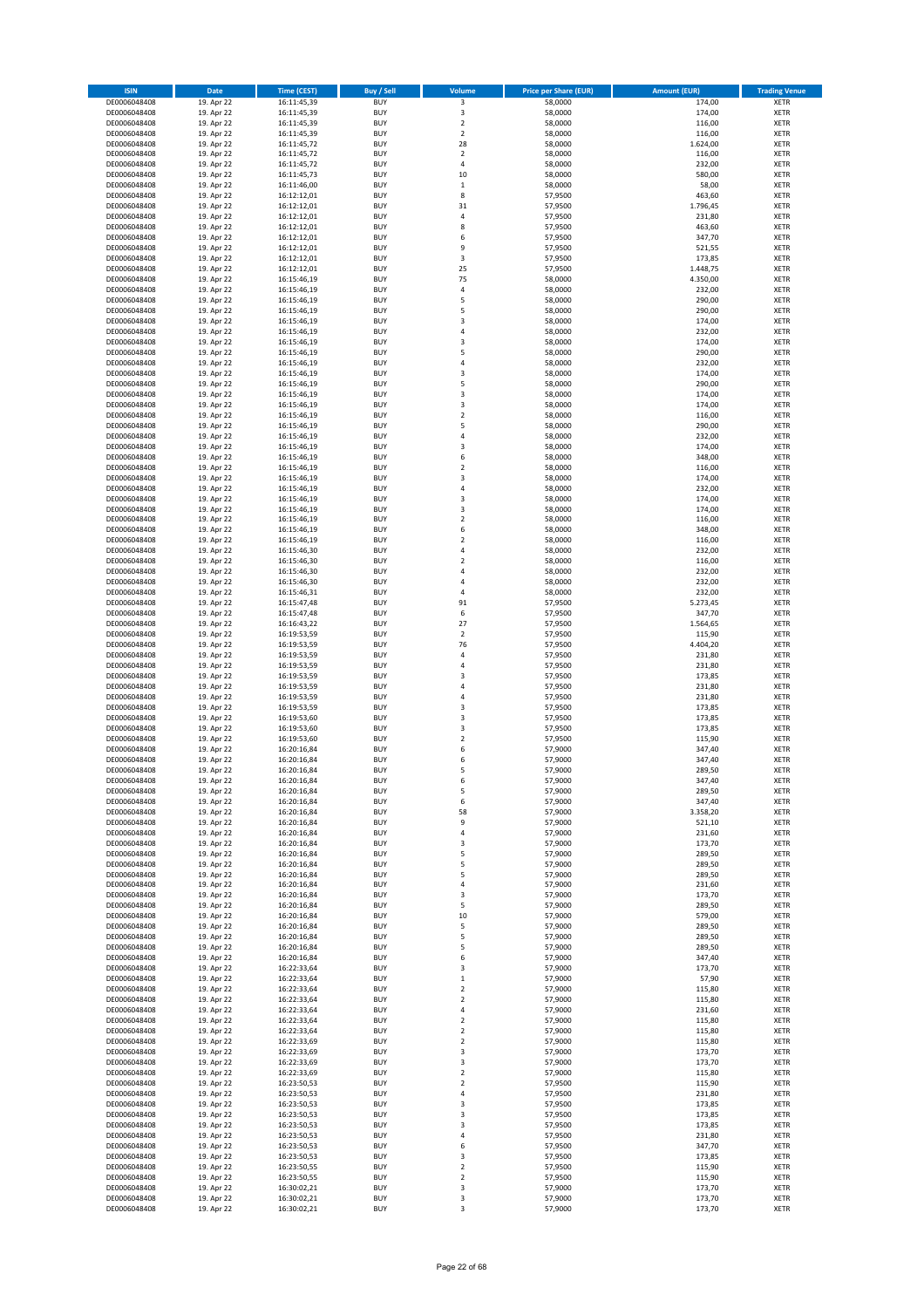| <b>ISIN</b>                  | Date                     | <b>Time (CEST)</b>         | <b>Buy / Sell</b>        | Volume                       | <b>Price per Share (EUR)</b> | <b>Amount (EUR)</b> | <b>Trading Venue</b>       |
|------------------------------|--------------------------|----------------------------|--------------------------|------------------------------|------------------------------|---------------------|----------------------------|
| DE0006048408                 | 19. Apr 22               | 16:30:02,21                | <b>BUY</b>               | $\overline{a}$               | 57,9000                      | 231,60              | <b>XETR</b>                |
| DE0006048408                 | 19. Apr 22               | 16:30:02,21                | <b>BUY</b>               | 12                           | 57,9000                      | 694,80              | <b>XETR</b>                |
| DE0006048408<br>DE0006048408 | 19. Apr 22<br>19. Apr 22 | 16:30:02,21<br>16:30:02,21 | <b>BUY</b><br><b>BUY</b> | 9<br>$\overline{\mathbf{3}}$ | 57,9000<br>57,9000           | 521,10<br>173,70    | <b>XETR</b><br><b>XETR</b> |
| DE0006048408                 | 19. Apr 22               | 16:30:02,21                | <b>BUY</b>               | 4                            | 57,9000                      | 231,60              | <b>XETR</b>                |
| DE0006048408                 | 19. Apr 22               | 16:30:02,68                | <b>BUY</b>               | 46                           | 57,9000                      | 2.663,40            | <b>XETR</b>                |
| DE0006048408                 | 19. Apr 22               | 16:30:02,89                | <b>BUY</b>               | $\sqrt{4}$                   | 57,9000                      | 231,60              | <b>XETR</b>                |
| DE0006048408                 | 19. Apr 22               | 16:31:56,29                | <b>BUY</b>               | $\sqrt{4}$                   | 57,9500                      | 231,80              | <b>XETR</b>                |
| DE0006048408                 | 19. Apr 22               | 16:31:56,29                | <b>BUY</b><br><b>BUY</b> | $\sqrt{4}$<br>3              | 57,9500                      | 231,80              | XETR<br><b>XETR</b>        |
| DE0006048408<br>DE0006048408 | 19. Apr 22<br>19. Apr 22 | 16:31:56,29<br>16:31:56,29 | <b>BUY</b>               | 5                            | 57,9500<br>57,9500           | 173,85<br>289,75    | XETR                       |
| DE0006048408                 | 19. Apr 22               | 16:31:56,29                | <b>BUY</b>               | $\overline{2}$               | 57,9500                      | 115,90              | <b>XETR</b>                |
| DE0006048408                 | 19. Apr 22               | 16:31:56,29                | <b>BUY</b>               | 6                            | 57,9500                      | 347,70              | XETR                       |
| DE0006048408                 | 19. Apr 22               | 16:31:56,35                | <b>BUY</b>               | 17                           | 57,9500                      | 985,15              | <b>XETR</b>                |
| DE0006048408                 | 19. Apr 22               | 16:31:56,35                | <b>BUY</b>               | $\,$ 1                       | 57,9500                      | 57,95               | <b>XETR</b>                |
| DE0006048408<br>DE0006048408 | 19. Apr 22<br>19. Apr 22 | 16:33:43,22<br>16:35:10,29 | <b>BUY</b><br><b>BUY</b> | 3<br>6                       | 57,9500<br>58,0000           | 173,85<br>348,00    | <b>XETR</b><br>XETR        |
| DE0006048408                 | 19. Apr 22               | 16:35:10,29                | <b>BUY</b>               | 5                            | 58,0000                      | 290,00              | <b>XETR</b>                |
| DE0006048408                 | 19. Apr 22               | 16:35:10,29                | <b>BUY</b>               | 3                            | 58,0000                      | 174,00              | XETR                       |
| DE0006048408                 | 19. Apr 22               | 16:35:10,29                | <b>BUY</b>               | 5                            | 58,0000                      | 290,00              | <b>XETR</b>                |
| DE0006048408                 | 19. Apr 22               | 16:35:10,29                | <b>BUY</b>               | 6                            | 58,0000                      | 348,00              | <b>XETR</b>                |
| DE0006048408<br>DE0006048408 | 19. Apr 22<br>19. Apr 22 | 16:35:10,29<br>16:35:10,29 | <b>BUY</b><br><b>BUY</b> | 5<br>6                       | 58,0000<br>58,0000           | 290,00<br>348,00    | <b>XETR</b><br><b>XETR</b> |
| DE0006048408                 | 19. Apr 22               | 16:35:10,29                | <b>BUY</b>               | 4                            | 58,0000                      | 232,00              | <b>XETR</b>                |
| DE0006048408                 | 19. Apr 22               | 16:35:10,29                | <b>BUY</b>               | $\overline{4}$               | 58,0000                      | 232,00              | <b>XETR</b>                |
| DE0006048408                 | 19. Apr 22               | 16:35:10,29                | <b>BUY</b>               | 5                            | 58,0000                      | 290,00              | <b>XETR</b>                |
| DE0006048408                 | 19. Apr 22               | 16:35:10,36                | <b>BUY</b>               | 25                           | 57,9500                      | 1.448,75            | <b>XETR</b>                |
| DE0006048408<br>DE0006048408 | 19. Apr 22<br>19. Apr 22 | 16:35:10,36                | <b>BUY</b><br><b>BUY</b> | 25<br>9                      | 57,9500<br>57,9500           | 1.448,75<br>521,55  | <b>XETR</b><br><b>XETR</b> |
| DE0006048408                 | 19. Apr 22               | 16:35:16,17<br>16:35:16,35 | <b>BUY</b>               | $\sqrt{4}$                   | 57,9500                      | 231,80              | <b>XETR</b>                |
| DE0006048408                 | 19. Apr 22               | 16:35:16,50                | <b>BUY</b>               | $\sqrt{2}$                   | 57,9500                      | 115,90              | <b>XETR</b>                |
| DE0006048408                 | 19. Apr 22               | 16:36:31,54                | <b>BUY</b>               | $\,$ 1                       | 57,9500                      | 57,95               | <b>XETR</b>                |
| DE0006048408                 | 19. Apr 22               | 16:36:31,54                | <b>BUY</b>               | 4                            | 57,9500                      | 231,80              | <b>XETR</b>                |
| DE0006048408<br>DE0006048408 | 19. Apr 22<br>19. Apr 22 | 16:36:31,54<br>16:36:31,54 | <b>BUY</b><br><b>BUY</b> | 5<br>$\sqrt{4}$              | 57,9500<br>57,9500           | 289,75<br>231,80    | XETR<br><b>XETR</b>        |
| DE0006048408                 | 19. Apr 22               | 16:36:31,54                | <b>BUY</b>               | 3                            | 57,9500                      | 173,85              | XETR                       |
| DE0006048408                 | 19. Apr 22               | 16:36:31,54                | <b>BUY</b>               | 37                           | 57,9500                      | 2.144,15            | <b>XETR</b>                |
| DE0006048408                 | 19. Apr 22               | 16:36:31,87                | <b>BUY</b>               | $\sqrt{2}$                   | 57,9500                      | 115,90              | XETR                       |
| DE0006048408                 | 19. Apr 22               | 16:36:31,87                | <b>BUY</b>               | 5                            | 57,9500                      | 289,75              | <b>XETR</b>                |
| DE0006048408<br>DE0006048408 | 19. Apr 22<br>19. Apr 22 | 16:43:14,83                | <b>BUY</b><br><b>BUY</b> | 6<br>366                     | 58,1000                      | 348,60              | <b>XETR</b><br><b>XETR</b> |
| DE0006048408                 | 19. Apr 22               | 16:43:14,83<br>16:43:14,83 | <b>BUY</b>               | 5                            | 58,1000<br>58,1000           | 21.264,60<br>290,50 | XETR                       |
| DE0006048408                 | 19. Apr 22               | 16:43:14,83                | <b>BUY</b>               | $\overline{7}$               | 58,1000                      | 406,70              | <b>XETR</b>                |
| DE0006048408                 | 19. Apr 22               | 16:43:14,83                | <b>BUY</b>               | 6                            | 58,1000                      | 348,60              | <b>XETR</b>                |
| DE0006048408                 | 19. Apr 22               | 16:43:14,83                | <b>BUY</b>               | $\overline{7}$               | 58,1000                      | 406,70              | <b>XETR</b>                |
| DE0006048408                 | 19. Apr 22               | 16:43:14,83                | <b>BUY</b>               | 6                            | 58,1000                      | 348,60              | XETR                       |
| DE0006048408<br>DE0006048408 | 19. Apr 22<br>19. Apr 22 | 16:43:14,83<br>16:43:14,83 | <b>BUY</b><br><b>BUY</b> | 6<br>5                       | 58,1000<br>58,1000           | 348,60<br>290,50    | <b>XETR</b><br><b>XETR</b> |
| DE0006048408                 | 19. Apr 22               | 16:43:14,83                | <b>BUY</b>               | 5                            | 58,1000                      | 290,50              | <b>XETR</b>                |
| DE0006048408                 | 19. Apr 22               | 16:43:14,83                | <b>BUY</b>               | 5                            | 58,1000                      | 290,50              | <b>XETR</b>                |
| DE0006048408                 | 19. Apr 22               | 16:43:14,83                | <b>BUY</b>               | $\overline{7}$               | 58,1000                      | 406,70              | <b>XETR</b>                |
| DE0006048408                 | 19. Apr 22               | 16:43:14,83                | <b>BUY</b>               | 5                            | 58,1000                      | 290,50              | <b>XETR</b>                |
| DE0006048408<br>DE0006048408 | 19. Apr 22<br>19. Apr 22 | 16:43:14,83<br>16:43:14,83 | <b>BUY</b><br><b>BUY</b> | 5<br>5                       | 58,1000<br>58,1000           | 290,50<br>290,50    | <b>XETR</b><br><b>XETR</b> |
| DE0006048408                 | 19. Apr 22               | 16:43:14,83                | <b>BUY</b>               | 6                            | 58,1000                      | 348,60              | <b>XETR</b>                |
| DE0006048408                 | 19. Apr 22               | 16:43:14,83                | <b>BUY</b>               | 192                          | 58,1000                      | 11.155,20           | <b>XETR</b>                |
| DE0006048408                 | 19. Apr 22               | 16:43:20,99                | <b>BUY</b>               | 5                            | 58,0500                      | 290,25              | <b>XETR</b>                |
| DE0006048408                 | 19. Apr 22               | 16:51:09,26                | <b>BUY</b>               | 8                            | 58,1500                      | 465,20              | <b>XETR</b>                |
| DE0006048408<br>DE0006048408 | 19. Apr 22<br>19. Apr 22 | 16:51:09,26<br>16:51:09,26 | <b>BUY</b><br><b>BUY</b> | 5<br>$\overline{7}$          | 58,1500<br>58,1500           | 290,75<br>407,05    | <b>XETR</b><br><b>XETR</b> |
| DE0006048408                 | 19. Apr 22               | 16:51:09,26                | <b>BUY</b>               | 6                            | 58,1500                      | 348,90              | XETR                       |
| DE0006048408                 | 19. Apr 22               | 16:51:09,26                | <b>BUY</b>               | 3                            | 58,1500                      | 174,45              | <b>XETR</b>                |
| DE0006048408                 | 19. Apr 22               | 16:51:09,26                | <b>BUY</b>               | 49                           | 58,1500                      | 2.849,35            | <b>XETR</b>                |
| DE0006048408                 | 19. Apr 22               | 16:51:09,26                | <b>BUY</b>               | 5                            | 58,1500                      | 290,75              | <b>XETR</b>                |
| DE0006048408<br>DE0006048408 | 19. Apr 22               | 16:51:09,26<br>16:51:09,26 | <b>BUY</b><br><b>BUY</b> | 5<br>4                       | 58,1500                      | 290,75<br>232,60    | <b>XETR</b><br>XETR        |
| DE0006048408                 | 19. Apr 22<br>19. Apr 22 | 16:51:09,26                | <b>BUY</b>               | 4                            | 58,1500<br>58,1500           | 232,60              | XETR                       |
| DE0006048408                 | 19. Apr 22               | 16:51:09,26                | <b>BUY</b>               | $\overline{4}$               | 58,1500                      | 232,60              | XETR                       |
| DE0006048408                 | 19. Apr 22               | 16:51:09,26                | <b>BUY</b>               | 8                            | 58,1500                      | 465,20              | XETR                       |
| DE0006048408                 | 19. Apr 22               | 16:51:54,97                | <b>BUY</b>               | 8                            | 58,1000                      | 464,80              | XETR                       |
| DE0006048408<br>DE0006048408 | 19. Apr 22<br>19. Apr 22 | 16:51:54,97<br>16:51:54,97 | <b>BUY</b><br><b>BUY</b> | 6<br>3                       | 58,1000<br>58,1000           | 348,60<br>174,30    | XETR<br><b>XETR</b>        |
| DE0006048408                 | 19. Apr 22               | 16:51:54,97                | <b>BUY</b>               | 5                            | 58,1000                      | 290,50              | <b>XETR</b>                |
| DE0006048408                 | 19. Apr 22               | 16:51:54,97                | <b>BUY</b>               | 4                            | 58,1000                      | 232,40              | <b>XETR</b>                |
| DE0006048408                 | 19. Apr 22               | 16:51:54,97                | <b>BUY</b>               | 6                            | 58,1000                      | 348,60              | XETR                       |
| DE0006048408                 | 19. Apr 22               | 16:51:54,97                | <b>BUY</b>               | 3<br>$\overline{4}$          | 58,1000                      | 174,30              | <b>XETR</b>                |
| DE0006048408<br>DE0006048408 | 19. Apr 22<br>19. Apr 22 | 16:51:54,97<br>16:51:54,97 | <b>BUY</b><br><b>BUY</b> | 6                            | 58,1000<br>58,1000           | 232,40<br>348,60    | <b>XETR</b><br><b>XETR</b> |
| DE0006048408                 | 19. Apr 22               | 16:51:54,97                | <b>BUY</b>               | 6                            | 58,1000                      | 348,60              | XETR                       |
| DE0006048408                 | 19. Apr 22               | 16:51:54,97                | <b>BUY</b>               | 3                            | 58,1000                      | 174,30              | <b>XETR</b>                |
| DE0006048408                 | 19. Apr 22               | 16:51:54,97                | <b>BUY</b>               | 4                            | 58,1000                      | 232,40              | <b>XETR</b>                |
| DE0006048408                 | 19. Apr 22               | 16:51:54,97                | <b>BUY</b>               | 10                           | 58,1000                      | 581,00              | <b>XETR</b>                |
| DE0006048408<br>DE0006048408 | 19. Apr 22<br>19. Apr 22 | 16:51:54,97<br>16:51:54,97 | <b>BUY</b><br><b>BUY</b> | 8<br>5                       | 58,1000<br>58,1000           | 464,80<br>290,50    | <b>XETR</b><br><b>XETR</b> |
| DE0006048408                 | 19. Apr 22               | 16:51:54,97                | <b>BUY</b>               | $\overline{4}$               | 58,1000                      | 232,40              | <b>XETR</b>                |
| DE0006048408                 | 19. Apr 22               | 16:51:54,97                | <b>BUY</b>               | 4                            | 58,1000                      | 232,40              | <b>XETR</b>                |
| DE0006048408                 | 19. Apr 22               | 16:51:54,97                | <b>BUY</b>               | 5                            | 58,1000                      | 290,50              | XETR                       |
| DE0006048408                 | 19. Apr 22               | 16:51:54,97                | <b>BUY</b>               | 5                            | 58,1000                      | 290,50              | XETR                       |
| DE0006048408<br>DE0006048408 | 19. Apr 22<br>19. Apr 22 | 16:51:54,97<br>16:51:54,97 | <b>BUY</b><br><b>BUY</b> | 8<br>6                       | 58,1000<br>58,1000           | 464,80<br>348,60    | XETR<br>XETR               |
| DE0006048408                 | 19. Apr 22               | 16:51:54,97                | <b>BUY</b>               | 6                            | 58,1000                      | 348,60              | <b>XETR</b>                |
| DE0006048408                 | 19. Apr 22               | 16:51:54,97                | <b>BUY</b>               | 4                            | 58,1000                      | 232,40              | XETR                       |
| DE0006048408                 | 19. Apr 22               | 16:51:54,97                | <b>BUY</b>               | 5                            | 58,1000                      | 290,50              | XETR                       |
| DE0006048408                 | 19. Apr 22               | 16:56:53,19                | <b>BUY</b>               | 128                          | 58,0500                      | 7.430,40            | XETR                       |
| DE0006048408<br>DE0006048408 | 19. Apr 22<br>19. Apr 22 | 16:56:53,19<br>16:56:53,19 | <b>BUY</b><br><b>BUY</b> | $\overline{7}$<br>6          | 58,0500<br>58,0500           | 406,35<br>348,30    | XETR<br>XETR               |
| DE0006048408                 | 19. Apr 22               | 16:56:53,19                | <b>BUY</b>               | 6                            | 58,0500                      | 348,30              | XETR                       |
| DE0006048408                 | 19. Apr 22               | 16:56:53,19                | <b>BUY</b>               | 9                            | 58,0500                      | 522,45              | <b>XETR</b>                |
| DE0006048408                 | 19. Apr 22               | 16:56:53,19                | <b>BUY</b>               | 6                            | 58,0500                      | 348,30              | <b>XETR</b>                |
| DE0006048408                 | 19. Apr 22               | 16:56:53,19                | <b>BUY</b>               | 5                            | 58,0500                      | 290,25              | <b>XETR</b>                |
| DE0006048408<br>DE0006048408 | 19. Apr 22<br>19. Apr 22 | 16:56:53,19<br>16:56:53,19 | <b>BUY</b><br><b>BUY</b> | 8<br>6                       | 58,0500<br>58,0500           | 464,40<br>348,30    | <b>XETR</b><br><b>XETR</b> |
| DE0006048408                 | 19. Apr 22               | 16:56:53,19                | <b>BUY</b>               | $\overline{7}$               | 58,0500                      | 406,35              | <b>XETR</b>                |
| DE0006048408                 | 19. Apr 22               | 16:56:53,19                | <b>BUY</b>               | 5                            | 58,0500                      | 290,25              | <b>XETR</b>                |
| DE0006048408                 | 19. Apr 22               | 16:56:53,19                | <b>BUY</b>               | 6                            | 58,0500                      | 348,30              | <b>XETR</b>                |
| DE0006048408                 | 19. Apr 22               | 16:56:53,19                | <b>BUY</b>               | 5                            | 58,0500                      | 290,25              | <b>XETR</b>                |
| DE0006048408                 | 19. Apr 22               | 16:56:53,19                | <b>BUY</b>               | 5                            | 58,0500                      | 290,25              | <b>XETR</b>                |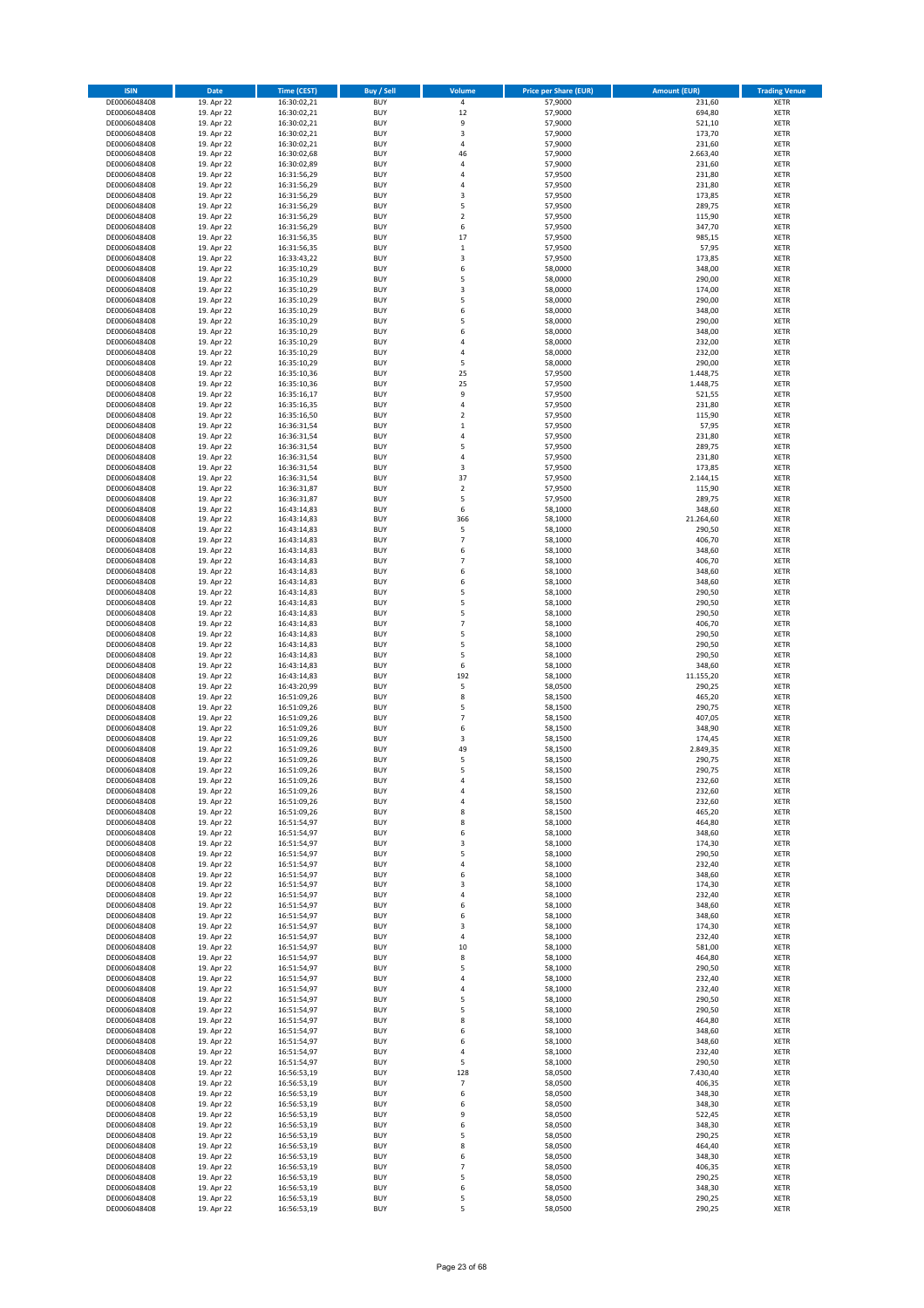| <b>ISIN</b>                  | Date                     | <b>Time (CEST)</b>         | <b>Buy / Sell</b>        | Volume                                    | <b>Price per Share (EUR)</b> | <b>Amount (EUR)</b>   | <b>Trading Venue</b>       |
|------------------------------|--------------------------|----------------------------|--------------------------|-------------------------------------------|------------------------------|-----------------------|----------------------------|
| DE0006048408                 | 19. Apr 22               | 16:56:53,19                | <b>BUY</b>               | $\overline{\mathbf{5}}$                   | 58,0500                      | 290,25                | <b>XETR</b>                |
| DE0006048408                 | 19. Apr 22               | 17:01:17,19                | <b>BUY</b>               | 179                                       | 58,1000                      | 10.399,90             | <b>XETR</b>                |
| DE0006048408<br>DE0006048408 | 19. Apr 22<br>19. Apr 22 | 17:05:53,79<br>17:09:39,28 | <b>BUY</b><br><b>BUY</b> | 206<br>10                                 | 58,1000<br>58,1000           | 11.968,60<br>581,00   | <b>XETR</b><br><b>XETR</b> |
| DE0006048408                 | 19. Apr 22               | 17:09:39,28                | <b>BUY</b>               | 8                                         | 58,1000                      | 464,80                | <b>XETR</b>                |
| DE0006048408                 | 19. Apr 22               | 17:09:39,28                | <b>BUY</b>               | 8                                         | 58,1000                      | 464,80                | <b>XETR</b>                |
| DE0006048408                 | 19. Apr 22               | 17:09:39,28                | <b>BUY</b>               | $\overline{7}$                            | 58,1000                      | 406,70                | <b>XETR</b>                |
| DE0006048408                 | 19. Apr 22               | 17:09:39,28                | <b>BUY</b>               | 9                                         | 58,1000                      | 522,90                | <b>XETR</b>                |
| DE0006048408<br>DE0006048408 | 19. Apr 22<br>19. Apr 22 | 17:12:03,28                | <b>BUY</b><br><b>BUY</b> | 211<br>9                                  | 58,2000<br>58,2000           | 12.280,20<br>523,80   | XETR<br><b>XETR</b>        |
| DE0006048408                 | 19. Apr 22               | 17:15:20,04<br>17:15:20,04 | <b>BUY</b>               | $\overline{7}$                            | 58,2000                      | 407,40                | XETR                       |
| DE0006048408                 | 19. Apr 22               | 17:15:20,04                | <b>BUY</b>               | 11                                        | 58,2000                      | 640,20                | <b>XETR</b>                |
| DE0006048408                 | 19. Apr 22               | 17:15:20,04                | <b>BUY</b>               | 10                                        | 58,2000                      | 582,00                | XETR                       |
| DE0006048408                 | 19. Apr 22               | 17:15:20,04                | <b>BUY</b>               | 11                                        | 58,2000                      | 640,20                | <b>XETR</b>                |
| DE0006048408                 | 19. Apr 22               | 17:15:20,04                | <b>BUY</b>               | 10                                        | 58,2000                      | 582,00                | <b>XETR</b>                |
| DE0006048408<br>DE0006048408 | 19. Apr 22<br>19. Apr 22 | 17:15:20,04<br>17:15:20,04 | <b>BUY</b><br><b>BUY</b> | 9<br>8                                    | 58,2000<br>58,2000           | 523,80<br>465,60      | <b>XETR</b><br>XETR        |
| DE0006048408                 | 19. Apr 22               | 17:15:20,04                | <b>BUY</b>               | 10                                        | 58,2000                      | 582,00                | <b>XETR</b>                |
| DE0006048408                 | 19. Apr 22               | 17:15:20,04                | <b>BUY</b>               | 6                                         | 58,2000                      | 349,20                | XETR                       |
| DE0006048408                 | 19. Apr 22               | 17:15:20,04                | <b>BUY</b>               | 11                                        | 58,2000                      | 640,20                | <b>XETR</b>                |
| DE0006048408                 | 19. Apr 22               | 17:15:20,04                | <b>BUY</b>               | 11                                        | 58,2000                      | 640,20                | <b>XETR</b>                |
| DE0006048408<br>DE0006048408 | 19. Apr 22<br>19. Apr 22 | 17:15:20,04<br>17:15:25,06 | <b>BUY</b><br><b>BUY</b> | 8<br>$\overline{4}$                       | 58,2000<br>58,2000           | 465,60<br>232,80      | <b>XETR</b><br><b>XETR</b> |
| DE0006048408                 | 19. Apr 22               | 17:15:25,06                | <b>BUY</b>               | 5                                         | 58,2000                      | 291,00                | <b>XETR</b>                |
| DE0006048408                 | 19. Apr 22               | 17:15:25,06                | <b>BUY</b>               | $\overline{7}$                            | 58,2000                      | 407,40                | <b>XETR</b>                |
| DE0006048408                 | 19. Apr 22               | 17:15:25,06                | <b>BUY</b>               | 6                                         | 58,2000                      | 349,20                | <b>XETR</b>                |
| DE0006048408                 | 19. Apr 22               | 17:15:25,06                | <b>BUY</b>               | 6                                         | 58,2000                      | 349,20                | <b>XETR</b>                |
| DE0006048408                 | 19. Apr 22               | 17:15:25,06                | <b>BUY</b><br><b>BUY</b> | 6                                         | 58,2000                      | 349,20                | <b>XETR</b><br><b>XETR</b> |
| DE0006048408<br>DE0006048408 | 19. Apr 22<br>19. Apr 22 | 17:15:25,06<br>17:15:25,06 | <b>BUY</b>               | 5<br>5                                    | 58,2000<br>58,2000           | 291,00<br>291,00      | <b>XETR</b>                |
| DE0006048408                 | 19. Apr 22               | 17:15:25,06                | <b>BUY</b>               | 6                                         | 58,2000                      | 349,20                | <b>XETR</b>                |
| DE0006048408                 | 19. Apr 22               | 17:15:25,06                | <b>BUY</b>               | $\overline{7}$                            | 58,2000                      | 407,40                | <b>XETR</b>                |
| DE0006048408                 | 19. Apr 22               | 17:15:25,06                | <b>BUY</b>               | $\overline{4}$                            | 58,2000                      | 232,80                | <b>XETR</b>                |
| DE0006048408                 | 19. Apr 22               | 17:15:25,06                | <b>BUY</b>               | 3                                         | 58,2000                      | 174,60                | XETR                       |
| DE0006048408<br>DE0006048408 | 19. Apr 22<br>19. Apr 22 | 17:15:28,99<br>17:15:28,99 | <b>BUY</b><br><b>BUY</b> | 3<br>$\overline{2}$                       | 58,2000<br>58,2000           | 174,60<br>116,40      | <b>XETR</b><br>XETR        |
| DE0006048408                 | 19. Apr 22               | 17:15:28,99                | <b>BUY</b>               | $\sqrt{4}$                                | 58,2000                      | 232,80                | <b>XETR</b>                |
| DE0006048408                 | 19. Apr 22               | 17:15:28,99                | <b>BUY</b>               | 3                                         | 58,2000                      | 174,60                | XETR                       |
| DE0006048408                 | 19. Apr 22               | 17:15:28,99                | <b>BUY</b>               | $\sqrt{4}$                                | 58,2000                      | 232,80                | <b>XETR</b>                |
| DE0006048408                 | 19. Apr 22               | 17:15:28,99                | <b>BUY</b>               | $\overline{7}$                            | 58,2000                      | 407,40                | <b>XETR</b>                |
| DE0006048408<br>DE0006048408 | 19. Apr 22<br>19. Apr 22 | 17:15:28,99<br>17:15:28,99 | <b>BUY</b><br><b>BUY</b> | 3<br>$\overline{2}$                       | 58,2000<br>58,2000           | 174,60<br>116,40      | <b>XETR</b><br>XETR        |
| DE0006048408                 | 19. Apr 22               | 17:15:28,99                | <b>BUY</b>               | $\overline{2}$                            | 58,2000                      | 116,40                | <b>XETR</b>                |
| DE0006048408                 | 19. Apr 22               | 17:15:28,99                | <b>BUY</b>               | $\sqrt{4}$                                | 58,2000                      | 232,80                | <b>XETR</b>                |
| DE0006048408                 | 19. Apr 22               | 17:15:28,99                | <b>BUY</b>               | 3                                         | 58,2000                      | 174,60                | <b>XETR</b>                |
| DE0006048408                 | 19. Apr 22               | 17:15:28,99                | <b>BUY</b>               | 3                                         | 58,2000                      | 174,60                | XETR                       |
| DE0006048408                 | 19. Apr 22               | 17:15:28,99                | <b>BUY</b>               | $\mathbf 2$                               | 58,2000                      | 116,40                | <b>XETR</b>                |
| DE0006048408<br>DE0006048408 | 19. Apr 22<br>19. Apr 22 | 17:15:28,99<br>17:16:29,78 | <b>BUY</b><br><b>BUY</b> | 3<br>3                                    | 58,2000<br>58,2000           | 174,60<br>174,60      | <b>XETR</b><br><b>XETR</b> |
| DE0006048408                 | 19. Apr 22               | 17:16:29,78                | <b>BUY</b>               | $\mathbf 2$                               | 58,2000                      | 116,40                | <b>XETR</b>                |
| DE0006048408                 | 19. Apr 22               | 17:16:29,78                | <b>BUY</b>               | $\mathbf 2$                               | 58,2000                      | 116,40                | <b>XETR</b>                |
| DE0006048408                 | 19. Apr 22               | 17:16:29,78                | <b>BUY</b>               | 3                                         | 58,2000                      | 174,60                | <b>XETR</b>                |
| DE0006048408                 | 19. Apr 22               | 17:16:29,78                | <b>BUY</b>               | 3                                         | 58,2000                      | 174,60                | <b>XETR</b>                |
| DE0006048408<br>DE0006048408 | 19. Apr 22<br>19. Apr 22 | 17:16:29,78<br>17:16:29,78 | <b>BUY</b><br><b>BUY</b> | $\sqrt{4}$<br>4                           | 58,2000<br>58,2000           | 232,80<br>232,80      | <b>XETR</b><br><b>XETR</b> |
| DE0006048408                 | 19. Apr 22               | 17:16:29,78                | <b>BUY</b>               | $\overline{2}$                            | 58,2000                      | 116,40                | <b>XETR</b>                |
| DE0006048408                 | 19. Apr 22               | 17:16:29,78                | <b>BUY</b>               | $\mathbf 2$                               | 58,2000                      | 116,40                | <b>XETR</b>                |
| DE0006048408                 | 19. Apr 22               | 17:16:29,78                | <b>BUY</b>               | $\overline{2}$                            | 58,2000                      | 116,40                | <b>XETR</b>                |
| DE0006048408                 | 19. Apr 22               | 17:16:29,78                | <b>BUY</b>               | $\mathbf 2$                               | 58,2000                      | 116,40                | <b>XETR</b>                |
| DE0006048408                 | 19. Apr 22               | 17:16:29,78                | <b>BUY</b>               | 4                                         | 58,2000                      | 232,80                | <b>XETR</b>                |
| DE0006048408<br>DE0006048408 | 19. Apr 22<br>19. Apr 22 | 17:16:29,78<br>17:16:29,78 | <b>BUY</b><br><b>BUY</b> | $\overline{2}$<br>$\,1\,$                 | 58,2000<br>58,2000           | 116,40<br>58,20       | XETR<br><b>XETR</b>        |
| DE0006048408                 | 19. Apr 22               | 17:16:29,80                | <b>BUY</b>               | $\sqrt{2}$                                | 58,2000                      | 116,40                | <b>XETR</b>                |
| DE0006048408                 | 19. Apr 22               | 17:16:29,80                | <b>BUY</b>               | $\overline{2}$                            | 58,2000                      | 116,40                | <b>XETR</b>                |
| DE0006048408                 | 19. Apr 22               | 17:16:29,80                | <b>BUY</b>               | $\overline{2}$                            | 58,2000                      | 116,40                | <b>XETR</b>                |
| DE0006048408                 | 19. Apr 22               | 17:16:31,89                | <b>BUY</b>               | 124                                       | 58,2000                      | 7.216,80              | XETR                       |
| DE0006048408<br>DE0006048408 | 19. Apr 22<br>19. Apr 22 | 17:24:19,79<br>17:25:44,00 | <b>BUY</b><br><b>BUY</b> | 425<br>81                                 | 58,3000<br>58,3000           | 24.777,50<br>4.722,30 | XETR<br>XETR               |
| DE0006048408                 | 19. Apr 22               | 17:27:04,71                | <b>BUY</b>               | 76                                        | 58,3000                      | 4.430,80              | <b>XETR</b>                |
| DE0006048408                 | 19. Apr 22               | 17:27:54,06                | <b>BUY</b>               | 14                                        | 58,2500                      | 815,50                | <b>XETR</b>                |
| DE0006048408                 | 19. Apr 22               | 17:27:54,06                | <b>BUY</b>               | 3                                         | 58,2500                      | 174,75                | XETR                       |
| DE0006048408                 | 19. Apr 22               | 17:27:54,06                | <b>BUY</b>               | $\sqrt{4}$                                | 58,2500                      | 233,00                | <b>XETR</b>                |
| DE0006048408<br>DE0006048408 | 19. Apr 22<br>19. Apr 22 | 17:27:54,06<br>17:27:54,06 | <b>BUY</b><br><b>BUY</b> | 13<br>79                                  | 58,2500<br>58,2500           | 757,25<br>4.601,75    | XETR<br><b>XETR</b>        |
| DE0006048408                 | 19. Apr 22               | 17:27:54,06                | <b>BUY</b>               | $\pmb{4}$                                 | 58,2500                      | 233,00                | XETR                       |
| DE0006048408                 | 19. Apr 22               | 17:27:54,06                | <b>BUY</b>               | 14                                        | 58,2500                      | 815,50                | <b>XETR</b>                |
| DE0006048408                 | 19. Apr 22               | 17:27:54,06                | <b>BUY</b>               | 13                                        | 58,2500                      | 757,25                | XETR                       |
| DE0006048408<br>DE0006048408 | 19. Apr 22               | 17:27:54,06                | <b>BUY</b><br><b>BUY</b> | 13<br>14                                  | 58,2500                      | 757,25                | <b>XETR</b><br>XETR        |
| DE0006048408                 | 19. Apr 22<br>19. Apr 22 | 17:27:54,06<br>17:27:54,06 | <b>BUY</b>               | 13                                        | 58,2500<br>58,2500           | 815,50<br>757,25      | <b>XETR</b>                |
| DE0006048408                 | 19. Apr 22               | 17:27:54,06                | <b>BUY</b>               | 14                                        | 58,2500                      | 815,50                | <b>XETR</b>                |
| DE0006048408                 | 19. Apr 22               | 17:27:54,06                | <b>BUY</b>               | 4                                         | 58,2500                      | 233,00                | <b>XETR</b>                |
| DE0006048408                 | 19. Apr 22               | 17:27:54,06                | <b>BUY</b>               | 14                                        | 58,2500                      | 815,50                | <b>XETR</b>                |
| DE0006048408                 | 19. Apr 22               | 17:27:54,06                | <b>BUY</b>               | 4                                         | 58,2500                      | 233,00                | <b>XETR</b>                |
| DE0006048408<br>DE0006048408 | 19. Apr 22<br>19. Apr 22 | 17:27:54,06<br>17:27:54,06 | <b>BUY</b><br><b>BUY</b> | 12<br>14                                  | 58,2500<br>58,2500           | 699,00<br>815,50      | <b>XETR</b><br><b>XETR</b> |
| DE0006048408                 | 19. Apr 22               | 17:27:54,06                | <b>BUY</b>               | 4                                         | 58,2500                      | 233,00                | <b>XETR</b>                |
| DE0006048408                 | 19. Apr 22               | 17:27:55,91                | <b>BUY</b>               | 9                                         | 58,2500                      | 524,25                | XETR                       |
| DE0006048408                 | 19. Apr 22               | 17:27:55,91                | <b>BUY</b>               | 9                                         | 58,2500                      | 524,25                | XETR                       |
| DE0006048408                 | 19. Apr 22               | 17:27:55,91                | <b>BUY</b>               | 5                                         | 58,2500                      | 291,25                | <b>XETR</b>                |
| DE0006048408                 | 19. Apr 22<br>19. Apr 22 | 17:28:41,58                | <b>BUY</b><br><b>BUY</b> | 3                                         | 58,2000<br>58,2000           | 174,60<br>116,40      | <b>XETR</b><br>XETR        |
| DE0006048408<br>DE0006048408 | 19. Apr 22               | 17:28:41,58<br>17:28:41,58 | <b>BUY</b>               | $\overline{\mathbf{c}}$<br>$\overline{2}$ | 58,2000                      | 116,40                | XETR                       |
| DE0006048408                 | 19. Apr 22               | 17:28:41,58                | <b>BUY</b>               | $\sqrt{2}$                                | 58,2000                      | 116,40                | <b>XETR</b>                |
| DE0006048408                 | 19. Apr 22               | 17:28:41,58                | <b>BUY</b>               | $\sqrt{4}$                                | 58,2000                      | 232,80                | <b>XETR</b>                |
| DE0006048408                 | 19. Apr 22               | 17:28:41,58                | <b>BUY</b>               | $\,$ 1                                    | 58,2000                      | 58,20                 | XETR                       |
| DE0006048408                 | 19. Apr 22               | 17:28:41,58                | <b>BUY</b>               | $\mathbf 2$                               | 58,2000                      | 116,40                | XETR                       |
| DE0006048408<br>DE0006048408 | 19. Apr 22               | 17:28:41,58                | <b>BUY</b><br><b>BUY</b> | $\mathbf 2$                               | 58,2000                      | 116,40                | <b>XETR</b>                |
| DE0006048408                 | 19. Apr 22<br>19. Apr 22 | 17:28:41,58<br>17:28:52,28 | <b>BUY</b>               | $\mathbf 2$<br>4                          | 58,2000<br>58,2000           | 116,40<br>232,80      | <b>XETR</b><br><b>XETR</b> |
| DE0006048408                 | 19. Apr 22               | 17:28:52,28                | <b>BUY</b>               | 74                                        | 58,2000                      | 4.306,80              | <b>XETR</b>                |
| DE0006048408                 | 19. Apr 22               | 17:28:52,28                | <b>BUY</b>               | 5                                         | 58,2000                      | 291,00                | <b>XETR</b>                |
| DE0006048408                 | 19. Apr 22               | 17:28:52,28                | <b>BUY</b>               | 4                                         | 58,2000                      | 232,80                | <b>XETR</b>                |
| DE0006048408                 | 19. Apr 22               | 17:28:52,28                | <b>BUY</b>               | 5                                         | 58,2000                      | 291,00                | <b>XETR</b>                |
| DE0006048408<br>DE0006048408 | 19. Apr 22<br>19. Apr 22 | 17:28:52,28<br>17:28:52,29 | <b>BUY</b><br><b>BUY</b> | 4<br>3                                    | 58,2000<br>58,2000           | 232,80<br>174,60      | <b>XETR</b><br><b>XETR</b> |
| DE0006048408                 | 19. Apr 22               | 17:28:52,29                | <b>BUY</b>               | 6                                         | 58,2000                      | 349,20                | <b>XETR</b>                |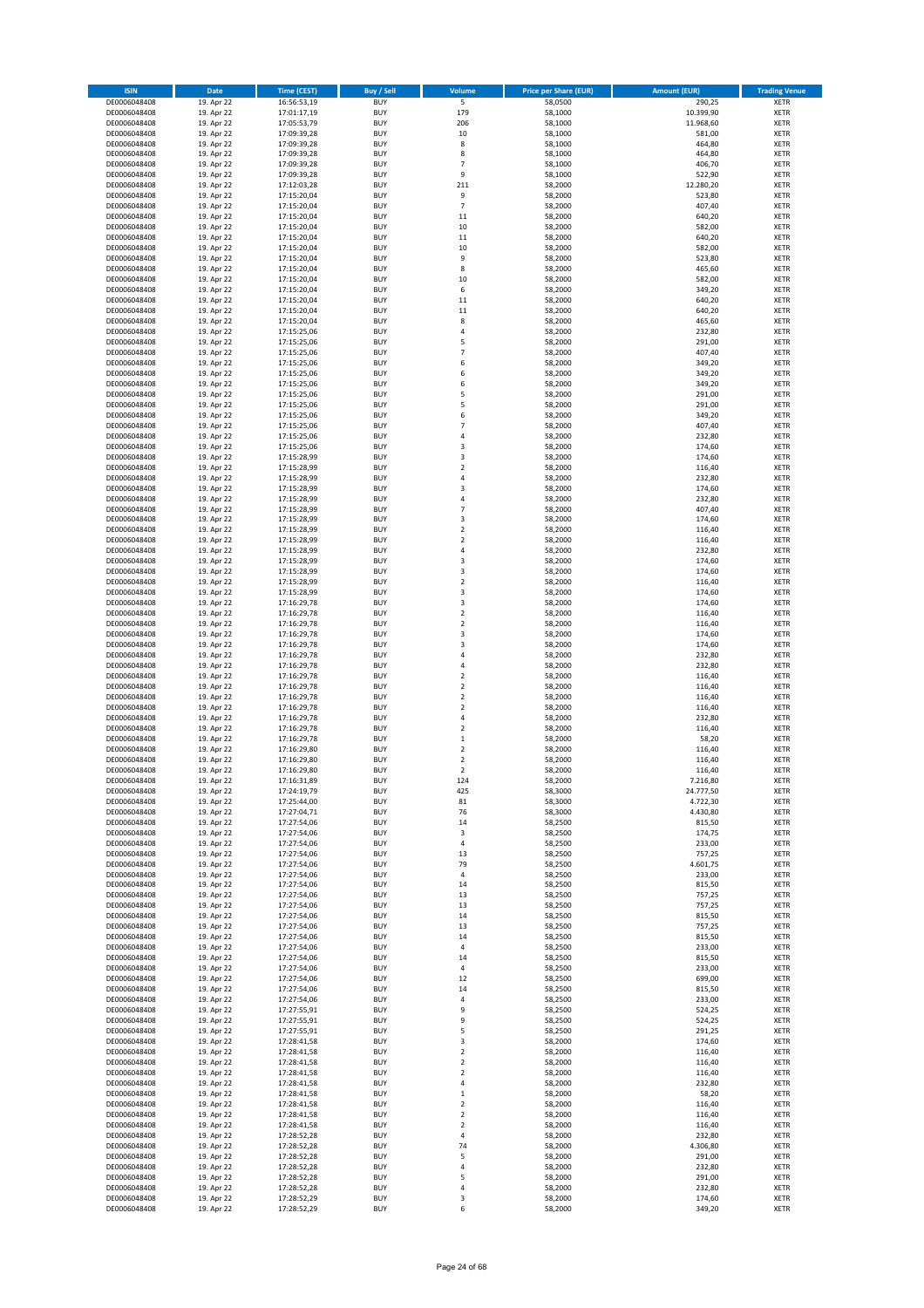| <b>ISIN</b>                  | Date                     | <b>Time (CEST)</b>         | Buy / Sell               | Volume                                             | <b>Price per Share (EUR)</b> | <b>Amount (EUR)</b> | <b>Trading Venue</b>       |
|------------------------------|--------------------------|----------------------------|--------------------------|----------------------------------------------------|------------------------------|---------------------|----------------------------|
| DE0006048408                 | 19. Apr 22               | 17:28:52,29                | <b>BUY</b>               | 5                                                  | 58,2000                      | 291,00              | <b>XETR</b>                |
| DE0006048408                 | 19. Apr 22               | 17:28:52,29                | <b>BUY</b>               | 4                                                  | 58,2000                      | 232,80              | <b>XETR</b>                |
| DE0006048408                 | 19. Apr 22               | 17:28:52,29                | <b>BUY</b>               | 3                                                  | 58,2000                      | 174,60              | <b>XETR</b>                |
| DE0006048408                 | 19. Apr 22               | 17:28:52,29                | <b>BUY</b>               | 4                                                  | 58,2000                      | 232,80              | <b>XETR</b>                |
| DE0006048408                 | 19. Apr 22               | 17:28:52,29                | <b>BUY</b>               | 5                                                  | 58,2000                      | 291,00              | <b>XETR</b>                |
| DE0006048408                 | 19. Apr 22               | 17:28:52,30                | <b>BUY</b>               | 3                                                  | 58,2000                      | 174,60              | <b>XETR</b>                |
| DE0006048408                 | 19. Apr 22               | 17:29:00,83                | <b>BUY</b>               | 9                                                  | 58,1500                      | 523,35              | <b>XETR</b>                |
| DE0006048408                 | 19. Apr 22               | 17:29:00,83                | <b>BUY</b>               | 9                                                  | 58,1500                      | 523,35              | <b>XETR</b>                |
| DE0006048408                 | 19. Apr 22               | 17:29:00,83                | <b>BUY</b><br><b>BUY</b> | $\overline{\mathbf{2}}$<br>3                       | 58,1500                      | 116,30              | <b>XETR</b>                |
| DE0006048408<br>DE0006048408 | 19. Apr 22<br>19. Apr 22 | 17:29:00,83<br>17:29:00,83 | <b>BUY</b>               | 3                                                  | 58,1500<br>58,1500           | 174,45<br>174,45    | <b>XETR</b><br><b>XETR</b> |
| DE0006048408                 | 19. Apr 22               | 17:29:00,83                | <b>BUY</b>               | 9                                                  | 58,1500                      | 523,35              | <b>XETR</b>                |
| DE0006048408                 | 19. Apr 22               | 17:29:00,83                | <b>BUY</b>               | 9                                                  | 58,1500                      | 523,35              | <b>XETR</b>                |
| DE0006048408                 | 19. Apr 22               | 17:29:00,83                | <b>BUY</b>               | 9                                                  | 58,1500                      | 523,35              | <b>XETR</b>                |
| DE0006048408                 | 19. Apr 22               | 17:29:00,83                | <b>BUY</b>               | $\overline{\mathbf{2}}$                            | 58,1500                      | 116,30              | <b>XETR</b>                |
| DE0006048408                 | 19. Apr 22               | 17:29:00,83                | <b>BUY</b>               | 10                                                 | 58,1500                      | 581,50              | <b>XETR</b>                |
| DE0006048408                 | 19. Apr 22               | 17:29:00,83                | <b>BUY</b>               | 9                                                  | 58,1500                      | 523,35              | <b>XETR</b>                |
| DE0006048408                 | 19. Apr 22               | 17:29:00,83                | <b>BUY</b>               | $\mathbf 2$                                        | 58,1500                      | 116,30              | <b>XETR</b>                |
| DE0006048408                 | 19. Apr 22               | 17:29:00,83                | <b>BUY</b>               | 9                                                  | 58,1500                      | 523,35              | <b>XETR</b>                |
| DE0006048408                 | 19. Apr 22               | 17:29:00,83                | <b>BUY</b>               | 8                                                  | 58,1500                      | 465,20              | <b>XETR</b>                |
| DE0006048408                 | 19. Apr 22               | 17:29:00,83                | <b>BUY</b>               | 10                                                 | 58,1500                      | 581,50              | <b>XETR</b>                |
| DE0006048408                 | 19. Apr 22               | 17:29:00,83                | <b>BUY</b>               | 10                                                 | 58,1500                      | 581,50              | <b>XETR</b>                |
| DE0006048408                 | 19. Apr 22               | 17:29:00,83                | <b>BUY</b>               | 2                                                  | 58,1500                      | 116,30              | <b>XETR</b>                |
| DE0006048408<br>DE0006048408 | 19. Apr 22<br>19. Apr 22 | 17:29:00,83<br>17:29:51,10 | <b>BUY</b><br><b>BUY</b> | $\overline{\mathbf{c}}$<br>$\overline{\mathbf{2}}$ | 58,1500<br>58,2000           | 116,30<br>116,40    | <b>XETR</b><br><b>XETR</b> |
| DE0006048408                 | 19. Apr 22               | 17:29:51,12                | <b>BUY</b>               | $\overline{a}$                                     | 58,2000                      | 232,80              | <b>XETR</b>                |
| DE0006048408                 | 19. Apr 22               | 17:29:51,12                | <b>BUY</b>               | 8                                                  | 58,2000                      | 465,60              | <b>XETR</b>                |
| DE0006048408                 | 19. Apr 22               | 17:29:51,14                | <b>BUY</b>               | 8                                                  | 58,2000                      | 465,60              | <b>XETR</b>                |
| DE0006048408                 | 19. Apr 22               | 17:29:51,18                | <b>BUY</b>               | 4                                                  | 58,2000                      | 232,80              | <b>XETR</b>                |
| DE0006048408                 | 19. Apr 22               | 17:29:51,19                | <b>BUY</b>               | $\overline{a}$                                     | 58,2000                      | 232,80              | <b>XETR</b>                |
| DE0006048408                 | 19. Apr 22               | 17:29:51,19                | <b>BUY</b>               | 4                                                  | 58,2000                      | 232,80              | <b>XETR</b>                |
| DE0006048408                 | 19. Apr 22               | 17:29:51,37                | <b>BUY</b>               | $\overline{a}$                                     | 58,2000                      | 232,80              | <b>XETR</b>                |
| DE0006048408                 | 19. Apr 22               | 17:29:51,39                | <b>BUY</b>               | 3                                                  | 58,2000                      | 174,60              | <b>XETR</b>                |
| DE0006048408                 | 19. Apr 22               | 17:29:51,43                | <b>BUY</b>               | $\mathbf{1}$                                       | 58,2000                      | 58,20               | <b>XETR</b>                |
| DE0006048408                 | 19. Apr 22               | 17:29:51,44                | <b>BUY</b>               | $\overline{7}$                                     | 58,2000                      | 407,40              | <b>XETR</b>                |
| DE0006048408                 | 19. Apr 22               | 17:29:51,45                | <b>BUY</b>               | 3                                                  | 58,2000                      | 174,60              | <b>XETR</b>                |
| DE0006048408                 | 19. Apr 22               | 17:29:51,87                | <b>BUY</b>               | 8                                                  | 58,2000                      | 465,60              | <b>XETR</b>                |
| DE0006048408                 | 19. Apr 22               | 17:29:51,88                | <b>BUY</b>               | 8                                                  | 58,2000                      | 465,60              | <b>XETR</b>                |
| DE0006048408<br>DE0006048408 | 19. Apr 22               | 17:29:51,89                | <b>BUY</b><br><b>BUY</b> | 4                                                  | 58,2000                      | 232,80              | <b>XETR</b>                |
| DE0006048408                 | 19. Apr 22<br>19. Apr 22 | 17:29:51,89                | <b>BUY</b>               | 6<br>3                                             | 58,2000<br>58,2000           | 349,20<br>174,60    | <b>XETR</b><br><b>XETR</b> |
| DE0006048408                 | 19. Apr 22               | 17:29:51,89<br>17:29:51,93 | <b>BUY</b>               | 5                                                  | 58,2000                      | 291,00              | <b>XETR</b>                |
| DE0006048408                 | 19. Apr 22               | 17:29:51,94                | <b>BUY</b>               | 5                                                  | 58,2000                      | 291,00              | <b>XETR</b>                |
| DE0006048408                 | 19. Apr 22               | 17:29:51,94                | <b>BUY</b>               | 5                                                  | 58,2000                      | 291,00              | <b>XETR</b>                |
| DE0006048408                 | 19. Apr 22               | 17:29:52,26                | <b>BUY</b>               | 5                                                  | 58,2000                      | 291,00              | <b>XETR</b>                |
| DE0006048408                 | 19. Apr 22               | 17:29:52,27                | <b>BUY</b>               | $\overline{\mathbf{c}}$                            | 58,2000                      | 116,40              | <b>XETR</b>                |
| DE0006048408                 | 19. Apr 22               | 17:29:52,46                | <b>BUY</b>               | $\overline{7}$                                     | 58,2000                      | 407,40              | <b>XETR</b>                |
| DE0006048408                 | 19. Apr 22               | 17:29:52,49                | <b>BUY</b>               | $\overline{\mathbf{c}}$                            | 58,2000                      | 116,40              | <b>XETR</b>                |
| DE0006048408                 | 19. Apr 22               | 17:29:52,54                | <b>BUY</b>               | $\overline{7}$                                     | 58,2000                      | 407,40              | <b>XETR</b>                |
| DE0006048408                 | 19. Apr 22               | 17:29:52,62                | <b>BUY</b>               | $\mathbf{1}$                                       | 58,2000                      | 58,20               | <b>XETR</b>                |
| DE0006048408                 | 19. Apr 22               | 17:29:52,63                | <b>BUY</b>               | $\overline{4}$                                     | 58,2000                      | 232,80              | <b>XETR</b>                |
| DE0006048408                 | 19. Apr 22               | 17:29:52,65                | <b>BUY</b>               | $\overline{\mathbf{2}}$                            | 58,2000                      | 116,40              | <b>XETR</b>                |
| DE0006048408                 | 19. Apr 22               | 17:29:52,65                | <b>BUY</b>               | 5                                                  | 58,2000                      | 291,00              | <b>XETR</b>                |
| DE0006048408                 | 19. Apr 22               | 17:29:52,91                | <b>BUY</b>               | $\overline{7}$                                     | 58,2000                      | 407,40              | <b>XETR</b>                |
| DE0006048408                 | 19. Apr 22               | 17:29:53,00                | <b>BUY</b>               | $\overline{\mathbf{3}}$                            | 58,2000                      | 174,60              | <b>XETR</b>                |
| DE0006048408                 | 19. Apr 22               | 17:29:53,42                | <b>BUY</b>               | 8<br>$\overline{a}$                                | 58,2000                      | 465,60              | <b>XETR</b>                |
| DE0006048408                 | 19. Apr 22               | 17:29:53,45                | <b>BUY</b>               | 3                                                  | 58,2000                      | 232,80              | <b>XETR</b>                |
| DE0006048408<br>DE0006048408 | 19. Apr 22<br>19. Apr 22 | 17:29:53,45<br>17:29:53,46 | <b>BUY</b><br><b>BUY</b> | $\overline{a}$                                     | 58,2000<br>58,2000           | 174,60<br>232,80    | <b>XETR</b><br><b>XETR</b> |
| DE0006048408                 | 19. Apr 22               | 17:29:53,46                | <b>BUY</b>               | 2                                                  | 58,2000                      | 116,40              | <b>XETR</b>                |
| DE0006048408                 | 19. Apr 22               | 17:29:53,51                | <b>BUY</b>               | 8                                                  | 58,2000                      | 465,60              | <b>XETR</b>                |
| DE0006048408                 | 19. Apr 22               | 17:29:53,53                | <b>BUY</b>               | 4                                                  | 58,2000                      | 232,80              | <b>XETR</b>                |
| DE0006048408                 | 19. Apr 22               | 17:29:53,54                | <b>BUY</b>               | $\overline{a}$                                     | 58,2000                      | 232,80              | <b>XETR</b>                |
| DE0006048408                 | 19. Apr 22               | 17:29:53,55                | <b>BUY</b>               | $\overline{a}$                                     | 58,2000                      | 232,80              | <b>XETR</b>                |
| DE0006048408                 | 19. Apr 22               | 17:29:53,78                | <b>BUY</b>               | 8                                                  | 58,2000                      | 465,60              | <b>XETR</b>                |
| DE0006048408                 | 19. Apr 22               | 17:29:53,80                | <b>BUY</b>               | 11                                                 | 58,2000                      | 640,20              | XETR                       |
| DE0006048408                 | 19. Apr 22               | 17:29:53,80                | <b>BUY</b>               | 9                                                  | 58,2000                      | 523,80              | <b>XETR</b>                |
| DE0006048408                 | 19. Apr 22               | 17:29:53,80                | <b>BUY</b>               | 4                                                  | 58,2000                      | 232,80              | <b>XETR</b>                |
| DE0006048408                 | 19. Apr 22               | 17:29:53,80                | <b>BUY</b>               | 4                                                  | 58,2000                      | 232,80              | <b>XETR</b>                |
| DE0006048408                 | 19. Apr 22               | 17:29:53,80                | <b>BUY</b>               | 3                                                  | 58,2000                      | 174,60              | <b>XETR</b>                |
| DE0006048408                 | 19. Apr 22               | 17:29:54,10                | <b>BUY</b>               | 3                                                  | 58,2000                      | 174,60              | <b>XETR</b>                |
| DE0006048408                 | 19. Apr 22<br>19. Apr 22 | 17:29:54,13                | <b>BUY</b>               | 5                                                  | 58,2000                      | 291,00              | <b>XETR</b>                |
| DE0006048408                 | 19. Apr 22               | 17:29:54,45                | <b>BUY</b><br><b>BUY</b> | 2<br>4                                             | 58,2000                      | 116,40              | <b>XETR</b><br><b>XETR</b> |
| DE0006048408<br>DE0006048408 | 19. Apr 22               | 17:29:54,47<br>17:29:54,48 | <b>BUY</b>               | 2                                                  | 58,2000<br>58,2000           | 232,80<br>116,40    | <b>XETR</b>                |
| DE0006048408                 | 19. Apr 22               | 17:29:54,66                | <b>BUY</b>               | 8                                                  | 58,2000                      | 465,60              | <b>XETR</b>                |
| DE0006048408                 | 19. Apr 22               | 17:29:54,68                | <b>BUY</b>               | 4                                                  | 58,2000                      | 232,80              | <b>XETR</b>                |
| DE0006048408                 | 19. Apr 22               | 17:29:54,68                | <b>BUY</b>               | 5                                                  | 58,2000                      | 291,00              | <b>XETR</b>                |
| DE0006048408                 | 19. Apr 22               | 17:29:54,68                | <b>BUY</b>               | 3                                                  | 58,2000                      | 174,60              | <b>XETR</b>                |
| DE0006048408                 | 19. Apr 22               | 17:29:55,41                | <b>BUY</b>               | 5                                                  | 58,2000                      | 291,00              | <b>XETR</b>                |
| DE0006048408                 | 19. Apr 22               | 17:29:55,42                | <b>BUY</b>               | 16                                                 | 58,2000                      | 931,20              | <b>XETR</b>                |
| DE0006048408                 | 19. Apr 22               | 17:29:55,42                | <b>BUY</b>               | 5                                                  | 58,2000                      | 291,00              | <b>XETR</b>                |
| DE0006048408                 | 19. Apr 22               | 17:29:55,43                | <b>BUY</b>               | 5                                                  | 58,2000                      | 291,00              | <b>XETR</b>                |
| DE0006048408                 | 19. Apr 22               | 17:29:55,50                | <b>BUY</b>               | 3                                                  | 58,2000                      | 174,60              | <b>XETR</b>                |
| DE0006048408                 | 19. Apr 22               | 17:29:55,52                | <b>BUY</b>               | 3                                                  | 58,2000                      | 174,60              | <b>XETR</b>                |
| DE0006048408                 | 19. Apr 22               | 17:29:55,65                | <b>BUY</b>               | 102                                                | 58,2000                      | 5.936,40            | <b>XETR</b>                |
| DE0006048408                 | 19. Apr 22               | 17:29:56,32                | <b>BUY</b>               | 10                                                 | 58,2000                      | 582,00              | <b>XETR</b>                |
| DE0006048408<br>DE0006048408 | 19. Apr 22               | 17:29:56,65                | <b>BUY</b><br><b>BUY</b> | 5<br>4                                             | 58,2000                      | 291,00              | <b>XETR</b>                |
| DE0006048408                 | 19. Apr 22<br>19. Apr 22 | 17:29:56,66<br>17:29:56,66 | <b>BUY</b>               | $\mathbf 1$                                        | 58,2000<br>58,2000           | 232,80<br>58,20     | <b>XETR</b><br><b>XETR</b> |
| DE0006048408                 | 19. Apr 22               | 17:29:56,91                | <b>BUY</b>               | 11                                                 | 58,2000                      | 640,20              | <b>XETR</b>                |
| DE0006048408                 | 19. Apr 22               | 17:29:56,91                | <b>BUY</b>               | 11                                                 | 58,2000                      | 640,20              | <b>XETR</b>                |
| DE0006048408                 | 19. Apr 22               | 17:29:57,73                | <b>BUY</b>               | 5                                                  | 58,2000                      | 291,00              | <b>XETR</b>                |
| DE0006048408                 | 19. Apr 22               | 17:29:57,75                | <b>BUY</b>               | 4                                                  | 58,2000                      | 232,80              | <b>XETR</b>                |
| DE0006048408                 | 20. Apr 22               | 09:43:22,02                | <b>BUY</b>               | $\mathbf 2$                                        | 59,3000                      | 118,60              | <b>XETR</b>                |
| DE0006048408                 | 20. Apr 22               | 09:43:22,02                | <b>BUY</b>               | 3                                                  | 59,3000                      | 177,90              | <b>XETR</b>                |
| DE0006048408                 | 20. Apr 22               | 09:43:22,02                | <b>BUY</b>               | $\mathbf 2$                                        | 59,3000                      | 118,60              | <b>XETR</b>                |
| DE0006048408                 | 20. Apr 22               | 09:43:22,02                | <b>BUY</b>               | 53                                                 | 59,3000                      | 3.142,90            | <b>XETR</b>                |
| DE0006048408                 | 20. Apr 22               | 09:43:22,02                | <b>BUY</b>               | 3                                                  | 59,3000                      | 177,90              | <b>XETR</b>                |
| DE0006048408                 | 20. Apr 22               | 09:43:22,02                | <b>BUY</b>               | 3                                                  | 59,3000                      | 177,90              | <b>XETR</b>                |
| DE0006048408                 | 20. Apr 22               | 09:43:22,02                | <b>BUY</b>               | 3                                                  | 59,3000                      | 177,90              | <b>XETR</b>                |
| DE0006048408                 | 20. Apr 22               | 09:43:22,02                | <b>BUY</b><br><b>BUY</b> | 3<br>$\mathbf 2$                                   | 59,3000<br>59,3000           | 177,90              | <b>XETR</b><br><b>XETR</b> |
| DE0006048408<br>DE0006048408 | 20. Apr 22<br>20. Apr 22 | 09:43:22,02<br>09:43:22,02 | <b>BUY</b>               | 2                                                  | 59,3000                      | 118,60<br>118,60    | <b>XETR</b>                |
| DE0006048408                 | 20. Apr 22               | 09:43:22,02                | <b>BUY</b>               | 3                                                  | 59,3000                      | 177,90              | <b>XETR</b>                |
| DE0006048408                 | 20. Apr 22               | 09:43:22,02                | <b>BUY</b>               | 3                                                  | 59,3000                      | 177,90              | <b>XETR</b>                |
| DE0006048408                 | 20. Apr 22               | 09:49:13,87                | <b>BUY</b>               | 3                                                  | 59,2500                      | 177,75              | <b>XETR</b>                |
|                              |                          |                            |                          |                                                    |                              |                     |                            |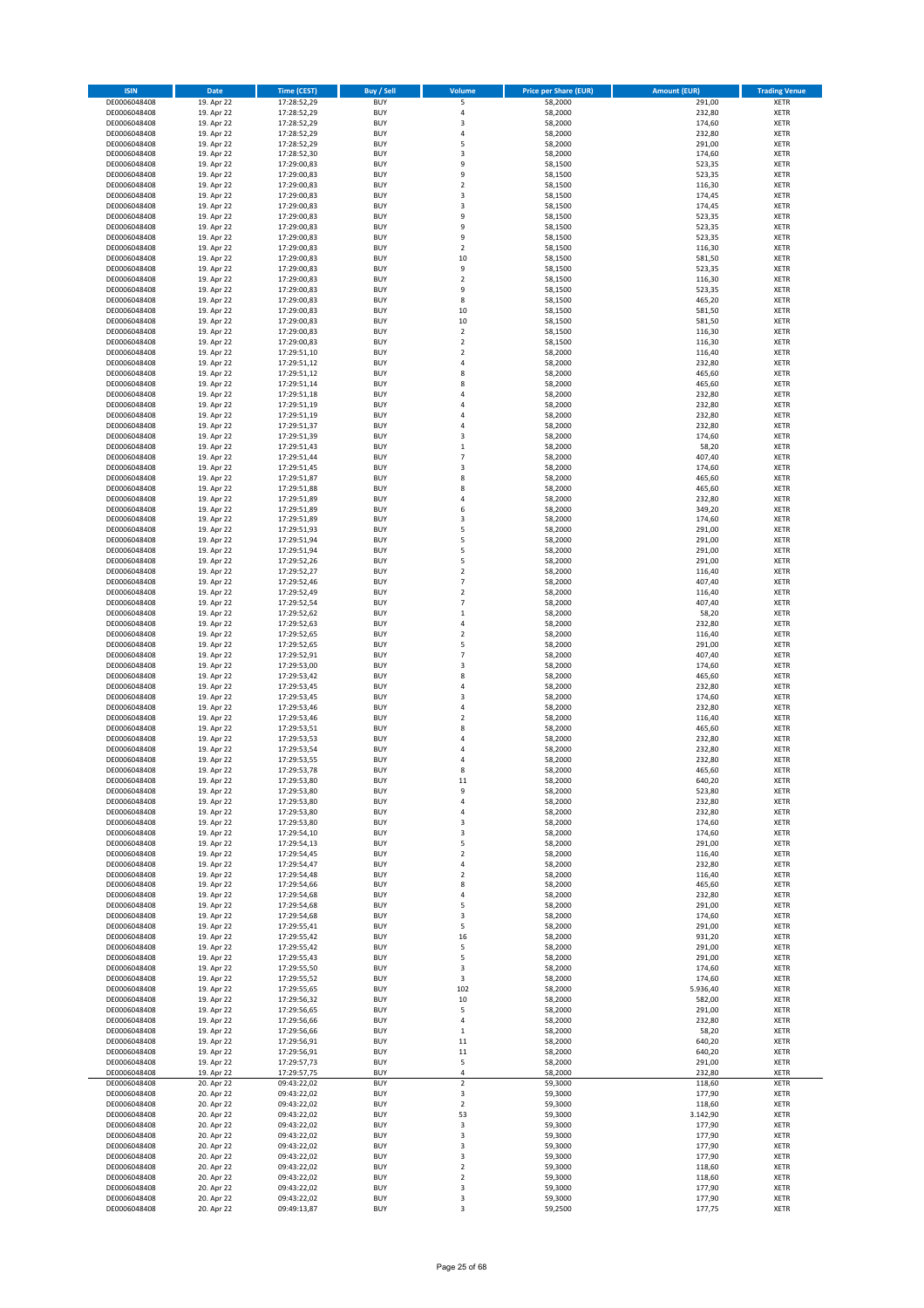| <b>ISIN</b>                  | Date                     | <b>Time (CEST)</b>         | <b>Buy / Sell</b>        | Volume                                 | <b>Price per Share (EUR)</b> | <b>Amount (EUR)</b> | <b>Trading Venue</b>       |
|------------------------------|--------------------------|----------------------------|--------------------------|----------------------------------------|------------------------------|---------------------|----------------------------|
| DE0006048408                 | 20. Apr 22               | 09:49:13,87                | <b>BUY</b>               | $\overline{\mathbf{c}}$                | 59,2500                      | 118,50              | XETR                       |
| DE0006048408                 | 20. Apr 22               | 09:49:13,87                | <b>BUY</b>               | $\mathbf 2$                            | 59,2500                      | 118,50              | XETR                       |
| DE0006048408<br>DE0006048408 | 20. Apr 22<br>20. Apr 22 | 09:49:59,98<br>09:49:59,98 | <b>BUY</b><br><b>BUY</b> | $\mathbf 2$<br>3                       | 59,2000<br>59,2000           | 118,40<br>177,60    | XETR<br>XETR               |
| DE0006048408                 | 20. Apr 22               | 09:49:59,98                | <b>BUY</b>               | 66                                     | 59,2000                      | 3.907,20            | XETR                       |
| DE0006048408                 | 20. Apr 22               | 09:49:59,98                | <b>BUY</b>               | $\overline{\mathbf{c}}$                | 59,2000                      | 118,40              | <b>XETR</b>                |
| DE0006048408                 | 20. Apr 22               | 09:49:59,98                | <b>BUY</b>               | $\overline{\mathbf{c}}$                | 59,2000                      | 118,40              | <b>XETR</b>                |
| DE0006048408                 | 20. Apr 22               | 09:49:59,98                | <b>BUY</b>               | 3                                      | 59,2000                      | 177,60              | <b>XETR</b>                |
| DE0006048408<br>DE0006048408 | 20. Apr 22<br>20. Apr 22 | 09:49:59,98                | <b>BUY</b><br><b>BUY</b> | $\mathbf 2$<br>3                       | 59,2000<br>59,2000           | 118,40<br>177,60    | <b>XETR</b><br><b>XETR</b> |
| DE0006048408                 | 20. Apr 22               | 09:51:00,84<br>09:51:00,84 | <b>BUY</b>               | 3                                      | 59,2000                      | 177,60              | XETR                       |
| DE0006048408                 | 20. Apr 22               | 09:51:00,84                | <b>BUY</b>               | 3                                      | 59,2000                      | 177,60              | <b>XETR</b>                |
| DE0006048408                 | 20. Apr 22               | 09:51:00,84                | <b>BUY</b>               | 3                                      | 59,2000                      | 177,60              | XETR                       |
| DE0006048408                 | 20. Apr 22               | 09:51:00,84                | <b>BUY</b>               | 3                                      | 59,2000                      | 177,60              | <b>XETR</b>                |
| DE0006048408                 | 20. Apr 22               | 09:51:00,84                | <b>BUY</b>               | 3                                      | 59,2000                      | 177,60              | XETR                       |
| DE0006048408<br>DE0006048408 | 20. Apr 22<br>20. Apr 22 | 09:51:00,84<br>09:51:00,84 | <b>BUY</b><br><b>BUY</b> | $\overline{\mathbf{c}}$<br>$\mathbf 2$ | 59,2000<br>59,2000           | 118,40<br>118,40    | <b>XETR</b><br>XETR        |
| DE0006048408                 | 20. Apr 22               | 09:55:08,28                | <b>BUY</b>               | 3                                      | 59,1500                      | 177,45              | <b>XETR</b>                |
| DE0006048408                 | 20. Apr 22               | 09:58:51,75                | <b>BUY</b>               | $\mathbf 2$                            | 59,0500                      | 118,10              | XETR                       |
| DE0006048408                 | 20. Apr 22               | 09:58:51,75                | <b>BUY</b>               | 3                                      | 59,0500                      | 177,15              | <b>XETR</b>                |
| DE0006048408                 | 20. Apr 22               | 09:58:51,75                | <b>BUY</b>               | $\overline{\mathbf{c}}$                | 59,0500                      | 118,10              | XETR                       |
| DE0006048408<br>DE0006048408 | 20. Apr 22<br>20. Apr 22 | 09:58:51,75<br>10:02:07,58 | <b>BUY</b><br><b>BUY</b> | $\overline{\mathbf{c}}$<br>8           | 59,0500<br>59,0000           | 118,10<br>472,00    | <b>XETR</b><br><b>XETR</b> |
| DE0006048408                 | 20. Apr 22               | 10:02:07,58                | <b>BUY</b>               | $\overline{\mathbf{c}}$                | 59,0000                      | 118,00              | <b>XETR</b>                |
| DE0006048408                 | 20. Apr 22               | 10:02:07,58                | <b>BUY</b>               | 36                                     | 59,0000                      | 2.124,00            | <b>XETR</b>                |
| DE0006048408                 | 20. Apr 22               | 10:04:52,03                | <b>BUY</b>               | 44                                     | 58,9500                      | 2.593,80            | <b>XETR</b>                |
| DE0006048408                 | 20. Apr 22               | 10:04:52,03                | <b>BUY</b>               | $\overline{\mathbf{c}}$                | 58,9500                      | 117,90              | <b>XETR</b>                |
| DE0006048408                 | 20. Apr 22               | 10:04:52,03                | <b>BUY</b><br><b>BUY</b> | $\overline{\mathbf{c}}$                | 58,9500                      | 117,90              | <b>XETR</b><br><b>XETR</b> |
| DE0006048408<br>DE0006048408 | 20. Apr 22<br>20. Apr 22 | 10:04:52,03<br>10:04:52,03 | <b>BUY</b>               | 3<br>3                                 | 58,9500<br>58,9500           | 176,85<br>176,85    | <b>XETR</b>                |
| DE0006048408                 | 20. Apr 22               | 10:13:19,22                | <b>BUY</b>               | 3                                      | 58,9000                      | 176,70              | <b>XETR</b>                |
| DE0006048408                 | 20. Apr 22               | 10:13:19,22                | <b>BUY</b>               | 3                                      | 58,9000                      | 176,70              | <b>XETR</b>                |
| DE0006048408                 | 20. Apr 22               | 10:13:19,22                | <b>BUY</b>               | 3                                      | 58,9000                      | 176,70              | <b>XETR</b>                |
| DE0006048408                 | 20. Apr 22               | 10:13:19,22                | <b>BUY</b>               | 3                                      | 58,9000                      | 176,70              | XETR                       |
| DE0006048408<br>DE0006048408 | 20. Apr 22<br>20. Apr 22 | 10:13:19,22<br>10:13:19,22 | <b>BUY</b><br><b>BUY</b> | $\mathbf 2$<br>3                       | 58,9000<br>58,9000           | 117,80<br>176,70    | <b>XETR</b><br>XETR        |
| DE0006048408                 | 20. Apr 22               | 10:13:19,22                | <b>BUY</b>               | $\mathbf 2$                            | 58,9000                      | 117,80              | <b>XETR</b>                |
| DE0006048408                 | 20. Apr 22               | 10:13:19,22                | <b>BUY</b>               | $\mathbf 2$                            | 58,9000                      | 117,80              | XETR                       |
| DE0006048408                 | 20. Apr 22               | 10:13:19,22                | <b>BUY</b>               | $\mathbf 2$                            | 58,9000                      | 117,80              | <b>XETR</b>                |
| DE0006048408                 | 20. Apr 22               | 10:13:19,22                | <b>BUY</b>               | 3                                      | 58,9000                      | 176,70              | <b>XETR</b>                |
| DE0006048408                 | 20. Apr 22               | 10:13:57,41                | <b>BUY</b>               | $\mathbf 2$                            | 58,8500                      | 117,70              | <b>XETR</b>                |
| DE0006048408<br>DE0006048408 | 20. Apr 22<br>20. Apr 22 | 10:13:57,41<br>10:14:14,85 | <b>BUY</b><br><b>BUY</b> | 44<br>3                                | 58,8500<br>58,8500           | 2.589,40<br>176,55  | <b>XETR</b><br><b>XETR</b> |
| DE0006048408                 | 20. Apr 22               | 10:26:00,83                | <b>BUY</b>               | 3                                      | 58,7500                      | 176,25              | <b>XETR</b>                |
| DE0006048408                 | 20. Apr 22               | 10:26:00,83                | <b>BUY</b>               | $\mathbf 2$                            | 58,7500                      | 117,50              | <b>XETR</b>                |
| DE0006048408                 | 20. Apr 22               | 10:26:00,83                | <b>BUY</b>               | 3                                      | 58,7500                      | 176,25              | XETR                       |
| DE0006048408                 | 20. Apr 22               | 10:26:00,83                | <b>BUY</b>               | 3                                      | 58,7500                      | 176,25              | XETR                       |
| DE0006048408<br>DE0006048408 | 20. Apr 22<br>20. Apr 22 | 10:26:00,83<br>10:26:00,83 | <b>BUY</b><br><b>BUY</b> | 53<br>2                                | 58,7500<br>58,7500           | 3.113,75<br>117,50  | <b>XETR</b><br><b>XETR</b> |
| DE0006048408                 | 20. Apr 22               | 10:26:00,83                | <b>BUY</b>               | 3                                      | 58,7500                      | 176,25              | <b>XETR</b>                |
| DE0006048408                 | 20. Apr 22               | 10:26:00,83                | <b>BUY</b>               | 2                                      | 58,7500                      | 117,50              | <b>XETR</b>                |
| DE0006048408                 | 20. Apr 22               | 10:26:00,83                | <b>BUY</b>               | $\mathbf 2$                            | 58,7500                      | 117,50              | <b>XETR</b>                |
| DE0006048408                 | 20. Apr 22               | 10:26:00,83                | <b>BUY</b>               | 3                                      | 58,7500                      | 176,25              | <b>XETR</b>                |
| DE0006048408                 | 20. Apr 22               | 10:26:00,83                | <b>BUY</b>               | $\mathbf 2$                            | 58,7500                      | 117,50              | <b>XETR</b>                |
| DE0006048408<br>DE0006048408 | 20. Apr 22<br>20. Apr 22 | 10:26:00,83<br>10:26:00,83 | <b>BUY</b><br><b>BUY</b> | 3<br>3                                 | 58,7500<br>58,7500           | 176,25<br>176,25    | <b>XETR</b><br><b>XETR</b> |
| DE0006048408                 | 20. Apr 22               | 10:30:46,52                | <b>BUY</b>               | 4                                      | 58,8500                      | 235,40              | <b>XETR</b>                |
| DE0006048408                 | 20. Apr 22               | 10:30:46,52                | <b>BUY</b>               | $\overline{4}$                         | 58,8500                      | 235,40              | <b>XETR</b>                |
| DE0006048408                 | 20. Apr 22               | 10:30:46,52                | <b>BUY</b>               | 4                                      | 58,8500                      | 235,40              | <b>XETR</b>                |
| DE0006048408                 | 20. Apr 22               | 10:30:46,52                | <b>BUY</b>               | $\overline{\mathbf{2}}$                | 58,8500                      | 117,70              | <b>XETR</b>                |
| DE0006048408<br>DE0006048408 | 20. Apr 22<br>20. Apr 22 | 10:30:46,52<br>10:30:46,52 | <b>BUY</b><br><b>BUY</b> | 4<br>52                                | 58,8500<br>58,8500           | 235,40<br>3.060,20  | XETR<br><b>XETR</b>        |
| DE0006048408                 | 20. Apr 22               | 10:30:46,52                | <b>BUY</b>               | 4                                      | 58,8500                      | 235,40              | XETR                       |
| DE0006048408                 | 20. Apr 22               | 10:30:46,52                | <b>BUY</b>               | 4                                      | 58,8500                      | 235,40              | <b>XETR</b>                |
| DE0006048408                 | 20. Apr 22               | 10:30:46,52                | <b>BUY</b>               | $\overline{a}$                         | 58,8500                      | 235,40              | XETR                       |
| DE0006048408                 | 20. Apr 22               | 10:31:15,27                | <b>BUY</b>               | 4                                      | 58,8500                      | 235,40              | XETR                       |
| DE0006048408                 | 20. Apr 22               | 10:31:15,27                | <b>BUY</b><br><b>BUY</b> | 72                                     | 58,8500                      | 4.237,20            | XETR                       |
| DE0006048408<br>DE0006048408 | 20. Apr 22<br>20. Apr 22 | 10:31:43,14<br>10:31:43,14 | <b>BUY</b>               | $\mathbf 2$<br>3                       | 58,8000<br>58,8000           | 117,60<br>176,40    | XETR<br>XETR               |
| DE0006048408                 | 20. Apr 22               | 10:31:43,14                | <b>BUY</b>               | 27                                     | 58,8000                      | 1.587,60            | <b>XETR</b>                |
| DE0006048408                 | 20. Apr 22               | 10:31:43,14                | <b>BUY</b>               | $\mathbf 2$                            | 58,8000                      | 117,60              | XETR                       |
| DE0006048408                 | 20. Apr 22               | 10:31:43,14                | <b>BUY</b>               | $\mathbf 2$                            | 58,8000                      | 117,60              | <b>XETR</b>                |
| DE0006048408                 | 20. Apr 22<br>20. Apr 22 | 10:31:43,14                | <b>BUY</b>               | 3<br>3                                 | 58,8000<br>58,8000           | 176,40<br>176,40    | XETR<br><b>XETR</b>        |
| DE0006048408<br>DE0006048408 | 20. Apr 22               | 10:31:43,14<br>10:31:43,14 | <b>BUY</b><br><b>BUY</b> | 3                                      | 58,8000                      | 176,40              | XETR                       |
| DE0006048408                 | 20. Apr 22               | 10:31:43,14                | <b>BUY</b>               | 3                                      | 58,8000                      | 176,40              | <b>XETR</b>                |
| DE0006048408                 | 20. Apr 22               | 10:31:43,14                | <b>BUY</b>               | 3                                      | 58,8000                      | 176,40              | XETR                       |
| DE0006048408                 | 20. Apr 22               | 10:31:43,14                | <b>BUY</b>               | 21                                     | 58,8000                      | 1.234,80            | <b>XETR</b>                |
| DE0006048408                 | 20. Apr 22               | 10:31:43,16                | <b>BUY</b>               | 3                                      | 58,8000                      | 176,40              | XETR                       |
| DE0006048408<br>DE0006048408 | 20. Apr 22<br>20. Apr 22 | 10:32:58,06<br>10:32:58,06 | <b>BUY</b><br><b>BUY</b> | 3<br>3                                 | 58,7500<br>58,7500           | 176,25<br>176,25    | <b>XETR</b><br>XETR        |
| DE0006048408                 | 20. Apr 22               | 10:32:58,06                | <b>BUY</b>               | 3                                      | 58,7500                      | 176,25              | <b>XETR</b>                |
| DE0006048408                 | 20. Apr 22               | 10:32:58,06                | <b>BUY</b>               | 2                                      | 58,7500                      | 117,50              | <b>XETR</b>                |
| DE0006048408                 | 20. Apr 22               | 10:32:58,06                | <b>BUY</b>               | 2                                      | 58,7500                      | 117,50              | <b>XETR</b>                |
| DE0006048408                 | 20. Apr 22               | 10:32:58,06                | <b>BUY</b>               | 44                                     | 58,7500                      | 2.585,00            | XETR                       |
| DE0006048408<br>DE0006048408 | 20. Apr 22<br>20. Apr 22 | 10:32:58,06<br>10:32:58,06 | <b>BUY</b><br><b>BUY</b> | 3<br>$\mathbf 2$                       | 58,7500<br>58,7500           | 176,25<br>117,50    | <b>XETR</b><br><b>XETR</b> |
| DE0006048408                 | 20. Apr 22               | 10:32:58,06                | <b>BUY</b>               | 2                                      | 58,7500                      | 117,50              | XETR                       |
| DE0006048408                 | 20. Apr 22               | 10:32:58,06                | <b>BUY</b>               | 3                                      | 58,7500                      | 176,25              | <b>XETR</b>                |
| DE0006048408                 | 20. Apr 22               | 10:32:58,06                | <b>BUY</b>               | 3                                      | 58,7500                      | 176,25              | XETR                       |
| DE0006048408                 | 20. Apr 22               | 10:32:58,06                | <b>BUY</b>               | $\mathbf 2$                            | 58,7500                      | 117,50              | <b>XETR</b>                |
| DE0006048408                 | 20. Apr 22               | 10:32:58,06                | <b>BUY</b>               | 2                                      | 58,7500                      | 117,50              | XETR                       |
| DE0006048408<br>DE0006048408 | 20. Apr 22<br>20. Apr 22 | 10:32:58,06<br>10:32:58,06 | <b>BUY</b><br><b>BUY</b> | 3<br>$\mathbf 2$                       | 58,7500<br>58,7500           | 176,25<br>117,50    | <b>XETR</b><br>XETR        |
| DE0006048408                 | 20. Apr 22               | 10:32:58,06                | <b>BUY</b>               | 3                                      | 58,7500                      | 176,25              | <b>XETR</b>                |
| DE0006048408                 | 20. Apr 22               | 10:33:25,86                | <b>BUY</b>               | 2                                      | 58,7000                      | 117,40              | XETR                       |
| DE0006048408                 | 20. Apr 22               | 10:33:52,74                | <b>BUY</b>               | 3                                      | 58,7000                      | 176,10              | <b>XETR</b>                |
| DE0006048408                 | 20. Apr 22               | 10:33:52,74                | <b>BUY</b>               | 36                                     | 58,7000                      | 2.113,20            | XETR                       |
| DE0006048408<br>DE0006048408 | 20. Apr 22<br>20. Apr 22 | 10:33:52,74<br>10:33:52,74 | <b>BUY</b><br><b>BUY</b> | 2<br>2                                 | 58,7000<br>58,7000           | 117,40<br>117,40    | <b>XETR</b><br><b>XETR</b> |
| DE0006048408                 | 20. Apr 22               | 10:33:52,74                | <b>BUY</b>               | 3                                      | 58,7000                      | 176,10              | <b>XETR</b>                |
| DE0006048408                 | 20. Apr 22               | 10:33:52,74                | <b>BUY</b>               | 3                                      | 58,7000                      | 176,10              | XETR                       |
| DE0006048408                 | 20. Apr 22               | 10:33:52,74                | <b>BUY</b>               | $\mathbf 2$                            | 58,7000                      | 117,40              | <b>XETR</b>                |
| DE0006048408                 | 20. Apr 22               | 10:33:52,74                | <b>BUY</b>               | 3                                      | 58,7000                      | 176,10              | XETR                       |
| DE0006048408<br>DE0006048408 | 20. Apr 22<br>20. Apr 22 | 10:33:52,74<br>10:33:52,74 | <b>BUY</b><br><b>BUY</b> | $\mathbf 2$<br>18                      | 58,7000<br>58,7000           | 117,40<br>1.056,60  | XETR<br>XETR               |
| DE0006048408                 | 20. Apr 22               | 10:35:45,34                | <b>BUY</b>               | 3                                      | 58,7000                      | 176,10              | XETR                       |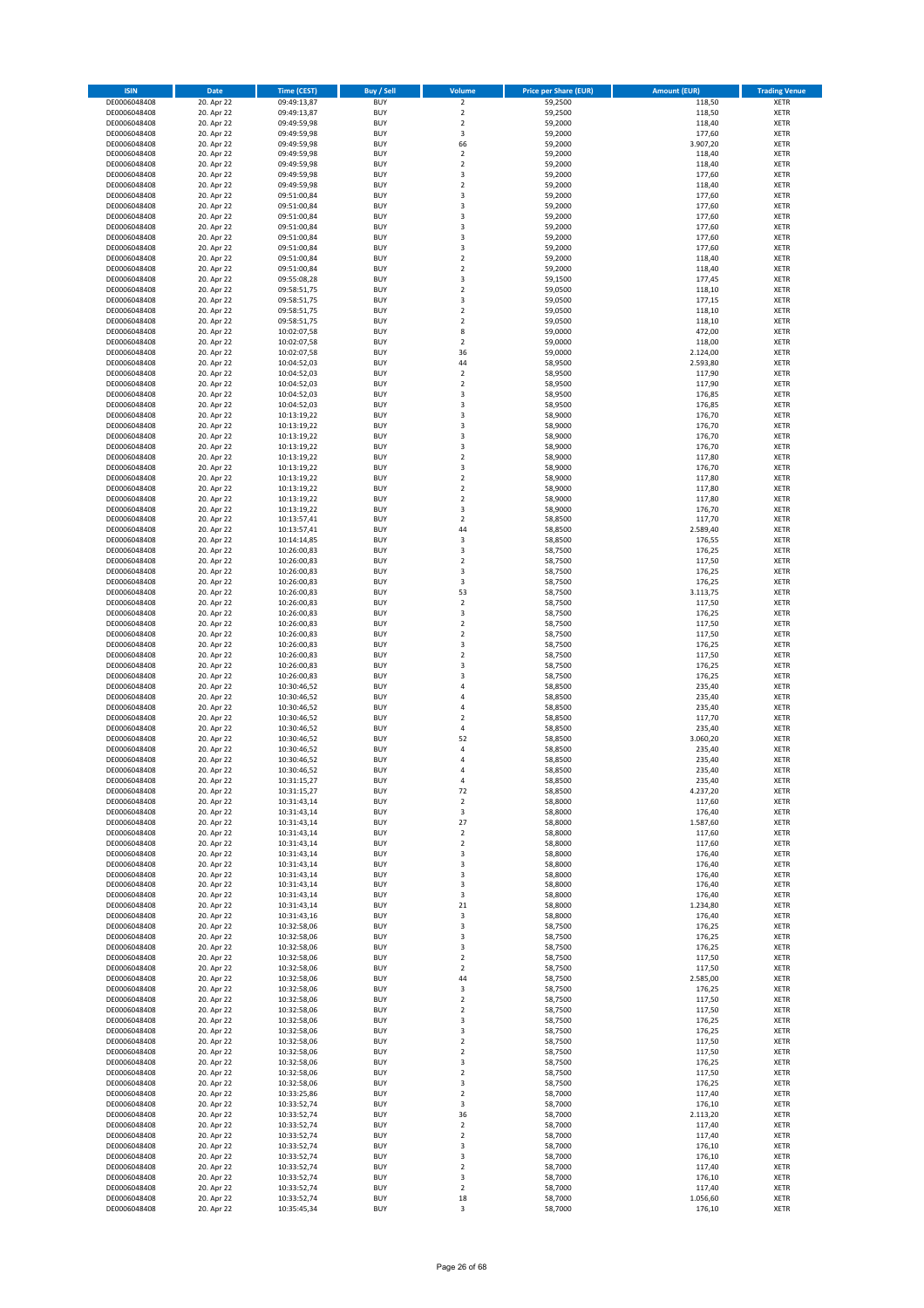| <b>ISIN</b>                  | Date                     | <b>Time (CEST)</b>         | Buy / Sell               | Volume                        | <b>Price per Share (EUR)</b> | <b>Amount (EUR)</b> | <b>Trading Venue</b>       |
|------------------------------|--------------------------|----------------------------|--------------------------|-------------------------------|------------------------------|---------------------|----------------------------|
| DE0006048408                 | 20. Apr 22               | 10:35:45,34                | <b>BUY</b>               | 3                             | 58,7000                      | 176,10              | XETR                       |
| DE0006048408                 | 20. Apr 22               | 10:35:45,34                | <b>BUY</b>               | $\mathbf 2$                   | 58,7000                      | 117,40              | XETR                       |
| DE0006048408<br>DE0006048408 | 20. Apr 22<br>20. Apr 22 | 10:35:45,34<br>10:35:45,34 | <b>BUY</b><br><b>BUY</b> | 3<br>$\mathbf 2$              | 58,7000<br>58,7000           | 176,10<br>117,40    | <b>XETR</b><br><b>XETR</b> |
| DE0006048408                 | 20. Apr 22               | 10:35:45,37                | <b>BUY</b>               | $\mathbf 2$                   | 58,7000                      | 117,40              | <b>XETR</b>                |
| DE0006048408                 | 20. Apr 22               | 10:36:01,05                | <b>BUY</b>               | 3                             | 58,6500                      | 175,95              | <b>XETR</b>                |
| DE0006048408                 | 20. Apr 22               | 10:36:01,05                | <b>BUY</b>               | 3                             | 58,6500                      | 175,95              | <b>XETR</b>                |
| DE0006048408                 | 20. Apr 22               | 10:36:48,51                | <b>BUY</b>               | $\overline{\mathbf{c}}$       | 58,7000                      | 117,40              | <b>XETR</b>                |
| DE0006048408<br>DE0006048408 | 20. Apr 22<br>20. Apr 22 | 10:36:48,51                | <b>BUY</b><br><b>BUY</b> | 3<br>$\overline{\mathbf{3}}$  | 58,7000<br>58,7000           | 176,10<br>176,10    | <b>XETR</b><br><b>XETR</b> |
| DE0006048408                 | 20. Apr 22               | 10:36:48,51<br>10:36:48,51 | <b>BUY</b>               | 4                             | 58,7000                      | 234,80              | XETR                       |
| DE0006048408                 | 20. Apr 22               | 10:36:48,51                | <b>BUY</b>               | 3                             | 58,7000                      | 176,10              | <b>XETR</b>                |
| DE0006048408                 | 20. Apr 22               | 10:36:48,51                | <b>BUY</b>               | $\mathbf 2$                   | 58,7000                      | 117,40              | XETR                       |
| DE0006048408                 | 20. Apr 22               | 10:36:48,51                | <b>BUY</b>               | $\overline{\mathbf{c}}$       | 58,7000                      | 117,40              | <b>XETR</b>                |
| DE0006048408                 | 20. Apr 22               | 10:36:48,51                | <b>BUY</b>               | $\mathbf 2$                   | 58,7000                      | 117,40              | XETR                       |
| DE0006048408<br>DE0006048408 | 20. Apr 22<br>20. Apr 22 | 10:36:48,51<br>10:36:48,51 | <b>BUY</b><br><b>BUY</b> | 3<br>3                        | 58,7000<br>58,7000           | 176,10<br>176,10    | <b>XETR</b><br>XETR        |
| DE0006048408                 | 20. Apr 22               | 10:37:32,39                | <b>BUY</b>               | 3                             | 58,7000                      | 176,10              | <b>XETR</b>                |
| DE0006048408                 | 20. Apr 22               | 10:37:32,39                | <b>BUY</b>               | 3                             | 58,7000                      | 176,10              | XETR                       |
| DE0006048408                 | 20. Apr 22               | 10:37:32,39                | <b>BUY</b>               | 3                             | 58,7000                      | 176,10              | <b>XETR</b>                |
| DE0006048408<br>DE0006048408 | 20. Apr 22<br>20. Apr 22 | 10:37:32,39<br>10:37:32,39 | <b>BUY</b><br><b>BUY</b> | 72<br>$\mathbf 2$             | 58,7000<br>58,7000           | 4.226,40<br>117,40  | <b>XETR</b><br><b>XETR</b> |
| DE0006048408                 | 20. Apr 22               | 10:38:08,92                | <b>BUY</b>               | $\overline{\mathbf{c}}$       | 58,7000                      | 117,40              | <b>XETR</b>                |
| DE0006048408                 | 20. Apr 22               | 10:38:08,92                | <b>BUY</b>               | 3                             | 58,7000                      | 176,10              | <b>XETR</b>                |
| DE0006048408                 | 20. Apr 22               | 10:38:08,92                | <b>BUY</b>               | 66                            | 58,7000                      | 3.874,20            | <b>XETR</b>                |
| DE0006048408                 | 20. Apr 22               | 10:38:08,92                | <b>BUY</b>               | $\overline{\mathbf{c}}$       | 58,7000                      | 117,40              | <b>XETR</b>                |
| DE0006048408                 | 20. Apr 22               | 10:38:08,92                | <b>BUY</b>               | 3                             | 58,7000                      | 176,10              | <b>XETR</b>                |
| DE0006048408<br>DE0006048408 | 20. Apr 22<br>20. Apr 22 | 10:38:08,92<br>10:38:08,92 | <b>BUY</b><br><b>BUY</b> | 3<br>3                        | 58,7000<br>58,7000           | 176,10<br>176,10    | <b>XETR</b><br><b>XETR</b> |
| DE0006048408                 | 20. Apr 22               | 10:39:27,93                | <b>BUY</b>               | 3                             | 58,7000                      | 176,10              | <b>XETR</b>                |
| DE0006048408                 | 20. Apr 22               | 10:39:27,93                | <b>BUY</b>               | 3                             | 58,7000                      | 176,10              | <b>XETR</b>                |
| DE0006048408                 | 20. Apr 22               | 10:39:27,93                | <b>BUY</b>               | 3                             | 58,7000                      | 176,10              | <b>XETR</b>                |
| DE0006048408                 | 20. Apr 22               | 10:39:27,93<br>10:39:27,93 | <b>BUY</b><br><b>BUY</b> | 3                             | 58,7000                      | 176,10<br>176,10    | <b>XETR</b><br>XETR        |
| DE0006048408<br>DE0006048408 | 20. Apr 22<br>20. Apr 22 | 10:39:27,93                | <b>BUY</b>               | 3<br>$\overline{\mathbf{c}}$  | 58,7000<br>58,7000           | 117,40              | <b>XETR</b>                |
| DE0006048408                 | 20. Apr 22               | 10:39:27,93                | <b>BUY</b>               | 3                             | 58,7000                      | 176,10              | XETR                       |
| DE0006048408                 | 20. Apr 22               | 10:39:27,93                | <b>BUY</b>               | $\overline{\mathbf{c}}$       | 58,7000                      | 117,40              | <b>XETR</b>                |
| DE0006048408                 | 20. Apr 22               | 10:39:27,93                | <b>BUY</b>               | 3                             | 58,7000                      | 176,10              | XETR                       |
| DE0006048408                 | 20. Apr 22               | 10:39:27,93                | <b>BUY</b>               | 3                             | 58,7000                      | 176,10              | <b>XETR</b>                |
| DE0006048408<br>DE0006048408 | 20. Apr 22<br>20. Apr 22 | 10:39:27,93<br>10:39:27,93 | <b>BUY</b><br><b>BUY</b> | 3<br>$\overline{\mathbf{c}}$  | 58,7000<br>58,7000           | 176,10<br>117,40    | <b>XETR</b><br><b>XETR</b> |
| DE0006048408                 | 20. Apr 22               | 10:39:27,93                | <b>BUY</b>               | $\mathbf 2$                   | 58,7000                      | 117,40              | <b>XETR</b>                |
| DE0006048408                 | 20. Apr 22               | 10:39:27,93                | <b>BUY</b>               | $\mathbf 2$                   | 58,7000                      | 117,40              | <b>XETR</b>                |
| DE0006048408                 | 20. Apr 22               | 10:39:32,81                | <b>BUY</b>               | 3                             | 58,7000                      | 176,10              | <b>XETR</b>                |
| DE0006048408                 | 20. Apr 22               | 10:39:32,81                | <b>BUY</b>               | 3                             | 58,7000                      | 176,10              | <b>XETR</b>                |
| DE0006048408                 | 20. Apr 22               | 10:39:32,81                | <b>BUY</b>               | $\mathbf 2$                   | 58,7000                      | 117,40              | XETR                       |
| DE0006048408<br>DE0006048408 | 20. Apr 22<br>20. Apr 22 | 10:39:32,81<br>10:39:32,81 | <b>BUY</b><br><b>BUY</b> | 2<br>3                        | 58,7000<br>58,7000           | 117,40<br>176,10    | XETR<br><b>XETR</b>        |
| DE0006048408                 | 20. Apr 22               | 10:40:35,57                | <b>BUY</b>               | $\mathbf 2$                   | 58,6500                      | 117,30              | <b>XETR</b>                |
| DE0006048408                 | 20. Apr 22               | 10:40:35,57                | <b>BUY</b>               | 65                            | 58,6500                      | 3.812,25            | <b>XETR</b>                |
| DE0006048408                 | 20. Apr 22               | 10:40:35,57                | <b>BUY</b>               | 2                             | 58,6500                      | 117,30              | <b>XETR</b>                |
| DE0006048408                 | 20. Apr 22               | 10:40:35,57                | <b>BUY</b>               | 3                             | 58,6500                      | 175,95              | <b>XETR</b>                |
| DE0006048408<br>DE0006048408 | 20. Apr 22<br>20. Apr 22 | 10:40:35,57<br>10:41:09,06 | <b>BUY</b><br><b>BUY</b> | $\mathbf 2$<br>$\mathbf 2$    | 58,6500<br>58,6500           | 117,30<br>117,30    | <b>XETR</b><br><b>XETR</b> |
| DE0006048408                 | 20. Apr 22               | 10:41:09,06                | <b>BUY</b>               | 3                             | 58,6500                      | 175,95              | <b>XETR</b>                |
| DE0006048408                 | 20. Apr 22               | 10:41:09,06                | <b>BUY</b>               | 3                             | 58,6500                      | 175,95              | <b>XETR</b>                |
| DE0006048408                 | 20. Apr 22               | 10:41:09,06                | <b>BUY</b>               | 3                             | 58,6500                      | 175,95              | <b>XETR</b>                |
| DE0006048408                 | 20. Apr 22               | 10:41:09,06                | <b>BUY</b>               | $\mathbf 2$                   | 58,6500                      | 117,30              | <b>XETR</b>                |
| DE0006048408<br>DE0006048408 | 20. Apr 22<br>20. Apr 22 | 10:42:47,59<br>10:42:47,59 | <b>BUY</b><br><b>BUY</b> | $\mathbf 2$<br>80             | 58,6000<br>58,6000           | 117,20<br>4.688,00  | <b>XETR</b><br><b>XETR</b> |
| DE0006048408                 | 20. Apr 22               | 10:42:47,59                | <b>BUY</b>               | $\mathbf 2$                   | 58,6000                      | 117,20              | XETR                       |
| DE0006048408                 | 20. Apr 22               | 10:42:47,59                | <b>BUY</b>               | 3                             | 58,6000                      | 175,80              | <b>XETR</b>                |
| DE0006048408                 | 20. Apr 22               | 10:42:47,59                | <b>BUY</b>               | 2                             | 58,6000                      | 117,20              | XETR                       |
| DE0006048408                 | 20. Apr 22               | 10:50:28,14                | <b>BUY</b>               | 4                             | 58,8500                      | 235,40              | <b>XETR</b>                |
| DE0006048408<br>DE0006048408 | 20. Apr 22<br>20. Apr 22 | 10:50:28,14<br>10:50:28,14 | <b>BUY</b><br><b>BUY</b> | 3<br>4                        | 58,8500<br>58,8500           | 176,55<br>235,40    | XETR<br>XETR               |
| DE0006048408                 | 20. Apr 22               | 10:50:28,14                | <b>BUY</b>               | 4                             | 58,8500                      | 235,40              | XETR                       |
| DE0006048408                 | 20. Apr 22               | 10:50:28,14                | <b>BUY</b>               | 3                             | 58,8500                      | 176,55              | XETR                       |
| DE0006048408                 | 20. Apr 22               | 10:50:28,14                | <b>BUY</b>               | 4                             | 58,8500                      | 235,40              | <b>XETR</b>                |
| DE0006048408                 | 20. Apr 22               | 10:50:28,14                | <b>BUY</b>               | 2                             | 58,8500                      | 117,70              | <b>XETR</b>                |
| DE0006048408<br>DE0006048408 | 20. Apr 22<br>20. Apr 22 | 10:50:28,14<br>10:50:28,14 | <b>BUY</b><br><b>BUY</b> | 4<br>4                        | 58,8500<br>58,8500           | 235,40<br>235,40    | XETR<br><b>XETR</b>        |
| DE0006048408                 | 20. Apr 22               | 10:50:28,14                | <b>BUY</b>               | 4                             | 58,8500                      | 235,40              | XETR                       |
| DE0006048408                 | 20. Apr 22               | 10:50:28,14                | <b>BUY</b>               | $\mathbf 2$                   | 58,8500                      | 117,70              | <b>XETR</b>                |
| DE0006048408                 | 20. Apr 22               | 10:50:28,14                | <b>BUY</b>               | 4                             | 58,8500                      | 235,40              | XETR                       |
| DE0006048408<br>DE0006048408 | 20. Apr 22<br>20. Apr 22 | 10:50:28,14<br>10:52:00,87 | <b>BUY</b><br><b>BUY</b> | 3<br>3                        | 58,8500<br>58,9000           | 176,55<br>176,70    | <b>XETR</b><br>XETR        |
| DE0006048408                 | 20. Apr 22               | 10:52:00,87                | <b>BUY</b>               | 3                             | 58,9000                      | 176,70              | <b>XETR</b>                |
| DE0006048408                 | 20. Apr 22               | 10:52:00,87                | <b>BUY</b>               | $\mathbf 2$                   | 58,9000                      | 117,80              | XETR                       |
| DE0006048408                 | 20. Apr 22               | 10:52:00,87                | <b>BUY</b>               | 4                             | 58,9000                      | 235,60              | <b>XETR</b>                |
| DE0006048408                 | 20. Apr 22               | 10:52:00,87                | <b>BUY</b>               | 3                             | 58,9000                      | 176,70              | XETR                       |
| DE0006048408<br>DE0006048408 | 20. Apr 22<br>20. Apr 22 | 10:52:00,87                | <b>BUY</b><br><b>BUY</b> | 68                            | 58,9000<br>58,9000           | 4.005,20<br>117,80  | <b>XETR</b><br><b>XETR</b> |
| DE0006048408                 | 20. Apr 22               | 10:52:00,87<br>10:52:00,87 | <b>BUY</b>               | 2<br>4                        | 58,9000                      | 235,60              | <b>XETR</b>                |
| DE0006048408                 | 20. Apr 22               | 10:52:00,87                | <b>BUY</b>               | 2                             | 58,9000                      | 117,80              | XETR                       |
| DE0006048408                 | 20. Apr 22               | 10:52:00,87                | <b>BUY</b>               | $\mathbf 2$                   | 58,9000                      | 117,80              | <b>XETR</b>                |
| DE0006048408                 | 20. Apr 22               | 10:52:00,87                | <b>BUY</b>               | 2                             | 58,9000                      | 117,80              | <b>XETR</b>                |
| DE0006048408<br>DE0006048408 | 20. Apr 22<br>20. Apr 22 | 10:52:00,87<br>10:52:00,87 | <b>BUY</b><br><b>BUY</b> | 2<br>3                        | 58,9000<br>58,9000           | 117,80<br>176,70    | XETR<br><b>XETR</b>        |
| DE0006048408                 | 20. Apr 22               | 10:52:00,87                | <b>BUY</b>               | $\mathbf 2$                   | 58,9000                      | 117,80              | XETR                       |
| DE0006048408                 | 20. Apr 22               | 10:52:00,87                | <b>BUY</b>               | $\mathbf 1$                   | 58,9000                      | 58,90               | <b>XETR</b>                |
| DE0006048408                 | 20. Apr 22               | 10:52:00,89                | <b>BUY</b>               | 2                             | 58,9000                      | 117,80              | XETR                       |
| DE0006048408                 | 20. Apr 22               | 10:52:54,27                | <b>BUY</b>               | 42                            | 58,8500                      | 2.471,70            | <b>XETR</b>                |
| DE0006048408                 | 20. Apr 22               | 10:52:54,27                | <b>BUY</b><br><b>BUY</b> | $\mathbf 2$<br>$\overline{2}$ | 58,8500<br>58,8500           | 117,70              | XETR<br><b>XETR</b>        |
| DE0006048408<br>DE0006048408 | 20. Apr 22<br>20. Apr 22 | 10:52:54,27<br>10:52:54,27 | <b>BUY</b>               | 3                             | 58,8500                      | 117,70<br>176,55    | XETR                       |
| DE0006048408                 | 20. Apr 22               | 10:54:27,57                | <b>BUY</b>               | $\mathbf 2$                   | 58,8500                      | 117,70              | <b>XETR</b>                |
| DE0006048408                 | 20. Apr 22               | 10:54:27,57                | <b>BUY</b>               | $\mathbf 2$                   | 58,8500                      | 117,70              | XETR                       |
| DE0006048408                 | 20. Apr 22               | 10:54:27,57                | <b>BUY</b>               | $\overline{\mathbf{2}}$       | 58,8500                      | 117,70              | <b>XETR</b>                |
| DE0006048408<br>DE0006048408 | 20. Apr 22<br>20. Apr 22 | 10:54:27,57<br>10:54:27,57 | <b>BUY</b><br><b>BUY</b> | 2<br>2                        | 58,8500<br>58,8500           | 117,70<br>117,70    | <b>XETR</b><br><b>XETR</b> |
| DE0006048408                 | 20. Apr 22               | 10:54:27,57                | <b>BUY</b>               | $\mathbf 2$                   | 58,8500                      | 117,70              | XETR                       |
| DE0006048408                 | 20. Apr 22               | 10:54:27,57                | <b>BUY</b>               | 3                             | 58,8500                      | 176,55              | <b>XETR</b>                |
| DE0006048408                 | 20. Apr 22               | 10:54:27,57                | <b>BUY</b>               | $\boldsymbol{2}$              | 58,8500                      | 117,70              | XETR                       |
| DE0006048408                 | 20. Apr 22               | 10:54:27,57                | <b>BUY</b>               | $\mathbf 2$                   | 58,8500                      | 117,70              | XETR                       |
| DE0006048408<br>DE0006048408 | 20. Apr 22<br>20. Apr 22 | 10:56:30,52<br>10:56:30,52 | <b>BUY</b><br><b>BUY</b> | $\mathbf 2$<br>4              | 58,9000<br>58,9000           | 117,80<br>235,60    | XETR<br><b>XETR</b>        |
|                              |                          |                            |                          |                               |                              |                     |                            |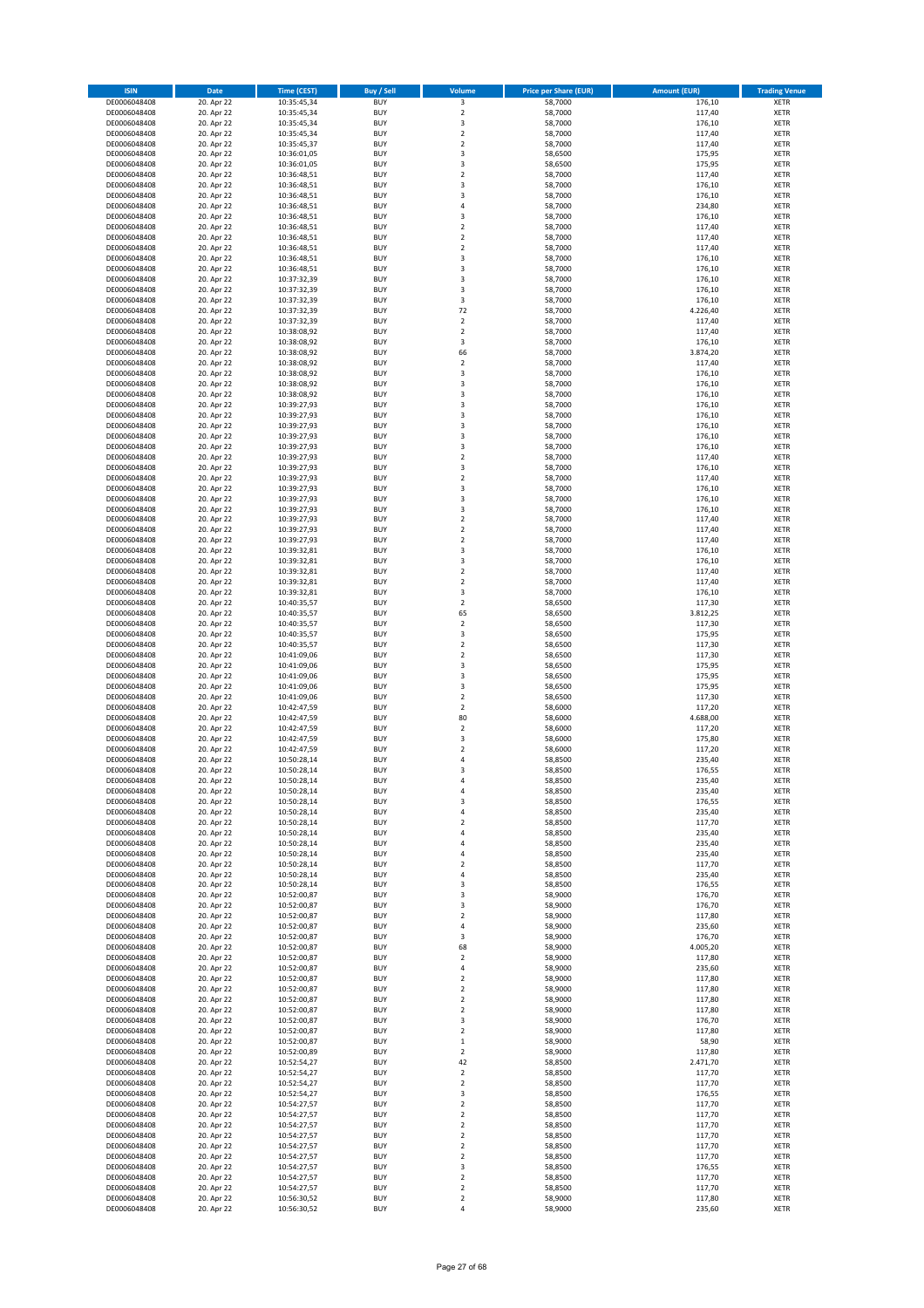| <b>ISIN</b>                  | Date                     | <b>Time (CEST)</b>         | <b>Buy / Sell</b>        | Volume                          | <b>Price per Share (EUR)</b> | <b>Amount (EUR)</b> | <b>Trading Venue</b>       |
|------------------------------|--------------------------|----------------------------|--------------------------|---------------------------------|------------------------------|---------------------|----------------------------|
| DE0006048408                 | 20. Apr 22               | 10:56:30,52                | <b>BUY</b>               | $\overline{2}$                  | 58,9000                      | 117,80              | <b>XETR</b>                |
| DE0006048408                 | 20. Apr 22               | 10:56:30,52                | <b>BUY</b>               | $\mathbf 2$                     | 58,9000                      | 117,80              | <b>XETR</b>                |
| DE0006048408<br>DE0006048408 | 20. Apr 22<br>20. Apr 22 | 10:57:15,68<br>10:57:15,68 | <b>BUY</b><br><b>BUY</b> | $\mathbf 2$<br>3                | 58,9000<br>58,9000           | 117,80<br>176,70    | <b>XETR</b><br><b>XETR</b> |
| DE0006048408                 | 20. Apr 22               | 10:57:15,68                | <b>BUY</b>               | $\mathbf 2$                     | 58,9000                      | 117,80              | <b>XETR</b>                |
| DE0006048408                 | 20. Apr 22               | 10:57:15,68                | <b>BUY</b>               | $\overline{2}$                  | 58,9000                      | 117,80              | <b>XETR</b>                |
| DE0006048408                 | 20. Apr 22               | 10:57:15,68                | <b>BUY</b>               | $\overline{2}$                  | 58,9000                      | 117,80              | <b>XETR</b>                |
| DE0006048408                 | 20. Apr 22               | 10:57:15,68                | <b>BUY</b>               | $\overline{2}$                  | 58,9000                      | 117,80              | <b>XETR</b>                |
| DE0006048408<br>DE0006048408 | 20. Apr 22<br>20. Apr 22 | 10:57:15,68                | <b>BUY</b><br><b>BUY</b> | 3<br>$\overline{2}$             | 58,9000<br>58,9000           | 176,70<br>117,80    | XETR<br><b>XETR</b>        |
| DE0006048408                 | 20. Apr 22               | 10:57:15,68<br>10:57:15,68 | <b>BUY</b>               | $\mathbf 2$                     | 58,9000                      | 117,80              | XETR                       |
| DE0006048408                 | 20. Apr 22               | 10:57:15,68                | <b>BUY</b>               | 3                               | 58,9000                      | 176,70              | <b>XETR</b>                |
| DE0006048408                 | 20. Apr 22               | 10:57:15,68                | <b>BUY</b>               | $\mathbf 2$                     | 58,9000                      | 117,80              | XETR                       |
| DE0006048408                 | 20. Apr 22               | 10:57:15,68                | <b>BUY</b>               | 98                              | 58,9000                      | 5.772,20            | <b>XETR</b>                |
| DE0006048408                 | 20. Apr 22               | 10:57:15,69                | <b>BUY</b>               | 57                              | 58,9000                      | 3.357,30            | XETR                       |
| DE0006048408<br>DE0006048408 | 20. Apr 22<br>20. Apr 22 | 11:02:35,94<br>11:02:35,94 | <b>BUY</b><br><b>BUY</b> | $\overline{2}$<br>63            | 59,0000<br>59,0000           | 118,00<br>3.717,00  | <b>XETR</b><br>XETR        |
| DE0006048408                 | 20. Apr 22               | 11:02:35,94                | <b>BUY</b>               | $\sqrt{4}$                      | 59,0000                      | 236,00              | <b>XETR</b>                |
| DE0006048408                 | 20. Apr 22               | 11:02:35,94                | <b>BUY</b>               | $\overline{4}$                  | 59,0000                      | 236,00              | XETR                       |
| DE0006048408                 | 20. Apr 22               | 11:02:35,94                | <b>BUY</b>               | 4                               | 59,0000                      | 236,00              | <b>XETR</b>                |
| DE0006048408                 | 20. Apr 22               | 11:02:35,94                | <b>BUY</b>               | $\sqrt{4}$                      | 59,0000                      | 236,00              | <b>XETR</b>                |
| DE0006048408<br>DE0006048408 | 20. Apr 22<br>20. Apr 22 | 11:02:35,94<br>11:03:20,73 | <b>BUY</b><br><b>BUY</b> | $\overline{2}$<br>69            | 59,0000<br>59,0000           | 118,00<br>4.071,00  | <b>XETR</b><br><b>XETR</b> |
| DE0006048408                 | 20. Apr 22               | 11:03:20,73                | <b>BUY</b>               | $\mathbf 2$                     | 59,0000                      | 118,00              | <b>XETR</b>                |
| DE0006048408                 | 20. Apr 22               | 11:03:20,73                | <b>BUY</b>               | $\overline{2}$                  | 59,0000                      | 118,00              | <b>XETR</b>                |
| DE0006048408                 | 20. Apr 22               | 11:03:20,75                | <b>BUY</b>               | 4                               | 59,0000                      | 236,00              | <b>XETR</b>                |
| DE0006048408                 | 20. Apr 22               | 11:07:03,98                | <b>BUY</b>               | $\overline{2}$                  | 59,0500                      | 118,10              | <b>XETR</b>                |
| DE0006048408<br>DE0006048408 | 20. Apr 22               | 11:07:03,98<br>11:07:03,98 | <b>BUY</b><br><b>BUY</b> | $\mathbf 2$<br>$\overline{2}$   | 59,0500<br>59,0500           | 118,10<br>118,10    | <b>XETR</b><br><b>XETR</b> |
| DE0006048408                 | 20. Apr 22<br>20. Apr 22 | 11:07:03,98                | <b>BUY</b>               | 4                               | 59,0500                      | 236,20              | <b>XETR</b>                |
| DE0006048408                 | 20. Apr 22               | 11:07:03,98                | <b>BUY</b>               | $\sqrt{4}$                      | 59,0500                      | 236,20              | <b>XETR</b>                |
| DE0006048408                 | 20. Apr 22               | 11:07:03,98                | <b>BUY</b>               | 3                               | 59,0500                      | 177,15              | <b>XETR</b>                |
| DE0006048408                 | 20. Apr 22               | 11:07:03,98                | <b>BUY</b>               | 5                               | 59,0500                      | 295,25              | <b>XETR</b>                |
| DE0006048408                 | 20. Apr 22               | 11:07:03,98<br>11:07:03,98 | <b>BUY</b><br><b>BUY</b> | $\boldsymbol{2}$<br>$\sqrt{4}$  | 59,0500                      | 118,10              | XETR<br><b>XETR</b>        |
| DE0006048408<br>DE0006048408 | 20. Apr 22<br>20. Apr 22 | 11:07:03,98                | <b>BUY</b>               | $\overline{2}$                  | 59,0500<br>59,0500           | 236,20<br>118,10    | XETR                       |
| DE0006048408                 | 20. Apr 22               | 11:08:49,03                | <b>BUY</b>               | $\overline{2}$                  | 59,0000                      | 118,00              | <b>XETR</b>                |
| DE0006048408                 | 20. Apr 22               | 11:08:49,03                | <b>BUY</b>               | 3                               | 59,0500                      | 177,15              | <b>XETR</b>                |
| DE0006048408                 | 20. Apr 22               | 11:08:49,03                | <b>BUY</b>               | $\overline{2}$                  | 59,0500                      | 118,10              | <b>XETR</b>                |
| DE0006048408                 | 20. Apr 22               | 11:08:49,03                | <b>BUY</b>               | $\overline{2}$                  | 59,0500                      | 118,10              | <b>XETR</b>                |
| DE0006048408<br>DE0006048408 | 20. Apr 22<br>20. Apr 22 | 11:08:49,03<br>11:08:49,03 | <b>BUY</b><br><b>BUY</b> | 52<br>$\boldsymbol{2}$          | 59,0000<br>59,0000           | 3.068,00<br>118,00  | <b>XETR</b><br><b>XETR</b> |
| DE0006048408                 | 20. Apr 22               | 11:08:49,03                | <b>BUY</b>               | $\overline{2}$                  | 59,0500                      | 118,10              | <b>XETR</b>                |
| DE0006048408                 | 20. Apr 22               | 11:08:49,03                | <b>BUY</b>               | $\overline{2}$                  | 59,0000                      | 118,00              | <b>XETR</b>                |
| DE0006048408                 | 20. Apr 22               | 11:08:49,03                | <b>BUY</b>               | $\overline{2}$                  | 59,0000                      | 118,00              | <b>XETR</b>                |
| DE0006048408                 | 20. Apr 22               | 11:08:49,03                | <b>BUY</b>               | 3                               | 59,0000                      | 177,00              | <b>XETR</b>                |
| DE0006048408<br>DE0006048408 | 20. Apr 22<br>20. Apr 22 | 11:08:49,03                | <b>BUY</b><br><b>BUY</b> | $\mathbf 2$<br>$\boldsymbol{2}$ | 59,0000<br>59,0000           | 118,00              | XETR<br><b>XETR</b>        |
| DE0006048408                 | 20. Apr 22               | 11:08:49,03<br>11:08:49,03 | <b>BUY</b>               | $\mathbf 2$                     | 59,0000                      | 118,00<br>118,00    | <b>XETR</b>                |
| DE0006048408                 | 20. Apr 22               | 11:08:49,03                | <b>BUY</b>               | $\sqrt{4}$                      | 59,0500                      | 236,20              | <b>XETR</b>                |
| DE0006048408                 | 20. Apr 22               | 11:08:49,03                | <b>BUY</b>               | $\mathbf 2$                     | 59,0500                      | 118,10              | <b>XETR</b>                |
| DE0006048408                 | 20. Apr 22               | 11:08:49,03                | <b>BUY</b>               | 3                               | 59,0500                      | 177,15              | <b>XETR</b>                |
| DE0006048408                 | 20. Apr 22               | 11:08:52,28                | <b>BUY</b>               | $\overline{2}$                  | 59,0500                      | 118,10              | <b>XETR</b>                |
| DE0006048408<br>DE0006048408 | 20. Apr 22<br>20. Apr 22 | 11:08:52,28<br>11:08:52,28 | <b>BUY</b><br><b>BUY</b> | 101<br>$\mathbf 2$              | 59,0500<br>59,0500           | 5.964,05<br>118,10  | <b>XETR</b><br><b>XETR</b> |
| DE0006048408                 | 20. Apr 22               | 11:08:52,28                | <b>BUY</b>               | $\overline{2}$                  | 59,0500                      | 118,10              | <b>XETR</b>                |
| DE0006048408                 | 20. Apr 22               | 11:08:52,28                | <b>BUY</b>               | 3                               | 59,0500                      | 177,15              | <b>XETR</b>                |
| DE0006048408                 | 20. Apr 22               | 11:08:52,28                | <b>BUY</b>               | $\overline{2}$                  | 59,0500                      | 118,10              | <b>XETR</b>                |
| DE0006048408                 | 20. Apr 22               | 11:11:35,07                | <b>BUY</b>               | 4                               | 59,0500                      | 236,20              | <b>XETR</b>                |
| DE0006048408                 | 20. Apr 22               | 11:11:35,07                | <b>BUY</b><br><b>BUY</b> | 4<br>$\overline{2}$             | 59,0500<br>59,0500           | 236,20<br>118,10    | <b>XETR</b><br>XETR        |
| DE0006048408<br>DE0006048408 | 20. Apr 22<br>20. Apr 22 | 11:11:35,07<br>11:11:35,07 | <b>BUY</b>               | $\overline{2}$                  | 59,0500                      | 118,10              | <b>XETR</b>                |
| DE0006048408                 | 20. Apr 22               | 11:11:35,07                | <b>BUY</b>               | $\boldsymbol{2}$                | 59,0500                      | 118,10              | XETR                       |
| DE0006048408                 | 20. Apr 22               | 11:11:35,07                | <b>BUY</b>               | 3                               | 59,0500                      | 177,15              | <b>XETR</b>                |
| DE0006048408                 | 20. Apr 22               | 11:11:35,07                | <b>BUY</b>               | $\overline{2}$                  | 59,0500                      | 118,10              | <b>XETR</b>                |
| DE0006048408<br>DE0006048408 | 20. Apr 22               | 11:11:35,07                | <b>BUY</b>               | $\overline{\mathbf{c}}$         | 59,0500                      | 118,10              | XETR                       |
| DE0006048408                 | 20. Apr 22<br>20. Apr 22 | 11:11:35,07<br>11:11:35,07 | <b>BUY</b><br><b>BUY</b> | $\mathbf 2$<br>$\mathbf 2$      | 59,0500<br>59,0500           | 118,10<br>118,10    | XETR<br>XETR               |
| DE0006048408                 | 20. Apr 22               | 11:11:35,07                | <b>BUY</b>               | 4                               | 59,0500                      | 236,20              | <b>XETR</b>                |
| DE0006048408                 | 20. Apr 22               | 11:11:35,07                | <b>BUY</b>               | $\mathbf 2$                     | 59,0500                      | 118,10              | <b>XETR</b>                |
| DE0006048408                 | 20. Apr 22               | 11:11:38,44                | <b>BUY</b>               | 3                               | 59,0500                      | 177,15              | XETR                       |
| DE0006048408<br>DE0006048408 | 20. Apr 22<br>20. Apr 22 | 11:11:38,44<br>11:13:01,31 | <b>BUY</b><br><b>BUY</b> | 3<br>$\sqrt{2}$                 | 59,0500<br>59,0500           | 177,15<br>118,10    | <b>XETR</b><br><b>XETR</b> |
| DE0006048408                 | 20. Apr 22               | 11:13:01,31                | <b>BUY</b>               | 3                               | 59,0500                      | 177,15              | <b>XETR</b>                |
| DE0006048408                 | 20. Apr 22               | 11:13:01,31                | <b>BUY</b>               | $\mathbf 2$                     | 59,0500                      | 118,10              | XETR                       |
| DE0006048408                 | 20. Apr 22               | 11:13:01,31                | <b>BUY</b>               | $\mathbf 2$                     | 59,0500                      | 118,10              | <b>XETR</b>                |
| DE0006048408                 | 20. Apr 22               | 11:13:01,31                | <b>BUY</b>               | $\mathbf 2$                     | 59,0500                      | 118,10              | <b>XETR</b>                |
| DE0006048408<br>DE0006048408 | 20. Apr 22<br>20. Apr 22 | 11:13:01,31<br>11:13:01,31 | <b>BUY</b><br><b>BUY</b> | $\overline{2}$<br>3             | 59,0500<br>59,0500           | 118,10<br>177,15    | <b>XETR</b><br>XETR        |
| DE0006048408                 | 20. Apr 22               | 11:13:01,31                | <b>BUY</b>               | $\mathbf 2$                     | 59,0500                      | 118,10              | <b>XETR</b>                |
| DE0006048408                 | 20. Apr 22               | 11:13:01,31                | <b>BUY</b>               | 3                               | 59,0500                      | 177,15              | <b>XETR</b>                |
| DE0006048408                 | 20. Apr 22               | 11:13:01,31                | <b>BUY</b>               | 3                               | 59,0500                      | 177,15              | <b>XETR</b>                |
| DE0006048408                 | 20. Apr 22               | 11:13:01,31                | <b>BUY</b>               | $\mathbf 2$                     | 59,0500                      | 118,10              | <b>XETR</b>                |
| DE0006048408                 | 20. Apr 22               | 11:13:01,31                | <b>BUY</b>               | 3                               | 59,0500                      | 177,15              | <b>XETR</b>                |
| DE0006048408<br>DE0006048408 | 20. Apr 22<br>20. Apr 22 | 11:29:10,65<br>11:29:33,37 | <b>BUY</b><br><b>BUY</b> | 176<br>6                        | 59,3500<br>59,3000           | 10.445,60<br>355,80 | <b>XETR</b><br><b>XETR</b> |
| DE0006048408                 | 20. Apr 22               | 11:29:33,37                | <b>BUY</b>               | 3                               | 59,3000                      | 177,90              | <b>XETR</b>                |
| DE0006048408                 | 20. Apr 22               | 11:29:33,37                | <b>BUY</b>               | 8                               | 59,3000                      | 474,40              | XETR                       |
| DE0006048408                 | 20. Apr 22               | 11:30:47,91                | <b>BUY</b>               | 111                             | 59,3000                      | 6.582,30            | XETR                       |
| DE0006048408                 | 20. Apr 22               | 11:33:44,11                | <b>BUY</b>               | 5                               | 59,2500                      | 296,25              | <b>XETR</b>                |
| DE0006048408<br>DE0006048408 | 20. Apr 22<br>20. Apr 22 | 11:33:44,11<br>11:33:44,11 | <b>BUY</b><br><b>BUY</b> | 3<br>$\overline{\mathbf{c}}$    | 59,2500<br>59,2500           | 177,75<br>118,50    | <b>XETR</b><br>XETR        |
| DE0006048408                 | 20. Apr 22               | 11:33:44,11                | <b>BUY</b>               | 3                               | 59,2500                      | 177,75              | XETR                       |
| DE0006048408                 | 20. Apr 22               | 11:33:44,11                | <b>BUY</b>               | 276                             | 59,2500                      | 16.353,00           | XETR                       |
| DE0006048408                 | 20. Apr 22               | 11:33:44,11                | <b>BUY</b>               | 6                               | 59,2500                      | 355,50              | <b>XETR</b>                |
| DE0006048408                 | 20. Apr 22               | 11:33:44,11                | <b>BUY</b>               | 4                               | 59,2500                      | 237,00              | XETR                       |
| DE0006048408                 | 20. Apr 22               | 11:33:44,11                | <b>BUY</b>               | $\overline{\mathbf{c}}$         | 59,2500                      | 118,50              | XETR                       |
| DE0006048408<br>DE0006048408 | 20. Apr 22<br>20. Apr 22 | 11:33:44,11<br>11:33:44,11 | <b>BUY</b><br><b>BUY</b> | 4<br>$\overline{4}$             | 59,2500<br>59,2500           | 237,00<br>237,00    | <b>XETR</b><br><b>XETR</b> |
| DE0006048408                 | 20. Apr 22               | 11:33:44,11                | <b>BUY</b>               | 4                               | 59,2500                      | 237,00              | <b>XETR</b>                |
| DE0006048408                 | 20. Apr 22               | 11:33:44,11                | <b>BUY</b>               | 5                               | 59,2500                      | 296,25              | <b>XETR</b>                |
| DE0006048408                 | 20. Apr 22               | 11:33:44,39                | <b>BUY</b>               | $\overline{4}$                  | 59,2500                      | 237,00              | <b>XETR</b>                |
| DE0006048408                 | 20. Apr 22               | 11:33:44,39                | <b>BUY</b>               | $\mathbf 2$                     | 59,2500                      | 118,50              | <b>XETR</b>                |
| DE0006048408<br>DE0006048408 | 20. Apr 22<br>20. Apr 22 | 11:33:44,39<br>11:33:44,39 | <b>BUY</b><br><b>BUY</b> | $\sqrt{4}$<br>4                 | 59,2500<br>59,2500           | 237,00<br>237,00    | <b>XETR</b><br><b>XETR</b> |
| DE0006048408                 | 20. Apr 22               | 11:33:44,39                | <b>BUY</b>               | 5                               | 59,2500                      | 296,25              | <b>XETR</b>                |
| DE0006048408                 | 20. Apr 22               | 11:34:37,01                | <b>BUY</b>               | 4                               | 59,2500                      | 237,00              | <b>XETR</b>                |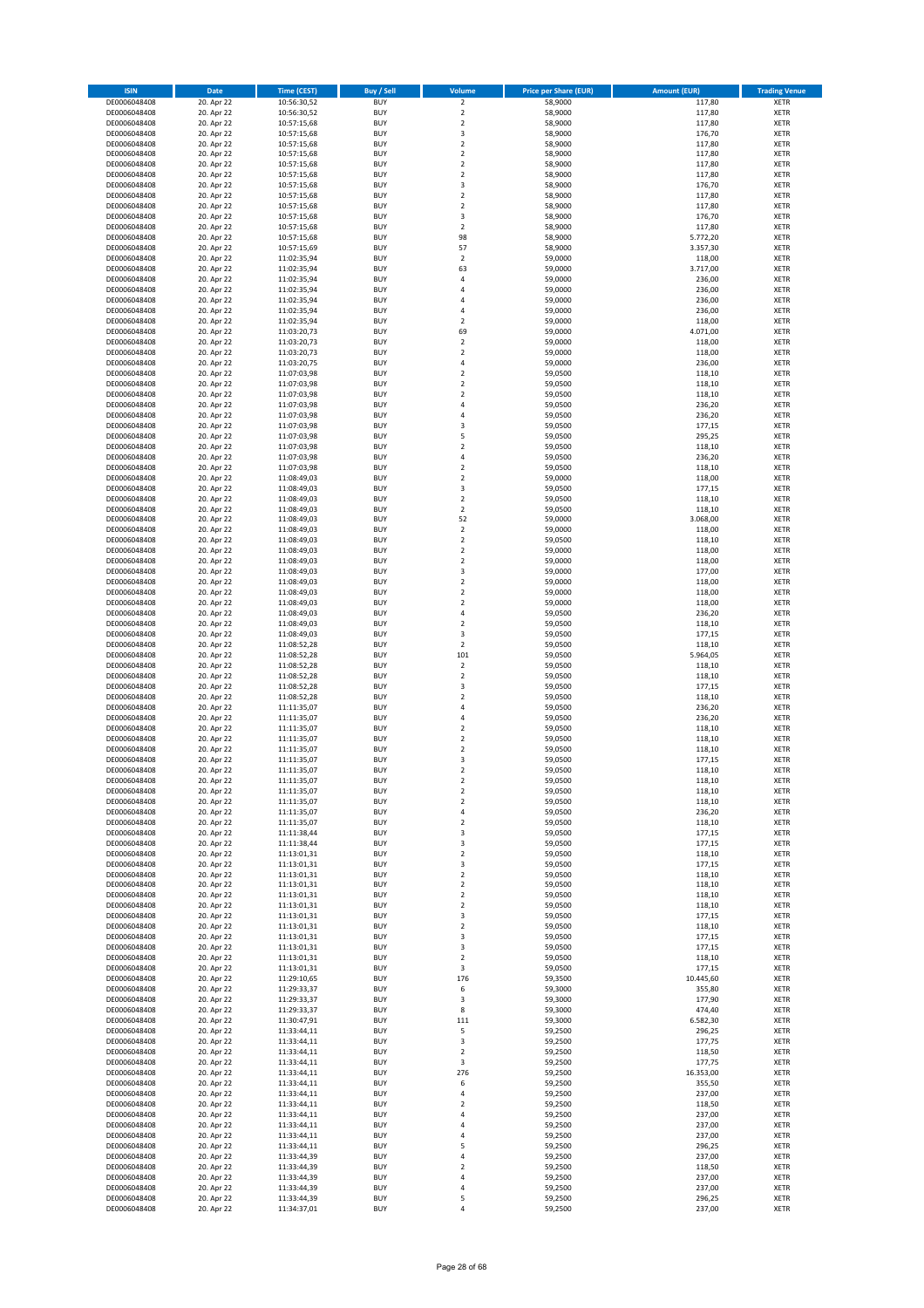| <b>ISIN</b>                  | Date                     | <b>Time (CEST)</b>         | <b>Buy / Sell</b>        | Volume                        | <b>Price per Share (EUR)</b> | <b>Amount (EUR)</b> | <b>Trading Venue</b>       |
|------------------------------|--------------------------|----------------------------|--------------------------|-------------------------------|------------------------------|---------------------|----------------------------|
| DE0006048408                 | 20. Apr 22               | 11:34:37,01                | <b>BUY</b>               | $\pmb{4}$                     | 59,2500                      | 237,00              | <b>XETR</b>                |
| DE0006048408                 | 20. Apr 22               | 11:34:37,01                | <b>BUY</b>               | 5                             | 59,2500                      | 296,25              | <b>XETR</b>                |
| DE0006048408<br>DE0006048408 | 20. Apr 22<br>20. Apr 22 | 11:34:37,01<br>11:34:37,01 | <b>BUY</b><br><b>BUY</b> | $\mathbf 2$<br>3              | 59,2500<br>59,2500           | 118,50<br>177,75    | <b>XETR</b><br><b>XETR</b> |
| DE0006048408                 | 20. Apr 22               | 11:34:37,01                | <b>BUY</b>               | $\sqrt{4}$                    | 59,2500                      | 237,00              | <b>XETR</b>                |
| DE0006048408                 | 20. Apr 22               | 11:34:37,01                | <b>BUY</b>               | 3                             | 59,2500                      | 177,75              | <b>XETR</b>                |
| DE0006048408                 | 20. Apr 22               | 11:34:37,01                | <b>BUY</b>               | $\overline{4}$                | 59,2500                      | 237,00              | <b>XETR</b>                |
| DE0006048408                 | 20. Apr 22               | 11:34:37,01                | <b>BUY</b>               | 3                             | 59,2500                      | 177,75              | <b>XETR</b>                |
| DE0006048408                 | 20. Apr 22               | 11:34:37,01                | <b>BUY</b><br><b>BUY</b> | $\sqrt{4}$<br>6               | 59,2500                      | 237,00              | XETR<br><b>XETR</b>        |
| DE0006048408<br>DE0006048408 | 20. Apr 22<br>20. Apr 22 | 11:34:37,01<br>11:34:37,03 | <b>BUY</b>               | $\overline{2}$                | 59,2500<br>59,2500           | 355,50<br>118,50    | <b>XETR</b>                |
| DE0006048408                 | 20. Apr 22               | 11:34:37,36                | <b>BUY</b>               | $\overline{2}$                | 59,2500                      | 118,50              | <b>XETR</b>                |
| DE0006048408                 | 20. Apr 22               | 11:34:37,36                | <b>BUY</b>               | 4                             | 59,2500                      | 237,00              | XETR                       |
| DE0006048408                 | 20. Apr 22               | 11:34:37,36                | <b>BUY</b>               | $\overline{2}$                | 59,2500                      | 118,50              | <b>XETR</b>                |
| DE0006048408                 | 20. Apr 22               | 11:34:37,36                | <b>BUY</b>               | $\mathsf 3$                   | 59,2500                      | 177,75              | XETR                       |
| DE0006048408<br>DE0006048408 | 20. Apr 22<br>20. Apr 22 | 11:34:37,36<br>11:34:37,36 | <b>BUY</b><br><b>BUY</b> | $\overline{2}$<br>$\mathbf 2$ | 59,2500<br>59,2500           | 118,50<br>118,50    | <b>XETR</b><br>XETR        |
| DE0006048408                 | 20. Apr 22               | 11:34:37,36                | <b>BUY</b>               | $\overline{2}$                | 59,2500                      | 118,50              | <b>XETR</b>                |
| DE0006048408                 | 20. Apr 22               | 11:34:37,36                | <b>BUY</b>               | $\overline{\mathbf{3}}$       | 59,2500                      | 177,75              | XETR                       |
| DE0006048408                 | 20. Apr 22               | 11:34:37,36                | <b>BUY</b>               | $\mathbf 2$                   | 59,2500                      | 118,50              | <b>XETR</b>                |
| DE0006048408                 | 20. Apr 22               | 11:36:25,50                | <b>BUY</b>               | 3                             | 59,2000                      | 177,60              | <b>XETR</b>                |
| DE0006048408<br>DE0006048408 | 20. Apr 22<br>20. Apr 22 | 11:36:25,50<br>11:36:25,50 | <b>BUY</b><br><b>BUY</b> | 99<br>$\overline{4}$          | 59,2000<br>59,2000           | 5.860,80<br>236,80  | <b>XETR</b><br><b>XETR</b> |
| DE0006048408                 | 20. Apr 22               | 11:36:25,50                | <b>BUY</b>               | 6                             | 59,2000                      | 355,20              | <b>XETR</b>                |
| DE0006048408                 | 20. Apr 22               | 11:36:50,56                | <b>BUY</b>               | $\overline{a}$                | 59,2000                      | 236,80              | <b>XETR</b>                |
| DE0006048408                 | 20. Apr 22               | 11:36:50,56                | <b>BUY</b>               | $\overline{2}$                | 59,2000                      | 118,40              | <b>XETR</b>                |
| DE0006048408                 | 20. Apr 22               | 11:36:50,56                | <b>BUY</b>               | $\overline{a}$                | 59,2000                      | 236,80              | <b>XETR</b>                |
| DE0006048408<br>DE0006048408 | 20. Apr 22               | 11:37:15,35                | <b>BUY</b><br><b>BUY</b> | $\sqrt{4}$<br>3               | 59,1500                      | 236,60              | <b>XETR</b><br><b>XETR</b> |
| DE0006048408                 | 20. Apr 22<br>20. Apr 22 | 11:37:15,35<br>11:37:15,35 | <b>BUY</b>               | 3                             | 59,1500<br>59,1500           | 177,45<br>177,45    | <b>XETR</b>                |
| DE0006048408                 | 20. Apr 22               | 11:37:15,35                | <b>BUY</b>               | 3                             | 59,1500                      | 177,45              | <b>XETR</b>                |
| DE0006048408                 | 20. Apr 22               | 11:37:15,35                | <b>BUY</b>               | 4                             | 59,1500                      | 236,60              | <b>XETR</b>                |
| DE0006048408                 | 20. Apr 22               | 11:37:15,35                | <b>BUY</b>               | 74                            | 59,1500                      | 4.377,10            | <b>XETR</b>                |
| DE0006048408                 | 20. Apr 22               | 11:37:15,35<br>11:37:15,35 | <b>BUY</b><br><b>BUY</b> | $\sqrt{4}$<br>3               | 59,1500                      | 236,60              | XETR<br><b>XETR</b>        |
| DE0006048408<br>DE0006048408 | 20. Apr 22<br>20. Apr 22 | 11:37:15,35                | <b>BUY</b>               | $\overline{\mathbf{3}}$       | 59,1500<br>59,1500           | 177,45<br>177,45    | XETR                       |
| DE0006048408                 | 20. Apr 22               | 11:37:15,35                | <b>BUY</b>               | 3                             | 59,1500                      | 177,45              | <b>XETR</b>                |
| DE0006048408                 | 20. Apr 22               | 11:37:15,35                | <b>BUY</b>               | 3                             | 59,1500                      | 177,45              | XETR                       |
| DE0006048408                 | 20. Apr 22               | 11:37:15,35                | <b>BUY</b>               | $\sqrt{4}$                    | 59,1500                      | 236,60              | <b>XETR</b>                |
| DE0006048408                 | 20. Apr 22               | 11:37:15,35                | <b>BUY</b>               | $\overline{\mathbf{3}}$       | 59,1500                      | 177,45              | <b>XETR</b>                |
| DE0006048408<br>DE0006048408 | 20. Apr 22<br>20. Apr 22 | 11:37:15,35<br>11:37:15,37 | <b>BUY</b><br><b>BUY</b> | 39<br>3                       | 59,1500<br>59,1500           | 2.306,85<br>177,45  | <b>XETR</b><br><b>XETR</b> |
| DE0006048408                 | 20. Apr 22               | 11:37:15,37                | <b>BUY</b>               | $\overline{2}$                | 59,1500                      | 118,30              | <b>XETR</b>                |
| DE0006048408                 | 20. Apr 22               | 11:37:45,24                | <b>BUY</b>               | 3                             | 59,1500                      | 177,45              | <b>XETR</b>                |
| DE0006048408                 | 20. Apr 22               | 11:37:45,24                | <b>BUY</b>               | $\sqrt{4}$                    | 59,1500                      | 236,60              | <b>XETR</b>                |
| DE0006048408                 | 20. Apr 22               | 11:37:45,24                | <b>BUY</b>               | 5                             | 59,1500                      | 295,75              | <b>XETR</b>                |
| DE0006048408<br>DE0006048408 | 20. Apr 22<br>20. Apr 22 | 11:37:45,24                | <b>BUY</b><br><b>BUY</b> | 3<br>$\boldsymbol{2}$         | 59,1500<br>59,1500           | 177,45              | <b>XETR</b><br><b>XETR</b> |
| DE0006048408                 | 20. Apr 22               | 11:37:45,24<br>11:37:45,24 | <b>BUY</b>               | $\mathbf 2$                   | 59,1500                      | 118,30<br>118,30    | <b>XETR</b>                |
| DE0006048408                 | 20. Apr 22               | 11:37:45,24                | <b>BUY</b>               | 3                             | 59,1500                      | 177,45              | <b>XETR</b>                |
| DE0006048408                 | 20. Apr 22               | 11:37:45,24                | <b>BUY</b>               | 3                             | 59,1500                      | 177,45              | <b>XETR</b>                |
| DE0006048408                 | 20. Apr 22               | 11:37:45,24                | <b>BUY</b>               | 3                             | 59,1500                      | 177,45              | <b>XETR</b>                |
| DE0006048408                 | 20. Apr 22               | 11:37:45,24                | <b>BUY</b>               | $\sqrt{4}$                    | 59,1500                      | 236,60              | <b>XETR</b>                |
| DE0006048408<br>DE0006048408 | 20. Apr 22<br>20. Apr 22 | 11:41:08,11<br>11:42:17,66 | <b>BUY</b><br><b>BUY</b> | $\overline{2}$<br>$\mathsf 3$ | 59,1500<br>59,2000           | 118,30<br>177,60    | <b>XETR</b><br><b>XETR</b> |
| DE0006048408                 | 20. Apr 22               | 11:42:17,66                | <b>BUY</b>               | 3                             | 59,2000                      | 177,60              | <b>XETR</b>                |
| DE0006048408                 | 20. Apr 22               | 11:42:17,66                | <b>BUY</b>               | 3                             | 59,2000                      | 177,60              | <b>XETR</b>                |
| DE0006048408                 | 20. Apr 22               | 11:42:17,66                | <b>BUY</b>               | $\sqrt{4}$                    | 59,2000                      | 236,80              | <b>XETR</b>                |
| DE0006048408                 | 20. Apr 22               | 11:42:17,66                | <b>BUY</b>               | 65                            | 59,2000                      | 3.848,00            | <b>XETR</b>                |
| DE0006048408                 | 20. Apr 22               | 11:42:17,66<br>11:42:17,66 | <b>BUY</b><br><b>BUY</b> | $\overline{2}$<br>$\mathbf 2$ | 59,2000<br>59,2000           | 118,40<br>118,40    | <b>XETR</b><br>XETR        |
| DE0006048408<br>DE0006048408 | 20. Apr 22<br>20. Apr 22 | 11:42:17,66                | <b>BUY</b>               | 3                             | 59,2000                      | 177,60              | <b>XETR</b>                |
| DE0006048408                 | 20. Apr 22               | 11:42:17,66                | <b>BUY</b>               | 3                             | 59,2000                      | 177,60              | XETR                       |
| DE0006048408                 | 20. Apr 22               | 11:42:17,66                | <b>BUY</b>               | 3                             | 59,2000                      | 177,60              | <b>XETR</b>                |
| DE0006048408                 | 20. Apr 22               | 11:42:17,66                | <b>BUY</b>               | $\overline{4}$                | 59,2000                      | 236,80              | <b>XETR</b>                |
| DE0006048408<br>DE0006048408 | 20. Apr 22               | 11:42:17,66                | <b>BUY</b>               | 3                             | 59,2000                      | 177,60              | XETR                       |
| DE0006048408                 | 20. Apr 22<br>20. Apr 22 | 11:42:17,66<br>11:42:19,71 | <b>BUY</b><br><b>BUY</b> | 3<br>62                       | 59,2000<br>59,2000           | 177,60<br>3.670,40  | XETR<br>XETR               |
| DE0006048408                 | 20. Apr 22               | 11:42:19,71                | <b>BUY</b>               | $\overline{\mathbf{c}}$       | 59,2000                      | 118,40              | <b>XETR</b>                |
| DE0006048408                 | 20. Apr 22               | 11:42:43,24                | <b>BUY</b>               | 3                             | 59,2000                      | 177,60              | <b>XETR</b>                |
| DE0006048408                 | 20. Apr 22               | 11:42:43,24                | <b>BUY</b>               | $\mathbf 2$                   | 59,2000                      | 118,40              | XETR                       |
| DE0006048408<br>DE0006048408 | 20. Apr 22<br>20. Apr 22 | 11:42:43,24<br>11:42:43,24 | <b>BUY</b><br><b>BUY</b> | 60<br>4                       | 59,2000<br>59,2000           | 3.552,00<br>236,80  | <b>XETR</b><br><b>XETR</b> |
| DE0006048408                 | 20. Apr 22               | 11:42:43,24                | <b>BUY</b>               | $\mathbf 2$                   | 59,2000                      | 118,40              | <b>XETR</b>                |
| DE0006048408                 | 20. Apr 22               | 11:42:53,91                | <b>BUY</b>               | $\mathbf 2$                   | 59,2000                      | 118,40              | XETR                       |
| DE0006048408                 | 20. Apr 22               | 11:42:53,91                | <b>BUY</b>               | $\mathbf 2$                   | 59,2000                      | 118,40              | <b>XETR</b>                |
| DE0006048408                 | 20. Apr 22               | 11:42:53,94                | <b>BUY</b>               | 3                             | 59,2000                      | 177,60              | <b>XETR</b>                |
| DE0006048408                 | 20. Apr 22               | 11:42:55,16                | <b>BUY</b>               | 4                             | 59,1500                      | 236,60              | <b>XETR</b>                |
| DE0006048408<br>DE0006048408 | 20. Apr 22<br>20. Apr 22 | 11:42:55,16<br>11:42:55,16 | <b>BUY</b><br><b>BUY</b> | 3<br>$\mathbf 2$              | 59,1500<br>59,1500           | 177,45<br>118,30    | XETR<br><b>XETR</b>        |
| DE0006048408                 | 20. Apr 22               | 11:43:30,72                | <b>BUY</b>               | 3                             | 59,1500                      | 177,45              | <b>XETR</b>                |
| DE0006048408                 | 20. Apr 22               | 11:43:30,72                | <b>BUY</b>               | $\mathbf 2$                   | 59,1500                      | 118,30              | <b>XETR</b>                |
| DE0006048408                 | 20. Apr 22               | 11:43:30,72                | <b>BUY</b>               | 4                             | 59,1500                      | 236,60              | <b>XETR</b>                |
| DE0006048408                 | 20. Apr 22               | 11:46:18,06                | <b>BUY</b><br><b>BUY</b> | 3<br>3                        | 59,2000<br>59,2000           | 177,60              | <b>XETR</b><br><b>XETR</b> |
| DE0006048408<br>DE0006048408 | 20. Apr 22<br>20. Apr 22 | 11:46:18,06<br>11:46:18,06 | <b>BUY</b>               | 3                             | 59,2000                      | 177,60<br>177,60    | <b>XETR</b>                |
| DE0006048408                 | 20. Apr 22               | 11:46:18,06                | <b>BUY</b>               | 3                             | 59,2000                      | 177,60              | <b>XETR</b>                |
| DE0006048408                 | 20. Apr 22               | 11:46:18,06                | <b>BUY</b>               | 57                            | 59,2000                      | 3.374,40            | XETR                       |
| DE0006048408                 | 20. Apr 22               | 11:46:18,06                | <b>BUY</b>               | 3                             | 59,2000                      | 177,60              | XETR                       |
| DE0006048408                 | 20. Apr 22               | 11:46:18,06                | <b>BUY</b>               | 3                             | 59,2000                      | 177,60              | <b>XETR</b>                |
| DE0006048408<br>DE0006048408 | 20. Apr 22<br>20. Apr 22 | 11:46:18,06<br>11:47:11,72 | <b>BUY</b><br><b>BUY</b> | 3<br>3                        | 59,2000<br>59,2000           | 177,60<br>177,60    | <b>XETR</b><br>XETR        |
| DE0006048408                 | 20. Apr 22               | 11:47:11,72                | <b>BUY</b>               | $\overline{2}$                | 59,2000                      | 118,40              | XETR                       |
| DE0006048408                 | 20. Apr 22               | 11:47:11,72                | <b>BUY</b>               | 3                             | 59,2000                      | 177,60              | <b>XETR</b>                |
| DE0006048408                 | 20. Apr 22               | 11:47:11,72                | <b>BUY</b>               | 74                            | 59,2000                      | 4.380,80            | <b>XETR</b>                |
| DE0006048408                 | 20. Apr 22               | 11:47:11,72                | <b>BUY</b>               | $\overline{\mathbf{c}}$       | 59,2000                      | 118,40              | XETR                       |
| DE0006048408<br>DE0006048408 | 20. Apr 22<br>20. Apr 22 | 11:47:11,72<br>11:47:11,72 | <b>BUY</b><br><b>BUY</b> | 3<br>3                        | 59,2000<br>59,2000           | 177,60<br>177,60    | XETR<br><b>XETR</b>        |
| DE0006048408                 | 20. Apr 22               | 11:47:11,72                | <b>BUY</b>               | 3                             | 59,2000                      | 177,60              | <b>XETR</b>                |
| DE0006048408                 | 20. Apr 22               | 11:47:11,72                | <b>BUY</b>               | $\mathbf 2$                   | 59,2000                      | 118,40              | <b>XETR</b>                |
| DE0006048408                 | 20. Apr 22               | 11:47:11,72                | <b>BUY</b>               | 3                             | 59,2000                      | 177,60              | <b>XETR</b>                |
| DE0006048408                 | 20. Apr 22               | 11:47:11,72                | <b>BUY</b>               | $\boldsymbol{2}$              | 59,2000                      | 118,40              | <b>XETR</b>                |
| DE0006048408<br>DE0006048408 | 20. Apr 22<br>20. Apr 22 | 11:47:11,72<br>11:47:29,10 | <b>BUY</b><br><b>BUY</b> | $\overline{2}$<br>50          | 59,2000<br>59,2000           | 118,40<br>2.960,00  | <b>XETR</b><br><b>XETR</b> |
| DE0006048408                 | 20. Apr 22               | 11:47:29,10                | <b>BUY</b>               | $\overline{2}$                | 59,2000                      | 118,40              | <b>XETR</b>                |
| DE0006048408                 | 20. Apr 22               | 11:47:29,10                | <b>BUY</b>               | 3                             | 59,2000                      | 177,60              | <b>XETR</b>                |
| DE0006048408                 | 20. Apr 22               | 11:47:29,10                | <b>BUY</b>               | $\boldsymbol{2}$              | 59,2000                      | 118,40              | <b>XETR</b>                |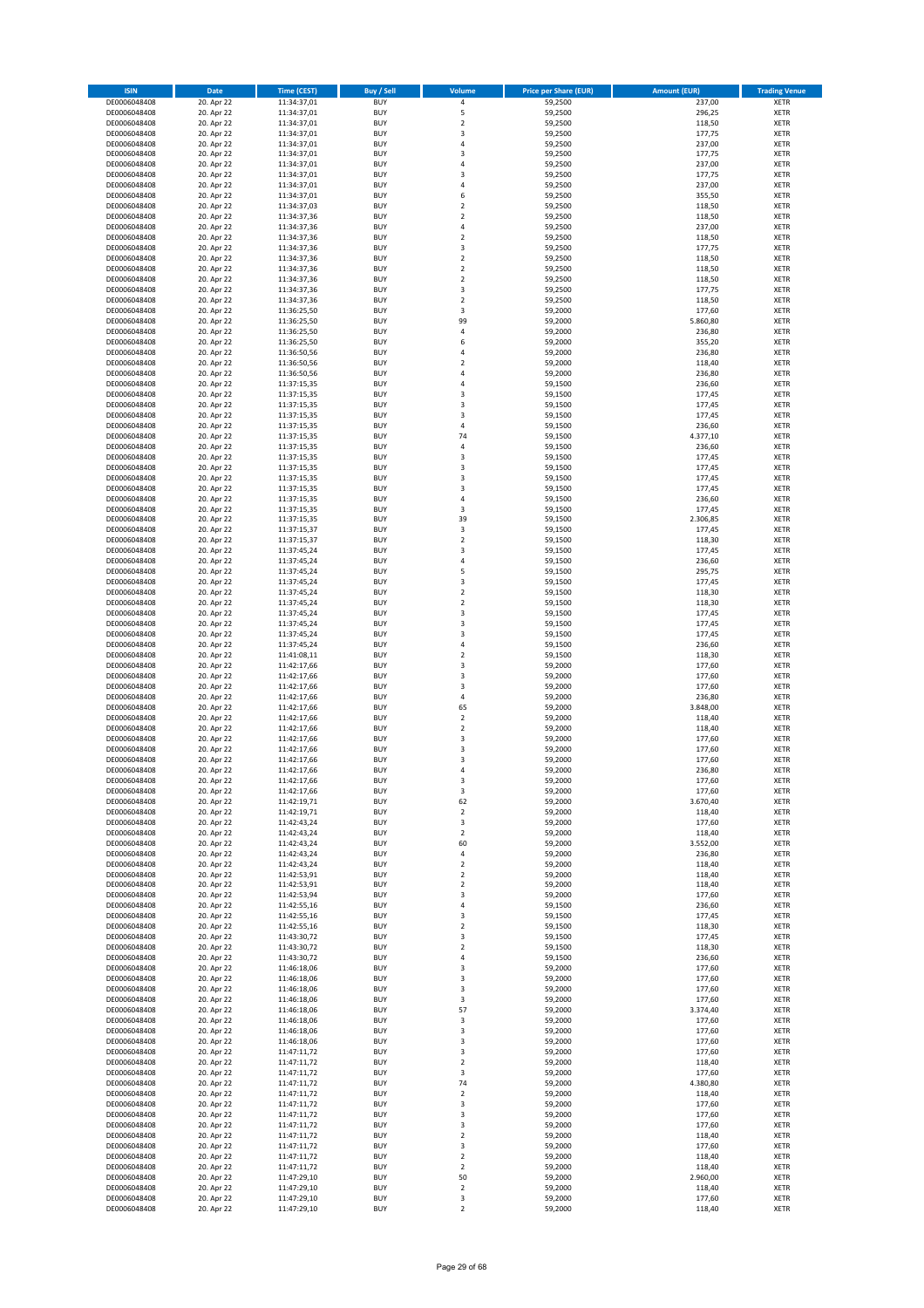| <b>ISIN</b>                  | <b>Date</b>              | <b>Time (CEST)</b>         | <b>Buy / Sell</b>        | Volume                  | <b>Price per Share (EUR)</b> | <b>Amount (EUR)</b> | <b>Trading Venue</b>       |
|------------------------------|--------------------------|----------------------------|--------------------------|-------------------------|------------------------------|---------------------|----------------------------|
| DE0006048408                 | 20. Apr 22               | 11:47:29,10                | <b>BUY</b>               | $\overline{2}$          | 59,2000                      | 118,40              | <b>XETR</b>                |
| DE0006048408                 | 20. Apr 22               | 11:48:36,26                | <b>BUY</b>               | $\mathbf 2$             | 59,1500                      | 118,30              | XETR                       |
| DE0006048408<br>DE0006048408 | 20. Apr 22<br>20. Apr 22 | 11:48:36,26<br>11:48:36,26 | <b>BUY</b><br><b>BUY</b> | 3<br>$\mathbf 2$        | 59,1500<br>59,1500           | 177,45<br>118,30    | XETR<br>XETR               |
| DE0006048408                 | 20. Apr 22               | 11:48:36,26                | <b>BUY</b>               | 3                       | 59,1500                      | 177,45              | XETR                       |
| DE0006048408                 | 20. Apr 22               | 11:49:13,21                | <b>BUY</b>               | $\mathbf 2$             | 59,1500                      | 118,30              | <b>XETR</b>                |
| DE0006048408                 | 20. Apr 22               | 11:49:13,21                | <b>BUY</b>               | $\overline{\mathbf{c}}$ | 59,1500                      | 118,30              | <b>XETR</b>                |
| DE0006048408                 | 20. Apr 22               | 11:49:13,21                | <b>BUY</b>               | 3                       | 59,1500                      | 177,45              | <b>XETR</b>                |
| DE0006048408<br>DE0006048408 | 20. Apr 22<br>20. Apr 22 | 11:49:13,21                | <b>BUY</b><br><b>BUY</b> | $\mathbf 2$<br>54       | 59,1500<br>59,1500           | 118,30<br>3.194,10  | <b>XETR</b><br><b>XETR</b> |
| DE0006048408                 | 20. Apr 22               | 11:49:13,21<br>11:49:13,21 | <b>BUY</b>               | $\mathbf 2$             | 59,1500                      | 118,30              | <b>XETR</b>                |
| DE0006048408                 | 20. Apr 22               | 11:49:13,21                | <b>BUY</b>               | $\overline{\mathbf{c}}$ | 59,1500                      | 118,30              | <b>XETR</b>                |
| DE0006048408                 | 20. Apr 22               | 11:49:13,21                | <b>BUY</b>               | $\mathbf 2$             | 59,1500                      | 118,30              | XETR                       |
| DE0006048408                 | 20. Apr 22               | 11:49:13,21                | <b>BUY</b>               | 3                       | 59,1500                      | 177,45              | <b>XETR</b>                |
| DE0006048408                 | 20. Apr 22               | 11:49:13,21                | <b>BUY</b>               | $\mathbf 2$             | 59,1500                      | 118,30              | XETR                       |
| DE0006048408<br>DE0006048408 | 20. Apr 22<br>20. Apr 22 | 11:49:13,21<br>11:50:03,59 | <b>BUY</b><br><b>BUY</b> | 3<br>$\mathbf 2$        | 59,1500<br>59,1500           | 177,45<br>118,30    | <b>XETR</b><br>XETR        |
| DE0006048408                 | 20. Apr 22               | 11:50:03,59                | <b>BUY</b>               | $\overline{\mathbf{c}}$ | 59,1500                      | 118,30              | <b>XETR</b>                |
| DE0006048408                 | 20. Apr 22               | 11:50:03,59                | <b>BUY</b>               | $\mathbf 2$             | 59,1500                      | 118,30              | XETR                       |
| DE0006048408                 | 20. Apr 22               | 11:50:03,59                | <b>BUY</b>               | 75                      | 59,1500                      | 4.436,25            | <b>XETR</b>                |
| DE0006048408<br>DE0006048408 | 20. Apr 22<br>20. Apr 22 | 11:50:03,59<br>11:50:03,59 | <b>BUY</b><br><b>BUY</b> | $\mathbf 2$<br>3        | 59,1500<br>59,1500           | 118,30<br>177,45    | XETR<br>XETR               |
| DE0006048408                 | 20. Apr 22               | 11:50:03,59                | <b>BUY</b>               | 3                       | 59,1500                      | 177,45              | <b>XETR</b>                |
| DE0006048408                 | 20. Apr 22               | 11:50:03,60                | <b>BUY</b>               | $\mathbf 2$             | 59,1500                      | 118,30              | <b>XETR</b>                |
| DE0006048408                 | 20. Apr 22               | 11:50:03,60                | <b>BUY</b>               | $\overline{\mathbf{c}}$ | 59,1500                      | 118,30              | <b>XETR</b>                |
| DE0006048408                 | 20. Apr 22               | 11:51:03,83                | <b>BUY</b>               | $\mathbf 2$             | 59,1500                      | 118,30              | <b>XETR</b>                |
| DE0006048408                 | 20. Apr 22               | 11:51:03,83                | <b>BUY</b>               | 3<br>$\mathbf 2$        | 59,1500                      | 177,45              | <b>XETR</b>                |
| DE0006048408<br>DE0006048408 | 20. Apr 22<br>20. Apr 22 | 11:51:03,83<br>11:51:03,85 | <b>BUY</b><br><b>BUY</b> | 3                       | 59,1500<br>59,1500           | 118,30<br>177,45    | <b>XETR</b><br><b>XETR</b> |
| DE0006048408                 | 20. Apr 22               | 11:55:52,02                | <b>BUY</b>               | $\mathbf 2$             | 59,2500                      | 118,50              | XETR                       |
| DE0006048408                 | 20. Apr 22               | 11:55:52,02                | <b>BUY</b>               | $\mathbf 2$             | 59,2500                      | 118,50              | <b>XETR</b>                |
| DE0006048408                 | 20. Apr 22               | 11:55:52,02                | <b>BUY</b>               | $\mathbf 2$             | 59,2500                      | 118,50              | <b>XETR</b>                |
| DE0006048408<br>DE0006048408 | 20. Apr 22               | 11:55:52,02<br>11:55:52,02 | <b>BUY</b><br><b>BUY</b> | 4<br>4                  | 59,2500                      | 237,00<br>237,00    | <b>XETR</b><br>XETR        |
| DE0006048408                 | 20. Apr 22<br>20. Apr 22 | 11:55:52,02                | <b>BUY</b>               | $\mathbf 2$             | 59,2500<br>59,2500           | 118,50              | <b>XETR</b>                |
| DE0006048408                 | 20. Apr 22               | 11:55:52,02                | <b>BUY</b>               | $\mathbf 2$             | 59,2500                      | 118,50              | XETR                       |
| DE0006048408                 | 20. Apr 22               | 12:02:03,99                | <b>BUY</b>               | 4                       | 59,3500                      | 237,40              | <b>XETR</b>                |
| DE0006048408                 | 20. Apr 22               | 12:02:03,99                | <b>BUY</b>               | $\mathbf 2$             | 59,3500                      | 118,70              | XETR                       |
| DE0006048408                 | 20. Apr 22               | 12:02:03,99                | <b>BUY</b>               | $\mathbf 2$             | 59,3500                      | 118,70              | <b>XETR</b>                |
| DE0006048408<br>DE0006048408 | 20. Apr 22<br>20. Apr 22 | 12:02:03,99<br>12:02:03,99 | <b>BUY</b><br><b>BUY</b> | 3<br>107                | 59,3500<br>59,3500           | 178,05<br>6.350,45  | <b>XETR</b><br><b>XETR</b> |
| DE0006048408                 | 20. Apr 22               | 12:02:03,99                | <b>BUY</b>               | 3                       | 59,3500                      | 178,05              | <b>XETR</b>                |
| DE0006048408                 | 20. Apr 22               | 12:02:03,99                | <b>BUY</b>               | 3                       | 59,3500                      | 178,05              | <b>XETR</b>                |
| DE0006048408                 | 20. Apr 22               | 12:02:03,99                | <b>BUY</b>               | 4                       | 59,3500                      | 237,40              | <b>XETR</b>                |
| DE0006048408                 | 20. Apr 22               | 12:02:03,99                | <b>BUY</b>               | $\mathbf 2$             | 59,3500                      | 118,70              | <b>XETR</b>                |
| DE0006048408                 | 20. Apr 22               | 12:02:03,99                | <b>BUY</b><br><b>BUY</b> | $\mathbf 2$<br>6        | 59,3500                      | 118,70<br>356,10    | XETR                       |
| DE0006048408<br>DE0006048408 | 20. Apr 22<br>20. Apr 22 | 12:02:03,99<br>12:02:03,99 | <b>BUY</b>               | 3                       | 59,3500<br>59,3500           | 178,05              | XETR<br><b>XETR</b>        |
| DE0006048408                 | 20. Apr 22               | 12:02:03,99                | <b>BUY</b>               | $\mathbf 2$             | 59,3500                      | 118,70              | <b>XETR</b>                |
| DE0006048408                 | 20. Apr 22               | 12:02:03,99                | <b>BUY</b>               | $\mathbf 2$             | 59,3500                      | 118,70              | <b>XETR</b>                |
| DE0006048408                 | 20. Apr 22               | 12:04:37,02                | <b>BUY</b>               | 3                       | 59,3500                      | 178,05              | <b>XETR</b>                |
| DE0006048408                 | 20. Apr 22               | 12:04:37,02                | <b>BUY</b>               | $\overline{\mathbf{c}}$ | 59,3500                      | 118,70              | <b>XETR</b>                |
| DE0006048408<br>DE0006048408 | 20. Apr 22<br>20. Apr 22 | 12:04:37,02<br>12:04:37,02 | <b>BUY</b><br><b>BUY</b> | 3<br>4                  | 59,3500<br>59,3500           | 178,05<br>237,40    | <b>XETR</b><br>XETR        |
| DE0006048408                 | 20. Apr 22               | 12:04:37,02                | <b>BUY</b>               | 116                     | 59,3500                      | 6.884,60            | XETR                       |
| DE0006048408                 | 20. Apr 22               | 12:04:37,02                | <b>BUY</b>               | $\overline{4}$          | 59,3500                      | 237,40              | <b>XETR</b>                |
| DE0006048408                 | 20. Apr 22               | 12:04:37,02                | <b>BUY</b>               | $\mathbf 2$             | 59,3500                      | 118,70              | <b>XETR</b>                |
| DE0006048408                 | 20. Apr 22               | 12:04:37,02                | <b>BUY</b>               | $\overline{4}$          | 59,3500                      | 237,40              | <b>XETR</b>                |
| DE0006048408<br>DE0006048408 | 20. Apr 22<br>20. Apr 22 | 12:04:37,02<br>12:04:37,02 | <b>BUY</b><br><b>BUY</b> | 3<br>3                  | 59,3500<br>59,3500           | 178,05<br>178,05    | XETR<br><b>XETR</b>        |
| DE0006048408                 | 20. Apr 22               | 12:04:37,02                | <b>BUY</b>               | 3                       | 59,3500                      | 178,05              | XETR                       |
| DE0006048408                 | 20. Apr 22               | 12:04:37,02                | <b>BUY</b>               | $\overline{\mathbf{c}}$ | 59,3500                      | 118,70              | <b>XETR</b>                |
| DE0006048408                 | 20. Apr 22               | 12:04:37,02                | <b>BUY</b>               | 5                       | 59,3500                      | 296,75              | XETR                       |
| DE0006048408                 | 20. Apr 22               | 12:04:37,02                | <b>BUY</b>               | $\overline{\mathbf{c}}$ | 59,3500                      | 118,70              | <b>XETR</b>                |
| DE0006048408<br>DE0006048408 | 20. Apr 22<br>20. Apr 22 | 12:07:04,69<br>12:07:04,69 | <b>BUY</b><br><b>BUY</b> | 3<br>3                  | 59,3000<br>59,3000           | 177,90<br>177,90    | XETR<br>XETR               |
| DE0006048408                 | 20. Apr 22               | 12:07:04,69                | <b>BUY</b>               | 80                      | 59,3000                      | 4.744,00            | XETR                       |
| DE0006048408                 | 20. Apr 22               | 12:07:04,69                | <b>BUY</b>               | 2                       | 59,3000                      | 118,60              | XETR                       |
| DE0006048408                 | 20. Apr 22               | 12:07:04,69                | <b>BUY</b>               | 2                       | 59,3000                      | 118,60              | XETR                       |
| DE0006048408                 | 20. Apr 22               | 12:07:04,69                | <b>BUY</b>               | $\mathbf 2$             | 59,3000                      | 118,60              | <b>XETR</b>                |
| DE0006048408<br>DE0006048408 | 20. Apr 22<br>20. Apr 22 | 12:07:04,69<br>12:07:04,69 | <b>BUY</b><br><b>BUY</b> | 2<br>$\mathbf 2$        | 59,3000<br>59.3000           | 118,60<br>118,60    | XETR<br><b>XETR</b>        |
| DE0006048408                 | 20. Apr 22               | 12:13:56,80                | <b>BUY</b>               | 4                       | 59,3500                      | 237,40              | XETR                       |
| DE0006048408                 | 20. Apr 22               | 12:13:56,80                | <b>BUY</b>               | 6                       | 59,3500                      | 356,10              | <b>XETR</b>                |
| DE0006048408                 | 20. Apr 22               | 12:13:56,80                | <b>BUY</b>               | 5                       | 59,3500                      | 296,75              | XETR                       |
| DE0006048408<br>DE0006048408 | 20. Apr 22<br>20. Apr 22 | 12:13:56,80<br>12:13:56,80 | <b>BUY</b><br><b>BUY</b> | 151<br>5                | 59,3500<br>59,3500           | 8.961,85<br>296,75  | <b>XETR</b><br>XETR        |
| DE0006048408                 | 20. Apr 22               | 12:17:08,57                | <b>BUY</b>               | $\mathbf 1$             | 59,3500                      | 59,35               | <b>XETR</b>                |
| DE0006048408                 | 20. Apr 22               | 12:17:08,57                | <b>BUY</b>               | 4                       | 59,3500                      | 237,40              | XETR                       |
| DE0006048408                 | 20. Apr 22               | 12:17:08,57                | <b>BUY</b>               | 5                       | 59,3500                      | 296,75              | <b>XETR</b>                |
| DE0006048408                 | 20. Apr 22               | 12:17:41,26                | <b>BUY</b>               | 3                       | 59,3500                      | 178,05              | XETR                       |
| DE0006048408<br>DE0006048408 | 20. Apr 22<br>20. Apr 22 | 12:17:41,26<br>12:17:41,26 | <b>BUY</b><br><b>BUY</b> | 3<br>5                  | 59,3500<br>59,3500           | 178,05<br>296,75    | <b>XETR</b><br><b>XETR</b> |
| DE0006048408                 | 20. Apr 22               | 12:17:41,26                | <b>BUY</b>               | 4                       | 59,3500                      | 237,40              | <b>XETR</b>                |
| DE0006048408                 | 20. Apr 22               | 12:17:41,26                | <b>BUY</b>               | 4                       | 59,3500                      | 237,40              | XETR                       |
| DE0006048408                 | 20. Apr 22               | 12:17:41,26                | <b>BUY</b>               | 3                       | 59,3500                      | 178,05              | <b>XETR</b>                |
| DE0006048408                 | 20. Apr 22               | 12:17:41,26                | <b>BUY</b>               | 2                       | 59,3500                      | 118,70              | <b>XETR</b>                |
| DE0006048408<br>DE0006048408 | 20. Apr 22<br>20. Apr 22 | 12:20:32,77<br>12:20:32,77 | <b>BUY</b><br><b>BUY</b> | 3<br>4                  | 59,4000<br>59,4000           | 178,20<br>237,60    | XETR<br><b>XETR</b>        |
| DE0006048408                 | 20. Apr 22               | 12:20:32,77                | <b>BUY</b>               | 104                     | 59,4000                      | 6.177,60            | XETR                       |
| DE0006048408                 | 20. Apr 22               | 12:20:32,77                | <b>BUY</b>               | $\mathbf 2$             | 59,4000                      | 118,80              | <b>XETR</b>                |
| DE0006048408                 | 20. Apr 22               | 12:20:32,77                | <b>BUY</b>               | 5                       | 59,4000                      | 297,00              | XETR                       |
| DE0006048408                 | 20. Apr 22               | 12:20:32,77                | <b>BUY</b>               | 4                       | 59,4000                      | 237,60              | <b>XETR</b>                |
| DE0006048408                 | 20. Apr 22               | 12:20:32,77                | <b>BUY</b>               | 5                       | 59,4000                      | 297,00              | XETR                       |
| DE0006048408<br>DE0006048408 | 20. Apr 22<br>20. Apr 22 | 12:20:32,77<br>12:20:32,77 | <b>BUY</b><br><b>BUY</b> | 6<br>5                  | 59,4000<br>59,4000           | 356,40<br>297,00    | <b>XETR</b><br>XETR        |
| DE0006048408                 | 20. Apr 22               | 12:20:32,77                | <b>BUY</b>               | 5                       | 59,4000                      | 297,00              | <b>XETR</b>                |
| DE0006048408                 | 20. Apr 22               | 12:22:20,39                | <b>BUY</b>               | $\mathbf 2$             | 59,3500                      | 118,70              | XETR                       |
| DE0006048408                 | 20. Apr 22               | 12:22:20,39                | <b>BUY</b>               | 3                       | 59,3500                      | 178,05              | <b>XETR</b>                |
| DE0006048408<br>DE0006048408 | 20. Apr 22<br>20. Apr 22 | 12:22:20,39<br>12:22:20,39 | <b>BUY</b><br><b>BUY</b> | 3<br>2                  | 59,3500<br>59,3000           | 178,05<br>118,60    | <b>XETR</b><br><b>XETR</b> |
| DE0006048408                 | 20. Apr 22               | 12:22:20,39                | <b>BUY</b>               | 3                       | 59,3500                      | 178,05              | XETR                       |
| DE0006048408                 | 20. Apr 22               | 12:22:20,39                | <b>BUY</b>               | $\mathbf 2$             | 59,3000                      | 118,60              | <b>XETR</b>                |
| DE0006048408                 | 20. Apr 22               | 12:22:20,39                | <b>BUY</b>               | $\boldsymbol{2}$        | 59,3000                      | 118,60              | XETR                       |
| DE0006048408                 | 20. Apr 22               | 12:22:20,39                | <b>BUY</b>               | 4                       | 59,3000                      | 237,20              | XETR                       |
| DE0006048408                 | 20. Apr 22               | 12:22:20,39                | <b>BUY</b>               | 4                       | 59,3000                      | 237,20              | XETR                       |
| DE0006048408                 | 20. Apr 22               | 12:22:20,39                | <b>BUY</b>               | 4                       | 59,3000                      | 237,20              | <b>XETR</b>                |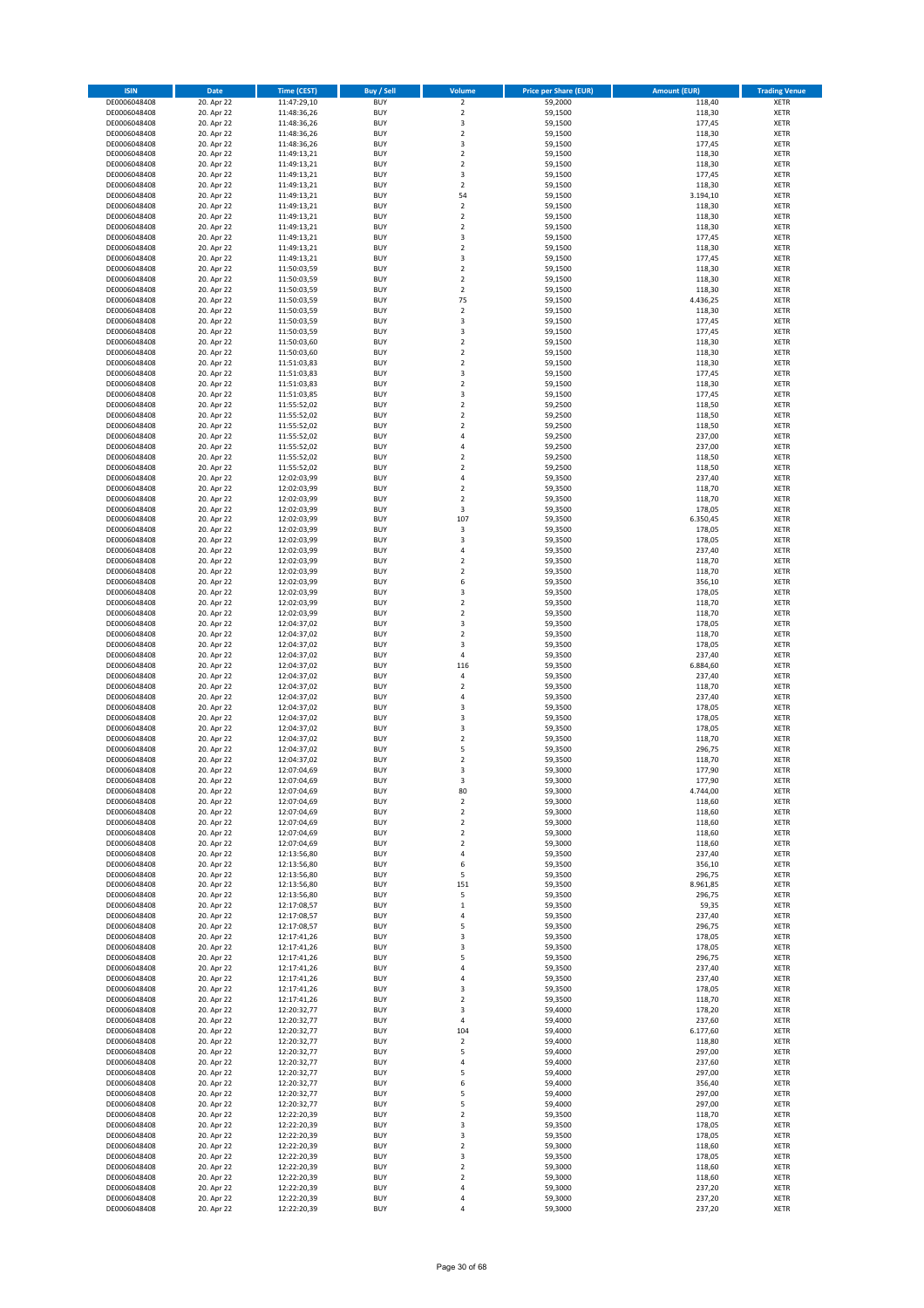| <b>ISIN</b>                  | Date                     | <b>Time (CEST)</b>         | <b>Buy / Sell</b>        | Volume                     | <b>Price per Share (EUR)</b> | <b>Amount (EUR)</b> | <b>Trading Venue</b>       |
|------------------------------|--------------------------|----------------------------|--------------------------|----------------------------|------------------------------|---------------------|----------------------------|
| DE0006048408                 | 20. Apr 22               | 12:22:20,39                | <b>BUY</b>               | 3                          | 59,3500                      | 178,05              | XETR                       |
| DE0006048408                 | 20. Apr 22               | 12:24:37,51                | <b>BUY</b>               | 4                          | 59,3500                      | 237,40              | XETR                       |
| DE0006048408<br>DE0006048408 | 20. Apr 22<br>20. Apr 22 | 12:24:37,51<br>12:24:37,51 | <b>BUY</b><br><b>BUY</b> | $\mathbf 2$<br>$\mathbf 2$ | 59,3500<br>59,3500           | 118,70<br>118,70    | <b>XETR</b><br><b>XETR</b> |
| DE0006048408                 | 20. Apr 22               | 12:24:37,51                | <b>BUY</b>               | $\mathbf 2$                | 59,3500                      | 118,70              | <b>XETR</b>                |
| DE0006048408                 | 20. Apr 22               | 12:24:37,51                | <b>BUY</b>               | 3                          | 59,3500                      | 178,05              | <b>XETR</b>                |
| DE0006048408                 | 20. Apr 22               | 12:24:37,51                | <b>BUY</b>               | $\mathbf 2$                | 59,3500                      | 118,70              | <b>XETR</b>                |
| DE0006048408                 | 20. Apr 22               | 12:24:37,51                | <b>BUY</b>               | 3                          | 59,3500                      | 178,05              | <b>XETR</b>                |
| DE0006048408                 | 20. Apr 22               | 12:24:37,51                | <b>BUY</b><br><b>BUY</b> | $\mathbf 2$<br>$\mathbf 2$ | 59,3500                      | 118,70              | <b>XETR</b><br><b>XETR</b> |
| DE0006048408<br>DE0006048408 | 20. Apr 22<br>20. Apr 22 | 12:24:37,51<br>12:24:37,51 | <b>BUY</b>               | 3                          | 59,3500<br>59,3500           | 118,70<br>178,05    | XETR                       |
| DE0006048408                 | 20. Apr 22               | 12:29:48,99                | <b>BUY</b>               | 109                        | 59,4500                      | 6.480,05            | <b>XETR</b>                |
| DE0006048408                 | 20. Apr 22               | 12:33:13,19                | <b>BUY</b>               | 3                          | 59,4500                      | 178,35              | XETR                       |
| DE0006048408                 | 20. Apr 22               | 12:33:13,19                | <b>BUY</b>               | $\overline{\mathbf{3}}$    | 59,4500                      | 178,35              | <b>XETR</b>                |
| DE0006048408                 | 20. Apr 22               | 12:33:13,19                | <b>BUY</b>               | 4                          | 59,4500                      | 237,80              | XETR                       |
| DE0006048408<br>DE0006048408 | 20. Apr 22<br>20. Apr 22 | 12:33:13,19<br>12:33:13,19 | <b>BUY</b><br><b>BUY</b> | 3<br>4                     | 59,4500<br>59,4500           | 178,35<br>237,80    | <b>XETR</b><br>XETR        |
| DE0006048408                 | 20. Apr 22               | 12:33:13,19                | <b>BUY</b>               | 3                          | 59,4500                      | 178,35              | <b>XETR</b>                |
| DE0006048408                 | 20. Apr 22               | 12:33:13,19                | <b>BUY</b>               | 3                          | 59,4500                      | 178,35              | XETR                       |
| DE0006048408                 | 20. Apr 22               | 12:33:54,28                | <b>BUY</b>               | 3                          | 59,4500                      | 178,35              | <b>XETR</b>                |
| DE0006048408                 | 20. Apr 22               | 12:33:54,28                | <b>BUY</b><br><b>BUY</b> | $\mathbf 2$<br>$\mathbf 2$ | 59,4500<br>59,4500           | 118,90<br>118,90    | <b>XETR</b><br><b>XETR</b> |
| DE0006048408<br>DE0006048408 | 20. Apr 22<br>20. Apr 22 | 12:33:54,28<br>12:33:54,28 | <b>BUY</b>               | 3                          | 59,4500                      | 178,35              | <b>XETR</b>                |
| DE0006048408                 | 20. Apr 22               | 12:33:54,28                | <b>BUY</b>               | 3                          | 59,4500                      | 178,35              | <b>XETR</b>                |
| DE0006048408                 | 20. Apr 22               | 12:35:24,94                | <b>BUY</b>               | 235                        | 59,4500                      | 13.970,75           | <b>XETR</b>                |
| DE0006048408                 | 20. Apr 22               | 12:46:37,74                | <b>BUY</b>               | 258                        | 59,5000                      | 15.351,00           | <b>XETR</b>                |
| DE0006048408                 | 20. Apr 22               | 12:48:56,02                | <b>BUY</b>               | 6                          | 59,4500                      | 356,70              | <b>XETR</b>                |
| DE0006048408<br>DE0006048408 | 20. Apr 22<br>20. Apr 22 | 12:48:56,02<br>12:48:56,02 | <b>BUY</b><br><b>BUY</b> | $\overline{7}$<br>4        | 59,4500<br>59,4500           | 416,15<br>237,80    | <b>XETR</b><br><b>XETR</b> |
| DE0006048408                 | 20. Apr 22               | 12:48:56,02                | <b>BUY</b>               | 5                          | 59,4500                      | 297,25              | <b>XETR</b>                |
| DE0006048408                 | 20. Apr 22               | 12:48:56,02                | <b>BUY</b>               | 276                        | 59,4500                      | 16.408,20           | <b>XETR</b>                |
| DE0006048408                 | 20. Apr 22               | 12:48:56,02                | <b>BUY</b>               | 3                          | 59,4500                      | 178,35              | <b>XETR</b>                |
| DE0006048408                 | 20. Apr 22               | 12:48:56,02                | <b>BUY</b>               | 3                          | 59,4500                      | 178,35              | <b>XETR</b>                |
| DE0006048408<br>DE0006048408 | 20. Apr 22<br>20. Apr 22 | 12:48:56,02<br>12:48:56,02 | <b>BUY</b><br><b>BUY</b> | 3<br>4                     | 59,4500<br>59,4500           | 178,35<br>237,80    | XETR<br><b>XETR</b>        |
| DE0006048408                 | 20. Apr 22               | 12:48:56,02                | <b>BUY</b>               | 8                          | 59,4500                      | 475,60              | XETR                       |
| DE0006048408                 | 20. Apr 22               | 12:48:56,02                | <b>BUY</b>               | 8                          | 59,4500                      | 475,60              | <b>XETR</b>                |
| DE0006048408                 | 20. Apr 22               | 12:49:15,90                | <b>BUY</b>               | $\overline{7}$             | 59,4500                      | 416,15              | XETR                       |
| DE0006048408                 | 20. Apr 22               | 12:49:15,90                | <b>BUY</b>               | 6                          | 59,4500                      | 356,70              | <b>XETR</b>                |
| DE0006048408<br>DE0006048408 | 20. Apr 22               | 12:49:15,90                | <b>BUY</b><br><b>BUY</b> | 4<br>53                    | 59,4500                      | 237,80              | <b>XETR</b><br><b>XETR</b> |
| DE0006048408                 | 20. Apr 22<br>20. Apr 22 | 12:49:15,90<br>12:49:15,90 | <b>BUY</b>               | 6                          | 59,4500<br>59,4500           | 3.150,85<br>356,70  | <b>XETR</b>                |
| DE0006048408                 | 20. Apr 22               | 12:49:15,90                | <b>BUY</b>               | 4                          | 59,4500                      | 237,80              | <b>XETR</b>                |
| DE0006048408                 | 20. Apr 22               | 12:49:15,90                | <b>BUY</b>               | 5                          | 59,4500                      | 297,25              | <b>XETR</b>                |
| DE0006048408                 | 20. Apr 22               | 12:49:15,90                | <b>BUY</b>               | 4                          | 59,4500                      | 237,80              | <b>XETR</b>                |
| DE0006048408                 | 20. Apr 22               | 12:49:15,90                | <b>BUY</b>               | 4                          | 59,4500                      | 237,80              | XETR                       |
| DE0006048408<br>DE0006048408 | 20. Apr 22<br>20. Apr 22 | 12:49:15,90                | <b>BUY</b><br><b>BUY</b> | 5<br>$\overline{4}$        | 59,4500<br>59,4500           | 297,25<br>237,80    | XETR<br><b>XETR</b>        |
| DE0006048408                 | 20. Apr 22               | 12:49:32,93<br>12:49:32,93 | <b>BUY</b>               | 3                          | 59,4500                      | 178,35              | <b>XETR</b>                |
| DE0006048408                 | 20. Apr 22               | 12:49:32,93                | <b>BUY</b>               | 3                          | 59,4500                      | 178,35              | XETR                       |
| DE0006048408                 | 20. Apr 22               | 12:49:32,93                | <b>BUY</b>               | $\mathbf 2$                | 59,4500                      | 118,90              | <b>XETR</b>                |
| DE0006048408                 | 20. Apr 22               | 12:49:32,93                | <b>BUY</b>               | 3                          | 59,4500                      | 178,35              | <b>XETR</b>                |
| DE0006048408                 | 20. Apr 22               | 12:49:32,93                | <b>BUY</b>               | 3                          | 59,4500                      | 178,35              | <b>XETR</b>                |
| DE0006048408<br>DE0006048408 | 20. Apr 22<br>20. Apr 22 | 12:49:32,93<br>12:49:32,95 | <b>BUY</b><br><b>BUY</b> | $\mathbf 2$<br>$\mathbf 2$ | 59,4500<br>59,4500           | 118,90<br>118,90    | <b>XETR</b><br><b>XETR</b> |
| DE0006048408                 | 20. Apr 22               | 12:50:11,75                | <b>BUY</b>               | 3                          | 59,4000                      | 178,20              | <b>XETR</b>                |
| DE0006048408                 | 20. Apr 22               | 12:50:11,75                | <b>BUY</b>               | 3                          | 59,4000                      | 178,20              | <b>XETR</b>                |
| DE0006048408                 | 20. Apr 22               | 12:50:11,75                | <b>BUY</b>               | 5                          | 59,4000                      | 297,00              | <b>XETR</b>                |
| DE0006048408                 | 20. Apr 22               | 12:50:11,75                | <b>BUY</b>               | $\mathbf 2$                | 59,4000                      | 118,80              | <b>XETR</b>                |
| DE0006048408                 | 20. Apr 22               | 12:50:11,75                | <b>BUY</b><br><b>BUY</b> | $\mathbf 2$<br>5           | 59,4000<br>59,4000           | 118,80<br>297,00    | <b>XETR</b><br>XETR        |
| DE0006048408<br>DE0006048408 | 20. Apr 22<br>20. Apr 22 | 12:50:11,75<br>12:50:11,75 | <b>BUY</b>               | 3                          | 59,4000                      | 178,20              | <b>XETR</b>                |
| DE0006048408                 | 20. Apr 22               | 12:50:11,75                | <b>BUY</b>               | 6                          | 59,4000                      | 356,40              | XETR                       |
| DE0006048408                 | 20. Apr 22               | 12:50:11,75                | <b>BUY</b>               | 4                          | 59,4000                      | 237,60              | <b>XETR</b>                |
| DE0006048408                 | 20. Apr 22               | 12:58:22,01                | <b>BUY</b>               | 9                          | 59,6500                      | 536,85              | XETR                       |
| DE0006048408                 | 20. Apr 22               | 12:58:22,01                | <b>BUY</b>               | 5                          | 59,6500                      | 298,25              | XETR                       |
| DE0006048408<br>DE0006048408 | 20. Apr 22<br>20. Apr 22 | 12:58:22,01<br>12:58:22,01 | <b>BUY</b><br><b>BUY</b> | 6<br>4                     | 59,6500<br>59,6500           | 357,90<br>238,60    | XETR<br>XETR               |
| DE0006048408                 | 20. Apr 22               | 12:58:24,99                | <b>BUY</b>               | 163                        | 59,8000                      | 9.747,40            | XETR                       |
| DE0006048408                 | 20. Apr 22               | 12:58:24,99                | <b>BUY</b>               | 5                          | 59,8000                      | 299,00              | XETR                       |
| DE0006048408                 | 20. Apr 22               | 12:58:25,46                | <b>BUY</b>               | 60                         | 59,7500                      | 3.585,00            | XETR                       |
| DE0006048408                 | 20. Apr 22               | 12:58:25,46                | <b>BUY</b>               | 4                          | 59,7500                      | 239,00              | <b>XETR</b>                |
| DE0006048408<br>DE0006048408 | 20. Apr 22<br>20. Apr 22 | 12:58:25,46<br>12:58:28,01 | <b>BUY</b><br><b>BUY</b> | 6<br>3                     | 59,7500<br>59,7000           | 358,50<br>179,10    | XETR<br><b>XETR</b>        |
| DE0006048408                 | 20. Apr 22               | 12:58:28,01                | <b>BUY</b>               | 5                          | 59,7000                      | 298,50              | XETR                       |
| DE0006048408                 | 20. Apr 22               | 12:58:28,01                | <b>BUY</b>               | 60                         | 59,7000                      | 3.582,00            | <b>XETR</b>                |
| DE0006048408                 | 20. Apr 22               | 12:58:28,01                | <b>BUY</b>               | $\mathbf 2$                | 59,7000                      | 119,40              | XETR                       |
| DE0006048408<br>DE0006048408 | 20. Apr 22               | 12:58:40,01                | <b>BUY</b><br><b>BUY</b> | 6<br>4                     | 59,7000<br>59,7000           | 358,20              | <b>XETR</b><br>XETR        |
| DE0006048408                 | 20. Apr 22<br>20. Apr 22 | 12:58:40,01<br>12:58:40,01 | <b>BUY</b>               | 6                          | 59,7000                      | 238,80<br>358,20    | <b>XETR</b>                |
| DE0006048408                 | 20. Apr 22               | 12:58:40,01                | <b>BUY</b>               | 5                          | 59,7000                      | 298,50              | XETR                       |
| DE0006048408                 | 20. Apr 22               | 12:58:40,01                | <b>BUY</b>               | 6                          | 59,7000                      | 358,20              | <b>XETR</b>                |
| DE0006048408                 | 20. Apr 22               | 12:58:40,01                | <b>BUY</b>               | $\mathbf 2$                | 59,7000                      | 119,40              | XETR                       |
| DE0006048408                 | 20. Apr 22               | 12:58:40,01                | <b>BUY</b>               | 5                          | 59,7000                      | 298,50              | <b>XETR</b>                |
| DE0006048408                 | 20. Apr 22<br>20. Apr 22 | 12:58:40,01                | <b>BUY</b><br><b>BUY</b> | 8                          | 59,7000<br>59,7000           | 477,60<br>238,80    | XETR                       |
| DE0006048408<br>DE0006048408 | 20. Apr 22               | 12:58:40,03<br>12:58:40,03 | <b>BUY</b>               | 4<br>3                     | 59,7000                      | 179,10              | <b>XETR</b><br><b>XETR</b> |
| DE0006048408                 | 20. Apr 22               | 12:58:40,03                | <b>BUY</b>               | $\mathbf 2$                | 59,7000                      | 119,40              | XETR                       |
| DE0006048408                 | 20. Apr 22               | 12:59:07,24                | <b>BUY</b>               | 3                          | 59,6500                      | 178,95              | <b>XETR</b>                |
| DE0006048408                 | 20. Apr 22               | 12:59:07,24                | <b>BUY</b>               | $\mathbf 2$                | 59,6500                      | 119,30              | XETR                       |
| DE0006048408                 | 20. Apr 22<br>20. Apr 22 | 12:59:07,24<br>12:59:07,24 | <b>BUY</b><br><b>BUY</b> | 49                         | 59,6500<br>59,6500           | 2.922,85<br>119,30  | <b>XETR</b><br>XETR        |
| DE0006048408<br>DE0006048408 | 20. Apr 22               | 12:59:07,24                | <b>BUY</b>               | 2<br>5                     | 59,6500                      | 298,25              | <b>XETR</b>                |
| DE0006048408                 | 20. Apr 22               | 12:59:07,24                | <b>BUY</b>               | 4                          | 59,6500                      | 238,60              | XETR                       |
| DE0006048408                 | 20. Apr 22               | 12:59:34,64                | <b>BUY</b>               | $\overline{2}$             | 59,7000                      | 119,40              | <b>XETR</b>                |
| DE0006048408                 | 20. Apr 22               | 12:59:34,64                | <b>BUY</b>               | 3                          | 59,7000                      | 179,10              | XETR                       |
| DE0006048408                 | 20. Apr 22               | 12:59:34,64                | <b>BUY</b>               | 4                          | 59,7000                      | 238,80              | <b>XETR</b>                |
| DE0006048408<br>DE0006048408 | 20. Apr 22<br>20. Apr 22 | 12:59:34,64<br>12:59:34,64 | <b>BUY</b><br><b>BUY</b> | 46<br>3                    | 59,7000<br>59,7000           | 2.746,20<br>179,10  | XETR<br><b>XETR</b>        |
| DE0006048408                 | 20. Apr 22               | 12:59:34,64                | <b>BUY</b>               | 2                          | 59,7000                      | 119,40              | <b>XETR</b>                |
| DE0006048408                 | 20. Apr 22               | 12:59:34,64                | <b>BUY</b>               | 5                          | 59,7000                      | 298,50              | <b>XETR</b>                |
| DE0006048408                 | 20. Apr 22               | 12:59:34,64                | <b>BUY</b>               | 4                          | 59,7000                      | 238,80              | XETR                       |
| DE0006048408                 | 20. Apr 22               | 12:59:34,64                | <b>BUY</b>               | 5                          | 59,7000                      | 298,50              | <b>XETR</b>                |
| DE0006048408<br>DE0006048408 | 20. Apr 22<br>20. Apr 22 | 12:59:34,65<br>12:59:34,65 | <b>BUY</b><br><b>BUY</b> | 4<br>4                     | 59,7000<br>59,7000           | 238,80<br>238,80    | XETR<br>XETR               |
| DE0006048408                 | 20. Apr 22               | 12:59:34,65                | <b>BUY</b>               | $\mathbf 2$                | 59,7000                      | 119,40              | XETR                       |
| DE0006048408                 | 20. Apr 22               | 12:59:34,66                | <b>BUY</b>               | 41                         | 59,7000                      | 2.447,70            | XETR                       |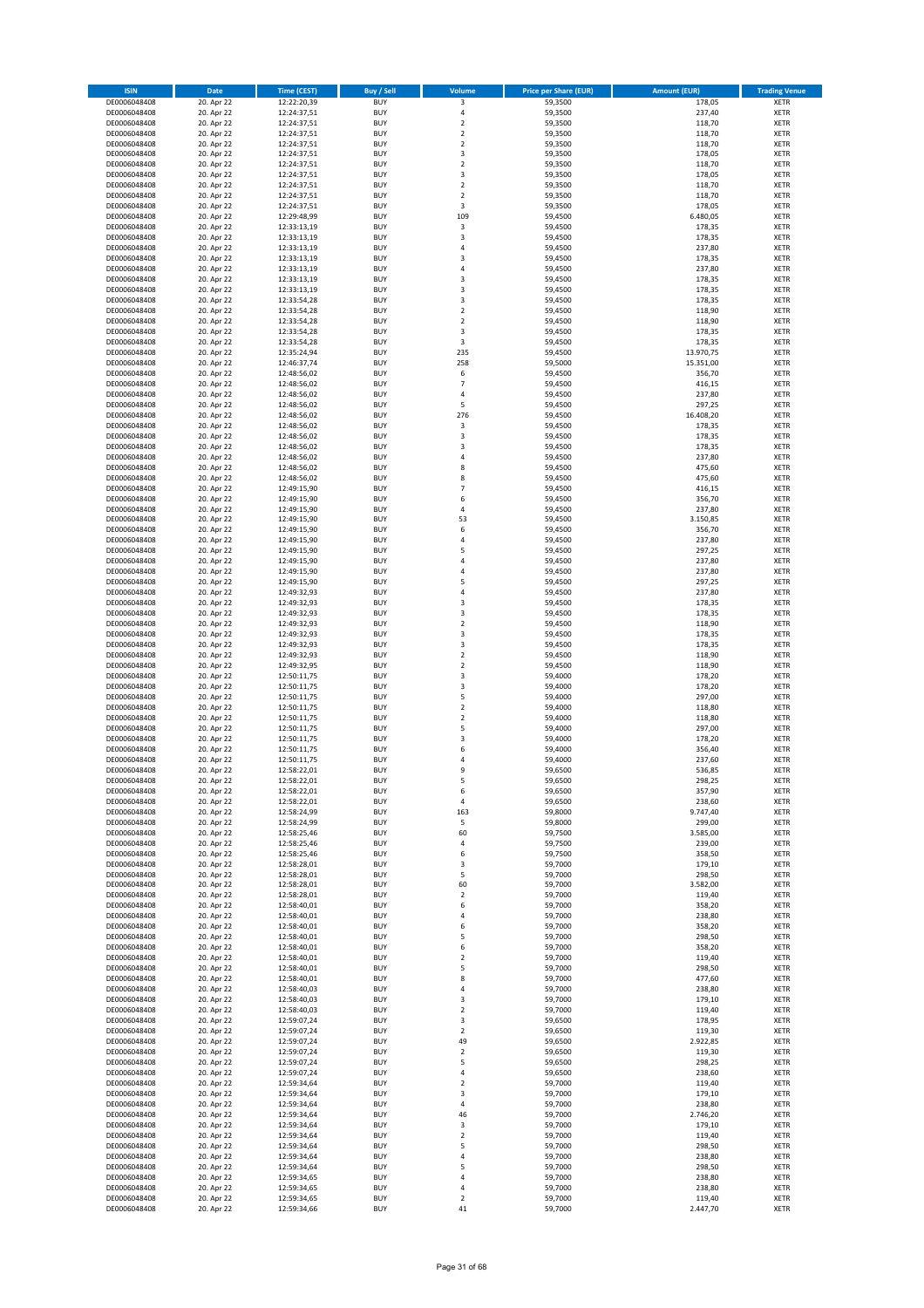| <b>ISIN</b>                  | Date                     | <b>Time (CEST)</b>         | <b>Buy / Sell</b>        | Volume                     | <b>Price per Share (EUR)</b> | <b>Amount (EUR)</b> | <b>Trading Venue</b>       |
|------------------------------|--------------------------|----------------------------|--------------------------|----------------------------|------------------------------|---------------------|----------------------------|
| DE0006048408                 | 20. Apr 22               | 13:04:34,90                | <b>BUY</b>               | $\overline{\mathbf{c}}$    | 59,6500                      | 119,30              | <b>XETR</b>                |
| DE0006048408                 | 20. Apr 22               | 13:12:22,01                | <b>BUY</b>               | $\mathbf 2$                | 59,7500                      | 119,50              | XETR                       |
| DE0006048408<br>DE0006048408 | 20. Apr 22<br>20. Apr 22 | 13:12:22,01<br>13:12:22,01 | <b>BUY</b><br><b>BUY</b> | 5<br>6                     | 59,7500<br>59,7500           | 298,75<br>358,50    | <b>XETR</b><br><b>XETR</b> |
| DE0006048408                 | 20. Apr 22               | 13:12:22,01                | <b>BUY</b>               | 5                          | 59,7500                      | 298,75              | <b>XETR</b>                |
| DE0006048408                 | 20. Apr 22               | 13:12:22,01                | <b>BUY</b>               | 6                          | 59,7500                      | 358,50              | <b>XETR</b>                |
| DE0006048408                 | 20. Apr 22               | 13:12:22,01                | <b>BUY</b>               | 154                        | 59,7500                      | 9.201,50            | <b>XETR</b>                |
| DE0006048408                 | 20. Apr 22               | 13:12:22,01                | <b>BUY</b>               | 6                          | 59,7500                      | 358,50              | <b>XETR</b>                |
| DE0006048408<br>DE0006048408 | 20. Apr 22<br>20. Apr 22 | 13:12:22,01<br>13:12:22,01 | <b>BUY</b><br><b>BUY</b> | 5<br>$\overline{4}$        | 59,7500<br>59,7500           | 298,75<br>239,00    | <b>XETR</b><br><b>XETR</b> |
| DE0006048408                 | 20. Apr 22               | 13:12:22,01                | <b>BUY</b>               | 6                          | 59,7500                      | 358,50              | <b>XETR</b>                |
| DE0006048408                 | 20. Apr 22               | 13:12:22,01                | <b>BUY</b>               | 5                          | 59,7500                      | 298,75              | <b>XETR</b>                |
| DE0006048408                 | 20. Apr 22               | 13:12:22,01                | <b>BUY</b>               | 6                          | 59,7500                      | 358,50              | XETR                       |
| DE0006048408                 | 20. Apr 22               | 13:12:22,03                | <b>BUY</b>               | 3                          | 59,7500                      | 179,25              | <b>XETR</b>                |
| DE0006048408                 | 20. Apr 22               | 13:15:16,67                | <b>BUY</b>               | $\mathbf 2$                | 59,7500                      | 119,50              | XETR                       |
| DE0006048408<br>DE0006048408 | 20. Apr 22<br>20. Apr 22 | 13:15:16,67<br>13:15:16,67 | <b>BUY</b><br><b>BUY</b> | 3<br>$\mathbf 2$           | 59,7500<br>59,7500           | 179,25<br>119,50    | <b>XETR</b><br>XETR        |
| DE0006048408                 | 20. Apr 22               | 13:15:16,67                | <b>BUY</b>               | 4                          | 59,7500                      | 239,00              | <b>XETR</b>                |
| DE0006048408                 | 20. Apr 22               | 13:15:16,67                | <b>BUY</b>               | 91                         | 59,7500                      | 5.437,25            | XETR                       |
| DE0006048408                 | 20. Apr 22               | 13:15:16,67                | <b>BUY</b>               | 3                          | 59,7500                      | 179,25              | <b>XETR</b>                |
| DE0006048408                 | 20. Apr 22<br>20. Apr 22 | 13:15:16,67                | <b>BUY</b><br><b>BUY</b> | 4<br>4                     | 59,7500<br>59,7500           | 239,00<br>239,00    | XETR<br>XETR               |
| DE0006048408<br>DE0006048408 | 20. Apr 22               | 13:15:16,67<br>13:15:16,69 | <b>BUY</b>               | 88                         | 59,7500                      | 5.258,00            | <b>XETR</b>                |
| DE0006048408                 | 20. Apr 22               | 13:15:16,69                | <b>BUY</b>               | $\overline{\mathbf{c}}$    | 59,7500                      | 119,50              | <b>XETR</b>                |
| DE0006048408                 | 20. Apr 22               | 13:15:25,52                | <b>BUY</b>               | 3                          | 59,7000                      | 179,10              | <b>XETR</b>                |
| DE0006048408                 | 20. Apr 22               | 13:15:25,52                | <b>BUY</b>               | 4                          | 59,7000                      | 238,80              | <b>XETR</b>                |
| DE0006048408                 | 20. Apr 22               | 13:15:25,52                | <b>BUY</b>               | $\overline{\mathbf{c}}$    | 59,7000                      | 119,40              | <b>XETR</b>                |
| DE0006048408<br>DE0006048408 | 20. Apr 22<br>20. Apr 22 | 13:15:25,52<br>13:15:25,52 | <b>BUY</b><br><b>BUY</b> | 3<br>$\mathbf 2$           | 59,7000<br>59,7000           | 179,10<br>119,40    | <b>XETR</b><br><b>XETR</b> |
| DE0006048408                 | 20. Apr 22               | 13:15:50,66                | <b>BUY</b>               | $\mathbf 2$                | 59,7000                      | 119,40              | XETR                       |
| DE0006048408                 | 20. Apr 22               | 13:15:50,66                | <b>BUY</b>               | $\overline{\mathbf{c}}$    | 59,7000                      | 119,40              | <b>XETR</b>                |
| DE0006048408                 | 20. Apr 22               | 13:15:50,66                | <b>BUY</b>               | 3                          | 59,7000                      | 179,10              | <b>XETR</b>                |
| DE0006048408<br>DE0006048408 | 20. Apr 22               | 13:15:50,66                | <b>BUY</b>               | 4                          | 59,7000                      | 238,80              | <b>XETR</b>                |
| DE0006048408                 | 20. Apr 22<br>20. Apr 22 | 13:15:50,66<br>13:18:08,83 | <b>BUY</b><br><b>BUY</b> | $\mathbf 2$<br>6           | 59,7000<br>59,6500           | 119,40<br>357,90    | XETR<br><b>XETR</b>        |
| DE0006048408                 | 20. Apr 22               | 13:18:08,83                | <b>BUY</b>               | $\overline{\mathbf{c}}$    | 59,6500                      | 119,30              | XETR                       |
| DE0006048408                 | 20. Apr 22               | 13:18:08,83                | <b>BUY</b>               | 4                          | 59,6500                      | 238,60              | <b>XETR</b>                |
| DE0006048408                 | 20. Apr 22               | 13:18:08,83                | <b>BUY</b>               | 6                          | 59,6500                      | 357,90              | XETR                       |
| DE0006048408                 | 20. Apr 22               | 13:18:08,83                | <b>BUY</b>               | 144                        | 59,6500                      | 8.589,60            | <b>XETR</b>                |
| DE0006048408<br>DE0006048408 | 20. Apr 22<br>20. Apr 22 | 13:18:08,83<br>13:18:08,83 | <b>BUY</b><br><b>BUY</b> | 6<br>5                     | 59,6500<br>59,6500           | 357,90<br>298,25    | <b>XETR</b><br><b>XETR</b> |
| DE0006048408                 | 20. Apr 22               | 13:18:08,85                | <b>BUY</b>               | $\mathbf 2$                | 59,6500                      | 119,30              | <b>XETR</b>                |
| DE0006048408                 | 20. Apr 22               | 13:18:31,14                | <b>BUY</b>               | $\overline{\mathbf{c}}$    | 59,6000                      | 119,20              | <b>XETR</b>                |
| DE0006048408                 | 20. Apr 22               | 13:18:31,14                | <b>BUY</b>               | 3                          | 59,6000                      | 178,80              | <b>XETR</b>                |
| DE0006048408                 | 20. Apr 22               | 13:18:31,14                | <b>BUY</b>               | 5                          | 59,6000                      | 298,00              | <b>XETR</b>                |
| DE0006048408                 | 20. Apr 22               | 13:18:31,14                | <b>BUY</b>               | $\mathbf 2$                | 59,6000                      | 119,20              | XETR                       |
| DE0006048408<br>DE0006048408 | 20. Apr 22<br>20. Apr 22 | 13:18:31,14<br>13:18:31,14 | <b>BUY</b><br><b>BUY</b> | 2<br>9                     | 59,6000<br>59,6000           | 119,20<br>536,40    | XETR<br><b>XETR</b>        |
| DE0006048408                 | 20. Apr 22               | 13:18:31,14                | <b>BUY</b>               | 3                          | 59,6000                      | 178,80              | <b>XETR</b>                |
| DE0006048408                 | 20. Apr 22               | 13:18:31,14                | <b>BUY</b>               | 3                          | 59,6000                      | 178,80              | <b>XETR</b>                |
| DE0006048408                 | 20. Apr 22               | 13:18:31,14                | <b>BUY</b>               | $\mathbf 2$                | 59,6000                      | 119,20              | <b>XETR</b>                |
| DE0006048408                 | 20. Apr 22               | 13:18:31,14                | <b>BUY</b><br><b>BUY</b> | $\mathbf 2$<br>3           | 59,6000                      | 119,20              | <b>XETR</b>                |
| DE0006048408<br>DE0006048408 | 20. Apr 22<br>20. Apr 22 | 13:18:31,14<br>13:18:31,14 | <b>BUY</b>               | 14                         | 59,6000<br>59,6000           | 178,80<br>834,40    | <b>XETR</b><br><b>XETR</b> |
| DE0006048408                 | 20. Apr 22               | 13:18:31,14                | <b>BUY</b>               | $\mathbf 2$                | 59,6000                      | 119,20              | XETR                       |
| DE0006048408                 | 20. Apr 22               | 13:18:31,14                | <b>BUY</b>               | 47                         | 59,6000                      | 2.801,20            | <b>XETR</b>                |
| DE0006048408                 | 20. Apr 22               | 13:20:01,00                | <b>BUY</b>               | 3                          | 59,5500                      | 178,65              | <b>XETR</b>                |
| DE0006048408                 | 20. Apr 22               | 13:20:01,00                | <b>BUY</b>               | $\mathbf 2$                | 59,5500                      | 119,10              | <b>XETR</b>                |
| DE0006048408<br>DE0006048408 | 20. Apr 22<br>20. Apr 22 | 13:20:01,00<br>13:20:01,00 | <b>BUY</b><br><b>BUY</b> | $\mathbf 2$<br>$\mathbf 2$ | 59,5500<br>59,5500           | 119,10<br>119,10    | <b>XETR</b><br><b>XETR</b> |
| DE0006048408                 | 20. Apr 22               | 13:20:01,00                | <b>BUY</b>               | $\overline{7}$             | 59,5500                      | 416,85              | XETR                       |
| DE0006048408                 | 20. Apr 22               | 13:20:01,00                | <b>BUY</b>               | 3                          | 59,5500                      | 178,65              | <b>XETR</b>                |
| DE0006048408                 | 20. Apr 22               | 13:20:01,00                | <b>BUY</b>               | $\mathbf 2$                | 59,5500                      | 119,10              | XETR                       |
| DE0006048408                 | 20. Apr 22               | 13:20:01,00<br>13:34:31,06 | <b>BUY</b><br><b>BUY</b> | 6<br>3                     | 59,5500                      | 357,30              | <b>XETR</b><br><b>XETR</b> |
| DE0006048408<br>DE0006048408 | 20. Apr 22<br>20. Apr 22 | 13:40:15,21                | <b>BUY</b>               | 2                          | 59,7000<br>59,6500           | 179,10<br>119,30    | XETR                       |
| DE0006048408                 | 20. Apr 22               | 13:40:15,21                | <b>BUY</b>               | 2                          | 59,6500                      | 119,30              | XETR                       |
| DE0006048408                 | 20. Apr 22               | 13:40:15,21                | <b>BUY</b>               | 4                          | 59,6500                      | 238,60              | XETR                       |
| DE0006048408                 | 20. Apr 22               | 13:40:15,21                | <b>BUY</b>               | 2                          | 59,6500                      | 119,30              | XETR                       |
| DE0006048408                 | 20. Apr 22               | 13:40:15,21<br>13:40:15,21 | <b>BUY</b>               | $\mathbf 2$                | 59,6500                      | 119,30              | <b>XETR</b>                |
| DE0006048408<br>DE0006048408 | 20. Apr 22<br>20. Apr 22 | 13:40:15,21                | <b>BUY</b><br><b>BUY</b> | 212<br>4                   | 59,6500<br>59,6500           | 12.645,80<br>238,60 | XETR<br><b>XETR</b>        |
| DE0006048408                 | 20. Apr 22               | 13:40:15,21                | <b>BUY</b>               | 4                          | 59,6500                      | 238,60              | XETR                       |
| DE0006048408                 | 20. Apr 22               | 13:40:15,21                | <b>BUY</b>               | 4                          | 59,6500                      | 238,60              | <b>XETR</b>                |
| DE0006048408                 | 20. Apr 22               | 13:40:15,21                | <b>BUY</b>               | 2                          | 59,6500                      | 119,30              | XETR                       |
| DE0006048408<br>DE0006048408 | 20. Apr 22<br>20. Apr 22 | 13:40:15,21<br>13:40:15,21 | <b>BUY</b><br><b>BUY</b> | 3<br>4                     | 59,6500<br>59,6500           | 178,95<br>238,60    | <b>XETR</b><br>XETR        |
| DE0006048408                 | 20. Apr 22               | 13:43:20,18                | <b>BUY</b>               | 2                          | 59,6500                      | 119,30              | <b>XETR</b>                |
| DE0006048408                 | 20. Apr 22               | 13:43:20,18                | <b>BUY</b>               | 76                         | 59,6500                      | 4.533,40            | XETR                       |
| DE0006048408                 | 20. Apr 22               | 13:43:20,18                | <b>BUY</b>               | 2                          | 59,6500                      | 119,30              | <b>XETR</b>                |
| DE0006048408                 | 20. Apr 22               | 13:43:20,18                | <b>BUY</b>               | $\mathbf 2$                | 59,6500                      | 119,30              | XETR                       |
| DE0006048408<br>DE0006048408 | 20. Apr 22<br>20. Apr 22 | 13:43:20,18<br>13:43:20,18 | <b>BUY</b><br><b>BUY</b> | 3<br>4                     | 59,6500<br>59,6500           | 178,95<br>238,60    | <b>XETR</b><br><b>XETR</b> |
| DE0006048408                 | 20. Apr 22               | 13:43:20,18                | <b>BUY</b>               | 3                          | 59,6500                      | 178,95              | <b>XETR</b>                |
| DE0006048408                 | 20. Apr 22               | 13:43:20,19                | <b>BUY</b>               | 54                         | 59,6500                      | 3.221,10            | XETR                       |
| DE0006048408                 | 20. Apr 22               | 13:43:20,19                | <b>BUY</b>               | $\mathbf 2$                | 59,6500                      | 119,30              | <b>XETR</b>                |
| DE0006048408                 | 20. Apr 22               | 13:43:20,19                | <b>BUY</b>               | $\mathbf 2$                | 59,6500                      | 119,30              | <b>XETR</b>                |
| DE0006048408<br>DE0006048408 | 20. Apr 22<br>20. Apr 22 | 13:43:53,01<br>13:43:53,01 | <b>BUY</b><br><b>BUY</b> | 2<br>$\mathbf 2$           | 59,6500<br>59,6500           | 119,30<br>119,30    | XETR<br><b>XETR</b>        |
| DE0006048408                 | 20. Apr 22               | 13:43:53,01                | <b>BUY</b>               | $\mathbf 2$                | 59,6500                      | 119,30              | XETR                       |
| DE0006048408                 | 20. Apr 22               | 13:48:02,29                | <b>BUY</b>               | 5                          | 59,7000                      | 298,50              | <b>XETR</b>                |
| DE0006048408                 | 20. Apr 22               | 13:48:02,29                | <b>BUY</b>               | 5                          | 59,7000                      | 298,50              | XETR                       |
| DE0006048408                 | 20. Apr 22               | 13:48:02,29                | <b>BUY</b>               | 5                          | 59,7000                      | 298,50              | <b>XETR</b>                |
| DE0006048408                 | 20. Apr 22               | 13:48:02,29                | <b>BUY</b><br><b>BUY</b> | 5                          | 59,7000<br>59,7000           | 298,50<br>119,40    | XETR<br><b>XETR</b>        |
| DE0006048408<br>DE0006048408 | 20. Apr 22<br>20. Apr 22 | 13:48:02,29<br>13:48:02,29 | <b>BUY</b>               | 2<br>4                     | 59,7000                      | 238,80              | XETR                       |
| DE0006048408                 | 20. Apr 22               | 13:48:02,29                | <b>BUY</b>               | 5                          | 59,7000                      | 298,50              | <b>XETR</b>                |
| DE0006048408                 | 20. Apr 22               | 13:48:02,35                | <b>BUY</b>               | 3                          | 59,7000                      | 179,10              | XETR                       |
| DE0006048408                 | 20. Apr 22               | 13:48:02,35                | <b>BUY</b>               | $\overline{\mathbf{2}}$    | 59,7000                      | 119,40              | <b>XETR</b>                |
| DE0006048408<br>DE0006048408 | 20. Apr 22<br>20. Apr 22 | 13:48:02,35<br>13:49:22,97 | <b>BUY</b><br><b>BUY</b> | 3<br>2                     | 59,7000<br>59,7000           | 179,10<br>119,40    | <b>XETR</b><br><b>XETR</b> |
| DE0006048408                 | 20. Apr 22               | 13:49:22,97                | <b>BUY</b>               | $\mathbf 2$                | 59,7000                      | 119,40              | XETR                       |
| DE0006048408                 | 20. Apr 22               | 13:49:22,97                | <b>BUY</b>               | $\mathbf 2$                | 59,7000                      | 119,40              | <b>XETR</b>                |
| DE0006048408                 | 20. Apr 22               | 13:49:22,97                | <b>BUY</b>               | $\boldsymbol{2}$           | 59,7000                      | 119,40              | XETR                       |
| DE0006048408                 | 20. Apr 22               | 13:49:22,97                | <b>BUY</b>               | $\mathbf 2$                | 59,7000                      | 119,40              | XETR                       |
| DE0006048408<br>DE0006048408 | 20. Apr 22<br>20. Apr 22 | 13:49:22,97<br>13:51:19,83 | <b>BUY</b><br><b>BUY</b> | 4<br>3                     | 59,7000<br>59,7500           | 238,80<br>179,25    | XETR<br><b>XETR</b>        |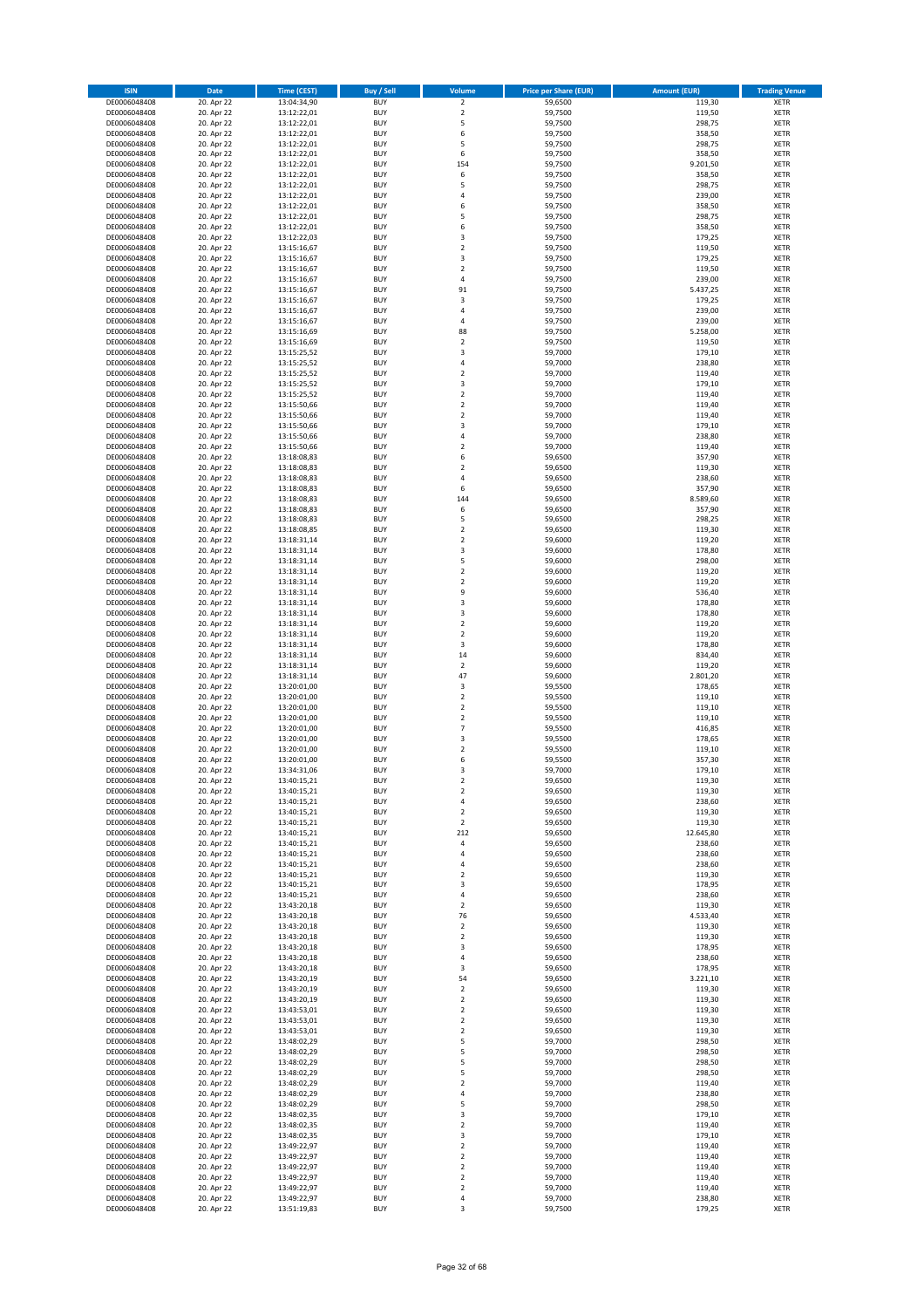| <b>ISIN</b>                  | Date                     | <b>Time (CEST)</b>         | <b>Buy / Sell</b>        | Volume                                 | <b>Price per Share (EUR)</b> | <b>Amount (EUR)</b>   | <b>Trading Venue</b>       |
|------------------------------|--------------------------|----------------------------|--------------------------|----------------------------------------|------------------------------|-----------------------|----------------------------|
| DE0006048408                 | 20. Apr 22               | 13:51:19,83                | <b>BUY</b>               | 106                                    | 59,7500                      | 6.333,50              | <b>XETR</b>                |
| DE0006048408                 | 20. Apr 22               | 13:51:19,83                | <b>BUY</b>               | $\boldsymbol{2}$                       | 59,7500                      | 119,50                | <b>XETR</b>                |
| DE0006048408<br>DE0006048408 | 20. Apr 22<br>20. Apr 22 | 13:51:19,83<br>13:51:19,83 | <b>BUY</b><br><b>BUY</b> | $\mathbf 2$<br>$\mathbf 2$             | 59,7500<br>59,7500           | 119,50<br>119,50      | <b>XETR</b><br><b>XETR</b> |
| DE0006048408                 | 20. Apr 22               | 13:51:42,53                | <b>BUY</b>               | $\mathbf 2$                            | 59,7500                      | 119,50                | <b>XETR</b>                |
| DE0006048408                 | 20. Apr 22               | 13:51:42,53                | <b>BUY</b>               | 50                                     | 59,7500                      | 2.987,50              | <b>XETR</b>                |
| DE0006048408                 | 20. Apr 22               | 13:51:42,53                | <b>BUY</b>               | $\overline{2}$                         | 59,7500                      | 119,50                | <b>XETR</b>                |
| DE0006048408                 | 20. Apr 22               | 13:51:42,53                | <b>BUY</b>               | $\overline{2}$                         | 59,7500                      | 119,50                | <b>XETR</b>                |
| DE0006048408<br>DE0006048408 | 20. Apr 22<br>20. Apr 22 | 13:51:42,53                | <b>BUY</b><br><b>BUY</b> | $\overline{2}$<br>$\sqrt{4}$           | 59,7500<br>59,7500           | 119,50<br>239,00      | XETR<br><b>XETR</b>        |
| DE0006048408                 | 20. Apr 22               | 13:53:54,05<br>13:53:54,05 | <b>BUY</b>               | 59                                     | 59,7500                      | 3.525,25              | XETR                       |
| DE0006048408                 | 20. Apr 22               | 13:53:54,05                | <b>BUY</b>               | $\overline{2}$                         | 59,7500                      | 119,50                | <b>XETR</b>                |
| DE0006048408                 | 20. Apr 22               | 13:53:54,05                | <b>BUY</b>               | 4                                      | 59,7500                      | 239,00                | XETR                       |
| DE0006048408                 | 20. Apr 22               | 13:53:54,05                | <b>BUY</b>               | 4                                      | 59,7500                      | 239,00                | <b>XETR</b>                |
| DE0006048408                 | 20. Apr 22               | 13:58:20,74                | <b>BUY</b>               | 92                                     | 59,8500                      | 5.506,20              | XETR                       |
| DE0006048408<br>DE0006048408 | 20. Apr 22<br>20. Apr 22 | 13:58:20,74<br>13:58:20,74 | <b>BUY</b><br><b>BUY</b> | $\sqrt{4}$<br>3                        | 59,8500<br>59,8500           | 239,40<br>179,55      | <b>XETR</b><br>XETR        |
| DE0006048408                 | 20. Apr 22               | 13:58:20,74                | <b>BUY</b>               | $\overline{2}$                         | 59,8500                      | 119,70                | <b>XETR</b>                |
| DE0006048408                 | 20. Apr 22               | 13:58:20,76                | <b>BUY</b>               | $\overline{4}$                         | 59,8500                      | 239,40                | XETR                       |
| DE0006048408                 | 20. Apr 22               | 13:58:20,76                | <b>BUY</b>               | $\overline{2}$                         | 59,8500                      | 119,70                | <b>XETR</b>                |
| DE0006048408                 | 20. Apr 22               | 14:03:10,05                | <b>BUY</b>               | 3                                      | 59,8500                      | 179,55                | <b>XETR</b>                |
| DE0006048408<br>DE0006048408 | 20. Apr 22<br>20. Apr 22 | 14:03:10,05<br>14:03:10,05 | <b>BUY</b><br><b>BUY</b> | $\mathbf 2$<br>27                      | 59,8500<br>59,8500           | 119,70<br>1.615,95    | <b>XETR</b><br><b>XETR</b> |
| DE0006048408                 | 20. Apr 22               | 14:03:10,05                | <b>BUY</b>               | 4                                      | 59,8500                      | 239,40                | <b>XETR</b>                |
| DE0006048408                 | 20. Apr 22               | 14:03:10,05                | <b>BUY</b>               | 58                                     | 59,8500                      | 3.471,30              | <b>XETR</b>                |
| DE0006048408                 | 20. Apr 22               | 14:03:41,51                | <b>BUY</b>               | 4                                      | 59,8000                      | 239,20                | <b>XETR</b>                |
| DE0006048408                 | 20. Apr 22               | 14:03:41,51                | <b>BUY</b>               | $\overline{4}$                         | 59,8000                      | 239,20                | <b>XETR</b>                |
| DE0006048408<br>DE0006048408 | 20. Apr 22<br>20. Apr 22 | 14:03:41,51<br>14:05:48,05 | <b>BUY</b><br><b>BUY</b> | $\overline{2}$<br>$\sqrt{4}$           | 59,8000<br>59,8000           | 119,60<br>239,20      | <b>XETR</b><br><b>XETR</b> |
| DE0006048408                 | 20. Apr 22               | 14:05:48,05                | <b>BUY</b>               | 3                                      | 59,8000                      | 179,40                | <b>XETR</b>                |
| DE0006048408                 | 20. Apr 22               | 14:05:48,05                | <b>BUY</b>               | $\sqrt{4}$                             | 59,8000                      | 239,20                | <b>XETR</b>                |
| DE0006048408                 | 20. Apr 22               | 14:05:48,05                | <b>BUY</b>               | 101                                    | 59,8000                      | 6.039,80              | <b>XETR</b>                |
| DE0006048408                 | 20. Apr 22               | 14:05:48,05                | <b>BUY</b>               | $\mathbf 2$                            | 59,8000                      | 119,60                | <b>XETR</b>                |
| DE0006048408<br>DE0006048408 | 20. Apr 22<br>20. Apr 22 | 14:05:48,05<br>14:05:48,05 | <b>BUY</b><br><b>BUY</b> | $\sqrt{4}$<br>3                        | 59,8000<br>59,8000           | 239,20<br>179,40      | XETR<br><b>XETR</b>        |
| DE0006048408                 | 20. Apr 22               | 14:05:48,05                | <b>BUY</b>               | $\overline{2}$                         | 59,8000                      | 119,60                | XETR                       |
| DE0006048408                 | 20. Apr 22               | 14:05:48,05                | <b>BUY</b>               | $\sqrt{4}$                             | 59,8000                      | 239,20                | <b>XETR</b>                |
| DE0006048408                 | 20. Apr 22               | 14:05:48,05                | <b>BUY</b>               | $\mathbf 2$                            | 59,8000                      | 119,60                | <b>XETR</b>                |
| DE0006048408                 | 20. Apr 22               | 14:06:28,87                | <b>BUY</b>               | $\overline{2}$                         | 59,8000                      | 119,60                | <b>XETR</b>                |
| DE0006048408                 | 20. Apr 22               | 14:06:28,87                | <b>BUY</b>               | $\overline{2}$                         | 59,8000                      | 119,60                | <b>XETR</b>                |
| DE0006048408<br>DE0006048408 | 20. Apr 22<br>20. Apr 22 | 14:06:28,87<br>14:06:28,87 | <b>BUY</b><br><b>BUY</b> | 5<br>$\overline{2}$                    | 59,8000<br>59,8000           | 299,00<br>119,60      | <b>XETR</b><br><b>XETR</b> |
| DE0006048408                 | 20. Apr 22               | 14:06:28,87                | <b>BUY</b>               | $\overline{2}$                         | 59,8000                      | 119,60                | <b>XETR</b>                |
| DE0006048408                 | 20. Apr 22               | 14:06:28,87                | <b>BUY</b>               | 3                                      | 59,8000                      | 179,40                | <b>XETR</b>                |
| DE0006048408                 | 20. Apr 22               | 14:18:31,79                | <b>BUY</b>               | 5                                      | 59,8500                      | 299,25                | <b>XETR</b>                |
| DE0006048408                 | 20. Apr 22               | 14:18:31,79                | <b>BUY</b>               | 3                                      | 59,8500                      | 179,55                | XETR                       |
| DE0006048408<br>DE0006048408 | 20. Apr 22<br>20. Apr 22 | 14:18:31,79<br>14:18:31,79 | <b>BUY</b><br><b>BUY</b> | 4<br>3                                 | 59,8500<br>59,8500           | 239,40<br>179,55      | <b>XETR</b><br><b>XETR</b> |
| DE0006048408                 | 20. Apr 22               | 14:18:31,79                | <b>BUY</b>               | 67                                     | 59,8500                      | 4.009,95              | <b>XETR</b>                |
| DE0006048408                 | 20. Apr 22               | 14:18:31,79                | <b>BUY</b>               | $\sqrt{4}$                             | 59,8500                      | 239,40                | <b>XETR</b>                |
| DE0006048408                 | 20. Apr 22               | 14:18:31,79                | <b>BUY</b>               | 6                                      | 59,8500                      | 359,10                | <b>XETR</b>                |
| DE0006048408                 | 20. Apr 22               | 14:18:31,79                | <b>BUY</b>               | 15                                     | 59,8500                      | 897,75                | <b>XETR</b>                |
| DE0006048408<br>DE0006048408 | 20. Apr 22               | 14:21:54,15<br>14:21:54,15 | <b>BUY</b><br><b>BUY</b> | 5<br>118                               | 59,8500<br>59,8500           | 299,25<br>7.062,30    | <b>XETR</b><br><b>XETR</b> |
| DE0006048408                 | 20. Apr 22<br>20. Apr 22 | 14:21:54,15                | <b>BUY</b>               | 3                                      | 59,8500                      | 179,55                | <b>XETR</b>                |
| DE0006048408                 | 20. Apr 22               | 14:21:54,15                | <b>BUY</b>               | 5                                      | 59,8500                      | 299,25                | <b>XETR</b>                |
| DE0006048408                 | 20. Apr 22               | 14:24:18,15                | <b>BUY</b>               | $\mathbf 2$                            | 59,8000                      | 119,60                | <b>XETR</b>                |
| DE0006048408                 | 20. Apr 22               | 14:24:18,15                | <b>BUY</b>               | 3                                      | 59,8000                      | 179,40                | <b>XETR</b>                |
| DE0006048408<br>DE0006048408 | 20. Apr 22<br>20. Apr 22 | 14:24:18,15                | <b>BUY</b><br><b>BUY</b> | $\overline{2}$<br>4                    | 59,8000<br>59,8000           | 119,60<br>239,20      | <b>XETR</b><br><b>XETR</b> |
| DE0006048408                 | 20. Apr 22               | 14:24:18,15<br>14:24:18,15 | <b>BUY</b>               | $\sqrt{4}$                             | 59,8000                      | 239,20                | XETR                       |
| DE0006048408                 | 20. Apr 22               | 14:24:18,15                | <b>BUY</b>               | $\overline{2}$                         | 59,8000                      | 119,60                | <b>XETR</b>                |
| DE0006048408                 | 20. Apr 22               | 14:24:18,16                | <b>BUY</b>               | 6                                      | 59,8000                      | 358,80                | XETR                       |
| DE0006048408                 | 20. Apr 22               | 14:27:30,88                | <b>BUY</b>               | 4                                      | 59,8000                      | 239,20                | <b>XETR</b>                |
| DE0006048408                 | 20. Apr 22               | 14:27:30,88                | <b>BUY</b>               | 5                                      | 59,8000                      | 299,00                | <b>XETR</b>                |
| DE0006048408<br>DE0006048408 | 20. Apr 22<br>20. Apr 22 | 14:28:48,24<br>14:28:48,24 | <b>BUY</b><br><b>BUY</b> | $\overline{\mathbf{c}}$<br>$\mathbf 2$ | 59,8000<br>59,8000           | 119,60<br>119,60      | XETR<br>XETR               |
| DE0006048408                 | 20. Apr 22               | 14:30:27,57                | <b>BUY</b>               | $\overline{2}$                         | 59,8000                      | 119,60                | XETR                       |
| DE0006048408                 | 20. Apr 22               | 14:30:27,57                | <b>BUY</b>               | 139                                    | 59,8000                      | 8.312,20              | <b>XETR</b>                |
| DE0006048408                 | 20. Apr 22               | 14:30:27,57                | <b>BUY</b>               | 3                                      | 59,8000                      | 179,40                | <b>XETR</b>                |
| DE0006048408                 | 20. Apr 22               | 14:39:08,52                | <b>BUY</b>               | $\overline{\phantom{a}}$               | 59,8500                      | 418,95                | XETR                       |
| DE0006048408<br>DE0006048408 | 20. Apr 22<br>20. Apr 22 | 14:39:37,90<br>14:39:37,90 | <b>BUY</b><br><b>BUY</b> | 9<br>$\sqrt{4}$                        | 59,8500<br>59,8500           | 538,65<br>239,40      | <b>XETR</b><br>XETR        |
| DE0006048408                 | 20. Apr 22               | 14:39:37,90                | <b>BUY</b>               | $\overline{7}$                         | 59,8500                      | 418,95                | <b>XETR</b>                |
| DE0006048408                 | 20. Apr 22               | 14:39:56,81                | <b>BUY</b>               | 6                                      | 59,8500                      | 359,10                | XETR                       |
| DE0006048408                 | 20. Apr 22               | 14:39:56,81                | <b>BUY</b>               | 3                                      | 59,8500                      | 179,55                | <b>XETR</b>                |
| DE0006048408<br>DE0006048408 | 20. Apr 22<br>20. Apr 22 | 14:39:56,81<br>14:39:56,82 | <b>BUY</b><br><b>BUY</b> | 6<br>3                                 | 59,8500<br>59,8500           | 359,10<br>179,55      | <b>XETR</b><br>XETR        |
| DE0006048408                 | 20. Apr 22               | 14:39:59,80                | <b>BUY</b>               | 87                                     | 59,8500                      | 5.206,95              | XETR                       |
| DE0006048408                 | 20. Apr 22               | 14:41:39,55                | <b>BUY</b>               | 234                                    | 59,8500                      | 14.004,90             | <b>XETR</b>                |
| DE0006048408                 | 20. Apr 22               | 14:45:32,05                | <b>BUY</b>               | 5                                      | 59,8500                      | 299,25                | <b>XETR</b>                |
| DE0006048408                 | 20. Apr 22               | 14:45:32,05                | <b>BUY</b>               | 3                                      | 59,8500                      | 179,55                | <b>XETR</b>                |
| DE0006048408<br>DE0006048408 | 20. Apr 22<br>20. Apr 22 | 14:45:32,05<br>15:01:37,34 | <b>BUY</b><br><b>BUY</b> | 4<br>7                                 | 59,8500<br>59,8500           | 239,40<br>418,95      | <b>XETR</b><br><b>XETR</b> |
| DE0006048408                 | 20. Apr 22               | 15:01:37,34                | <b>BUY</b>               | 12                                     | 59,8500                      | 718,20                | <b>XETR</b>                |
| DE0006048408                 | 20. Apr 22               | 15:01:37,34                | <b>BUY</b>               | 12                                     | 59,8500                      | 718,20                | <b>XETR</b>                |
| DE0006048408                 | 20. Apr 22               | 15:01:37,34                | <b>BUY</b>               | 6                                      | 59,8500                      | 359,10                | XETR                       |
| DE0006048408                 | 20. Apr 22               | 15:01:37,34                | <b>BUY</b>               | 11                                     | 59,8500                      | 658,35                | XETR                       |
| DE0006048408<br>DE0006048408 | 20. Apr 22<br>20. Apr 22 | 15:01:39,31                | <b>BUY</b><br><b>BUY</b> | 6<br>$\overline{\phantom{a}}$          | 59,8500<br>59,8500           | 359,10<br>418,95      | XETR                       |
| DE0006048408                 | 20. Apr 22               | 15:01:39,31<br>15:01:42,41 | <b>BUY</b>               | $\overline{2}$                         | 59,8500                      | 119,70                | XETR<br><b>XETR</b>        |
| DE0006048408                 | 20. Apr 22               | 15:01:50,55                | <b>BUY</b>               | 3                                      | 59,8500                      | 179,55                | XETR                       |
| DE0006048408                 | 20. Apr 22               | 15:01:50,55                | <b>BUY</b>               | 4                                      | 59,8500                      | 239,40                | XETR                       |
| DE0006048408                 | 20. Apr 22               | 15:11:07,42                | <b>BUY</b>               | 384                                    | 59,9000                      | 23.001,60             | XETR                       |
| DE0006048408                 | 20. Apr 22               | 15:14:27,04                | <b>BUY</b>               | 213                                    | 59,9000                      | 12.758,70             | XETR                       |
| DE0006048408<br>DE0006048408 | 20. Apr 22<br>20. Apr 22 | 15:14:58,40<br>15:14:58,42 | <b>BUY</b><br><b>BUY</b> | 90<br>313                              | 59,9000<br>59,9000           | 5.391,00<br>18.748,70 | XETR<br>XETR               |
| DE0006048408                 | 20. Apr 22               | 15:15:37,01                | <b>BUY</b>               | 3                                      | 59,8500                      | 179,55                | XETR                       |
| DE0006048408                 | 20. Apr 22               | 15:15:37,01                | <b>BUY</b>               | 15                                     | 59,8500                      | 897,75                | <b>XETR</b>                |
| DE0006048408                 | 20. Apr 22               | 15:15:37,01                | <b>BUY</b>               | 269                                    | 59,8500                      | 16.099,65             | <b>XETR</b>                |
| DE0006048408                 | 20. Apr 22               | 15:15:37,01                | <b>BUY</b>               | 11                                     | 59,8500                      | 658,35                | <b>XETR</b>                |
| DE0006048408<br>DE0006048408 | 20. Apr 22<br>20. Apr 22 | 15:15:37,01<br>15:15:37,01 | <b>BUY</b><br><b>BUY</b> | 6<br>$\overline{7}$                    | 59,8500<br>59,8500           | 359,10<br>418,95      | <b>XETR</b><br><b>XETR</b> |
| DE0006048408                 | 20. Apr 22               | 15:16:07,29                | <b>BUY</b>               | 5                                      | 59,8000                      | 299,00                | <b>XETR</b>                |
| DE0006048408                 | 20. Apr 22               | 15:16:07,29                | <b>BUY</b>               | $\overline{\phantom{a}}$               | 59,8000                      | 418,60                | <b>XETR</b>                |
| DE0006048408                 | 20. Apr 22               | 15:16:07,29                | <b>BUY</b>               | 6                                      | 59,8000                      | 358,80                | <b>XETR</b>                |
| DE0006048408                 | 20. Apr 22               | 15:16:07,29                | <b>BUY</b>               | 12                                     | 59,8000                      | 717,60                | XETR                       |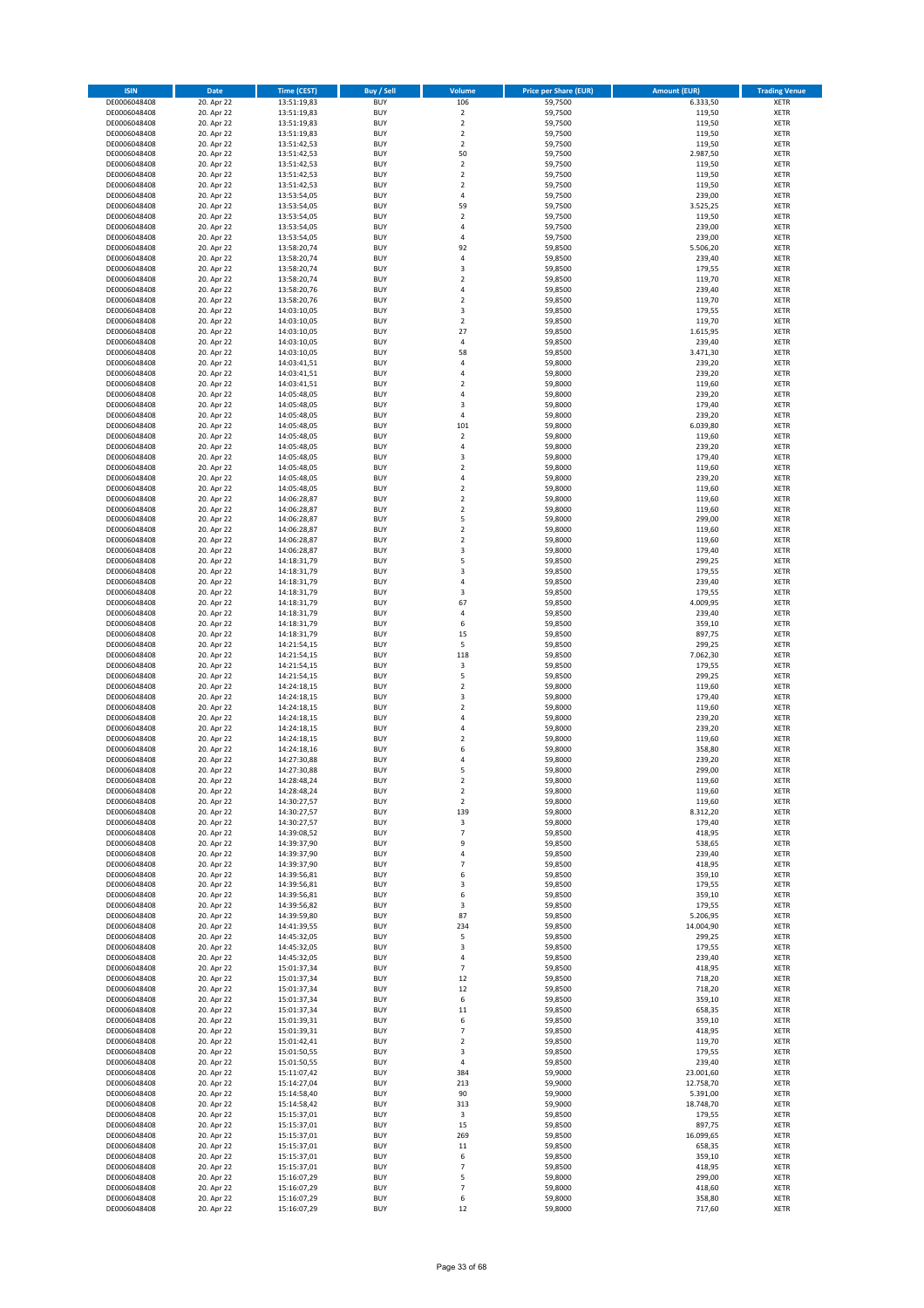| <b>ISIN</b>                  | Date                     | <b>Time (CEST)</b>         | <b>Buy / Sell</b>        | Volume              | <b>Price per Share (EUR)</b> | <b>Amount (EUR)</b> | <b>Trading Venue</b>       |
|------------------------------|--------------------------|----------------------------|--------------------------|---------------------|------------------------------|---------------------|----------------------------|
| DE0006048408                 | 20. Apr 22               | 15:16:07,29                | <b>BUY</b>               | 13                  | 59,8000                      | 777,40              | <b>XETR</b>                |
| DE0006048408                 | 20. Apr 22               | 15:16:07,29                | <b>BUY</b>               | 6                   | 59,8000                      | 358,80              | <b>XETR</b>                |
| DE0006048408<br>DE0006048408 | 20. Apr 22<br>20. Apr 22 | 15:16:07,29<br>15:16:07,29 | <b>BUY</b><br><b>BUY</b> | $\,$ 1<br>6         | 59,8000<br>59,8000           | 59,80<br>358,80     | XETR<br><b>XETR</b>        |
| DE0006048408                 | 20. Apr 22               | 15:16:07,29                | <b>BUY</b>               | 13                  | 59,8000                      | 777,40              | <b>XETR</b>                |
| DE0006048408                 | 20. Apr 22               | 15:16:07,29                | <b>BUY</b>               | 5                   | 59,8000                      | 299,00              | <b>XETR</b>                |
| DE0006048408                 | 20. Apr 22               | 15:16:56,87                | <b>BUY</b>               | 8                   | 59,8000                      | 478,40              | <b>XETR</b>                |
| DE0006048408                 | 20. Apr 22               | 15:16:56,87                | <b>BUY</b>               | 15                  | 59,8000                      | 897,00              | <b>XETR</b>                |
| DE0006048408<br>DE0006048408 | 20. Apr 22<br>20. Apr 22 | 15:16:56,87                | <b>BUY</b><br><b>BUY</b> | $\overline{7}$<br>9 | 59,8000<br>59,8000           | 418,60<br>538,20    | XETR<br><b>XETR</b>        |
| DE0006048408                 | 20. Apr 22               | 15:16:56,87<br>15:16:56,87 | <b>BUY</b>               | $\overline{7}$      | 59,8000                      | 418,60              | XETR                       |
| DE0006048408                 | 20. Apr 22               | 15:25:26,66                | <b>BUY</b>               | 10                  | 59,8000                      | 598,00              | <b>XETR</b>                |
| DE0006048408                 | 20. Apr 22               | 15:25:26,66                | <b>BUY</b>               | 14                  | 59,8000                      | 837,20              | XETR                       |
| DE0006048408                 | 20. Apr 22               | 15:25:26,66                | <b>BUY</b>               | 14                  | 59,8000                      | 837,20              | <b>XETR</b>                |
| DE0006048408                 | 20. Apr 22               | 15:26:26,48                | <b>BUY</b>               | 6                   | 59,8000                      | 358,80              | XETR                       |
| DE0006048408<br>DE0006048408 | 20. Apr 22<br>20. Apr 22 | 15:26:26,48<br>15:27:22,20 | <b>BUY</b><br><b>BUY</b> | 9<br>5              | 59,8000<br>59,8000           | 538,20<br>299,00    | <b>XETR</b><br>XETR        |
| DE0006048408                 | 20. Apr 22               | 15:27:22,20                | <b>BUY</b>               | 9                   | 59,8000                      | 538,20              | <b>XETR</b>                |
| DE0006048408                 | 20. Apr 22               | 15:27:22,20                | <b>BUY</b>               | $\overline{9}$      | 59,8000                      | 538,20              | XETR                       |
| DE0006048408                 | 20. Apr 22               | 15:27:22,20                | <b>BUY</b>               | 3                   | 59,8000                      | 179,40              | <b>XETR</b>                |
| DE0006048408                 | 20. Apr 22               | 15:28:25,77                | <b>BUY</b><br><b>BUY</b> | $\sqrt{4}$<br>5     | 59,8000                      | 239,20<br>299,00    | <b>XETR</b><br><b>XETR</b> |
| DE0006048408<br>DE0006048408 | 20. Apr 22<br>20. Apr 22 | 15:28:25,77<br>15:29:46,20 | <b>BUY</b>               | $\overline{2}$      | 59,8000<br>59,8000           | 119,60              | <b>XETR</b>                |
| DE0006048408                 | 20. Apr 22               | 15:29:46,22                | <b>BUY</b>               | $\mathbf 2$         | 59,8000                      | 119,60              | <b>XETR</b>                |
| DE0006048408                 | 20. Apr 22               | 15:35:36,96                | <b>BUY</b>               | 292                 | 60,0000                      | 17.520,00           | <b>XETR</b>                |
| DE0006048408                 | 20. Apr 22               | 15:35:54,83                | <b>BUY</b>               | 19                  | 60,0000                      | 1.140,00            | <b>XETR</b>                |
| DE0006048408                 | 20. Apr 22               | 15:35:54,83                | <b>BUY</b>               | $\sqrt{4}$          | 60,0000                      | 240,00              | <b>XETR</b>                |
| DE0006048408<br>DE0006048408 | 20. Apr 22<br>20. Apr 22 | 15:35:54,83<br>15:35:54,83 | <b>BUY</b><br><b>BUY</b> | 9<br>8              | 60,0000<br>60,0000           | 540,00<br>480,00    | <b>XETR</b><br><b>XETR</b> |
| DE0006048408                 | 20. Apr 22               | 15:35:54,83                | <b>BUY</b>               | 349                 | 60,0000                      | 20.940,00           | <b>XETR</b>                |
| DE0006048408                 | 20. Apr 22               | 15:35:54,83                | <b>BUY</b>               | $11\,$              | 60,0000                      | 660,00              | <b>XETR</b>                |
| DE0006048408                 | 20. Apr 22               | 15:35:54,83                | <b>BUY</b>               | 222                 | 60,0000                      | 13.320,00           | <b>XETR</b>                |
| DE0006048408<br>DE0006048408 | 20. Apr 22               | 15:36:02,05<br>15:36:02,05 | <b>BUY</b><br><b>BUY</b> | 11<br>5             | 60,0000                      | 660,00<br>300,00    | <b>XETR</b><br>XETR        |
| DE0006048408                 | 20. Apr 22<br>20. Apr 22 | 15:36:02,05                | <b>BUY</b>               | 3                   | 60,0000<br>60,0000           | 180,00              | <b>XETR</b>                |
| DE0006048408                 | 20. Apr 22               | 15:36:02,05                | <b>BUY</b>               | 8                   | 60,0000                      | 480,00              | XETR                       |
| DE0006048408                 | 20. Apr 22               | 15:38:58,77                | <b>BUY</b>               | 3                   | 60,0500                      | 180,15              | <b>XETR</b>                |
| DE0006048408                 | 20. Apr 22               | 15:38:58,77                | <b>BUY</b>               | 26                  | 60,0500                      | 1.561,30            | XETR                       |
| DE0006048408                 | 20. Apr 22               | 15:38:58,77                | <b>BUY</b>               | 19                  | 60,0500                      | 1.140,95            | <b>XETR</b>                |
| DE0006048408<br>DE0006048408 | 20. Apr 22<br>20. Apr 22 | 15:38:58,77                | <b>BUY</b><br><b>BUY</b> | 20<br>10            | 60,0500<br>60,0500           | 1.201,00<br>600,50  | <b>XETR</b><br><b>XETR</b> |
| DE0006048408                 | 20. Apr 22               | 15:38:58,77<br>15:38:58,79 | <b>BUY</b>               | 16                  | 60,0500                      | 960,80              | <b>XETR</b>                |
| DE0006048408                 | 20. Apr 22               | 15:40:07,10                | <b>BUY</b>               | 8                   | 60,0000                      | 480,00              | <b>XETR</b>                |
| DE0006048408                 | 20. Apr 22               | 15:40:07,10                | <b>BUY</b>               | 3                   | 60,0000                      | 180,00              | <b>XETR</b>                |
| DE0006048408                 | 20. Apr 22               | 15:40:07,10                | <b>BUY</b>               | 3                   | 60,0000                      | 180,00              | <b>XETR</b>                |
| DE0006048408                 | 20. Apr 22               | 15:40:07,10                | <b>BUY</b>               | 21                  | 60,0000                      | 1.260,00            | XETR                       |
| DE0006048408<br>DE0006048408 | 20. Apr 22<br>20. Apr 22 | 15:40:07,10<br>15:40:07,10 | <b>BUY</b><br><b>BUY</b> | 5<br>70             | 60,0000<br>60,0000           | 300,00<br>4.200,00  | <b>XETR</b><br><b>XETR</b> |
| DE0006048408                 | 20. Apr 22               | 15:40:10,28                | <b>BUY</b>               | 6                   | 60,0000                      | 360,00              | <b>XETR</b>                |
| DE0006048408                 | 20. Apr 22               | 15:40:10,28                | <b>BUY</b>               | $\sqrt{4}$          | 60,0000                      | 240,00              | <b>XETR</b>                |
| DE0006048408                 | 20. Apr 22               | 15:40:10,89                | <b>BUY</b>               | 3                   | 60,0000                      | 180,00              | <b>XETR</b>                |
| DE0006048408                 | 20. Apr 22               | 15:40:10,89                | <b>BUY</b><br><b>BUY</b> | 3                   | 60,0000                      | 180,00              | <b>XETR</b>                |
| DE0006048408<br>DE0006048408 | 20. Apr 22<br>20. Apr 22 | 15:40:10,89<br>15:40:10,89 | <b>BUY</b>               | 43<br>$\mathbf 2$   | 60,0000<br>60,0000           | 2.580,00<br>120,00  | <b>XETR</b><br><b>XETR</b> |
| DE0006048408                 | 20. Apr 22               | 15:40:10,89                | <b>BUY</b>               | 8                   | 60,0000                      | 480,00              | <b>XETR</b>                |
| DE0006048408                 | 20. Apr 22               | 15:40:50,60                | <b>BUY</b>               | 3                   | 59,9500                      | 179,85              | <b>XETR</b>                |
| DE0006048408                 | 20. Apr 22               | 15:40:50,60                | <b>BUY</b>               | 8                   | 59,9500                      | 479,60              | <b>XETR</b>                |
| DE0006048408                 | 20. Apr 22               | 15:40:50,60                | <b>BUY</b>               | 19                  | 59,9500                      | 1.139,05            | <b>XETR</b>                |
| DE0006048408<br>DE0006048408 | 20. Apr 22<br>20. Apr 22 | 15:40:50,60<br>15:40:50,60 | <b>BUY</b><br><b>BUY</b> | 19<br>10            | 59,9500<br>59,9500           | 1.139,05<br>599,50  | <b>XETR</b><br><b>XETR</b> |
| DE0006048408                 | 20. Apr 22               | 15:40:50,60                | <b>BUY</b>               | 16                  | 59,9500                      | 959,20              | XETR                       |
| DE0006048408                 | 20. Apr 22               | 15:47:27,11                | <b>BUY</b>               | 8                   | 59,9500                      | 479,60              | <b>XETR</b>                |
| DE0006048408                 | 20. Apr 22               | 15:47:27,11                | <b>BUY</b>               | 9                   | 59,9500                      | 539,55              | XETR                       |
| DE0006048408                 | 20. Apr 22               | 15:47:27,15                | <b>BUY</b>               | 6                   | 59,9500                      | 359,70              | <b>XETR</b>                |
| DE0006048408<br>DE0006048408 | 20. Apr 22<br>20. Apr 22 | 15:47:27,15<br>15:54:18,64 | <b>BUY</b><br><b>BUY</b> | 6<br>327            | 59,9500<br>60,1500           | 359,70<br>19.669,05 | <b>XETR</b><br>XETR        |
| DE0006048408                 | 20. Apr 22               | 15:55:39,90                | <b>BUY</b>               | $\overline{7}$      | 60,1500                      | 421,05              | XETR                       |
| DE0006048408                 | 20. Apr 22               | 15:56:02,78                | <b>BUY</b>               | 9                   | 60,1000                      | 540,90              | XETR                       |
| DE0006048408                 | 20. Apr 22               | 15:56:02,78                | <b>BUY</b>               | 8                   | 60,1000                      | 480,80              | <b>XETR</b>                |
| DE0006048408                 | 20. Apr 22               | 15:56:02,78                | <b>BUY</b>               | 121                 | 60,1000                      | 7.272,10            | <b>XETR</b>                |
| DE0006048408<br>DE0006048408 | 20. Apr 22<br>20. Apr 22 | 15:56:02,78<br>15:56:02,78 | <b>BUY</b><br><b>BUY</b> | 9<br>6              | 60,1000<br>60,1000           | 540,90<br>360,60    | XETR<br><b>XETR</b>        |
| DE0006048408                 | 20. Apr 22               | 15:56:02,78                | <b>BUY</b>               | 9                   | 60,1000                      | 540,90              | <b>XETR</b>                |
| DE0006048408                 | 20. Apr 22               | 15:56:02,78                | <b>BUY</b>               | 6                   | 60,1000                      | 360,60              | <b>XETR</b>                |
| DE0006048408                 | 20. Apr 22               | 15:56:02,78                | <b>BUY</b>               | 9                   | 60,1000                      | 540,90              | <b>XETR</b>                |
| DE0006048408<br>DE0006048408 | 20. Apr 22<br>20. Apr 22 | 15:56:02,80<br>15:56:02,80 | <b>BUY</b><br><b>BUY</b> | 6<br>$\sqrt{4}$     | 60,1000<br>60,1000           | 360,60<br>240,40    | <b>XETR</b><br><b>XETR</b> |
| DE0006048408                 | 20. Apr 22               | 16:00:02,42                | <b>BUY</b>               | 8                   | 60,1000                      | 480,80              | <b>XETR</b>                |
| DE0006048408                 | 20. Apr 22               | 16:00:02,42                | <b>BUY</b>               | $\overline{7}$      | 60,1000                      | 420,70              | XETR                       |
| DE0006048408                 | 20. Apr 22               | 16:00:02,42                | <b>BUY</b>               | 5                   | 60,1000                      | 300,50              | <b>XETR</b>                |
| DE0006048408                 | 20. Apr 22               | 16:00:02,42                | <b>BUY</b>               | 6                   | 60,1000                      | 360,60              | <b>XETR</b>                |
| DE0006048408<br>DE0006048408 | 20. Apr 22<br>20. Apr 22 | 16:00:02,42<br>16:00:02,42 | <b>BUY</b><br><b>BUY</b> | 9<br>4              | 60,1000<br>60,1000           | 540,90<br>240,40    | <b>XETR</b><br><b>XETR</b> |
| DE0006048408                 | 20. Apr 22               | 16:00:02,42                | <b>BUY</b>               | 9                   | 60,1000                      | 540,90              | <b>XETR</b>                |
| DE0006048408                 | 20. Apr 22               | 16:02:44,68                | <b>BUY</b>               | 236                 | 60,1500                      | 14.195,40           | <b>XETR</b>                |
| DE0006048408                 | 20. Apr 22               | 16:02:56,42                | <b>BUY</b>               | 5                   | 60,1000                      | 300,50              | <b>XETR</b>                |
| DE0006048408                 | 20. Apr 22               | 16:02:56,42                | <b>BUY</b>               | 5                   | 60,1000                      | 300,50              | <b>XETR</b>                |
| DE0006048408<br>DE0006048408 | 20. Apr 22<br>20. Apr 22 | 16:02:56,42<br>16:02:56,42 | <b>BUY</b><br><b>BUY</b> | 3<br>$\overline{2}$ | 60,1000<br>60,1000           | 180,30<br>120,20    | XETR<br>XETR               |
| DE0006048408                 | 20. Apr 22               | 16:02:56,42                | <b>BUY</b>               | 5                   | 60,1000                      | 300,50              | XETR                       |
| DE0006048408                 | 20. Apr 22               | 16:02:56,42                | <b>BUY</b>               | $\overline{7}$      | 60,1000                      | 420,70              | <b>XETR</b>                |
| DE0006048408                 | 20. Apr 22               | 16:02:56,42                | <b>BUY</b>               | $\boldsymbol{2}$    | 60,1000                      | 120,20              | XETR                       |
| DE0006048408                 | 20. Apr 22               | 16:02:56,42                | <b>BUY</b>               | 6                   | 60,1000                      | 360,60              | XETR                       |
| DE0006048408                 | 20. Apr 22               | 16:02:56,43                | <b>BUY</b><br><b>BUY</b> | 3<br>3              | 60,1000                      | 180,30              | XETR                       |
| DE0006048408<br>DE0006048408 | 20. Apr 22<br>20. Apr 22 | 16:02:56,43<br>16:05:35,48 | <b>BUY</b>               | 6                   | 60,1000<br>60,0500           | 180,30<br>360,30    | <b>XETR</b><br>XETR        |
| DE0006048408                 | 20. Apr 22               | 16:05:35,48                | <b>BUY</b>               | 155                 | 60,0500                      | 9.307,75            | XETR                       |
| DE0006048408                 | 20. Apr 22               | 16:05:35,48                | <b>BUY</b>               | 6                   | 60,0500                      | 360,30              | <b>XETR</b>                |
| DE0006048408                 | 20. Apr 22               | 16:11:21,76                | <b>BUY</b>               | 8                   | 60,0500                      | 480,40              | <b>XETR</b>                |
| DE0006048408<br>DE0006048408 | 20. Apr 22<br>20. Apr 22 | 16:11:21,76<br>16:11:21,76 | <b>BUY</b><br><b>BUY</b> | 5<br>6              | 60,0500<br>60,0500           | 300,25<br>360,30    | <b>XETR</b><br><b>XETR</b> |
| DE0006048408                 | 20. Apr 22               | 16:11:21,78                | <b>BUY</b>               | 3                   | 60,0500                      | 180,15              | <b>XETR</b>                |
| DE0006048408                 | 20. Apr 22               | 16:17:43,87                | <b>BUY</b>               | $\overline{2}$      | 60,0500                      | 120,10              | <b>XETR</b>                |
| DE0006048408                 | 20. Apr 22               | 16:17:43,87                | <b>BUY</b>               | 151                 | 60,0500                      | 9.067,55            | <b>XETR</b>                |
| DE0006048408                 | 20. Apr 22               | 16:17:43,87                | <b>BUY</b>               | 3                   | 60,0500                      | 180,15              | <b>XETR</b>                |
| DE0006048408                 | 20. Apr 22<br>20. Apr 22 | 16:17:43,87<br>16:18:49,81 | <b>BUY</b><br><b>BUY</b> | 298<br>$\sqrt{4}$   | 60,0500<br>60,0500           | 17.894,90<br>240,20 | <b>XETR</b><br><b>XETR</b> |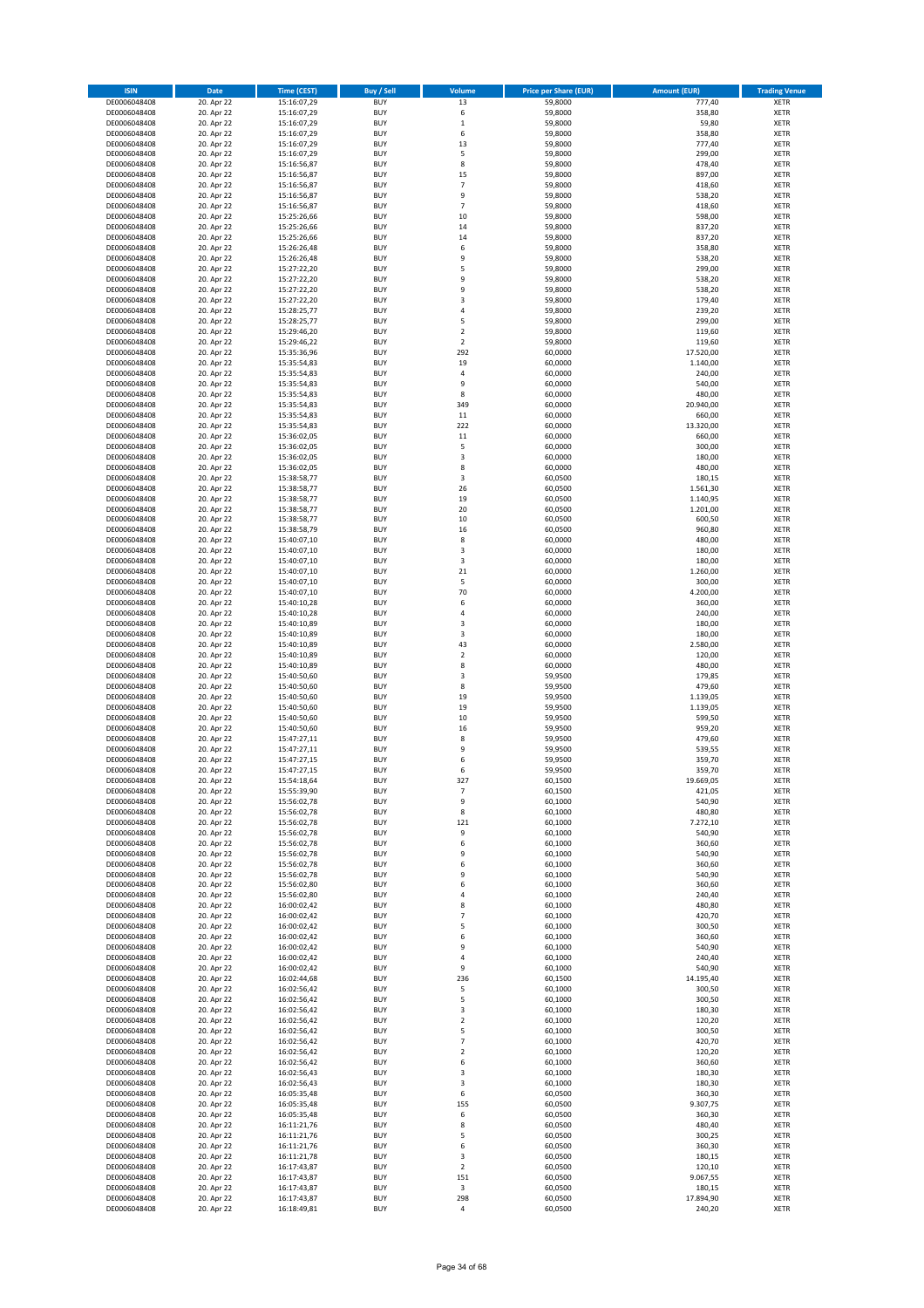| <b>ISIN</b>                  | Date                     | <b>Time (CEST)</b>         | <b>Buy / Sell</b>        | Volume                           | <b>Price per Share (EUR)</b> | <b>Amount (EUR)</b> | <b>Trading Venue</b>       |
|------------------------------|--------------------------|----------------------------|--------------------------|----------------------------------|------------------------------|---------------------|----------------------------|
| DE0006048408                 | 20. Apr 22               | 16:23:43,62                | <b>BUY</b>               | $\overline{2}$                   | 60,0500                      | 120,10              | <b>XETR</b>                |
| DE0006048408                 | 20. Apr 22               | 16:24:32,18                | <b>BUY</b>               | 6                                | 60,0000                      | 360,00              | <b>XETR</b>                |
| DE0006048408<br>DE0006048408 | 20. Apr 22<br>20. Apr 22 | 16:24:32,18<br>16:24:32,18 | <b>BUY</b><br><b>BUY</b> | $\overline{7}$<br>15             | 60,0000<br>60,0000           | 420,00<br>900,00    | <b>XETR</b><br><b>XETR</b> |
| DE0006048408                 | 20. Apr 22               | 16:24:32,18                | <b>BUY</b>               | $\sqrt{4}$                       | 60,0000                      | 240,00              | <b>XETR</b>                |
| DE0006048408                 | 20. Apr 22               | 16:24:32,18                | <b>BUY</b>               | 6                                | 60,0000                      | 360,00              | <b>XETR</b>                |
| DE0006048408                 | 20. Apr 22               | 16:24:32,18                | <b>BUY</b>               | 69                               | 60,0000                      | 4.140,00            | <b>XETR</b>                |
| DE0006048408                 | 20. Apr 22               | 16:24:32,18                | <b>BUY</b>               | $\overline{7}$                   | 60,0000                      | 420,00              | <b>XETR</b>                |
| DE0006048408<br>DE0006048408 | 20. Apr 22<br>20. Apr 22 | 16:24:32,18                | <b>BUY</b><br><b>BUY</b> | $\overline{7}$<br>6              | 60,0000<br>60,0000           | 420,00<br>360,00    | XETR<br><b>XETR</b>        |
| DE0006048408                 | 20. Apr 22               | 16:24:32,18<br>16:24:37,68 | <b>BUY</b>               | 6                                | 60,0000                      | 360,00              | XETR                       |
| DE0006048408                 | 20. Apr 22               | 16:24:37,68                | <b>BUY</b>               | 15                               | 60,0000                      | 900,00              | <b>XETR</b>                |
| DE0006048408                 | 20. Apr 22               | 16:24:37,68                | <b>BUY</b>               | 6                                | 60,0000                      | 360,00              | XETR                       |
| DE0006048408                 | 20. Apr 22               | 16:24:37,68                | <b>BUY</b>               | 8                                | 60,0000                      | 480,00              | <b>XETR</b>                |
| DE0006048408                 | 20. Apr 22               | 16:24:37,68                | <b>BUY</b>               | 10                               | 60,0000                      | 600,00              | <b>XETR</b>                |
| DE0006048408<br>DE0006048408 | 20. Apr 22<br>20. Apr 22 | 16:24:37,68<br>16:24:37,68 | <b>BUY</b><br><b>BUY</b> | 8<br>10                          | 60,0000<br>60,0000           | 480,00<br>600,00    | <b>XETR</b><br>XETR        |
| DE0006048408                 | 20. Apr 22               | 16:24:37,69                | <b>BUY</b>               | 9                                | 60,0000                      | 540,00              | <b>XETR</b>                |
| DE0006048408                 | 20. Apr 22               | 16:26:30,72                | <b>BUY</b>               | 3                                | 60,0000                      | 180,00              | XETR                       |
| DE0006048408                 | 20. Apr 22               | 16:26:30,72                | <b>BUY</b>               | 10                               | 60,0000                      | 600,00              | <b>XETR</b>                |
| DE0006048408                 | 20. Apr 22               | 16:26:30,72                | <b>BUY</b>               | 6                                | 60,0000                      | 360,00              | <b>XETR</b>                |
| DE0006048408<br>DE0006048408 | 20. Apr 22<br>20. Apr 22 | 16:26:30,72<br>16:26:30,72 | <b>BUY</b><br><b>BUY</b> | 5<br>3                           | 60,0000<br>60,0000           | 300,00<br>180,00    | <b>XETR</b><br><b>XETR</b> |
| DE0006048408                 | 20. Apr 22               | 16:26:30,72                | <b>BUY</b>               | 6                                | 60,0000                      | 360,00              | <b>XETR</b>                |
| DE0006048408                 | 20. Apr 22               | 16:26:30,72                | <b>BUY</b>               | 5                                | 60,0000                      | 300,00              | <b>XETR</b>                |
| DE0006048408                 | 20. Apr 22               | 16:26:30,72                | <b>BUY</b>               | 6                                | 60,0000                      | 360,00              | <b>XETR</b>                |
| DE0006048408                 | 20. Apr 22               | 16:33:00,91                | <b>BUY</b>               | $\overline{2}$                   | 59,9500                      | 119,90              | <b>XETR</b>                |
| DE0006048408<br>DE0006048408 | 20. Apr 22<br>20. Apr 22 | 16:33:00,91<br>16:33:00,91 | <b>BUY</b><br><b>BUY</b> | $\sqrt{4}$<br>5                  | 60,0000<br>60,0000           | 240,00<br>300,00    | <b>XETR</b><br><b>XETR</b> |
| DE0006048408                 | 20. Apr 22               | 16:33:00,91                | <b>BUY</b>               | 4                                | 60,0000                      | 240,00              | <b>XETR</b>                |
| DE0006048408                 | 20. Apr 22               | 16:33:00,91                | <b>BUY</b>               | 133                              | 59,9500                      | 7.973,35            | <b>XETR</b>                |
| DE0006048408                 | 20. Apr 22               | 16:33:00,91                | <b>BUY</b>               | $\mathbf 2$                      | 60,0000                      | 120,00              | <b>XETR</b>                |
| DE0006048408                 | 20. Apr 22               | 16:33:00,91                | <b>BUY</b>               | $\overline{2}$                   | 60,0000                      | 120,00              | <b>XETR</b>                |
| DE0006048408<br>DE0006048408 | 20. Apr 22<br>20. Apr 22 | 16:33:00,91<br>16:33:00,91 | <b>BUY</b><br><b>BUY</b> | 4<br>3                           | 59,9500<br>60,0000           | 239,80<br>180,00    | XETR<br><b>XETR</b>        |
| DE0006048408                 | 20. Apr 22               | 16:33:00,91                | <b>BUY</b>               | $\overline{\mathbf{3}}$          | 59,9500                      | 179,85              | XETR                       |
| DE0006048408                 | 20. Apr 22               | 16:33:00,91                | <b>BUY</b>               | 3                                | 60,0000                      | 180,00              | <b>XETR</b>                |
| DE0006048408                 | 20. Apr 22               | 16:33:00,92                | <b>BUY</b>               | 5                                | 60,0000                      | 300,00              | XETR                       |
| DE0006048408                 | 20. Apr 22               | 16:33:00,92                | <b>BUY</b>               | $\sqrt{4}$                       | 60,0000                      | 240,00              | <b>XETR</b>                |
| DE0006048408                 | 20. Apr 22               | 16:35:11,47                | <b>BUY</b>               | 190                              | 60,0000                      | 11.400,00           | <b>XETR</b>                |
| DE0006048408<br>DE0006048408 | 20. Apr 22<br>20. Apr 22 | 16:42:52,95<br>16:42:52,95 | <b>BUY</b><br><b>BUY</b> | 6<br>9                           | 60,0500<br>60,0500           | 360,30<br>540,45    | <b>XETR</b><br><b>XETR</b> |
| DE0006048408                 | 20. Apr 22               | 16:42:52,95                | <b>BUY</b>               | 8                                | 60,0500                      | 480,40              | <b>XETR</b>                |
| DE0006048408                 | 20. Apr 22               | 16:42:52,95                | <b>BUY</b>               | 8                                | 60,0500                      | 480,40              | <b>XETR</b>                |
| DE0006048408                 | 20. Apr 22               | 16:42:54,33                | <b>BUY</b>               | 156                              | 60,0500                      | 9.367,80            | <b>XETR</b>                |
| DE0006048408                 | 20. Apr 22               | 16:43:09,41                | <b>BUY</b>               | 6                                | 60,0500                      | 360,30              | <b>XETR</b>                |
| DE0006048408<br>DE0006048408 | 20. Apr 22<br>20. Apr 22 | 16:43:09,41<br>16:43:09,41 | <b>BUY</b><br><b>BUY</b> | 4<br>5                           | 60,0500<br>60,0500           | 240,20<br>300,25    | <b>XETR</b><br><b>XETR</b> |
| DE0006048408                 | 20. Apr 22               | 16:43:09,41                | <b>BUY</b>               | 5                                | 60,0500                      | 300,25              | <b>XETR</b>                |
| DE0006048408                 | 20. Apr 22               | 16:48:39,13                | <b>BUY</b>               | $\sqrt{4}$                       | 60,0500                      | 240,20              | <b>XETR</b>                |
| DE0006048408                 | 20. Apr 22               | 16:48:39,13                | <b>BUY</b>               | 4                                | 60,0500                      | 240,20              | <b>XETR</b>                |
| DE0006048408                 | 20. Apr 22               | 16:48:39,13                | <b>BUY</b>               | $\overline{9}$                   | 60,1000                      | 540,90              | <b>XETR</b>                |
| DE0006048408<br>DE0006048408 | 20. Apr 22               | 16:48:39,13                | <b>BUY</b><br><b>BUY</b> | $\sqrt{4}$<br>8                  | 60,0500                      | 240,20              | <b>XETR</b><br><b>XETR</b> |
| DE0006048408                 | 20. Apr 22<br>20. Apr 22 | 16:48:39,13<br>16:48:39,13 | <b>BUY</b>               | 286                              | 60,1000<br>60,1000           | 480,80<br>17.188,60 | <b>XETR</b>                |
| DE0006048408                 | 20. Apr 22               | 16:48:39,13                | <b>BUY</b>               | 3                                | 60,0500                      | 180,15              | <b>XETR</b>                |
| DE0006048408                 | 20. Apr 22               | 16:48:39,13                | <b>BUY</b>               | 10                               | 60,1000                      | 601,00              | <b>XETR</b>                |
| DE0006048408                 | 20. Apr 22               | 16:48:39,13                | <b>BUY</b>               | 8                                | 60,1000                      | 480,80              | <b>XETR</b>                |
| DE0006048408                 | 20. Apr 22               | 16:48:39,13                | <b>BUY</b><br><b>BUY</b> | 10<br>266                        | 60,1000                      | 601,00              | <b>XETR</b><br><b>XETR</b> |
| DE0006048408<br>DE0006048408 | 20. Apr 22<br>20. Apr 22 | 16:48:39,13<br>16:56:48,43 | <b>BUY</b>               | 9                                | 60,1000<br>60,1000           | 15.986,60<br>540,90 | XETR                       |
| DE0006048408                 | 20. Apr 22               | 16:56:48,43                | <b>BUY</b>               | 8                                | 60,1000                      | 480,80              | <b>XETR</b>                |
| DE0006048408                 | 20. Apr 22               | 16:56:48,43                | <b>BUY</b>               | 99                               | 60,1000                      | 5.949,90            | <b>XETR</b>                |
| DE0006048408                 | 20. Apr 22               | 16:56:48.43                | <b>BUY</b>               | 9                                | 60,1000                      | 540,90              | <b>XETR</b>                |
| DE0006048408                 | 20. Apr 22               | 16:56:48,43                | <b>BUY</b>               | $\overline{9}$                   | 60,1000                      | 540,90              | <b>XETR</b>                |
| DE0006048408<br>DE0006048408 | 20. Apr 22<br>20. Apr 22 | 16:56:48,43<br>16:56:48,45 | <b>BUY</b><br><b>BUY</b> | 8<br>$\overline{\phantom{a}}$    | 60,1000<br>60,1000           | 480,80<br>420,70    | XETR<br>XETR               |
| DE0006048408                 | 20. Apr 22               | 16:56:48,46                | <b>BUY</b>               | 6                                | 60,1000                      | 360,60              | XETR                       |
| DE0006048408                 | 20. Apr 22               | 17:04:09,84                | <b>BUY</b>               | 234                              | 60,1500                      | 14.075,10           | <b>XETR</b>                |
| DE0006048408                 | 20. Apr 22               | 17:06:33,98                | <b>BUY</b>               | 8                                | 60,1500                      | 481,20              | <b>XETR</b>                |
| DE0006048408                 | 20. Apr 22               | 17:06:45,59                | <b>BUY</b>               | 190                              | 60,1500                      | 11.428,50           | XETR                       |
| DE0006048408<br>DE0006048408 | 20. Apr 22<br>20. Apr 22 | 17:07:14,15<br>17:09:36,16 | <b>BUY</b><br><b>BUY</b> | 5<br>$\overline{7}$              | 60,1500<br>60,1000           | 300,75<br>420,70    | <b>XETR</b><br><b>XETR</b> |
| DE0006048408                 | 20. Apr 22               | 17:09:36,16                | <b>BUY</b>               | 8                                | 60,1000                      | 480,80              | <b>XETR</b>                |
| DE0006048408                 | 20. Apr 22               | 17:09:36,16                | <b>BUY</b>               | $\overline{4}$                   | 60,1000                      | 240,40              | <b>XETR</b>                |
| DE0006048408                 | 20. Apr 22               | 17:09:36,16                | <b>BUY</b>               | 9                                | 60,1000                      | 540,90              | <b>XETR</b>                |
| DE0006048408                 | 20. Apr 22               | 17:09:36,16                | <b>BUY</b>               | 134<br>9                         | 60,1000<br>60,1000           | 8.053,40<br>540,90  | <b>XETR</b>                |
| DE0006048408<br>DE0006048408 | 20. Apr 22<br>20. Apr 22 | 17:09:36,16<br>17:09:36,16 | <b>BUY</b><br><b>BUY</b> | $\overline{\phantom{a}}$         | 60,1000                      | 420,70              | <b>XETR</b><br>XETR        |
| DE0006048408                 | 20. Apr 22               | 17:09:36,16                | <b>BUY</b>               | 3                                | 60,1000                      | 180,30              | <b>XETR</b>                |
| DE0006048408                 | 20. Apr 22               | 17:09:36,16                | <b>BUY</b>               | 6                                | 60,1000                      | 360,60              | <b>XETR</b>                |
| DE0006048408                 | 20. Apr 22               | 17:09:36,18                | <b>BUY</b>               | 7                                | 60,1000                      | 420,70              | <b>XETR</b>                |
| DE0006048408                 | 20. Apr 22<br>20. Apr 22 | 17:09:36,18                | <b>BUY</b>               | $\overline{7}$                   | 60,1000                      | 420,70              | <b>XETR</b>                |
| DE0006048408<br>DE0006048408 | 20. Apr 22               | 17:10:27,58<br>17:10:27,58 | <b>BUY</b><br><b>BUY</b> | 8<br>33                          | 60,1000<br>60,1000           | 480,80<br>1.983,30  | <b>XETR</b><br><b>XETR</b> |
| DE0006048408                 | 20. Apr 22               | 17:10:27,58                | <b>BUY</b>               | 8                                | 60,1000                      | 480,80              | <b>XETR</b>                |
| DE0006048408                 | 20. Apr 22               | 17:10:27,58                | <b>BUY</b>               | 5                                | 60,1000                      | 300,50              | <b>XETR</b>                |
| DE0006048408                 | 20. Apr 22               | 17:10:27,58                | <b>BUY</b>               | 6                                | 60,1000                      | 360,60              | XETR                       |
| DE0006048408                 | 20. Apr 22               | 17:10:27,58                | <b>BUY</b>               | $\overline{7}$<br>$\overline{2}$ | 60,1000                      | 420,70              | XETR                       |
| DE0006048408<br>DE0006048408 | 20. Apr 22<br>20. Apr 22 | 17:10:27,58<br>17:10:27,58 | <b>BUY</b><br><b>BUY</b> | 5                                | 60,1000<br>60,1000           | 120,20<br>300,50    | XETR<br><b>XETR</b>        |
| DE0006048408                 | 20. Apr 22               | 17:10:27,58                | <b>BUY</b>               | 17                               | 60,1000                      | 1.021,70            | XETR                       |
| DE0006048408                 | 20. Apr 22               | 17:14:14,18                | <b>BUY</b>               | 117                              | 60,2000                      | 7.043,40            | XETR                       |
| DE0006048408                 | 20. Apr 22               | 17:16:53,82                | <b>BUY</b>               | 118                              | 60,2000                      | 7.103,60            | XETR                       |
| DE0006048408                 | 20. Apr 22               | 17:16:57,73                | <b>BUY</b>               | 9                                | 60,1500                      | 541,35              | <b>XETR</b>                |
| DE0006048408<br>DE0006048408 | 20. Apr 22<br>20. Apr 22 | 17:16:57,73<br>17:16:57,73 | <b>BUY</b><br><b>BUY</b> | 5<br>122                         | 60,1500<br>60,1500           | 300,75<br>7.338,30  | XETR<br>XETR               |
| DE0006048408                 | 20. Apr 22               | 17:16:57,73                | <b>BUY</b>               | 5                                | 60,1500                      | 300,75              | <b>XETR</b>                |
| DE0006048408                 | 20. Apr 22               | 17:16:57,73                | <b>BUY</b>               | 3                                | 60,1500                      | 180,45              | <b>XETR</b>                |
| DE0006048408                 | 20. Apr 22               | 17:21:30,97                | <b>BUY</b>               | 123                              | 60,2000                      | 7.404,60            | <b>XETR</b>                |
| DE0006048408                 | 20. Apr 22               | 17:24:14,42                | <b>BUY</b>               | 9                                | 60,1500                      | 541,35              | <b>XETR</b>                |
| DE0006048408<br>DE0006048408 | 20. Apr 22<br>20. Apr 22 | 17:24:14,42<br>17:24:14,42 | <b>BUY</b><br><b>BUY</b> | 6<br>7                           | 60,1500<br>60,1500           | 360,90<br>421,05    | <b>XETR</b><br><b>XETR</b> |
| DE0006048408                 | 20. Apr 22               | 17:24:16,90                | <b>BUY</b>               | 27                               | 60,1500                      | 1.624,05            | <b>XETR</b>                |
| DE0006048408                 | 20. Apr 22               | 17:24:17,52                | <b>BUY</b>               | 9                                | 60,1500                      | 541,35              | <b>XETR</b>                |
| DE0006048408                 | 20. Apr 22               | 17:24:17,52                | <b>BUY</b>               | $12\,$                           | 60,1500                      | 721,80              | <b>XETR</b>                |
| DE0006048408                 | 20. Apr 22               | 17:24:17,52                | <b>BUY</b>               | 7                                | 60,1500                      | 421,05              | <b>XETR</b>                |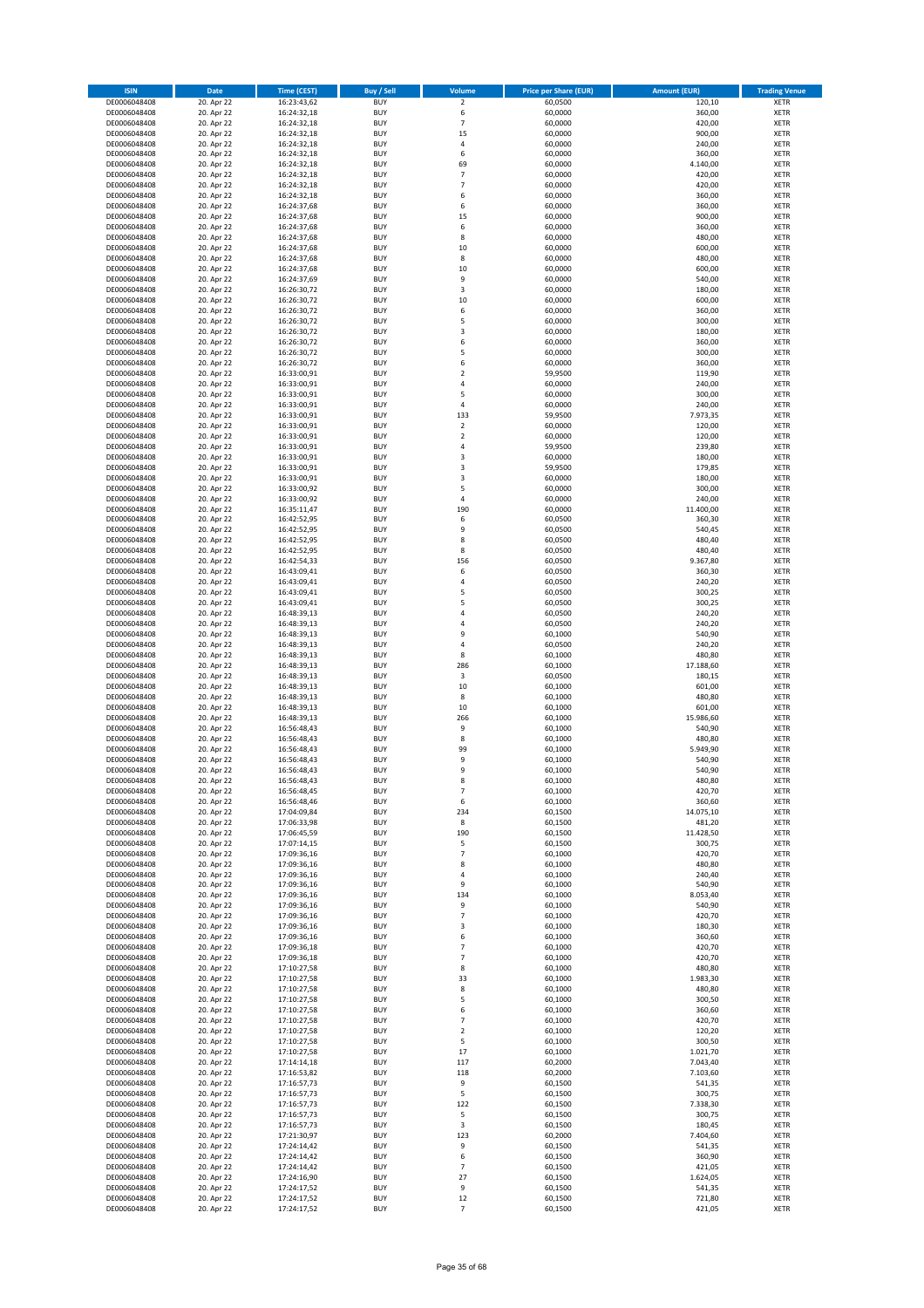| <b>ISIN</b>                  | <b>Date</b>              | <b>Time (CEST)</b>         | <b>Buy / Sell</b>        | Volume                   | <b>Price per Share (EUR)</b> | <b>Amount (EUR)</b> | <b>Trading Venue</b>       |
|------------------------------|--------------------------|----------------------------|--------------------------|--------------------------|------------------------------|---------------------|----------------------------|
| DE0006048408                 | 20. Apr 22               | 17:24:17,52                | <b>BUY</b>               | $11\,$                   | 60,1500                      | 661,65              | XETR                       |
| DE0006048408                 | 20. Apr 22               | 17:24:17,52                | <b>BUY</b>               | 56                       | 60,1500                      | 3.368,40            | XETR                       |
| DE0006048408                 | 20. Apr 22               | 17:24:56,22                | <b>BUY</b>               | 5                        | 60,1000                      | 300,50              | <b>XETR</b>                |
| DE0006048408                 | 20. Apr 22               | 17:24:56,22                | <b>BUY</b>               | 5                        | 60,1000                      | 300,50              | <b>XETR</b>                |
| DE0006048408                 | 20. Apr 22               | 17:24:56,22                | <b>BUY</b>               | 161                      | 60,1000                      | 9.676,10            | <b>XETR</b>                |
| DE0006048408                 | 20. Apr 22               | 17:24:56,22                | <b>BUY</b>               | 3                        | 60,1000                      | 180,30              | <b>XETR</b>                |
| DE0006048408                 | 20. Apr 22               | 17:24:56,22                | <b>BUY</b><br><b>BUY</b> | 6<br>4                   | 60,1000                      | 360,60              | <b>XETR</b>                |
| DE0006048408                 | 20. Apr 22<br>20. Apr 22 | 17:24:56,22                | <b>BUY</b>               | 4                        | 60,1000<br>60,1000           | 240,40<br>240,40    | <b>XETR</b><br>XETR        |
| DE0006048408<br>DE0006048408 | 20. Apr 22               | 17:24:56,22<br>17:25:01,52 | <b>BUY</b>               | 4                        | 60,1000                      | 240,40              | <b>XETR</b>                |
| DE0006048408                 | 20. Apr 22               | 17:25:02,64                | <b>BUY</b>               | 8                        | 60,1000                      | 480,80              | <b>XETR</b>                |
| DE0006048408                 | 20. Apr 22               | 17:25:02,64                | <b>BUY</b>               | 5                        | 60,1000                      | 300,50              | <b>XETR</b>                |
| DE0006048408                 | 20. Apr 22               | 17:25:03,05                | <b>BUY</b>               | $\mathbf 2$              | 60,1000                      | 120,20              | XETR                       |
| DE0006048408                 | 20. Apr 22               | 17:25:03,05                | <b>BUY</b>               | $\overline{7}$           | 60,1000                      | 420,70              | <b>XETR</b>                |
| DE0006048408                 | 20. Apr 22               | 17:25:03,05                | <b>BUY</b>               | 4                        | 60,1000                      | 240,40              | <b>XETR</b>                |
| DE0006048408                 | 20. Apr 22               | 17:25:03,49                | <b>BUY</b>               | 13                       | 60,1000                      | 781,30              | <b>XETR</b>                |
| DE0006048408                 | 20. Apr 22               | 17:25:03,65                | <b>BUY</b>               | $10\,$                   | 60,1000                      | 601,00              | XETR                       |
| DE0006048408                 | 20. Apr 22               | 17:25:03,65                | <b>BUY</b>               | 4                        | 60,1000                      | 240,40              | <b>XETR</b>                |
| DE0006048408                 | 20. Apr 22               | 17:25:03,65                | <b>BUY</b>               | 4                        | 60,1000                      | 240,40              | <b>XETR</b>                |
| DE0006048408                 | 20. Apr 22               | 17:25:03,65                | <b>BUY</b>               | 4                        | 60,1000                      | 240,40              | <b>XETR</b>                |
| DE0006048408                 | 20. Apr 22               | 17:25:03,65                | <b>BUY</b>               | 51                       | 60,1000                      | 3.065,10            | <b>XETR</b>                |
| DE0006048408                 | 20. Apr 22               | 17:25:05,54                | <b>BUY</b>               | $\overline{\phantom{a}}$ | 60,1000                      | 420,70              | <b>XETR</b>                |
| DE0006048408<br>DE0006048408 | 20. Apr 22<br>20. Apr 22 | 17:25:05,95<br>17:25:15,04 | <b>BUY</b><br><b>BUY</b> | 4<br>6                   | 60,1000<br>60,1000           | 240,40<br>360,60    | <b>XETR</b><br><b>XETR</b> |
| DE0006048408                 | 20. Apr 22               | 17:25:15,04                | <b>BUY</b>               | $\mathbf 2$              | 60,1000                      | 120,20              | <b>XETR</b>                |
| DE0006048408                 | 20. Apr 22               | 17:25:15,04                | <b>BUY</b>               | $\mathbf 2$              | 60,1000                      | 120,20              | <b>XETR</b>                |
| DE0006048408                 | 20. Apr 22               | 17:25:15,04                | <b>BUY</b>               | $\mathbf 2$              | 60,1000                      | 120,20              | XETR                       |
| DE0006048408                 | 20. Apr 22               | 17:25:15,34                | <b>BUY</b>               | 4                        | 60,1000                      | 240,40              | <b>XETR</b>                |
| DE0006048408                 | 20. Apr 22               | 17:25:28,33                | <b>BUY</b>               | 4                        | 60,0500                      | 240,20              | <b>XETR</b>                |
| DE0006048408                 | 20. Apr 22               | 17:25:28,33                | <b>BUY</b>               | 4                        | 60,0500                      | 240,20              | <b>XETR</b>                |
| DE0006048408                 | 20. Apr 22               | 17:25:28,33                | <b>BUY</b>               | 5                        | 60,1000                      | 300,50              | <b>XETR</b>                |
| DE0006048408                 | 20. Apr 22               | 17:25:28,33                | <b>BUY</b>               | 3                        | 60,0500                      | 180,15              | <b>XETR</b>                |
| DE0006048408                 | 20. Apr 22               | 17:25:28,33                | <b>BUY</b>               | $\overline{2}$           | 60,1000                      | 120,20              | <b>XETR</b>                |
| DE0006048408                 | 20. Apr 22               | 17:25:28,33                | <b>BUY</b>               | $\mathbf 2$              | 60,1000                      | 120,20              | XETR                       |
| DE0006048408                 | 20. Apr 22               | 17:25:29,05                | <b>BUY</b>               | 4                        | 60,1000                      | 240,40              | <b>XETR</b>                |
| DE0006048408                 | 20. Apr 22               | 17:25:29,05                | <b>BUY</b>               | $\mathbf 2$              | 60,1000                      | 120,20              | <b>XETR</b>                |
| DE0006048408                 | 20. Apr 22               | 17:25:29,05                | <b>BUY</b>               | 3                        | 60,1000                      | 180,30              | <b>XETR</b>                |
| DE0006048408<br>DE0006048408 | 20. Apr 22<br>20. Apr 22 | 17:25:43,20<br>17:25:43,20 | <b>BUY</b><br><b>BUY</b> | $\mathbf 2$<br>4         | 60,1000<br>60,0500           | 120,20<br>240,20    | XETR<br><b>XETR</b>        |
| DE0006048408                 | 20. Apr 22               | 17:25:43,20                | <b>BUY</b>               | 6                        | 60,0500                      | 360,30              | <b>XETR</b>                |
| DE0006048408                 | 20. Apr 22               | 17:25:43,20                | <b>BUY</b>               | 3                        | 60,1000                      | 180,30              | <b>XETR</b>                |
| DE0006048408                 | 20. Apr 22               | 17:25:43,20                | <b>BUY</b>               | 4                        | 60,1000                      | 240,40              | XETR                       |
| DE0006048408                 | 20. Apr 22               | 17:27:06,33                | <b>BUY</b>               | $\overline{2}$           | 60,1000                      | 120,20              | <b>XETR</b>                |
| DE0006048408                 | 20. Apr 22               | 17:27:06,33                | <b>BUY</b>               | $\overline{2}$           | 60,1000                      | 120,20              | <b>XETR</b>                |
| DE0006048408                 | 20. Apr 22               | 17:27:06,33                | <b>BUY</b>               | 4                        | 60,1000                      | 240,40              | <b>XETR</b>                |
| DE0006048408                 | 20. Apr 22               | 17:27:06,33                | <b>BUY</b>               | 5                        | 60,1000                      | 300,50              | XETR                       |
| DE0006048408                 | 20. Apr 22               | 17:27:06,33                | <b>BUY</b>               | 85                       | 60,1000                      | 5.108,50            | <b>XETR</b>                |
| DE0006048408                 | 20. Apr 22               | 17:27:06,33                | <b>BUY</b>               | 3                        | 60,0500                      | 180,15              | <b>XETR</b>                |
| DE0006048408                 | 20. Apr 22               | 17:27:06,33                | <b>BUY</b>               | 3                        | 60,1000                      | 180,30              | <b>XETR</b>                |
| DE0006048408                 | 20. Apr 22               | 17:27:06,33                | <b>BUY</b>               | $\mathbf 2$              | 60,1000                      | 120,20              | <b>XETR</b>                |
| DE0006048408                 | 20. Apr 22               | 17:27:06,33                | <b>BUY</b>               | 3                        | 60,1000                      | 180,30              | <b>XETR</b>                |
| DE0006048408                 | 20. Apr 22               | 17:27:06,35                | <b>BUY</b><br><b>BUY</b> | 3<br>3                   | 60,0500                      | 180,15              | XETR<br><b>XETR</b>        |
| DE0006048408<br>DE0006048408 | 21. Apr 22<br>21. Apr 22 | 09:30:53,57<br>09:30:53,57 | <b>BUY</b>               | 3                        | 60,1000<br>60,1000           | 180,30<br>180,30    | <b>XETR</b>                |
| DE0006048408                 | 21. Apr 22               | 09:30:53,57                | <b>BUY</b>               | $\mathbf 2$              | 60,1000                      | 120,20              | <b>XETR</b>                |
| DE0006048408                 | 21. Apr 22               | 09:30:53,57                | <b>BUY</b>               | $\mathbf 2$              | 60,1000                      | 120,20              | <b>XETR</b>                |
| DE0006048408                 | 21. Apr 22               | 09:30:53,57                | <b>BUY</b>               | 3                        | 60,1000                      | 180,30              | <b>XETR</b>                |
| DE0006048408                 | 21. Apr 22               | 09:30:53,57                | <b>BUY</b>               | 3                        | 60,1000                      | 180,30              | <b>XETR</b>                |
| DE0006048408                 | 21. Apr 22               | 09:30:53,57                | <b>BUY</b>               | $\overline{2}$           | 60,1000                      | 120,20              | <b>XETR</b>                |
| DE0006048408                 | 21. Apr 22               | 09:30:53,57                | <b>BUY</b>               | 3                        | 60,1000                      | 180,30              | <b>XETR</b>                |
| DE0006048408                 | 21. Apr 22               | 09:30:53,57                | <b>BUY</b>               | $\overline{2}$           | 60,1000                      | 120,20              | <b>XETR</b>                |
| DE0006048408                 | 21. Apr 22               | 09:30:53,57                | <b>BUY</b>               | $\mathbf 1$              | 60,1000                      | 60,10               | <b>XETR</b>                |
| DE0006048408                 | 21. Apr 22               | 09:32:15,62                | <b>BUY</b>               | 3                        | 60,2500                      | 180,75              | XETR                       |
| DE0006048408                 | 21. Apr 22               | 09:32:15,62                | <b>BUY</b>               | 4                        | 60,2500                      | 241,00              | <b>XETR</b>                |
| DE0006048408                 | 21. Apr 22               | 09:32:15,62                | <b>BUY</b>               | 17                       | 60,2500                      | 1.024,25            | XETR                       |
| DE0006048408<br>DE0006048408 | 21. Apr 22               | 09:34:35,19                | <b>BUY</b>               | 30                       | 60,3000                      | 1.809,00            | XETR                       |
| DE0006048408                 | 21. Apr 22<br>21. Apr 22 | 09:34:35,19<br>09:34:35,20 | <b>BUY</b><br><b>BUY</b> | $\mathbf 1$<br>44        | 60,3000<br>60,3000           | 60,30<br>2.653,20   | <b>XETR</b><br>XETR        |
| DE0006048408                 | 21. Apr 22               | 09:34:58,18                | <b>BUY</b>               | 4                        | 60,2500                      | 241,00              | <b>XETR</b>                |
| DE0006048408                 | 21. Apr 22               | 09:34:58,18                | <b>BUY</b>               | 4                        | 60,2500                      | 241,00              | <b>XETR</b>                |
| DE0006048408                 | 21. Apr 22               | 09:34:58,18                | <b>BUY</b>               | 3                        | 60,2500                      | 180,75              | XETR                       |
| DE0006048408                 | 21. Apr 22               | 09:34:58,18                | <b>BUY</b>               | 3                        | 60,2500                      | 180,75              | <b>XETR</b>                |
| DE0006048408                 | 21. Apr 22               | 09:34:58,18                | <b>BUY</b>               | $\mathbf 2$              | 60,2500                      | 120,50              | XETR                       |
| DE0006048408                 | 21. Apr 22               | 09:34:58,18                | <b>BUY</b>               | 3                        | 60,2500                      | 180,75              | <b>XETR</b>                |
| DE0006048408                 | 21. Apr 22               | 09:34:58,18                | <b>BUY</b>               | 3                        | 60,2500                      | 180,75              | XETR                       |
| DE0006048408                 | 21. Apr 22               | 09:34:58,18                | <b>BUY</b>               | $\mathbf 2$              | 60,2500                      | 120,50              | <b>XETR</b>                |
| DE0006048408                 | 21. Apr 22               | 09:34:58,18                | <b>BUY</b>               | $\mathbf 2$              | 60,2500                      | 120,50              | XETR                       |
| DE0006048408<br>DE0006048408 | 21. Apr 22<br>21. Apr 22 | 09:34:58,18<br>09:34:58,18 | <b>BUY</b><br><b>BUY</b> | $\mathbf 2$<br>3         | 60,2500<br>60,2500           | 120,50<br>180,75    | <b>XETR</b><br>XETR        |
| DE0006048408                 | 21. Apr 22               | 09:34:58,18                | <b>BUY</b>               | $\mathbf 2$              | 60,2500                      | 120,50              | <b>XETR</b>                |
| DE0006048408                 | 21. Apr 22               | 09:34:58,18                | <b>BUY</b>               | 3                        | 60,2500                      | 180,75              | <b>XETR</b>                |
| DE0006048408                 | 21. Apr 22               | 09:34:58,18                | <b>BUY</b>               | 4                        | 60,2500                      | 241,00              | <b>XETR</b>                |
| DE0006048408                 | 21. Apr 22               | 09:34:58,18                | <b>BUY</b>               | 3                        | 60,2500                      | 180,75              | <b>XETR</b>                |
| DE0006048408                 | 21. Apr 22               | 09:35:53,41                | <b>BUY</b>               | 4                        | 60,2500                      | 241,00              | <b>XETR</b>                |
| DE0006048408                 | 21. Apr 22               | 09:35:53,41                | <b>BUY</b>               | 4                        | 60,2500                      | 241,00              | XETR                       |
| DE0006048408                 | 21. Apr 22               | 09:36:16,82                | <b>BUY</b>               | 3                        | 60,2500                      | 180,75              | <b>XETR</b>                |
| DE0006048408                 | 21. Apr 22               | 09:43:37,67                | <b>BUY</b>               | 3                        | 60,3500                      | 181,05              | <b>XETR</b>                |
| DE0006048408                 | 21. Apr 22               | 09:43:37,67                | <b>BUY</b>               | $\mathbf 2$              | 60,3500                      | 120,70              | XETR                       |
| DE0006048408                 | 21. Apr 22               | 09:43:37,67                | <b>BUY</b>               | $\mathbf 2$              | 60,3500                      | 120,70              | XETR                       |
| DE0006048408                 | 21. Apr 22               | 09:43:40,02                | <b>BUY</b>               | 3                        | 60,3000                      | 180,90              | <b>XETR</b>                |
| DE0006048408                 | 21. Apr 22               | 09:43:40,02                | <b>BUY</b>               | 3                        | 60,3000                      | 180,90              | <b>XETR</b>                |
| DE0006048408                 | 21. Apr 22<br>21. Apr 22 | 09:43:40,02<br>09:43:40,02 | <b>BUY</b><br><b>BUY</b> | 3<br>3                   | 60,3000<br>60,3000           | 180,90<br>180,90    | <b>XETR</b>                |
| DE0006048408<br>DE0006048408 | 21. Apr 22               | 09:43:40,02                | <b>BUY</b>               | $\mathbf 2$              | 60,3000                      | 120,60              | <b>XETR</b><br><b>XETR</b> |
| DE0006048408                 | 21. Apr 22               | 09:43:40,02                | <b>BUY</b>               | $\mathbf 2$              | 60,3000                      | 120,60              | <b>XETR</b>                |
| DE0006048408                 | 21. Apr 22               | 09:43:40,02                | <b>BUY</b>               | 20                       | 60,3000                      | 1.206,00            | XETR                       |
| DE0006048408                 | 21. Apr 22               | 09:43:40,02                | <b>BUY</b>               | 3                        | 60,3000                      | 180,90              | <b>XETR</b>                |
| DE0006048408                 | 21. Apr 22               | 09:43:40,02                | <b>BUY</b>               | $\mathbf 2$              | 60,3000                      | 120,60              | XETR                       |
| DE0006048408                 | 21. Apr 22               | 09:43:40,02                | <b>BUY</b>               | 3                        | 60,3000                      | 180,90              | <b>XETR</b>                |
| DE0006048408                 | 21. Apr 22               | 09:43:40,02                | <b>BUY</b>               | $\,1$                    | 60,3000                      | 60,30               | <b>XETR</b>                |
| DE0006048408                 | 21. Apr 22               | 09:43:40,02                | <b>BUY</b>               | 3                        | 60,3000                      | 180,90              | <b>XETR</b>                |
| DE0006048408                 | 21. Apr 22               | 09:43:40,02                | <b>BUY</b>               | 19                       | 60,3000                      | 1.145,70            | XETR                       |
| DE0006048408                 | 21. Apr 22               | 09:52:02,20                | <b>BUY</b>               | $\mathbf 2$              | 60,3000                      | 120,60              | <b>XETR</b>                |
| DE0006048408                 | 21. Apr 22               | 09:52:02,20                | <b>BUY</b>               | 3                        | 60,3000                      | 180,90              | XETR                       |
| DE0006048408                 | 21. Apr 22               | 09:52:02,20                | <b>BUY</b>               | $\mathbf 2$              | 60,3000                      | 120,60              | <b>XETR</b>                |
| DE0006048408                 | 21. Apr 22               | 09:52:02,20                | <b>BUY</b>               | 3                        | 60,3000                      | 180,90              | <b>XETR</b>                |
| DE0006048408                 | 21. Apr 22               | 09:52:02,20                | <b>BUY</b>               | 3                        | 60,3000                      | 180,90              | <b>XETR</b>                |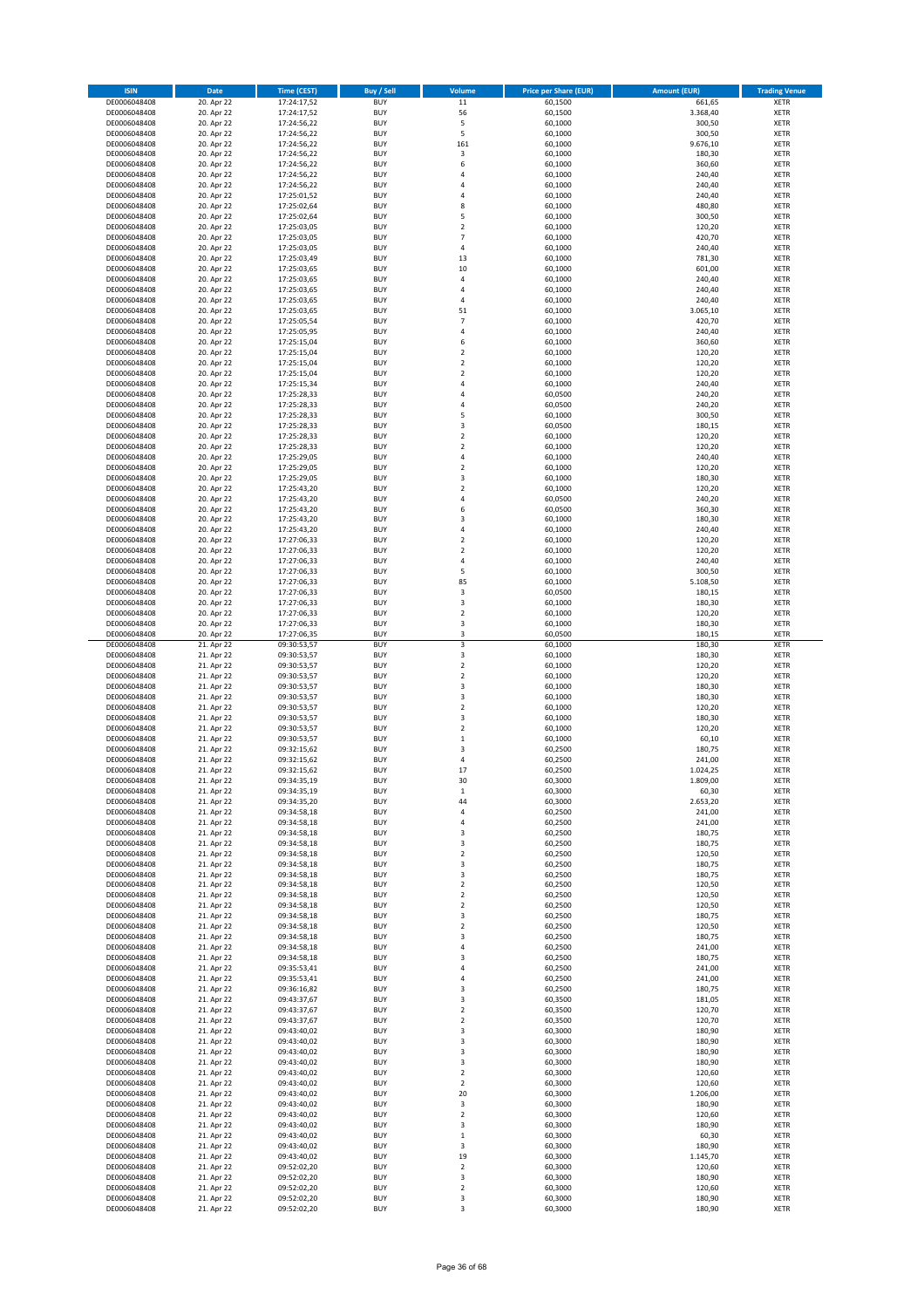| <b>ISIN</b>                  | Date                     | <b>Time (CEST)</b>         | <b>Buy / Sell</b>        | Volume                                    | <b>Price per Share (EUR)</b> | <b>Amount (EUR)</b> | <b>Trading Venue</b>       |
|------------------------------|--------------------------|----------------------------|--------------------------|-------------------------------------------|------------------------------|---------------------|----------------------------|
| DE0006048408                 | 21. Apr 22               | 09:52:02,20                | <b>BUY</b>               | $\overline{\mathbf{3}}$                   | 60,3000                      | 180,90              | <b>XETR</b>                |
| DE0006048408                 | 21. Apr 22               | 09:52:02,20                | <b>BUY</b>               | 38                                        | 60,3000                      | 2.291,40            | <b>XETR</b>                |
| DE0006048408<br>DE0006048408 | 21. Apr 22<br>21. Apr 22 | 09:52:02,20<br>09:52:02,20 | <b>BUY</b><br><b>BUY</b> | $\mathbf 2$<br>3                          | 60,3000<br>60,3000           | 120,60<br>180,90    | <b>XETR</b><br><b>XETR</b> |
| DE0006048408                 | 21. Apr 22               | 09:52:02,20                | <b>BUY</b>               | $\mathbf 2$                               | 60,3000                      | 120,60              | <b>XETR</b>                |
| DE0006048408                 | 21. Apr 22               | 09:52:02,20                | <b>BUY</b>               | 3                                         | 60,3000                      | 180,90              | <b>XETR</b>                |
| DE0006048408                 | 21. Apr 22               | 09:52:02,20                | <b>BUY</b>               | $\overline{2}$                            | 60,3000                      | 120,60              | <b>XETR</b>                |
| DE0006048408                 | 21. Apr 22               | 09:52:02,20                | <b>BUY</b>               | $\,1\,$                                   | 60,3000                      | 60,30               | <b>XETR</b>                |
| DE0006048408                 | 21. Apr 22               | 09:52:02,20                | <b>BUY</b><br><b>BUY</b> | 3<br>3                                    | 60,3000                      | 180,90              | XETR<br><b>XETR</b>        |
| DE0006048408<br>DE0006048408 | 21. Apr 22<br>21. Apr 22 | 09:52:02,20<br>09:57:25,81 | <b>BUY</b>               | $\overline{2}$                            | 60,3000<br>60,4000           | 180,90<br>120,80    | XETR                       |
| DE0006048408                 | 21. Apr 22               | 09:57:25,81                | <b>BUY</b>               | 3                                         | 60,4000                      | 181,20              | <b>XETR</b>                |
| DE0006048408                 | 21. Apr 22               | 09:57:25,81                | <b>BUY</b>               | $\boldsymbol{2}$                          | 60,4000                      | 120,80              | XETR                       |
| DE0006048408                 | 21. Apr 22               | 09:57:25,81                | <b>BUY</b>               | $\overline{2}$                            | 60,4000                      | 120,80              | <b>XETR</b>                |
| DE0006048408                 | 21. Apr 22               | 09:57:25,81                | <b>BUY</b>               | 3                                         | 60,4000                      | 181,20              | <b>XETR</b>                |
| DE0006048408                 | 21. Apr 22<br>21. Apr 22 | 09:57:25,81<br>09:57:25,81 | <b>BUY</b><br><b>BUY</b> | 3<br>$\boldsymbol{2}$                     | 60,4000<br>60,4000           | 181,20<br>120,80    | <b>XETR</b><br>XETR        |
| DE0006048408<br>DE0006048408 | 21. Apr 22               | 09:57:25,81                | <b>BUY</b>               | 3                                         | 60,4000                      | 181,20              | <b>XETR</b>                |
| DE0006048408                 | 21. Apr 22               | 09:57:25,81                | <b>BUY</b>               | $\overline{\mathbf{3}}$                   | 60,4000                      | 181,20              | XETR                       |
| DE0006048408                 | 21. Apr 22               | 09:57:25,81                | <b>BUY</b>               | 3                                         | 60,4000                      | 181,20              | <b>XETR</b>                |
| DE0006048408                 | 21. Apr 22               | 09:57:25,81                | <b>BUY</b>               | $\overline{2}$                            | 60,4000                      | 120,80              | <b>XETR</b>                |
| DE0006048408                 | 21. Apr 22               | 09:57:25,81                | <b>BUY</b>               | 3                                         | 60,4000                      | 181,20              | <b>XETR</b>                |
| DE0006048408                 | 21. Apr 22<br>21. Apr 22 | 09:57:25,81                | <b>BUY</b><br><b>BUY</b> | $\overline{2}$<br>$\,1\,$                 | 60,4000<br>60,4000           | 120,80<br>60,40     | <b>XETR</b><br><b>XETR</b> |
| DE0006048408<br>DE0006048408 | 21. Apr 22               | 09:57:25,81<br>09:57:25,81 | <b>BUY</b>               | 3                                         | 60,4000                      | 181,20              | <b>XETR</b>                |
| DE0006048408                 | 21. Apr 22               | 09:57:25,81                | <b>BUY</b>               | 3                                         | 60,4000                      | 181,20              | <b>XETR</b>                |
| DE0006048408                 | 21. Apr 22               | 10:00:16,02                | <b>BUY</b>               | $\overline{2}$                            | 60,4500                      | 120,90              | <b>XETR</b>                |
| DE0006048408                 | 21. Apr 22               | 10:00:16,02                | <b>BUY</b>               | $\overline{2}$                            | 60,4500                      | 120,90              | <b>XETR</b>                |
| DE0006048408                 | 21. Apr 22               | 10:00:16,02                | <b>BUY</b>               | 31                                        | 60,4500                      | 1.873,95            | <b>XETR</b>                |
| DE0006048408                 | 21. Apr 22<br>21. Apr 22 | 10:00:17,97<br>10:00:17,97 | <b>BUY</b><br><b>BUY</b> | 4                                         | 60,4500                      | 241,80              | <b>XETR</b><br><b>XETR</b> |
| DE0006048408<br>DE0006048408 | 21. Apr 22               | 10:00:17,97                | <b>BUY</b>               | $\sqrt{2}$<br>3                           | 60,4500<br>60,4500           | 120,90<br>181,35    | <b>XETR</b>                |
| DE0006048408                 | 21. Apr 22               | 10:00:26,27                | <b>BUY</b>               | 50                                        | 60,4500                      | 3.022,50            | <b>XETR</b>                |
| DE0006048408                 | 21. Apr 22               | 10:00:26,27                | <b>BUY</b>               | $\sqrt{4}$                                | 60,4500                      | 241,80              | XETR                       |
| DE0006048408                 | 21. Apr 22               | 10:00:26,27                | <b>BUY</b>               | $\mathbf 1$                               | 60,4500                      | 60,45               | <b>XETR</b>                |
| DE0006048408                 | 21. Apr 22               | 10:00:26,27                | <b>BUY</b>               | $\overline{\mathbf{3}}$                   | 60,4500                      | 181,35              | XETR                       |
| DE0006048408                 | 21. Apr 22               | 10:02:23,36                | <b>BUY</b><br><b>BUY</b> | 3                                         | 60,5000                      | 181,50<br>121,00    | <b>XETR</b><br><b>XETR</b> |
| DE0006048408<br>DE0006048408 | 21. Apr 22<br>21. Apr 22 | 10:02:23,36<br>10:02:23,36 | <b>BUY</b>               | $\sqrt{2}$<br>$\overline{2}$              | 60,5000<br>60,5000           | 121,00              | <b>XETR</b>                |
| DE0006048408                 | 21. Apr 22               | 10:02:23,36                | <b>BUY</b>               | $\overline{\mathbf{3}}$                   | 60,5000                      | 181,50              | <b>XETR</b>                |
| DE0006048408                 | 21. Apr 22               | 10:02:23,36                | <b>BUY</b>               | 3                                         | 60,5000                      | 181,50              | <b>XETR</b>                |
| DE0006048408                 | 21. Apr 22               | 10:02:23,36                | <b>BUY</b>               | $\overline{2}$                            | 60,5000                      | 121,00              | XETR                       |
| DE0006048408                 | 21. Apr 22               | 10:02:23,36                | <b>BUY</b>               | 3                                         | 60,5000                      | 181,50              | <b>XETR</b>                |
| DE0006048408                 | 21. Apr 22               | 10:02:23,36                | <b>BUY</b><br><b>BUY</b> | $\overline{\mathbf{3}}$<br>$\overline{2}$ | 60,5000                      | 181,50              | <b>XETR</b><br><b>XETR</b> |
| DE0006048408<br>DE0006048408 | 21. Apr 22<br>21. Apr 22 | 10:02:23,36<br>10:02:23,36 | <b>BUY</b>               | 3                                         | 60,5000<br>60,5000           | 121,00<br>181,50    | XETR                       |
| DE0006048408                 | 21. Apr 22               | 10:02:23,36                | <b>BUY</b>               | 3                                         | 60,5000                      | 181,50              | <b>XETR</b>                |
| DE0006048408                 | 21. Apr 22               | 10:02:23,36                | <b>BUY</b>               | 3                                         | 60,5000                      | 181,50              | <b>XETR</b>                |
| DE0006048408                 | 21. Apr 22               | 10:02:23,36                | <b>BUY</b>               | 4                                         | 60,5000                      | 242,00              | <b>XETR</b>                |
| DE0006048408                 | 21. Apr 22               | 10:04:15,49                | <b>BUY</b>               | 3                                         | 60,5500                      | 181,65              | <b>XETR</b>                |
| DE0006048408<br>DE0006048408 | 21. Apr 22<br>21. Apr 22 | 10:04:15,49<br>10:04:15,49 | <b>BUY</b><br><b>BUY</b> | 3<br>59                                   | 60,5500<br>60,5500           | 181,65<br>3.572,45  | <b>XETR</b><br><b>XETR</b> |
| DE0006048408                 | 21. Apr 22               | 10:04:15,49                | <b>BUY</b>               | 3                                         | 60,5500                      | 181,65              | <b>XETR</b>                |
| DE0006048408                 | 21. Apr 22               | 10:04:15,49                | <b>BUY</b>               | 3                                         | 60,5500                      | 181,65              | <b>XETR</b>                |
| DE0006048408                 | 21. Apr 22               | 10:04:15,49                | <b>BUY</b>               | $\mathbf 2$                               | 60,5500                      | 121,10              | <b>XETR</b>                |
| DE0006048408                 | 21. Apr 22               | 10:04:15,49                | <b>BUY</b>               | 3                                         | 60,5500                      | 181,65              | <b>XETR</b>                |
| DE0006048408                 | 21. Apr 22               | 10:04:15,49                | <b>BUY</b>               | $\,1\,$                                   | 60,5500                      | 60,55               | <b>XETR</b>                |
| DE0006048408<br>DE0006048408 | 21. Apr 22<br>21. Apr 22 | 10:04:15,49<br>10:04:15,49 | <b>BUY</b><br><b>BUY</b> | $\,1\,$<br>$\mathbf 2$                    | 60,5500<br>60,5500           | 60,55<br>121,10     | <b>XETR</b><br><b>XETR</b> |
| DE0006048408                 | 21. Apr 22               | 10:04:15,49                | <b>BUY</b>               | $\overline{2}$                            | 60,5500                      | 121,10              | <b>XETR</b>                |
| DE0006048408                 | 21. Apr 22               | 10:07:14,07                | <b>BUY</b>               | $\sqrt{4}$                                | 60,6000                      | 242,40              | XETR                       |
| DE0006048408                 | 21. Apr 22               | 10:07:14,07                | <b>BUY</b>               | $\overline{2}$                            | 60,6000                      | 121,20              | <b>XETR</b>                |
| DE0006048408                 | 21. Apr 22               | 10:07:14,07                | <b>BUY</b>               | $\boldsymbol{2}$                          | 60,6000                      | 121,20              | <b>XETR</b>                |
| DE0006048408                 | 21. Apr 22               | 10:07:14,07                | <b>BUY</b><br><b>BUY</b> | $\overline{2}$<br>$\overline{4}$          | 60,6000                      | 121,20              | <b>XETR</b>                |
| DE0006048408<br>DE0006048408 | 21. Apr 22<br>21. Apr 22 | 10:07:14,07<br>10:07:14,07 | <b>BUY</b>               | 3                                         | 60,6000<br>60,6000           | 242,40<br>181,80    | <b>XETR</b><br>XETR        |
| DE0006048408                 | 21. Apr 22               | 10:07:14,07                | <b>BUY</b>               | $\mathbf 2$                               | 60,6000                      | 121,20              | XETR                       |
| DE0006048408                 | 21. Apr 22               | 10:07:14,07                | <b>BUY</b>               | 3                                         | 60,6000                      | 181,80              | XETR                       |
| DE0006048408                 | 21. Apr 22               | 10:09:37,82                | <b>BUY</b>               | $\boldsymbol{2}$                          | 60,6000                      | 121,20              | <b>XETR</b>                |
| DE0006048408                 | 21. Apr 22               | 10:09:37,82                | <b>BUY</b>               | 3                                         | 60,6000                      | 181,80              | <b>XETR</b>                |
| DE0006048408                 | 21. Apr 22               | 10:09:37,82                | <b>BUY</b>               | 4                                         | 60,6000                      | 242,40              | XETR                       |
| DE0006048408<br>DE0006048408 | 21. Apr 22<br>21. Apr 22 | 10:09:49,35<br>10:13:13,17 | <b>BUY</b><br><b>BUY</b> | 3<br>$\overline{2}$                       | 60,6000<br>60,7500           | 181,80<br>121,50    | <b>XETR</b><br><b>XETR</b> |
| DE0006048408                 | 21. Apr 22               | 10:13:13,17                | <b>BUY</b>               | $\sqrt{4}$                                | 60,7500                      | 243,00              | <b>XETR</b>                |
| DE0006048408                 | 21. Apr 22               | 10:13:13,17                | <b>BUY</b>               | $\boldsymbol{2}$                          | 60,7500                      | 121,50              | <b>XETR</b>                |
| DE0006048408                 | 21. Apr 22               | 10:13:13,17                | <b>BUY</b>               | 4                                         | 60,7500                      | 243,00              | <b>XETR</b>                |
| DE0006048408                 | 21. Apr 22               | 10:13:13,17                | <b>BUY</b>               | $\sqrt{4}$                                | 60,7500                      | 243,00              | <b>XETR</b>                |
| DE0006048408<br>DE0006048408 | 21. Apr 22<br>21. Apr 22 | 10:13:13,17<br>10:13:13,17 | <b>BUY</b><br><b>BUY</b> | 99<br>$\boldsymbol{2}$                    | 60,7500<br>60,7500           | 6.014,25<br>121,50  | <b>XETR</b><br>XETR        |
| DE0006048408                 | 21. Apr 22               | 10:13:13,17                | <b>BUY</b>               | 4                                         | 60,7500                      | 243,00              | <b>XETR</b>                |
| DE0006048408                 | 21. Apr 22               | 10:13:13,17                | <b>BUY</b>               | 3                                         | 60,7500                      | 182,25              | <b>XETR</b>                |
| DE0006048408                 | 21. Apr 22               | 10:13:13,17                | <b>BUY</b>               | $\boldsymbol{2}$                          | 60,7500                      | 121,50              | <b>XETR</b>                |
| DE0006048408                 | 21. Apr 22               | 10:13:13,17                | <b>BUY</b>               | 4                                         | 60,7500                      | 243,00              | <b>XETR</b>                |
| DE0006048408                 | 21. Apr 22               | 10:13:13,17                | <b>BUY</b>               | 3                                         | 60,7500                      | 182,25              | <b>XETR</b>                |
| DE0006048408<br>DE0006048408 | 21. Apr 22<br>21. Apr 22 | 10:13:13,17<br>10:13:13,17 | <b>BUY</b><br><b>BUY</b> | 3<br>$\,$ 1                               | 60,7500<br>60,7500           | 182,25<br>60,75     | <b>XETR</b><br><b>XETR</b> |
| DE0006048408                 | 21. Apr 22               | 10:13:13,17                | <b>BUY</b>               | $\boldsymbol{2}$                          | 60,7500                      | 121,50              | <b>XETR</b>                |
| DE0006048408                 | 21. Apr 22               | 10:13:13,17                | <b>BUY</b>               | $\overline{2}$                            | 60,7500                      | 121,50              | XETR                       |
| DE0006048408                 | 21. Apr 22               | 10:13:13,17                | <b>BUY</b>               | $\overline{2}$                            | 60,7500                      | 121,50              | XETR                       |
| DE0006048408                 | 21. Apr 22               | 10:17:39,63                | <b>BUY</b>               | 3                                         | 60,7500                      | 182,25              | <b>XETR</b>                |
| DE0006048408                 | 21. Apr 22               | 10:17:39,63                | <b>BUY</b>               | $\overline{2}$                            | 60,7500                      | 121,50              | <b>XETR</b>                |
| DE0006048408<br>DE0006048408 | 21. Apr 22<br>21. Apr 22 | 10:17:39,63<br>10:17:39,63 | <b>BUY</b><br><b>BUY</b> | $\overline{\mathbf{c}}$<br>61             | 60,7500<br>60,7500           | 121,50<br>3.705,75  | XETR<br>XETR               |
| DE0006048408                 | 21. Apr 22               | 10:17:39,63                | <b>BUY</b>               | $\sqrt{2}$                                | 60,7500                      | 121,50              | XETR                       |
| DE0006048408                 | 21. Apr 22               | 10:17:39,63                | <b>BUY</b>               | 3                                         | 60,7500                      | 182,25              | <b>XETR</b>                |
| DE0006048408                 | 21. Apr 22               | 10:17:39,63                | <b>BUY</b>               | 3                                         | 60,7500                      | 182,25              | XETR                       |
| DE0006048408                 | 21. Apr 22               | 10:17:39,63                | <b>BUY</b>               | $\boldsymbol{2}$                          | 60,7500                      | 121,50              | XETR                       |
| DE0006048408                 | 21. Apr 22               | 10:17:39,63                | <b>BUY</b>               | 3                                         | 60,7500                      | 182,25              | <b>XETR</b>                |
| DE0006048408<br>DE0006048408 | 21. Apr 22<br>21. Apr 22 | 10:17:39,63<br>10:17:39,63 | <b>BUY</b><br><b>BUY</b> | 3<br>$\boldsymbol{2}$                     | 60,7500<br>60,7500           | 182,25<br>121,50    | <b>XETR</b><br><b>XETR</b> |
| DE0006048408                 | 21. Apr 22               | 10:17:39,63                | <b>BUY</b>               | $\overline{2}$                            | 60,7500                      | 121,50              | <b>XETR</b>                |
| DE0006048408                 | 21. Apr 22               | 10:17:39,63                | <b>BUY</b>               | 4                                         | 60,7500                      | 243,00              | <b>XETR</b>                |
| DE0006048408                 | 21. Apr 22               | 10:17:39,63                | <b>BUY</b>               | $\overline{2}$                            | 60,7500                      | 121,50              | <b>XETR</b>                |
| DE0006048408                 | 21. Apr 22               | 10:17:39,63                | <b>BUY</b>               | 3                                         | 60,7500                      | 182,25              | <b>XETR</b>                |
| DE0006048408                 | 21. Apr 22               | 10:17:39,63                | <b>BUY</b>               | $\overline{2}$                            | 60,7500                      | 121,50              | <b>XETR</b>                |
| DE0006048408<br>DE0006048408 | 21. Apr 22<br>21. Apr 22 | 10:17:51,50<br>10:17:51,50 | <b>BUY</b><br><b>BUY</b> | $\pmb{4}$<br>44                           | 60,7500<br>60,7500           | 243,00<br>2.673,00  | <b>XETR</b><br><b>XETR</b> |
|                              |                          |                            |                          |                                           |                              |                     |                            |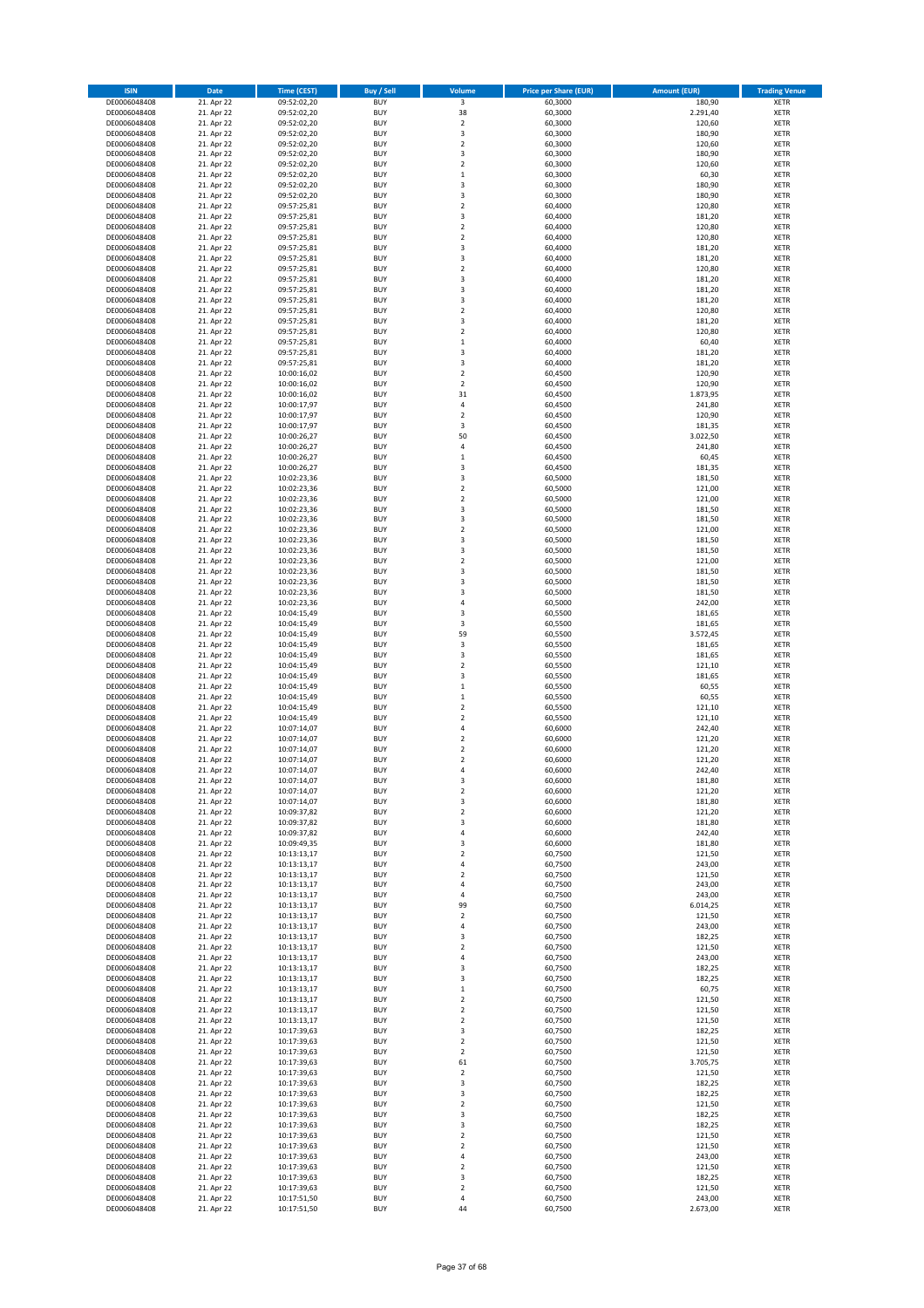| <b>ISIN</b>                  | <b>Date</b>              | <b>Time (CEST)</b>         | Buy / Sell               | Volume                       | <b>Price per Share (EUR)</b> | <b>Amount (EUR)</b> | <b>Trading Venue</b>       |
|------------------------------|--------------------------|----------------------------|--------------------------|------------------------------|------------------------------|---------------------|----------------------------|
| DE0006048408                 | 21. Apr 22               | 10:17:51,50                | <b>BUY</b>               | $\overline{\mathbf{c}}$      | 60,7500                      | 121,50              | XETR                       |
| DE0006048408<br>DE0006048408 | 21. Apr 22<br>21. Apr 22 | 10:17:51,50<br>10:17:51,50 | <b>BUY</b><br><b>BUY</b> | $\mathbf 2$<br>4             | 60,7500<br>60,7500           | 121,50<br>243,00    | XETR<br>XETR               |
| DE0006048408                 | 21. Apr 22               | 10:17:51,50                | <b>BUY</b>               | $\mathbf 1$                  | 60,7500                      | 60,75               | XETR                       |
| DE0006048408                 | 21. Apr 22               | 10:18:04,33                | <b>BUY</b>               | 3                            | 60,7000                      | 182,10              | XETR                       |
| DE0006048408                 | 21. Apr 22               | 10:18:04,33                | <b>BUY</b>               | $\overline{2}$               | 60,7000                      | 121,40              | <b>XETR</b>                |
| DE0006048408<br>DE0006048408 | 21. Apr 22<br>21. Apr 22 | 10:18:04,33<br>10:18:20,32 | <b>BUY</b><br><b>BUY</b> | 3<br>3                       | 60,7000<br>60,7000           | 182,10<br>182,10    | <b>XETR</b><br><b>XETR</b> |
| DE0006048408                 | 21. Apr 22               | 10:18:20,32                | <b>BUY</b>               | 3                            | 60,7000                      | 182,10              | <b>XETR</b>                |
| DE0006048408                 | 21. Apr 22               | 10:18:20,32                | <b>BUY</b>               | 3                            | 60,7000                      | 182,10              | <b>XETR</b>                |
| DE0006048408                 | 21. Apr 22               | 10:18:20,32                | <b>BUY</b>               | $\mathbf 2$                  | 60,7000                      | 121,40              | <b>XETR</b>                |
| DE0006048408<br>DE0006048408 | 21. Apr 22<br>21. Apr 22 | 10:18:33,84<br>10:18:33,84 | <b>BUY</b><br><b>BUY</b> | 88<br>$\mathbf 2$            | 60,6500<br>60,6500           | 5.337,20<br>121,30  | <b>XETR</b><br>XETR        |
| DE0006048408                 | 21. Apr 22               | 10:18:33,84                | <b>BUY</b>               | $\mathbf 2$                  | 60,6500                      | 121,30              | <b>XETR</b>                |
| DE0006048408                 | 21. Apr 22               | 10:18:33,84                | <b>BUY</b>               | 4                            | 60,6500                      | 242,60              | XETR                       |
| DE0006048408                 | 21. Apr 22               | 10:18:46,88                | <b>BUY</b>               | 42                           | 60,6500                      | 2.547,30            | <b>XETR</b>                |
| DE0006048408<br>DE0006048408 | 21. Apr 22<br>21. Apr 22 | 10:18:46,88<br>10:18:46,88 | <b>BUY</b><br><b>BUY</b> | 3<br>3                       | 60,6500<br>60,6500           | 181,95<br>181,95    | XETR<br><b>XETR</b>        |
| DE0006048408                 | 21. Apr 22               | 10:18:46,88                | <b>BUY</b>               | 3                            | 60,6500                      | 181,95              | XETR                       |
| DE0006048408                 | 21. Apr 22               | 10:18:46,88                | <b>BUY</b>               | 3                            | 60,6500                      | 181,95              | <b>XETR</b>                |
| DE0006048408                 | 21. Apr 22               | 10:18:46,88                | <b>BUY</b>               | $\mathbf 1$                  | 60,6500                      | 60,65               | XETR                       |
| DE0006048408<br>DE0006048408 | 21. Apr 22<br>21. Apr 22 | 10:18:46,88<br>10:18:54,26 | <b>BUY</b><br><b>BUY</b> | 3<br>$\mathbf 2$             | 60,6500<br>60,6500           | 181,95<br>121,30    | XETR<br><b>XETR</b>        |
| DE0006048408                 | 21. Apr 22               | 10:18:54,26                | <b>BUY</b>               | 3                            | 60,6500                      | 181,95              | <b>XETR</b>                |
| DE0006048408                 | 21. Apr 22               | 10:18:54,26                | <b>BUY</b>               | 39                           | 60,6500                      | 2.365,35            | <b>XETR</b>                |
| DE0006048408                 | 21. Apr 22               | 10:18:54,26                | <b>BUY</b>               | 3                            | 60,6500                      | 181,95              | <b>XETR</b>                |
| DE0006048408<br>DE0006048408 | 21. Apr 22<br>21. Apr 22 | 10:18:54,26<br>10:19:01,12 | <b>BUY</b><br><b>BUY</b> | 3<br>$\mathbf 2$             | 60,6500<br>60,6500           | 181,95<br>121,30    | <b>XETR</b><br><b>XETR</b> |
| DE0006048408                 | 21. Apr 22               | 10:19:01,12                | <b>BUY</b>               | 3                            | 60,6500                      | 181,95              | <b>XETR</b>                |
| DE0006048408                 | 21. Apr 22               | 10:19:01,12                | <b>BUY</b>               | 3                            | 60,6500                      | 181,95              | XETR                       |
| DE0006048408                 | 21. Apr 22               | 10:19:07,75                | <b>BUY</b>               | 29                           | 60,6500                      | 1.758,85            | <b>XETR</b>                |
| DE0006048408<br>DE0006048408 | 21. Apr 22<br>21. Apr 22 | 10:19:07,75<br>10:19:07,75 | <b>BUY</b><br><b>BUY</b> | $\mathbf 2$<br>3             | 60,6500<br>60,6500           | 121,30<br>181,95    | <b>XETR</b><br><b>XETR</b> |
| DE0006048408                 | 21. Apr 22               | 10:19:07,75                | <b>BUY</b>               | $\mathbf 2$                  | 60,6500                      | 121,30              | XETR                       |
| DE0006048408                 | 21. Apr 22               | 10:19:07,75                | <b>BUY</b>               | $\mathbf 1$                  | 60,6500                      | 60,65               | <b>XETR</b>                |
| DE0006048408                 | 21. Apr 22               | 10:19:14,84<br>10:19:14,84 | <b>BUY</b><br><b>BUY</b> | 3<br>$\overline{\mathbf{c}}$ | 60,6500                      | 181,95              | XETR<br><b>XETR</b>        |
| DE0006048408<br>DE0006048408 | 21. Apr 22<br>21. Apr 22 | 10:19:14,84                | <b>BUY</b>               | 3                            | 60,6500<br>60,6500           | 121,30<br>181,95    | XETR                       |
| DE0006048408                 | 21. Apr 22               | 10:19:22,67                | <b>BUY</b>               | $\overline{\mathbf{c}}$      | 60,6500                      | 121,30              | <b>XETR</b>                |
| DE0006048408                 | 21. Apr 22               | 10:19:22,67                | <b>BUY</b>               | $\mathbf 2$                  | 60,6500                      | 121,30              | <b>XETR</b>                |
| DE0006048408                 | 21. Apr 22               | 10:19:22,67                | <b>BUY</b><br><b>BUY</b> | 33                           | 60,6500                      | 2.001,45<br>181,95  | <b>XETR</b><br><b>XETR</b> |
| DE0006048408<br>DE0006048408 | 21. Apr 22<br>21. Apr 22 | 10:19:22,67<br>10:19:22,67 | <b>BUY</b>               | 3<br>$\overline{\mathbf{c}}$ | 60,6500<br>60,6500           | 121,30              | <b>XETR</b>                |
| DE0006048408                 | 21. Apr 22               | 10:19:28,90                | <b>BUY</b>               | $\mathbf 2$                  | 60,6500                      | 121,30              | <b>XETR</b>                |
| DE0006048408                 | 21. Apr 22               | 10:19:37,19                | <b>BUY</b>               | $\overline{\mathbf{c}}$      | 60,6500                      | 121,30              | <b>XETR</b>                |
| DE0006048408<br>DE0006048408 | 21. Apr 22<br>21. Apr 22 | 10:19:37,19<br>10:19:37,19 | <b>BUY</b><br><b>BUY</b> | $\mathbf 2$<br>3             | 60,6500<br>60,6500           | 121,30<br>181,95    | XETR<br>XETR               |
| DE0006048408                 | 21. Apr 22               | 10:19:37,19                | <b>BUY</b>               | 3                            | 60,6500                      | 181,95              | <b>XETR</b>                |
| DE0006048408                 | 21. Apr 22               | 10:19:37,19                | <b>BUY</b>               | $\mathbf 2$                  | 60,6500                      | 121,30              | <b>XETR</b>                |
| DE0006048408                 | 21. Apr 22               | 10:19:43,63                | <b>BUY</b>               | 3                            | 60,6500                      | 181,95              | <b>XETR</b>                |
| DE0006048408<br>DE0006048408 | 21. Apr 22<br>21. Apr 22 | 10:19:43,63<br>10:19:43,63 | <b>BUY</b><br><b>BUY</b> | 36<br>$\mathbf 1$            | 60,6500<br>60,6500           | 2.183,40<br>60,65   | <b>XETR</b><br><b>XETR</b> |
| DE0006048408                 | 21. Apr 22               | 10:19:50,59                | <b>BUY</b>               | 3                            | 60,6500                      | 181,95              | <b>XETR</b>                |
| DE0006048408                 | 21. Apr 22               | 10:19:50,59                | <b>BUY</b>               | $\mathbf 2$                  | 60,6500                      | 121,30              | <b>XETR</b>                |
| DE0006048408                 | 21. Apr 22               | 10:19:50,59                | <b>BUY</b>               | $\mathbf 2$                  | 60,6500                      | 121,30              | XETR                       |
| DE0006048408<br>DE0006048408 | 21. Apr 22<br>21. Apr 22 | 10:19:50,59<br>10:19:50,59 | <b>BUY</b><br><b>BUY</b> | 3<br>3                       | 60,6500<br>60,6500           | 181,95<br>181,95    | <b>XETR</b><br><b>XETR</b> |
| DE0006048408                 | 21. Apr 22               | 10:20:15,52                | <b>BUY</b>               | $\overline{\mathbf{c}}$      | 60,7000                      | 121,40              | <b>XETR</b>                |
| DE0006048408                 | 21. Apr 22               | 10:20:15,52                | <b>BUY</b>               | 3                            | 60,7000                      | 182,10              | XETR                       |
| DE0006048408                 | 21. Apr 22               | 10:20:15,52                | <b>BUY</b>               | 3<br>3                       | 60,7000                      | 182,10              | <b>XETR</b>                |
| DE0006048408<br>DE0006048408 | 21. Apr 22<br>21. Apr 22 | 10:20:24,65<br>10:20:24,65 | <b>BUY</b><br><b>BUY</b> | 3                            | 60,7000<br>60,7000           | 182,10<br>182,10    | XETR<br><b>XETR</b>        |
| DE0006048408                 | 21. Apr 22               | 10:20:24,65                | <b>BUY</b>               | $\mathbf 1$                  | 60,7000                      | 60,70               | XETR                       |
| DE0006048408                 | 21. Apr 22               | 10:20:30,10                | <b>BUY</b>               | 3                            | 60,7000                      | 182,10              | <b>XETR</b>                |
| DE0006048408                 | 21. Apr 22               | 10:20:35,13                | <b>BUY</b><br><b>BUY</b> | 29<br>3                      | 60,7500                      | 1.761,75            | <b>XETR</b>                |
| DE0006048408<br>DE0006048408 | 21. Apr 22<br>21. Apr 22 | 10:20:35,13<br>10:20:35,13 | <b>BUY</b>               | $\mathbf 1$                  | 60,7500<br>60,7500           | 182,25<br>60,75     | XETR<br>XETR               |
| DE0006048408                 | 21. Apr 22               | 10:20:35,13                | <b>BUY</b>               | 14                           | 60,7500                      | 850,50              | XETR                       |
| DE0006048408                 | 21. Apr 22               | 10:20:35,13                | <b>BUY</b>               | 2                            | 60,7500                      | 121,50              | <b>XETR</b>                |
| DE0006048408<br>DE0006048408 | 21. Apr 22<br>21. Apr 22 | 10:20:36,62<br>10:20:36,62 | <b>BUY</b><br><b>BUY</b> | $\mathbf 2$<br>4             | 60,7500<br>60,7500           | 121,50<br>243,00    | <b>XETR</b><br>XETR        |
| DE0006048408                 | 21. Apr 22               | 10:20:38,95                | <b>BUY</b>               | 11                           | 60.7500                      | 668,25              | <b>XETR</b>                |
| DE0006048408                 | 21. Apr 22               | 10:20:38,95                | <b>BUY</b>               | 3                            | 60,7500                      | 182,25              | XETR                       |
| DE0006048408<br>DE0006048408 | 21. Apr 22<br>21. Apr 22 | 10:20:38,95<br>10:20:38,95 | <b>BUY</b><br><b>BUY</b> | $\mathbf 2$<br>23            | 60,7500<br>60,7500           | 121,50<br>1.397,25  | <b>XETR</b><br>XETR        |
| DE0006048408                 | 21. Apr 22               | 10:20:38,95                | <b>BUY</b>               | 17                           | 60,7500                      | 1.032,75            | <b>XETR</b>                |
| DE0006048408                 | 21. Apr 22               | 10:20:40,97                | <b>BUY</b>               | 4                            | 60,7500                      | 243,00              | XETR                       |
| DE0006048408                 | 21. Apr 22               | 10:20:40,97                | <b>BUY</b>               | 3                            | 60,7500                      | 182,25              | <b>XETR</b>                |
| DE0006048408<br>DE0006048408 | 21. Apr 22<br>21. Apr 22 | 10:20:40,97<br>10:20:42,70 | <b>BUY</b><br><b>BUY</b> | 4<br>3                       | 60,7500<br>60,7000           | 243,00<br>182,10    | XETR<br><b>XETR</b>        |
| DE0006048408                 | 21. Apr 22               | 10:20:42,70                | <b>BUY</b>               | 3                            | 60,7000                      | 182,10              | XETR                       |
| DE0006048408                 | 21. Apr 22               | 10:20:42,70                | <b>BUY</b>               | $\mathbf 2$                  | 60,7000                      | 121,40              | <b>XETR</b>                |
| DE0006048408                 | 21. Apr 22               | 10:20:42,70                | <b>BUY</b>               | 4                            | 60,7000                      | 242,80              | <b>XETR</b>                |
| DE0006048408<br>DE0006048408 | 21. Apr 22<br>21. Apr 22 | 10:20:42,70<br>10:20:42,70 | <b>BUY</b><br><b>BUY</b> | 3<br>4                       | 60,7000<br>60,7000           | 182,10<br>242,80    | <b>XETR</b><br>XETR        |
| DE0006048408                 | 21. Apr 22               | 10:20:42,70                | <b>BUY</b>               | 3                            | 60,7000                      | 182,10              | <b>XETR</b>                |
| DE0006048408                 | 21. Apr 22               | 10:20:42,70                | <b>BUY</b>               | $\mathbf 1$                  | 60,7000                      | 60,70               | <b>XETR</b>                |
| DE0006048408                 | 21. Apr 22               | 10:20:47,81                | <b>BUY</b>               | $\mathbf 2$                  | 60,6000                      | 121,20              | XETR                       |
| DE0006048408<br>DE0006048408 | 21. Apr 22<br>21. Apr 22 | 10:20:47,81<br>10:20:47,81 | <b>BUY</b><br><b>BUY</b> | 38<br>$\mathbf 2$            | 60,6500<br>60,6500           | 2.304,70<br>121,30  | <b>XETR</b><br>XETR        |
| DE0006048408                 | 21. Apr 22               | 10:20:47,81                | <b>BUY</b>               | 3                            | 60,6500                      | 181,95              | <b>XETR</b>                |
| DE0006048408                 | 21. Apr 22               | 10:20:47,81                | <b>BUY</b>               | 3                            | 60,6500                      | 181,95              | XETR                       |
| DE0006048408                 | 21. Apr 22               | 10:21:13,88                | <b>BUY</b>               | $\overline{\mathbf{c}}$      | 60,6000                      | 121,20              | <b>XETR</b>                |
| DE0006048408<br>DE0006048408 | 21. Apr 22<br>21. Apr 22 | 10:21:13,88<br>10:21:13,88 | <b>BUY</b><br><b>BUY</b> | 3<br>4                       | 60,6000<br>60,6000           | 181,80<br>242,40    | XETR<br><b>XETR</b>        |
| DE0006048408                 | 21. Apr 22               | 10:21:13,88                | <b>BUY</b>               | 3                            | 60,6000                      | 181,80              | XETR                       |
| DE0006048408                 | 21. Apr 22               | 10:21:13,88                | <b>BUY</b>               | 3                            | 60,6000                      | 181,80              | <b>XETR</b>                |
| DE0006048408<br>DE0006048408 | 21. Apr 22               | 10:21:13,88                | <b>BUY</b><br><b>BUY</b> | 3                            | 60,6000                      | 181,80              | XETR                       |
| DE0006048408                 | 21. Apr 22<br>21. Apr 22 | 10:21:13,88<br>10:21:13,88 | <b>BUY</b>               | 3<br>4                       | 60,6000<br>60,6000           | 181,80<br>242,40    | <b>XETR</b><br><b>XETR</b> |
| DE0006048408                 | 21. Apr 22               | 10:21:13,88                | <b>BUY</b>               | 3                            | 60,6000                      | 181,80              | <b>XETR</b>                |
| DE0006048408                 | 21. Apr 22               | 10:21:13,88                | <b>BUY</b>               | 3                            | 60,6000                      | 181,80              | XETR                       |
| DE0006048408<br>DE0006048408 | 21. Apr 22<br>21. Apr 22 | 10:21:13,88<br>10:21:13,88 | <b>BUY</b><br><b>BUY</b> | 3<br>$\mathbf 1$             | 60,6000<br>60,6000           | 181,80<br>60,60     | <b>XETR</b><br>XETR        |
| DE0006048408                 | 21. Apr 22               | 10:21:13,88                | <b>BUY</b>               | $\mathbf 2$                  | 60,6000                      | 121,20              | <b>XETR</b>                |
| DE0006048408                 | 21. Apr 22               | 10:21:13,88                | <b>BUY</b>               | 4                            | 60,6000                      | 242,40              | XETR                       |
| DE0006048408                 | 21. Apr 22               | 10:21:13,88                | <b>BUY</b>               | 3                            | 60,6000                      | 181,80              | XETR                       |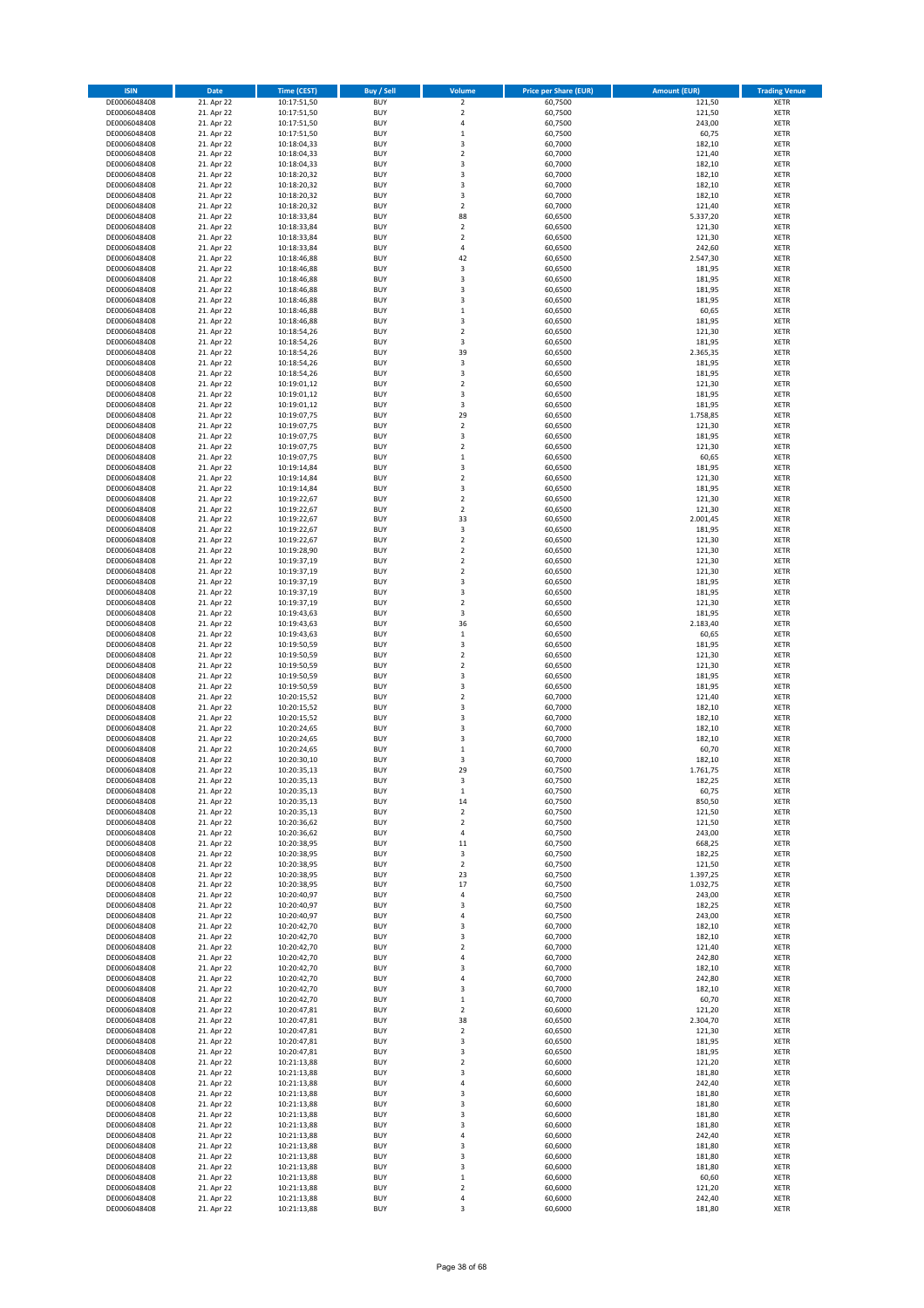| <b>ISIN</b>                  | <b>Date</b>              | <b>Time (CEST)</b>         | Buy / Sell               | Volume                        | <b>Price per Share (EUR)</b> | <b>Amount (EUR)</b> | <b>Trading Venue</b>       |
|------------------------------|--------------------------|----------------------------|--------------------------|-------------------------------|------------------------------|---------------------|----------------------------|
| DE0006048408                 | 21. Apr 22               | 10:21:38,74                | <b>BUY</b>               | $\overline{\mathbf{c}}$       | 60,6000                      | 121,20              | XETR                       |
| DE0006048408<br>DE0006048408 | 21. Apr 22<br>21. Apr 22 | 10:21:38,74<br>10:21:38,74 | <b>BUY</b><br><b>BUY</b> | 3<br>$\mathbf 1$              | 60,6000<br>60,6000           | 181,80<br>60,60     | XETR<br>XETR               |
| DE0006048408                 | 21. Apr 22               | 10:21:50,25                | <b>BUY</b>               | $\mathbf 2$                   | 60,6000                      | 121,20              | XETR                       |
| DE0006048408                 | 21. Apr 22               | 10:21:50,26                | <b>BUY</b>               | 3                             | 60,6000                      | 181,80              | XETR                       |
| DE0006048408                 | 21. Apr 22               | 10:22:18,60                | <b>BUY</b>               | $\mathbf 2$                   | 60,5500                      | 121,10              | <b>XETR</b>                |
| DE0006048408<br>DE0006048408 | 21. Apr 22<br>21. Apr 22 | 10:22:18,60<br>10:22:18,60 | <b>BUY</b><br><b>BUY</b> | 79<br>3                       | 60,5500<br>60,5500           | 4.783,45<br>181,65  | <b>XETR</b><br><b>XETR</b> |
| DE0006048408                 | 21. Apr 22               | 10:22:18,60                | <b>BUY</b>               | 3                             | 60,5500                      | 181,65              | <b>XETR</b>                |
| DE0006048408                 | 21. Apr 22               | 10:22:33,59                | <b>BUY</b>               | 3                             | 60,5000                      | 181,50              | <b>XETR</b>                |
| DE0006048408                 | 21. Apr 22               | 10:22:33,59                | <b>BUY</b>               | 3                             | 60,5000                      | 181,50              | <b>XETR</b>                |
| DE0006048408                 | 21. Apr 22               | 10:22:33,59                | <b>BUY</b>               | $\overline{2}$                | 60,5000                      | 121,00              | <b>XETR</b>                |
| DE0006048408<br>DE0006048408 | 21. Apr 22<br>21. Apr 22 | 10:22:33,59<br>10:22:33,59 | <b>BUY</b><br><b>BUY</b> | 49<br>$\mathbf 2$             | 60,5000<br>60,5000           | 2.964,50<br>121,00  | XETR<br><b>XETR</b>        |
| DE0006048408                 | 21. Apr 22               | 10:22:33,59                | <b>BUY</b>               | 3                             | 60,5000                      | 181,50              | XETR                       |
| DE0006048408                 | 21. Apr 22               | 10:22:33,59                | <b>BUY</b>               | 3                             | 60,5000                      | 181,50              | <b>XETR</b>                |
| DE0006048408                 | 21. Apr 22               | 10:22:33,59                | <b>BUY</b>               | 3                             | 60,5000                      | 181,50              | XETR                       |
| DE0006048408<br>DE0006048408 | 21. Apr 22<br>21. Apr 22 | 10:22:33,59<br>10:22:33,59 | <b>BUY</b><br><b>BUY</b> | $\mathbf 2$<br>3              | 60,5000<br>60,5000           | 121,00<br>181,50    | <b>XETR</b><br>XETR        |
| DE0006048408                 | 21. Apr 22               | 10:23:13,68                | <b>BUY</b>               | 3                             | 60,5000                      | 181,50              | <b>XETR</b>                |
| DE0006048408                 | 21. Apr 22               | 10:23:13,68                | <b>BUY</b>               | 3                             | 60,5000                      | 181,50              | XETR                       |
| DE0006048408                 | 21. Apr 22               | 10:23:13,68                | <b>BUY</b>               | 34                            | 60,5000                      | 2.057,00            | XETR                       |
| DE0006048408<br>DE0006048408 | 21. Apr 22<br>21. Apr 22 | 10:23:13,68<br>10:23:13,68 | <b>BUY</b><br><b>BUY</b> | 3<br>3                        | 60,5000<br>60,5000           | 181,50<br>181,50    | <b>XETR</b><br><b>XETR</b> |
| DE0006048408                 | 21. Apr 22               | 10:23:13,68                | <b>BUY</b>               | $\mathbf 2$                   | 60,5000                      | 121,00              | <b>XETR</b>                |
| DE0006048408                 | 21. Apr 22               | 10:23:13,68                | <b>BUY</b>               | 3                             | 60,5000                      | 181,50              | <b>XETR</b>                |
| DE0006048408                 | 21. Apr 22               | 10:23:13,68                | <b>BUY</b>               | $\mathbf 1$                   | 60,5000                      | 60,50               | <b>XETR</b>                |
| DE0006048408                 | 21. Apr 22               | 10:23:13,68                | <b>BUY</b><br><b>BUY</b> | 3                             | 60,5000                      | 181,50              | <b>XETR</b><br><b>XETR</b> |
| DE0006048408<br>DE0006048408 | 21. Apr 22<br>21. Apr 22 | 10:23:26,77<br>10:23:26,77 | <b>BUY</b>               | 3<br>$\mathbf 2$              | 60,5000<br>60,5000           | 181,50<br>121,00    | <b>XETR</b>                |
| DE0006048408                 | 21. Apr 22               | 10:23:26,77                | <b>BUY</b>               | 3                             | 60,5000                      | 181,50              | <b>XETR</b>                |
| DE0006048408                 | 21. Apr 22               | 10:23:37,41                | <b>BUY</b>               | 3                             | 60,5000                      | 181,50              | <b>XETR</b>                |
| DE0006048408                 | 21. Apr 22               | 10:23:37,41<br>10:23:37,41 | <b>BUY</b>               | 35                            | 60,5000                      | 2.117,50            | <b>XETR</b>                |
| DE0006048408<br>DE0006048408 | 21. Apr 22<br>21. Apr 22 | 10:23:37,41                | <b>BUY</b><br><b>BUY</b> | $\mathbf 2$<br>$\mathbf 2$    | 60,5000<br>60,5000           | 121,00<br>121,00    | XETR<br><b>XETR</b>        |
| DE0006048408                 | 21. Apr 22               | 10:24:52,77                | <b>BUY</b>               | 3                             | 60,4500                      | 181,35              | XETR                       |
| DE0006048408                 | 21. Apr 22               | 10:24:52,77                | <b>BUY</b>               | 3                             | 60,4500                      | 181,35              | <b>XETR</b>                |
| DE0006048408                 | 21. Apr 22               | 10:24:52,77                | <b>BUY</b>               | $\mathbf 2$                   | 60,4500                      | 120,90              | XETR                       |
| DE0006048408<br>DE0006048408 | 21. Apr 22<br>21. Apr 22 | 10:24:52,77<br>10:24:52,77 | <b>BUY</b><br><b>BUY</b> | $\overline{\mathbf{c}}$<br>3  | 60,4500<br>60,4500           | 120,90<br>181,35    | <b>XETR</b><br><b>XETR</b> |
| DE0006048408                 | 21. Apr 22               | 10:24:52,77                | <b>BUY</b>               | $\overline{\mathbf{c}}$       | 60,4500                      | 120,90              | <b>XETR</b>                |
| DE0006048408                 | 21. Apr 22               | 10:24:52,77                | <b>BUY</b>               | $\mathbf 1$                   | 60,4500                      | 60,45               | <b>XETR</b>                |
| DE0006048408                 | 21. Apr 22               | 10:24:52,77                | <b>BUY</b>               | 3                             | 60,4500                      | 181,35              | <b>XETR</b>                |
| DE0006048408                 | 21. Apr 22               | 10:24:52,77                | <b>BUY</b>               | 3                             | 60,4500                      | 181,35              | <b>XETR</b>                |
| DE0006048408<br>DE0006048408 | 21. Apr 22<br>21. Apr 22 | 10:25:43,58<br>10:28:52,77 | <b>BUY</b><br><b>BUY</b> | 52<br>3                       | 60,4000<br>60,5000           | 3.140,80<br>181,50  | <b>XETR</b><br>XETR        |
| DE0006048408                 | 21. Apr 22               | 10:28:52,77                | <b>BUY</b>               | $\mathbf 2$                   | 60,5000                      | 121,00              | XETR                       |
| DE0006048408                 | 21. Apr 22               | 10:28:52,77                | <b>BUY</b>               | $\overline{\mathbf{c}}$       | 60,5000                      | 121,00              | <b>XETR</b>                |
| DE0006048408                 | 21. Apr 22               | 10:31:28,19                | <b>BUY</b>               | 9                             | 60,5000                      | 544,50              | <b>XETR</b>                |
| DE0006048408<br>DE0006048408 | 21. Apr 22<br>21. Apr 22 | 10:31:43,39<br>10:31:43,39 | <b>BUY</b><br><b>BUY</b> | 3<br>$\mathbf 1$              | 60,5000<br>60,5000           | 181,50<br>60,50     | <b>XETR</b><br><b>XETR</b> |
| DE0006048408                 | 21. Apr 22               | 10:31:43,39                | <b>BUY</b>               | $\overline{\mathbf{c}}$       | 60,5000                      | 121,00              | <b>XETR</b>                |
| DE0006048408                 | 21. Apr 22               | 10:31:43,39                | <b>BUY</b>               | 3                             | 60,5000                      | 181,50              | <b>XETR</b>                |
| DE0006048408                 | 21. Apr 22               | 10:31:43,39                | <b>BUY</b>               | 3                             | 60,5000                      | 181,50              | XETR                       |
| DE0006048408<br>DE0006048408 | 21. Apr 22<br>21. Apr 22 | 10:31:43,39<br>10:31:43,39 | <b>BUY</b><br><b>BUY</b> | 22<br>$\overline{\mathbf{c}}$ | 60,5000<br>60,5000           | 1.331,00<br>121,00  | XETR<br><b>XETR</b>        |
| DE0006048408                 | 21. Apr 22               | 10:32:31,02                | <b>BUY</b>               | 3                             | 60,4500                      | 181,35              | <b>XETR</b>                |
| DE0006048408                 | 21. Apr 22               | 10:32:31,02                | <b>BUY</b>               | $\overline{\mathbf{c}}$       | 60,4500                      | 120,90              | <b>XETR</b>                |
| DE0006048408                 | 21. Apr 22               | 10:32:31,02                | <b>BUY</b>               | 3                             | 60,4500                      | 181,35              | XETR                       |
| DE0006048408<br>DE0006048408 | 21. Apr 22<br>21. Apr 22 | 10:32:31,02<br>10:32:31,02 | <b>BUY</b><br><b>BUY</b> | 3<br>$\mathbf 2$              | 60,4500<br>60,4500           | 181,35<br>120,90    | <b>XETR</b><br>XETR        |
| DE0006048408                 | 21. Apr 22               | 10:32:31,02                | <b>BUY</b>               | $\overline{2}$                | 60,4500                      | 120,90              | <b>XETR</b>                |
| DE0006048408                 | 21. Apr 22               | 10:32:31,02                | <b>BUY</b>               | 48                            | 60,4500                      | 2.901,60            | XETR                       |
| DE0006048408                 | 21. Apr 22               | 10:32:31,02                | <b>BUY</b>               | 4                             | 60,4500                      | 241,80              | <b>XETR</b>                |
| DE0006048408                 | 21. Apr 22               | 10:32:31,02                | <b>BUY</b>               | 3                             | 60,4500                      | 181,35              | XETR                       |
| DE0006048408<br>DE0006048408 | 21. Apr 22<br>21. Apr 22 | 10:32:31,02<br>10:32:31,02 | <b>BUY</b><br><b>BUY</b> | 2<br>3                        | 60,4500<br>60,4500           | 120,90<br>181,35    | XETR<br>XETR               |
| DE0006048408                 | 21. Apr 22               | 10:32:31,02                | <b>BUY</b>               | $\mathbf 2$                   | 60,4500                      | 120,90              | XETR                       |
| DE0006048408                 | 21. Apr 22               | 10:32:31,02                | <b>BUY</b>               | $\mathbf 1$                   | 60,4500                      | 60,45               | XETR                       |
| DE0006048408                 | 21. Apr 22               | 10:32:31,02                | <b>BUY</b>               | 3                             | 60,4500                      | 181,35              | <b>XETR</b>                |
| DE0006048408<br>DE0006048408 | 21. Apr 22<br>21. Apr 22 | 10:32:31,02<br>10:32:32,05 | <b>BUY</b><br><b>BUY</b> | 2<br>3                        | 60,4500<br>60,4500           | 120,90<br>181,35    | XETR<br><b>XETR</b>        |
| DE0006048408                 | 21. Apr 22               | 10:32:45,56                | <b>BUY</b>               | $\mathbf 2$                   | 60,4000                      | 120,80              | XETR                       |
| DE0006048408                 | 21. Apr 22               | 10:32:45,56                | <b>BUY</b>               | 3                             | 60,4000                      | 181,20              | <b>XETR</b>                |
| DE0006048408                 | 21. Apr 22<br>21. Apr 22 | 10:33:04,24<br>10:33:42,99 | <b>BUY</b>               | $\mathbf 2$                   | 60,4000                      | 120,80              | XETR                       |
| DE0006048408<br>DE0006048408 | 21. Apr 22               | 10:33:42,99                | <b>BUY</b><br><b>BUY</b> | 3<br>$\mathbf 2$              | 60,3500<br>60,3500           | 181,05<br>120,70    | <b>XETR</b><br>XETR        |
| DE0006048408                 | 21. Apr 22               | 10:33:42,99                | <b>BUY</b>               | $\mathbf 2$                   | 60,3500                      | 120,70              | <b>XETR</b>                |
| DE0006048408                 | 21. Apr 22               | 10:33:42,99                | <b>BUY</b>               | $\boldsymbol{2}$              | 60,3500                      | 120,70              | XETR                       |
| DE0006048408<br>DE0006048408 | 21. Apr 22<br>21. Apr 22 | 10:33:42,99<br>10:33:59,76 | <b>BUY</b><br><b>BUY</b> | $\mathbf 1$<br>$\mathbf 2$    | 60,3500<br>60,3500           | 60,35<br>120,70     | <b>XETR</b><br>XETR        |
| DE0006048408                 | 21. Apr 22               | 10:33:59,76                | <b>BUY</b>               | 2                             | 60,3500                      | 120,70              | <b>XETR</b>                |
| DE0006048408                 | 21. Apr 22               | 10:35:32,75                | <b>BUY</b>               | 5                             | 60,3000                      | 301,50              | <b>XETR</b>                |
| DE0006048408                 | 21. Apr 22               | 10:35:32,75                | <b>BUY</b>               | 43                            | 60,3000                      | 2.592,90            | <b>XETR</b>                |
| DE0006048408                 | 21. Apr 22               | 10:35:32,75                | <b>BUY</b>               | $\mathbf 2$                   | 60,3000                      | 120,60              | XETR                       |
| DE0006048408<br>DE0006048408 | 21. Apr 22<br>21. Apr 22 | 10:35:32,75<br>10:35:32,75 | <b>BUY</b><br><b>BUY</b> | 3<br>3                        | 60,3000<br>60,3000           | 180,90<br>180,90    | <b>XETR</b><br><b>XETR</b> |
| DE0006048408                 | 21. Apr 22               | 10:36:37,68                | <b>BUY</b>               | $\mathbf 1$                   | 60,4000                      | 60,40               | XETR                       |
| DE0006048408                 | 21. Apr 22               | 10:36:55,71                | <b>BUY</b>               | 3                             | 60,4000                      | 181,20              | <b>XETR</b>                |
| DE0006048408<br>DE0006048408 | 21. Apr 22<br>21. Apr 22 | 10:36:55,71<br>10:36:55,71 | <b>BUY</b><br><b>BUY</b> | 3<br>$\mathbf 2$              | 60,4000<br>60,4000           | 181,20<br>120,80    | XETR<br><b>XETR</b>        |
| DE0006048408                 | 21. Apr 22               | 10:36:55,71                | <b>BUY</b>               | 2                             | 60,4000                      | 120,80              | XETR                       |
| DE0006048408                 | 21. Apr 22               | 10:36:55,71                | <b>BUY</b>               | $\mathbf 2$                   | 60,4000                      | 120,80              | <b>XETR</b>                |
| DE0006048408                 | 21. Apr 22               | 10:36:55,71                | <b>BUY</b>               | 3                             | 60,4000                      | 181,20              | XETR                       |
| DE0006048408                 | 21. Apr 22               | 10:36:55,71                | <b>BUY</b>               | 3                             | 60,4000                      | 181,20              | <b>XETR</b>                |
| DE0006048408<br>DE0006048408 | 21. Apr 22<br>21. Apr 22 | 10:36:55,71<br>10:36:55,71 | <b>BUY</b><br><b>BUY</b> | 3<br>3                        | 60,4000<br>60,4000           | 181,20<br>181,20    | XETR<br><b>XETR</b>        |
| DE0006048408                 | 21. Apr 22               | 10:36:55,71                | <b>BUY</b>               | 3                             | 60,4000                      | 181,20              | XETR                       |
| DE0006048408                 | 21. Apr 22               | 10:36:55,71                | <b>BUY</b>               | 3                             | 60,4000                      | 181,20              | <b>XETR</b>                |
| DE0006048408                 | 21. Apr 22               | 10:36:55,71                | <b>BUY</b>               | 1                             | 60,4000                      | 60,40               | <b>XETR</b>                |
| DE0006048408<br>DE0006048408 | 21. Apr 22<br>21. Apr 22 | 10:37:03,16<br>10:37:03,16 | <b>BUY</b><br><b>BUY</b> | 3<br>3                        | 60,4000<br>60,4000           | 181,20<br>181,20    | <b>XETR</b><br>XETR        |
| DE0006048408                 | 21. Apr 22               | 10:37:08,33                | <b>BUY</b>               | 3                             | 60,4000                      | 181,20              | <b>XETR</b>                |
| DE0006048408                 | 21. Apr 22               | 10:37:08,33                | <b>BUY</b>               | 41                            | 60,4000                      | 2.476,40            | XETR                       |
| DE0006048408                 | 21. Apr 22               | 10:37:08,33                | <b>BUY</b>               | 3                             | 60,4000                      | 181,20              | <b>XETR</b>                |
| DE0006048408<br>DE0006048408 | 21. Apr 22<br>21. Apr 22 | 10:37:08,33<br>10:37:41,49 | <b>BUY</b><br><b>BUY</b> | $\mathbf 2$<br>$\mathbf 2$    | 60,4000<br>60,3500           | 120,80<br>120,70    | XETR<br><b>XETR</b>        |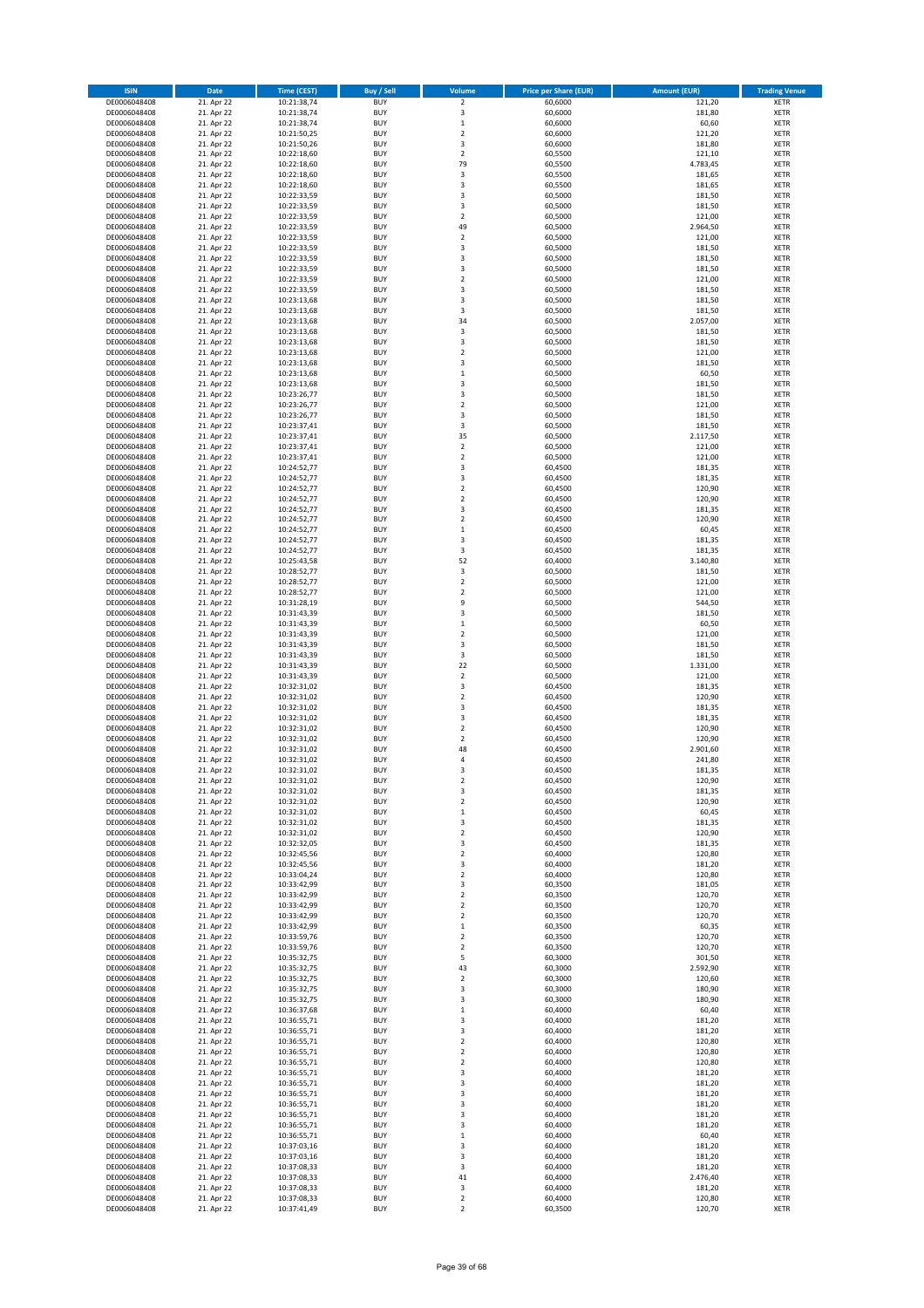| <b>ISIN</b>                  | <b>Date</b>              | <b>Time (CEST)</b>         | Buy / Sell               | Volume                          | <b>Price per Share (EUR)</b> | <b>Amount (EUR)</b> | <b>Trading Venue</b>       |
|------------------------------|--------------------------|----------------------------|--------------------------|---------------------------------|------------------------------|---------------------|----------------------------|
| DE0006048408                 | 21. Apr 22               | 10:37:48,91                | <b>BUY</b>               | 3                               | 60,3500                      | 181,05              | XETR                       |
| DE0006048408                 | 21. Apr 22               | 10:37:48,91                | <b>BUY</b>               | $\mathbf 2$                     | 60,3500                      | 120,70              | XETR                       |
| DE0006048408<br>DE0006048408 | 21. Apr 22<br>21. Apr 22 | 10:37:48,91<br>10:40:17,05 | <b>BUY</b><br><b>BUY</b> | $\mathbf 2$<br>3                | 60,3500<br>60,3500           | 120,70<br>181,05    | XETR<br><b>XETR</b>        |
| DE0006048408                 | 21. Apr 22               | 10:40:17,05                | <b>BUY</b>               | $\overline{7}$                  | 60,3500                      | 422,45              | <b>XETR</b>                |
| DE0006048408                 | 21. Apr 22               | 10:40:22,33                | <b>BUY</b>               | 10                              | 60,3500                      | 603,50              | <b>XETR</b>                |
| DE0006048408                 | 21. Apr 22               | 10:40:55,03                | <b>BUY</b>               | $\mathbf 2$                     | 60,3500                      | 120,70              | <b>XETR</b>                |
| DE0006048408                 | 21. Apr 22               | 10:40:57,70                | <b>BUY</b>               | 6                               | 60,3500                      | 362,10              | <b>XETR</b>                |
| DE0006048408<br>DE0006048408 | 21. Apr 22<br>21. Apr 22 | 10:40:57,70                | <b>BUY</b><br><b>BUY</b> | 3<br>$\mathbf 1$                | 60,3500<br>60,3500           | 181,05<br>60,35     | <b>XETR</b><br><b>XETR</b> |
| DE0006048408                 | 21. Apr 22               | 10:40:57,70<br>10:41:00,34 | <b>BUY</b>               | 10                              | 60,3500                      | 603,50              | XETR                       |
| DE0006048408                 | 21. Apr 22               | 10:41:02,47                | <b>BUY</b>               | 3                               | 60,3500                      | 181,05              | <b>XETR</b>                |
| DE0006048408                 | 21. Apr 22               | 10:41:17,88                | <b>BUY</b>               | $\mathbf 2$                     | 60,3500                      | 120,70              | XETR                       |
| DE0006048408                 | 21. Apr 22               | 10:41:17,88                | <b>BUY</b>               | $\overline{\mathbf{c}}$         | 60,3500                      | 120,70              | <b>XETR</b>                |
| DE0006048408                 | 21. Apr 22               | 10:45:21,63                | <b>BUY</b>               | 3                               | 60,3000                      | 180,90              | XETR                       |
| DE0006048408<br>DE0006048408 | 21. Apr 22<br>21. Apr 22 | 10:45:21,63<br>10:45:21,63 | <b>BUY</b><br><b>BUY</b> | $\overline{\mathbf{c}}$<br>3    | 60,3000<br>60,3000           | 120,60<br>180,90    | <b>XETR</b><br>XETR        |
| DE0006048408                 | 21. Apr 22               | 10:45:21,63                | <b>BUY</b>               | $\overline{\mathbf{c}}$         | 60,3000                      | 120,60              | <b>XETR</b>                |
| DE0006048408                 | 21. Apr 22               | 10:45:21,63                | <b>BUY</b>               | $\mathbf 2$                     | 60,3000                      | 120,60              | XETR                       |
| DE0006048408                 | 21. Apr 22               | 10:45:21,63                | <b>BUY</b>               | 41                              | 60,3000                      | 2.472,30            | <b>XETR</b>                |
| DE0006048408                 | 21. Apr 22<br>21. Apr 22 | 10:45:21,63                | <b>BUY</b><br><b>BUY</b> | 3<br>3                          | 60,3000<br>60,3000           | 180,90<br>180,90    | <b>XETR</b><br><b>XETR</b> |
| DE0006048408<br>DE0006048408 | 21. Apr 22               | 10:45:21,63<br>10:45:21,63 | <b>BUY</b>               | $\overline{\mathbf{c}}$         | 60,3000                      | 120,60              | <b>XETR</b>                |
| DE0006048408                 | 21. Apr 22               | 10:45:21,63                | <b>BUY</b>               | $\mathbf 2$                     | 60,3000                      | 120,60              | <b>XETR</b>                |
| DE0006048408                 | 21. Apr 22               | 10:45:21,63                | <b>BUY</b>               | $\overline{\mathbf{c}}$         | 60,3000                      | 120,60              | <b>XETR</b>                |
| DE0006048408                 | 21. Apr 22               | 10:45:21,63                | <b>BUY</b>               | $\overline{\mathbf{c}}$         | 60,3000                      | 120,60              | <b>XETR</b>                |
| DE0006048408                 | 21. Apr 22               | 10:45:21,63                | <b>BUY</b>               | 3                               | 60,3000                      | 180,90              | <b>XETR</b>                |
| DE0006048408<br>DE0006048408 | 21. Apr 22<br>21. Apr 22 | 10:45:21,63<br>10:54:02,88 | <b>BUY</b><br><b>BUY</b> | $\overline{\mathbf{c}}$<br>3    | 60,3000<br>60,4000           | 120,60<br>181,20    | <b>XETR</b><br><b>XETR</b> |
| DE0006048408                 | 21. Apr 22               | 10:54:02,88                | <b>BUY</b>               | 4                               | 60,4000                      | 241,60              | <b>XETR</b>                |
| DE0006048408                 | 21. Apr 22               | 10:54:02,88                | <b>BUY</b>               | 3                               | 60,4000                      | 181,20              | <b>XETR</b>                |
| DE0006048408                 | 21. Apr 22               | 10:54:02,88                | <b>BUY</b>               | $\mathbf 2$                     | 60,4000                      | 120,80              | <b>XETR</b>                |
| DE0006048408<br>DE0006048408 | 21. Apr 22               | 10:54:02,88                | <b>BUY</b><br><b>BUY</b> | 4<br>3                          | 60,4000                      | 241,60<br>181,20    | <b>XETR</b><br>XETR        |
| DE0006048408                 | 21. Apr 22<br>21. Apr 22 | 10:54:02,88<br>10:54:02,88 | <b>BUY</b>               | 40                              | 60,4000<br>60,4000           | 2.416,00            | <b>XETR</b>                |
| DE0006048408                 | 21. Apr 22               | 10:54:02,88                | <b>BUY</b>               | $\mathbf 2$                     | 60,4000                      | 120,80              | XETR                       |
| DE0006048408                 | 21. Apr 22               | 10:54:02,88                | <b>BUY</b>               | 4                               | 60,4000                      | 241,60              | <b>XETR</b>                |
| DE0006048408                 | 21. Apr 22               | 10:54:02,88                | <b>BUY</b>               | 3                               | 60,4000                      | 181,20              | XETR                       |
| DE0006048408                 | 21. Apr 22               | 10:54:02,88                | <b>BUY</b>               | 3                               | 60,4000                      | 181,20              | <b>XETR</b>                |
| DE0006048408<br>DE0006048408 | 21. Apr 22<br>21. Apr 22 | 10:54:02,88<br>10:54:02,88 | <b>BUY</b><br><b>BUY</b> | 4<br>3                          | 60,4000<br>60,4000           | 241,60<br>181,20    | <b>XETR</b><br><b>XETR</b> |
| DE0006048408                 | 21. Apr 22               | 10:54:02,88                | <b>BUY</b>               | 3                               | 60,4000                      | 181,20              | <b>XETR</b>                |
| DE0006048408                 | 21. Apr 22               | 10:54:02,88                | <b>BUY</b>               | 3                               | 60,4000                      | 181,20              | <b>XETR</b>                |
| DE0006048408                 | 21. Apr 22               | 10:54:02,88                | <b>BUY</b>               | $\mathbf 2$                     | 60,4000                      | 120,80              | <b>XETR</b>                |
| DE0006048408                 | 21. Apr 22               | 10:54:02,88                | <b>BUY</b>               | 3                               | 60,4000                      | 181,20              | <b>XETR</b>                |
| DE0006048408                 | 21. Apr 22               | 10:54:02,88                | <b>BUY</b>               | $\mathbf 2$                     | 60,4000                      | 120,80              | XETR                       |
| DE0006048408<br>DE0006048408 | 21. Apr 22<br>21. Apr 22 | 10:54:02,88<br>10:54:02,88 | <b>BUY</b><br><b>BUY</b> | 3<br>3                          | 60,4000<br>60,4000           | 181,20<br>181,20    | XETR<br><b>XETR</b>        |
| DE0006048408                 | 21. Apr 22               | 10:54:47,20                | <b>BUY</b>               | 60                              | 60,4000                      | 3.624,00            | <b>XETR</b>                |
| DE0006048408                 | 21. Apr 22               | 10:54:47,20                | <b>BUY</b>               | 4                               | 60,4000                      | 241,60              | XETR                       |
| DE0006048408                 | 21. Apr 22               | 10:54:47,20                | <b>BUY</b>               | 2                               | 60,4000                      | 120,80              | <b>XETR</b>                |
| DE0006048408                 | 21. Apr 22               | 10:55:01,33                | <b>BUY</b><br><b>BUY</b> | 3<br>4                          | 60,4000<br>60,4000           | 181,20<br>241,60    | <b>XETR</b><br><b>XETR</b> |
| DE0006048408<br>DE0006048408 | 21. Apr 22<br>21. Apr 22 | 10:55:01,33<br>10:55:32,45 | <b>BUY</b>               | 30                              | 60,3500                      | 1.810,50            | <b>XETR</b>                |
| DE0006048408                 | 21. Apr 22               | 10:57:44,61                | <b>BUY</b>               | $\mathbf 2$                     | 60,3500                      | 120,70              | <b>XETR</b>                |
| DE0006048408                 | 21. Apr 22               | 10:57:44,61                | <b>BUY</b>               | 3                               | 60,3500                      | 181,05              | <b>XETR</b>                |
| DE0006048408                 | 21. Apr 22               | 10:57:44,61                | <b>BUY</b>               | $\mathbf 2$                     | 60,3500                      | 120,70              | <b>XETR</b>                |
| DE0006048408                 | 21. Apr 22<br>21. Apr 22 | 10:57:44,61                | <b>BUY</b><br><b>BUY</b> | $\overline{\mathbf{c}}$<br>3    | 60,3500<br>60,3500           | 120,70<br>181,05    | <b>XETR</b><br><b>XETR</b> |
| DE0006048408<br>DE0006048408 | 21. Apr 22               | 10:57:44,61<br>10:57:44,61 | <b>BUY</b>               | $\overline{\mathbf{c}}$         | 60,3500                      | 120,70              | <b>XETR</b>                |
| DE0006048408                 | 21. Apr 22               | 10:57:44,61                | <b>BUY</b>               | $\mathbf 2$                     | 60,3500                      | 120,70              | XETR                       |
| DE0006048408                 | 21. Apr 22               | 10:57:44,61                | <b>BUY</b>               | 3                               | 60,3500                      | 181,05              | <b>XETR</b>                |
| DE0006048408                 | 21. Apr 22               | 10:57:44,61                | <b>BUY</b>               | 3                               | 60,3500                      | 181,05              | XETR                       |
| DE0006048408<br>DE0006048408 | 21. Apr 22<br>21. Apr 22 | 10:57:44,61<br>10:57:44,61 | <b>BUY</b><br><b>BUY</b> | 3<br>$\mathbf 1$                | 60,3500<br>60,3500           | 181,05<br>60,35     | <b>XETR</b><br>XETR        |
| DE0006048408                 | 21. Apr 22               | 10:57:44,61                | <b>BUY</b>               | 2                               | 60,3500                      | 120,70              | <b>XETR</b>                |
| DE0006048408                 | 21. Apr 22               | 11:02:07,99                | <b>BUY</b>               | 3                               | 60,3500                      | 181,05              | XETR                       |
| DE0006048408                 | 21. Apr 22               | 11:02:07,99                | <b>BUY</b>               | $\mathbf 2$                     | 60,3500                      | 120,70              | XETR                       |
| DE0006048408                 | 21. Apr 22               | 11:02:07,99                | <b>BUY</b>               | 2                               | 60,3500                      | 120,70              | XETR                       |
| DE0006048408<br>DE0006048408 | 21. Apr 22<br>21. Apr 22 | 11:02:07,99<br>11:02:07,99 | <b>BUY</b><br><b>BUY</b> | 47<br>3                         | 60,3500<br>60,3500           | 2.836,45<br>181,05  | <b>XETR</b><br>XETR        |
| DE0006048408                 | 21. Apr 22               | 11:02:07,99                | <b>BUY</b>               | $\overline{\mathbf{c}}$         | 60,3500                      | 120,70              | <b>XETR</b>                |
| DE0006048408                 | 21. Apr 22               | 11:02:07,99                | <b>BUY</b>               | $\mathbf 2$                     | 60,3500                      | 120,70              | XETR                       |
| DE0006048408                 | 21. Apr 22               | 11:02:07,99                | <b>BUY</b>               | 3                               | 60,3500                      | 181,05              | <b>XETR</b>                |
| DE0006048408                 | 21. Apr 22               | 11:02:07,99                | <b>BUY</b>               | $\mathbf 2$                     | 60,3500                      | 120,70              | XETR                       |
| DE0006048408<br>DE0006048408 | 21. Apr 22<br>21. Apr 22 | 11:02:07,99<br>11:02:07,99 | <b>BUY</b><br><b>BUY</b> | 3<br>$\mathbf 2$                | 60,3500<br>60,3500           | 181,05<br>120,70    | <b>XETR</b><br>XETR        |
| DE0006048408                 | 21. Apr 22               | 11:02:07,99                | <b>BUY</b>               | $\mathbf 2$                     | 60,3500                      | 120,70              | <b>XETR</b>                |
| DE0006048408                 | 21. Apr 22               | 11:02:07,99                | <b>BUY</b>               | $\boldsymbol{2}$                | 60,3500                      | 120,70              | XETR                       |
| DE0006048408                 | 21. Apr 22               | 11:02:07,99                | <b>BUY</b>               | $\mathbf 2$                     | 60,3500                      | 120,70              | <b>XETR</b>                |
| DE0006048408                 | 21. Apr 22               | 11:02:07,99<br>11:02:07,99 | <b>BUY</b>               | $\mathbf 2$                     | 60,3500                      | 120,70              | XETR                       |
| DE0006048408<br>DE0006048408 | 21. Apr 22<br>21. Apr 22 | 11:02:07,99                | <b>BUY</b><br><b>BUY</b> | $\mathbf 1$<br>2                | 60,3500<br>60,3500           | 60,35<br>120,70     | <b>XETR</b><br>XETR        |
| DE0006048408                 | 21. Apr 22               | 11:02:07,99                | <b>BUY</b>               | 3                               | 60,3500                      | 181,05              | <b>XETR</b>                |
| DE0006048408                 | 21. Apr 22               | 11:02:32,28                | <b>BUY</b>               | 3                               | 60,3000                      | 180,90              | XETR                       |
| DE0006048408                 | 21. Apr 22               | 11:02:32,28                | <b>BUY</b>               | $\mathbf 2$                     | 60,3000                      | 120,60              | <b>XETR</b>                |
| DE0006048408<br>DE0006048408 | 21. Apr 22<br>21. Apr 22 | 11:02:32,28<br>11:02:32,28 | <b>BUY</b><br><b>BUY</b> | 3<br>48                         | 60,3000<br>60,3000           | 180,90<br>2.894,40  | <b>XETR</b><br>XETR        |
| DE0006048408                 | 21. Apr 22               | 11:02:32,28                | <b>BUY</b>               | $\overline{\mathbf{2}}$         | 60,3000                      | 120,60              | <b>XETR</b>                |
| DE0006048408                 | 21. Apr 22               | 11:02:32,28                | <b>BUY</b>               | 3                               | 60,3000                      | 180,90              | XETR                       |
| DE0006048408                 | 21. Apr 22               | 11:02:32,28                | <b>BUY</b>               | $\overline{\mathbf{c}}$         | 60,3000                      | 120,60              | <b>XETR</b>                |
| DE0006048408                 | 21. Apr 22               | 11:02:32,28                | <b>BUY</b>               | 3                               | 60,3000                      | 180,90              | XETR                       |
| DE0006048408<br>DE0006048408 | 21. Apr 22<br>21. Apr 22 | 11:02:32,28<br>11:07:27,54 | <b>BUY</b><br><b>BUY</b> | 3<br>$\mathbf 2$                | 60,3000<br>60,3000           | 180,90<br>120,60    | <b>XETR</b><br>XETR        |
| DE0006048408                 | 21. Apr 22               | 11:07:27,54                | <b>BUY</b>               | $\mathbf 2$                     | 60,3000                      | 120,60              | <b>XETR</b>                |
| DE0006048408                 | 21. Apr 22               | 11:07:27,54                | <b>BUY</b>               | 36                              | 60,3000                      | 2.170,80            | XETR                       |
| DE0006048408                 | 21. Apr 22               | 11:07:27,54                | <b>BUY</b>               | 9                               | 60,3000                      | 542,70              | <b>XETR</b>                |
| DE0006048408                 | 21. Apr 22               | 11:07:27,54                | <b>BUY</b>               | $\mathbf 2$                     | 60,3000                      | 120,60              | XETR                       |
| DE0006048408<br>DE0006048408 | 21. Apr 22<br>21. Apr 22 | 11:07:27,54<br>11:07:27,54 | <b>BUY</b><br><b>BUY</b> | 3<br>2                          | 60,3000<br>60,3000           | 180,90<br>120,60    | <b>XETR</b><br><b>XETR</b> |
| DE0006048408                 | 21. Apr 22               | 11:07:27,54                | <b>BUY</b>               | 3                               | 60,3000                      | 180,90              | <b>XETR</b>                |
| DE0006048408                 | 21. Apr 22               | 11:07:27,54                | <b>BUY</b>               | $\mathbf 2$                     | 60,3000                      | 120,60              | XETR                       |
| DE0006048408                 | 21. Apr 22               | 11:11:26,97                | <b>BUY</b>               | $\mathbf 2$                     | 60,3500                      | 120,70              | <b>XETR</b>                |
| DE0006048408                 | 21. Apr 22               | 11:11:26,97                | <b>BUY</b>               | $\boldsymbol{2}$                | 60,3500                      | 120,70              | XETR                       |
| DE0006048408<br>DE0006048408 | 21. Apr 22<br>21. Apr 22 | 11:11:26,97<br>11:11:26,97 | <b>BUY</b><br><b>BUY</b> | $\mathbf 2$<br>$\boldsymbol{2}$ | 60,3500<br>60,3500           | 120,70<br>120,70    | XETR<br>XETR               |
| DE0006048408                 | 21. Apr 22               | 11:11:26,97                | <b>BUY</b>               | $\mathbf 2$                     | 60,3500                      | 120,70              | <b>XETR</b>                |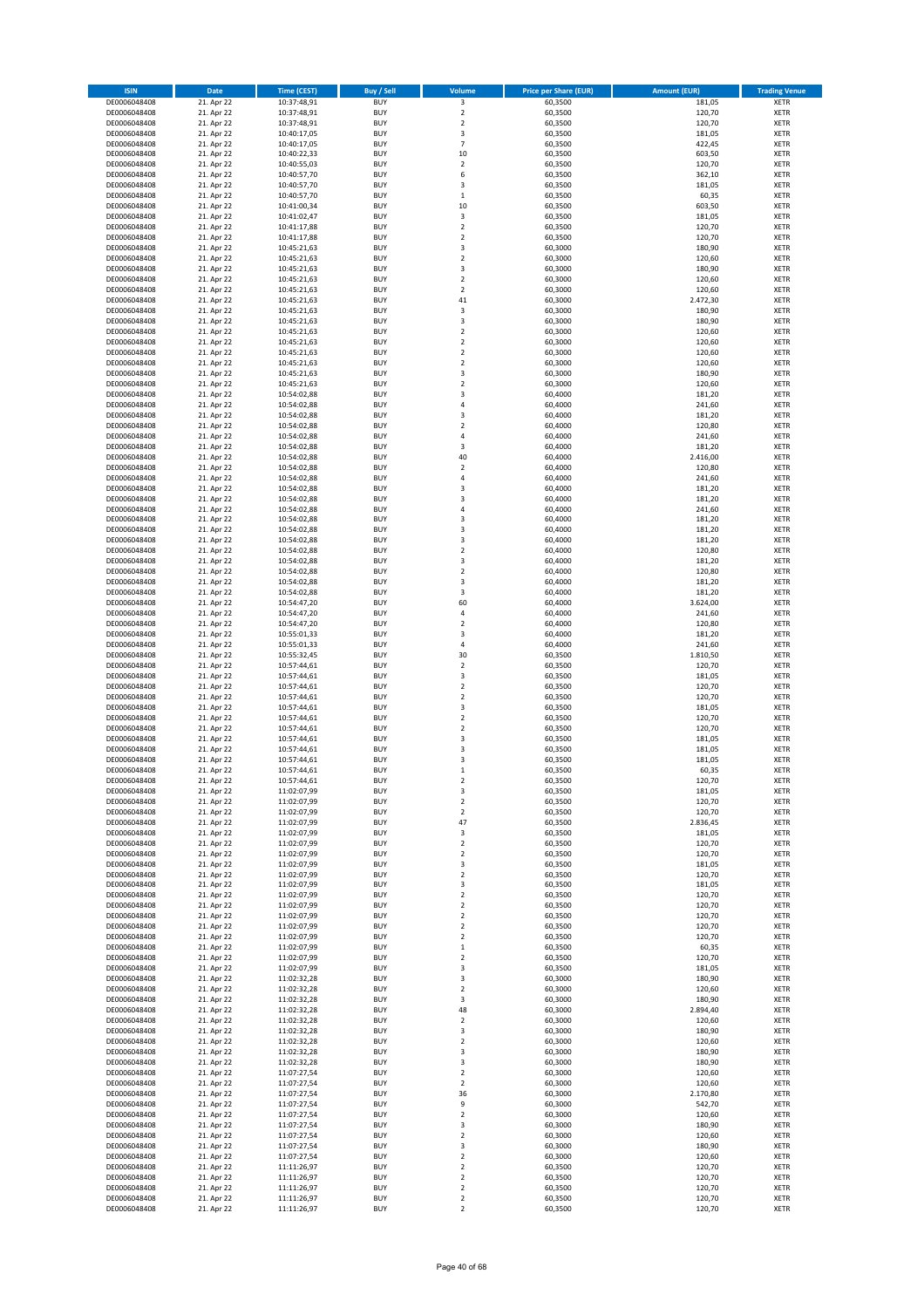| <b>ISIN</b>                  | Date                     | <b>Time (CEST)</b>         | <b>Buy / Sell</b>        | Volume                                 | <b>Price per Share (EUR)</b> | <b>Amount (EUR)</b> | <b>Trading Venue</b>       |
|------------------------------|--------------------------|----------------------------|--------------------------|----------------------------------------|------------------------------|---------------------|----------------------------|
| DE0006048408                 | 21. Apr 22               | 11:11:26,97                | <b>BUY</b>               | $\pmb{4}$                              | 60,3500                      | 241,40              | <b>XETR</b>                |
| DE0006048408                 | 21. Apr 22               | 11:11:26,97                | <b>BUY</b>               | $\mathbf 2$                            | 60,3500                      | 120,70              | <b>XETR</b>                |
| DE0006048408<br>DE0006048408 | 21. Apr 22<br>21. Apr 22 | 11:11:26,97<br>11:11:26,97 | <b>BUY</b><br><b>BUY</b> | 43<br>$\mathbf 2$                      | 60,3500<br>60,3500           | 2.595,05<br>120,70  | <b>XETR</b><br><b>XETR</b> |
| DE0006048408                 | 21. Apr 22               | 11:11:26,97                | <b>BUY</b>               | $\mathbf 2$                            | 60,3500                      | 120,70              | <b>XETR</b>                |
| DE0006048408                 | 21. Apr 22               | 11:11:26,97                | <b>BUY</b>               | $\overline{2}$                         | 60,3500                      | 120,70              | <b>XETR</b>                |
| DE0006048408                 | 21. Apr 22               | 11:11:26,97                | <b>BUY</b>               | $\overline{4}$                         | 60,3500                      | 241,40              | <b>XETR</b>                |
| DE0006048408                 | 21. Apr 22               | 11:11:26,97                | <b>BUY</b>               | $\,1\,$                                | 60,3500                      | 60,35               | <b>XETR</b>                |
| DE0006048408                 | 21. Apr 22               | 11:11:26,97                | <b>BUY</b><br><b>BUY</b> | $\overline{2}$<br>$\sqrt{4}$           | 60,3500                      | 120,70              | <b>XETR</b><br><b>XETR</b> |
| DE0006048408<br>DE0006048408 | 21. Apr 22<br>21. Apr 22 | 11:11:26,97<br>11:11:26,97 | <b>BUY</b>               | $\overline{\mathbf{3}}$                | 60,3500<br>60,3500           | 241,40<br>181,05    | <b>XETR</b>                |
| DE0006048408                 | 21. Apr 22               | 11:11:26,98                | <b>BUY</b>               | $\overline{2}$                         | 60,3500                      | 120,70              | <b>XETR</b>                |
| DE0006048408                 | 21. Apr 22               | 11:12:16,60                | <b>BUY</b>               | 6                                      | 60,3000                      | 361,80              | XETR                       |
| DE0006048408                 | 21. Apr 22               | 11:12:16,60                | <b>BUY</b>               | 3                                      | 60,3000                      | 180,90              | <b>XETR</b>                |
| DE0006048408                 | 21. Apr 22               | 11:12:16,60                | <b>BUY</b>               | $\mathbf 2$                            | 60,3000                      | 120,60              | <b>XETR</b>                |
| DE0006048408<br>DE0006048408 | 21. Apr 22<br>21. Apr 22 | 11:12:16,60<br>11:13:51,45 | <b>BUY</b><br><b>BUY</b> | $\overline{2}$<br>3                    | 60,3000<br>60,2500           | 120,60<br>180,75    | <b>XETR</b><br>XETR        |
| DE0006048408                 | 21. Apr 22               | 11:13:51,45                | <b>BUY</b>               | $\overline{2}$                         | 60,2500                      | 120,50              | <b>XETR</b>                |
| DE0006048408                 | 21. Apr 22               | 11:13:51,45                | <b>BUY</b>               | $\overline{\mathbf{3}}$                | 60,2500                      | 180,75              | XETR                       |
| DE0006048408                 | 21. Apr 22               | 11:13:51,45                | <b>BUY</b>               | $\sqrt{4}$                             | 60,2500                      | 241,00              | <b>XETR</b>                |
| DE0006048408                 | 21. Apr 22               | 11:13:51,45                | <b>BUY</b>               | $\mathbf 2$                            | 60,2500                      | 120,50              | <b>XETR</b>                |
| DE0006048408<br>DE0006048408 | 21. Apr 22<br>21. Apr 22 | 11:13:51,45<br>11:13:51,45 | <b>BUY</b><br><b>BUY</b> | 52<br>$\overline{2}$                   | 60,2500<br>60,2500           | 3.133,00<br>120,50  | <b>XETR</b><br><b>XETR</b> |
| DE0006048408                 | 21. Apr 22               | 11:13:51,45                | <b>BUY</b>               | $\mathbf 2$                            | 60,2500                      | 120,50              | <b>XETR</b>                |
| DE0006048408                 | 21. Apr 22               | 11:13:51,45                | <b>BUY</b>               | $\overline{2}$                         | 60,2500                      | 120,50              | <b>XETR</b>                |
| DE0006048408                 | 21. Apr 22               | 11:13:51,45                | <b>BUY</b>               | 3                                      | 60,2500                      | 180,75              | <b>XETR</b>                |
| DE0006048408                 | 21. Apr 22               | 11:13:51,45                | <b>BUY</b>               | $\,1\,$                                | 60,2500                      | 60,25               | <b>XETR</b>                |
| DE0006048408<br>DE0006048408 | 21. Apr 22<br>21. Apr 22 | 11:13:51,45<br>11:13:51,45 | <b>BUY</b><br><b>BUY</b> | 3<br>3                                 | 60,2500<br>60,2500           | 180,75<br>180,75    | <b>XETR</b><br><b>XETR</b> |
| DE0006048408                 | 21. Apr 22               | 11:19:25,19                | <b>BUY</b>               | 5                                      | 60,3000                      | 301,50              | <b>XETR</b>                |
| DE0006048408                 | 21. Apr 22               | 11:19:25,19                | <b>BUY</b>               | $\mathbf 2$                            | 60,3000                      | 120,60              | <b>XETR</b>                |
| DE0006048408                 | 21. Apr 22               | 11:19:25,19                | <b>BUY</b>               | 51                                     | 60,3000                      | 3.075,30            | <b>XETR</b>                |
| DE0006048408                 | 21. Apr 22               | 11:19:25,19                | <b>BUY</b>               | $\overline{2}$                         | 60,3000                      | 120,60              | <b>XETR</b>                |
| DE0006048408<br>DE0006048408 | 21. Apr 22<br>21. Apr 22 | 11:21:13,15<br>11:21:13,15 | <b>BUY</b><br><b>BUY</b> | 3<br>$\overline{2}$                    | 60,3500<br>60,3500           | 181,05<br>120,70    | XETR<br><b>XETR</b>        |
| DE0006048408                 | 21. Apr 22               | 11:21:13,15                | <b>BUY</b>               | $\mathbf 2$                            | 60,3500                      | 120,70              | XETR                       |
| DE0006048408                 | 21. Apr 22               | 11:21:13,15                | <b>BUY</b>               | $\sqrt{4}$                             | 60,3500                      | 241,40              | <b>XETR</b>                |
| DE0006048408                 | 21. Apr 22               | 11:21:13,15                | <b>BUY</b>               | $\mathsf 3$                            | 60,3500                      | 181,05              | <b>XETR</b>                |
| DE0006048408                 | 21. Apr 22               | 11:21:13.15                | <b>BUY</b>               | $\overline{2}$                         | 60,3500                      | 120,70              | <b>XETR</b>                |
| DE0006048408                 | 21. Apr 22               | 11:21:13,15                | <b>BUY</b>               | 47                                     | 60,3500                      | 2.836,45            | <b>XETR</b>                |
| DE0006048408<br>DE0006048408 | 21. Apr 22<br>21. Apr 22 | 11:21:13,15<br>11:21:13,15 | <b>BUY</b><br><b>BUY</b> | $\sqrt{4}$<br>3                        | 60,3500<br>60,3500           | 241,40<br>181,05    | <b>XETR</b><br><b>XETR</b> |
| DE0006048408                 | 21. Apr 22               | 11:21:13,15                | <b>BUY</b>               | $\overline{a}$                         | 60,3500                      | 241,40              | <b>XETR</b>                |
| DE0006048408                 | 21. Apr 22               | 11:21:13,15                | <b>BUY</b>               | 3                                      | 60,3500                      | 181,05              | <b>XETR</b>                |
| DE0006048408                 | 21. Apr 22               | 11:21:13,15                | <b>BUY</b>               | $\overline{2}$                         | 60,3500                      | 120,70              | <b>XETR</b>                |
| DE0006048408                 | 21. Apr 22               | 11:21:13,15                | <b>BUY</b>               | $\sqrt{4}$                             | 60,3500                      | 241,40              | <b>XETR</b>                |
| DE0006048408<br>DE0006048408 | 21. Apr 22<br>21. Apr 22 | 11:21:13,15<br>11:21:13,15 | <b>BUY</b><br><b>BUY</b> | $\,$ 1<br>3                            | 60,3500<br>60,3500           | 60,35<br>181,05     | <b>XETR</b><br><b>XETR</b> |
| DE0006048408                 | 21. Apr 22               | 11:21:13,15                | <b>BUY</b>               | 3                                      | 60,3500                      | 181,05              | <b>XETR</b>                |
| DE0006048408                 | 21. Apr 22               | 11:21:13,15                | <b>BUY</b>               | 3                                      | 60,3500                      | 181,05              | <b>XETR</b>                |
| DE0006048408                 | 21. Apr 22               | 11:21:13,15                | <b>BUY</b>               | 4                                      | 60,3500                      | 241,40              | <b>XETR</b>                |
| DE0006048408                 | 21. Apr 22               | 11:25:20,71                | <b>BUY</b>               | $\overline{2}$                         | 60,3500                      | 120,70              | <b>XETR</b>                |
| DE0006048408<br>DE0006048408 | 21. Apr 22               | 11:25:20,71                | <b>BUY</b><br><b>BUY</b> | 3<br>$\mathbf 2$                       | 60,3500                      | 181,05              | <b>XETR</b><br><b>XETR</b> |
| DE0006048408                 | 21. Apr 22<br>21. Apr 22 | 11:25:20,71<br>11:25:20,71 | <b>BUY</b>               | $\mathbf 2$                            | 60,3500<br>60,3500           | 120,70<br>120,70    | <b>XETR</b>                |
| DE0006048408                 | 21. Apr 22               | 11:25:20,71                | <b>BUY</b>               | 61                                     | 60,3500                      | 3.681,35            | <b>XETR</b>                |
| DE0006048408                 | 21. Apr 22               | 11:25:20,71                | <b>BUY</b>               | 3                                      | 60,3500                      | 181,05              | <b>XETR</b>                |
| DE0006048408                 | 21. Apr 22               | 11:25:20,71                | <b>BUY</b>               | $\overline{2}$                         | 60,3500                      | 120,70              | <b>XETR</b>                |
| DE0006048408                 | 21. Apr 22               | 11:25:20,71                | <b>BUY</b><br><b>BUY</b> | $\mathbf 2$<br>$\sqrt{4}$              | 60,3500                      | 120,70              | <b>XETR</b><br><b>XETR</b> |
| DE0006048408<br>DE0006048408 | 21. Apr 22<br>21. Apr 22 | 11:25:20,71<br>11:25:20,71 | <b>BUY</b>               | $\,$ 1                                 | 60,3500<br>60,3500           | 241,40<br>60,35     | XETR                       |
| DE0006048408                 | 21. Apr 22               | 11:25:20,71                | <b>BUY</b>               | 3                                      | 60,3500                      | 181,05              | <b>XETR</b>                |
| DE0006048408                 | 21. Apr 22               | 11:25:20,73                | <b>BUY</b>               | $\sqrt{2}$                             | 60,3500                      | 120,70              | <b>XETR</b>                |
| DE0006048408                 | 21. Apr 22               | 11:25:20,73                | <b>BUY</b>               | $\overline{2}$                         | 60,3500                      | 120,70              | <b>XETR</b>                |
| DE0006048408                 | 21. Apr 22               | 11:28:42,37                | <b>BUY</b>               | $\overline{2}$                         | 60,3500                      | 120,70              | <b>XETR</b>                |
| DE0006048408<br>DE0006048408 | 21. Apr 22<br>21. Apr 22 | 11:28:42,37<br>11:28:42,37 | <b>BUY</b><br><b>BUY</b> | $\overline{\mathbf{c}}$<br>$\mathbf 2$ | 60,3500<br>60,3500           | 120,70<br>120,70    | XETR<br>XETR               |
| DE0006048408                 | 21. Apr 22               | 11:28:42,37                | <b>BUY</b>               | $\sqrt{4}$                             | 60,3500                      | 241,40              | XETR                       |
| DE0006048408                 | 21. Apr 22               | 11:28:42,37                | <b>BUY</b>               | 3                                      | 60,3500                      | 181,05              | <b>XETR</b>                |
| DE0006048408                 | 21. Apr 22               | 11:28:42,37                | <b>BUY</b>               | $\mathbf 2$                            | 60,3500                      | 120,70              | <b>XETR</b>                |
| DE0006048408                 | 21. Apr 22               | 11:28:42,37                | <b>BUY</b>               | $\overline{\mathbf{c}}$                | 60,3500                      | 120,70              | XETR                       |
| DE0006048408<br>DE0006048408 | 21. Apr 22<br>21. Apr 22 | 11:28:42,37<br>11:28:42,39 | <b>BUY</b><br><b>BUY</b> | $\mathbf 1$<br>$\sqrt{2}$              | 60,3500<br>60,3500           | 60,35<br>120,70     | <b>XETR</b><br>XETR        |
| DE0006048408                 | 21. Apr 22               | 11:28:42,39                | <b>BUY</b>               | $\mathbf 2$                            | 60,3500                      | 120,70              | <b>XETR</b>                |
| DE0006048408                 | 21. Apr 22               | 11:31:42,71                | <b>BUY</b>               | 3                                      | 60,3000                      | 180,90              | XETR                       |
| DE0006048408                 | 21. Apr 22               | 11:31:42,71                | <b>BUY</b>               | $\mathbf 2$                            | 60,3000                      | 120,60              | <b>XETR</b>                |
| DE0006048408                 | 21. Apr 22<br>21. Apr 22 | 11:31:42,71<br>11:31:42,71 | <b>BUY</b><br><b>BUY</b> | 3                                      | 60,3000<br>60,3000           | 180,90<br>3.557,70  | <b>XETR</b>                |
| DE0006048408<br>DE0006048408 | 21. Apr 22               | 11:31:42,71                | <b>BUY</b>               | 59<br>3                                | 60,3000                      | 180,90              | <b>XETR</b><br>XETR        |
| DE0006048408                 | 21. Apr 22               | 11:31:42,71                | <b>BUY</b>               | 3                                      | 60,3000                      | 180,90              | <b>XETR</b>                |
| DE0006048408                 | 21. Apr 22               | 11:31:42,71                | <b>BUY</b>               | 3                                      | 60,3000                      | 180,90              | <b>XETR</b>                |
| DE0006048408                 | 21. Apr 22               | 11:31:42,71                | <b>BUY</b>               | $\mathbf 2$                            | 60,3000                      | 120,60              | <b>XETR</b>                |
| DE0006048408                 | 21. Apr 22<br>21. Apr 22 | 11:31:42,71                | <b>BUY</b>               | 3                                      | 60,3000                      | 180,90              | <b>XETR</b>                |
| DE0006048408<br>DE0006048408 | 21. Apr 22               | 11:31:42,71<br>11:31:42,71 | <b>BUY</b><br><b>BUY</b> | 3<br>3                                 | 60,3000<br>60,3000           | 180,90<br>180,90    | <b>XETR</b><br><b>XETR</b> |
| DE0006048408                 | 21. Apr 22               | 11:31:42,71                | <b>BUY</b>               | 3                                      | 60,3000                      | 180,90              | <b>XETR</b>                |
| DE0006048408                 | 21. Apr 22               | 11:31:42,71                | <b>BUY</b>               | $\overline{2}$                         | 60,3000                      | 120,60              | <b>XETR</b>                |
| DE0006048408                 | 21. Apr 22               | 11:31:42,71                | <b>BUY</b>               | 3                                      | 60,3000                      | 180,90              | XETR                       |
| DE0006048408<br>DE0006048408 | 21. Apr 22<br>21. Apr 22 | 11:34:26,64                | <b>BUY</b><br><b>BUY</b> | 5<br>$\sqrt{2}$                        | 60,3000<br>60,3000           | 301,50<br>120,60    | XETR                       |
| DE0006048408                 | 21. Apr 22               | 11:34:26,64<br>11:34:26,64 | <b>BUY</b>               | 60                                     | 60,3000                      | 3.618,00            | <b>XETR</b><br><b>XETR</b> |
| DE0006048408                 | 21. Apr 22               | 11:34:26,64                | <b>BUY</b>               | $\overline{\mathbf{c}}$                | 60,3000                      | 120,60              | XETR                       |
| DE0006048408                 | 21. Apr 22               | 11:34:31,93                | <b>BUY</b>               | 3                                      | 60,3000                      | 180,90              | XETR                       |
| DE0006048408                 | 21. Apr 22               | 11:34:31,93                | <b>BUY</b>               | 62                                     | 60,3000                      | 3.738,60            | XETR                       |
| DE0006048408                 | 21. Apr 22               | 11:34:31,93                | <b>BUY</b>               | 3                                      | 60,3000                      | 180,90              | <b>XETR</b>                |
| DE0006048408<br>DE0006048408 | 21. Apr 22<br>21. Apr 22 | 11:34:31,93<br>11:34:40,84 | <b>BUY</b><br><b>BUY</b> | 3<br>$\mathbf 2$                       | 60,3000<br>60,3000           | 180,90<br>120,60    | XETR<br>XETR               |
| DE0006048408                 | 21. Apr 22               | 11:34:40,84                | <b>BUY</b>               | 3                                      | 60,3000                      | 180,90              | <b>XETR</b>                |
| DE0006048408                 | 21. Apr 22               | 11:34:40,84                | <b>BUY</b>               | $\mathbf 2$                            | 60,3000                      | 120,60              | <b>XETR</b>                |
| DE0006048408                 | 21. Apr 22               | 11:36:36,59                | <b>BUY</b>               | 3                                      | 60,3500                      | 181,05              | <b>XETR</b>                |
| DE0006048408                 | 21. Apr 22               | 11:36:36,59                | <b>BUY</b>               | 4                                      | 60,3500                      | 241,40              | <b>XETR</b>                |
| DE0006048408<br>DE0006048408 | 21. Apr 22<br>21. Apr 22 | 11:36:36,59<br>11:36:36,59 | <b>BUY</b><br><b>BUY</b> | $\sqrt{2}$<br>3                        | 60,3500<br>60,3500           | 120,70<br>181,05    | <b>XETR</b><br><b>XETR</b> |
| DE0006048408                 | 21. Apr 22               | 11:36:36,59                | <b>BUY</b>               | 3                                      | 60,3500                      | 181,05              | <b>XETR</b>                |
| DE0006048408                 | 21. Apr 22               | 11:36:36,59                | <b>BUY</b>               | $\overline{2}$                         | 60,3500                      | 120,70              | <b>XETR</b>                |
| DE0006048408                 | 21. Apr 22               | 11:36:36,59                | <b>BUY</b>               | $\mathbf 2$                            | 60,3500                      | 120,70              | <b>XETR</b>                |
| DE0006048408                 | 21. Apr 22               | 11:36:36,59                | <b>BUY</b>               | $\overline{2}$                         | 60,3500                      | 120,70              | <b>XETR</b>                |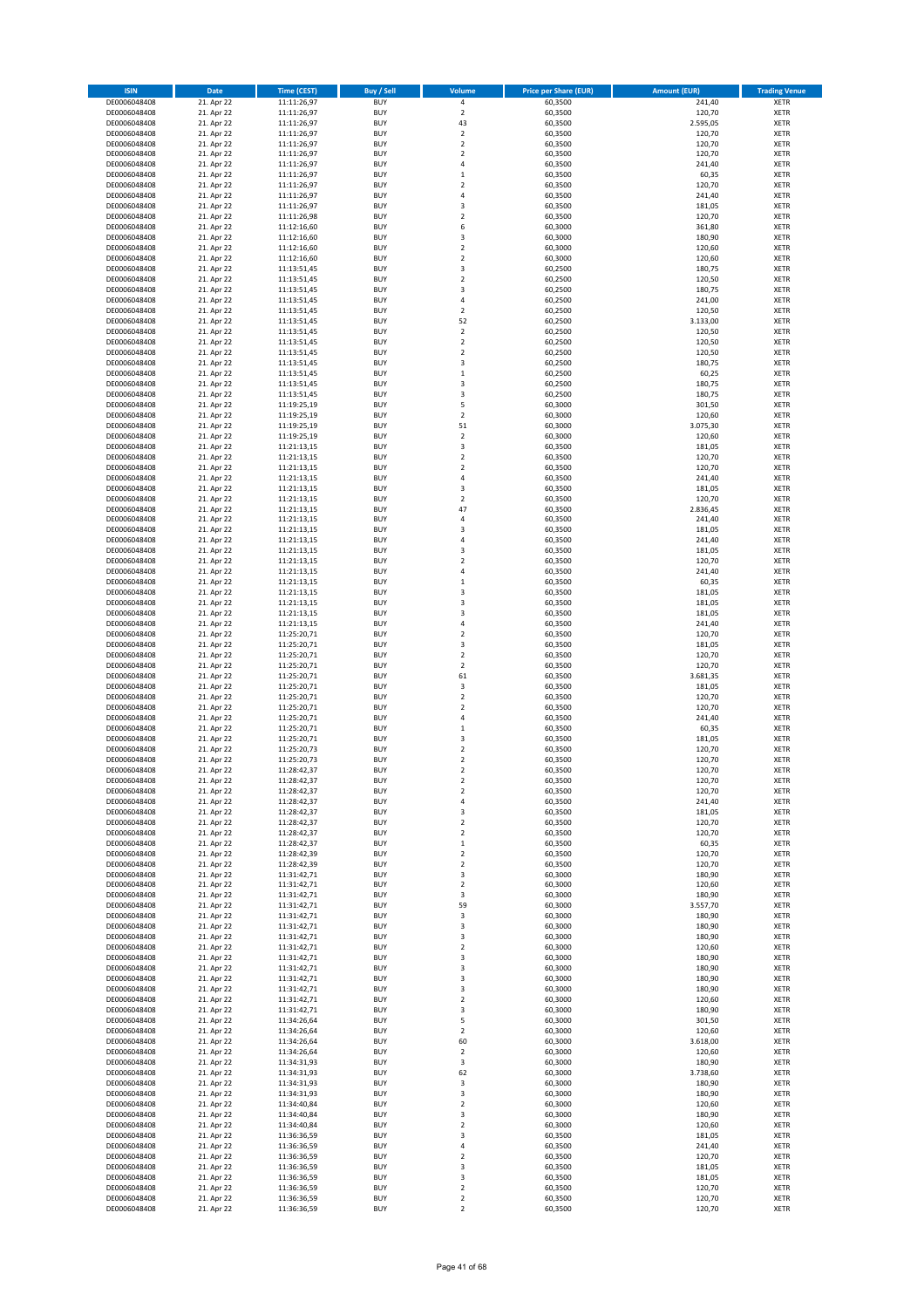| <b>ISIN</b>                  | <b>Date</b>              | <b>Time (CEST)</b>         | Buy / Sell               | Volume                                    | <b>Price per Share (EUR)</b> | <b>Amount (EUR)</b> | <b>Trading Venue</b>       |
|------------------------------|--------------------------|----------------------------|--------------------------|-------------------------------------------|------------------------------|---------------------|----------------------------|
| DE0006048408                 | 21. Apr 22               | 11:36:36,59                | <b>BUY</b>               | 3                                         | 60,3500                      | 181,05              | XETR                       |
| DE0006048408<br>DE0006048408 | 21. Apr 22<br>21. Apr 22 | 11:36:36,59<br>11:36:36,59 | <b>BUY</b><br><b>BUY</b> | 4<br>$\overline{\mathbf{c}}$              | 60,3500<br>60,3500           | 241,40<br>120,70    | XETR<br><b>XETR</b>        |
| DE0006048408                 | 21. Apr 22               | 11:36:36,59                | <b>BUY</b>               | 4                                         | 60,3500                      | 241,40              | <b>XETR</b>                |
| DE0006048408                 | 21. Apr 22               | 11:36:36,59                | <b>BUY</b>               | $\mathbf 1$                               | 60,3500                      | 60,35               | <b>XETR</b>                |
| DE0006048408                 | 21. Apr 22               | 11:36:36,59                | <b>BUY</b>               | $\overline{\mathbf{c}}$                   | 60,3500                      | 120,70              | <b>XETR</b>                |
| DE0006048408<br>DE0006048408 | 21. Apr 22<br>21. Apr 22 | 11:36:36,60<br>11:36:36,60 | <b>BUY</b><br><b>BUY</b> | $\overline{\mathbf{c}}$<br>$\mathbf 1$    | 60,3500<br>60,3500           | 120,70<br>60,35     | <b>XETR</b><br><b>XETR</b> |
| DE0006048408                 | 21. Apr 22               | 11:37:18,30                | <b>BUY</b>               | 4                                         | 60,3500                      | 241,40              | <b>XETR</b>                |
| DE0006048408                 | 21. Apr 22               | 11:37:18,30                | <b>BUY</b>               | $\overline{a}$                            | 60,3500                      | 241,40              | <b>XETR</b>                |
| DE0006048408                 | 21. Apr 22               | 11:37:18,30                | <b>BUY</b>               | $\overline{\mathbf{c}}$                   | 60,3500                      | 120,70              | <b>XETR</b>                |
| DE0006048408<br>DE0006048408 | 21. Apr 22<br>21. Apr 22 | 11:37:18,30<br>11:37:18,30 | <b>BUY</b><br><b>BUY</b> | $\overline{\mathbf{c}}$<br>4              | 60,3500<br>60,3500           | 120,70<br>241,40    | <b>XETR</b><br>XETR        |
| DE0006048408                 | 21. Apr 22               | 11:37:18,30                | <b>BUY</b>               | $\overline{\mathbf{2}}$                   | 60,3500                      | 120,70              | <b>XETR</b>                |
| DE0006048408                 | 21. Apr 22               | 11:37:18,30                | <b>BUY</b>               | 4                                         | 60,3500                      | 241,40              | XETR                       |
| DE0006048408                 | 21. Apr 22               | 11:37:37,76                | <b>BUY</b>               | $\overline{\mathbf{c}}$                   | 60,3500                      | 120,70              | <b>XETR</b>                |
| DE0006048408<br>DE0006048408 | 21. Apr 22<br>21. Apr 22 | 11:37:37,76<br>11:39:41,68 | <b>BUY</b><br><b>BUY</b> | 4<br>$\overline{\mathbf{c}}$              | 60,3500<br>60,3500           | 241,40<br>120,70    | XETR<br><b>XETR</b>        |
| DE0006048408                 | 21. Apr 22               | 11:39:41,68                | <b>BUY</b>               | $\mathbf 2$                               | 60,3500                      | 120,70              | XETR                       |
| DE0006048408                 | 21. Apr 22               | 11:39:41,68                | <b>BUY</b>               | 3                                         | 60,3500                      | 181,05              | <b>XETR</b>                |
| DE0006048408                 | 21. Apr 22               | 11:43:49,43                | <b>BUY</b>               | $\overline{\mathbf{c}}$                   | 60,4500                      | 120,90              | <b>XETR</b>                |
| DE0006048408<br>DE0006048408 | 21. Apr 22<br>21. Apr 22 | 11:43:49,43<br>11:43:49,43 | <b>BUY</b><br><b>BUY</b> | $\overline{\mathbf{c}}$<br>$\overline{4}$ | 60,4500<br>60,4500           | 120,90<br>241,80    | <b>XETR</b><br><b>XETR</b> |
| DE0006048408                 | 21. Apr 22               | 11:43:49,43                | <b>BUY</b>               | 3                                         | 60,4500                      | 181,35              | <b>XETR</b>                |
| DE0006048408                 | 21. Apr 22               | 11:43:49,43                | <b>BUY</b>               | 51                                        | 60,4500                      | 3.082,95            | <b>XETR</b>                |
| DE0006048408                 | 21. Apr 22               | 11:43:49,43                | <b>BUY</b>               | 3                                         | 60,4500                      | 181,35              | <b>XETR</b>                |
| DE0006048408<br>DE0006048408 | 21. Apr 22<br>21. Apr 22 | 11:43:49,43<br>11:43:49,43 | <b>BUY</b><br><b>BUY</b> | 3<br>3                                    | 60,4500<br>60,4500           | 181,35<br>181,35    | <b>XETR</b><br><b>XETR</b> |
| DE0006048408                 | 21. Apr 22               | 11:43:49,43                | <b>BUY</b>               | 4                                         | 60,4500                      | 241,80              | <b>XETR</b>                |
| DE0006048408                 | 21. Apr 22               | 11:43:49,43                | <b>BUY</b>               | $\mathbf 2$                               | 60,4500                      | 120,90              | <b>XETR</b>                |
| DE0006048408                 | 21. Apr 22               | 11:43:49,43                | <b>BUY</b>               | $\mathbf 2$                               | 60,4500                      | 120,90              | <b>XETR</b>                |
| DE0006048408<br>DE0006048408 | 21. Apr 22<br>21. Apr 22 | 11:43:49,43<br>11:43:49,43 | <b>BUY</b><br><b>BUY</b> | 3<br>$\overline{\mathbf{c}}$              | 60,4500<br>60,4500           | 181,35<br>120,90    | <b>XETR</b><br><b>XETR</b> |
| DE0006048408                 | 21. Apr 22               | 11:43:49,43                | <b>BUY</b>               | 3                                         | 60,4500                      | 181,35              | XETR                       |
| DE0006048408                 | 21. Apr 22               | 11:43:49,43                | <b>BUY</b>               | $\mathbf 1$                               | 60,4500                      | 60,45               | <b>XETR</b>                |
| DE0006048408<br>DE0006048408 | 21. Apr 22<br>21. Apr 22 | 11:43:49,43                | <b>BUY</b><br><b>BUY</b> | 3<br>5                                    | 60,4500<br>60,4500           | 181,35<br>302,25    | XETR<br><b>XETR</b>        |
| DE0006048408                 | 21. Apr 22               | 11:43:49,43<br>11:43:49,43 | <b>BUY</b>               | $\mathbf 2$                               | 60,4500                      | 120,90              | XETR                       |
| DE0006048408                 | 21. Apr 22               | 11:50:31,77                | <b>BUY</b>               | 3                                         | 60,5000                      | 181,50              | <b>XETR</b>                |
| DE0006048408                 | 21. Apr 22               | 11:50:31,77                | <b>BUY</b>               | 4                                         | 60,5000                      | 242,00              | <b>XETR</b>                |
| DE0006048408<br>DE0006048408 | 21. Apr 22<br>21. Apr 22 | 11:50:31,77<br>11:50:31,77 | <b>BUY</b><br><b>BUY</b> | $\mathbf 2$<br>$\mathbf 2$                | 60,5000<br>60,5000           | 121,00<br>121,00    | <b>XETR</b><br><b>XETR</b> |
| DE0006048408                 | 21. Apr 22               | 11:50:31,77                | <b>BUY</b>               | $\overline{4}$                            | 60,5000                      | 242,00              | <b>XETR</b>                |
| DE0006048408                 | 21. Apr 22               | 11:50:31,77                | <b>BUY</b>               | 4                                         | 60,5000                      | 242,00              | <b>XETR</b>                |
| DE0006048408                 | 21. Apr 22               | 11:50:31,77                | <b>BUY</b>               | $\mathbf 2$                               | 60,5000                      | 121,00              | <b>XETR</b>                |
| DE0006048408<br>DE0006048408 | 21. Apr 22<br>21. Apr 22 | 11:50:31,77<br>11:50:31,77 | <b>BUY</b><br><b>BUY</b> | 4<br>3                                    | 60,5000<br>60,5000           | 242,00<br>181,50    | XETR<br>XETR               |
| DE0006048408                 | 21. Apr 22               | 11:50:31,77                | <b>BUY</b>               | 3                                         | 60,5000                      | 181,50              | <b>XETR</b>                |
| DE0006048408                 | 21. Apr 22               | 11:50:31,77                | <b>BUY</b>               | 3                                         | 60,5000                      | 181,50              | <b>XETR</b>                |
| DE0006048408                 | 21. Apr 22               | 11:50:31,77                | <b>BUY</b>               | $\mathbf 2$                               | 60,5000                      | 121,00              | <b>XETR</b>                |
| DE0006048408<br>DE0006048408 | 21. Apr 22<br>21. Apr 22 | 11:50:31,77<br>11:50:31,77 | <b>BUY</b><br><b>BUY</b> | $\mathbf 2$<br>$\mathbf 2$                | 60,5000<br>60,5000           | 121,00<br>121,00    | <b>XETR</b><br><b>XETR</b> |
| DE0006048408                 | 21. Apr 22               | 11:50:31,77                | <b>BUY</b>               | 4                                         | 60,5000                      | 242,00              | <b>XETR</b>                |
| DE0006048408                 | 21. Apr 22               | 11:50:31,77                | <b>BUY</b>               | $\mathbf 1$                               | 60,5000                      | 60,50               | <b>XETR</b>                |
| DE0006048408                 | 21. Apr 22               | 11:50:31,77                | <b>BUY</b>               | 3<br>$\overline{7}$                       | 60,5000                      | 181,50              | <b>XETR</b>                |
| DE0006048408<br>DE0006048408 | 21. Apr 22<br>21. Apr 22 | 11:50:31,77<br>11:50:31,77 | <b>BUY</b><br><b>BUY</b> | 4                                         | 60,5000<br>60,5000           | 423,50<br>242,00    | <b>XETR</b><br><b>XETR</b> |
| DE0006048408                 | 21. Apr 22               | 11:53:46,07                | <b>BUY</b>               | $\overline{4}$                            | 60,5000                      | 242,00              | <b>XETR</b>                |
| DE0006048408                 | 21. Apr 22               | 11:53:46,07                | <b>BUY</b>               | $\mathbf 2$                               | 60,5000                      | 121,00              | <b>XETR</b>                |
| DE0006048408                 | 21. Apr 22               | 11:53:46,07                | <b>BUY</b><br><b>BUY</b> | $\overline{a}$<br>4                       | 60,5000<br>60,5000           | 242,00<br>242,00    | <b>XETR</b><br>XETR        |
| DE0006048408<br>DE0006048408 | 21. Apr 22<br>21. Apr 22 | 11:53:46,07<br>11:53:46,07 | <b>BUY</b>               | 4                                         | 60,5000                      | 242,00              | <b>XETR</b>                |
| DE0006048408                 | 21. Apr 22               | 11:53:46,07                | <b>BUY</b>               | $\mathbf 2$                               | 60,5000                      | 121,00              | XETR                       |
| DE0006048408                 | 21. Apr 22               | 11:53:46.07                | <b>BUY</b>               | 3                                         | 60,5000                      | 181,50              | <b>XETR</b>                |
| DE0006048408<br>DE0006048408 | 21. Apr 22<br>21. Apr 22 | 11:53:46,07<br>11:53:46,07 | <b>BUY</b><br><b>BUY</b> | $\mathbf 2$<br>2                          | 60,5000<br>60,5000           | 121,00<br>121,00    | <b>XETR</b><br>XETR        |
| DE0006048408                 | 21. Apr 22               | 11:53:46,07                | <b>BUY</b>               | 3                                         | 60,5000                      | 181,50              | XETR                       |
| DE0006048408                 | 21. Apr 22               | 11:53:46,07                | <b>BUY</b>               | 3                                         | 60,5000                      | 181,50              | XETR                       |
| DE0006048408                 | 21. Apr 22               | 11:53:46,07                | <b>BUY</b>               | 4                                         | 60,5000                      | 242,00              | XETR                       |
| DE0006048408<br>DE0006048408 | 21. Apr 22<br>21. Apr 22 | 11:53:46,07<br>11:53:46,07 | <b>BUY</b><br><b>BUY</b> | 2<br>4                                    | 60,5000<br>60,5000           | 121,00<br>242,00    | <b>XETR</b><br>XETR        |
| DE0006048408                 | 21. Apr 22               | 11:53:46,07                | <b>BUY</b>               | $\overline{\mathbf{2}}$                   | 60,5000                      | 121,00              | <b>XETR</b>                |
| DE0006048408                 | 21. Apr 22               | 11:53:46,07                | <b>BUY</b>               | 3                                         | 60,5000                      | 181,50              | XETR                       |
| DE0006048408<br>DE0006048408 | 21. Apr 22<br>21. Apr 22 | 11:53:46,07<br>11:53:46,09 | <b>BUY</b><br><b>BUY</b> | 3<br>$\mathbf 2$                          | 60,5000<br>60,5000           | 181,50              | <b>XETR</b><br>XETR        |
| DE0006048408                 | 21. Apr 22               | 11:53:46,09                | <b>BUY</b>               | 3                                         | 60,5000                      | 121,00<br>181,50    | <b>XETR</b>                |
| DE0006048408                 | 21. Apr 22               | 11:54:00,07                | <b>BUY</b>               | $\mathbf 2$                               | 60,5000                      | 121,00              | XETR                       |
| DE0006048408                 | 21. Apr 22               | 11:54:00,07                | <b>BUY</b>               | 3                                         | 60,5000                      | 181,50              | <b>XETR</b>                |
| DE0006048408<br>DE0006048408 | 21. Apr 22<br>21. Apr 22 | 11:54:00,07<br>11:54:00,07 | <b>BUY</b><br><b>BUY</b> | 3<br>$\mathbf 2$                          | 60,5000<br>60,5000           | 181,50<br>121,00    | XETR<br><b>XETR</b>        |
| DE0006048408                 | 21. Apr 22               | 11:54:00,07                | <b>BUY</b>               | 3                                         | 60,5000                      | 181,50              | XETR                       |
| DE0006048408                 | 21. Apr 22               | 11:54:00,07                | <b>BUY</b>               | $\mathbf 2$                               | 60,5000                      | 121,00              | <b>XETR</b>                |
| DE0006048408                 | 21. Apr 22               | 11:54:00,07                | <b>BUY</b>               | 3                                         | 60,5000                      | 181,50              | <b>XETR</b>                |
| DE0006048408<br>DE0006048408 | 21. Apr 22<br>21. Apr 22 | 11:54:00,07<br>11:54:03,26 | <b>BUY</b><br><b>BUY</b> | 2<br>$\mathbf 2$                          | 60,5000<br>60,5000           | 121,00<br>121,00    | <b>XETR</b><br>XETR        |
| DE0006048408                 | 21. Apr 22               | 11:54:03,26                | <b>BUY</b>               | $\mathbf 2$                               | 60,5000                      | 121,00              | <b>XETR</b>                |
| DE0006048408                 | 21. Apr 22               | 11:54:03,26                | <b>BUY</b>               | $\mathbf 2$                               | 60,5000                      | 121,00              | <b>XETR</b>                |
| DE0006048408                 | 21. Apr 22               | 11:54:03,27                | <b>BUY</b><br><b>BUY</b> | 3<br>$\overline{\mathbf{c}}$              | 60,5000                      | 181,50              | XETR<br><b>XETR</b>        |
| DE0006048408<br>DE0006048408 | 21. Apr 22<br>21. Apr 22 | 11:54:16,25<br>11:54:16,25 | <b>BUY</b>               | $\mathbf 2$                               | 60,5000<br>60,5000           | 121,00<br>121,00    | XETR                       |
| DE0006048408                 | 21. Apr 22               | 11:54:16,25                | <b>BUY</b>               | 4                                         | 60,5000                      | 242,00              | <b>XETR</b>                |
| DE0006048408                 | 21. Apr 22               | 11:56:32,27                | <b>BUY</b>               | 3                                         | 60,5000                      | 181,50              | XETR                       |
| DE0006048408                 | 21. Apr 22<br>21. Apr 22 | 11:56:32,27                | <b>BUY</b><br><b>BUY</b> | $\overline{\mathbf{c}}$                   | 60,5000<br>60,5000           | 121,00<br>181,50    | <b>XETR</b><br>XETR        |
| DE0006048408<br>DE0006048408 | 21. Apr 22               | 11:56:32,27<br>11:56:32,27 | <b>BUY</b>               | 3<br>$\mathbf 2$                          | 60,5000                      | 121,00              | <b>XETR</b>                |
| DE0006048408                 | 21. Apr 22               | 11:56:32,27                | <b>BUY</b>               | 48                                        | 60,5500                      | 2.906,40            | XETR                       |
| DE0006048408                 | 21. Apr 22               | 11:56:32,27                | <b>BUY</b>               | 3                                         | 60,5500                      | 181,65              | <b>XETR</b>                |
| DE0006048408<br>DE0006048408 | 21. Apr 22<br>21. Apr 22 | 11:56:32,27<br>11:56:32,27 | <b>BUY</b><br><b>BUY</b> | 3<br>3                                    | 60,5500<br>60,5000           | 181,65<br>181,50    | XETR<br><b>XETR</b>        |
| DE0006048408                 | 21. Apr 22               | 11:56:32,27                | <b>BUY</b>               | 2                                         | 60,5000                      | 121,00              | <b>XETR</b>                |
| DE0006048408                 | 21. Apr 22               | 11:56:32,27                | <b>BUY</b>               | 2                                         | 60,5500                      | 121,10              | <b>XETR</b>                |
| DE0006048408                 | 21. Apr 22               | 11:56:32,27                | <b>BUY</b>               | 3                                         | 60,5500                      | 181,65              | XETR                       |
| DE0006048408<br>DE0006048408 | 21. Apr 22<br>21. Apr 22 | 11:56:32,27<br>11:56:32,27 | <b>BUY</b><br><b>BUY</b> | 4<br>3                                    | 60,5000<br>60,5000           | 242,00<br>181,50    | <b>XETR</b><br>XETR        |
| DE0006048408                 | 21. Apr 22               | 11:56:32,27                | <b>BUY</b>               | 3                                         | 60,5000                      | 181,50              | XETR                       |
| DE0006048408                 | 21. Apr 22               | 11:56:32,27                | <b>BUY</b>               | $\mathbf 2$                               | 60,5500                      | 121,10              | XETR                       |
| DE0006048408                 | 21. Apr 22               | 11:56:32,27                | <b>BUY</b>               | $\mathbf 2$                               | 60,5500                      | 121,10              | <b>XETR</b>                |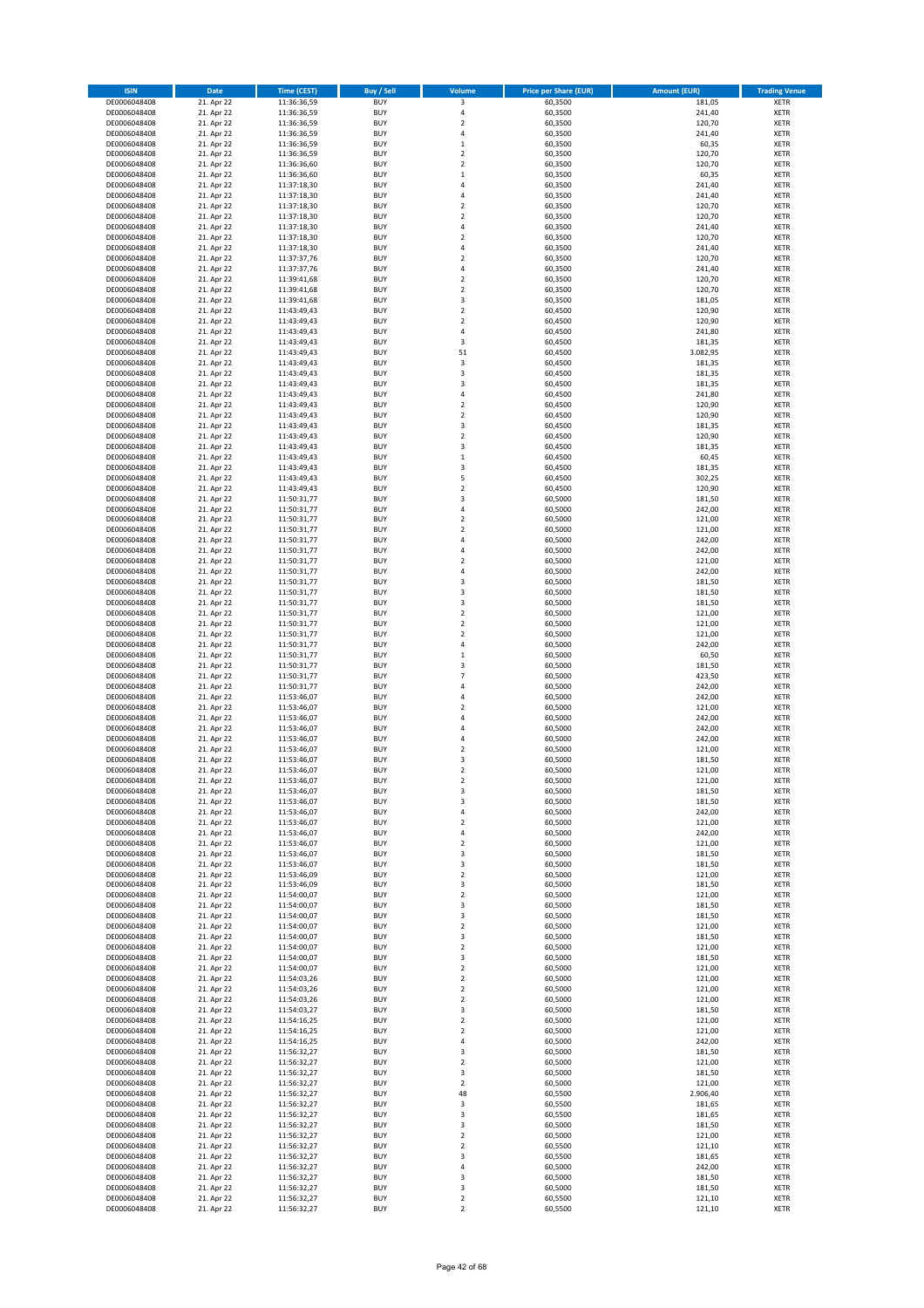| <b>ISIN</b>                  | <b>Date</b>              | <b>Time (CEST)</b>         | Buy / Sell               | Volume                       | <b>Price per Share (EUR)</b> | <b>Amount (EUR)</b> | <b>Trading Venue</b>       |
|------------------------------|--------------------------|----------------------------|--------------------------|------------------------------|------------------------------|---------------------|----------------------------|
| DE0006048408                 | 21. Apr 22               | 11:56:35,99                | <b>BUY</b>               | 3                            | 60,5500                      | 181,65              | XETR                       |
| DE0006048408                 | 21. Apr 22               | 11:56:35,99                | <b>BUY</b>               | $\mathbf 2$                  | 60,5500                      | 121,10              | XETR                       |
| DE0006048408<br>DE0006048408 | 21. Apr 22<br>21. Apr 22 | 11:56:35,99<br>11:56:35,99 | <b>BUY</b><br><b>BUY</b> | 4<br>$\mathbf 2$             | 60,5500<br>60,5500           | 242,20<br>121,10    | XETR<br>XETR               |
| DE0006048408                 | 21. Apr 22               | 11:56:35,99                | <b>BUY</b>               | $\mathbf 2$                  | 60,5500                      | 121,10              | XETR                       |
| DE0006048408                 | 21. Apr 22               | 11:56:35,99                | <b>BUY</b>               | $\overline{2}$               | 60,5500                      | 121,10              | <b>XETR</b>                |
| DE0006048408                 | 21. Apr 22               | 11:56:35,99                | <b>BUY</b>               | 3                            | 60,5500                      | 181,65              | <b>XETR</b>                |
| DE0006048408                 | 21. Apr 22               | 11:56:58,43                | <b>BUY</b>               | $\overline{\mathbf{c}}$      | 60,5500                      | 121,10              | <b>XETR</b>                |
| DE0006048408<br>DE0006048408 | 21. Apr 22<br>21. Apr 22 | 11:56:58,43                | <b>BUY</b><br><b>BUY</b> | $\mathbf 2$<br>110           | 60,5500<br>60,5000           | 121,10<br>6.655,00  | <b>XETR</b><br><b>XETR</b> |
| DE0006048408                 | 21. Apr 22               | 11:56:58,43<br>11:56:58,43 | <b>BUY</b>               | 4                            | 60,5500                      | 242,20              | <b>XETR</b>                |
| DE0006048408                 | 21. Apr 22               | 11:56:58,43                | <b>BUY</b>               | $\overline{\mathbf{c}}$      | 60,5500                      | 121,10              | <b>XETR</b>                |
| DE0006048408                 | 21. Apr 22               | 11:56:58,43                | <b>BUY</b>               | 3                            | 60,5000                      | 181,50              | XETR                       |
| DE0006048408                 | 21. Apr 22               | 11:57:16,98                | <b>BUY</b>               | $\overline{\mathbf{c}}$      | 60,5500                      | 121,10              | <b>XETR</b>                |
| DE0006048408                 | 21. Apr 22               | 11:57:16,98                | <b>BUY</b>               | $\mathbf 2$                  | 60,5500                      | 121,10              | XETR                       |
| DE0006048408<br>DE0006048408 | 21. Apr 22<br>21. Apr 22 | 11:57:16,98<br>11:57:16,98 | <b>BUY</b><br><b>BUY</b> | 81<br>3                      | 60,5500<br>60,5500           | 4.904,55<br>181,65  | <b>XETR</b><br>XETR        |
| DE0006048408                 | 21. Apr 22               | 11:57:16,98                | <b>BUY</b>               | $\mathbf 1$                  | 60,5500                      | 60,55               | <b>XETR</b>                |
| DE0006048408                 | 21. Apr 22               | 11:57:42,14                | <b>BUY</b>               | 4                            | 60,5500                      | 242,20              | XETR                       |
| DE0006048408                 | 21. Apr 22               | 11:57:42,14                | <b>BUY</b>               | 3                            | 60,5500                      | 181,65              | <b>XETR</b>                |
| DE0006048408                 | 21. Apr 22<br>21. Apr 22 | 11:57:42,14                | <b>BUY</b><br><b>BUY</b> | 71<br>$\mathbf 2$            | 60,5500<br>60,5500           | 4.299,05<br>121,10  | XETR<br>XETR               |
| DE0006048408<br>DE0006048408 | 21. Apr 22               | 11:57:42,14<br>11:57:42,14 | <b>BUY</b>               | 3                            | 60,5500                      | 181,65              | <b>XETR</b>                |
| DE0006048408                 | 21. Apr 22               | 11:57:42,14                | <b>BUY</b>               | 3                            | 60,5500                      | 181,65              | <b>XETR</b>                |
| DE0006048408                 | 21. Apr 22               | 11:57:42,14                | <b>BUY</b>               | $\overline{\mathbf{c}}$      | 60,5500                      | 121,10              | <b>XETR</b>                |
| DE0006048408                 | 21. Apr 22               | 11:57:42,14                | <b>BUY</b>               | $\overline{\mathbf{c}}$      | 60,5500                      | 121,10              | <b>XETR</b>                |
| DE0006048408                 | 21. Apr 22               | 11:57:42,14                | <b>BUY</b>               | $\overline{\mathbf{c}}$      | 60,5500                      | 121,10              | <b>XETR</b>                |
| DE0006048408<br>DE0006048408 | 21. Apr 22<br>21. Apr 22 | 11:58:49,48<br>11:58:49,48 | <b>BUY</b><br><b>BUY</b> | 3<br>53                      | 60,6000<br>60,6000           | 181,80<br>3.211,80  | <b>XETR</b><br><b>XETR</b> |
| DE0006048408                 | 21. Apr 22               | 11:58:49,48                | <b>BUY</b>               | 3                            | 60,6000                      | 181,80              | <b>XETR</b>                |
| DE0006048408                 | 21. Apr 22               | 11:59:37,71                | <b>BUY</b>               | 3                            | 60,6500                      | 181,95              | <b>XETR</b>                |
| DE0006048408                 | 21. Apr 22               | 11:59:37,71                | <b>BUY</b>               | 32                           | 60,6500                      | 1.940,80            | <b>XETR</b>                |
| DE0006048408                 | 21. Apr 22               | 11:59:37,71                | <b>BUY</b>               | 3                            | 60,6500                      | 181,95              | <b>XETR</b>                |
| DE0006048408<br>DE0006048408 | 21. Apr 22<br>21. Apr 22 | 11:59:37,71<br>11:59:37,71 | <b>BUY</b><br><b>BUY</b> | 3<br>$\overline{\mathbf{c}}$ | 60,6500<br>60,6500           | 181,95<br>121,30    | XETR<br><b>XETR</b>        |
| DE0006048408                 | 21. Apr 22               | 11:59:37,71                | <b>BUY</b>               | 3                            | 60,6500                      | 181,95              | XETR                       |
| DE0006048408                 | 21. Apr 22               | 11:59:37,71                | <b>BUY</b>               | 3                            | 60,6500                      | 181,95              | <b>XETR</b>                |
| DE0006048408                 | 21. Apr 22               | 11:59:37,71                | <b>BUY</b>               | $\mathbf 1$                  | 60,6500                      | 60,65               | XETR                       |
| DE0006048408                 | 21. Apr 22               | 12:05:01,01                | <b>BUY</b>               | 3                            | 60,7500                      | 182,25              | <b>XETR</b>                |
| DE0006048408<br>DE0006048408 | 21. Apr 22<br>21. Apr 22 | 12:05:01,01<br>12:05:36,95 | <b>BUY</b><br><b>BUY</b> | 3<br>$\mathbf 2$             | 60,7500<br>60,7500           | 182,25<br>121,50    | <b>XETR</b><br><b>XETR</b> |
| DE0006048408                 | 21. Apr 22               | 12:08:05,99                | <b>BUY</b>               | $\mathbf 2$                  | 60,7500                      | 121,50              | <b>XETR</b>                |
| DE0006048408                 | 21. Apr 22               | 12:08:05,99                | <b>BUY</b>               | 3                            | 60,7500                      | 182,25              | <b>XETR</b>                |
| DE0006048408                 | 21. Apr 22               | 12:08:05,99                | <b>BUY</b>               | 3                            | 60,7500                      | 182,25              | <b>XETR</b>                |
| DE0006048408                 | 21. Apr 22               | 12:08:05,99                | <b>BUY</b>               | $\mathbf 2$                  | 60,7500                      | 121,50              | <b>XETR</b>                |
| DE0006048408                 | 21. Apr 22               | 12:08:06,00                | <b>BUY</b>               | $\mathbf 2$                  | 60,7000                      | 121,40              | XETR                       |
| DE0006048408<br>DE0006048408 | 21. Apr 22<br>21. Apr 22 | 12:08:06,00<br>12:08:06,00 | <b>BUY</b><br><b>BUY</b> | 2<br>3                       | 60,7000<br>60,7000           | 121,40<br>182,10    | XETR<br><b>XETR</b>        |
| DE0006048408                 | 21. Apr 22               | 12:08:06,00                | <b>BUY</b>               | 60                           | 60,7000                      | 3.642,00            | <b>XETR</b>                |
| DE0006048408                 | 21. Apr 22               | 12:08:06,00                | <b>BUY</b>               | 3                            | 60,7000                      | 182,10              | <b>XETR</b>                |
| DE0006048408                 | 21. Apr 22               | 12:08:06,00                | <b>BUY</b>               | 2                            | 60,7000                      | 121,40              | <b>XETR</b>                |
| DE0006048408                 | 21. Apr 22               | 12:08:06,00                | <b>BUY</b><br><b>BUY</b> | 3<br>3                       | 60,7000                      | 182,10              | <b>XETR</b>                |
| DE0006048408<br>DE0006048408 | 21. Apr 22<br>21. Apr 22 | 12:08:06,00<br>12:08:06,00 | <b>BUY</b>               | $\mathbf 2$                  | 60,7000<br>60,7000           | 182,10<br>121,40    | <b>XETR</b><br>XETR        |
| DE0006048408                 | 21. Apr 22               | 12:08:06,00                | <b>BUY</b>               | $\mathbf 2$                  | 60,7000                      | 121,40              | XETR                       |
| DE0006048408                 | 21. Apr 22               | 12:08:06,00                | <b>BUY</b>               | $\mathbf 2$                  | 60,7000                      | 121,40              | <b>XETR</b>                |
| DE0006048408                 | 21. Apr 22               | 12:08:06,00                | <b>BUY</b>               | 3                            | 60,7000                      | 182,10              | <b>XETR</b>                |
| DE0006048408                 | 21. Apr 22               | 12:08:06,00                | <b>BUY</b>               | 3                            | 60,7000                      | 182,10              | <b>XETR</b>                |
| DE0006048408<br>DE0006048408 | 21. Apr 22<br>21. Apr 22 | 12:08:06,00<br>12:08:06,00 | <b>BUY</b><br><b>BUY</b> | $\mathbf 1$<br>$\mathbf 2$   | 60,7000<br>60,7000           | 60,70<br>121,40     | XETR<br><b>XETR</b>        |
| DE0006048408                 | 21. Apr 22               | 12:17:49,02                | <b>BUY</b>               | $\mathbf 2$                  | 60,8000                      | 121,60              | XETR                       |
| DE0006048408                 | 21. Apr 22               | 12:17:49,02                | <b>BUY</b>               | $\mathbf 2$                  | 60,8000                      | 121,60              | <b>XETR</b>                |
| DE0006048408                 | 21. Apr 22               | 12:17:49,02                | <b>BUY</b>               | $\mathbf 1$                  | 60,8000                      | 60,80               | XETR                       |
| DE0006048408                 | 21. Apr 22               | 12:17:49,02                | <b>BUY</b><br><b>BUY</b> | $\mathbf 2$                  | 60,8000                      | 121,60              | <b>XETR</b>                |
| DE0006048408<br>DE0006048408 | 21. Apr 22<br>21. Apr 22 | 12:20:54,21<br>12:20:54,21 | <b>BUY</b>               | $\mathbf 2$<br>2             | 60,8000<br>60,8000           | 121,60<br>121,60    | XETR<br>XETR               |
| DE0006048408                 | 21. Apr 22               | 12:20:54,21                | <b>BUY</b>               | $\mathbf 1$                  | 60,8000                      | 60,80               | XETR                       |
| DE0006048408                 | 21. Apr 22               | 12:20:54,21                | <b>BUY</b>               | $\mathbf 2$                  | 60,8000                      | 121,60              | XETR                       |
| DE0006048408                 | 21. Apr 22               | 12:22:06,86                | <b>BUY</b>               | $\mathbf 2$                  | 60,8000                      | 121,60              | XETR                       |
| DE0006048408                 | 21. Apr 22<br>21. Apr 22 | 12:22:06,86                | <b>BUY</b>               | $\mathbf 2$                  | 60,8000                      | 121,60              | <b>XETR</b>                |
| DE0006048408<br>DE0006048408 | 21. Apr 22               | 12:22:06,86<br>12:22:06,86 | <b>BUY</b><br><b>BUY</b> | 2<br>$\overline{\mathbf{c}}$ | 60,8000<br>60,8000           | 121,60<br>121,60    | XETR<br><b>XETR</b>        |
| DE0006048408                 | 21. Apr 22               | 12:22:07,92                | <b>BUY</b>               | $\mathbf 1$                  | 60,8000                      | 60,80               | XETR                       |
| DE0006048408                 | 21. Apr 22               | 12:34:11,37                | <b>BUY</b>               | 3                            | 60,8000                      | 182,40              | <b>XETR</b>                |
| DE0006048408                 | 21. Apr 22               | 12:34:11,37                | <b>BUY</b>               | $\mathbf 2$                  | 60,8000                      | 121,60              | XETR                       |
| DE0006048408<br>DE0006048408 | 21. Apr 22<br>21. Apr 22 | 12:34:11,37<br>12:39:01,07 | <b>BUY</b><br><b>BUY</b> | 2<br>$\overline{7}$          | 60,8000<br>60,8500           | 121,60<br>425,95    | <b>XETR</b><br>XETR        |
| DE0006048408                 | 21. Apr 22               | 12:39:01,07                | <b>BUY</b>               | 10                           | 60,8500                      | 608,50              | <b>XETR</b>                |
| DE0006048408                 | 21. Apr 22               | 12:39:01,07                | <b>BUY</b>               | $\boldsymbol{2}$             | 60,8500                      | 121,70              | XETR                       |
| DE0006048408                 | 21. Apr 22               | 12:39:01,07                | <b>BUY</b>               | 5                            | 60,8500                      | 304,25              | <b>XETR</b>                |
| DE0006048408                 | 21. Apr 22               | 12:39:01,07                | <b>BUY</b>               | 4                            | 60,8500                      | 243,40              | XETR                       |
| DE0006048408<br>DE0006048408 | 21. Apr 22<br>21. Apr 22 | 12:39:01,07<br>12:39:01,07 | <b>BUY</b><br><b>BUY</b> | 5<br>352                     | 60,8500<br>60,8500           | 304,25<br>21.419,20 | <b>XETR</b><br><b>XETR</b> |
| DE0006048408                 | 21. Apr 22               | 12:39:01,07                | <b>BUY</b>               | 2                            | 60,8500                      | 121,70              | <b>XETR</b>                |
| DE0006048408                 | 21. Apr 22               | 12:39:01,07                | <b>BUY</b>               | 7                            | 60,8500                      | 425,95              | XETR                       |
| DE0006048408                 | 21. Apr 22               | 12:39:01,07                | <b>BUY</b>               | 6                            | 60,8500                      | 365,10              | <b>XETR</b>                |
| DE0006048408                 | 21. Apr 22               | 12:39:01,07                | <b>BUY</b>               | 4                            | 60,8500                      | 243,40              | <b>XETR</b>                |
| DE0006048408<br>DE0006048408 | 21. Apr 22<br>21. Apr 22 | 12:39:01,07<br>12:39:01,07 | <b>BUY</b><br><b>BUY</b> | 5<br>4                       | 60,8500<br>60,8500           | 304,25<br>243,40    | XETR<br><b>XETR</b>        |
| DE0006048408                 | 21. Apr 22               | 12:39:01,07                | <b>BUY</b>               | 10                           | 60,8500                      | 608,50              | XETR                       |
| DE0006048408                 | 21. Apr 22               | 12:39:01,07                | <b>BUY</b>               | 6                            | 60,8500                      | 365,10              | <b>XETR</b>                |
| DE0006048408                 | 21. Apr 22               | 12:39:01,07                | <b>BUY</b>               | 1                            | 60,8500                      | 60,85               | XETR                       |
| DE0006048408                 | 21. Apr 22               | 12:39:01,12                | <b>BUY</b>               | 56                           | 60,8500                      | 3.407,60            | <b>XETR</b>                |
| DE0006048408                 | 21. Apr 22               | 12:46:06,52                | <b>BUY</b><br><b>BUY</b> | 3                            | 60,8500                      | 182,55              | XETR<br><b>XETR</b>        |
| DE0006048408<br>DE0006048408 | 21. Apr 22<br>21. Apr 22 | 12:46:06,52<br>12:46:06,52 | <b>BUY</b>               | 5<br>3                       | 60,8500<br>60,8500           | 304,25<br>182,55    | XETR                       |
| DE0006048408                 | 21. Apr 22               | 12:46:06,52                | <b>BUY</b>               | 86                           | 60,8500                      | 5.233,10            | <b>XETR</b>                |
| DE0006048408                 | 21. Apr 22               | 12:46:06,52                | <b>BUY</b>               | $\mathbf 2$                  | 60,8500                      | 121,70              | XETR                       |
| DE0006048408                 | 21. Apr 22               | 12:46:06,52                | <b>BUY</b>               | $\overline{\mathbf{c}}$      | 60,8500                      | 121,70              | <b>XETR</b>                |
| DE0006048408<br>DE0006048408 | 21. Apr 22<br>21. Apr 22 | 12:46:06,52<br>12:46:06,52 | <b>BUY</b><br><b>BUY</b> | 3<br>4                       | 60,8500<br>60,8500           | 182,55<br>243,40    | <b>XETR</b><br><b>XETR</b> |
| DE0006048408                 | 21. Apr 22               | 12:46:06,52                | <b>BUY</b>               | 5                            | 60,8500                      | 304,25              | XETR                       |
| DE0006048408                 | 21. Apr 22               | 12:46:06,52                | <b>BUY</b>               | 4                            | 60,8500                      | 243,40              | <b>XETR</b>                |
| DE0006048408                 | 21. Apr 22               | 12:46:06,52                | <b>BUY</b>               | 5                            | 60,8500                      | 304,25              | XETR                       |
| DE0006048408                 | 21. Apr 22               | 12:46:06,52                | <b>BUY</b>               | $\mathbf 2$                  | 60,8500                      | 121,70              | <b>XETR</b>                |
| DE0006048408<br>DE0006048408 | 21. Apr 22<br>21. Apr 22 | 12:46:06,52<br>12:46:06,52 | <b>BUY</b><br><b>BUY</b> | 4<br>$\overline{7}$          | 60,8500<br>60,8500           | 243,40<br>425,95    | XETR<br>XETR               |
|                              |                          |                            |                          |                              |                              |                     |                            |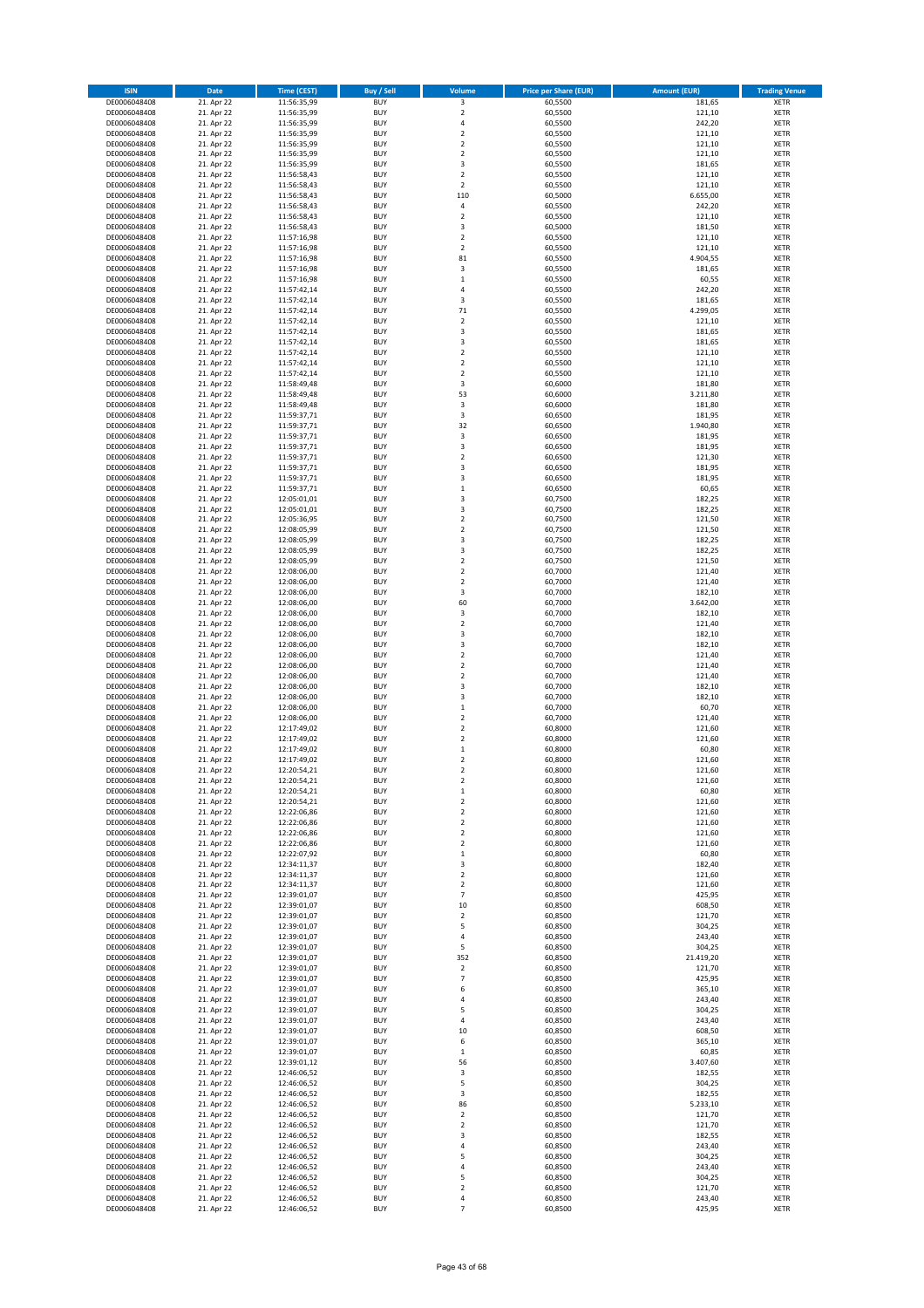| <b>ISIN</b>                  | <b>Date</b>              | <b>Time (CEST)</b>         | Buy / Sell               | Volume                        | <b>Price per Share (EUR)</b> | <b>Amount (EUR)</b> | <b>Trading Venue</b>       |
|------------------------------|--------------------------|----------------------------|--------------------------|-------------------------------|------------------------------|---------------------|----------------------------|
| DE0006048408                 | 21. Apr 22               | 12:46:06,52                | <b>BUY</b>               | 4                             | 60,8500                      | 243,40              | XETR                       |
| DE0006048408<br>DE0006048408 | 21. Apr 22<br>21. Apr 22 | 12:46:06,52<br>12:46:57,27 | <b>BUY</b><br><b>BUY</b> | $\mathbf 2$<br>4              | 60,8500<br>60,8500           | 121,70<br>243,40    | XETR<br>XETR               |
| DE0006048408                 | 21. Apr 22               | 12:46:57,27                | <b>BUY</b>               | 6                             | 60,8500                      | 365,10              | XETR                       |
| DE0006048408                 | 21. Apr 22               | 12:46:57,27                | <b>BUY</b>               | 78                            | 60,8500                      | 4.746,30            | XETR                       |
| DE0006048408                 | 21. Apr 22               | 12:46:57,27                | <b>BUY</b>               | $\overline{4}$                | 60,8500                      | 243,40              | <b>XETR</b>                |
| DE0006048408<br>DE0006048408 | 21. Apr 22<br>21. Apr 22 | 12:46:57,27<br>12:46:57,27 | <b>BUY</b><br><b>BUY</b> | 4<br>$\overline{\mathbf{3}}$  | 60,8500<br>60,8500           | 243,40<br>182,55    | <b>XETR</b><br><b>XETR</b> |
| DE0006048408                 | 21. Apr 22               | 12:46:57,27                | <b>BUY</b>               | 3                             | 60,8500                      | 182,55              | <b>XETR</b>                |
| DE0006048408                 | 21. Apr 22               | 12:46:57,27                | <b>BUY</b>               | 4                             | 60,8500                      | 243,40              | <b>XETR</b>                |
| DE0006048408                 | 21. Apr 22               | 12:46:57,27                | <b>BUY</b>               | $\overline{\mathbf{c}}$       | 60,8500                      | 121,70              | XETR                       |
| DE0006048408<br>DE0006048408 | 21. Apr 22<br>21. Apr 22 | 12:46:57,27<br>12:46:57,27 | <b>BUY</b><br><b>BUY</b> | 4<br>3                        | 60,8500<br>60,8500           | 243,40<br>182,55    | <b>XETR</b><br>XETR        |
| DE0006048408                 | 21. Apr 22               | 12:46:57,27                | <b>BUY</b>               | 4                             | 60,8500                      | 243,40              | <b>XETR</b>                |
| DE0006048408                 | 21. Apr 22               | 12:46:57,27                | <b>BUY</b>               | 3                             | 60,8500                      | 182,55              | XETR                       |
| DE0006048408                 | 21. Apr 22               | 12:46:57,27                | <b>BUY</b>               | $\overline{\mathbf{c}}$       | 60,8500                      | 121,70              | <b>XETR</b>                |
| DE0006048408<br>DE0006048408 | 21. Apr 22<br>21. Apr 22 | 12:46:57,27<br>12:49:37,84 | <b>BUY</b><br><b>BUY</b> | 6<br>4                        | 60,8500<br>60,8500           | 365,10<br>243,40    | XETR<br><b>XETR</b>        |
| DE0006048408                 | 21. Apr 22               | 12:49:37,84                | <b>BUY</b>               | 3                             | 60,8500                      | 182,55              | XETR                       |
| DE0006048408                 | 21. Apr 22               | 12:49:37,84                | <b>BUY</b>               | $\overline{\mathbf{c}}$       | 60,8500                      | 121,70              | <b>XETR</b>                |
| DE0006048408                 | 21. Apr 22               | 12:49:37,84                | <b>BUY</b>               | $\overline{\mathbf{c}}$       | 60,8500                      | 121,70              | XETR                       |
| DE0006048408<br>DE0006048408 | 21. Apr 22<br>21. Apr 22 | 12:49:37,84<br>12:49:37,84 | <b>BUY</b><br><b>BUY</b> | 62<br>$\overline{\mathbf{c}}$ | 60,8500<br>60,8500           | 3.772,70<br>121,70  | XETR<br><b>XETR</b>        |
| DE0006048408                 | 21. Apr 22               | 12:49:37,84                | <b>BUY</b>               | $\mathbf 2$                   | 60,8500                      | 121,70              | <b>XETR</b>                |
| DE0006048408                 | 21. Apr 22               | 12:49:37,84                | <b>BUY</b>               | 4                             | 60,8500                      | 243,40              | <b>XETR</b>                |
| DE0006048408                 | 21. Apr 22               | 12:49:37,84                | <b>BUY</b>               | $\overline{\mathbf{c}}$       | 60,8500                      | 121,70              | <b>XETR</b>                |
| DE0006048408<br>DE0006048408 | 21. Apr 22<br>21. Apr 22 | 12:49:37,84<br>12:49:37,84 | <b>BUY</b><br><b>BUY</b> | $\overline{\mathbf{c}}$<br>5  | 60,8500<br>60,8500           | 121,70<br>304,25    | <b>XETR</b><br><b>XETR</b> |
| DE0006048408                 | 21. Apr 22               | 12:49:37,84                | <b>BUY</b>               | 3                             | 60,8500                      | 182,55              | XETR                       |
| DE0006048408                 | 21. Apr 22               | 12:49:37,84                | <b>BUY</b>               | $\mathbf 2$                   | 60,8500                      | 121,70              | <b>XETR</b>                |
| DE0006048408                 | 21. Apr 22               | 12:49:37,84                | <b>BUY</b>               | $\mathbf 2$                   | 60,8500                      | 121,70              | <b>XETR</b>                |
| DE0006048408<br>DE0006048408 | 21. Apr 22<br>21. Apr 22 | 12:49:46,62<br>12:49:46,62 | <b>BUY</b><br><b>BUY</b> | 3<br>$\overline{\mathbf{c}}$  | 60,8500<br>60,8500           | 182,55<br>121,70    | <b>XETR</b><br><b>XETR</b> |
| DE0006048408                 | 21. Apr 22               | 12:49:46,62                | <b>BUY</b>               | $\mathbf 2$                   | 60,8500                      | 121,70              | XETR                       |
| DE0006048408                 | 21. Apr 22               | 12:49:46,62                | <b>BUY</b>               | $\overline{\mathbf{c}}$       | 60,8500                      | 121,70              | <b>XETR</b>                |
| DE0006048408                 | 21. Apr 22               | 12:49:46,62                | <b>BUY</b>               | 3                             | 60,8500                      | 182,55              | XETR                       |
| DE0006048408<br>DE0006048408 | 21. Apr 22<br>21. Apr 22 | 12:49:46,62<br>12:49:46,62 | <b>BUY</b><br><b>BUY</b> | $\overline{2}$<br>59          | 60,8500<br>60,8500           | 121,70<br>3.590,15  | <b>XETR</b><br>XETR        |
| DE0006048408                 | 21. Apr 22               | 12:49:46,62                | <b>BUY</b>               | 3                             | 60,8500                      | 182,55              | <b>XETR</b>                |
| DE0006048408                 | 21. Apr 22               | 12:49:46,62                | <b>BUY</b>               | $\mathbf 2$                   | 60,8500                      | 121,70              | <b>XETR</b>                |
| DE0006048408                 | 21. Apr 22               | 12:49:46,62                | <b>BUY</b>               | $\mathbf 2$                   | 60,8500                      | 121,70              | <b>XETR</b>                |
| DE0006048408<br>DE0006048408 | 21. Apr 22<br>21. Apr 22 | 12:49:46,62<br>12:49:46,62 | <b>BUY</b><br><b>BUY</b> | $\mathbf 2$<br>$\overline{4}$ | 60,8500<br>60,8500           | 121,70<br>243,40    | <b>XETR</b><br><b>XETR</b> |
| DE0006048408                 | 21. Apr 22               | 12:49:46,62                | <b>BUY</b>               | 4                             | 60,8500                      | 243,40              | XETR                       |
| DE0006048408                 | 21. Apr 22               | 12:49:46,62                | <b>BUY</b>               | 3                             | 60,8500                      | 182,55              | <b>XETR</b>                |
| DE0006048408                 | 21. Apr 22               | 12:50:16,79                | <b>BUY</b>               | 3                             | 60,9000                      | 182,70              | XETR                       |
| DE0006048408<br>DE0006048408 | 21. Apr 22<br>21. Apr 22 | 12:50:16,79<br>12:50:16,79 | <b>BUY</b><br><b>BUY</b> | $\mathbf 1$<br>6              | 60,9000<br>60,9000           | 60,90<br>365,40     | XETR<br><b>XETR</b>        |
| DE0006048408                 | 21. Apr 22               | 12:50:16,79                | <b>BUY</b>               | 3                             | 60,9000                      | 182,70              | <b>XETR</b>                |
| DE0006048408                 | 21. Apr 22               | 12:51:05,26                | <b>BUY</b>               | $\mathbf 2$                   | 60,9000                      | 121,80              | XETR                       |
| DE0006048408                 | 21. Apr 22               | 12:51:05,26                | <b>BUY</b>               | 3                             | 60,9000                      | 182,70              | <b>XETR</b>                |
| DE0006048408<br>DE0006048408 | 21. Apr 22<br>21. Apr 22 | 12:51:05,26<br>12:51:05,28 | <b>BUY</b><br><b>BUY</b> | $\mathbf 2$<br>$\mathbf 2$    | 60,9000<br>60,9000           | 121,80<br>121,80    | <b>XETR</b><br><b>XETR</b> |
| DE0006048408                 | 21. Apr 22               | 12:57:57,22                | <b>BUY</b>               | $\mathbf 2$                   | 60,8500                      | 121,70              | XETR                       |
| DE0006048408                 | 21. Apr 22               | 12:57:57,22                | <b>BUY</b>               | 5                             | 60,8500                      | 304,25              | XETR                       |
| DE0006048408                 | 21. Apr 22               | 12:57:57,22                | <b>BUY</b>               | $\overline{4}$                | 60,8500                      | 243,40              | <b>XETR</b>                |
| DE0006048408<br>DE0006048408 | 21. Apr 22<br>21. Apr 22 | 12:57:57,22<br>12:57:57,22 | <b>BUY</b><br><b>BUY</b> | 4<br>65                       | 60,8500<br>60,8500           | 243,40<br>3.955,25  | <b>XETR</b><br><b>XETR</b> |
| DE0006048408                 | 21. Apr 22               | 12:57:57,22                | <b>BUY</b>               | $\mathbf 2$                   | 60,8500                      | 121,70              | XETR                       |
| DE0006048408                 | 21. Apr 22               | 12:57:57,22                | <b>BUY</b>               | 4                             | 60,8500                      | 243,40              | <b>XETR</b>                |
| DE0006048408<br>DE0006048408 | 21. Apr 22<br>21. Apr 22 | 12:57:57,22<br>12:57:57,22 | <b>BUY</b><br><b>BUY</b> | $\mathbf 2$<br>4              | 60,8500<br>60,8500           | 121,70<br>243,40    | XETR<br><b>XETR</b>        |
| DE0006048408                 | 21. Apr 22               | 12:57:57,22                | <b>BUY</b>               | $\mathbf 2$                   | 60,8500                      | 121,70              | XETR                       |
| DE0006048408                 | 21. Apr 22               | 12:57:57,22                | <b>BUY</b>               | 3                             | 60,8500                      | 182,55              | <b>XETR</b>                |
| DE0006048408                 | 21. Apr 22               | 12:57:57,22                | <b>BUY</b>               | $\mathbf 2$                   | 60,8500                      | 121,70              | XETR                       |
| DE0006048408<br>DE0006048408 | 21. Apr 22<br>21. Apr 22 | 12:57:57,22<br>12:57:57,22 | <b>BUY</b><br><b>BUY</b> | 2<br>$\mathbf 1$              | 60,8500<br>60,8500           | 121,70<br>60,85     | XETR<br>XETR               |
| DE0006048408                 | 21. Apr 22               | 12:57:57,22                | <b>BUY</b>               | $\mathbf 2$                   | 60,8500                      | 121,70              | XETR                       |
| DE0006048408                 | 21. Apr 22               | 12:57:57,22                | <b>BUY</b>               | 4                             | 60,8500                      | 243,40              | XETR                       |
| DE0006048408                 | 21. Apr 22<br>21. Apr 22 | 13:10:22,95                | <b>BUY</b>               | 4                             | 60,8000                      | 243,20              | <b>XETR</b>                |
| DE0006048408<br>DE0006048408 | 21. Apr 22               | 13:10:22,95<br>13:10:22,95 | <b>BUY</b><br><b>BUY</b> | 5<br>3                        | 60,8000<br>60,8000           | 304,00<br>182,40    | XETR<br><b>XETR</b>        |
| DE0006048408                 | 21. Apr 22               | 13:10:22,95                | <b>BUY</b>               | $\mathbf 2$                   | 60,8000                      | 121,60              | XETR                       |
| DE0006048408                 | 21. Apr 22<br>21. Apr 22 | 13:10:22,95<br>13:10:22,95 | <b>BUY</b>               | $\mathbf 2$                   | 60,8000                      | 121,60              | <b>XETR</b>                |
| DE0006048408<br>DE0006048408 | 21. Apr 22               | 13:10:22,95                | <b>BUY</b><br><b>BUY</b> | 3<br>91                       | 60,8000<br>60,8000           | 182,40<br>5.532,80  | XETR<br><b>XETR</b>        |
| DE0006048408                 | 21. Apr 22               | 13:10:22,95                | <b>BUY</b>               | 5                             | 60,8000                      | 304,00              | XETR                       |
| DE0006048408                 | 21. Apr 22               | 13:10:22,95                | <b>BUY</b>               | 9                             | 60,8000                      | 547,20              | <b>XETR</b>                |
| DE0006048408<br>DE0006048408 | 21. Apr 22<br>21. Apr 22 | 13:10:22,95<br>13:10:22,95 | <b>BUY</b>               | $\boldsymbol{2}$              | 60,8000                      | 121,60              | XETR                       |
| DE0006048408                 | 21. Apr 22               | 13:10:22,95                | <b>BUY</b><br><b>BUY</b> | 5<br>$\mathbf 2$              | 60,8000<br>60,8000           | 304,00<br>121,60    | <b>XETR</b><br>XETR        |
| DE0006048408                 | 21. Apr 22               | 13:10:22,95                | <b>BUY</b>               | 4                             | 60,8000                      | 243,20              | <b>XETR</b>                |
| DE0006048408                 | 21. Apr 22               | 13:10:22,95                | <b>BUY</b>               | 5                             | 60,8000                      | 304,00              | <b>XETR</b>                |
| DE0006048408                 | 21. Apr 22               | 13:10:22,95                | <b>BUY</b>               | 3                             | 60,8000                      | 182,40              | <b>XETR</b>                |
| DE0006048408<br>DE0006048408 | 21. Apr 22<br>21. Apr 22 | 13:10:22,95<br>13:10:22,95 | <b>BUY</b><br><b>BUY</b> | $\mathbf 1$<br>4              | 60,8000<br>60,8000           | 60,80<br>243,20     | XETR<br><b>XETR</b>        |
| DE0006048408                 | 21. Apr 22               | 13:10:22,95                | <b>BUY</b>               | 4                             | 60,8000                      | 243,20              | <b>XETR</b>                |
| DE0006048408                 | 21. Apr 22               | 13:10:50,80                | <b>BUY</b>               | 5                             | 60,8000                      | 304,00              | XETR                       |
| DE0006048408<br>DE0006048408 | 21. Apr 22<br>21. Apr 22 | 13:10:50,80<br>13:10:50,80 | <b>BUY</b><br><b>BUY</b> | 6<br>4                        | 60,8000<br>60,8000           | 364,80<br>243,20    | <b>XETR</b><br>XETR        |
| DE0006048408                 | 21. Apr 22               | 13:10:50,80                | <b>BUY</b>               | 3                             | 60,8000                      | 182,40              | <b>XETR</b>                |
| DE0006048408                 | 21. Apr 22               | 13:10:50,80                | <b>BUY</b>               | 5                             | 60,8000                      | 304,00              | XETR                       |
| DE0006048408                 | 21. Apr 22               | 13:10:50,80                | <b>BUY</b>               | 4                             | 60,8000                      | 243,20              | <b>XETR</b>                |
| DE0006048408<br>DE0006048408 | 21. Apr 22<br>21. Apr 22 | 13:10:50,80<br>13:10:50,80 | <b>BUY</b><br><b>BUY</b> | 7<br>5                        | 60,8000<br>60,8000           | 425,60<br>304,00    | XETR<br><b>XETR</b>        |
| DE0006048408                 | 21. Apr 22               | 13:10:50,80                | <b>BUY</b>               | 6                             | 60,8000                      | 364,80              | XETR                       |
| DE0006048408                 | 21. Apr 22               | 13:10:50,80                | <b>BUY</b>               | 5                             | 60,8000                      | 304,00              | <b>XETR</b>                |
| DE0006048408                 | 21. Apr 22               | 13:10:50,80                | <b>BUY</b>               | 4                             | 60,8000                      | 243,20              | XETR                       |
| DE0006048408<br>DE0006048408 | 21. Apr 22<br>21. Apr 22 | 13:10:50,80<br>13:10:50,80 | <b>BUY</b><br><b>BUY</b> | 6<br>1                        | 60,8000<br>60,8000           | 364,80<br>60,80     | <b>XETR</b><br><b>XETR</b> |
| DE0006048408                 | 21. Apr 22               | 13:14:30,79                | <b>BUY</b>               | 4                             | 60,8500                      | 243,40              | <b>XETR</b>                |
| DE0006048408                 | 21. Apr 22               | 13:14:30,79                | <b>BUY</b>               | 140                           | 60,8500                      | 8.519,00            | XETR                       |
| DE0006048408<br>DE0006048408 | 21. Apr 22               | 13:14:30,79                | <b>BUY</b><br><b>BUY</b> | $\mathbf 1$                   | 60,8500                      | 60,85               | <b>XETR</b><br>XETR        |
| DE0006048408                 | 21. Apr 22<br>21. Apr 22 | 13:14:30,79<br>13:14:30,79 | <b>BUY</b>               | 4<br>5                        | 60,8500<br>60,8500           | 243,40<br>304,25    | XETR                       |
| DE0006048408                 | 21. Apr 22               | 13:14:30,79                | <b>BUY</b>               | 4                             | 60,8500                      | 243,40              | XETR                       |
| DE0006048408                 | 21. Apr 22               | 13:14:30,79                | <b>BUY</b>               | $\overline{\mathbf{c}}$       | 60,8500                      | 121,70              | XETR                       |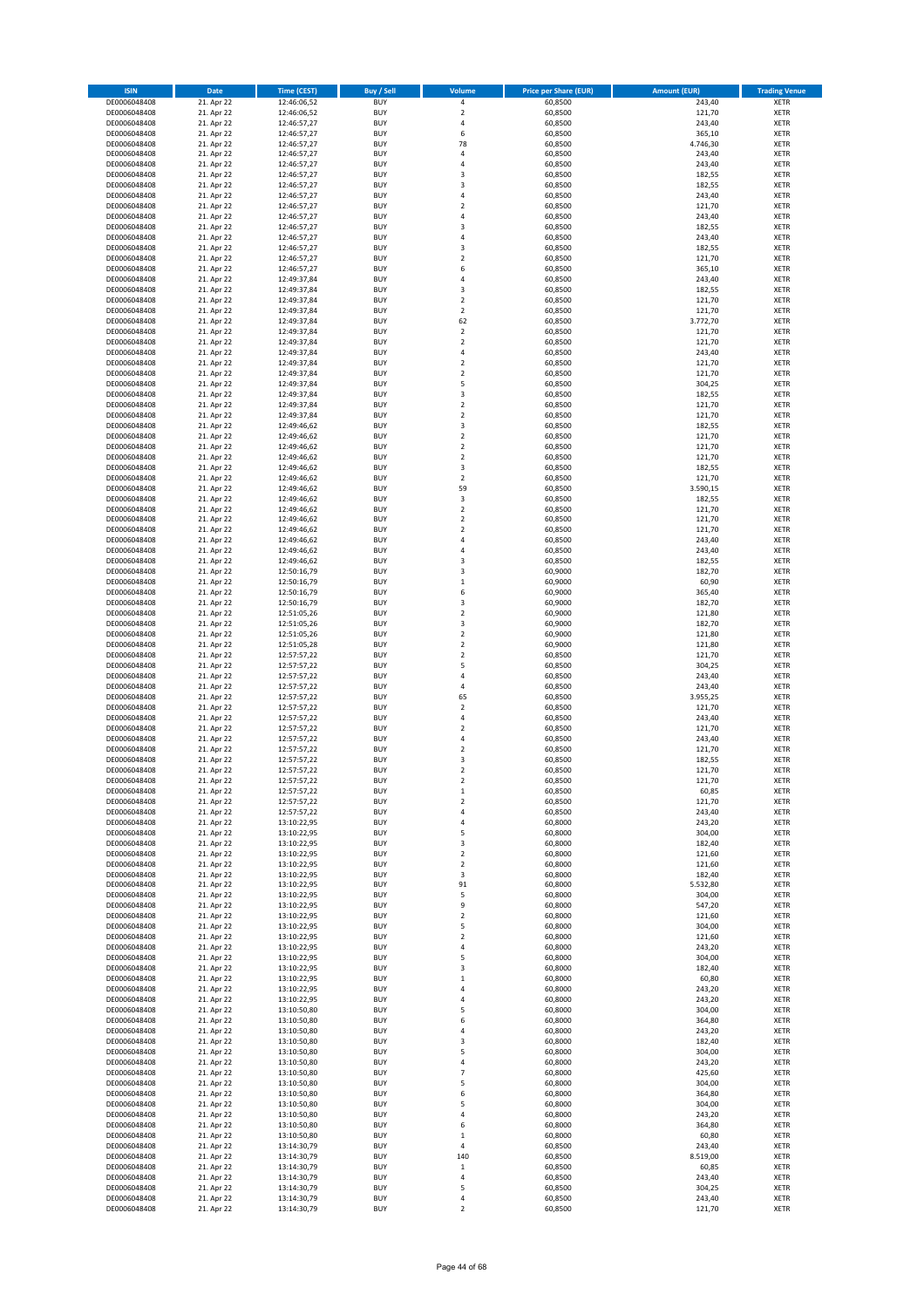| <b>ISIN</b>                  | <b>Date</b>              | Time (CEST)                | Buy / Sell               | Volume                                 | <b>Price per Share (EUR)</b> | <b>Amount (EUR)</b> | <b>Trading Venue</b>       |
|------------------------------|--------------------------|----------------------------|--------------------------|----------------------------------------|------------------------------|---------------------|----------------------------|
| DE0006048408                 | 21. Apr 22               | 13:14:30,79                | <b>BUY</b>               | $\,$ 1 $\,$                            | 60,8500                      | 60,85               | <b>XETR</b>                |
| DE0006048408                 | 21. Apr 22               | 13:14:34,26                | <b>BUY</b>               | $\mathbf 2$                            | 60,8500                      | 121,70              | XETR                       |
| DE0006048408<br>DE0006048408 | 21. Apr 22<br>21. Apr 22 | 13:14:34,26<br>13:14:34,26 | <b>BUY</b><br><b>BUY</b> | 4<br>$\mathbf 2$                       | 60,8500<br>60,8500           | 243,40<br>121,70    | XETR<br>XETR               |
| DE0006048408                 | 21. Apr 22               | 13:14:34,26                | <b>BUY</b>               | $\mathbf 1$                            | 60,8500                      | 60,85               | XETR                       |
| DE0006048408                 | 21. Apr 22               | 13:14:34,26                | <b>BUY</b>               | 3                                      | 60,8500                      | 182,55              | <b>XETR</b>                |
| DE0006048408                 | 21. Apr 22               | 13:14:34,26                | <b>BUY</b>               | 3                                      | 60,8500                      | 182,55              | <b>XETR</b>                |
| DE0006048408                 | 21. Apr 22               | 13:14:34,26                | <b>BUY</b>               | $\overline{\mathbf{c}}$                | 60,8500                      | 121,70              | <b>XETR</b>                |
| DE0006048408<br>DE0006048408 | 21. Apr 22<br>21. Apr 22 | 13:14:34,26<br>13:14:36,43 | <b>BUY</b><br><b>BUY</b> | $\mathbf 2$<br>$\overline{\mathbf{c}}$ | 60,8500<br>60,8500           | 121,70<br>121,70    | <b>XETR</b><br><b>XETR</b> |
| DE0006048408                 | 21. Apr 22               | 13:14:36,43                | <b>BUY</b>               | 3                                      | 60,8500                      | 182,55              | <b>XETR</b>                |
| DE0006048408                 | 21. Apr 22               | 13:14:36,43                | <b>BUY</b>               | 3                                      | 60,8500                      | 182,55              | <b>XETR</b>                |
| DE0006048408                 | 21. Apr 22               | 13:14:36,43                | <b>BUY</b>               | $\mathbf 2$                            | 60,8500                      | 121,70              | XETR                       |
| DE0006048408                 | 21. Apr 22               | 13:14:38,99                | <b>BUY</b>               | 10                                     | 60,8500                      | 608,50              | <b>XETR</b>                |
| DE0006048408                 | 21. Apr 22               | 13:14:42,10                | <b>BUY</b>               | 4                                      | 60,8500                      | 243,40              | XETR                       |
| DE0006048408<br>DE0006048408 | 21. Apr 22<br>21. Apr 22 | 13:14:42,10<br>13:14:42,10 | <b>BUY</b><br><b>BUY</b> | 3<br>$\mathbf 2$                       | 60,8500<br>60,8500           | 182,55<br>121,70    | <b>XETR</b><br>XETR        |
| DE0006048408                 | 21. Apr 22               | 13:14:42,10                | <b>BUY</b>               | $\overline{\mathbf{c}}$                | 60,8500                      | 121,70              | <b>XETR</b>                |
| DE0006048408                 | 21. Apr 22               | 13:14:42,10                | <b>BUY</b>               | $\mathbf 2$                            | 60,8500                      | 121,70              | XETR                       |
| DE0006048408                 | 21. Apr 22               | 13:14:42,10                | <b>BUY</b>               | $\overline{\mathbf{c}}$                | 60,8500                      | 121,70              | <b>XETR</b>                |
| DE0006048408                 | 21. Apr 22               | 13:14:42,10                | <b>BUY</b>               | $\mathbf 1$                            | 60,8500                      | 60,85               | XETR                       |
| DE0006048408<br>DE0006048408 | 21. Apr 22<br>21. Apr 22 | 13:14:42,10<br>13:14:42,12 | <b>BUY</b><br><b>BUY</b> | 70<br>$\overline{\mathbf{c}}$          | 60,8500<br>60,8500           | 4.259,50<br>121,70  | XETR<br><b>XETR</b>        |
| DE0006048408                 | 21. Apr 22               | 13:14:42,12                | <b>BUY</b>               | $\mathbf 2$                            | 60,8500                      | 121,70              | <b>XETR</b>                |
| DE0006048408                 | 21. Apr 22               | 13:19:23,21                | <b>BUY</b>               | $\overline{4}$                         | 60,8500                      | 243,40              | <b>XETR</b>                |
| DE0006048408                 | 21. Apr 22               | 13:19:23,21                | <b>BUY</b>               | $\overline{\mathbf{c}}$                | 60,8500                      | 121,70              | <b>XETR</b>                |
| DE0006048408                 | 21. Apr 22               | 13:19:23,21                | <b>BUY</b>               | $\overline{4}$                         | 60,8500                      | 243,40              | <b>XETR</b>                |
| DE0006048408<br>DE0006048408 | 21. Apr 22<br>21. Apr 22 | 13:19:23,21<br>13:21:51,64 | <b>BUY</b><br><b>BUY</b> | 61<br>4                                | 60,8500<br>60,8000           | 3.711,85<br>243,20  | <b>XETR</b><br><b>XETR</b> |
| DE0006048408                 | 21. Apr 22               | 13:21:51,64                | <b>BUY</b>               | $\mathbf 2$                            | 60,8000                      | 121,60              | XETR                       |
| DE0006048408                 | 21. Apr 22               | 13:21:51,64                | <b>BUY</b>               | $\overline{4}$                         | 60,8000                      | 243,20              | <b>XETR</b>                |
| DE0006048408                 | 21. Apr 22               | 13:21:51,64                | <b>BUY</b>               | 4                                      | 60,8000                      | 243,20              | <b>XETR</b>                |
| DE0006048408                 | 21. Apr 22               | 13:21:51,64                | <b>BUY</b>               | 3                                      | 60,8000                      | 182,40              | <b>XETR</b>                |
| DE0006048408<br>DE0006048408 | 21. Apr 22<br>21. Apr 22 | 13:21:51,64<br>13:21:51,64 | <b>BUY</b><br><b>BUY</b> | 4<br>$\mathbf 2$                       | 60,8000<br>60,8000           | 243,20<br>121,60    | XETR<br><b>XETR</b>        |
| DE0006048408                 | 21. Apr 22               | 13:21:51,64                | <b>BUY</b>               | 4                                      | 60,8000                      | 243,20              | XETR                       |
| DE0006048408                 | 21. Apr 22               | 13:21:51,64                | <b>BUY</b>               | 5                                      | 60,8000                      | 304,00              | <b>XETR</b>                |
| DE0006048408                 | 21. Apr 22               | 13:21:51,64                | <b>BUY</b>               | 3                                      | 60,8000                      | 182,40              | XETR                       |
| DE0006048408                 | 21. Apr 22               | 13:21:51,64                | <b>BUY</b>               | $\mathbf{1}$                           | 60,8000                      | 60,80               | <b>XETR</b>                |
| DE0006048408                 | 21. Apr 22               | 13:21:51,64                | <b>BUY</b>               | $\overline{a}$                         | 60,8000                      | 243,20              | <b>XETR</b>                |
| DE0006048408<br>DE0006048408 | 21. Apr 22<br>21. Apr 22 | 13:21:51,64<br>13:21:51,64 | <b>BUY</b><br><b>BUY</b> | $\overline{4}$<br>$\mathbf{1}$         | 60,8000<br>60,8000           | 243,20<br>60,80     | <b>XETR</b><br><b>XETR</b> |
| DE0006048408                 | 21. Apr 22               | 13:21:51,64                | <b>BUY</b>               | 3                                      | 60,8000                      | 182,40              | <b>XETR</b>                |
| DE0006048408                 | 21. Apr 22               | 13:21:51,64                | <b>BUY</b>               | 3                                      | 60,8000                      | 182,40              | <b>XETR</b>                |
| DE0006048408                 | 21. Apr 22               | 13:21:54,27                | <b>BUY</b>               | 3                                      | 60,8000                      | 182,40              | <b>XETR</b>                |
| DE0006048408                 | 21. Apr 22               | 13:21:54,62                | <b>BUY</b>               | 6                                      | 60,8000                      | 364,80              | XETR                       |
| DE0006048408                 | 21. Apr 22               | 13:21:54,62                | <b>BUY</b><br><b>BUY</b> | 3<br>3                                 | 60,8000                      | 182,40              | XETR<br><b>XETR</b>        |
| DE0006048408<br>DE0006048408 | 21. Apr 22<br>21. Apr 22 | 13:27:57,96<br>13:27:57,96 | <b>BUY</b>               | 34                                     | 60,7500<br>60,7500           | 182,25<br>2.065,50  | <b>XETR</b>                |
| DE0006048408                 | 21. Apr 22               | 13:27:57,96                | <b>BUY</b>               | 3                                      | 60,7500                      | 182,25              | <b>XETR</b>                |
| DE0006048408                 | 21. Apr 22               | 13:27:57,96                | <b>BUY</b>               | $\mathbf 2$                            | 60,7500                      | 121,50              | <b>XETR</b>                |
| DE0006048408                 | 21. Apr 22               | 13:27:57,96                | <b>BUY</b>               | 3                                      | 60,7500                      | 182,25              | <b>XETR</b>                |
| DE0006048408                 | 21. Apr 22               | 13:27:57,96                | <b>BUY</b>               | 3                                      | 60,7500                      | 182,25              | <b>XETR</b>                |
| DE0006048408<br>DE0006048408 | 21. Apr 22<br>21. Apr 22 | 13:27:57,96<br>13:27:57,96 | <b>BUY</b><br><b>BUY</b> | 4<br>3                                 | 60,7500<br>60,7500           | 243,00<br>182,25    | XETR<br>XETR               |
| DE0006048408                 | 21. Apr 22               | 13:27:57,96                | <b>BUY</b>               | $\mathbf{1}$                           | 60,7500                      | 60,75               | <b>XETR</b>                |
| DE0006048408                 | 21. Apr 22               | 13:27:57,96                | <b>BUY</b>               | 97                                     | 60,7500                      | 5.892,75            | <b>XETR</b>                |
| DE0006048408                 | 21. Apr 22               | 13:27:57,96                | <b>BUY</b>               | 9                                      | 60,7500                      | 546,75              | <b>XETR</b>                |
| DE0006048408                 | 21. Apr 22               | 13:30:12,87                | <b>BUY</b>               | 3                                      | 60,7000                      | 182,10              | XETR                       |
| DE0006048408                 | 21. Apr 22<br>21. Apr 22 | 13:30:12,87                | <b>BUY</b><br><b>BUY</b> | 5<br>4                                 | 60,7000<br>60,7000           | 303,50<br>242,80    | <b>XETR</b><br>XETR        |
| DE0006048408<br>DE0006048408 | 21. Apr 22               | 13:30:12,87<br>13:30:12,87 | <b>BUY</b>               | 6                                      | 60,7000                      | 364,20              | <b>XETR</b>                |
| DE0006048408                 | 21. Apr 22               | 13:30:12,87                | <b>BUY</b>               | 4                                      | 60,7000                      | 242,80              | XETR                       |
| DE0006048408                 | 21. Apr 22               | 13:30:12,87                | <b>BUY</b>               | 4                                      | 60,7000                      | 242,80              | <b>XETR</b>                |
| DE0006048408                 | 21. Apr 22               | 13:30:12,87                | <b>BUY</b>               | 3                                      | 60,7000                      | 182,10              | <b>XETR</b>                |
| DE0006048408                 | 21. Apr 22               | 13:30:37,54                | <b>BUY</b>               | 2                                      | 60,7000                      | 121,40              | XETR                       |
| DE0006048408<br>DE0006048408 | 21. Apr 22<br>21. Apr 22 | 13:30:37,54<br>13:30:37,54 | <b>BUY</b><br><b>BUY</b> | 4<br>5                                 | 60,7000<br>60,7000           | 242,80<br>303,50    | XETR<br>XETR               |
| DE0006048408                 | 21. Apr 22               | 13:30:37,54                | <b>BUY</b>               | 4                                      | 60,7000                      | 242,80              | XETR                       |
| DE0006048408                 | 21. Apr 22               | 13:30:37,54                | <b>BUY</b>               | 3                                      | 60,7000                      | 182,10              | <b>XETR</b>                |
| DE0006048408                 | 21. Apr 22               | 13:30:37,54                | <b>BUY</b>               | 3                                      | 60,7000                      | 182,10              | XETR                       |
| DE0006048408                 | 21. Apr 22               | 13:30:37,54                | <b>BUY</b>               | $\mathbf 2$                            | 60,7000                      | 121,40              | <b>XETR</b>                |
| DE0006048408<br>DE0006048408 | 21. Apr 22<br>21. Apr 22 | 13:30:37,54<br>13:30:37,54 | <b>BUY</b><br><b>BUY</b> | 3<br>3                                 | 60,7000<br>60,7000           | 182,10<br>182,10    | XETR<br><b>XETR</b>        |
| DE0006048408                 | 21. Apr 22               | 13:30:37,54                | <b>BUY</b>               | $\mathbf 2$                            | 60,7000                      | 121,40              | XETR                       |
| DE0006048408                 | 21. Apr 22               | 13:30:37,54                | <b>BUY</b>               | $\mathbf 1$                            | 60,7000                      | 60,70               | <b>XETR</b>                |
| DE0006048408                 | 21. Apr 22               | 13:30:37,54                | <b>BUY</b>               | 3                                      | 60,7000                      | 182,10              | XETR                       |
| DE0006048408<br>DE0006048408 | 21. Apr 22<br>21. Apr 22 | 13:30:37,54                | <b>BUY</b><br><b>BUY</b> | $\mathbf 2$<br>3                       | 60,7000<br>60,7000           | 121,40<br>182,10    | <b>XETR</b><br>XETR        |
| DE0006048408                 | 21. Apr 22               | 13:30:37,54<br>13:30:56,30 | <b>BUY</b>               | $\mathbf 2$                            | 60,7000                      | 121,40              | <b>XETR</b>                |
| DE0006048408                 | 21. Apr 22               | 13:30:56,30                | <b>BUY</b>               | $\mathbf 2$                            | 60,7000                      | 121,40              | XETR                       |
| DE0006048408                 | 21. Apr 22               | 13:30:56,30                | <b>BUY</b>               | $\mathbf 2$                            | 60,7000                      | 121,40              | <b>XETR</b>                |
| DE0006048408                 | 21. Apr 22               | 13:30:56,30                | <b>BUY</b>               | 2                                      | 60,7000                      | 121,40              | <b>XETR</b>                |
| DE0006048408                 | 21. Apr 22               | 13:30:56,30                | <b>BUY</b>               | 3                                      | 60,7000                      | 182,10              | <b>XETR</b>                |
| DE0006048408<br>DE0006048408 | 21. Apr 22<br>21. Apr 22 | 13:30:56,30<br>13:30:56,30 | <b>BUY</b><br><b>BUY</b> | 3<br>3                                 | 60,7000<br>60,7000           | 182,10<br>182,10    | XETR<br><b>XETR</b>        |
| DE0006048408                 | 21. Apr 22               | 13:30:56,30                | <b>BUY</b>               | 2                                      | 60,7000                      | 121,40              | <b>XETR</b>                |
| DE0006048408                 | 21. Apr 22               | 13:30:56,30                | <b>BUY</b>               | 2                                      | 60,7000                      | 121,40              | XETR                       |
| DE0006048408                 | 21. Apr 22               | 13:30:56,30                | <b>BUY</b>               | $\mathbf 2$                            | 60,7000                      | 121,40              | <b>XETR</b>                |
| DE0006048408                 | 21. Apr 22               | 13:31:13,79                | <b>BUY</b>               | $\mathbf 2$                            | 60,7000                      | 121,40              | XETR                       |
| DE0006048408<br>DE0006048408 | 21. Apr 22<br>21. Apr 22 | 13:31:13,79<br>13:31:13,79 | <b>BUY</b><br><b>BUY</b> | $\mathbf 2$<br>2                       | 60,7000<br>60,7000           | 121,40<br>121,40    | <b>XETR</b><br>XETR        |
| DE0006048408                 | 21. Apr 22               | 13:31:13,79                | <b>BUY</b>               | 3                                      | 60,7000                      | 182,10              | <b>XETR</b>                |
| DE0006048408                 | 21. Apr 22               | 13:31:13,79                | <b>BUY</b>               | $\mathbf 2$                            | 60,7000                      | 121,40              | XETR                       |
| DE0006048408                 | 21. Apr 22               | 13:31:13,79                | <b>BUY</b>               | $\mathbf 2$                            | 60,7000                      | 121,40              | <b>XETR</b>                |
| DE0006048408                 | 21. Apr 22               | 13:31:13,79                | <b>BUY</b>               | 2                                      | 60,7000                      | 121,40              | XETR                       |
| DE0006048408                 | 21. Apr 22               | 13:31:13,81                | <b>BUY</b>               | $\mathbf 2$                            | 60,7000                      | 121,40              | <b>XETR</b>                |
| DE0006048408<br>DE0006048408 | 21. Apr 22<br>21. Apr 22 | 13:31:13,81<br>13:31:13,81 | <b>BUY</b><br><b>BUY</b> | 3<br>3                                 | 60,7000<br>60,7000           | 182,10<br>182,10    | XETR<br><b>XETR</b>        |
| DE0006048408                 | 21. Apr 22               | 13:33:10,18                | <b>BUY</b>               | 3                                      | 60,7000                      | 182,10              | <b>XETR</b>                |
| DE0006048408                 | 21. Apr 22               | 13:33:10,18                | <b>BUY</b>               | 2                                      | 60,7000                      | 121,40              | <b>XETR</b>                |
| DE0006048408                 | 21. Apr 22               | 13:33:10,18                | <b>BUY</b>               | $\mathbf 2$                            | 60,7000                      | 121,40              | XETR                       |
| DE0006048408                 | 21. Apr 22               | 13:33:10,18                | <b>BUY</b>               | $\mathbf 2$                            | 60,7000                      | 121,40              | <b>XETR</b>                |
| DE0006048408<br>DE0006048408 | 21. Apr 22<br>21. Apr 22 | 13:34:31,99<br>13:39:20,95 | <b>BUY</b><br><b>BUY</b> | $\mathbf 1$<br>$\mathbf 2$             | 60,7000<br>60,7500           | 60,70<br>121,50     | XETR<br>XETR               |
| DE0006048408                 | 21. Apr 22               | 13:39:20,95                | <b>BUY</b>               | 3                                      | 60,7500                      | 182,25              | XETR                       |
| DE0006048408                 | 21. Apr 22               | 13:39:20,95                | <b>BUY</b>               | 3                                      | 60,7500                      | 182,25              | <b>XETR</b>                |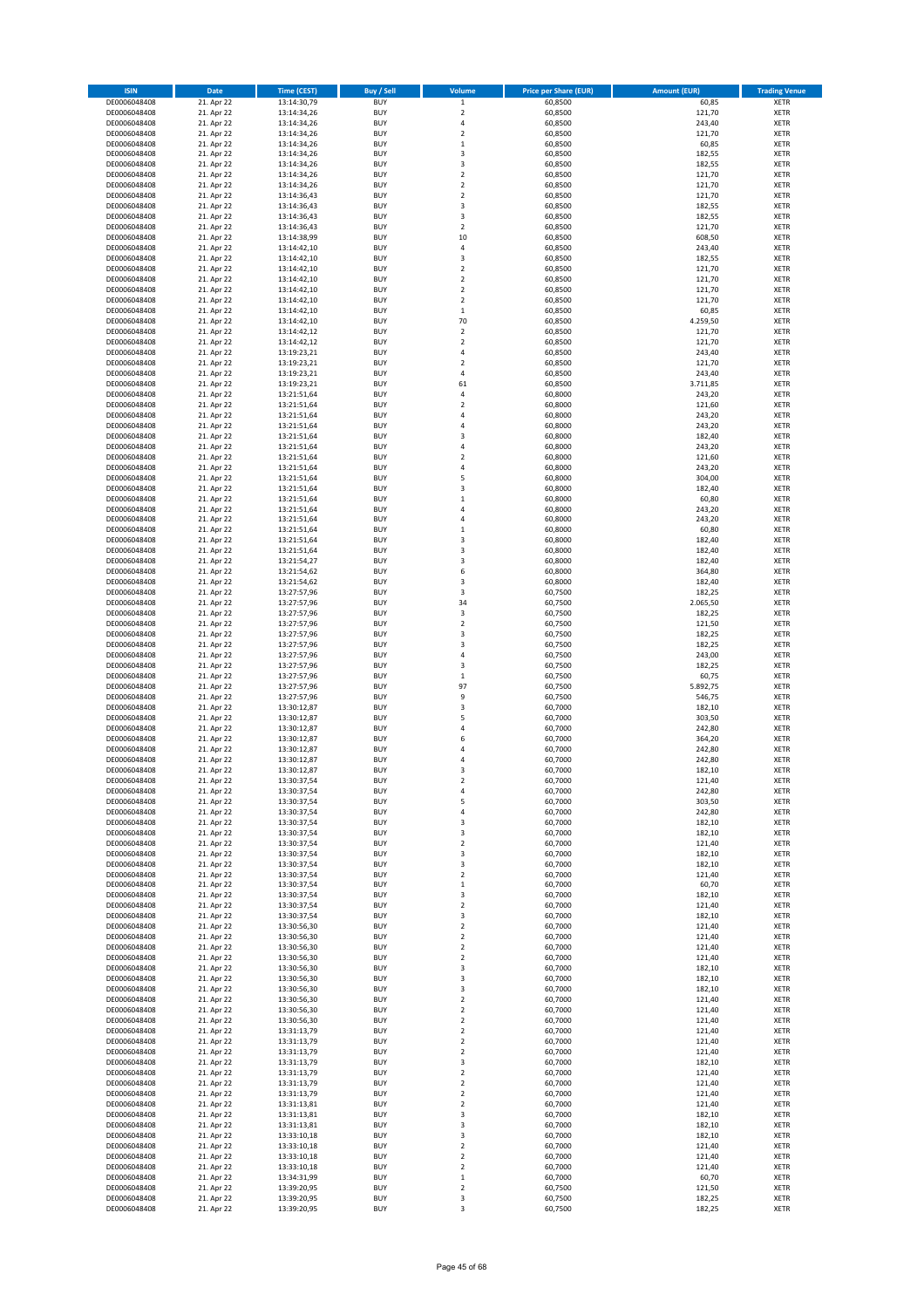| <b>ISIN</b>                  | <b>Date</b>              | <b>Time (CEST)</b>         | Buy / Sell               | Volume                                 | <b>Price per Share (EUR)</b> | <b>Amount (EUR)</b> | <b>Trading Venue</b>       |
|------------------------------|--------------------------|----------------------------|--------------------------|----------------------------------------|------------------------------|---------------------|----------------------------|
| DE0006048408                 | 21. Apr 22               | 13:39:20,95                | <b>BUY</b>               | $\overline{\mathbf{c}}$                | 60,7500                      | 121,50              | XETR                       |
| DE0006048408<br>DE0006048408 | 21. Apr 22<br>21. Apr 22 | 13:39:23,60<br>13:39:23,60 | <b>BUY</b><br><b>BUY</b> | $\mathbf 2$<br>3                       | 60,7500<br>60,7500           | 121,50<br>182,25    | XETR<br>XETR               |
| DE0006048408                 | 21. Apr 22               | 13:39:23,60                | <b>BUY</b>               | $\mathbf 2$                            | 60,7500                      | 121,50              | XETR                       |
| DE0006048408                 | 21. Apr 22               | 13:39:23,60                | <b>BUY</b>               | 3                                      | 60,7500                      | 182,25              | XETR                       |
| DE0006048408                 | 21. Apr 22               | 13:39:23,60                | <b>BUY</b>               | 3                                      | 60,7500                      | 182,25              | <b>XETR</b>                |
| DE0006048408<br>DE0006048408 | 21. Apr 22<br>21. Apr 22 | 13:39:23,60<br>13:39:23,60 | <b>BUY</b><br><b>BUY</b> | $\mathbf 2$<br>4                       | 60,7500<br>60,7500           | 121,50<br>243,00    | <b>XETR</b><br><b>XETR</b> |
| DE0006048408                 | 21. Apr 22               | 13:39:23,60                | <b>BUY</b>               | 3                                      | 60,7500                      | 182,25              | <b>XETR</b>                |
| DE0006048408                 | 21. Apr 22               | 13:39:23,60                | <b>BUY</b>               | 3                                      | 60,7500                      | 182,25              | <b>XETR</b>                |
| DE0006048408                 | 21. Apr 22               | 13:39:23,60                | <b>BUY</b>               | $\mathbf 1$                            | 60,7500                      | 60,75               | <b>XETR</b>                |
| DE0006048408                 | 21. Apr 22               | 13:39:23,60                | <b>BUY</b>               | 10                                     | 60,7500                      | 607,50              | <b>XETR</b>                |
| DE0006048408<br>DE0006048408 | 21. Apr 22<br>21. Apr 22 | 13:39:23,60<br>13:43:26,36 | <b>BUY</b><br><b>BUY</b> | 72<br>$\mathbf 2$                      | 60,7500<br>60,7500           | 4.374,00<br>121,50  | XETR<br><b>XETR</b>        |
| DE0006048408                 | 21. Apr 22               | 13:43:26,36                | <b>BUY</b>               | $\mathbf 2$                            | 60,7500                      | 121,50              | XETR                       |
| DE0006048408                 | 21. Apr 22               | 13:43:26,36                | <b>BUY</b>               | 76                                     | 60,7500                      | 4.617,00            | <b>XETR</b>                |
| DE0006048408                 | 21. Apr 22               | 13:43:26,36                | <b>BUY</b>               | 3                                      | 60,7500                      | 182,25              | XETR                       |
| DE0006048408<br>DE0006048408 | 21. Apr 22<br>21. Apr 22 | 13:43:26,38<br>13:43:52,62 | <b>BUY</b><br><b>BUY</b> | 4<br>$\overline{4}$                    | 60,7500<br>60,7500           | 243,00<br>243,00    | <b>XETR</b><br>XETR        |
| DE0006048408                 | 21. Apr 22               | 13:43:52,62                | <b>BUY</b>               | 55                                     | 60,7500                      | 3.341,25            | <b>XETR</b>                |
| DE0006048408                 | 21. Apr 22               | 13:44:47,31                | <b>BUY</b>               | 3                                      | 60,7000                      | 182,10              | XETR                       |
| DE0006048408                 | 21. Apr 22               | 13:44:47,31                | <b>BUY</b>               | 3                                      | 60,7000                      | 182,10              | XETR                       |
| DE0006048408<br>DE0006048408 | 21. Apr 22<br>21. Apr 22 | 13:44:47,31<br>13:44:47,31 | <b>BUY</b><br><b>BUY</b> | $\mathbf 2$<br>$\mathbf 2$             | 60,7000<br>60,7000           | 121,40<br>121,40    | <b>XETR</b><br><b>XETR</b> |
| DE0006048408                 | 21. Apr 22               | 13:44:47,31                | <b>BUY</b>               | 3                                      | 60,7000                      | 182,10              | <b>XETR</b>                |
| DE0006048408                 | 21. Apr 22               | 13:44:47,31                | <b>BUY</b>               | $\mathbf 2$                            | 60,7000                      | 121,40              | XETR                       |
| DE0006048408                 | 21. Apr 22               | 13:44:47,31                | <b>BUY</b>               | 3                                      | 60,7000                      | 182,10              | <b>XETR</b>                |
| DE0006048408                 | 21. Apr 22               | 13:44:47,31                | <b>BUY</b><br><b>BUY</b> | $\mathbf 2$                            | 60,7000                      | 121,40              | <b>XETR</b><br><b>XETR</b> |
| DE0006048408<br>DE0006048408 | 21. Apr 22<br>21. Apr 22 | 13:44:47,31<br>13:44:47,31 | <b>BUY</b>               | $\mathbf 2$<br>3                       | 60,7000<br>60,7000           | 121,40<br>182,10    | XETR                       |
| DE0006048408                 | 21. Apr 22               | 13:44:47,31                | <b>BUY</b>               | $\mathbf 2$                            | 60,7000                      | 121,40              | <b>XETR</b>                |
| DE0006048408                 | 21. Apr 22               | 13:44:47,31                | <b>BUY</b>               | $\mathbf 1$                            | 60,7000                      | 60,70               | <b>XETR</b>                |
| DE0006048408                 | 21. Apr 22               | 13:46:43,68                | <b>BUY</b>               | 4                                      | 60,7000                      | 242,80              | <b>XETR</b>                |
| DE0006048408<br>DE0006048408 | 21. Apr 22<br>21. Apr 22 | 13:46:43,68<br>13:46:43,68 | <b>BUY</b><br><b>BUY</b> | $\mathbf 2$<br>3                       | 60,7000<br>60,7000           | 121,40<br>182,10    | XETR<br><b>XETR</b>        |
| DE0006048408                 | 21. Apr 22               | 13:46:43,68                | <b>BUY</b>               | $\mathbf 2$                            | 60,7000                      | 121,40              | XETR                       |
| DE0006048408                 | 21. Apr 22               | 13:46:43,68                | <b>BUY</b>               | 4                                      | 60,7000                      | 242,80              | <b>XETR</b>                |
| DE0006048408                 | 21. Apr 22               | 13:46:43,68                | <b>BUY</b>               | $\mathbf 2$                            | 60,7000                      | 121,40              | XETR                       |
| DE0006048408<br>DE0006048408 | 21. Apr 22<br>21. Apr 22 | 13:46:43,68<br>13:47:23,16 | <b>BUY</b><br><b>BUY</b> | 3<br>3                                 | 60,7000<br>60,7000           | 182,10<br>182,10    | <b>XETR</b><br><b>XETR</b> |
| DE0006048408                 | 21. Apr 22               | 13:47:23,16                | <b>BUY</b>               | $\overline{\mathbf{c}}$                | 60,7000                      | 121,40              | <b>XETR</b>                |
| DE0006048408                 | 21. Apr 22               | 13:48:01,96                | <b>BUY</b>               | $\mathbf 2$                            | 60,7000                      | 121,40              | <b>XETR</b>                |
| DE0006048408                 | 21. Apr 22               | 13:48:01,96                | <b>BUY</b>               | $\overline{\mathbf{c}}$                | 60,7000                      | 121,40              | <b>XETR</b>                |
| DE0006048408                 | 21. Apr 22               | 13:49:28,39                | <b>BUY</b>               | 3                                      | 60,7500                      | 182,25              | <b>XETR</b>                |
| DE0006048408<br>DE0006048408 | 21. Apr 22<br>21. Apr 22 | 13:49:28,39<br>13:49:28,39 | <b>BUY</b><br><b>BUY</b> | 35<br>$\mathbf 2$                      | 60,7500<br>60,7500           | 2.126,25<br>121,50  | <b>XETR</b><br>XETR        |
| DE0006048408                 | 21. Apr 22               | 13:49:28,39                | <b>BUY</b>               | 3                                      | 60,7500                      | 182,25              | XETR                       |
| DE0006048408                 | 21. Apr 22               | 13:49:28,39                | <b>BUY</b>               | $\overline{4}$                         | 60,7500                      | 243,00              | <b>XETR</b>                |
| DE0006048408                 | 21. Apr 22               | 13:49:28,39                | <b>BUY</b>               | $\mathbf 1$                            | 60,7500                      | 60,75               | <b>XETR</b>                |
| DE0006048408<br>DE0006048408 | 21. Apr 22<br>21. Apr 22 | 13:49:42,73<br>13:49:42,73 | <b>BUY</b><br><b>BUY</b> | $\mathbf 2$<br>42                      | 60,7500<br>60,7500           | 121,50<br>2.551,50  | <b>XETR</b><br><b>XETR</b> |
| DE0006048408                 | 21. Apr 22               | 13:49:42,74                | <b>BUY</b>               | 46                                     | 60,7500                      | 2.794,50            | <b>XETR</b>                |
| DE0006048408                 | 21. Apr 22               | 13:57:20,83                | <b>BUY</b>               | 68                                     | 60,7500                      | 4.131,00            | <b>XETR</b>                |
| DE0006048408                 | 21. Apr 22               | 13:57:20,83                | <b>BUY</b>               | $\mathbf 2$                            | 60,7500                      | 121,50              | <b>XETR</b>                |
| DE0006048408<br>DE0006048408 | 21. Apr 22<br>21. Apr 22 | 13:57:20,83<br>14:06:06,53 | <b>BUY</b><br><b>BUY</b> | $\mathbf 2$<br>$\overline{\mathbf{c}}$ | 60,7500<br>60,7000           | 121,50<br>121,40    | <b>XETR</b><br><b>XETR</b> |
| DE0006048408                 | 21. Apr 22               | 14:06:06,53                | <b>BUY</b>               | 4                                      | 60,7000                      | 242,80              | <b>XETR</b>                |
| DE0006048408                 | 21. Apr 22               | 14:06:06,53                | <b>BUY</b>               | 3                                      | 60,7000                      | 182,10              | <b>XETR</b>                |
| DE0006048408                 | 21. Apr 22               | 14:06:06,53                | <b>BUY</b>               | $\overline{\mathbf{c}}$                | 60,7000                      | 121,40              | <b>XETR</b>                |
| DE0006048408<br>DE0006048408 | 21. Apr 22<br>21. Apr 22 | 14:06:06,53<br>14:06:06,53 | <b>BUY</b><br><b>BUY</b> | 67<br>4                                | 60,7000<br>60,7000           | 4.066,90<br>242,80  | <b>XETR</b><br>XETR        |
| DE0006048408                 | 21. Apr 22               | 14:06:06,53                | <b>BUY</b>               | 4                                      | 60,7000                      | 242,80              | <b>XETR</b>                |
| DE0006048408                 | 21. Apr 22               | 14:06:06,53                | <b>BUY</b>               | 3                                      | 60,7000                      | 182,10              | XETR                       |
| DE0006048408                 | 21. Apr 22               | 14:06:06,53                | <b>BUY</b>               | 3                                      | 60,7000                      | 182,10              | <b>XETR</b>                |
| DE0006048408                 | 21. Apr 22<br>21. Apr 22 | 14:06:06,53                | <b>BUY</b><br><b>BUY</b> | 3<br>3                                 | 60,7000                      | 182,10              | <b>XETR</b>                |
| DE0006048408<br>DE0006048408 | 21. Apr 22               | 14:06:06,53<br>14:06:06,53 | <b>BUY</b>               | 3                                      | 60,7000<br>60,7000           | 182,10<br>182,10    | XETR<br>XETR               |
| DE0006048408                 | 21. Apr 22               | 14:06:06,53                | <b>BUY</b>               | 3                                      | 60,7000                      | 182,10              | XETR                       |
| DE0006048408                 | 21. Apr 22               | 14:06:06,53                | <b>BUY</b>               | $\mathbf 2$                            | 60,7000                      | 121,40              | XETR                       |
| DE0006048408                 | 21. Apr 22               | 14:06:06,53                | <b>BUY</b>               | 3                                      | 60,7000                      | 182,10              | <b>XETR</b>                |
| DE0006048408<br>DE0006048408 | 21. Apr 22<br>21. Apr 22 | 14:06:06,53<br>14:06:06,53 | <b>BUY</b><br><b>BUY</b> | $\mathbf 1$<br>3                       | 60,7000<br>60,7000           | 60,70<br>182,10     | XETR<br><b>XETR</b>        |
| DE0006048408                 | 21. Apr 22               | 14:06:06,53                | <b>BUY</b>               | 3                                      | 60,7000                      | 182,10              | XETR                       |
| DE0006048408                 | 21. Apr 22               | 14:06:06,53                | <b>BUY</b>               | $\mathbf 1$                            | 60,7000                      | 60,70               | <b>XETR</b>                |
| DE0006048408<br>DE0006048408 | 21. Apr 22<br>21. Apr 22 | 14:06:29,47<br>14:06:29,47 | <b>BUY</b><br><b>BUY</b> | $\mathbf 2$<br>72                      | 60,6500<br>60,6500           | 121,30<br>4.366,80  | XETR<br><b>XETR</b>        |
| DE0006048408                 | 21. Apr 22               | 14:06:29,47                | <b>BUY</b>               | $\mathbf 2$                            | 60,6500                      | 121,30              | XETR                       |
| DE0006048408                 | 21. Apr 22               | 14:06:29,47                | <b>BUY</b>               | $\mathbf 2$                            | 60,6500                      | 121,30              | <b>XETR</b>                |
| DE0006048408                 | 21. Apr 22               | 14:06:29,47                | <b>BUY</b>               | 4                                      | 60,6500                      | 242,60              | XETR                       |
| DE0006048408<br>DE0006048408 | 21. Apr 22<br>21. Apr 22 | 14:06:29,47<br>14:06:29,47 | <b>BUY</b><br><b>BUY</b> | 3<br>$\mathbf 2$                       | 60,6500<br>60,6500           | 181,95<br>121,30    | <b>XETR</b><br>XETR        |
| DE0006048408                 | 21. Apr 22               | 14:10:50,38                | <b>BUY</b>               | 2                                      | 60,7500                      | 121,50              | <b>XETR</b>                |
| DE0006048408                 | 21. Apr 22               | 14:10:50,38                | <b>BUY</b>               | 4                                      | 60,7500                      | 243,00              | <b>XETR</b>                |
| DE0006048408                 | 21. Apr 22               | 14:10:50,38                | <b>BUY</b>               | 2                                      | 60,7500                      | 121,50              | <b>XETR</b>                |
| DE0006048408                 | 21. Apr 22               | 14:13:08,55                | <b>BUY</b>               | 6<br>$\mathbf 2$                       | 60,7000<br>60,7000           | 364,20              | XETR                       |
| DE0006048408<br>DE0006048408 | 21. Apr 22<br>21. Apr 22 | 14:13:08,55<br>14:13:08,55 | <b>BUY</b><br><b>BUY</b> | 3                                      | 60,7000                      | 121,40<br>182,10    | <b>XETR</b><br><b>XETR</b> |
| DE0006048408                 | 21. Apr 22               | 14:13:08,55                | <b>BUY</b>               | 37                                     | 60,7000                      | 2.245,90            | XETR                       |
| DE0006048408                 | 21. Apr 22               | 14:13:08,55                | <b>BUY</b>               | 3                                      | 60,7000                      | 182,10              | <b>XETR</b>                |
| DE0006048408                 | 21. Apr 22               | 14:13:08,55                | <b>BUY</b><br><b>BUY</b> | $\mathbf 2$<br>$\mathbf 2$             | 60,7000                      | 121,40              | XETR                       |
| DE0006048408<br>DE0006048408 | 21. Apr 22<br>21. Apr 22 | 14:13:08,55<br>14:13:08,55 | <b>BUY</b>               | 2                                      | 60,7000<br>60,7000           | 121,40<br>121,40    | <b>XETR</b><br>XETR        |
| DE0006048408                 | 21. Apr 22               | 14:13:08,55                | <b>BUY</b>               | 3                                      | 60,7000                      | 182,10              | <b>XETR</b>                |
| DE0006048408                 | 21. Apr 22               | 14:13:08,55                | <b>BUY</b>               | $\mathbf 1$                            | 60,7000                      | 60,70               | XETR                       |
| DE0006048408                 | 21. Apr 22               | 14:13:08,55                | <b>BUY</b>               | $\mathbf 1$                            | 60,7000                      | 60,70               | <b>XETR</b>                |
| DE0006048408<br>DE0006048408 | 21. Apr 22<br>21. Apr 22 | 14:13:08,55<br>14:13:08,55 | <b>BUY</b><br><b>BUY</b> | 5<br>$\mathbf 2$                       | 60,7000<br>60,7000           | 303,50<br>121,40    | XETR<br><b>XETR</b>        |
| DE0006048408                 | 21. Apr 22               | 14:13:08,55                | <b>BUY</b>               | $\mathbf 2$                            | 60,7000                      | 121,40              | XETR                       |
| DE0006048408                 | 21. Apr 22               | 14:13:08,55                | <b>BUY</b>               | 2                                      | 60,7000                      | 121,40              | <b>XETR</b>                |
| DE0006048408                 | 21. Apr 22               | 14:13:08,55                | <b>BUY</b>               | 1                                      | 60,7000                      | 60,70               | <b>XETR</b>                |
| DE0006048408<br>DE0006048408 | 21. Apr 22<br>21. Apr 22 | 14:13:08,56<br>14:13:08,56 | <b>BUY</b><br><b>BUY</b> | 2<br>4                                 | 60,7000<br>60,7000           | 121,40<br>242,80    | <b>XETR</b><br>XETR        |
| DE0006048408                 | 21. Apr 22               | 14:15:48,65                | <b>BUY</b>               | 3                                      | 60,6500                      | 181,95              | <b>XETR</b>                |
| DE0006048408                 | 21. Apr 22               | 14:15:48,65                | <b>BUY</b>               | 4                                      | 60,6500                      | 242,60              | XETR                       |
| DE0006048408                 | 21. Apr 22               | 14:15:48,65                | <b>BUY</b>               | 2                                      | 60,6500                      | 121,30              | XETR                       |
| DE0006048408<br>DE0006048408 | 21. Apr 22<br>21. Apr 22 | 14:15:48,65<br>14:20:29,44 | <b>BUY</b><br><b>BUY</b> | 3<br>3                                 | 60,6500<br>60,6000           | 181,95<br>181,80    | XETR<br><b>XETR</b>        |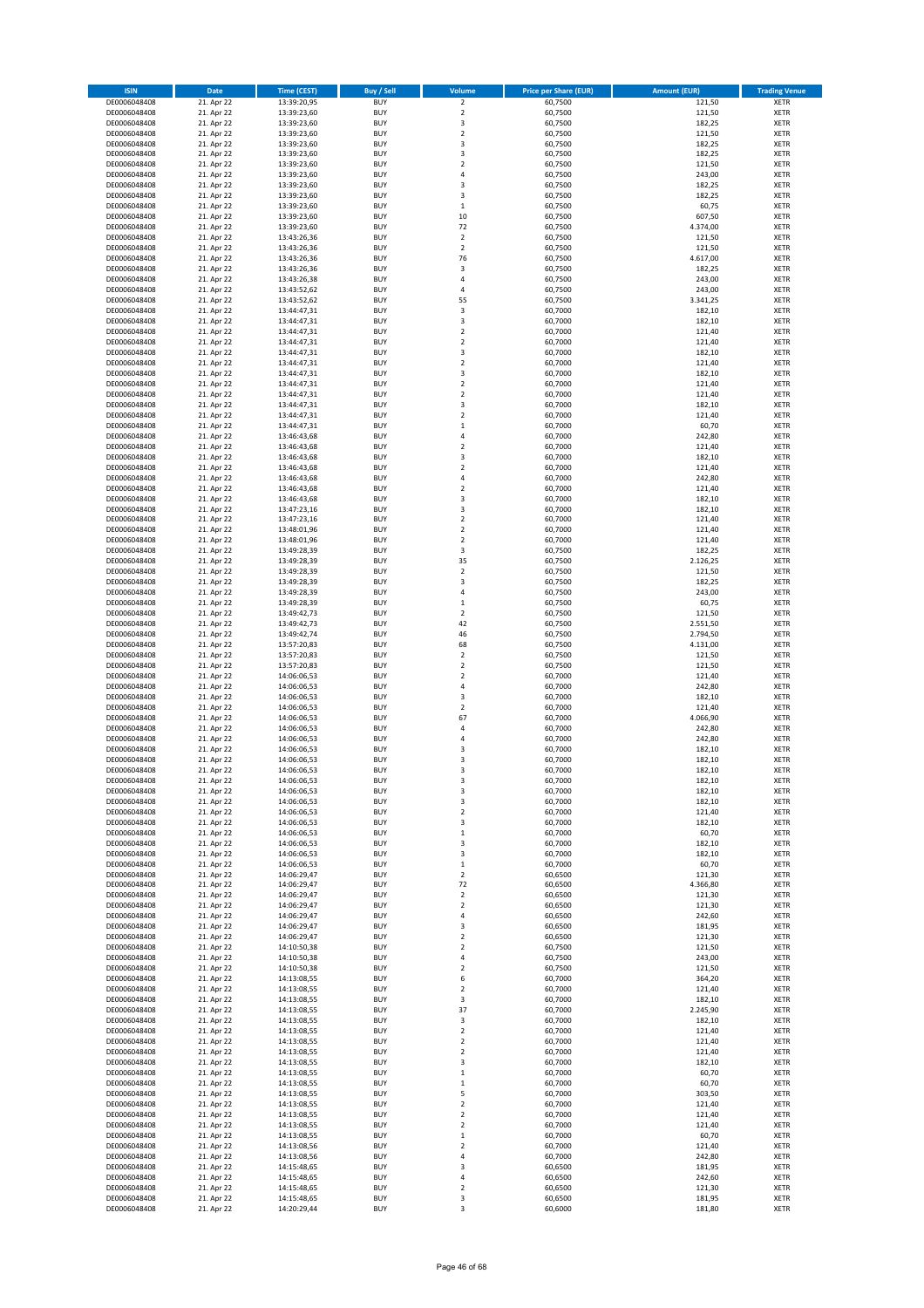| <b>ISIN</b>                  | Date                     | <b>Time (CEST)</b>         | <b>Buy / Sell</b>        | Volume                                    | <b>Price per Share (EUR)</b> | <b>Amount (EUR)</b> | <b>Trading Venue</b>       |
|------------------------------|--------------------------|----------------------------|--------------------------|-------------------------------------------|------------------------------|---------------------|----------------------------|
| DE0006048408                 | 21. Apr 22               | 14:20:29,44                | <b>BUY</b>               | $\overline{\mathsf{S}}$                   | 60,6000                      | 303,00              | <b>XETR</b>                |
| DE0006048408                 | 21. Apr 22               | 14:20:29,44                | <b>BUY</b>               | 46                                        | 60,6000                      | 2.787,60            | <b>XETR</b>                |
| DE0006048408<br>DE0006048408 | 21. Apr 22<br>21. Apr 22 | 14:20:29,44<br>14:20:29,44 | <b>BUY</b><br><b>BUY</b> | 3<br>3                                    | 60,6000<br>60,6000           | 181,80<br>181,80    | <b>XETR</b><br><b>XETR</b> |
| DE0006048408                 | 21. Apr 22               | 14:20:29,44                | <b>BUY</b>               | 3                                         | 60,6000                      | 181,80              | <b>XETR</b>                |
| DE0006048408                 | 21. Apr 22               | 14:20:29,44                | <b>BUY</b>               | 71                                        | 60,6000                      | 4.302,60            | <b>XETR</b>                |
| DE0006048408                 | 21. Apr 22               | 14:20:29,44                | <b>BUY</b>               | $\overline{\mathbf{3}}$                   | 60,6000                      | 181,80              | <b>XETR</b>                |
| DE0006048408                 | 21. Apr 22               | 14:20:29,44                | <b>BUY</b>               | $\overline{2}$                            | 60,6000                      | 121,20              | <b>XETR</b>                |
| DE0006048408<br>DE0006048408 | 21. Apr 22<br>21. Apr 22 | 14:20:29,44                | <b>BUY</b><br><b>BUY</b> | 3<br>3                                    | 60,6000<br>60,6000           | 181,80<br>181,80    | XETR<br><b>XETR</b>        |
| DE0006048408                 | 21. Apr 22               | 14:20:29,44<br>14:20:29,44 | <b>BUY</b>               | $\overline{2}$                            | 60,6000                      | 121,20              | XETR                       |
| DE0006048408                 | 21. Apr 22               | 14:20:29,44                | <b>BUY</b>               | $\overline{2}$                            | 60,6000                      | 121,20              | <b>XETR</b>                |
| DE0006048408                 | 21. Apr 22               | 14:20:29,44                | <b>BUY</b>               | $\boldsymbol{2}$                          | 60,6000                      | 121,20              | XETR                       |
| DE0006048408                 | 21. Apr 22               | 14:20:29,44                | <b>BUY</b>               | $\overline{2}$                            | 60,6000                      | 121,20              | <b>XETR</b>                |
| DE0006048408                 | 21. Apr 22               | 14:20:29,44                | <b>BUY</b><br><b>BUY</b> | $\mathbf 2$<br>3                          | 60,6000                      | 121,20              | <b>XETR</b><br><b>XETR</b> |
| DE0006048408<br>DE0006048408 | 21. Apr 22<br>21. Apr 22 | 14:20:30,46<br>14:20:30,46 | <b>BUY</b>               | $\boldsymbol{2}$                          | 60,6000<br>60,6000           | 181,80<br>121,20    | XETR                       |
| DE0006048408                 | 21. Apr 22               | 14:20:30,46                | <b>BUY</b>               | 3                                         | 60,6000                      | 181,80              | <b>XETR</b>                |
| DE0006048408                 | 21. Apr 22               | 14:20:30,46                | <b>BUY</b>               | $\overline{2}$                            | 60,6000                      | 121,20              | XETR                       |
| DE0006048408                 | 21. Apr 22               | 14:20:30,46                | <b>BUY</b>               | $\mathbf 2$                               | 60,6000                      | 121,20              | <b>XETR</b>                |
| DE0006048408<br>DE0006048408 | 21. Apr 22<br>21. Apr 22 | 14:20:30,46<br>14:20:31,48 | <b>BUY</b><br><b>BUY</b> | 3<br>3                                    | 60,6000<br>60,6000           | 181,80<br>181,80    | <b>XETR</b><br><b>XETR</b> |
| DE0006048408                 | 21. Apr 22               | 14:20:31,48                | <b>BUY</b>               | $\overline{4}$                            | 60,6000                      | 242,40              | <b>XETR</b>                |
| DE0006048408                 | 21. Apr 22               | 14:20:31,48                | <b>BUY</b>               | $\overline{\mathbf{3}}$                   | 60,6000                      | 181,80              | <b>XETR</b>                |
| DE0006048408                 | 21. Apr 22               | 14:29:35,83                | <b>BUY</b>               | 17                                        | 60,5500                      | 1.029,35            | <b>XETR</b>                |
| DE0006048408                 | 21. Apr 22               | 14:29:35,83                | <b>BUY</b>               | 4                                         | 60,5500                      | 242,20              | <b>XETR</b>                |
| DE0006048408                 | 21. Apr 22               | 14:29:35,83                | <b>BUY</b>               | 3                                         | 60,5500                      | 181,65              | <b>XETR</b>                |
| DE0006048408<br>DE0006048408 | 21. Apr 22<br>21. Apr 22 | 14:29:35,83<br>14:29:35,83 | <b>BUY</b><br><b>BUY</b> | $\overline{2}$<br>66                      | 60,5500<br>60,5500           | 121,10<br>3.996,30  | <b>XETR</b><br><b>XETR</b> |
| DE0006048408                 | 21. Apr 22               | 14:29:35,83                | <b>BUY</b>               | 3                                         | 60,5500                      | 181,65              | <b>XETR</b>                |
| DE0006048408                 | 21. Apr 22               | 14:29:35,83                | <b>BUY</b>               | $\mathbf 2$                               | 60,5500                      | 121,10              | <b>XETR</b>                |
| DE0006048408                 | 21. Apr 22               | 14:29:35,83                | <b>BUY</b>               | 3                                         | 60,5500                      | 181,65              | <b>XETR</b>                |
| DE0006048408                 | 21. Apr 22               | 14:29:35,83                | <b>BUY</b><br><b>BUY</b> | $\overline{2}$<br>$\mathbf 2$             | 60,5500                      | 121,10<br>121,10    | <b>XETR</b><br>XETR        |
| DE0006048408<br>DE0006048408 | 21. Apr 22<br>21. Apr 22 | 14:29:35,83<br>14:29:35,83 | <b>BUY</b>               | $\overline{2}$                            | 60,5500<br>60,5500           | 121,10              | <b>XETR</b>                |
| DE0006048408                 | 21. Apr 22               | 14:29:35,83                | <b>BUY</b>               | $\overline{\mathbf{3}}$                   | 60,5500                      | 181,65              | XETR                       |
| DE0006048408                 | 21. Apr 22               | 14:29:35,83                | <b>BUY</b>               | 3                                         | 60,5500                      | 181,65              | <b>XETR</b>                |
| DE0006048408                 | 21. Apr 22               | 14:29:35,83                | <b>BUY</b>               | $\,$ 1                                    | 60,5500                      | 60,55               | <b>XETR</b>                |
| DE0006048408                 | 21. Apr 22               | 14:29:35,83                | <b>BUY</b>               | 3                                         | 60,5500                      | 181,65              | <b>XETR</b>                |
| DE0006048408<br>DE0006048408 | 21. Apr 22<br>21. Apr 22 | 14:29:35,83<br>14:29:35,83 | <b>BUY</b><br><b>BUY</b> | $\overline{2}$<br>3                       | 60,5500<br>60,5500           | 121,10<br>181,65    | <b>XETR</b><br><b>XETR</b> |
| DE0006048408                 | 21. Apr 22               | 14:33:11,58                | <b>BUY</b>               | 3                                         | 60,6500                      | 181,95              | XETR                       |
| DE0006048408                 | 21. Apr 22               | 14:33:11,58                | <b>BUY</b>               | $\sqrt{4}$                                | 60,6500                      | 242,60              | <b>XETR</b>                |
| DE0006048408                 | 21. Apr 22               | 14:33:11,58                | <b>BUY</b>               | 3                                         | 60,6500                      | 181,95              | <b>XETR</b>                |
| DE0006048408                 | 21. Apr 22               | 14:33:11,58                | <b>BUY</b>               | 87                                        | 60,6500                      | 5.276,55            | <b>XETR</b>                |
| DE0006048408                 | 21. Apr 22               | 14:33:11,58                | <b>BUY</b>               | 4                                         | 60,6500                      | 242,60              | <b>XETR</b>                |
| DE0006048408<br>DE0006048408 | 21. Apr 22<br>21. Apr 22 | 14:33:11,58<br>14:33:11,58 | <b>BUY</b><br><b>BUY</b> | 4<br>$\sqrt{4}$                           | 60,6500<br>60,6500           | 242,60<br>242,60    | <b>XETR</b><br><b>XETR</b> |
| DE0006048408                 | 21. Apr 22               | 14:33:11,58                | <b>BUY</b>               | 6                                         | 60,6500                      | 363,90              | <b>XETR</b>                |
| DE0006048408                 | 21. Apr 22               | 14:33:11,58                | <b>BUY</b>               | $\mathbf 2$                               | 60,6500                      | 121,30              | <b>XETR</b>                |
| DE0006048408                 | 21. Apr 22               | 14:33:11,58                | <b>BUY</b>               | 5                                         | 60,6500                      | 303,25              | <b>XETR</b>                |
| DE0006048408                 | 21. Apr 22               | 14:33:11,58                | <b>BUY</b><br><b>BUY</b> | $\overline{4}$<br>3                       | 60,6500                      | 242,60              | <b>XETR</b>                |
| DE0006048408<br>DE0006048408 | 21. Apr 22<br>21. Apr 22 | 14:33:11,67<br>14:33:11,67 | <b>BUY</b>               | $\,$ 1                                    | 60,6500<br>60,6500           | 181,95<br>60,65     | <b>XETR</b><br><b>XETR</b> |
| DE0006048408                 | 21. Apr 22               | 14:33:15,83                | <b>BUY</b>               | $\mathbf 2$                               | 60,6500                      | 121,30              | <b>XETR</b>                |
| DE0006048408                 | 21. Apr 22               | 14:33:15,83                | <b>BUY</b>               | $\overline{2}$                            | 60,6500                      | 121,30              | <b>XETR</b>                |
| DE0006048408                 | 21. Apr 22               | 14:33:15,83                | <b>BUY</b>               | 53                                        | 60,6500                      | 3.214,45            | <b>XETR</b>                |
| DE0006048408                 | 21. Apr 22               | 14:33:15,83                | <b>BUY</b>               | $\overline{2}$<br>$\mathbf 2$             | 60,6500                      | 121,30              | <b>XETR</b>                |
| DE0006048408<br>DE0006048408 | 21. Apr 22<br>21. Apr 22 | 14:33:15,83<br>14:36:21,71 | <b>BUY</b><br><b>BUY</b> | 3                                         | 60,6500<br>60,6000           | 121,30<br>181,80    | <b>XETR</b><br><b>XETR</b> |
| DE0006048408                 | 21. Apr 22               | 14:36:21,71                | <b>BUY</b>               | 6                                         | 60,6000                      | 363,60              | XETR                       |
| DE0006048408                 | 21. Apr 22               | 14:36:21,71                | <b>BUY</b>               | $\overline{2}$                            | 60,6000                      | 121,20              | <b>XETR</b>                |
| DE0006048408                 | 21. Apr 22               | 14:36:21,71                | <b>BUY</b>               | $\boldsymbol{2}$                          | 60,6000                      | 121,20              | <b>XETR</b>                |
| DE0006048408                 | 21. Apr 22               | 14:36:21,71                | <b>BUY</b>               | $\overline{2}$                            | 60,6000                      | 121,20              | <b>XETR</b>                |
| DE0006048408<br>DE0006048408 | 21. Apr 22<br>21. Apr 22 | 14:36:21,71<br>14:36:21,71 | <b>BUY</b><br><b>BUY</b> | 3<br>$\,$ 1                               | 60,6000<br>60,6000           | 181,80<br>60,60     | <b>XETR</b><br>XETR        |
| DE0006048408                 | 21. Apr 22               | 14:37:14,82                | <b>BUY</b>               | 5                                         | 60,5500                      | 302,75              | XETR                       |
| DE0006048408                 | 21. Apr 22               | 14:37:14,82                | <b>BUY</b>               | 60                                        | 60,5500                      | 3.633,00            | XETR                       |
| DE0006048408                 | 21. Apr 22               | 14:37:14,82                | <b>BUY</b>               | 3                                         | 60,5500                      | 181,65              | <b>XETR</b>                |
| DE0006048408                 | 21. Apr 22<br>21. Apr 22 | 14:37:14,82                | <b>BUY</b>               | $\mathbf 2$                               | 60,5500                      | 121,10              | <b>XETR</b>                |
| DE0006048408<br>DE0006048408 | 21. Apr 22               | 14:37:14,82<br>14:37:14,82 | <b>BUY</b><br><b>BUY</b> | $\overline{\mathbf{c}}$<br>$\overline{2}$ | 60,5500<br>60,5500           | 121,10<br>121,10    | XETR<br><b>XETR</b>        |
| DE0006048408                 | 21. Apr 22               | 14:37:14,82                | <b>BUY</b>               | 3                                         | 60,5500                      | 181,65              | <b>XETR</b>                |
| DE0006048408                 | 21. Apr 22               | 14:37:14,82                | <b>BUY</b>               | 4                                         | 60,5500                      | 242,20              | <b>XETR</b>                |
| DE0006048408                 | 21. Apr 22               | 14:37:14,82                | <b>BUY</b>               | 3                                         | 60,5500                      | 181,65              | <b>XETR</b>                |
| DE0006048408<br>DE0006048408 | 21. Apr 22<br>21. Apr 22 | 14:37:14,82<br>14:37:14,82 | <b>BUY</b><br><b>BUY</b> | $\mathbf 2$<br>9                          | 60,5500<br>60,5500           | 121,10<br>544,95    | <b>XETR</b><br><b>XETR</b> |
| DE0006048408                 | 21. Apr 22               | 14:39:03,02                | <b>BUY</b>               | $\overline{2}$                            | 60,5500                      | 121,10              | <b>XETR</b>                |
| DE0006048408                 | 21. Apr 22               | 14:39:03,02                | <b>BUY</b>               | $\overline{2}$                            | 60,5500                      | 121,10              | XETR                       |
| DE0006048408                 | 21. Apr 22               | 14:39:03,02                | <b>BUY</b>               | $\mathbf 2$                               | 60,5500                      | 121,10              | <b>XETR</b>                |
| DE0006048408                 | 21. Apr 22               | 14:39:03,02                | <b>BUY</b>               | $\,$ 1                                    | 60,5500                      | 60,55               | <b>XETR</b>                |
| DE0006048408<br>DE0006048408 | 21. Apr 22<br>21. Apr 22 | 14:39:03,02<br>14:47:58,39 | <b>BUY</b><br><b>BUY</b> | $\mathbf 2$<br>37                         | 60,5500<br>60,5000           | 121,10<br>2.238,50  | <b>XETR</b><br><b>XETR</b> |
| DE0006048408                 | 21. Apr 22               | 14:48:02,00                | <b>BUY</b>               | 4                                         | 60,5000                      | 242,00              | <b>XETR</b>                |
| DE0006048408                 | 21. Apr 22               | 14:48:02,00                | <b>BUY</b>               | 54                                        | 60,5000                      | 3.267,00            | <b>XETR</b>                |
| DE0006048408                 | 21. Apr 22               | 14:48:02,00                | <b>BUY</b>               | 6                                         | 60,5000                      | 363,00              | <b>XETR</b>                |
| DE0006048408                 | 21. Apr 22               | 14:48:02,00                | <b>BUY</b>               | 4                                         | 60,5000                      | 242,00              | <b>XETR</b>                |
| DE0006048408<br>DE0006048408 | 21. Apr 22<br>21. Apr 22 | 14:48:02,00<br>14:48:02,00 | <b>BUY</b><br><b>BUY</b> | 47<br>3                                   | 60,5000<br>60,5000           | 2.843,50<br>181,50  | XETR<br>XETR               |
| DE0006048408                 | 21. Apr 22               | 14:48:02,00                | <b>BUY</b>               | 3                                         | 60,5000                      | 181,50              | <b>XETR</b>                |
| DE0006048408                 | 21. Apr 22               | 14:48:02,00                | <b>BUY</b>               | $\overline{7}$                            | 60,5000                      | 423,50              | <b>XETR</b>                |
| DE0006048408                 | 21. Apr 22               | 14:48:02,00                | <b>BUY</b>               | 4                                         | 60,5000                      | 242,00              | XETR                       |
| DE0006048408                 | 21. Apr 22               | 14:48:02,00                | <b>BUY</b>               | $\overline{2}$                            | 60,5000                      | 121,00              | XETR                       |
| DE0006048408                 | 21. Apr 22               | 14:48:02,00                | <b>BUY</b><br><b>BUY</b> | $\mathbf 2$<br>3                          | 60,5000                      | 121,00              | XETR                       |
| DE0006048408<br>DE0006048408 | 21. Apr 22<br>21. Apr 22 | 14:48:02,00<br>14:48:02,00 | <b>BUY</b>               | 4                                         | 60,5000<br>60,5000           | 181,50<br>242,00    | <b>XETR</b><br>XETR        |
| DE0006048408                 | 21. Apr 22               | 14:48:02,00                | <b>BUY</b>               | 15                                        | 60,5000                      | 907,50              | XETR                       |
| DE0006048408                 | 21. Apr 22               | 14:48:02,00                | <b>BUY</b>               | 3                                         | 60,5000                      | 181,50              | <b>XETR</b>                |
| DE0006048408                 | 21. Apr 22               | 14:48:02,00                | <b>BUY</b>               | 3                                         | 60,5000                      | 181,50              | <b>XETR</b>                |
| DE0006048408<br>DE0006048408 | 21. Apr 22<br>21. Apr 22 | 14:48:02,00<br>14:48:02,00 | <b>BUY</b><br><b>BUY</b> | $\mathbf 2$<br>$\,$ 1                     | 60,5000<br>60,5000           | 121,00<br>60,50     | <b>XETR</b><br><b>XETR</b> |
| DE0006048408                 | 21. Apr 22               | 14:48:02,00                | <b>BUY</b>               | 6                                         | 60,5000                      | 363,00              | <b>XETR</b>                |
| DE0006048408                 | 21. Apr 22               | 14:48:02,00                | <b>BUY</b>               | 6                                         | 60,5000                      | 363,00              | <b>XETR</b>                |
| DE0006048408                 | 21. Apr 22               | 14:58:17,16                | <b>BUY</b>               | 8                                         | 60,5000                      | 484,00              | <b>XETR</b>                |
| DE0006048408                 | 21. Apr 22               | 14:58:17,16                | <b>BUY</b>               | 4                                         | 60,5000                      | 242,00              | <b>XETR</b>                |
| DE0006048408                 | 21. Apr 22<br>21. Apr 22 | 14:58:17,16<br>14:58:17,16 | <b>BUY</b><br><b>BUY</b> | 3<br>3                                    | 60,5000<br>60,5000           | 181,50<br>181,50    | <b>XETR</b><br><b>XETR</b> |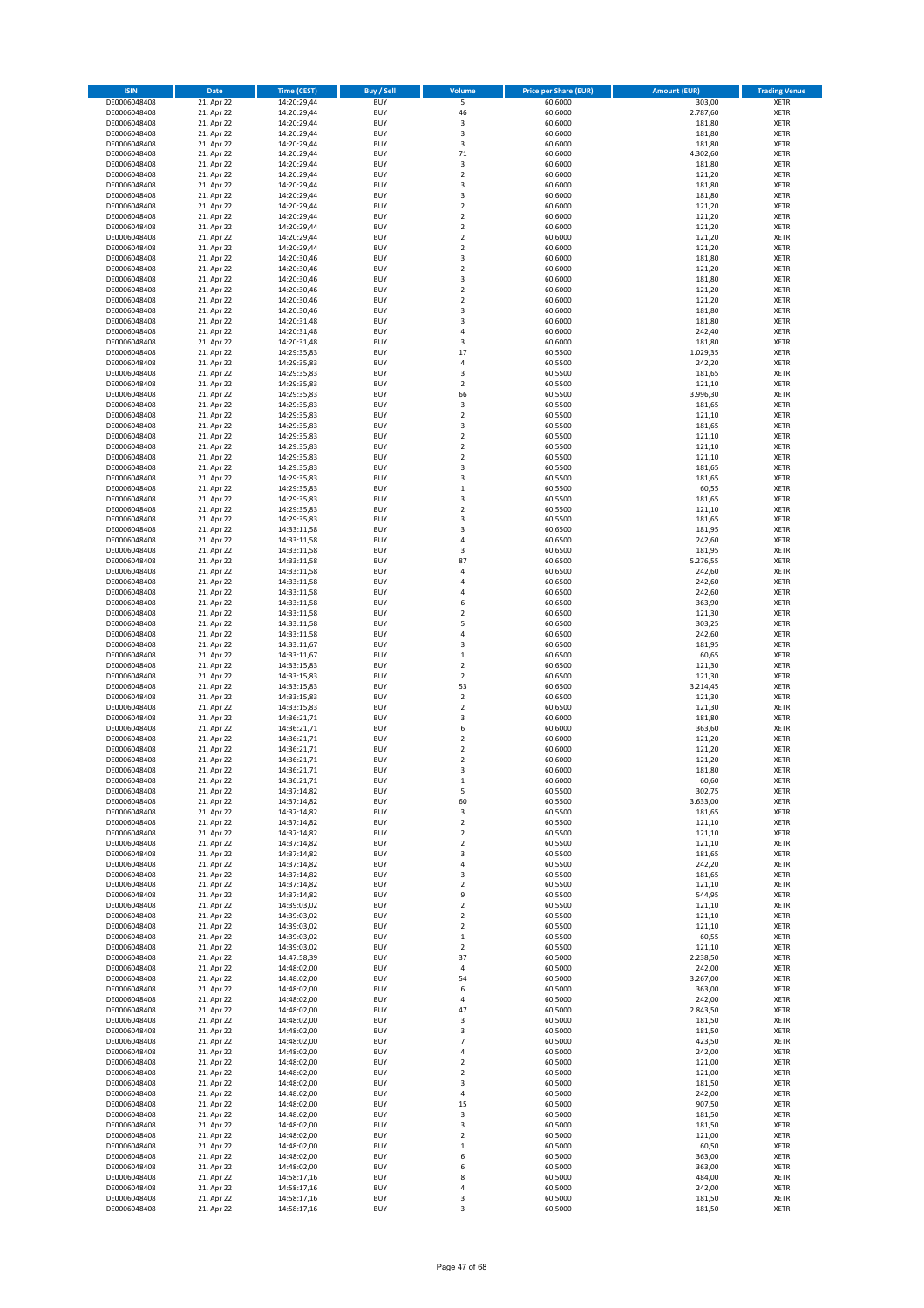| <b>ISIN</b>                  | Date                     | <b>Time (CEST)</b>         | <b>Buy / Sell</b>        | Volume                           | <b>Price per Share (EUR)</b> | <b>Amount (EUR)</b> | <b>Trading Venue</b>       |
|------------------------------|--------------------------|----------------------------|--------------------------|----------------------------------|------------------------------|---------------------|----------------------------|
| DE0006048408                 | 21. Apr 22               | 14:58:17,16                | <b>BUY</b>               | $\pmb{4}$                        | 60,5000                      | 242,00              | <b>XETR</b>                |
| DE0006048408                 | 21. Apr 22               | 14:58:17,16                | <b>BUY</b>               | 3                                | 60,5000                      | 181,50              | <b>XETR</b>                |
| DE0006048408<br>DE0006048408 | 21. Apr 22<br>21. Apr 22 | 14:58:17,16<br>14:58:17,16 | <b>BUY</b><br><b>BUY</b> | 3<br>3                           | 60,5000<br>60,5000           | 181,50<br>181,50    | <b>XETR</b><br><b>XETR</b> |
| DE0006048408                 | 21. Apr 22               | 14:58:17,16                | <b>BUY</b>               | $\mathbf 2$                      | 60,5000                      | 121,00              | <b>XETR</b>                |
| DE0006048408                 | 21. Apr 22               | 14:58:17,16                | <b>BUY</b>               | 5                                | 60,5000                      | 302,50              | <b>XETR</b>                |
| DE0006048408                 | 21. Apr 22               | 14:58:17,16                | <b>BUY</b>               | $\overline{4}$                   | 60,5000                      | 242,00              | <b>XETR</b>                |
| DE0006048408                 | 21. Apr 22               | 15:06:15,52                | <b>BUY</b>               | 3                                | 60,5000                      | 181,50              | <b>XETR</b>                |
| DE0006048408<br>DE0006048408 | 21. Apr 22<br>21. Apr 22 | 15:06:15,52                | <b>BUY</b><br><b>BUY</b> | $\overline{7}$<br>11             | 60,5000<br>60,5000           | 423,50<br>665,50    | XETR<br><b>XETR</b>        |
| DE0006048408                 | 21. Apr 22               | 15:06:15,52<br>15:06:15,52 | <b>BUY</b>               | $\sqrt{4}$                       | 60,5000                      | 242,00              | XETR                       |
| DE0006048408                 | 21. Apr 22               | 15:06:15,52                | <b>BUY</b>               | $\overline{2}$                   | 60,5000                      | 121,00              | <b>XETR</b>                |
| DE0006048408                 | 21. Apr 22               | 15:06:15,52                | <b>BUY</b>               | $\mathbf 2$                      | 60,5000                      | 121,00              | XETR                       |
| DE0006048408                 | 21. Apr 22               | 15:06:15,52                | <b>BUY</b>               | $\,1\,$                          | 60,5000                      | 60,50               | <b>XETR</b>                |
| DE0006048408                 | 21. Apr 22               | 15:06:15,52                | <b>BUY</b>               | 5<br>6                           | 60,5000                      | 302,50              | <b>XETR</b>                |
| DE0006048408<br>DE0006048408 | 21. Apr 22<br>21. Apr 22 | 15:06:16,14<br>15:06:16,14 | <b>BUY</b><br><b>BUY</b> | 8                                | 60,5000<br>60,5000           | 363,00<br>484,00    | <b>XETR</b><br>XETR        |
| DE0006048408                 | 21. Apr 22               | 15:06:16,14                | <b>BUY</b>               | $\overline{2}$                   | 60,5000                      | 121,00              | <b>XETR</b>                |
| DE0006048408                 | 21. Apr 22               | 15:06:16,14                | <b>BUY</b>               | 5                                | 60,5000                      | 302,50              | XETR                       |
| DE0006048408                 | 21. Apr 22               | 15:06:16,14                | <b>BUY</b>               | 6                                | 60,5000                      | 363,00              | <b>XETR</b>                |
| DE0006048408                 | 21. Apr 22               | 15:06:16,14                | <b>BUY</b>               | 24                               | 60,5000                      | 1.452,00            | <b>XETR</b>                |
| DE0006048408<br>DE0006048408 | 21. Apr 22<br>21. Apr 22 | 15:06:16,14<br>15:06:16,14 | <b>BUY</b><br><b>BUY</b> | $\mathbf 2$<br>3                 | 60,5000<br>60,5000           | 121,00<br>181,50    | <b>XETR</b><br><b>XETR</b> |
| DE0006048408                 | 21. Apr 22               | 15:06:16,14                | <b>BUY</b>               | $\mathbf 2$                      | 60,5000                      | 121,00              | <b>XETR</b>                |
| DE0006048408                 | 21. Apr 22               | 15:06:16,14                | <b>BUY</b>               | $\overline{7}$                   | 60,5000                      | 423,50              | <b>XETR</b>                |
| DE0006048408                 | 21. Apr 22               | 15:06:16,14                | <b>BUY</b>               | 6                                | 60,5000                      | 363,00              | <b>XETR</b>                |
| DE0006048408                 | 21. Apr 22               | 15:06:16,14                | <b>BUY</b>               | $\overline{4}$                   | 60,5000                      | 242,00              | <b>XETR</b>                |
| DE0006048408<br>DE0006048408 | 21. Apr 22<br>21. Apr 22 | 15:06:16,14                | <b>BUY</b><br><b>BUY</b> | $\overline{2}$<br>489            | 60,5000<br>60,5000           | 121,00<br>29.584,50 | <b>XETR</b><br><b>XETR</b> |
| DE0006048408                 | 21. Apr 22               | 15:06:16,14<br>15:06:16,14 | <b>BUY</b>               | 3                                | 60,5000                      | 181,50              | <b>XETR</b>                |
| DE0006048408                 | 21. Apr 22               | 15:14:11,33                | <b>BUY</b>               | $\mathbf 2$                      | 60,5000                      | 121,00              | <b>XETR</b>                |
| DE0006048408                 | 21. Apr 22               | 15:14:11,33                | <b>BUY</b>               | 8                                | 60,5000                      | 484,00              | <b>XETR</b>                |
| DE0006048408                 | 21. Apr 22               | 15:14:14,50                | <b>BUY</b>               | $\overline{7}$                   | 60,5000                      | 423,50              | <b>XETR</b>                |
| DE0006048408<br>DE0006048408 | 21. Apr 22<br>21. Apr 22 | 15:14:14,50<br>15:14:16,63 | <b>BUY</b><br><b>BUY</b> | 3<br>8                           | 60,5000<br>60,5000           | 181,50<br>484,00    | XETR<br><b>XETR</b>        |
| DE0006048408                 | 21. Apr 22               | 15:14:16,63                | <b>BUY</b>               | $\overline{2}$                   | 60,5000                      | 121,00              | XETR                       |
| DE0006048408                 | 21. Apr 22               | 15:14:21,89                | <b>BUY</b>               | 8                                | 60,5000                      | 484,00              | <b>XETR</b>                |
| DE0006048408                 | 21. Apr 22               | 15:14:21,89                | <b>BUY</b>               | $\,$ 1                           | 60,5000                      | 60,50               | <b>XETR</b>                |
| DE0006048408                 | 21. Apr 22               | 15:14:21,89                | <b>BUY</b>               | $\,1\,$                          | 60,5000                      | 60,50               | <b>XETR</b>                |
| DE0006048408                 | 21. Apr 22               | 15:14:24,60                | <b>BUY</b>               | $\overline{\mathbf{3}}$          | 60,5000                      | 181,50              | <b>XETR</b>                |
| DE0006048408<br>DE0006048408 | 21. Apr 22<br>21. Apr 22 | 15:14:24,60<br>15:14:24,60 | <b>BUY</b><br><b>BUY</b> | $\,1\,$<br>6                     | 60,5000<br>60,5000           | 60,50<br>363,00     | <b>XETR</b><br>XETR        |
| DE0006048408                 | 21. Apr 22               | 15:14:29,35                | <b>BUY</b>               | $\overline{7}$                   | 60,5000                      | 423,50              | <b>XETR</b>                |
| DE0006048408                 | 21. Apr 22               | 15:14:29,35                | <b>BUY</b>               | $\overline{\mathbf{3}}$          | 60,5000                      | 181,50              | <b>XETR</b>                |
| DE0006048408                 | 21. Apr 22               | 15:14:39,46                | <b>BUY</b>               | $\sqrt{4}$                       | 60,5000                      | 242,00              | <b>XETR</b>                |
| DE0006048408                 | 21. Apr 22               | 15:14:39,46                | <b>BUY</b>               | 5                                | 60,5000                      | 302,50              | <b>XETR</b>                |
| DE0006048408<br>DE0006048408 | 21. Apr 22<br>21. Apr 22 | 15:14:39,46<br>15:14:42,08 | <b>BUY</b><br><b>BUY</b> | $\,$ 1<br>$\,1\,$                | 60,5000<br>60,5000           | 60,50<br>60,50      | XETR<br><b>XETR</b>        |
| DE0006048408                 | 21. Apr 22               | 15:14:42,08                | <b>BUY</b>               | $\boldsymbol{2}$                 | 60,5000                      | 121,00              | <b>XETR</b>                |
| DE0006048408                 | 21. Apr 22               | 15:14:42,08                | <b>BUY</b>               | 6                                | 60,5000                      | 363,00              | <b>XETR</b>                |
| DE0006048408                 | 21. Apr 22               | 15:14:42,08                | <b>BUY</b>               | $\mathbf 1$                      | 60,5000                      | 60,50               | <b>XETR</b>                |
| DE0006048408                 | 21. Apr 22               | 15:14:44,16                | <b>BUY</b>               | 3                                | 60,5000                      | 181,50              | <b>XETR</b>                |
| DE0006048408<br>DE0006048408 | 21. Apr 22<br>21. Apr 22 | 15:14:44,16<br>15:14:44,16 | <b>BUY</b><br><b>BUY</b> | 5<br>$\overline{2}$              | 60,5000<br>60,5000           | 302,50<br>121,00    | <b>XETR</b><br><b>XETR</b> |
| DE0006048408                 | 21. Apr 22               | 15:14:49,45                | <b>BUY</b>               | $\sqrt{4}$                       | 60,5000                      | 242,00              | <b>XETR</b>                |
| DE0006048408                 | 21. Apr 22               | 15:14:49,45                | <b>BUY</b>               | $\overline{4}$                   | 60,5000                      | 242,00              | <b>XETR</b>                |
| DE0006048408                 | 21. Apr 22               | 15:14:49,45                | <b>BUY</b>               | $\overline{2}$                   | 60,5000                      | 121,00              | <b>XETR</b>                |
| DE0006048408                 | 21. Apr 22               | 15:14:52,12                | <b>BUY</b>               | $\overline{a}$                   | 60,5000                      | 242,00              | <b>XETR</b>                |
| DE0006048408<br>DE0006048408 | 21. Apr 22<br>21. Apr 22 | 15:14:52,12<br>15:14:52,12 | <b>BUY</b><br><b>BUY</b> | $\overline{2}$<br>3              | 60,5000<br>60,5000           | 121,00<br>181,50    | <b>XETR</b><br><b>XETR</b> |
| DE0006048408                 | 21. Apr 22               | 15:14:52,12                | <b>BUY</b>               | $\,$ 1                           | 60,5000                      | 60,50               | XETR                       |
| DE0006048408                 | 21. Apr 22               | 15:14:56,80                | <b>BUY</b>               | $\overline{2}$                   | 60,5000                      | 121,00              | <b>XETR</b>                |
| DE0006048408                 | 21. Apr 22               | 15:14:56,80                | <b>BUY</b>               | $\sqrt{2}$                       | 60,5000                      | 121,00              | <b>XETR</b>                |
| DE0006048408                 | 21. Apr 22               | 15:14:56,80                | <b>BUY</b>               | $\overline{2}$                   | 60,5000                      | 121,00              | <b>XETR</b>                |
| DE0006048408<br>DE0006048408 | 21. Apr 22<br>21. Apr 22 | 15:14:56,80<br>15:14:56,80 | <b>BUY</b><br><b>BUY</b> | 3<br>$\mathbf{1}$                | 60,5000                      | 181,50<br>60,50     | <b>XETR</b><br>XETR        |
| DE0006048408                 | 21. Apr 22               | 15:14:59,44                | <b>BUY</b>               | $\mathbf 2$                      | 60,5000<br>60,5000           | 121,00              | XETR                       |
| DE0006048408                 | 21. Apr 22               | 15:14:59,44                | <b>BUY</b>               | $\,$ 1                           | 60,5000                      | 60,50               | XETR                       |
| DE0006048408                 | 21. Apr 22               | 15:14:59,44                | <b>BUY</b>               | 3                                | 60,5000                      | 181,50              | <b>XETR</b>                |
| DE0006048408                 | 21. Apr 22               | 15:14:59,44                | <b>BUY</b>               | $\overline{2}$                   | 60,5000                      | 121,00              | <b>XETR</b>                |
| DE0006048408<br>DE0006048408 | 21. Apr 22<br>21. Apr 22 | 15:14:59,44<br>15:15:02,08 | <b>BUY</b><br><b>BUY</b> | $\overline{2}$<br>$\overline{2}$ | 60,5000<br>60,5000           | 121,00<br>121,00    | XETR<br><b>XETR</b>        |
| DE0006048408                 | 21. Apr 22               | 15:15:02,08                | <b>BUY</b>               | $\sqrt{4}$                       | 60,5000                      | 242,00              | <b>XETR</b>                |
| DE0006048408                 | 21. Apr 22               | 15:15:02,08                | <b>BUY</b>               | $\boldsymbol{2}$                 | 60,5000                      | 121,00              | <b>XETR</b>                |
| DE0006048408                 | 21. Apr 22               | 15:15:02,08                | <b>BUY</b>               | $\boldsymbol{2}$                 | 60,5000                      | 121,00              | <b>XETR</b>                |
| DE0006048408                 | 21. Apr 22               | 15:15:04,18<br>15:15:04,18 | <b>BUY</b>               | $\,$ 1                           | 60,5000                      | 60,50               | <b>XETR</b>                |
| DE0006048408<br>DE0006048408 | 21. Apr 22<br>21. Apr 22 | 15:15:04,18                | <b>BUY</b><br><b>BUY</b> | $\sqrt{2}$<br>$\overline{2}$     | 60,5000<br>60,5000           | 121,00<br>121,00    | <b>XETR</b><br><b>XETR</b> |
| DE0006048408                 | 21. Apr 22               | 15:15:04,18                | <b>BUY</b>               | 3                                | 60,5000                      | 181,50              | XETR                       |
| DE0006048408                 | 21. Apr 22               | 15:15:04,18                | <b>BUY</b>               | $\boldsymbol{2}$                 | 60,5000                      | 121,00              | <b>XETR</b>                |
| DE0006048408                 | 21. Apr 22               | 15:15:06,90                | <b>BUY</b>               | $\boldsymbol{2}$                 | 60,5000                      | 121,00              | <b>XETR</b>                |
| DE0006048408                 | 21. Apr 22               | 15:15:06,90                | <b>BUY</b>               | 3                                | 60,5000                      | 181,50              | <b>XETR</b>                |
| DE0006048408<br>DE0006048408 | 21. Apr 22<br>21. Apr 22 | 15:15:06,90<br>15:15:06,90 | <b>BUY</b><br><b>BUY</b> | $\mathbf 2$<br>3                 | 60,5000<br>60,5000           | 121,00<br>181,50    | <b>XETR</b><br><b>XETR</b> |
| DE0006048408                 | 21. Apr 22               | 15:15:09,50                | <b>BUY</b>               | $\sqrt{2}$                       | 60,5000                      | 121,00              | <b>XETR</b>                |
| DE0006048408                 | 21. Apr 22               | 15:15:54,84                | <b>BUY</b>               | 4                                | 60,4500                      | 241,80              | <b>XETR</b>                |
| DE0006048408                 | 21. Apr 22               | 15:18:27,54                | <b>BUY</b>               | $\mathbf 2$                      | 60,4500                      | 120,90              | <b>XETR</b>                |
| DE0006048408                 | 21. Apr 22               | 15:20:19,60                | <b>BUY</b><br><b>BUY</b> | 9                                | 60,4500                      | 544,05              | XETR                       |
| DE0006048408<br>DE0006048408 | 21. Apr 22<br>21. Apr 22 | 15:20:19,60<br>15:20:19,60 | <b>BUY</b>               | 6<br>25                          | 60,4500<br>60,4500           | 362,70<br>1.511,25  | XETR<br><b>XETR</b>        |
| DE0006048408                 | 21. Apr 22               | 15:20:19,60                | <b>BUY</b>               | 4                                | 60,4500                      | 241,80              | <b>XETR</b>                |
| DE0006048408                 | 21. Apr 22               | 15:20:19,60                | <b>BUY</b>               | $\sqrt{2}$                       | 60,4500                      | 120,90              | XETR                       |
| DE0006048408                 | 21. Apr 22               | 15:20:19,60                | <b>BUY</b>               | $\overline{2}$                   | 60,4500                      | 120,90              | XETR                       |
| DE0006048408                 | 21. Apr 22               | 15:20:19,60                | <b>BUY</b>               | 3                                | 60,4500                      | 181,35              | XETR                       |
| DE0006048408<br>DE0006048408 | 21. Apr 22<br>21. Apr 22 | 15:20:19,60<br>15:20:19,60 | <b>BUY</b><br><b>BUY</b> | 154<br>$\mathbf 2$               | 60,4500<br>60,4500           | 9.309,30<br>120,90  | <b>XETR</b><br>XETR        |
| DE0006048408                 | 21. Apr 22               | 15:20:19,60                | <b>BUY</b>               | $\sqrt{4}$                       | 60,4500                      | 241,80              | XETR                       |
| DE0006048408                 | 21. Apr 22               | 15:20:19,60                | <b>BUY</b>               | $\overline{\phantom{a}}$         | 60,4500                      | 423,15              | <b>XETR</b>                |
| DE0006048408                 | 21. Apr 22               | 15:20:19,60                | <b>BUY</b>               | 3                                | 60,4500                      | 181,35              | <b>XETR</b>                |
| DE0006048408                 | 21. Apr 22               | 15:20:19,60                | <b>BUY</b>               | 5                                | 60,4500                      | 302,25              | <b>XETR</b>                |
| DE0006048408<br>DE0006048408 | 21. Apr 22<br>21. Apr 22 | 15:20:19,60<br>15:20:19,60 | <b>BUY</b><br><b>BUY</b> | 4<br>8                           | 60,4500<br>60,4500           | 241,80<br>483,60    | <b>XETR</b><br><b>XETR</b> |
| DE0006048408                 | 21. Apr 22               | 15:20:19,60                | <b>BUY</b>               | 6                                | 60,4500                      | 362,70              | <b>XETR</b>                |
| DE0006048408                 | 21. Apr 22               | 15:20:19,60                | <b>BUY</b>               | $\mathbf 2$                      | 60,4500                      | 120,90              | <b>XETR</b>                |
| DE0006048408                 | 21. Apr 22               | 15:20:19,60                | <b>BUY</b>               | $\mathbf 1$                      | 60,4500                      | 60,45               | <b>XETR</b>                |
| DE0006048408                 | 21. Apr 22               | 15:20:19,60                | <b>BUY</b>               | 3                                | 60,4500                      | 181,35              | <b>XETR</b>                |
| DE0006048408                 | 21. Apr 22               | 15:20:19,60                | <b>BUY</b>               | $\mathbf 2$                      | 60,4500                      | 120,90              | <b>XETR</b>                |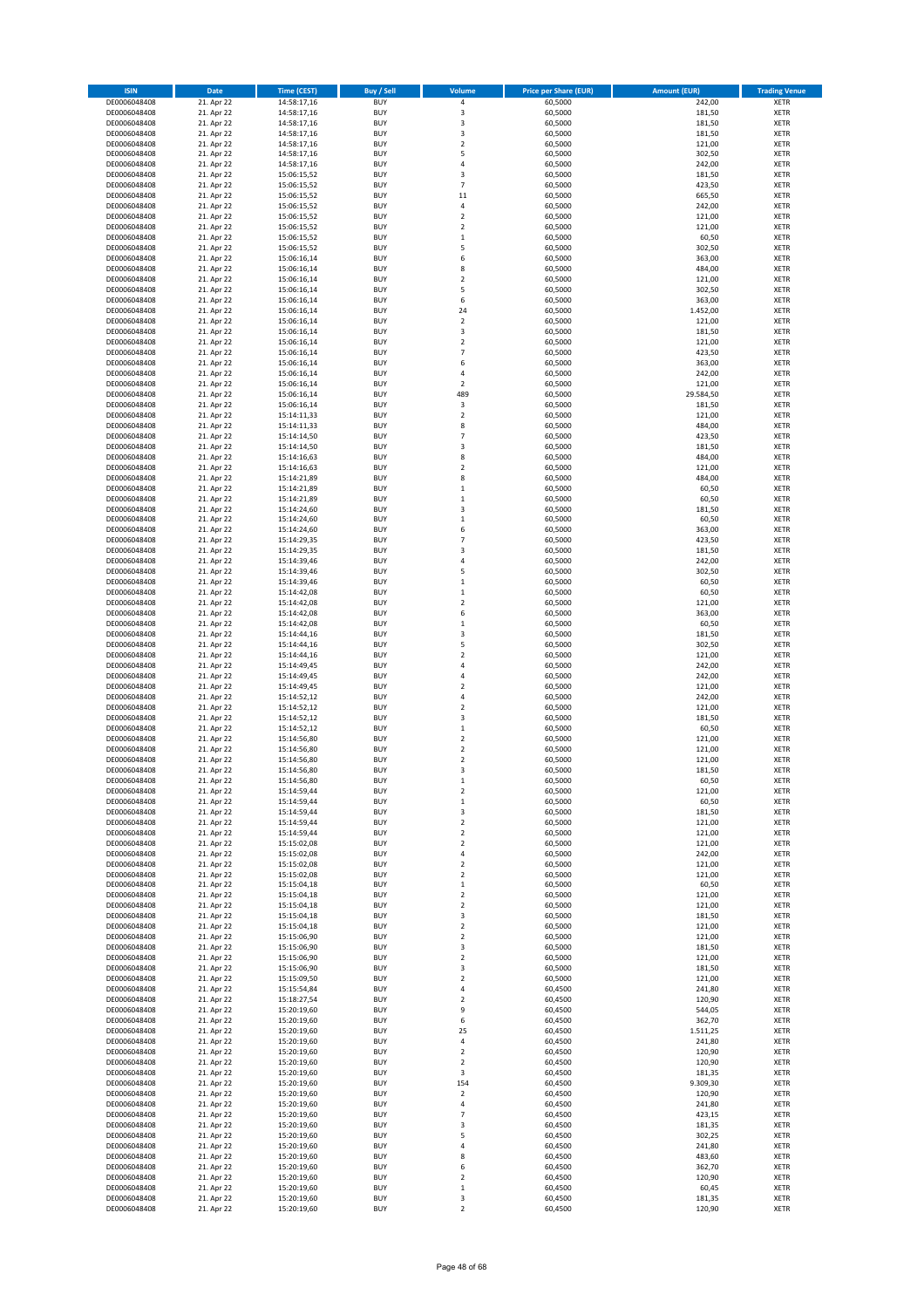| <b>ISIN</b>                  | <b>Date</b>              | <b>Time (CEST)</b>         | Buy / Sell               | Volume                        | <b>Price per Share (EUR)</b> | <b>Amount (EUR)</b> | <b>Trading Venue</b>       |
|------------------------------|--------------------------|----------------------------|--------------------------|-------------------------------|------------------------------|---------------------|----------------------------|
| DE0006048408                 | 21. Apr 22               | 15:20:27,81                | <b>BUY</b>               | 112                           | 60,5000                      | 6.776,00            | XETR                       |
| DE0006048408                 | 21. Apr 22               | 15:23:32,90                | <b>BUY</b>               | 11                            | 60,4500                      | 664,95              | XETR                       |
| DE0006048408<br>DE0006048408 | 21. Apr 22<br>21. Apr 22 | 15:23:32,90<br>15:23:32,90 | <b>BUY</b><br><b>BUY</b> | 4<br>$\mathbf 2$              | 60,4500<br>60,4500           | 241,80<br>120,90    | XETR<br>XETR               |
| DE0006048408                 | 21. Apr 22               | 15:23:32,90                | <b>BUY</b>               | 5                             | 60,4500                      | 302,25              | XETR                       |
| DE0006048408                 | 21. Apr 22               | 15:23:32,90                | <b>BUY</b>               | 3                             | 60,4500                      | 181,35              | <b>XETR</b>                |
| DE0006048408                 | 21. Apr 22               | 15:23:32,90                | <b>BUY</b>               | 8                             | 60,4500                      | 483,60              | <b>XETR</b>                |
| DE0006048408                 | 21. Apr 22               | 15:23:32,90                | <b>BUY</b>               | 5                             | 60,4500                      | 302,25              | <b>XETR</b>                |
| DE0006048408<br>DE0006048408 | 21. Apr 22<br>21. Apr 22 | 15:23:32,90                | <b>BUY</b><br><b>BUY</b> | $\mathbf 2$<br>$\overline{7}$ | 60,4500<br>60,4500           | 120,90<br>423,15    | <b>XETR</b><br><b>XETR</b> |
| DE0006048408                 | 21. Apr 22               | 15:23:32,90<br>15:23:32,90 | <b>BUY</b>               | $\mathbf 2$                   | 60,4500                      | 120,90              | <b>XETR</b>                |
| DE0006048408                 | 21. Apr 22               | 15:23:32,90                | <b>BUY</b>               | $\mathbf 2$                   | 60,4500                      | 120,90              | <b>XETR</b>                |
| DE0006048408                 | 21. Apr 22               | 15:23:41,14                | <b>BUY</b>               | 9                             | 60,4500                      | 544,05              | XETR                       |
| DE0006048408                 | 21. Apr 22               | 15:23:41,14                | <b>BUY</b>               | $\overline{7}$                | 60,4500                      | 423,15              | <b>XETR</b>                |
| DE0006048408                 | 21. Apr 22               | 15:23:41,14                | <b>BUY</b>               | $\mathbf 2$                   | 60,4500                      | 120,90              | XETR                       |
| DE0006048408<br>DE0006048408 | 21. Apr 22<br>21. Apr 22 | 15:23:41,14<br>15:23:41,14 | <b>BUY</b><br><b>BUY</b> | 4<br>3                        | 60,4500<br>60,4500           | 241,80<br>181,35    | <b>XETR</b><br>XETR        |
| DE0006048408                 | 21. Apr 22               | 15:23:41,14                | <b>BUY</b>               | $\mathbf 1$                   | 60,4500                      | 60,45               | <b>XETR</b>                |
| DE0006048408                 | 21. Apr 22               | 15:25:00,66                | <b>BUY</b>               | $\overline{7}$                | 60,4500                      | 423,15              | XETR                       |
| DE0006048408                 | 21. Apr 22               | 15:25:00,66                | <b>BUY</b>               | 5                             | 60,4500                      | 302,25              | <b>XETR</b>                |
| DE0006048408                 | 21. Apr 22               | 15:25:00,66                | <b>BUY</b>               | 19                            | 60,4500                      | 1.148,55            | XETR                       |
| DE0006048408<br>DE0006048408 | 21. Apr 22<br>21. Apr 22 | 15:25:00,66<br>15:25:00,66 | <b>BUY</b><br><b>BUY</b> | $\mathbf 2$<br>3              | 60,4500<br>60,4500           | 120,90<br>181,35    | XETR<br><b>XETR</b>        |
| DE0006048408                 | 21. Apr 22               | 15:25:00,66                | <b>BUY</b>               | $\mathbf 2$                   | 60,4500                      | 120,90              | <b>XETR</b>                |
| DE0006048408                 | 21. Apr 22               | 15:25:00,66                | <b>BUY</b>               | 8                             | 60,4500                      | 483,60              | <b>XETR</b>                |
| DE0006048408                 | 21. Apr 22               | 15:25:02,01                | <b>BUY</b>               | 4                             | 60,4500                      | 241,80              | <b>XETR</b>                |
| DE0006048408                 | 21. Apr 22               | 15:25:02,01                | <b>BUY</b>               | $\overline{4}$                | 60,4500                      | 241,80              | <b>XETR</b>                |
| DE0006048408<br>DE0006048408 | 21. Apr 22<br>21. Apr 22 | 15:25:02,01<br>15:25:02,01 | <b>BUY</b><br><b>BUY</b> | $\mathbf 2$<br>$\mathbf 2$    | 60,4500<br>60,4500           | 120,90<br>120,90    | <b>XETR</b><br><b>XETR</b> |
| DE0006048408                 | 21. Apr 22               | 15:25:02,01                | <b>BUY</b>               | $\mathbf 2$                   | 60,4500                      | 120,90              | <b>XETR</b>                |
| DE0006048408                 | 21. Apr 22               | 15:25:02,01                | <b>BUY</b>               | 4                             | 60,4500                      | 241,80              | <b>XETR</b>                |
| DE0006048408                 | 21. Apr 22               | 15:25:02,01                | <b>BUY</b>               | $\mathbf 2$                   | 60,4500                      | 120,90              | <b>XETR</b>                |
| DE0006048408                 | 21. Apr 22               | 15:25:02,01                | <b>BUY</b>               | 5                             | 60,4500                      | 302,25              | <b>XETR</b>                |
| DE0006048408                 | 21. Apr 22               | 15:25:02,01                | <b>BUY</b><br><b>BUY</b> | 6<br>128                      | 60,4500                      | 362,70              | XETR<br><b>XETR</b>        |
| DE0006048408<br>DE0006048408 | 21. Apr 22<br>21. Apr 22 | 15:28:56,24<br>15:29:04,21 | <b>BUY</b>               | $\mathbf 2$                   | 60,5000<br>60,4500           | 7.744,00<br>120,90  | XETR                       |
| DE0006048408                 | 21. Apr 22               | 15:29:04,21                | <b>BUY</b>               | 3                             | 60,4500                      | 181,35              | <b>XETR</b>                |
| DE0006048408                 | 21. Apr 22               | 15:29:04,21                | <b>BUY</b>               | $\mathbf 2$                   | 60,4500                      | 120,90              | XETR                       |
| DE0006048408                 | 21. Apr 22               | 15:29:04,21                | <b>BUY</b>               | $\mathbf 2$                   | 60,4500                      | 120,90              | <b>XETR</b>                |
| DE0006048408                 | 21. Apr 22               | 15:29:04,21                | <b>BUY</b>               | 3                             | 60,4500                      | 181,35              | <b>XETR</b>                |
| DE0006048408<br>DE0006048408 | 21. Apr 22<br>21. Apr 22 | 15:29:04,21<br>15:29:04,21 | <b>BUY</b><br><b>BUY</b> | 4<br>$\mathbf 2$              | 60,4500<br>60,4500           | 241,80<br>120,90    | <b>XETR</b><br><b>XETR</b> |
| DE0006048408                 | 21. Apr 22               | 15:29:04,21                | <b>BUY</b>               | 3                             | 60,4500                      | 181,35              | <b>XETR</b>                |
| DE0006048408                 | 21. Apr 22               | 15:29:04,21                | <b>BUY</b>               | 10                            | 60,4500                      | 604,50              | <b>XETR</b>                |
| DE0006048408                 | 21. Apr 22               | 15:29:37,63                | <b>BUY</b>               | $\mathbf 2$                   | 60,4500                      | 120,90              | <b>XETR</b>                |
| DE0006048408                 | 21. Apr 22               | 15:29:37,63                | <b>BUY</b>               | $\mathbf 2$                   | 60,4500                      | 120,90              | XETR                       |
| DE0006048408                 | 21. Apr 22               | 15:29:37,63                | <b>BUY</b><br><b>BUY</b> | 4<br>3                        | 60,4500                      | 241,80              | XETR<br><b>XETR</b>        |
| DE0006048408<br>DE0006048408 | 21. Apr 22<br>21. Apr 22 | 15:29:37,63<br>15:29:37,63 | <b>BUY</b>               | $\mathbf 2$                   | 60,4500<br>60,4500           | 181,35<br>120,90    | <b>XETR</b>                |
| DE0006048408                 | 21. Apr 22               | 15:29:37,63                | <b>BUY</b>               | $\mathbf 2$                   | 60,4500                      | 120,90              | XETR                       |
| DE0006048408                 | 21. Apr 22               | 15:29:37,63                | <b>BUY</b>               | 5                             | 60,4500                      | 302,25              | <b>XETR</b>                |
| DE0006048408                 | 21. Apr 22               | 15:30:39,89                | <b>BUY</b>               | $\overline{\mathbf{c}}$       | 60,5000                      | 121,00              | <b>XETR</b>                |
| DE0006048408                 | 21. Apr 22               | 15:30:39,89                | <b>BUY</b>               | $\mathbf 2$                   | 60,5000                      | 121,00              | <b>XETR</b>                |
| DE0006048408<br>DE0006048408 | 21. Apr 22<br>21. Apr 22 | 15:30:39,89<br>15:30:39,89 | <b>BUY</b><br><b>BUY</b> | 89<br>$\mathbf 2$             | 60,5000<br>60,5000           | 5.384,50<br>121,00  | <b>XETR</b><br>XETR        |
| DE0006048408                 | 21. Apr 22               | 15:30:39,89                | <b>BUY</b>               | 5                             | 60,5000                      | 302,50              | <b>XETR</b>                |
| DE0006048408                 | 21. Apr 22               | 15:30:39,89                | <b>BUY</b>               | $\overline{\mathbf{c}}$       | 60,5000                      | 121,00              | <b>XETR</b>                |
| DE0006048408                 | 21. Apr 22               | 15:30:39,89                | <b>BUY</b>               | $\overline{4}$                | 60,5000                      | 242,00              | <b>XETR</b>                |
| DE0006048408                 | 21. Apr 22               | 15:30:39,89                | <b>BUY</b>               | 6                             | 60,5000                      | 363,00              | <b>XETR</b>                |
| DE0006048408                 | 21. Apr 22               | 15:30:39,89                | <b>BUY</b><br><b>BUY</b> | 4<br>$\overline{7}$           | 60,5000                      | 242,00<br>423,85    | <b>XETR</b><br>XETR        |
| DE0006048408<br>DE0006048408 | 21. Apr 22<br>21. Apr 22 | 15:32:56,83<br>15:33:20,52 | <b>BUY</b>               | $\overline{\mathbf{c}}$       | 60,5500<br>60,6000           | 121,20              | <b>XETR</b>                |
| DE0006048408                 | 21. Apr 22               | 15:33:20,52                | <b>BUY</b>               | $\mathbf 2$                   | 60,6000                      | 121,20              | XETR                       |
| DE0006048408                 | 21. Apr 22               | 15:33:20,52                | <b>BUY</b>               | 11                            | 60,6000                      | 666,60              | <b>XETR</b>                |
| DE0006048408                 | 21. Apr 22               | 15:33:20,52                | <b>BUY</b>               | 4                             | 60,6000                      | 242,40              | XETR                       |
| DE0006048408                 | 21. Apr 22               | 15:33:20,52                | <b>BUY</b>               | 2                             | 60,6000                      | 121,20              | XETR                       |
| DE0006048408<br>DE0006048408 | 21. Apr 22<br>21. Apr 22 | 15:33:20,52<br>15:33:20,52 | <b>BUY</b><br><b>BUY</b> | 3<br>$\mathbf 2$              | 60,6000<br>60,6000           | 181,80<br>121,20    | XETR<br>XETR               |
| DE0006048408                 | 21. Apr 22               | 15:33:20,52                | <b>BUY</b>               | 4                             | 60,6000                      | 242,40              | XETR                       |
| DE0006048408                 | 21. Apr 22               | 15:33:20,53                | <b>BUY</b>               | 3                             | 60,6000                      | 181,80              | <b>XETR</b>                |
| DE0006048408                 | 21. Apr 22               | 15:34:04,56                | <b>BUY</b>               | 4                             | 60,5500                      | 242,20              | XETR                       |
| DE0006048408                 | 21. Apr 22               | 15:34:29,55                | <b>BUY</b>               | $\overline{\mathbf{2}}$       | 60,5000                      | 121,00              | <b>XETR</b>                |
| DE0006048408<br>DE0006048408 | 21. Apr 22<br>21. Apr 22 | 15:34:29,55<br>15:34:29,55 | <b>BUY</b><br><b>BUY</b> | $\overline{\mathbf{c}}$<br>15 | 60,5000<br>60,5000           | 121,00<br>907,50    | XETR<br><b>XETR</b>        |
| DE0006048408                 | 21. Apr 22               | 15:34:29,55                | <b>BUY</b>               | 36                            | 60,5000                      | 2.178,00            | XETR                       |
| DE0006048408                 | 21. Apr 22               | 15:34:29,55                | <b>BUY</b>               | $\mathbf 2$                   | 60,5000                      | 121,00              | <b>XETR</b>                |
| DE0006048408                 | 21. Apr 22               | 15:34:29,55                | <b>BUY</b>               | $\mathbf 2$                   | 60,5000                      | 121,00              | XETR                       |
| DE0006048408                 | 21. Apr 22               | 15:34:29,55                | <b>BUY</b>               | 7                             | 60,5000                      | 423,50              | <b>XETR</b>                |
| DE0006048408<br>DE0006048408 | 21. Apr 22<br>21. Apr 22 | 15:34:29,55<br>15:34:29,55 | <b>BUY</b><br><b>BUY</b> | $\mathbf 2$<br>3              | 60,5000<br>60,5000           | 121,00<br>181,50    | XETR<br><b>XETR</b>        |
| DE0006048408                 | 21. Apr 22               | 15:34:29,55                | <b>BUY</b>               | 4                             | 60,5000                      | 242,00              | XETR                       |
| DE0006048408                 | 21. Apr 22               | 15:34:29,55                | <b>BUY</b>               | $\mathbf 2$                   | 60,5000                      | 121,00              | <b>XETR</b>                |
| DE0006048408                 | 21. Apr 22               | 15:34:29,55                | <b>BUY</b>               | 3                             | 60,5000                      | 181,50              | <b>XETR</b>                |
| DE0006048408                 | 21. Apr 22               | 15:34:29,55                | <b>BUY</b>               | 4                             | 60,5000                      | 242,00              | <b>XETR</b>                |
| DE0006048408                 | 21. Apr 22               | 15:34:29,55                | <b>BUY</b>               | 4                             | 60,5000                      | 242,00              | XETR                       |
| DE0006048408<br>DE0006048408 | 21. Apr 22<br>21. Apr 22 | 15:34:29,55<br>15:34:29,55 | <b>BUY</b><br><b>BUY</b> | 3<br>3                        | 60,5000<br>60,5000           | 181,50<br>181,50    | <b>XETR</b><br><b>XETR</b> |
| DE0006048408                 | 21. Apr 22               | 15:34:29,55                | <b>BUY</b>               | 4                             | 60,5000                      | 242,00              | XETR                       |
| DE0006048408                 | 21. Apr 22               | 15:34:29,55                | <b>BUY</b>               | $\overline{\mathbf{2}}$       | 60,5000                      | 121,00              | XETR                       |
| DE0006048408                 | 21. Apr 22               | 15:34:29,55                | <b>BUY</b>               | 18                            | 60,5000                      | 1.089,00            | XETR                       |
| DE0006048408                 | 21. Apr 22               | 15:34:33,35                | <b>BUY</b>               | 11                            | 60,5000                      | 665,50              | <b>XETR</b>                |
| DE0006048408<br>DE0006048408 | 21. Apr 22<br>21. Apr 22 | 15:34:33,35<br>15:34:33,35 | <b>BUY</b><br><b>BUY</b> | $\mathbf 2$<br>3              | 60,5000<br>60,5000           | 121,00<br>181,50    | XETR<br><b>XETR</b>        |
| DE0006048408                 | 21. Apr 22               | 15:34:33,35                | <b>BUY</b>               | 51                            | 60,5000                      | 3.085,50            | XETR                       |
| DE0006048408                 | 21. Apr 22               | 15:34:33,35                | <b>BUY</b>               | 3                             | 60,5000                      | 181,50              | <b>XETR</b>                |
| DE0006048408                 | 21. Apr 22               | 15:34:33,35                | <b>BUY</b>               | 3                             | 60,5000                      | 181,50              | XETR                       |
| DE0006048408                 | 21. Apr 22               | 15:34:33,35                | <b>BUY</b>               | $\mathbf 2$                   | 60,5000                      | 121,00              | <b>XETR</b>                |
| DE0006048408                 | 21. Apr 22               | 15:34:33,35                | <b>BUY</b>               | $\mathbf 1$                   | 60,5000                      | 60,50               | XETR                       |
| DE0006048408<br>DE0006048408 | 21. Apr 22<br>21. Apr 22 | 15:34:33,35<br>15:34:33,41 | <b>BUY</b><br><b>BUY</b> | $\overline{\mathbf{2}}$<br>3  | 60,5000<br>60,5000           | 121,00<br>181,50    | <b>XETR</b><br><b>XETR</b> |
| DE0006048408                 | 21. Apr 22               | 15:34:33,41                | <b>BUY</b>               | 16                            | 60,5000                      | 968,00              | <b>XETR</b>                |
| DE0006048408                 | 21. Apr 22               | 15:38:51,63                | <b>BUY</b>               | $\mathbf 2$                   | 60,4500                      | 120,90              | XETR                       |
| DE0006048408                 | 21. Apr 22               | 15:38:51,63                | <b>BUY</b>               | 3                             | 60,4500                      | 181,35              | <b>XETR</b>                |
| DE0006048408                 | 21. Apr 22               | 15:38:51,63                | <b>BUY</b>               | 38                            | 60,4500                      | 2.297,10            | XETR                       |
| DE0006048408<br>DE0006048408 | 21. Apr 22<br>21. Apr 22 | 15:38:51,63<br>15:38:51,63 | <b>BUY</b><br><b>BUY</b> | 3<br>5                        | 60,4500<br>60,4500           | 181,35<br>302,25    | XETR<br>XETR               |
| DE0006048408                 | 21. Apr 22               | 15:38:51,63                | <b>BUY</b>               | $\mathbf 2$                   | 60,4500                      | 120,90              | <b>XETR</b>                |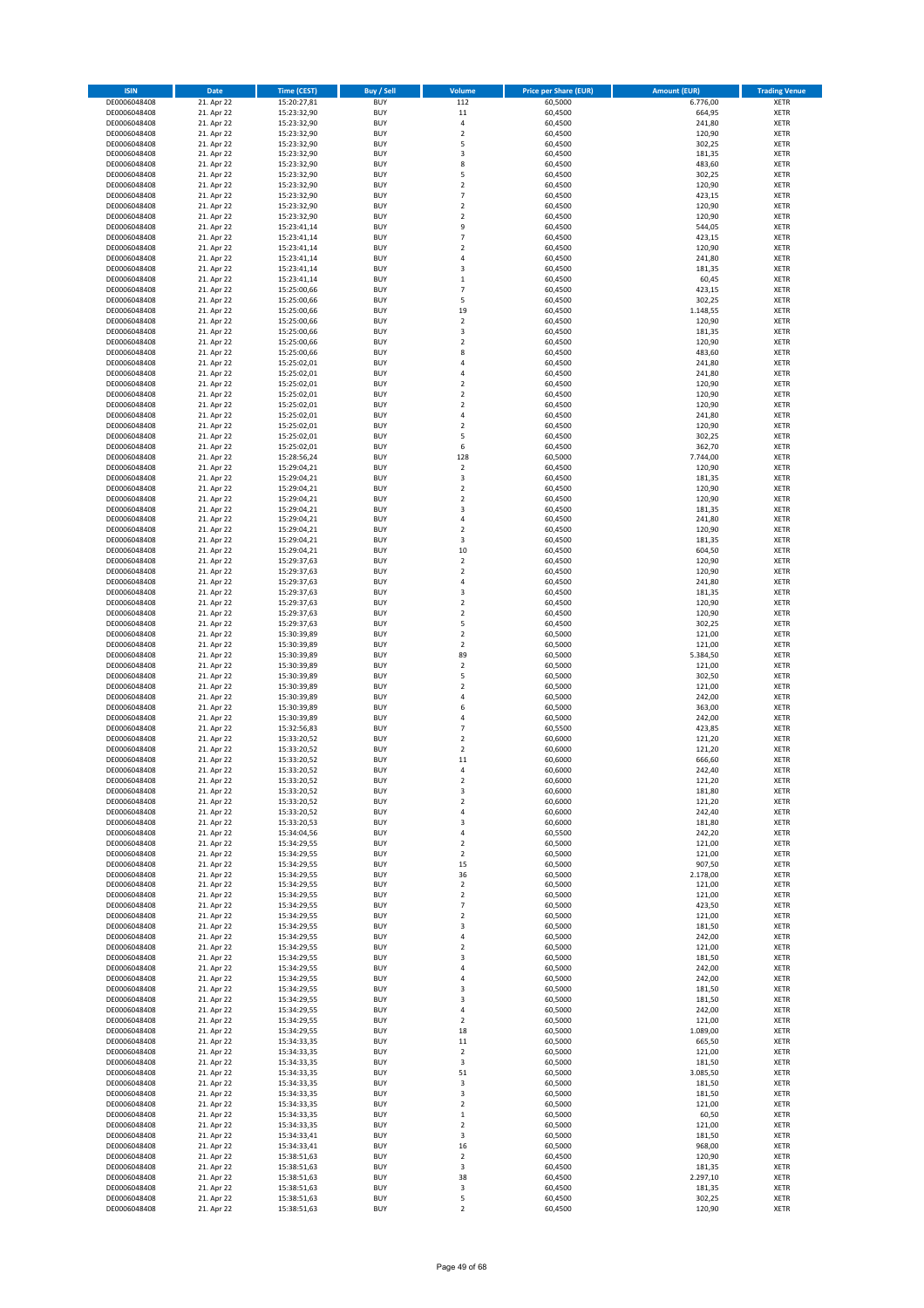| <b>ISIN</b>                  | Date                     | <b>Time (CEST)</b>         | <b>Buy / Sell</b>        | Volume                        | <b>Price per Share (EUR)</b> | <b>Amount (EUR)</b> | <b>Trading Venue</b>       |
|------------------------------|--------------------------|----------------------------|--------------------------|-------------------------------|------------------------------|---------------------|----------------------------|
| DE0006048408                 | 21. Apr 22               | 15:38:51,63                | <b>BUY</b>               | $\overline{2}$                | 60,4500                      | 120,90              | <b>XETR</b>                |
| DE0006048408                 | 21. Apr 22               | 15:38:51,63                | <b>BUY</b>               | $\mathbf 2$                   | 60,4500                      | 120,90              | <b>XETR</b>                |
| DE0006048408<br>DE0006048408 | 21. Apr 22<br>21. Apr 22 | 15:38:51,63<br>15:38:51,63 | <b>BUY</b><br><b>BUY</b> | 3<br>3                        | 60,4500<br>60,4500           | 181,35<br>181,35    | <b>XETR</b><br><b>XETR</b> |
| DE0006048408                 | 21. Apr 22               | 15:38:51,63                | <b>BUY</b>               | $\,$ 1                        | 60,4500                      | 60,45               | <b>XETR</b>                |
| DE0006048408                 | 21. Apr 22               | 15:38:51,63                | <b>BUY</b>               | $\overline{2}$                | 60,4500                      | 120,90              | <b>XETR</b>                |
| DE0006048408                 | 21. Apr 22               | 15:38:51,63                | <b>BUY</b>               | $\mathbf 2$                   | 60,4500                      | 120,90              | <b>XETR</b>                |
| DE0006048408                 | 21. Apr 22               | 15:48:29,51                | <b>BUY</b>               | 13                            | 60,4500                      | 785,85              | <b>XETR</b>                |
| DE0006048408<br>DE0006048408 | 21. Apr 22<br>21. Apr 22 | 15:48:29,51                | <b>BUY</b><br><b>BUY</b> | $\mathbf 2$<br>5              | 60,4500<br>60,4500           | 120,90<br>302,25    | XETR<br><b>XETR</b>        |
| DE0006048408                 | 21. Apr 22               | 15:48:29,51<br>15:48:29,51 | <b>BUY</b>               | $\mathbf 2$                   | 60,4500                      | 120,90              | XETR                       |
| DE0006048408                 | 21. Apr 22               | 15:48:29,51                | <b>BUY</b>               | $\overline{7}$                | 60,4500                      | 423,15              | <b>XETR</b>                |
| DE0006048408                 | 21. Apr 22               | 15:53:16,10                | <b>BUY</b>               | 9                             | 60,4000                      | 543,60              | XETR                       |
| DE0006048408                 | 21. Apr 22               | 15:53:16,10                | <b>BUY</b>               | $\overline{7}$                | 60,4000                      | 422,80              | <b>XETR</b>                |
| DE0006048408                 | 21. Apr 22               | 15:53:16,10<br>15:53:16,10 | <b>BUY</b><br><b>BUY</b> | $\overline{\mathbf{3}}$<br>3  | 60,4000                      | 181,20              | <b>XETR</b><br><b>XETR</b> |
| DE0006048408<br>DE0006048408 | 21. Apr 22<br>21. Apr 22 | 15:53:16,10                | <b>BUY</b>               | 3                             | 60,4000<br>60,4000           | 181,20<br>181,20    | XETR                       |
| DE0006048408                 | 21. Apr 22               | 15:53:16,10                | <b>BUY</b>               | $\sqrt{4}$                    | 60,4000                      | 241,60              | <b>XETR</b>                |
| DE0006048408                 | 21. Apr 22               | 15:53:16,10                | <b>BUY</b>               | $\overline{2}$                | 60,4000                      | 120,80              | XETR                       |
| DE0006048408                 | 21. Apr 22               | 15:53:16,10                | <b>BUY</b>               | 3                             | 60,4000                      | 181,20              | <b>XETR</b>                |
| DE0006048408<br>DE0006048408 | 21. Apr 22<br>21. Apr 22 | 15:53:16,11<br>15:53:16,11 | <b>BUY</b><br><b>BUY</b> | 10<br>9                       | 60,4000<br>60,4000           | 604,00<br>543,60    | <b>XETR</b><br><b>XETR</b> |
| DE0006048408                 | 21. Apr 22               | 15:53:16,11                | <b>BUY</b>               | 143                           | 60,4000                      | 8.637,20            | <b>XETR</b>                |
| DE0006048408                 | 21. Apr 22               | 15:53:16,11                | <b>BUY</b>               | 4                             | 60,4000                      | 241,60              | <b>XETR</b>                |
| DE0006048408                 | 21. Apr 22               | 15:53:16,11                | <b>BUY</b>               | $\sqrt{4}$                    | 60,4000                      | 241,60              | <b>XETR</b>                |
| DE0006048408                 | 21. Apr 22               | 15:53:16,11                | <b>BUY</b>               | 9                             | 60,4000                      | 543,60              | <b>XETR</b>                |
| DE0006048408                 | 21. Apr 22               | 15:53:16,11                | <b>BUY</b>               | 3                             | 60,4000                      | 181,20              | <b>XETR</b>                |
| DE0006048408<br>DE0006048408 | 21. Apr 22<br>21. Apr 22 | 15:53:16,11<br>15:53:16,11 | <b>BUY</b><br><b>BUY</b> | 6<br>6                        | 60,4000<br>60,4000           | 362,40<br>362,40    | <b>XETR</b><br><b>XETR</b> |
| DE0006048408                 | 21. Apr 22               | 15:53:16,11                | <b>BUY</b>               | $\boldsymbol{2}$              | 60,4000                      | 120,80              | <b>XETR</b>                |
| DE0006048408                 | 21. Apr 22               | 15:53:16,11                | <b>BUY</b>               | 9                             | 60,4000                      | 543,60              | <b>XETR</b>                |
| DE0006048408                 | 21. Apr 22               | 15:53:16,11                | <b>BUY</b>               | 5                             | 60,4000                      | 302,00              | <b>XETR</b>                |
| DE0006048408                 | 21. Apr 22               | 15:53:39,94                | <b>BUY</b><br><b>BUY</b> | 6<br>6                        | 60,4000<br>60,4000           | 362,40<br>362,40    | <b>XETR</b><br>XETR        |
| DE0006048408<br>DE0006048408 | 21. Apr 22<br>21. Apr 22 | 15:53:39,94<br>15:53:39,94 | <b>BUY</b>               | 9                             | 60,4000                      | 543,60              | <b>XETR</b>                |
| DE0006048408                 | 21. Apr 22               | 15:53:39,94                | <b>BUY</b>               | 6                             | 60,4000                      | 362,40              | XETR                       |
| DE0006048408                 | 21. Apr 22               | 15:53:39,94                | <b>BUY</b>               | $\sqrt{4}$                    | 60,4000                      | 241,60              | <b>XETR</b>                |
| DE0006048408                 | 21. Apr 22               | 15:53:39,94                | <b>BUY</b>               | 3                             | 60,4000                      | 181,20              | XETR                       |
| DE0006048408                 | 21. Apr 22               | 15:53:39,94                | <b>BUY</b>               | $\overline{7}$                | 60,4000                      | 422,80              | <b>XETR</b>                |
| DE0006048408<br>DE0006048408 | 21. Apr 22<br>21. Apr 22 | 15:53:39,94                | <b>BUY</b><br><b>BUY</b> | $\overline{\mathbf{3}}$<br>5  | 60,4000<br>60,4000           | 181,20<br>302,00    | <b>XETR</b><br><b>XETR</b> |
| DE0006048408                 | 21. Apr 22               | 15:53:39,94<br>15:53:39,94 | <b>BUY</b>               | 5                             | 60,4000                      | 302,00              | XETR                       |
| DE0006048408                 | 21. Apr 22               | 15:53:39,94                | <b>BUY</b>               | $\sqrt{4}$                    | 60,4000                      | 241,60              | <b>XETR</b>                |
| DE0006048408                 | 21. Apr 22               | 15:53:39,94                | <b>BUY</b>               | 3                             | 60,4000                      | 181,20              | <b>XETR</b>                |
| DE0006048408                 | 21. Apr 22               | 15:53:39,94                | <b>BUY</b>               | 5                             | 60,4000                      | 302,00              | <b>XETR</b>                |
| DE0006048408                 | 21. Apr 22               | 15:53:39,94                | <b>BUY</b>               | $\,$ 1                        | 60,4000                      | 60,40               | <b>XETR</b>                |
| DE0006048408<br>DE0006048408 | 21. Apr 22<br>21. Apr 22 | 15:53:39,94<br>15:53:39,94 | <b>BUY</b><br><b>BUY</b> | $\overline{2}$<br>$\sqrt{4}$  | 60,4000<br>60,4000           | 120,80<br>241,60    | <b>XETR</b><br><b>XETR</b> |
| DE0006048408                 | 21. Apr 22               | 16:02:33,31                | <b>BUY</b>               | 6                             | 60,4000                      | 362,40              | <b>XETR</b>                |
| DE0006048408                 | 21. Apr 22               | 16:02:33,31                | <b>BUY</b>               | 3                             | 60,4000                      | 181,20              | <b>XETR</b>                |
| DE0006048408                 | 21. Apr 22               | 16:02:33,31                | <b>BUY</b>               | 4                             | 60,4000                      | 241,60              | <b>XETR</b>                |
| DE0006048408                 | 21. Apr 22               | 16:02:33,31                | <b>BUY</b><br><b>BUY</b> | 3<br>3                        | 60,4000                      | 181,20              | <b>XETR</b>                |
| DE0006048408<br>DE0006048408 | 21. Apr 22<br>21. Apr 22 | 16:02:33,31<br>16:02:33,31 | <b>BUY</b>               | 3                             | 60,4000<br>60,4000           | 181,20<br>181,20    | <b>XETR</b><br><b>XETR</b> |
| DE0006048408                 | 21. Apr 22               | 16:02:33,31                | <b>BUY</b>               | 3                             | 60,4000                      | 181,20              | <b>XETR</b>                |
| DE0006048408                 | 21. Apr 22               | 16:02:33,31                | <b>BUY</b>               | $\overline{4}$                | 60,4000                      | 241,60              | <b>XETR</b>                |
| DE0006048408                 | 21. Apr 22               | 16:02:33,31                | <b>BUY</b>               | $\overline{\mathbf{3}}$       | 60,4000                      | 181,20              | <b>XETR</b>                |
| DE0006048408                 | 21. Apr 22               | 16:02:33,31                | <b>BUY</b>               | 3                             | 60,4000                      | 181,20              | <b>XETR</b>                |
| DE0006048408<br>DE0006048408 | 21. Apr 22<br>21. Apr 22 | 16:02:33,31<br>16:02:33,31 | <b>BUY</b><br><b>BUY</b> | $\overline{2}$<br>$\,1\,$     | 60,4000<br>60,4000           | 120,80<br>60,40     | <b>XETR</b><br><b>XETR</b> |
| DE0006048408                 | 21. Apr 22               | 16:02:33,31                | <b>BUY</b>               | 6                             | 60,4000                      | 362,40              | XETR                       |
| DE0006048408                 | 21. Apr 22               | 16:02:33,31                | <b>BUY</b>               | 3                             | 60,4000                      | 181,20              | <b>XETR</b>                |
| DE0006048408                 | 21. Apr 22               | 16:07:58,56                | <b>BUY</b>               | 653                           | 60,4500                      | 39.473,85           | XETR                       |
| DE0006048408                 | 21. Apr 22               | 16:07:58,56                | <b>BUY</b>               | 10                            | 60,4500                      | 604,50              | <b>XETR</b>                |
| DE0006048408<br>DE0006048408 | 21. Apr 22<br>21. Apr 22 | 16:07:58,58<br>16:16:07,60 | <b>BUY</b><br><b>BUY</b> | 6<br>9                        | 60,4500<br>60,5000           | 362,70<br>544,50    | <b>XETR</b><br>XETR        |
| DE0006048408                 | 21. Apr 22               | 16:16:07,60                | <b>BUY</b>               | 9                             | 60,5000                      | 544,50              | XETR                       |
| DE0006048408                 | 21. Apr 22               | 16:16:07,60                | <b>BUY</b>               | 9                             | 60,5000                      | 544,50              | XETR                       |
| DE0006048408                 | 21. Apr 22               | 16:16:07,60                | <b>BUY</b>               | 8                             | 60,5000                      | 484,00              | <b>XETR</b>                |
| DE0006048408                 | 21. Apr 22<br>21. Apr 22 | 16:16:07,60                | <b>BUY</b>               | 6                             | 60,5000                      | 363,00              | <b>XETR</b>                |
| DE0006048408<br>DE0006048408 | 21. Apr 22               | 16:16:07,60<br>16:16:07.60 | <b>BUY</b><br><b>BUY</b> | 6<br>$\overline{2}$           | 60,5000<br>60,5000           | 363,00<br>121,00    | XETR<br><b>XETR</b>        |
| DE0006048408                 | 21. Apr 22               | 16:16:07,60                | <b>BUY</b>               | 8                             | 60,5000                      | 484,00              | <b>XETR</b>                |
| DE0006048408                 | 21. Apr 22               | 16:16:07,60                | <b>BUY</b>               | 19                            | 60,5000                      | 1.149,50            | <b>XETR</b>                |
| DE0006048408                 | 21. Apr 22               | 16:16:07,60                | <b>BUY</b>               | $\overline{7}$                | 60,5000                      | 423,50              | XETR                       |
| DE0006048408<br>DE0006048408 | 21. Apr 22<br>21. Apr 22 | 16:16:07,60<br>16:16:07,60 | <b>BUY</b><br><b>BUY</b> | 10<br>$\sqrt{4}$              | 60,5000<br>60,5000           | 605,00<br>242,00    | <b>XETR</b><br><b>XETR</b> |
| DE0006048408                 | 21. Apr 22               | 16:16:07,61                | <b>BUY</b>               | 13                            | 60,5000                      | 786,50              | <b>XETR</b>                |
| DE0006048408                 | 21. Apr 22               | 16:16:07,61                | <b>BUY</b>               | 9                             | 60,5000                      | 544,50              | XETR                       |
| DE0006048408                 | 21. Apr 22               | 16:16:07,61                | <b>BUY</b>               | 82                            | 60,5000                      | 4.961,00            | <b>XETR</b>                |
| DE0006048408                 | 21. Apr 22               | 16:16:07,61                | <b>BUY</b>               | 10                            | 60,5000                      | 605,00              | <b>XETR</b>                |
| DE0006048408<br>DE0006048408 | 21. Apr 22<br>21. Apr 22 | 16:16:07,61<br>16:16:07,61 | <b>BUY</b><br><b>BUY</b> | 6<br>9                        | 60,5000<br>60,5000           | 363,00<br>544,50    | <b>XETR</b><br><b>XETR</b> |
| DE0006048408                 | 21. Apr 22               | 16:16:07,61                | <b>BUY</b>               | 5                             | 60,5000                      | 302,50              | <b>XETR</b>                |
| DE0006048408                 | 21. Apr 22               | 16:16:07,61                | <b>BUY</b>               | 31                            | 60,5000                      | 1.875,50            | <b>XETR</b>                |
| DE0006048408                 | 21. Apr 22               | 16:16:07,62                | <b>BUY</b>               | $11\,$                        | 60,5000                      | 665,50              | <b>XETR</b>                |
| DE0006048408                 | 21. Apr 22               | 16:17:20,28                | <b>BUY</b>               | 9                             | 60,5000                      | 544,50              | <b>XETR</b>                |
| DE0006048408<br>DE0006048408 | 21. Apr 22<br>21. Apr 22 | 16:17:20,28<br>16:17:20,28 | <b>BUY</b><br><b>BUY</b> | $\overline{\phantom{a}}$<br>9 | 60,5000<br>60,5000           | 423,50<br>544,50    | XETR<br>XETR               |
| DE0006048408                 | 21. Apr 22               | 16:17:20,28                | <b>BUY</b>               | $\overline{\phantom{a}}$      | 60,5000                      | 423,50              | XETR                       |
| DE0006048408                 | 21. Apr 22               | 16:17:20,28                | <b>BUY</b>               | 5                             | 60,5000                      | 302,50              | <b>XETR</b>                |
| DE0006048408                 | 21. Apr 22               | 16:17:20,28                | <b>BUY</b>               | 5                             | 60,5000                      | 302,50              | XETR                       |
| DE0006048408                 | 21. Apr 22               | 16:17:20,28                | <b>BUY</b>               | 3                             | 60,5000                      | 181,50              | XETR                       |
| DE0006048408                 | 21. Apr 22               | 16:17:20,28                | <b>BUY</b><br><b>BUY</b> | 5                             | 60,5000                      | 302,50              | XETR                       |
| DE0006048408<br>DE0006048408 | 21. Apr 22<br>21. Apr 22 | 16:17:20,28<br>16:17:20,28 | <b>BUY</b>               | 5<br>4                        | 60,5000<br>60,5000           | 302,50<br>242,00    | XETR<br>XETR               |
| DE0006048408                 | 21. Apr 22               | 16:17:20,28                | <b>BUY</b>               | 4                             | 60,5000                      | 242,00              | XETR                       |
| DE0006048408                 | 21. Apr 22               | 16:17:20,28                | <b>BUY</b>               | 5                             | 60,5000                      | 302,50              | <b>XETR</b>                |
| DE0006048408                 | 21. Apr 22               | 16:17:20,28                | <b>BUY</b>               | $\overline{7}$                | 60,5000                      | 423,50              | <b>XETR</b>                |
| DE0006048408<br>DE0006048408 | 21. Apr 22<br>21. Apr 22 | 16:17:20,28<br>16:17:20,28 | <b>BUY</b><br><b>BUY</b> | $\mathbf 2$<br>5              | 60,5000<br>60,5000           | 121,00<br>302,50    | <b>XETR</b><br><b>XETR</b> |
| DE0006048408                 | 21. Apr 22               | 16:17:20,28                | <b>BUY</b>               | $\overline{\phantom{a}}$      | 60,5000                      | 423,50              | <b>XETR</b>                |
| DE0006048408                 | 21. Apr 22               | 16:17:20,28                | <b>BUY</b>               | $\overline{7}$                | 60,5000                      | 423,50              | <b>XETR</b>                |
| DE0006048408                 | 21. Apr 22               | 16:22:36,66                | <b>BUY</b>               | 120                           | 60,4500                      | 7.254,00            | <b>XETR</b>                |
| DE0006048408                 | 21. Apr 22               | 16:22:36,66                | <b>BUY</b>               | 8                             | 60,4500                      | 483,60              | <b>XETR</b>                |
| DE0006048408<br>DE0006048408 | 21. Apr 22<br>21. Apr 22 | 16:22:36,66<br>16:22:36,66 | <b>BUY</b><br><b>BUY</b> | 3<br>5                        | 60,4500<br>60,4500           | 181,35<br>302,25    | <b>XETR</b><br><b>XETR</b> |
|                              |                          |                            |                          |                               |                              |                     |                            |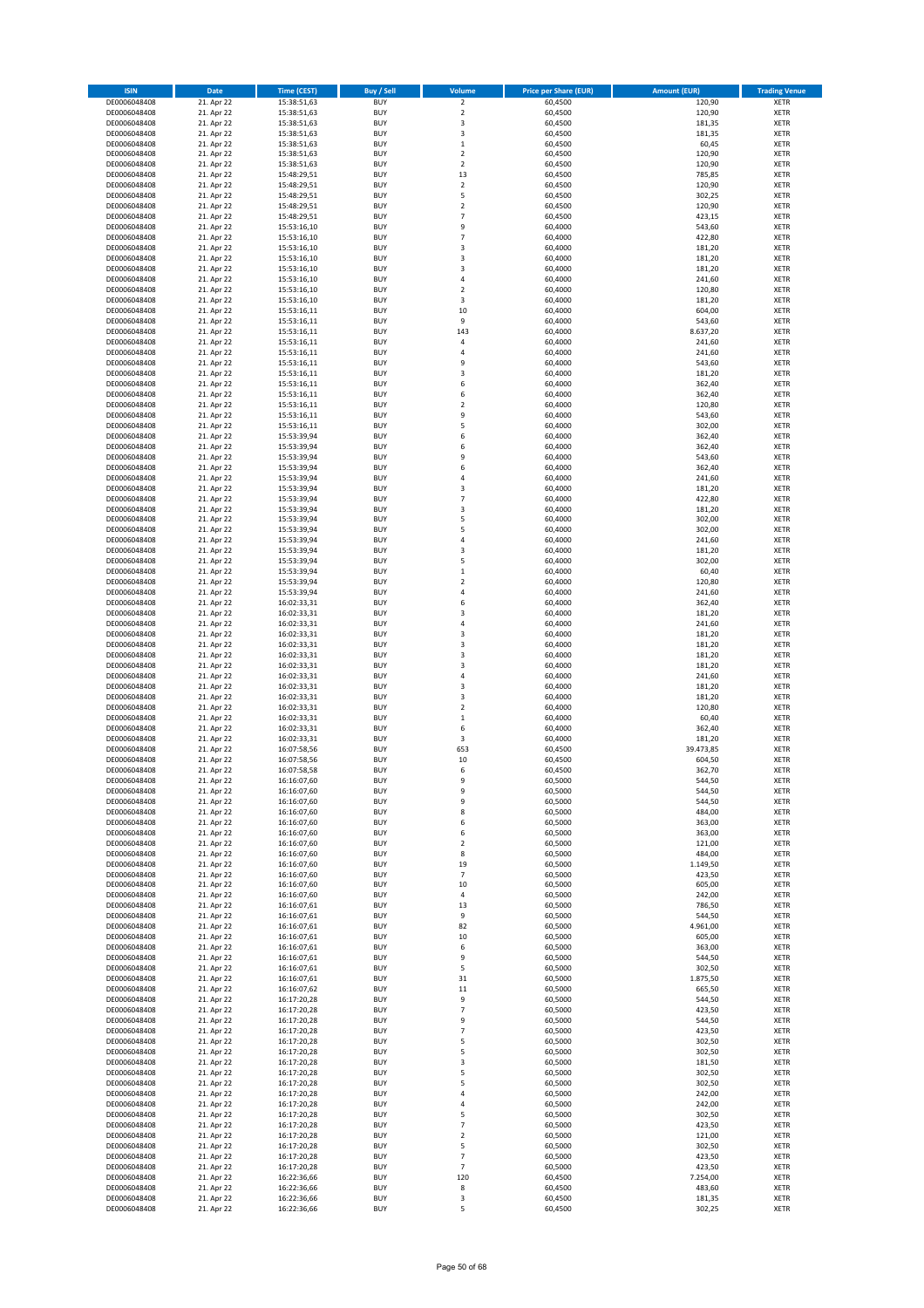| <b>ISIN</b>                  | Date                     | <b>Time (CEST)</b>         | <b>Buy / Sell</b>        | Volume                   | <b>Price per Share (EUR)</b> | <b>Amount (EUR)</b> | <b>Trading Venue</b>       |
|------------------------------|--------------------------|----------------------------|--------------------------|--------------------------|------------------------------|---------------------|----------------------------|
| DE0006048408                 | 21. Apr 22               | 16:22:36,68                | <b>BUY</b>               | 5                        | 60,4500                      | 302,25              | <b>XETR</b>                |
| DE0006048408<br>DE0006048408 | 21. Apr 22<br>21. Apr 22 | 16:24:15,38<br>16:24:15,38 | <b>BUY</b><br><b>BUY</b> | 8<br>6                   | 60,4000<br>60,4000           | 483,20<br>362,40    | <b>XETR</b><br><b>XETR</b> |
| DE0006048408                 | 21. Apr 22               | 16:24:15,38                | <b>BUY</b>               | 10                       | 60,4000                      | 604,00              | <b>XETR</b>                |
| DE0006048408                 | 21. Apr 22               | 16:24:15,38                | <b>BUY</b>               | 4                        | 60,4000                      | 241,60              | <b>XETR</b>                |
| DE0006048408                 | 21. Apr 22               | 16:24:15,38                | <b>BUY</b>               | 5                        | 60,4000                      | 302,00              | <b>XETR</b>                |
| DE0006048408<br>DE0006048408 | 21. Apr 22<br>21. Apr 22 | 16:24:15,38<br>16:24:15,38 | <b>BUY</b><br><b>BUY</b> | $\overline{4}$<br>6      | 60,4000<br>60,4000           | 241,60<br>362,40    | <b>XETR</b><br><b>XETR</b> |
| DE0006048408                 | 21. Apr 22               | 16:24:15,38                | <b>BUY</b>               | 4                        | 60,4000                      | 241,60              | XETR                       |
| DE0006048408                 | 21. Apr 22               | 16:24:15,38                | <b>BUY</b>               | $\overline{a}$           | 60,4000                      | 241,60              | <b>XETR</b>                |
| DE0006048408                 | 21. Apr 22               | 16:24:15,38                | <b>BUY</b>               | $\overline{4}$           | 60,4000                      | 241,60              | XETR                       |
| DE0006048408<br>DE0006048408 | 21. Apr 22<br>21. Apr 22 | 16:24:15,38<br>16:24:15,38 | <b>BUY</b><br><b>BUY</b> | 5<br>6                   | 60,4000<br>60,4000           | 302,00<br>362,40    | <b>XETR</b><br>XETR        |
| DE0006048408                 | 21. Apr 22               | 16:24:15,38                | <b>BUY</b>               | 3                        | 60,4000                      | 181,20              | <b>XETR</b>                |
| DE0006048408                 | 21. Apr 22               | 16:24:15,38                | <b>BUY</b>               | $\sqrt{4}$               | 60,4000                      | 241,60              | <b>XETR</b>                |
| DE0006048408                 | 21. Apr 22               | 16:24:15,38                | <b>BUY</b>               | $\overline{2}$           | 60,4000                      | 120,80              | <b>XETR</b>                |
| DE0006048408<br>DE0006048408 | 21. Apr 22<br>21. Apr 22 | 16:24:15,38<br>16:24:15,38 | <b>BUY</b><br><b>BUY</b> | $\overline{7}$<br>13     | 60,4000<br>60,4000           | 422,80<br>785,20    | XETR<br><b>XETR</b>        |
| DE0006048408                 | 21. Apr 22               | 16:34:44,40                | <b>BUY</b>               | 28                       | 60,4000                      | 1.691,20            | XETR                       |
| DE0006048408                 | 21. Apr 22               | 16:35:50,60                | <b>BUY</b>               | 90                       | 60,4000                      | 5.436,00            | <b>XETR</b>                |
| DE0006048408                 | 21. Apr 22               | 16:36:54,01                | <b>BUY</b>               | $\sqrt{4}$               | 60,3500                      | 241,40              | <b>XETR</b>                |
| DE0006048408<br>DE0006048408 | 21. Apr 22<br>21. Apr 22 | 16:36:54,01<br>16:36:54,01 | <b>BUY</b><br><b>BUY</b> | 5<br>227                 | 60,3500<br>60,3500           | 301,75<br>13.699,45 | <b>XETR</b><br><b>XETR</b> |
| DE0006048408                 | 21. Apr 22               | 16:36:54,01                | <b>BUY</b>               | 4                        | 60,3500                      | 241,40              | <b>XETR</b>                |
| DE0006048408                 | 21. Apr 22               | 16:36:54,01                | <b>BUY</b>               | 5                        | 60,3500                      | 301,75              | <b>XETR</b>                |
| DE0006048408                 | 21. Apr 22               | 16:36:54,01                | <b>BUY</b>               | 4                        | 60,3500                      | 241,40              | <b>XETR</b>                |
| DE0006048408<br>DE0006048408 | 21. Apr 22<br>21. Apr 22 | 16:36:54,01<br>16:36:54,01 | <b>BUY</b><br><b>BUY</b> | $\overline{4}$<br>3      | 60,3500<br>60,3500           | 241,40<br>181,05    | <b>XETR</b><br><b>XETR</b> |
| DE0006048408                 | 21. Apr 22               | 16:36:54,01                | <b>BUY</b>               | 5                        | 60,3500                      | 301,75              | <b>XETR</b>                |
| DE0006048408                 | 21. Apr 22               | 16:36:54,01                | <b>BUY</b>               | 8                        | 60,3500                      | 482,80              | <b>XETR</b>                |
| DE0006048408                 | 21. Apr 22               | 16:36:54,01                | <b>BUY</b>               | 3                        | 60,3500                      | 181,05              | <b>XETR</b>                |
| DE0006048408<br>DE0006048408 | 21. Apr 22<br>21. Apr 22 | 16:36:54,01<br>16:36:54,01 | <b>BUY</b><br><b>BUY</b> | 3<br>$\overline{2}$      | 60,3500<br>60,3500           | 181,05<br>120,70    | <b>XETR</b><br><b>XETR</b> |
| DE0006048408                 | 21. Apr 22               | 16:36:54,01                | <b>BUY</b>               | 5                        | 60,3500                      | 301,75              | XETR                       |
| DE0006048408                 | 21. Apr 22               | 16:36:54,01                | <b>BUY</b>               | $\sqrt{4}$               | 60,3500                      | 241,40              | <b>XETR</b>                |
| DE0006048408                 | 21. Apr 22               | 16:36:54,03                | <b>BUY</b>               | $\overline{7}$           | 60,3500                      | 422,45              | XETR                       |
| DE0006048408<br>DE0006048408 | 21. Apr 22<br>21. Apr 22 | 16:36:55,30<br>16:37:23,61 | <b>BUY</b><br><b>BUY</b> | 25<br>$\sqrt{2}$         | 60,3000<br>60,3500           | 1.507,50<br>120,70  | <b>XETR</b><br>XETR        |
| DE0006048408                 | 21. Apr 22               | 16:37:35,32                | <b>BUY</b>               | $\overline{7}$           | 60,3500                      | 422,45              | <b>XETR</b>                |
| DE0006048408                 | 21. Apr 22               | 16:46:01,45                | <b>BUY</b>               | $\overline{7}$           | 60,3500                      | 422,45              | <b>XETR</b>                |
| DE0006048408                 | 21. Apr 22<br>21. Apr 22 | 16:46:01,45                | <b>BUY</b><br><b>BUY</b> | 5<br>$\sqrt{4}$          | 60,3500                      | 301,75              | <b>XETR</b>                |
| DE0006048408<br>DE0006048408 | 21. Apr 22               | 16:46:01,45<br>16:46:01,45 | <b>BUY</b>               | 6                        | 60,3500<br>60,3500           | 241,40<br>362,10    | XETR<br><b>XETR</b>        |
| DE0006048408                 | 21. Apr 22               | 16:46:01,45                | <b>BUY</b>               | $\sqrt{4}$               | 60,3500                      | 241,40              | <b>XETR</b>                |
| DE0006048408                 | 21. Apr 22               | 16:46:01,45                | <b>BUY</b>               | 6                        | 60,3500                      | 362,10              | <b>XETR</b>                |
| DE0006048408<br>DE0006048408 | 21. Apr 22<br>21. Apr 22 | 16:46:01,45<br>16:46:01,45 | <b>BUY</b><br><b>BUY</b> | 6<br>$\overline{7}$      | 60,3500<br>60,3500           | 362,10<br>422,45    | XETR<br><b>XETR</b>        |
| DE0006048408                 | 21. Apr 22               | 16:46:01,45                | <b>BUY</b>               | $\,1\,$                  | 60,3500                      | 60,35               | <b>XETR</b>                |
| DE0006048408                 | 21. Apr 22               | 16:48:57,85                | <b>BUY</b>               | 191                      | 60,4000                      | 11.536,40           | <b>XETR</b>                |
| DE0006048408                 | 21. Apr 22               | 16:51:19,62                | <b>BUY</b>               | $11\,$                   | 60,4000                      | 664,40              | <b>XETR</b>                |
| DE0006048408<br>DE0006048408 | 21. Apr 22<br>21. Apr 22 | 16:51:19,62                | <b>BUY</b><br><b>BUY</b> | 19<br>16                 | 60,4000<br>60,4000           | 1.147,60<br>966,40  | <b>XETR</b><br><b>XETR</b> |
| DE0006048408                 | 21. Apr 22               | 16:51:19,62<br>16:51:19,62 | <b>BUY</b>               | 8                        | 60,4000                      | 483,20              | <b>XETR</b>                |
| DE0006048408                 | 21. Apr 22               | 16:51:19,62                | <b>BUY</b>               | 8                        | 60,4000                      | 483,20              | <b>XETR</b>                |
| DE0006048408                 | 21. Apr 22               | 16:51:19,62                | <b>BUY</b>               | 5                        | 60,4000                      | 302,00              | <b>XETR</b>                |
| DE0006048408<br>DE0006048408 | 21. Apr 22<br>21. Apr 22 | 16:57:42,47<br>16:57:42,47 | <b>BUY</b><br><b>BUY</b> | 8<br>10                  | 60,4000<br>60,4000           | 483,20<br>604,00    | <b>XETR</b><br><b>XETR</b> |
| DE0006048408                 | 21. Apr 22               | 16:57:42,47                | <b>BUY</b>               | 12                       | 60,4000                      | 724,80              | <b>XETR</b>                |
| DE0006048408                 | 21. Apr 22               | 16:57:42,47                | <b>BUY</b>               | 6                        | 60,4000                      | 362,40              | <b>XETR</b>                |
| DE0006048408                 | 21. Apr 22               | 16:57:42,47                | <b>BUY</b><br><b>BUY</b> | 4<br>$\overline{2}$      | 60,4000<br>60,4000           | 241,60              | <b>XETR</b><br>XETR        |
| DE0006048408<br>DE0006048408 | 21. Apr 22<br>21. Apr 22 | 16:57:42,47<br>16:57:42,47 | <b>BUY</b>               | $\overline{2}$           | 60,4000                      | 120,80<br>120,80    | <b>XETR</b>                |
| DE0006048408                 | 21. Apr 22               | 16:58:24,01                | <b>BUY</b>               | 229                      | 60,4000                      | 13.831,60           | <b>XETR</b>                |
| DE0006048408                 | 21. Apr 22               | 17:14:09,25                | <b>BUY</b>               | 90                       | 60,5500                      | 5.449,50            | <b>XETR</b>                |
| DE0006048408<br>DE0006048408 | 21. Apr 22<br>21. Apr 22 | 17:16:03,62<br>17:16:03,62 | <b>BUY</b><br><b>BUY</b> | 428<br>10                | 60,5000<br>60,5000           | 25.894,00<br>605,00 | <b>XETR</b><br>XETR        |
| DE0006048408                 | 21. Apr 22               | 17:16:03,62                | <b>BUY</b>               | 147                      | 60,5000                      | 8.893,50            | XETR                       |
| DE0006048408                 | 21. Apr 22               | 17:16:03,66                | <b>BUY</b>               | 291                      | 60,5500                      | 17.620,05           | XETR                       |
| DE0006048408                 | 21. Apr 22               | 17:18:11,74                | <b>BUY</b>               | 20                       | 60,5500                      | 1.211,00            | <b>XETR</b>                |
| DE0006048408<br>DE0006048408 | 21. Apr 22<br>21. Apr 22 | 17:18:11,74<br>17:18:11,74 | <b>BUY</b><br><b>BUY</b> | 24<br>15                 | 60,5500<br>60,5500           | 1.453,20<br>908,25  | <b>XETR</b><br>XETR        |
| DE0006048408                 | 21. Apr 22               | 17:18:11,74                | <b>BUY</b>               | 17                       | 60,5500                      | 1.029,35            | <b>XETR</b>                |
| DE0006048408                 | 21. Apr 22               | 17:18:11,74                | <b>BUY</b>               | 26                       | 60,5500                      | 1.574,30            | XETR                       |
| DE0006048408<br>DE0006048408 | 21. Apr 22<br>21. Apr 22 | 17:18:11,74<br>17:18:11,74 | <b>BUY</b><br><b>BUY</b> | 12<br>27                 | 60,5500<br>60,5500           | 726,60<br>1.634,85  | <b>XETR</b><br>XETR        |
| DE0006048408                 | 21. Apr 22               | 17:18:11,76                | <b>BUY</b>               | 10                       | 60,5500                      | 605,50              | <b>XETR</b>                |
| DE0006048408                 | 21. Apr 22               | 17:18:14,77                | <b>BUY</b>               | $\overline{\phantom{a}}$ | 60,5500                      | 423,85              | <b>XETR</b>                |
| DE0006048408                 | 21. Apr 22               | 17:19:34,27                | <b>BUY</b>               | $\overline{7}$           | 60,5500                      | 423,85              | <b>XETR</b>                |
| DE0006048408<br>DE0006048408 | 21. Apr 22<br>21. Apr 22 | 17:19:34,27<br>17:21:15,29 | <b>BUY</b><br><b>BUY</b> | $11\,$<br>4              | 60,5500<br>60,5500           | 666,05<br>242,20    | XETR<br><b>XETR</b>        |
| DE0006048408                 | 21. Apr 22               | 17:21:15,30                | <b>BUY</b>               | 12                       | 60,5500                      | 726,60              | <b>XETR</b>                |
| DE0006048408                 | 21. Apr 22               | 17:21:15,30                | <b>BUY</b>               | 15                       | 60,5500                      | 908,25              | <b>XETR</b>                |
| DE0006048408                 | 21. Apr 22               | 17:21:15,30                | <b>BUY</b>               | 6                        | 60,5500                      | 363,30              | <b>XETR</b>                |
| DE0006048408<br>DE0006048408 | 21. Apr 22<br>21. Apr 22 | 17:21:15,30<br>17:21:15,30 | <b>BUY</b><br><b>BUY</b> | 12<br>5                  | 60,5500<br>60,5500           | 726,60<br>302,75    | <b>XETR</b><br><b>XETR</b> |
| DE0006048408                 | 21. Apr 22               | 17:21:15,30                | <b>BUY</b>               | 11                       | 60,5500                      | 666,05              | <b>XETR</b>                |
| DE0006048408                 | 21. Apr 22               | 17:21:15,30                | <b>BUY</b>               | 11                       | 60,5500                      | 666,05              | <b>XETR</b>                |
| DE0006048408                 | 21. Apr 22               | 17:24:06,06                | <b>BUY</b>               | 12                       | 60,5500                      | 726,60              | XETR                       |
| DE0006048408<br>DE0006048408 | 21. Apr 22<br>21. Apr 22 | 17:24:06,06<br>17:24:06,06 | <b>BUY</b><br><b>BUY</b> | 5<br>10                  | 60,5500<br>60,5500           | 302,75<br>605,50    | XETR<br>XETR               |
| DE0006048408                 | 21. Apr 22               | 17:25:21,04                | <b>BUY</b>               | 24                       | 60,6500                      | 1.455,60            | <b>XETR</b>                |
| DE0006048408                 | 21. Apr 22               | 17:25:22,66                | <b>BUY</b>               | 17                       | 60,6500                      | 1.031,05            | XETR                       |
| DE0006048408                 | 21. Apr 22<br>21. Apr 22 | 17:25:22,67                | <b>BUY</b><br><b>BUY</b> | 6<br>27                  | 60,6500<br>60,6000           | 363,90<br>1.636,20  | XETR<br>XETR               |
| DE0006048408<br>DE0006048408 | 21. Apr 22               | 17:26:52,01<br>17:26:52,01 | <b>BUY</b>               | 14                       | 60,6000                      | 848,40              | XETR                       |
| DE0006048408                 | 21. Apr 22               | 17:26:52,01                | <b>BUY</b>               | 19                       | 60,6000                      | 1.151,40            | XETR                       |
| DE0006048408                 | 21. Apr 22               | 17:26:52,01                | <b>BUY</b>               | 9                        | 60,5500                      | 544,95              | XETR                       |
| DE0006048408<br>DE0006048408 | 21. Apr 22<br>21. Apr 22 | 17:26:52,01<br>17:26:52,01 | <b>BUY</b><br><b>BUY</b> | 8<br>63                  | 60,5500<br>60,5500           | 484,40<br>3.814,65  | XETR<br><b>XETR</b>        |
| DE0006048408                 | 21. Apr 22               | 17:26:52,01                | <b>BUY</b>               | 12                       | 60,6000                      | 727,20              | <b>XETR</b>                |
| DE0006048408                 | 21. Apr 22               | 17:26:52,01                | <b>BUY</b>               | 11                       | 60,6000                      | 666,60              | <b>XETR</b>                |
| DE0006048408                 | 21. Apr 22               | 17:26:52,01                | <b>BUY</b>               | $\boldsymbol{2}$         | 60,5500                      | 121,10              | <b>XETR</b>                |
| DE0006048408<br>DE0006048408 | 21. Apr 22<br>21. Apr 22 | 17:26:52,01<br>17:26:52,01 | <b>BUY</b><br><b>BUY</b> | 23<br>8                  | 60,6000<br>60,6000           | 1.393,80<br>484,80  | <b>XETR</b><br><b>XETR</b> |
| DE0006048408                 | 21. Apr 22               | 17:26:52,01                | <b>BUY</b>               | 4                        | 60,6000                      | 242,40              | <b>XETR</b>                |
| DE0006048408                 | 21. Apr 22               | 17:26:52,01                | <b>BUY</b>               | 18                       | 60,6000                      | 1.090,80            | <b>XETR</b>                |
| DE0006048408                 | 21. Apr 22               | 17:26:52,01                | <b>BUY</b>               | $14\,$                   | 60,6000                      | 848,40              | <b>XETR</b>                |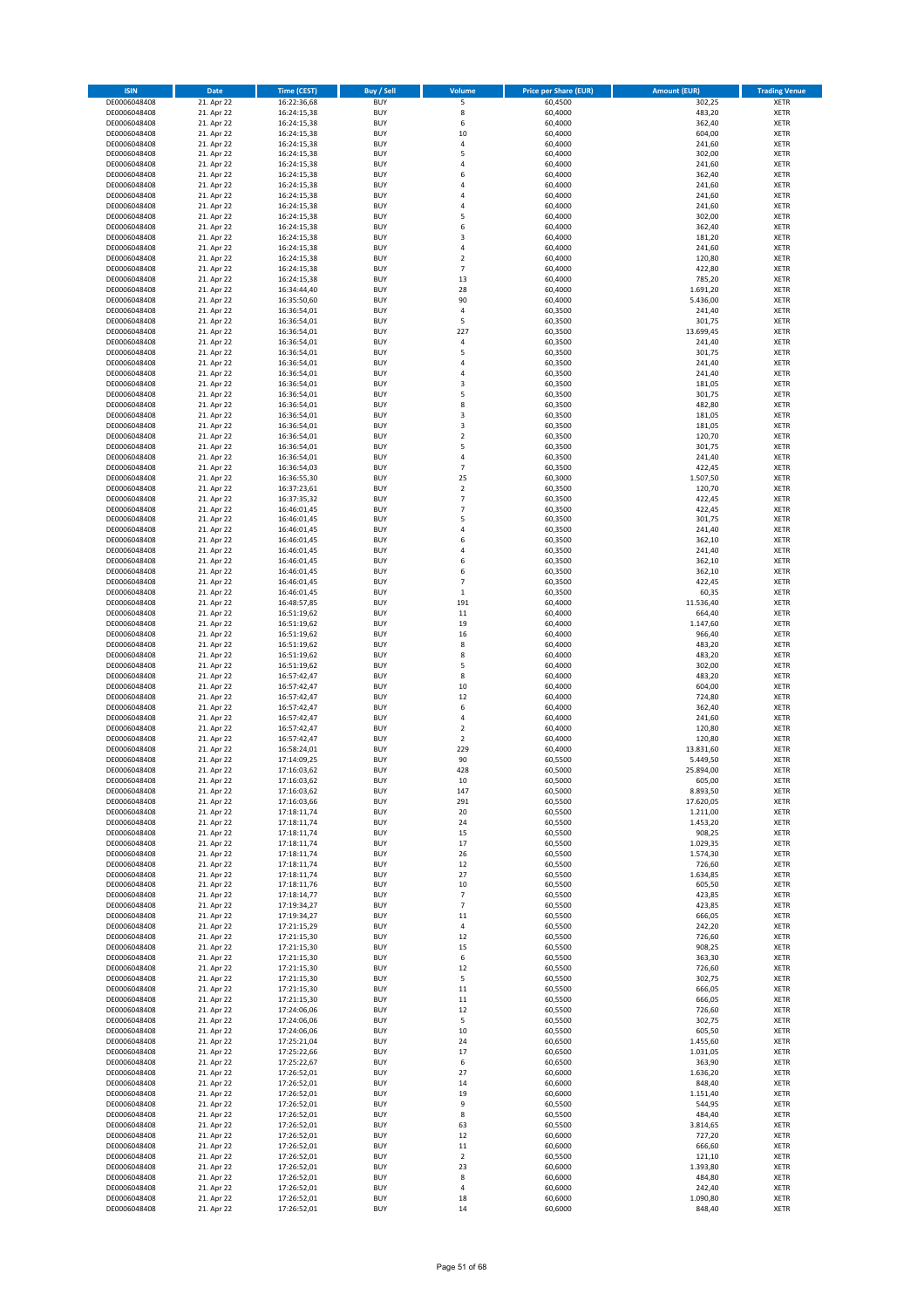| <b>ISIN</b>                  | <b>Date</b>              | <b>Time (CEST)</b>         | <b>Buy / Sell</b>        | Volume                                             | <b>Price per Share (EUR)</b> | <b>Amount (EUR)</b>  | <b>Trading Venue</b>       |
|------------------------------|--------------------------|----------------------------|--------------------------|----------------------------------------------------|------------------------------|----------------------|----------------------------|
| DE0006048408                 | 21. Apr 22               | 17:26:52,01                | <b>BUY</b>               | 13                                                 | 60,5500                      | 787,15               | XETR                       |
| DE0006048408                 | 21. Apr 22               | 17:26:52,01                | <b>BUY</b>               | 5                                                  | 60,5500                      | 302,75               | XETR                       |
| DE0006048408                 | 21. Apr 22               | 17:26:52,01                | <b>BUY</b>               | 10                                                 | 60,5500                      | 605,50               | <b>XETR</b>                |
| DE0006048408<br>DE0006048408 | 21. Apr 22<br>21. Apr 22 | 17:26:52,01<br>17:26:52,01 | <b>BUY</b><br><b>BUY</b> | 4<br>8                                             | 60,5500<br>60,6000           | 242,20<br>484,80     | <b>XETR</b><br><b>XETR</b> |
| DE0006048408                 | 21. Apr 22               | 17:26:52,01                | <b>BUY</b>               | 21                                                 | 60,6000                      | 1.272,60             | <b>XETR</b>                |
| DE0006048408                 | 21. Apr 22               | 17:26:52,04                | <b>BUY</b>               | 6                                                  | 60,6000                      | 363,60               | <b>XETR</b>                |
| DE0006048408                 | 21. Apr 22               | 17:26:52,06                | <b>BUY</b>               | $\overline{2}$                                     | 60,6000                      | 121,20               | <b>XETR</b>                |
| DE0006048408                 | 21. Apr 22               | 17:26:52,07                | <b>BUY</b>               | 6                                                  | 60,6000                      | 363,60               | <b>XETR</b>                |
| DE0006048408<br>DE0006048408 | 21. Apr 22<br>21. Apr 22 | 17:29:00,40<br>17:29:00,40 | <b>BUY</b><br><b>BUY</b> | 6<br>61                                            | 60,5500<br>60,5500           | 363,30<br>3.693,55   | <b>XETR</b><br>XETR        |
| DE0006048408                 | 21. Apr 22               | 17:29:00,40                | <b>BUY</b>               | 8                                                  | 60,5500                      | 484,40               | <b>XETR</b>                |
| DE0006048408                 | 21. Apr 22               | 17:29:00,40                | <b>BUY</b>               | $\overline{\mathbf{c}}$                            | 60,5500                      | 121,10               | XETR                       |
| DE0006048408                 | 21. Apr 22               | 17:29:00,40                | <b>BUY</b>               | 6                                                  | 60,5500                      | 363,30               | <b>XETR</b>                |
| DE0006048408                 | 21. Apr 22               | 17:29:00,40                | <b>BUY</b>               | 6                                                  | 60,5500                      | 363,30               | XETR                       |
| DE0006048408<br>DE0006048408 | 21. Apr 22<br>21. Apr 22 | 17:29:00,40<br>17:29:00,40 | <b>BUY</b><br><b>BUY</b> | 9<br>3                                             | 60,5500<br>60,5500           | 544,95<br>181,65     | <b>XETR</b><br><b>XETR</b> |
| DE0006048408                 | 21. Apr 22               | 17:29:30,06                | <b>BUY</b>               | 14                                                 | 60,5000                      | 847,00               | <b>XETR</b>                |
| DE0006048408                 | 21. Apr 22               | 17:29:30,06                | <b>BUY</b>               | 9                                                  | 60,5000                      | 544,50               | <b>XETR</b>                |
| DE0006048408                 | 21. Apr 22               | 17:29:30,06                | <b>BUY</b>               | 17                                                 | 60,5000                      | 1.028,50             | <b>XETR</b>                |
| DE0006048408                 | 21. Apr 22               | 17:29:42,55                | <b>BUY</b>               | 17                                                 | 60,5000                      | 1.028,50             | <b>XETR</b>                |
| DE0006048408<br>DE0006048408 | 21. Apr 22<br>21. Apr 22 | 17:29:42,55<br>17:29:42,55 | <b>BUY</b><br><b>BUY</b> | 22<br>8                                            | 60,5000<br>60,5000           | 1.331,00<br>484,00   | <b>XETR</b><br><b>XETR</b> |
| DE0006048408                 | 21. Apr 22               | 17:29:42,55                | <b>BUY</b>               | 6                                                  | 60,5000                      | 363,00               | <b>XETR</b>                |
| DE0006048408                 | 21. Apr 22               | 17:29:42,55                | <b>BUY</b>               | 63                                                 | 60,5000                      | 3.811,50             | <b>XETR</b>                |
| DE0006048408                 | 21. Apr 22               | 17:29:42,55                | <b>BUY</b>               | 15                                                 | 60,5000                      | 907,50               | <b>XETR</b>                |
| DE0006048408                 | 21. Apr 22               | 17:29:42,55                | <b>BUY</b>               | 13                                                 | 60,5000                      | 786,50               | <b>XETR</b>                |
| DE0006048408                 | 21. Apr 22               | 17:29:42,55                | <b>BUY</b><br><b>BUY</b> | 6<br>17                                            | 60,5000                      | 363,00               | <b>XETR</b><br><b>XETR</b> |
| DE0006048408<br>DE0006048408 | 21. Apr 22<br>21. Apr 22 | 17:29:42,55<br>17:29:42,55 | <b>BUY</b>               | 18                                                 | 60,5000<br>60,5000           | 1.028,50<br>1.089,00 | <b>XETR</b>                |
| DE0006048408                 | 21. Apr 22               | 17:29:42,55                | <b>BUY</b>               | 6                                                  | 60,5000                      | 363,00               | <b>XETR</b>                |
| DE0006048408                 | 21. Apr 22               | 17:29:42,55                | <b>BUY</b>               | $\overline{7}$                                     | 60,5000                      | 423,50               | <b>XETR</b>                |
| DE0006048408                 | 21. Apr 22               | 17:29:52,00                | <b>BUY</b>               | 14                                                 | 60,5000                      | 847,00               | <b>XETR</b>                |
| DE0006048408                 | 21. Apr 22               | 17:29:52,00<br>17:29:52,00 | <b>BUY</b><br><b>BUY</b> | $\overline{\mathbf{c}}$<br>5                       | 60,5000                      | 121,00               | <b>XETR</b>                |
| DE0006048408<br>DE0006048408 | 21. Apr 22<br>21. Apr 22 | 17:29:52,00                | <b>BUY</b>               | 14                                                 | 60,5000<br>60,5000           | 302,50<br>847,00     | <b>XETR</b><br><b>XETR</b> |
| DE0006048408                 | 21. Apr 22               | 17:29:52,00                | <b>BUY</b>               | 6                                                  | 60,5000                      | 363,00               | <b>XETR</b>                |
| DE0006048408                 | 21. Apr 22               | 17:29:52,00                | <b>BUY</b>               | 13                                                 | 60,5000                      | 786,50               | XETR                       |
| DE0006048408                 | 21. Apr 22               | 17:29:52,17                | <b>BUY</b>               | 4                                                  | 60,5000                      | 242,00               | <b>XETR</b>                |
| DE0006048408                 | 21. Apr 22               | 17:29:52,35                | <b>BUY</b>               | 16                                                 | 60,5000                      | 968,00               | <b>XETR</b>                |
| DE0006048408                 | 21. Apr 22<br>21. Apr 22 | 17:29:52,65                | <b>BUY</b><br><b>BUY</b> | 4<br>5                                             | 60,5000                      | 242,00<br>302,50     | <b>XETR</b><br>XETR        |
| DE0006048408<br>DE0006048408 | 21. Apr 22               | 17:29:52,68<br>17:29:52,70 | <b>BUY</b>               | 5                                                  | 60,5000<br>60,5000           | 302,50               | <b>XETR</b>                |
| DE0006048408                 | 21. Apr 22               | 17:29:52,70                | <b>BUY</b>               | 3                                                  | 60,5000                      | 181,50               | <b>XETR</b>                |
| DE0006048408                 | 21. Apr 22               | 17:29:53,01                | <b>BUY</b>               | 6                                                  | 60,5000                      | 363,00               | <b>XETR</b>                |
| DE0006048408                 | 21. Apr 22               | 17:29:53,03                | <b>BUY</b>               | 5                                                  | 60,5000                      | 302,50               | XETR                       |
| DE0006048408                 | 21. Apr 22               | 17:29:53,43                | <b>BUY</b>               | $\overline{\mathbf{c}}$                            | 60,5000                      | 121,00               | <b>XETR</b>                |
| DE0006048408<br>DE0006048408 | 21. Apr 22<br>21. Apr 22 | 17:29:53,44<br>17:29:53,45 | <b>BUY</b><br><b>BUY</b> | 4<br>14                                            | 60,5000<br>60,5000           | 242,00<br>847,00     | <b>XETR</b><br><b>XETR</b> |
| DE0006048408                 | 21. Apr 22               | 17:29:53,53                | <b>BUY</b>               | 3                                                  | 60,5000                      | 181,50               | <b>XETR</b>                |
| DE0006048408                 | 21. Apr 22               | 17:29:53,55                | <b>BUY</b>               | 4                                                  | 60,5000                      | 242,00               | <b>XETR</b>                |
| DE0006048408                 | 21. Apr 22               | 17:29:53,55                | <b>BUY</b>               | 3                                                  | 60,5000                      | 181,50               | <b>XETR</b>                |
| DE0006048408                 | 21. Apr 22               | 17:29:53,56                | <b>BUY</b>               | $\overline{\mathbf{c}}$                            | 60,5000                      | 121,00               | <b>XETR</b>                |
| DE0006048408<br>DE0006048408 | 21. Apr 22<br>21. Apr 22 | 17:29:53,59<br>17:29:53,59 | <b>BUY</b><br><b>BUY</b> | 4<br>3                                             | 60,5000<br>60,5000           | 242,00<br>181,50     | <b>XETR</b><br><b>XETR</b> |
| DE0006048408                 | 21. Apr 22               | 17:29:53,59                | <b>BUY</b>               | 3                                                  | 60,5000                      | 181,50               | <b>XETR</b>                |
| DE0006048408                 | 21. Apr 22               | 17:29:53,63                | <b>BUY</b>               | 11                                                 | 60,5000                      | 665,50               | <b>XETR</b>                |
| DE0006048408                 | 21. Apr 22               | 17:29:54,25                | <b>BUY</b>               | 9                                                  | 60,5000                      | 544,50               | <b>XETR</b>                |
| DE0006048408                 | 21. Apr 22               | 17:29:54,53                | <b>BUY</b>               | 4                                                  | 60,5000                      | 242,00               | <b>XETR</b>                |
| DE0006048408<br>DE0006048408 | 21. Apr 22<br>21. Apr 22 | 17:29:54,55<br>17:29:55,73 | <b>BUY</b><br><b>BUY</b> | 5<br>$\overline{\mathbf{c}}$                       | 60,5000<br>60,5000           | 302,50<br>121,00     | <b>XETR</b><br>XETR        |
| DE0006048408                 | 22. Apr 22               | 09:55:01,47                | <b>BUY</b>               | 4                                                  | 60,7000                      | 242,80               | <b>XETR</b>                |
| DE0006048408                 | 22. Apr 22               | 09:55:01,47                | <b>BUY</b>               | 3                                                  | 60,7000                      | 182,10               | XETR                       |
| DE0006048408                 | 22. Apr 22               | 09:55:01,47                | <b>BUY</b>               | 3                                                  | 60,7000                      | 182,10               | <b>XETR</b>                |
| DE0006048408                 | 22. Apr 22               | 09:55:01,47                | <b>BUY</b>               | 3                                                  | 60,7000                      | 182,10               | XETR                       |
| DE0006048408<br>DE0006048408 | 22. Apr 22<br>22. Apr 22 | 09:55:01,47<br>09:55:01,47 | <b>BUY</b><br><b>BUY</b> | 3<br>4                                             | 60,7000<br>60,7000           | 182,10<br>242,80     | XETR<br><b>XETR</b>        |
| DE0006048408                 | 22. Apr 22               | 09:55:01,47                | <b>BUY</b>               | 3                                                  | 60,7000                      | 182,10               | <b>XETR</b>                |
| DE0006048408                 | 22. Apr 22               | 09:55:01,47                | <b>BUY</b>               | 4                                                  | 60,7000                      | 242,80               | <b>XETR</b>                |
| DE0006048408                 | 22. Apr 22               | 09:55:01,47                | <b>BUY</b>               | 4                                                  | 60,7000                      | 242,80               | <b>XETR</b>                |
| DE0006048408                 | 22. Apr 22               | 10:03:34,79                | <b>BUY</b>               | 4                                                  | 60,7500                      | 243,00               | <b>XETR</b>                |
| DE0006048408<br>DE0006048408 | 22. Apr 22<br>22. Apr 22 | 10:03:34,79<br>10:03:34,79 | <b>BUY</b><br><b>BUY</b> | 4<br>$\mathbf 2$                                   | 60,7500<br>60,7500           | 243,00<br>121,50     | <b>XETR</b><br><b>XETR</b> |
| DE0006048408                 | 22. Apr 22               | 10:03:34,79                | <b>BUY</b>               | 4                                                  | 60,7500                      | 243,00               | <b>XETR</b>                |
| DE0006048408                 | 22. Apr 22               | 10:03:34,79                | <b>BUY</b>               | 4                                                  | 60,7500                      | 243,00               | <b>XETR</b>                |
| DE0006048408                 | 22. Apr 22               | 10:03:34,79                | <b>BUY</b>               | 4                                                  | 60,7500                      | 243,00               | <b>XETR</b>                |
| DE0006048408<br>DE0006048408 | 22. Apr 22<br>22. Apr 22 | 10:03:34,79<br>10:03:34,79 | <b>BUY</b><br><b>BUY</b> | 3<br>4                                             | 60,7500<br>60,7500           | 182,25<br>243,00     | XETR<br><b>XETR</b>        |
| DE0006048408                 | 22. Apr 22               | 10:03:47,61                | <b>BUY</b>               | 3                                                  | 60,7500                      | 182,25               | XETR                       |
| DE0006048408                 | 22. Apr 22               | 10:08:47,28                | <b>BUY</b>               | $\overline{\mathbf{c}}$                            | 60,8500                      | 121,70               | <b>XETR</b>                |
| DE0006048408                 | 22. Apr 22               | 10:08:47,28                | <b>BUY</b>               | $\overline{\mathbf{c}}$                            | 60,8500                      | 121,70               | <b>XETR</b>                |
| DE0006048408                 | 22. Apr 22               | 10:08:47,28                | <b>BUY</b>               | 3                                                  | 60,8500                      | 182,55               | <b>XETR</b>                |
| DE0006048408                 | 22. Apr 22               | 10:10:15,23                | <b>BUY</b>               | $\overline{\mathbf{c}}$                            | 60,8000                      | 121,60               | <b>XETR</b>                |
| DE0006048408<br>DE0006048408 | 22. Apr 22<br>22. Apr 22 | 10:10:15,23<br>10:10:15,23 | <b>BUY</b><br><b>BUY</b> | 2<br>3                                             | 60,8000<br>60,8000           | 121,60<br>182,40     | <b>XETR</b><br><b>XETR</b> |
| DE0006048408                 | 22. Apr 22               | 10:10:15,23                | <b>BUY</b>               | 3                                                  | 60,8000                      | 182,40               | <b>XETR</b>                |
| DE0006048408                 | 22. Apr 22               | 10:10:15,23                | <b>BUY</b>               | 3                                                  | 60,8000                      | 182,40               | <b>XETR</b>                |
| DE0006048408                 | 22. Apr 22               | 10:10:15,23                | <b>BUY</b>               | $\overline{\mathbf{c}}$                            | 60,8000                      | 121,60               | <b>XETR</b>                |
| DE0006048408<br>DE0006048408 | 22. Apr 22<br>22. Apr 22 | 10:10:15,23<br>10:10:15,23 | <b>BUY</b><br><b>BUY</b> | $\overline{\mathbf{c}}$<br>3                       | 60,8000<br>60,8000           | 121,60<br>182,40     | <b>XETR</b><br><b>XETR</b> |
| DE0006048408                 | 22. Apr 22               | 10:10:15,23                | <b>BUY</b>               | 3                                                  | 60,8000                      | 182,40               | <b>XETR</b>                |
| DE0006048408                 | 22. Apr 22               | 10:18:47,99                | <b>BUY</b>               | $\overline{2}$                                     | 60,8000                      | 121,60               | <b>XETR</b>                |
| DE0006048408                 | 22. Apr 22               | 10:22:02,80                | <b>BUY</b>               | 3                                                  | 60,8000                      | 182,40               | <b>XETR</b>                |
| DE0006048408                 | 22. Apr 22               | 10:22:02,80                | <b>BUY</b>               | 3                                                  | 60,8000                      | 182,40               | <b>XETR</b>                |
| DE0006048408                 | 22. Apr 22               | 10:22:02,80                | <b>BUY</b>               | 3                                                  | 60,8000                      | 182,40               | <b>XETR</b>                |
| DE0006048408<br>DE0006048408 | 22. Apr 22<br>22. Apr 22 | 10:22:02,80<br>10:22:02,80 | <b>BUY</b><br><b>BUY</b> | 3<br>3                                             | 60,8000<br>60,8000           | 182,40<br>182,40     | <b>XETR</b><br><b>XETR</b> |
| DE0006048408                 | 22. Apr 22               | 10:22:02,80                | <b>BUY</b>               | 3                                                  | 60,8000                      | 182,40               | <b>XETR</b>                |
| DE0006048408                 | 22. Apr 22               | 10:22:02,80                | <b>BUY</b>               | 3                                                  | 60,8000                      | 182,40               | <b>XETR</b>                |
| DE0006048408                 | 22. Apr 22               | 10:22:02,80                | <b>BUY</b>               | 3                                                  | 60,8000                      | 182,40               | <b>XETR</b>                |
| DE0006048408                 | 22. Apr 22               | 10:22:02,80                | <b>BUY</b><br><b>BUY</b> | 3                                                  | 60,8000<br>60,8500           | 182,40               | <b>XETR</b>                |
| DE0006048408<br>DE0006048408 | 22. Apr 22<br>22. Apr 22 | 10:27:43,26<br>10:27:43,26 | <b>BUY</b>               | $\overline{\mathbf{c}}$<br>$\overline{\mathbf{c}}$ | 60,8500                      | 121,70<br>121,70     | <b>XETR</b><br><b>XETR</b> |
| DE0006048408                 | 22. Apr 22               | 10:27:43,26                | <b>BUY</b>               | 4                                                  | 60,8500                      | 243,40               | XETR                       |
| DE0006048408                 | 22. Apr 22               | 10:27:43,26                | <b>BUY</b>               | $\overline{\mathbf{c}}$                            | 60,8500                      | 121,70               | <b>XETR</b>                |
| DE0006048408                 | 22. Apr 22               | 10:27:43,26                | <b>BUY</b>               | $\overline{\mathbf{c}}$                            | 60,8500                      | 121,70               | XETR                       |
| DE0006048408                 | 22. Apr 22               | 10:27:43,26                | <b>BUY</b>               | 4                                                  | 60,8500                      | 243,40               | <b>XETR</b>                |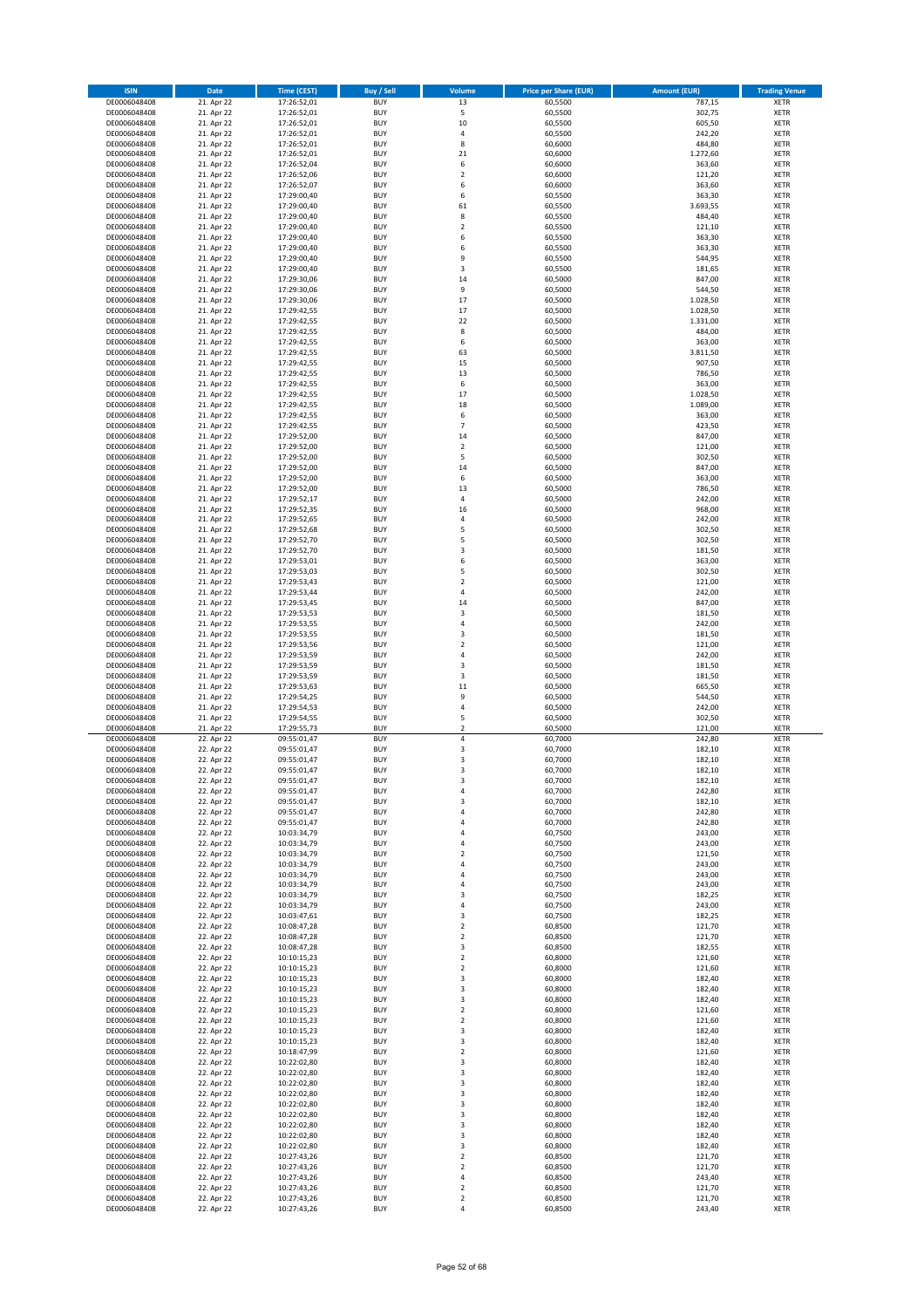| <b>ISIN</b>                  | Date                     | <b>Time (CEST)</b>         | <b>Buy / Sell</b>        | Volume                                             | <b>Price per Share (EUR)</b> | <b>Amount (EUR)</b> | <b>Trading Venue</b>       |
|------------------------------|--------------------------|----------------------------|--------------------------|----------------------------------------------------|------------------------------|---------------------|----------------------------|
| DE0006048408                 | 22. Apr 22               | 10:27:43,26                | <b>BUY</b>               | $\mathbf 2$                                        | 60,8500                      | 121,70              | <b>XETR</b>                |
| DE0006048408                 | 22. Apr 22               | 10:27:43,26                | <b>BUY</b>               | $\mathbf 2$                                        | 60,8500                      | 121,70              | XETR                       |
| DE0006048408<br>DE0006048408 | 22. Apr 22<br>22. Apr 22 | 10:27:43,26<br>10:27:43,26 | <b>BUY</b><br><b>BUY</b> | $\mathbf 2$<br>$\mathbf 2$                         | 60,8500<br>60,8500           | 121,70<br>121,70    | XETR<br><b>XETR</b>        |
| DE0006048408                 | 22. Apr 22               | 10:29:58,60                | <b>BUY</b>               | 3                                                  | 60,8000                      | 182,40              | <b>XETR</b>                |
| DE0006048408                 | 22. Apr 22               | 10:29:58,60                | <b>BUY</b>               | $\overline{2}$                                     | 60,8000                      | 121,60              | <b>XETR</b>                |
| DE0006048408                 | 22. Apr 22               | 10:29:58,60                | <b>BUY</b>               | $\overline{2}$                                     | 60,8000                      | 121,60              | <b>XETR</b>                |
| DE0006048408                 | 22. Apr 22               | 10:30:23,65                | <b>BUY</b>               | $\overline{2}$                                     | 60,8500                      | 121,70              | <b>XETR</b>                |
| DE0006048408<br>DE0006048408 | 22. Apr 22<br>22. Apr 22 | 10:30:23,65                | <b>BUY</b><br><b>BUY</b> | $\overline{2}$<br>$\overline{2}$                   | 60,8500<br>60,8500           | 121,70<br>121,70    | XETR<br><b>XETR</b>        |
| DE0006048408                 | 22. Apr 22               | 10:30:23,65<br>10:30:23,65 | <b>BUY</b>               | $\overline{2}$                                     | 60,8500                      | 121,70              | XETR                       |
| DE0006048408                 | 22. Apr 22               | 10:30:23,65                | <b>BUY</b>               | $\overline{4}$                                     | 60,8500                      | 243,40              | <b>XETR</b>                |
| DE0006048408                 | 22. Apr 22               | 10:30:23,67                | <b>BUY</b>               | 3                                                  | 60,8500                      | 182,55              | XETR                       |
| DE0006048408                 | 22. Apr 22               | 10:30:23,67                | <b>BUY</b>               | $\overline{4}$                                     | 60,8500                      | 243,40              | <b>XETR</b>                |
| DE0006048408                 | 22. Apr 22               | 10:33:06,64                | <b>BUY</b>               | $\overline{2}$                                     | 60,8500                      | 121,70              | <b>XETR</b>                |
| DE0006048408<br>DE0006048408 | 22. Apr 22<br>22. Apr 22 | 10:33:06,64<br>10:38:19,19 | <b>BUY</b><br><b>BUY</b> | $\overline{\mathbf{3}}$<br>$\mathbf 2$             | 60,8500<br>60,8500           | 182,55<br>121,70    | <b>XETR</b><br>XETR        |
| DE0006048408                 | 22. Apr 22               | 10:38:19,19                | <b>BUY</b>               | $\overline{2}$                                     | 60,8500                      | 121,70              | <b>XETR</b>                |
| DE0006048408                 | 22. Apr 22               | 10:40:31,03                | <b>BUY</b>               | $\mathbf 2$                                        | 60,8000                      | 121,60              | <b>XETR</b>                |
| DE0006048408                 | 22. Apr 22               | 10:40:31,03                | <b>BUY</b>               | 3                                                  | 60,8000                      | 182,40              | <b>XETR</b>                |
| DE0006048408                 | 22. Apr 22               | 10:40:31,03                | <b>BUY</b>               | $\mathbf 2$                                        | 60,8000                      | 121,60              | XETR                       |
| DE0006048408<br>DE0006048408 | 22. Apr 22<br>22. Apr 22 | 10:40:31,03<br>10:40:31,03 | <b>BUY</b><br><b>BUY</b> | 3<br>$\overline{2}$                                | 60,8000<br>60,8000           | 182,40<br>121,60    | <b>XETR</b><br><b>XETR</b> |
| DE0006048408                 | 22. Apr 22               | 10:40:31,03                | <b>BUY</b>               | $\overline{\mathbf{3}}$                            | 60,8000                      | 182,40              | <b>XETR</b>                |
| DE0006048408                 | 22. Apr 22               | 10:40:31,03                | <b>BUY</b>               | $\overline{\mathbf{3}}$                            | 60,8000                      | 182,40              | XETR                       |
| DE0006048408                 | 22. Apr 22               | 10:40:31,03                | <b>BUY</b>               | 3                                                  | 60,8000                      | 182,40              | <b>XETR</b>                |
| DE0006048408                 | 22. Apr 22               | 10:40:31,03                | <b>BUY</b>               | $\overline{2}$                                     | 60,8000                      | 121,60              | <b>XETR</b>                |
| DE0006048408<br>DE0006048408 | 22. Apr 22<br>22. Apr 22 | 10:40:31,03<br>10:40:31,03 | <b>BUY</b><br><b>BUY</b> | $\overline{\mathbf{3}}$<br>$\overline{\mathbf{3}}$ | 60,8000<br>60,8000           | 182,40<br>182,40    | <b>XETR</b><br><b>XETR</b> |
| DE0006048408                 | 22. Apr 22               | 10:40:31,03                | <b>BUY</b>               | $\overline{\mathbf{3}}$                            | 60,8000                      | 182,40              | <b>XETR</b>                |
| DE0006048408                 | 22. Apr 22               | 10:40:31,03                | <b>BUY</b>               | $\overline{3}$                                     | 60,8000                      | 182,40              | <b>XETR</b>                |
| DE0006048408                 | 22. Apr 22               | 10:40:31,03                | <b>BUY</b>               | $\overline{\mathbf{3}}$                            | 60,8000                      | 182,40              | <b>XETR</b>                |
| DE0006048408                 | 22. Apr 22               | 10:40:31,03                | <b>BUY</b>               | $\overline{2}$                                     | 60,8000                      | 121,60              | <b>XETR</b>                |
| DE0006048408<br>DE0006048408 | 22. Apr 22<br>22. Apr 22 | 10:40:31,03<br>10:40:31,04 | <b>BUY</b><br><b>BUY</b> | $\overline{\mathbf{3}}$<br>3                       | 60,8000<br>60,8000           | 182,40<br>182,40    | XETR<br><b>XETR</b>        |
| DE0006048408                 | 22. Apr 22               | 10:40:31,04                | <b>BUY</b>               | $\overline{\mathbf{3}}$                            | 60,8000                      | 182,40              | XETR                       |
| DE0006048408                 | 22. Apr 22               | 10:44:47,96                | <b>BUY</b>               | $\overline{4}$                                     | 60,7500                      | 243,00              | <b>XETR</b>                |
| DE0006048408                 | 22. Apr 22               | 10:44:47,96                | <b>BUY</b>               | $\overline{\mathbf{c}}$                            | 60,7500                      | 121,50              | XETR                       |
| DE0006048408                 | 22. Apr 22               | 10:44:47,96                | <b>BUY</b>               | $\overline{\mathbf{3}}$                            | 60,7500                      | 182,25              | <b>XETR</b>                |
| DE0006048408                 | 22. Apr 22               | 10:44:47,96                | <b>BUY</b>               | $\overline{\mathbf{3}}$                            | 60,7500                      | 182,25              | XETR                       |
| DE0006048408<br>DE0006048408 | 22. Apr 22<br>22. Apr 22 | 10:44:47,96<br>10:44:47,96 | <b>BUY</b><br><b>BUY</b> | $\overline{4}$<br>$\mathbf 2$                      | 60,7500<br>60,7500           | 243,00<br>121,50    | <b>XETR</b><br><b>XETR</b> |
| DE0006048408                 | 22. Apr 22               | 10:44:47,96                | <b>BUY</b>               | $\overline{a}$                                     | 60,7500                      | 243,00              | <b>XETR</b>                |
| DE0006048408                 | 22. Apr 22               | 10:44:47,96                | <b>BUY</b>               | $\overline{\mathbf{3}}$                            | 60,7500                      | 182,25              | <b>XETR</b>                |
| DE0006048408                 | 22. Apr 22               | 10:44:47,96                | <b>BUY</b>               | $\overline{2}$                                     | 60,7500                      | 121,50              | <b>XETR</b>                |
| DE0006048408                 | 22. Apr 22               | 10:44:47,96                | <b>BUY</b>               | 3                                                  | 60,7500                      | 182,25              | XETR                       |
| DE0006048408<br>DE0006048408 | 22. Apr 22<br>22. Apr 22 | 10:44:47,96<br>10:45:58,55 | <b>BUY</b><br><b>BUY</b> | $\overline{4}$<br>$\overline{\mathbf{3}}$          | 60,7500<br>60,7000           | 243,00<br>182,10    | <b>XETR</b><br><b>XETR</b> |
| DE0006048408                 | 22. Apr 22               | 10:45:58,55                | <b>BUY</b>               | $\overline{\mathbf{3}}$                            | 60,7000                      | 182,10              | <b>XETR</b>                |
| DE0006048408                 | 22. Apr 22               | 10:45:58,55                | <b>BUY</b>               | $\overline{2}$                                     | 60,7000                      | 121,40              | <b>XETR</b>                |
| DE0006048408                 | 22. Apr 22               | 10:45:58,55                | <b>BUY</b>               | $\overline{2}$                                     | 60,7000                      | 121,40              | <b>XETR</b>                |
| DE0006048408                 | 22. Apr 22               | 10:45:58,55                | <b>BUY</b>               | $\overline{2}$                                     | 60,7000                      | 121,40              | <b>XETR</b>                |
| DE0006048408<br>DE0006048408 | 22. Apr 22               | 10:45:58,55                | <b>BUY</b><br><b>BUY</b> | $\overline{7}$<br>$\overline{\mathbf{3}}$          | 60,7000                      | 424,90              | <b>XETR</b><br><b>XETR</b> |
| DE0006048408                 | 22. Apr 22<br>22. Apr 22 | 10:45:58,55<br>10:45:58,55 | <b>BUY</b>               | $\overline{\mathbf{3}}$                            | 60,7000<br>60,7000           | 182,10<br>182,10    | <b>XETR</b>                |
| DE0006048408                 | 22. Apr 22               | 10:47:32,74                | <b>BUY</b>               | $\overline{\mathbf{3}}$                            | 60,7500                      | 182,25              | <b>XETR</b>                |
| DE0006048408                 | 22. Apr 22               | 10:47:51,02                | <b>BUY</b>               | $\overline{2}$                                     | 60,7000                      | 121,40              | <b>XETR</b>                |
| DE0006048408                 | 22. Apr 22               | 10:47:51,02                | <b>BUY</b>               | $\overline{\mathbf{3}}$                            | 60,7000                      | 182,10              | <b>XETR</b>                |
| DE0006048408                 | 22. Apr 22               | 10:47:51,02                | <b>BUY</b><br><b>BUY</b> | $\overline{2}$<br>$\overline{4}$                   | 60,7000                      | 121,40              | <b>XETR</b><br><b>XETR</b> |
| DE0006048408<br>DE0006048408 | 22. Apr 22<br>22. Apr 22 | 10:47:51,02<br>10:47:51,02 | <b>BUY</b>               | $\overline{\mathbf{c}}$                            | 60,7000<br>60,7000           | 242,80<br>121,40    | XETR                       |
| DE0006048408                 | 22. Apr 22               | 10:47:51,02                | <b>BUY</b>               | 3                                                  | 60,7000                      | 182,10              | <b>XETR</b>                |
| DE0006048408                 | 22. Apr 22               | 10:47:51,02                | <b>BUY</b>               | 3                                                  | 60,7000                      | 182,10              | <b>XETR</b>                |
| DE0006048408                 | 22. Apr 22               | 10:47:51,04                | <b>BUY</b>               | $\overline{4}$                                     | 60,7000                      | 242,80              | <b>XETR</b>                |
| DE0006048408                 | 22. Apr 22               | 10:49:20,52                | <b>BUY</b>               | $\overline{2}$                                     | 60,6500                      | 121,30              | XETR                       |
| DE0006048408<br>DE0006048408 | 22. Apr 22<br>22. Apr 22 | 10:49:20,52<br>10:50:15,28 | <b>BUY</b><br><b>BUY</b> | $\overline{\mathbf{c}}$<br>8                       | 60,6500<br>60,6000           | 121,30<br>484,80    | XETR<br>XETR               |
| DE0006048408                 | 22. Apr 22               | 10:50:15,28                | <b>BUY</b>               | $\mathbf{1}$                                       | 60,6000                      | 60,60               | XETR                       |
| DE0006048408                 | 22. Apr 22               | 10:50:33,86                | <b>BUY</b>               | 2                                                  | 60,6000                      | 121,20              | XETR                       |
| DE0006048408                 | 22. Apr 22               | 10:50:33,86                | <b>BUY</b>               | 2                                                  | 60,6000                      | 121,20              | <b>XETR</b>                |
| DE0006048408<br>DE0006048408 | 22. Apr 22               | 10:50:33,86                | <b>BUY</b><br><b>BUY</b> | 2<br>3                                             | 60,6000                      | 121,20              | XETR<br><b>XETR</b>        |
| DE0006048408                 | 22. Apr 22<br>22. Apr 22 | 10:50:33,86<br>10:51:24,32 | <b>BUY</b>               | 6                                                  | 60,6000<br>60,5500           | 181,80<br>363,30    | <b>XETR</b>                |
| DE0006048408                 | 22. Apr 22               | 10:51:24,32                | <b>BUY</b>               | 3                                                  | 60,5500                      | 181,65              | <b>XETR</b>                |
| DE0006048408                 | 22. Apr 22               | 10:51:24,32                | <b>BUY</b>               | 9                                                  | 60,5500                      | 544,95              | XETR                       |
| DE0006048408                 | 22. Apr 22               | 10:59:31,99                | <b>BUY</b>               | 3                                                  | 60,5500                      | 181,65              | XETR                       |
| DE0006048408<br>DE0006048408 | 22. Apr 22<br>22. Apr 22 | 10:59:31,99<br>11:02:09,52 | <b>BUY</b><br><b>BUY</b> | $\overline{\mathbf{3}}$<br>$\mathbf 2$             | 60,5500<br>60,5500           | 181,65<br>121,10    | XETR<br><b>XETR</b>        |
| DE0006048408                 | 22. Apr 22               | 11:02:09,52                | <b>BUY</b>               | $\mathbf 2$                                        | 60,5500                      | 121,10              | XETR                       |
| DE0006048408                 | 22. Apr 22               | 11:02:09,52                | <b>BUY</b>               | 4                                                  | 60,5500                      | 242,20              | XETR                       |
| DE0006048408                 | 22. Apr 22               | 11:02:55,36                | <b>BUY</b>               | $\overline{2}$                                     | 60,5000                      | 121,00              | XETR                       |
| DE0006048408                 | 22. Apr 22               | 11:02:55,36                | <b>BUY</b>               | 3                                                  | 60,5000                      | 181,50              | <b>XETR</b>                |
| DE0006048408<br>DE0006048408 | 22. Apr 22<br>22. Apr 22 | 11:02:55,36<br>11:02:55,36 | <b>BUY</b><br><b>BUY</b> | 3<br>$\overline{\mathbf{2}}$                       | 60,5000<br>60,5000           | 181,50<br>121,00    | XETR<br>XETR               |
| DE0006048408                 | 22. Apr 22               | 11:02:55,36                | <b>BUY</b>               | $\mathbf 2$                                        | 60,5000                      | 121,00              | XETR                       |
| DE0006048408                 | 22. Apr 22               | 11:02:55,36                | <b>BUY</b>               | 3                                                  | 60,5000                      | 181,50              | <b>XETR</b>                |
| DE0006048408                 | 22. Apr 22               | 11:02:55,36                | <b>BUY</b>               | 2                                                  | 60,5000                      | 121,00              | XETR                       |
| DE0006048408                 | 22. Apr 22               | 11:02:55,36                | <b>BUY</b>               | 2                                                  | 60,5000                      | 121,00              | XETR                       |
| DE0006048408<br>DE0006048408 | 22. Apr 22<br>22. Apr 22 | 11:02:55,36                | <b>BUY</b><br><b>BUY</b> | 3<br>3                                             | 60,5000<br>60,5000           | 181,50<br>181,50    | <b>XETR</b><br><b>XETR</b> |
| DE0006048408                 | 22. Apr 22               | 11:02:55,36<br>11:02:55,36 | <b>BUY</b>               | 3                                                  | 60,5000                      | 181,50              | <b>XETR</b>                |
| DE0006048408                 | 22. Apr 22               | 11:02:55,36                | <b>BUY</b>               | 2                                                  | 60,5000                      | 121,00              | <b>XETR</b>                |
| DE0006048408                 | 22. Apr 22               | 11:02:55,36                | <b>BUY</b>               | $\overline{2}$                                     | 60,5000                      | 121,00              | XETR                       |
| DE0006048408                 | 22. Apr 22               | 11:02:55,36                | <b>BUY</b>               | $\mathbf 2$                                        | 60,5000                      | 121,00              | <b>XETR</b>                |
| DE0006048408                 | 22. Apr 22               | 11:02:55,36                | <b>BUY</b>               | 3                                                  | 60,5000                      | 181,50              | <b>XETR</b>                |
| DE0006048408<br>DE0006048408 | 22. Apr 22<br>22. Apr 22 | 11:02:55,36<br>11:02:55,36 | <b>BUY</b><br><b>BUY</b> | $\mathbf 2$<br>$\overline{2}$                      | 60,5000<br>60,5000           | 121,00<br>121,00    | XETR<br>XETR               |
| DE0006048408                 | 22. Apr 22               | 11:03:16,71                | <b>BUY</b>               | 3                                                  | 60,5000                      | 181,50              | <b>XETR</b>                |
| DE0006048408                 | 22. Apr 22               | 11:03:16,71                | <b>BUY</b>               | $\overline{2}$                                     | 60,5000                      | 121,00              | <b>XETR</b>                |
| DE0006048408                 | 22. Apr 22               | 11:03:16,71                | <b>BUY</b>               | $\overline{2}$                                     | 60,5000                      | 121,00              | XETR                       |
| DE0006048408                 | 22. Apr 22               | 11:03:16,71                | <b>BUY</b>               | 3                                                  | 60,5000                      | 181,50              | <b>XETR</b>                |
| DE0006048408<br>DE0006048408 | 22. Apr 22<br>22. Apr 22 | 11:03:16,71<br>11:03:16,71 | <b>BUY</b><br><b>BUY</b> | $\overline{\mathbf{3}}$<br>4                       | 60,5000<br>60,5000           | 181,50<br>242,00    | XETR<br><b>XETR</b>        |
| DE0006048408                 | 22. Apr 22               | 11:03:16,71                | <b>BUY</b>               | 3                                                  | 60,5000                      | 181,50              | XETR                       |
| DE0006048408                 | 22. Apr 22               | 11:03:16,71                | <b>BUY</b>               | 3                                                  | 60,5000                      | 181,50              | XETR                       |
| DE0006048408                 | 22. Apr 22               | 11:03:16,71                | <b>BUY</b>               | $\mathbf 2$                                        | 60,5000                      | 121,00              | XETR                       |
| DE0006048408                 | 22. Apr 22               | 11:03:16,71                | <b>BUY</b>               | 3                                                  | 60,5000                      | 181,50              | <b>XETR</b>                |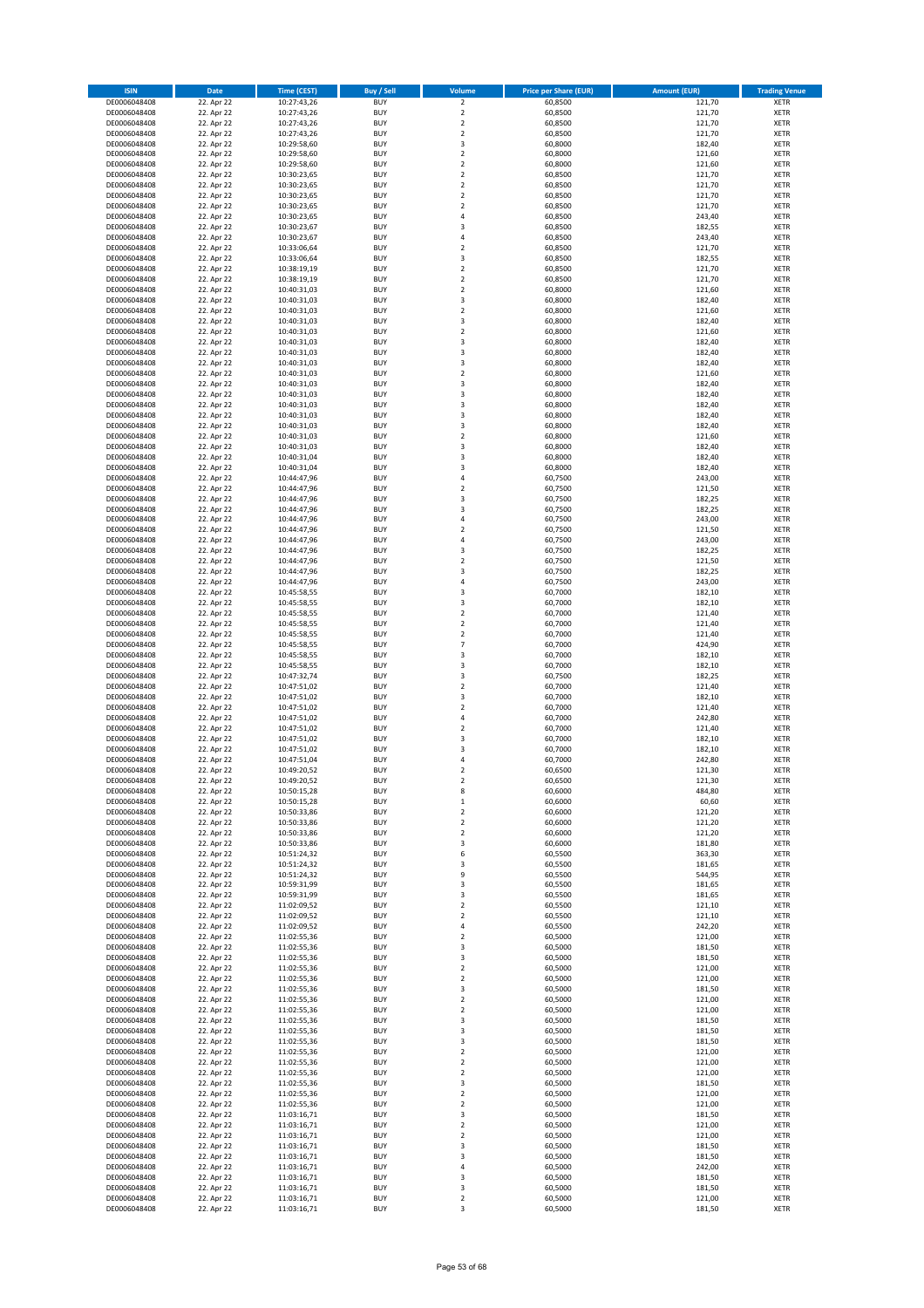| <b>ISIN</b>                  | <b>Date</b>              | <b>Time (CEST)</b>         | Buy / Sell               | Volume                                 | <b>Price per Share (EUR)</b> | <b>Amount (EUR)</b> | <b>Trading Venue</b>       |
|------------------------------|--------------------------|----------------------------|--------------------------|----------------------------------------|------------------------------|---------------------|----------------------------|
| DE0006048408                 | 22. Apr 22               | 11:03:16,71                | <b>BUY</b>               | $\overline{\mathbf{c}}$                | 60,5000                      | 121,00              | XETR                       |
| DE0006048408                 | 22. Apr 22               | 11:08:35,76                | <b>BUY</b>               | $\mathbf 2$                            | 60,5000                      | 121,00              | XETR                       |
| DE0006048408<br>DE0006048408 | 22. Apr 22<br>22. Apr 22 | 11:08:35,76<br>11:08:35,76 | <b>BUY</b><br><b>BUY</b> | $\mathbf 2$<br>$\mathbf 2$             | 60,5000<br>60,5000           | 121,00<br>121,00    | XETR<br>XETR               |
| DE0006048408                 | 22. Apr 22               | 11:08:35,76                | <b>BUY</b>               | $\mathbf 2$                            | 60,5000                      | 121,00              | XETR                       |
| DE0006048408                 | 22. Apr 22               | 11:08:35,76                | <b>BUY</b>               | $\mathbf 2$                            | 60,5000                      | 121,00              | <b>XETR</b>                |
| DE0006048408                 | 22. Apr 22               | 11:09:07,76                | <b>BUY</b>               | $\mathbf 2$                            | 60,4500                      | 120,90              | <b>XETR</b>                |
| DE0006048408                 | 22. Apr 22               | 11:09:07,76                | <b>BUY</b>               | $\mathbf 2$                            | 60,4500                      | 120,90              | <b>XETR</b>                |
| DE0006048408                 | 22. Apr 22               | 11:09:07,76                | <b>BUY</b><br><b>BUY</b> | 3<br>3                                 | 60,4500                      | 181,35              | <b>XETR</b><br><b>XETR</b> |
| DE0006048408<br>DE0006048408 | 22. Apr 22<br>22. Apr 22 | 11:09:07,76<br>11:09:07,76 | <b>BUY</b>               | $\mathbf 2$                            | 60,4500<br>60,4500           | 181,35<br>120,90    | <b>XETR</b>                |
| DE0006048408                 | 22. Apr 22               | 11:09:07,76                | <b>BUY</b>               | 3                                      | 60,4500                      | 181,35              | <b>XETR</b>                |
| DE0006048408                 | 22. Apr 22               | 11:09:07,76                | <b>BUY</b>               | $\mathbf 2$                            | 60,4500                      | 120,90              | XETR                       |
| DE0006048408                 | 22. Apr 22               | 11:09:07,76                | <b>BUY</b>               | $\mathbf 2$                            | 60,4500                      | 120,90              | <b>XETR</b>                |
| DE0006048408                 | 22. Apr 22               | 11:09:07,76                | <b>BUY</b>               | $\mathbf 2$                            | 60,4500                      | 120,90              | XETR                       |
| DE0006048408<br>DE0006048408 | 22. Apr 22<br>22. Apr 22 | 11:09:07,76<br>11:09:07,76 | <b>BUY</b><br><b>BUY</b> | $\mathbf 2$<br>3                       | 60,4500<br>60,4500           | 120,90<br>181,35    | <b>XETR</b><br>XETR        |
| DE0006048408                 | 22. Apr 22               | 11:09:07,76                | <b>BUY</b>               | $\mathbf 2$                            | 60,4500                      | 120,90              | <b>XETR</b>                |
| DE0006048408                 | 22. Apr 22               | 11:09:07,76                | <b>BUY</b>               | 3                                      | 60,4500                      | 181,35              | XETR                       |
| DE0006048408                 | 22. Apr 22               | 11:09:07,76                | <b>BUY</b>               | $\mathbf 2$                            | 60,4500                      | 120,90              | <b>XETR</b>                |
| DE0006048408                 | 22. Apr 22<br>22. Apr 22 | 11:09:07,76                | <b>BUY</b><br><b>BUY</b> | 3<br>$\mathbf 2$                       | 60,4500<br>60,4500           | 181,35<br>120,90    | XETR<br>XETR               |
| DE0006048408<br>DE0006048408 | 22. Apr 22               | 11:09:07,76<br>11:09:07,76 | <b>BUY</b>               | $\mathbf 2$                            | 60,4500                      | 120,90              | <b>XETR</b>                |
| DE0006048408                 | 22. Apr 22               | 11:09:07,76                | <b>BUY</b>               | $\mathbf 2$                            | 60,4500                      | 120,90              | <b>XETR</b>                |
| DE0006048408                 | 22. Apr 22               | 11:09:07,78                | <b>BUY</b>               | 3                                      | 60,4500                      | 181,35              | <b>XETR</b>                |
| DE0006048408                 | 22. Apr 22               | 11:09:07,78                | <b>BUY</b>               | 3                                      | 60,4500                      | 181,35              | <b>XETR</b>                |
| DE0006048408                 | 22. Apr 22               | 11:09:07,78                | <b>BUY</b>               | 3                                      | 60,4500                      | 181,35              | <b>XETR</b>                |
| DE0006048408<br>DE0006048408 | 22. Apr 22<br>22. Apr 22 | 11:09:07,82<br>11:09:07,82 | <b>BUY</b><br><b>BUY</b> | 3<br>3                                 | 60,4500<br>60,4500           | 181,35<br>181,35    | <b>XETR</b><br><b>XETR</b> |
| DE0006048408                 | 22. Apr 22               | 11:09:07,82                | <b>BUY</b>               | 3                                      | 60,4500                      | 181,35              | <b>XETR</b>                |
| DE0006048408                 | 22. Apr 22               | 11:09:07,82                | <b>BUY</b>               | 3                                      | 60,4500                      | 181,35              | <b>XETR</b>                |
| DE0006048408                 | 22. Apr 22               | 11:09:07,84                | <b>BUY</b>               | 3                                      | 60,4500                      | 181,35              | <b>XETR</b>                |
| DE0006048408<br>DE0006048408 | 22. Apr 22               | 11:09:07,84                | <b>BUY</b><br><b>BUY</b> | $\mathbf 1$<br>3                       | 60,4500<br>60,5000           | 60,45<br>181,50     | <b>XETR</b><br>XETR        |
| DE0006048408                 | 22. Apr 22<br>22. Apr 22 | 11:17:30,31<br>11:17:30,31 | <b>BUY</b>               | 3                                      | 60,5000                      | 181,50              | <b>XETR</b>                |
| DE0006048408                 | 22. Apr 22               | 11:17:30,31                | <b>BUY</b>               | 4                                      | 60,5000                      | 242,00              | XETR                       |
| DE0006048408                 | 22. Apr 22               | 11:17:30,31                | <b>BUY</b>               | $\overline{\mathbf{c}}$                | 60,5000                      | 121,00              | <b>XETR</b>                |
| DE0006048408                 | 22. Apr 22               | 11:17:30,31                | <b>BUY</b>               | $\mathbf 2$                            | 60,5000                      | 121,00              | XETR                       |
| DE0006048408                 | 22. Apr 22               | 11:17:30,31                | <b>BUY</b>               | 3                                      | 60,5000                      | 181,50              | <b>XETR</b>                |
| DE0006048408<br>DE0006048408 | 22. Apr 22<br>22. Apr 22 | 11:17:30,31<br>11:17:30,31 | <b>BUY</b><br><b>BUY</b> | $\mathbf 1$<br>$\overline{\mathbf{c}}$ | 60,5000<br>60,5000           | 60,50<br>121,00     | <b>XETR</b><br><b>XETR</b> |
| DE0006048408                 | 22. Apr 22               | 11:17:30,31                | <b>BUY</b>               | $\mathbf 2$                            | 60,5000                      | 121,00              | <b>XETR</b>                |
| DE0006048408                 | 22. Apr 22               | 11:17:30,31                | <b>BUY</b>               | $\overline{\mathbf{c}}$                | 60,5000                      | 121,00              | <b>XETR</b>                |
| DE0006048408                 | 22. Apr 22               | 11:17:30,31                | <b>BUY</b>               | $\mathbf 2$                            | 60,5000                      | 121,00              | <b>XETR</b>                |
| DE0006048408                 | 22. Apr 22               | 11:17:30,31                | <b>BUY</b>               | 3                                      | 60,5000                      | 181,50              | <b>XETR</b>                |
| DE0006048408                 | 22. Apr 22               | 11:17:30,31                | <b>BUY</b><br><b>BUY</b> | 4                                      | 60,5000                      | 242,00              | XETR                       |
| DE0006048408<br>DE0006048408 | 22. Apr 22<br>22. Apr 22 | 11:17:30,31<br>11:17:30,31 | <b>BUY</b>               | 3<br>$\overline{\mathbf{c}}$           | 60,5000<br>60,5000           | 181,50<br>121,00    | XETR<br><b>XETR</b>        |
| DE0006048408                 | 22. Apr 22               | 11:17:30,77                | <b>BUY</b>               | $\mathbf 2$                            | 60,5000                      | 121,00              | <b>XETR</b>                |
| DE0006048408                 | 22. Apr 22               | 11:17:30,77                | <b>BUY</b>               | $\mathbf 2$                            | 60,5000                      | 121,00              | <b>XETR</b>                |
| DE0006048408                 | 22. Apr 22               | 11:22:14,27                | <b>BUY</b>               | $\overline{\mathbf{c}}$                | 60,5000                      | 121,00              | <b>XETR</b>                |
| DE0006048408                 | 22. Apr 22<br>22. Apr 22 | 11:22:14,27                | <b>BUY</b><br><b>BUY</b> | $\overline{\mathbf{c}}$<br>4           | 60,5000<br>60,5000           | 121,00<br>242,00    | <b>XETR</b><br><b>XETR</b> |
| DE0006048408<br>DE0006048408 | 22. Apr 22               | 11:22:14,27<br>11:22:14,27 | <b>BUY</b>               | $\mathbf 2$                            | 60,5000                      | 121,00              | <b>XETR</b>                |
| DE0006048408                 | 22. Apr 22               | 11:22:14,27                | <b>BUY</b>               | $\mathbf 2$                            | 60,5000                      | 121,00              | <b>XETR</b>                |
| DE0006048408                 | 22. Apr 22               | 11:22:14,27                | <b>BUY</b>               | 3                                      | 60,5000                      | 181,50              | <b>XETR</b>                |
| DE0006048408                 | 22. Apr 22               | 11:22:17,43                | <b>BUY</b>               | 3                                      | 60,5000                      | 181,50              | <b>XETR</b>                |
| DE0006048408                 | 22. Apr 22<br>22. Apr 22 | 11:22:17,43<br>11:22:51,38 | <b>BUY</b><br><b>BUY</b> | 3<br>$\mathbf 2$                       | 60,5000<br>60,4500           | 181,50<br>120,90    | <b>XETR</b><br><b>XETR</b> |
| DE0006048408<br>DE0006048408 | 22. Apr 22               | 11:22:51,38                | <b>BUY</b>               | 3                                      | 60,4500                      | 181,35              | <b>XETR</b>                |
| DE0006048408                 | 22. Apr 22               | 11:22:51,38                | <b>BUY</b>               | 3                                      | 60,4500                      | 181,35              | XETR                       |
| DE0006048408                 | 22. Apr 22               | 11:22:51,38                | <b>BUY</b>               | $\mathbf 2$                            | 60,4500                      | 120,90              | <b>XETR</b>                |
| DE0006048408                 | 22. Apr 22               | 11:22:51,38                | <b>BUY</b>               | 3                                      | 60,4500                      | 181,35              | XETR                       |
| DE0006048408<br>DE0006048408 | 22. Apr 22<br>22. Apr 22 | 11:22:51,38<br>11:22:51,38 | <b>BUY</b><br><b>BUY</b> | $\mathbf 2$<br>3                       | 60,4500<br>60,4500           | 120,90<br>181,35    | <b>XETR</b><br><b>XETR</b> |
| DE0006048408                 | 22. Apr 22               | 11:22:51,39                | <b>BUY</b>               | 3                                      | 60,4500                      | 181,35              | XETR                       |
| DE0006048408                 | 22. Apr 22               | 11:24:06,26                | <b>BUY</b>               | 3                                      | 60,4500                      | 181,35              | XETR                       |
| DE0006048408                 | 22. Apr 22               | 11:24:06,26                | <b>BUY</b>               | $\mathbf 2$                            | 60,4500                      | 120,90              | XETR                       |
| DE0006048408                 | 22. Apr 22               | 11:24:06,26                | <b>BUY</b>               | 3                                      | 60,4500                      | 181,35              | XETR                       |
| DE0006048408<br>DE0006048408 | 22. Apr 22<br>22. Apr 22 | 11:24:06,34<br>11:24:06,34 | <b>BUY</b><br><b>BUY</b> | 3<br>2                                 | 60,4500<br>60,4500           | 181,35<br>120,90    | <b>XETR</b><br>XETR        |
| DE0006048408                 | 22. Apr 22               | 11:24:06,34                | <b>BUY</b>               | 4                                      | 60,4500                      | 241,80              | <b>XETR</b>                |
| DE0006048408                 | 22. Apr 22               | 11:34:21,65                | <b>BUY</b>               | 3                                      | 60,4500                      | 181,35              | XETR                       |
| DE0006048408                 | 22. Apr 22               | 11:34:21,65                | <b>BUY</b>               | 3                                      | 60,4500                      | 181,35              | <b>XETR</b>                |
| DE0006048408                 | 22. Apr 22<br>22. Apr 22 | 11:34:21,65                | <b>BUY</b>               | 4                                      | 60,4500                      | 241,80              | XETR                       |
| DE0006048408<br>DE0006048408 | 22. Apr 22               | 11:34:21,65<br>11:34:21,65 | <b>BUY</b><br><b>BUY</b> | 3<br>4                                 | 60,4500<br>60,4500           | 181,35<br>241,80    | <b>XETR</b><br>XETR        |
| DE0006048408                 | 22. Apr 22               | 11:34:21,65                | <b>BUY</b>               | 4                                      | 60,4500                      | 241,80              | <b>XETR</b>                |
| DE0006048408                 | 22. Apr 22               | 11:34:21,65                | <b>BUY</b>               | 4                                      | 60,4500                      | 241,80              | XETR                       |
| DE0006048408                 | 22. Apr 22               | 11:34:21,65                | <b>BUY</b>               | 2                                      | 60,4500                      | 120,90              | <b>XETR</b>                |
| DE0006048408<br>DE0006048408 | 22. Apr 22<br>22. Apr 22 | 11:34:21,65<br>11:34:21,65 | <b>BUY</b><br><b>BUY</b> | 3<br>2                                 | 60,4500<br>60,4500           | 181,35<br>120,90    | XETR<br><b>XETR</b>        |
| DE0006048408                 | 22. Apr 22               | 11:35:27,52                | <b>BUY</b>               | 22                                     | 60,4000                      | 1.328,80            | XETR                       |
| DE0006048408                 | 22. Apr 22               | 11:35:27,52                | <b>BUY</b>               | 3                                      | 60,4000                      | 181,20              | <b>XETR</b>                |
| DE0006048408                 | 22. Apr 22               | 11:35:27,52                | <b>BUY</b>               | $\mathbf 2$                            | 60,4000                      | 120,80              | XETR                       |
| DE0006048408                 | 22. Apr 22               | 11:35:27,52                | <b>BUY</b>               | 3                                      | 60,4000                      | 181,20              | <b>XETR</b>                |
| DE0006048408<br>DE0006048408 | 22. Apr 22<br>22. Apr 22 | 11:35:27,52<br>11:35:27,52 | <b>BUY</b><br><b>BUY</b> | 2<br>2                                 | 60,4000<br>60,4000           | 120,80<br>120,80    | <b>XETR</b><br>XETR        |
| DE0006048408                 | 22. Apr 22               | 11:35:27,52                | <b>BUY</b>               | $\mathbf 2$                            | 60,4000                      | 120,80              | <b>XETR</b>                |
| DE0006048408                 | 22. Apr 22               | 11:35:27,52                | <b>BUY</b>               | 3                                      | 60,4000                      | 181,20              | XETR                       |
| DE0006048408                 | 22. Apr 22               | 11:35:27,52                | <b>BUY</b>               | 3                                      | 60,4000                      | 181,20              | <b>XETR</b>                |
| DE0006048408                 | 22. Apr 22               | 11:35:27,52                | <b>BUY</b>               | 2                                      | 60,4000                      | 120,80              | XETR                       |
| DE0006048408<br>DE0006048408 | 22. Apr 22<br>22. Apr 22 | 11:35:27,52<br>11:45:32,08 | <b>BUY</b><br><b>BUY</b> | $\overline{\mathbf{c}}$<br>8           | 60,4000<br>60,3500           | 120,80<br>482,80    | <b>XETR</b><br>XETR        |
| DE0006048408                 | 22. Apr 22               | 11:45:32,08                | <b>BUY</b>               | $\mathbf 2$                            | 60,3500                      | 120,70              | <b>XETR</b>                |
| DE0006048408                 | 22. Apr 22               | 11:45:32,08                | <b>BUY</b>               | 3                                      | 60,3500                      | 181,05              | XETR                       |
| DE0006048408                 | 22. Apr 22               | 11:45:32,08                | <b>BUY</b>               | $\overline{\mathbf{c}}$                | 60,3500                      | 120,70              | <b>XETR</b>                |
| DE0006048408                 | 22. Apr 22               | 11:45:32,08                | <b>BUY</b>               | 3                                      | 60,3500                      | 181,05              | XETR                       |
| DE0006048408<br>DE0006048408 | 22. Apr 22<br>22. Apr 22 | 11:45:32,08<br>11:45:32,08 | <b>BUY</b><br><b>BUY</b> | 4<br>3                                 | 60,3500<br>60,3500           | 241,40<br>181,05    | <b>XETR</b><br><b>XETR</b> |
| DE0006048408                 | 22. Apr 22               | 11:45:32,08                | <b>BUY</b>               | 3                                      | 60,3500                      | 181,05              | <b>XETR</b>                |
| DE0006048408                 | 22. Apr 22               | 11:45:32,08                | <b>BUY</b>               | 3                                      | 60,3500                      | 181,05              | XETR                       |
| DE0006048408                 | 22. Apr 22               | 11:45:32,08                | <b>BUY</b>               | $\mathbf 2$                            | 60,3500                      | 120,70              | <b>XETR</b>                |
| DE0006048408                 | 22. Apr 22               | 11:45:32,08                | <b>BUY</b>               | 6                                      | 60,3500                      | 362,10              | XETR                       |
| DE0006048408<br>DE0006048408 | 22. Apr 22<br>22. Apr 22 | 11:45:32,08<br>11:45:32,08 | <b>BUY</b><br><b>BUY</b> | 3<br>3                                 | 60,3500<br>60,3500           | 181,05<br>181,05    | XETR<br>XETR               |
| DE0006048408                 | 22. Apr 22               | 11:45:32,08                | <b>BUY</b>               | 3                                      | 60,3500                      | 181,05              | <b>XETR</b>                |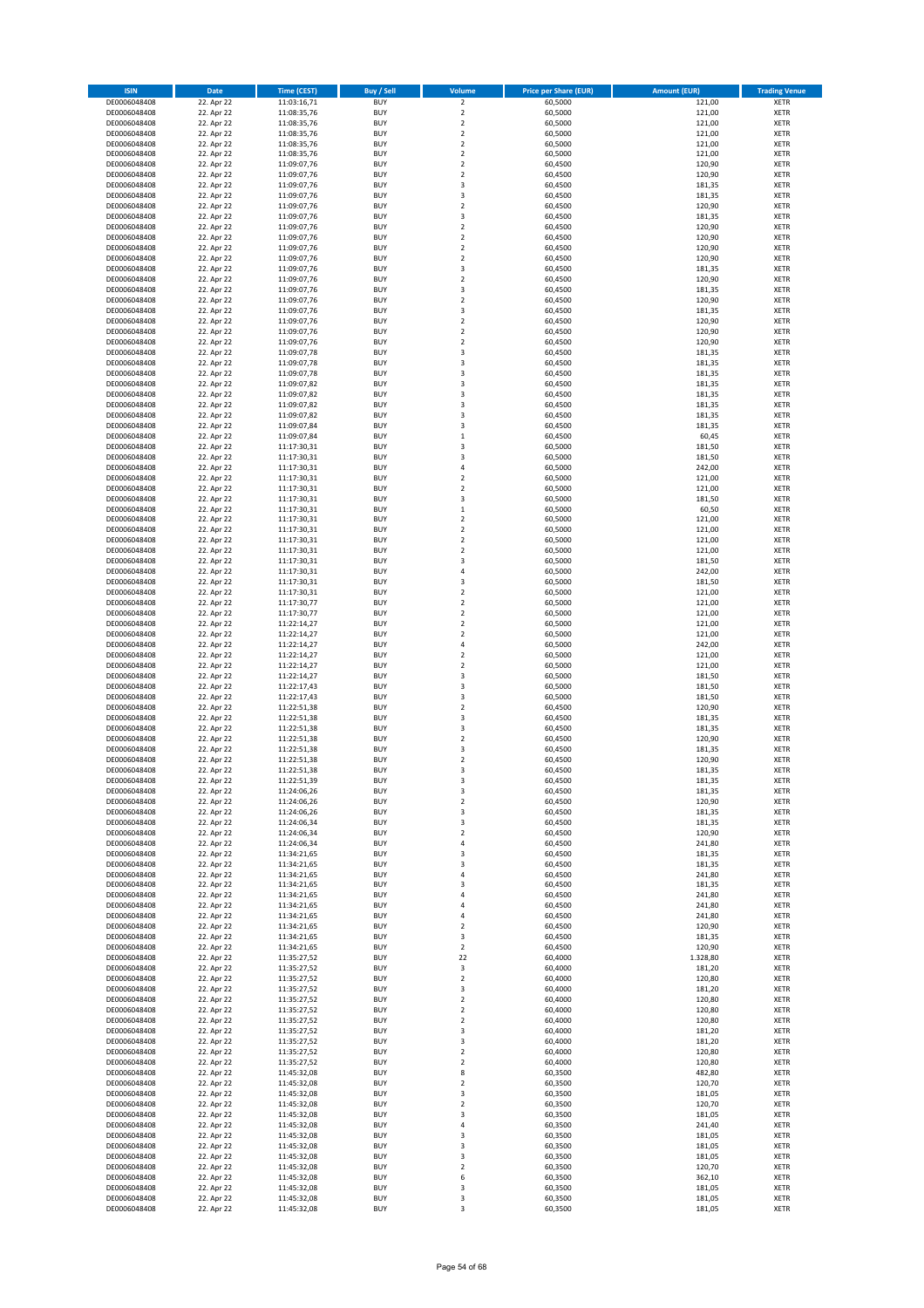| <b>ISIN</b>                  | Date                     | <b>Time (CEST)</b>         | <b>Buy / Sell</b>        | Volume                                             | <b>Price per Share (EUR)</b> | <b>Amount (EUR)</b> | <b>Trading Venue</b>       |
|------------------------------|--------------------------|----------------------------|--------------------------|----------------------------------------------------|------------------------------|---------------------|----------------------------|
| DE0006048408                 | 22. Apr 22               | 11:45:32,08                | <b>BUY</b>               | 3                                                  | 60,3500                      | 181,05              | XETR                       |
| DE0006048408                 | 22. Apr 22               | 11:45:32,08                | <b>BUY</b>               | $\mathbf 2$                                        | 60,3500                      | 120,70              | XETR                       |
| DE0006048408<br>DE0006048408 | 22. Apr 22<br>22. Apr 22 | 11:45:32,08<br>11:45:32,08 | <b>BUY</b><br><b>BUY</b> | $\mathbf 2$<br>3                                   | 60,3500<br>60,3500           | 120,70<br>181,05    | <b>XETR</b><br><b>XETR</b> |
| DE0006048408                 | 22. Apr 22               | 11:45:32,08                | <b>BUY</b>               | $\mathbf 2$                                        | 60,3500                      | 120,70              | <b>XETR</b>                |
| DE0006048408                 | 22. Apr 22               | 11:45:32,08                | <b>BUY</b>               | $\overline{2}$                                     | 60,3500                      | 120,70              | <b>XETR</b>                |
| DE0006048408                 | 22. Apr 22               | 11:45:32,10                | <b>BUY</b>               | $\overline{a}$                                     | 60,3500                      | 241,40              | <b>XETR</b>                |
| DE0006048408                 | 22. Apr 22               | 11:45:34,63                | <b>BUY</b>               | $\overline{2}$                                     | 60,3500                      | 120,70              | <b>XETR</b>                |
| DE0006048408<br>DE0006048408 | 22. Apr 22<br>22. Apr 22 | 11:45:34,63<br>11:45:34,63 | <b>BUY</b><br><b>BUY</b> | $\overline{\mathbf{3}}$<br>6                       | 60,3500<br>60,3500           | 181,05<br>362,10    | XETR<br><b>XETR</b>        |
| DE0006048408                 | 22. Apr 22               | 11:45:34,63                | <b>BUY</b>               | $\overline{\mathbf{3}}$                            | 60,3500                      | 181,05              | XETR                       |
| DE0006048408                 | 22. Apr 22               | 11:45:34,63                | <b>BUY</b>               | $\overline{\mathbf{3}}$                            | 60,3500                      | 181,05              | <b>XETR</b>                |
| DE0006048408                 | 22. Apr 22               | 11:45:34,63                | <b>BUY</b>               | 3                                                  | 60,3500                      | 181,05              | XETR                       |
| DE0006048408                 | 22. Apr 22               | 11:45:34,63                | <b>BUY</b>               | $\overline{\mathbf{3}}$                            | 60,3500                      | 181,05              | <b>XETR</b>                |
| DE0006048408                 | 22. Apr 22               | 11:45:34,63                | <b>BUY</b>               | $\overline{a}$                                     | 60,3500                      | 241,40              | <b>XETR</b>                |
| DE0006048408<br>DE0006048408 | 22. Apr 22<br>22. Apr 22 | 11:45:34,63<br>11:45:34,63 | <b>BUY</b><br><b>BUY</b> | $\overline{\mathbf{3}}$<br>$\overline{\mathbf{3}}$ | 60,3500<br>60,3500           | 181,05<br>181,05    | <b>XETR</b><br>XETR        |
| DE0006048408                 | 22. Apr 22               | 11:45:42,98                | <b>BUY</b>               | $\overline{a}$                                     | 60,3500                      | 241,40              | <b>XETR</b>                |
| DE0006048408                 | 22. Apr 22               | 11:45:42,98                | <b>BUY</b>               | $\overline{\mathbf{3}}$                            | 60,3500                      | 181,05              | <b>XETR</b>                |
| DE0006048408                 | 22. Apr 22               | 11:45:42,98                | <b>BUY</b>               | $\overline{4}$                                     | 60,3500                      | 241,40              | <b>XETR</b>                |
| DE0006048408                 | 22. Apr 22               | 11:45:42,98                | <b>BUY</b>               | $\mathbf 2$                                        | 60,3500                      | 120,70              | XETR                       |
| DE0006048408<br>DE0006048408 | 22. Apr 22<br>22. Apr 22 | 11:45:42,98<br>11:45:42,98 | <b>BUY</b><br><b>BUY</b> | $\mathbf 2$<br>$\overline{2}$                      | 60,3500<br>60,3500           | 120,70<br>120,70    | <b>XETR</b><br><b>XETR</b> |
| DE0006048408                 | 22. Apr 22               | 11:45:42,98                | <b>BUY</b>               | $\overline{2}$                                     | 60,3500                      | 120,70              | <b>XETR</b>                |
| DE0006048408                 | 22. Apr 22               | 11:45:42,98                | <b>BUY</b>               | $\overline{2}$                                     | 60,3500                      | 120,70              | <b>XETR</b>                |
| DE0006048408                 | 22. Apr 22               | 11:45:42,98                | <b>BUY</b>               | $\overline{2}$                                     | 60,3500                      | 120,70              | <b>XETR</b>                |
| DE0006048408                 | 22. Apr 22               | 11:45:42,98                | <b>BUY</b>               | $\overline{a}$                                     | 60,3500                      | 241,40              | <b>XETR</b>                |
| DE0006048408<br>DE0006048408 | 22. Apr 22<br>22. Apr 22 | 11:45:42,98<br>11:45:42,98 | <b>BUY</b><br><b>BUY</b> | $\overline{\mathbf{3}}$<br>$\overline{\mathbf{3}}$ | 60,3500<br>60,3500           | 181,05<br>181,05    | <b>XETR</b><br><b>XETR</b> |
| DE0006048408                 | 22. Apr 22               | 11:45:42,98                | <b>BUY</b>               | $\overline{4}$                                     | 60,3500                      | 241,40              | <b>XETR</b>                |
| DE0006048408                 | 22. Apr 22               | 11:45:42,98                | <b>BUY</b>               | $\overline{a}$                                     | 60,3500                      | 241,40              | <b>XETR</b>                |
| DE0006048408                 | 22. Apr 22               | 11:45:47,76                | <b>BUY</b>               | $\overline{2}$                                     | 60,3500                      | 120,70              | <b>XETR</b>                |
| DE0006048408                 | 22. Apr 22               | 11:45:47,76                | <b>BUY</b>               | $\overline{2}$                                     | 60,3500                      | 120,70              | <b>XETR</b>                |
| DE0006048408                 | 22. Apr 22               | 11:45:47,76                | <b>BUY</b>               | $\overline{2}$                                     | 60,3500                      | 120,70              | XETR                       |
| DE0006048408<br>DE0006048408 | 22. Apr 22<br>22. Apr 22 | 11:46:27,15<br>11:46:27,15 | <b>BUY</b><br><b>BUY</b> | $\overline{2}$<br>$\overline{2}$                   | 60,3500<br>60,3500           | 120,70<br>120,70    | <b>XETR</b><br>XETR        |
| DE0006048408                 | 22. Apr 22               | 11:46:27,15                | <b>BUY</b>               | $\overline{4}$                                     | 60,3500                      | 241,40              | <b>XETR</b>                |
| DE0006048408                 | 22. Apr 22               | 11:46:27,15                | <b>BUY</b>               | $\mathbf 2$                                        | 60,3500                      | 120,70              | XETR                       |
| DE0006048408                 | 22. Apr 22               | 11:46:27,15                | <b>BUY</b>               | $\overline{2}$                                     | 60,3500                      | 120,70              | <b>XETR</b>                |
| DE0006048408                 | 22. Apr 22               | 11:46:27,15                | <b>BUY</b>               | $\mathbf 2$                                        | 60,3500                      | 120,70              | XETR                       |
| DE0006048408                 | 22. Apr 22               | 11:46:27,15                | <b>BUY</b><br><b>BUY</b> | $\overline{2}$<br>$\overline{4}$                   | 60,3500                      | 120,70              | <b>XETR</b>                |
| DE0006048408<br>DE0006048408 | 22. Apr 22<br>22. Apr 22 | 11:46:38,43<br>11:46:38,43 | <b>BUY</b>               | $\overline{2}$                                     | 60,3500<br>60,3500           | 241,40<br>120,70    | XETR<br><b>XETR</b>        |
| DE0006048408                 | 22. Apr 22               | 11:46:38,43                | <b>BUY</b>               | $\mathbf 2$                                        | 60,3500                      | 120,70              | <b>XETR</b>                |
| DE0006048408                 | 22. Apr 22               | 11:46:38,43                | <b>BUY</b>               | $\overline{\mathbf{3}}$                            | 60,3500                      | 181,05              | <b>XETR</b>                |
| DE0006048408                 | 22. Apr 22               | 11:46:38,43                | <b>BUY</b>               | $\overline{4}$                                     | 60,3500                      | 241,40              | XETR                       |
| DE0006048408                 | 22. Apr 22               | 11:46:38,43                | <b>BUY</b>               | $\overline{2}$<br>$\overline{a}$                   | 60,3500                      | 120,70              | <b>XETR</b>                |
| DE0006048408<br>DE0006048408 | 22. Apr 22<br>22. Apr 22 | 11:50:18,01<br>11:50:18,01 | <b>BUY</b><br><b>BUY</b> | $\overline{2}$                                     | 60,3500<br>60,3500           | 241,40<br>120,70    | <b>XETR</b><br><b>XETR</b> |
| DE0006048408                 | 22. Apr 22               | 11:50:18,01                | <b>BUY</b>               | $\overline{\mathbf{3}}$                            | 60,3500                      | 181,05              | <b>XETR</b>                |
| DE0006048408                 | 22. Apr 22               | 11:50:18,01                | <b>BUY</b>               | $\overline{2}$                                     | 60,3500                      | 120,70              | <b>XETR</b>                |
| DE0006048408                 | 22. Apr 22               | 11:50:18,01                | <b>BUY</b>               | $\overline{3}$                                     | 60,3500                      | 181,05              | <b>XETR</b>                |
| DE0006048408                 | 22. Apr 22               | 11:50:18,01                | <b>BUY</b>               | 6                                                  | 60,3500                      | 362,10              | <b>XETR</b>                |
| DE0006048408                 | 22. Apr 22<br>22. Apr 22 | 11:50:18,01                | <b>BUY</b><br><b>BUY</b> | $\overline{\mathbf{3}}$<br>$\overline{2}$          | 60,3500<br>60,3500           | 181,05<br>120,70    | <b>XETR</b><br><b>XETR</b> |
| DE0006048408<br>DE0006048408 | 22. Apr 22               | 11:50:18,01<br>11:50:18,01 | <b>BUY</b>               | $\overline{\mathbf{3}}$                            | 60,3500                      | 181,05              | <b>XETR</b>                |
| DE0006048408                 | 22. Apr 22               | 11:50:18,01                | <b>BUY</b>               | $\overline{2}$                                     | 60,3500                      | 120,70              | <b>XETR</b>                |
| DE0006048408                 | 22. Apr 22               | 11:50:18,01                | <b>BUY</b>               | $\overline{\mathbf{3}}$                            | 60,3500                      | 181,05              | <b>XETR</b>                |
| DE0006048408                 | 22. Apr 22               | 11:50:18,01                | <b>BUY</b>               | $\overline{2}$                                     | 60,3500                      | 120,70              | <b>XETR</b>                |
| DE0006048408                 | 22. Apr 22               | 11:50:18,01                | <b>BUY</b>               | $\overline{2}$                                     | 60,3500                      | 120,70              | <b>XETR</b>                |
| DE0006048408<br>DE0006048408 | 22. Apr 22<br>22. Apr 22 | 11:50:18,01<br>11:50:18,01 | <b>BUY</b><br><b>BUY</b> | $\mathbf 2$<br>$\overline{2}$                      | 60,3500<br>60,3500           | 120,70<br>120,70    | <b>XETR</b><br><b>XETR</b> |
| DE0006048408                 | 22. Apr 22               | 11:50:18,01                | <b>BUY</b>               | 3                                                  | 60,3500                      | 181,05              | <b>XETR</b>                |
| DE0006048408                 | 22. Apr 22               | 11:50:18,01                | <b>BUY</b>               | $\overline{2}$                                     | 60,3500                      | 120,70              | <b>XETR</b>                |
| DE0006048408                 | 22. Apr 22               | 11:50:18,02                | <b>BUY</b>               | $\overline{a}$                                     | 60,3500                      | 241,40              | XETR                       |
| DE0006048408                 | 22. Apr 22               | 11:51:41,08                | <b>BUY</b>               | $\overline{\mathbf{c}}$                            | 60,3000                      | 120,60              | XETR                       |
| DE0006048408<br>DE0006048408 | 22. Apr 22<br>22. Apr 22 | 11:51:41,08<br>11:51:41,08 | <b>BUY</b><br><b>BUY</b> | 3<br>$\mathbf 2$                                   | 60,3000<br>60,3000           | 180,90<br>120,60    | <b>XETR</b><br>XETR        |
| DE0006048408                 | 22. Apr 22               | 11:51:41,08                | <b>BUY</b>               | 3                                                  | 60,3000                      | 180,90              | <b>XETR</b>                |
| DE0006048408                 | 22. Apr 22               | 11:51:41,08                | <b>BUY</b>               | 2                                                  | 60,3000                      | 120,60              | <b>XETR</b>                |
| DE0006048408                 | 22. Apr 22               | 11:51:41,08                | <b>BUY</b>               | 3                                                  | 60,3000                      | 180,90              | <b>XETR</b>                |
| DE0006048408                 | 22. Apr 22               | 11:51:41,08                | <b>BUY</b>               | $\overline{2}$                                     | 60,3000                      | 120,60              | <b>XETR</b>                |
| DE0006048408<br>DE0006048408 | 22. Apr 22<br>22. Apr 22 | 11:51:41,08<br>11:51:41,08 | <b>BUY</b><br><b>BUY</b> | 3<br>$\overline{\mathbf{3}}$                       | 60,3000<br>60,3000           | 180,90<br>180,90    | XETR<br><b>XETR</b>        |
| DE0006048408                 | 22. Apr 22               | 11:51:41,08                | <b>BUY</b>               | $\overline{\mathbf{3}}$                            | 60,3000                      | 180,90              | XETR                       |
| DE0006048408                 | 22. Apr 22               | 11:51:41,08                | <b>BUY</b>               | $\overline{2}$                                     | 60,3000                      | 120,60              | <b>XETR</b>                |
| DE0006048408                 | 22. Apr 22               | 11:51:41,08                | <b>BUY</b>               | $\overline{\mathbf{3}}$                            | 60,3000                      | 180,90              | XETR                       |
| DE0006048408<br>DE0006048408 | 22. Apr 22               | 11:51:41,08                | <b>BUY</b><br><b>BUY</b> | 3<br>3                                             | 60,3000<br>60,3000           | 180,90              | <b>XETR</b><br>XETR        |
| DE0006048408                 | 22. Apr 22<br>22. Apr 22 | 11:51:41,08<br>11:51:41,08 | <b>BUY</b>               | 3                                                  | 60,3000                      | 180,90<br>180,90    | <b>XETR</b>                |
| DE0006048408                 | 22. Apr 22               | 11:51:41,08                | <b>BUY</b>               | $\mathbf 2$                                        | 60,3000                      | 120,60              | XETR                       |
| DE0006048408                 | 22. Apr 22               | 11:51:41,08                | <b>BUY</b>               | $\mathbf 2$                                        | 60,3000                      | 120,60              | <b>XETR</b>                |
| DE0006048408                 | 22. Apr 22               | 11:53:20,64                | <b>BUY</b>               | 2                                                  | 60,2500                      | 120,50              | XETR                       |
| DE0006048408                 | 22. Apr 22               | 11:53:20,64                | <b>BUY</b>               | 3                                                  | 60,2500                      | 180,75              | <b>XETR</b>                |
| DE0006048408<br>DE0006048408 | 22. Apr 22<br>22. Apr 22 | 11:53:20,64<br>11:53:20,64 | <b>BUY</b><br><b>BUY</b> | 3<br>3                                             | 60,2500<br>60,2500           | 180,75<br>180,75    | XETR<br><b>XETR</b>        |
| DE0006048408                 | 22. Apr 22               | 11:53:20,64                | <b>BUY</b>               | 23                                                 | 60,2500                      | 1.385,75            | <b>XETR</b>                |
| DE0006048408                 | 22. Apr 22               | 11:53:20,64                | <b>BUY</b>               | $\mathbf 2$                                        | 60,2500                      | 120,50              | <b>XETR</b>                |
| DE0006048408                 | 22. Apr 22               | 11:53:20,64                | <b>BUY</b>               | $\mathbf 2$                                        | 60,2500                      | 120,50              | XETR                       |
| DE0006048408                 | 22. Apr 22               | 11:53:20,64                | <b>BUY</b>               | $\mathbf 2$                                        | 60,2500                      | 120,50              | <b>XETR</b>                |
| DE0006048408                 | 22. Apr 22               | 11:53:20,64                | <b>BUY</b><br><b>BUY</b> | 3<br>3                                             | 60,2500<br>60,2500           | 180,75              | <b>XETR</b>                |
| DE0006048408<br>DE0006048408 | 22. Apr 22<br>22. Apr 22 | 11:53:20,64<br>11:53:20,64 | <b>BUY</b>               | $\overline{2}$                                     | 60,2500                      | 180,75<br>120,50    | <b>XETR</b><br><b>XETR</b> |
| DE0006048408                 | 22. Apr 22               | 11:53:20,64                | <b>BUY</b>               | $\mathbf 2$                                        | 60,2500                      | 120,50              | <b>XETR</b>                |
| DE0006048408                 | 22. Apr 22               | 11:53:20,64                | <b>BUY</b>               | $\mathbf 2$                                        | 60,2500                      | 120,50              | <b>XETR</b>                |
| DE0006048408                 | 22. Apr 22               | 11:53:20,64                | <b>BUY</b>               | 3                                                  | 60,2500                      | 180,75              | XETR                       |
| DE0006048408                 | 22. Apr 22               | 11:53:20,64                | <b>BUY</b>               | $\overline{4}$                                     | 60,2500                      | 241,00              | XETR                       |
| DE0006048408<br>DE0006048408 | 22. Apr 22<br>22. Apr 22 | 11:53:24,68                | <b>BUY</b><br><b>BUY</b> | 3<br>$\overline{2}$                                | 60,2500                      | 180,75              | XETR                       |
| DE0006048408                 | 22. Apr 22               | 11:53:24,68<br>11:53:24,68 | <b>BUY</b>               | 4                                                  | 60,2500<br>60,2500           | 120,50<br>241,00    | <b>XETR</b><br><b>XETR</b> |
| DE0006048408                 | 22. Apr 22               | 11:53:24,68                | <b>BUY</b>               | 3                                                  | 60,2500                      | 180,75              | <b>XETR</b>                |
| DE0006048408                 | 22. Apr 22               | 11:53:24,68                | <b>BUY</b>               | $\overline{2}$                                     | 60,2500                      | 120,50              | XETR                       |
| DE0006048408                 | 22. Apr 22               | 11:53:39,56                | <b>BUY</b>               | $\mathbf 2$                                        | 60,2500                      | 120,50              | <b>XETR</b>                |
| DE0006048408                 | 22. Apr 22               | 11:53:39,56                | <b>BUY</b>               | 3                                                  | 60,2500                      | 180,75              | XETR                       |
| DE0006048408<br>DE0006048408 | 22. Apr 22<br>22. Apr 22 | 11:53:39,56<br>11:53:39,56 | <b>BUY</b><br><b>BUY</b> | $\mathbf 2$<br>$\mathbf 2$                         | 60,2500<br>60,2500           | 120,50<br>120,50    | <b>XETR</b><br>XETR        |
| DE0006048408                 | 22. Apr 22               | 11:54:33,38                | <b>BUY</b>               | 3                                                  | 60,2000                      | 180,60              | <b>XETR</b>                |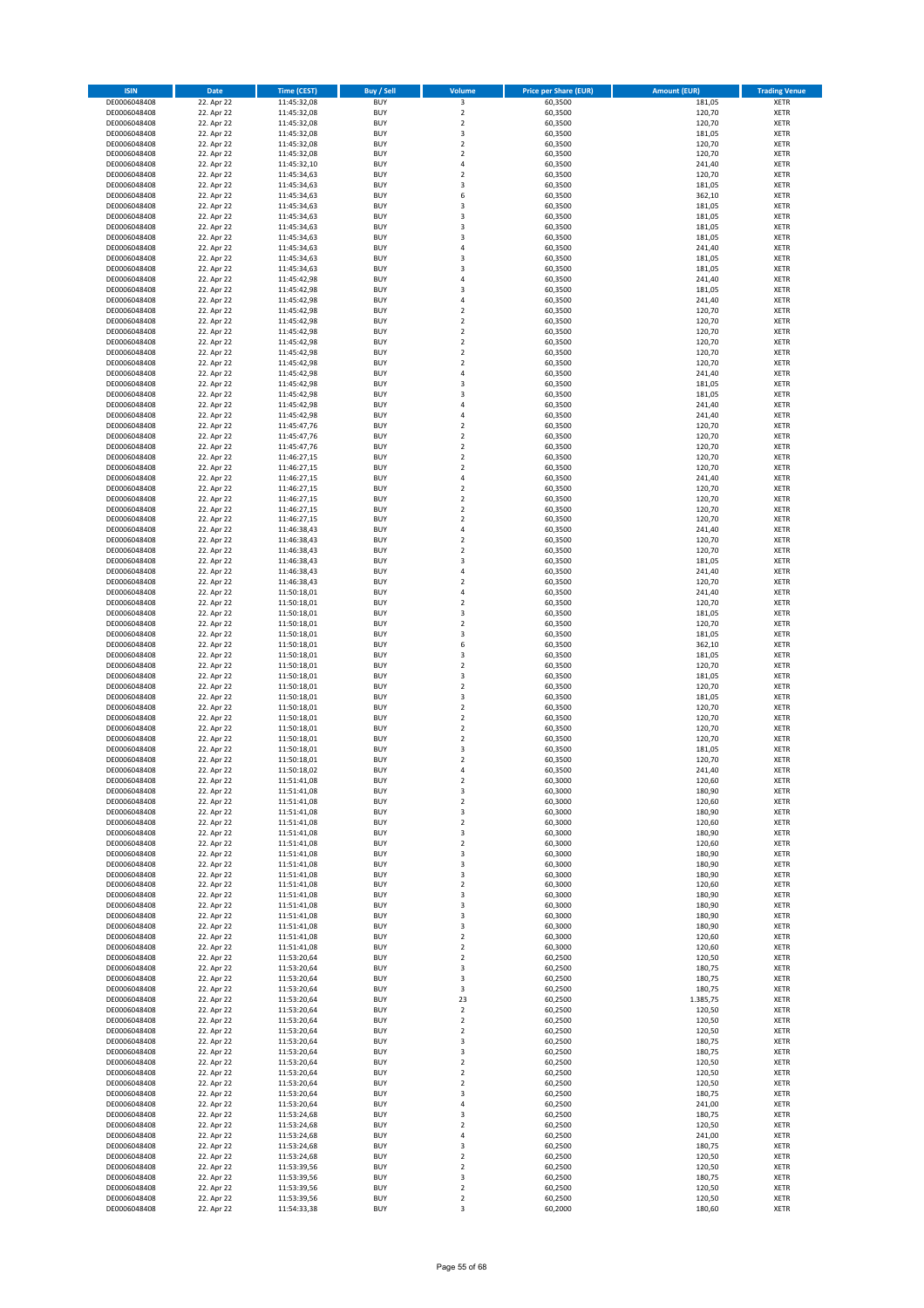| <b>ISIN</b>                  | <b>Date</b>              | <b>Time (CEST)</b>         | Buy / Sell               | Volume                        | <b>Price per Share (EUR)</b> | <b>Amount (EUR)</b> | <b>Trading Venue</b>       |
|------------------------------|--------------------------|----------------------------|--------------------------|-------------------------------|------------------------------|---------------------|----------------------------|
| DE0006048408                 | 22. Apr 22               | 11:54:33,38                | <b>BUY</b>               | 3                             | 60,2000                      | 180,60              | XETR                       |
| DE0006048408                 | 22. Apr 22               | 11:54:33,38                | <b>BUY</b>               | 9                             | 60,2000                      | 541,80              | XETR                       |
| DE0006048408<br>DE0006048408 | 22. Apr 22<br>22. Apr 22 | 11:54:33,38<br>11:54:33,38 | <b>BUY</b><br><b>BUY</b> | $\mathbf 2$<br>3              | 60,2000<br>60,2000           | 120,40<br>180,60    | <b>XETR</b><br><b>XETR</b> |
| DE0006048408                 | 22. Apr 22               | 11:54:33,38                | <b>BUY</b>               | 3                             | 60,2000                      | 180,60              | <b>XETR</b>                |
| DE0006048408                 | 22. Apr 22               | 11:54:38,84                | <b>BUY</b>               | 8                             | 60,2000                      | 481,60              | <b>XETR</b>                |
| DE0006048408                 | 22. Apr 22               | 11:56:13,87                | <b>BUY</b>               | $\overline{\mathbf{c}}$       | 60,1500                      | 120,30              | <b>XETR</b>                |
| DE0006048408                 | 22. Apr 22               | 11:56:13,87                | <b>BUY</b>               | 3                             | 60,1500                      | 180,45              | <b>XETR</b>                |
| DE0006048408<br>DE0006048408 | 22. Apr 22<br>22. Apr 22 | 11:56:34,35                | <b>BUY</b><br><b>BUY</b> | 3<br>3                        | 60,1500<br>60,1500           | 180,45<br>180,45    | <b>XETR</b><br><b>XETR</b> |
| DE0006048408                 | 22. Apr 22               | 11:56:34,35<br>11:56:34,35 | <b>BUY</b>               | 3                             | 60,1500                      | 180,45              | <b>XETR</b>                |
| DE0006048408                 | 22. Apr 22               | 11:56:34,35                | <b>BUY</b>               | 3                             | 60,1500                      | 180,45              | <b>XETR</b>                |
| DE0006048408                 | 22. Apr 22               | 11:56:34,35                | <b>BUY</b>               | 3                             | 60,1500                      | 180,45              | XETR                       |
| DE0006048408                 | 22. Apr 22               | 11:56:34,35                | <b>BUY</b>               | $\overline{\mathbf{c}}$       | 60,1500                      | 120,30              | <b>XETR</b>                |
| DE0006048408                 | 22. Apr 22               | 11:56:34,35                | <b>BUY</b>               | 3                             | 60,1500                      | 180,45              | XETR                       |
| DE0006048408<br>DE0006048408 | 22. Apr 22<br>22. Apr 22 | 11:56:34,35<br>11:56:34,35 | <b>BUY</b><br><b>BUY</b> | 4<br>$\mathbf 2$              | 60,1500<br>60,1500           | 240,60<br>120,30    | <b>XETR</b><br>XETR        |
| DE0006048408                 | 22. Apr 22               | 11:56:34,35                | <b>BUY</b>               | $\mathbf 2$                   | 60,1500                      | 120,30              | <b>XETR</b>                |
| DE0006048408                 | 22. Apr 22               | 11:56:34,35                | <b>BUY</b>               | $\mathbf 2$                   | 60,1500                      | 120,30              | XETR                       |
| DE0006048408                 | 22. Apr 22               | 11:56:34,35                | <b>BUY</b>               | $\mathbf 2$                   | 60,1500                      | 120,30              | <b>XETR</b>                |
| DE0006048408                 | 22. Apr 22<br>22. Apr 22 | 11:56:34,35                | <b>BUY</b><br><b>BUY</b> | $\mathbf 2$<br>4              | 60,1500                      | 120,30<br>240,60    | <b>XETR</b><br><b>XETR</b> |
| DE0006048408<br>DE0006048408 | 22. Apr 22               | 11:56:34,35<br>11:56:34,35 | <b>BUY</b>               | $\mathbf 2$                   | 60,1500<br>60,1500           | 120,30              | <b>XETR</b>                |
| DE0006048408                 | 22. Apr 22               | 11:56:34,35                | <b>BUY</b>               | $\mathbf 2$                   | 60,1500                      | 120,30              | <b>XETR</b>                |
| DE0006048408                 | 22. Apr 22               | 11:56:34,35                | <b>BUY</b>               | 3                             | 60,1500                      | 180,45              | <b>XETR</b>                |
| DE0006048408                 | 22. Apr 22               | 11:56:34,35                | <b>BUY</b>               | 4                             | 60,1500                      | 240,60              | <b>XETR</b>                |
| DE0006048408                 | 22. Apr 22               | 11:56:34,35                | <b>BUY</b>               | $\overline{4}$                | 60,1500                      | 240,60              | <b>XETR</b>                |
| DE0006048408<br>DE0006048408 | 22. Apr 22<br>22. Apr 22 | 11:56:34,35<br>11:56:34,37 | <b>BUY</b><br><b>BUY</b> | $\mathbf 2$<br>$\mathbf 2$    | 60,1500<br>60,1500           | 120,30<br>120,30    | <b>XETR</b><br><b>XETR</b> |
| DE0006048408                 | 22. Apr 22               | 11:56:34,37                | <b>BUY</b>               | 3                             | 60,1500                      | 180,45              | <b>XETR</b>                |
| DE0006048408                 | 22. Apr 22               | 11:56:34,37                | <b>BUY</b>               | 3                             | 60,1500                      | 180,45              | <b>XETR</b>                |
| DE0006048408                 | 22. Apr 22               | 11:56:34,37                | <b>BUY</b>               | 4                             | 60,1500                      | 240,60              | <b>XETR</b>                |
| DE0006048408                 | 22. Apr 22               | 11:56:34,37                | <b>BUY</b>               | 4                             | 60,1500                      | 240,60              | <b>XETR</b>                |
| DE0006048408<br>DE0006048408 | 22. Apr 22<br>22. Apr 22 | 11:56:34,38<br>11:56:34,38 | <b>BUY</b><br><b>BUY</b> | $\mathbf 2$<br>$\overline{4}$ | 60,1500<br>60,1500           | 120,30<br>240,60    | XETR<br><b>XETR</b>        |
| DE0006048408                 | 22. Apr 22               | 11:57:53,00                | <b>BUY</b>               | 45                            | 60,1000                      | 2.704,50            | XETR                       |
| DE0006048408                 | 22. Apr 22               | 11:57:53,00                | <b>BUY</b>               | $\mathbf 2$                   | 60,1000                      | 120,20              | <b>XETR</b>                |
| DE0006048408                 | 22. Apr 22               | 11:57:53,00                | <b>BUY</b>               | 15                            | 60,1000                      | 901,50              | XETR                       |
| DE0006048408                 | 22. Apr 22               | 11:57:53,00                | <b>BUY</b>               | $\mathbf 2$                   | 60,1000                      | 120,20              | <b>XETR</b>                |
| DE0006048408<br>DE0006048408 | 22. Apr 22<br>22. Apr 22 | 11:57:53,00                | <b>BUY</b><br><b>BUY</b> | $\mathbf 2$<br>$\mathbf 2$    | 60,1000<br>60,1000           | 120,20<br>120,20    | <b>XETR</b><br><b>XETR</b> |
| DE0006048408                 | 22. Apr 22               | 11:57:53,00<br>11:57:53,00 | <b>BUY</b>               | $\mathbf 2$                   | 60,1000                      | 120,20              | <b>XETR</b>                |
| DE0006048408                 | 22. Apr 22               | 11:57:53,00                | <b>BUY</b>               | $\mathbf 2$                   | 60,1000                      | 120,20              | <b>XETR</b>                |
| DE0006048408                 | 22. Apr 22               | 11:57:53,00                | <b>BUY</b>               | $\mathbf 2$                   | 60,1000                      | 120,20              | XETR                       |
| DE0006048408                 | 22. Apr 22               | 11:57:53,00                | <b>BUY</b>               | 3                             | 60,1000                      | 180,30              | <b>XETR</b>                |
| DE0006048408                 | 22. Apr 22               | 12:06:15,43                | <b>BUY</b>               | 3                             | 60,1500                      | 180,45              | XETR                       |
| DE0006048408<br>DE0006048408 | 22. Apr 22<br>22. Apr 22 | 12:06:15,43<br>12:06:15,43 | <b>BUY</b><br><b>BUY</b> | 2<br>$\mathbf 2$              | 60,1500<br>60,1500           | 120,30<br>120,30    | XETR<br><b>XETR</b>        |
| DE0006048408                 | 22. Apr 22               | 12:06:15,43                | <b>BUY</b>               | $\mathbf 2$                   | 60,1500                      | 120,30              | <b>XETR</b>                |
| DE0006048408                 | 22. Apr 22               | 12:06:15,43                | <b>BUY</b>               | $\mathbf 2$                   | 60,1500                      | 120,30              | <b>XETR</b>                |
| DE0006048408                 | 22. Apr 22               | 12:06:15,43                | <b>BUY</b>               | $\mathbf 2$                   | 60,1500                      | 120,30              | <b>XETR</b>                |
| DE0006048408                 | 22. Apr 22               | 12:06:15,43                | <b>BUY</b>               | $\mathbf 2$                   | 60,1500                      | 120,30              | <b>XETR</b>                |
| DE0006048408<br>DE0006048408 | 22. Apr 22<br>22. Apr 22 | 12:06:15,43<br>12:06:15,43 | <b>BUY</b><br><b>BUY</b> | $\mathbf 2$<br>3              | 60,1500<br>60,1500           | 120,30<br>180,45    | <b>XETR</b><br>XETR        |
| DE0006048408                 | 22. Apr 22               | 12:06:15,43                | <b>BUY</b>               | $\mathbf 2$                   | 60,1500                      | 120,30              | XETR                       |
| DE0006048408                 | 22. Apr 22               | 12:06:15,44                | <b>BUY</b>               | 3                             | 60,1500                      | 180,45              | <b>XETR</b>                |
| DE0006048408                 | 22. Apr 22               | 12:06:15,44                | <b>BUY</b>               | 3                             | 60,1500                      | 180,45              | <b>XETR</b>                |
| DE0006048408                 | 22. Apr 22               | 12:08:23,10                | <b>BUY</b>               | $\mathbf 2$                   | 60,1500                      | 120,30              | <b>XETR</b>                |
| DE0006048408<br>DE0006048408 | 22. Apr 22<br>22. Apr 22 | 12:08:23,10<br>12:08:23,10 | <b>BUY</b><br><b>BUY</b> | 5<br>$\mathbf 2$              | 60,1500<br>60,1500           | 300,75<br>120,30    | XETR<br><b>XETR</b>        |
| DE0006048408                 | 22. Apr 22               | 12:08:23,10                | <b>BUY</b>               | 3                             | 60,1500                      | 180,45              | XETR                       |
| DE0006048408                 | 22. Apr 22               | 12:09:28,17                | <b>BUY</b>               | $\mathbf 2$                   | 60,1000                      | 120,20              | <b>XETR</b>                |
| DE0006048408                 | 22. Apr 22               | 12:09:28,17                | <b>BUY</b>               | 4                             | 60,1000                      | 240,40              | XETR                       |
| DE0006048408                 | 22. Apr 22               | 12:09:28,17                | <b>BUY</b>               | $\overline{\mathbf{2}}$       | 60,1000                      | 120,20              | <b>XETR</b>                |
| DE0006048408<br>DE0006048408 | 22. Apr 22<br>22. Apr 22 | 12:09:28,17<br>12:09:28,17 | <b>BUY</b><br><b>BUY</b> | 3<br>2                        | 60,1000<br>60,1000           | 180,30<br>120,20    | XETR<br>XETR               |
| DE0006048408                 | 22. Apr 22               | 12:09:28,17                | <b>BUY</b>               | 3                             | 60,1000                      | 180,30              | XETR                       |
| DE0006048408                 | 22. Apr 22               | 12:09:28,17                | <b>BUY</b>               | 4                             | 60,1000                      | 240,40              | XETR                       |
| DE0006048408                 | 22. Apr 22               | 12:09:28,17                | <b>BUY</b>               | 4                             | 60,1000                      | 240,40              | XETR                       |
| DE0006048408                 | 22. Apr 22               | 12:09:28,17                | <b>BUY</b>               | 2                             | 60,1000                      | 120,20              | <b>XETR</b>                |
| DE0006048408<br>DE0006048408 | 22. Apr 22<br>22. Apr 22 | 12:09:28,17<br>12:09:28,17 | <b>BUY</b><br><b>BUY</b> | 3<br>$\mathbf 2$              | 60,1000<br>60,1000           | 180,30<br>120,20    | XETR<br><b>XETR</b>        |
| DE0006048408                 | 22. Apr 22               | 12:09:28,17                | <b>BUY</b>               | $\mathbf 2$                   | 60,1000                      | 120,20              | XETR                       |
| DE0006048408                 | 22. Apr 22               | 12:09:28,17                | <b>BUY</b>               | $\mathbf 2$                   | 60,1000                      | 120,20              | <b>XETR</b>                |
| DE0006048408                 | 22. Apr 22               | 12:09:28,17                | <b>BUY</b>               | 3                             | 60,1000                      | 180,30              | XETR                       |
| DE0006048408                 | 22. Apr 22               | 12:09:28,17                | <b>BUY</b>               | 3                             | 60,1000                      | 180,30              | <b>XETR</b>                |
| DE0006048408<br>DE0006048408 | 22. Apr 22<br>22. Apr 22 | 12:09:28,17<br>12:09:28,17 | <b>BUY</b><br><b>BUY</b> | $\mathbf 2$<br>3              | 60,1000<br>60,1000           | 120,20<br>180,30    | XETR<br><b>XETR</b>        |
| DE0006048408                 | 22. Apr 22               | 12:09:28,17                | <b>BUY</b>               | $\mathbf 2$                   | 60,1000                      | 120,20              | XETR                       |
| DE0006048408                 | 22. Apr 22               | 12:09:28,17                | <b>BUY</b>               | 4                             | 60,1000                      | 240,40              | <b>XETR</b>                |
| DE0006048408                 | 22. Apr 22               | 12:09:33,08                | <b>BUY</b>               | $\mathbf 2$                   | 60,1000                      | 120,20              | XETR                       |
| DE0006048408                 | 22. Apr 22               | 12:09:33,08                | <b>BUY</b>               | $\mathbf 2$                   | 60,1000                      | 120,20              | <b>XETR</b>                |
| DE0006048408<br>DE0006048408 | 22. Apr 22<br>22. Apr 22 | 12:09:33,08<br>12:09:33,08 | <b>BUY</b><br><b>BUY</b> | 8<br>4                        | 60,1000<br>60,1000           | 480,80<br>240,40    | <b>XETR</b><br><b>XETR</b> |
| DE0006048408                 | 22. Apr 22               | 12:09:33,08                | <b>BUY</b>               | 4                             | 60,1000                      | 240,40              | XETR                       |
| DE0006048408                 | 22. Apr 22               | 12:09:33,08                | <b>BUY</b>               | $\mathbf 2$                   | 60,1000                      | 120,20              | <b>XETR</b>                |
| DE0006048408                 | 22. Apr 22               | 12:09:33,08                | <b>BUY</b>               | 2                             | 60,1000                      | 120,20              | <b>XETR</b>                |
| DE0006048408                 | 22. Apr 22               | 12:09:33,08                | <b>BUY</b>               | 3                             | 60,1000                      | 180,30              | XETR                       |
| DE0006048408<br>DE0006048408 | 22. Apr 22<br>22. Apr 22 | 12:09:33,08<br>12:09:33,08 | <b>BUY</b><br><b>BUY</b> | 3<br>4                        | 60,1000<br>60,1000           | 180,30<br>240,40    | <b>XETR</b><br>XETR        |
| DE0006048408                 | 22. Apr 22               | 12:09:46,74                | <b>BUY</b>               | $\mathbf 2$                   | 60,1000                      | 120,20              | <b>XETR</b>                |
| DE0006048408                 | 22. Apr 22               | 12:09:46,74                | <b>BUY</b>               | 4                             | 60,1000                      | 240,40              | XETR                       |
| DE0006048408                 | 22. Apr 22               | 12:09:46,74                | <b>BUY</b>               | $\overline{\mathbf{2}}$       | 60,1000                      | 120,20              | <b>XETR</b>                |
| DE0006048408                 | 22. Apr 22               | 12:09:46,74                | <b>BUY</b>               | 3                             | 60,1000                      | 180,30              | XETR                       |
| DE0006048408<br>DE0006048408 | 22. Apr 22<br>22. Apr 22 | 12:09:46,74                | <b>BUY</b><br><b>BUY</b> | $\mathbf 2$                   | 60,1000<br>60,1000           | 120,20<br>180,30    | <b>XETR</b><br>XETR        |
| DE0006048408                 | 22. Apr 22               | 12:09:46,74<br>12:09:46,74 | <b>BUY</b>               | 3<br>3                        | 60,1000                      | 180,30              | <b>XETR</b>                |
| DE0006048408                 | 22. Apr 22               | 12:09:46,74                | <b>BUY</b>               | $\mathbf 2$                   | 60,1000                      | 120,20              | XETR                       |
| DE0006048408                 | 22. Apr 22               | 12:09:46,74                | <b>BUY</b>               | 4                             | 60,1000                      | 240,40              | <b>XETR</b>                |
| DE0006048408                 | 22. Apr 22               | 12:09:46,74                | <b>BUY</b>               | 2                             | 60,1000                      | 120,20              | <b>XETR</b>                |
| DE0006048408<br>DE0006048408 | 22. Apr 22<br>22. Apr 22 | 12:09:46,74                | <b>BUY</b><br><b>BUY</b> | 2<br>$\mathbf 2$              | 60,1000<br>60,1000           | 120,20<br>120,20    | <b>XETR</b><br>XETR        |
| DE0006048408                 | 22. Apr 22               | 12:12:55,42<br>12:12:55,42 | <b>BUY</b>               | $\mathbf 1$                   | 60,1000                      | 60,10               | <b>XETR</b>                |
| DE0006048408                 | 22. Apr 22               | 12:12:55,42                | <b>BUY</b>               | $\boldsymbol{2}$              | 60,1000                      | 120,20              | XETR                       |
| DE0006048408                 | 22. Apr 22               | 12:12:55,42                | <b>BUY</b>               | $\mathbf 2$                   | 60,1000                      | 120,20              | XETR                       |
| DE0006048408                 | 22. Apr 22               | 12:13:04,84                | <b>BUY</b>               | 4                             | 60,1000                      | 240,40              | XETR                       |
| DE0006048408                 | 22. Apr 22               | 12:13:04,84                | <b>BUY</b>               | 4                             | 60,1000                      | 240,40              | XETR                       |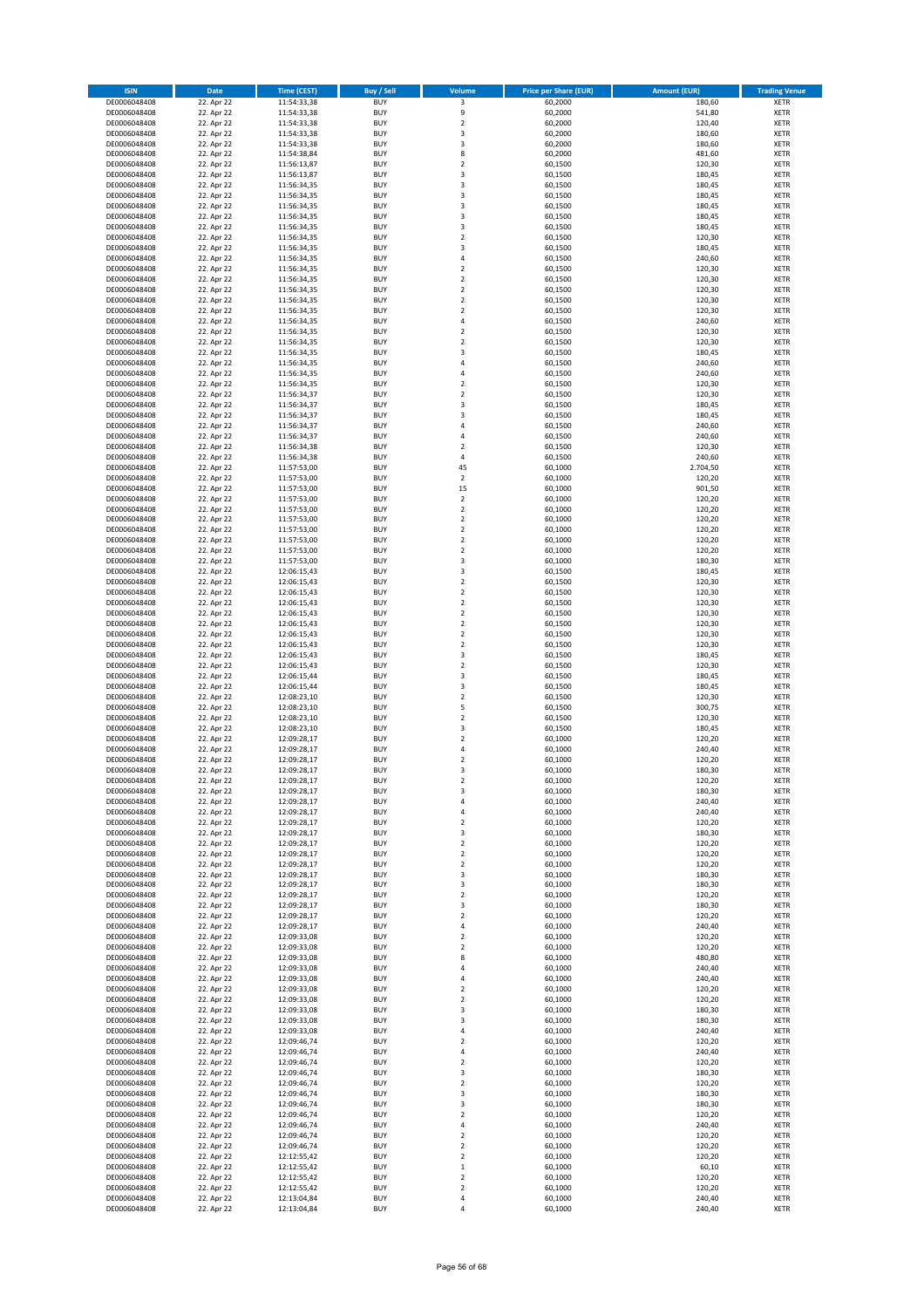| <b>ISIN</b>                  | <b>Date</b>              | Time (CEST)                | Buy / Sell               | Volume                          | <b>Price per Share (EUR)</b> | <b>Amount (EUR)</b> | <b>Trading Venue</b>       |
|------------------------------|--------------------------|----------------------------|--------------------------|---------------------------------|------------------------------|---------------------|----------------------------|
| DE0006048408                 | 22. Apr 22               | 12:13:04,84                | <b>BUY</b>               | 3                               | 60,1000                      | 180,30              | <b>XETR</b>                |
| DE0006048408                 | 22. Apr 22               | 12:13:04,84                | <b>BUY</b>               | 3                               | 60,1000                      | 180,30              | XETR                       |
| DE0006048408<br>DE0006048408 | 22. Apr 22<br>22. Apr 22 | 12:13:04,84<br>12:13:04,84 | <b>BUY</b><br><b>BUY</b> | 4<br>$\mathbf 2$                | 60,1000<br>60,1000           | 240,40<br>120,20    | XETR<br>XETR               |
| DE0006048408                 | 22. Apr 22               | 12:13:04,84                | <b>BUY</b>               | 3                               | 60,1000                      | 180,30              | XETR                       |
| DE0006048408                 | 22. Apr 22               | 12:13:04,84                | <b>BUY</b>               | 5                               | 60,1000                      | 300,50              | <b>XETR</b>                |
| DE0006048408                 | 22. Apr 22               | 12:13:04,84                | <b>BUY</b>               | $\overline{\mathbf{c}}$         | 60,1000                      | 120,20              | <b>XETR</b>                |
| DE0006048408                 | 22. Apr 22               | 12:13:04,84                | <b>BUY</b>               | $\overline{\mathbf{c}}$         | 60,1000                      | 120,20              | <b>XETR</b>                |
| DE0006048408                 | 22. Apr 22               | 12:13:04,84                | <b>BUY</b>               | $\mathbf 2$                     | 60,1000                      | 120,20              | <b>XETR</b>                |
| DE0006048408<br>DE0006048408 | 22. Apr 22<br>22. Apr 22 | 12:13:04,84<br>12:13:04,84 | <b>BUY</b><br><b>BUY</b> | $\overline{\mathbf{c}}$<br>3    | 60,1000<br>60,1000           | 120,20<br>180,30    | <b>XETR</b><br><b>XETR</b> |
| DE0006048408                 | 22. Apr 22               | 12:14:18,88                | <b>BUY</b>               | 3                               | 60,1000                      | 180,30              | <b>XETR</b>                |
| DE0006048408                 | 22. Apr 22               | 12:14:18,88                | <b>BUY</b>               | 3                               | 60,1000                      | 180,30              | XETR                       |
| DE0006048408                 | 22. Apr 22               | 12:14:18,88                | <b>BUY</b>               | $\mathbf 2$                     | 60,1000                      | 120,20              | <b>XETR</b>                |
| DE0006048408                 | 22. Apr 22               | 12:14:18,88                | <b>BUY</b>               | 4                               | 60,1000                      | 240,40              | XETR                       |
| DE0006048408                 | 22. Apr 22<br>22. Apr 22 | 12:14:18,88                | <b>BUY</b>               | $\mathbf 2$                     | 60,1000                      | 120,20              | <b>XETR</b>                |
| DE0006048408<br>DE0006048408 | 22. Apr 22               | 12:14:18,88<br>12:14:35,67 | <b>BUY</b><br><b>BUY</b> | 3<br>3                          | 60,1000<br>60,0500           | 180,30<br>180,15    | XETR<br><b>XETR</b>        |
| DE0006048408                 | 22. Apr 22               | 12:14:35,67                | <b>BUY</b>               | $\mathbf 2$                     | 60,0500                      | 120,10              | XETR                       |
| DE0006048408                 | 22. Apr 22               | 12:14:35,67                | <b>BUY</b>               | 3                               | 60,0500                      | 180,15              | <b>XETR</b>                |
| DE0006048408                 | 22. Apr 22               | 12:14:35,67                | <b>BUY</b>               | 3                               | 60,0500                      | 180,15              | XETR                       |
| DE0006048408                 | 22. Apr 22               | 12:14:35,67                | <b>BUY</b>               | $\mathbf 2$                     | 60,0500                      | 120,10              | XETR                       |
| DE0006048408                 | 22. Apr 22<br>22. Apr 22 | 12:14:35,67                | <b>BUY</b><br><b>BUY</b> | 3<br>3                          | 60,0500<br>60,0500           | 180,15<br>180,15    | <b>XETR</b><br><b>XETR</b> |
| DE0006048408<br>DE0006048408 | 22. Apr 22               | 12:14:35,67<br>12:14:35,67 | <b>BUY</b>               | 3                               | 60,0500                      | 180,15              | <b>XETR</b>                |
| DE0006048408                 | 22. Apr 22               | 12:14:35,67                | <b>BUY</b>               | $\mathbf 2$                     | 60,0500                      | 120,10              | <b>XETR</b>                |
| DE0006048408                 | 22. Apr 22               | 12:14:35,67                | <b>BUY</b>               | $\overline{4}$                  | 60,0500                      | 240,20              | <b>XETR</b>                |
| DE0006048408                 | 22. Apr 22               | 12:14:35,67                | <b>BUY</b>               | 3                               | 60,0500                      | 180,15              | <b>XETR</b>                |
| DE0006048408                 | 22. Apr 22               | 12:14:35,67                | <b>BUY</b>               | 3                               | 60,0500                      | 180,15              | <b>XETR</b>                |
| DE0006048408                 | 22. Apr 22<br>22. Apr 22 | 12:14:35,67                | <b>BUY</b><br><b>BUY</b> | $\mathbf 2$                     | 60,0500                      | 120,10              | XETR<br><b>XETR</b>        |
| DE0006048408<br>DE0006048408 | 22. Apr 22               | 12:14:35,67<br>12:14:35,67 | <b>BUY</b>               | $\mathbf 2$<br>$\mathbf 2$      | 60,0500<br>60,0500           | 120,10<br>120,10    | <b>XETR</b>                |
| DE0006048408                 | 22. Apr 22               | 12:14:35,67                | <b>BUY</b>               | 3                               | 60,0500                      | 180,15              | <b>XETR</b>                |
| DE0006048408                 | 22. Apr 22               | 12:14:35,67                | <b>BUY</b>               | 3                               | 60,0500                      | 180,15              | XETR                       |
| DE0006048408                 | 22. Apr 22               | 12:17:19,52                | <b>BUY</b>               | $\mathbf 2$                     | 60,0500                      | 120,10              | <b>XETR</b>                |
| DE0006048408                 | 22. Apr 22               | 12:17:19,52                | <b>BUY</b>               | 4                               | 60,0500                      | 240,20              | XETR                       |
| DE0006048408                 | 22. Apr 22<br>22. Apr 22 | 12:17:19,52                | <b>BUY</b><br><b>BUY</b> | 3                               | 60,0500                      | 180,15<br>120,10    | <b>XETR</b>                |
| DE0006048408<br>DE0006048408 | 22. Apr 22               | 12:17:19,52<br>12:17:19,52 | <b>BUY</b>               | $\mathbf 2$<br>3                | 60,0500<br>60,0500           | 180,15              | XETR<br><b>XETR</b>        |
| DE0006048408                 | 22. Apr 22               | 12:17:19,52                | <b>BUY</b>               | 4                               | 60,0500                      | 240,20              | <b>XETR</b>                |
| DE0006048408                 | 22. Apr 22               | 12:17:19,52                | <b>BUY</b>               | $\mathbf 2$                     | 60,0500                      | 120,10              | <b>XETR</b>                |
| DE0006048408                 | 22. Apr 22               | 12:17:19,52                | <b>BUY</b>               | $\mathbf 2$                     | 60,0500                      | 120,10              | <b>XETR</b>                |
| DE0006048408                 | 22. Apr 22               | 12:17:19,52                | <b>BUY</b>               | $\overline{4}$                  | 60,0500                      | 240,20              | <b>XETR</b>                |
| DE0006048408                 | 22. Apr 22               | 12:17:19,52                | <b>BUY</b><br><b>BUY</b> | $\mathbf 2$<br>4                | 60,0500                      | 120,10              | <b>XETR</b><br><b>XETR</b> |
| DE0006048408<br>DE0006048408 | 22. Apr 22<br>22. Apr 22 | 12:17:19,52<br>12:17:19,52 | <b>BUY</b>               | 3                               | 60,0500<br>60,0500           | 240,20<br>180,15    | XETR                       |
| DE0006048408                 | 22. Apr 22               | 12:17:46,51                | <b>BUY</b>               | 2                               | 60,0500                      | 120,10              | XETR                       |
| DE0006048408                 | 22. Apr 22               | 12:17:46,51                | <b>BUY</b>               | $\mathbf 1$                     | 60,0500                      | 60,05               | <b>XETR</b>                |
| DE0006048408                 | 22. Apr 22               | 12:17:46,51                | <b>BUY</b>               | 6                               | 60,0500                      | 360,30              | <b>XETR</b>                |
| DE0006048408                 | 22. Apr 22               | 12:17:46,51                | <b>BUY</b>               | $\mathbf 2$                     | 60,0500                      | 120,10              | <b>XETR</b>                |
| DE0006048408<br>DE0006048408 | 22. Apr 22<br>22. Apr 22 | 12:17:46,51<br>12:17:46,51 | <b>BUY</b><br><b>BUY</b> | 3<br>$\overline{\mathbf{c}}$    | 60,0500<br>60,0500           | 180,15<br>120,10    | <b>XETR</b><br><b>XETR</b> |
| DE0006048408                 | 22. Apr 22               | 12:17:46,51                | <b>BUY</b>               | 3                               | 60,0500                      | 180,15              | <b>XETR</b>                |
| DE0006048408                 | 22. Apr 22               | 12:17:46,51                | <b>BUY</b>               | $\mathbf 2$                     | 60,0500                      | 120,10              | <b>XETR</b>                |
| DE0006048408                 | 22. Apr 22               | 12:17:46,51                | <b>BUY</b>               | $\mathbf 2$                     | 60,0500                      | 120,10              | XETR                       |
| DE0006048408                 | 22. Apr 22               | 12:17:46,51                | <b>BUY</b>               | $\mathbf{1}$                    | 60,0500                      | 60,05               | <b>XETR</b>                |
| DE0006048408                 | 22. Apr 22               | 12:19:27,41                | <b>BUY</b>               | 5                               | 60,0000                      | 300,00              | <b>XETR</b>                |
| DE0006048408<br>DE0006048408 | 22. Apr 22<br>22. Apr 22 | 12:19:27,41<br>12:19:27,41 | <b>BUY</b><br><b>BUY</b> | $\overline{\mathbf{c}}$<br>3    | 60,0000<br>60,0000           | 120,00<br>180,00    | <b>XETR</b><br>XETR        |
| DE0006048408                 | 22. Apr 22               | 12:19:27,41                | <b>BUY</b>               | $\overline{\mathbf{c}}$         | 60,0000                      | 120,00              | <b>XETR</b>                |
| DE0006048408                 | 22. Apr 22               | 12:19:27,41                | <b>BUY</b>               | $\mathbf 2$                     | 60,0000                      | 120,00              | XETR                       |
| DE0006048408                 | 22. Apr 22               | 12:19:27,41                | <b>BUY</b>               | $\overline{\mathbf{c}}$         | 60,0000                      | 120,00              | <b>XETR</b>                |
| DE0006048408                 | 22. Apr 22               | 12:19:27,41                | <b>BUY</b>               | 4                               | 60,0000                      | 240,00              | XETR                       |
| DE0006048408                 | 22. Apr 22               | 12:19:27,41                | <b>BUY</b><br><b>BUY</b> | $\overline{\mathbf{2}}$<br>3    | 60,0000                      | 120,00              | <b>XETR</b><br><b>XETR</b> |
| DE0006048408<br>DE0006048408 | 22. Apr 22<br>22. Apr 22 | 12:19:27,41<br>12:19:27,41 | <b>BUY</b>               | 2                               | 60,0000<br>60,0000           | 180,00<br>120,00    | XETR                       |
| DE0006048408                 | 22. Apr 22               | 12:19:27,41                | <b>BUY</b>               | $\boldsymbol{2}$                | 60,0000                      | 120,00              | XETR                       |
| DE0006048408                 | 22. Apr 22               | 12:19:27,41                | <b>BUY</b>               | 3                               | 60,0000                      | 180,00              | XETR                       |
| DE0006048408                 | 22. Apr 22               | 12:19:27,41                | <b>BUY</b>               | $\mathbf 2$                     | 60,0000                      | 120,00              | XETR                       |
| DE0006048408                 | 22. Apr 22               | 12:19:27,41                | <b>BUY</b>               | 3                               | 60,0000                      | 180,00              | <b>XETR</b>                |
| DE0006048408                 | 22. Apr 22               | 12:20:40,48                | <b>BUY</b>               | 3                               | 59,9500                      | 179,85              | XETR                       |
| DE0006048408<br>DE0006048408 | 22. Apr 22<br>22. Apr 22 | 12:20:40,48<br>12:20:40,48 | <b>BUY</b><br><b>BUY</b> | 6<br>3                          | 59,9500<br>59,9500           | 359,70<br>179,85    | <b>XETR</b><br>XETR        |
| DE0006048408                 | 22. Apr 22               | 12:20:40,48                | <b>BUY</b>               | $\mathbf 2$                     | 59,9500                      | 119,90              | <b>XETR</b>                |
| DE0006048408                 | 22. Apr 22               | 12:20:40,48                | <b>BUY</b>               | 3                               | 59,9500                      | 179,85              | XETR                       |
| DE0006048408                 | 22. Apr 22               | 12:20:40,48                | <b>BUY</b>               | 3                               | 59,9500                      | 179,85              | <b>XETR</b>                |
| DE0006048408                 | 22. Apr 22               | 12:20:40,48                | <b>BUY</b>               | 3                               | 59,9500                      | 179,85              | XETR                       |
| DE0006048408<br>DE0006048408 | 22. Apr 22<br>22. Apr 22 | 12:20:40,48<br>12:20:40,48 | <b>BUY</b><br><b>BUY</b> | $\mathbf 2$<br>4                | 59,9500<br>59,9500           | 119,90<br>239,80    | <b>XETR</b><br>XETR        |
| DE0006048408                 | 22. Apr 22               | 12:20:40,48                | <b>BUY</b>               | 2                               | 59,9500                      | 119,90              | <b>XETR</b>                |
| DE0006048408                 | 22. Apr 22               | 12:20:40,48                | <b>BUY</b>               | 54                              | 59,9500                      | 3.237,30            | XETR                       |
| DE0006048408                 | 22. Apr 22               | 12:20:40,48                | <b>BUY</b>               | 2                               | 59,9500                      | 119,90              | <b>XETR</b>                |
| DE0006048408                 | 22. Apr 22               | 12:20:40,48                | <b>BUY</b>               | 2                               | 59,9500                      | 119,90              | <b>XETR</b>                |
| DE0006048408                 | 22. Apr 22               | 12:21:56,06                | <b>BUY</b>               | 3                               | 59,9500                      | 179,85              | <b>XETR</b>                |
| DE0006048408<br>DE0006048408 | 22. Apr 22<br>22. Apr 22 | 12:21:56,06<br>12:22:49,03 | <b>BUY</b><br><b>BUY</b> | $\mathbf 2$<br>3                | 59,9500<br>59,9500           | 119,90<br>179,85    | XETR<br><b>XETR</b>        |
| DE0006048408                 | 22. Apr 22               | 12:22:49,03                | <b>BUY</b>               | $\mathbf 2$                     | 59,9500                      | 119,90              | <b>XETR</b>                |
| DE0006048408                 | 22. Apr 22               | 12:22:49,03                | <b>BUY</b>               | 2                               | 59,9500                      | 119,90              | XETR                       |
| DE0006048408                 | 22. Apr 22               | 12:25:23,59                | <b>BUY</b>               | $\overline{\mathbf{c}}$         | 59,9000                      | 119,80              | <b>XETR</b>                |
| DE0006048408                 | 22. Apr 22               | 12:25:23,59                | <b>BUY</b>               | 5                               | 59,9000                      | 299,50              | XETR                       |
| DE0006048408                 | 22. Apr 22<br>22. Apr 22 | 12:25:23,94<br>12:25:23,94 | <b>BUY</b><br><b>BUY</b> | $\overline{\mathbf{c}}$         | 59,9000<br>59,9000           | 119,80<br>119,80    | <b>XETR</b><br>XETR        |
| DE0006048408<br>DE0006048408 | 22. Apr 22               | 12:25:23,94                | <b>BUY</b>               | 2<br>$\overline{\mathbf{c}}$    | 59,9000                      | 119,80              | <b>XETR</b>                |
| DE0006048408                 | 22. Apr 22               | 12:25:23,94                | <b>BUY</b>               | $\mathbf 2$                     | 59,9000                      | 119,80              | XETR                       |
| DE0006048408                 | 22. Apr 22               | 12:25:23,94                | <b>BUY</b>               | 3                               | 59,9000                      | 179,70              | <b>XETR</b>                |
| DE0006048408                 | 22. Apr 22               | 12:25:23,94                | <b>BUY</b>               | 2                               | 59,9000                      | 119,80              | XETR                       |
| DE0006048408                 | 22. Apr 22               | 12:25:23,94                | <b>BUY</b>               | 4                               | 59,9000                      | 239,60              | <b>XETR</b>                |
| DE0006048408<br>DE0006048408 | 22. Apr 22<br>22. Apr 22 | 12:25:23,94<br>12:25:23,94 | <b>BUY</b><br><b>BUY</b> | 2<br>3                          | 59,9000<br>59,9000           | 119,80<br>179,70    | XETR<br><b>XETR</b>        |
| DE0006048408                 | 22. Apr 22               | 12:25:23,94                | <b>BUY</b>               | 2                               | 59,9000                      | 119,80              | <b>XETR</b>                |
| DE0006048408                 | 22. Apr 22               | 12:25:23,94                | <b>BUY</b>               | 3                               | 59,9000                      | 179,70              | <b>XETR</b>                |
| DE0006048408                 | 22. Apr 22               | 12:25:23,94                | <b>BUY</b>               | $\mathbf 2$                     | 59,9000                      | 119,80              | XETR                       |
| DE0006048408                 | 22. Apr 22               | 12:25:23,94                | <b>BUY</b>               | 7                               | 59,9000                      | 419,30              | <b>XETR</b>                |
| DE0006048408                 | 22. Apr 22               | 12:25:23,94                | <b>BUY</b>               | 3                               | 59,9000                      | 179,70              | XETR                       |
| DE0006048408<br>DE0006048408 | 22. Apr 22<br>22. Apr 22 | 12:25:23,94<br>12:25:23,94 | <b>BUY</b><br><b>BUY</b> | $\mathbf 2$<br>$\boldsymbol{2}$ | 59,9000<br>59,9000           | 119,80<br>119,80    | <b>XETR</b><br>XETR        |
| DE0006048408                 | 22. Apr 22               | 12:25:23,94                | <b>BUY</b>               | $\mathbf 2$                     | 59,9000                      | 119,80              | <b>XETR</b>                |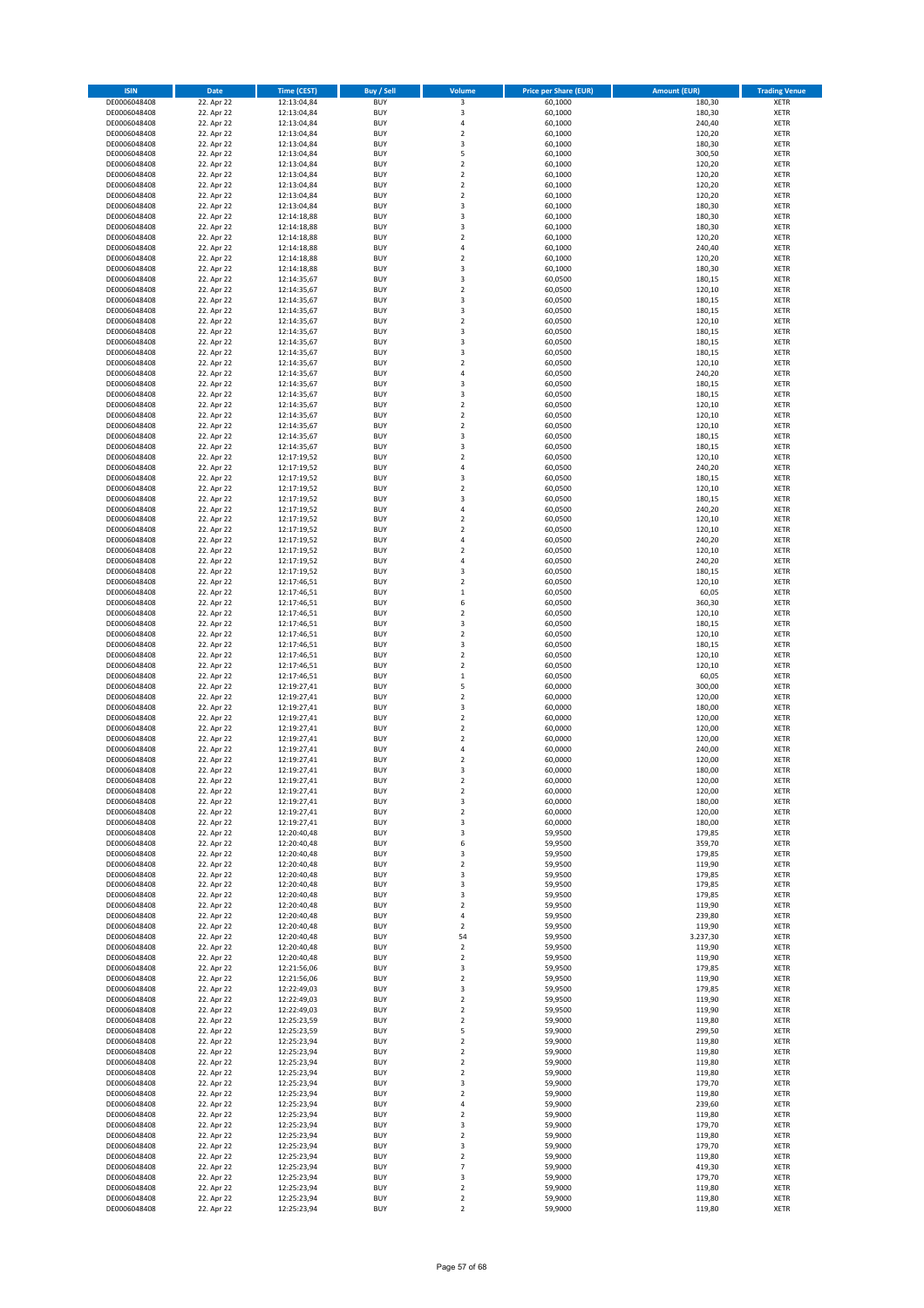| <b>ISIN</b>                  | <b>Date</b>              | <b>Time (CEST)</b>         | Buy / Sell               | Volume                                 | <b>Price per Share (EUR)</b> | <b>Amount (EUR)</b> | <b>Trading Venue</b>       |
|------------------------------|--------------------------|----------------------------|--------------------------|----------------------------------------|------------------------------|---------------------|----------------------------|
| DE0006048408                 | 22. Apr 22               | 12:25:23,94                | <b>BUY</b>               | $\overline{7}$                         | 59,9000                      | 419,30              | XETR                       |
| DE0006048408<br>DE0006048408 | 22. Apr 22<br>22. Apr 22 | 12:25:23,94<br>12:25:23,96 | <b>BUY</b><br><b>BUY</b> | 3<br>6                                 | 59,9000<br>59,9000           | 179,70<br>359,40    | XETR<br>XETR               |
| DE0006048408                 | 22. Apr 22               | 12:26:26,43                | <b>BUY</b>               | $\mathbf 2$                            | 59,9000                      | 119,80              | XETR                       |
| DE0006048408                 | 22. Apr 22               | 12:26:26,43                | <b>BUY</b>               | 3                                      | 59,9000                      | 179,70              | XETR                       |
| DE0006048408                 | 22. Apr 22               | 12:26:26,43                | <b>BUY</b>               | $\mathbf 2$                            | 59,9000                      | 119,80              | <b>XETR</b>                |
| DE0006048408                 | 22. Apr 22               | 12:26:26,43                | <b>BUY</b>               | $\overline{\mathbf{c}}$                | 59,9000                      | 119,80              | <b>XETR</b>                |
| DE0006048408<br>DE0006048408 | 22. Apr 22<br>22. Apr 22 | 12:26:26,43<br>12:26:26,43 | <b>BUY</b><br><b>BUY</b> | $\overline{\mathbf{c}}$<br>4           | 59,9000<br>59,9000           | 119,80<br>239,60    | <b>XETR</b><br><b>XETR</b> |
| DE0006048408                 | 22. Apr 22               | 12:26:26,43                | <b>BUY</b>               | 3                                      | 59,9000                      | 179,70              | <b>XETR</b>                |
| DE0006048408                 | 22. Apr 22               | 12:26:26,43                | <b>BUY</b>               | 3                                      | 59,9000                      | 179,70              | <b>XETR</b>                |
| DE0006048408                 | 22. Apr 22               | 12:29:13,02                | <b>BUY</b>               | $\overline{\mathbf{c}}$                | 59,8500                      | 119,70              | <b>XETR</b>                |
| DE0006048408                 | 22. Apr 22               | 12:29:13,02                | <b>BUY</b>               | 4                                      | 59,8500                      | 239,40              | XETR                       |
| DE0006048408                 | 22. Apr 22               | 12:29:13,02                | <b>BUY</b>               | $\overline{\mathbf{c}}$<br>3           | 59,8500                      | 119,70              | <b>XETR</b>                |
| DE0006048408<br>DE0006048408 | 22. Apr 22<br>22. Apr 22 | 12:29:13,02<br>12:29:13,02 | <b>BUY</b><br><b>BUY</b> | 3                                      | 59,8500<br>59,8500           | 179,55<br>179,55    | XETR<br><b>XETR</b>        |
| DE0006048408                 | 22. Apr 22               | 12:29:13,02                | <b>BUY</b>               | $\mathbf 2$                            | 59,8500                      | 119,70              | XETR                       |
| DE0006048408                 | 22. Apr 22               | 12:29:13,02                | <b>BUY</b>               | 3                                      | 59,8500                      | 179,55              | <b>XETR</b>                |
| DE0006048408                 | 22. Apr 22               | 12:29:13,02                | <b>BUY</b>               | 4                                      | 59,8500                      | 239,40              | XETR                       |
| DE0006048408                 | 22. Apr 22               | 12:29:13,02                | <b>BUY</b>               | 4                                      | 59,8500                      | 239,40              | <b>XETR</b>                |
| DE0006048408<br>DE0006048408 | 22. Apr 22<br>22. Apr 22 | 12:29:13,02<br>12:29:13,02 | <b>BUY</b><br><b>BUY</b> | $\overline{\mathbf{c}}$<br>$\mathbf 2$ | 59,8500<br>59,8500           | 119,70<br>119,70    | XETR<br>XETR               |
| DE0006048408                 | 22. Apr 22               | 12:29:13,02                | <b>BUY</b>               | $\overline{4}$                         | 59,8500                      | 239,40              | <b>XETR</b>                |
| DE0006048408                 | 22. Apr 22               | 12:29:13,02                | <b>BUY</b>               | $\mathbf 2$                            | 59,8500                      | 119,70              | <b>XETR</b>                |
| DE0006048408                 | 22. Apr 22               | 12:29:13,02                | <b>BUY</b>               | $\mathbf 2$                            | 59,8500                      | 119,70              | <b>XETR</b>                |
| DE0006048408                 | 22. Apr 22               | 12:29:13,02                | <b>BUY</b>               | 3                                      | 59,8500                      | 179,55              | XETR                       |
| DE0006048408<br>DE0006048408 | 22. Apr 22<br>22. Apr 22 | 12:29:13,02<br>12:29:36,98 | <b>BUY</b><br><b>BUY</b> | 3<br>$\mathbf 2$                       | 59,8500<br>59,8500           | 179,55<br>119,70    | <b>XETR</b><br><b>XETR</b> |
| DE0006048408                 | 22. Apr 22               | 12:29:36,98                | <b>BUY</b>               | $\mathbf 2$                            | 59,8500                      | 119,70              | <b>XETR</b>                |
| DE0006048408                 | 22. Apr 22               | 12:29:36,98                | <b>BUY</b>               | 3                                      | 59,8500                      | 179,55              | XETR                       |
| DE0006048408                 | 22. Apr 22               | 12:29:36,98                | <b>BUY</b>               | $\mathbf 2$                            | 59,8500                      | 119,70              | <b>XETR</b>                |
| DE0006048408                 | 22. Apr 22               | 12:29:36,98                | <b>BUY</b>               | 3                                      | 59,8500                      | 179,55              | <b>XETR</b>                |
| DE0006048408<br>DE0006048408 | 22. Apr 22<br>22. Apr 22 | 12:29:36,98<br>12:29:36,98 | <b>BUY</b><br><b>BUY</b> | 3<br>3                                 | 59,8500<br>59,8500           | 179,55<br>179,55    | <b>XETR</b><br>XETR        |
| DE0006048408                 | 22. Apr 22               | 12:29:36,98                | <b>BUY</b>               | $\mathbf 2$                            | 59,8500                      | 119,70              | <b>XETR</b>                |
| DE0006048408                 | 22. Apr 22               | 12:29:36,98                | <b>BUY</b>               | 3                                      | 59,8500                      | 179,55              | XETR                       |
| DE0006048408                 | 22. Apr 22               | 12:29:36,98                | <b>BUY</b>               | $\overline{\mathbf{c}}$                | 59,8500                      | 119,70              | <b>XETR</b>                |
| DE0006048408                 | 22. Apr 22               | 12:35:59,63                | <b>BUY</b>               | 3                                      | 59,8500                      | 179,55              | XETR                       |
| DE0006048408                 | 22. Apr 22               | 12:35:59,63                | <b>BUY</b>               | 4                                      | 59,8500                      | 239,40              | <b>XETR</b><br><b>XETR</b> |
| DE0006048408<br>DE0006048408 | 22. Apr 22<br>22. Apr 22 | 12:35:59,63<br>12:35:59,63 | <b>BUY</b><br><b>BUY</b> | $\overline{\mathbf{c}}$<br>3           | 59,8500<br>59,8500           | 119,70<br>179,55    | <b>XETR</b>                |
| DE0006048408                 | 22. Apr 22               | 12:35:59,63                | <b>BUY</b>               | 3                                      | 59,8500                      | 179,55              | <b>XETR</b>                |
| DE0006048408                 | 22. Apr 22               | 12:35:59,63                | <b>BUY</b>               | 3                                      | 59,8500                      | 179,55              | <b>XETR</b>                |
| DE0006048408                 | 22. Apr 22               | 12:35:59,63                | <b>BUY</b>               | 4                                      | 59,8500                      | 239,40              | <b>XETR</b>                |
| DE0006048408                 | 22. Apr 22               | 12:35:59,63                | <b>BUY</b>               | $\overline{\mathbf{c}}$                | 59,8500                      | 119,70              | <b>XETR</b>                |
| DE0006048408                 | 22. Apr 22               | 12:35:59,63                | <b>BUY</b><br><b>BUY</b> | $\mathbf 2$                            | 59,8500                      | 119,70              | XETR                       |
| DE0006048408<br>DE0006048408 | 22. Apr 22<br>22. Apr 22 | 12:35:59,63<br>12:35:59,63 | <b>BUY</b>               | 2<br>$\overline{\mathbf{c}}$           | 59,8500<br>59,8500           | 119,70<br>119,70    | XETR<br><b>XETR</b>        |
| DE0006048408                 | 22. Apr 22               | 12:44:00,78                | <b>BUY</b>               | $\mathbf 2$                            | 59,9000                      | 119,80              | <b>XETR</b>                |
| DE0006048408                 | 22. Apr 22               | 12:44:00,78                | <b>BUY</b>               | 4                                      | 59,9000                      | 239,60              | <b>XETR</b>                |
| DE0006048408                 | 22. Apr 22               | 12:44:00,78                | <b>BUY</b>               | 5                                      | 59,9000                      | 299,50              | <b>XETR</b>                |
| DE0006048408                 | 22. Apr 22               | 12:44:00,78                | <b>BUY</b>               | $\overline{\mathbf{c}}$                | 59,9000                      | 119,80              | <b>XETR</b>                |
| DE0006048408<br>DE0006048408 | 22. Apr 22<br>22. Apr 22 | 12:44:00,78<br>12:44:00,78 | <b>BUY</b><br><b>BUY</b> | 4<br>6                                 | 59,9000<br>59,9000           | 239,60<br>359,40    | <b>XETR</b><br>XETR        |
| DE0006048408                 | 22. Apr 22               | 12:44:00,78                | <b>BUY</b>               | $\mathbf 2$                            | 59,9000                      | 119,80              | XETR                       |
| DE0006048408                 | 22. Apr 22               | 12:44:00,78                | <b>BUY</b>               | 5                                      | 59,9000                      | 299,50              | <b>XETR</b>                |
| DE0006048408                 | 22. Apr 22               | 12:44:00,78                | <b>BUY</b>               | $\mathbf 2$                            | 59,9000                      | 119,80              | <b>XETR</b>                |
| DE0006048408                 | 22. Apr 22               | 12:44:00,78                | <b>BUY</b>               | 3                                      | 59,9000                      | 179,70              | <b>XETR</b>                |
| DE0006048408<br>DE0006048408 | 22. Apr 22<br>22. Apr 22 | 12:44:00,78<br>12:44:00,78 | <b>BUY</b><br><b>BUY</b> | 4<br>5                                 | 59,9000<br>59,9000           | 239,60<br>299,50    | XETR<br><b>XETR</b>        |
| DE0006048408                 | 22. Apr 22               | 12:44:00,78                | <b>BUY</b>               | 5                                      | 59,9000                      | 299,50              | XETR                       |
| DE0006048408                 | 22. Apr 22               | 12:44:00,78                | <b>BUY</b>               | 3                                      | 59,9000                      | 179,70              | <b>XETR</b>                |
| DE0006048408                 | 22. Apr 22               | 12:44:00,78                | <b>BUY</b>               | 8                                      | 59,9000                      | 479,20              | XETR                       |
| DE0006048408                 | 22. Apr 22               | 12:44:00,78                | <b>BUY</b>               | $\overline{7}$                         | 59,9000                      | 419,30              | <b>XETR</b>                |
| DE0006048408<br>DE0006048408 | 22. Apr 22               | 12:44:00,79<br>12:44:00,79 | <b>BUY</b><br><b>BUY</b> | 5<br>3                                 | 59,9000<br>59,9000           | 299,50<br>179,70    | <b>XETR</b><br>XETR        |
| DE0006048408                 | 22. Apr 22<br>22. Apr 22 | 12:47:56,29                | <b>BUY</b>               | 6                                      | 59,9000                      | 359,40              | XETR                       |
| DE0006048408                 | 22. Apr 22               | 12:47:56,29                | <b>BUY</b>               | 6                                      | 59,9000                      | 359,40              | XETR                       |
| DE0006048408                 | 22. Apr 22               | 12:47:56,29                | <b>BUY</b>               | 2                                      | 59,9000                      | 119,80              | XETR                       |
| DE0006048408                 | 22. Apr 22               | 12:47:56,29                | <b>BUY</b>               | $\mathbf 2$                            | 59,9000                      | 119,80              | <b>XETR</b>                |
| DE0006048408<br>DE0006048408 | 22. Apr 22<br>22. Apr 22 | 12:47:56,29<br>12:47:56,29 | <b>BUY</b><br><b>BUY</b> | 4<br>5                                 | 59,9000<br>59,9000           | 239,60<br>299,50    | XETR<br><b>XETR</b>        |
| DE0006048408                 | 22. Apr 22               | 12:47:56,29                | <b>BUY</b>               | 4                                      | 59,9000                      | 239,60              | XETR                       |
| DE0006048408                 | 22. Apr 22               | 12:47:56,29                | <b>BUY</b>               | 5                                      | 59,9000                      | 299,50              | <b>XETR</b>                |
| DE0006048408                 | 22. Apr 22               | 12:47:56,29                | <b>BUY</b>               | 3                                      | 59,9000                      | 179,70              | XETR                       |
| DE0006048408                 | 22. Apr 22               | 12:47:56,29                | <b>BUY</b>               | 2                                      | 59,9000                      | 119,80              | <b>XETR</b>                |
| DE0006048408<br>DE0006048408 | 22. Apr 22<br>22. Apr 22 | 12:47:56,29<br>12:47:56,29 | <b>BUY</b><br><b>BUY</b> | 5<br>5                                 | 59,9000<br>59,9000           | 299,50<br>299,50    | XETR<br><b>XETR</b>        |
| DE0006048408                 | 22. Apr 22               | 12:47:56,29                | <b>BUY</b>               | 4                                      | 59,9000                      | 239,60              | XETR                       |
| DE0006048408                 | 22. Apr 22               | 12:47:56,29                | <b>BUY</b>               | 3                                      | 59,9000                      | 179,70              | <b>XETR</b>                |
| DE0006048408                 | 22. Apr 22               | 12:47:56,29                | <b>BUY</b>               | 6                                      | 59,9000                      | 359,40              | XETR                       |
| DE0006048408                 | 22. Apr 22               | 12:47:56,29                | <b>BUY</b>               | 6                                      | 59,9000                      | 359,40              | <b>XETR</b>                |
| DE0006048408<br>DE0006048408 | 22. Apr 22<br>22. Apr 22 | 12:47:56,29<br>12:51:50,45 | <b>BUY</b><br><b>BUY</b> | 6<br>4                                 | 59,9000<br>59,9000           | 359,40<br>239,60    | <b>XETR</b><br><b>XETR</b> |
| DE0006048408                 | 22. Apr 22               | 12:51:50,45                | <b>BUY</b>               | 5                                      | 59,9000                      | 299,50              | XETR                       |
| DE0006048408                 | 22. Apr 22               | 12:51:50,45                | <b>BUY</b>               | $\mathbf 2$                            | 59,9000                      | 119,80              | <b>XETR</b>                |
| DE0006048408                 | 22. Apr 22               | 12:51:50,45                | <b>BUY</b>               | 6                                      | 59,9000                      | 359,40              | <b>XETR</b>                |
| DE0006048408                 | 22. Apr 22               | 12:51:50,45                | <b>BUY</b>               | 2                                      | 59,9000                      | 119,80              | XETR                       |
| DE0006048408<br>DE0006048408 | 22. Apr 22<br>22. Apr 22 | 12:51:50,45<br>12:51:50,45 | <b>BUY</b><br><b>BUY</b> | 6<br>6                                 | 59,9000<br>59,9000           | 359,40<br>359,40    | <b>XETR</b><br>XETR        |
| DE0006048408                 | 22. Apr 22               | 12:51:50,45                | <b>BUY</b>               | 4                                      | 59,9000                      | 239,60              | <b>XETR</b>                |
| DE0006048408                 | 22. Apr 22               | 12:51:50,45                | <b>BUY</b>               | 4                                      | 59,9000                      | 239,60              | XETR                       |
| DE0006048408                 | 22. Apr 22               | 12:51:50,45                | <b>BUY</b>               | $\overline{\mathbf{2}}$                | 59,9000                      | 119,80              | <b>XETR</b>                |
| DE0006048408                 | 22. Apr 22               | 12:51:50,45                | <b>BUY</b>               | 4                                      | 59,9000                      | 239,60              | XETR                       |
| DE0006048408                 | 22. Apr 22               | 12:51:50,45                | <b>BUY</b>               | $\overline{\mathbf{2}}$                | 59,9000                      | 119,80              | <b>XETR</b>                |
| DE0006048408<br>DE0006048408 | 22. Apr 22<br>22. Apr 22 | 12:51:50,45<br>12:51:50,45 | <b>BUY</b><br><b>BUY</b> | 4<br>5                                 | 59,9000<br>59,9000           | 239,60<br>299,50    | XETR<br><b>XETR</b>        |
| DE0006048408                 | 22. Apr 22               | 12:51:50,45                | <b>BUY</b>               | 5                                      | 59,9000                      | 299,50              | XETR                       |
| DE0006048408                 | 22. Apr 22               | 12:51:50,45                | <b>BUY</b>               | 5                                      | 59,9000                      | 299,50              | <b>XETR</b>                |
| DE0006048408                 | 22. Apr 22               | 12:51:50,45                | <b>BUY</b>               | 5                                      | 59,9000                      | 299,50              | <b>XETR</b>                |
| DE0006048408                 | 22. Apr 22               | 12:51:50,45                | <b>BUY</b>               | 3                                      | 59,9000                      | 179,70              | <b>XETR</b>                |
| DE0006048408<br>DE0006048408 | 22. Apr 22<br>22. Apr 22 | 12:51:50,45<br>12:51:50,45 | <b>BUY</b><br><b>BUY</b> | 6<br>6                                 | 59,9000<br>59,9000           | 359,40<br>359,40    | XETR<br><b>XETR</b>        |
| DE0006048408                 | 22. Apr 22               | 12:51:50,47                | <b>BUY</b>               | 4                                      | 59,9000                      | 239,60              | XETR                       |
| DE0006048408                 | 22. Apr 22               | 12:51:50,49                | <b>BUY</b>               | 3                                      | 59,9000                      | 179,70              | <b>XETR</b>                |
| DE0006048408                 | 22. Apr 22               | 12:51:50,49                | <b>BUY</b>               | 3                                      | 59,9000                      | 179,70              | XETR                       |
| DE0006048408                 | 22. Apr 22               | 12:51:50,49                | <b>BUY</b>               | $\mathbf 2$                            | 59,9000                      | 119,80              | <b>XETR</b>                |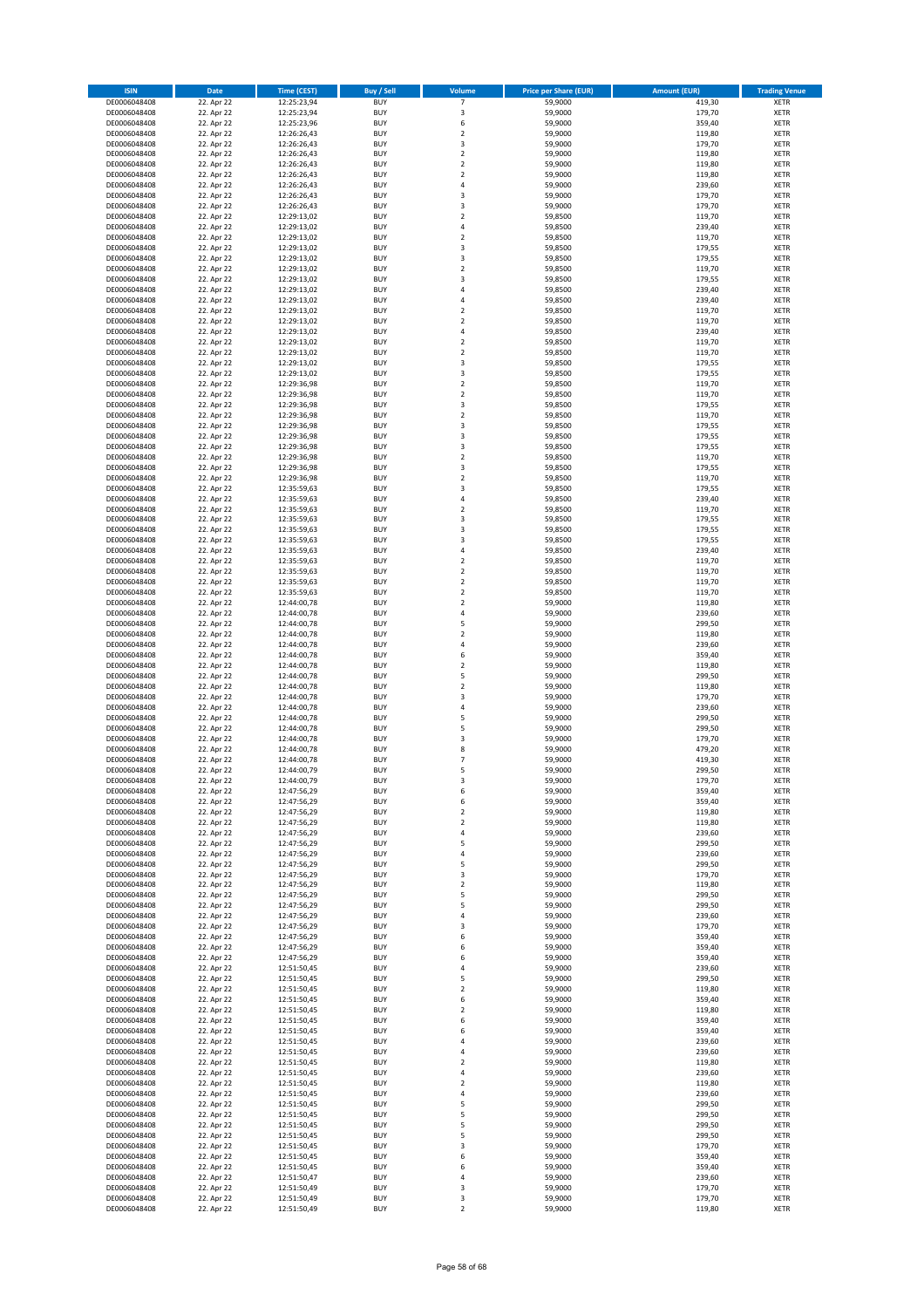| <b>ISIN</b>                  | <b>Date</b>              | <b>Time (CEST)</b>         | Buy / Sell               | Volume                           | <b>Price per Share (EUR)</b> | <b>Amount (EUR)</b>  | <b>Trading Venue</b>       |
|------------------------------|--------------------------|----------------------------|--------------------------|----------------------------------|------------------------------|----------------------|----------------------------|
| DE0006048408                 | 22. Apr 22               | 12:53:15,72                | <b>BUY</b>               | $\overline{\mathbf{c}}$          | 59,8500                      | 119,70               | XETR                       |
| DE0006048408                 | 22. Apr 22               | 12:53:15,72                | <b>BUY</b>               | $\mathbf 2$                      | 59,8500                      | 119,70               | XETR                       |
| DE0006048408<br>DE0006048408 | 22. Apr 22<br>22. Apr 22 | 12:53:15,72<br>12:53:15,72 | <b>BUY</b><br><b>BUY</b> | $\mathbf 2$<br>3                 | 59,8500<br>59,8500           | 119,70<br>179,55     | XETR<br>XETR               |
| DE0006048408                 | 22. Apr 22               | 12:53:15,72                | <b>BUY</b>               | $\mathbf 2$                      | 59,8500                      | 119,70               | XETR                       |
| DE0006048408                 | 22. Apr 22               | 12:53:15,72                | <b>BUY</b>               | 3                                | 59,8500                      | 179,55               | <b>XETR</b>                |
| DE0006048408                 | 22. Apr 22               | 12:53:15,72                | <b>BUY</b>               | $\overline{\mathbf{c}}$          | 59,8500                      | 119,70               | <b>XETR</b>                |
| DE0006048408                 | 22. Apr 22               | 12:53:15,72                | <b>BUY</b>               | 3                                | 59,8500                      | 179,55               | <b>XETR</b>                |
| DE0006048408<br>DE0006048408 | 22. Apr 22<br>22. Apr 22 | 12:53:15,72                | <b>BUY</b><br><b>BUY</b> | $\mathbf 2$<br>6                 | 59,8500<br>59,8500           | 119,70<br>359,10     | <b>XETR</b><br><b>XETR</b> |
| DE0006048408                 | 22. Apr 22               | 12:53:15,72<br>12:53:15,72 | <b>BUY</b>               | 5                                | 59,8500                      | 299,25               | XETR                       |
| DE0006048408                 | 22. Apr 22               | 12:53:15,74                | <b>BUY</b>               | 8                                | 59,8500                      | 478,80               | <b>XETR</b>                |
| DE0006048408                 | 22. Apr 22               | 12:59:41,01                | <b>BUY</b>               | 49                               | 59,8000                      | 2.930,20             | XETR                       |
| DE0006048408                 | 22. Apr 22               | 12:59:41,01                | <b>BUY</b>               | 12                               | 59,8000                      | 717,60               | <b>XETR</b>                |
| DE0006048408                 | 22. Apr 22<br>22. Apr 22 | 13:06:24,51                | <b>BUY</b><br><b>BUY</b> | 9<br>$\overline{7}$              | 59,8500<br>59,8500           | 538,65               | XETR<br><b>XETR</b>        |
| DE0006048408<br>DE0006048408 | 22. Apr 22               | 13:06:24,51<br>13:06:24,51 | <b>BUY</b>               | 6                                | 59,8500                      | 418,95<br>359,10     | XETR                       |
| DE0006048408                 | 22. Apr 22               | 13:06:24,51                | <b>BUY</b>               | 6                                | 59,8500                      | 359,10               | <b>XETR</b>                |
| DE0006048408                 | 22. Apr 22               | 13:06:24,51                | <b>BUY</b>               | 8                                | 59,8500                      | 478,80               | XETR                       |
| DE0006048408                 | 22. Apr 22               | 13:06:24,51                | <b>BUY</b>               | 9                                | 59,8500                      | 538,65               | <b>XETR</b>                |
| DE0006048408<br>DE0006048408 | 22. Apr 22<br>22. Apr 22 | 13:06:24,51<br>13:06:24,51 | <b>BUY</b><br><b>BUY</b> | 8<br>8                           | 59,8500<br>59,8500           | 478,80<br>478,80     | XETR<br>XETR               |
| DE0006048408                 | 22. Apr 22               | 13:06:24,51                | <b>BUY</b>               | $\overline{7}$                   | 59,8500                      | 418,95               | <b>XETR</b>                |
| DE0006048408                 | 22. Apr 22               | 13:06:24,51                | <b>BUY</b>               | 11                               | 59,8500                      | 658,35               | <b>XETR</b>                |
| DE0006048408                 | 22. Apr 22               | 13:06:24,51                | <b>BUY</b>               | 8                                | 59,8500                      | 478,80               | <b>XETR</b>                |
| DE0006048408                 | 22. Apr 22               | 13:06:24,51                | <b>BUY</b>               | 10                               | 59,8500                      | 598,50               | <b>XETR</b>                |
| DE0006048408                 | 22. Apr 22               | 13:06:24,51                | <b>BUY</b>               | $\overline{7}$                   | 59,8500                      | 418,95               | <b>XETR</b>                |
| DE0006048408<br>DE0006048408 | 22. Apr 22<br>22. Apr 22 | 13:06:24,51<br>13:06:24,51 | <b>BUY</b><br><b>BUY</b> | 12<br>11                         | 59,8500<br>59,8500           | 718,20<br>658,35     | <b>XETR</b><br><b>XETR</b> |
| DE0006048408                 | 22. Apr 22               | 13:06:24,51                | <b>BUY</b>               | $\overline{7}$                   | 59,8500                      | 418,95               | XETR                       |
| DE0006048408                 | 22. Apr 22               | 13:06:24,51                | <b>BUY</b>               | 10                               | 59,8500                      | 598,50               | <b>XETR</b>                |
| DE0006048408                 | 22. Apr 22               | 13:06:24,51                | <b>BUY</b>               | 7                                | 59,8500                      | 418,95               | <b>XETR</b>                |
| DE0006048408                 | 22. Apr 22               | 13:06:24,51                | <b>BUY</b>               | 5                                | 59,8500                      | 299,25               | <b>XETR</b>                |
| DE0006048408<br>DE0006048408 | 22. Apr 22<br>22. Apr 22 | 13:06:24,51<br>13:06:24,51 | <b>BUY</b><br><b>BUY</b> | 10<br>9                          | 59,8500<br>59,8500           | 598,50<br>538,65     | XETR<br><b>XETR</b>        |
| DE0006048408                 | 22. Apr 22               | 13:06:24,51                | <b>BUY</b>               | 11                               | 59,8500                      | 658,35               | XETR                       |
| DE0006048408                 | 22. Apr 22               | 13:06:24,51                | <b>BUY</b>               | $\overline{7}$                   | 59,8500                      | 418,95               | <b>XETR</b>                |
| DE0006048408                 | 22. Apr 22               | 13:06:24,51                | <b>BUY</b>               | 4                                | 59,8500                      | 239,40               | XETR                       |
| DE0006048408                 | 22. Apr 22               | 13:28:53,46                | <b>BUY</b>               | 5                                | 59,9500                      | 299,75               | <b>XETR</b>                |
| DE0006048408<br>DE0006048408 | 22. Apr 22<br>22. Apr 22 | 13:28:53,46                | <b>BUY</b><br><b>BUY</b> | 10<br>10                         | 59,9500<br>59,9500           | 599,50<br>599,50     | <b>XETR</b><br><b>XETR</b> |
| DE0006048408                 | 22. Apr 22               | 13:28:53,46<br>13:28:53,46 | <b>BUY</b>               | 9                                | 59,9500                      | 539,55               | <b>XETR</b>                |
| DE0006048408                 | 22. Apr 22               | 13:28:53,46                | <b>BUY</b>               | 11                               | 59,9500                      | 659,45               | <b>XETR</b>                |
| DE0006048408                 | 22. Apr 22               | 13:28:53,46                | <b>BUY</b>               | 10                               | 59,9500                      | 599,50               | <b>XETR</b>                |
| DE0006048408                 | 22. Apr 22               | 13:28:53,46                | <b>BUY</b>               | $\overline{7}$                   | 59,9500                      | 419,65               | <b>XETR</b>                |
| DE0006048408                 | 22. Apr 22               | 13:28:53,46                | <b>BUY</b>               | 6                                | 59,9500                      | 359,70               | XETR                       |
| DE0006048408<br>DE0006048408 | 22. Apr 22<br>22. Apr 22 | 13:28:53,46<br>13:34:54,01 | <b>BUY</b><br><b>BUY</b> | 6<br>6                           | 59,9500<br>59,9500           | 359,70<br>359,70     | XETR<br><b>XETR</b>        |
| DE0006048408                 | 22. Apr 22               | 13:34:54,01                | <b>BUY</b>               | 9                                | 59,9500                      | 539,55               | <b>XETR</b>                |
| DE0006048408                 | 22. Apr 22               | 13:34:54,01                | <b>BUY</b>               | 12                               | 59,9500                      | 719,40               | XETR                       |
| DE0006048408                 | 22. Apr 22               | 13:34:54,01                | <b>BUY</b>               | $\overline{7}$                   | 59,9500                      | 419,65               | <b>XETR</b>                |
| DE0006048408                 | 22. Apr 22               | 13:34:54,01                | <b>BUY</b><br><b>BUY</b> | 12<br>$\overline{7}$             | 59,9500                      | 719,40               | <b>XETR</b>                |
| DE0006048408<br>DE0006048408 | 22. Apr 22<br>22. Apr 22 | 13:34:54,01<br>13:34:54,01 | <b>BUY</b>               | 5                                | 59,9500<br>59,9500           | 419,65<br>299,75     | <b>XETR</b><br>XETR        |
| DE0006048408                 | 22. Apr 22               | 13:34:54,01                | <b>BUY</b>               | 9                                | 59,9500                      | 539,55               | XETR                       |
| DE0006048408                 | 22. Apr 22               | 13:34:54,01                | <b>BUY</b>               | 14                               | 59,9500                      | 839,30               | <b>XETR</b>                |
| DE0006048408                 | 22. Apr 22               | 13:34:54,01                | <b>BUY</b>               | 9                                | 59,9500                      | 539,55               | <b>XETR</b>                |
| DE0006048408                 | 22. Apr 22               | 13:34:54,01                | <b>BUY</b><br><b>BUY</b> | $\overline{7}$<br>$\overline{7}$ | 59,9500                      | 419,65               | <b>XETR</b><br>XETR        |
| DE0006048408<br>DE0006048408 | 22. Apr 22<br>22. Apr 22 | 13:34:54,01<br>13:34:54,01 | <b>BUY</b>               | 11                               | 59,9500<br>59,9500           | 419,65<br>659,45     | <b>XETR</b>                |
| DE0006048408                 | 22. Apr 22               | 13:34:54,01                | <b>BUY</b>               | 9                                | 59,9500                      | 539,55               | XETR                       |
| DE0006048408                 | 22. Apr 22               | 13:34:54,01                | <b>BUY</b>               | 8                                | 59,9500                      | 479,60               | <b>XETR</b>                |
| DE0006048408                 | 22. Apr 22               | 13:34:54,01                | <b>BUY</b>               | 8                                | 59,9500                      | 479,60               | XETR                       |
| DE0006048408                 | 22. Apr 22               | 13:34:54.01                | <b>BUY</b><br><b>BUY</b> | 10                               | 59,9500                      | 599,50               | <b>XETR</b><br><b>XETR</b> |
| DE0006048408<br>DE0006048408 | 22. Apr 22<br>22. Apr 22 | 13:34:54,01<br>13:34:54,01 | <b>BUY</b>               | 6<br>12                          | 59,9500<br>59,9500           | 359,70<br>719,40     | XETR                       |
| DE0006048408                 | 22. Apr 22               | 13:34:54,01                | <b>BUY</b>               | 11                               | 59,9500                      | 659,45               | XETR                       |
| DE0006048408                 | 22. Apr 22               | 13:34:54,01                | <b>BUY</b>               | 10                               | 59,9500                      | 599,50               | XETR                       |
| DE0006048408                 | 22. Apr 22               | 13:34:54,01                | <b>BUY</b>               | 5                                | 59,9500                      | 299,75               | XETR                       |
| DE0006048408                 | 22. Apr 22               | 13:34:54,01                | <b>BUY</b>               | 5                                | 59,9500                      | 299,75<br>1.080,90   | <b>XETR</b>                |
| DE0006048408<br>DE0006048408 | 22. Apr 22<br>22. Apr 22 | 13:48:39,68<br>13:48:39,68 | <b>BUY</b><br><b>BUY</b> | 18<br>13                         | 60,0500<br>60,0500           | 780,65               | XETR<br><b>XETR</b>        |
| DE0006048408                 | 22. Apr 22               | 13:53:03,38                | <b>BUY</b>               | 12                               | 60,0500                      | 720,60               | XETR                       |
| DE0006048408                 | 22. Apr 22               | 13:53:03,38                | <b>BUY</b>               | 9                                | 60,0500                      | 540,45               | <b>XETR</b>                |
| DE0006048408                 | 22. Apr 22               | 13:55:28,58                | <b>BUY</b>               | 10                               | 60,0500                      | 600,50               | XETR                       |
| DE0006048408<br>DE0006048408 | 22. Apr 22<br>22. Apr 22 | 13:55:28,58<br>13:55:37,01 | <b>BUY</b><br><b>BUY</b> | $\overline{7}$<br>5              | 60,0500<br>60,0500           | 420,35<br>300,25     | <b>XETR</b><br>XETR        |
| DE0006048408                 | 22. Apr 22               | 13:55:37,01                | <b>BUY</b>               | 6                                | 60,0500                      | 360,30               | <b>XETR</b>                |
| DE0006048408                 | 22. Apr 22               | 14:09:52,15                | <b>BUY</b>               | 14                               | 60,1000                      | 841,40               | XETR                       |
| DE0006048408                 | 22. Apr 22               | 14:09:52,15                | <b>BUY</b>               | 11                               | 60,1000                      | 661,10               | <b>XETR</b>                |
| DE0006048408                 | 22. Apr 22               | 14:09:52,15                | <b>BUY</b>               | 15                               | 60,1000                      | 901,50               | XETR                       |
| DE0006048408<br>DE0006048408 | 22. Apr 22<br>22. Apr 22 | 14:09:52,15<br>14:09:52,15 | <b>BUY</b><br><b>BUY</b> | 18<br>17                         | 60,1000<br>60,1000           | 1.081,80<br>1.021,70 | <b>XETR</b><br><b>XETR</b> |
| DE0006048408                 | 22. Apr 22               | 14:09:52,15                | <b>BUY</b>               | 6                                | 60,1000                      | 360,60               | <b>XETR</b>                |
| DE0006048408                 | 22. Apr 22               | 14:09:52,15                | <b>BUY</b>               | 27                               | 60,1000                      | 1.622,70             | XETR                       |
| DE0006048408                 | 22. Apr 22               | 14:09:52,15                | <b>BUY</b>               | 14                               | 60,1000                      | 841,40               | <b>XETR</b>                |
| DE0006048408                 | 22. Apr 22               | 14:09:52,15                | <b>BUY</b>               | 18                               | 60,1000                      | 1.081,80             | <b>XETR</b>                |
| DE0006048408<br>DE0006048408 | 22. Apr 22<br>22. Apr 22 | 14:09:52,15<br>14:09:52,15 | <b>BUY</b><br><b>BUY</b> | 20<br>24                         | 60,1000<br>60,1000           | 1.202,00<br>1.442,40 | XETR<br><b>XETR</b>        |
| DE0006048408                 | 22. Apr 22               | 14:09:52,15                | <b>BUY</b>               | 15                               | 60,1000                      | 901,50               | XETR                       |
| DE0006048408                 | 22. Apr 22               | 14:09:52,15                | <b>BUY</b>               | 17                               | 60,1000                      | 1.021,70             | <b>XETR</b>                |
| DE0006048408                 | 22. Apr 22               | 14:09:52,15                | <b>BUY</b>               | 11                               | 60,1000                      | 661,10               | XETR                       |
| DE0006048408                 | 22. Apr 22               | 14:09:52,15                | <b>BUY</b>               | 17                               | 60,1000                      | 1.021,70             | <b>XETR</b>                |
| DE0006048408                 | 22. Apr 22               | 14:09:52,15                | <b>BUY</b><br><b>BUY</b> | 18                               | 60,1000                      | 1.081,80             | XETR<br><b>XETR</b>        |
| DE0006048408<br>DE0006048408 | 22. Apr 22<br>22. Apr 22 | 14:09:52,15<br>14:09:52,15 | <b>BUY</b>               | 12<br>20                         | 60,1000<br>60,1000           | 721,20<br>1.202,00   | XETR                       |
| DE0006048408                 | 22. Apr 22               | 14:09:52,15                | <b>BUY</b>               | 23                               | 60,1000                      | 1.382,30             | <b>XETR</b>                |
| DE0006048408                 | 22. Apr 22               | 14:09:52,16                | <b>BUY</b>               | 8                                | 60,1000                      | 480,80               | XETR                       |
| DE0006048408                 | 22. Apr 22               | 14:09:52,16                | <b>BUY</b>               | 14                               | 60,1000                      | 841,40               | <b>XETR</b>                |
| DE0006048408<br>DE0006048408 | 22. Apr 22<br>22. Apr 22 | 14:10:01,42<br>14:10:01,42 | <b>BUY</b><br><b>BUY</b> | 10<br>20                         | 60,1000<br>60,1000           | 601,00<br>1.202,00   | <b>XETR</b><br><b>XETR</b> |
| DE0006048408                 | 22. Apr 22               | 14:10:01,42                | <b>BUY</b>               | 8                                | 60,1000                      | 480,80               | XETR                       |
| DE0006048408                 | 22. Apr 22               | 14:10:01,42                | <b>BUY</b>               | 9                                | 60,1000                      | 540,90               | <b>XETR</b>                |
| DE0006048408                 | 22. Apr 22               | 14:10:01,42                | <b>BUY</b>               | 6                                | 60,1000                      | 360,60               | XETR                       |
| DE0006048408                 | 22. Apr 22               | 14:10:01,42                | <b>BUY</b>               | 18                               | 60,1000                      | 1.081,80             | XETR                       |
| DE0006048408<br>DE0006048408 | 22. Apr 22<br>22. Apr 22 | 14:10:01,42<br>14:10:01,42 | <b>BUY</b><br><b>BUY</b> | 17<br>9                          | 60,1000<br>60,1000           | 1.021,70<br>540,90   | XETR<br>XETR               |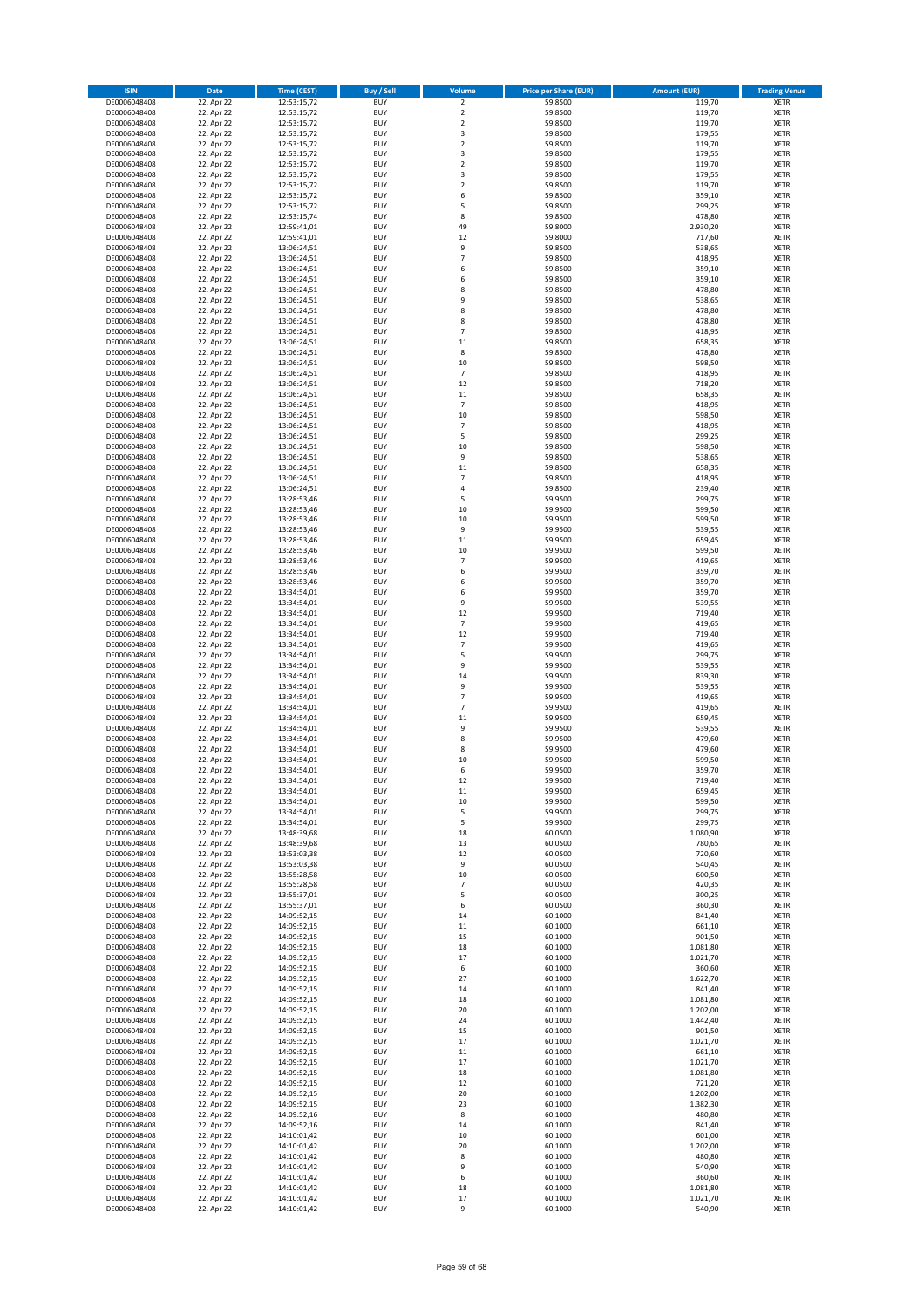| <b>ISIN</b>                  | <b>Date</b>              | Time (CEST)                | Buy / Sell               | Volume                       | <b>Price per Share (EUR)</b> | <b>Amount (EUR)</b> | <b>Trading Venue</b>       |
|------------------------------|--------------------------|----------------------------|--------------------------|------------------------------|------------------------------|---------------------|----------------------------|
| DE0006048408                 | 22. Apr 22               | 14:10:01,42                | <b>BUY</b>               | 11                           | 60,1000                      | 661,10              | <b>XETR</b>                |
| DE0006048408                 | 22. Apr 22               | 14:10:01,42                | <b>BUY</b>               | 11                           | 60,1000                      | 661,10              | XETR                       |
| DE0006048408<br>DE0006048408 | 22. Apr 22<br>22. Apr 22 | 14:10:01,42<br>14:10:01,42 | <b>BUY</b><br><b>BUY</b> | $11\,$<br>16                 | 60,1000<br>60,1000           | 661,10<br>961,60    | XETR<br>XETR               |
| DE0006048408                 | 22. Apr 22               | 14:10:01,42                | <b>BUY</b>               | $\overline{7}$               | 60,1000                      | 420,70              | XETR                       |
| DE0006048408                 | 22. Apr 22               | 14:10:01,42                | <b>BUY</b>               | 10                           | 60,1000                      | 601,00              | <b>XETR</b>                |
| DE0006048408                 | 22. Apr 22               | 14:10:01,42                | <b>BUY</b>               | 10                           | 60,1000                      | 601,00              | <b>XETR</b>                |
| DE0006048408                 | 22. Apr 22               | 14:10:01,42                | <b>BUY</b>               | 11                           | 60,1000                      | 661,10              | <b>XETR</b>                |
| DE0006048408<br>DE0006048408 | 22. Apr 22<br>22. Apr 22 | 14:10:01,42<br>14:10:01,42 | <b>BUY</b><br><b>BUY</b> | $\overline{7}$<br>14         | 60,1000<br>60,1000           | 420,70<br>841,40    | <b>XETR</b><br><b>XETR</b> |
| DE0006048408                 | 22. Apr 22               | 14:10:01,42                | <b>BUY</b>               | 8                            | 60,1000                      | 480,80              | <b>XETR</b>                |
| DE0006048408                 | 22. Apr 22               | 14:10:01,42                | <b>BUY</b>               | $\mathbf 1$                  | 60,1000                      | 60,10               | <b>XETR</b>                |
| DE0006048408                 | 22. Apr 22               | 14:11:11,02                | <b>BUY</b>               | 11                           | 60,1000                      | 661,10              | XETR                       |
| DE0006048408                 | 22. Apr 22               | 14:11:11,02                | <b>BUY</b>               | 4                            | 60,1000                      | 240,40              | <b>XETR</b>                |
| DE0006048408                 | 22. Apr 22               | 14:11:11,02                | <b>BUY</b>               | $\overline{7}$               | 60,1000                      | 420,70              | XETR                       |
| DE0006048408<br>DE0006048408 | 22. Apr 22<br>22. Apr 22 | 14:11:11,02<br>14:11:11,02 | <b>BUY</b><br><b>BUY</b> | 5<br>4                       | 60,1000<br>60,1000           | 300,50<br>240,40    | <b>XETR</b><br>XETR        |
| DE0006048408                 | 22. Apr 22               | 14:11:11,02                | <b>BUY</b>               | 4                            | 60,1000                      | 240,40              | <b>XETR</b>                |
| DE0006048408                 | 22. Apr 22               | 14:11:11,02                | <b>BUY</b>               | 11                           | 60,1000                      | 661,10              | XETR                       |
| DE0006048408                 | 22. Apr 22               | 14:11:11,02                | <b>BUY</b>               | $\overline{7}$               | 60,1000                      | 420,70              | <b>XETR</b>                |
| DE0006048408                 | 22. Apr 22               | 14:11:11,02                | <b>BUY</b>               | 6                            | 60,1000                      | 360,60              | XETR                       |
| DE0006048408<br>DE0006048408 | 22. Apr 22<br>22. Apr 22 | 14:11:11,02<br>14:11:11,02 | <b>BUY</b><br><b>BUY</b> | 8<br>8                       | 60,1000<br>60,1000           | 480,80<br>480,80    | XETR<br><b>XETR</b>        |
| DE0006048408                 | 22. Apr 22               | 14:11:11,02                | <b>BUY</b>               | 6                            | 60,1000                      | 360,60              | <b>XETR</b>                |
| DE0006048408                 | 22. Apr 22               | 14:11:11,02                | <b>BUY</b>               | 5                            | 60,1000                      | 300,50              | <b>XETR</b>                |
| DE0006048408                 | 22. Apr 22               | 14:11:11,02                | <b>BUY</b>               | 5                            | 60,1000                      | 300,50              | XETR                       |
| DE0006048408                 | 22. Apr 22               | 14:11:11,02                | <b>BUY</b>               | 8                            | 60,1000                      | 480,80              | <b>XETR</b>                |
| DE0006048408<br>DE0006048408 | 22. Apr 22<br>22. Apr 22 | 14:11:11,02<br>14:11:11,02 | <b>BUY</b><br><b>BUY</b> | $\overline{7}$<br>4          | 60,1000<br>60,1000           | 420,70<br>240,40    | <b>XETR</b><br><b>XETR</b> |
| DE0006048408                 | 22. Apr 22               | 14:11:11,02                | <b>BUY</b>               | 5                            | 60,1000                      | 300,50              | XETR                       |
| DE0006048408                 | 22. Apr 22               | 14:18:15,43                | <b>BUY</b>               | 3                            | 60,1500                      | 180,45              | <b>XETR</b>                |
| DE0006048408                 | 22. Apr 22               | 14:18:15,43                | <b>BUY</b>               | 13                           | 60,1500                      | 781,95              | <b>XETR</b>                |
| DE0006048408                 | 22. Apr 22               | 14:18:15,43                | <b>BUY</b>               | 10                           | 60,1500                      | 601,50              | <b>XETR</b>                |
| DE0006048408                 | 22. Apr 22               | 14:18:15,43                | <b>BUY</b>               | 18                           | 60,1500                      | 1.082,70            | XETR                       |
| DE0006048408<br>DE0006048408 | 22. Apr 22<br>22. Apr 22 | 14:27:23,52<br>14:27:23,52 | <b>BUY</b><br><b>BUY</b> | 3<br>12                      | 60,2000<br>60,2000           | 180,60<br>722,40    | <b>XETR</b><br>XETR        |
| DE0006048408                 | 22. Apr 22               | 14:29:24,61                | <b>BUY</b>               | 9                            | 60,1500                      | 541,35              | <b>XETR</b>                |
| DE0006048408                 | 22. Apr 22               | 14:29:24,61                | <b>BUY</b>               | 5                            | 60,1500                      | 300,75              | XETR                       |
| DE0006048408                 | 22. Apr 22               | 14:29:24,61                | <b>BUY</b>               | 3                            | 60,1500                      | 180,45              | <b>XETR</b>                |
| DE0006048408                 | 22. Apr 22               | 14:29:24,61                | <b>BUY</b>               | 8                            | 60,1500                      | 481,20              | <b>XETR</b>                |
| DE0006048408                 | 22. Apr 22               | 14:29:24,61                | <b>BUY</b><br><b>BUY</b> | 12                           | 60,1500                      | 721,80<br>360,90    | <b>XETR</b><br><b>XETR</b> |
| DE0006048408<br>DE0006048408 | 22. Apr 22<br>22. Apr 22 | 14:29:24,61<br>14:40:58,03 | <b>BUY</b>               | 6<br>10                      | 60,1500<br>60,2500           | 602,50              | <b>XETR</b>                |
| DE0006048408                 | 22. Apr 22               | 14:40:58,03                | <b>BUY</b>               | 11                           | 60,2500                      | 662,75              | XETR                       |
| DE0006048408                 | 22. Apr 22               | 14:40:58,03                | <b>BUY</b>               | 10                           | 60,2500                      | 602,50              | <b>XETR</b>                |
| DE0006048408                 | 22. Apr 22               | 14:40:58,03                | <b>BUY</b>               | 6                            | 60,2500                      | 361,50              | XETR                       |
| DE0006048408                 | 22. Apr 22               | 14:40:58,03                | <b>BUY</b>               | 12                           | 60,2500                      | 723,00              | XETR                       |
| DE0006048408<br>DE0006048408 | 22. Apr 22<br>22. Apr 22 | 14:40:58,03<br>14:40:58,03 | <b>BUY</b><br><b>BUY</b> | 8<br>13                      | 60,2500<br>60,2500           | 482,00<br>783,25    | <b>XETR</b><br><b>XETR</b> |
| DE0006048408                 | 22. Apr 22               | 14:40:58,03                | <b>BUY</b>               | 10                           | 60,2500                      | 602,50              | <b>XETR</b>                |
| DE0006048408                 | 22. Apr 22               | 14:46:42,83                | <b>BUY</b>               | 8                            | 60,3500                      | 482,80              | <b>XETR</b>                |
| DE0006048408                 | 22. Apr 22               | 14:46:42,83                | <b>BUY</b>               | $\overline{7}$               | 60,3500                      | 422,45              | <b>XETR</b>                |
| DE0006048408                 | 22. Apr 22               | 14:46:42,83                | <b>BUY</b>               | $11\,$                       | 60,3500                      | 663,85              | <b>XETR</b>                |
| DE0006048408<br>DE0006048408 | 22. Apr 22<br>22. Apr 22 | 14:46:42,83<br>14:46:42,83 | <b>BUY</b><br><b>BUY</b> | 6<br>8                       | 60,3500<br>60,3500           | 362,10<br>482,80    | XETR<br>XETR               |
| DE0006048408                 | 22. Apr 22               | 14:46:42,83                | <b>BUY</b>               | 16                           | 60,3500                      | 965,60              | <b>XETR</b>                |
| DE0006048408                 | 22. Apr 22               | 14:46:42,83                | <b>BUY</b>               | 8                            | 60,3500                      | 482,80              | <b>XETR</b>                |
| DE0006048408                 | 22. Apr 22               | 14:46:42,83                | <b>BUY</b>               | 5                            | 60,3500                      | 301,75              | <b>XETR</b>                |
| DE0006048408                 | 22. Apr 22               | 14:46:42,83                | <b>BUY</b>               | 9                            | 60,3500                      | 543,15              | XETR                       |
| DE0006048408<br>DE0006048408 | 22. Apr 22               | 14:46:42,83                | <b>BUY</b><br><b>BUY</b> | 13<br>13                     | 60,3500                      | 784,55              | <b>XETR</b><br>XETR        |
| DE0006048408                 | 22. Apr 22<br>22. Apr 22 | 14:46:42,83<br>14:46:42,83 | <b>BUY</b>               | 15                           | 60,3500<br>60,3500           | 784,55<br>905,25    | <b>XETR</b>                |
| DE0006048408                 | 22. Apr 22               | 14:46:42,83                | <b>BUY</b>               | 9                            | 60,3500                      | 543,15              | XETR                       |
| DE0006048408                 | 22. Apr 22               | 14:46:42,83                | <b>BUY</b>               | 5                            | 60,3500                      | 301,75              | <b>XETR</b>                |
| DE0006048408                 | 22. Apr 22               | 14:46:42,83                | <b>BUY</b>               | 11                           | 60,3500                      | 663,85              | <b>XETR</b>                |
| DE0006048408                 | 22. Apr 22               | 14:46:42,83                | <b>BUY</b>               | 18                           | 60,3500                      | 1.086,30            | XETR                       |
| DE0006048408<br>DE0006048408 | 22. Apr 22<br>22. Apr 22 | 14:46:42,83<br>14:46:42,83 | <b>BUY</b><br><b>BUY</b> | 10<br>15                     | 60,3500<br>60,3500           | 603,50<br>905,25    | XETR<br>XETR               |
| DE0006048408                 | 22. Apr 22               | 14:46:42,83                | <b>BUY</b>               | 9                            | 60,3500                      | 543,15              | XETR                       |
| DE0006048408                 | 22. Apr 22               | 14:46:42,83                | <b>BUY</b>               | 14                           | 60,3500                      | 844,90              | <b>XETR</b>                |
| DE0006048408                 | 22. Apr 22               | 14:47:41,21                | <b>BUY</b>               | 10                           | 60,3500                      | 603,50              | XETR                       |
| DE0006048408                 | 22. Apr 22               | 14:47:41,21                | <b>BUY</b>               | 5                            | 60,3500                      | 301,75              | <b>XETR</b>                |
| DE0006048408<br>DE0006048408 | 22. Apr 22<br>22. Apr 22 | 14:47:41,21<br>14:47:41,21 | <b>BUY</b><br><b>BUY</b> | 3<br>4                       | 60,3500<br>60,3500           | 181,05<br>241,40    | XETR<br><b>XETR</b>        |
| DE0006048408                 | 22. Apr 22               | 14:47:41,21                | <b>BUY</b>               | 6                            | 60,3500                      | 362,10              | XETR                       |
| DE0006048408                 | 22. Apr 22               | 14:47:41,21                | <b>BUY</b>               | $\overline{7}$               | 60,3500                      | 422,45              | <b>XETR</b>                |
| DE0006048408                 | 22. Apr 22               | 14:47:41,21                | <b>BUY</b>               | 9                            | 60,3500                      | 543,15              | XETR                       |
| DE0006048408<br>DE0006048408 | 22. Apr 22               | 14:47:41,21                | <b>BUY</b><br><b>BUY</b> | $\overline{7}$               | 60,3500                      | 422,45              | <b>XETR</b><br>XETR        |
| DE0006048408                 | 22. Apr 22<br>22. Apr 22 | 14:47:41,21<br>14:47:41,21 | <b>BUY</b>               | 6<br>6                       | 60,3500<br>60,3500           | 362,10<br>362,10    | <b>XETR</b>                |
| DE0006048408                 | 22. Apr 22               | 14:47:41,21                | <b>BUY</b>               | $\overline{7}$               | 60,3500                      | 422,45              | XETR                       |
| DE0006048408                 | 22. Apr 22               | 14:47:41,21                | <b>BUY</b>               | 4                            | 60,3500                      | 241,40              | <b>XETR</b>                |
| DE0006048408                 | 22. Apr 22               | 14:47:41,21                | <b>BUY</b>               | $\overline{7}$               | 60,3500                      | 422,45              | <b>XETR</b>                |
| DE0006048408                 | 22. Apr 22               | 14:47:41,21                | <b>BUY</b>               | 12                           | 60,3500                      | 724,20              | <b>XETR</b>                |
| DE0006048408<br>DE0006048408 | 22. Apr 22<br>22. Apr 22 | 14:47:41,21<br>14:47:41,21 | <b>BUY</b><br><b>BUY</b> | 10<br>8                      | 60,3500<br>60,3500           | 603,50<br>482,80    | XETR<br><b>XETR</b>        |
| DE0006048408                 | 22. Apr 22               | 14:47:41,21                | <b>BUY</b>               | 11                           | 60,3500                      | 663,85              | <b>XETR</b>                |
| DE0006048408                 | 22. Apr 22               | 14:47:41,21                | <b>BUY</b>               | 7                            | 60,3500                      | 422,45              | XETR                       |
| DE0006048408                 | 22. Apr 22               | 14:47:41,21                | <b>BUY</b>               | 6                            | 60,3500                      | 362,10              | <b>XETR</b>                |
| DE0006048408                 | 22. Apr 22               | 14:47:41,21                | <b>BUY</b>               | 8                            | 60,3500                      | 482,80              | XETR                       |
| DE0006048408                 | 22. Apr 22<br>22. Apr 22 | 14:47:41,21                | <b>BUY</b><br><b>BUY</b> | $\overline{\mathbf{c}}$<br>5 | 60,3500<br>60,3500           | 120,70<br>301,75    | <b>XETR</b><br>XETR        |
| DE0006048408<br>DE0006048408 | 22. Apr 22               | 14:47:41,23<br>14:48:39,75 | <b>BUY</b>               | $\overline{7}$               | 60,3000                      | 422,10              | <b>XETR</b>                |
| DE0006048408                 | 22. Apr 22               | 14:48:39,75                | <b>BUY</b>               | 4                            | 60,3000                      | 241,20              | XETR                       |
| DE0006048408                 | 22. Apr 22               | 14:48:39,75                | <b>BUY</b>               | $\overline{2}$               | 60,3000                      | 120,60              | <b>XETR</b>                |
| DE0006048408                 | 22. Apr 22               | 14:48:39,75                | <b>BUY</b>               | 3                            | 60,3000                      | 180,90              | XETR                       |
| DE0006048408                 | 22. Apr 22               | 14:48:39,75                | <b>BUY</b>               | 6                            | 60,3000                      | 361,80              | <b>XETR</b>                |
| DE0006048408<br>DE0006048408 | 22. Apr 22               | 14:48:39,75                | <b>BUY</b><br><b>BUY</b> | 7<br>3                       | 60,3000                      | 422,10              | XETR                       |
| DE0006048408                 | 22. Apr 22<br>22. Apr 22 | 14:48:39,75<br>14:48:39,75 | <b>BUY</b>               | 6                            | 60,3000<br>60,3000           | 180,90<br>361,80    | <b>XETR</b><br><b>XETR</b> |
| DE0006048408                 | 22. Apr 22               | 14:48:39,75                | <b>BUY</b>               | 5                            | 60,3000                      | 301,50              | <b>XETR</b>                |
| DE0006048408                 | 22. Apr 22               | 14:48:39,75                | <b>BUY</b>               | $\overline{7}$               | 60,3000                      | 422,10              | XETR                       |
| DE0006048408                 | 22. Apr 22               | 14:48:39,75                | <b>BUY</b>               | 3                            | 60,3000                      | 180,90              | <b>XETR</b>                |
| DE0006048408                 | 22. Apr 22               | 14:48:39,75                | <b>BUY</b>               | 4                            | 60,3000                      | 241,20              | XETR                       |
| DE0006048408<br>DE0006048408 | 22. Apr 22<br>22. Apr 22 | 14:48:39,75<br>14:48:39,76 | <b>BUY</b><br><b>BUY</b> | 5<br>3                       | 60,3000<br>60,3000           | 301,50<br>180,90    | XETR<br>XETR               |
| DE0006048408                 | 22. Apr 22               | 14:48:39,76                | <b>BUY</b>               | $\mathbf 2$                  | 60,3000                      | 120,60              | XETR                       |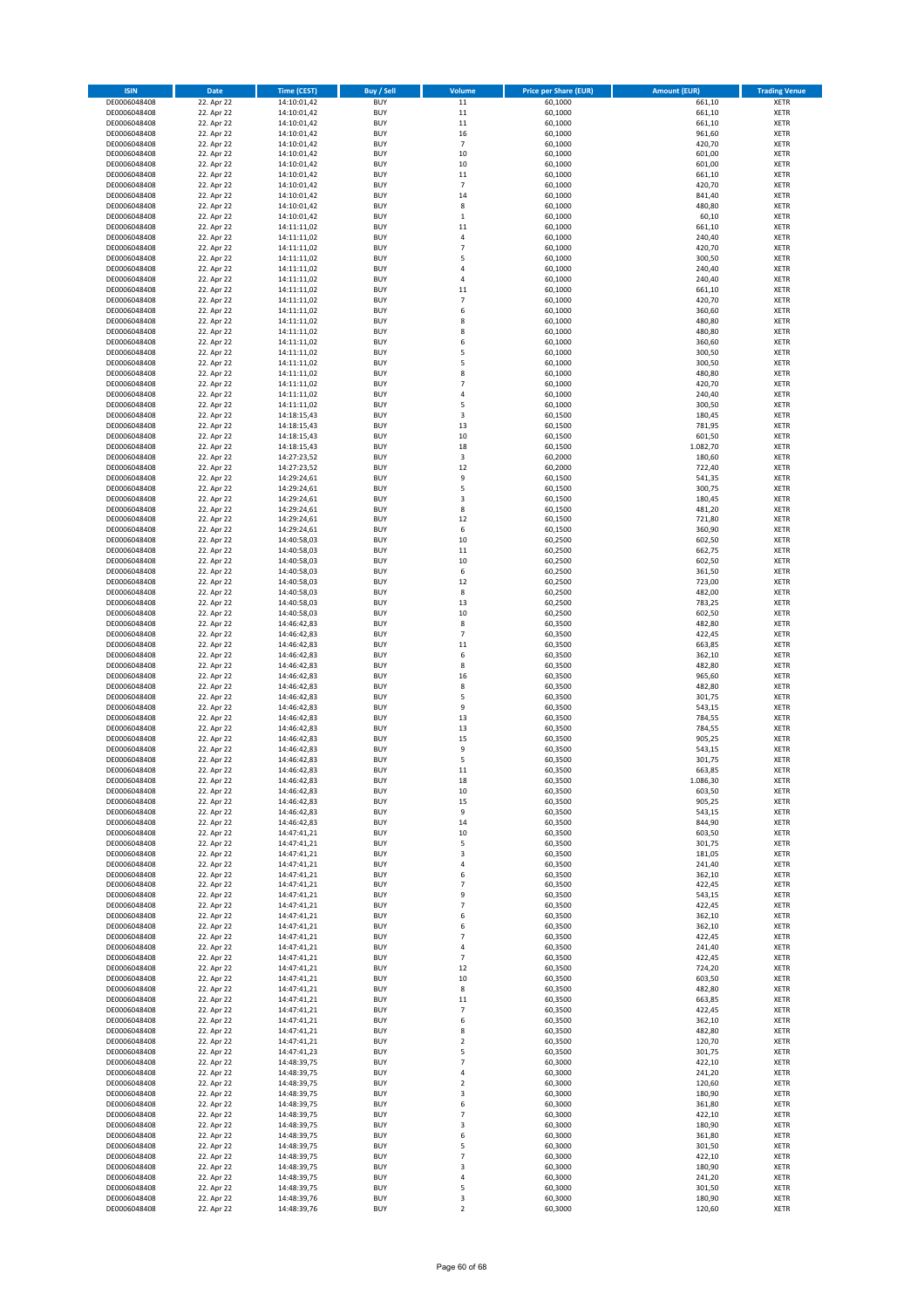| <b>ISIN</b>                  | <b>Date</b>              | <b>Time (CEST)</b>         | <b>Buy / Sell</b>        | Volume                  | <b>Price per Share (EUR)</b> | <b>Amount (EUR)</b> | <b>Trading Venue</b>       |
|------------------------------|--------------------------|----------------------------|--------------------------|-------------------------|------------------------------|---------------------|----------------------------|
| DE0006048408                 | 22. Apr 22               | 14:49:54,79                | <b>BUY</b>               | $\overline{7}$          | 60,2500                      | 421,75              | XETR                       |
| DE0006048408                 | 22. Apr 22               | 14:49:54,79                | <b>BUY</b>               | 9<br>5                  | 60,2500                      | 542,25              | XETR                       |
| DE0006048408<br>DE0006048408 | 22. Apr 22<br>22. Apr 22 | 14:49:54,79<br>14:49:54,79 | <b>BUY</b><br><b>BUY</b> | 6                       | 60,2500<br>60,2500           | 301,25<br>361,50    | XETR<br>XETR               |
| DE0006048408                 | 22. Apr 22               | 14:49:54,79                | <b>BUY</b>               | 8                       | 60,2500                      | 482,00              | XETR                       |
| DE0006048408                 | 22. Apr 22               | 14:49:54,79                | <b>BUY</b>               | 5                       | 60,2500                      | 301,25              | <b>XETR</b>                |
| DE0006048408                 | 22. Apr 22               | 14:49:54,79                | <b>BUY</b>               | 9                       | 60,2500                      | 542,25              | <b>XETR</b>                |
| DE0006048408<br>DE0006048408 | 22. Apr 22<br>22. Apr 22 | 14:49:54,79<br>14:51:57,20 | <b>BUY</b><br><b>BUY</b> | 8<br>$\mathbf 1$        | 60,2500<br>60,2500           | 482,00<br>60,25     | <b>XETR</b><br><b>XETR</b> |
| DE0006048408                 | 22. Apr 22               | 15:02:32,01                | <b>BUY</b>               | 5                       | 60,3500                      | 301,75              | <b>XETR</b>                |
| DE0006048408                 | 22. Apr 22               | 15:02:32,01                | <b>BUY</b>               | $\overline{7}$          | 60,3500                      | 422,45              | <b>XETR</b>                |
| DE0006048408                 | 22. Apr 22               | 15:03:16,40                | <b>BUY</b>               | 3                       | 60,3500                      | 181,05              | <b>XETR</b>                |
| DE0006048408                 | 22. Apr 22               | 15:03:16,40                | <b>BUY</b>               | 3                       | 60,3500                      | 181,05              | XETR                       |
| DE0006048408<br>DE0006048408 | 22. Apr 22<br>22. Apr 22 | 15:03:25,19<br>15:03:25,19 | <b>BUY</b><br><b>BUY</b> | 4<br>$\mathbf 2$        | 60,3500<br>60,3500           | 241,40<br>120,70    | <b>XETR</b><br>XETR        |
| DE0006048408                 | 22. Apr 22               | 15:10:21,11                | <b>BUY</b>               | 3                       | 60,3000                      | 180,90              | <b>XETR</b>                |
| DE0006048408                 | 22. Apr 22               | 15:10:21,11                | <b>BUY</b>               | 3                       | 60,3000                      | 180,90              | XETR                       |
| DE0006048408                 | 22. Apr 22               | 15:10:21,11                | <b>BUY</b>               | 4                       | 60,3000                      | 241,20              | <b>XETR</b>                |
| DE0006048408<br>DE0006048408 | 22. Apr 22<br>22. Apr 22 | 15:10:21,11<br>15:10:21,11 | <b>BUY</b><br><b>BUY</b> | 5<br>$\overline{7}$     | 60,3000<br>60,3000           | 301,50<br>422,10    | XETR<br><b>XETR</b>        |
| DE0006048408                 | 22. Apr 22               | 15:10:21,11                | <b>BUY</b>               | 10                      | 60,3000                      | 603,00              | XETR                       |
| DE0006048408                 | 22. Apr 22               | 15:10:21,11                | <b>BUY</b>               | 6                       | 60,3000                      | 361,80              | XETR                       |
| DE0006048408                 | 22. Apr 22               | 15:10:21,11                | <b>BUY</b>               | $\overline{7}$          | 60,3000                      | 422,10              | <b>XETR</b>                |
| DE0006048408<br>DE0006048408 | 22. Apr 22               | 15:10:21,11                | <b>BUY</b><br><b>BUY</b> | 4<br>5                  | 60,3000                      | 241,20              | <b>XETR</b><br><b>XETR</b> |
| DE0006048408                 | 22. Apr 22<br>22. Apr 22 | 15:10:21,11<br>15:10:21,11 | <b>BUY</b>               | 4                       | 60,3000<br>60,3000           | 301,50<br>241,20    | <b>XETR</b>                |
| DE0006048408                 | 22. Apr 22               | 15:10:21,11                | <b>BUY</b>               | $\overline{7}$          | 60,3000                      | 422,10              | <b>XETR</b>                |
| DE0006048408                 | 22. Apr 22               | 15:10:21,11                | <b>BUY</b>               | 5                       | 60,3000                      | 301,50              | <b>XETR</b>                |
| DE0006048408                 | 22. Apr 22               | 15:10:21,11                | <b>BUY</b>               | 8                       | 60,3000                      | 482,40              | <b>XETR</b>                |
| DE0006048408<br>DE0006048408 | 22. Apr 22<br>22. Apr 22 | 15:10:21,11<br>15:10:21,11 | <b>BUY</b><br><b>BUY</b> | $\overline{7}$<br>3     | 60,3000<br>60,3000           | 422,10<br>180,90    | <b>XETR</b><br><b>XETR</b> |
| DE0006048408                 | 22. Apr 22               | 15:10:21,11                | <b>BUY</b>               | 6                       | 60,3000                      | 361,80              | <b>XETR</b>                |
| DE0006048408                 | 22. Apr 22               | 15:10:21,11                | <b>BUY</b>               | 8                       | 60,3000                      | 482,40              | <b>XETR</b>                |
| DE0006048408                 | 22. Apr 22               | 15:10:21,11                | <b>BUY</b>               | 9                       | 60,3000                      | 542,70              | XETR                       |
| DE0006048408                 | 22. Apr 22               | 15:12:21,71                | <b>BUY</b><br><b>BUY</b> | 6<br>$\overline{7}$     | 60,3000                      | 361,80              | <b>XETR</b>                |
| DE0006048408<br>DE0006048408 | 22. Apr 22<br>22. Apr 22 | 15:12:21,71<br>15:12:21,71 | <b>BUY</b>               | 5                       | 60,3000<br>60,3000           | 422,10<br>301,50    | XETR<br><b>XETR</b>        |
| DE0006048408                 | 22. Apr 22               | 15:12:21,71                | <b>BUY</b>               | 5                       | 60,3000                      | 301,50              | XETR                       |
| DE0006048408                 | 22. Apr 22               | 15:12:21,71                | <b>BUY</b>               | 6                       | 60,3000                      | 361,80              | <b>XETR</b>                |
| DE0006048408                 | 22. Apr 22               | 15:12:21,71                | <b>BUY</b>               | 9                       | 60,3000                      | 542,70              | <b>XETR</b>                |
| DE0006048408<br>DE0006048408 | 22. Apr 22<br>22. Apr 22 | 15:12:21,71<br>15:12:21,71 | <b>BUY</b><br><b>BUY</b> | 5<br>8                  | 60,3000<br>60,3000           | 301,50<br>482,40    | <b>XETR</b><br><b>XETR</b> |
| DE0006048408                 | 22. Apr 22               | 15:12:21,71                | <b>BUY</b>               | 9                       | 60,3000                      | 542,70              | <b>XETR</b>                |
| DE0006048408                 | 22. Apr 22               | 15:12:21,71                | <b>BUY</b>               | 6                       | 60,3000                      | 361,80              | <b>XETR</b>                |
| DE0006048408                 | 22. Apr 22               | 15:12:21,71                | <b>BUY</b>               | 5                       | 60,3000                      | 301,50              | <b>XETR</b>                |
| DE0006048408                 | 22. Apr 22               | 15:12:21,71                | <b>BUY</b>               | 10                      | 60,3000                      | 603,00              | XETR                       |
| DE0006048408<br>DE0006048408 | 22. Apr 22<br>22. Apr 22 | 15:12:21,71<br>15:12:21,71 | <b>BUY</b><br><b>BUY</b> | 6<br>5                  | 60,3000<br>60,3000           | 361,80<br>301,50    | XETR<br><b>XETR</b>        |
| DE0006048408                 | 22. Apr 22               | 15:12:21,71                | <b>BUY</b>               | 4                       | 60,3000                      | 241,20              | <b>XETR</b>                |
| DE0006048408                 | 22. Apr 22               | 15:12:21,71                | <b>BUY</b>               | 9                       | 60,3000                      | 542,70              | <b>XETR</b>                |
| DE0006048408                 | 22. Apr 22               | 15:13:39,56                | <b>BUY</b>               | 5                       | 60,3000                      | 301,50              | <b>XETR</b>                |
| DE0006048408<br>DE0006048408 | 22. Apr 22<br>22. Apr 22 | 15:13:39,56<br>15:13:39,56 | <b>BUY</b><br><b>BUY</b> | $\overline{4}$<br>5     | 60,3000<br>60,3000           | 241,20<br>301,50    | <b>XETR</b><br><b>XETR</b> |
| DE0006048408                 | 22. Apr 22               | 15:13:39,56                | <b>BUY</b>               | 5                       | 60,3000                      | 301,50              | <b>XETR</b>                |
| DE0006048408                 | 22. Apr 22               | 15:13:39,56                | <b>BUY</b>               | 4                       | 60,3000                      | 241,20              | XETR                       |
| DE0006048408                 | 22. Apr 22               | 15:13:39,56                | <b>BUY</b>               | 5                       | 60,3000                      | 301,50              | <b>XETR</b>                |
| DE0006048408<br>DE0006048408 | 22. Apr 22<br>22. Apr 22 | 15:13:39,56<br>15:13:39,56 | <b>BUY</b><br><b>BUY</b> | 4<br>6                  | 60,3000<br>60,3000           | 241,20<br>361,80    | <b>XETR</b><br><b>XETR</b> |
| DE0006048408                 | 22. Apr 22               | 15:13:39,56                | <b>BUY</b>               | $\overline{7}$          | 60,3000                      | 422,10              | <b>XETR</b>                |
| DE0006048408                 | 22. Apr 22               | 15:13:39,56                | <b>BUY</b>               | $\overline{7}$          | 60,3000                      | 422,10              | <b>XETR</b>                |
| DE0006048408                 | 22. Apr 22               | 15:13:39,56                | <b>BUY</b>               | 5                       | 60,3000                      | 301,50              | XETR                       |
| DE0006048408                 | 22. Apr 22               | 15:13:39,56                | <b>BUY</b>               | 5                       | 60,3000                      | 301,50              | <b>XETR</b>                |
| DE0006048408<br>DE0006048408 | 22. Apr 22<br>22. Apr 22 | 15:13:39,56<br>15:13:39,56 | <b>BUY</b><br><b>BUY</b> | 3<br>4                  | 60,3000<br>60,3000           | 180,90<br>241,20    | XETR<br><b>XETR</b>        |
| DE0006048408                 | 22. Apr 22               | 15:13:39,56                | <b>BUY</b>               | $\overline{a}$          | 60,3000                      | 241,20              | <b>XETR</b>                |
| DE0006048408                 | 22. Apr 22               | 15:13:39,56                | <b>BUY</b>               |                         | 60,3000                      | 422,10              | XETR                       |
| DE0006048408                 | 22. Apr 22               | 15:17:34,61                | <b>BUY</b>               | 4                       | 60,3000                      | 241,20              | XETR                       |
| DE0006048408<br>DE0006048408 | 22. Apr 22<br>22. Apr 22 | 15:17:34,61<br>15:17:34,61 | <b>BUY</b><br><b>BUY</b> | 4<br>5                  | 60,3000<br>60,3000           | 241,20<br>301,50    | XETR<br>XETR               |
| DE0006048408                 | 22. Apr 22               | 15:17:34,61                | <b>BUY</b>               | 6                       | 60,3000                      | 361,80              | <b>XETR</b>                |
| DE0006048408                 | 22. Apr 22               | 15:17:34,61                | <b>BUY</b>               | 5                       | 60,3000                      | 301,50              | XETR                       |
| DE0006048408                 | 22. Apr 22               | 15:17:34.61                | <b>BUY</b>               | 5                       | 60,3000                      | 301,50              | <b>XETR</b>                |
| DE0006048408<br>DE0006048408 | 22. Apr 22<br>22. Apr 22 | 15:17:34,61<br>15:17:34,61 | <b>BUY</b><br><b>BUY</b> | 4<br>5                  | 60,3000<br>60,3000           | 241,20<br>301,50    | XETR<br><b>XETR</b>        |
| DE0006048408                 | 22. Apr 22               | 15:17:34,61                | <b>BUY</b>               | 4                       | 60,3000                      | 241,20              | XETR                       |
| DE0006048408                 | 22. Apr 22               | 15:17:34,61                | <b>BUY</b>               | 4                       | 60,3000                      | 241,20              | <b>XETR</b>                |
| DE0006048408                 | 22. Apr 22               | 15:17:34,61                | <b>BUY</b>               | 5                       | 60,3000                      | 301,50              | XETR                       |
| DE0006048408<br>DE0006048408 | 22. Apr 22<br>22. Apr 22 | 15:17:34,61<br>15:17:34,61 | <b>BUY</b><br><b>BUY</b> | 3<br>3                  | 60,3000<br>60,3000           | 180,90<br>180,90    | <b>XETR</b><br>XETR        |
| DE0006048408                 | 22. Apr 22               | 15:18:31,80                | <b>BUY</b>               | $\mathbf 2$             | 60,2500                      | 120,50              | <b>XETR</b>                |
| DE0006048408                 | 22. Apr 22               | 15:18:31,80                | <b>BUY</b>               | 6                       | 60,2500                      | 361,50              | XETR                       |
| DE0006048408                 | 22. Apr 22               | 15:18:31,80                | <b>BUY</b>               | 4                       | 60,2500                      | 241,00              | <b>XETR</b>                |
| DE0006048408<br>DE0006048408 | 22. Apr 22<br>22. Apr 22 | 15:18:31,80<br>15:18:31,80 | <b>BUY</b><br><b>BUY</b> | 3<br>3                  | 60,2500<br>60,2500           | 180,75<br>180,75    | <b>XETR</b><br><b>XETR</b> |
| DE0006048408                 | 22. Apr 22               | 15:18:31,80                | <b>BUY</b>               | 4                       | 60,2500                      | 241,00              | XETR                       |
| DE0006048408                 | 22. Apr 22               | 15:18:31,80                | <b>BUY</b>               | 5                       | 60,2500                      | 301,25              | <b>XETR</b>                |
| DE0006048408                 | 22. Apr 22               | 15:18:31,80                | <b>BUY</b>               | 4                       | 60,2500                      | 241,00              | <b>XETR</b>                |
| DE0006048408<br>DE0006048408 | 22. Apr 22<br>22. Apr 22 | 15:18:31,80<br>15:19:37,74 | <b>BUY</b><br><b>BUY</b> | 3<br>4                  | 60,2500<br>60,2000           | 180,75<br>240,80    | XETR<br>XETR               |
| DE0006048408                 | 22. Apr 22               | 15:19:37,74                | <b>BUY</b>               | 4                       | 60,2000                      | 240,80              | XETR                       |
| DE0006048408                 | 22. Apr 22               | 15:19:37,74                | <b>BUY</b>               | $\overline{7}$          | 60,2000                      | 421,40              | <b>XETR</b>                |
| DE0006048408                 | 22. Apr 22               | 15:19:37,74                | <b>BUY</b>               | 8                       | 60,2000                      | 481,60              | XETR                       |
| DE0006048408                 | 22. Apr 22               | 15:19:37,74                | <b>BUY</b>               | $\overline{\mathbf{2}}$ | 60,2000                      | 120,40              | <b>XETR</b>                |
| DE0006048408<br>DE0006048408 | 22. Apr 22<br>22. Apr 22 | 15:19:37,74<br>15:19:37,74 | <b>BUY</b><br><b>BUY</b> | 4<br>$11\,$             | 60,2000<br>60,2000           | 240,80<br>662,20    | XETR<br><b>XETR</b>        |
| DE0006048408                 | 22. Apr 22               | 15:19:37,74                | <b>BUY</b>               | $\mathbf 2$             | 60,2000                      | 120,40              | XETR                       |
| DE0006048408                 | 22. Apr 22               | 15:19:37,74                | <b>BUY</b>               | 28                      | 60,2000                      | 1.685,60            | <b>XETR</b>                |
| DE0006048408                 | 22. Apr 22               | 15:19:37,74                | <b>BUY</b>               | 12                      | 60,2000                      | 722,40              | XETR                       |
| DE0006048408<br>DE0006048408 | 22. Apr 22<br>22. Apr 22 | 15:19:37,74<br>15:19:37,74 | <b>BUY</b><br><b>BUY</b> | 8<br>9                  | 60,2000<br>60,2000           | 481,60<br>541,80    | <b>XETR</b><br><b>XETR</b> |
| DE0006048408                 | 22. Apr 22               | 15:19:37,74                | <b>BUY</b>               | 11                      | 60,2000                      | 662,20              | <b>XETR</b>                |
| DE0006048408                 | 22. Apr 22               | 15:19:37,74                | <b>BUY</b>               | $\overline{7}$          | 60,2000                      | 421,40              | XETR                       |
| DE0006048408                 | 22. Apr 22               | 15:19:37,74                | <b>BUY</b>               | $11\,$                  | 60,2000                      | 662,20              | <b>XETR</b>                |
| DE0006048408<br>DE0006048408 | 22. Apr 22<br>22. Apr 22 | 15:19:37,74<br>15:19:37,74 | <b>BUY</b><br><b>BUY</b> | 6<br>2                  | 60,2000<br>60,2000           | 361,20<br>120,40    | XETR<br>XETR               |
| DE0006048408                 | 22. Apr 22               | 15:22:49,12                | <b>BUY</b>               | 4                       | 60,2000                      | 240,80              | XETR                       |
| DE0006048408                 | 22. Apr 22               | 15:22:49,12                | <b>BUY</b>               | $\overline{\mathbf{c}}$ | 60,2000                      | 120,40              | XETR                       |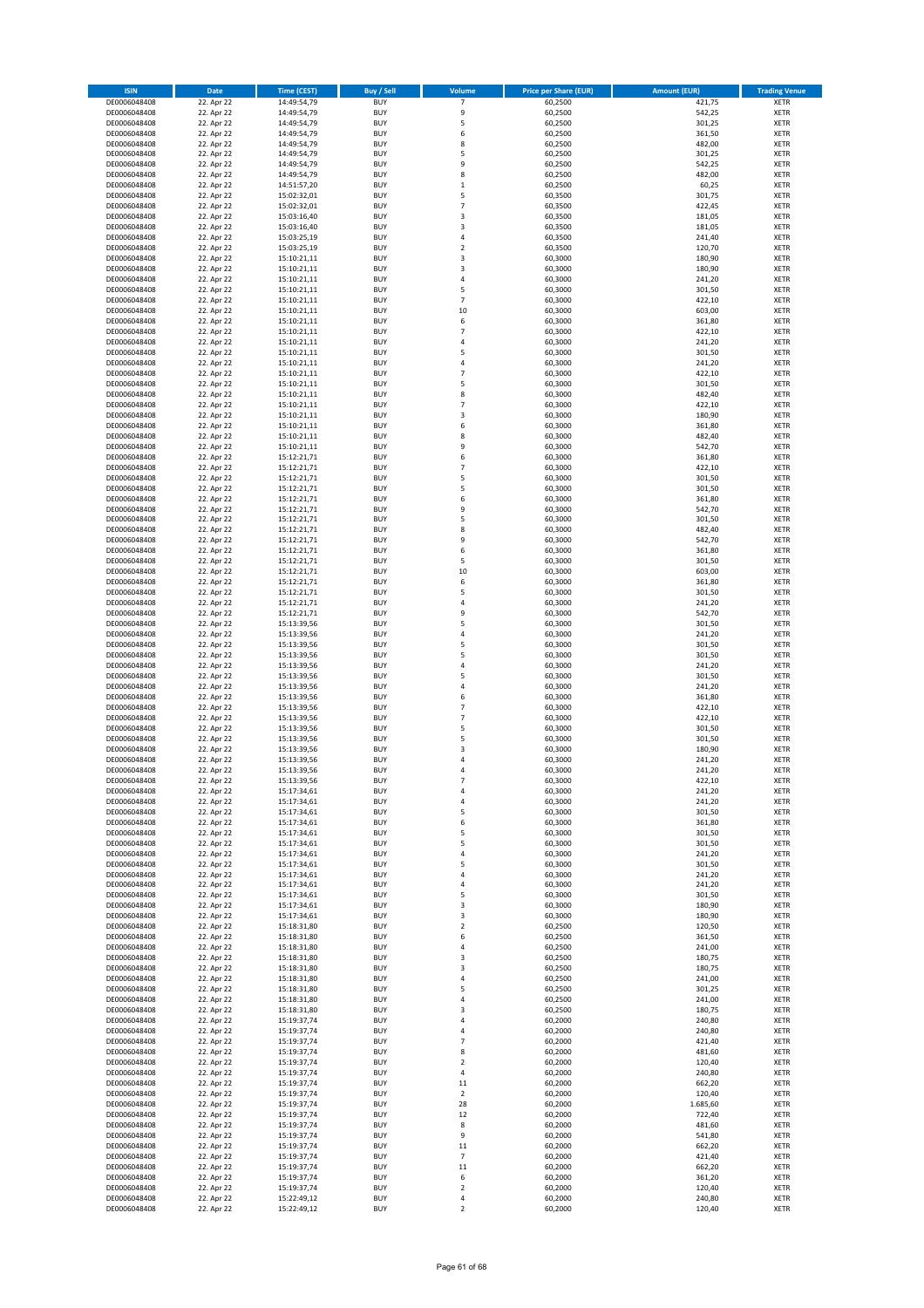| <b>ISIN</b>                  | <b>Date</b>              | <b>Time (CEST)</b>         | Buy / Sell               | Volume                                 | <b>Price per Share (EUR)</b> | <b>Amount (EUR)</b> | <b>Trading Venue</b>       |
|------------------------------|--------------------------|----------------------------|--------------------------|----------------------------------------|------------------------------|---------------------|----------------------------|
| DE0006048408                 | 22. Apr 22               | 15:22:49,12                | <b>BUY</b>               | $\overline{\mathbf{c}}$                | 60,2000                      | 120,40              | XETR                       |
| DE0006048408                 | 22. Apr 22               | 15:22:49,12                | <b>BUY</b>               | 3                                      | 60,2000                      | 180,60              | XETR                       |
| DE0006048408<br>DE0006048408 | 22. Apr 22<br>22. Apr 22 | 15:22:49,12<br>15:22:49,12 | <b>BUY</b><br><b>BUY</b> | $\mathbf 2$<br>3                       | 60,2000<br>60,2000           | 120,40<br>180,60    | XETR<br>XETR               |
| DE0006048408                 | 22. Apr 22               | 15:22:49,12                | <b>BUY</b>               | 3                                      | 60,2000                      | 180,60              | XETR                       |
| DE0006048408                 | 22. Apr 22               | 15:22:49,12                | <b>BUY</b>               | 3                                      | 60,2000                      | 180,60              | <b>XETR</b>                |
| DE0006048408                 | 22. Apr 22               | 15:22:49,12                | <b>BUY</b>               | 5                                      | 60,2000                      | 301,00              | <b>XETR</b>                |
| DE0006048408                 | 22. Apr 22               | 15:22:49,12                | <b>BUY</b>               | 6                                      | 60,2000                      | 361,20              | <b>XETR</b>                |
| DE0006048408<br>DE0006048408 | 22. Apr 22<br>22. Apr 22 | 15:22:49,12<br>15:22:49,12 | <b>BUY</b><br><b>BUY</b> | 4<br>$\mathbf 2$                       | 60,2000<br>60,2000           | 240,80<br>120,40    | <b>XETR</b><br><b>XETR</b> |
| DE0006048408                 | 22. Apr 22               | 15:22:49,12                | <b>BUY</b>               | 3                                      | 60,2000                      | 180,60              | <b>XETR</b>                |
| DE0006048408                 | 22. Apr 22               | 15:22:49,12                | <b>BUY</b>               | $\mathbf 2$                            | 60,2000                      | 120,40              | <b>XETR</b>                |
| DE0006048408                 | 22. Apr 22               | 15:22:49,12                | <b>BUY</b>               | 4                                      | 60,2000                      | 240,80              | XETR                       |
| DE0006048408                 | 22. Apr 22               | 15:22:49,12                | <b>BUY</b>               | $\mathbf 2$                            | 60,2000                      | 120,40              | <b>XETR</b>                |
| DE0006048408                 | 22. Apr 22               | 15:22:49,12                | <b>BUY</b>               | 3                                      | 60,2000                      | 180,60              | XETR                       |
| DE0006048408                 | 22. Apr 22               | 15:22:49,12<br>15:22:49,12 | <b>BUY</b><br><b>BUY</b> | 5<br>20                                | 60,2000                      | 301,00<br>1.204,00  | <b>XETR</b><br>XETR        |
| DE0006048408<br>DE0006048408 | 22. Apr 22<br>22. Apr 22 | 15:22:49,15                | <b>BUY</b>               | 3                                      | 60,2000<br>60,2000           | 180,60              | <b>XETR</b>                |
| DE0006048408                 | 22. Apr 22               | 15:22:49,15                | <b>BUY</b>               | 5                                      | 60,2000                      | 301,00              | XETR                       |
| DE0006048408                 | 22. Apr 22               | 15:22:49,15                | <b>BUY</b>               | 3                                      | 60,2000                      | 180,60              | <b>XETR</b>                |
| DE0006048408                 | 22. Apr 22               | 15:22:49,49                | <b>BUY</b>               | 3                                      | 60,1500                      | 180,45              | XETR                       |
| DE0006048408                 | 22. Apr 22               | 15:22:49,49                | <b>BUY</b>               | 5<br>$\overline{4}$                    | 60,1500                      | 300,75              | XETR                       |
| DE0006048408<br>DE0006048408 | 22. Apr 22<br>22. Apr 22 | 15:22:49,49<br>15:22:49,49 | <b>BUY</b><br><b>BUY</b> | 3                                      | 60,1500<br>60,1500           | 240,60<br>180,45    | <b>XETR</b><br><b>XETR</b> |
| DE0006048408                 | 22. Apr 22               | 15:22:49,49                | <b>BUY</b>               | 6                                      | 60,1500                      | 360,90              | <b>XETR</b>                |
| DE0006048408                 | 22. Apr 22               | 15:22:49,49                | <b>BUY</b>               | 3                                      | 60,1500                      | 180,45              | XETR                       |
| DE0006048408                 | 22. Apr 22               | 15:22:49,49                | <b>BUY</b>               | 3                                      | 60,1500                      | 180,45              | <b>XETR</b>                |
| DE0006048408                 | 22. Apr 22               | 15:25:00,67                | <b>BUY</b>               | 4                                      | 60,2000                      | 240,80              | <b>XETR</b>                |
| DE0006048408                 | 22. Apr 22               | 15:25:00,67<br>15:25:00,67 | <b>BUY</b><br><b>BUY</b> | $\mathbf 2$<br>5                       | 60,2000                      | 120,40              | <b>XETR</b><br>XETR        |
| DE0006048408<br>DE0006048408 | 22. Apr 22<br>22. Apr 22 | 15:25:00,67                | <b>BUY</b>               | $\overline{4}$                         | 60,2000<br>60,2000           | 301,00<br>240,80    | <b>XETR</b>                |
| DE0006048408                 | 22. Apr 22               | 15:28:51,10                | <b>BUY</b>               | 3                                      | 60,2000                      | 180,60              | <b>XETR</b>                |
| DE0006048408                 | 22. Apr 22               | 15:28:51,10                | <b>BUY</b>               | $\mathbf 2$                            | 60,2000                      | 120,40              | <b>XETR</b>                |
| DE0006048408                 | 22. Apr 22               | 15:28:51,10                | <b>BUY</b>               | 3                                      | 60,2000                      | 180,60              | XETR                       |
| DE0006048408                 | 22. Apr 22               | 15:28:51,10                | <b>BUY</b>               | $\overline{a}$                         | 60,2000                      | 240,80              | <b>XETR</b>                |
| DE0006048408<br>DE0006048408 | 22. Apr 22<br>22. Apr 22 | 15:28:51,10<br>15:28:51,10 | <b>BUY</b><br><b>BUY</b> | $\overline{\mathbf{3}}$<br>4           | 60,2000<br>60,2000           | 180,60<br>240,80    | XETR<br><b>XETR</b>        |
| DE0006048408                 | 22. Apr 22               | 15:28:51,10                | <b>BUY</b>               | 3                                      | 60,2000                      | 180,60              | XETR                       |
| DE0006048408                 | 22. Apr 22               | 15:28:51,10                | <b>BUY</b>               | 16                                     | 60,2000                      | 963,20              | <b>XETR</b>                |
| DE0006048408                 | 22. Apr 22               | 15:28:51,10                | <b>BUY</b>               | 3                                      | 60,2000                      | 180,60              | <b>XETR</b>                |
| DE0006048408                 | 22. Apr 22               | 15:28:51,10                | <b>BUY</b>               | 3                                      | 60,2000                      | 180,60              | <b>XETR</b>                |
| DE0006048408                 | 22. Apr 22               | 15:28:51,10                | <b>BUY</b>               | 3                                      | 60,2000                      | 180,60              | <b>XETR</b>                |
| DE0006048408                 | 22. Apr 22<br>22. Apr 22 | 15:28:51,10                | <b>BUY</b><br><b>BUY</b> | $\overline{\mathbf{c}}$<br>$\mathbf 2$ | 60,2000<br>60,2000           | 120,40<br>120,40    | <b>XETR</b><br><b>XETR</b> |
| DE0006048408<br>DE0006048408 | 22. Apr 22               | 15:28:51,10<br>15:28:51,10 | <b>BUY</b>               | 3                                      | 60,2000                      | 180,60              | <b>XETR</b>                |
| DE0006048408                 | 22. Apr 22               | 15:28:51,10                | <b>BUY</b>               | 4                                      | 60,2000                      | 240,80              | XETR                       |
| DE0006048408                 | 22. Apr 22               | 15:28:51,10                | <b>BUY</b>               | 2                                      | 60,2000                      | 120,40              | XETR                       |
| DE0006048408                 | 22. Apr 22               | 15:28:51,10                | <b>BUY</b>               | 3                                      | 60,2000                      | 180,60              | <b>XETR</b>                |
| DE0006048408                 | 22. Apr 22               | 15:30:51,06                | <b>BUY</b>               | 4                                      | 60,3000                      | 241,20              | <b>XETR</b>                |
| DE0006048408<br>DE0006048408 | 22. Apr 22<br>22. Apr 22 | 15:30:51,06<br>15:30:51,06 | <b>BUY</b><br><b>BUY</b> | 3<br>$\mathbf 1$                       | 60,3000<br>60,3000           | 180,90<br>60,30     | <b>XETR</b><br><b>XETR</b> |
| DE0006048408                 | 22. Apr 22               | 15:30:51,06                | <b>BUY</b>               | $\overline{4}$                         | 60,3000                      | 241,20              | <b>XETR</b>                |
| DE0006048408                 | 22. Apr 22               | 15:30:51,06                | <b>BUY</b>               | 4                                      | 60,3000                      | 241,20              | <b>XETR</b>                |
| DE0006048408                 | 22. Apr 22               | 15:30:51,06                | <b>BUY</b>               | 3                                      | 60,3000                      | 180,90              | XETR                       |
| DE0006048408                 | 22. Apr 22               | 15:30:51,06                | <b>BUY</b>               | 3                                      | 60,3000                      | 180,90              | XETR                       |
| DE0006048408                 | 22. Apr 22               | 15:30:51,06                | <b>BUY</b>               | $\overline{4}$                         | 60,3000                      | 241,20              | <b>XETR</b>                |
| DE0006048408<br>DE0006048408 | 22. Apr 22<br>22. Apr 22 | 15:30:51,06<br>15:30:51,06 | <b>BUY</b><br><b>BUY</b> | 4<br>3                                 | 60,3000<br>60,3000           | 241,20<br>180,90    | <b>XETR</b><br><b>XETR</b> |
| DE0006048408                 | 22. Apr 22               | 15:30:51,06                | <b>BUY</b>               | 3                                      | 60,3000                      | 180,90              | XETR                       |
| DE0006048408                 | 22. Apr 22               | 15:30:51,06                | <b>BUY</b>               | 3                                      | 60,3000                      | 180,90              | <b>XETR</b>                |
| DE0006048408                 | 22. Apr 22               | 15:31:06,56                | <b>BUY</b>               | 3                                      | 60,3000                      | 180,90              | XETR                       |
| DE0006048408                 | 22. Apr 22               | 15:31:06,56                | <b>BUY</b>               | 3                                      | 60,3000                      | 180,90              | <b>XETR</b>                |
| DE0006048408                 | 22. Apr 22               | 15:31:06,56                | <b>BUY</b>               | $\mathbf 2$                            | 60,3000                      | 120,60              | XETR                       |
| DE0006048408<br>DE0006048408 | 22. Apr 22<br>22. Apr 22 | 15:31:06,56<br>15:31:06,56 | <b>BUY</b><br><b>BUY</b> | 3<br>$\overline{\mathbf{c}}$           | 60,3000<br>60,3000           | 180,90<br>120,60    | <b>XETR</b><br><b>XETR</b> |
| DE0006048408                 | 22. Apr 22               | 15:31:06,56                | <b>BUY</b>               | 2                                      | 60,3000                      | 120,60              | XETR                       |
| DE0006048408                 | 22. Apr 22               | 15:31:06,56                | <b>BUY</b>               | $\boldsymbol{2}$                       | 60,3000                      | 120,60              | XETR                       |
| DE0006048408                 | 22. Apr 22               | 15:31:06,56                | <b>BUY</b>               | $\mathbf 2$                            | 60,3000                      | 120,60              | XETR                       |
| DE0006048408                 | 22. Apr 22               | 15:31:06,56                | <b>BUY</b>               | 4                                      | 60,3000                      | 241,20              | XETR                       |
| DE0006048408                 | 22. Apr 22               | 15:31:06,56                | <b>BUY</b>               | $\mathbf 2$                            | 60,3000                      | 120,60              | <b>XETR</b>                |
| DE0006048408<br>DE0006048408 | 22. Apr 22<br>22. Apr 22 | 15:34:23,77<br>15:34:23,77 | <b>BUY</b><br><b>BUY</b> | 5<br>$\mathbf 2$                       | 60,3500<br>60,3500           | 301,75<br>120,70    | XETR<br><b>XETR</b>        |
| DE0006048408                 | 22. Apr 22               | 15:34:23,77                | <b>BUY</b>               | 3                                      | 60,3500                      | 181,05              | XETR                       |
| DE0006048408                 | 22. Apr 22               | 15:34:23,77                | <b>BUY</b>               | 3                                      | 60,3500                      | 181,05              | <b>XETR</b>                |
| DE0006048408                 | 22. Apr 22               | 15:34:23,77                | <b>BUY</b>               | 4                                      | 60,3500                      | 241,40              | XETR                       |
| DE0006048408                 | 22. Apr 22               | 15:34:23,77                | <b>BUY</b>               | 4                                      | 60,3500                      | 241,40              | <b>XETR</b>                |
| DE0006048408<br>DE0006048408 | 22. Apr 22<br>22. Apr 22 | 15:34:23,77<br>15:34:23,77 | <b>BUY</b><br><b>BUY</b> | $\mathbf 2$<br>$\mathbf 2$             | 60,3500<br>60,3500           | 120,70<br>120,70    | XETR<br><b>XETR</b>        |
| DE0006048408                 | 22. Apr 22               | 15:34:23,77                | <b>BUY</b>               | 6                                      | 60,3500                      | 362,10              | XETR                       |
| DE0006048408                 | 22. Apr 22               | 15:34:23,77                | <b>BUY</b>               | 3                                      | 60,3500                      | 181,05              | <b>XETR</b>                |
| DE0006048408                 | 22. Apr 22               | 15:34:23,77                | <b>BUY</b>               | $\mathbf 2$                            | 60,3500                      | 120,70              | XETR                       |
| DE0006048408                 | 22. Apr 22               | 15:34:23,77                | <b>BUY</b>               | $\mathbf 2$                            | 60,3500                      | 120,70              | <b>XETR</b>                |
| DE0006048408                 | 22. Apr 22               | 15:34:31,93                | <b>BUY</b>               | 3                                      | 60,3500                      | 181,05              | <b>XETR</b>                |
| DE0006048408<br>DE0006048408 | 22. Apr 22<br>22. Apr 22 | 15:34:31,93<br>15:34:31,93 | <b>BUY</b><br><b>BUY</b> | 3<br>4                                 | 60,3500<br>60,3500           | 181,05<br>241,40    | <b>XETR</b><br>XETR        |
| DE0006048408                 | 22. Apr 22               | 15:34:31,93                | <b>BUY</b>               | 3                                      | 60,3500                      | 181,05              | <b>XETR</b>                |
| DE0006048408                 | 22. Apr 22               | 15:34:31,93                | <b>BUY</b>               | 4                                      | 60,3500                      | 241,40              | <b>XETR</b>                |
| DE0006048408                 | 22. Apr 22               | 15:34:31,93                | <b>BUY</b>               | 3                                      | 60,3500                      | 181,05              | XETR                       |
| DE0006048408                 | 22. Apr 22               | 15:34:31,93                | <b>BUY</b>               | 3                                      | 60,3500                      | 181,05              | <b>XETR</b>                |
| DE0006048408                 | 22. Apr 22               | 15:34:31,93                | <b>BUY</b>               | 3                                      | 60,3500                      | 181,05              | XETR                       |
| DE0006048408<br>DE0006048408 | 22. Apr 22<br>22. Apr 22 | 15:34:31,93<br>15:34:31,93 | <b>BUY</b><br><b>BUY</b> | 4<br>3                                 | 60,3500<br>60,3500           | 241,40<br>181,05    | <b>XETR</b><br>XETR        |
| DE0006048408                 | 22. Apr 22               | 15:34:31,93                | <b>BUY</b>               | 3                                      | 60,3500                      | 181,05              | <b>XETR</b>                |
| DE0006048408                 | 22. Apr 22               | 15:34:31,95                | <b>BUY</b>               | $\mathbf 2$                            | 60,3500                      | 120,70              | XETR                       |
| DE0006048408                 | 22. Apr 22               | 15:34:31,96                | <b>BUY</b>               | $\overline{2}$                         | 60,3500                      | 120,70              | <b>XETR</b>                |
| DE0006048408                 | 22. Apr 22               | 15:35:02,44                | <b>BUY</b>               | 2                                      | 60,3000                      | 120,60              | XETR                       |
| DE0006048408                 | 22. Apr 22               | 15:35:02,44                | <b>BUY</b>               | $\mathbf 2$                            | 60,3000                      | 120,60              | <b>XETR</b>                |
| DE0006048408<br>DE0006048408 | 22. Apr 22<br>22. Apr 22 | 15:35:02,44<br>15:35:02,44 | <b>BUY</b><br><b>BUY</b> | $\mathbf 2$<br>$\mathbf 2$             | 60,3000<br>60,3000           | 120,60<br>120,60    | XETR<br><b>XETR</b>        |
| DE0006048408                 | 22. Apr 22               | 15:35:02,44                | <b>BUY</b>               | 3                                      | 60,3000                      | 180,90              | <b>XETR</b>                |
| DE0006048408                 | 22. Apr 22               | 15:35:02,44                | <b>BUY</b>               | 2                                      | 60,3000                      | 120,60              | <b>XETR</b>                |
| DE0006048408                 | 22. Apr 22               | 15:35:02,44                | <b>BUY</b>               | $\mathbf 2$                            | 60,3000                      | 120,60              | XETR                       |
| DE0006048408                 | 22. Apr 22               | 15:35:02,44                | <b>BUY</b>               | $\mathbf 2$                            | 60,3000                      | 120,60              | <b>XETR</b>                |
| DE0006048408                 | 22. Apr 22               | 15:35:02,44                | <b>BUY</b>               | 4                                      | 60,3000                      | 241,20              | XETR                       |
| DE0006048408<br>DE0006048408 | 22. Apr 22<br>22. Apr 22 | 15:35:56,33<br>15:35:56,33 | <b>BUY</b><br><b>BUY</b> | 4<br>$\mathbf 2$                       | 60,2500<br>60,2500           | 241,00<br>120,50    | XETR<br>XETR               |
| DE0006048408                 | 22. Apr 22               | 15:35:56,33                | <b>BUY</b>               | 3                                      | 60,2500                      | 180,75              | XETR                       |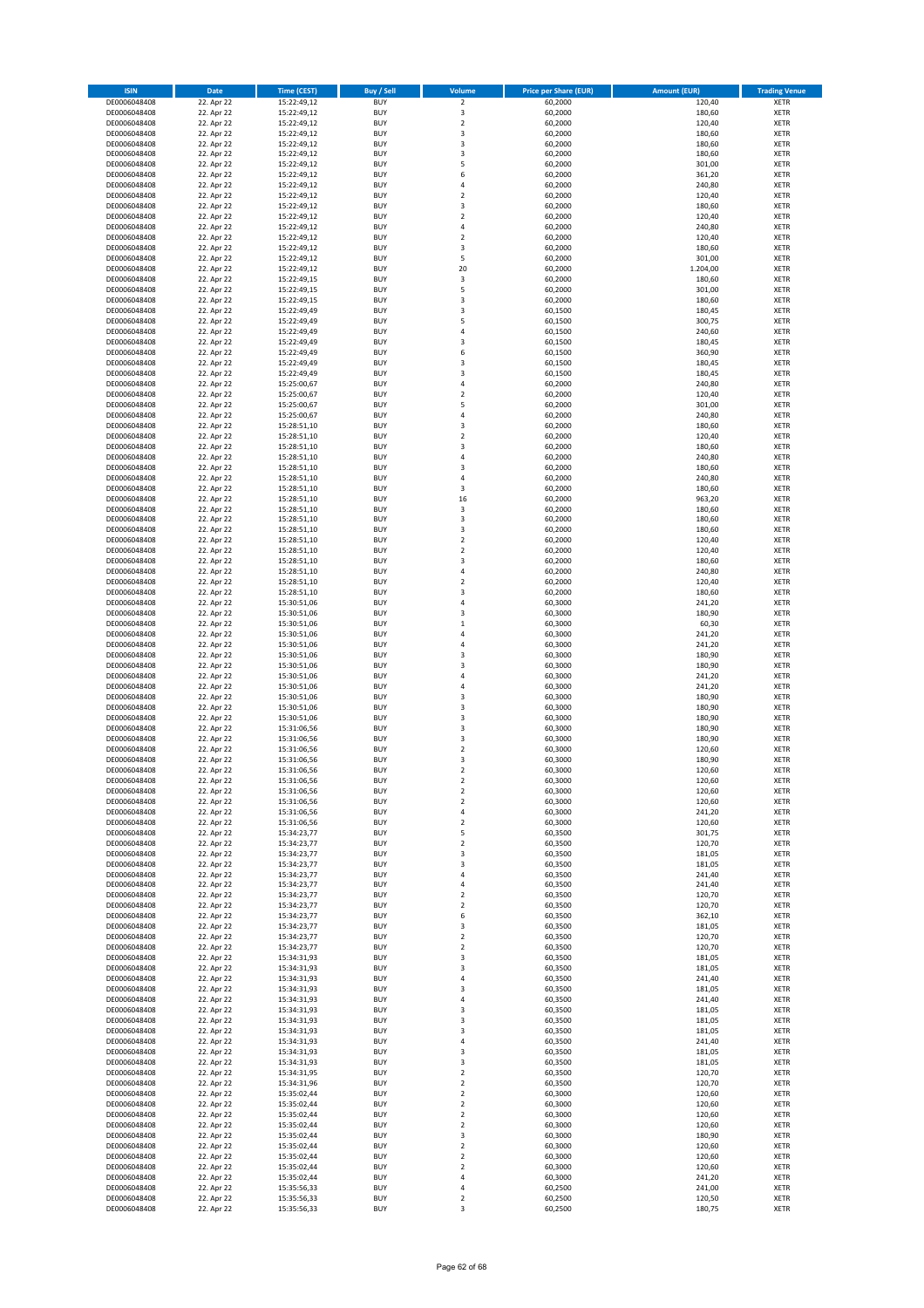| <b>ISIN</b>                  | <b>Date</b>              | <b>Time (CEST)</b>         | Buy / Sell               | Volume                                 | <b>Price per Share (EUR)</b> | <b>Amount (EUR)</b> | <b>Trading Venue</b>       |
|------------------------------|--------------------------|----------------------------|--------------------------|----------------------------------------|------------------------------|---------------------|----------------------------|
| DE0006048408                 | 22. Apr 22               | 15:35:56,33                | <b>BUY</b>               | $\overline{\mathbf{c}}$                | 60,2500                      | 120,50              | XETR                       |
| DE0006048408                 | 22. Apr 22               | 15:35:56,33                | <b>BUY</b>               | $\mathbf 2$                            | 60,2500                      | 120,50              | XETR                       |
| DE0006048408<br>DE0006048408 | 22. Apr 22<br>22. Apr 22 | 15:35:56,33<br>15:35:56,33 | <b>BUY</b><br><b>BUY</b> | 3<br>$\mathbf 2$                       | 60,2500<br>60,2500           | 180,75<br>120,50    | XETR<br>XETR               |
| DE0006048408                 | 22. Apr 22               | 15:35:56,33                | <b>BUY</b>               | $\mathbf 2$                            | 60,2500                      | 120,50              | XETR                       |
| DE0006048408                 | 22. Apr 22               | 15:35:56,33                | <b>BUY</b>               | 5                                      | 60,2500                      | 301,25              | <b>XETR</b>                |
| DE0006048408                 | 22. Apr 22               | 15:35:56,33                | <b>BUY</b>               | 3                                      | 60,2500                      | 180,75              | <b>XETR</b>                |
| DE0006048408                 | 22. Apr 22               | 15:35:56,33                | <b>BUY</b>               | $\mathbf 2$                            | 60,2500                      | 120,50              | <b>XETR</b>                |
| DE0006048408<br>DE0006048408 | 22. Apr 22<br>22. Apr 22 | 15:35:56,33                | <b>BUY</b><br><b>BUY</b> | $\mathbf 2$<br>$\mathbf 2$             | 60,2500<br>60,2500           | 120,50<br>120,50    | <b>XETR</b><br><b>XETR</b> |
| DE0006048408                 | 22. Apr 22               | 15:35:56,33<br>15:36:44,84 | <b>BUY</b>               | 3                                      | 60,2000                      | 180,60              | XETR                       |
| DE0006048408                 | 22. Apr 22               | 15:36:44,84                | <b>BUY</b>               | $\mathbf 2$                            | 60,2000                      | 120,40              | <b>XETR</b>                |
| DE0006048408                 | 22. Apr 22               | 15:36:44,84                | <b>BUY</b>               | 3                                      | 60,2000                      | 180,60              | XETR                       |
| DE0006048408                 | 22. Apr 22               | 15:36:44,84                | <b>BUY</b>               | 4                                      | 60,2000                      | 240,80              | <b>XETR</b>                |
| DE0006048408                 | 22. Apr 22               | 15:36:44,84                | <b>BUY</b>               | $\mathbf 2$                            | 60,2000                      | 120,40              | XETR                       |
| DE0006048408<br>DE0006048408 | 22. Apr 22<br>22. Apr 22 | 15:36:44,84<br>15:36:44,84 | <b>BUY</b><br><b>BUY</b> | 12<br>3                                | 60,2000<br>60,2000           | 722,40<br>180,60    | <b>XETR</b><br>XETR        |
| DE0006048408                 | 22. Apr 22               | 15:36:44,84                | <b>BUY</b>               | $\mathbf 2$                            | 60,2000                      | 120,40              | <b>XETR</b>                |
| DE0006048408                 | 22. Apr 22               | 15:36:44,84                | <b>BUY</b>               | 3                                      | 60,2000                      | 180,60              | XETR                       |
| DE0006048408                 | 22. Apr 22               | 15:36:44,84                | <b>BUY</b>               | $\mathbf 2$                            | 60,2000                      | 120,40              | <b>XETR</b>                |
| DE0006048408                 | 22. Apr 22               | 15:36:44,84                | <b>BUY</b>               | 3                                      | 60,2000                      | 180,60              | XETR                       |
| DE0006048408<br>DE0006048408 | 22. Apr 22<br>22. Apr 22 | 15:36:44,84<br>15:36:44,84 | <b>BUY</b><br><b>BUY</b> | 3<br>3                                 | 60,2000<br>60,2000           | 180,60<br>180,60    | XETR<br><b>XETR</b>        |
| DE0006048408                 | 22. Apr 22               | 15:36:44,90                | <b>BUY</b>               | 4                                      | 60,2000                      | 240,80              | <b>XETR</b>                |
| DE0006048408                 | 22. Apr 22               | 15:36:44,90                | <b>BUY</b>               | 3                                      | 60,2000                      | 180,60              | <b>XETR</b>                |
| DE0006048408                 | 22. Apr 22               | 15:40:02,96                | <b>BUY</b>               | $\overline{\mathbf{c}}$                | 60,1500                      | 120,30              | XETR                       |
| DE0006048408                 | 22. Apr 22               | 15:40:02,96                | <b>BUY</b>               | 3                                      | 60,1500                      | 180,45              | <b>XETR</b>                |
| DE0006048408<br>DE0006048408 | 22. Apr 22               | 15:40:02,96<br>15:40:02,96 | <b>BUY</b><br><b>BUY</b> | $\overline{\mathbf{c}}$<br>$\mathbf 2$ | 60,1500                      | 120,30              | <b>XETR</b><br>XETR        |
| DE0006048408                 | 22. Apr 22<br>22. Apr 22 | 15:40:02,96                | <b>BUY</b>               | 3                                      | 60,1500<br>60,1500           | 120,30<br>180,45    | <b>XETR</b>                |
| DE0006048408                 | 22. Apr 22               | 15:40:02,96                | <b>BUY</b>               | $\overline{4}$                         | 60,1500                      | 240,60              | <b>XETR</b>                |
| DE0006048408                 | 22. Apr 22               | 15:40:02,96                | <b>BUY</b>               | 3                                      | 60,1500                      | 180,45              | <b>XETR</b>                |
| DE0006048408                 | 22. Apr 22               | 15:40:02,96                | <b>BUY</b>               | $\overline{\mathbf{c}}$                | 60,1500                      | 120,30              | <b>XETR</b>                |
| DE0006048408                 | 22. Apr 22               | 15:40:02,96                | <b>BUY</b>               | $\mathbf 2$                            | 60,1500                      | 120,30              | XETR                       |
| DE0006048408<br>DE0006048408 | 22. Apr 22<br>22. Apr 22 | 15:40:02,96<br>15:40:02,96 | <b>BUY</b><br><b>BUY</b> | $\overline{\mathbf{c}}$<br>3           | 60,1500<br>60,1500           | 120,30<br>180,45    | <b>XETR</b><br>XETR        |
| DE0006048408                 | 22. Apr 22               | 15:40:02,96                | <b>BUY</b>               | 3                                      | 60,1500                      | 180,45              | <b>XETR</b>                |
| DE0006048408                 | 22. Apr 22               | 15:40:02,96                | <b>BUY</b>               | $\mathbf 2$                            | 60,1500                      | 120,30              | XETR                       |
| DE0006048408                 | 22. Apr 22               | 15:40:02,96                | <b>BUY</b>               | $\overline{\mathbf{c}}$                | 60,1500                      | 120,30              | <b>XETR</b>                |
| DE0006048408                 | 22. Apr 22               | 15:40:02,96                | <b>BUY</b>               | 4                                      | 60,1500                      | 240,60              | <b>XETR</b>                |
| DE0006048408                 | 22. Apr 22               | 15:40:02,96                | <b>BUY</b>               | $\overline{4}$                         | 60,1500                      | 240,60              | <b>XETR</b>                |
| DE0006048408<br>DE0006048408 | 22. Apr 22<br>22. Apr 22 | 15:40:02,96<br>15:40:02,96 | <b>BUY</b><br><b>BUY</b> | 3<br>3                                 | 60,1500<br>60,1500           | 180,45<br>180,45    | <b>XETR</b><br><b>XETR</b> |
| DE0006048408                 | 22. Apr 22               | 15:40:02,96                | <b>BUY</b>               | $\mathbf 2$                            | 60,1500                      | 120,30              | XETR                       |
| DE0006048408                 | 22. Apr 22               | 15:40:35,20                | <b>BUY</b>               | 17                                     | 60,1000                      | 1.021,70            | <b>XETR</b>                |
| DE0006048408                 | 22. Apr 22               | 15:40:35,20                | <b>BUY</b>               | 3                                      | 60,1000                      | 180,30              | XETR                       |
| DE0006048408                 | 22. Apr 22               | 15:40:35,20                | <b>BUY</b>               | 19                                     | 60,1000                      | 1.141,90            | XETR                       |
| DE0006048408                 | 22. Apr 22               | 15:40:35,20                | <b>BUY</b>               | 3                                      | 60,1000                      | 180,30              | <b>XETR</b>                |
| DE0006048408<br>DE0006048408 | 22. Apr 22<br>22. Apr 22 | 15:40:35,20<br>15:40:35,20 | <b>BUY</b><br><b>BUY</b> | 3<br>3                                 | 60,1000<br>60,1000           | 180,30<br>180,30    | <b>XETR</b><br>XETR        |
| DE0006048408                 | 22. Apr 22               | 15:40:59,00                | <b>BUY</b>               | 3                                      | 60,1000                      | 180,30              | <b>XETR</b>                |
| DE0006048408                 | 22. Apr 22               | 15:40:59,00                | <b>BUY</b>               | 3                                      | 60,1000                      | 180,30              | <b>XETR</b>                |
| DE0006048408                 | 22. Apr 22               | 15:40:59,00                | <b>BUY</b>               | 4                                      | 60,1000                      | 240,40              | <b>XETR</b>                |
| DE0006048408                 | 22. Apr 22               | 15:40:59,00                | <b>BUY</b>               | $\mathbf 2$                            | 60,1000                      | 120,20              | XETR                       |
| DE0006048408                 | 22. Apr 22               | 15:40:59,00                | <b>BUY</b>               | $\mathbf 2$                            | 60,1000                      | 120,20              | XETR                       |
| DE0006048408<br>DE0006048408 | 22. Apr 22<br>22. Apr 22 | 15:40:59,00<br>15:40:59,00 | <b>BUY</b><br><b>BUY</b> | 3<br>4                                 | 60,1000<br>60,1000           | 180,30<br>240,40    | <b>XETR</b><br><b>XETR</b> |
| DE0006048408                 | 22. Apr 22               | 15:40:59,00                | <b>BUY</b>               | $\mathbf 2$                            | 60,1000                      | 120,20              | <b>XETR</b>                |
| DE0006048408                 | 22. Apr 22               | 15:40:59,00                | <b>BUY</b>               | $\mathbf 2$                            | 60,1000                      | 120,20              | XETR                       |
| DE0006048408                 | 22. Apr 22               | 15:40:59,00                | <b>BUY</b>               | 4                                      | 60,1000                      | 240,40              | <b>XETR</b>                |
| DE0006048408                 | 22. Apr 22               | 15:40:59,00                | <b>BUY</b>               | $\mathbf 2$                            | 60,1000                      | 120,20              | XETR                       |
| DE0006048408<br>DE0006048408 | 22. Apr 22<br>22. Apr 22 | 15:40:59,00<br>15:40:59,00 | <b>BUY</b><br><b>BUY</b> | $\mathbf 2$<br>2                       | 60,1000<br>60,1000           | 120,20<br>120,20    | <b>XETR</b><br>XETR        |
| DE0006048408                 | 22. Apr 22               | 15:40:59,00                | <b>BUY</b>               | 4                                      | 60,1000                      | 240,40              | <b>XETR</b>                |
| DE0006048408                 | 22. Apr 22               | 15:40:59,00                | <b>BUY</b>               | 2                                      | 60,1000                      | 120,20              | XETR                       |
| DE0006048408                 | 22. Apr 22               | 15:40:59,00                | <b>BUY</b>               | 4                                      | 60,1000                      | 240,40              | XETR                       |
| DE0006048408                 | 22. Apr 22               | 15:43:11,41                | <b>BUY</b>               | 41                                     | 60,0500                      | 2.462,05            | XETR                       |
| DE0006048408                 | 22. Apr 22               | 15:43:11,41                | <b>BUY</b>               | 3                                      | 60,0500                      | 180,15              | XETR                       |
| DE0006048408<br>DE0006048408 | 22. Apr 22<br>22. Apr 22 | 15:43:11,41<br>15:43:11,41 | <b>BUY</b><br><b>BUY</b> | 3<br>3                                 | 60,0500<br>60,0500           | 180,15<br>180,15    | XETR<br><b>XETR</b>        |
| DE0006048408                 | 22. Apr 22               | 15:43:11,41                | <b>BUY</b>               | 3                                      | 60,0500                      | 180,15              | XETR                       |
| DE0006048408                 | 22. Apr 22               | 15:43:11,41                | <b>BUY</b>               | 3                                      | 60,0500                      | 180,15              | <b>XETR</b>                |
| DE0006048408                 | 22. Apr 22               | 15:43:11,41                | <b>BUY</b>               | $\overline{\mathbf{c}}$                | 60,0500                      | 120,10              | XETR                       |
| DE0006048408                 | 22. Apr 22               | 15:43:11,41                | <b>BUY</b>               | 3                                      | 60,0500                      | 180,15              | <b>XETR</b>                |
| DE0006048408<br>DE0006048408 | 22. Apr 22<br>22. Apr 22 | 15:43:11,41<br>15:43:11,41 | <b>BUY</b><br><b>BUY</b> | 3<br>$\mathbf 2$                       | 60,0500<br>60,0500           | 180,15<br>120,10    | XETR<br><b>XETR</b>        |
| DE0006048408                 | 22. Apr 22               | 15:43:11,41                | <b>BUY</b>               | 3                                      | 60,0500                      | 180,15              | XETR                       |
| DE0006048408                 | 22. Apr 22               | 15:43:11,41                | <b>BUY</b>               | 3                                      | 60,0500                      | 180,15              | <b>XETR</b>                |
| DE0006048408                 | 22. Apr 22               | 15:43:11,41                | <b>BUY</b>               | $\mathbf 2$                            | 60,0500                      | 120,10              | XETR                       |
| DE0006048408                 | 22. Apr 22               | 15:43:11,41                | <b>BUY</b>               | 4                                      | 60,0500                      | 240,20              | <b>XETR</b>                |
| DE0006048408                 | 22. Apr 22<br>22. Apr 22 | 15:43:11,41<br>15:43:11,41 | <b>BUY</b><br><b>BUY</b> | $\mathbf 2$<br>$\mathbf 2$             | 60,0500<br>60,0500           | 120,10<br>120,10    | XETR                       |
| DE0006048408<br>DE0006048408 | 22. Apr 22               | 15:43:11,41                | <b>BUY</b>               | 3                                      | 60,0500                      | 180,15              | <b>XETR</b><br><b>XETR</b> |
| DE0006048408                 | 22. Apr 22               | 15:43:11,41                | <b>BUY</b>               | 4                                      | 60,0500                      | 240,20              | <b>XETR</b>                |
| DE0006048408                 | 22. Apr 22               | 15:43:11,41                | <b>BUY</b>               | $\mathbf 2$                            | 60,0500                      | 120,10              | XETR                       |
| DE0006048408                 | 22. Apr 22               | 15:43:11,41                | <b>BUY</b>               | 3                                      | 60,0500                      | 180,15              | <b>XETR</b>                |
| DE0006048408                 | 22. Apr 22               | 15:43:11,41                | <b>BUY</b>               | 4                                      | 60,0500                      | 240,20              | <b>XETR</b>                |
| DE0006048408<br>DE0006048408 | 22. Apr 22<br>22. Apr 22 | 15:43:11,42<br>15:49:45,94 | <b>BUY</b><br><b>BUY</b> | $\mathbf 2$<br>$\mathbf 2$             | 60,0500<br>60,1000           | 120,10<br>120,20    | XETR<br><b>XETR</b>        |
| DE0006048408                 | 22. Apr 22               | 15:49:45,94                | <b>BUY</b>               | $\mathbf 2$                            | 60,1000                      | 120,20              | XETR                       |
| DE0006048408                 | 22. Apr 22               | 15:49:45,94                | <b>BUY</b>               | 6                                      | 60,1000                      | 360,60              | <b>XETR</b>                |
| DE0006048408                 | 22. Apr 22               | 15:49:45,94                | <b>BUY</b>               | 2                                      | 60,1000                      | 120,20              | XETR                       |
| DE0006048408                 | 22. Apr 22               | 15:49:45,94                | <b>BUY</b>               | 4                                      | 60,1000                      | 240,40              | <b>XETR</b>                |
| DE0006048408                 | 22. Apr 22               | 15:49:45,94                | <b>BUY</b><br><b>BUY</b> | 4                                      | 60,1000                      | 240,40              | XETR<br><b>XETR</b>        |
| DE0006048408<br>DE0006048408 | 22. Apr 22<br>22. Apr 22 | 15:49:45,94<br>15:49:45,94 | <b>BUY</b>               | 3<br>2                                 | 60,1000<br>60,1000           | 180,30<br>120,20    | XETR                       |
| DE0006048408                 | 22. Apr 22               | 15:49:45,94                | <b>BUY</b>               | $\mathbf 2$                            | 60,1000                      | 120,20              | <b>XETR</b>                |
| DE0006048408                 | 22. Apr 22               | 15:49:45,94                | <b>BUY</b>               | 3                                      | 60,1000                      | 180,30              | XETR                       |
| DE0006048408                 | 22. Apr 22               | 15:49:45,94                | <b>BUY</b>               | $\overline{\mathbf{2}}$                | 60,1000                      | 120,20              | <b>XETR</b>                |
| DE0006048408                 | 22. Apr 22               | 15:49:45,94                | <b>BUY</b>               | 1                                      | 60,1000                      | 60,10               | <b>XETR</b>                |
| DE0006048408<br>DE0006048408 | 22. Apr 22<br>22. Apr 22 | 15:49:45,94<br>15:50:45,74 | <b>BUY</b><br><b>BUY</b> | $\mathbf 1$<br>3                       | 60,1000<br>60,1000           | 60,10<br>180,30     | <b>XETR</b><br>XETR        |
| DE0006048408                 | 22. Apr 22               | 15:50:45,74                | <b>BUY</b>               | 7                                      | 60,1000                      | 420,70              | <b>XETR</b>                |
| DE0006048408                 | 22. Apr 22               | 15:50:45,74                | <b>BUY</b>               | 6                                      | 60,1000                      | 360,60              | XETR                       |
| DE0006048408                 | 22. Apr 22               | 15:50:45,74                | <b>BUY</b>               | 2                                      | 60,1000                      | 120,20              | XETR                       |
| DE0006048408                 | 22. Apr 22               | 15:50:52,47                | <b>BUY</b>               | 3                                      | 60,1000                      | 180,30              | XETR                       |
| DE0006048408                 | 22. Apr 22               | 15:51:07,52                | <b>BUY</b>               | 3                                      | 60,1000                      | 180,30              | XETR                       |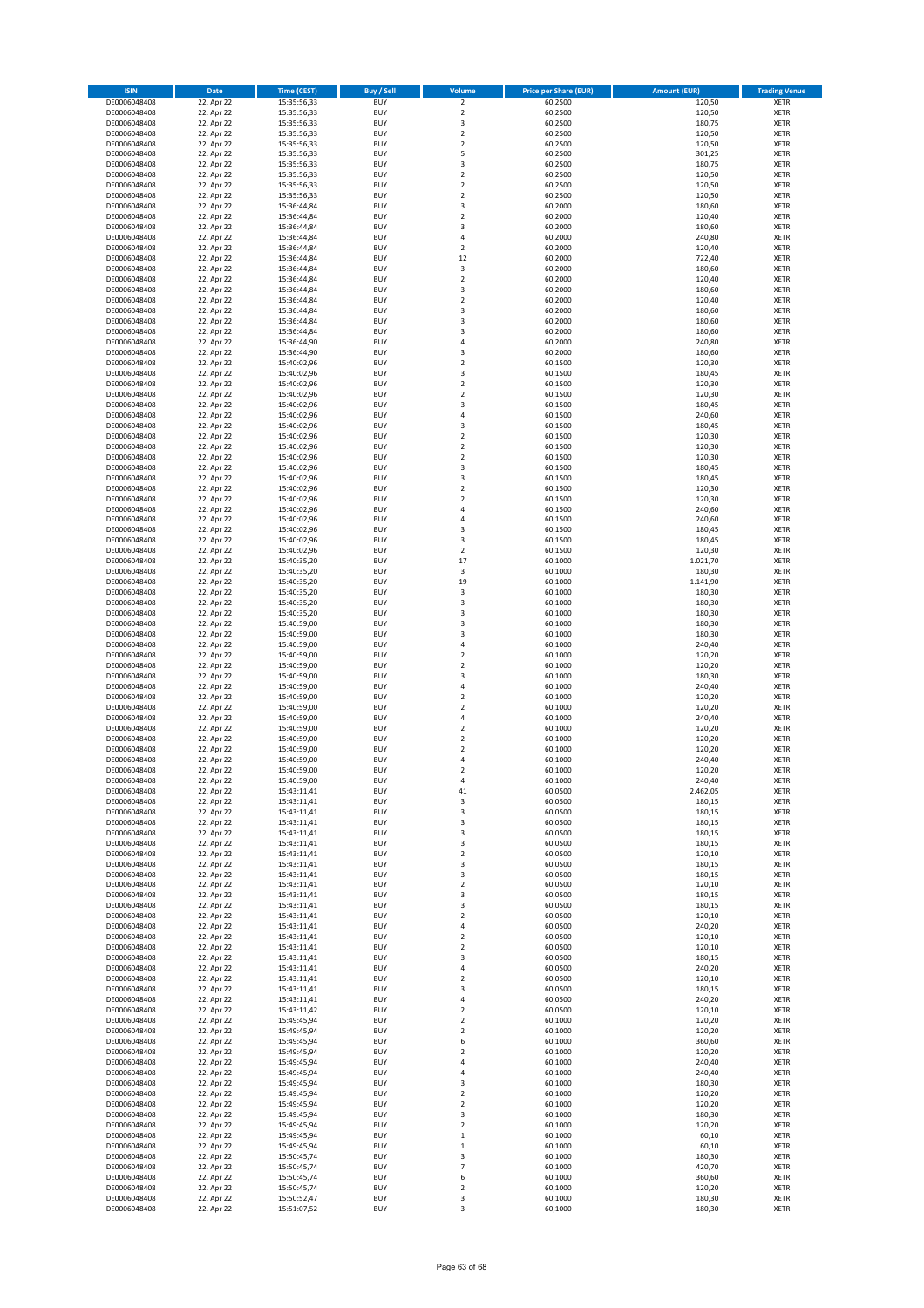| <b>ISIN</b>                  | <b>Date</b>              | <b>Time (CEST)</b>         | Buy / Sell               | Volume                        | <b>Price per Share (EUR)</b> | <b>Amount (EUR)</b> | <b>Trading Venue</b>       |
|------------------------------|--------------------------|----------------------------|--------------------------|-------------------------------|------------------------------|---------------------|----------------------------|
| DE0006048408                 | 22. Apr 22               | 15:51:07,52                | <b>BUY</b>               | 3                             | 60,1000                      | 180,30              | XETR                       |
| DE0006048408                 | 22. Apr 22               | 15:51:07,52                | <b>BUY</b>               | $\mathbf 2$                   | 60,1000                      | 120,20              | XETR                       |
| DE0006048408<br>DE0006048408 | 22. Apr 22<br>22. Apr 22 | 15:54:23,25<br>15:54:23,25 | <b>BUY</b><br><b>BUY</b> | $\overline{7}$<br>$\mathbf 2$ | 60,1000<br>60,1000           | 420,70<br>120,20    | XETR<br>XETR               |
| DE0006048408                 | 22. Apr 22               | 15:54:23,25                | <b>BUY</b>               | 6                             | 60,1000                      | 360,60              | XETR                       |
| DE0006048408                 | 22. Apr 22               | 15:54:23,25                | <b>BUY</b>               | 3                             | 60,1000                      | 180,30              | <b>XETR</b>                |
| DE0006048408                 | 22. Apr 22               | 15:54:23,25                | <b>BUY</b>               | 3                             | 60,1000                      | 180,30              | <b>XETR</b>                |
| DE0006048408                 | 22. Apr 22               | 15:54:23,25                | <b>BUY</b>               | 3                             | 60,1000                      | 180,30              | <b>XETR</b>                |
| DE0006048408<br>DE0006048408 | 22. Apr 22<br>22. Apr 22 | 15:54:23,25                | <b>BUY</b><br><b>BUY</b> | 3<br>$\overline{\mathbf{c}}$  | 60,1000<br>60,1000           | 180,30<br>120,20    | <b>XETR</b><br><b>XETR</b> |
| DE0006048408                 | 22. Apr 22               | 15:54:23,25<br>15:54:23,25 | <b>BUY</b>               | $\mathbf 2$                   | 60,1000                      | 120,20              | XETR                       |
| DE0006048408                 | 22. Apr 22               | 15:54:23,25                | <b>BUY</b>               | 5                             | 60,1000                      | 300,50              | <b>XETR</b>                |
| DE0006048408                 | 22. Apr 22               | 15:54:23,25                | <b>BUY</b>               | $\mathbf 2$                   | 60,1000                      | 120,20              | XETR                       |
| DE0006048408                 | 22. Apr 22               | 15:54:23,25                | <b>BUY</b>               | 4                             | 60,1000                      | 240,40              | <b>XETR</b>                |
| DE0006048408                 | 22. Apr 22<br>22. Apr 22 | 15:54:23,27                | <b>BUY</b>               | 3                             | 60,1000                      | 180,30              | XETR                       |
| DE0006048408<br>DE0006048408 | 22. Apr 22               | 15:55:35,44<br>15:55:35,44 | <b>BUY</b><br><b>BUY</b> | 5<br>3                        | 60,1000<br>60,1000           | 300,50<br>180,30    | <b>XETR</b><br>XETR        |
| DE0006048408                 | 22. Apr 22               | 15:55:35,44                | <b>BUY</b>               | $\overline{\mathbf{c}}$       | 60,1000                      | 120,20              | <b>XETR</b>                |
| DE0006048408                 | 22. Apr 22               | 15:55:35,44                | <b>BUY</b>               | $\mathbf 2$                   | 60,1000                      | 120,20              | XETR                       |
| DE0006048408                 | 22. Apr 22               | 15:55:35,44                | <b>BUY</b>               | $\overline{\mathbf{c}}$       | 60,1000                      | 120,20              | <b>XETR</b>                |
| DE0006048408                 | 22. Apr 22<br>22. Apr 22 | 15:55:35,46                | <b>BUY</b><br><b>BUY</b> | $\overline{\mathbf{c}}$<br>5  | 60,1000                      | 120,20<br>300,50    | XETR<br>XETR               |
| DE0006048408<br>DE0006048408 | 22. Apr 22               | 16:00:05,83<br>16:00:05,83 | <b>BUY</b>               | 3                             | 60,1000<br>60,1000           | 180,30              | <b>XETR</b>                |
| DE0006048408                 | 22. Apr 22               | 16:00:05,83                | <b>BUY</b>               | $\mathbf 2$                   | 60,1000                      | 120,20              | <b>XETR</b>                |
| DE0006048408                 | 22. Apr 22               | 16:00:05,83                | <b>BUY</b>               | $\overline{\mathbf{c}}$       | 60,1000                      | 120,20              | <b>XETR</b>                |
| DE0006048408                 | 22. Apr 22               | 16:00:05,83                | <b>BUY</b>               | $\overline{\mathbf{c}}$       | 60,1000                      | 120,20              | <b>XETR</b>                |
| DE0006048408                 | 22. Apr 22               | 16:00:05,83                | <b>BUY</b>               | 6                             | 60,1000                      | 360,60              | <b>XETR</b>                |
| DE0006048408<br>DE0006048408 | 22. Apr 22<br>22. Apr 22 | 16:00:05,83<br>16:01:25,47 | <b>BUY</b><br><b>BUY</b> | 4<br>3                        | 60,1000<br>60,1000           | 240,40<br>180,30    | <b>XETR</b><br><b>XETR</b> |
| DE0006048408                 | 22. Apr 22               | 16:01:25,47                | <b>BUY</b>               | $\mathbf 2$                   | 60,1000                      | 120,20              | <b>XETR</b>                |
| DE0006048408                 | 22. Apr 22               | 16:01:25,47                | <b>BUY</b>               | $\mathbf 2$                   | 60,1000                      | 120,20              | <b>XETR</b>                |
| DE0006048408                 | 22. Apr 22               | 16:01:25,47                | <b>BUY</b>               | $\mathbf 2$                   | 60,1000                      | 120,20              | <b>XETR</b>                |
| DE0006048408                 | 22. Apr 22               | 16:07:51,75                | <b>BUY</b>               | 8                             | 60,2000                      | 481,60              | <b>XETR</b>                |
| DE0006048408<br>DE0006048408 | 22. Apr 22<br>22. Apr 22 | 16:07:51,75<br>16:07:51,75 | <b>BUY</b><br><b>BUY</b> | 6<br>$\overline{a}$           | 60,2000<br>60,2000           | 361,20<br>240,80    | XETR<br><b>XETR</b>        |
| DE0006048408                 | 22. Apr 22               | 16:07:51,75                | <b>BUY</b>               | 4                             | 60,2000                      | 240,80              | XETR                       |
| DE0006048408                 | 22. Apr 22               | 16:07:51,76                | <b>BUY</b>               | 6                             | 60,2000                      | 361,20              | <b>XETR</b>                |
| DE0006048408                 | 22. Apr 22               | 16:07:51,77                | <b>BUY</b>               | 3                             | 60,2000                      | 180,60              | XETR                       |
| DE0006048408                 | 22. Apr 22               | 16:08:38,62                | <b>BUY</b>               | 10                            | 60,1500                      | 601,50              | <b>XETR</b>                |
| DE0006048408<br>DE0006048408 | 22. Apr 22               | 16:08:38,62                | <b>BUY</b><br><b>BUY</b> | 4<br>5                        | 60,1500                      | 240,60<br>300,75    | <b>XETR</b><br><b>XETR</b> |
| DE0006048408                 | 22. Apr 22<br>22. Apr 22 | 16:08:38,62<br>16:08:38,62 | <b>BUY</b>               | $\mathbf 2$                   | 60,1500<br>60,1500           | 120,30              | <b>XETR</b>                |
| DE0006048408                 | 22. Apr 22               | 16:08:38,62                | <b>BUY</b>               | 3                             | 60,1500                      | 180,45              | <b>XETR</b>                |
| DE0006048408                 | 22. Apr 22               | 16:08:38,62                | <b>BUY</b>               | 6                             | 60,1500                      | 360,90              | <b>XETR</b>                |
| DE0006048408                 | 22. Apr 22               | 16:08:38,62                | <b>BUY</b>               | 8                             | 60,1500                      | 481,20              | <b>XETR</b>                |
| DE0006048408                 | 22. Apr 22               | 16:08:38,62                | <b>BUY</b>               | 8                             | 60,1500                      | 481,20              | XETR                       |
| DE0006048408<br>DE0006048408 | 22. Apr 22<br>22. Apr 22 | 16:08:38,62<br>16:08:38,62 | <b>BUY</b><br><b>BUY</b> | 5<br>6                        | 60,1500<br>60,1500           | 300,75<br>360,90    | XETR<br><b>XETR</b>        |
| DE0006048408                 | 22. Apr 22               | 16:08:38,62                | <b>BUY</b>               | 3                             | 60,1500                      | 180,45              | <b>XETR</b>                |
| DE0006048408                 | 22. Apr 22               | 16:08:38,62                | <b>BUY</b>               | $\overline{7}$                | 60,1500                      | 421,05              | XETR                       |
| DE0006048408                 | 22. Apr 22               | 16:08:38,62                | <b>BUY</b>               | $11\,$                        | 60,1500                      | 661,65              | <b>XETR</b>                |
| DE0006048408                 | 22. Apr 22               | 16:08:38,62                | <b>BUY</b>               | 3                             | 60,1500                      | 180,45              | <b>XETR</b>                |
| DE0006048408<br>DE0006048408 | 22. Apr 22<br>22. Apr 22 | 16:08:38,62<br>16:08:38,62 | <b>BUY</b><br><b>BUY</b> | $11\,$<br>3                   | 60,1500<br>60,1500           | 661,65<br>180,45    | <b>XETR</b><br>XETR        |
| DE0006048408                 | 22. Apr 22               | 16:08:38,62                | <b>BUY</b>               | 5                             | 60,1500                      | 300,75              | XETR                       |
| DE0006048408                 | 22. Apr 22               | 16:08:38,62                | <b>BUY</b>               | 5                             | 60,1500                      | 300,75              | <b>XETR</b>                |
| DE0006048408                 | 22. Apr 22               | 16:08:38,62                | <b>BUY</b>               | $\mathbf 1$                   | 60,1500                      | 60,15               | <b>XETR</b>                |
| DE0006048408                 | 22. Apr 22               | 16:08:38,62                | <b>BUY</b>               | $\overline{7}$                | 60,1500                      | 421,05              | <b>XETR</b>                |
| DE0006048408<br>DE0006048408 | 22. Apr 22<br>22. Apr 22 | 16:13:37,70<br>16:13:37,70 | <b>BUY</b><br><b>BUY</b> | 4<br>6                        | 60,2500<br>60,2500           | 241,00<br>361,50    | XETR<br><b>XETR</b>        |
| DE0006048408                 | 22. Apr 22               | 16:13:37,70                | <b>BUY</b>               | 6                             | 60,2500                      | 361,50              | XETR                       |
| DE0006048408                 | 22. Apr 22               | 16:13:37,70                | <b>BUY</b>               | 8                             | 60,2500                      | 482,00              | <b>XETR</b>                |
| DE0006048408                 | 22. Apr 22               | 16:13:37,70                | <b>BUY</b>               | 9                             | 60,2500                      | 542,25              | XETR                       |
| DE0006048408                 | 22. Apr 22               | 16:13:37,70                | <b>BUY</b>               | 6                             | 60,2500                      | 361,50              | <b>XETR</b>                |
| DE0006048408<br>DE0006048408 | 22. Apr 22<br>22. Apr 22 | 16:13:37,70<br>16:13:37,70 | <b>BUY</b><br><b>BUY</b> | $\overline{7}$<br>9           | 60,2500<br>60,2500           | 421,75<br>542,25    | XETR<br>XETR               |
| DE0006048408                 | 22. Apr 22               | 16:13:37,70                | <b>BUY</b>               | 6                             | 60,2500                      | 361,50              | XETR                       |
| DE0006048408                 | 22. Apr 22               | 16:13:37,70                | <b>BUY</b>               | 5                             | 60,2500                      | 301,25              | XETR                       |
| DE0006048408                 | 22. Apr 22               | 16:13:37,70                | <b>BUY</b>               | 8                             | 60,2500                      | 482,00              | <b>XETR</b>                |
| DE0006048408                 | 22. Apr 22               | 16:13:37,70                | <b>BUY</b>               | 5                             | 60,2500                      | 301,25              | <b>XETR</b>                |
| DE0006048408<br>DE0006048408 | 22. Apr 22<br>22. Apr 22 | 16:13:37,70<br>16:13:37,70 | <b>BUY</b><br><b>BUY</b> | 10<br>6                       | 60,2500<br>60,2500           | 602,50<br>361,50    | XETR<br><b>XETR</b>        |
| DE0006048408                 | 22. Apr 22               | 16:13:37,70                | <b>BUY</b>               | 6                             | 60,2500                      | 361,50              | XETR                       |
| DE0006048408                 | 22. Apr 22               | 16:13:37,70                | <b>BUY</b>               | 4                             | 60,2500                      | 241,00              | <b>XETR</b>                |
| DE0006048408                 | 22. Apr 22               | 16:13:37,70                | <b>BUY</b>               | 10                            | 60,2500                      | 602,50              | XETR                       |
| DE0006048408                 | 22. Apr 22               | 16:13:37,70                | <b>BUY</b>               | 10                            | 60,2500                      | 602,50              | <b>XETR</b>                |
| DE0006048408<br>DE0006048408 | 22. Apr 22<br>22. Apr 22 | 16:13:37,71<br>16:13:37,72 | <b>BUY</b><br><b>BUY</b> | $\mathbf 2$<br>$\mathbf 2$    | 60,2500<br>60,2500           | 120,50<br>120,50    | XETR<br><b>XETR</b>        |
| DE0006048408                 | 22. Apr 22               | 16:15:59,83                | <b>BUY</b>               | $\overline{7}$                | 60,2500                      | 421,75              | XETR                       |
| DE0006048408                 | 22. Apr 22               | 16:15:59,83                | <b>BUY</b>               | 4                             | 60,2500                      | 241,00              | <b>XETR</b>                |
| DE0006048408                 | 22. Apr 22               | 16:15:59,83                | <b>BUY</b>               | 4                             | 60,2500                      | 241,00              | XETR                       |
| DE0006048408                 | 22. Apr 22               | 16:15:59,83                | <b>BUY</b>               | $\mathbf 2$                   | 60,2500                      | 120,50              | <b>XETR</b>                |
| DE0006048408<br>DE0006048408 | 22. Apr 22<br>22. Apr 22 | 16:15:59,83<br>16:15:59,83 | <b>BUY</b><br><b>BUY</b> | 6<br>4                        | 60,2500<br>60,2500           | 361,50<br>241,00    | <b>XETR</b><br><b>XETR</b> |
| DE0006048408                 | 22. Apr 22               | 16:15:59,83                | <b>BUY</b>               | 5                             | 60,2500                      | 301,25              | XETR                       |
| DE0006048408                 | 22. Apr 22               | 16:15:59,83                | <b>BUY</b>               | 6                             | 60,2500                      | 361,50              | <b>XETR</b>                |
| DE0006048408                 | 22. Apr 22               | 16:15:59,83                | <b>BUY</b>               | 4                             | 60,2500                      | 241,00              | <b>XETR</b>                |
| DE0006048408                 | 22. Apr 22               | 16:15:59,83                | <b>BUY</b>               | 4                             | 60,2500                      | 241,00              | XETR                       |
| DE0006048408<br>DE0006048408 | 22. Apr 22<br>22. Apr 22 | 16:15:59,83<br>16:15:59,83 | <b>BUY</b><br><b>BUY</b> | 6<br>3                        | 60,2500<br>60,2500           | 361,50<br>180,75    | <b>XETR</b><br>XETR        |
| DE0006048408                 | 22. Apr 22               | 16:15:59,83                | <b>BUY</b>               | $\overline{7}$                | 60,2500                      | 421,75              | <b>XETR</b>                |
| DE0006048408                 | 22. Apr 22               | 16:15:59,83                | <b>BUY</b>               | $\mathbf 2$                   | 60,2500                      | 120,50              | XETR                       |
| DE0006048408                 | 22. Apr 22               | 16:15:59,83                | <b>BUY</b>               | $\overline{7}$                | 60,2500                      | 421,75              | <b>XETR</b>                |
| DE0006048408                 | 22. Apr 22               | 16:15:59,83                | <b>BUY</b>               | 5                             | 60,2500                      | 301,25              | XETR                       |
| DE0006048408                 | 22. Apr 22               | 16:15:59,83                | <b>BUY</b>               | 6                             | 60,2500                      | 361,50              | <b>XETR</b>                |
| DE0006048408<br>DE0006048408 | 22. Apr 22<br>22. Apr 22 | 16:17:41,84<br>16:17:41,84 | <b>BUY</b><br><b>BUY</b> | 2<br>4                        | 60,2500<br>60,2500           | 120,50<br>241,00    | XETR<br><b>XETR</b>        |
| DE0006048408                 | 22. Apr 22               | 16:17:41,84                | <b>BUY</b>               | 3                             | 60,2500                      | 180,75              | XETR                       |
| DE0006048408                 | 22. Apr 22               | 16:17:41,84                | <b>BUY</b>               | 4                             | 60,2500                      | 241,00              | <b>XETR</b>                |
| DE0006048408                 | 22. Apr 22               | 16:17:41,84                | <b>BUY</b>               | 2                             | 60,2500                      | 120,50              | <b>XETR</b>                |
| DE0006048408                 | 22. Apr 22               | 16:17:41,84                | <b>BUY</b><br><b>BUY</b> | $\mathbf 1$<br>4              | 60,2500                      | 60,25               | <b>XETR</b><br>XETR        |
| DE0006048408<br>DE0006048408 | 22. Apr 22<br>22. Apr 22 | 16:17:41,84<br>16:17:41,84 | <b>BUY</b>               | 3                             | 60,2500<br>60,2500           | 241,00<br>180,75    | <b>XETR</b>                |
| DE0006048408                 | 22. Apr 22               | 16:17:41,84                | <b>BUY</b>               | $\mathbf 2$                   | 60,2500                      | 120,50              | XETR                       |
| DE0006048408                 | 22. Apr 22               | 16:17:41,84                | <b>BUY</b>               | 4                             | 60,2500                      | 241,00              | XETR                       |
| DE0006048408                 | 22. Apr 22               | 16:17:41,84                | <b>BUY</b>               | 6                             | 60,2500                      | 361,50              | XETR                       |
| DE0006048408                 | 22. Apr 22               | 16:17:41,84                | <b>BUY</b>               | 3                             | 60,2500                      | 180,75              | XETR                       |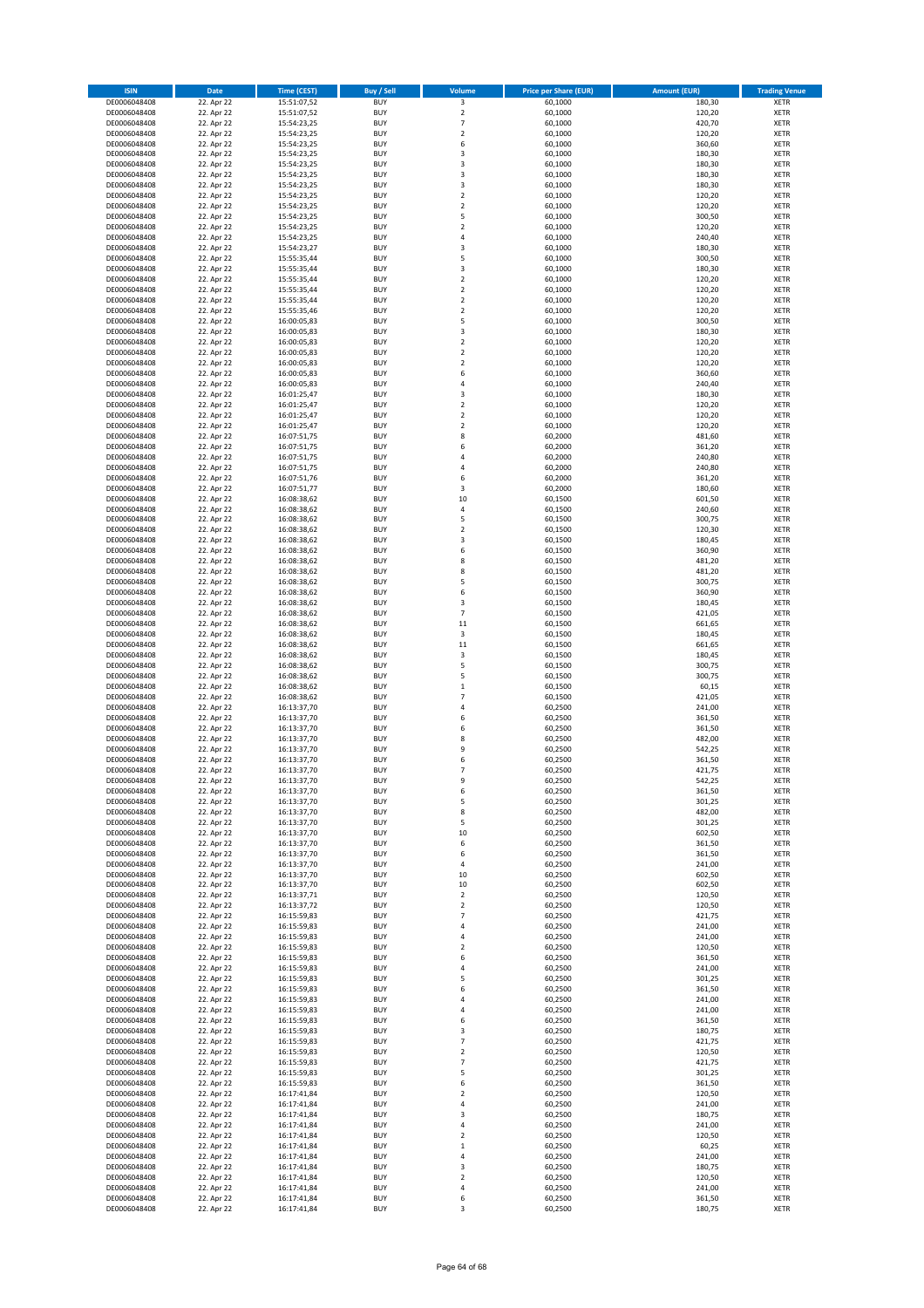| <b>ISIN</b>                  | <b>Date</b>              | <b>Time (CEST)</b>         | Buy / Sell               | Volume              | <b>Price per Share (EUR)</b> | <b>Amount (EUR)</b> | <b>Trading Venue</b>       |
|------------------------------|--------------------------|----------------------------|--------------------------|---------------------|------------------------------|---------------------|----------------------------|
| DE0006048408                 | 22. Apr 22               | 16:17:41,84                | <b>BUY</b>               | $\mathbf 2$         | 60,2500                      | 120,50              | XETR                       |
| DE0006048408                 | 22. Apr 22               | 16:17:41,84                | <b>BUY</b>               | 4                   | 60,2500                      | 241,00              | XETR                       |
| DE0006048408<br>DE0006048408 | 22. Apr 22<br>22. Apr 22 | 16:17:41,84<br>16:17:41,84 | <b>BUY</b><br><b>BUY</b> | 6<br>4              | 60,2500<br>60,2500           | 361,50<br>241,00    | XETR<br>XETR               |
| DE0006048408                 | 22. Apr 22               | 16:17:41,84                | <b>BUY</b>               | 5                   | 60,2500                      | 301,25              | XETR                       |
| DE0006048408                 | 22. Apr 22               | 16:17:41,84                | <b>BUY</b>               | 3                   | 60,2500                      | 180,75              | <b>XETR</b>                |
| DE0006048408                 | 22. Apr 22               | 16:17:41,85                | <b>BUY</b>               | $\mathbf 2$         | 60,2500                      | 120,50              | <b>XETR</b>                |
| DE0006048408                 | 22. Apr 22               | 16:17:41,85                | <b>BUY</b>               | $\overline{4}$      | 60,2500                      | 241,00              | <b>XETR</b>                |
| DE0006048408<br>DE0006048408 | 22. Apr 22<br>22. Apr 22 | 16:18:48,39<br>16:18:48,39 | <b>BUY</b><br><b>BUY</b> | 5<br>$\mathbf 2$    | 60,2000<br>60,2000           | 301,00<br>120,40    | <b>XETR</b><br><b>XETR</b> |
| DE0006048408                 | 22. Apr 22               | 16:18:48,39                | <b>BUY</b>               | 5                   | 60,2000                      | 301,00              | XETR                       |
| DE0006048408                 | 22. Apr 22               | 16:18:48,39                | <b>BUY</b>               | 4                   | 60,2000                      | 240,80              | <b>XETR</b>                |
| DE0006048408                 | 22. Apr 22               | 16:18:48,39                | <b>BUY</b>               | 5                   | 60,2000                      | 301,00              | XETR                       |
| DE0006048408                 | 22. Apr 22               | 16:19:36,75                | <b>BUY</b>               | $\mathbf 2$         | 60,2500                      | 120,50              | <b>XETR</b>                |
| DE0006048408                 | 22. Apr 22               | 16:19:36,75                | <b>BUY</b>               | 4                   | 60,2500                      | 241,00              | XETR                       |
| DE0006048408<br>DE0006048408 | 22. Apr 22<br>22. Apr 22 | 16:19:36,75<br>16:19:36,75 | <b>BUY</b><br><b>BUY</b> | 3<br>$\mathbf 2$    | 60,2500<br>60,2500           | 180,75<br>120,50    | <b>XETR</b><br>XETR        |
| DE0006048408                 | 22. Apr 22               | 16:19:36,75                | <b>BUY</b>               | $\mathbf 2$         | 60,2500                      | 120,50              | <b>XETR</b>                |
| DE0006048408                 | 22. Apr 22               | 16:19:36,75                | <b>BUY</b>               | $\mathbf 2$         | 60,2500                      | 120,50              | XETR                       |
| DE0006048408                 | 22. Apr 22               | 16:19:36,75                | <b>BUY</b>               | 3                   | 60,2500                      | 180,75              | <b>XETR</b>                |
| DE0006048408                 | 22. Apr 22<br>22. Apr 22 | 16:19:36,75                | <b>BUY</b><br><b>BUY</b> | 4<br>3              | 60,2500<br>60,2500           | 241,00<br>180,75    | XETR<br>XETR               |
| DE0006048408<br>DE0006048408 | 22. Apr 22               | 16:19:36,75<br>16:19:36,75 | <b>BUY</b>               | $\overline{2}$      | 60,2500                      | 120,50              | <b>XETR</b>                |
| DE0006048408                 | 22. Apr 22               | 16:19:36,75                | <b>BUY</b>               | 4                   | 60,2500                      | 241,00              | <b>XETR</b>                |
| DE0006048408                 | 22. Apr 22               | 16:19:36,75                | <b>BUY</b>               | $\mathbf 2$         | 60,2500                      | 120,50              | <b>XETR</b>                |
| DE0006048408                 | 22. Apr 22               | 16:19:36,75                | <b>BUY</b>               | 3                   | 60,2500                      | 180,75              | <b>XETR</b>                |
| DE0006048408                 | 22. Apr 22               | 16:19:36,75                | <b>BUY</b>               | $\mathbf 2$         | 60,2500                      | 120,50              | <b>XETR</b>                |
| DE0006048408<br>DE0006048408 | 22. Apr 22<br>22. Apr 22 | 16:19:36,75<br>16:19:36,75 | <b>BUY</b><br><b>BUY</b> | 3<br>3              | 60,2500<br>60,2500           | 180,75<br>180,75    | <b>XETR</b><br><b>XETR</b> |
| DE0006048408                 | 22. Apr 22               | 16:20:08,30                | <b>BUY</b>               | 3                   | 60,2000                      | 180,60              | <b>XETR</b>                |
| DE0006048408                 | 22. Apr 22               | 16:20:08,30                | <b>BUY</b>               | $\mathbf 2$         | 60,2000                      | 120,40              | <b>XETR</b>                |
| DE0006048408                 | 22. Apr 22               | 16:20:08,30                | <b>BUY</b>               | 4                   | 60,2000                      | 240,80              | <b>XETR</b>                |
| DE0006048408                 | 22. Apr 22               | 16:20:08,30                | <b>BUY</b>               | 4                   | 60,2000                      | 240,80              | <b>XETR</b>                |
| DE0006048408<br>DE0006048408 | 22. Apr 22<br>22. Apr 22 | 16:20:08,30<br>16:20:08,30 | <b>BUY</b><br><b>BUY</b> | 6<br>3              | 60,2000<br>60,2000           | 361,20<br>180,60    | XETR<br><b>XETR</b>        |
| DE0006048408                 | 22. Apr 22               | 16:20:08,32                | <b>BUY</b>               | $\mathbf 2$         | 60,2000                      | 120,40              | XETR                       |
| DE0006048408                 | 22. Apr 22               | 16:20:08,32                | <b>BUY</b>               | 3                   | 60,2000                      | 180,60              | <b>XETR</b>                |
| DE0006048408                 | 22. Apr 22               | 16:21:30,17                | <b>BUY</b>               | 4                   | 60,2000                      | 240,80              | XETR                       |
| DE0006048408                 | 22. Apr 22               | 16:21:30,17                | <b>BUY</b>               | $\mathbf 2$         | 60,2000                      | 120,40              | <b>XETR</b>                |
| DE0006048408<br>DE0006048408 | 22. Apr 22<br>22. Apr 22 | 16:21:30,17                | <b>BUY</b><br><b>BUY</b> | 3<br>3              | 60,2000                      | 180,60              | <b>XETR</b><br><b>XETR</b> |
| DE0006048408                 | 22. Apr 22               | 16:21:30,17<br>16:21:30,17 | <b>BUY</b>               | 4                   | 60,2000<br>60,2000           | 180,60<br>240,80    | <b>XETR</b>                |
| DE0006048408                 | 22. Apr 22               | 16:23:30,18                | <b>BUY</b>               | $\mathbf 2$         | 60,2000                      | 120,40              | <b>XETR</b>                |
| DE0006048408                 | 22. Apr 22               | 16:23:30,18                | <b>BUY</b>               | $\mathbf 2$         | 60,2000                      | 120,40              | <b>XETR</b>                |
| DE0006048408                 | 22. Apr 22               | 16:23:30,18                | <b>BUY</b>               | $\mathbf 2$         | 60,2000                      | 120,40              | <b>XETR</b>                |
| DE0006048408                 | 22. Apr 22               | 16:23:30,18                | <b>BUY</b>               | $\mathbf 2$         | 60,2000                      | 120,40              | XETR                       |
| DE0006048408<br>DE0006048408 | 22. Apr 22<br>22. Apr 22 | 16:23:30,18                | <b>BUY</b><br><b>BUY</b> | 3<br>$\overline{4}$ | 60,2000<br>60,3000           | 180,60              | XETR<br><b>XETR</b>        |
| DE0006048408                 | 22. Apr 22               | 16:29:28,11<br>16:29:28,11 | <b>BUY</b>               | $\mathbf 2$         | 60,3000                      | 241,20<br>120,60    | <b>XETR</b>                |
| DE0006048408                 | 22. Apr 22               | 16:29:28,11                | <b>BUY</b>               | 3                   | 60,3000                      | 180,90              | XETR                       |
| DE0006048408                 | 22. Apr 22               | 16:29:28,11                | <b>BUY</b>               | 4                   | 60,3000                      | 241,20              | <b>XETR</b>                |
| DE0006048408                 | 22. Apr 22               | 16:29:28,11                | <b>BUY</b>               | $\overline{4}$      | 60,3000                      | 241,20              | <b>XETR</b>                |
| DE0006048408                 | 22. Apr 22               | 16:29:28,11                | <b>BUY</b>               | 5                   | 60,3000                      | 301,50              | <b>XETR</b>                |
| DE0006048408<br>DE0006048408 | 22. Apr 22<br>22. Apr 22 | 16:29:28,11<br>16:29:28,13 | <b>BUY</b><br><b>BUY</b> | 3<br>4              | 60,3000<br>60,3000           | 180,90<br>241,20    | XETR<br>XETR               |
| DE0006048408                 | 22. Apr 22               | 16:32:36,91                | <b>BUY</b>               | 6                   | 60,3500                      | 362,10              | <b>XETR</b>                |
| DE0006048408                 | 22. Apr 22               | 16:32:36,91                | <b>BUY</b>               | 3                   | 60,3500                      | 181,05              | <b>XETR</b>                |
| DE0006048408                 | 22. Apr 22               | 16:32:36,91                | <b>BUY</b>               | 5                   | 60,3500                      | 301,75              | <b>XETR</b>                |
| DE0006048408                 | 22. Apr 22               | 16:32:36,91                | <b>BUY</b>               | $\overline{7}$      | 60,3500                      | 422,45              | XETR                       |
| DE0006048408                 | 22. Apr 22               | 16:32:36,91                | <b>BUY</b>               | 5                   | 60,3500                      | 301,75              | <b>XETR</b>                |
| DE0006048408<br>DE0006048408 | 22. Apr 22<br>22. Apr 22 | 16:32:36,91<br>16:32:36,91 | <b>BUY</b><br><b>BUY</b> | 5<br>$\overline{7}$ | 60,3500<br>60,3500           | 301,75<br>422,45    | XETR<br><b>XETR</b>        |
| DE0006048408                 | 22. Apr 22               | 16:32:36,91                | <b>BUY</b>               | $\overline{7}$      | 60,3500                      | 422,45              | XETR                       |
| DE0006048408                 | 22. Apr 22               | 16:32:36,91                | <b>BUY</b>               | 5                   | 60,3500                      | 301,75              | <b>XETR</b>                |
| DE0006048408                 | 22. Apr 22               | 16:32:36,91                | <b>BUY</b>               | 5                   | 60,3500                      | 301,75              | XETR                       |
| DE0006048408                 | 22. Apr 22               | 16:32:36,91                | <b>BUY</b>               | 3                   | 60,3500                      | 181,05              | XETR                       |
| DE0006048408<br>DE0006048408 | 22. Apr 22<br>22. Apr 22 | 16:32:36,91<br>16:32:36,91 | <b>BUY</b><br><b>BUY</b> | 4<br>4              | 60,3500<br>60,3500           | 241,40<br>241,40    | XETR<br>XETR               |
| DE0006048408                 | 22. Apr 22               | 16:32:36,91                | <b>BUY</b>               | 5                   | 60,3500                      | 301,75              | <b>XETR</b>                |
| DE0006048408                 | 22. Apr 22               | 16:32:36,91                | <b>BUY</b>               | 6                   | 60,3500                      | 362,10              | <b>XETR</b>                |
| DE0006048408                 | 22. Apr 22               | 16:32:36,91                | <b>BUY</b>               | 4                   | 60,3500                      | 241,40              | XETR                       |
| DE0006048408                 | 22. Apr 22               | 16:32:36,91                | <b>BUY</b>               | 3                   | 60,3500                      | 181,05              | <b>XETR</b>                |
| DE0006048408<br>DE0006048408 | 22. Apr 22<br>22. Apr 22 | 16:34:19,34<br>16:34:19,34 | <b>BUY</b><br><b>BUY</b> | 5<br>3              | 60,3500<br>60,3500           | 301,75<br>181,05    | XETR<br><b>XETR</b>        |
| DE0006048408                 | 22. Apr 22               | 16:34:19,34                | <b>BUY</b>               | 3                   | 60,3500                      | 181,05              | XETR                       |
| DE0006048408                 | 22. Apr 22               | 16:34:19,34                | <b>BUY</b>               | 3                   | 60,3500                      | 181,05              | <b>XETR</b>                |
| DE0006048408                 | 22. Apr 22               | 16:34:19,34                | <b>BUY</b>               | 3                   | 60,3500                      | 181,05              | XETR                       |
| DE0006048408                 | 22. Apr 22               | 16:34:19,34                | <b>BUY</b>               | 5                   | 60,3500                      | 301,75              | <b>XETR</b>                |
| DE0006048408                 | 22. Apr 22<br>22. Apr 22 | 16:34:19,34                | <b>BUY</b><br><b>BUY</b> | 3                   | 60,3500                      | 181,05<br>241,40    | XETR                       |
| DE0006048408<br>DE0006048408 | 22. Apr 22               | 16:34:19,34<br>16:34:19,34 | <b>BUY</b>               | 4<br>3              | 60,3500<br>60,3500           | 181,05              | <b>XETR</b><br>XETR        |
| DE0006048408                 | 22. Apr 22               | 16:34:19,34                | <b>BUY</b>               | 4                   | 60,3500                      | 241,40              | <b>XETR</b>                |
| DE0006048408                 | 22. Apr 22               | 16:34:19,34                | <b>BUY</b>               | 3                   | 60,3500                      | 181,05              | <b>XETR</b>                |
| DE0006048408                 | 22. Apr 22               | 16:34:19,34                | <b>BUY</b>               | 3                   | 60,3500                      | 181,05              | <b>XETR</b>                |
| DE0006048408                 | 22. Apr 22               | 16:34:19,34                | <b>BUY</b>               | 4                   | 60,3500                      | 241,40              | XETR                       |
| DE0006048408<br>DE0006048408 | 22. Apr 22<br>22. Apr 22 | 16:34:19,34<br>16:34:54,41 | <b>BUY</b><br><b>BUY</b> | 4<br>2              | 60,3500<br>60,3500           | 241,40<br>120,70    | <b>XETR</b><br><b>XETR</b> |
| DE0006048408                 | 22. Apr 22               | 16:34:54,41                | <b>BUY</b>               | 2                   | 60,3500                      | 120,70              | XETR                       |
| DE0006048408                 | 22. Apr 22               | 16:34:54,41                | <b>BUY</b>               | 4                   | 60,3500                      | 241,40              | XETR                       |
| DE0006048408                 | 22. Apr 22               | 16:34:54,41                | <b>BUY</b>               | 3                   | 60,3500                      | 181,05              | XETR                       |
| DE0006048408                 | 22. Apr 22               | 16:34:54,41                | <b>BUY</b>               | 4                   | 60,3500                      | 241,40              | <b>XETR</b>                |
| DE0006048408<br>DE0006048408 | 22. Apr 22<br>22. Apr 22 | 16:34:54,41<br>16:34:54,41 | <b>BUY</b><br><b>BUY</b> | 3<br>$\mathbf 2$    | 60,3500<br>60,3500           | 181,05<br>120,70    | XETR<br><b>XETR</b>        |
| DE0006048408                 | 22. Apr 22               | 16:34:54,41                | <b>BUY</b>               | $\mathbf 2$         | 60,3500                      | 120,70              | XETR                       |
| DE0006048408                 | 22. Apr 22               | 16:34:54,41                | <b>BUY</b>               | $\mathbf 2$         | 60,3500                      | 120,70              | <b>XETR</b>                |
| DE0006048408                 | 22. Apr 22               | 16:34:54,41                | <b>BUY</b>               | 3                   | 60,3500                      | 181,05              | XETR                       |
| DE0006048408                 | 22. Apr 22               | 16:34:54,41                | <b>BUY</b>               | 3                   | 60,3500                      | 181,05              | <b>XETR</b>                |
| DE0006048408                 | 22. Apr 22               | 16:34:54,41                | <b>BUY</b>               | 3                   | 60,3500                      | 181,05              | XETR                       |
| DE0006048408<br>DE0006048408 | 22. Apr 22<br>22. Apr 22 | 16:34:54,41<br>16:35:08,21 | <b>BUY</b><br><b>BUY</b> | 3<br>2              | 60,3500<br>60,3000           | 181,05<br>120,60    | <b>XETR</b><br><b>XETR</b> |
| DE0006048408                 | 22. Apr 22               | 16:35:08,21                | <b>BUY</b>               | 2                   | 60,3000                      | 120,60              | <b>XETR</b>                |
| DE0006048408                 | 22. Apr 22               | 16:35:08,21                | <b>BUY</b>               | 4                   | 60,3000                      | 241,20              | XETR                       |
| DE0006048408                 | 22. Apr 22               | 16:35:08,21                | <b>BUY</b>               | $\mathbf 2$         | 60,3000                      | 120,60              | <b>XETR</b>                |
| DE0006048408                 | 22. Apr 22               | 16:35:08,21                | <b>BUY</b>               | 3                   | 60,3000                      | 180,90              | XETR                       |
| DE0006048408<br>DE0006048408 | 22. Apr 22<br>22. Apr 22 | 16:35:08,23<br>16:35:08,23 | <b>BUY</b><br><b>BUY</b> | 3<br>$\mathbf 2$    | 60,3000<br>60,3000           | 180,90<br>120,60    | <b>XETR</b><br>XETR        |
| DE0006048408                 | 22. Apr 22               | 16:35:08,25                | <b>BUY</b>               | $\mathbf 2$         | 60,3000                      | 120,60              | XETR                       |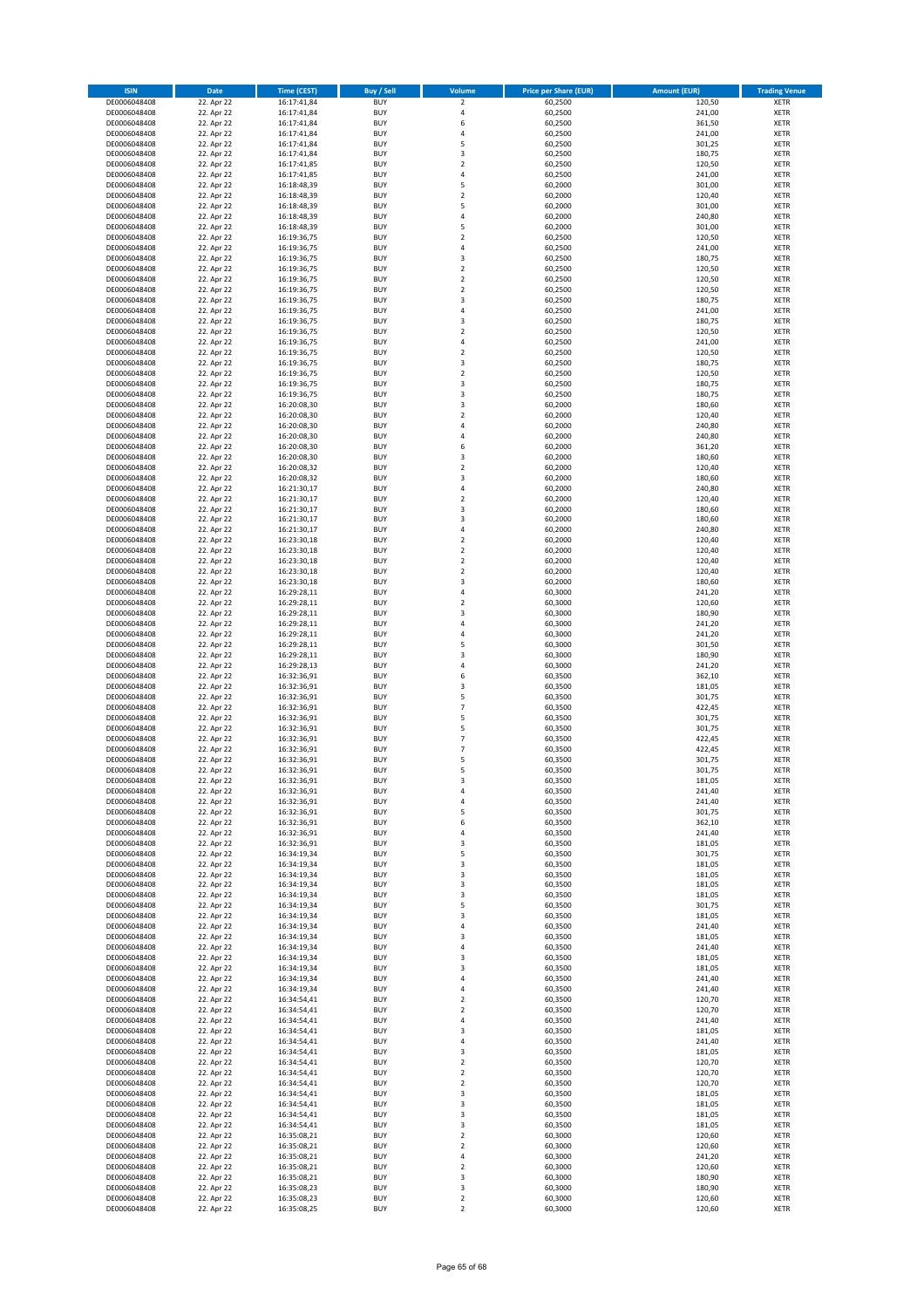| <b>ISIN</b>                  | <b>Date</b>              | <b>Time (CEST)</b>         | Buy / Sell               | Volume                       | <b>Price per Share (EUR)</b> | <b>Amount (EUR)</b> | <b>Trading Venue</b>       |
|------------------------------|--------------------------|----------------------------|--------------------------|------------------------------|------------------------------|---------------------|----------------------------|
| DE0006048408                 | 22. Apr 22               | 16:36:30,45                | <b>BUY</b>               | $\overline{\mathbf{c}}$      | 60,3000                      | 120,60              | XETR                       |
| DE0006048408                 | 22. Apr 22               | 16:36:30,45                | <b>BUY</b>               | $\mathbf 2$                  | 60,3000                      | 120,60              | XETR                       |
| DE0006048408<br>DE0006048408 | 22. Apr 22<br>22. Apr 22 | 16:36:30,45<br>16:37:04,20 | <b>BUY</b><br><b>BUY</b> | 3<br>4                       | 60,3000<br>60,2500           | 180,90<br>241,00    | XETR<br>XETR               |
| DE0006048408                 | 22. Apr 22               | 16:37:04,20                | <b>BUY</b>               | 5                            | 60,2500                      | 301,25              | XETR                       |
| DE0006048408                 | 22. Apr 22               | 16:37:04,20                | <b>BUY</b>               | 3                            | 60,2500                      | 180,75              | <b>XETR</b>                |
| DE0006048408                 | 22. Apr 22               | 16:37:04,20                | <b>BUY</b>               | 3                            | 60,2500                      | 180,75              | <b>XETR</b>                |
| DE0006048408                 | 22. Apr 22               | 16:37:04,20                | <b>BUY</b>               | 3                            | 60,2500                      | 180,75              | <b>XETR</b>                |
| DE0006048408<br>DE0006048408 | 22. Apr 22<br>22. Apr 22 | 16:37:04,20                | <b>BUY</b><br><b>BUY</b> | 5<br>4                       | 60,2500<br>60,2500           | 301,25<br>241,00    | <b>XETR</b><br><b>XETR</b> |
| DE0006048408                 | 22. Apr 22               | 16:37:04,20<br>16:37:04,20 | <b>BUY</b>               | $\overline{7}$               | 60,2500                      | 421,75              | XETR                       |
| DE0006048408                 | 22. Apr 22               | 16:37:04,20                | <b>BUY</b>               | $\overline{\mathbf{3}}$      | 60,2500                      | 180,75              | <b>XETR</b>                |
| DE0006048408                 | 22. Apr 22               | 16:37:04,20                | <b>BUY</b>               | 3                            | 60,2500                      | 180,75              | XETR                       |
| DE0006048408                 | 22. Apr 22               | 16:37:04,20                | <b>BUY</b>               | 4                            | 60,2500                      | 241,00              | <b>XETR</b>                |
| DE0006048408                 | 22. Apr 22               | 16:37:04,20                | <b>BUY</b>               | 5                            | 60,2500                      | 301,25              | XETR                       |
| DE0006048408<br>DE0006048408 | 22. Apr 22<br>22. Apr 22 | 16:37:04,20<br>16:37:04,20 | <b>BUY</b><br><b>BUY</b> | 4<br>4                       | 60,2500<br>60,2500           | 241,00<br>241,00    | <b>XETR</b><br>XETR        |
| DE0006048408                 | 22. Apr 22               | 16:37:04,20                | <b>BUY</b>               | 4                            | 60,2500                      | 241,00              | <b>XETR</b>                |
| DE0006048408                 | 22. Apr 22               | 16:37:04,20                | <b>BUY</b>               | 3                            | 60,2500                      | 180,75              | XETR                       |
| DE0006048408                 | 22. Apr 22               | 16:37:44,01                | <b>BUY</b>               | $\overline{\mathbf{c}}$      | 60,2500                      | 120,50              | <b>XETR</b>                |
| DE0006048408                 | 22. Apr 22               | 16:37:44,01                | <b>BUY</b>               | $\overline{\mathbf{c}}$      | 60,2500                      | 120,50              | XETR                       |
| DE0006048408<br>DE0006048408 | 22. Apr 22<br>22. Apr 22 | 16:37:44,01<br>16:37:44,01 | <b>BUY</b><br><b>BUY</b> | 4<br>$\overline{2}$          | 60,2500<br>60,2500           | 241,00<br>120,50    | XETR<br><b>XETR</b>        |
| DE0006048408                 | 22. Apr 22               | 16:37:44,01                | <b>BUY</b>               | 4                            | 60,2500                      | 241,00              | <b>XETR</b>                |
| DE0006048408                 | 22. Apr 22               | 16:37:44,01                | <b>BUY</b>               | 4                            | 60,2500                      | 241,00              | <b>XETR</b>                |
| DE0006048408                 | 22. Apr 22               | 16:37:44,01                | <b>BUY</b>               | $\overline{\mathbf{c}}$      | 60,2500                      | 120,50              | XETR                       |
| DE0006048408                 | 22. Apr 22               | 16:37:44,01                | <b>BUY</b>               | $\overline{\mathbf{c}}$      | 60,2500                      | 120,50              | <b>XETR</b>                |
| DE0006048408<br>DE0006048408 | 22. Apr 22<br>22. Apr 22 | 16:37:44,01<br>16:37:44,01 | <b>BUY</b><br><b>BUY</b> | $\overline{\mathbf{c}}$<br>4 | 60,2500<br>60,2500           | 120,50<br>241,00    | <b>XETR</b><br><b>XETR</b> |
| DE0006048408                 | 22. Apr 22               | 16:37:44,01                | <b>BUY</b>               | 4                            | 60,2500                      | 241,00              | <b>XETR</b>                |
| DE0006048408                 | 22. Apr 22               | 16:37:44,01                | <b>BUY</b>               | $\mathbf 2$                  | 60,2500                      | 120,50              | <b>XETR</b>                |
| DE0006048408                 | 22. Apr 22               | 16:37:44,01                | <b>BUY</b>               | $\mathbf 2$                  | 60,2500                      | 120,50              | <b>XETR</b>                |
| DE0006048408                 | 22. Apr 22               | 16:37:44,01                | <b>BUY</b>               | $\overline{\mathbf{c}}$      | 60,2500                      | 120,50              | <b>XETR</b>                |
| DE0006048408                 | 22. Apr 22<br>22. Apr 22 | 16:37:44,01                | <b>BUY</b>               | $\mathbf 2$                  | 60,2500                      | 120,50              | XETR                       |
| DE0006048408<br>DE0006048408 | 22. Apr 22               | 16:40:14,76<br>16:40:14,76 | <b>BUY</b><br><b>BUY</b> | 3<br>4                       | 60,1500<br>60,2000           | 180,45<br>240,80    | <b>XETR</b><br>XETR        |
| DE0006048408                 | 22. Apr 22               | 16:40:14,76                | <b>BUY</b>               | 3                            | 60,1500                      | 180,45              | <b>XETR</b>                |
| DE0006048408                 | 22. Apr 22               | 16:40:14,76                | <b>BUY</b>               | $\mathbf 2$                  | 60,1500                      | 120,30              | XETR                       |
| DE0006048408                 | 22. Apr 22               | 16:40:14,76                | <b>BUY</b>               | 4                            | 60,2000                      | 240,80              | <b>XETR</b>                |
| DE0006048408                 | 22. Apr 22               | 16:40:14,76                | <b>BUY</b>               | $\overline{\mathbf{3}}$      | 60,2000                      | 180,60              | <b>XETR</b>                |
| DE0006048408                 | 22. Apr 22               | 16:40:14,76                | <b>BUY</b>               | $\overline{4}$               | 60,1500                      | 240,60              | <b>XETR</b>                |
| DE0006048408<br>DE0006048408 | 22. Apr 22<br>22. Apr 22 | 16:40:14,76<br>16:40:14,76 | <b>BUY</b><br><b>BUY</b> | 6<br>$\overline{\mathbf{c}}$ | 60,1500<br>60,2000           | 360,90<br>120,40    | <b>XETR</b><br><b>XETR</b> |
| DE0006048408                 | 22. Apr 22               | 16:40:14,76                | <b>BUY</b>               | $\overline{\mathbf{c}}$      | 60,2000                      | 120,40              | XETR                       |
| DE0006048408                 | 22. Apr 22               | 16:40:14,76                | <b>BUY</b>               | 5                            | 60,1500                      | 300,75              | <b>XETR</b>                |
| DE0006048408                 | 22. Apr 22               | 16:40:14,76                | <b>BUY</b>               | $\mathbf 2$                  | 60,2000                      | 120,40              | XETR                       |
| DE0006048408                 | 22. Apr 22               | 16:40:14,76                | <b>BUY</b>               | 4                            | 60,1500                      | 240,60              | XETR                       |
| DE0006048408<br>DE0006048408 | 22. Apr 22<br>22. Apr 22 | 16:40:14,76<br>16:40:14,76 | <b>BUY</b><br><b>BUY</b> | 3<br>5                       | 60,2000<br>60,2000           | 180,60<br>301,00    | <b>XETR</b><br><b>XETR</b> |
| DE0006048408                 | 22. Apr 22               | 16:40:14,76                | <b>BUY</b>               | 5                            | 60,1500                      | 300,75              | XETR                       |
| DE0006048408                 | 22. Apr 22               | 16:40:14,76                | <b>BUY</b>               | $\mathbf 2$                  | 60,1500                      | 120,30              | <b>XETR</b>                |
| DE0006048408                 | 22. Apr 22               | 16:40:14,76                | <b>BUY</b>               | $\overline{\mathbf{c}}$      | 60,2000                      | 120,40              | <b>XETR</b>                |
| DE0006048408                 | 22. Apr 22               | 16:40:14,76                | <b>BUY</b>               | $\mathbf 2$                  | 60,2000                      | 120,40              | <b>XETR</b>                |
| DE0006048408                 | 22. Apr 22               | 16:40:14,76                | <b>BUY</b>               | $\mathbf 2$                  | 60,1500                      | 120,30              | XETR                       |
| DE0006048408<br>DE0006048408 | 22. Apr 22<br>22. Apr 22 | 16:40:14,76<br>16:40:14,76 | <b>BUY</b><br><b>BUY</b> | 3<br>$\overline{4}$          | 60,1500<br>60,1500           | 180,45<br>240,60    | XETR<br><b>XETR</b>        |
| DE0006048408                 | 22. Apr 22               | 16:40:14,77                | <b>BUY</b>               | 3                            | 60,2000                      | 180,60              | <b>XETR</b>                |
| DE0006048408                 | 22. Apr 22               | 16:40:14,79                | <b>BUY</b>               | $\overline{\mathbf{c}}$      | 60,1500                      | 120,30              | <b>XETR</b>                |
| DE0006048408                 | 22. Apr 22               | 16:40:57,20                | <b>BUY</b>               | $\overline{\mathbf{c}}$      | 60,1000                      | 120,20              | XETR                       |
| DE0006048408                 | 22. Apr 22               | 16:40:57,20                | <b>BUY</b>               | 4                            | 60,1000                      | 240,40              | <b>XETR</b>                |
| DE0006048408<br>DE0006048408 | 22. Apr 22<br>22. Apr 22 | 16:40:57,20                | <b>BUY</b><br><b>BUY</b> | 4<br>3                       | 60,1000<br>60,1000           | 240,40<br>180,30    | XETR<br><b>XETR</b>        |
| DE0006048408                 | 22. Apr 22               | 16:40:57,20<br>16:40:57,20 | <b>BUY</b>               | 3                            | 60,1000                      | 180,30              | XETR                       |
| DE0006048408                 | 22. Apr 22               | 16:40:57,20                | <b>BUY</b>               | 4                            | 60,1000                      | 240,40              | <b>XETR</b>                |
| DE0006048408                 | 22. Apr 22               | 16:40:57,20                | <b>BUY</b>               | $\overline{\mathbf{2}}$      | 60,1000                      | 120,20              | XETR                       |
| DE0006048408                 | 22. Apr 22               | 16:40:57,20                | <b>BUY</b>               | 2                            | 60,1000                      | 120,20              | XETR                       |
| DE0006048408                 | 22. Apr 22               | 16:40:57,20                | <b>BUY</b><br><b>BUY</b> | 3                            | 60,1000                      | 180,30              | XETR                       |
| DE0006048408<br>DE0006048408 | 22. Apr 22<br>22. Apr 22 | 16:40:57,20<br>16:40:57,20 | <b>BUY</b>               | 4<br>4                       | 60,1000<br>60,1000           | 240,40<br>240,40    | XETR<br>XETR               |
| DE0006048408                 | 22. Apr 22               | 16:40:57,20                | <b>BUY</b>               | $\overline{2}$               | 60,1000                      | 120,20              | <b>XETR</b>                |
| DE0006048408                 | 22. Apr 22               | 16:41:13,30                | <b>BUY</b>               | 29                           | 60,0500                      | 1.741,45            | XETR                       |
| DE0006048408                 | 22. Apr 22               | 16:41:13,30                | <b>BUY</b>               | 3                            | 60,0500                      | 180,15              | <b>XETR</b>                |
| DE0006048408                 | 22. Apr 22               | 16:41:13,30<br>16:41:13,30 | <b>BUY</b>               | 3                            | 60,0500                      | 180,15              | XETR                       |
| DE0006048408<br>DE0006048408 | 22. Apr 22<br>22. Apr 22 | 16:41:13,30                | <b>BUY</b><br><b>BUY</b> | 3<br>$\mathbf 2$             | 60,0500<br>60,0500           | 180,15<br>120,10    | <b>XETR</b><br>XETR        |
| DE0006048408                 | 22. Apr 22               | 16:41:13,30                | <b>BUY</b>               | 3                            | 60,0500                      | 180,15              | <b>XETR</b>                |
| DE0006048408                 | 22. Apr 22               | 16:41:13,30                | <b>BUY</b>               | $\mathbf 2$                  | 60,0500                      | 120,10              | XETR                       |
| DE0006048408                 | 22. Apr 22               | 16:41:15,32                | <b>BUY</b>               | $\mathbf 2$                  | 60,0500                      | 120,10              | <b>XETR</b>                |
| DE0006048408                 | 22. Apr 22               | 16:41:15,32                | <b>BUY</b>               | $\mathbf 2$                  | 60,0500                      | 120,10              | XETR                       |
| DE0006048408<br>DE0006048408 | 22. Apr 22<br>22. Apr 22 | 16:41:17,27<br>16:41:19,45 | <b>BUY</b><br><b>BUY</b> | 3<br>4                       | 60,0500<br>60,0500           | 180,15<br>240,20    | <b>XETR</b><br>XETR        |
| DE0006048408                 | 22. Apr 22               | 16:42:25,17                | <b>BUY</b>               | 43                           | 60,0000                      | 2.580,00            | <b>XETR</b>                |
| DE0006048408                 | 22. Apr 22               | 16:42:25,17                | <b>BUY</b>               | 2                            | 60,0000                      | 120,00              | <b>XETR</b>                |
| DE0006048408                 | 22. Apr 22               | 16:42:25,17                | <b>BUY</b>               | 3                            | 60,0000                      | 180,00              | <b>XETR</b>                |
| DE0006048408                 | 22. Apr 22               | 16:42:25,17                | <b>BUY</b>               | 3                            | 60,0000                      | 180,00              | XETR                       |
| DE0006048408                 | 22. Apr 22               | 16:42:25,17                | <b>BUY</b>               | 3                            | 60,0000                      | 180,00              | <b>XETR</b>                |
| DE0006048408<br>DE0006048408 | 22. Apr 22<br>22. Apr 22 | 16:42:25,17<br>16:42:25,17 | <b>BUY</b><br><b>BUY</b> | $\mathbf 2$<br>2             | 60,0000<br>60,0000           | 120,00<br>120,00    | <b>XETR</b><br>XETR        |
| DE0006048408                 | 22. Apr 22               | 16:42:25,17                | <b>BUY</b>               | 3                            | 60,0000                      | 180,00              | <b>XETR</b>                |
| DE0006048408                 | 22. Apr 22               | 16:42:25,17                | <b>BUY</b>               | 3                            | 60,0000                      | 180,00              | XETR                       |
| DE0006048408                 | 22. Apr 22               | 16:42:25,17                | <b>BUY</b>               | 3                            | 60,0000                      | 180,00              | <b>XETR</b>                |
| DE0006048408                 | 22. Apr 22               | 16:42:25,17                | <b>BUY</b>               | 3                            | 60,0000                      | 180,00              | XETR                       |
| DE0006048408                 | 22. Apr 22               | 16:42:25,17                | <b>BUY</b>               | $\mathbf 2$                  | 60,0000<br>60,0000           | 120,00              | <b>XETR</b>                |
| DE0006048408<br>DE0006048408 | 22. Apr 22<br>22. Apr 22 | 16:42:25,17<br>16:42:25,17 | <b>BUY</b><br><b>BUY</b> | $\mathbf 2$<br>$\mathbf 2$   | 60,0000                      | 120,00<br>120,00    | XETR<br><b>XETR</b>        |
| DE0006048408                 | 22. Apr 22               | 16:42:25,18                | <b>BUY</b>               | 2                            | 60,0000                      | 120,00              | XETR                       |
| DE0006048408                 | 22. Apr 22               | 16:42:35,72                | <b>BUY</b>               | 4                            | 60,0000                      | 240,00              | <b>XETR</b>                |
| DE0006048408                 | 22. Apr 22               | 16:42:35,72                | <b>BUY</b>               | 3                            | 60,0000                      | 180,00              | XETR                       |
| DE0006048408                 | 22. Apr 22               | 16:42:35,72                | <b>BUY</b>               | 3                            | 60,0000                      | 180,00              | <b>XETR</b>                |
| DE0006048408<br>DE0006048408 | 22. Apr 22<br>22. Apr 22 | 16:42:37,39<br>16:45:17,04 | <b>BUY</b><br><b>BUY</b> | 22<br>11                     | 60,0000<br>59,9500           | 1.320,00<br>659,45  | <b>XETR</b><br><b>XETR</b> |
| DE0006048408                 | 22. Apr 22               | 16:45:17,04                | <b>BUY</b>               | $\boldsymbol{2}$             | 59,9500                      | 119,90              | XETR                       |
| DE0006048408                 | 22. Apr 22               | 16:45:17,04                | <b>BUY</b>               | 3                            | 59,9500                      | 179,85              | <b>XETR</b>                |
| DE0006048408                 | 22. Apr 22               | 16:45:17,04                | <b>BUY</b>               | $\mathbf 2$                  | 59,9500                      | 119,90              | XETR                       |
| DE0006048408                 | 22. Apr 22<br>22. Apr 22 | 16:45:17,04<br>16:45:17,04 | <b>BUY</b>               | 3                            | 59,9500                      | 179,85              | XETR                       |
| DE0006048408                 |                          |                            | <b>BUY</b>               | $\mathbf 2$                  | 59,9500                      | 119,90              | XETR                       |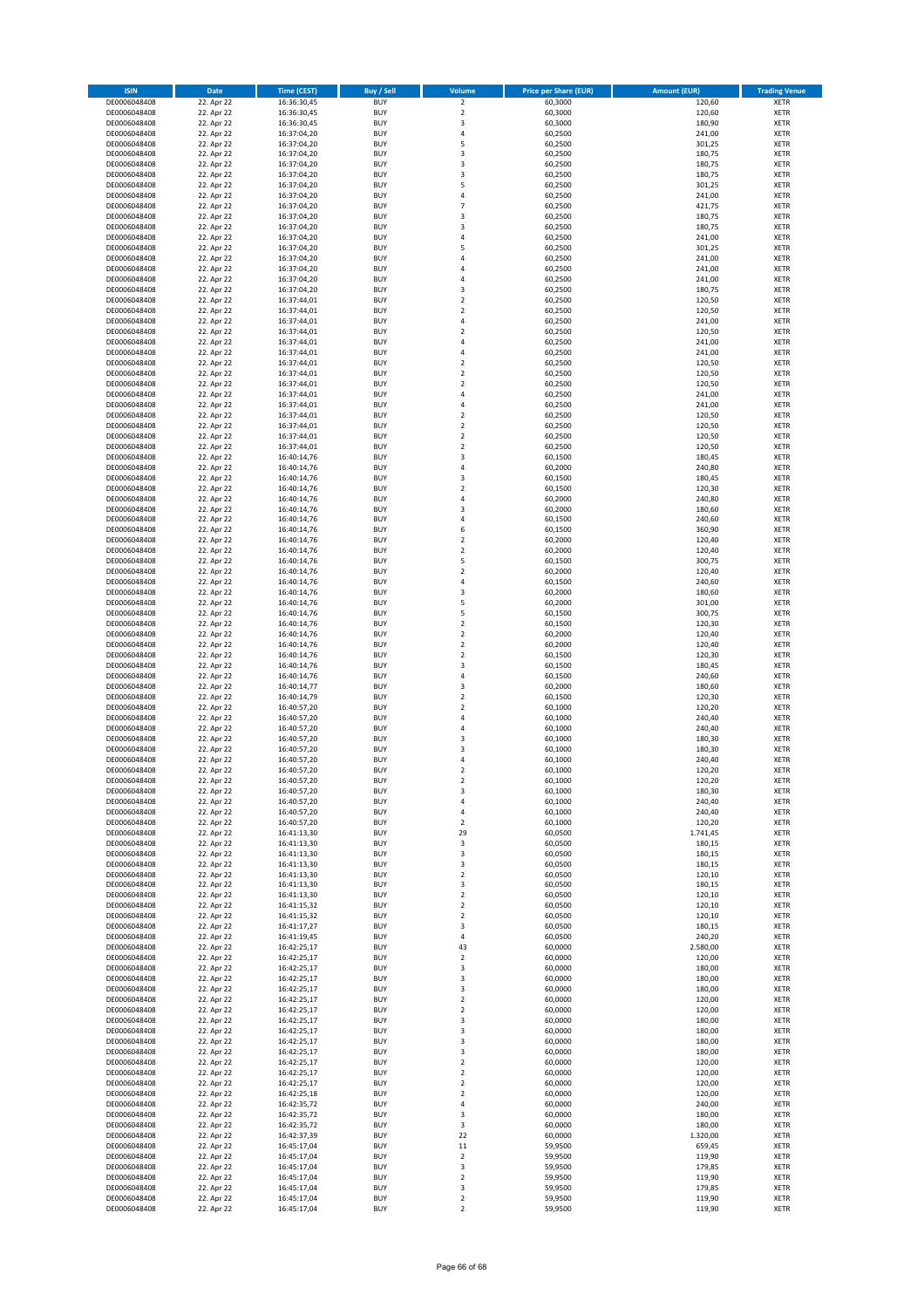| <b>ISIN</b>                  | <b>Date</b>              | <b>Time (CEST)</b>         | Buy / Sell               | Volume              | <b>Price per Share (EUR)</b> | <b>Amount (EUR)</b> | <b>Trading Venue</b>       |
|------------------------------|--------------------------|----------------------------|--------------------------|---------------------|------------------------------|---------------------|----------------------------|
| DE0006048408                 | 22. Apr 22               | 16:45:17,04                | <b>BUY</b>               | 3                   | 59,9500                      | 179,85              | XETR                       |
| DE0006048408<br>DE0006048408 | 22. Apr 22<br>22. Apr 22 | 16:45:17,04<br>16:45:17,04 | <b>BUY</b><br><b>BUY</b> | 3<br>3              | 59,9500<br>59,9500           | 179,85<br>179,85    | XETR<br>XETR               |
| DE0006048408                 | 22. Apr 22               | 16:45:17,04                | <b>BUY</b>               | 3                   | 59,9500                      | 179,85              | XETR                       |
| DE0006048408                 | 22. Apr 22               | 16:45:17,04                | <b>BUY</b>               | $\mathbf 2$         | 59,9500                      | 119,90              | XETR                       |
| DE0006048408                 | 22. Apr 22               | 16:45:17,04                | <b>BUY</b>               | $\mathbf 2$         | 59,9500                      | 119,90              | <b>XETR</b>                |
| DE0006048408                 | 22. Apr 22               | 16:45:17,04                | <b>BUY</b>               | $\mathbf 2$         | 59,9500                      | 119,90              | <b>XETR</b>                |
| DE0006048408<br>DE0006048408 | 22. Apr 22<br>22. Apr 22 | 16:45:17,04<br>16:45:17,04 | <b>BUY</b><br><b>BUY</b> | 241<br>3            | 59,9500<br>59,9500           | 14.447,95<br>179,85 | <b>XETR</b><br><b>XETR</b> |
| DE0006048408                 | 22. Apr 22               | 16:45:17,04                | <b>BUY</b>               | 3                   | 59,9500                      | 179,85              | <b>XETR</b>                |
| DE0006048408                 | 22. Apr 22               | 16:45:17,04                | <b>BUY</b>               | $\mathbf 2$         | 59,9500                      | 119,90              | <b>XETR</b>                |
| DE0006048408                 | 22. Apr 22               | 16:45:17,04                | <b>BUY</b>               | $\mathbf 2$         | 59,9500                      | 119,90              | <b>XETR</b>                |
| DE0006048408                 | 22. Apr 22               | 16:45:23,06                | <b>BUY</b>               | 21                  | 59,9000                      | 1.257,90            | XETR                       |
| DE0006048408                 | 22. Apr 22               | 16:45:24,39                | <b>BUY</b>               | $\mathbf 2$<br>3    | 59,9000                      | 119,80              | <b>XETR</b>                |
| DE0006048408<br>DE0006048408 | 22. Apr 22<br>22. Apr 22 | 16:45:24,39<br>16:45:24,39 | <b>BUY</b><br><b>BUY</b> | 3                   | 59,9000<br>59,9000           | 179,70<br>179,70    | XETR<br><b>XETR</b>        |
| DE0006048408                 | 22. Apr 22               | 16:45:24,39                | <b>BUY</b>               | $\mathbf 2$         | 59,9000                      | 119,80              | XETR                       |
| DE0006048408                 | 22. Apr 22               | 16:45:24,39                | <b>BUY</b>               | 3                   | 59,9000                      | 179,70              | <b>XETR</b>                |
| DE0006048408                 | 22. Apr 22               | 16:45:27,16                | <b>BUY</b>               | $\mathbf 2$         | 59,9000                      | 119,80              | XETR                       |
| DE0006048408<br>DE0006048408 | 22. Apr 22               | 16:45:29,09                | <b>BUY</b><br><b>BUY</b> | $\mathbf 2$<br>3    | 59,9000                      | 119,80              | <b>XETR</b><br>XETR        |
| DE0006048408                 | 22. Apr 22<br>22. Apr 22 | 16:45:29,09<br>16:45:29,11 | <b>BUY</b>               | $\mathbf 2$         | 59,9000<br>59,9000           | 179,70<br>119,80    | XETR                       |
| DE0006048408                 | 22. Apr 22               | 17:03:56,01                | <b>BUY</b>               | $\overline{4}$      | 60,0000                      | 240,00              | <b>XETR</b>                |
| DE0006048408                 | 22. Apr 22               | 17:03:56,01                | <b>BUY</b>               | 4                   | 60,0000                      | 240,00              | <b>XETR</b>                |
| DE0006048408                 | 22. Apr 22               | 17:03:56,01                | <b>BUY</b>               | $\overline{4}$      | 60,0000                      | 240,00              | <b>XETR</b>                |
| DE0006048408                 | 22. Apr 22               | 17:03:56,01                | <b>BUY</b>               | 5                   | 60,0000                      | 300,00              | <b>XETR</b>                |
| DE0006048408<br>DE0006048408 | 22. Apr 22<br>22. Apr 22 | 17:03:56,01<br>17:03:56,01 | <b>BUY</b><br><b>BUY</b> | 6<br>6              | 60,0000<br>60,0000           | 360,00<br>360,00    | <b>XETR</b><br><b>XETR</b> |
| DE0006048408                 | 22. Apr 22               | 17:03:56,01                | <b>BUY</b>               | 11                  | 60,0000                      | 660,00              | <b>XETR</b>                |
| DE0006048408                 | 22. Apr 22               | 17:03:56,01                | <b>BUY</b>               | 4                   | 60,0000                      | 240,00              | <b>XETR</b>                |
| DE0006048408                 | 22. Apr 22               | 17:03:56,01                | <b>BUY</b>               | $\overline{4}$      | 60,0000                      | 240,00              | <b>XETR</b>                |
| DE0006048408                 | 22. Apr 22               | 17:03:56,01                | <b>BUY</b>               | 4                   | 60,0000                      | 240,00              | <b>XETR</b>                |
| DE0006048408<br>DE0006048408 | 22. Apr 22<br>22. Apr 22 | 17:03:56,01<br>17:03:56,01 | <b>BUY</b><br><b>BUY</b> | 4<br>5              | 60,0000<br>60,0000           | 240,00<br>300,00    | <b>XETR</b><br>XETR        |
| DE0006048408                 | 22. Apr 22               | 17:03:56,01                | <b>BUY</b>               | $\overline{a}$      | 60,0000                      | 240,00              | <b>XETR</b>                |
| DE0006048408                 | 22. Apr 22               | 17:03:56,01                | <b>BUY</b>               | 4                   | 60,0000                      | 240,00              | XETR                       |
| DE0006048408                 | 22. Apr 22               | 17:03:56,01                | <b>BUY</b>               | $\mathbf 2$         | 60,0000                      | 120,00              | <b>XETR</b>                |
| DE0006048408                 | 22. Apr 22               | 17:03:56,01                | <b>BUY</b>               | 4                   | 60,0000                      | 240,00              | XETR                       |
| DE0006048408                 | 22. Apr 22               | 17:03:56,01                | <b>BUY</b>               | 4<br>5              | 60,0000                      | 240,00              | <b>XETR</b>                |
| DE0006048408<br>DE0006048408 | 22. Apr 22<br>22. Apr 22 | 17:03:56,01<br>17:03:56,01 | <b>BUY</b><br><b>BUY</b> | $\mathbf 2$         | 60,0000<br>60,0000           | 300,00<br>120,00    | <b>XETR</b><br><b>XETR</b> |
| DE0006048408                 | 22. Apr 22               | 17:03:56,01                | <b>BUY</b>               | $\mathbf 2$         | 60,0000                      | 120,00              | <b>XETR</b>                |
| DE0006048408                 | 22. Apr 22               | 17:03:56,01                | <b>BUY</b>               | 5                   | 60,0000                      | 300,00              | <b>XETR</b>                |
| DE0006048408                 | 22. Apr 22               | 17:03:56,01                | <b>BUY</b>               | 5                   | 60,0000                      | 300,00              | <b>XETR</b>                |
| DE0006048408                 | 22. Apr 22               | 17:04:54,59                | <b>BUY</b>               | $\mathbf 2$         | 60,0000                      | 120,00              | <b>XETR</b>                |
| DE0006048408<br>DE0006048408 | 22. Apr 22<br>22. Apr 22 | 17:04:54,59<br>17:04:54,59 | <b>BUY</b><br><b>BUY</b> | 3<br>3              | 60,0000<br>60,0000           | 180,00<br>180,00    | XETR<br>XETR               |
| DE0006048408                 | 22. Apr 22               | 17:04:54,59                | <b>BUY</b>               | 5                   | 60,0000                      | 300,00              | <b>XETR</b>                |
| DE0006048408                 | 22. Apr 22               | 17:04:54,59                | <b>BUY</b>               | 3                   | 60,0000                      | 180,00              | <b>XETR</b>                |
| DE0006048408                 | 22. Apr 22               | 17:04:54,59                | <b>BUY</b>               | 6                   | 60,0000                      | 360,00              | <b>XETR</b>                |
| DE0006048408                 | 22. Apr 22               | 17:04:54,59                | <b>BUY</b>               | 5                   | 60,0000                      | 300,00              | <b>XETR</b>                |
| DE0006048408                 | 22. Apr 22               | 17:04:54,59                | <b>BUY</b><br><b>BUY</b> | 3<br>4              | 60,0000<br>60,0000           | 180,00<br>240,00    | <b>XETR</b><br><b>XETR</b> |
| DE0006048408<br>DE0006048408 | 22. Apr 22<br>22. Apr 22 | 17:04:54,59<br>17:04:54,59 | <b>BUY</b>               | 6                   | 60,0000                      | 360,00              | <b>XETR</b>                |
| DE0006048408                 | 22. Apr 22               | 17:04:54,59                | <b>BUY</b>               | 6                   | 60,0000                      | 360,00              | XETR                       |
| DE0006048408                 | 22. Apr 22               | 17:04:54,59                | <b>BUY</b>               | 3                   | 60,0000                      | 180,00              | <b>XETR</b>                |
| DE0006048408                 | 22. Apr 22               | 17:04:54,59                | <b>BUY</b>               | 3                   | 60,0000                      | 180,00              | <b>XETR</b>                |
| DE0006048408                 | 22. Apr 22               | 17:10:58,92<br>17:10:58,92 | <b>BUY</b><br><b>BUY</b> | $\mathbf 2$<br>3    | 60,0000                      | 120,00              | <b>XETR</b><br><b>XETR</b> |
| DE0006048408<br>DE0006048408 | 22. Apr 22<br>22. Apr 22 | 17:10:58,92                | <b>BUY</b>               | $\mathbf 2$         | 60,0000<br>60,0000           | 180,00<br>120,00    | <b>XETR</b>                |
| DE0006048408                 | 22. Apr 22               | 17:10:58,92                | <b>BUY</b>               | 4                   | 60,0000                      | 240,00              | XETR                       |
| DE0006048408                 | 22. Apr 22               | 17:10:58,92                | <b>BUY</b>               | 3                   | 60,0000                      | 180,00              | <b>XETR</b>                |
| DE0006048408                 | 22. Apr 22               | 17:10:58,92                | <b>BUY</b>               | 4                   | 60,0000                      | 240,00              | XETR                       |
| DE0006048408                 | 22. Apr 22               | 17:10:58,92                | <b>BUY</b><br><b>BUY</b> | 3<br>$\overline{a}$ | 60,0000                      | 180,00              | <b>XETR</b><br><b>XETR</b> |
| DE0006048408<br>DE0006048408 | 22. Apr 22<br>22. Apr 22 | 17:10:58,92<br>17:10:58,92 | <b>BUY</b>               | 3                   | 60,0000<br>60,0000           | 240,00<br>180,00    | XETR                       |
| DE0006048408                 | 22. Apr 22               | 17:10:58,92                | <b>BUY</b>               | $\boldsymbol{2}$    | 60,0000                      | 120,00              | XETR                       |
| DE0006048408                 | 22. Apr 22               | 17:10:58,92                | <b>BUY</b>               | 3                   | 60,0000                      | 180,00              | XETR                       |
| DE0006048408                 | 22. Apr 22               | 17:10:58,92                | <b>BUY</b>               | 5                   | 60,0000                      | 300,00              | XETR                       |
| DE0006048408<br>DE0006048408 | 22. Apr 22               | 17:10:58,96                | <b>BUY</b>               | 3                   | 60,0000                      | 180,00              | <b>XETR</b>                |
| DE0006048408                 | 22. Apr 22<br>22. Apr 22 | 17:10:58,96<br>17:10:58,96 | <b>BUY</b><br><b>BUY</b> | 2<br>$\mathbf 2$    | 60,0000<br>60,0000           | 120,00<br>120,00    | XETR<br><b>XETR</b>        |
| DE0006048408                 | 22. Apr 22               | 17:14:52,55                | <b>BUY</b>               | 6                   | 60,0000                      | 360,00              | XETR                       |
| DE0006048408                 | 22. Apr 22               | 17:14:52,55                | <b>BUY</b>               | 4                   | 60,0000                      | 240,00              | <b>XETR</b>                |
| DE0006048408                 | 22. Apr 22               | 17:19:42,30                | <b>BUY</b>               | 14                  | 60,0000                      | 840,00              | XETR                       |
| DE0006048408<br>DE0006048408 | 22. Apr 22<br>22. Apr 22 | 17:21:26,82<br>17:21:26,83 | <b>BUY</b><br><b>BUY</b> | 5<br>$\overline{7}$ | 59,9500<br>59,9500           | 299,75<br>419,65    | <b>XETR</b><br>XETR        |
| DE0006048408                 | 22. Apr 22               | 17:21:26,83                | <b>BUY</b>               | $\overline{7}$      | 59,9500                      | 419,65              | <b>XETR</b>                |
| DE0006048408                 | 22. Apr 22               | 17:21:26,83                | <b>BUY</b>               | 3                   | 59,9500                      | 179,85              | XETR                       |
| DE0006048408                 | 22. Apr 22               | 17:21:26,83                | <b>BUY</b>               | 3                   | 59,9500                      | 179,85              | <b>XETR</b>                |
| DE0006048408                 | 22. Apr 22               | 17:21:26,83                | <b>BUY</b>               | 13                  | 59,9500                      | 779,35              | XETR                       |
| DE0006048408                 | 22. Apr 22               | 17:21:26,83                | <b>BUY</b><br><b>BUY</b> | 8                   | 59,9500                      | 479,60              | <b>XETR</b>                |
| DE0006048408<br>DE0006048408 | 22. Apr 22<br>22. Apr 22 | 17:21:26,83<br>17:21:26,83 | <b>BUY</b>               | 5<br>11             | 59,9500<br>59,9500           | 299,75<br>659,45    | <b>XETR</b><br><b>XETR</b> |
| DE0006048408                 | 22. Apr 22               | 17:21:26,83                | <b>BUY</b>               | 5                   | 59,9500                      | 299,75              | XETR                       |
| DE0006048408                 | 22. Apr 22               | 17:21:26,83                | <b>BUY</b>               | 5                   | 59,9500                      | 299,75              | <b>XETR</b>                |
| DE0006048408                 | 22. Apr 22               | 17:21:26,83                | <b>BUY</b>               | 4                   | 59,9500                      | 239,80              | <b>XETR</b>                |
| DE0006048408                 | 22. Apr 22               | 17:21:26,83                | <b>BUY</b>               | 6                   | 59,9500                      | 359,70              | XETR                       |
| DE0006048408<br>DE0006048408 | 22. Apr 22<br>22. Apr 22 | 17:21:26,83<br>17:21:26,83 | <b>BUY</b><br><b>BUY</b> | 4<br>9              | 59,9500<br>59,9500           | 239,80<br>539,55    | <b>XETR</b><br>XETR        |
| DE0006048408                 | 22. Apr 22               | 17:21:26,83                | <b>BUY</b>               | 8                   | 59,9500                      | 479,60              | <b>XETR</b>                |
| DE0006048408                 | 22. Apr 22               | 17:21:26,83                | <b>BUY</b>               | 11                  | 59,9500                      | 659,45              | XETR                       |
| DE0006048408                 | 22. Apr 22               | 17:21:26,83                | <b>BUY</b>               | 6                   | 59,9500                      | 359,70              | <b>XETR</b>                |
| DE0006048408                 | 22. Apr 22               | 17:21:26,83                | <b>BUY</b>               | 5                   | 59,9500                      | 299,75              | XETR                       |
| DE0006048408<br>DE0006048408 | 22. Apr 22<br>22. Apr 22 | 17:21:26,83<br>17:21:53,30 | <b>BUY</b><br><b>BUY</b> | 10<br>15            | 59,9500<br>59,9500           | 599,50<br>899,25    | <b>XETR</b><br>XETR        |
| DE0006048408                 | 22. Apr 22               | 17:21:53,30                | <b>BUY</b>               | 10                  | 59,9500                      | 599,50              | <b>XETR</b>                |
| DE0006048408                 | 22. Apr 22               | 17:21:53,30                | <b>BUY</b>               | 10                  | 59,9500                      | 599,50              | XETR                       |
| DE0006048408                 | 22. Apr 22               | 17:21:53,30                | <b>BUY</b>               | 6                   | 59,9500                      | 359,70              | <b>XETR</b>                |
| DE0006048408                 | 22. Apr 22               | 17:21:53,30                | <b>BUY</b>               | 10                  | 59,9500                      | 599,50              | <b>XETR</b>                |
| DE0006048408<br>DE0006048408 | 22. Apr 22<br>22. Apr 22 | 17:21:53,30                | <b>BUY</b><br><b>BUY</b> | 8<br>8              | 59,9500<br>59,9500           | 479,60<br>479,60    | <b>XETR</b><br>XETR        |
| DE0006048408                 | 22. Apr 22               | 17:21:53,30<br>17:21:53,30 | <b>BUY</b>               | 10                  | 59,9500                      | 599,50              | <b>XETR</b>                |
| DE0006048408                 | 22. Apr 22               | 17:21:53,30                | <b>BUY</b>               | 6                   | 59,9500                      | 359,70              | XETR                       |
| DE0006048408                 | 22. Apr 22               | 17:21:53,30                | <b>BUY</b>               | 5                   | 59,9500                      | 299,75              | XETR                       |
| DE0006048408                 | 22. Apr 22               | 17:21:53,30                | <b>BUY</b>               | 7                   | 59,9500                      | 419,65              | XETR                       |
| DE0006048408                 | 22. Apr 22               | 17:21:53,30                | <b>BUY</b>               | 10                  | 59,9500                      | 599,50              | <b>XETR</b>                |